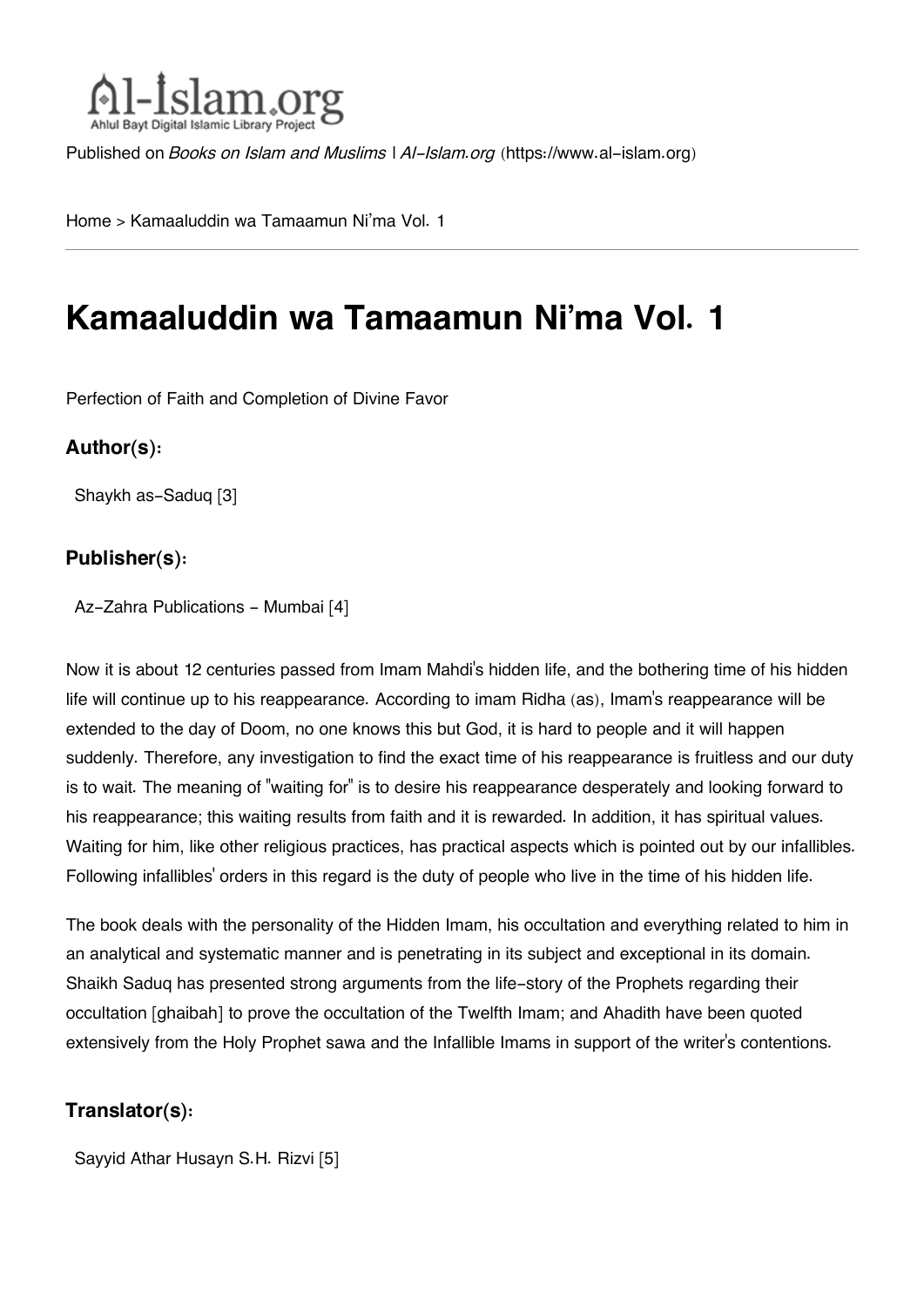### **Category:**

[Prophethood & Imamate](https://www.al-islam.org/library/prophethood-imamate) [6] [Sunni & Shi'a](https://www.al-islam.org/library/sunni-shia) [7] [Imam al-Mahdi](https://www.al-islam.org/library/imam-al-mahdi) [8]

#### **Miscellaneous information:**

Kamaaluddin wa Tamaamun Ni'ma (Perfection of Faith and Completion of Divine Favor) Vol. 1 By Shaykh as-Sadooq - Abi Ja'far Muhammad bin Ali bin al-Husain Babawahy Qummi Translated by:Sayyid Athar Husain S.H. Rizvi Published by: Az-Zahra Publications, Mumbai

### **Featured Category:**

[Introducing the Ahlul Bayt](https://www.al-islam.org/feature/introducing-ahlul-bayt) [9] [Resources for Further Research](https://www.al-islam.org/feature/resources-further-research) [10] Shi['a beliefs explained](https://www.al-islam.org/feature/shia-beliefs-explained) [11]

### **Person Tags:**

[Imam Mahdi](https://www.al-islam.org/person/imam-mahdi) [12]

## **Preface**

#### *In the Name of Allah the Beneficent the Merciful*

## **[A Brief Biography of the Author](#page--1-0)**

The author is the venerable Shaykh Abu Ja'far Muhammad bin Ali bin al-Hasan bin Babawahy commonly known as Sadooq. He was among the Shia scholars of the 4th century Hijri. He was also the chief of the clan, a minaret of truth and religion, a leader of his time and in general such a personality that no praise is sufficient to do justice with his actual status.

The whole Muslim community is unanimous about his leadership and lofty status. He was born through the prayers of the Imam of the time (a.t.f.s.) and a written certificate was also issued by the Holy Imams (a.s.) in his favor: "He is a very righteous and blessed jurisprudent."

After this holy testimony whatever may be said or written about him will definitely be less than what befits his position. His bounties have surrounded all and his writings and books have benefited the scholars as well as laymen. Each and every example of his knowledge and action testifies to his lofty stature and greatness.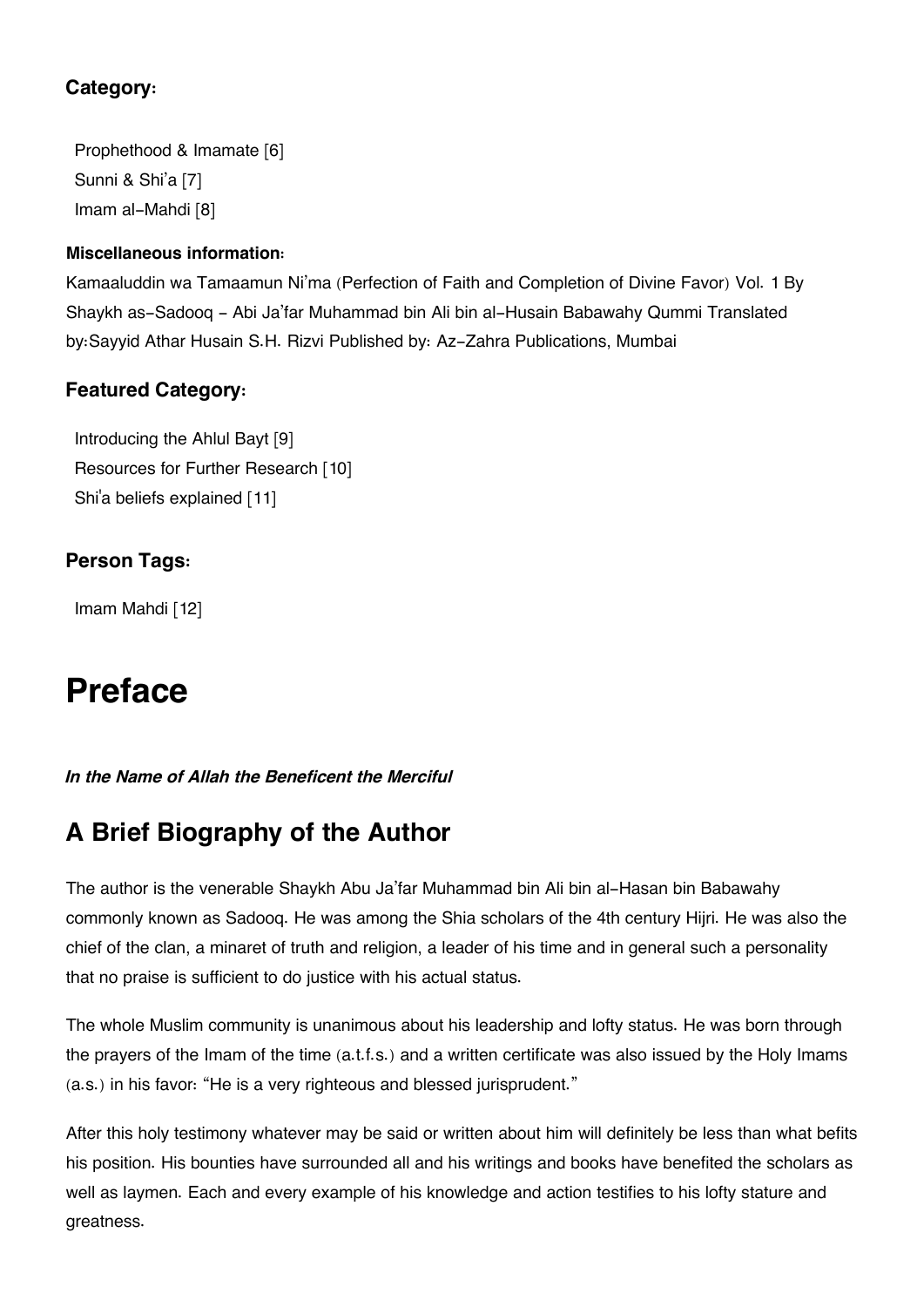And one who undertakes a deep study of biographical books will conclude that Shaykh Sadooq, on the basis of his merits and intellectual excellence was the leader of all those who succeeded him. He is the standard bearer of jurisprudence; he is the leader of tradition scholars, the Imam of hadith narrators and a master of scholastic theology.

All the qualities of excellence in knowledge, perfection of intellect, goodness of understanding, a remarkable memory and sharp perception had gathered in his person. He traveled far from the place of his birth in order to collect traditions from the narrators of traditions and he stayed with them to obtain the narrated reports from them. Among the places he traveled to included Astarabad, Gurgan, Nishapur, Marawalruz, Samarqand, Farghana, Balkh, Hamadan, Baghdad, Faid, Mecca and Medina.

It should be remembered that travel has many benefits. It is the best way of perfecting the intellect and developing knowledge. In addition to this it also includes spread of knowledge, propagation of religion and dispersal of facts. And if there had not been such great personalities in this community, who first acquired knowledge and then undertook to spread it among others, a great many people would have remained ignorant and mired in misguidance and deviation from religion.

And if the traveling personalities are intelligent and hardworking, they would obtain from the scholars of other areas such points of knowledge and recognition that they cannot gain from the scholars of their own areas. They would also succeed in learning many things that they have not learnt from their teachers. In the same way the people of the places to which they travel would also learn from him things that they could not learn from the local scholars.

Many debates take place between the traveling scholar and intelligentsia of those places resulting in clearing many misunderstandings and clarification of doubts. There are many other benefits that accrue from the journey of religious interaction. Thus the Almighty Allah says:

فَلَوْلًا نَفَرَ مِنْ كَلِّ فِرْقَةٍ مِنْهَمْ طَائِفَةٌ لِيَتَفَقَّهُوا فِي الدِّين وَلِيَنْذُرُوا قَوْمَهُمْ إِذَا رَجَعُوا الَيهِم لَعلَّهم يحذَرونَ

*Why should not then a company from every party from among them go forth that they may apply themselves to obtain understanding in religion, and that they may warn their people when they come back to them that they may be cautious?*[1](#page--1-0)

The venerable Shaykh Sadooq was an expert in this field who attained priority among all in such a way that no one could claim to have got even one-tenth of what he achieved. Actually he used to take lightly the difficulties of his journeys and did not accord much importance to the discomfort he had to face. He traveled through arid deserts; battle ravaged areas, traversed deserts and crossed mountains. He passed through foreign lands and alien cities at a time when a traveler was susceptible to so many perils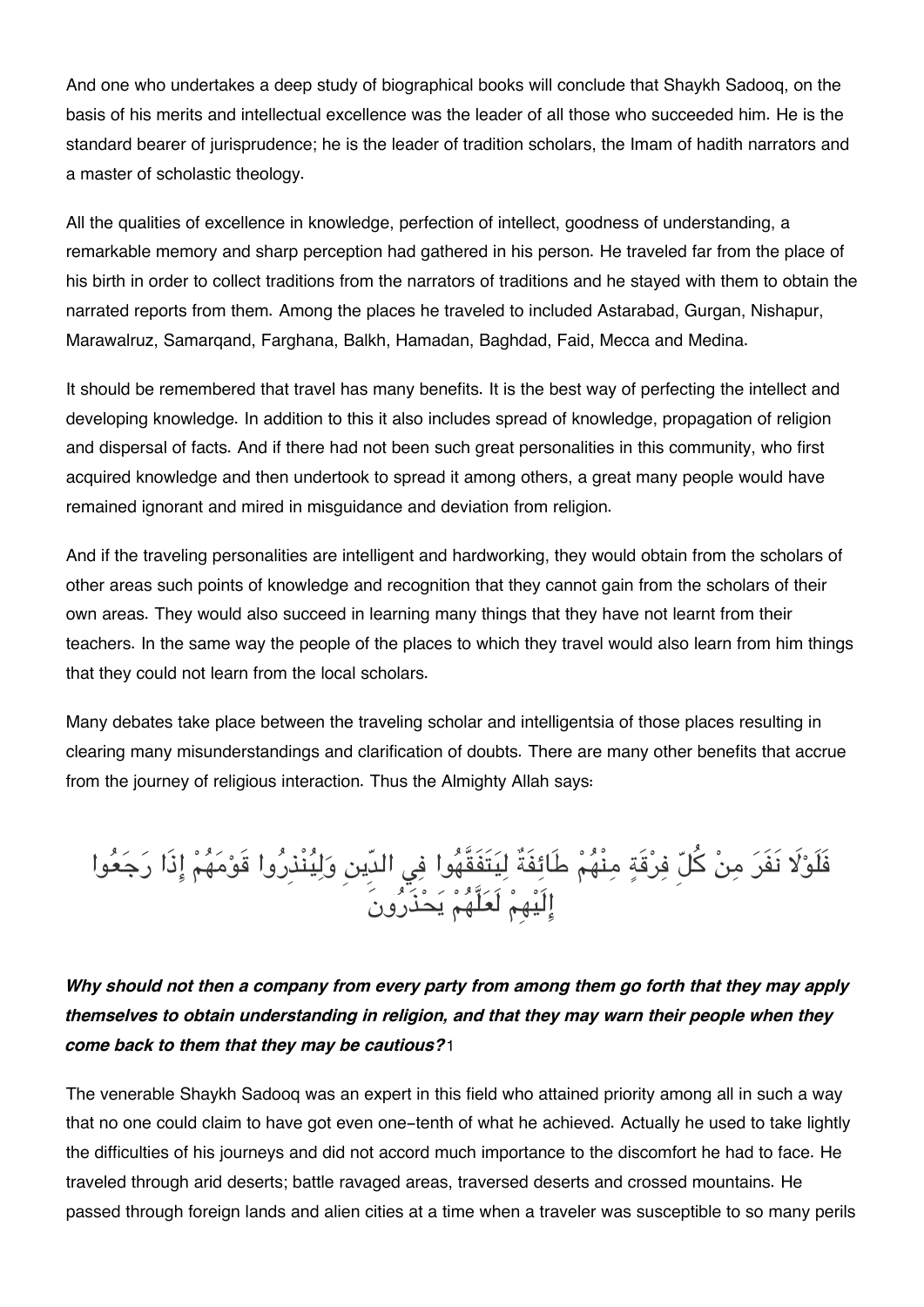and the modes of travel were beyond description.

Let us go through some details of his travel in order to gain a clearer picture:

The author was born in the Iranian town of Qom. He attended classes of scholars and gained knowledge from the learned of Qom. Thereafter upon the insistence of the people of Rayy he shifted there for some time. Then he visited the holy mausoleum of Imam Reza (a.s.) and returned again to Rayy.

On his return journey from Nishapur he was surrounded by the elders of Nishapur and the scholars stood before him in rows. They benefited from the light of his wisdom and gained from his expertise in religious sciences. In the same way, the author also profited by the knowledge of great scholars of Nishapur like Abu Ali Husain bin Ahmad Baihaqi. He also heard traditions from Abdul Wahid bin Muhammad bin Abdewas Nishapuri, Abu Mansur Ahmad bin Ibrahim Ibne Bakar al-Khauri, Abu Saeed Al-Muallim Muhammad bin Al-Fadl bin Muhammad bin Ishaq Nishapuri, Abu Tayyib Husain bin Ahmad bin Muhammad Razi, Abdullah bin Muhammad bin Abdul Wahhab Sajazi and Abu Nasr Ahmad bin Ishaq Husain bin Ahmad bin Ubaid.

During his stay in Nishapur, people visited him in groups. In his interaction with these people, Shaykh Sadooq surmised that most of them harbored doubts about the Twelfth Imam (a.t.f.s.) and were confused in this regard. They did not acknowledge the evidences in this matter. So he focused all his efforts in bringing them to the right path and removing their misconceptions through his knowledge and scholarly expertise. He undertook this mission in such a dedicated way that very soon he earned the title of the greatest scholar of Khorasan.

After that he headed for Marawalruz. At this place he heard traditions from a group of scholars, including Abul Husain Muhammad bin Ali bin Shah Faqih and Abu Yusuf Rafe bin Abdullah bin Abdul Malik. Later he turned his attention to Baghdad where he was accorded a warm welcome and the elders of the Imamiyah sect heard traditions from him.

He in turn heard traditions from a group of scholars in Baghdad that included personalities like Hasan bin Yahya Alawi Husaini, well-known as Ibne Abi Tahir, Ibrahim bin Harun Haisati, Ali bin Thabit Dawalaibi and Muhammad bin Umar al-Hafiz. Shaykh Sadooq visited Baghdad twice, once in 352 A.H. and again in 355 A.H.

On his return from the Holy House of Kaaba when he reached the city of Faid, Abu Ali Ahmad bin Abi Ja'far Baihaqi narrated traditions to him. After this, he entered Kufa and heard traditions from the Kufan scholars including Muhammad bin Bukran Naqqash, Ahmad bin Ibrahim bin Harun Qazi Fami in the Kufa mosque, Hasan bin Muhammad bin Saeed Hashmi Kufi Abul Hasan Ali bin Isa Mujawar in Kufa mosque, Abul Qasim Hasan bin Muhammad al-Sikri Mudakkar, Abu Zar Yahya bin Zaid bin al-Abbas Bazzaz and Abul Hasan Ali bin al-Husain bin Sufyan bin Yaqoob al-Hamadani in their residences.

The next town on agenda was Hamadan where he heard traditions from Qasim bin Muhammad bin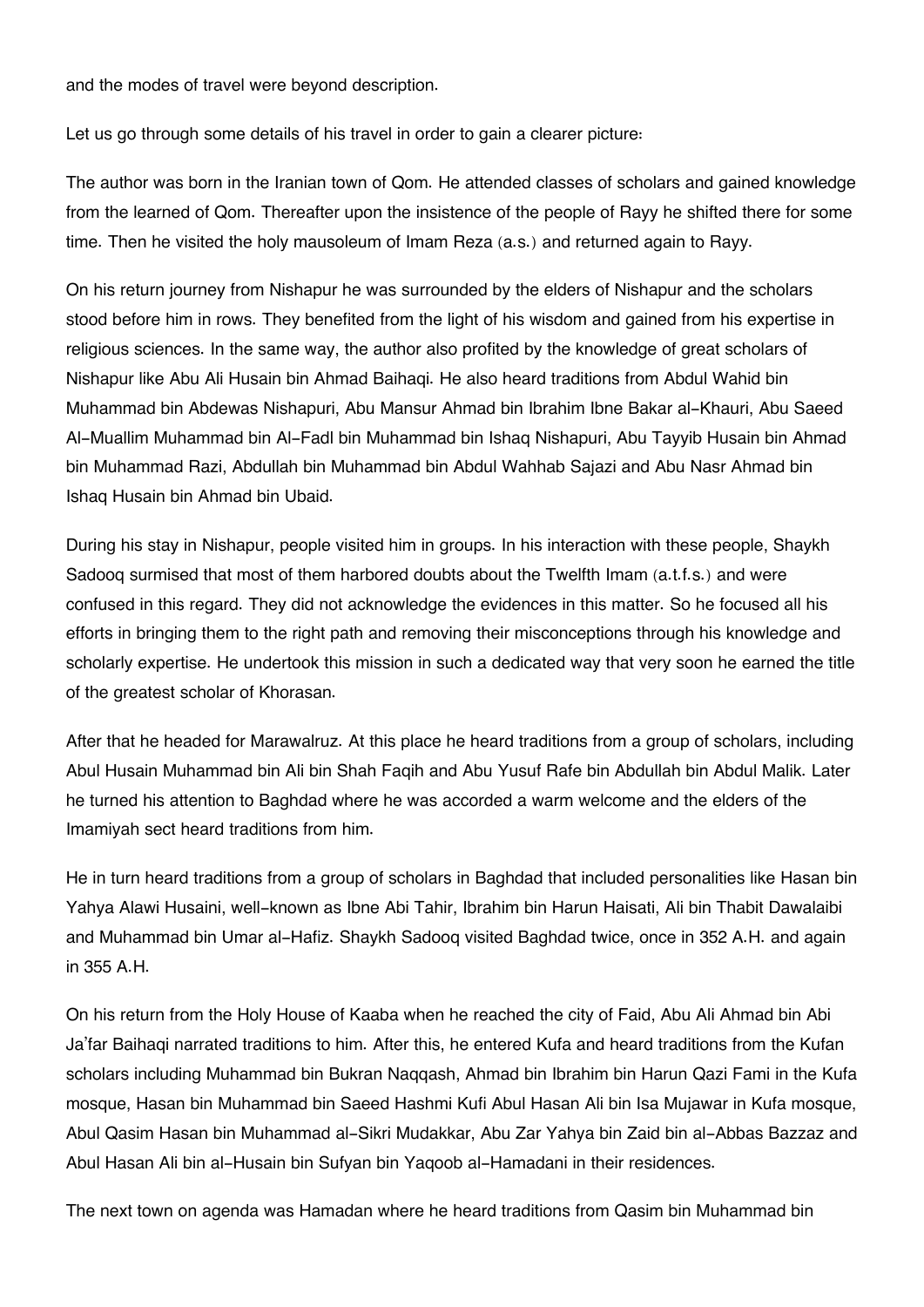Ahmad bin Abdwiya as-Siraj, Fadl bin al-Abbas Kindi and Muhammad bin al-Fadl bin Zainuya Jallab Hamadani. Then he journeyed to Balkh and noted own traditional reports from local scholars of that area that included Husain bin Muhammad Ashai ar-Razi al-Adl, Husain bin Ahmad Astarabadi, Hasan bin Ali bin Muhammad bin Ali bin Umar Attar, Hakim Abu Hamid Ahmad bin al-Husain bin Ali, Ubaidullah bin Ahmad al-Faqih, Tahir bin Muhammad bin Yunus bin Haiwa al-Faqih and Abul Hasan Muhammad bin Saeed Samarqandi al-Faqih.

The next place of his visit was Ilaq. In Ilaq he was related traditions by Muhammad bin Amr bin Ali bin Abdullah Basri, Muhammad bin al-Hasan bin Ibrahim al-Kharqi al-Katib, Abu Muhammad Bakr bin Ali bin Muhammad bin al-Fadl Ash-Shashi al-Hakim and Abul Hasan Ali bin Abdullah Ibne Ahmad Aswari.

During his stay there he was paid a visit by Sharifuddin Abu Abdullah, popularly known as Ibne Numa who requested him to compile a book of Islamic laws. Shaykh Sadooq accepted his advice and wrote his excellent book titled Man Laa Yahzarul Faqih. From Ilaq the Shaykh went to Samarqand and paid audience to traditions narrated by Abu Muhammad Abdus bin Ali bin al-Abbas al-Juzjani, and Abu Asad Abdus Samad bin Abdush Shaheed al-Ansari. During his visit to Farghana he heard narrations from Tameem bin Abdullah al-Qarashi Abu Ahmad Muhammad bin Ja'far al-Bandaar ash-Shafei al-Farghani, Ismail bin Mansur bin Ahmad al-Qasar and Abu Ahmad Muhammad bin Abu Abdullah ash-Shafei.

All this was for the sake of remaining close to the Book of Allah and the Family of Revelation, for defending their sanctity, fulfillment of duties, defense of truth, dissemination of divine recognition and propagation of faith.

Indeed in the history of Islam he has opened an illuminated and vast chapter for himself in which prominently shine his writings and books. The passage of time couldn't destroy them because he was like a raging sea of information and the greatest scholar of the science of traditions whose writings illuminated all the corners of the world. In the matter of Islamic jurisprudence he was an authentic point of reference.

Questions regarding various aspects of religion and religious laws were sent to him and he replied to them in the best way. Najjasi has mentioned something under the title of 'Replies to problems' in his book Rijal which would further illustrate this point. He says: Shaykh Sadooq had replied to questions received from Qazwin, Misr, Basra and Nishapur and they are compiled in different books.

He also wrote a book in reply to the letter of Abu Muhammad Farsi, a book in reply to a letter from Baghdad and yet another in reply to a question received in the month of Ramadan. He wrote a letter to the people of Rayy regarding the matter of Ghaibat (occultation).

In the same way he held discussions and debates in defense of the true religion that were written down for the posterity. The best of such debates is the one that was held in the court of King Ruknuddind Buwayhid Dailami. It was held at a time when the fame of Shaykh Sadooq had reached all the corners of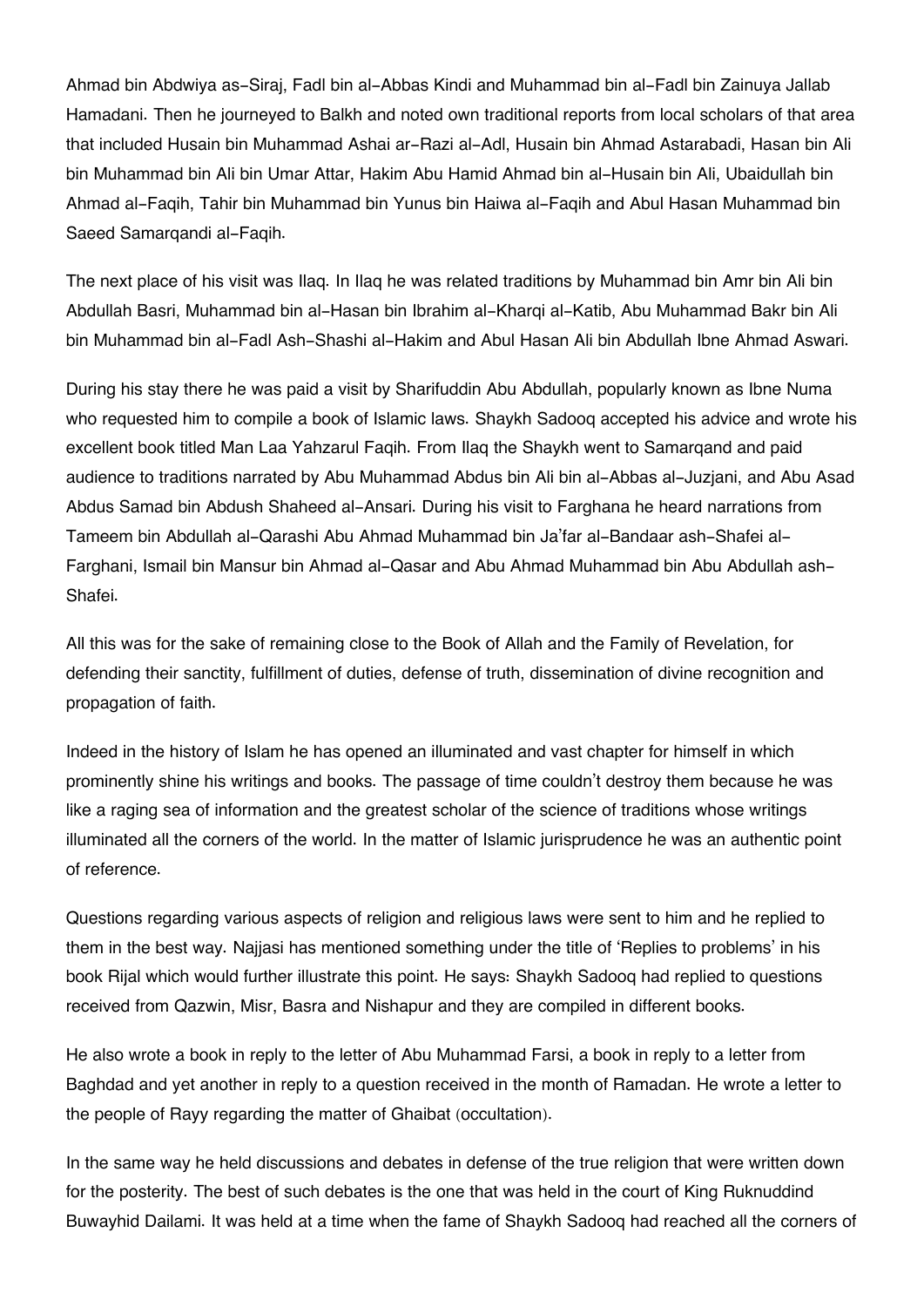the world. The ruler sent one of his representatives to invite the Shaykh. When he reached the court he was received by the King himself.

The King had him seated next to himself and paid exceeding honor to him. Then he asked the Shaykh some very complex and difficult questions which he replied with absolute satisfactory replies, illuminating the veracity of the true religion. The King and other attendees accepted the arguments and the opponents had no choice but to accept the proofs.

Among the books listed by Najjashi are: Account of the debate in the court of Ruknuddaula, Account of another Debate, Account of Third Debate, Account of Fourth Debate and Account of Fifth Debate etc. The most important point of discussion in these gatherings was the veracity of the Imamiyah faith and the matter of Ghaibat (occultation).

These debates and discussion were especially arranged for the Shia people of Twelver (Ithna Ashari) Faith because they had, at that time separated from the Imam who should have been present among them all the time. The situation was such that even during the period of Minor Occultation (Ghaibat Sughra) only the four special deputies in their respective tenures had direct contact with the Holy Imams (a.s.).

Also even the learned and scholars of the community spoke of him using titles and codes without openly disclosing his name and qualities etc.

So the majority of the people were very prone to all kinds of doubts and illusions. Consequently the debates of scholars like Shaykh Sadooq went a long way in clarifying doubts of the Shia populace and further strengthened the foundation of Imamiyah faith on which would be built in the near future an edifice of jurisprudence that shall last till the Holy Imam (a.s.) himself reappears to openly take the reins of his community.

The doubts prevalent in that age were further promoted by the proliferation of sub-sects like the Zaidiyyah (who were particularly strong), Kaisaniyah, Ismailia and Waqifiya who did not believe in any Imam after Imam Musa Kazim (a.s.).

These sub-sects were becoming stronger by the day and some of them even aligned with each other putting the true Imamiyah beliefs into a grave danger and deviating a large number of Shia people from the faith of their forefathers.

The author sensed this looming peril and stepped forward to correct the situation and save the Shias from this deviation and annihilating circumstances. If it was not for the efforts and debates of scholars like Shaykh Sadooq, it was very likely that the majority of Shia people would have succumbed to their doubts and completely washed their hands from the belief of Imam Mahdi (a.s.).

History and traditions bear witness how these warriors of the field of knowledge strived to save the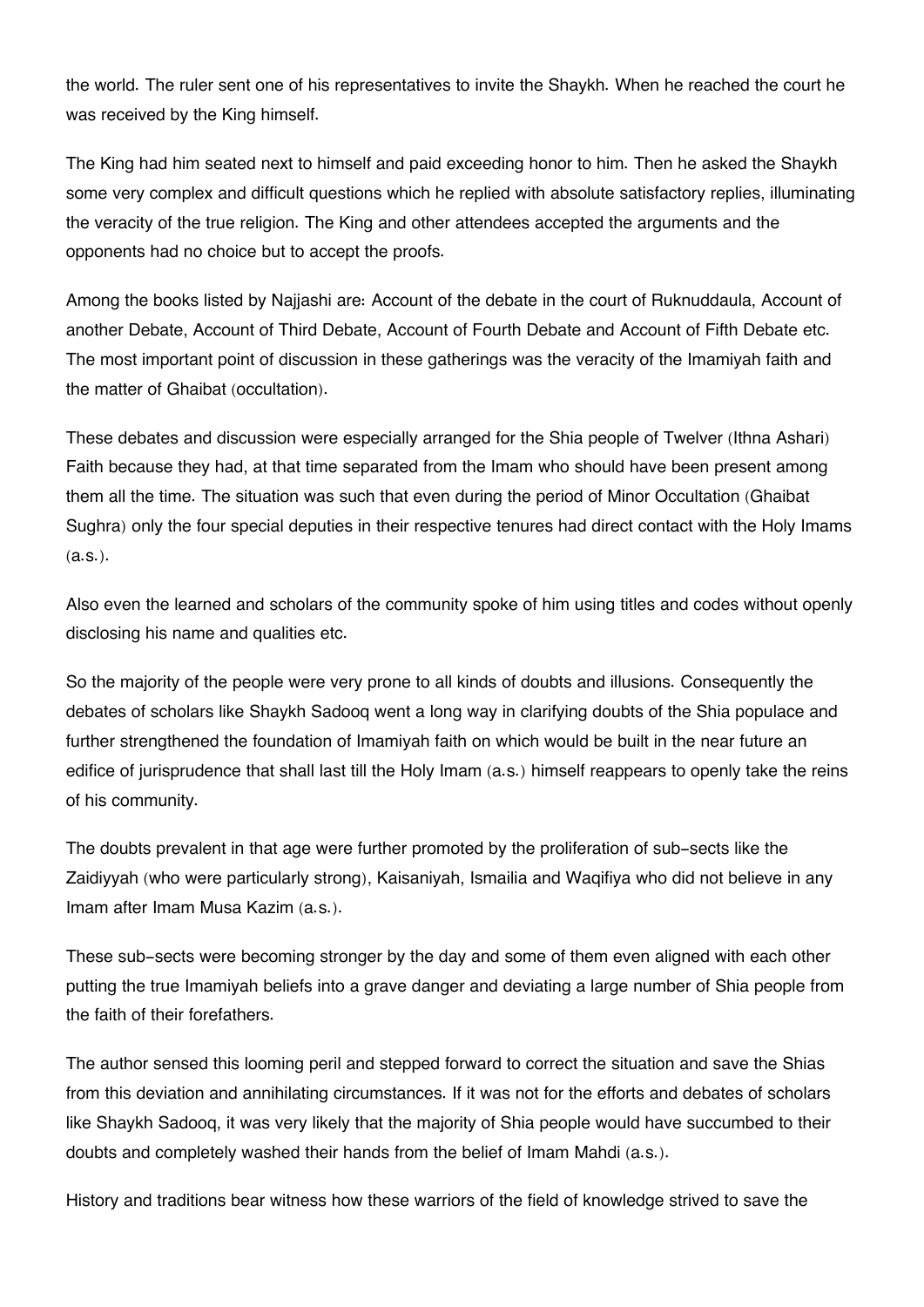people from perdition and the true Imamiyah faith from destruction. History bears witness that how they endeavored to remove doubts and clarified complex issues of religion, especially the matter of Ghaibat, so that the Shia community may not give up the authentic faith and stray to the path of deviation.

## **[Valuable Writings](#page--1-0)**

The venerable Shaykh penned books on almost all religious sciences and illuminated all the aspects of faith that were required by the Muslim Ummah. All his writings are marked with a distinctive style and arrangement. As mentioned by Shaykh Tusi, the number of his writings reach to 300. However most of them were destroyed by the ravages of time and circumstances and decayed in some corners of libraries. So what remains is only the sketch of the original and those that are lost have only left behind their names (titles).

Some of his books survived for a few hundred years and then suddenly disappeared as if they were lifted up to the heavens. Only a part of his huge wealth, comprising of not more than 20 books, has survived to this day. Even these few books were littered with errors and differences in various versions etc.

As a result of which they were neither accepted by the scholars nor reached the standards of scholarship. It was so because those who were involved in their reproduction were neither capable not committed to this job.

Thus a situation appeared when despite the presence of these few books they were of hardly any scholarly value.

This problem was not only with the books of Shaykh Sadooq. It was the same for writings of other wellknown scholars. For example in the case of Ibne Quluwahy nothing remains from his writings except the book of Kamiluz Ziyaraat, although it is confirmed that he had written dozens of books. Shaykh Mufeed had written more than 200 books but only a few have survived to this day. The same is the case with the writings of Shaykh Tusi and Allamah Hilli.

In his compiled book, Tarihi has mentioned that 500 treatises written by the hand of Allamah Hilli were found; which were in addition to the books that people had access to. Ninety percent of Allamah Hilli's writings are lost as a result of centuries of conflict and bloodshed between Muslim sects in which the greatest loss was suffered through burning of libraries or throwing books into the sea/river.

After that the remaining books were destroyed by the Tatars. Thus our written treasures were always prone to destruction at the hands of the opponents. In the present age also some people approached us from far away lands and took away portions of our written heritage in exchange of a paltry sum.

Actually this matter is highlighted only to create an awareness how our laxity and indifference in this matter has wreaked havoc with our Islamic heritage, so that we do not repeat such mistakes.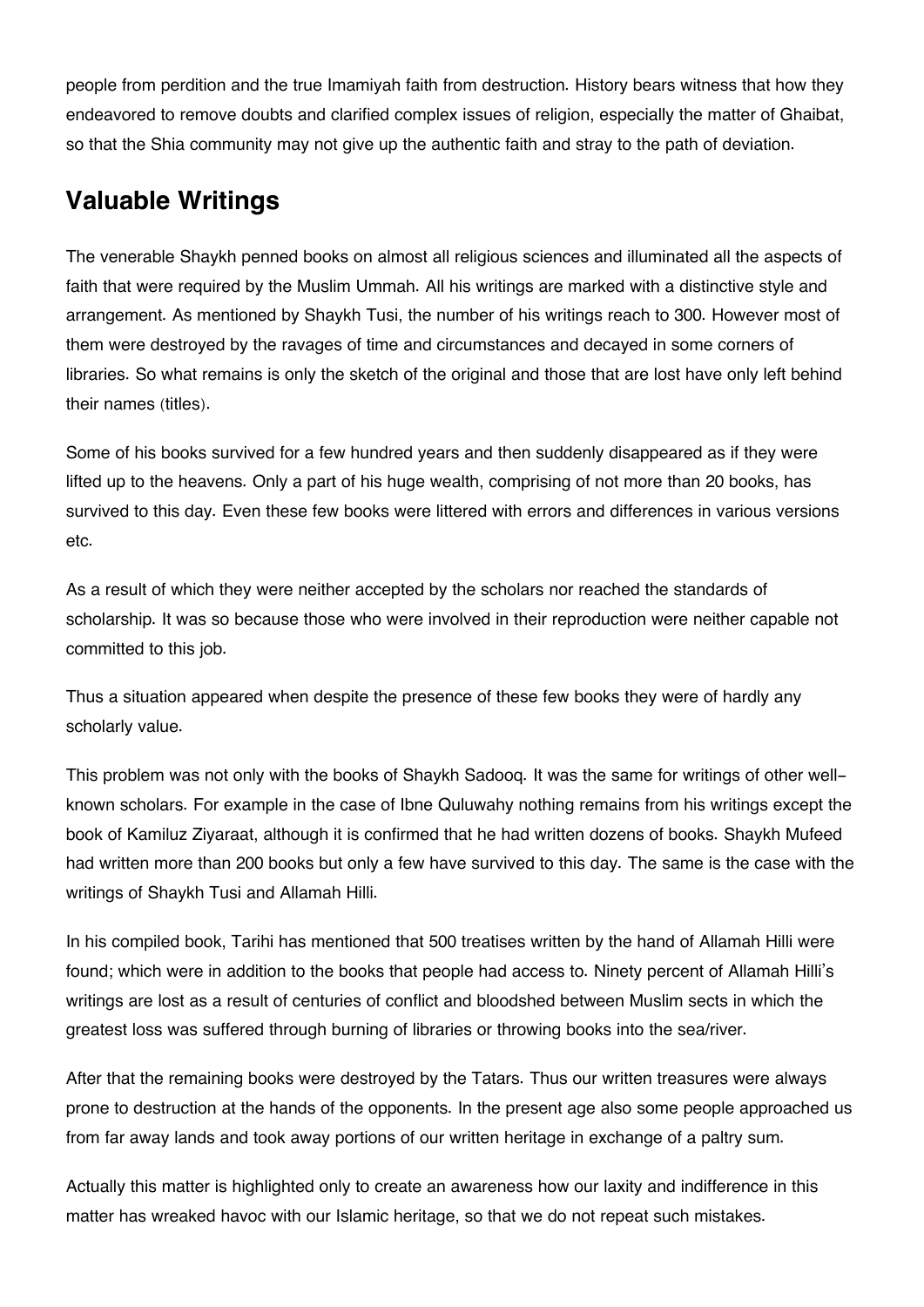Also most books that see the light of publication in this period are such that they are printed very badly without any regard for correcting textual errors and even lack proper sources from which it is taken so that it can be compared with them. Booksellers and publishers who are in this trade only for the sake of monetary gains have contributed largely in worsening the situation.

When such books comes to a researcher he is absolutely defeated if he wants to understand or confirm a word, a phrase or some lines. In spite of all his efforts he would not be able to achieve his aim as the publisher has not provided any clue from which version he has reproduced it.

Though we must admit that some books stand out prominently as they were fortunate to have been corrected, checked and edited by a great scholar. May the Almighty bestow a great reward to them for such a service to Islam. Only these are the books that can be relied upon.

## **[Teachers and Students of the Author](#page--1-0)**

Shaykh Sadooq (q.s.) has narrated traditions from a large number of important traditionists whose count reaches to 250. One can refer to the Foreword of Maani al-Akhbaar where all the names are listed.

In the same way around twenty learned scholars have narrated traditions from Shaykh Sadooq, and they are introduced in the Foreword of Man Laa Yahzrul Faqih.

## **[Death and Place of Burial](#page--1-0)**

#### **(From the introduction of Maani al-Akhbaar)**

Shaykh Sadooq (q.s.) passed away in the year 381 A.H. He was aged seventy and odd years at that time. His magnificent tomb having a towering dome is built near the mausoleum of Abdul Azeem Hasani in the Rayy province. Many people visit the place seeking blessings and paying respects. This mausoleum was first built by Fath Ali Shah Qachar in 1238 A.H. This was after the well-known miracle that convinced the king, the queen and the courtiers.

The details of this incident are mentioned in Raudhat of Khwansari, Qisasul Ulama of Tankabani, Tanqihul Maqaal of Mamaqani and Muntakhib at-Tawarikh of Khorasani. Khwansari says: Among his miracles is one that was seen in the present age and which a large number of people with perception themselves witnessed and which people from faraway places also saw is that the Shaykhs tomb which is situated in Rayy was damaged with heavy rains as a result of which there developed a crack.

When renovation began and the gap was examined closely it was found that it led to an underground chamber in which the last remains of the Shaykh were placed. In this chamber, people saw an elegant dead body which was half covered but the private parts were not exposed. It was a huge body and the nails showed henna coloration and around the body lay twisted dusty threads of the shroud cloth.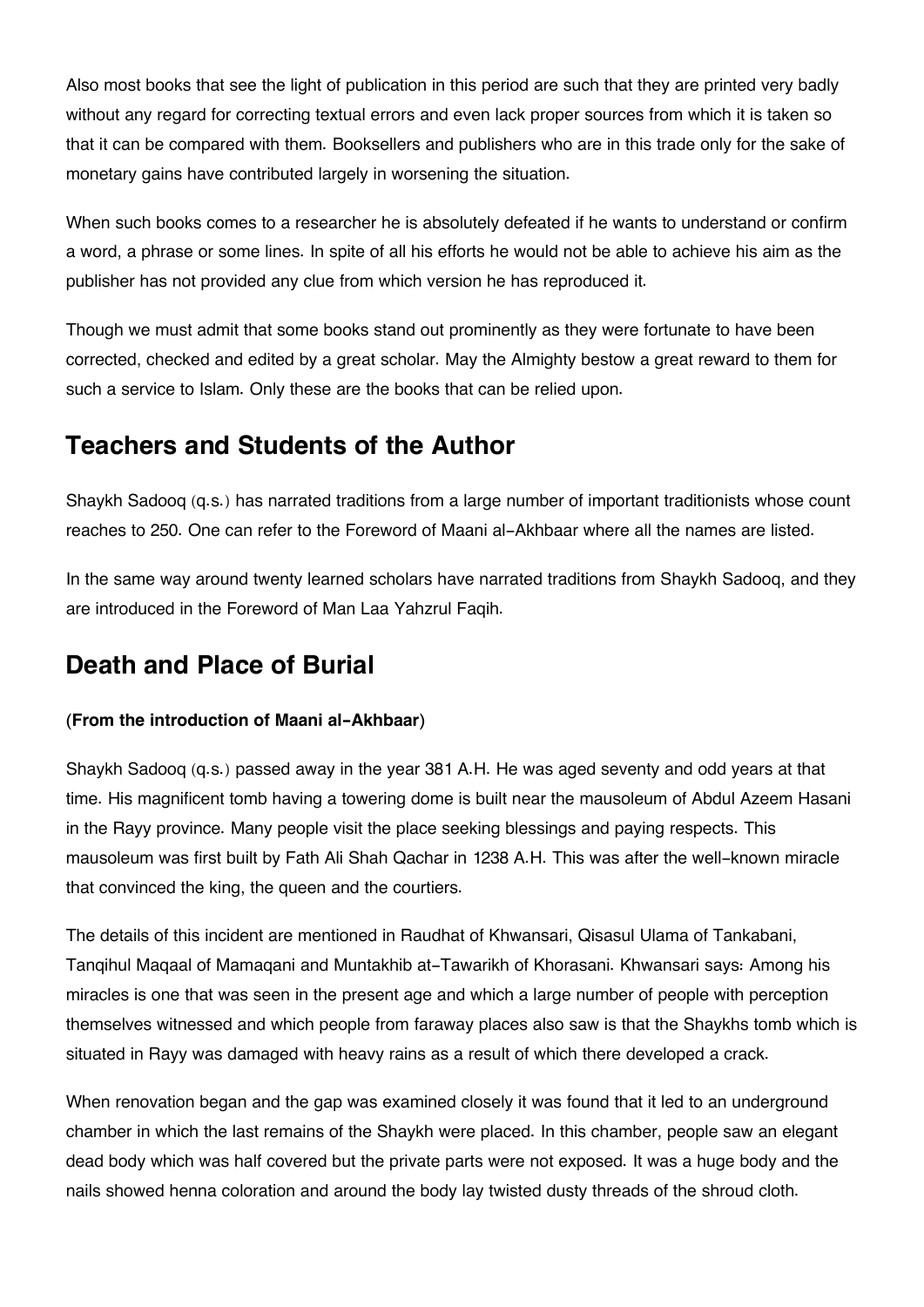This news spread all over the city of Tehran and even reached Fath Ali Shah Qachar who was the great grandfather of Nasiruddin Shah. This happened around 1238 A.H. So the King, with perfectly good faith, decided to see for himself and he reached the tomb with an entourage of courtiers. Since the officers advised that King himself does not enter the burial chamber, he deputed some reliable persons to go down and report the facts to him. At last, the truth of the miracle was confirmed for him and he finally ordered that the crack be filled and the tomb be renovated in the most magnificent way.

I myself have heard about this incident from an eyewitness and some of our senior scholars have mentioned this event in their books.

Mamqani has quoted this incident from the personification of justice and truth, Sayyid Ibrahim Lawasani Tehrani's Tanqihul Maqaal.

[1.](#page--1-0) Surah Taubah 9:122

# **Kamaaluddin Wa Tamaamun Ni'ma (Perfection of faith and completion of favor)**

This book is very penetrating in its subject and exceptional in its domain. No other book excels it in perfection, sweetness and attraction. Though many detailed books are composed on this topic, none is like it in clarity and comprehensiveness. In this book, the author has dealt with the personality of the Hidden Imam (a.s.), his occultation and everything related to him in an analytical and systematic manner. He has supported each of his contentions with the saying of the Infallible Imams (a.s.).

It also contains the debates and discussions with the opponents of Shia faith and provides clarifications of doubts and misunderstandings that haunted some followers of the Imamiyah religion. He has composed detailed refutations of those who deny the Holy Imam (a.s.). He has included in this book all that has been recorded on this subject and which has gained currency among the populace, whether it be authentic or weak, good or not; he has collected all the material that was available to him. But when he is arguing his point he has taken the help of only authentic and excessively narrated (Mutawatir) traditions.

For example after writing about the cases of extremely long age he remarks: These reports are not among those that can be used to prove occultation because the factuality and truth of Ghaibat is proved for us by the traditions of the Holy Prophet (S) and narrational reports of the Holy Imams (a.s.), just as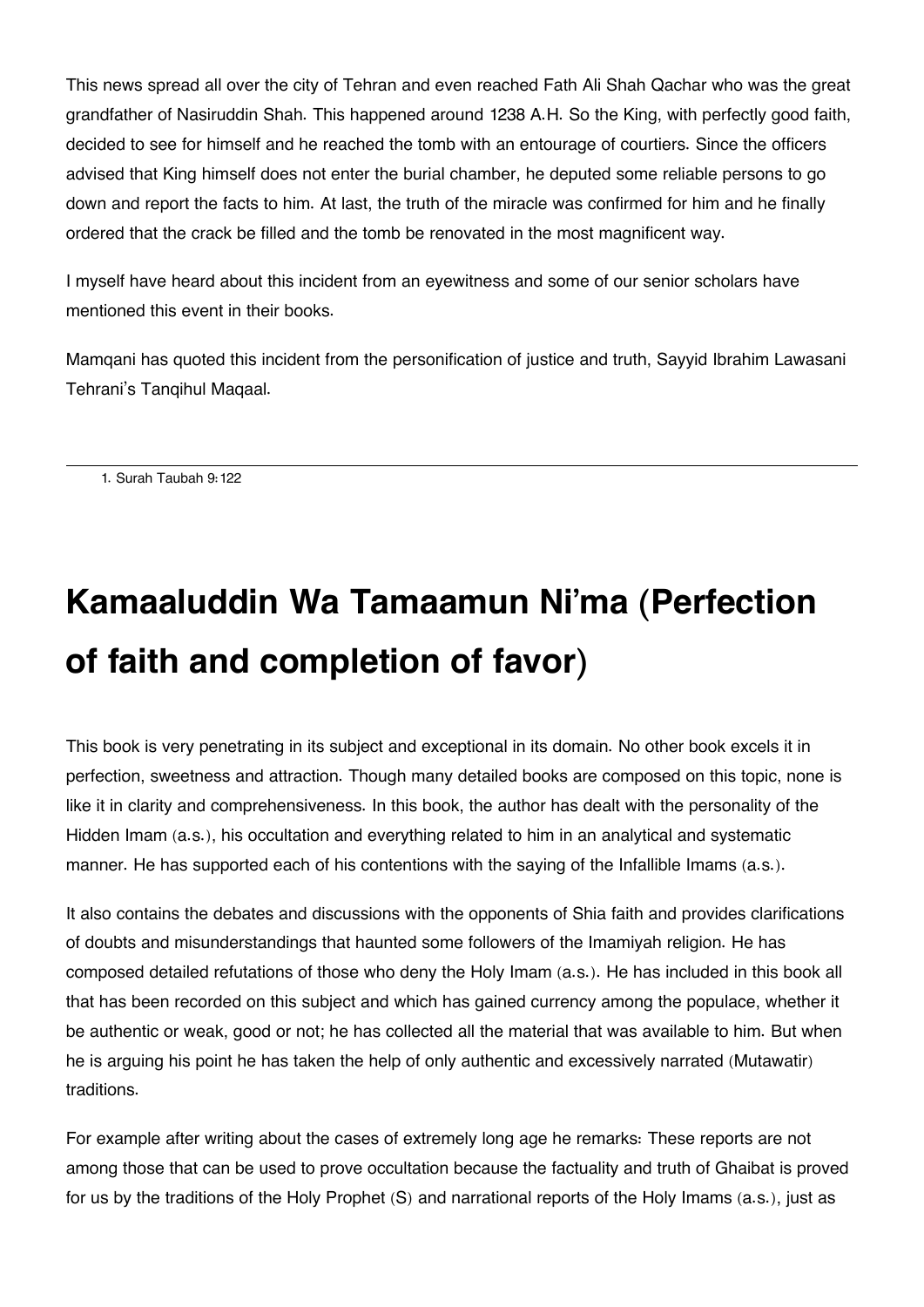traditions prove the veracity of the faith of Islam, its Shariah and practical laws.

## **[Editions of this Book](#page--1-0)**

This book was published twice in Iran and once in Najaf al-Ashraf. It was also once printed with translation.

The Arabic version from which this book is translated into English was based on seven manuscripts dating from 966 to 1079 A.H. The Arabic editor, Ali Akbar Ghiffari, a very capable scholar has fully checked the text and compared it with various versions and very painstakingly removed all typographical and textual errors that abounded in almost all previous editions of this important book.

## **Introduction**

#### *In the Name of Allah the Beneficent the Merciful*

Praise be to Allah the Lord of the Worlds and may Allah bless Muhammad and his Purified Progeny.

All the praise is for that God, Who is one, unique and single. He is Needless, Ever-living, All-powerful, All-knowing and Wise. He is pure from the traits of the creatures. He is most high and most exalted. He is glorious and honored, and perfect and of elevated status. He is One with a firm resolve and a perfect intention. Nothing is like Him. And He is all-hearing and all-Seeing. The eyes are unable to perceive Him and He perceives all vision. And He is Kind and All-aware.

And I testify that there is no god except Allah. He is alone and without a partner. He is the Creator of everything, Master of everything, appointer of everything, initiator of everything and the Lord of everything. He judges with truth and he is equitable in judging and commands justice. He commands justice, goodness and fulfillment of the rights of the relatives and he prohibits indecency, evil and iniustice.

He does not lay on any soul a burden except to the extent of its ability and He is having the final argument. If He wills, He can guide all the people. He calls the people to the Abode of Peace (Darus Salaam) and guides whoever He likes to the right path.

He does not make haste in punishing and He does not punish without clarifying proof and evidence and without giving His signs and warnings. He does not ask His servants obedience in matters He has not explained to them and He does not command them to obey one He has not appointed for obedience. And with regard to His obedience.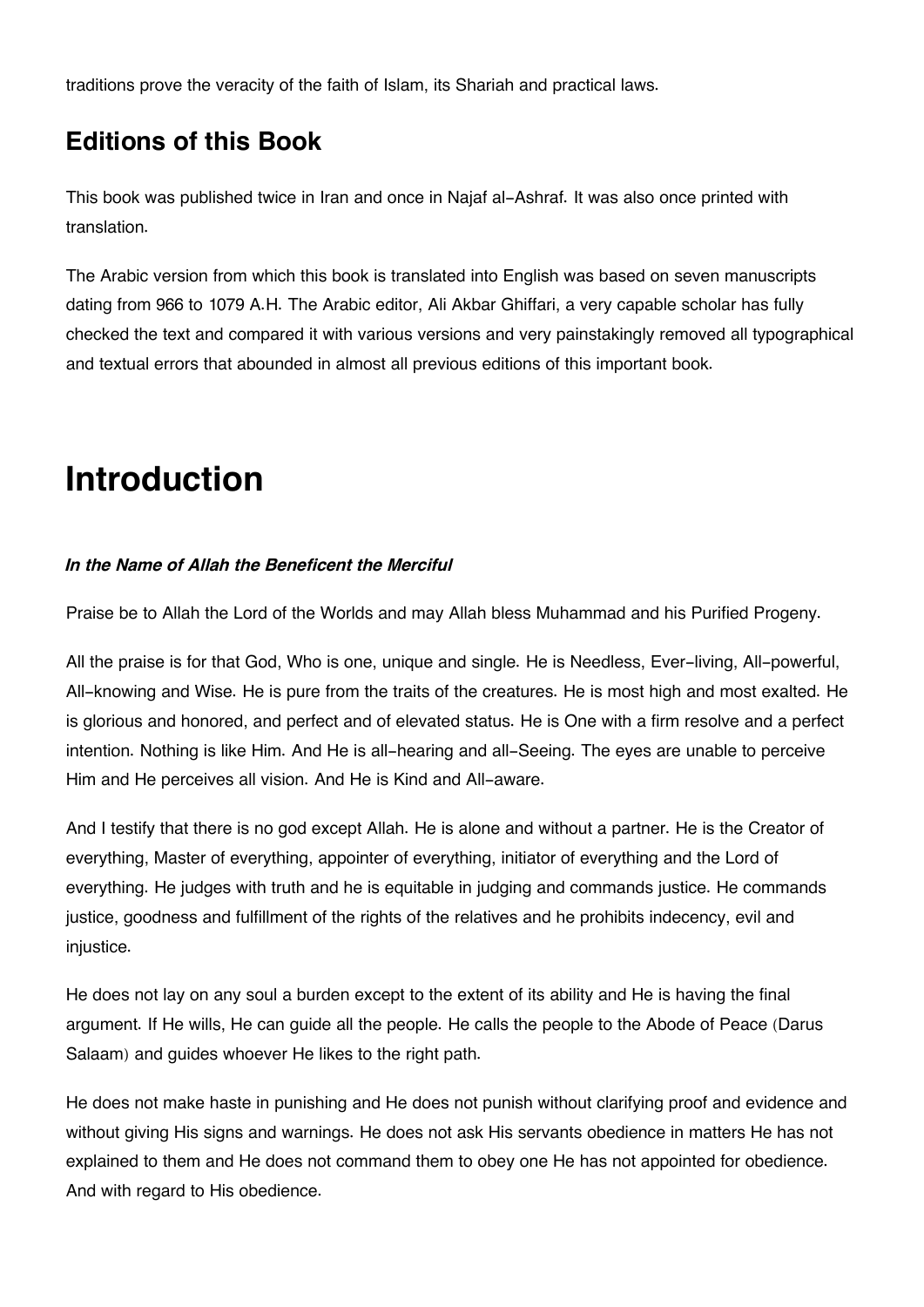He does not leave the people on their own choice and He does not allow them innovation in the matter of His vicegerency. His being is much higher than all this.

And I testify that Muhammad (S) is His servant and trustworthy messenger. And He performed the duty of propagation on behalf of his Lord as it deserved. And he called to His path with wisdom and a goodly exhortation. And he acted on the Book and commanded its obedience. And along with it and after him he willed the people to remain attached to the Purified Imams (a.s.). And he stressed that the two shall never separate from each other till they meet him at the Pool of Kauthar.

And the attachment of Muslims to both of them is in accordance with clear evidence, based on the straight path and an illuminated faith. Whose night is like the day and the internal is like the external. And he did not miss out any argument or proof to convince the Muslims so that no excuse remains for them. So that whoever goes to perdition should do so after seeing clear evidence and those who get life should also be after obvious proof.

And I testify that indeed no one can become a believer if in some matter Allah and His Messenger command something but he follows his own choice. And indeed Allah creates what He likes and He chooses whatever He likes. And they can never become faithful until they consider the Prophet as a judge in their disputes and after that they follow the decision of the Prophet with utmost sincerity.

And that they should submit to the Prophet's decision with absolute humility. And indeed one who makes unlawful a lawful act or vice versa or he changes a prophetic practice or reduces an obligatory ordinance or alters a command of the Shariah or creates an innovation so that he may be followed and that people may become attracted to him; then he has indeed considered himself a partner to the Almighty Allah and whoever obeys such a person has in fact claimed existence of a god other than the Almighty Allah and he becomes eligible for divine punishment and his abode is the fire (of Hell) and the abode of the unjust is indeed very bad.

His deeds are wasted and in the Hereafter he shall be from the losers. And benedictions be upon Muhammad and his Purified Progeny.

Shaykhul Fiqh, Abu Ja'far Muhammad bin Ali bin Husain bin Musa bin Babawahy Qummi, the author of this book says (May Allah help him in His obedience): That which motivated me to write this book was that when I was honored by the visit (Ziarat) of Imam Ali Ibne Musa ar-Reza (a.s.) I returned to Nishapur and stayed there.

I realized that most of the Shia people who visited me were confused in the matter of occultation of the Twelfth Imam (a.s.) and doubts haunted them about His Eminence, the Qaim (a.s.).

They had deviated from accepting the correct views and standards. So I began my endeavor to guide to truth and the right path with the help of traditional reports of the Holy Prophet (S) and the Holy Imams (a.s.) till the time a learned and virtuous scholar from Bukhara came to visit us in Qom. I had always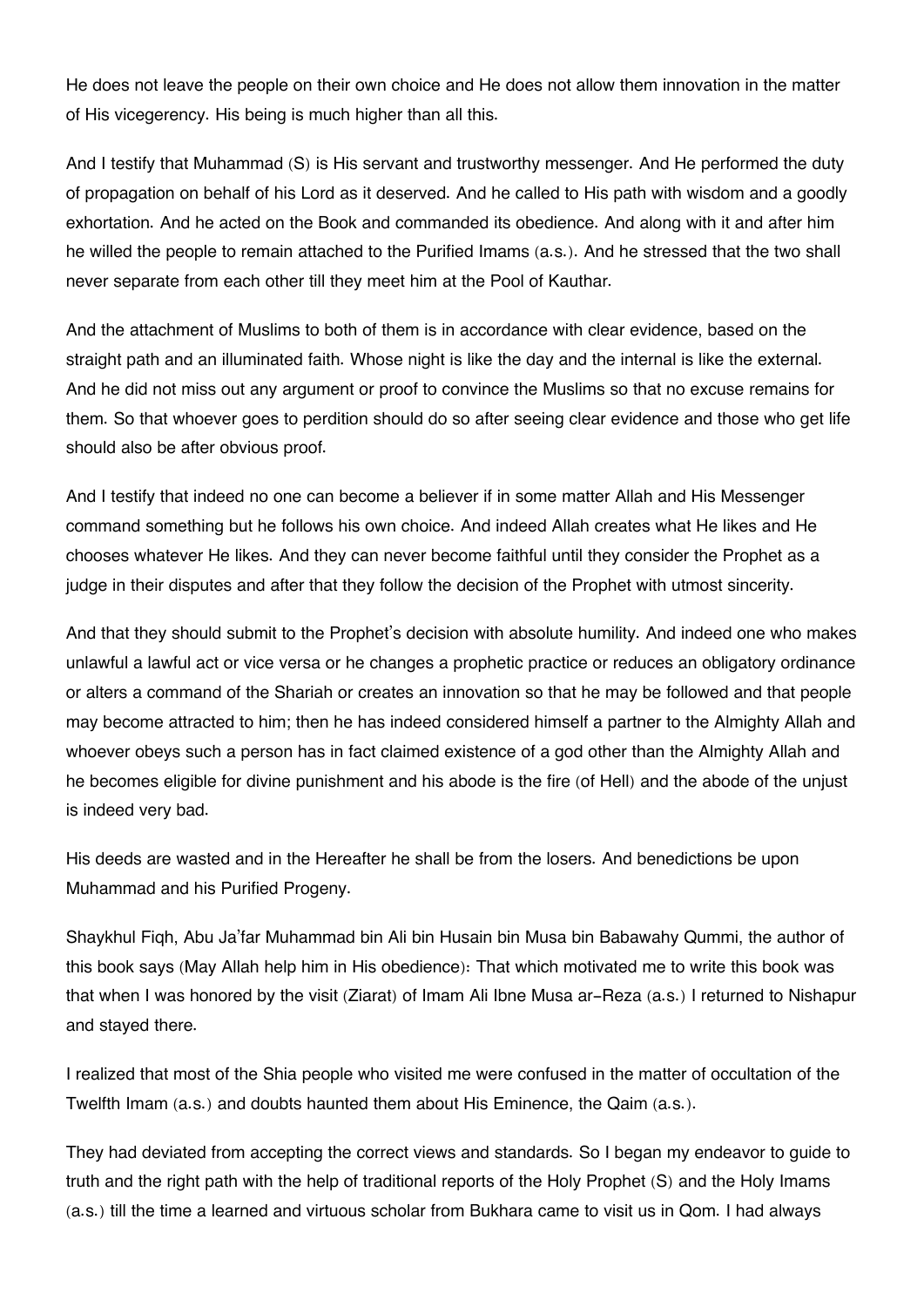wanted to meet him due to his honesty, firm views and correctness of behavior.

He was Shaykh Najmuddin Abu Saeed Muhammad bin al-Hasan bin Muhammad bin Ahmad bin Ali bin Salt Qummi, may Allah continue his Taufeeq (good sense).

My father and I used to narrate traditions on the authority of his grandfather, Muhammad bin Ahmad bin Ali bin Salt (q.s.) and spoke well of his knowledge and actions, piety, excellence and worship.

Ahmad bin Muhammad bin Isa with all his excellence and greatness used to narrate traditions from Abu Talib Abdullah Ibne Salt Qummi (r.a.) and Abdullah bib Salt remained here till he met Muhammad bin al-Hasan Saffar and related traditions from him. When the Almighty Allah enabled me to meet a gentleman of such an excellent family I thanked him for according me such a cordial reception and sincere audience.

One day he told me about his meeting with a great philosopher and logician of Bukhara and he also related to me one of his statements about His Eminence, the Qaim (a.s.) which had put him in confusion, perplexity and doubts with regard to the Holy Imam (a.s.) due to the prolongation of his occultation and due to cutting off of news regarding him.

Therefore, I explained to him some facts about His Eminence and quoted some traditions of the Holy Prophet (S) and the Holy Imams (a.s.) in connection with the Imam (a.s.). As a result of which that person got assurance and the doubts and misgivings that had inflicted his mind were removed.

He listened with full attention to all the authentic traditions that I related to him and accepted them from the depth of his heart. He petitioned me to write a book for him on this subject. I agreed to do so and promised him that when the Almighty Allah would facilitate my return to my hometown, Rayy, I will compile the relevant traditional reports on this topic.

One night, when I drifted into sleep after thinking about my family, friends and the bounties that the Almighty Allah had bestowed on me, I dreamt that I was performing the circumambulation of the Holy Kaaba in Mecca and in the seventh round I was near the Black Stone (Hajar Aswad), and upon reaching it I was kissing it. I was saying that I had repaid my trust and fulfilled my covenant so that it might be a witness of this. At that moment I had the honor of seeing my master, the Master of the Age (a.s.) standing at the door of the Kaaba.

My heart began to beat fast with excitement and he came to know my inner feelings which were reflected in the worried expression on my face. I saluted him and he replied to my salutation and then asked me: Why don't you write a book regarding the occultation, so that your sadness and worries are removed? I said: O son of Allah's Messenger, I have compiled a number of books about occultation. He said: Not in this style.

I order you to compile a book on occultation and therein mention about the occultation of the prophets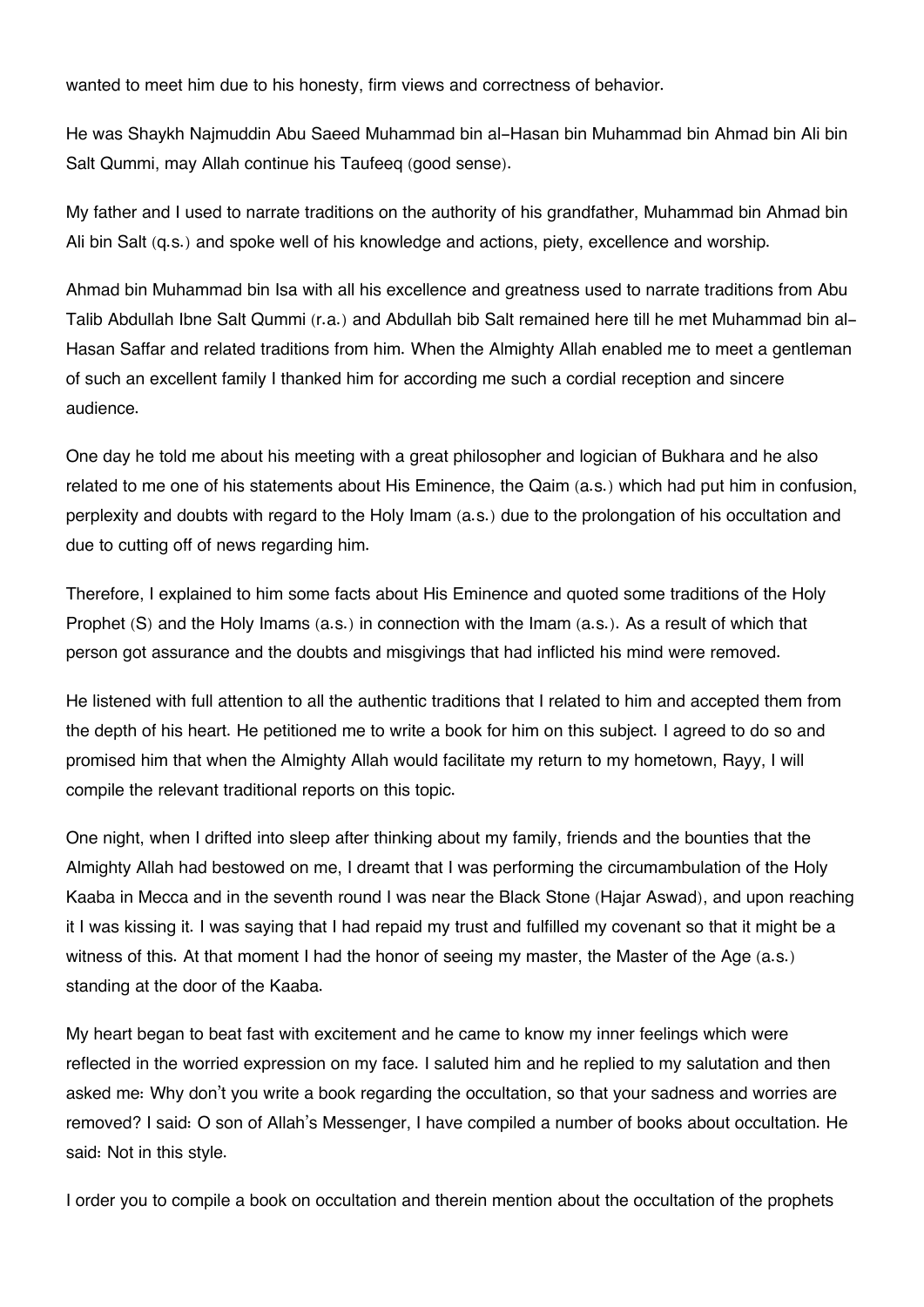(peace be on them). After that, the Imam (a.s.) departed from there. When I woke up, I began to weep, supplicate and express my humility till dawn break. In the morning, in compliance with the commands of the Proof of Allah, I began the compilation of this book. While I pray for the help of Allah and I rely on Him and seek forgiveness for my shortcomings. My Taufeeq is only from the Almighty Allah, I rely on Him and I turn to Him.

## **[Caliphate before Creation](#page--1-0)**

So to say: The Almighty Allah says in His book:

# وَإِذْ قَالَ رَبُّكَ لِلْمَلاَئِكَةِ إِنِّي جَاعِلٌ فِي الأَرْضِ خَلِيفَة

#### *And when your Lord said to the angels, I am going to place in the earth a vicegerent* [1](#page--1-0)

Hence, the Almighty Allah commenced caliphate even before the creation of human beings. This verse proves that the wisdom of caliphate is beyond the imagination of creatures. Therefore, He initiated caliphate first because He is Pure and Wise. A wise being is one who initiates with an important task instead of an unimportant one. This statement is supported by a tradition of Imam Ja'far Sadiq: "The proof of creation arrives before creation, along with it and after it." If Almighty Allah creates beings without a proof then He has ruined them and left them to foolishness.

His wisdom demands that penalties must be defined so that mischievous are guided and wisdom should not permit even a moment to turn away from the confines of these ordinances. Wisdom is generalized in the same way as obedience is. If a person thinks that the world can be without an Imam even for a second, then it is necessary for him to become a Brahmin because they refute prophethood.

If it would not have been mentioned in the Holy Quran that Muhammad is the last prophet, it would have been necessary for every age to have a prophet. Now that it is already mentioned, there is no chance of arrival of a prophet or a messenger after the Holy Prophet. However, the necessity of a caliph is still in mind. This is because the Almighty Allah does not invite to anything unless He makes the human mind understand its significance.

If it is beyond the imagination of human beings, the invitation is aimless and it is not considered as a divine proof. Everything is influenced by its like and is repelled by its opposite. Therefore, if human mind would have rejected the presence of messengers, the Almighty Allah would never have appointed them.

It can be illustrated by an example that a doctor treats patients by medicines, which are associated with the patient. If a doctor treats a patient using a medicine, which has negative effects on the health, it would prove fatal. This proves that God, who is the wisest among the wise will also not invite to a cause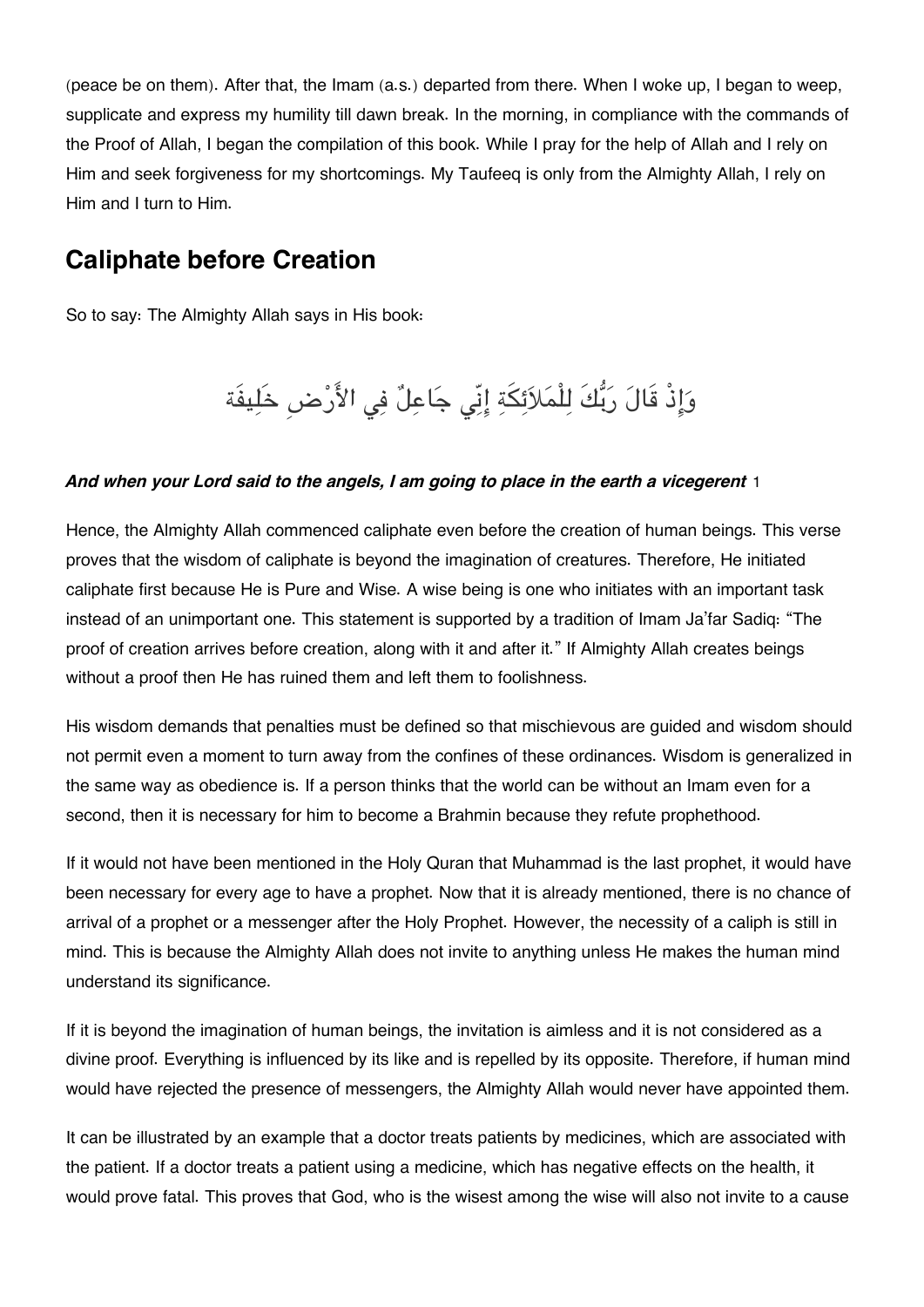except that which is in accordance with human understanding. The nominator can be identified by looking at the caliph as in general cases.

It is a common fact that if a king appoints an unjust successor, the people will insist that the nominator is unjust. On the other hand, if the successor is just, the nominator too would be considered just. This proves that infallibility is a must for divine caliphate. The caliph appointed by Allah cannot be a noninfallible.

## **[Necessity of Obeying the Caliph](#page--1-0)**

The Almighty Allah made Prophet Adam caliph on the earth and ordered the inhabitants of heavens to obey him. Let alone the people of the earth. Allah made it obligatory on the creatures to have faith on His angels. He made it obligatory on His angels to prostrate in front of one of His creatures. When one of the jinn refused to do so, the Almighty Allah disgraced him till the Judgment Day and cursed him. These facts made us aware of the status and greatness of an Imam.

When the Almighty Allah informed His angels about the appointment of caliph on the earth, he made them bear witness to it. This shows that if a person believes that human beings have right to elect their caliph, all the angels will testify against him. The greatness of the testimony informs of the greatness of the cause. Then how can a person who considers himself rightful save himself from the punishment of Allah where all the angels of Allah have testified against him? On the other hand, how can a person who follows Nass be punished when all the angels of Allah have testified in his favor.

Another point to be considered is that caliphate will continue till the Judgment Day. If a person thinks that divine caliphate implies prophethood only, he has made a mistake because Almighty Allah has promised that He will appoint caliphs who guide as his successors. He says in Holy Quran:

وَعمِلُوا الصبَّالحَ اسْتَخْلَفَ الَّذِينَ مِنْ قَبْلِهِمْ وَلَيُمَكِّنَنَّ لَهُمْ دِينَهُمُ الَّذِي ارْتَضَىٰ لَهُمْ وَلَيْبَدِّلَنَّهُمْ مِنْ بَعْد خَوْفِهِمْ أَمَنَا ۩ يَعْبُدُونَنِي لا يَشْرِكونَ بِي شَيْئًا ۩ وَمَنْ كَفَرَ بَعْدَ ذَٰلِكَ فَاولَٰئِكَ هُمَ الْفَاسِقُونُوَعَد اللَّهُ الَّذِينَ آمَنُوا مِنْكُمْ وَعَمِلُوا الصَّالِحَاتِ لَيَسْتَخْلِفْنَّهُمْ فِي الأَرْض كما استَخْلَف الَّذِين من قَبلهِم ولَيمنَن لَهم دِينَهم الَّذِي ارتَض لَهم ولَيبدِّلَنَّهم مِنْ بَعْدِ خَوْفِهِمْ أَمْنَا ۚ يَعْبُدُونَنِي لَا يَشْرِكُونَ بِي شَيْئًا ۚ وَمَنْ كَفَرَ بَعْدَ ذَٰلِكَ فَاولَٰئِكَ هُمَ الْفَاسِقُونوَعَدَ اللَّهَ الَّذِينَ آمَنُوا مِنْكُمْ وَعَمِلُوا الصَّالِحَاتِ لَيَسْتَخْلِفْنَهُمْ فَ الَّذِينَ مِنْ قَبلِهِمْ وَلَيمَكِننَ لَهم دِينَه أَمْنَا ۞ يَعْبَدُونَني لا يَشْ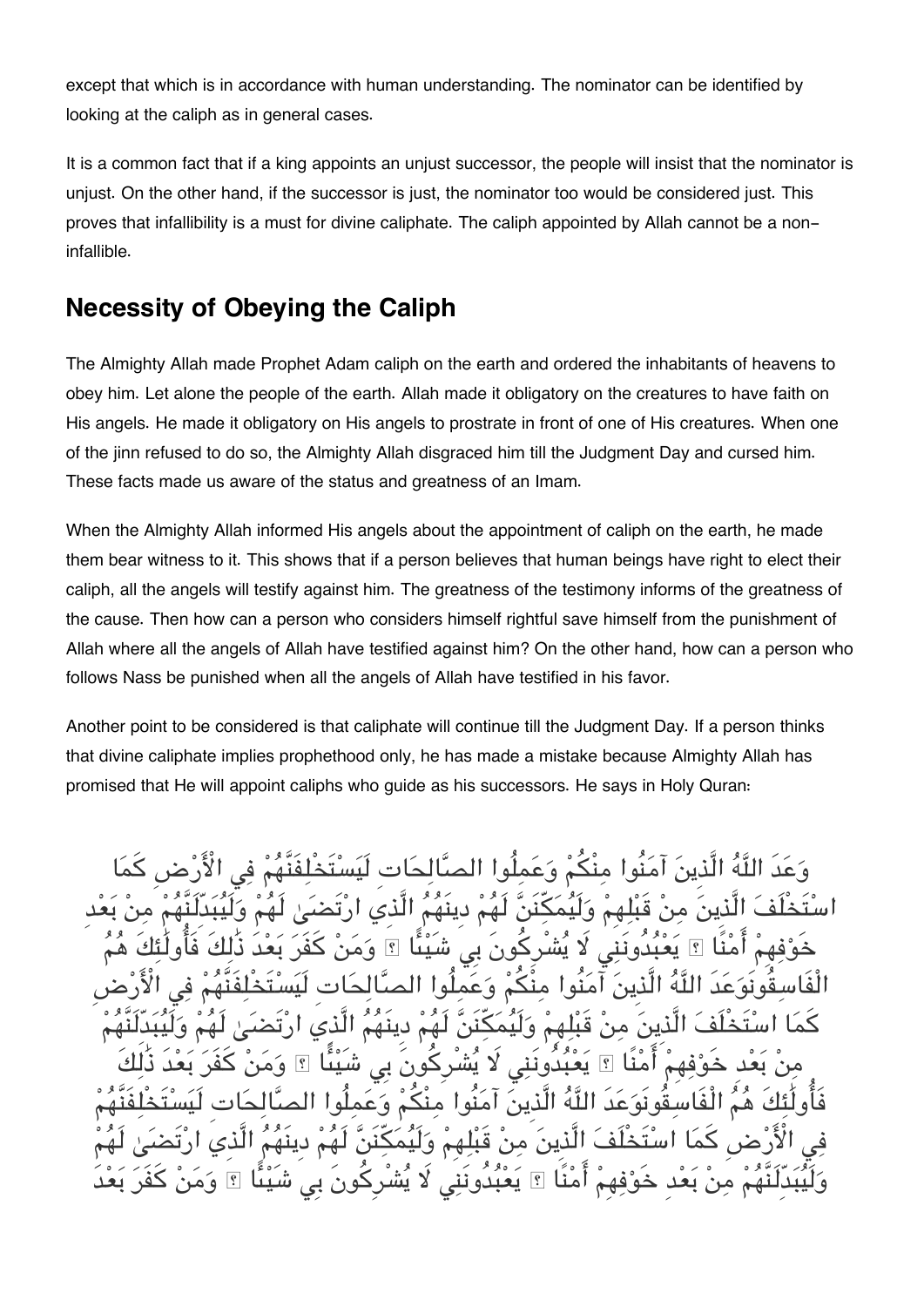# ذَٰلكَ فَاولَٰئكَ هم الْفَاسقُونَ

*Allah has promised to those of you who believe and do good that He will most certainly make them rulers in the earth as He made rulers those before them, and that He will most certainly establish for them their religion which He has chosen for them, and that He will most certainly, after their fear, give them security in exchange; they shall serve Me, not associating aught with Me* [2](#page--1-0)

If caliphate would have implied only Prophethood, the Almighty Allah would have appointed prophets after Holy Prophet as per the above verse. In such a case, this saying: النَّبِيِّينَ خَاتَم (Seal of the prophets) [3](#page--1-0), would prove to be incorrect. This shows that the promise of Allah concerns non-prophets also. This also differentiates caliphate from Prophethood. It shows that a non-prophet may be a caliph but a prophet is always a caliph.

It also means that Almighty Allah wanted to bring out the hypocrisy of a hypocrite and pure intentions of the virtuous by ordering His creatures to prostrate before Adam. The world took the veil off the faces of both of them – the angels of Allah and Shaitan. If we consider its meaning that the right to appoint the caliph is given to a person who has evil intentions, the world could never have been able to take the veil off his face. In this case, a hypocrite will always elect a person who orders people to obey him and bow down in his presence.

How is it possible to reach out for the hypocrisy hidden deep into the hearts in this case? One more point worth mentioning here is that words are ranked according to the honor of addressee and the addressed. The way a person talks to his slave is completely different from the way he talks to his master. Over here, Allah is the addressee and all His angels are the addressed.

Every general word has a general purpose hidden in it in the same way as a particular word has a particular purpose hidden in it. The reward of a general is more than that of a particular thing. For instance, Tauheed, which is a must for all the creatures is different from other commandments of Shariah like Hajj, Zakat etc. because these are particular things. Hence the words of Allah: "When your Lord informed His angels…" proves that it has one of the meanings of Tauheed hidden in it because the connotation used here is in general form.

If two words have similar meanings, the order of one of them is also implied in the other. Almighty Allah knew that some of His creatures will testify to His oneness and obey Him. This group will have enemies who will accuse and oppress them. If Almighty Allah would have stopped them forcefully then the purpose behind creation would not be fulfilled. This would have expressed forcefulness and the prospect of reward or punishment would have become void. However, this was not the case.

Now it is necessary for Allah to protect His friends in such a way that the prospect of reward and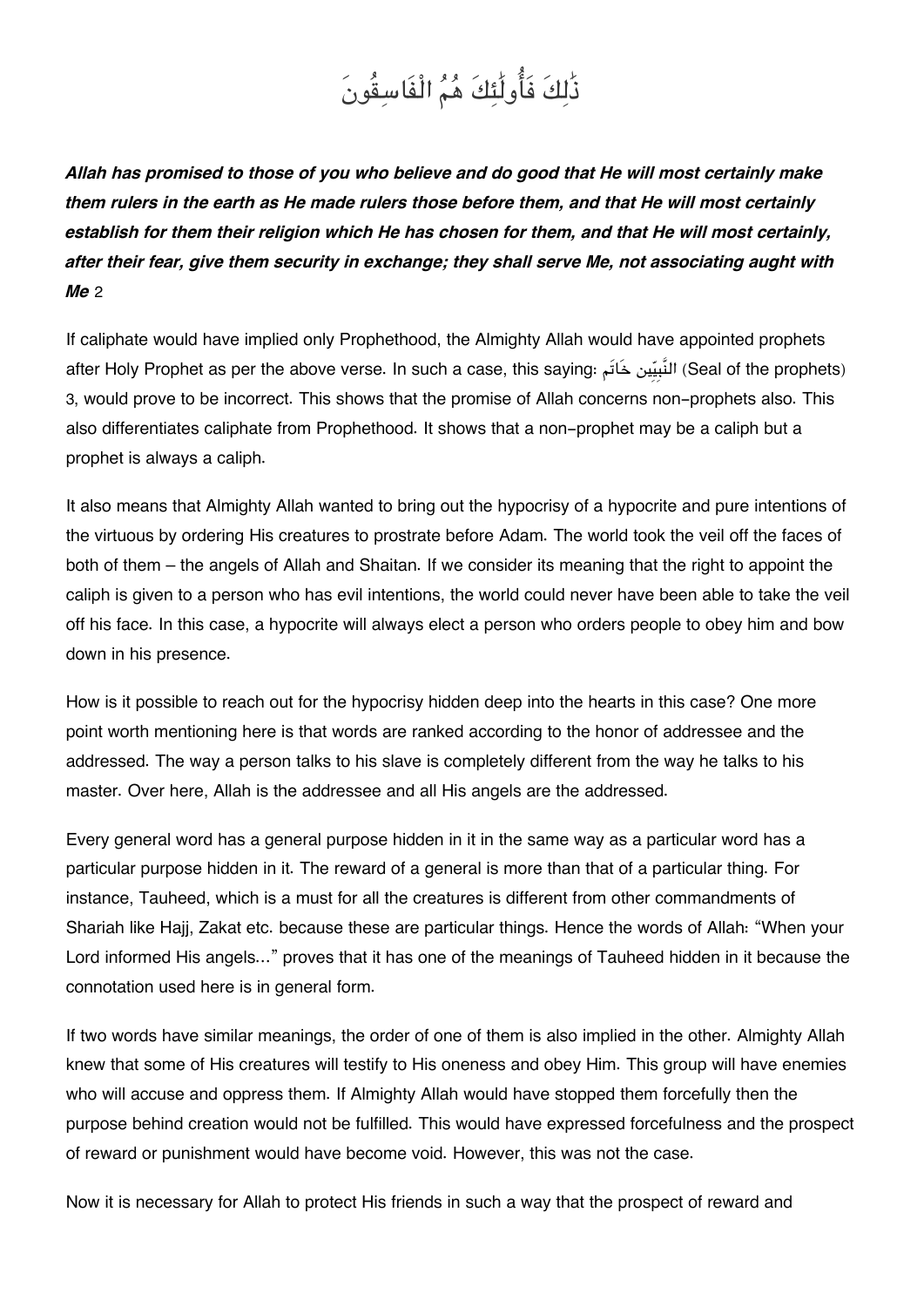punishment does not become void. It was done by defining penalties like amputation of limbs, hanging to death, killing, imprisoning and usurpation of rights. It is correctly said: No one stops people from reciting Holy Quran as much as a ruler does. The Almighty Allah has pointed this fact out in this verse:

لَأَنْتُمْ أَشَدُّ رَهْبَةً فِي صُدُورِهِمْ مِنَ اللَّهِ ۩ ذَٰلِكَ بِأَنَّهُمْ قَوْمٌ لَا يَفْقَهُونَ

#### *You are certainly greater in being feared in their hearts than Allah.* [4](#page--1-0)

Hence it is necessary for Allah to appoint a caliph who stops the hands of enemies from reaching his friends in such a way that they do not object because Allah does not befriend a person who has not fulfilled his duties, obligations and who is logically worthy of being dismissed. Allah is too elevated to befriend such persons. The word caliph has quite a different meaning. If a person builds a mosque but does not say Azan (Call for prayer) in it and appoints a muezzin for this purpose, the latter will be called muezzin only.

However if the person says azan for a few days and then appoints a muezzin the latter will be called his caliph or successor. Similar is the case in the fields of knowledge. If a tax collector says that so and so is my successor, then he will be a successor in collecting tax and not in amounts collected from messengers and through oppression. Similarly, the collector or successor of amount collected from envoys and through oppression also does not have right over tribute amount.

This proves that a caliph has different roles. It is one of the attributes of Allah that He provides justice to his friends for the oppression they face from His enemies. He has given this right to His caliph. The meaning of caliphate is apt on this basis and the meaning that they are partners in divinity is not correct. Almighty Allah told Iblees in this regard:

قَالَ يَا إِبْلِيسُ مَا مَنَعَكَ أَنْ تَسْجُدَ لِمَا خَلَقْتُ بِيَدَيَّ أَسْتَكْبَرْتَ أَمْ كُنْتَ مِنَ الْعالين…

#### *O Iblees! What prevented you that you should do obeisance to him whom I created?*[5](#page--1-0)

You have become proud and this lays to rest all excuses and it removes all doubts that he is such a caliph who is a partner in the oneness of Allah. Therefore the Almighty Allah said that after knowing that Allah has created him, what prevented you from prostrating before him. Then he said:

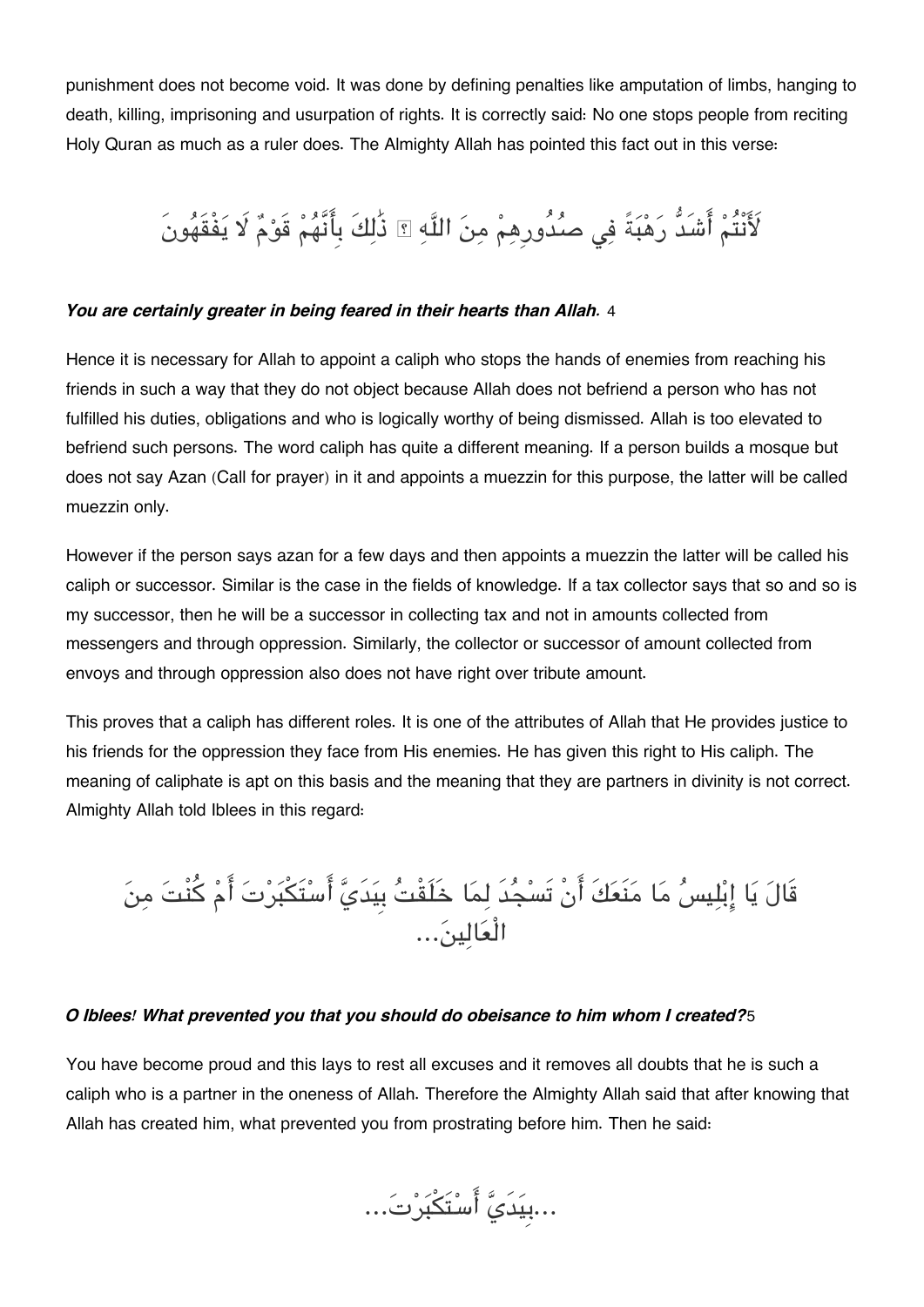#### *…With My two hands. Are you proud…?*[6](#page--1-0)

Sometimes this is used in the meaning of bounty also. He had two such bounties of Allah that he could gather many other bounties. Like Allah says:

وَأَسْبَغَ عَلَيْكُمْ نِعَمَهُ ظَاهِرَةً وَبَاطِنَةً

#### *…and made complete to you His favors outwardly and inwardly*[7](#page--1-0)

There were two such bounties that they gathered many other bounties in them. Then He made His order stricter for him. The announcer of:

## بِيَدَيَّ أَسْتَكْبَرْتَ

#### *With My two hands. Are you proud…?*

Says: are you attacking me with my sword? Are you firing my arrows at me? This way of talking is eloquent and not despicable. Almighty Allah says: "And when your Lord told His angels that He is going to appoint a caliph on earth". This is an ambiguous discussion. An illiterate thinks that Almighty Allah takes the opinion of His creatures in ambiguous discussions. While a person having evidence believes that the actions of Allah are solid and has faith on His majesty. He believes that Allah is elevated enough to get stuck in ambiguous discussions or become helpless in any matter. There is nothing in the heavens and the earth, which can make Him helpless.

The way of understanding this ambiguous verse is same as that specified for other ambiguous verses like this. They will be returned back to those strong verses, which will make it certain and ignorant and disbelievers will not have any excuse. Almighty Allah says: "When your Lord…" This statement means that Allah is guiding them towards a great obedience, which is related to Tauheed. Through this obedience, they would shun all their desires, injustice, usurping of rights and all those things, which can deter friendship with Allah. In this way the argument is completed and there was no excuse left for those who keep away from fulfilling their duties.

Another point worth mentioning is that when Almighty Allah knows that a servant by his own will perform one of the worship acts so that he gains servitude and reward and Allah overlooks this. In this case, we can say that there will be a possibility that Allah overlooks the good deeds of every creature but this is not the case with Allah. There is a great reward for one who is responsible for the rights of Allah and His servants.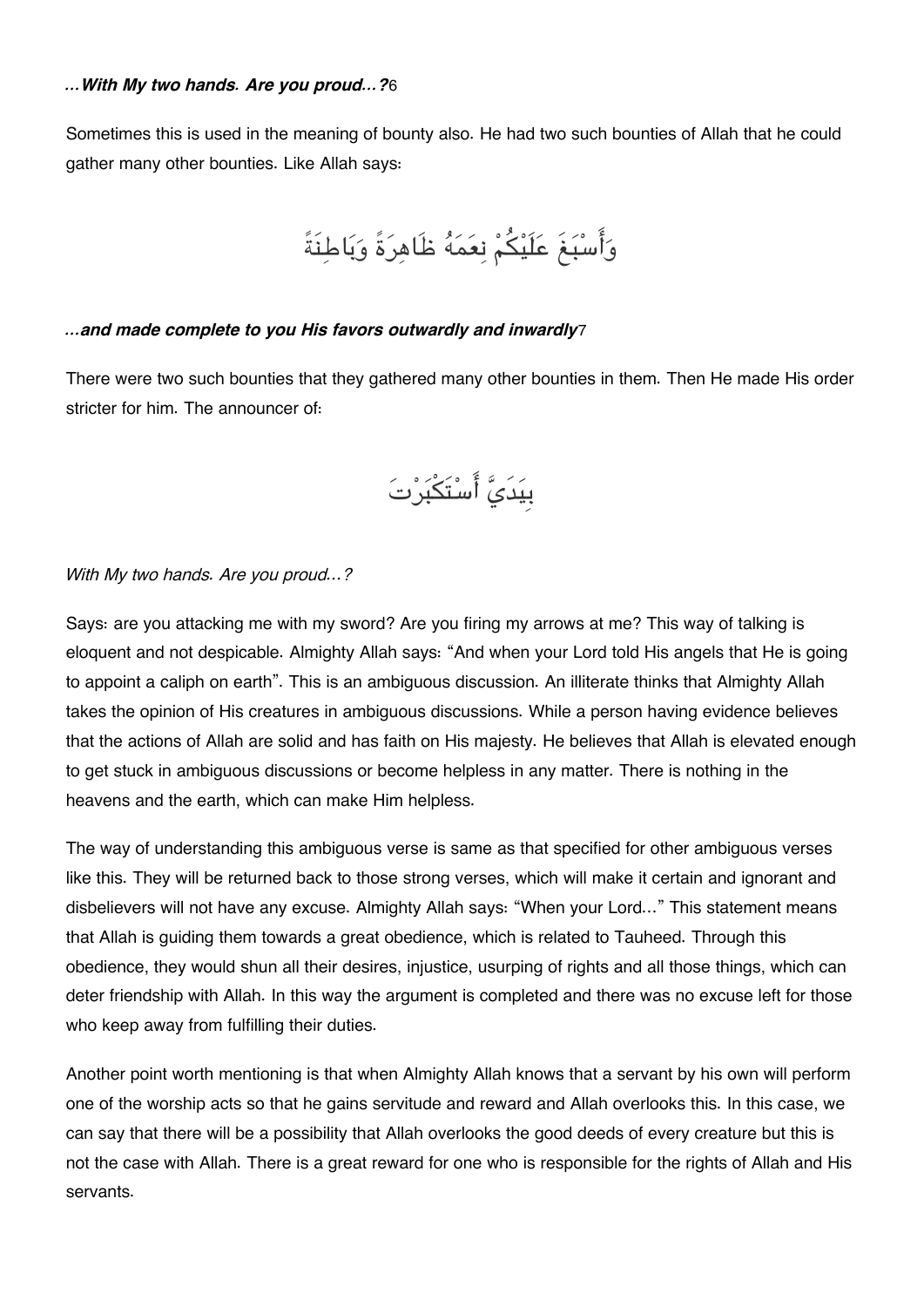When a person ponders in this matter, he will come to know some of the minor details because it is not possible to reach the Lord directly due to His greatness and honor. One of the meanings that is from its part is that even ants, mosquitoes and all the animals embrace this golden chance of salvation through a just Imam. This statement is proved by the saying of Allah:

وماارسلْنَاكإال .رحمةًلّلْعالَمين

#### *And We have not sent you but as a mercy to the worlds*[8](#page--1-0)

This fact is also supported by the following verse of Surah Nuh:

فَقُلْتُاسْتَغْفرُوارَبَّكُمْإِنَّهُكَانَغَفَّارًايُرْسِل السَّمَاءعَلَيْكُممِّدْرَارًا

*"Then I said, ask forgiveness of your Lord, surely He is the most Forgiving. He will send down upon you the cloud, pouring down abundance of rain.*[9](#page--1-0)

Every human and animal benefits from the abundance of rain. This rain of abundance is because of those who invite towards the rights of Allah. There are lots of rewards. For those who disobey him, there is a major punishment and their deeds will be accounted for. Therefore we believe that Imam is needed for the existence of the world.

I narrated the tradition implying this meaning in this book in the section named "Necessity of Imam in every age".

## **[No one can choose a caliph except the Almighty Allah](#page--1-0)**

Almighty Allah says:

# وَإِذْ قَالَ رَبُّكَ لِلْمَلَائِكَةِ إِنِّي جَاعِلٌ فِي الْأَرْضِ خَلِيفَةً

#### *And when your Lord said to the angels, I am going to place in the earth a vicegerent*[10](#page--1-0)*.*

There is a 'tanween' on 'Jaa-il' here and this is a right, which Allah has kept only for Himself. He says:

إِنّى خَالِقٌ بَشَرًا مِن طِين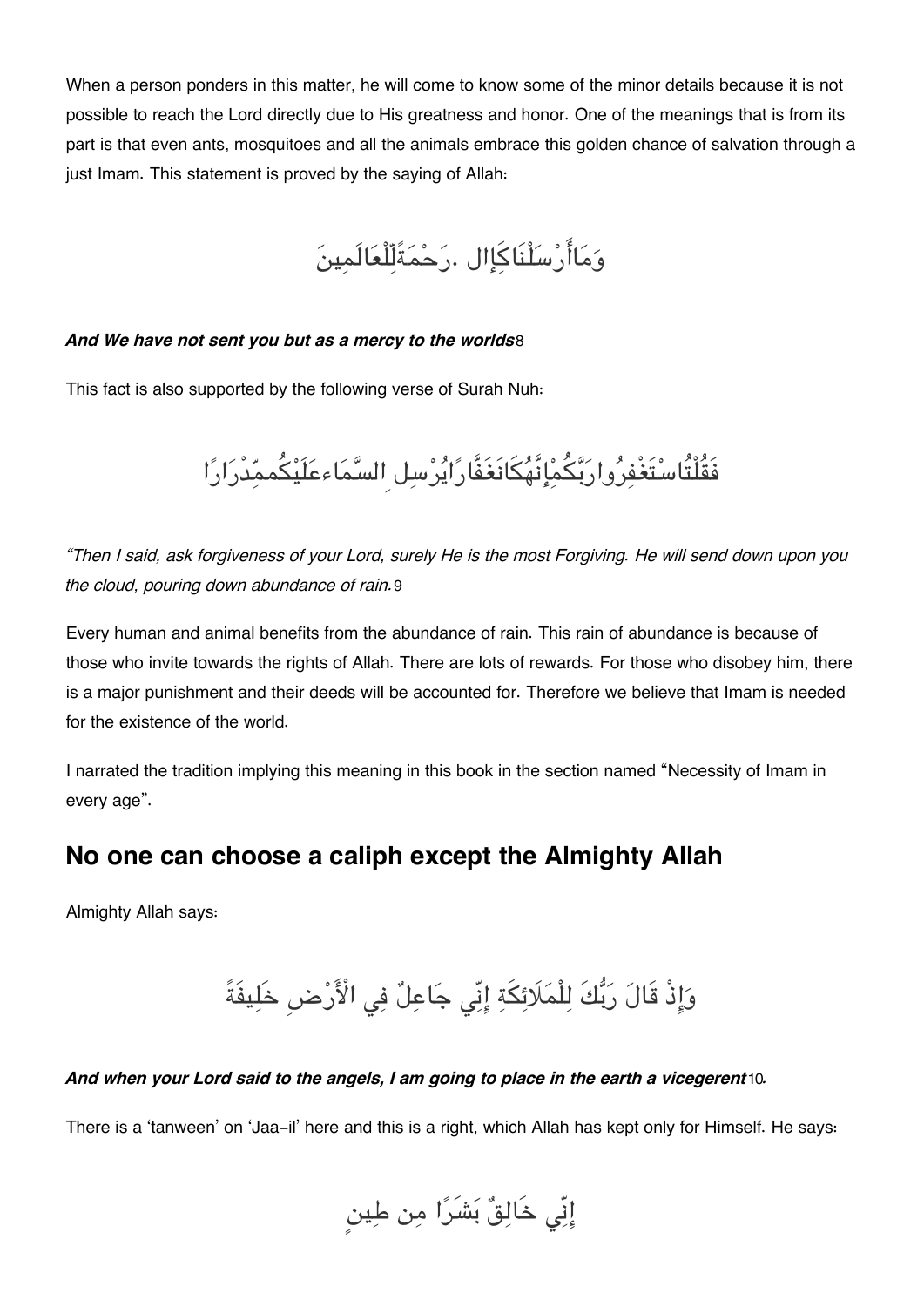#### *Surely I am going to create a mortal from dust*[11](#page--1-0)

Here, there is a 'tanween' on 'khaaliq', which is an attribute selected by Allah only for Himself. Therefore if a person claims that he has the right to elect a caliph then he should be asked to create a man out of dust. If this is not possible for him, the second thing is also out of his capacity because both of them have same origin.

The angels did not have the right to appoint a caliph inspite of their excellence and infallibility. Almighty Allah did this job on His own and made it a proof on His creatures that there is no way for you to appoint an Imam. Angels did not have any way to appoint Imam in spite of their pure intentions, loyalty and infallibility. Almighty Allah has praised them in many verses as in the following:

بَلْ عِبَادٌ مُّكْرَمُونَ لَا يَسْبِقُونَهُ بِالْقَوْلِ وَهُم بِأَمْرِهِ يَعْمَلُونَ

### *Nay! They are honored servants; They do not precede Him in speech and (only) according to His commandment do they act.*[12](#page--1-0)

And in another verse as:

# لَا يَعْصُونَ اللَّهَ مَا أَمَرَهُمْ وَيَفْعَلُونَ مَا يُؤْمَرُونَ

#### *They do not disobey Allah in what He commands them, and do as they are commanded.*[13](#page--1-0)

How can a man who has a defective mind, foolishness and ignorance do this job perfectly? We can see that Almighty Allah did not leave any commandment including Salaat, Zakat, and Hajj etc. to the wish of man. Then how is it possible to hand over the choice of the most important of all aspects to man?

## **[Need of only one caliph in every period of time](#page--1-0)**

All the statements of Almighty Allah about a caliph mean that there would be a single caliph only. This invalidates the proofs of those people who say that there can be more than one Imam at a time. If the argument of those people was correct, Almighty Allah would have appointed more than one Imam at a time. Our claim is against those people and Holy Quran supports our stand and not theirs. If two statements are contradictory, the statement supported by Holy Quran will be considered correct.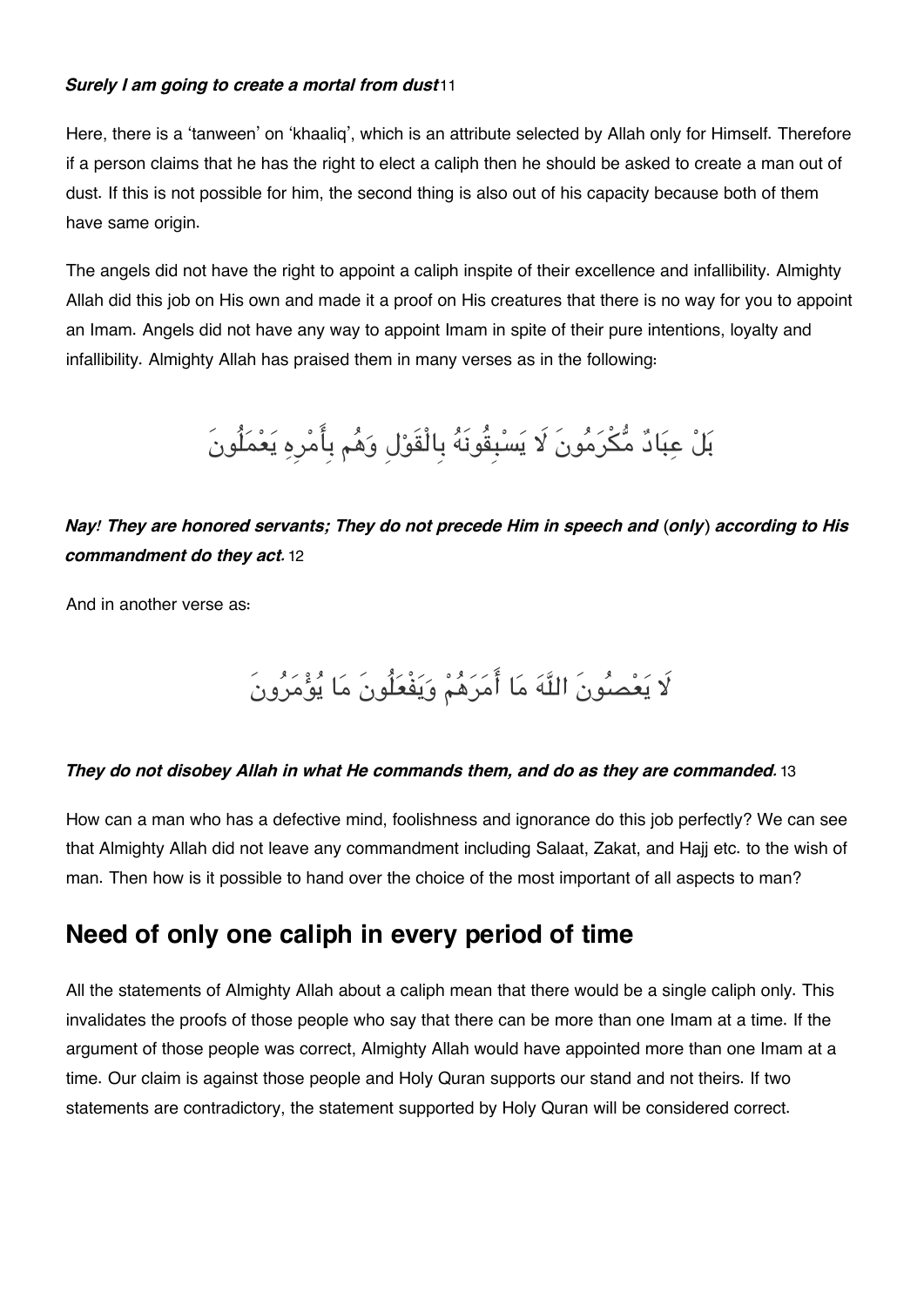## **[Need of existence of a caliph](#page--1-0)**

Almighty Allah has addressed His messenger in the verse:

واذْ قَال ربكَ للْملائة

#### *And when your Lord said to the angels…*[14](#page--1-0)

Here 'Rabbuk' means 'Your Lord' is the best proof that Almighty Allah has reserved this meaning regarding His Imamate till the Judgment Day. Therefore the earth is never devoid of a proof of Allah for the sake of Muhammad's Ummah. If this is not the fact, there would have been no logic in using the word 'rabbuk' or 'Your Lord'. Instead the word 'rabbuhum' or 'their Lord' should have been used. Almighty Allah uses the same logic and reasoning for future generations as He has used for the past generations. His wisdom does not change with time because He possesses justice and wisdom. He does not have any special relationship with any of His creatures.

## **[Necessity of Imam's Infallibility](#page--1-0)**

The verse of Allah: "And when your Lord…" also implies that Almighty Allah will not appoint a person as His caliph unless he is pure from mistake so that he is void of distrust. If He appoints someone who is not pure from inside then he Has (God forbid!) been mistrustful to His creatures. For instance, an agent supplies a dishonest porter to a trader. In this case, the agent will be called dishonest. How is it possible that Almighty Allah becomes mistrustful? For He truly says:

وان .اله َال َيهدِييد َالْخَائنين

#### *And that Allah does not guide the device of the unfaithful*[15](#page--1-0)

He had taught etiquette to Prophet Muhammad Mustafa in this verse:

وَلاَ تَكُن لّلْخَآئنينَ خَصيمًا

#### *And be not an advocate on behalf of the treacherous.*[16](#page--1-0)

Then how is it possible for Him to perform an act, which He does not like to see? He has criticized Jews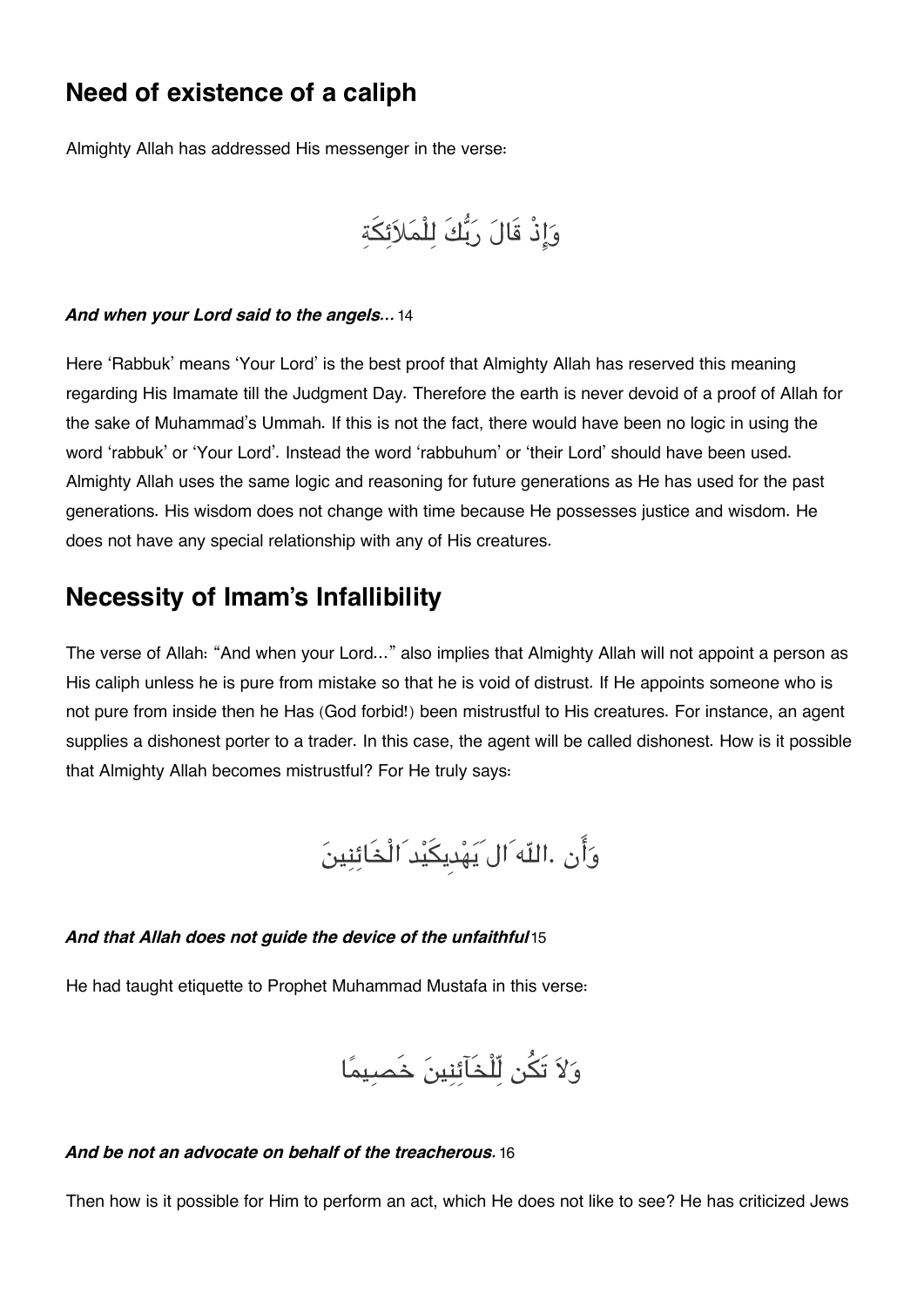because of their hypocrisy in this verse:

# اَّتَأْمُرُونَ النَّاسَ بِالْبِرِّ وَتَنسَوْنَ أَنفُسَكُمْ وَأَنتُمْ تَتْلُونَ الْكِتَابَ أَفَلاَ ت عْقِلُونَ

### *What! do you enjoin men to be good and neglect your own souls while you read the Book; have you then no sense?*[17](#page--1-0)

The verse, "And when your Lord…" is a solid proof about the occultation of Imam. The Almighty Allah made it incumbent on everyone to obey the caliph when He said that He was going to appoint a caliph on earth. Shaitan, the enemy of Allah had hypocrisy in his heart and kept it hidden till he became a hypocrite because of it. He intended to disobey the caliph every time he was ordered to obey. His hypocrisy was one of the worst, because it was hidden. Therefore he was disgraced the most among all the hypocrites.

When the Almighty Allah had ordered His angels to obey the caliph, they had faith in him and were eager to do so. They had kept this feeling in their hearts, which was exactly opposite of what Shaitan had. As a result, the rank of angels increased manifold as much as the disgrace that the enemy of Allah had to face. Hence, obedience in seclusion has a great reward because it is free from every doubt. It is narrated that the Holy Prophet said: "If a person prays for his brother in his absence, an angel from heavens calls out: May the same benefit be for you!"

The Almighty Allah has supported the belief on unseen in His religion. He says in this verse:

هدًى لّلْمتَّقين الَّذِين يومنُونَ بِالْغَيبِ

#### *…is a guide to those who guard (against evil). Those who believe in the Unseen…*[18](#page--1-0)

Hence belief on unseen has a great reward for believers because such a faith is free of all doubts. If someone pays allegiance to a caliph in his presence, there is a possibility that the person wants to seek some favor or he fears for his life as in the case of people who obey their worldly rulers. However, having faith on unseen is free of all such doubts. The Almighty Allah mentions this fact in the following verse:

قَالُوا آمنَّا بِاله وحدَه وكفَرنَا بِما كنَّا بِه مشْرِكين فَلَم يكُ ينفَعهم ايمانُهم لَما ر اوا باسنَا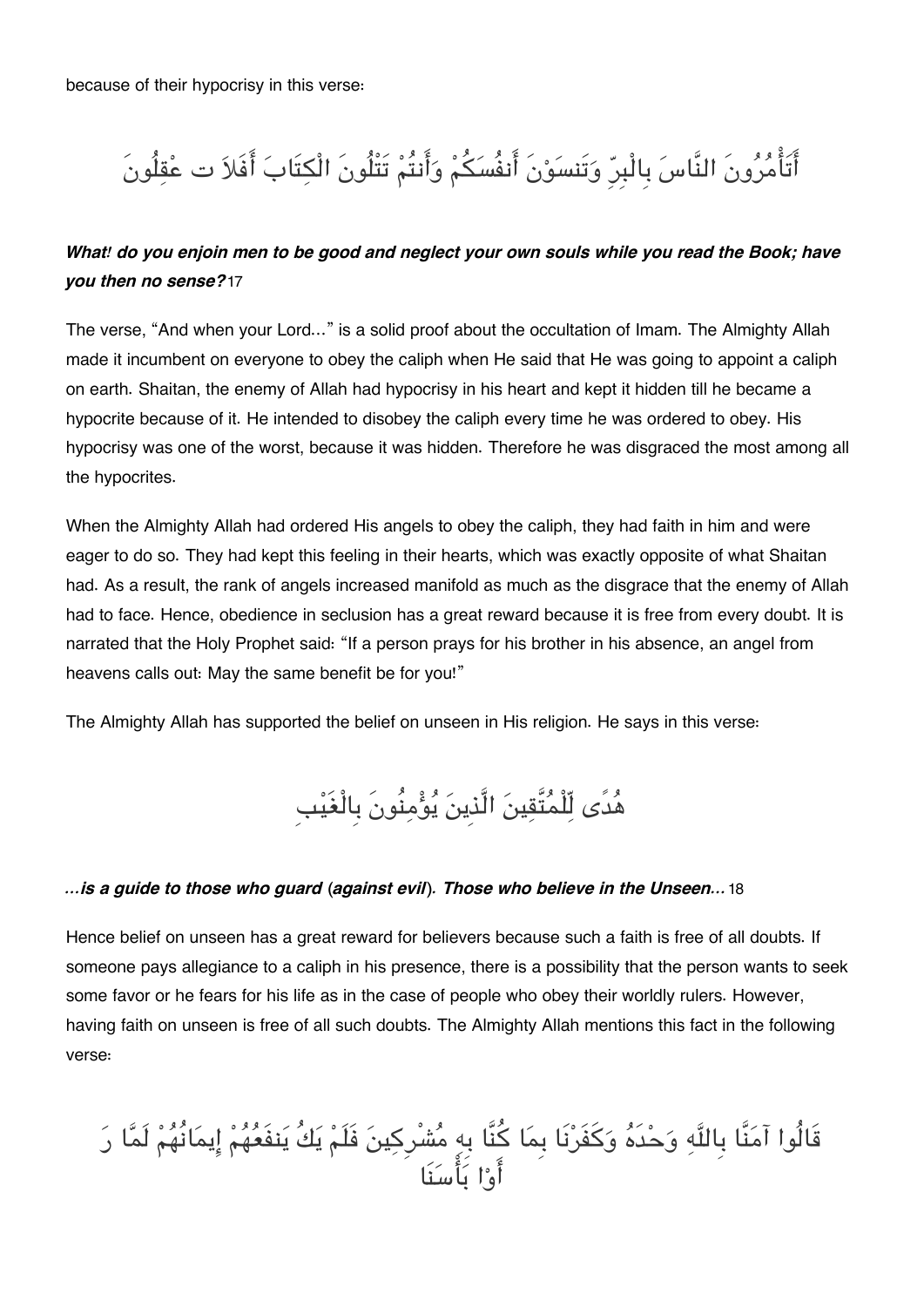### *They said: We believe in Allah alone and we deny what we used to associate with Him. But their belief was not going to profit them when they had seen Our punishment;*[19](#page--1-0)

When obedient servants acquired faith in unseen, the Almighty Allah did not deprive even his angels of this reward. It is narrated that angels had had this conversation with the Almighty Allah seven hundred years before the creation of Adam (a.s.).

During this period, angels got the benefit of obedience accordingly. If a person denies this narration or abovementioned period then he has no option but to have faith in unseen for a moment and even a moment is not devoid of wisdom. When a moment has one unit of wisdom in it, two moments will have two. In this way, a number of moments will have a number of units of wisdom hidden in them. The reward will continue to get multiplied as the time period increases. As the reward increases, the curtains of mercy of Allah will move aside and it will prove His greatness and majesty. Hence, this narration is absolutely correct because it supports wisdom and reward, and propagates the proof.

The statement of Almighty Allah: *"And when your Lord…"* contains the proof of occultation of the Imam in many ways.

One of them is that the occultation before existence is the most perfect of its kind because the angels had not seen any caliph before whereas we have seen many of them. Holy Quran has discussed about them and many traditions have been narrated about them, which have reached to the level of Tawatur (widely related). The angels had not seen even a single caliph and hence the occultation of that time was perfect of its kind. Secondly, the earlier occultation was because of Allah and this one is because of the enemies of Allah.

When the angels can have faith in that occultation, which was because of Allah then there is no point having a doubt in the occultation caused by the enemies of Allah. There is a pure worship in the occultation of Imam, which was not present in the previous one. It is so because the inhibited Imam is overpowered and oppressed. The enemies of Allah are openly torturing his followers through killing, plundering of wealth, suspension of divine commandments, oppressing the orphans and misusing charity etc.

A person who has faith in the proof and caliphate of Imam will be rewarded along with him and he will accompany the Imam in Jihad. He is like one who is wary of the enemies of Imam. The friends of the Imam will be rewarded for being wary of his enemies and the reward of the friends of Imam is more than the reward of angels who believed the caliph who had not come into existence. The Almighty Allah had informed the angels about Adam so that the latter develops honor and that the angels develop an intention of obeying him.

It can be proved through common sense that a king sends his message or a representative to his friend to inform him that the former is going to visit him so that the people prepare themselves to welcome the king and they do not fail in welcoming him in any way.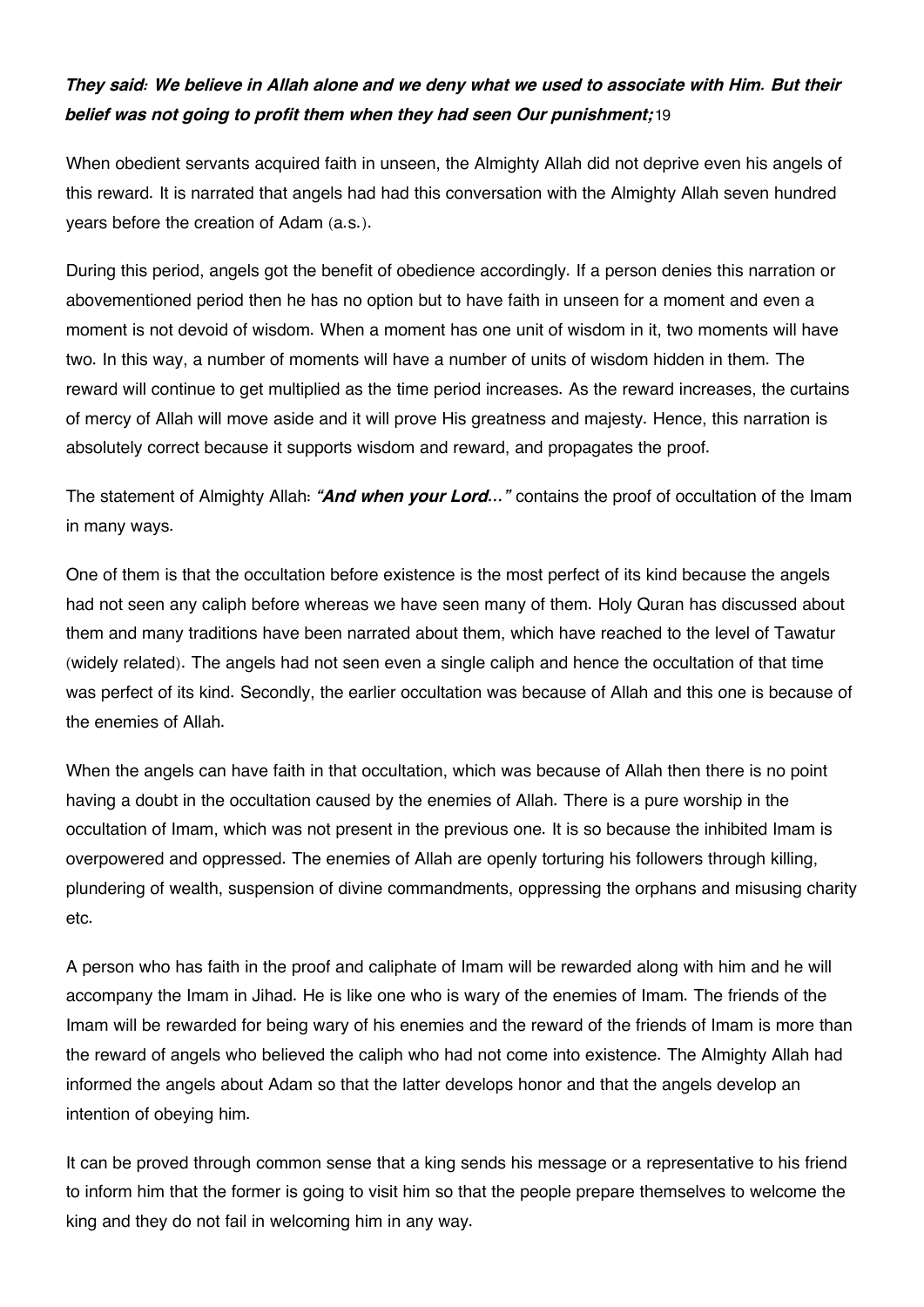Therefore, the Almighty Allah embarked on creation of His caliph firstly by describing him. Now the issue of caliphate is the same for those who were born later or as that of the earlier generations. Whenever He took one of His caliphs away from the earth, he informed the people of his successor. This fact is mentioned by Allah in this verse:

أَفَمَن كَانَ عَلَى بَيّنَةٍ مِّن رَّبّهِ وَيَتْ لُوهُ شَاهِدٌ مِّنْه

#### *Is he then who has with him clear proof from his Lord, and a witness from Him recites it…*[20](#page--1-0)

In this verse, bayyina (clear proof) denotes Holy Prophet and "that witness who will come after him" denotes the master of faithful, Ali bin Abi Talib. It is proved in this verse of Allah:

وَمِن قَبْله كتَابٌ مُوسَى إِمَامًا وَرَحْمَة

#### *…and before it (is) the Book of Musa, a guide and a mercy?*[21](#page--1-0)

And the verse which proves this meaning for the book of Musa is:

وَوَاعَدْنَا مُوسَى ثَلاَثِينَ لَيْ لَةً وَأَتْمَمْنَاهَا بِعَشْرٍ فَتَمَّ مِيقَاتُ رَبِّهِ أَرْبَعِينَ لَيْلَةً وَقَالَ م<br>مواس*تی* 

لأَخِيهِ هَارُونَ اخْلُفْنِي فِي قَوْمِي وَأَصْلِحْ وَلاَ تَتَّبِعْ سَبِيلَ الْمُفْسِدِينَ

*And We appointed with Musa a time of thirty nights and completed them with ten (more), so the appointed time of his Lord was complete forty nights, and Musa said to his brother Harun: Take my place among my people, and act well and do not follow the way of the mischief-makers.*[22](#page--1-0)

## **[Why the Almighty Allah ordered angels to prostrate before Adam](#page--1-0) [\(a.s.\)?](#page--1-0)**

The Almighty Allah ordered His angels to prostrate to Adam as a mark of his respect while the latter was not visible to them. He ordered the angles to prostrate to Adam when he had made the souls of his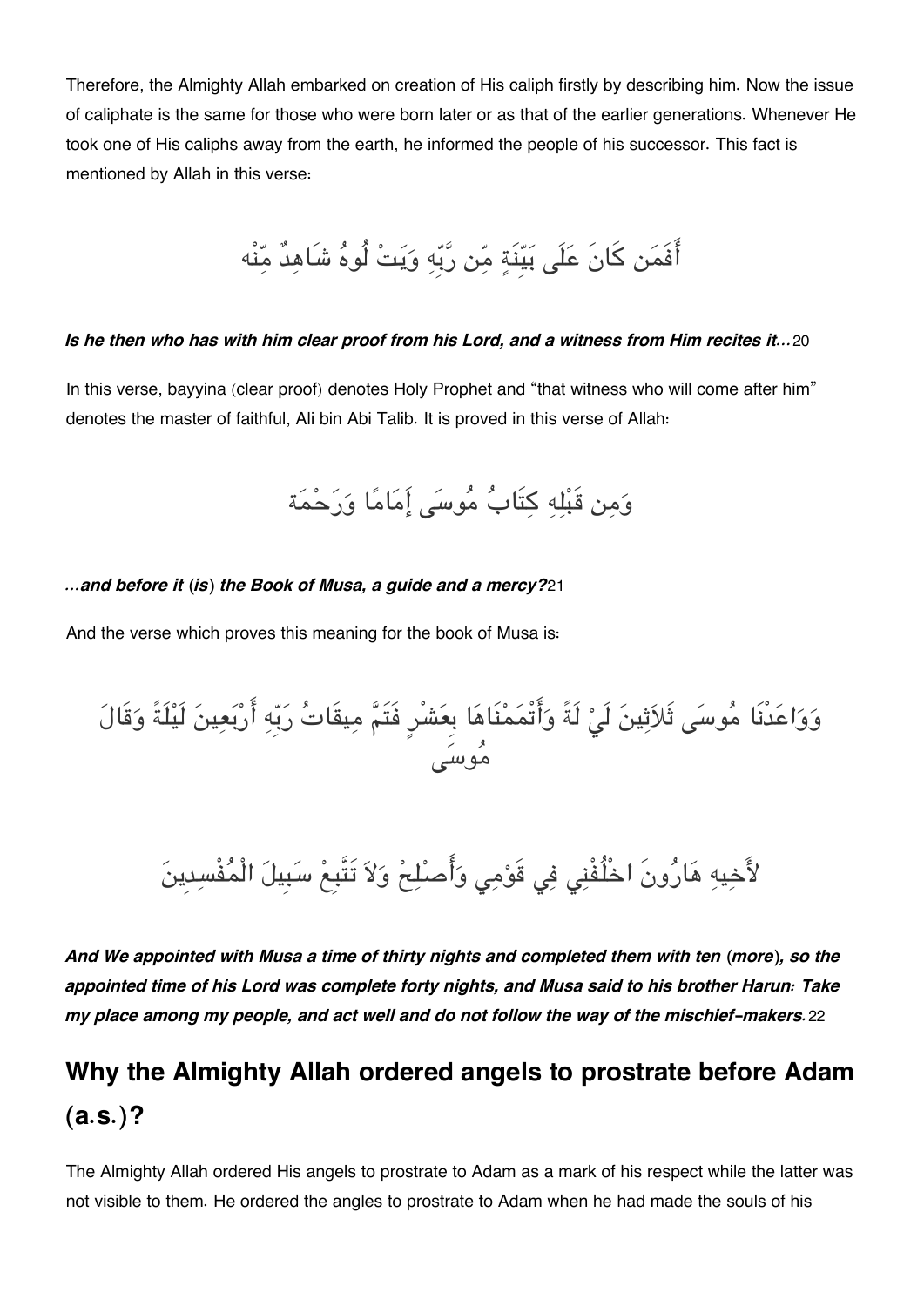proofs enter his loins. Thus, that prostration was like Allah's worship, Adam's obedience and as a mark of honor for those souls which were present in the loin of Adam. Iblees refused to prostrate to Adam out of jealousy because Allah had made the loins of Adam a source of His proofs and did not do so to Shaitan's loins.

Hence, he treaded on the way of infidelity because of his jealousy and moved away from the way of obedience of his Lord. Hence he was banished from the neighborhood of the Lord. He was cursed and was given the title of rajeem (the accursed one) because he denied occultation and put forward this excuse of not prostrating before Adam:

أَنَاْ خَيْرٌ مِّنْهُ خَلَقْتَنِي مِن نَّارٍ وَخَلَقْتَهُ مِن طِين

#### *I am better than he: Thou hast created me of fire, while him Thou didst create of dust.*[23](#page--1-0)

Thus he denied what he could not see. He made the physical body of Adam an excuse for denial of those who were present in his loins. He did not accept the fact that Adam was made only the Qibla and angels were ordered to prostrate before him so that the personalities present in his loins are honored. Therefore, a person who has faith in the Qaim in his occultation is like the angels of that time who prostrated before Adam and obeyed Allah in this way.

Whereas a person who does not have faith in the Qaim in his occultation is like Shaitan who refused to prostrate to Adam.

It is narrated from Muhammad bin Musa bin Mutawakkil from Muhammad bin Abu Abdullah al-Kufi from Muhammad bin Ismail Barmaki from Ja'far bin Abdullah al-Kufi from Hasan bin Saeed from Muhammad bin Ziyad from Aiman bin Muhriz from Imam Ja'far Sadiq (a.s.) that he said:

"The Almighty Allah told the names of all His proofs to Adam. Then he displayed the soul of Adam to the angels and said: Tell me the names of those people if you are truly more worthy of becoming a caliph on this earth for you are praising Me. All the angels replied: You are pure for we do not have any knowledge except what You taught us. Surely, you are all-knowing and wise. The Almighty Allah asked Adam to tell the names of those persons and he did. The angels became aware of the status of those personalities near Allah.

The angels came to know that those personalities will be Allah's caliphs and successors and a proof for the creatures. After that, Allah hid those personalities from the eyes of the angels. He ordered his angels to follow them and said: Didn't I tell you that I am aware of what is hidden in the heavens and the earth and whatever is expressed by you and whatever is hidden inside you?"

It is narrated from Ahmad bin al-Hasan al-Qattan from Husain bin Ali al-Askari from Muhammad bin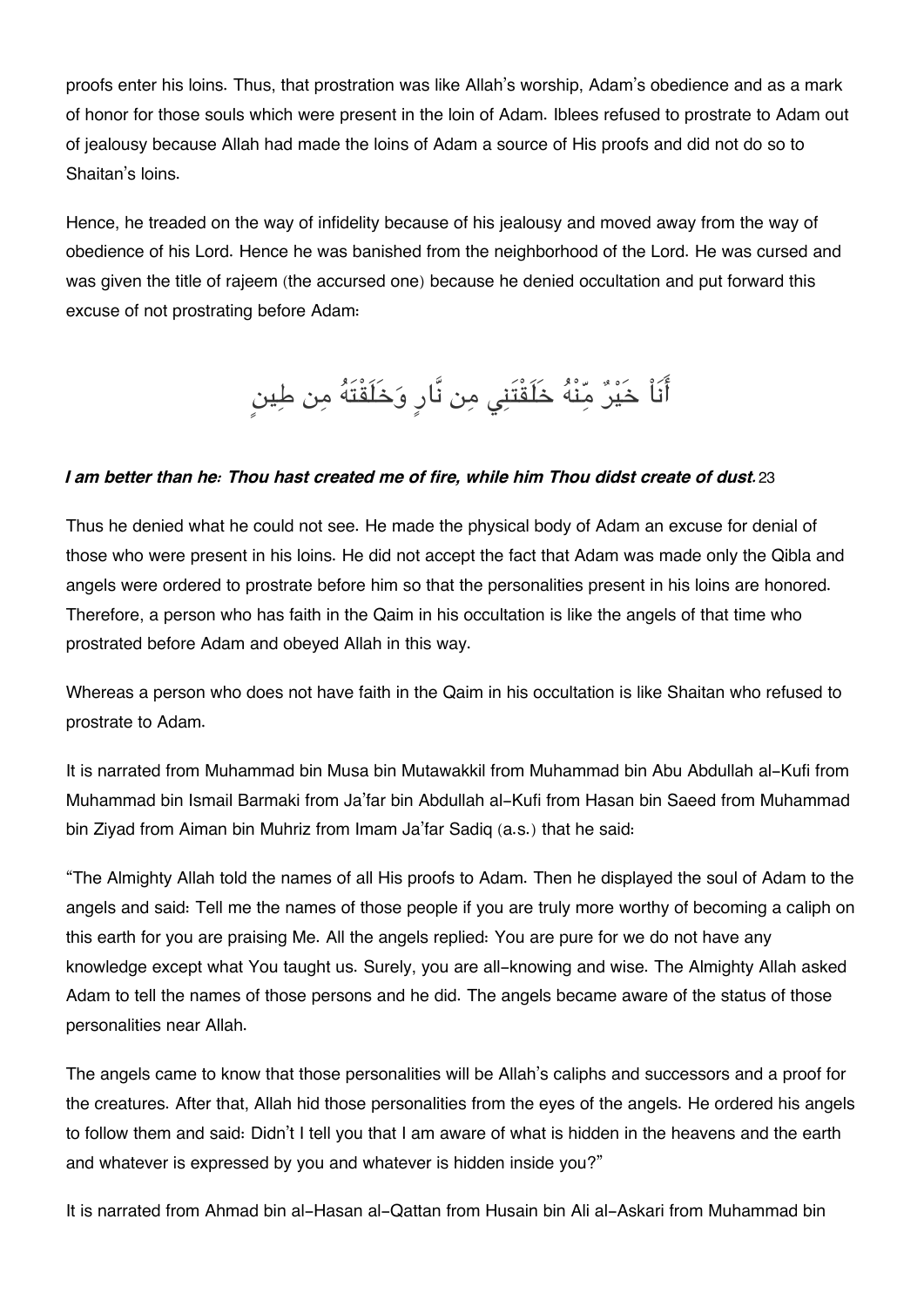Zakariya Jauhari from Muhammad bin Ammar from Ja'far bin Muhammad bin Imara from his father from Imam Ja'far Sadiq bin Muhammad that he said:

"The Almighty Allah has made the angels have faith in occultation in this way. The verse started with the discussion of the caliph and the discussion is well ordered if it ends in the similar manner. Proof and understanding are hidden in the order. Now if the Almighty Allah taught the names of all things to Adam, as the opponents say, then the names of Imams are automatically included in it. Thus the entire Ummah is united on what we said.

The best proof of this fact is that when the angels were asked to prostrate before Adam, this act was considered as worship. If it was worship then logically they should also acquire whatever was in that rank either at that moment or some time later because wisdom and proof do not change with time. It is the same from the beginning to the end. It is not possible for divine wisdom to deprive them of any reward and be miserly in allowing them to benefit from the virtues and excellences of Imams because all of them are equal. It proves that if a person has faith on one of the prophets or a group of them and denies others, his faith is not acceptable. It is exactly the same in the case of Imams. All of them from the beginning to the end are alike.

Imam Ja'far Sadiq (a.s.) says: One who denies the last among us is like the denier of the first among us. He also said: If one denies anyone of us who is alive, he has denied all of those among us who have passed away.

I will narrate a tradition in this regard in an appropriate place in this book, if Allah wills. Thus, the Almighty Allah taught the names of all Imams by saying: "And we taught all the names to Adam". The word 'Asma' has several meanings and all of them are equal. The adjectives of the word 'Asma' are equal. Here 'Asma' means that the Almighty Allah taught them all attributes of Imams from the beginning to the end. These attributes include knowledge, forbearance, piety, bravery, infallibility, generosity and loyalty. The book of Allah has mentioned the names of prophets as instances of those attributes as the Almighty Allah says:

وَانكُرْ فِي الْكِتَابِ إِبْرَاهِيمَ إِنَّهُ كَانَ صبِدِّيقًا نَّبِيا

*And mention Ibrahim in the Book; surely he was a truthful man, a prophet.*[24](#page--1-0)

اذْكُرْ فِي الْكِتَابِ إِسْمَاعِيلَ ۩ إِنَّهُ كَانَ صَادِقَ الْوَعْدِ وَكَانَ رَسُولًا نَبِيًّا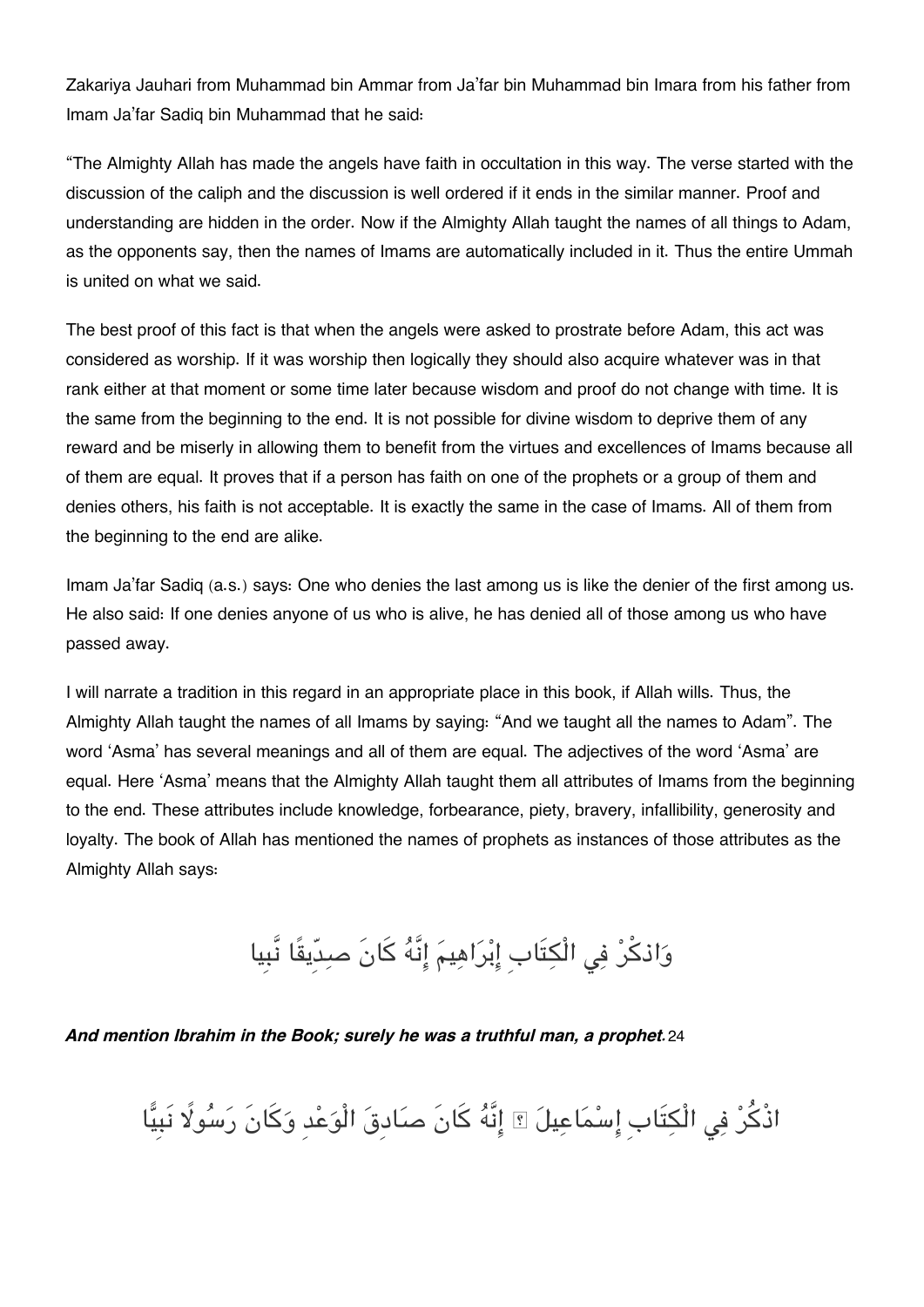## وَكَانَ يَأْمُرُ أَهْلَهُ بِالصَّلَاةِ وَالزَّكَاةِ وَكَانَ عِنْدَ رَبِّهِ مَرْضِيًّا

# وَاذْكُرْ فِي الْكِتَابِ إِدْرِيسَ ؟ إِنَّهُ كَانَ صبِدِّيقًا نَبِيًّا

## وَرَفَعْنَاهُ مَكَانًا عَليًّا

*And mention Ismail in the Book; surely he was truthful in (his) promise, and he was an apostle, a prophet. And he enjoined on his family prayer and almsgiving, and was one in whom his Lord was well pleased. And mention Idrees in the Book; surely he was a truthful man, a prophet, And We raised him high in Heaven.*[25](#page--1-0)*.*

## وَاذْكُرْ فِي الْكِتَابِ مُوسَىٰ ؟ إِنَّهُ كَانَ مُخْلَصَا وَكَانَ رَسُولًا نَبِيًّا وَنَادَيْنَاهُ مِنْ جَانِبِ الطُّورِ الْأَيْمَنِ وَقَرَّبْنَاهُ نَجِيًّا وَوَهَبْنَا لَهُ مِنْ رَحْمَتِنَا أَخَاهُ هَارُونَ نَبِيًّ

*And mention Musa in the Book; surely he was one purified, and he was an apostle, a prophet. And We called to him from the blessed side of the mountain, and We made him draw nigh, holding communion (with Us). And We gave to him out of Our mercy his brother Harun a prophet.*[26](#page--1-0)

Thus, the Almighty Allah praised His prophets in the abovementioned verses. They had pleasing attributes and pure character. These are their attributes. Similarly, the Almighty Allah had taught all the names to Prophet Adam.

Another point full of wisdom in this matter is that the way of knowing the names and act of obedience was only by listening. The mind would have never been attentive to it. If a wise person sees a man coming from a distance, he cannot know his name correctly using his brain. He has no way but to listen in order to know the name. Thus, Allah has also made hearing and listening a good way of knowing the caliph. Hence, he did not give the right of appointment of caliph to the creatures because appointment of an Imam is through seeing. The foundation of caliphate is laid by the knowledge of names and the names are known only through hearing. On this basis, only our opinion regarding Imamate is correct because we prove the obedience through Nass. This type of election is implied in the verse: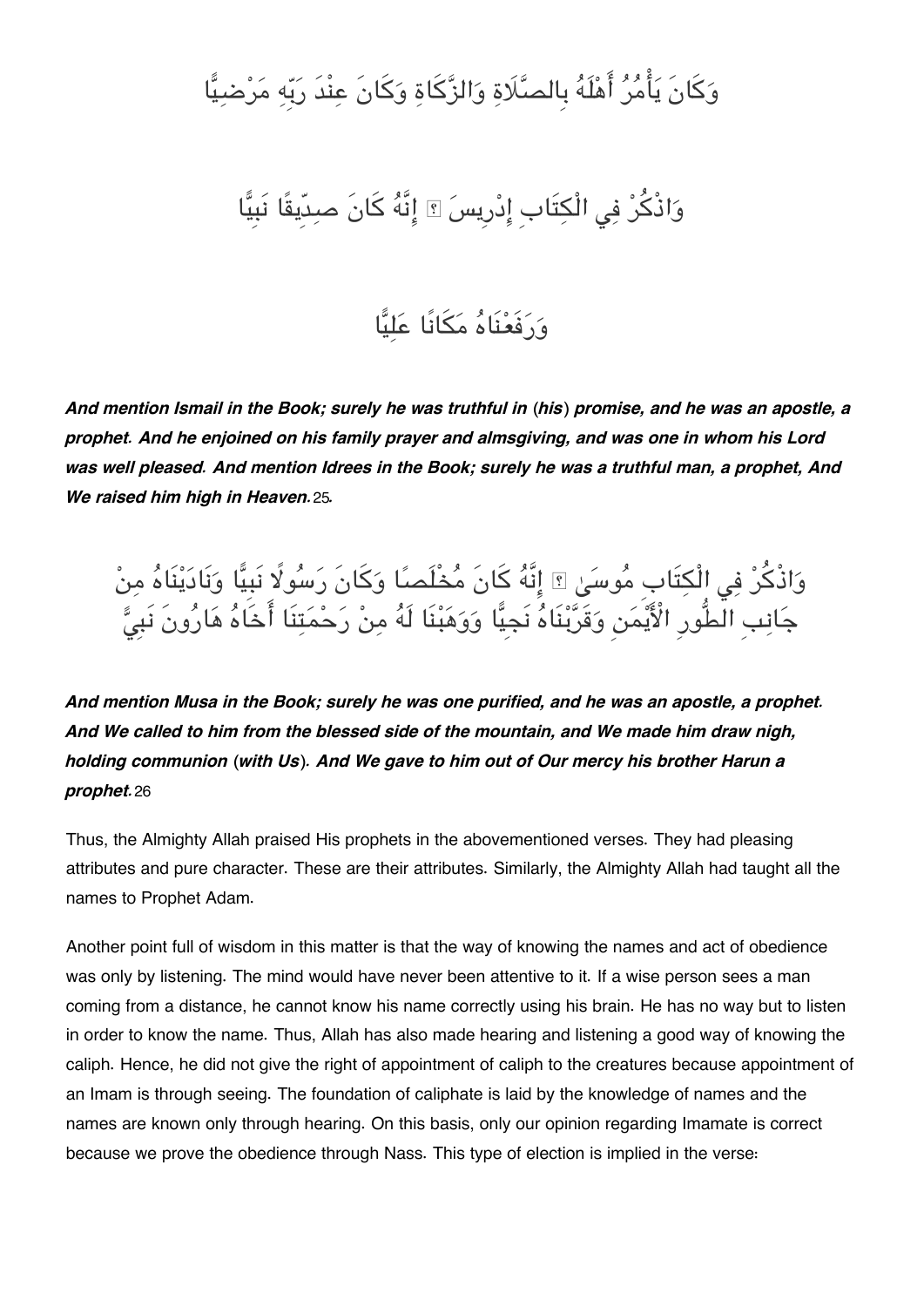# كُلَّهَا ثُمَّ عَرَضَهُمْ عَلَى الْمَلاَئِكَةِ

#### *…then presented them to the angels…*[27](#page--1-0)

The presentation here is based on the physical existence and the name is based on listening. In this way, the meanings of gesture and name both are proved correct.

Also the word "presented" in the verse: "then (I) presented them…" has two meanings. One of them is showing him in his physical form as I have mentioned in the chapter of zar and derivation of agreement. It can also imply that the Almighty Allah displayed his attributes and relationship to the angels as believed by one of our rival groups. Both mean that the Almighty Allah has ordered the angels to have faith in unseen.

The verse of Almighty Allah:

أَنبِئُونِي بِأَسْمَاء هَؤُلاء إِن كُنتُمْ صَادِقِين

#### *Tell me the names of those if you are right.*[28](#page--1-0)

has a lot of wisdom hidden in it. One of them is that He gave a capability to Adam to teach the names of Imams to the angels. Also, He made angels capable enough to learn the meanings from Adam. Thus the Almighty Allah taught them to Adam and the latter taught them to the angels. Thus Adam is like a knowledgeable teacher and angels are like knowledge-seeking students. This meaning is explained by Holy Quran.

The angels said:

سبحانَكَ لا علْم لَنَا الا ما علَّمتَنَا انَّكَ انت الْعليم الْحيم

### *Glory be to Thee! We have no knowledge but that which Thou hast taught us; surely Thou art the Knowing, the Wise*[29](#page--1-0)

This statement is the best proof of the fact that no one has the right to say anything about the names and attributes of Imams except one who is taught by Allah. If someone has got this right without Allah's teaching then angels would have been even more rightful to it. The angels glorified Allah and this fact is a proof that saying anything in this matter is against Tauheed (monotheism) because glorification means having faith that Allah is pure from all defects.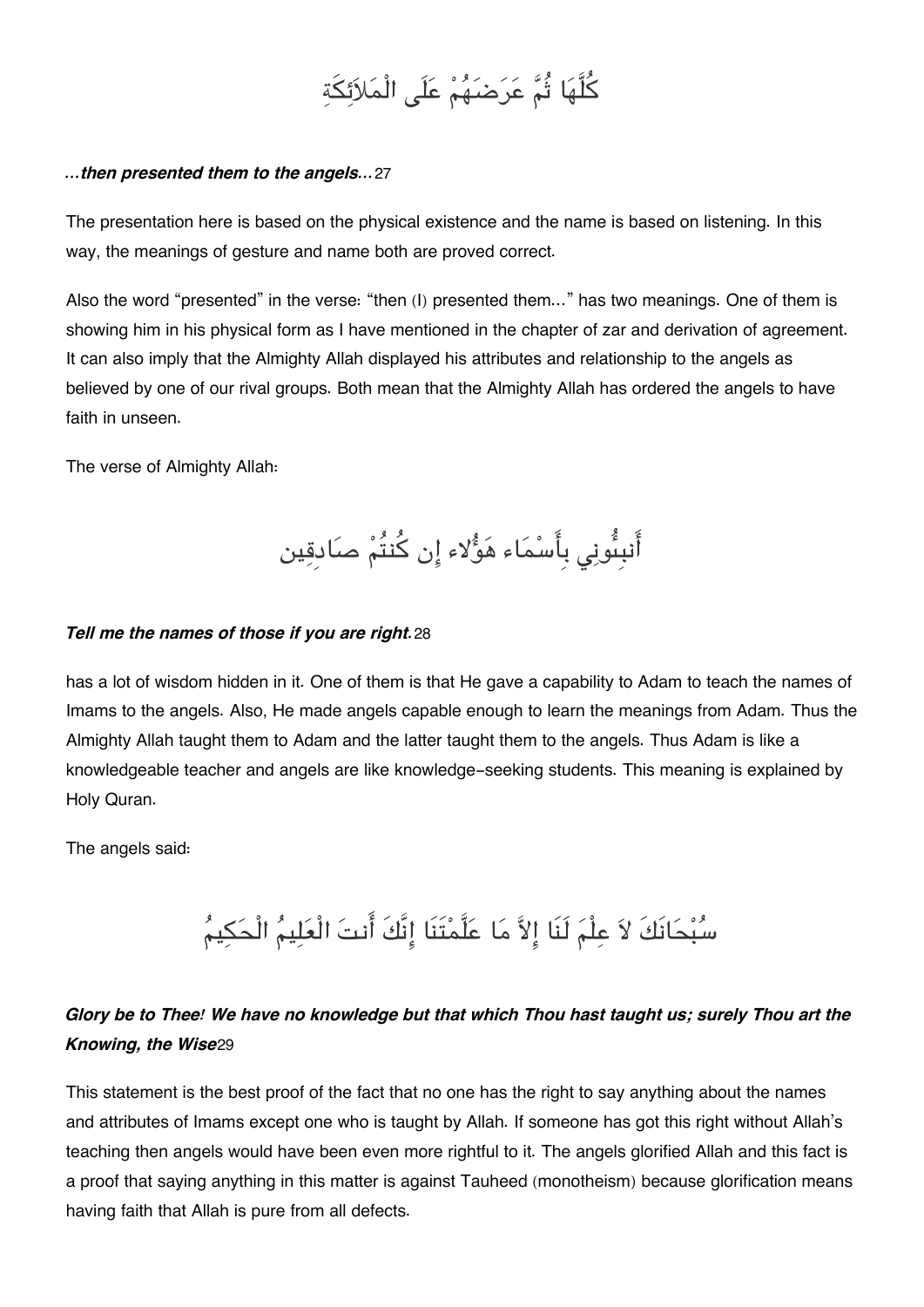There is no occurrence of purification except those after the discussion of a denier of Tauheed or one who doubts in this matter. The angels did not hesitate from expressing their ignorance in this matter. They said: We have no knowledge.

Thus, if a person shows that he has the knowledge but he does not have it then the Almighty Allah will make the stand of angels as an argument on him and will make them testify against him in this world and hereafter. The Almighty Allah made the angels capable enough to learn through the words of Adam even though they were ignorant and said:

قَال يا آدم انبِىهم بِاسمآئهِم

#### *O Adam! inform them of their names*[30](#page--1-0)

A person in the city of Islam (Baghdad) told me: the occultation (of Qaim) is prolonged and it is worrying us. Many people have turned away from the obedience because of this prolongation. What is happening?

I replied: The practices of earlier Ummahs (nations) will become prevalent in this Ummah one by one as narrated in many traditions of Holy Prophet. Prophet Musa had gone away from his Ummah to meet Allah for thirty nights. However the Almighty Allah extended his stay by ten days and he returned after forty nights.

This extension of ten days was enough to hamper the faith of Musa's Ummah. They became hardhearted and turned away from the order of their Lord and Prophet Musa. They disobeyed his successor, Prophet Harun. They oppressed him and even intended to slay him. They began to worship a golden calf which mooed like a bull. Samiri told them: This calf is your lord and the lord of Musa. Prophet Harun advised them and stopped them from worshipping the calf. He said:

يَا قَوْمِ إِنَّمَا فُتِنتُم بِهِ وَإِنَّ رَبَّكُمُ الرَّحْمَنُ فَاتَّبِعُونِي وَأَطِيعُوا أَمْرِي قَالُوا لَن نَّبْرَحَ عل يه

عَاكِفِينَ حَتَّى يَرْجِعَ إِلَيْنَا مُوسَى

*O my people! you are only tried by it, and surely your Lord is the Beneficent God, therefore follow me and obey my order. They said: We will by no means cease to keep to its worship until*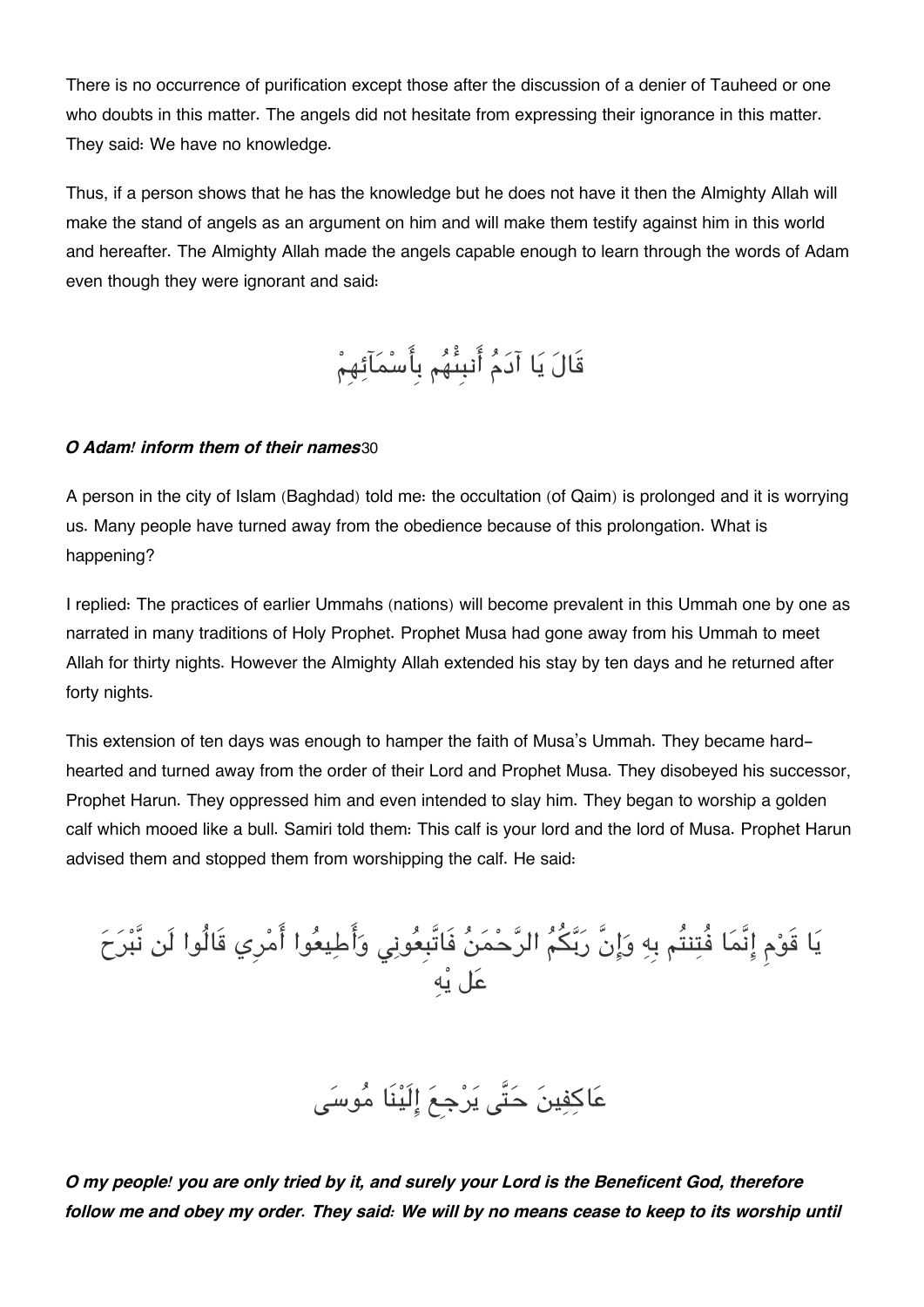## وَلَمَّا رَجَعَ مَوسَى إِلَى قَوْمِهِ غَضَبَانَ اسفًا قَالَ بِنَسَمًا خَلَفْتُمُونِي مِن بَعْدِيَ اعجِلْتُم امر

# رَبِّكُمْ وَأَلْقَى الأَلْوَاحَ وَأَخَذَ بِرَأْسِ أَخيه يَجُرُّهُ إِلَيْه

## *And when Musa returned to his people, wrathful (and) in violent grief, he said: Evil is it that you have done after me; did you turn away from the bidding of your Lord? And he threw down the tablets and seized his brother by the head, dragging him towards him.*[32](#page--1-0)

This incident is very famous and there is nothing to surprise us that the ignorant ones of this Ummah will find it difficult to sustain their faith in this prolonged occultation of the Imam of the Time. They will turn away from the belief they had accepted without any reason. They will not take any lesson from this saving of the Almighty Allah:

الَم يانِ للَّذِين آمنُوا ان تَخْشَع قُلُوبهم لذِكرِ اله وما نَزل من الْحق و يونُوا كالَّذِ ين

أُوتُوا الْكِتَابَ مِن قَبْلُ فَطَالَ عَلَيْهِمُ الْأَمَدُ فَقَسَتْ قُلُوبهُمْ وَكَثِيرٌ مِّنْهُمْ فَاسقُونَ

*Has not the time yet come for those who believe that their hearts should be humble for the remembrance of Allah and what has come down of the truth? And (that) they should not be like those who were given the Book before, but the time became prolonged to them, so their hearts hardened, and most of them are transgressors.*[33](#page--1-0)

The person asked me: What has the Almighty Allah revealed about him (the Qaim)? I replied: The Almighty Allah says:

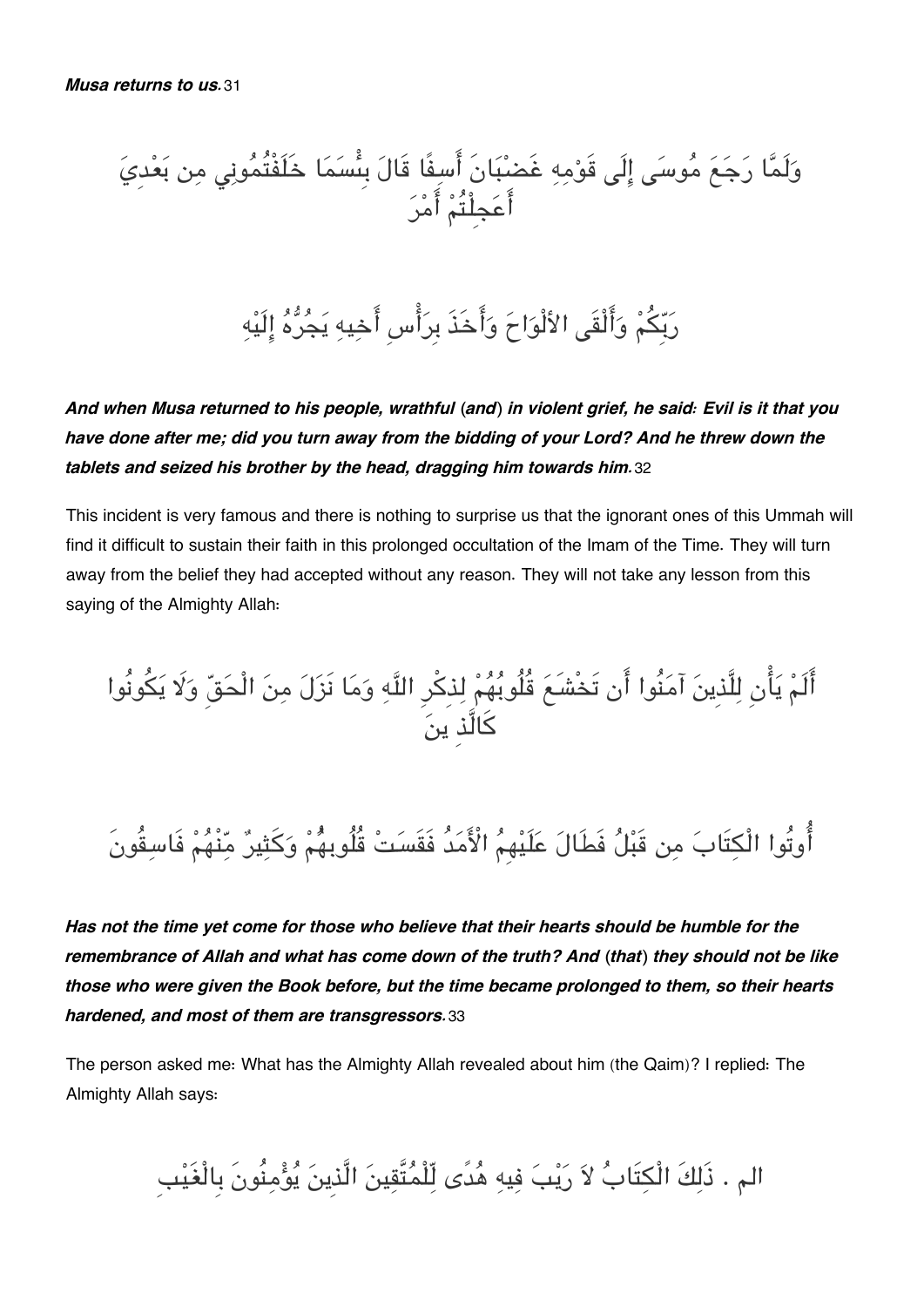## *Alif Lam Mim. This Book, there is no doubt in it, is a guide to those who guard (against evil). Those who believe in the unseen…*[34](#page--1-0)

That is those who believe in the Qaim and his occultation.

It is narrated from Muhammad bin Musa bin Mutawakkil from Muhammad bin Yahya al-attar from Ahmad bin Muhammad Isa from Umar bin Abdul Aziz from a number of people from Dawood Ibne Kathir al-Riqqi from Abu Abdillah (Imam Sadiq) that he said regarding the verse:

الم

ذَٰلِكَ الْكِتَابُ لَا رَيْبَ ۩ فِيهِ ۩ هُدًى لِلْمُتَّقِينَ الَّذِينَ يُوْمِنُونَ بِالْغَيْبِ

### *Alif Lam Mim. This Book, there is no doubt in it, is a guide to those who guard (against evil). Those who believe in the unseen*[35](#page--1-0)

That the people who have faith in unseen imply those people who believe in the reappearance of the Qaim and who consider it a true.

It is narrated from Ali bin Ahmad from Muhammad bin Abu Abdillah al-Kufi from Musa bin Imran al-Nakhii from his uncle Husain bin Yazid from Ali bin Abi Hamza from Yahya bin Abul Qasim from Imam Ja'far Sadiq bin Muhammad that the latter was asked about the verse:

الم

# ذَٰلِكَ الْكِتَابُ لَا رَيْبَ ۩ فِيهِ ۩ هُدًى لِلْمُتَّقِينَ الَّذِينَ يُوْمِنُونَ بِالْغَيْبِ

## *Alif Lam Mim. This Book, there is no doubt in it, is a guide to those who guard (against evil). Those who believe in the unseen…*[36](#page--1-0)

The Imam said: Here the pious means the Shias of Ali and the unseen implies the hidden proof of Allah. It is proved by the verse: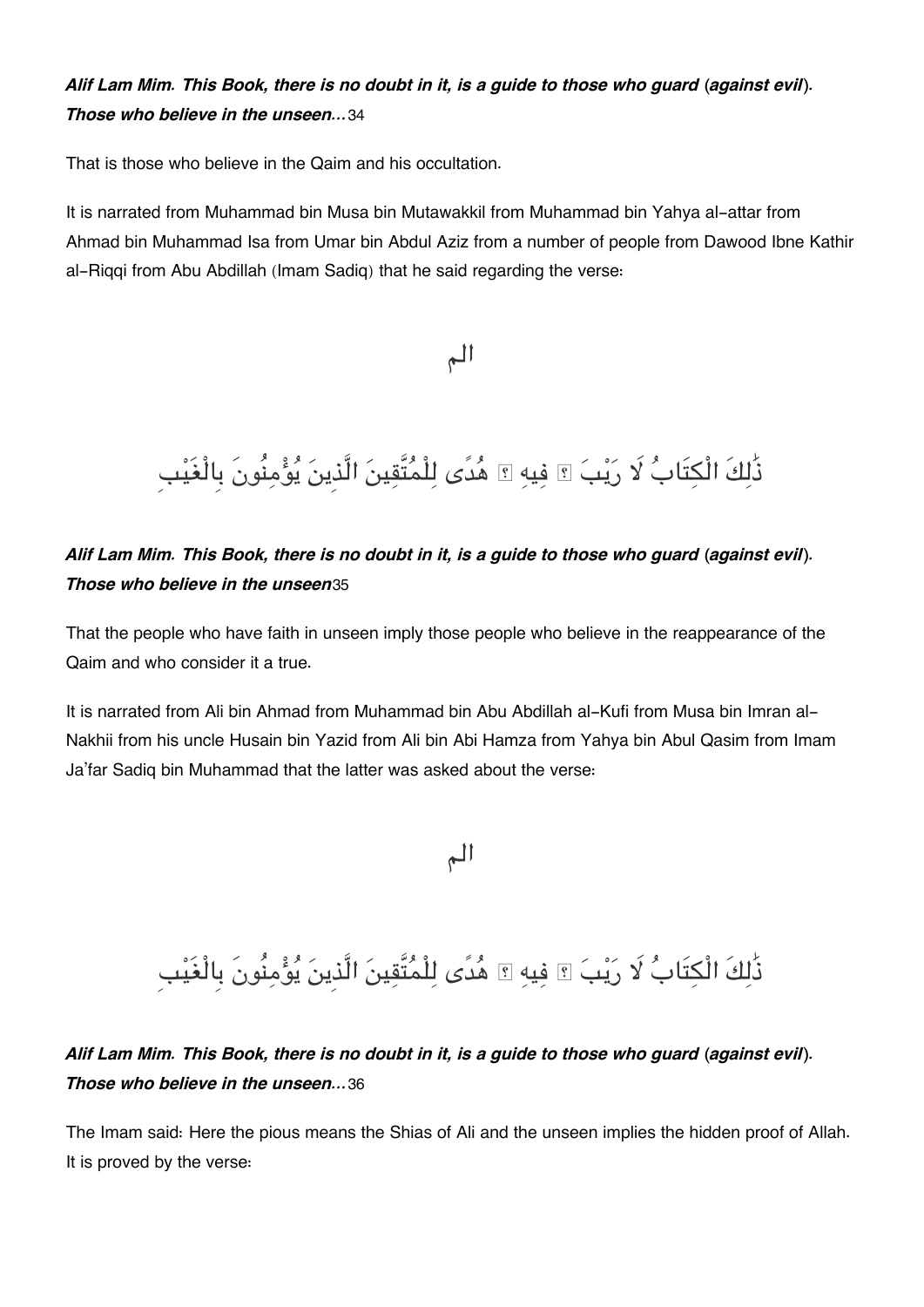

## *And they say: Why is not a sign sent to him from his Lord? Say: The unseen is only for Allah; therefore wait- surely I too, with you am of those who wait.*[37](#page--1-0)

Thus the Almighty Allah has informed that unseen is His sign and Proof. It is proved by the verse:

وجعلْنَا ابن مريم وامه آيةً

#### *And We made the son of Maryam and his mother a sign.*[38](#page--1-0)

It is narrated from my father from Saad bin Abdullah from Muhammad bin al-Husain Ibne Abi al-Khattab from Ibne Mahbub from Ali bin Raab from Abu Abdillah Imam Ja'far Sadiq that he said with regard to the verse:

يَأْتِي بَعْضُ آيَات رَبّكَ لَا يَنْفَعُ نَفْسًا إِيمَانُهَا لَمْ تَكُنْ آمَنَتْ مِنْ قَبْلُ

#### *On the day when some of the signs of your Lord shall come, its faith shall not profit a soul which did not believe before.*[39](#page--1-0)

Signs imply the Imams and the awaited sign implies the Qaim. The faith of a person will be of no use on that day if he did not believe in him before he rises with the sword, even though he may have had faith in his holy forefathers before.

The Almighty Allah gave the name of Ghaib (unseen) to Prophet Yusuf while narrating his story to Prophet Muhammad. He said:

ذَٰلكَ من انْباء الْغَيبِ نُوحيه الَيكَ ۖ وما كنْت لَدَيهِم اذْ اجمعوا امرهم وهم يمرونَ

*This is of the announcements relating to the unseen (which) We reveal to you, and you were not with them when they resolved upon their affair, and they were devising plans.*[40](#page--1-0)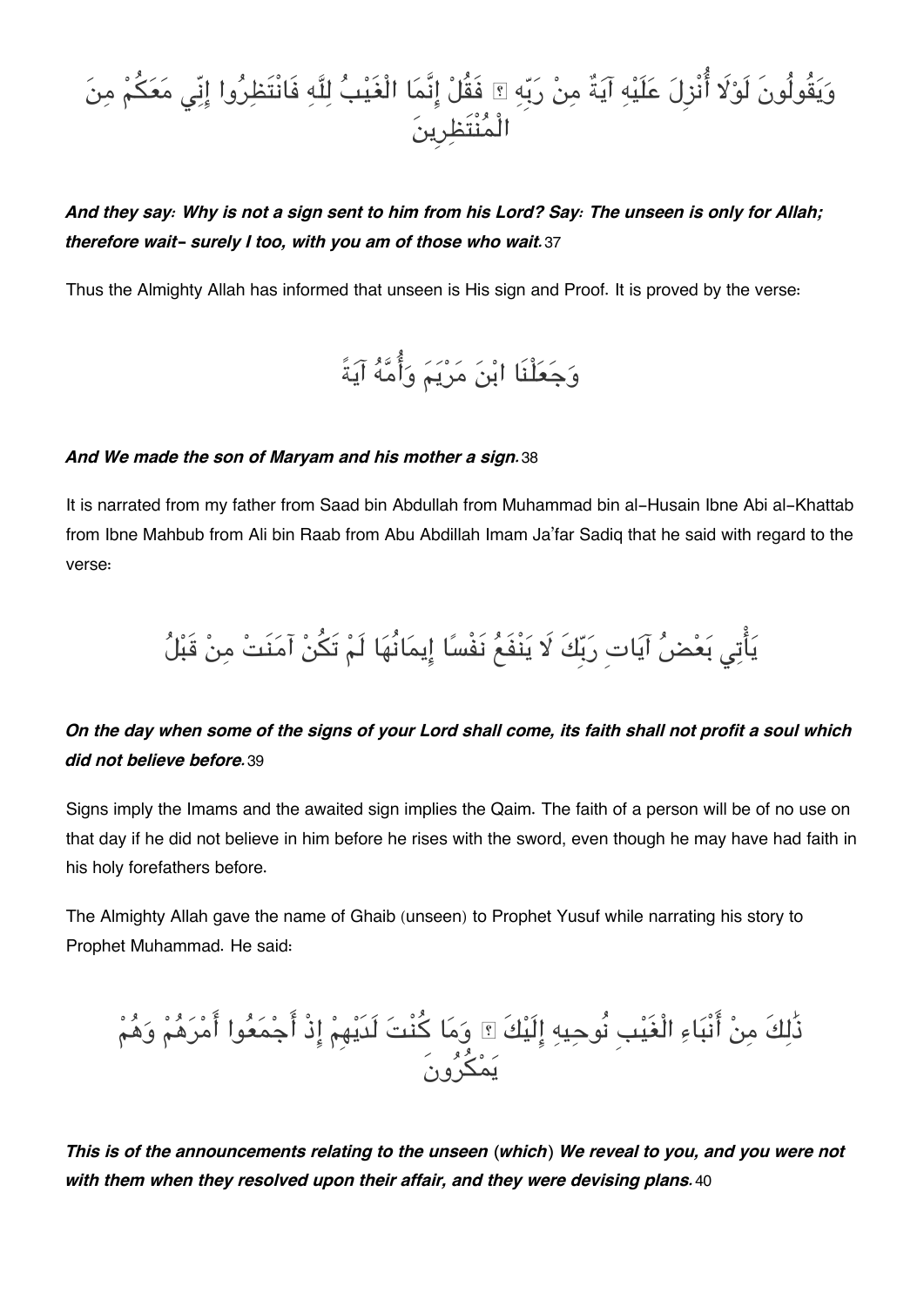One of our opponents spoke to me about this verse. He said that in the verse: "those who believe in unseen" implies the hereafter. I told him: Your stand is full of ignorance and your words are full of misguidance. Don't Jews, Christians and other non-Muslims believe in the Judgment Day, accounting of deeds and reward and punishment? It is not possible the that Almighty Allah should praise His believers with an attribute which is also possessed by disbelievers. The Almighty Allah has praised the attribute of believers which is unique to them.

## **[Necessity of Marefat \(recognition\) of the Mahdi](#page--1-0)**

The faith of a person will not be correct till he becomes aware of it. As Almighty Allah says:

إِلَّا مَنْ شَهِدَ بِالْحَقّ وَهُمْ يَعْلَمُونَ

#### *But he who bears witness of the truth and they know (him).*[41](#page--1-0)

Also Allah did not authenticate the testimony of people except when it was based on their knowledge and understanding. Hence one who has faith on Imam Mahdi will not be benefited till he has thorough recognition of his occultation. One should know that Imams had informed of his occultation. They had informed their Shias of his occultation and this is recorded in the books. They are found in the books written about two hundred years before the commencement of occultation. None of the followers of Imam is such that he has not included it in his books. These books are called 'Usool' among Shias and they were compiled about two hundred years before the commencement of the occultation.

I have mentioned all the traditions about occultation, which I came across in appropriate places in this book. The writers of these books fall under one of these two conditions – either they had come to know about present occultation before on their own which is logically impossible or they falsely predicted occultation in their books in spite of being from different countries and beliefs and later on it proved to be correct. The second condition is also not acceptable like the first. On this basis, there is no way left but to agree that the writers have recorded the discourse of their holy Imams, who are the protectors of the will of Holy Prophet. As a result of these proofs, truth triumphed and falsehood was devastated as it was bound to be destroyed.

Our enemies have intentions to misguide those who opposed the Qaim's occultation, decided to put a curtain on the eyes of those who believe in his occultation so that people who do not have solid faith start doubting the truth.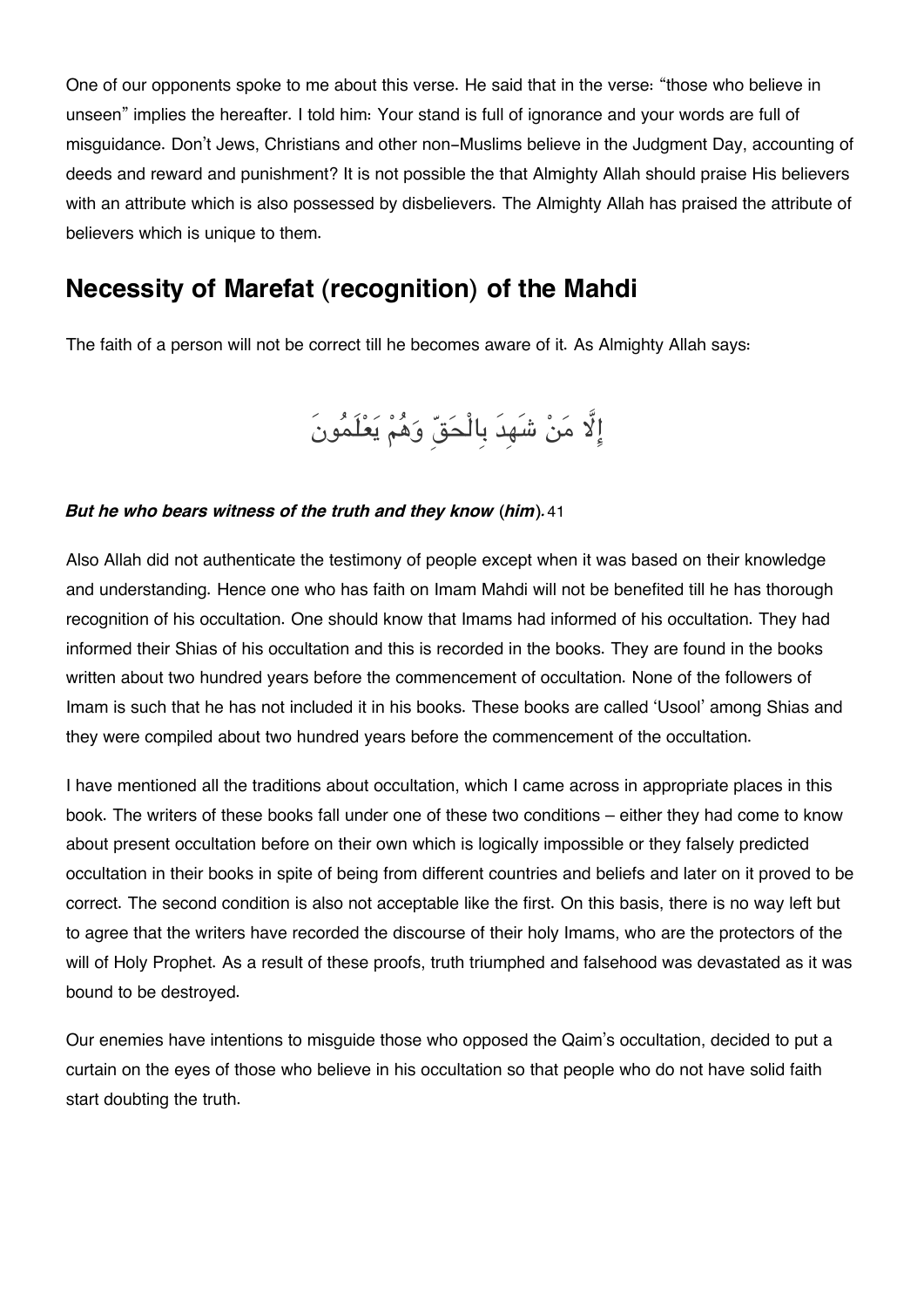## **[Proofs of Occultation \(Ghaibat\) and wisdom behind it](#page--1-0)**

By the Taufeeq (good sense) given by Allah I would say that when the occultation of our Imam commenced, its expedience came to light. Its truth is visible and its proof is obvious because we witnessed divine wisdom with regard to His previous proofs who were threatened by the leaders of misguidance of their times. The fact became well-known that disobedient people rise at times and adopt the characteristics of Firon in the same way as they are doing now. These misleaders are overpowering through infidelity, falsehood, injustice and false accusation.

They demand proof of existence of Imam Zaman like previous Imams. They say: You believe that eleven Imams have passed after Holy Prophet, each of which was physically present and was known to general and particular people. If this is not so then your claim about their Imamate is void much in the same way as it is for the current Imam because he is not physically present and it is very difficult to prove his existence. I would like to reply by expedience of Allah: our rivals were not aware of the wisdom of Allah during the times of misguided leaders.

They were unaware of the right path because it is proved that during the times of despotic rulers, the proof of Allah appears in according to the circumstances of that time. On this basis, appearance of Divine Proof among general and particular people is as per the divine policy. If the circumstances are free of dangers then it is obligatory for the Divine Proof to appear physically and guide the people. However if the circumstances are not risk-free then it is necessary for the Divine Proof to remain hidden as we have seen in the case of many proofs of Allah from the time of Adam till date. Some of them were hidden while others were apparent. Many traditions have been narrated about them and even the Holy Quran has mentioned about them.

It is narrated from my father from Saad bin Abdullah from Ahmad bin Muhammad bin Khalid al-Barqi from his father from Muhammad bin Sunan from Ishaq bin Jurair from Abdul Hamid Ibne Abi Dailam from Imam Ja'far bin Muhammad al-Sadiq that he said:

"O Abdul Hamid! Some prophets propagated openly and some of them were hidden. Hence you should supplicate through the sake of apparent as well as hidden messengers."

The book of Allah supports this statement in this verse:

وَرَسَلًا قَدْ قَصصَصْنَاهُمْ عَلَيْكَ مِنْ قَبْلُ وَرَسَلًا لَمْ نَقْصَصَنْهُمْ عَلَيْكَ ۚ وَكِلَّمَ اللَّهَ مَوسَىٰ تَكلِيمَا

*And (We sent) apostles We have mentioned to you before and apostles we have not mentioned to you; and to Musa, Allah addressed His Word, speaking (to him):*[42](#page--1-0)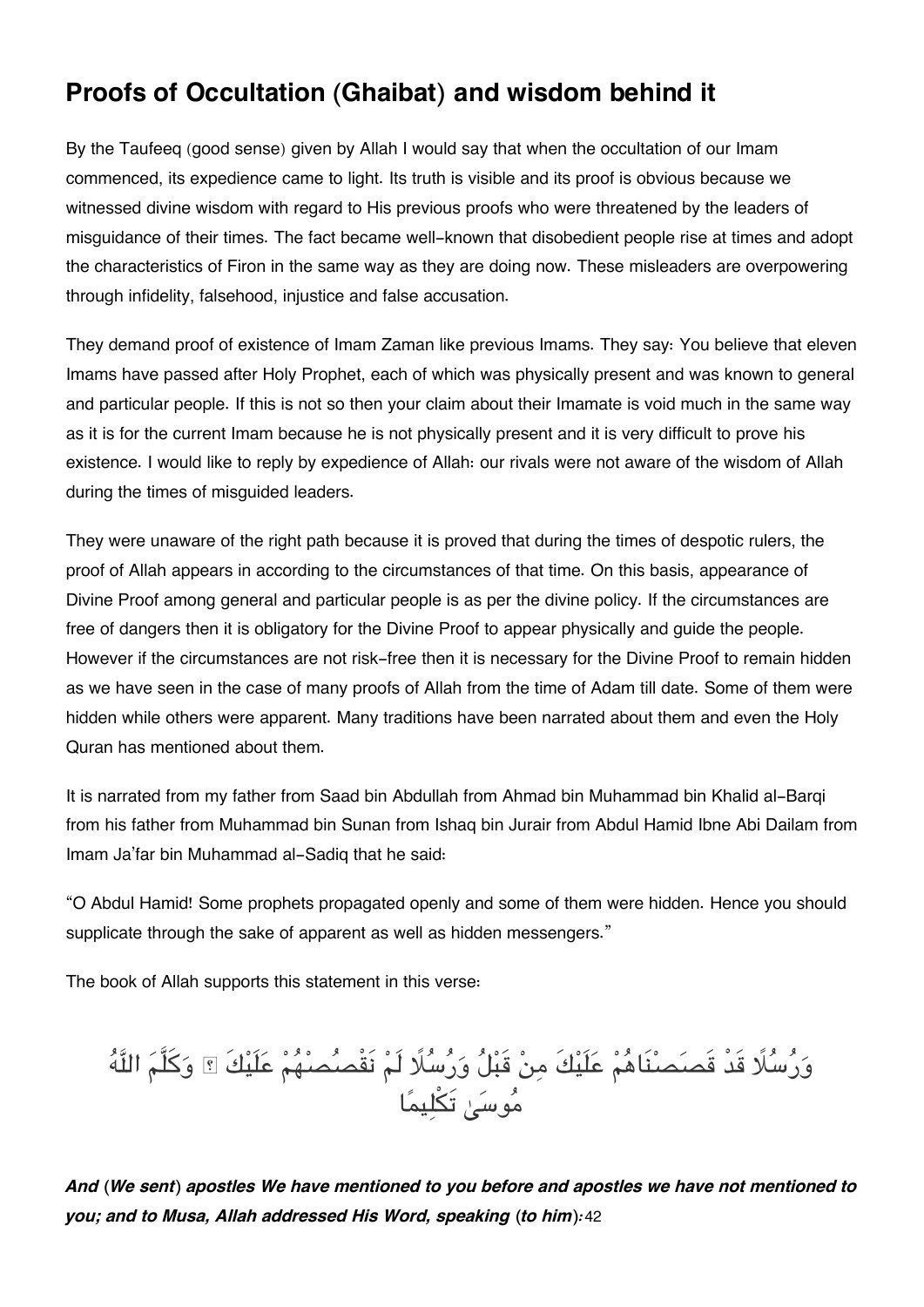The proofs of Allah from Adam till Prophet Ibrahim were appointed either openly or hidden form. Prophet Ibrahim was kept hidden by Allah and he was born secretly because there was no possibility of making the proof open during that time. Prophet Ibrahim did not disclose his mission or his personality during the rule of Nimrod. Nimrod used to kill the newborn children of his kingdom because he feared the arrival of a Divine Proof. Later on Prophet Ibrahim revealed his personality and his mission when his occultation came to an end.

It had become incumbent on him to reveal his mission to the people so that the will of Allah regarding sending of His proof and completion of religion is executed. Prophet Ibrahim had many successors after him who were Divine Proofs on the earth. Some of them were apparent and some hidden. This process continued till the time of Prophet Musa. Before the birth of Prophet Musa, Firon started killing the newborn children of Bani Israel in order to eliminate Musa. This story became very famous and the news reached everywhere. Thus, Allah kept his birth hidden and his mother left him to sail in the river as mentioned in the verse:

## فَالْتَقَطَه آل فرعونَ

#### *And Firon's family took him up…*[43](#page--1-0)

Prophet Musa grew up near Firon and the latter did not recognize him. He went on killing the children of Bani Israel. Later on Prophet Musa revealed his personality and invited people towards Allah. Prophet Musa also had a number of successors after him who were Divine Proofs. Some of them were apparent and some hidden. This process continued till the time of Prophet Isa.

Prophet Isa expressed his personality at his birth itself. He did not keep himself hidden because there was no harm in expressing himself at that time.

He also had some successors. Some of them were apparent and others were hidden till the arrival of the Holy Prophet. The Almighty Allah addresses His Prophet in this verse:

# ما يقَال لَكَ ا ما قَدْ قيل للرسل من قَبلكَ

#### *Naught is said to you but what was said indeed to the apostles before you.*[44](#page--1-0)

The Almighty Allah also says:

سنَّةَ من قَدْ ارسلْنَا قَبلَكَ من رسلنَا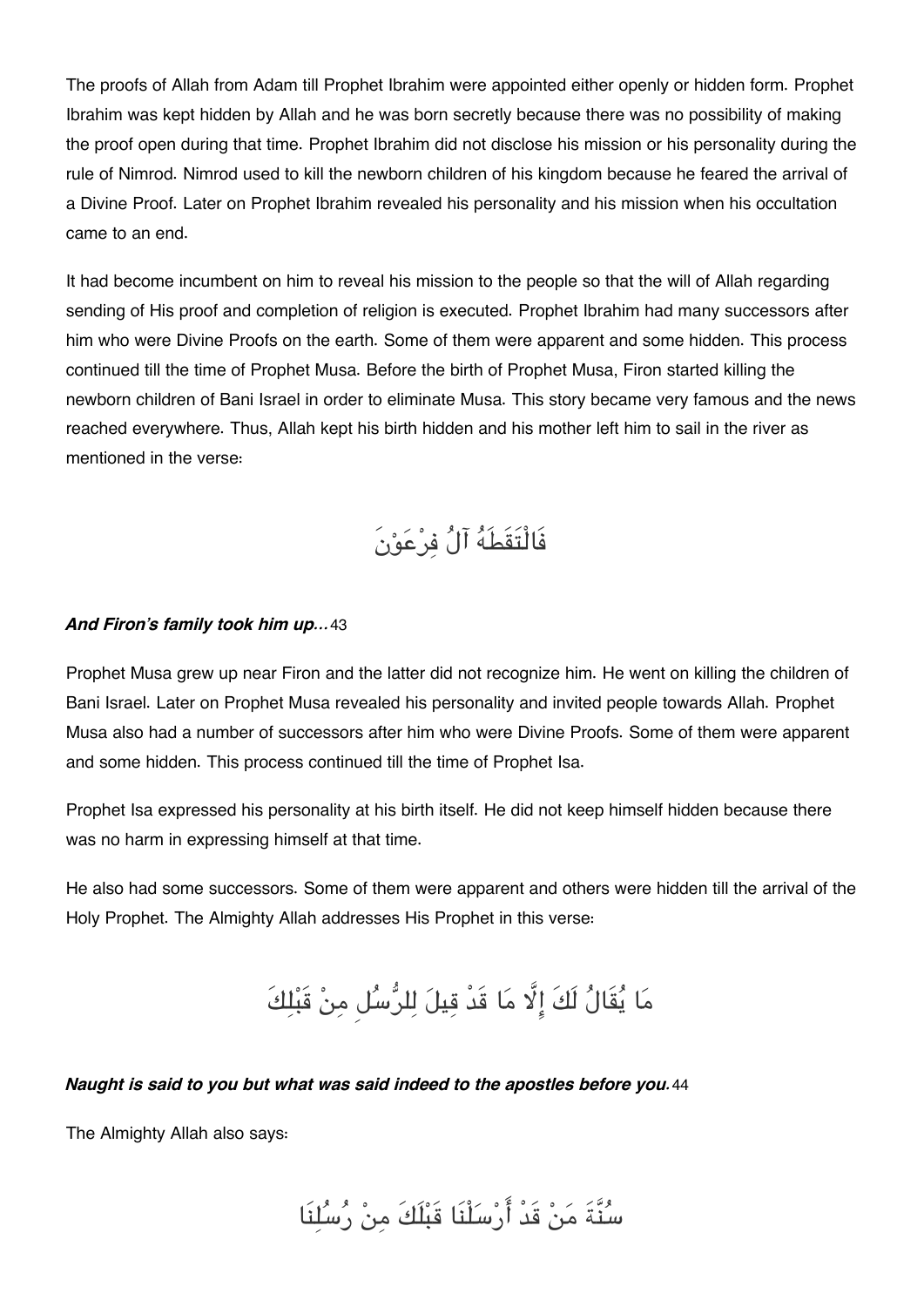#### *(This is Our) course with regard to those of Our apostles whom We sent before you.*[45](#page--1-0)

All doctrines of the previous prophets are included in the Sunnah of the Holy Prophet and one of them is appointing a successor. Hence, the Holy Prophet appointed his successors and also informed that Imam Mahdi is the last among them and that he would fill the earth with justice as much as it would have been filled with injustice. This narration is recorded by the entire Ummah. He will reappear and Prophet Isa will offer Prayer behind him.

Thus the birth places of all the successors was secured till the Master of the Time (a.s.) who is being awaited to establish justice and equity just as divine wisdom and exigency demanded occultations for Divine Proofs that we have mentioned.

Muslim are well-aware of the fact that the rulers during the time of Imam Hasan Askari (a.s.) kept close watch on him till his martyrdom. After his martyrdom, his relatives were under strict vigil and most of them were arrested. His newborn son (Imam Zaman) was searched for everywhere. One of the vigilantes was the uncle of Imam Zaman, Ja'far Kazzab (the liar), who was the brother of Imam Hasan bin Ali al-Askari (a.s.) and claimed Imamate for himself. Hence, the Sunnah of occultation was repeated as mentioned in case of many prophets. The hidden wisdom in the occultation of Imam is the same as that in case of abovementioned prophets.

#### **[Reply to an objection](#page--1-0)**

Our rivals object, saying: Why is it necessary for an Imam to possess all the qualities of a prophet? The qualities necessary for a prophet and unnecessary for an Imam are not mentioned by you. In spite of the fact that Imams are not like prophets because it is not possible that the conditions of Imams are the same as of the prophets. We need a proof that the qualities of prophet should be present in an Imam. It is true that Imams cannot be like prophets because only equals are compared, which is not so in this case. Therefore your belief is not at all correct unless supported by strong evidence.

I would seek guidance from Allah and reply that our rivals have been ignorant in this matter. If they had pondered a bit and kept away from persistence and hatred, they would have already known that it is necessary that the characteristics of a prophet should be present exactly for an Imam. It is so because prophets are the source of Imamate.

They are successors of prophets and the proof of Allah on the people after the prophets so that the proof of Allah and his commandments are not invalidated and it is obligatory for the people to obey them. And is would also have possible to say that on this basis it is also not correct to call them Imams because only prophets were Imams and these people are not prophets that they should be called Imams like the prophets.

And it is also not correct for them establish commandments like jihad, enjoining good and forbidding evil, as mentioned by the Holy Prophet, because they are neither Holy Prophet nor like him. There are a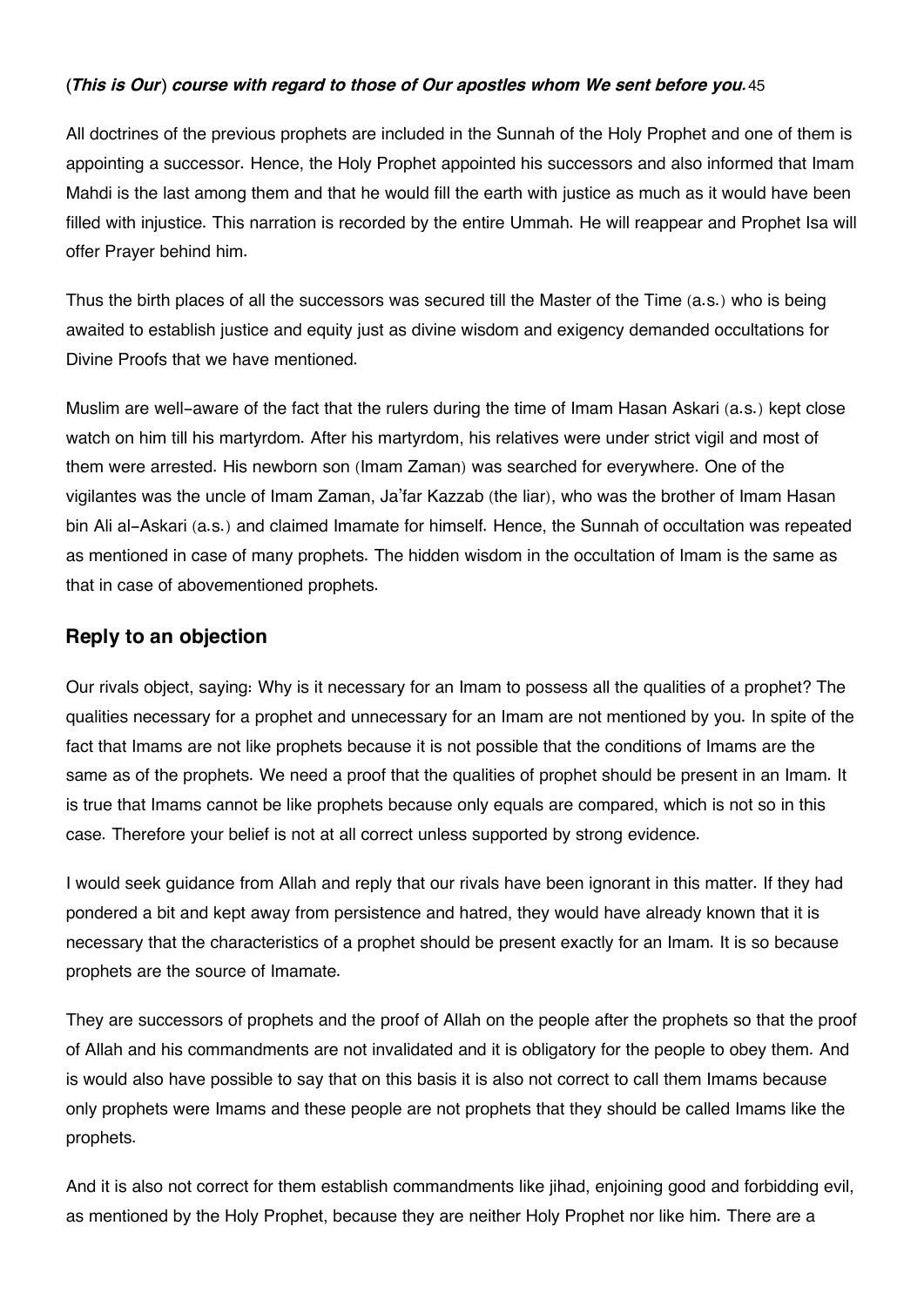large number of such improper and baseless objections, which will unduly prolong this book. Thus when these objections are invalidated, our rivals also fall silent.

I would like to put forward all those points which prove the similarity between Imams and prophets. I would also prove that they are proofs of Allah for the creatures in the same way as prophets were proof on the servants of God. It would be clear that their obedience is incumbent just like the obedience of prophets and the Almighty Allah says:

أَطيعُوا اللَّهَ وَأَطِيعُوا الرَّسُولَ وَأُولِى الْأَمْرِ مِنْكُمْ

#### *Obey Allah and obey the Apostle and those in authority from among you.*[46](#page--1-0)

Thus the people of authority are successors of Holy Prophet. They are none but Imams, whose obedience is made equivalent to the obedience of the messengers by the Almighty Allah. He made the obedience of Imams incumbent on His servants in the same way as He made the obedience of messengers incumbent. Allah says:

# مَنْ يُطِعِ الرَّسُولَ فَقَدْ أَطَاعَ اللَّهَ

#### *Whoever obeys the Apostle, he indeed obeys Allah.*[47](#page--1-0)

Imams are proofs of Allah on the people who did not reject the sayings of the Holy Prophet and did not see the Holy Prophet and came in this world after he went away in the same way as the Holy Prophet was the proof on those people who were present during his life but had not seen him. Therefore, as the obedience of Prophet Muhammad is obligatory, the obedience of the holy Imams is also obligatory.

Thus both of them are similar and the similarity proved by us is correct. The greatness of Holy Prophet is more than that of holy Imams but he is similar to them as regards being the proof of Allah and his duties because the Almighty Allah has called many prophets as Imams. For example, he says about Prophet Ibrahim:

انّ جاعلُكَ للنَّاسِ اماما ۖ

#### *Surely I will make you an Imam of men.*[48](#page--1-0)

The Almighty Allah has informed us that He has made the rank of some of the prophets higher than the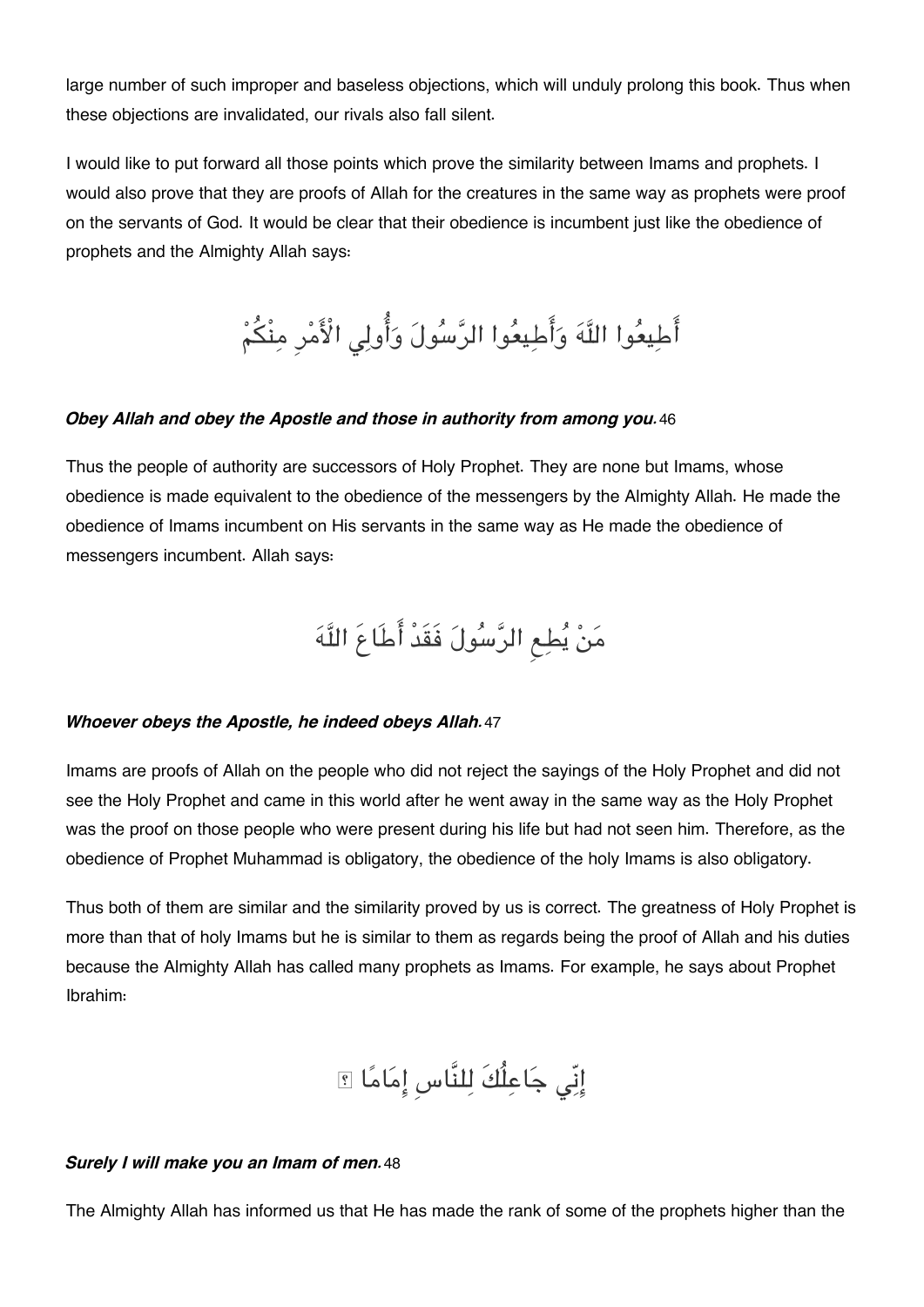rank of some others in this verse:

## تِلْكَ الرُّسُلُ فَضَلَّلْنَا بَعْضَهُمْ عَلَىٰ بَعْضٍ ؟ مِنْهُمْ مَنْ كَلَّمَ اللَّهُ

### *We have made some of these apostles to excel the others, among them are they to whom Allah spoke.*[49](#page--1-0)

He also says:

وَرَبُّكَ أَعْلَمُ بِمَنْ فِي السَّمَاوَاتِ وَالْأَرْضِ

#### *And certainly We have made some of the prophets to excel others.*[50](#page--1-0)

Hence, all the prophets are equal as regards prophethood though some of them are ranked higher than others. This similarity exists between the prophets and their successors also. If someone compares holy Imams with the prophets and finds out that the duties of the prophets and holy Imams are the same then he is absolutely correct because I have already mentioned that there exists a similarity between the prophets and their successors.

Second proof of similarity between prophets

Another reason of similarity between the prophets and their successors is mentioned by Allah in this verse:

لَقَدْ كَانَ لَكُمْ فِي رَسُولِ اللَّهِ أُسْوَةٌ حَسَنَةٌ ۚ

#### *Certainly you have in the Apostle of Allah an excellent exemplar.*[51](#page--1-0)

He also says:

وما آتَاكم الرسول فَخُذُوه وما نَهاكم عنْه فَانْتَهوا

#### *And whatever the Apostle gives you, accept it, and from whatever he forbids you, keep back.*[52](#page--1-0)

Thus, the Almighty Allah has ordered us to seek guidance from the Holy Prophet. We should act like the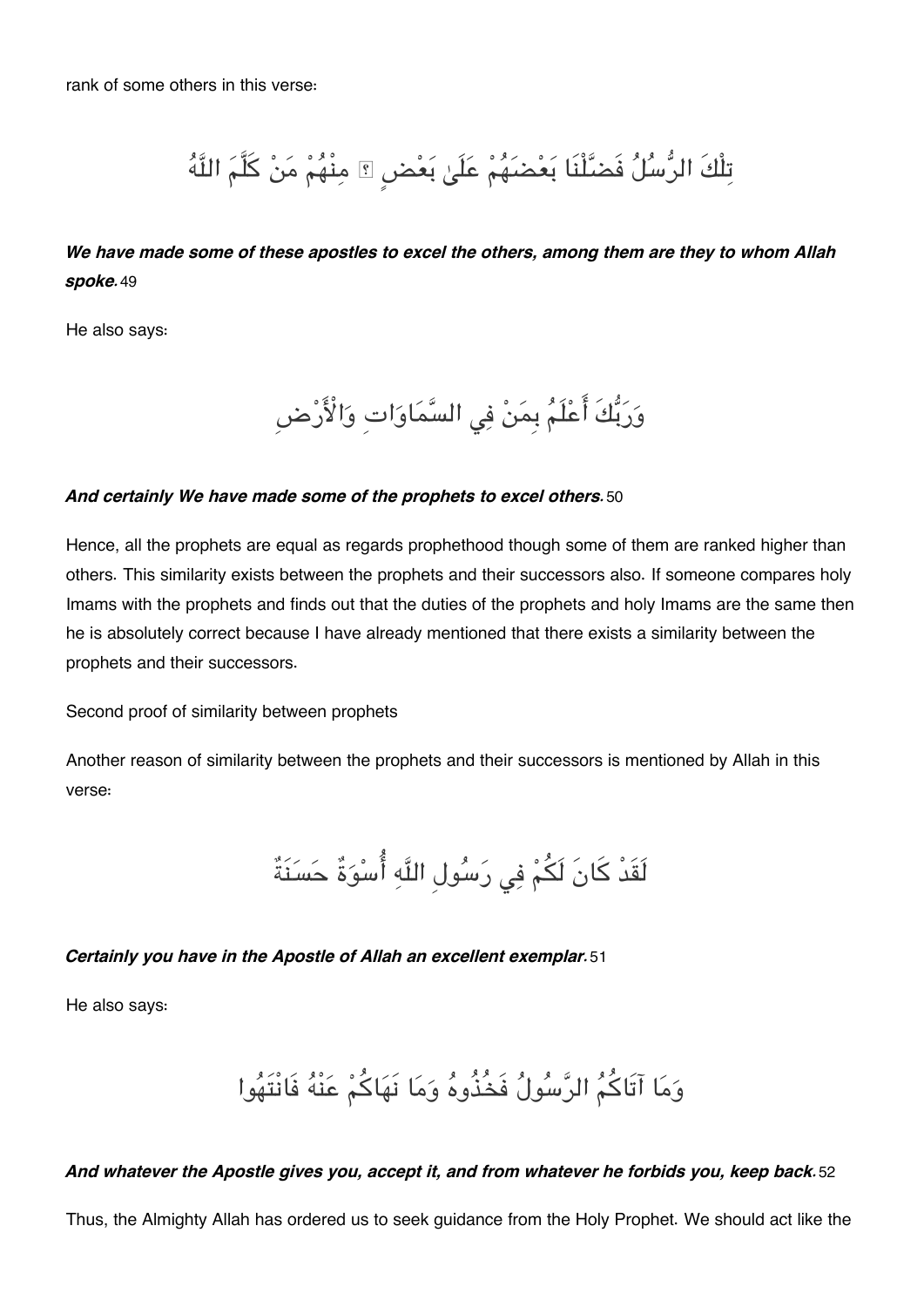Holy Prophet be it in deed or words. One of the sayings of Holy Prophet, which proves our statement right that there exists a similarity between the prophets and Imams is: Ali is to me as Harun was to Musa except that there would be no prophet after me. Thus the Holy Prophet has informed that Ali is not a prophet but he compared him with Harun who was a prophet. Similarly, he has compared Ali with many other prophets.

It is narrated from Muhammad bin Musa al-Mutawakkil from Ali bin al-Husain al-Sadabadi from Abdul Malik bin Harun Anqarah al-Shaibani from his father from his grandfather from Abdullah bin Abbas that he said:

"We were sitting near the Holy Prophet. He said: If a person wants to see the knowledge of Adam, peacefulness of Nuh, tolerance of Ibrahim, intelligence of Musa, abstinence of Dawood then he should look at him. The Holy Prophet (S) pointed to Ali who was coming towards them. He was taking steps without pride."

As Holy Prophet has compared one of the Imams with Holy Prophet, it is a satisfactory proof. It is proved that the occultation of the Imam of the time is similar to that of Prophet Musa and other prophets. It is proved that the occultation of our Imam is because of unjust rulers and probably the reason behind it is the same as mentioned in part one.

This tradition has also invalidated that objection of our rivals that successors of all the prophets were prophets only. All the successors after Adam till Holy Prophet were prophets also. For example, the successor of Prophet Adam was Prophet Sheeth who was Hibtullah according to the progeny of Muhammad and he was a prophet. The successor of Nuh was his son Saam who was also a prophet. Prophet Ibrahim's successor was Prophet Ismail who was a prophet. Prophet Musa's successor was Yusha bin Nun who was also a prophet.

Prophet Isa's successor was Shamoon al-Safa who was also a prophet. Prophet Dawood's successor was Prophet Sulaiman who was a prophet and the successor of Holy Prophet was not a prophet because the Almighty Allah had made Prophet Muhammad His last prophet for the Ummah in order to honor him. Hence there is a similarity between Imams and the prophets as regards successorship. Thus a prophet can be a successor and an Imam can also be a successor. A prophet is a proof and an Imam is also a proof. A successor can be an Imam and a prophet can also be an Imam. A prophet is a proof and an Imam is also a proof. Thus the extent of similarity between the holy Imams and the prophets is not found in any other pair of things.

Also the Holy Prophet has informed about the similarity between deeds of successors in past and the deeds of those successors who were yet to come. He has compared the incident of Yusha bin Nun, the successor of Musa and wife of Prophet Musa, Safra binte Shuaib with the incident of the successor of Holy Prophet, Amirul Momineen and Ayesha binte Abi Bakr.

It is obligatory on the successor of a prophet to give the latter funeral bath (ghusl) after his demise.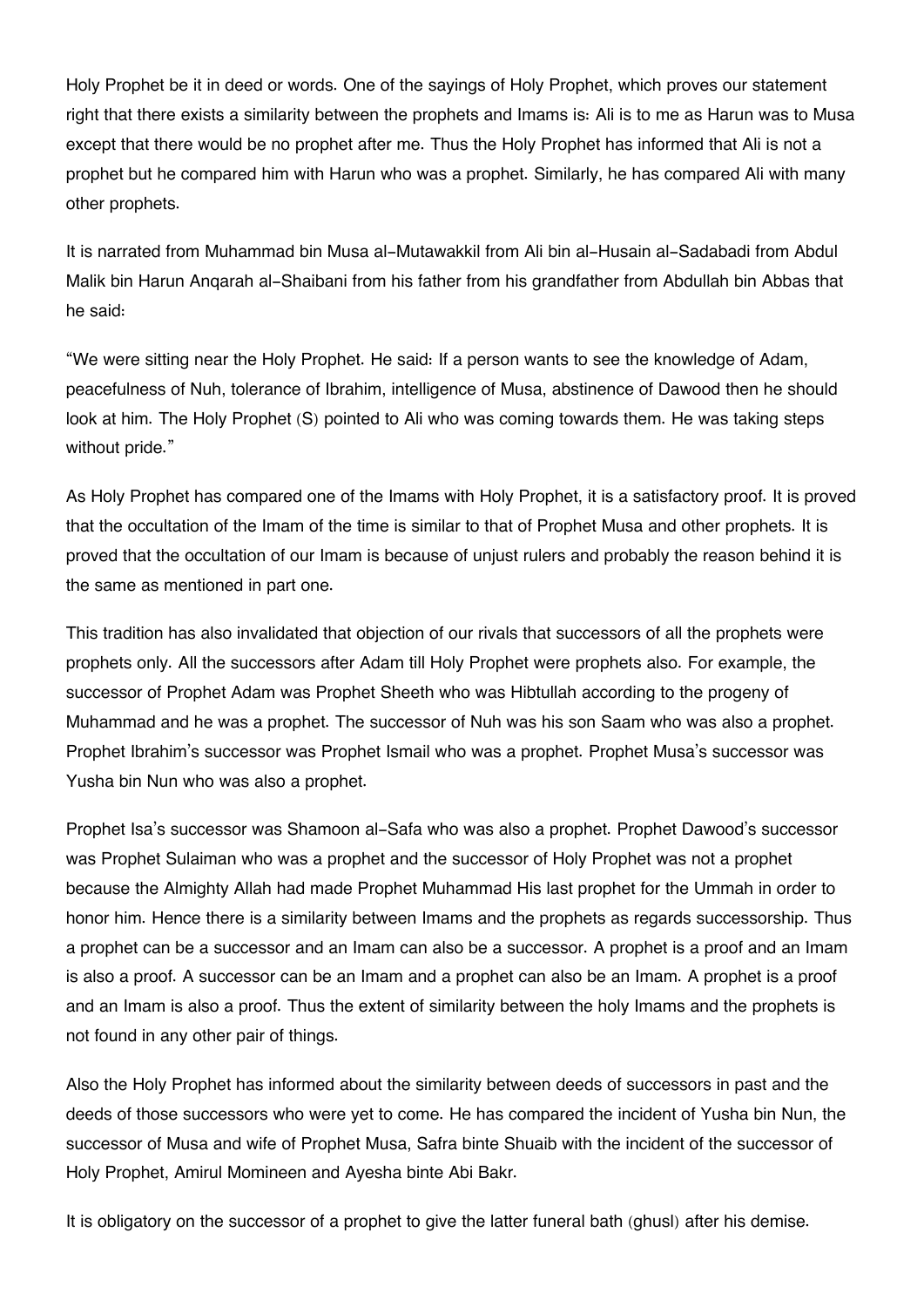It is narrated from Ali bin Ahmad al-Daqaqi from Hamza bin Qasim from Abul Hasan Ali bin al-Junaid Raazi from Abu Awana from Hasan bin Ali from Abdur Razzaq from his father from Abdur Rahman bin Auf's slave, Maina from Abdullah bin Masud that he said:

"I asked the Holy Prophet, "O Messenger of Allah! Who will perform your ghusl after your demise?" he replied, "Ali Ibne Abi Talib". He asked, "How long will he live after you?" he said: "he will live for thirty years after me. The successor of Prophet Musa lived for thirty years after him and he was opposed by the wife of Musa in the matter of performing ghusl. She claimed that she was more rightful of this and fought with Yusha. He also fought with her followers and defeated them. She was taken as captive but was treated very nicely. Similarly, Abu Bakr's daughter will also betray Ali at so and so occasion. One thousand people of my Ummah will join her and fight against Ali. Ali will defeat her followers and hold her as captive and treat her well. The Almighty Allah says regarding this:

# وَقَرْنَ فِي بُيُوتِكُنَّ وَلَا تَبَرَّجُنَ تَبَرُّجَ الْجَاهِلِيَّةِ الْأُولَىٰ

### *And stay in your houses and do not display your finery like the displaying of the ignorance of yore.*[53](#page--1-0)

The indication here is to Safra binte Shuaib. Thus the similarity between holy Imams and the prophets as regards name, attributes and deeds is proved. Hence all the characteristics of the prophets can be present in holy Imams. If we do not accept the Imamate of Imam Zaman because there was no such occultation of other Imams then it would be necessary to reject the prophethood of Prophet Musa because such conditions were not present during the time of any other prophet.

Hence if the prophethood of Prophet Musa is correct like other prophets in spite of his occultation then the Imamate of Imam Zaman is also correct in spite of his occultation, which was not present in Imams before him.

If it is correct that Prophet Musa grew up near Firon and he could not recognize him and went on killing the newborn children of Bani Israel then it is also correct that Imam Zaman is present among the people, he participates in their gatherings, goes to their markets but people do not recognize him till the Almighty Allah wishes.

It is narrated from Imam Ja'far bin Muhammad al-Sadiq: Qaim possesses a practice of Musa, a practice of Yusuf, a practice of Isa and a practice of Prophet Muhammad. The practice of Musa is that he is fearful; practice of Yusuf is that his brothers paid allegiance to him and talked to him without recognizing him. The practice of Isa is in his policies and the practice of Holy Prophet is in his armed uprising.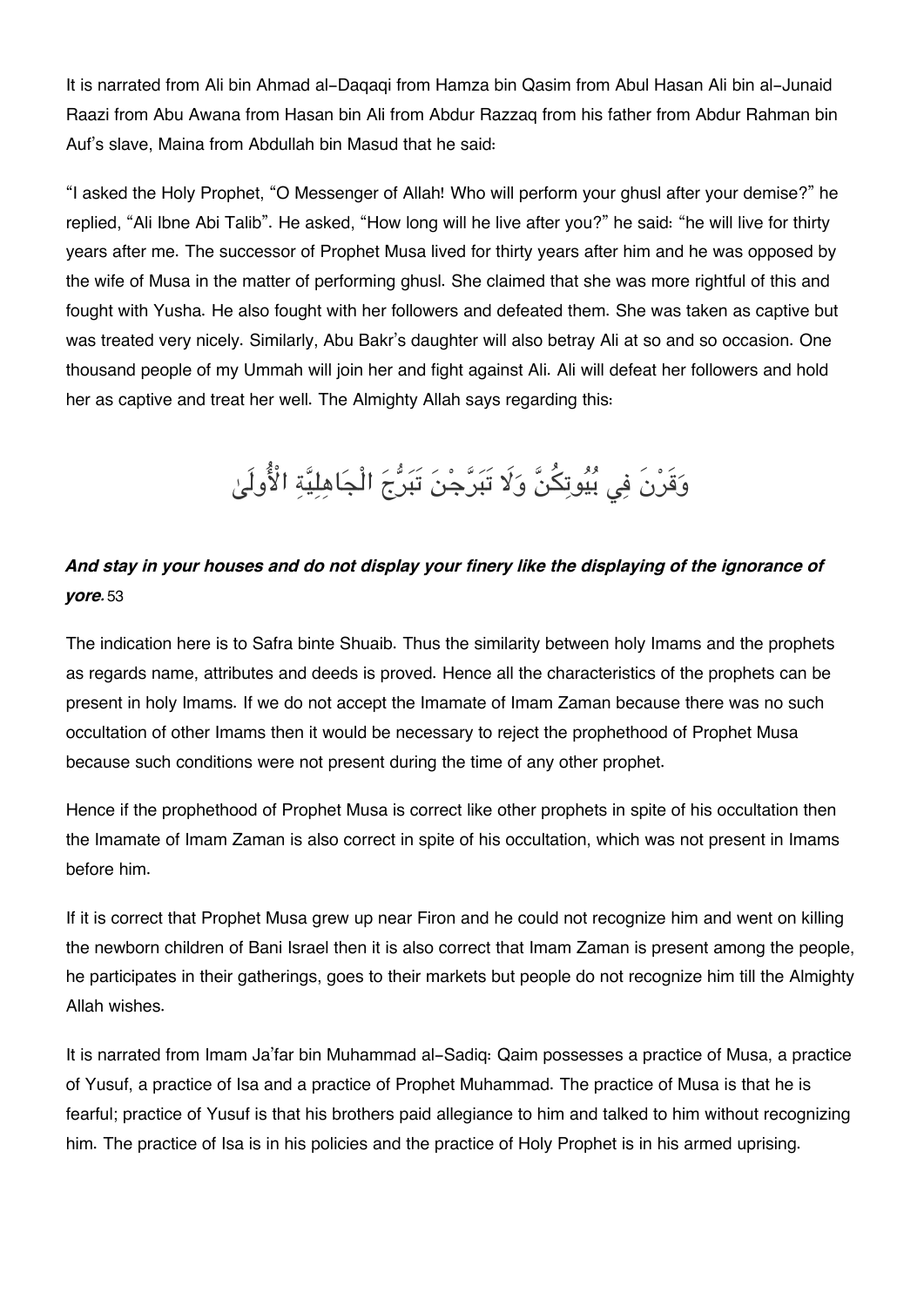### **[Reply to another objection](#page--1-0)**

Another objection raised by our rivals is: You cannot deny that the occultation of Prophet Musa is similar to that of your Imam. The obedience of Prophet Musa was not incumbent at that time. He had not expressed himself and had not invited people towards himself at the time of his occultation. Similarly, it is not obligatory to obey your Imam till the time he is hidden and does not invite people towards him and makes people recognize him. If he does so then his obedience will become obligatory and it is not obligatory to obey him during his occultation.

I would reply this objection through the help of Allah. Our rivals are unaware of how the proofs of Allah can be apparent or hidden. The Almighty Allah has completed his argument in His book and left them on their own. They are as said by Allah:

## أَفَلَا يَتَدَبَّرُونَ الْقُرْآنَ أَمْ عَلَىٰ قُلُوبٍ أَقْفَالُهَا

### *Do they not then reflect on the Quran? Nay, on the hearts there are locks.*[54](#page--1-0)

The Almighty Allah informs us that some of the Shias of Prophet Musa were aware of his orders and had faith in him even before Prophet Musa's birth. They awaited the arrival of Prophet Musa even before he had declared his prophethood. Allah says:

وَدَخَلَ الْمَدِينَةَ عَلَىٰ حِين غَفْلَةٍ مِنْ اهْلِهَا فَوَجَدَ فِيهَا رَجَلَيْنِ يَقْتِتِلانِ هَذَا مِنْ شيعته وهٰذَا من عدُوِه

### *And he went into the city at a time of unvigilance on the part of its people, so he found therein two men fighting, one being of his party and the other of his foes.*[55](#page--1-0)

The Almighty Allah has mentioned the words of the followers of Musa in the verse:

قَالُوا اوذِينَا من قَبل انْ تَاتينَا ومن بعدِ ما جِىتَنَا

#### *They said: We have been persecuted before you came to us and since you have come to us.*[56](#page--1-0)

Thus the Almighty Allah has proved that there were followers of Prophet Musa even before He declared his prophethood. The people knew Musa and vice versa even before he declared his prophethood. They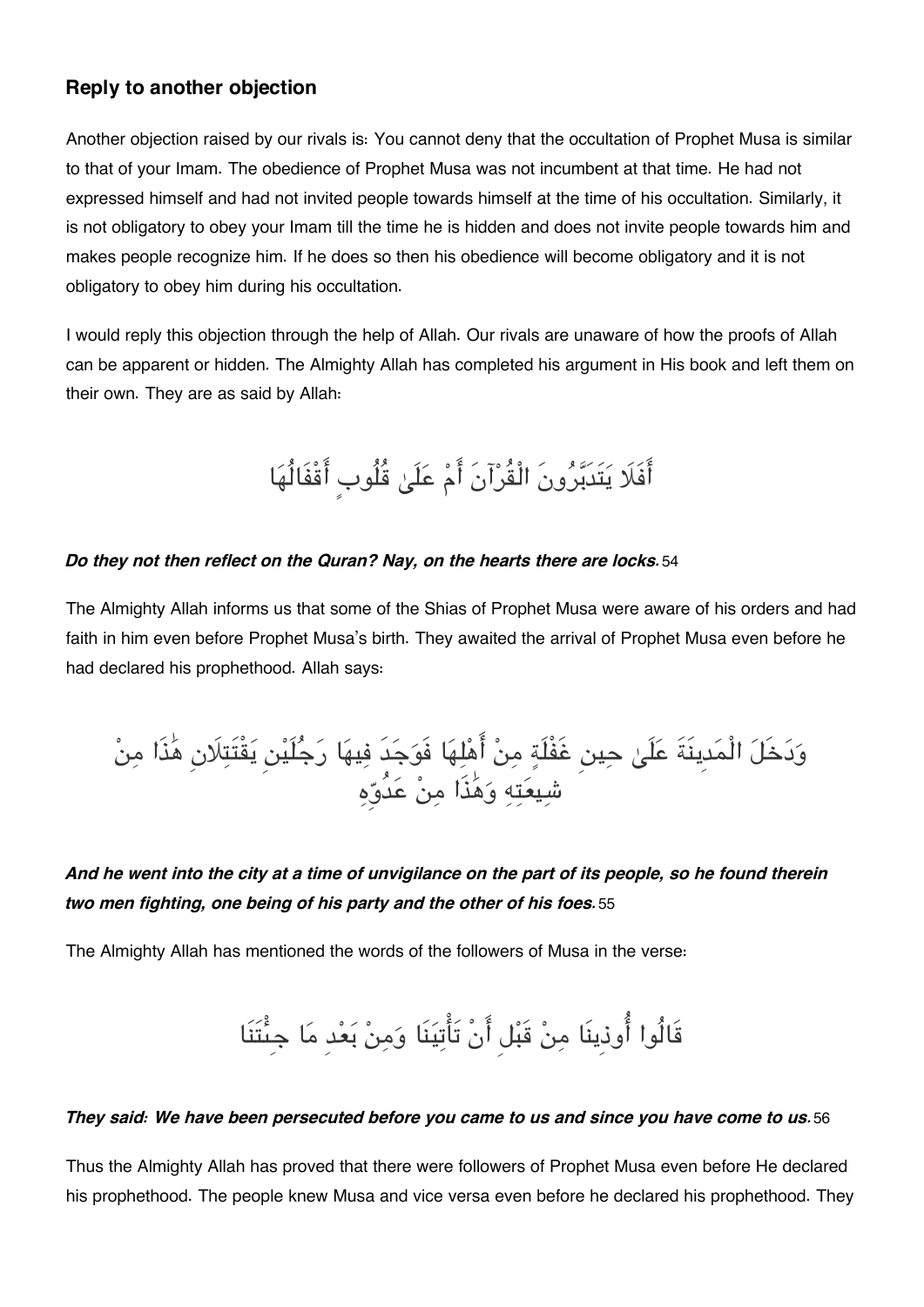waited for a Musa who would invite people towards himself but were unaware that he was the same person. Prophet Musa's prophethood was declared openly when he returned from Prophet Shuaib along with his family after a number of years.

He used to take care of the cattle of Prophet Shuaib during that period in lieu of the Dower (mahr) of his wife. The incident of entering the city and finding two persons fighting occurred after his return only. Similarly, we will find that many communities were aware of Holy Prophet and had faith in him before and after his birth. They were also aware of the place of his birth and the place of his migration.

All these were even before the Holy Prophet had declared his prophethood. People like Salman Farsi, Qais bin Saada Ayyadi, Taba al-Mulk, Abdul Muttalib, Abu Talib, Saif bin Dhiyazn, Rahib Bahiri, Abi Muyahb Rahib who met Prophet Muhammad (S) when he was traveling to Syria, Sateeh Kaahan, Yusuf the Jew, Abu Hawaash al-Habr who had come from Syria, Zaid bin Amr bin Nufail and others knew Holy Prophet's attributes, name and lineage even before he was born and recognized him after his birth. There are numerous general and particular traditions in this regard.

I have mentioned them in this book along with their chains of narrators at appropriate places. Thus no proof of Allah is such that believers have forgotten his birth. They have known their parents and lineage in every age so that people do not doubt the proof of Allah whether it is apparent or hidden. Now the deviated people left it and they had no knowledge about these commandments. Similarly, the friends of Imam Zaman remembered him, recognized his signs and became aware of his existence and lineage. Thus these people have faith on Imam regardless of whether he is in occultation or apparent and the deniers have left him. Allah says regarding Imam:

# يَوْمَ يَأْتِي بَعْضُ آيَات رَبّكَ لَا يَنْفَعُ نَفْسًا إِيمَانُهَا لَمْ تَكُنْ آمَنَتْ مِنْ قَبْلُ

### *On the day when some of the signs of your Lord shall come, its faith shall not profit a soul which did not believe before.*[57](#page--1-0)

When Imam Ja'far Sadiq was asked the meaning of this verse, he said: Here signs imply holy Imams and the awaited sign implies Qaim Mahdi. When he reappears, no one will be allowed to start having faith in him if he had not done earlier even if they would have had faith in the holy ancestors of Imam.

It is narrated from Ahmad bin Ziyad bin Ja'far Hamadani from Ali bin Ibrahim from his father from Muhammad bin Abi Umair and Hasan bin Mahboob from Ali Ibne Rabb from Imam Ja'far Sadiq as that he said:

This is proved by the Almighty Allah in this verse: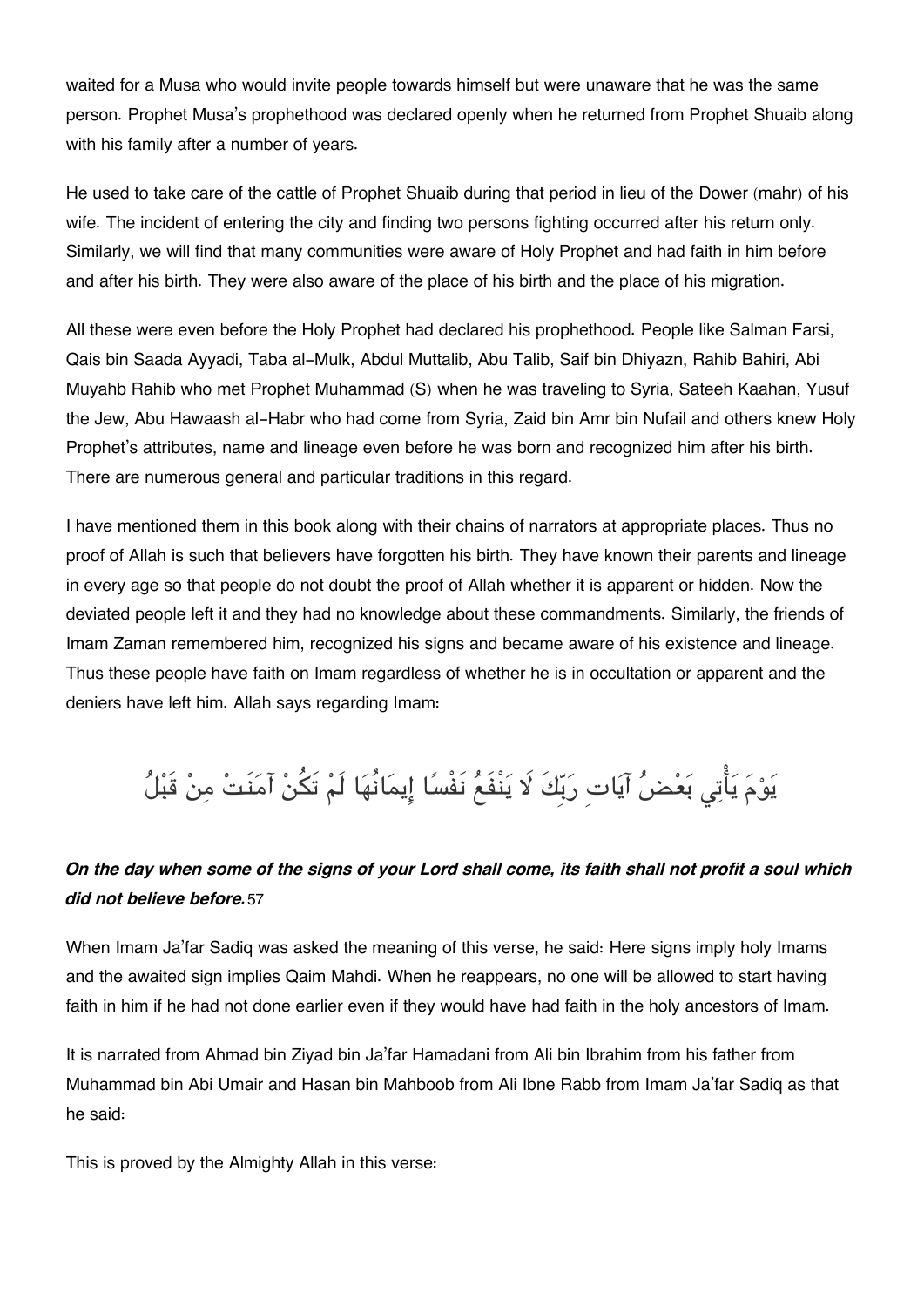# وجعلْنَا ابن مريم وامه آيةً

### *And We made the son of Maryam and his mother a sign.*[58](#page--1-0)

It means the Almighty Allah has made him the proof and he says regarding death of Prophet Uzair for a hundred years and making him alive again:

وانْظُر الَ حمارِكَ ولنَجعلَكَ آيةً للنَّاسِ

### *And look at your ass; and that We may make you a sign to men.*[59](#page--1-0)

Here also he wanted to make him proof on the people. Thus the Almighty Allah made him proof on the people and called him a sign. The Holy Prophet had made the matter of occultation perfectly imaginable such that some people tried to relate it at wrong occasions. Umar bin al-Khattab was the first to do so. When the Holy Prophet passed away, he declared: By Allah! Muhammad has not passed away. He is not but in occultation like Musa was. He will surely return to you after his occultation.

It is narrated from Ahmad bin Muhammad Saqar the goldsmith who was just, from Abu Ja'far Muhammad bin al-Abbas Ibne Basaam from Abu Ja'far Muhammad bin Yazdan from Nasr bin Sayyar bin Dawood Ashari from Muhammad bin Abde Rabb and Abdullah bin Khalid al-Sulooli from Abu Masher Najeeh al-Madani from Muhammad bin Qais and Muhammad bin Kaab al-Qarzi and Imarah bin Ghazya and Saeed bin Abi Saeed al-Maqbari and Abdullah bin Abi Maleeka and other seniors of Medina that:

"When the Holy Prophet (S) passed away, Umar bin al-Khattab came saying: By Allah, Muhammad has not passed away. He is not but in occultation like Musa went away from his Ummah. He will surely return to you shortly after his occultation. He was repeating these words so much that people began to think that he is out of his mind. People were surprised at what Umar was speaking and surrounded him. Then Abu Bakr came to him and said: O Umar! Behold, do not swear by that name. Certainly, the Almighty Allah has mentioned in his book:

إِنَّكَ مَيِّتٌ وَإِنَّهُمْ مَيِّتُونَ

### *Surely you shall die and they (too) shall surely die.*[60](#page--1-0)

Umar asked: O Abu Bakr! Is this verse really present in the book of Allah? He replied: Yes, I bear witness that Muhammad has passed away. It was either because Umar had not studied the entire Holy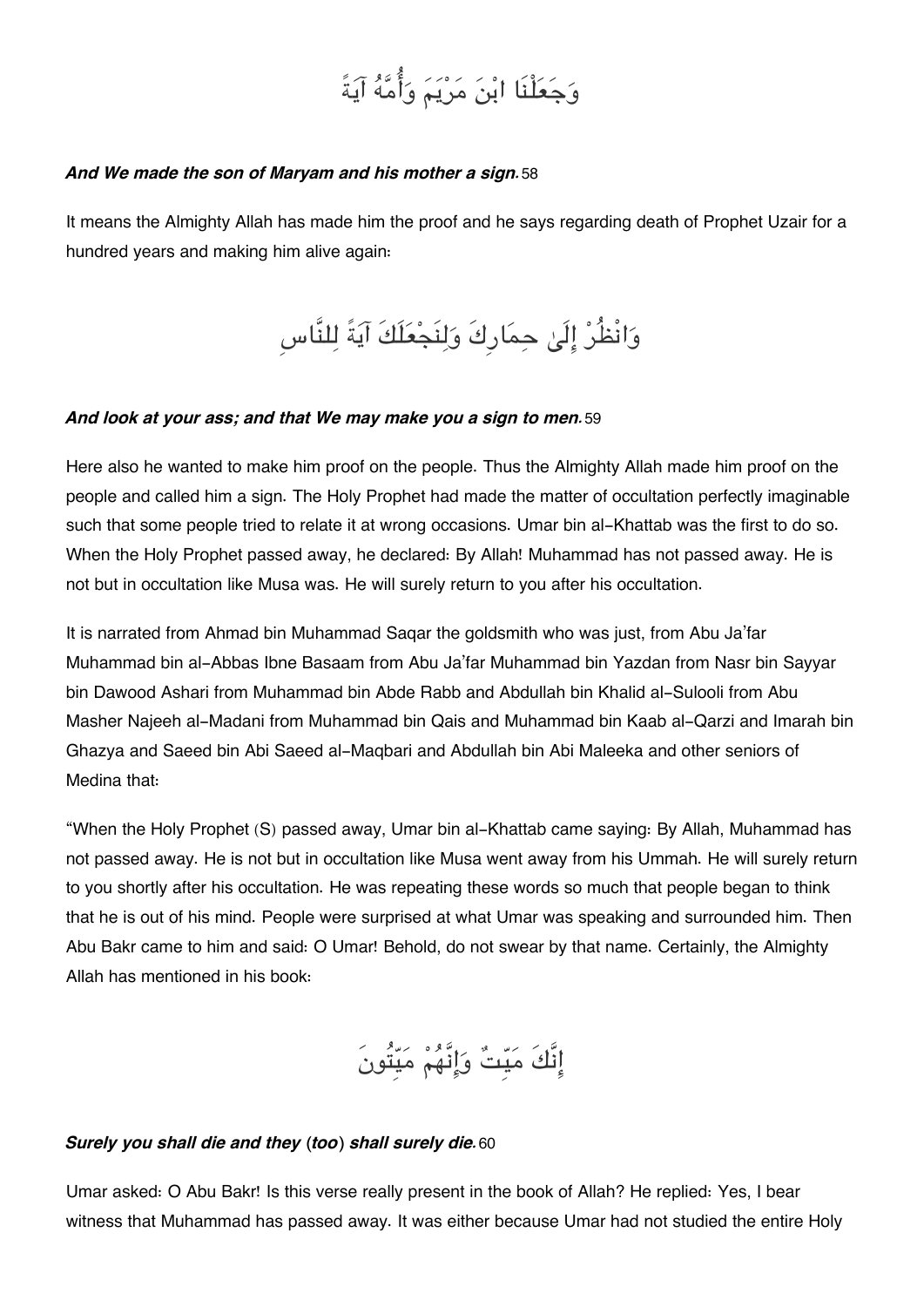Quran or he didn't remember this verse.

### **[Kaisaniyah sect](#page--1-0)**

Then the Kaisaniyah sect has made a mistake for they proclaimed the occultation of Muhammad bin Hanafiyyah and Sayyid bin Muhammad Himyari has described this belief in this following poem:

Know it, that our Imams from Quraish Are those four personalities who are equal They are Ali and three of his sons For they are proofs and successors for us One of the proofs will not face death He will command an army raising the flag He will remain hidden for a period and will not be seen And he will have honey and water in Razwa with him.

Sayyid has also composed the following poem regarding him:

O valley of Razwa! Why isn't the one there visible? Till when will he remain hidden though you are near? If he remains away from us for a period equal to Nuh's age We will not become hopeless of his return.

Sayyid has also composed the following lines about him:

O those who are in the valley of Razwa!

Take the gift of salutation to him

And say: O son of a successor! May I be sacrificed for you

You have extended your stay at that mountain

Now return to those who love you among us

Those who have named you a caliph and Imam

The son of Khawla has not tasted death as yet

Neither the earth has hidden his bones.

Sayyid remained misguided in the matter of caliphate and related it to Muhammad bin Hanafiyyah only till he met Imam Ja'far bin Muhammad al-Sadiq (a.s.). He saw the signs of Imamate in the Imam and asked him about occultation. Imam replied: It is true but it is for the twelfth among holy Imams.

Imam (a.s.) informed the Sayyid about the death of Muhammad bin Hanafiyyah and told him that his father was the witness to his burial. Thus, Sayyid turned away from his previous faith and repented a lot. He returned to the truth when it became manifest and became very close to Imamate.

It is narrated from Abdul Wahid bin Muhammad al-Ataa Nishapuri from Ali bin Muhammad Qutaibah Nishapuri from Hamadan bin Sulaiman from Muhammad bin Ismail bin Bazya from Hayyan al-Siraj from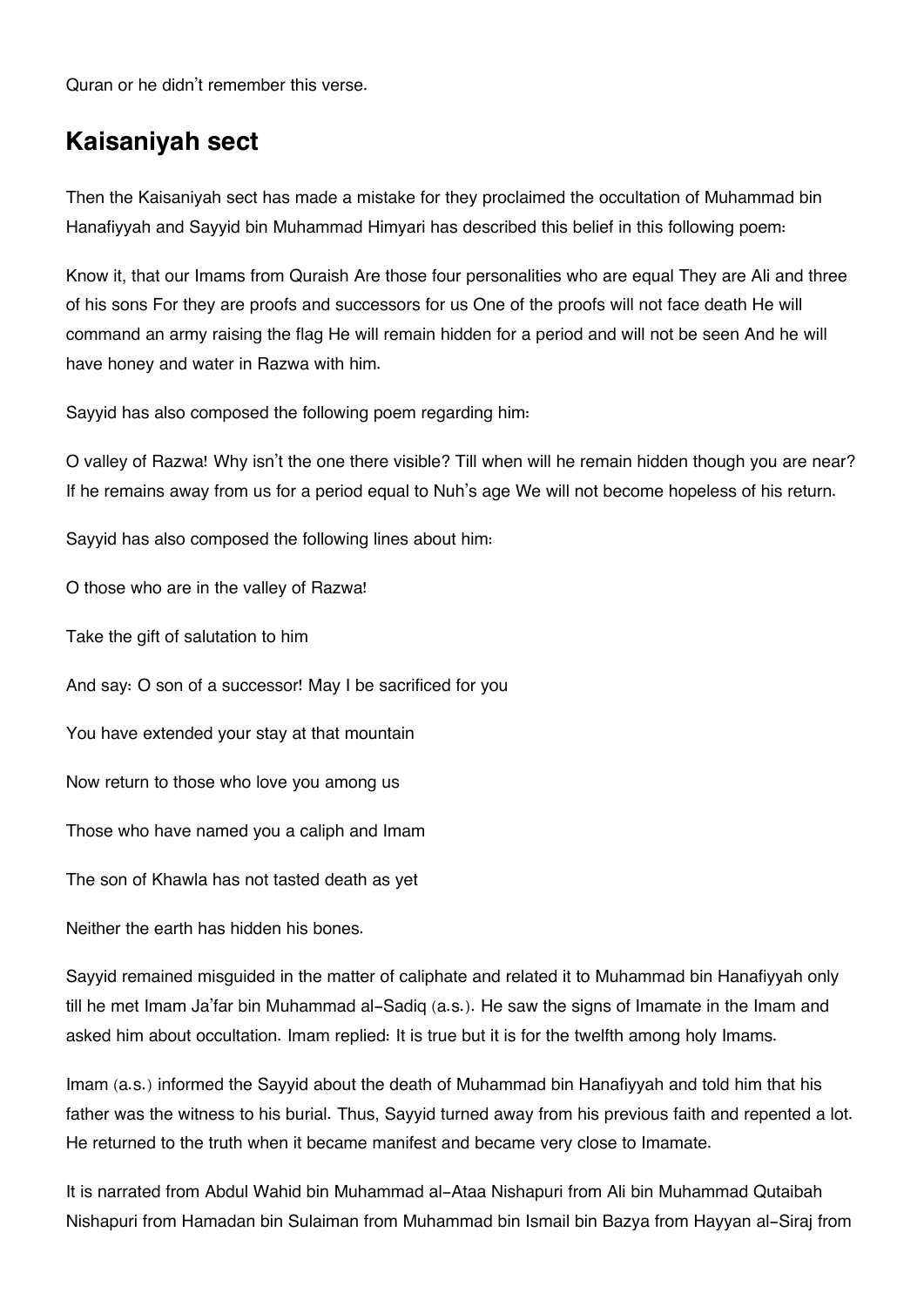Sayyid bin Muhammad Himyari that he said:

"In the beginning I used to harbor extremist beliefs and had faith in the occultation of Muhammad bin Ali Ibne Hanafiyyah and a long period of time passed in this way in deviation and misguidance. After that the Almighty Allah favored me through Ja'far bin Muhammad Sadiq (a.s.) and saved me from the fire of Hell and guided me to the Right Path. Thus I asked the Holy Imam (a.s.) one day: I found in you those signs and qualities by which it was proved for me and all the people of your time that you are the Divine Proof and that only you are that Imam whose obedience has been compulsory by Allah and made following you incumbent on all.

O son of Allah's Messenger, traditions have been recorded from your purified ancestors about occultation, stating that it is certain to happen, so please tell us with whom it would occur. He replied: Indeed this occultation shall happen with my sixth descendant and the twelfth of the guiding Imams after the Messenger of Allah (S), the first of whom is Amirul Momineen Ali (a.s.) and the last is Qaim bil Haqq (one who will rise with the truth). He shall be the remnant of Allah on His earth and the Master of the Age. By Allah, even if his occultation becomes as long as the age of Nuh (a.s.) he will not depart from the world without reappearing and filling up the earth with justice and equity in the same way as it would be fraught with injustice and oppression.

The Sayyid says: When I heard this from my master Ja'far bin Muhammad as-Sadiq (a.s.), I repented to Allah in his presence and composed the panegyric which began as follows:

1 - When I saw that the people have become deviated in the matter of religion, I became a Ja'fari with other ja'faris in the name of Allah.

2 - I called with the name of Allah and only Allah is the Greatest. And I became certain that He is the forgiving and condoning.

3 - And I adopted the religion of Allah instead of that which I had made my religion. And from which the master of all men Ja'far had restrained me.

4 - So I said: Just suppose I remained a Jew for a time. Or that my faith was the faith of those who are Christians.

5 - And I am of those who repent to the Beneficent. And I certainly accepted Islam and Allah is the Greatest.

6 - I shall not have extremist beliefs till I live nor would I turn back to that which I used to hide and show.

7 - Neither am I of the confession that Muhammad is in Razwa even though the ignorant may criticize me and commit excess in it.

8 - But he (Muhammad bin Hanafiyyah) is from those who have passed away upon the best conditions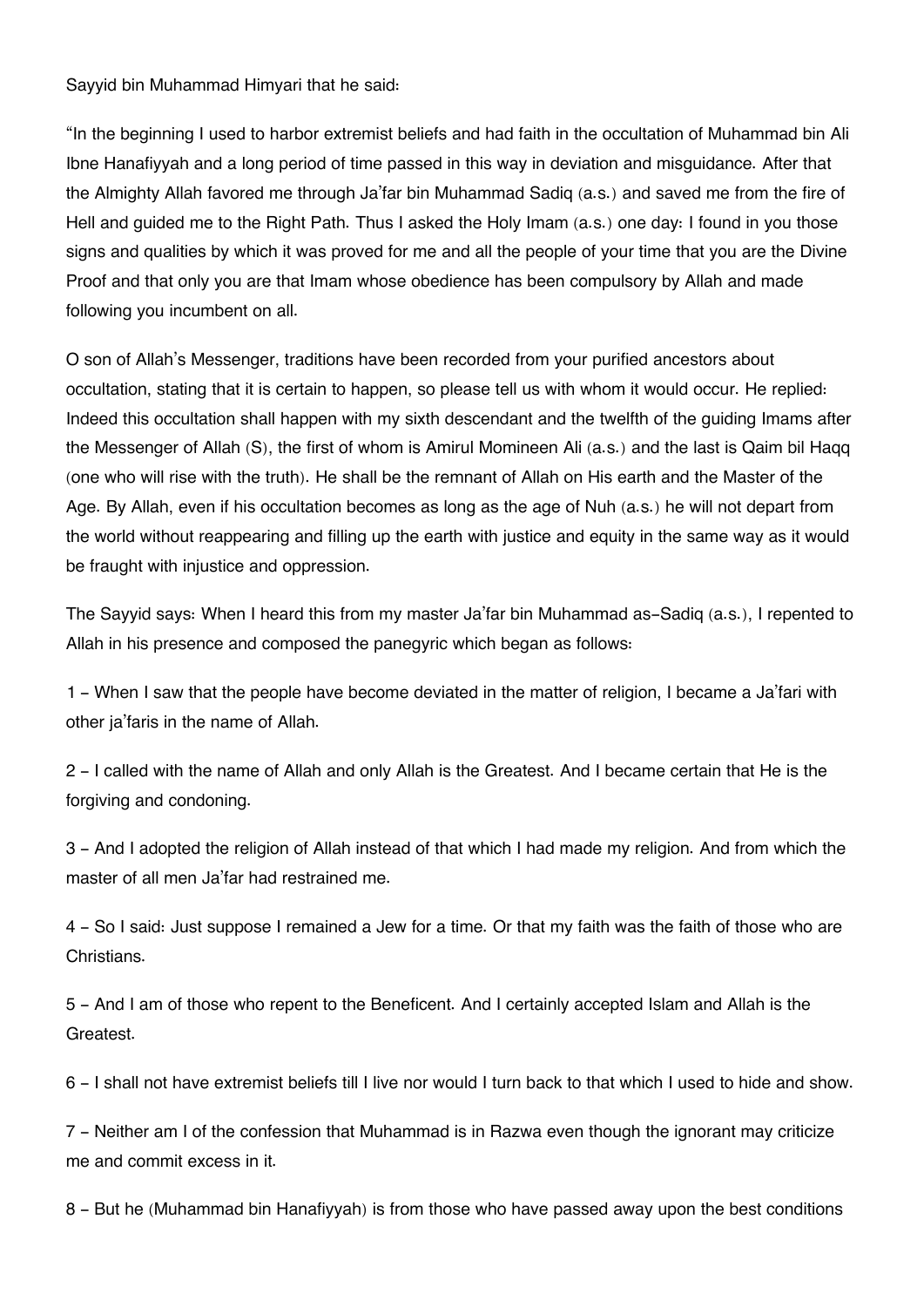and with those who are pure and chaste.

9 - In the company of the purified and the chaste ones and those who are pure descendants of Mustafa.

And he also composed the following panegyric:

1 - O rider who marches valiantly towards Medina, who is crossing the deserts like a lion.

2 - When Allah guides you and you meet Ja'far, then you says to this friend of Allah and the son of the cultured one:

3 - O son of the trustworthy one of Allah and the trustworthy one of Allah, I seek forgiveness of the Beneficent Lord and I am tuning back

4 - Towards you in the matter in which I had exaggerated. I shall fight like a holy warrior with everyone who is uncultured.

5 - My exaggerated statement regarding the son of Khawla was not based on my enmity towards the pure and chaste progeny.

6 - But we have received the tradition from the successor of Muhammad and whatever he has said is not based on falsehood.

7 -That the master of the affair shall remain in concealment; hiding like someone who is afraid and fearful.

8 - The properties of this absent and hidden one shall be distributed in such a way as if he is dead and buried in the earth.

9 - He shall remain in this way for sometime and then he would reappear like a shooting star that appears on the horizon.

10 - With the help and assistance of Allah he would set out from the House of his Lord. And with leadership and command bestowed by Him.

11 -He shall move towards his enemies along with his standard. Then he would slay them in such a way that uncontrollable and furious horses kill.

12 - When it was reported that the son of Khawla has disappeared, we turned our saying towards him and did not say anything false.

13 - And we said that he is that same Mahdi and Qaim that due to whose justice and equity every draught stricken one will get the happiness of life.

14 - Thus if you denied it, your statement is right. Whatever you have been commanded is sure to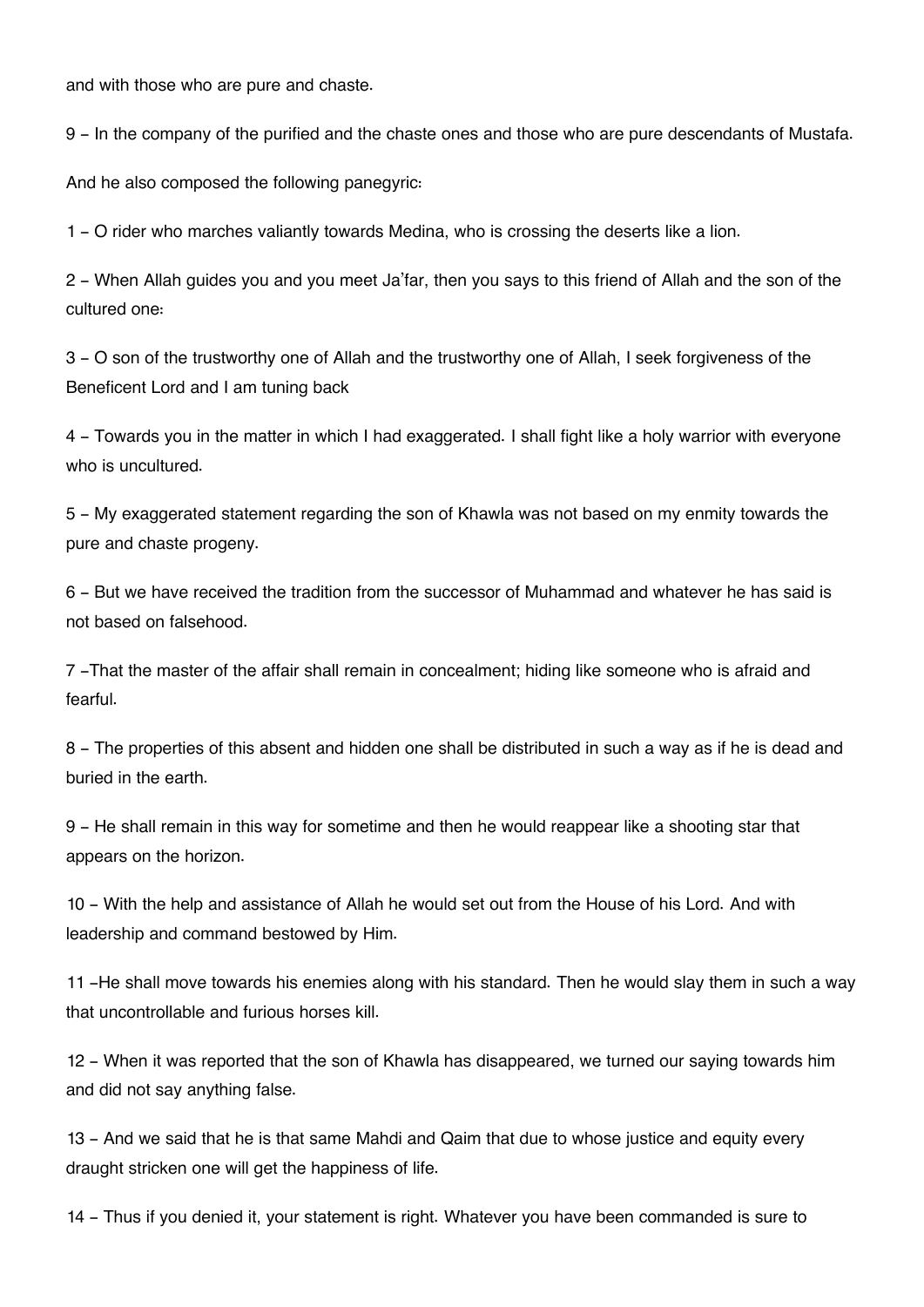happen and there is no bias in it.

15 - And I make my Lord a witness that your word is proof on all whether they be obedient or sinners.

16 - That the master of the affair and the Qaim for my heart is anxious and yearning

17 - For him there is such an occultation that it is necessary for him to go into occultation. And Allah has bestowed His mercy upon this hidden one.

18 - He will wait for more time and then reappear according to his schedule. Then rule upon those in the east and the west.

19 - I am having faith in him whether he be seen or concealed. Even if I am ridiculed for this I shall not worry about it.

Hayyan Siraj, the narrator of this tradition hails from Kaisaniyah sect. Thus when the death of Muhammad bin Hanafiyyah is proved, all traditions about his occultation are automatically invalidated.

### **[Narrations regarding demise of Muhammad bin Hanafiyyah](#page--1-0)**

One of them is narrated from Muhammad bin Isaam from Muhammad bin Yaqoob Kulaini from Qasim bin Alaa from Ismail bin Ali Quzooni from Ali bin Ismail from Hammad bin Isa from Husain bin Mukhtar: One day Hayyan Siraj came to Imam Ja'far bin Muhammad al-Sadiq. Imam (a.s.) said:

"O Hayyan! What do your companions say about Muhammad bin Hanafiyyah? He replied: They say that he is alive and receiving his sustenance. Imam said: My father had told me that he is among those who visited him while he was ill, closed his eyes when he passed away, laid him to rest in the grave, married off his widows and distributed his wealth among his heirs. He said: O Aba Abdillah! Muhammad bin Hanafiyyah is like Isa bin Maryam (a.s.) to this community for people have started having doubts about him.

Imam said: Are his enemies having doubts or the friends? He replied: His enemies. Imam said: Do you think that Abu Ja'far bin Ali al-Baqir was the enemy of his Uncle Muhammad bin Hanafiyyah? He replied in negative. Imam Ja'far Sadiq (a.s.) said: O Hayyan! You people have turned away from the signs of Allah and the Almighty Allah says:

...سنَجزِي الَّذِين يصدِفُونَ عن آياتنَا سوء الْعذَابِ بِما كانُوا يصدِفُونَ

*We will reward those who turn away from Our communications with an evil chastisement because they turned away*.[61](#page--1-0)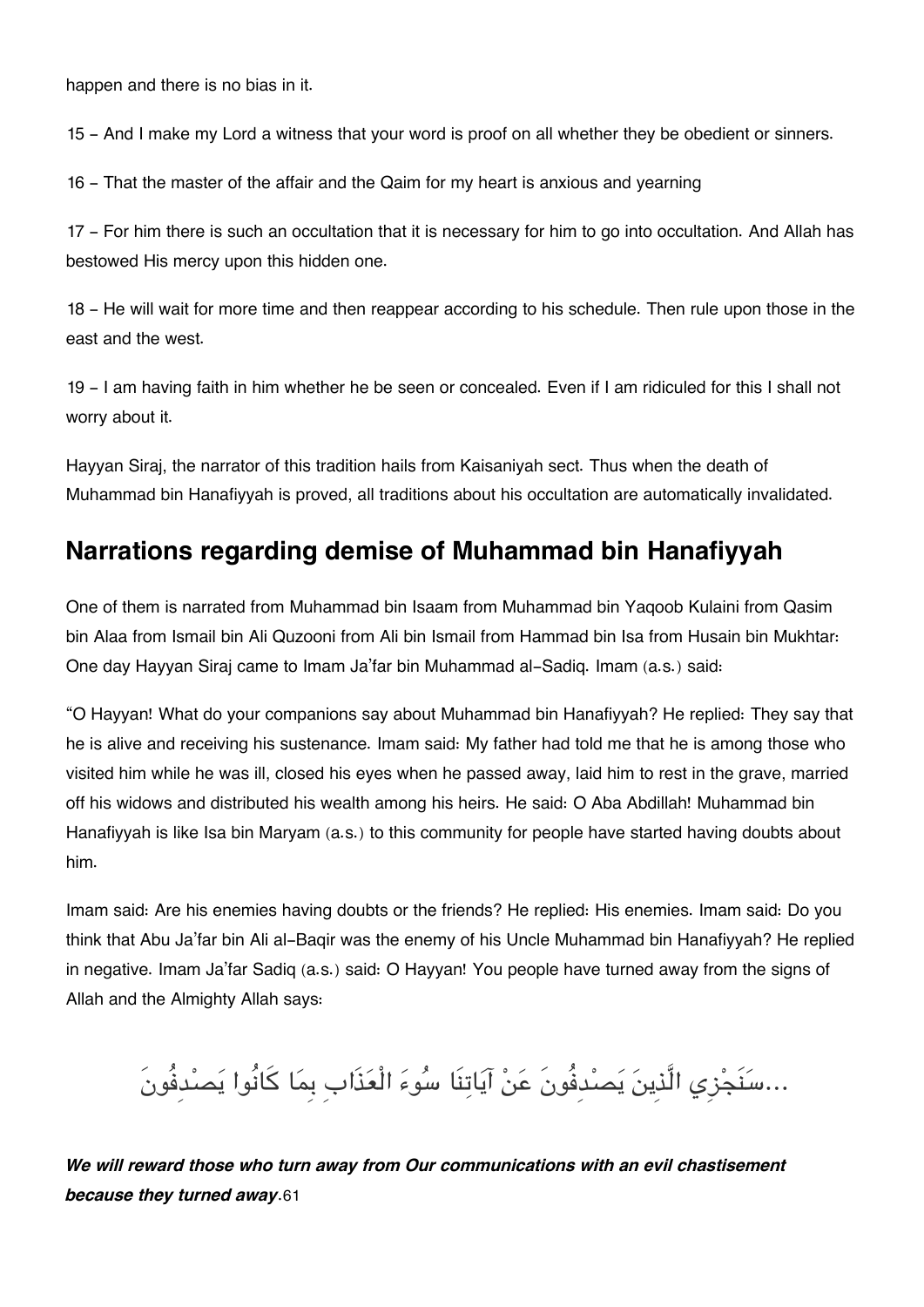Imam Sadiq (a.s.) said: Muhammad bin Hanafiyyah did not die before confessing to the Imamate of Ali bin al-Husain. He passed away in 84 A.H.

It is narrated from my father from Ahmad bin Idrees from Muhammad bin Ahmad bin Yahya from Ibrahim bin Hashim from Abdus Samad bin Muhammad from Hannan bin Sudair from Abu Ja'far Imam Muhammad Baqir (a.s.) that he said:

"When I came to Muhammad bin Hanafiyyah, he had lost the ability to speak. I asked him to make a will but he couldn't speak. I ordered a copper vessel used to wash hands to be brought. It was brought near him after putting dust in it.

I ordered him to inscribe his will on the utensil. He inscribed his will on that dust and I copied it on a paper.

### **[Invalidity of stand of Nawoosi and Waqifi sects about occultation](#page--1-0)**

Later on the Nawoosi sect committed mistake in the matter of occultation. They knew that one of the Imams will have occultation so they related it to Imam Ja'far bin Muhammad al-Sadiq (a.s.) out of their ignorance. This stand was invalidated by the martyrdom of Imam Sadiq (a.s.) and appointment of Imam Abu Ibrahim Musa bin Ja'far (a.s.).

Similarly, Waqifiya sect had made a similar claim about Imam Musa bin Ja'far (a.s.) but the Almighty Allah made his martyrdom and the place of mausoleum known to all, appointed Ali bin Musa al-Reza (a.s.) and exhibited the signs of his Imamate. His Imamate was also proved right by Nass and the traditions of his holy ancestors. Thus the claim of those people was invalidated.

## **[Narrations regarding the martyrdom of Imam Musa bin Ja'far](#page--1-0) [\(a.s.\)](#page--1-0)**

One of them is narrated from Muhammad bin Ibrahim bin Ishaq from Ahmad bin Muhammad bin Ammar from Hasan bin Muhammad Qatii from Hasan bin Ali Nakhkhas Adl from Hasan bin Abdul Wahid Khazzaz from Ali bin Ja'far from Umar bin Waqid that he said:

"One night, Sandi bin Shahik called me. I was staying in Baghdad at that time. I feared that he would hurt me. Hence I willed to my relatives and recited: Indeed we belong to Allah and to Him we shall return. Then I started towards him. When he saw me coming towards him, he said: O Abu Hafs! May be I have scared you. I nodded in agreement. He said: O Abu Hafs! Do you know why I called you? I replied in negative. He said: Do you know Musa bin Ja'far? I replied: Yes, by Allah. I have been friends with him for a long time.

He said: Do you know any trustworthy people in Baghdad who know him? I told him the names of a few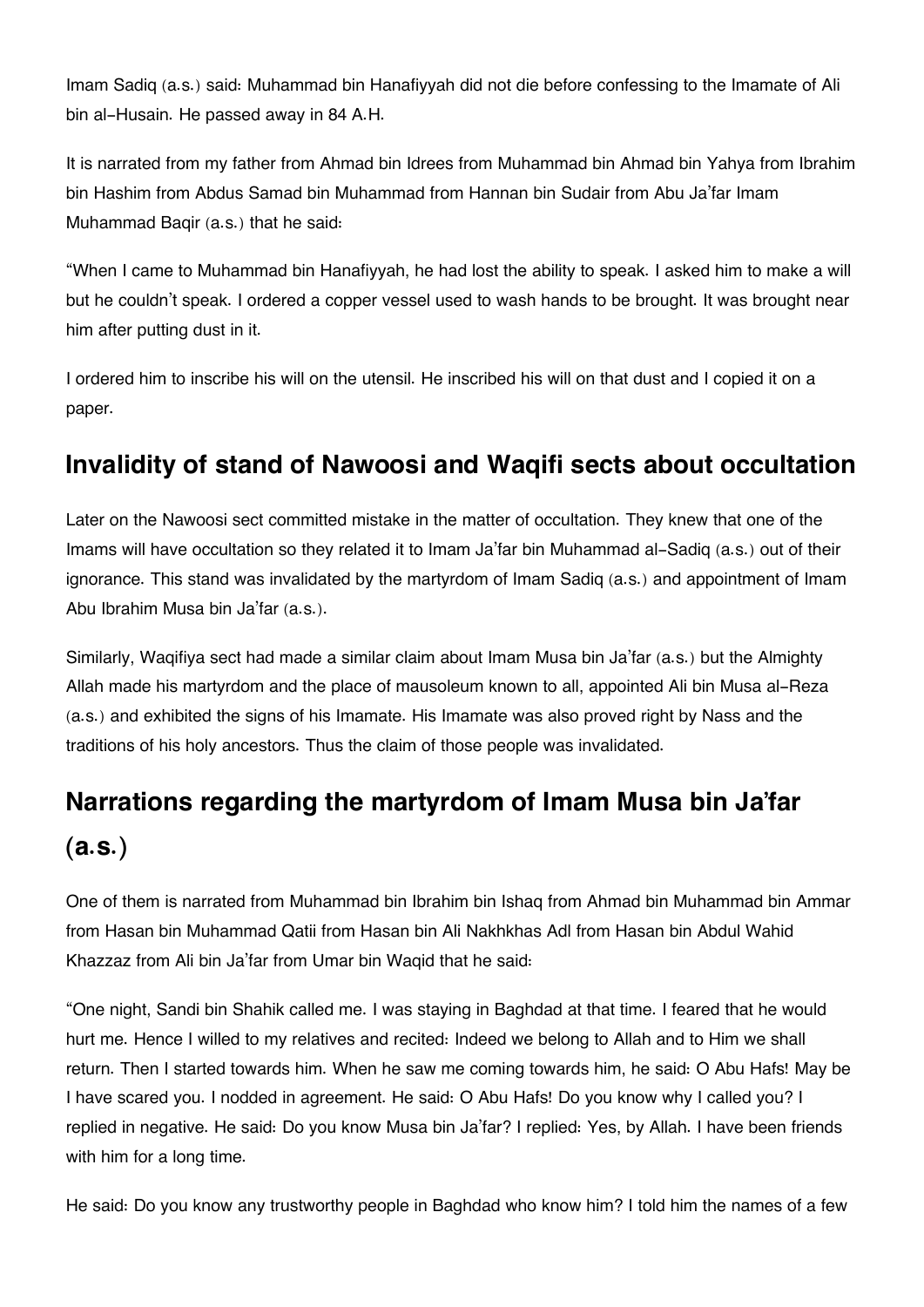groups of such people and I remembered that the Imam has already passed away. Then he summoned those like me and asked them: Do you know anyone who knows Musa bin Ja'far? Those people named a group of such people who were summoned by him. This process continued till morning and more than fifty persons had gathered in his house. Then Sandi got up and went inside.

We offered Salaat by that time. His accountant returned with a long scroll in his hands and noted down our names, addresses and profession on it. Then Sandi came out, pointed his finger at me and said: O Aba Hafs! Get up. I got up from my seat along with my companions and we entered (the prison). He told me: O Aba Hafs! Take the cloth off the (holy) face of Musa Ibne Ja'far. I took the cloth off only to find that he had attained martyrdom. I cried and said: Indeed we belong to Allah and to Him we shall return. He told the group of those people: Have a look at him.

People came forward one by one to look at him. He ordered each one of us to bear witness that he was Musa bin Ja'far bin Muhammad. All of us said: Yes, we bear witness that he is Musa bin Ja'far bin Muhammad. Then he ordered one of his slaves to take off the Imam's clothes and cover his private parts. The slave did so. Then he asked us: Do you find any wound on his body? We said: No, we don't find any wound and he has died of a natural death. He said: You all shall not leave this place till you perform his ghusl and I bury him after shrouding him. We waited there till his ghusl was performed and his funeral procession started.

Then Sandi bin Shahik offered his funeral prayer and we buried him and returned to our houses. There is no one who knows about Musa bin Ja'far more than me. How can you people say that he is alive when I have already buried him?

It is narrated from Abdul Wahd bin Muhammad al-attar from Ali bin Muhammad bin Qutaibah from Hamadan bin Sulaiman Nishapuri from Hasan bin Abdullah Sairani from his father that he said:

"Musa bin Ja'far was martyred by Sandi bin Shahik. Then his funeral procession started and it was announced – know him, this is the Imam of Rafidis. When his bier was brought to the soldiers, four persons lifted it and shouted: "Know that, whoever wants to have a look at the evil son of an evil person, Musa bin Ja'far should come out." Sulaiman bin Abu Ja'far came out of his palace and walked towards river. Suddenly he heard cries and shouts. He asked his sons and slaves: What is this commotion? They said: Sandi bin Shahik is shouting at the funeral of Musa bin Ja'far. He told his sons and slaves: A similar scene would happen at the western side of the river.

When they pass by, come down along with slaves and take the bier from them. If they refuse to give, fight with them and defeat them. When they passed by, the slaves moved towards them and took the bier from them. The slaves also beat them up and defeated them. They brought the bier at a crossroad and announced: Know it, whoever wants to have a look at Musa bin Ja'far, the pure son of a pure person should come out. People came out and performed his ghusl, brought a Yemeni cloth worth twenty-five hundred dinar, which had whole Holy Quran inscribed on it.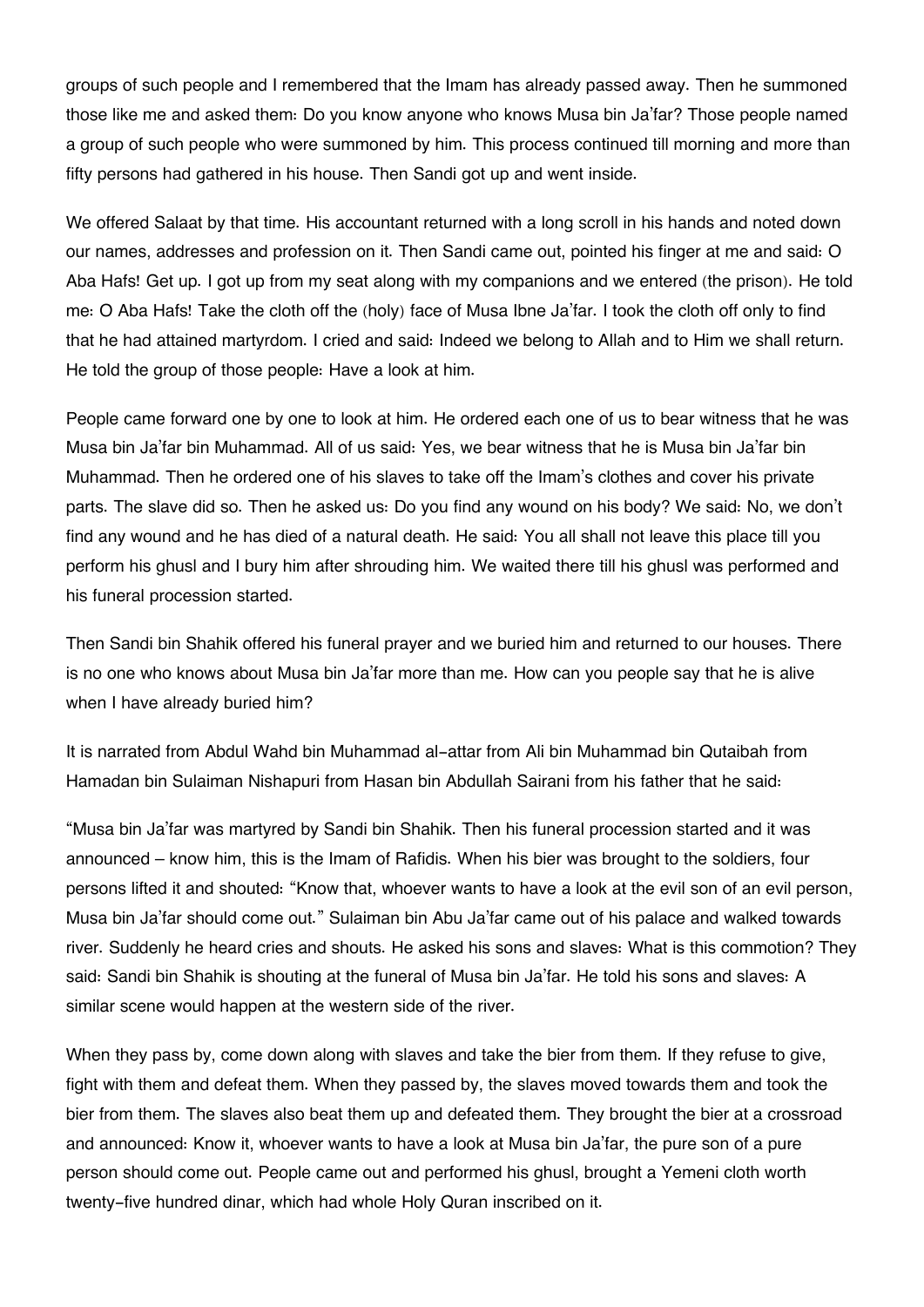He came to his corpse barefoot and moved behind wearing clothes for mourning occasions with his collar torn. He came near the graves of Quraish and buried the Imam over there. He wrote to Rashid (Harun) about this news. He replied to Sulaiman bin Abi Ja'far: O Uncle! You have done good to your relative and will be rewarded for it. By God, whatever Sandi bin Shahik (l.a.) did was not ordered by us.

It is narrated from Ahmad bin Ziyad Hamadani from Ali bin Ibrahim from his father Ibrahim bin Hashim from Muhammad bin Sadaqa Anbari that he said:

"When Abu Ibrahim Musa bin Ja'far was martyred, Harun Rashid gathered the seniors of Taalbiya, Abbasids and the rulers of all the states and showed them the body of Abu Ibrahim Musa bin Ja'far and said: This is Musa bin Ja'far who died a natural death and I did nothing to him, for which I will have to repent in front of God.

Come and have a look at him. Come forward and look at him. Seventy of his Shias entered and saw Musa bin Ja'far. There was no injury or a sign of poisoning on his body. His hands had color of henna. Sulaiman bin Abu Ja'far lifted his body and took the responsibility of performing his ghusl, shrouding and burying him. He went to the funeral bare-feet sans his turban.

It is narrated from Ja'far bin Muhammad bin Masroor from Husain bin Muhammad bin Aamir from Mualla bin Muhammad Basri from Ali bin Rabat that he said:

"I asked Ali bin Musa al-Reza: There is a person who says that your holy father is alive though you know about him very well. Imam said: Glory be to Allah! The Holy Prophet has passed away and Musa bin Ja'far has not? Yes, by Allah, certainly he has passed away, his property is distributed among his heirs and his slave-girls have remarried."

### **[Claim of Waqifiya sect about occultation of Imam Askari \(a.s.\)](#page--1-0)**

Later on, Waqifiya sect claimed that Hasan bin Ali bin Muhammad is in occultation because they were not clear about the concept of occultation. They made a mistake and considered him as Imam Mahdi al-Qaim. Then his martyrdom was proved and their belief was proved incorrect. According to correct sources mentioned in this book, it is proved that it was his son who had occultation and not Imam Askari (a.s.).

### **[Some Narrations proving the martyrdom of Imam Hasan bin Ali bin Muhammad al-](#page--1-0)[Askari \(a.s.\)](#page--1-0)**

It is narrated from my father and Muhammad bin Hasan bin Ahmad bin Walid from Saad bin Abdullah from those people who were present at the time of martyrdom and funeral of Hasan bin Ali bin Muhammad al-Askari. They are countless in number and it is impossible that all of them are telling lies. We came to the court of Ahmad bin Ubaidullah bin Yahya bin Khaqaan in Shaban, 278 AH, nearly 18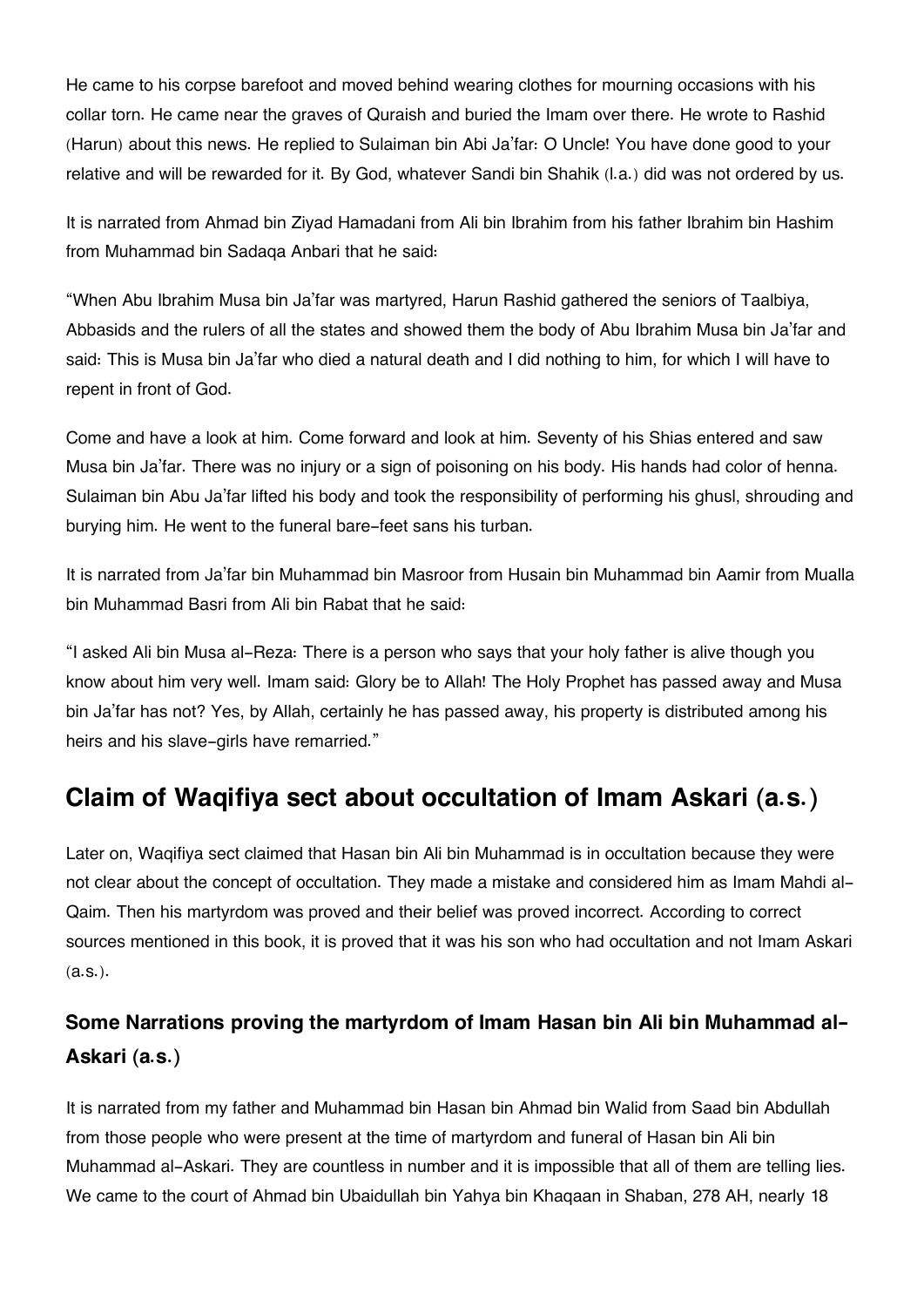years after the martyrdom of Abu Muhammad Hasan bin Ali al-Askari. Khaqan was in charge of collecting taxes in the district of Qom during that time. He was the greatest enemy of Ahlul Bayt.

The issue of belief, sect, deeds and status in the eyes of the ruler of the people of progeny of Abu Talib in Samarrah was raised unknowingly. Ahmad bin Ubaidullah said: I have not seen a person from the family of Ali who is like Hasan bin Ali bin Muhammad bin Ali al-Reza nor have I heard about a person who has character, calmness, chastity, intelligence and honor among his Ahlul Bayt, rulers and entire Bani Hashim. It was not only they who preferred him over their seniors but also commanders of army, viziers, secretaries of court and common people honored him. One day, I was standing with my father.

It was the day for the court to be held. The guard came in and informed that Ibne Reza was waiting outside. My father ordered in a loud voice that he should be permitted inside. A man having wheatish complexion and large eyes entered. He was tall, had a beautiful face and a handsome young body. He was full of majesty. When my father saw him, he got up and walked towards him. I remember that he had not treated any one from Bani Hashim or commanders of armies or any of the heir-apparent.

He embraced him and kissed his forehead and eyes. He held his hand and asked him to sit at the place were he used to offer Salaat and sat near him. He looked at him and started talking to him. He addressed him by his agnomen. He repeated the words: 'May I and my parents be sacrificed for you.' I was taken aback at his behavior. Then the guard entered and informed that Muwaffiq had come (Muwaffiq was the brother of caliph Mutamid Ali Allah Ahmad bin Mutawakkil and the commander of his army). Whenever Muwaffiq visited my father, it was customary that a battalion of his personal security guards used to enter the house and stand in a row starting from the door till my father's seat. They used to stand in the same position till he entered. My father sat carelessly (with Imam) and talked to him.

Then he said, 'You take the leave if you want. May I be sacrificed on you.' Then he asked his slaves to take him behind the row of guards so that Amir (Muwaffiq) does not see him. The Imam got up and my father followed suit. He embraced the Imam, kissed his forehead and the Imam left. I asked the slaves: Woe be on you! Who is this person? They replied: He is a man from the family of Ali called Hasan bin Ali. He is well-known by the name Ibne Reza. I was even more surprised then.

I felt uneasy the whole day about what I saw. My father used to review the governmental affairs, which needed to be sent to the caliph after Isha prayer. After he did all his works, I came and sat in front of him. He asked: O Ahmad! Do you want anything? I said, "Yes, O father! Please permit me to ask a question. My father said: O my son! You may ask whatever you want. I said: O father! Who was that man who came in the morning to meet you and you treated him with extreme honor? You repeatedly said: May I and my parents by sacrificed for you to that person. Father replied: O son! He is the Imam of Rafidis.

He is Ibne Reza. He paused for a moment and said: O son! If caliphate is taken away from Abbasids then no one is more worthy of caliphate among Bani Hashim than him. He is worthy of caliphate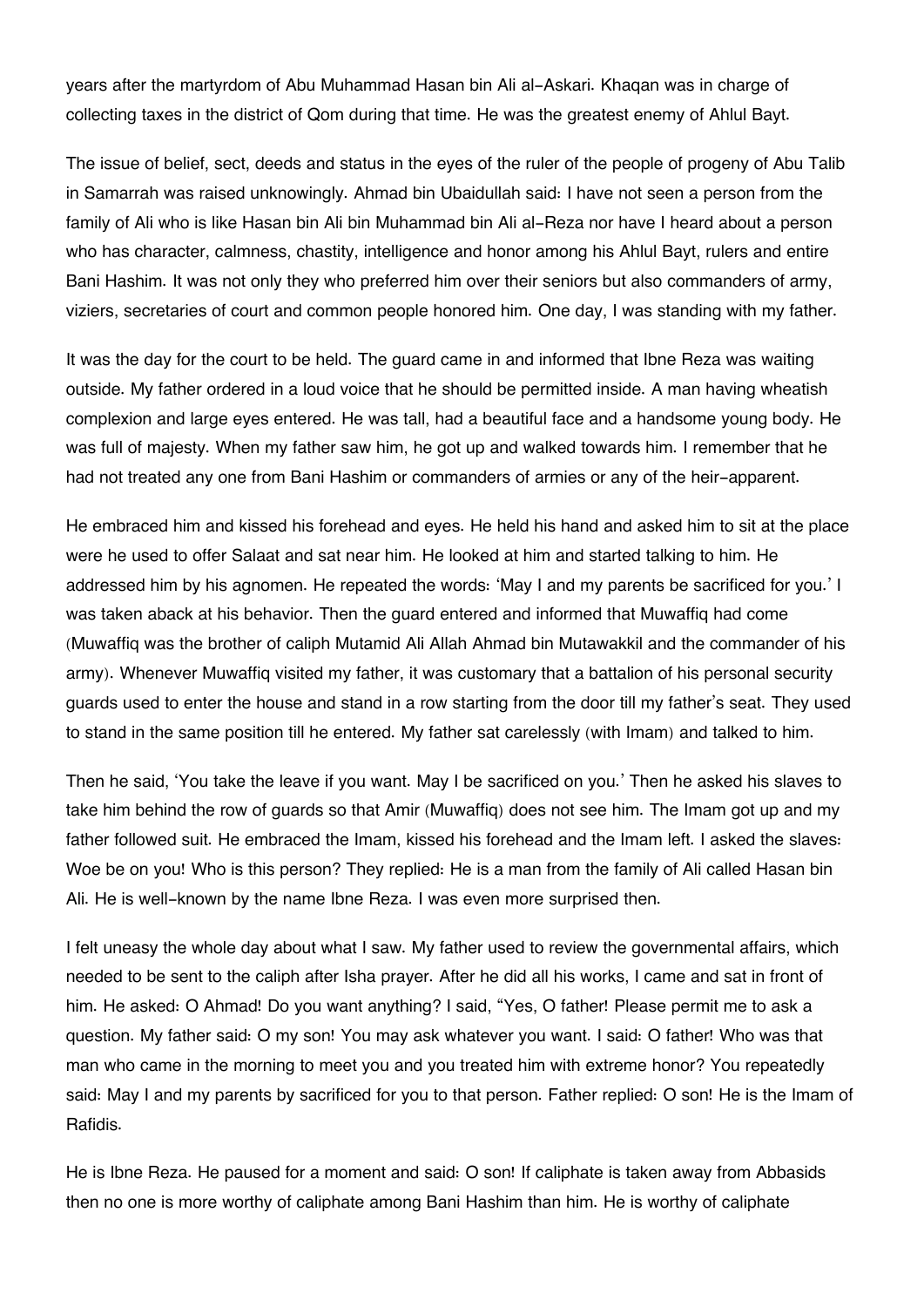because of his matchless excellence, chastity, honor, piety, abstinence, worship, excellent character and deeds. If you would have seen his father you would have found a great, intelligent, chaste and excellent person in him. Hearing this, my uneasiness and anger on my father increased. I had no option but to ask about him and know his details. I asked the soldiers, writers, judges, jurists and other people of Bani Hashim as well as of other tribes about him. Everybody said that he was honored, supreme and softspeaking person and that they preferred his advice over the advice of the seniors of their house.

Everybody said that he was the Imam of Rafidis and he is a respected personality because I have not found any of his friend or enemy talking anything about him except good and everyone praised him.

One of the Ashari from court asked, "O Aba Bakr! What do you say about his brother, Ja'far?" he said: Ja'far is a person not to be talked of. Surely, Ja'far does mischief openly, he is careless and the worst drunkard. I have seen very few people like him who disgrace themselves.

He is foolish, drunkard, full of inferiority complex and unwise. When he appeared in front of the caliph and his companions after the demise of Hasan bin Ali, by Allah, I was not surprised. I had never expected him to do so. When he (Imam) fell sick, he sent his men to my father and informed about the illness of Ibne Reza. Immediately, he mounted a horse and moved towards Darul Khilafa. Then He came back hurriedly, accompanied by five reliable servants of the master of faithful. One of them was Nahrir.

He ordered the servants to keep a vigil on the house of Hasan bin Ali and gather information about him from time to time. He called a group of informers and asked them to visit him from time to time. After two days, a person informed that Imam has become very weak. My father started out to meet him and stayed with him till morning and then ordered his servants to stay with him. Then he called chief justice and ordered him to select ten such persons from the community who were known for their honesty and trustworthiness.

The selected persons were thus sent to the house of (Imam) Hasan. They were ordered to stay there day and night. They were supposed to stay in his house till his demise. After a few days of the month of Rabi I, 260 A.H. passed by, the news spread in entire Samarrah that Ibne Reza had passed away. The caliph sent a few persons for enquiry.

Those persons sealed everything of Imam. They wanted to see the sons and heirs. Such women were brought who could detect the pregnancy. They checked all the wives of Imam. Some of them informed that one of the slave-girls was pregnant. She was kept inside a room under close observation of a man named Nahrir, his companions and a few women. Then he made preparations for the rites of Imam. He closed all the markets. My father, people of Bani Hashim, soldiers, secretaries and other people attended his funeral. It was like a judgment-day in Samarrah.

When the rites were completed, the caliph called Abu Isa Ibne Mutawakkil and asked him to offer funeral prayer. The coffin was prepared for prayer and Abu Isa moved near it and removed the cloth off the face of Imam and addressed the people, "This is Hasan bin Ali bin Muhammad bin al-Reza who died a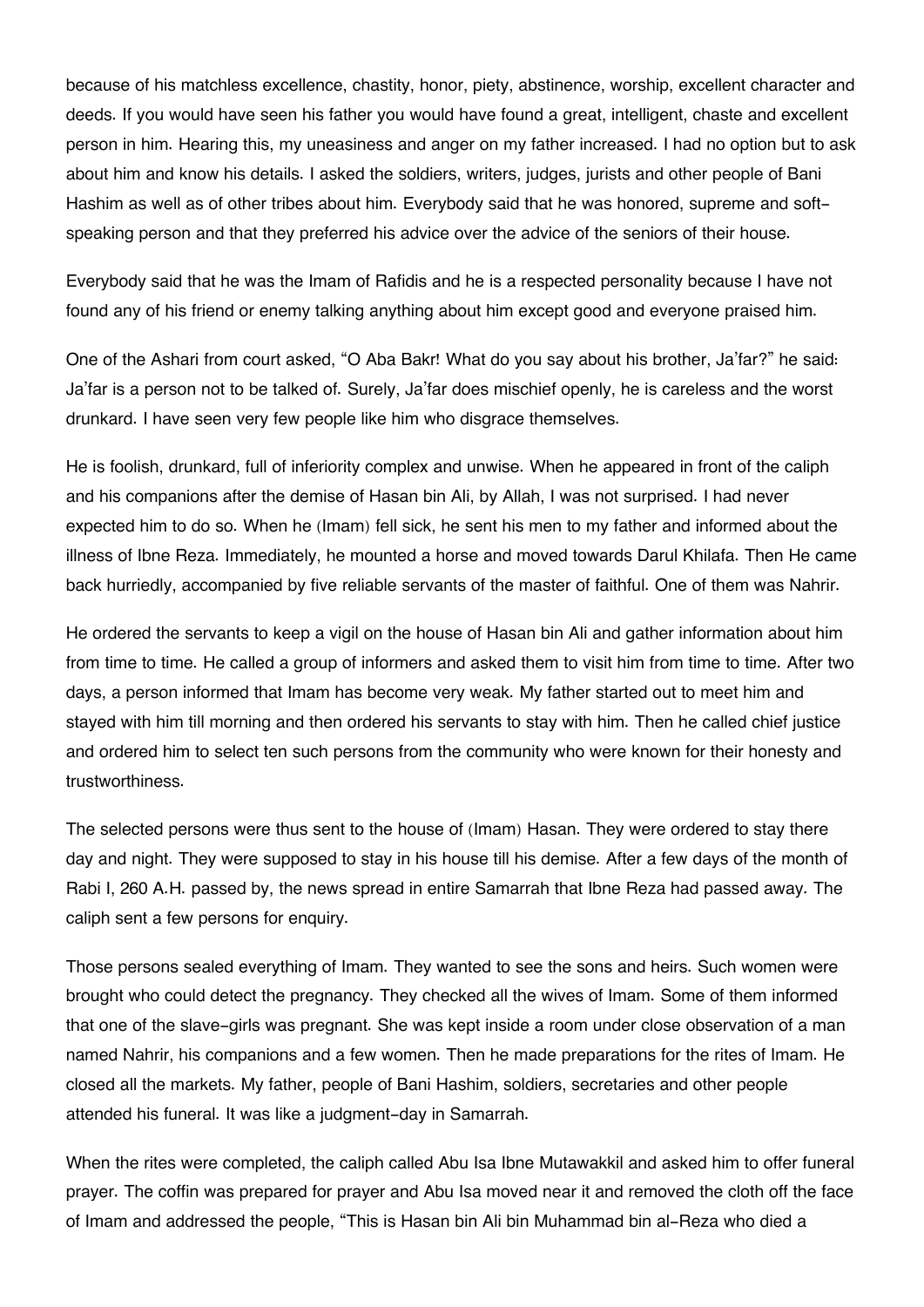natural death and the servants of Amirul Momineen, and so-and-so judges are witness to it. Then he covered his face and stood up to offer the funeral prayer. He recited five takbirs and the bier was ordered to be lifted. The bier was taken from his house and the Imam was buried near the grave of his father.

When the people dispersed after burying him, the caliph and his companions began looking for the Imam's son. They raided his houses. They halted the distribution of his property among heirs and the slave-girl who supposed to be pregnant was watched for about two years by the same people. Then his property was divided amongst the mother of Imam and his brother, Ja'far. His mother claimed that she had the will of Imam regarding distribution of wealth and proved it in front of the chief justice.

The caliph was constantly in search of his son during this time. Ja'far came to my father after distribution of wealth and said, "Give me the rank of my father and my brother. I shall pay twenty thousand dinar every year." My father scolded him and said: Get lost, you king of foolishness. If your people consider you Imam there is no need for any ruler to declare you as such. However, if you don't have such a rank among them then we cannot give it to you. You are a degraded and a lowly person." Then his entry into the court was banned by my father. After my father's death, we left that place. The conditions remained the same and the caliph was in search of Hasan's till even today.

Is something superior to death? How is it possible to deny a fact seen with one's eyes? The king didn't stop looking for his son because he had heard that a son was already born a few years before the martyrdom of his father and Imam had presented his son to his companions and said: He will be your Imam after me. He will be my successor. Follow him after me and do not get divided. If you get divided in the matter of religion, you will be destroyed. You will not see him from now on. Then Imam made his son disappear and he did not appear again. Hence, the king was continuously on a lookout for him.

It is narrated that occultation is for one whose birth is secret and who disappeared from the sight of people so that when he reappears, there would be no one who has allegiance from him. He is the very person whose property was distributed among his heirs even though he was alive. I have narrated this tradition in this book along with its chain of narrators in an appropriate place.

The reason behind narrating this tradition was to prove that Imam Hasan bin Ali (a.s.) was already martyred. Therefore all the claims of occultation of Muhammad bin Hanafiyyah, Imam Ja'far bin Muhammad al-Sadiq, Imam Musa bin Ja'far and Imam Hasan bin Ali al-Askari (a.s.) are incorrect. When they were martyred, it was known that occultation is for one about whom the Holy Prophet and the eleven Imams have predicted to be Hujjat (proof), the son of Imam Hasan bin Ali bin Muhammad al-Askari (a.s.). I have narrated the tradition in this matter along with the chain of narrators in the chapters discussing the predictions about Imam.

The people questioning us about the Qaim fall under two categories namely, those who follow our eleven Imams and those who don't. If a person believes in eleven Imams then it is necessary for him to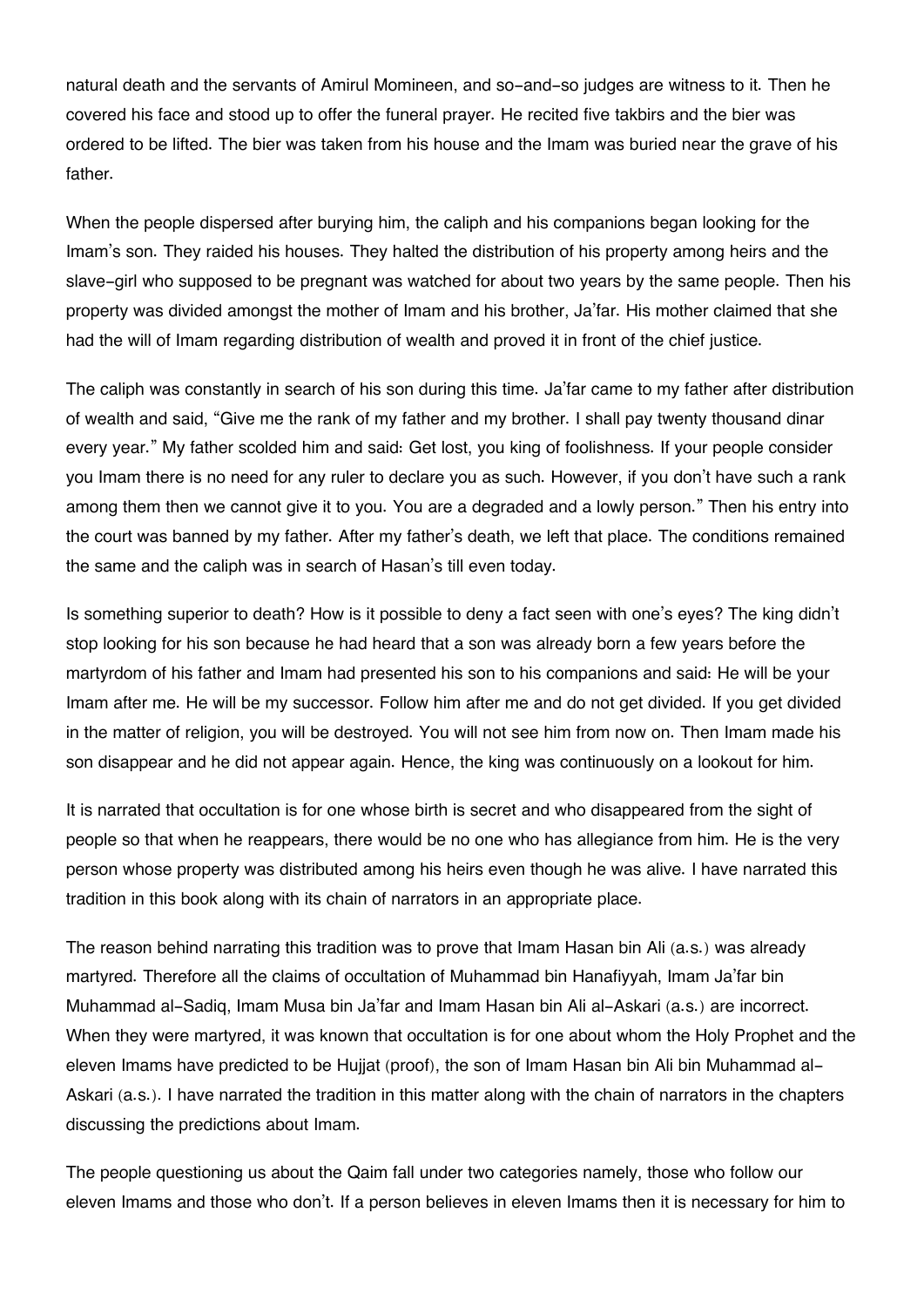have faith in the twelfth Imam as well because the statements of his father who was an Imam are present about the Imamate of his son along with his name and lineage. All his Shias believe that he is an Imam and Qaim and he shall reappear after a long occultation and fill the earth with justice as it would have been filled with injustice. If the questioner is not a believer in eleven Imams then it is not necessary for us to reply him. Instead we will have to prove to him the Imamate of eleven Imams before Imam Qaim.

It is like a Jew asking us why do you offer four rakat for Zuhr, Asr and Isha prayer, two rakat for Fajr prayer and three rakat for Maghrib prayer? It would not be necessary for us to reply him. It is necessary that we tell him, "You deny the prophet who brought orders of these prayers. Let us make the matter of prophethood clear first. Salaat would not be clear to you unless you accept prophethood. Otherwise it is not necessary for you to ask. If prophethood is proved, you will automatically consider Salaat as an obligation along with the specified number of rakats because the authenticity of the person who brought those orders is proved and his Ummah agrees with it whether you know the reason behind it or not. The same is the case with a disbeliever who asks about the Qaim.

### **[Reply to an objection](#page--1-0)**

Sometimes an objection is raised in the interest of an ignorant community or by unlearned person: Why is occultation only for your Imam and not for his ancestors who are also considered as Imams by you? We see that the Shias of the progeny of Muhammad are facing much easier circumstances as compared to those during the time of Bani Umayyah. During that time, Shias were forced to shun the master of faithful, Ali Ibne Abi Talib. They had to suffer heinous atrocities like killings and threats etc. Shias are safe today and continuously increasing in number. They are becoming famous because of the love of rulers for them.

I would reply this question with the help of Allah. Surely, ignorance is not away from careless, liars and doubters. We have already discussed that the state of the proof of Allah either apparent or hidden is based upon divine wisdom. It is according to the faith and understanding of believers. If this is the case then we can say that if the circumstances were stern during the times of previous Imams then the Imams used to inform their near ones among their followers. Slowly, it became known to his enemies that the twelfth among the Imams is the bearer of sword.

He will not reappear till he is called out by his full name from the heaven. Now the people were eager to publish what they had heard and spread it everywhere. This was known to the Shias and enemies of the progeny of Muhammad. They were aware of the true status of our Imams, their knowledge and excellence and kept away from hurting them because the divine wisdom demanded that they remain apparent so that a person can choose right or wrong depending on his worth. As the Almighty Allah says: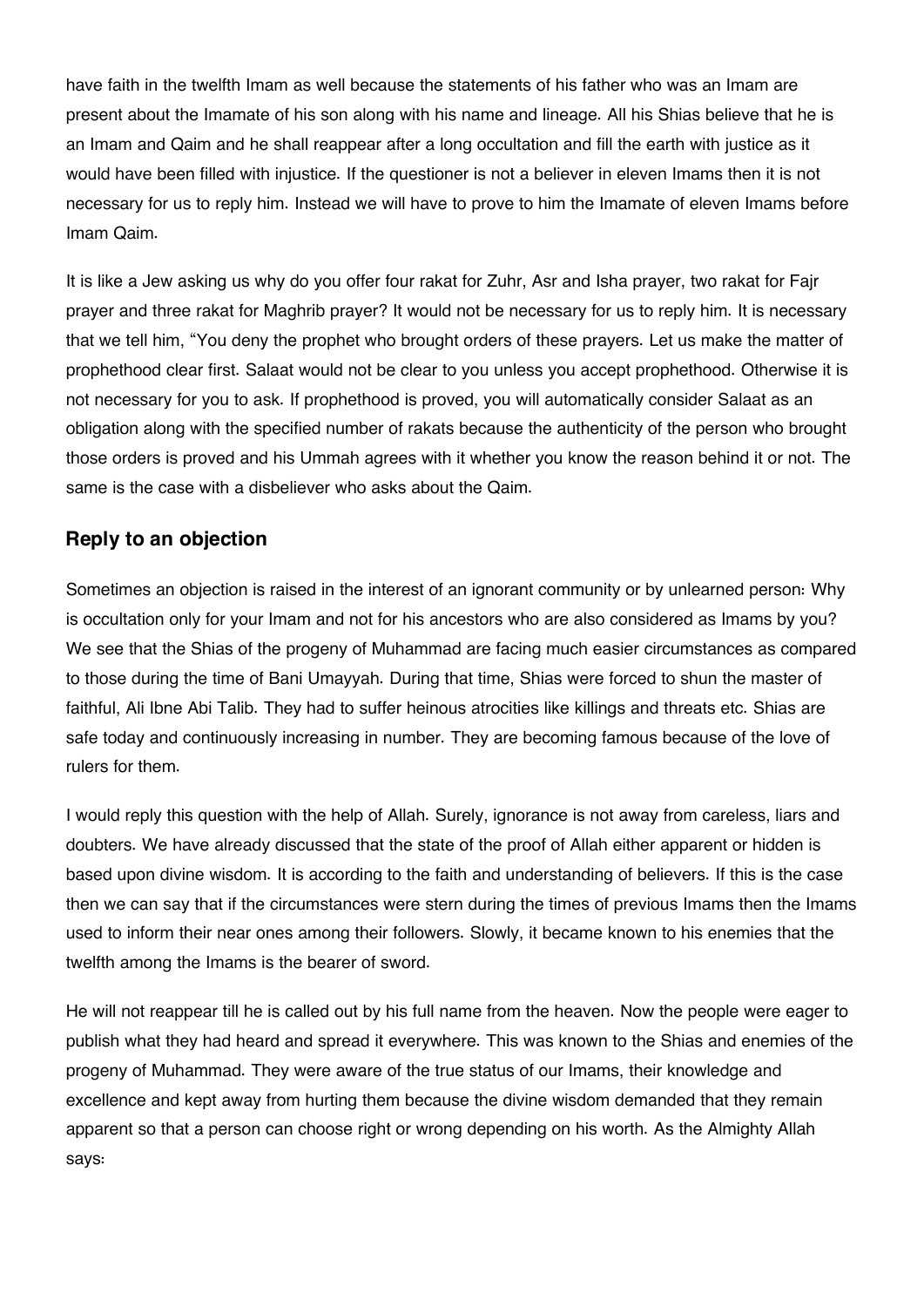## فِي فَجْوَةٍ مِنْهُ ۩ ذَٰلِكَ مِنْ آيَاتِ اللّهِ ۩ مَنْ يَهْدِ اللّهَ فَهُوَ الْمَهْتِدِ ۩ وَمَنْ يَضْلِلْ فَلْن تَجِدَ لَه وليا مرشدًا

*Whomsoever Allah guides, he is the rightly guided one, and whomsoever He causes to err, you shall not find for him any friend to lead (him) aright.*[62](#page--1-0)

And the Almighty Allah says:

وَمَا انْزِلَ إِلَيْكُمْ مِنْ رَبِّكُمْ ۩ وَلِيَزِيدَنَّ كَثِيرًا مِنْهُمْ مَا انْزِلَ إِلَيْكَ مِنْ رَبِّكَ طُغْيَانًا وَكَفْرًا ۞ فَلَا تَأْسَ عَلَى الْقَوْمِ الْكَافِرِينَ

### *And surely that which has been revealed to you from your Lord shall make many of them increase in inordinacy and unbelief; grieve not therefore for the unbelieving people.*[63](#page--1-0)

In this age, the guidance of people through traditions is completed. The number of traditions have reached it maximum. The signs have become manifest that Imam of this time is the bearer of sword and people are eager to publish what they have heard and seen. If Imam would have been apparent now Shias would have spread this news and it would have reached his enemies because many of the Shias speak well about those persons who have become very familiar to them and express their love to them.

They point out the status of Imam as Hisham bin al-Hakam pointed at Imam Ja'far Sadiq during a debate with a Syrian. The Syrian asked Hisham: Who is the person you refer to and describe his attributes? Hisham said: He is that person. Saying this he pointed at Imam Ja'far Sadiq. If this would have been the case, people would have known well the name, lineage and location of Imam. Then his enemies would not have given them a single chance. Firon used to kill the children of Bani Israel because he had known from the people that Musa is one of them and is going to destroy him.

Similarly, Nimrod killed the children of his people in order to avoid the birth of Prophet Ibrahim who was believed to come and put an end to the reign of Nimrod and his men. The condition was same during the reign of caliph who was in search of the son of Imam Hasan bin Ali al-Askari (a.s.). He kept a close watch on the house of Imam and his wives so that they come to know of any newborn immediately. If they did not have intentions like the rulers during the time of Prophet Ibrahim and Musa then they would not have done so. Imam Hasan (a.s.) had left behind his family and a son.

They knew that according to religion, only wife and husband are entitled to inheritance as long as parents or sons who are alive. Thus an intelligent person cannot understand anything except this. Divine wisdom demands him to remain in occultation for a fixed period and then reappear. Thus Imam is in occultation and hidden. People are not aware of his place of residence. If one of the Shias spread the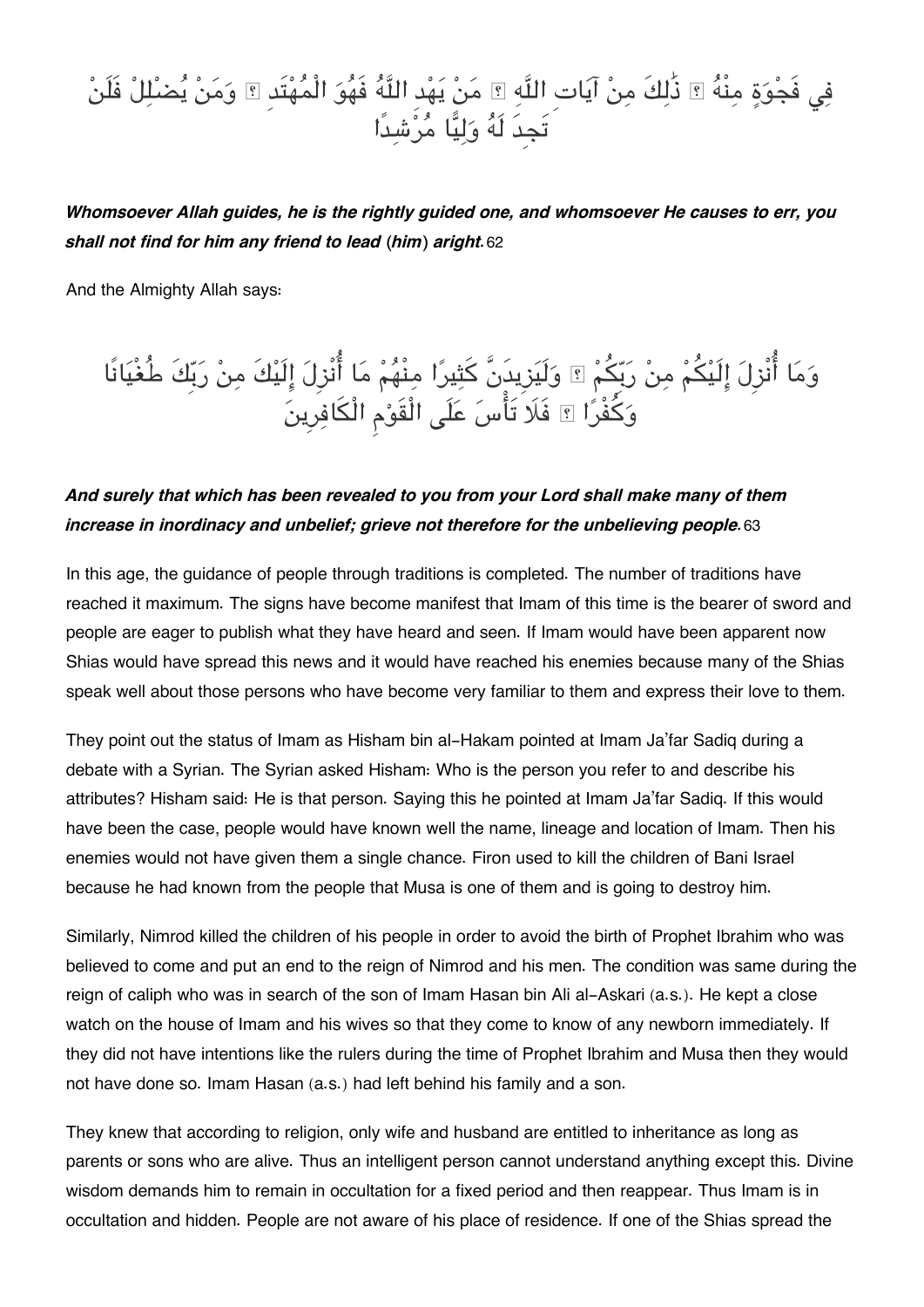news about him in such a state as we have discussed earlier that he is hiding and if a mischievous group would have tried to search him after knowing the traditions about his occultation then they would not have found the person being talked of. We do not find a doubt about him so that this group would have dispersed, mischief would come to an end and anger would calm down.

In such circumstances, the enemies would have an excuse to take a step against Shias and issues related to him. They would not have any option. The fire of enmity and hatred will be extinguished. That group will keep away from enmity. His attributes will become evident and those who ponder about him will have their doubts cleared. A believer and a researcher will plunge into the details of his sect and an ignorant person will adjoin the friends of the proof of Allah. The conspiracies about denying right to unjust would become manifest to them when they get clear proofs during their research. It is just like they would be clear after pondering over the content of this book.

They would be included among those who seek salvation and run away from misguidance. They would adjoin those who have received bounties from Allah earlier and thus, they prefer the way of guidance over a misleading path.

### **[Reply to the second objection](#page--1-0)**

One of the objections raised by those who hate the truth is: Does Imam proclaim his Imamate now or not? We would then go to him and discuss with him the right path of our religion. If he replies and proclaims his Imamate, we would accept him. If he does not proclaim his Imamate and does not answer our questions when we approach him, there is no difference between him and common people.

I would answer this question saying that the predecessors of our truthful Imam have talked about him. There is no need for the Imam to proclaim his Imamate once again. He should remind people about those traditions. There is no need for him to proclaim through a proof of his Imamate because his truthful predecessors have predicted about him and made his issue manifest. They have freed him from the need of proclaiming his Imamate. This standpoint is the same as that in the case of Ali bin Abi Talib.

The Holy Prophet declared him the successor and freed him from the obligation of proclaiming the Imamate. Now let us consider the demand of objectors that Imam should discuss the religious issues with them. If you go to him with the intention of seeking knowledge after having thorough recognition and complete faith in him, he would surely meet you and provide you with knowledge. If you go to him with enmity and intention of slandering about him to his enemies and to reveal the secrets of religion to all, he would not answer the questions because he fears such persons. If this answer to the objection does not satisfy anyone, we would turn the question to the Holy Prophet.

When he was hiding in the cave, it was not possible for the people to meet him and enquire about religion at that time or even reach him. If it was possible for people to reach him, it would be improper that the Holy Prophet hid himself in the cave. If people could not have reached him then according to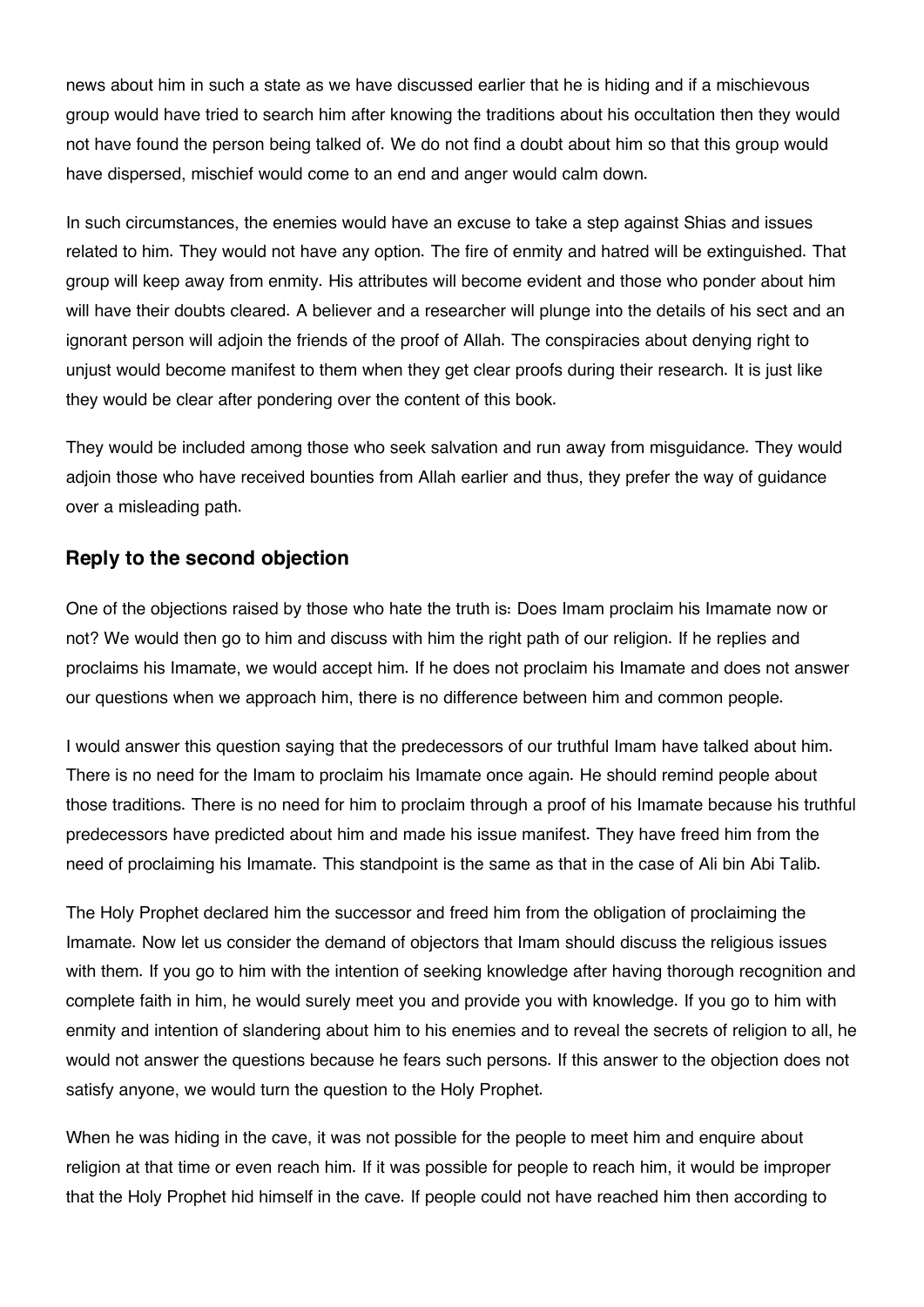your belief, the presence and absence of the Holy Prophet in this world does not matter. If you say that hiding of the Holy Prophet was temporary then it can be said that Imam's occultation is also temporary.

If you say that the Holy Prophet came out later and proclaimed his Imamate then we can say that it does not make any difference. Wasn't he a prophet before coming out? He was hiding in the cave and at the same time his prophethood was perfect. Similarly, we can say that he is an Imam even though he has hidden his Imamate from those he fears. What can we say about some of the most truthful companions of Prophet Muhammad? Whenever the polytheists were in search of the Holy Prophet and if they enquired about him the companions used to say that they were completely unaware of where Muhammad was residing. Were those companions liars? If you say that they were liars, you are out of the religion of Islam because you have declared the Prophet a liar.

You may say that the case was different and they had transformed their statements to retain truth in them and convey a wrong message and hence, they are not liars and worthy of being appreciated because they defended the Prophet from getting martyred.

Similarly, if the Imam says that he is not an Imam and does not answer the questions of his enemies; his Imamate is not invalid because he fears for his life. If his Imamate is proved invalid because he does not declare it in the presence of his friends out of fear then the answer of the companions of Holy Prophet would be a lie. If such answer did not affect the truthfulness of the companions then hiding of Imamate by Imam would not affect him in any way. There is no difference between these two things.

If a Muslim is arrested by infidels who kill any Muslim they find and they ask him about his religion; if he denies being a Muslim in front of them, this act would not take him out of the pale of Islam. Similarly, if the Imam denies his Imamate in front of his friends and those whom he fears, it would not take him out of the boundaries of Imamate.

They may object saying: One Muslim is not appointed to teach people and set the laws. Hence the orders of two persons will be different. Hence it is necessary for the Imam to never remain in hiding. We can answer by saying that we did not consider it necessary for the Imam to keep himself completely hidden from all the people because the Almighty Allah has appointed him and informed His servants about his status through those truthful Imams who were his predecessors.

We have just said that the Imam does not confess it in front of his enemies out of fear that he may get martyred by them. However this is not the case with all creatures because if it is asked: Who is the Imam of Imamiyah sect? The answer would be so and so, the son of so and so. This is known to the entire Ummah. We talked only about whether he confesses it in front of his enemies or not. Hence we compared it with the example of Holy Prophet's hiding in the cave. He was already appointed as prophet and had miracles with him. He had a new Shariah with him which abrogated all the previous Shariats.

It was proved that if he fears for his life then it is permissible for the Imam to deny his Imamate and not answer their questions. This act does not let him out of the confines of Imamate. There is no difference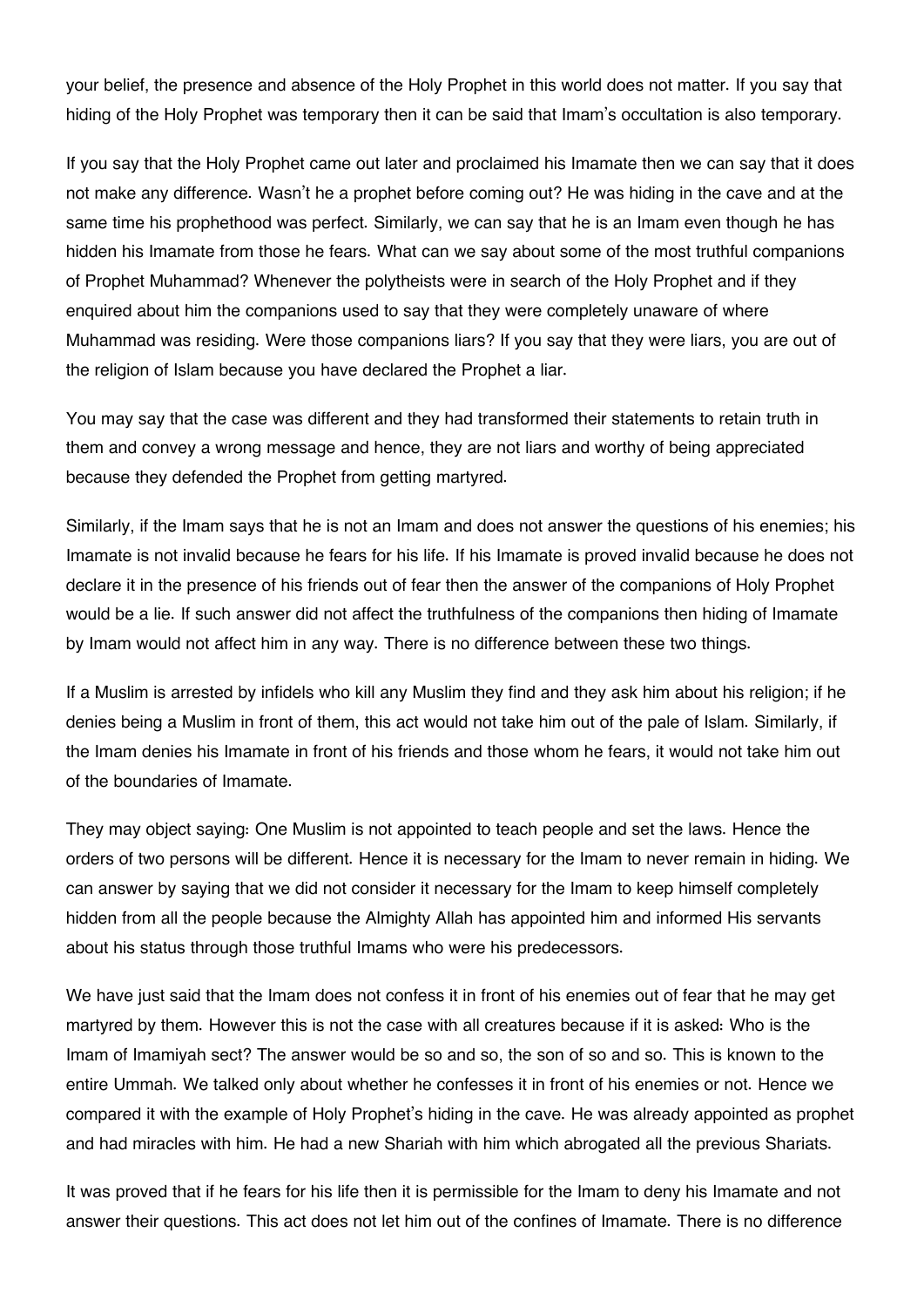in the two cases. They may raise an objection saying: If you consider it permissible for an Imam to deny his caliphate in front of his enemies out of fear of his life then is it the same for a prophet also? The answer is: One of the sects is of the opinion that there is a difference between a prophet and an Imam. They say that a prophet preaches religion among the people of his own openly.

Hence, if he hides his prophethood and does dissimulation (Taqayyah), his prophethood is invalidated for there would be no one to take his place. The Holy Prophet has completed the argument for an Imam and made the issue of his Imamate clear. Now even if he keeps quiet or denies, he is an Imam. However, this is not the answer given by us. We say that the case of a prophet and Imam about dissimulation is same after he has already delivered the message of God and displayed his miracles but dissimulation is not possible before it. At the time of the treaty of Hudaybiya the Holy Prophet erased his name from the agreement when Sahl bin Amr and Hafs bin al-Ahnaf denied his prophethood.

The Holy Prophet asked Ali to erase his name and rewrite as Muhammad bin Abdullah. This did not affect his prophethood in any way because the prophethood was clearly proved through strong proofs before that. Similarly the Almighty Allah accepted the excuse of Ammar. The polytheists forced him to talk ill about the Holy Prophet or get killed. Ammar talked ill about the Holy Prophet in order to save his life. When he narrated this to the Holy Prophet, he replied: O Ammar! Indeed you have succeeded. Ammar said: O messenger of Allah! I have not succeeded because I talked ill about you. The Holy Prophet asked: Did you have complete faith on our religion at that time? He said: Yes, O messenger of Allah! Then, the Almighty Allah revealed the verse:

# إِلَّا مَنْ أُكْرِهَ وَقَلْبُهُ مُطْمَئِنٌّ بِالْإِيمَانِ

### *Not he who is compelled while his heart is at rest on account of faith.*[64](#page--1-0)

It is against Shariah to permit an act at one place and to prohibit at another. If it is possible for an Imam to keep his Imamate secret then it is also permissible for him to keep his personality hidden till the situation demands. If he is permitted to remain in occultation for a day then it is also permissible for him to remain in occultation for a year, a hundred years or more till it is required for him according to divine wisdom for there is no power except Allah.

We say that whatever we get from Imam whether he is hidden or apparent is through the Holy Prophet as narrated in a tradition of our Imams:

It is narrated from Muhammad bin Musa bin Mutawakkil from Ali bin Ibrahim from his father from Abdus Salam bin Salih al-Harwi from Abul Hasan Ali bin Musa from his forefathers from Ali that the Holy Prophet (S) said:

"I swear by Him who appointed me to deliver the truth, certainly the Qaim from my progeny will remain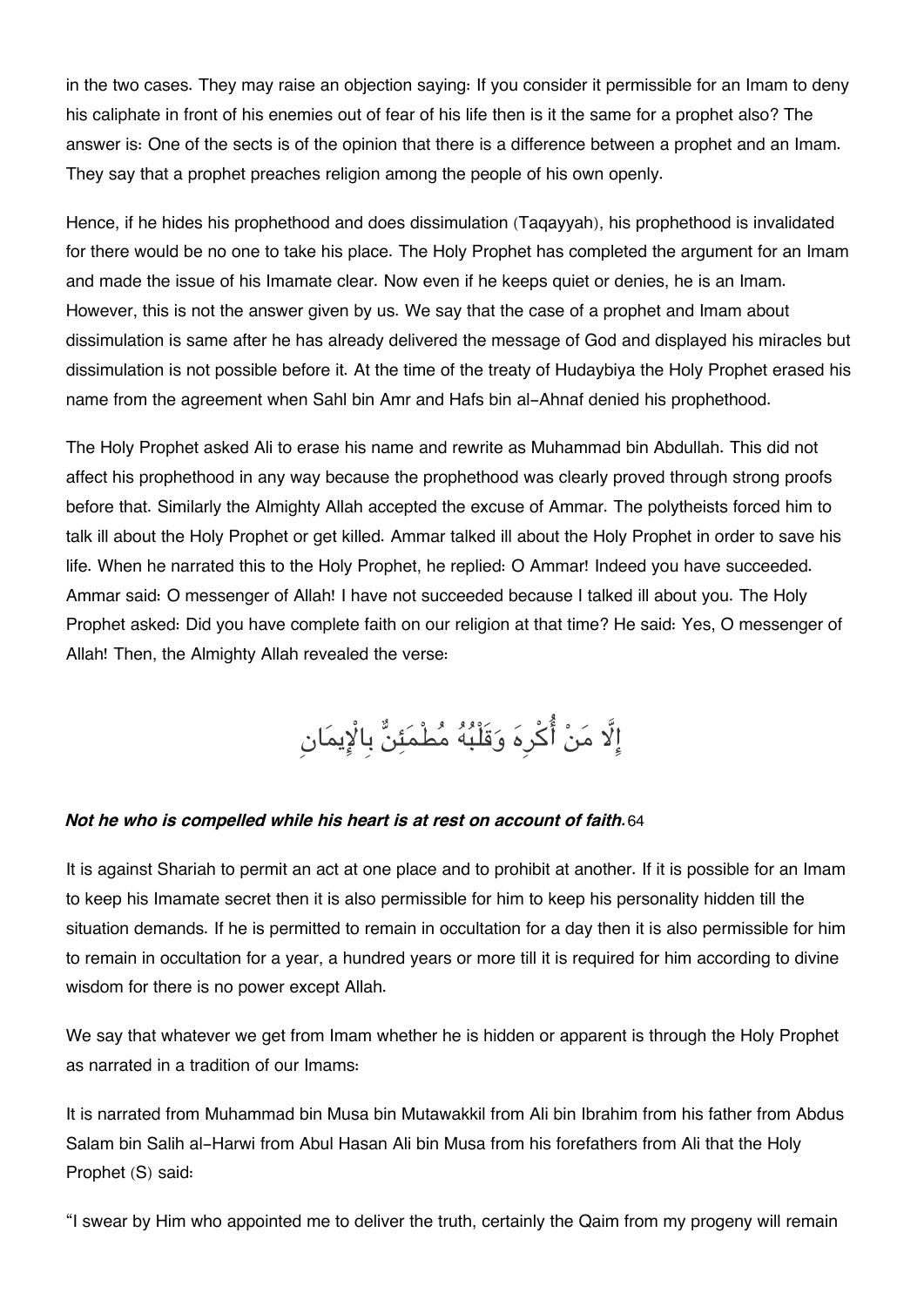hidden till the time people start asking, "What has Allah got to do with the progeny of Muhammad?" while others will doubt his existence. Therefore, whoever lives in his age should hold on tightly to his religion and not open doors for Shaitan because of doubts. Otherwise Shaitan will turn him away from the right path and deviate him from my religion as he got your father and mother removed from Paradise. Surely the Almighty Allah has made Shaitan the leader of those who do not have faith.

### **[Objections of Ibne Bishar](#page--1-0)**

Abul Hasan bin Ahmad bin Bishar has issued statements against Occultation and Abu Ja'far Muhammad bin Abdur Rahman bin Quraibah Razi has refuted them. Among Ali bin Ahmad bin Bishar's statements regarding our belief in Occultation, is that he writes in his book: I say: That which all the people of falsehood claim, and they remain attached to it and are firm upon it, there are needless of proving his existence because he is himself present and his presence is proved.

And these people, that is our companions (Shias) are in need of the fact that the people of falsehood are needless of; for whom I am compelled to prove the obligation of obedience. Thus they are needful of that from which all the people of falsehood are needless and they have differed in another particular matter due to which they moved closer to falsehood. And in this way they became more debased in comparison to other people of falsehood because excess of falsehood brings decadence and more truthfulness bestows exaltation and all praise is for Allah the Lord of the worlds.

Then he said: And I will make such a statement in which you will find more justice from my side though it is not obligatory upon us. I say: It is absolutely clear and it is known that it is not necessary for every plaintiff and defendant to be on the right and all those who demand from the claimant to prove the veracity of his claim, are equitable. And this group has claimed that they are having a personality whose Imamate is proved to them clearly and people are obliged to submit to him and obey him.

And we accept the claim of this group and agree that we are wrong. Although it is very much impossible. But on the condition that they show to us the existence and person of the one whose Imamate they claim. In that case we would not even insist on them to prove their claim. Thus if in our statement there is something more than justice, we have fulfilled our promise. Thus if they are able to fulfill our demand they would have disproved our statement and if they failed to do so, it would clearly prove what we have stated about it; that they are more helpless to prove their claim than all others who fail to prove their claims.

And these people are distinguished among all kinds of false ones due to which they become the lowliest among the people of falsehood, because previously all the claimants of falsehood had the right to show the existence of that which they were claiming. While these people are helpless even in the matter in which the people of falsehood are competent. Except that we turn to what they say: The point is that through anything the Proof (Hujjat) of Allah, the Mighty and Sublime becomes obligatory, its existence is obligatory. Yes, its presence is more necessary than its mere existence. So in addition to making claim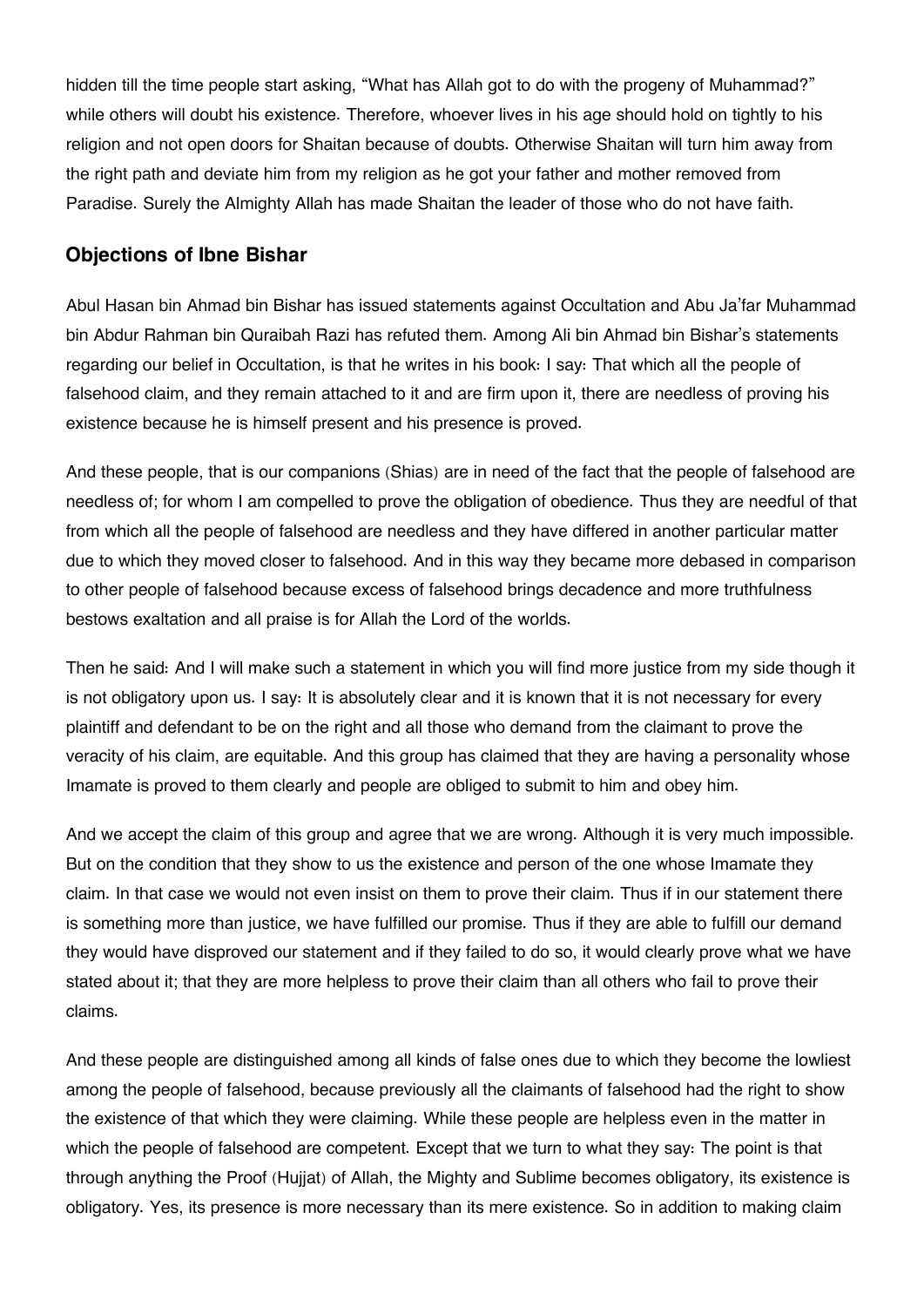about it, you must also show us his existence.

And I was informed regarding Abu Ja'far bin Abu Ghanim who said in reply to the question: Now would you prove your claim that the existence of a person from this family is necessary? He said to him (Abu Ja'far): I told them: It is Ja'far.

What a strange thing! This person is trying to refute people through something from which he himself is not absolved. An elderly man lived in that area. He used to say: I call them 'La badiya'. He means to imply that they do not have any refuge or a firm base, except that they may be forced to say that the existence of him is necessary although he does not exist at all. Thus he has named them as such. And we also called them same.

These people are different from all groups who bow down before someone due to helplessness. Among the idol worshippers there is a group called Buddhist, they also bowed before something that had existence even though they were people of falsehood. While these people became related to a nonentity which is absolutely non-existent and is completely false; and they really deserve to be called La badiya. That is they are helpless to bow before it, because anyone that is obeyed is in fact a deity. In this way our stand becomes clear that these people are peculiar with a particular type of falsehood from all the types. Due to which they are baser. Praise be to Allah.

Then he says: We end the book on the statement that: Our debate is with one who before this was in agreement with us that it is necessary that there should be an Imam from this family (Ahlul Bayt a.s.) through whom the Proof of Allah becomes obligatory on us and through whom the poverty and hunger of the people ends and those who are not in agreement with us in this matter are absolved from seeing our book even though we may demand him.

And we say to all those who are in agreement with us regarding this matter and who before us are inclined to reach an agreement on the point that not a room of any house is without it in which there is light. Then we entered that house and except for one room we did not find any other. On the basis of this, it became necessary and it was proved that there was a lamp in that house. And praise be to Allah the Lord of the worlds.

Abu Ja'far Muhammad bin Abdur Rahman bin Qubba Razi has replied to this. He has said (and the Taufeeq is from Allah): To practice excess in claim and to make allegation against the opponent is not among those things that prove a mater and if it had been like this, it would have ended the conflict between the warring sides and each party would have remained content by relying on ones own opinion about ones opponent.

While the fact is that conflict and difference of opinion among the people became the basis of debates and discussions and observing justice is that the best characteristic that the people of religion adopt and the statement of Abul Hasan is neither our refuge to which we refer nor is it a valid statement towards which we may be inclined nor is it a document of evidence and pillar due to which we may accept his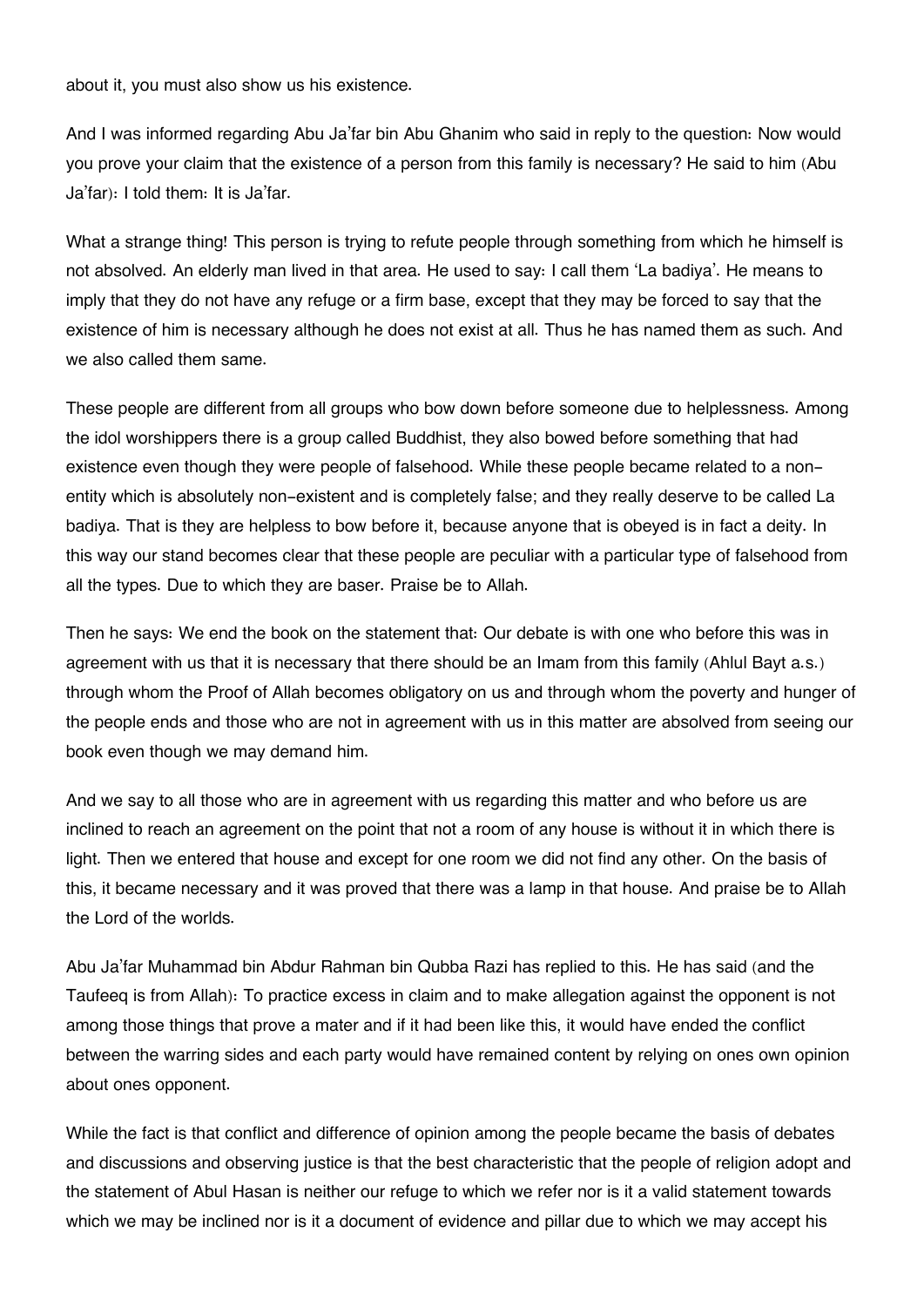statement to be a proof and take resort to it, because this claim of his is devoid of proof and evidence. And when a claim is lacking proof and evidence it is not acceptable to intelligent and sensible people. And we do not find ourselves incapable to say that: Yes, by the Grace of Allah we have that personality to whom we refer to and whose directions we follow, whose being the Divine Proof has been proved and arguments supporting this have become clear.

If they say: Tell us where he is? We will reply: How do you want us to show him to you? Do you want us to order him to ride a horse and come to you and present himself to you? Or you are demanding that we construct a house for him to move there; and then inform all the people of the east and the west about it? If you want this, we are not capable of it neither is it obligatory for him to do this. And if you say:

Then how do you consider his proof necessary on us and declare his Imamate to be obligatory on us? We shall say: We admit that it is necessary that there should be a man from the children of Abul Hasan Ali bin Muhammad Askari (a.s.) through whom the Proof of Allah may become obligatory on us. We have guided you towards him so that if you are inclined to justice and the very first thing that is obligatory on us is that we should not go beyond that which is agreed upon by thinking people and that which they have put into practice and it is their belief that whosoever opposes it, has abandoned the attitude of the scholars (Ulama).

And also we are not talking about a branch and secondary matter whose root is not firm and the personality whose existence you deny is proved after his father and you are the group who has no dispute with us regarding his father. Thus it is meaningless that you leave off contemplation about the right of Imamate of his father. Therefore if the right is proved for his father, in that case according to your own admission it would have been proved and if no right is proved for his father, the matter turns to your statement. And we would be on falsehood. And it is certain that there is increase in the strength of truth and falsehood goes on weakening even though the people of falsehood may present it in a nice way.

The proof for the validity of the matter of his father that we have consensus that it is necessary that there must be a son of Abul Hasan (a.s.) through which the Divine proof may be established and no excuse remains for the people and this man will necessarily be the Divine Proof on every Muslim even though he may be far away from them just as it is necessary for one who has seen him and met him. And we and most of the people are such that the Proof has become obvious for us without meeting him.

So we shall have to ponder that what is the cause and proof due to which the Proof has become incumbent on us? And then we shall have to see that apart from those two sons of Abul Hasan (Imam Ali Naqi), except whom there is no successor, who else is eligible for it. Thus whichever of them will be superior will be the Proof and the Imam and there is no need to prolong the matter. Then we shall think upon it on the basis of which evidence and cause does the proof become necessary on those who are away from the Prophet and the Imams.

Hence its necessity is proved from the established traditional reports that prove the necessity of Divine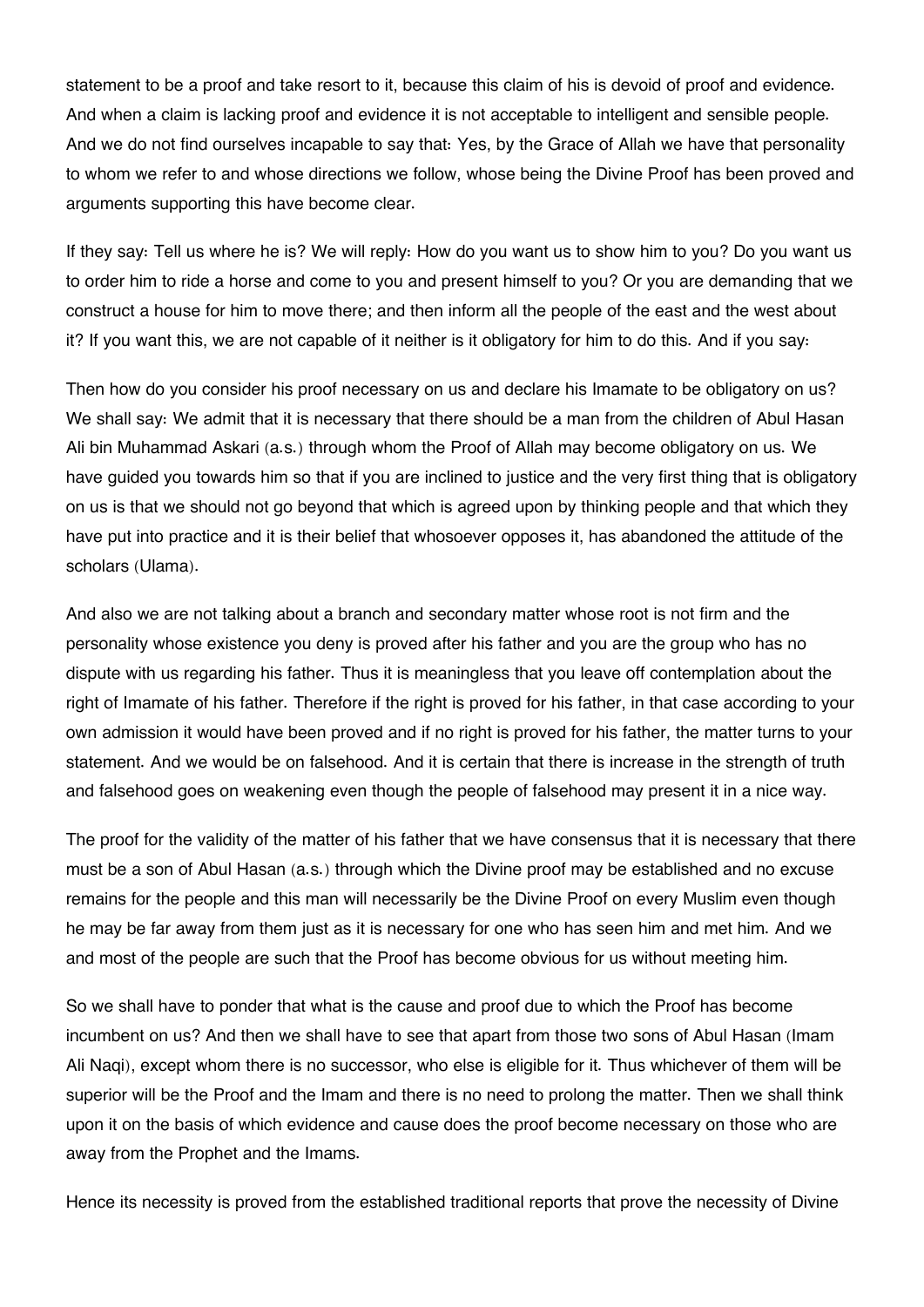Proof and the number and condition of those reports that those who have related it are absolved from connivance on falsehood. And it exonerates them from the allegation that they have fabricated it. When we do further research we find that the narrators themselves are two groups. One of them was under the impression that the previous Imam has mentioned Nass for Hasan Askari (a.s.). That he pointed him out, made bequest about him and also mentioned some arguments due to the fact that he was the elder son. He also mentioned some signs. And we saw that the other group is saying the same things about Ja'far.

Now when we see we find that those who relate traditions about Ja'far are very few in number. And it is possible to say regarding a small group and few numbers that they have connived to fabricate traditions. They reached consensus about it and informed each other through correspondence. So the traditions related by them fell in the circle of doubt and did not reach to the level of evidence. And the Divine Proofs are not proved through suspicions. When we glanced on the traditions of the other faction we found that there were many groups who were separate from each other in different places.

Their aims are different, their views and opinions are diverse and it is not possible for them to fabricate lies because they are far away from each other and neither they have consensus of opinion nor do they keep in touch with each other through correspondence, nor do they gather at one place to fabricate traditions. Thus it shows that traditions related by them are correct and it is these people who are on the right because if we reject traditions narrated by them along with their qualities mentioned above, no report narrated on the earth can be correct. So think upon it. May Allah bestow you with good sense.

So, you see from these two groups the one you shall find to be on the right is the one that we have indicated. And the tendency of rejecting traditions is harmful for Islam while considering narrations to be correct will prove that our report is correct. And the evidence of the correctness of our statement is present in this. And praise be to Allah, the Lord of the worlds.

And then you saw that they themselves have a dispute that on what basis the Imamate of Ja'far becomes obligatory. Thus one of their groups say that he is the Imam after his brother, Muhammad. And the other group says that he is the Imam after his brother, Hasan al-Askari. And we witnessed that each of those groups is resolute on its stand, whereas we have seen their predecessors and our elders narrating a tradition even before the occurrence of this event that prove the Imamate of Hasan al-Askari and it is the one quoted from Imam Abu Abdillah (Imam Sadiq) that he said:

When three names, that is Muhammad, Ali and Hasan come after one another, the fourth shall be the Qaim and this is among the traditional reports that prove the Imamate of Imam Hasan Askari (a.s.). And except for Imam Hasan Askari and Ja'far there is no third person. Thus if during the lifetime of Imam Hasan Askari (a.s.) the proof is not established for Ja'far on those who have seen him, while the Imam is one for whom is established the proof on those who have seen him and on those who have not seen him. So it is learnt that Imamate is proved for Hasan al-Askari. Thus when Imamate has been proved for Hasan al-Askari (a.s.) and in your view Ja'far is one against whom aloofness is expressed and the Imam never expresses aloofness and immunity from another Imam. Now Hasan al-Askari (a.s.) has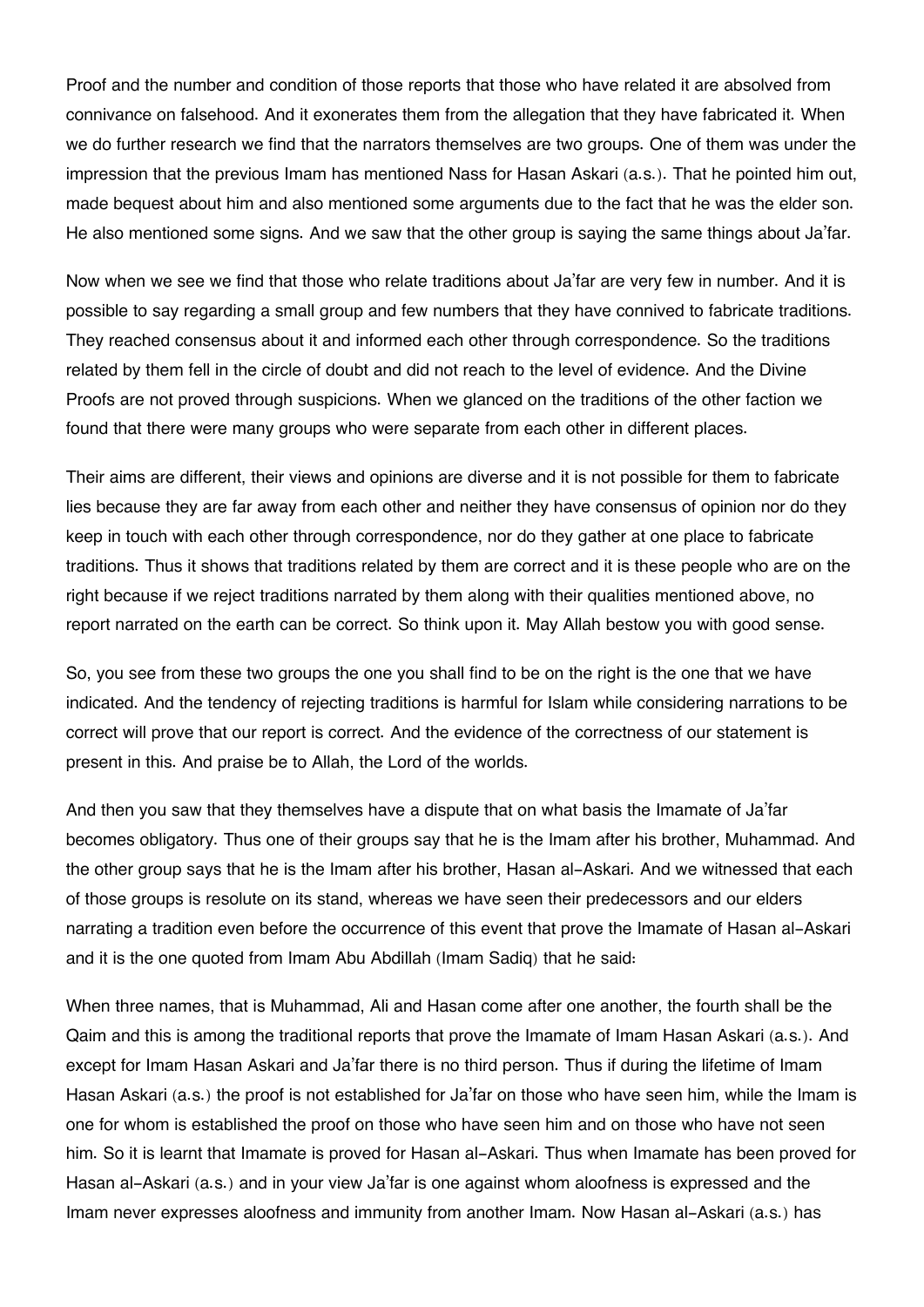passed away, so on the basis of this it is agreed between you and us that it is necessary that there should be a man from the children of Hasan al-Askari (a.s.), through whom the Divine Proof may be established. Thus on the basis of this it is proved that there is a son of Hasan al-Askari (a.s.), who is the Qaim.

I say: O Aba Ja'far, may Allah make you successful, Abul Hasan Aghrallah says that Muhammad bin Abdur Rahman says that one whom we have raised the claim of, we have presented his existence to you. So where will you run? Do you admit being on the wrong as you have promised us or your selfish desire is preventing you from this? In that case you will be the implication of this statement of the Almighty Allah:

وانَّ كثيرا لَيضلُّونَ بِاهوائهِم بِغَيرِ

### *…and most surely many would lead (people) astray by their low desires out of ignorance…*[65](#page--1-0)

It is very odd to name righteous people to be 'La badiya' on the basis of their statement that it is 'La badiya' or necessary that there should be someone through whom the Divine Proof may become necessary. Does Abul Hasan not himself say that his existence is necessary and 'La badiya' through whom the Divine Proof may become necessary? And why he should not have said it while he has mentioned it narrating through us: Yes, his presence is 'La badiya' and necessary; what to say about his existence? Thus if he admits this, he and his companions are also from 'La badiya' and in that case, he has given himself this title and revealed the deficiency of his co-religionists and if he does not admit this, no need remains to reply to the example he has given about the light in the room of a house.

And this same bad condition afflicts all those who harbor enmity with the divine saints. They end up making statements against themselves while they are under the impression that they are speaking against their opponents. And all the praise is for Allah Who supports truth through His proofs and signs and we call these people 'Badiya' because they are the slaves of 'bad' and they are bowing in front of one who neither hears nor sees anything and he does not make them needless of anything. And same is the condition of these people. And we say, O Abul Hasan may Allah guide you.

This one (Imam Zaman) is the proof of Allah on men and Jinns and whose being the proof of Allah on the creatures will not be proved except through the statements of the Messenger of Allah (S). He had concealed himself in the cave in such a way that except for five persons all those may not come to know about it on whom the Almighty Allah established His proof through him. If you raise the objection that this occultation is after an advent and it is after that there is a successor for him on his bed.

We shall reply that we are not proving the veracity of our claim through the fact of his advent or his appointing a successor for one who does not know what he is saying. Rather we say that does his being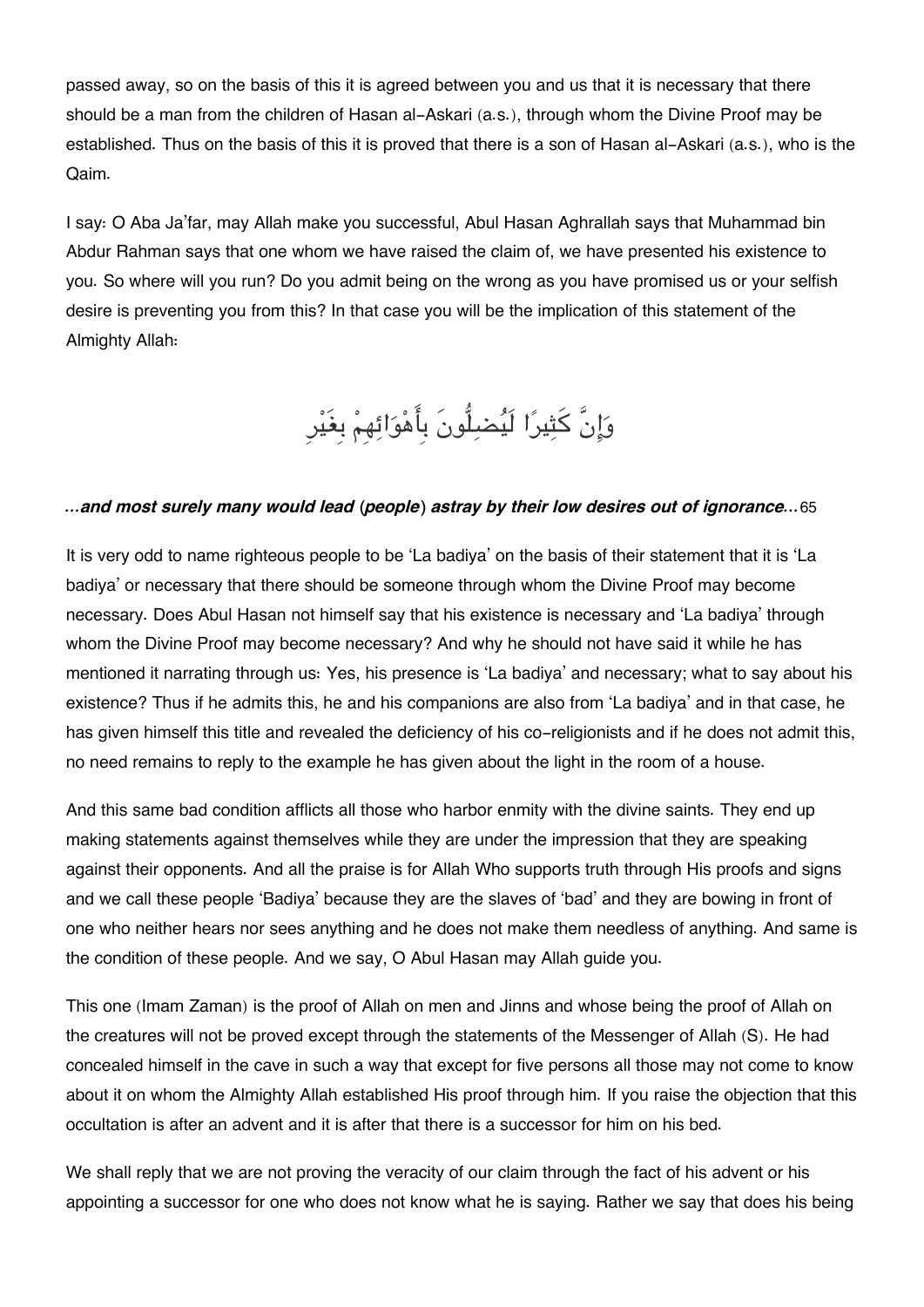the proof not gets established during the time he is in occultation on the one who, due to some reason does not know his whereabouts? Here you will have to reply in proofs. So we shall say that we also prove that the Imam is the proof of Allah even though he may be in occultation due to some reason.

But what is the difference between the two? And this Imam also did not go into occultation till his father and forefathers did not repeatedly emphasize on their followers that occultation was imminent and they told their supporters how they should conduct themselves during his occultation, and what type of deeds they must perform. Thus if you speak about his birth we shall ask you to take into consideration the birth of Prophet Musa (a.s.).

Inspite of the severe steps Firon had taken to search for him and what all he did with the women and children, he survived till the Almighty Allah permitted him to reveal himself. And Imam Reza (a.s.) said in his description thus: May my parents be sacrificed on him; he resembles me and has the name as that of my venerable grandfather and he is also similar to Prophet Musa (a.s.).

We present another argument. O Abul Hasan, do you admit that Shias have narrated traditions about occultation? If he says: 'No', we shall present those traditions to him. If he says: 'Yes', we shall ask him: What would be the condition of the people when their Imam is in occultation? And how proof will be established on them during the occultation? If he says: 'In that case he (the Imam) will appoint someone as his representative,' we will say that it is agreed between us that only an Imam can be the representative of the Imam.

Thus when the representative is also an Imam, occultation is meaningless. And apart from this, if he presents some argument for this occultation it would be just like our proof and argument and there would be no difference in it. An argument which exposes the defect of Ja'far's matter is his co-operation with Faris bin Hatim, may Allah curse him, and considering him pure whereas his own father had renounced him. This information spread in the town and even his opponents became aware of this matter, what to say of the friends?

Among the arguments against him is his seeking help from some people to obtain inheritance from the mother of Imam Hasan Askari (a.s.), whereas there is consensus among the Shias that his forefathers had unanimity on the point that when the mother is alive, the brother has no right to get inheritance. And among the arguments that expose the shortcoming of this matter is his claim that he was an Imam after his brother, Muhammad.

If only we could know how Imamate of his brother is proved, when he had died during the lifetime of his venerable father? So how can be proved the Imamate of the Caliph of this person? And how odd that Muhammad should appoint his successor and Imam after him, while his father is yet alive and established! And if he himself is the proof of Allah and the Imam what is the role of his father? And since when such types of narrational reports have gained currency among the Imams and their descendants; that we should be obliged to accept your claim? So please tell us on what basis is the Imamate of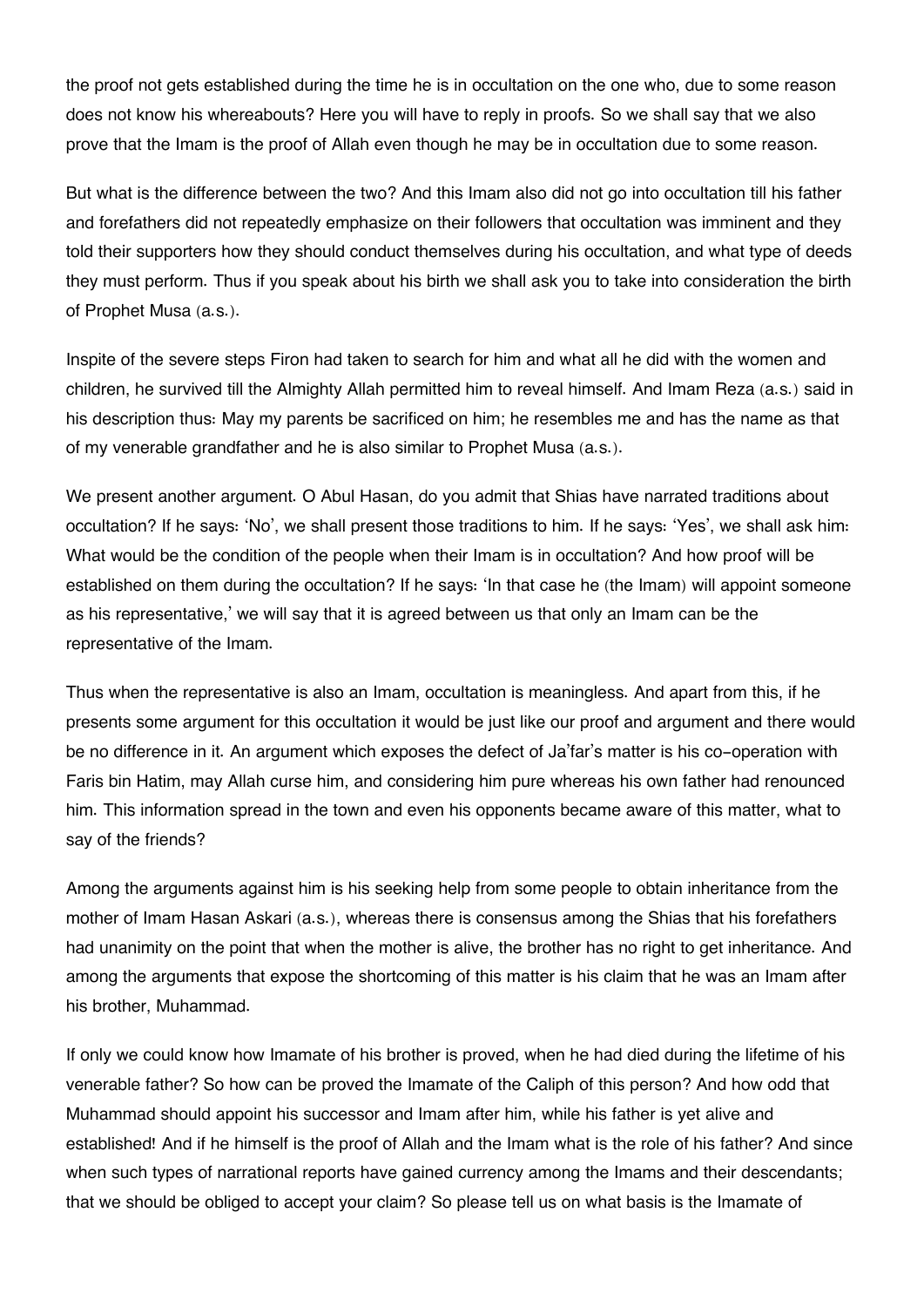Muhammad proved so that the Imamate of his successor may also be proved for us. And the praise is for the Almighty Allah Who made the truth strong and falsehood weak.

And whatever is narrated from Ibne Abi Ghanim (may Allah have mercy on him), his statements do not prove the Imamate of Ja'far in our view, he only meant to say that all the people of this family have not died that we cannot find a person from them.

However, as for his saying that all those who are obeyed are deities; it is a very serious mistake because we do not regard anyone as a deity except for the Almighty Allah whereas we obey the Messenger of Allah (S) but do not worship him. But he says: We end this book on the statement that we argue with and we address those who are agree with us that the existence of one person from this family is necessary through whom the proof of Allah may become obligatory. And it is also correct that there is only one lamp in this room and there is no need for us to enter it. May Allah give you good sense.

We do not oppose this and it is necessary that there must be a standing Imam from this family so that the proof of Allah becomes obligatory through him, rather our objection and our opposition is regarding the manner in which that Imam will be established and how he would reappear, and how he would disappear.

And the example he gave about the room and the light, was only a failed hope and it is said that hope and aspiration is the property of the destitute. Now we present an example based on facts, in which neither shall we pressurize any of our opponents, nor be unreasonable to any of the enemies. Rather our aim in this shall be only to reach the truth. Therefore we say that we and our opponents are unanimous on the point that so and so died leaving behind two sons, and he had only one house.

Now just suppose that the one who is eligible to inherit the house would be the one who can lift one thousand ratal weight with one hand. And that the house shall remain in the possession of only his descendants who can lift this weight. And suppose that we also know that one of them would be capable of lifting the weight and the other would not be able to. Then we needed to know which of the two lifted the weight. To find out this we moved to their place but someone hindered us from seeing the two of them but we saw a huge group of people living in various far off places and they testify that the elder of the two sons lifted the weight.

On the other hand we saw a small group of people who had gathered at one place and they began to testify that the younger son performed that task. In addition to this, the said group did not have any other particular argument to support their contention. In these circumstances, reason dictates as such and the normal course of action that is proved through experience is that we do not reject the testimony of the larger group and accept the claims of the smaller batch. Moreover, the smaller group will be blamed to have forged lies and the bigger group would be clear of this blame.

If our opponents ask our opinion regarding the testimony of Salman, Abu Zar, Ammar and Miqdad in favor of Amirul Momineen (a.s.) on one hand and the testimony of a large number of people in favor of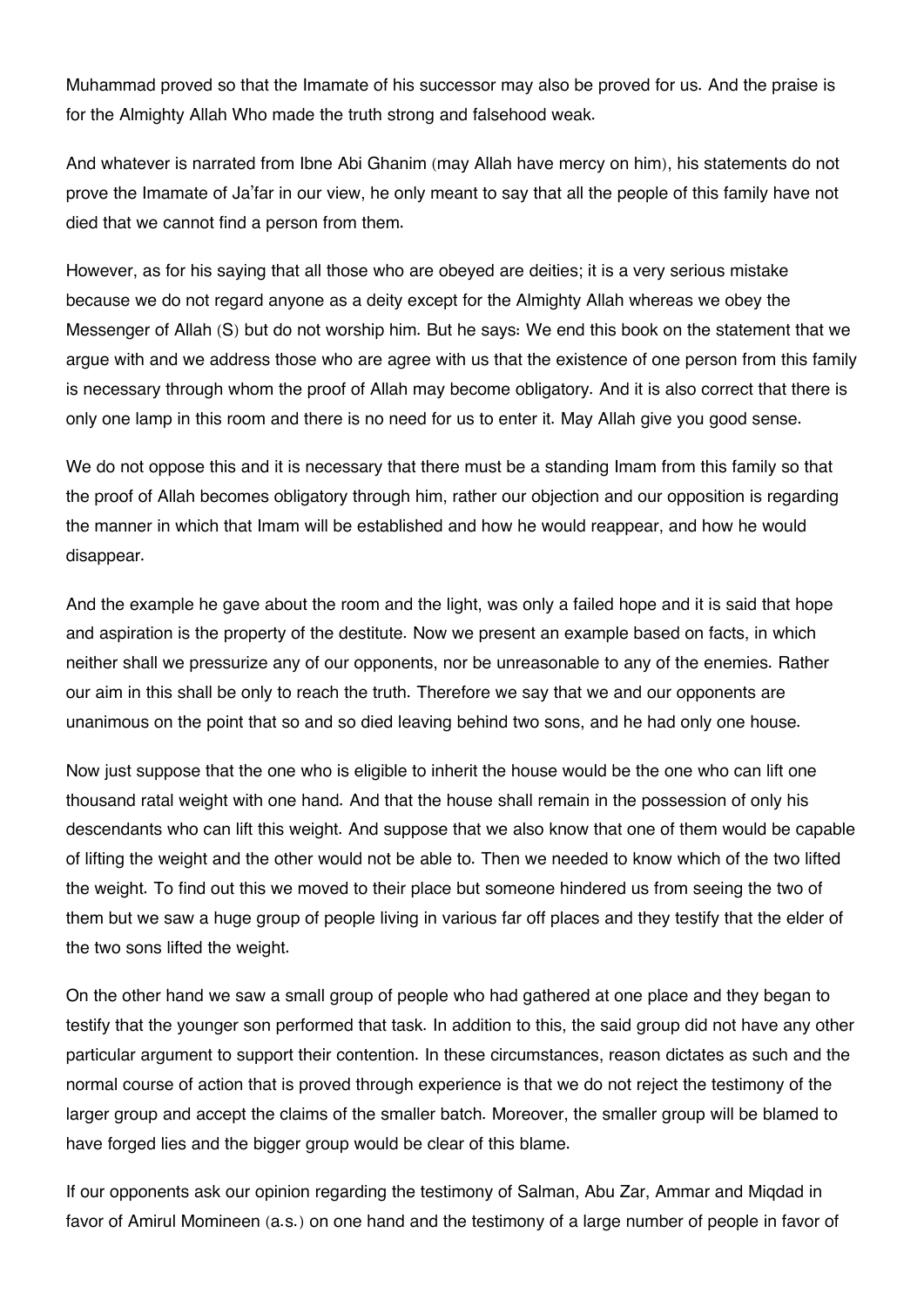#### another person. Which of the two were true?

We shall say that Amirul Momineen (a.s.) and his companions in comparison to their opponents were possessing some special characteristics and those merits were peculiar to them only. If you can prove that you also have those characteristics we would admit that you are true to your claim. The first point is that even his enemies admitted his superiority, purity and knowledge. It is mentioned in the traditions of the Prophet that he said: The Almighty Allah loves those who love him (Ali) and He is inimical to those who are inimical to him. On the basis of this, it is not allowed to follow anyone except him. And the second specialty is that his enemies did not claim that the Holy Prophet (S) had specified the other person to be Imam or made his proof on the people.

Instead, as you also know, those people selected him for themselves on the justification that they were empowered to do so. And the third specialty is that his enemies used to testify regarding a companion of Amirul Momineen (a.s.) that he never lied because the Prophet had himself said: There is no one between the sky and the earth more truthful than Abu Zar. On the basis of this, the testimony of Abu Zar alone is weightier than all of those people put together. The fourth specialty is that his enemies have narrated the same traditions that their friends have and through which the proof is established. But they have turned away from it due to wrong interpretation.

And the fifth specialty is that his enemies have narrated the tradition that Hasan and Husain (a.s.) are the chiefs of the youths of Paradise and also quoted that he said: One who knowingly fabricates my sayings, makes Hellfire his abode. Thus when these two testified in favor of their venerable father, and it is also true that according to the testimony of the Holy Prophet (S) they are folks of Paradise, to consider them truthful became obligatory, because if they are untruthful in this they shall not be among the folks of Paradise, and instead shall be folks of Hell and those two personalities are purified from this.

They are pure, chaste and truthful. Now the followers of Ja'far Kazzab should mention some of his specialties that are not present in their opponents so that their claim may be accepted. Without this it is meaningless to reject a widely narrated tradition (Mutawatir), which is free of any defect in both, the text and reporters. Neither is it worth accepting a tradition whose narrators are not free from the accusation of having connived on falsehood. Whereas they do not even have any such specialty through which their claim could be proved. And such an action is committed only by a confused and deviated person. So please think upon it! May Allah give you righteousness.

Whatever I have written about you and regarding which an intelligent person ponders about his religion, and he thinks upon the Judgment Day fearing the consequences of infidelity and denial. Be suitable, Insha Allah, may the Almighty Allah give you a long life and bestow you strength and support and may He make you steadfast make you righteous. And may He guide you towards Himself. May He not make you of those whose efforts in the world are wasted, while they were under the impression that it was good. And may He also not make you of those, whom the Satan deviates through deceit and fraud.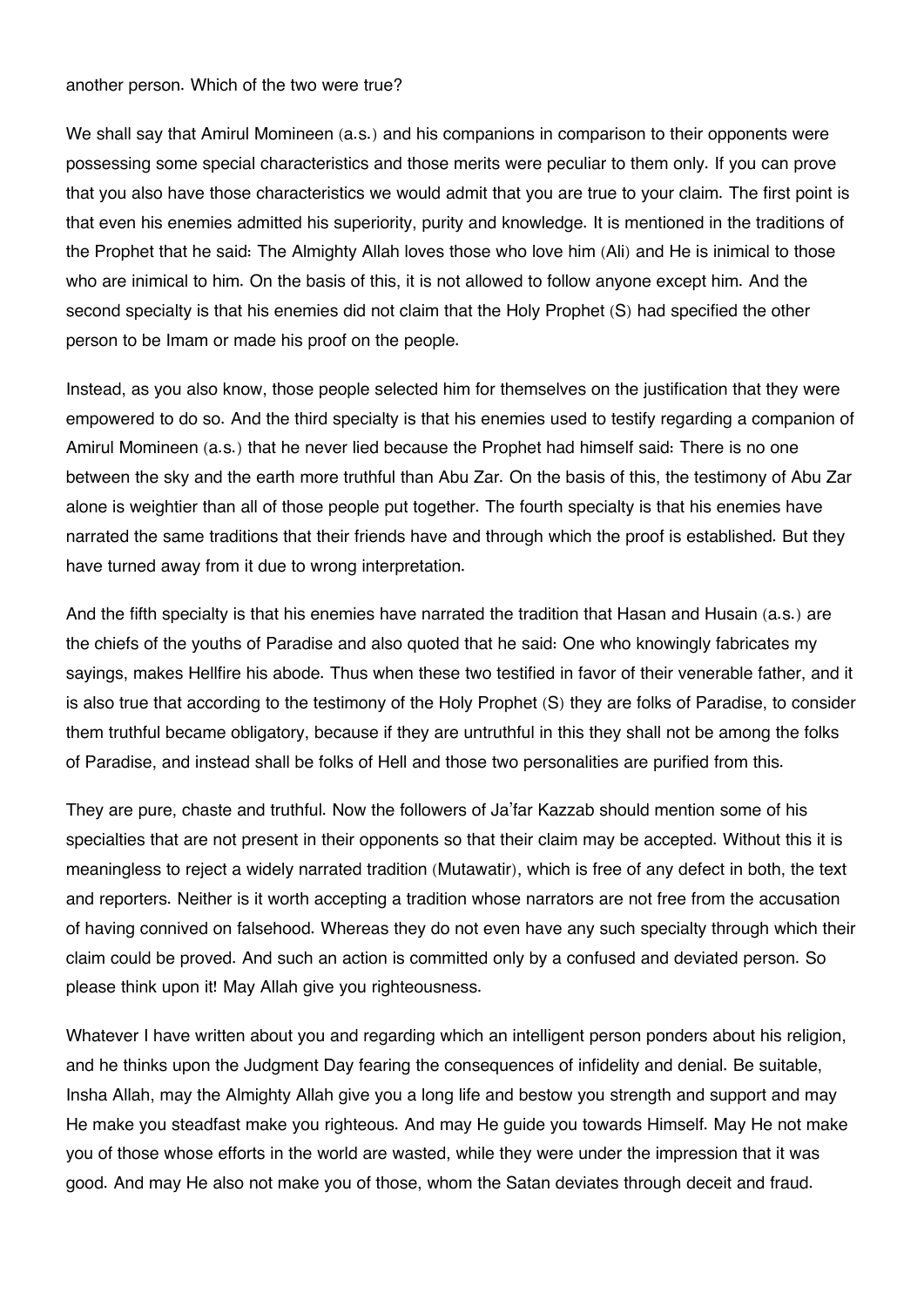And some Imamites have written a letter to Abu Ja'far bin Qubba in which they ask him a few questions. He replied as follows: But your statement, may Allah support you, which you are narrating from the Motazela that they think that the Imamites are under the impression that Nass about an Imam is necessary from the logical point of view, there are two possibilities in this. If they take it to be logically obligatory before the arrival of the prophets and religious codes of law, it is wrong. But if they take that human intellects guides to the fact that after the arrival of the prophets there is necessity of Imam, they came to know through faith and logical arguments that and they have understood through this tradition narrated from this personality in whose Imamate they believe.

And the statement of the Motazela that: We came to know with certainty that Hasan bin Ali (a.s.) passed away without stating the Nass of Imamate in favor of any person. So their statement is a claim that shall be opposed and they shall be needful that they must prove the veracity of their claim. What is that point which gives them precedence in their claim from their opponents that they have certainty in something which exactly opposed to their claim?

And among the arguments is one which is about the Nass on the proof of the Imamate of Hasan bin Ali (a.s.) and among the traditions of Shias quoted from those truthful personalities is that an Imam does not die without having clearly indicated the Imamate of another person after himself. As the Holy Prophet (S) has said that since people in every age are needful of only one personality whose statements and reports are not contradicting and refuting each other.

Like the traditions that our opponents possess are contradictory and refuting each other. And an Imam should be such that if he orders something it should be complied with and there should be none superior to them. He should neither forget nor commit mistakes, and he should possess knowledge that he can teach people about which they are ignorant. He should be equitable and judge with truth and justice. And if one is having such traits, the Almighty Allah would issue Nass about him by the tongue of one through whom He completes His argument while in his apparent creation there is nothing that proves his infallibility.

If Motazela object that these are your claims that you shall have to prove through evidences, we shall say that indeed arguments are necessary to prove the veracity of our statements. You have asked us about a secondary matter and no indication is found on the correctness of the secondary matter except that its root should be proved correct. The arguments in favor of the rightfulness of our principles are present in our books and by way of example we can ask that if a person demands proofs for the correctness of the Shariah, do we need to first prove the correctness of divine revelation, rightfulness of the prophethood of the Holy Prophet (S) and the correctness of his legislations on the basis of this Shariat? Before that we would have to prove that Allah, the Mighty and Sublime is one and He is the Knower of exigencies and after that we would have to prove the incidentally of the universe.

He has asked us exactly the same question. And when I contemplated on the aim of that question, I realized that their aim is absolutely foolish, and they say that if Hasan bin Ali (a.s.) has issued Nass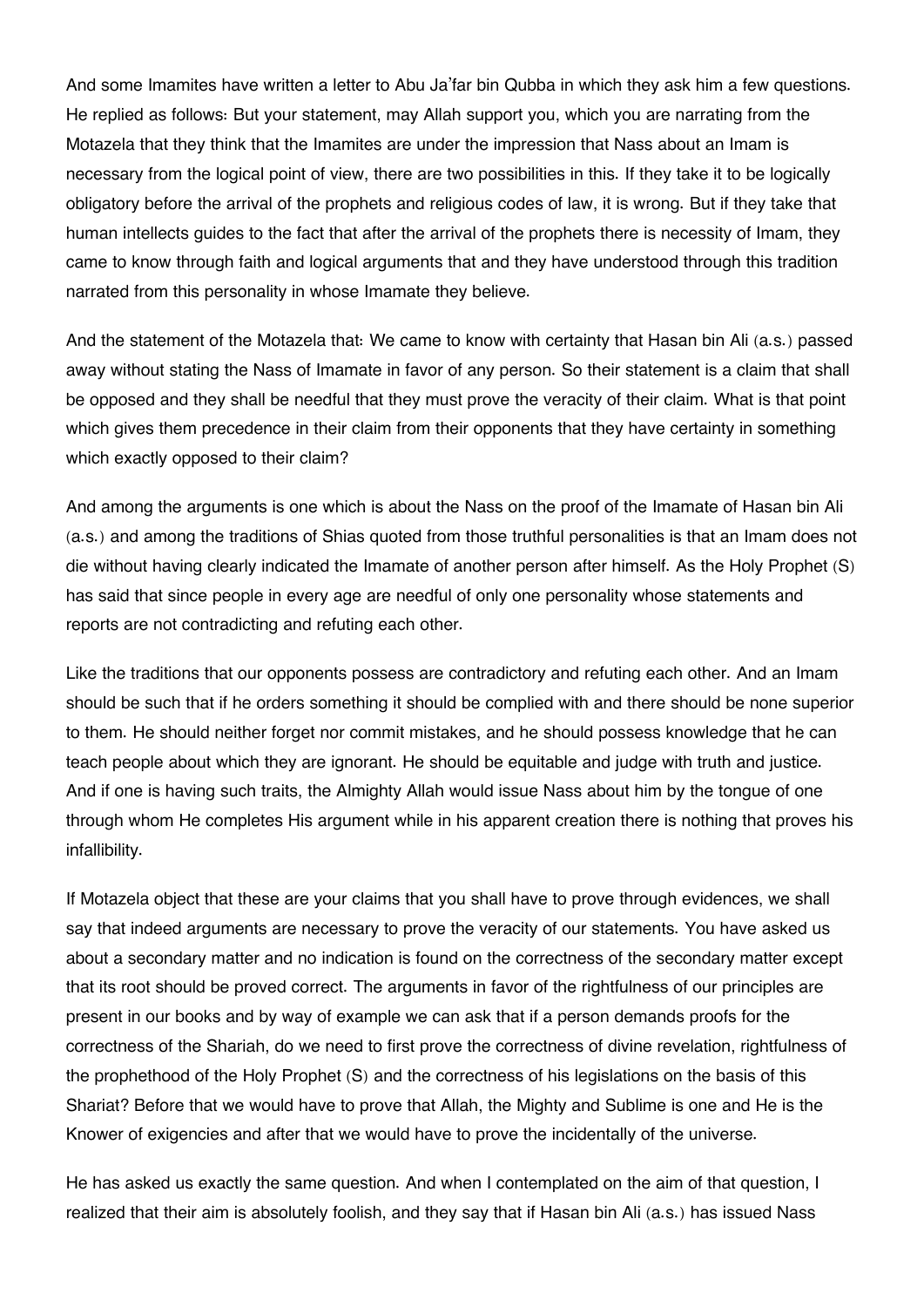about the one in whom you believe, the matter of occultation would be proved invalid.

The reply is that occultation certainly does not mean inexistence. Sometimes a man goes to a land where is well-known and people observe him; at the same time he has disappeared from other places. In this way sometimes a person disappears from the view of some people but he is not unseen by others. And sometimes he is concealed from his enemies and not from his friends. So it is said that he has disappeared.

With regard to Imam Mahdi (a.s.) his being hidden implies that he is (only) hidden from his enemies and those of his friends who are not capable to keep his secret; and also that like his purified ancestors, he is not apparent to the people and his friends. Inspite of that they narrate his presence and his dos and don'ts and in our view they are such that their narration establishes the proof.

While their abundant numbers, the variation of their aims and the necessity of accepting their reports removes every excuse. Such people have narrated about him the same things as they have narrated about the Imamate of his purified ancestors, even though their opponents have opposed them in this matter in the same way as the statements of Muslims regarding the Holy Prophet (S) prove the signs of his prophethood except Quran, even though the enemies, People of the Book, Magians, heretics and atheists may oppose them and deny his signs. And this matter is not such that it should be difficult for you to understand and I am aware of your intelligence.

As for their question that when he would reappear how would it be known that he is the same Muhammad bin al-Hasan bin Ali (a.s.)? The reply is that this matter shall be possible through the statements of his friends by whose statements the proof is established in the same way as his Imamate is proved to us through their statements.

Another reply is that it is also possible that he may display a miracle which proves that he is the same person and it is this second reply on which we depend and present it as a rebuttal to our opponents even though the first reply is also correct. As for the question of Motazela that why Ali Ibne Abi Talib (a.s.) did not show a miracle and established his claim on the day of Shura? In reply we say that prophets and divine proofs only display those miracles that are in compliance to the command of Allah, the Mighty and Sublime and that which the Almighty Allah considers to be to the interest of the people.

Thus if his proof can be established through the sayings of the Holy Prophet (S) and divine texts, in that case he does not need to show a miracle. Though if someone says that indeed in those circumstances it would have been better to have shown a miracle, we shall ask what is the argument of the correctness of your position? It is also possible that the opponent may reject that also and it is also possible that after seeing a miracle at his hand they might have gone deeper into disbelief, and would have alleged that he is a magician. And when this is possible, it is not proved that it would have been better if he had shown a miracle at that time.

If Motazela say that on what basis do you think it is better for the one, who is Imam to show a miracle to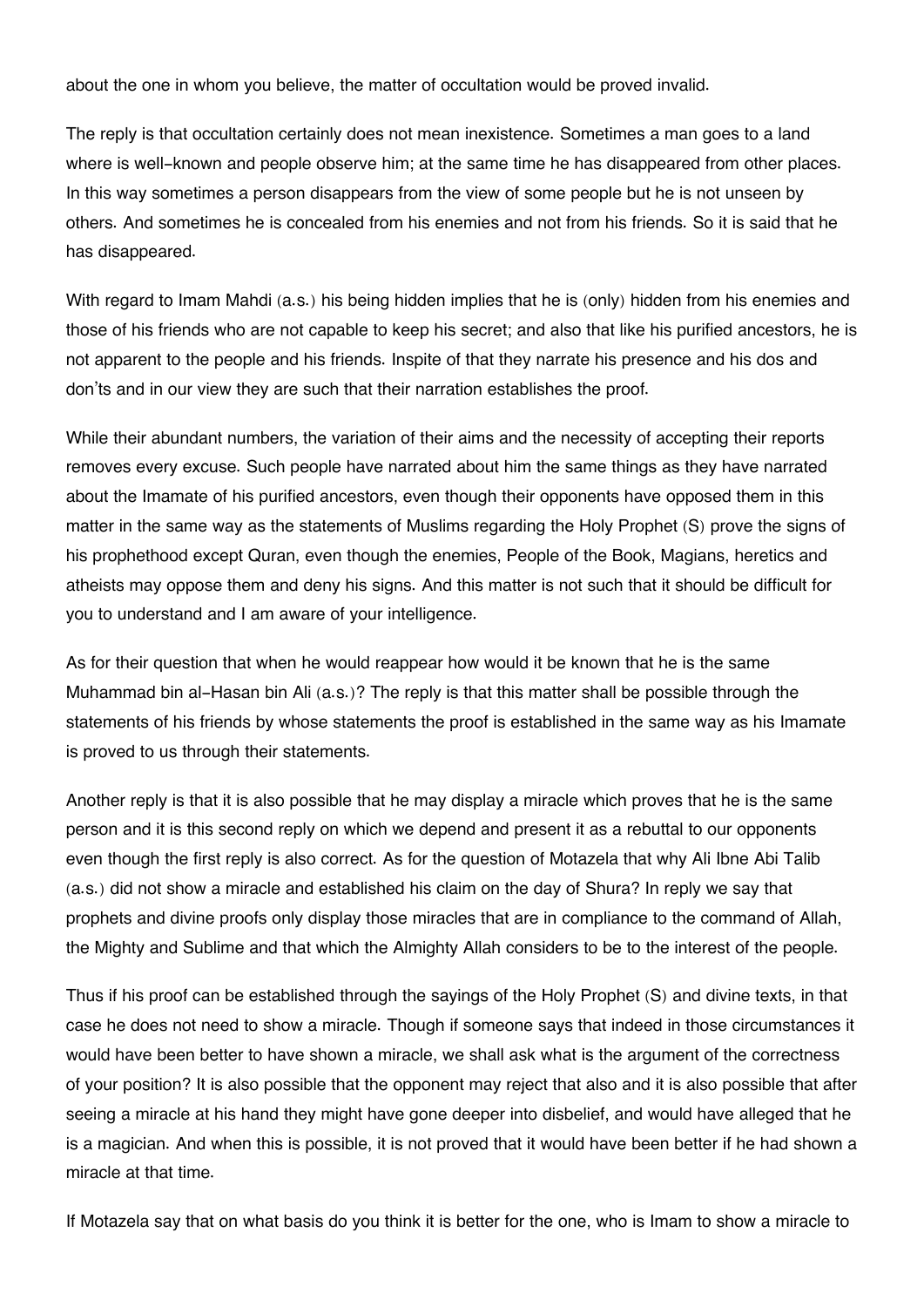prove that he is Hasan Ibne Ali (a.s.)? We shall tell them that we are nor certain that it is necessary to show a miracle under such circumstances, we only think that it may probably be as such. Except that apart from miracle no other evidence is available, in that case it is inevitable to establish the proof. And when it is inevitable, it is learnt that it is obligatory and when it is learnt that it is obligatory, it is learnt that it is due to divine exigency and not due to deficiency.

And we know that sometimes prophets showed miracles and sometimes they did not. They did not show a miracle on any day any time to anyone so that he may accept Islam. They showed it sometimes and sometimes they did not for the reason known best to Allah, the Mighty and Sublime. And Allah, the Mighty and Sublime has mentioned about the polytheists that they asked the Messenger of Allah (S) to fly up to the sky and break up the sky into pieces throwing it upon them, or that he reveal a book to them that they may read etc. as mentioned in the verses. But the Holy Prophet (S) did not do such things.

They told him to bring back to life Qusayy bin Kilab and to take away the Tahama Mountains from their city. But the Messenger of Allah (S) did not oblige them. Though he showed other miracles to the people. It is just as Motazela have asked. So they shall be told that as they have said to us that we have presented the clearest arguments and proofs regarding which help is taken from repetition of miracles and excess of arguments.

As for the statement of Motazela that in this argument help is taken in which there is possibility of interpretation. It will be said that in our view, the argument which is established for the people of Shura is only on the basis of the Nass received from the Holy Prophet (S). Because these leaders were not such that they were unaware of the facts and we cannot put them with others (like Tabiin) in a single row.

Now we turn the same query to Motazela that why Allah, the Mighty and Sublime did not send more prophets than the ones He sent? And why did not He send one or more than one prophet to each village till the time Qiyamat occurs. And why did not He clarify the meaning of Quran so that no doubter doubt it and they say that He left it in such a way that scope remained of interpretation in it. And these are such matters that they are obliged to explain.

End of the discourse of Ibne Ja'far bin Qubba (r.a.).

### **[Statement of a Mashayakh in refutation of the Zaidiyyah Sect](#page--1-0)**

Apart from him, one of the great scholastic theologians of the Imamiyah sect has said: Most of our opponents ask us regarding such matters on this subject whereas they should know that to believe in the occultation of the Imam of the Age is based on the fact that we should first believe in the Imamate of his purified ancestors. And to believe in the Imamate of his purified ancestors based on the fact that we testify to the prophethood of Prophet Muhammad (S) and accept his Imamate and leadership, because right from the beginning it is a related matter not a pure academic subject. Discussion in religious topics should be based on Quran and traditions as Allah, the Mighty and Sublime says: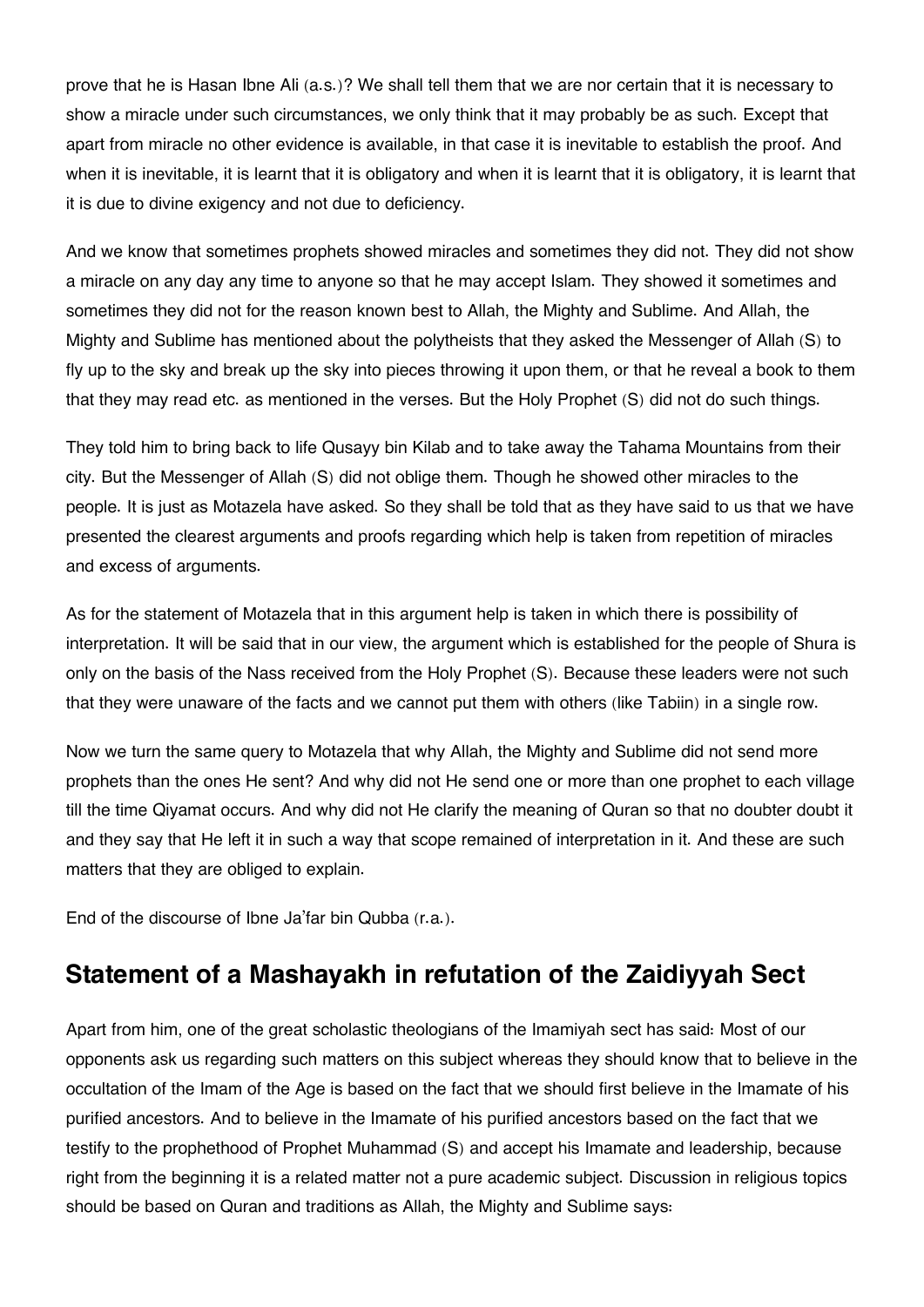# تَنَازَعْتُمْ فِي شَيْءٍ فَرُدُّوهُ إِلَى اللَّهِ وَالرَّسُولِ

### *…then if you quarrel about anything, refer it to Allah and the Apostle…*[66](#page--1-0)

Thus when Quran, traditions and logical arguments prove the correctness of a matter, our stand shall be most preferable. And we say that all the groups of Zaidiyyah and Imamiyah are unanimous that the Messenger of Allah (S) said: "Indeed, I leave behind among you two weighty things; one is the Book of Allah and the other is my progeny, my Ahlul Bayt, and these two shall be my successors after me. And the two shall not separate from each other till they arrive to me at the Kauthar Pool."

This tradition is accepted as authentic by the both sects. On the basis of this it is necessary that along with Quran there should be a person from Progeny possessing perfect knowledge about the revelation and interpretation of Quran, and who informs the people about what Allah, the Mighty and Sublime implies. While the Messenger of Allah (S) used to inform the people about its meanings and interpretation. And his Marefat (divine recognition) should not be such that he should interpret Quran through corollaries and deductions, just as the Marefat of the Holy Prophet (S) was neither based on corollaries nor on deductions. Nor was it on the basis of the principles of language or the way people speak among themselves.

He used to inform about the divine implication in such a way that as soon as he said something it became a proved matter for the people. In the same way it is necessary that the Prophet's Progeny should have perfect recognition of Quran and insight. Allah, the Mighty and Sublime says describing the qualities of the Messenger of Allah (S) thus:

قُلْ هُذِهِ سَبِيلِي أَدْعُو إِلَى اللَّهِ ۩ عَلَىٰ بَصبِيرَةٍ أَنَا وَمَنِ اتَّبَعَنِي

### *Say: This is my way: I call to Allah, I and those who follow me being certain…*[67](#page--1-0)

Thus his followers are from his family and his progeny and they are same and they shall explain the Book of Allah through their perfect knowledge and insight. And when the interpreter of Allah's commands is not apparently visible, it would become obligatory on us that we should believe that there is always a person from the progeny of the Holy Prophet (S) who possesses all the knowledge of meanings and interpretations of Quran, because the Prophet's tradition mentions that it is imminent.

Imamiyah scholars have said: Allah, the Mighty and Sublime said:

ذُرِيَّةً بَعْضُهَا مِنْ بَعْضٍ ؟ وَاللَّهُ سَمِيعٌ عَلِيمٌ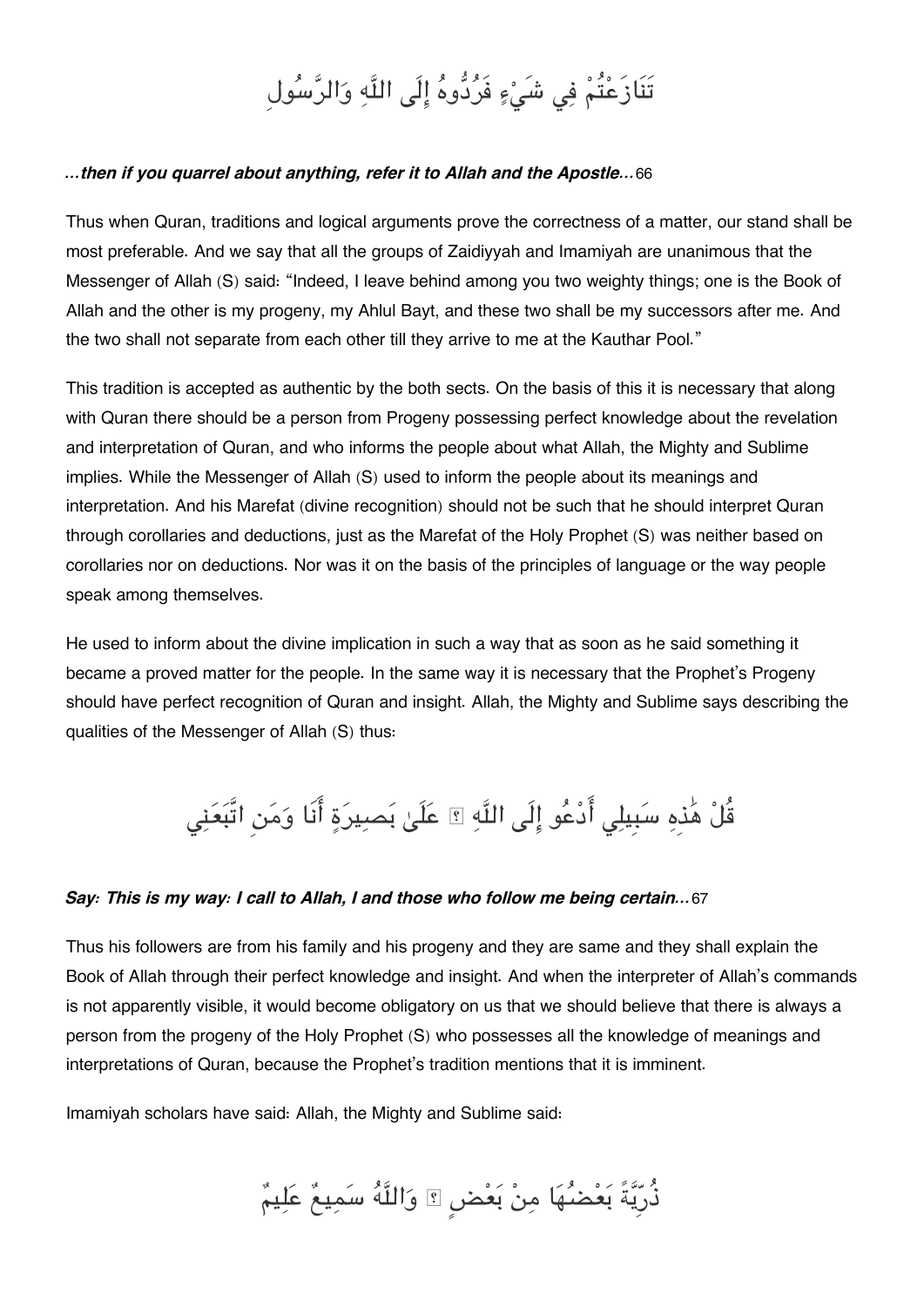### *Surely Allah chose Adam and Nuh and the descendants of Ibrahim and the descendants of Imran above the nations. Offspring, one of the other…*[68](#page--1-0)

Thus in this verse, on the basis of generality it becomes necessary that from the progeny of Ibrahim (a.s.) till now and forever there will always be a chosen one. It is so because Allah, the Mighty and Sublime, in His Book, has divided the people into two groups. One is the group of prophets, messengers and caliphs and the other comprises of those whom the Almighty Allah has commanded us to follow. Therefore till the time there exist people on the earth who need guidance and directions there has to be a chosen person from the progeny of Prophet Ibrahim (a.s.). And it is also necessary that some descendants of Prophet Ibrahim (a.s.) be preferred over others as Allah, the Mighty and Sublime says:



### *Offspring, one of the other…*

Moreover it is an established fact that the Messenger of Allah (S), Amirul Momineen (a.s.) and Hasan and Husain (a.s.) were the preferred ones from the progeny of Prophet Ibrahim (a.s.). On the basis of this verse after Husain (a.s.), it is necessary that the chosen ones should be from his descendants. And if they are not from his descendants the words of "Offspring, one of the other…" will not be proved true. And also that he should not be from their womb. Also that the Imamate was transferred from Imam Hasan (a.s.) to his brother Imam Husain (a.s.). Therefore it is necessary that his successor should only be from his descendants. This is the actual implication of this verse:

دُرِيَّةً بَعْضُهَا مِنْ بَعْضٍ ؟ وَاللَّهُ سَمِيعٌ عَلِيمٌ

#### *Offspring, one of the other; and Allah is Hearing, Knowing.*[69](#page--1-0)

So this verse implies that which is stated in the Sunnah and traditions.

## **[Argument for an Imam in occultation who will reappear and fill](#page--1-0) [the earth with justice and equity](#page--1-0)**

Some Imamiyah scholars have said: It is necessary for us and for all those who believe in Allah, His Messenger, Quran and all the prophets preceding the Messenger of Allah (S), to ponder upon the past nations and previous centuries. When we think upon it we find that the circumstances of prophets and past nations resemble our times and Ummah. And the cause of the resemblance is that the glory and strength of every religion during the time of their prophets was dependant upon the fact that whenever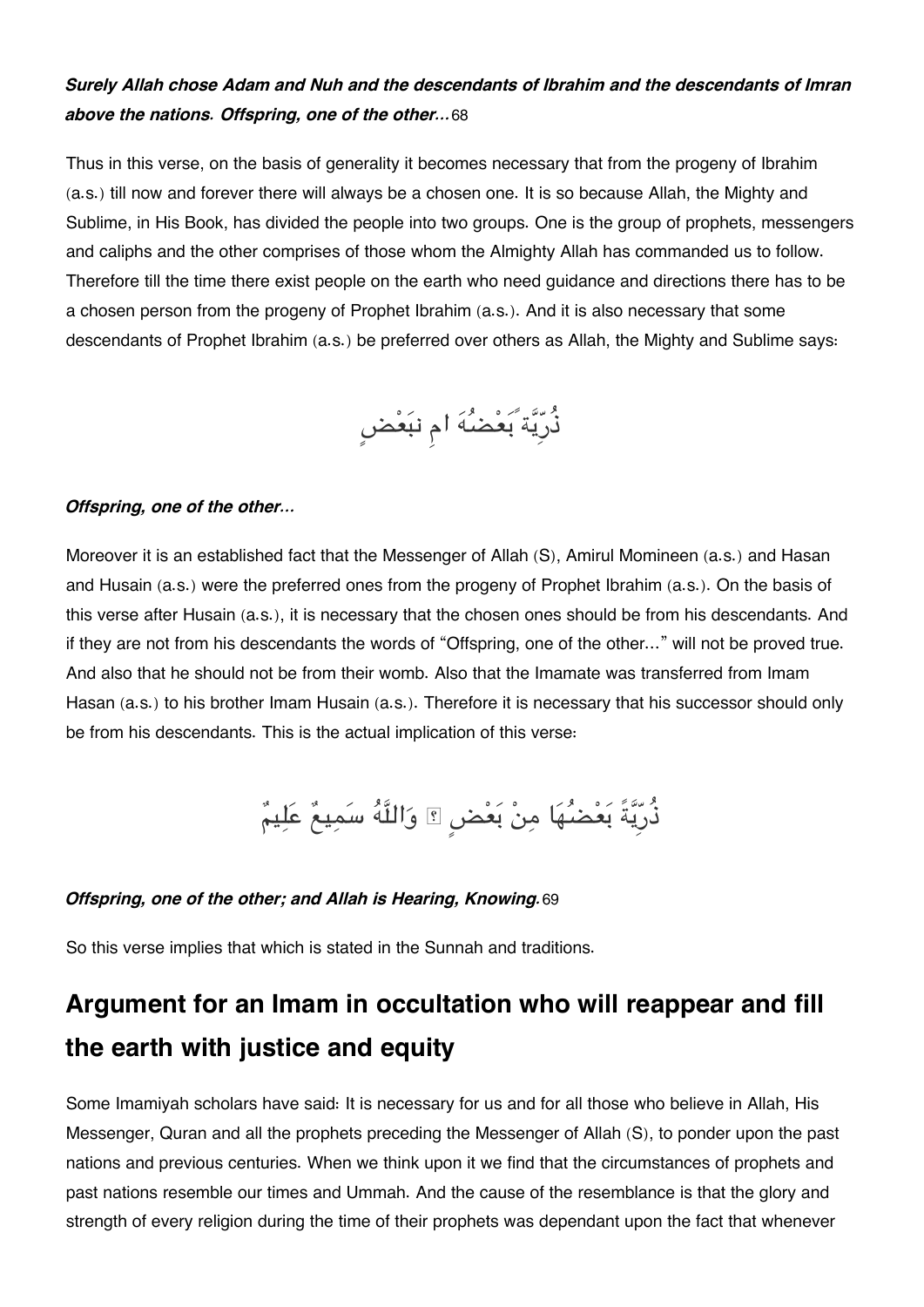those nations adopted belief in those prophets, and during his tenure the number of followers increased. Thus there was no nation which preceded this Ummah in obedience of their prophet. Although after the position of the prophet of this nation was established. Before our Prophet Muhammad (S) all prophets who commanded a central position were Nuh, Ibrahim, Musa and Isa (a.s.) and their heritage and reports are in possession of the people. And we saw the condition of those nations that there developed sloth in the people who were attached to these religions and they abandoned many things that they should have followed sincerely and which had become obligatory on them during the lifetime of their prophets as well as after their passing away. Therefore Allah, the Mighty and Sublime says:

## قَدْ جَاءَكُمْ رَسُولُنَا يُبَيّنُ لَكُمْ كَثِيرًا مِمَّا كُنْتُمْ تُخْفُونَ مِنَ الْكِتَابِ وَيَعْفُو عَنْ كَثِيرٍ

### *Indeed Our Apostle has come to you making clear to you much of what you concealed of the Book and passing over much…*[70](#page--1-0)

Allah, the Mighty and Sublime, has described the condition of those as follows:

## فَخَلَفَ مِنْ بَعْدهِمْ خَلْفٌ أَضَاعُوا الصَّلَاةَ وَاتَّبَعُوا الشَّهَوَاتِ ؟ فَسَوْفَ يَلْقَوْنَ غَيَّا

### *But there came after them an evil generation, who neglected prayers and followed sensual desires, so they will meet perdition.*[71](#page--1-0)

While regarding this Ummah Allah, the Mighty and Sublime says:

وَلَا يَكُونُوا كَالَّذِينَ أُوتُوا الْكِتَابَ مِنْ قَبْلُ فَطَالَ عَلَيْهِمُ الْأَمَدُ فَقَسَتْ قُلُوبُهُمْ

### *And (that) they should not be like those who were given the Book before, but the time became prolonged to them, so their hearts hardened.*[72](#page--1-0)

Also it is mentioned in traditions that: "Indeed, there will come such a time on the people in which except for its name nothing shall remain from Islam among them and nothing shall remain of Quran except for its name and calligraphy." The Messenger of Allah (S) also said: "Islam certainly began strange and it will revert to being strange. Thus blessed be the strange ones."

The Almighty Allah used to send a messenger to those nations in every age in order to revive whatever had perished from the laws and customs of religion and the whole community is unanimous on this except for a group whose opposition is not worth paying attention to and logical arguments have also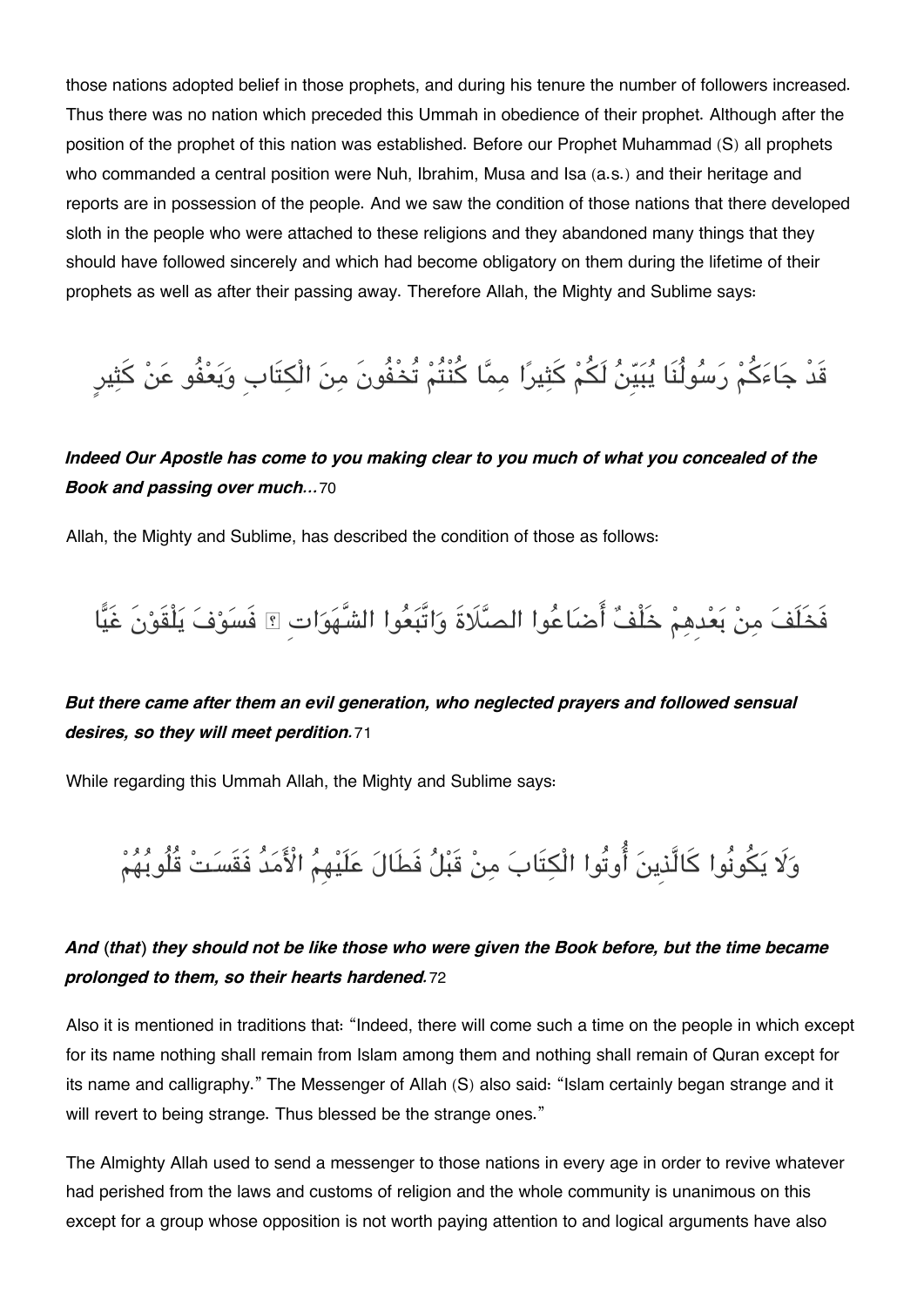proved that Allah, the Mighty and Sublime ended the series of prophets and messengers with His Eminence, Muhammad Mustafa (S), therefore there will be no prophet after him.

And we noted the condition of this Ummah that they want falsehood to gain precedence over truth and deviation to be dominated over rightfulness. So much so that many people began to think that the present age is the age of infidelity and not that of Islam. After that the circumstances that befell Imamate did not befall any of the principles of Islam. Because this Ummah began to say: After the martyrdom of Imam Husain (a.s.) no just Imam came to lead them neither from Bani Umayyah nor from Bani Abbas whose laws may be enforceable on the majority of the people. And we, Zaidiyyah, common Motazela and majority of Muslims say that: Indeed, none can be Imam except one whose outward appearance is an expression of justice and equity.

And the condition of the Ummah was such that it had been a toy in the hands of oppressive and tyrannical people who issued their own laws regarding the lives and property of people, which were opposed to divine laws and in this way evil and corrupted people became dominant over the righteous and unity of the people disappeared. Then we saw that different groups among the Ummah began to accuse each other of infidelity and declared aloofness from each other.

When we contemplated on the traditions of the Prophet we saw that they also mentioned that the earth would be filled with justice and equity as it was fraught with injustice and oppression. And this will take place through a man from the Prophet's progeny. Thus this tradition indicates that apocalypse shall come to this Ummah till the earth is not filled with justice and equity.

It is because for this religion in which abrogation and change is not possible, there would be a helper whom Allah, the Mighty and Sublime shall support just as He had supported the prophets when He sent them to renew the Shariats and to remove the atrocities of oppressors. On the basis of this there should be proofs for the fulfillment of this gigantic task. We obtained knowledge about different sayings of the Ummah and studied the conditions of all the sects and reached to the conclusion that truth is in favor of the followers of the Twelve Imams (a.s.) and not in support of other sects.

It was also learnt that the Imam of this age is the twelfth of them and he is the one about whom the Holy Prophet (S) has informed and issued the textual certificate (Nass). And very soon, if Allah wills, we will quote the traditions of the Messenger of Allah (S) that are recorded, with regard to their number, that they are twelve in all, and that the twelfth of them shall be the Qaim. Also traditions regarding his occultation before his reappearance and armed uprising.

### **[First objection of Zaidiyyah sect](#page--1-0)**

Some Zaidiyyah say: Traditions that specify the number of Imams to be twelve have been fabricated by the Imamiyah sect sometime ago.

We say: Good sense (Taufeeq) is only from Allah. Indeed there are a large number of traditions on this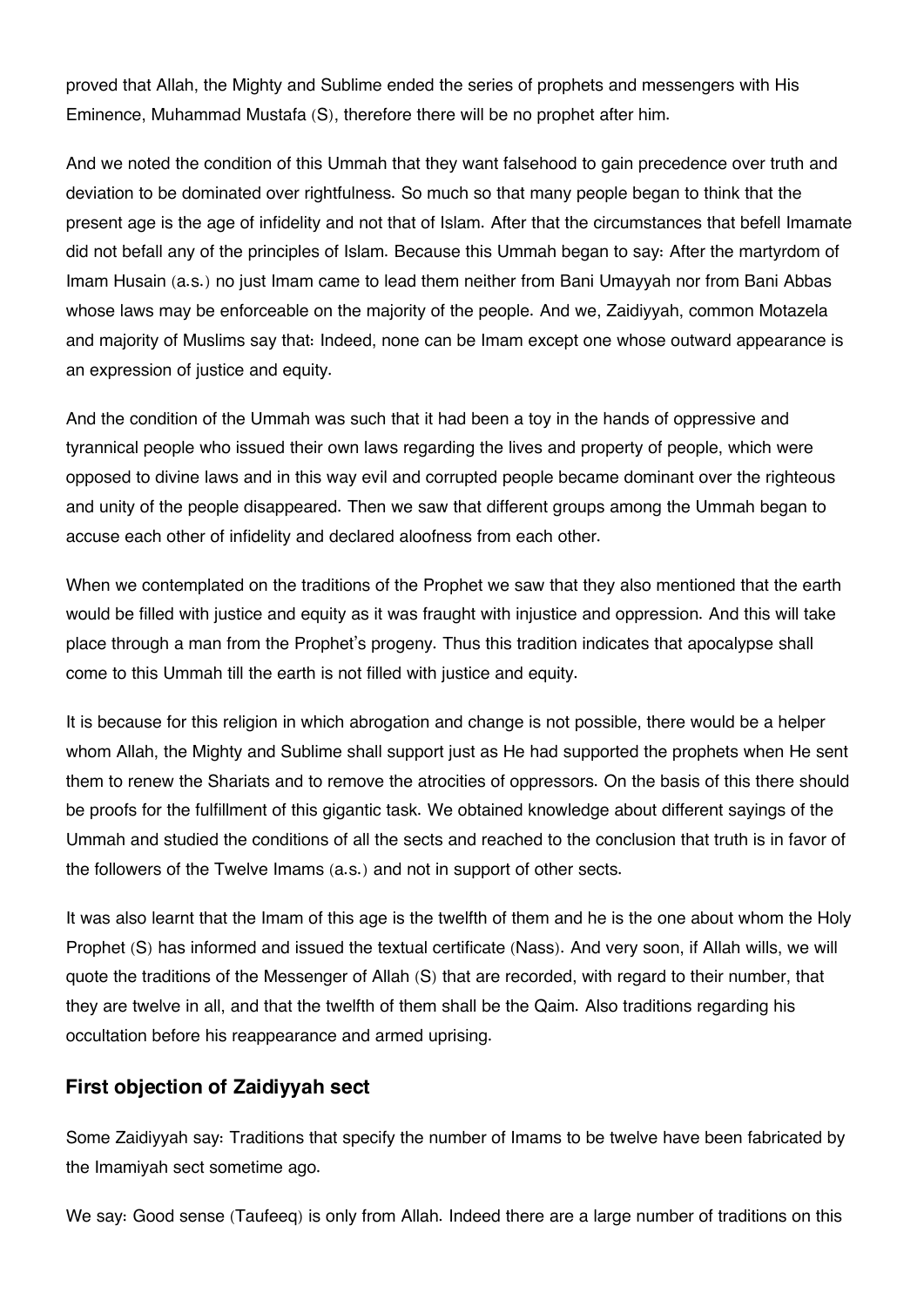subject and in this regard we rely on the narrators of the tradition and indeed the tradition narrators from our opponents have also reported the tradition to the level of usefulness. Among the traditions of Abdullah bin Masud that is narrated to us from Ahmad bin al-Hasan al-Qattan known as Abi Ali bin Abde Rabb ar-Razi and he is a noted tradition scholar he says: Narrated to me Abu Yazid Muhammad bin Yahya bin Khalaf bin Yazid al-Maruzi in the city of Rayy in 302 A.H. in the months of Rabi I from Ishaq bin Ibrahim Hanzali who was there in 238 A.H. and was known as Ishaq bin Rahuya from Yahya bin Yahya from Hisham from Mujalid from Shobi from Masrooq that he said: One day we were in the company of Abdullah bin Masud to get our copies of Quran checked by him so that they were free of errors. A young man asked: Has your Prophet told you about the number of his successors? He replied: You are very young and it is something that no one has asked me before. Now I will tell you about it. Yes, our Prophet informed us that indeed there would twelve successors after him and it would be equal to the number of the chiefs of Bani Israel.

We have mentioned some chains of narrators of this tradition in this book of ours and some others are mentioned in our another book, An-Nass Alaal Aaimmatul Ithna Ashar (a.s.) bil Imamiyah. In this way, from our opponents some have narrated the traditions of reappearance to the level of usefulness. Among these is the report of Jabir bin Samura that Ahmad bin Muhammad bin Ishaq ad-Dinawar, a tradition scholar, has narrated. He says: Narrated to me Abu Bakr bin Abi Dawood from Ishaq bin Ibrahim bin Shazan from Walid bin Hisham from Muhammad bin Zukwan from his father from his father from Ibne Sirreen from Jabir bin Samura as-Sawai that he said: We were in the company of the Messenger of Allah (S) when he said: There are twelve leaders for this Ummah. Samura said: A clamor arose so I couldn't hear what else the Prophet said. So I asked my father who was nearer to the Prophet, what he had said. My father said: He said: All of them shall be from Quraish, such that their like is not seen.

I have also mentioned the various chains of reporters of this tradition. Some versions say: There will be twelve Amirs (chiefs) and some say: There will be twelve successors. Thus it proves that traditions in Imamiyah books regarding the twelve Imams are authentic.

Zaidiyyah say: If the Holy Prophet (S) has introduced the names of twelve Imams to his Ummah, why it has moved away from it and gone hither tither and become highly deviated? We reply that: You say that the Holy Prophet (S) appointed Ali as his successor and Imam after himself. He issued Nass for him and indicated him clearly as there remains no doubt about it. Then what happened to this Ummah that it turned away from Ali and abandoned him completely, such that he went away from Medina to Yanba[73](#page--1-0) and whatever befell him is known to all.

And if you say that the Holy Prophet (S) did not appoint Ali as his successor, we shall ask why have you mentioned it in your books, and why are you talking about it? People turn away from the truth if it might be absolutely clear and reject a matter even if it is explained in detail. Such as the people move from belief in monotheism to apostasy and inspite of Allah's statement that: "There is nothing like Him", they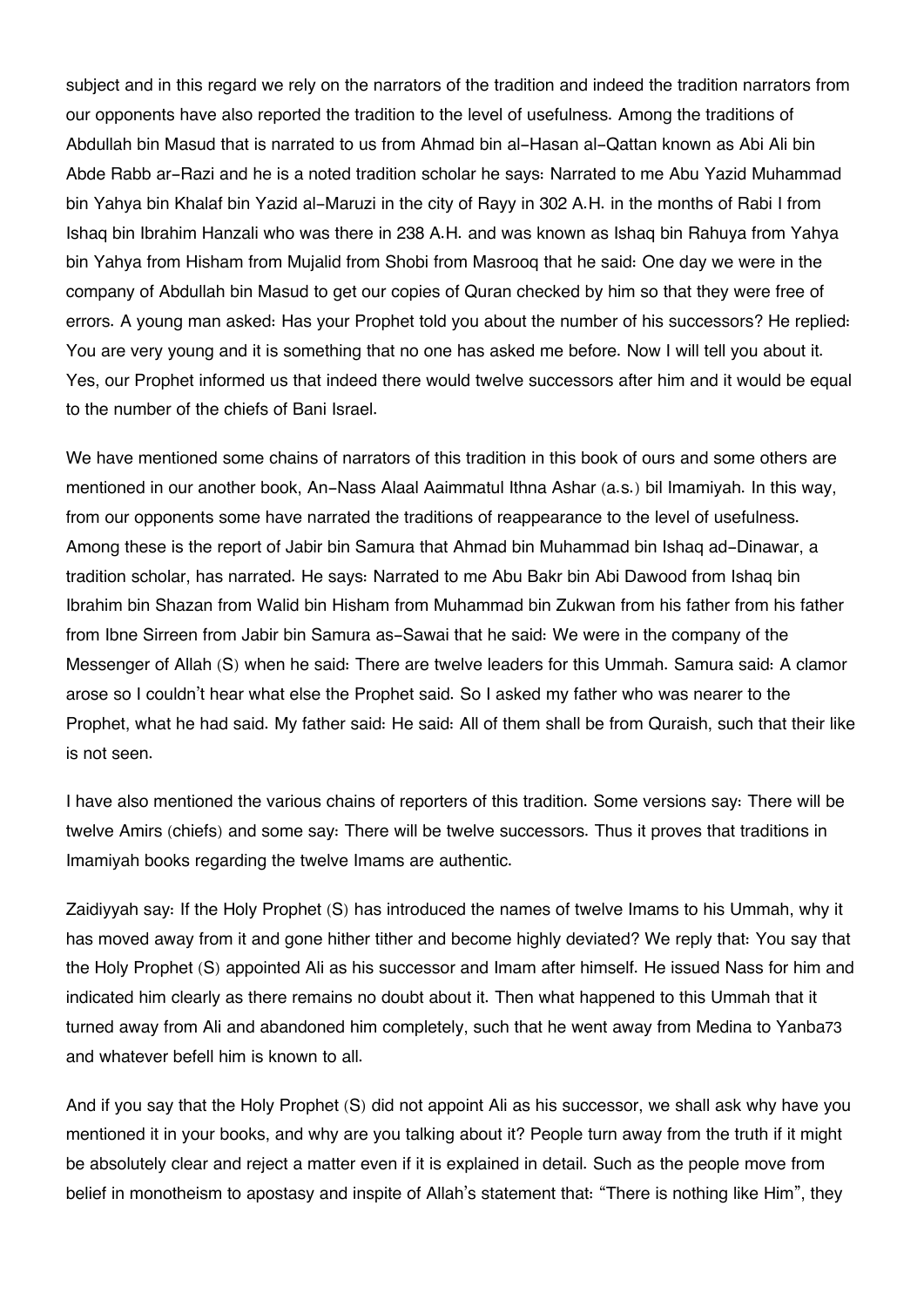start believing in comparison.

## **[Second objection of Zaidiyyah sect](#page--1-0)**

And among the arguments that falsify the Zaidiyyah claim is that they are under the impression that Imam Ja'far Sadiq (a.s.) issued Nass in favor of Ismail and when he (Ismail) was alive, indicated that he is Imam. Later on Ismail passed away during the lifetime of his father. So they said: The Almighty Allah did not effect change (Bada) in anything like He did regarding my son, Ismail. So if the tradition of twelve Imams had been correct, at least Ja'far bin Muhammad must have been aware of it, and he would have told his selected followers so that neither they err nor other people commit such a blunder.

In reply we asked them: On what basis do you say that Ja'far bin Muhammad had issued Nass on the Imamate of Ismail? What type of a report is it, who has narrated it and who has accepted it? They had no replies to offer. It was only a story concocted by those who believe in the Imamate of Ismail. It has no basis, because the traditions regarding the Twelve Imams are narrated by the Shias as well as the Sunnis from the Imams and the Prophet.

Whatever has been recorded from them on this is mentioned in this book. As for his statement that: 'The Almighty Allah did not effect change (Bada) in anything like He did regarding my son, Ismail.' What the Imam means to say is that: 'No divine matter became known to me as was in the case of my son, Ismail; that he died during my lifetime so that it is known that he is not an Imam after me. And on the basis of our belief, if one believes that today Allah, the Mighty and Sublime comes to know something He was unaware of the day before, such a person will be a disbeliever and it would be obligatory to keep aloof from such a person as is narrated from Imam Ja'far Sadiq (a.s.).

Narrated to us my father, from Muhammad bin Yahya al-Attar from Muhammad bin Ahmad bin Yahya bin Imran Ashari that he said: narrated to us Abu Abdillah ar-Razi from Hasan bin al-Husain Lulu from Muhammad bin Sinan from Ammar from Abi Baseer and Sama-a from Abu Abdillah, Imam Ja'far Sadiq (a.s.) that he said:

"It is obligatory to declare immunity from one who thinks that something may be exposed to Allah today which He was ignorant about yesterday."

However the Bada in which the Imamiyah sect believes is that Allah's affair which was concealed from us is now revealed. The Arabs say: 'Badaa li Shakhsun', meaning: A person became visible to me. Or 'Laa Badaa Nidamah', meaning: He showed no remorse. Whereas the Almighty Allah is much above this.

And how is it possible that Imam Ja'far Sadiq (a.s.) should announce Ismail's Imamate when the Imam himself used to say that: "He (Ismail) is sinful, neither he resembles me nor any of my purified forefathers."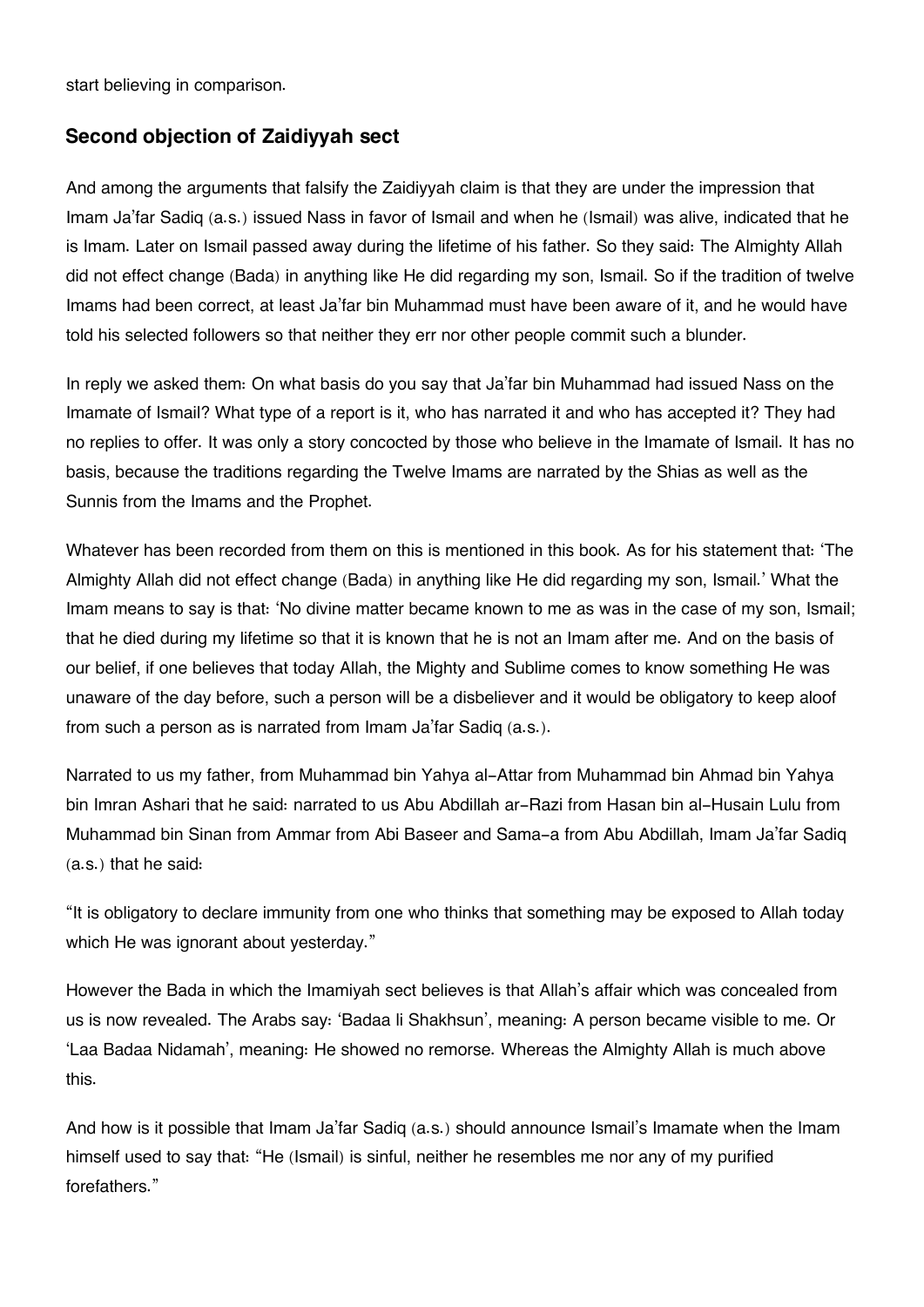Narrated to us Muhammad bin Musa bin al-Mutawakkil that he said: narrated to us Muhammad bin Yahya al-Attar from Muhammad bin Ahmad bin Yahya bin Imran Ashari from Yaqoob bin Yazid from Muhammad bin Abi Umair from Hasan bin Rashid that he said:

I inquired from Aba Abdillah, Imam Ja'far Sadiq (a.s.) regarding Ismail. He said: "He is sinful, neither he resembles me nor any of my purified forefathers."

Narrated to us Hasan bin Ahmad bin Idrees that: narrated to us my father narrating from Muhammad bin Ahmad from Yaqoob bin Yazid and Barqi from Ahmad bin Muhammad bin Abi Nasr from Hammad from Ubaid bin Zurarah that he said:

I mentioned Ismail in the presence of Imam Ja'far Sadiq (a.s.). He said: "By Allah, neither he resembles me nor any of my purified forefathers."

Narrated to us Muhammad bin Hasan bin Ahmad bin al-Walid that: Narrated to us Saad bin Abdullah narrating from Muhammad bin Abdul Jabbar from Ibne Abi Najran from Husain bin Mukhtar from Walid bin Sabih that he said:

A man came to me and said: Come with me, so that I may show you the son of the man (Imam). He says: I went along with him and we came to a group of people who were drinking wine and Ismail bin Ja'far was also among them. He says: I came out shocked and went to Hajar al-Aswad. In the meantime I saw Ismail bin Ja'far clinging to the Holy Kaaba and the covering of the Kaaba was wet with his tears.

He says: When I came out of there I saw Ismail in that same group which was drinking wine. Again I returned to Kaaba and saw Ismail clinging to the Kaaba covering and the curtain was wet with his tears. He says that when he related this incident to Abu Abdillah Imam Ja'far Sadiq (a.s.) he said: Indeed such a satan has come upon my son who assumed his form.

And it is narrated that the Satan can in no case assume the form of a prophet or a successor of a prophet. Then how is it possible that the Imam should have indicated Ismail to be an Imam while having issued such a right statement about him?

## **[Third objection of Zaidiyyah sect](#page--1-0)**

Zaidiyyah say: Through which argument do you reject the Imamate of Ismail and what evidence and proof you have against the Ismailia sect which follows this belief?

We shall reply: We reject the claim of his Imamate, that we have mentioned and through the traditions that have come as indicative text (Nass) for the Twelve Holy Imams (a.s.); and through the traditions that prove Ismail's death during the lifetime of his father.

We have mentioned the narrated reports that have been recorded as indicative texts for the Twelve Holy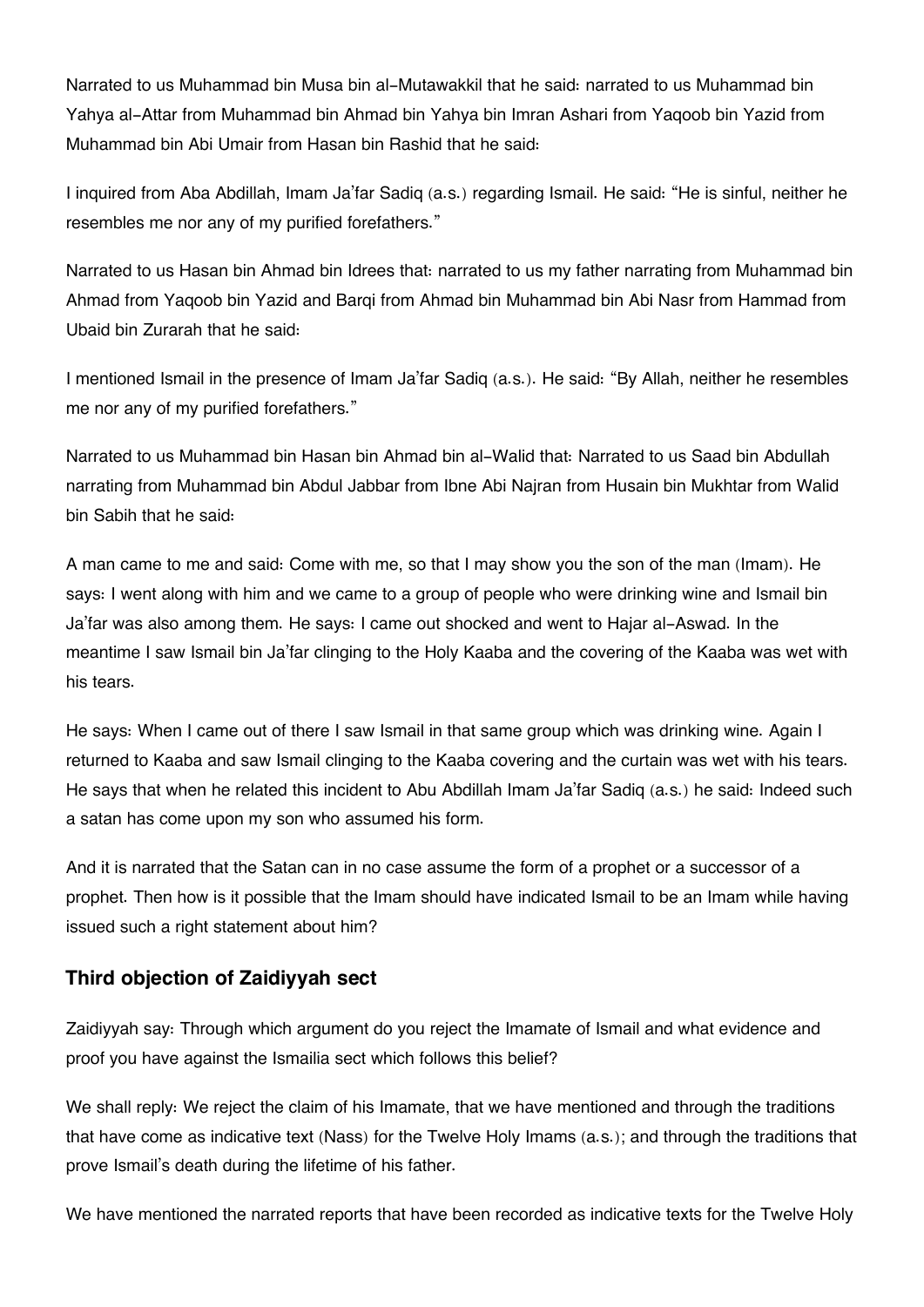Imams (a.s.) in this book. Among the reports that prove his death during the lifetime of his father is one that was related to me by my father, who says: Narrated to us Saad bin Abdullah from Ahmad bin Muhammad bin Isa from Hasan bin Saeed from Fuzala bin Ayyub and Hasan bin Ali Fuzzal from Yunus bin Yaqoob from Saeed bin Abdullah Al-Araaj who said: Abu Abdillah Imam Ja'far Sadiq (a.s.) said: When Ismail died I ordered that the cloth should be removed from his face.

Then I kissed his forehead, chin and upper breast. After that I ordered him to be covered with cloth again. Then I said: Uncover his face. And again I kissed his forehead, chin and upper breast. Then I again ordered him to be covered. Then I ordered and he was given the funeral bath. I came to his corpse when he had been shrouded and said: Uncover his face. And again I kissed his forehead, chin and upper part of breast.

The author of this book says: Many points can be derived from this narration. One is that it is lawful to kiss the forehead, chin and upper part of breast of the corpse before and after it is given the funeral bath. Except for the fact that one that has touched a corpse before it is given funeral bath while the body is still is warm is not obliged to perform the ritual bath for touching a dead body, but if he has touched the dead after it has gone cold, the ritual bath for touching a dead body is obligatory on him.

And if one has touched a dead body after it has been give the funeral bath no ritual bath is obligatory. Thus if this narration has mentioned that Imam Ja'far Sadiq (a.s.) performed the ritual bath after that or not we would have learnt whether he touched it before it was given the ritual bath, while it was still warm or he touched it after it had gone cold.

Another point derived from this narration is that the Imam (a.s.) said: 'I ordered that the funeral bath be given to him' and he did not say: 'I gave him the funeral bath myself'. And this tradition also mentions that which disproves the Imamate of Ismail. None other than Imam can give a funeral bath to an Imam, in his presence.

Narrated to us Muhammad bin Hasan bin Ahmad bin Walid, who said: narrated to us Muhammad bin Hasan Saffar narrating from Ayyub bin Nuh and Yaqoob bin Yazid from Ibne Abi Umair from Muhammad bin Shuaib from Abi Kahmas that he said:

I was present at the time of Ismail's death, while Abu Abdillah Imam Ja'far Sadiq (a.s.) was sitting near him. When he died, Imam (a.s.) tied up his jaws and covered his face with a piece of cloth. Then he ordered that he should be given the funeral bath and shrouded. After this was accomplished he called for his shroud cloth and wrote on its periphery: Ismail testifies that there is no god except Allah.

Narrated to us my father who said: Narrated to us Abdullah bin Ja'far Himyari quoting from Ibrahim bin Mahziyar from his brother, Ali bin Mahziyar from Muhammad bin Abi Hamza from Marrah the slave of Muhammad bin Khalid that he said:

"When Ismail passed away, Abu Abdillah (Imam Ja'far Sadiq) came upto the grave and squatted on side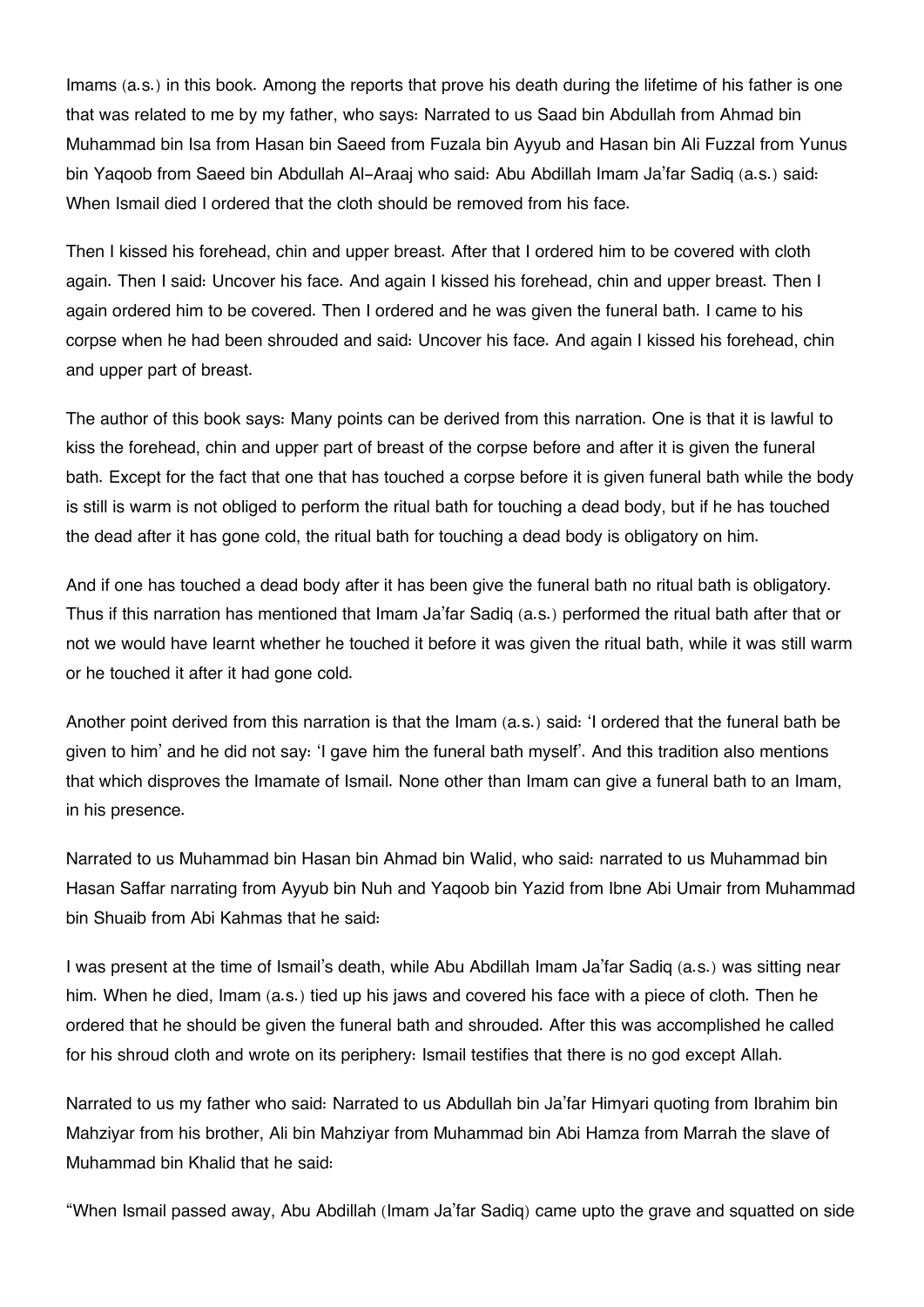of it and did not descend into the grave. Then he said: It was the same that the Messenger of Allah (S) had done when his son, Ibrahim had died."

Narrated to us Muhammad bin Hasan who says: narrated to us Husain bin Hasan bin Aban quoting from Husain bin Saeed from Qasim bin Muhammad from Husain bin Umar from a man of Bani Hashim that he said:

"When Ismail passed away, Abu Abdillah Imam Sadiq (a.s.) came with us and began to walk barefooted and with a cloak ahead of the bier."

Narrated to us my father who said: Narrated to us Saad bin Abdullah from Ibrahim bin Mahziyar from his brother Ali bin Mahziyar from Hammad bin Isa from Jurair from Ismail bin Jabir and Arqat, the cousin of Abu Abdillah (Imam Ja'far Sadiq) that:

Abu Abdillah Imam Ja'far Sadiq (a.s.) was with Ismail at the time of his death. When Arqat saw his restlessness he said: O Aba Abdillah, indeed, the Messenger of Allah (S) has passed away from the world. He (the narrator) says: The Imam stopped being restless and then said: "You said the right thing and I thank you this day."

Narrated to us Ahmad bin Muhammad bin Yahya Attar: Narrated to us Saad bin Abdullah quoting from Ibrahim bin Hashim and Muhammad bin Husain bin Abi Khattab from Anr bin Uthman Thaqafi from Abi Kahmas that he said:

"I was present at the time of the death of Ismail bin Abu Abdillah (Imam Ja'far Sadiq a.s.). At that time I saw that Abu Abdillah (Imam Ja'far Sadiq a.s.) prostrated and remained in that position for a long time. After that he raised his head and continued to stare at his face for some time. The narrator says that after that again he prostrated and remained in that position for a longer time. Then he raised his head, and at time Ismail had died.

The Imam closed the eyelids, tied up fast both the jaws and covered the face with a piece of cloth. After that he stood up and I saw such an expression on his face that only Allah knew what it was. The narrator says: Then the Imam arose and went to his quarters, remained there for sometime and then returned to us with the hair oiled and having applied antimony (Surma) to his eyes. He had also changed his clothes and did not have the expression he had at the time of entering his quarters. Then he began to issue instructions about the funeral procedures. Finally he called for the shroud cloth and when it was brought to him, he wrote on its edge: Ismail testifies that there is no god except Allah.

Narrated to us my father from Saad bin Abdullah quoting from Ahmad bin Muhammad bin Isa from Muhammad bin Ismail bin Bazi from Abul Hasan Zareef bin Naseh from Hasan Ibne Zaid that he said:

When a daughter of Abu Abdillah (a.s.) died, he mourned for her a whole year. After that another son died and he mourned him also for a whole year. Then Ismail died; and the Imam was extremely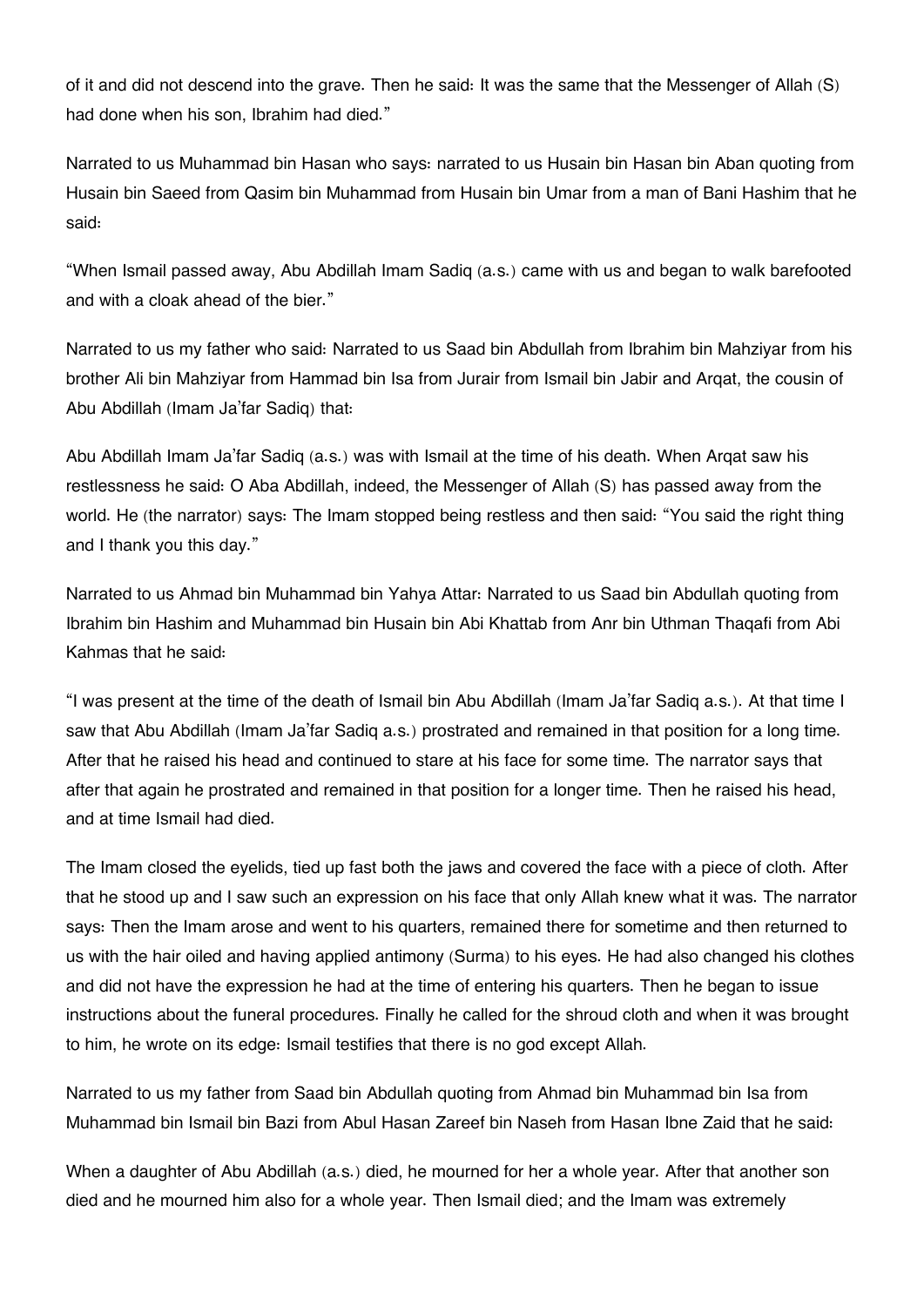aggrieved for sometime but stopped mourning after that. The narrator says: Abu Abdillah (a.s.) was asked: "May Allah bless you, does your family mourn and lament in this way?" He replied: "When Hamza passed away the Messenger of Allah (S) said: Hamza must be mourned because there is no one to weep on him."

Narrated to us Muhammad bin Hasan from Hasan bin Matteel Waqqaq (flour seller) who said: Narrated to us Yaqoob bin Yazid from Hasan bin Ali bin Fuzzal from Muhammad bin Abdullah Kufi that he said:

"When Ismail bin Abu Abdillah (Imam Ja'far Sadiq a.s.) died, Abu Abdillah was extremely disturbed and aggrieved." The narrator says: "After having closed his eyelids he called for a shirt that was washed clean or absolutely new. He wore it and emerged from his room to issue directions regarding the funeral procedure." The narrator says: "Some of the Imam's companions asked him: 'May we get sacrificed on you, when we saw your restlessness and grief we thought that we would not be able to speak to you for a long time as you would be in mourning.' He replied: 'We Ahlul Bayt (a.s.) are such that we express sorrow and restlessness till the time the tragedy befalls, when it does, we observe patience."

Narrated to us Ali bin Ahmad bin Muhammad Waqqaq: Narrated to us Muhammad bin Abdullah Kufi that he said: Narrated to us Muhammad bin Ismail Barmaki from Husain bin Haitham from Abbad bin Yaqoob Asadi from Anba bin Bajjad Abid that he said:

"When Ismail bin Ja'far bin Muhammad died and we finished his funeral ceremonies, Imam Sadiq Ja'far bin Muhammad (a.s.) sat down and we sat in his company. After a while the Imam raised his head and said: O people, indeed this world is an abode of separation. It is an unsuitable place and not suitable, separation from a close one is such a tragedy that cannot be forgotten and it is such a sorrow that cannot be dispelled and people are superior to each other in the matter of observing a nice way of mourning and right contemplation. Thus one who does not have to mourn for his brother will have to taste death. After that Imam (a.s.) recited the couplet of Abu Kharash Dauzali that he had composed while mourning for the death of his brother:

Don't think that I have forgotten the old brotherhood.

O one who has gone ahead, it is my goodly patience.

## **[Fourth objection of Zaidiyyah sect](#page--1-0)**

Zaidiyyah say: If the tradition regarding the number of Imams to be twelve had been correct, people would not have doubted in the successorship of Imam Ja'far Sadiq (a.s.). So much so that there is a group among Shias that believed in the Imamate of Abdullah and some adopted the belief in Imamate of Ismail and some others remained confused. The matter reached such an extent that when some people put Abdullah, the Imam's son under a test and didn't find in him the necessary qualities they came out saying: "Now where do we go? To Murjiah or to Hururiya?" And Musa Ibne Ja'far heard this and he said: "Neither to Murjiah or Qadariya or Hururiya; come to me." So, note due to how many things the tradition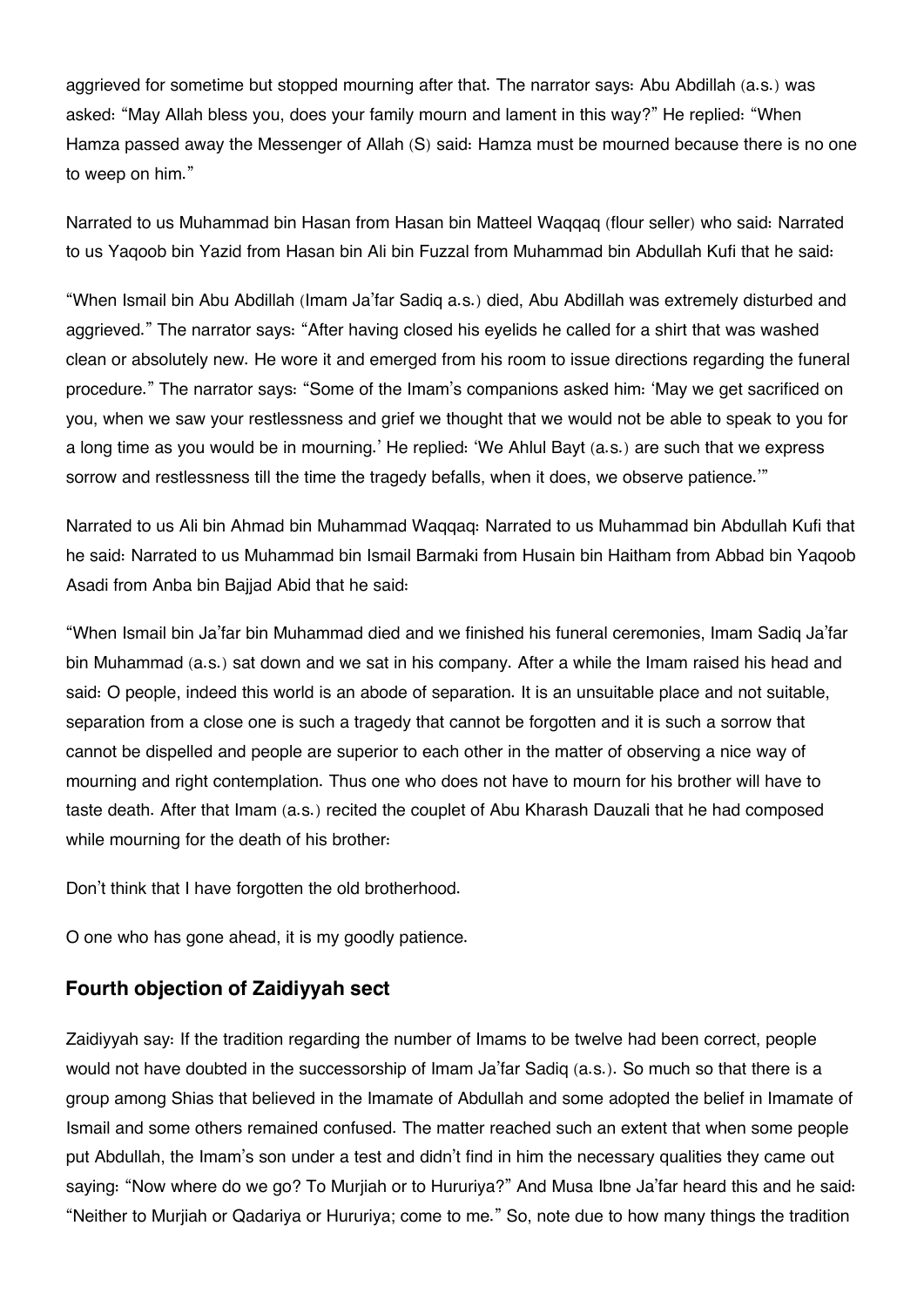regarding the number of Imams to be twelve is invalidated.

One is that Abdullah occupied the seat of Imamate, secondly Shias approach him, thirdly after having tested him they are confused and do not know that their Imam is Musa Ibne Ja'far and the position is such that Musa Ibne Ja'far is compelled to call the people to himself. And a jurisprudent (Faqih) of this period, Zurarah bin Uyun, dies in that condition saying with a copy of the Quran on his breast: "O Lord, I testify for the Imamate of the one, whose Imamate is proved in this Quran."

Our reply is: Indeed, all these things are misleading and false because we have not claimed that all the Shias of that period knew the names of all the twelve Imams. Rather we said that the Holy Prophet (S) informed that the Imams after him shall be twelve who would be his successors and that the Shia scholars have narrated this tradition with their names. And this fact also cannot be denied that there were among the Shias one or two persons or even more than that who had not heard this tradition.

However the matter of Zurarah bin Uyun is such that he died before he met a person who could have informed him about this report and he had not heard the appointment text (Nass) of Musa bin Ja'far. And since the tradition and narration had not reached him, his excuse was acceptable because he placed the Quran on his breast and said: "O Lord, I testify for the Imamate of the one, whose Imamate is proved in this Quran."

And does any religious jurisprudent, when an issue is doubtful for him, acts in any other way? Apart from that it is also said: Zurarah believed in and knew about the Imamate of Imam Musa bin Ja'far and he sent his son, Ubaid, to Imam Musa bin Ja'far (a.s.) to inquire if he (Zurarah) was permitted to reveal what he knew about his Imamate, or that he should keep it confidential through dissimulation. And such a thing is in consonance with the position of Zurarah bin Uyun and acceptable for the level of his divine recognition (Marefat).

Narrated to us Ahmad bin Ziyad bin Ja'far al-Hamadani from Ali bin Ibrahim bin Hashim, from Muhammad bin Isa bin Ubaid from Ibrahim bin Muhammad al-Hamadani that he said:

I asked Imam Ali Reza (a.s.): O son of Allah's Messenger, tell me whether Zurarah was aware of the Imamate of your venerable father. He replied: Yes. I further asked: Then why he sent, Ubaid, his son to inquire who Imam Sadiq, Ja'far bin Muhammad (a.s.) had appointed as his successor? Imam Ali Reza (a.s.) said: Indeed, Zurarah was aware of the Imamate of my venerable father and also knew about the clear textual appointment (Nass) of my honorable grandfather about him.

And when his son was late in returning, Zurarah was requested to mention his opinion about my father. Since he did not prefer to proceed in this matter without the leave of my father, he picked up the Quran and said: "O Lord, my Imam from among the sons of Imam Ja'far bin Muhammad is one, whose Imamate is proved in this Quran."

Also the narration that Zaidiyyah had presented as argument does not say that Zurarah was unaware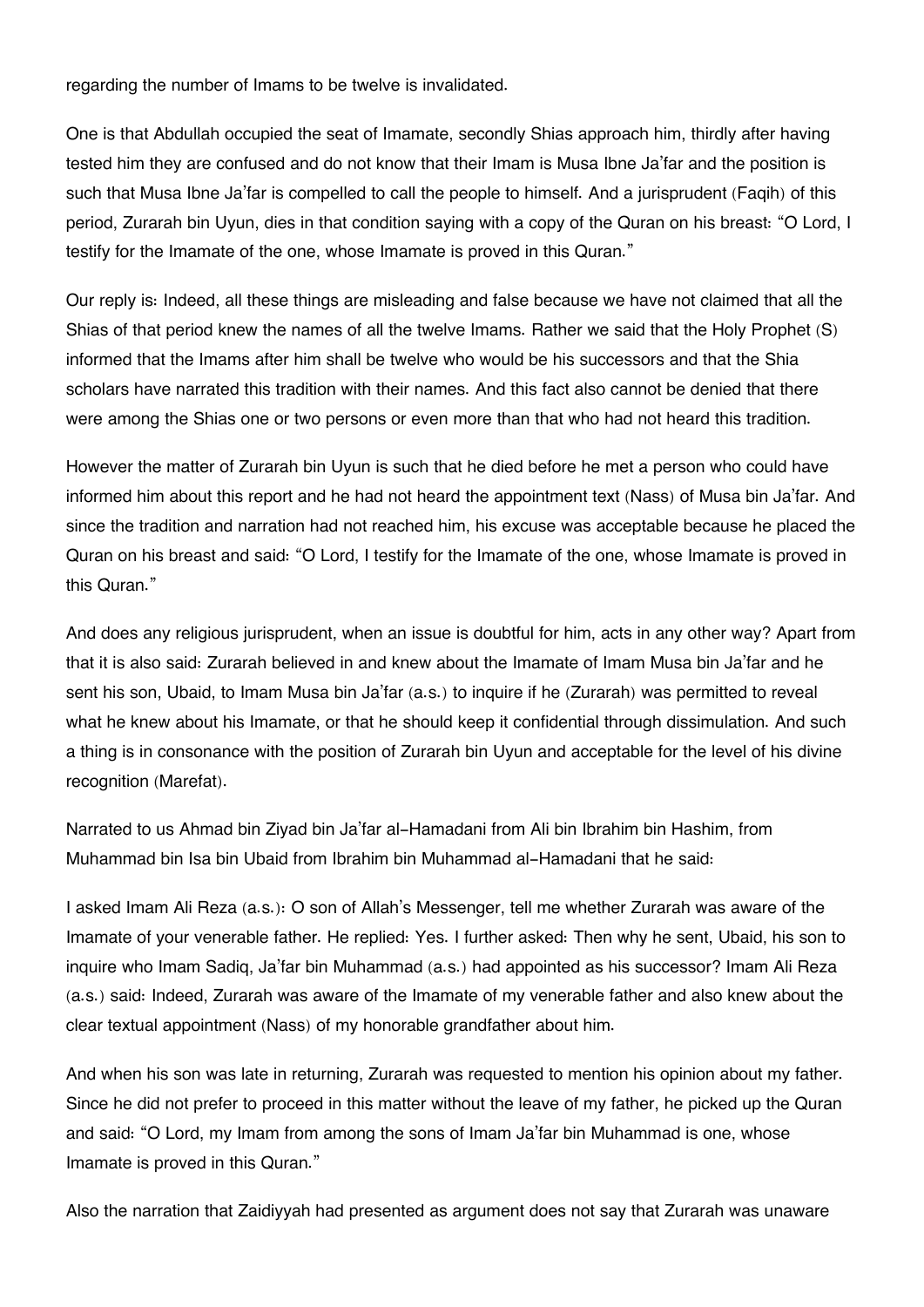about the Imamate of Musa bin Ja'far. Rather it is proved therein that he sent his son, Ubaid to inquire about something.

My father narrated to us from Muhammad bin Yahya Attar from Muhammad bin Ahmad bin Yahya bin Imran Ashari from Ahmad bin Hilal from Muhammad bin Abdullah bin Zurarah from his father who said:

When Zurarah sent his son, Ubaid, to Medina to inquire about the report and it was after the demise of Abu Abdillah (Imam Ja'far Sadiq a.s.), his condition became serious he took the Quran and said: "My Imam is only the one, whose Imamate this Quran will prove."

And this narration does not say that Zurarah was not having recognition of the Imam. Moreover, the narrator of this report is Ahmad bin Hilal and this person is not reliable in the view of our senior scholars.

Narrated to us my teacher, Muhammad bin Hasan bin Ahmad bin Walid that he said: I heard Saad bin Abdullah say:

Neither we have seen or heard about any Shia person leaving the Shia faith and adopting Nasibi beliefs, except for Ahmad bin Hilal. And it is the view of these people that it is not lawful to use a traditional report narrated solely by Ahmad bin Hilal. And we are sure that the Messenger of Allah (S) and the Holy Imams (a.s.) will not intercede for anyone except one whose faith Allah had liked. And the one who doubts in the Imamate of an Imam is following a religion other than the religion of Allah. And it is narrated that Imam Musa bin Ja'far will seek Zurarah from his Lord.

Narrated to us Muhammad bin Hasan bin Ahmad bin Walid from Muhammad bin Hasan Saffar quoting from Muhammad bin Abi Sahban from Mansur bin al-Abbas from Marook bin Ubaid from Darast Ibne Abi Mansur Wasti from Abul Hasan Imam Musa bin Ja'far.

The narrator says that when Zurarah was mentioned in the presence of Imam (a.s.), the Imam said: By Allah, on Judgment Day I would seek Zurarah from my Lord, for myself, and He would give him to me. Woe be on you, indeed, Zurarah bin Uyun bore malice to our enemy for the sake of Allah and for His sake had regard for our friends.

Narrated to us my father and Muhammad bin Hasan that: Narrated to us Ahmad bin Idrees and Muhammad bin Yahya Attar; both said narrating from Muhammad bin Ahmad from Yaqood bin Yazid from Ibne Abi Umair from Abul Abbas Fadl bin Abdul Malik from Abu Abdillah Imam Ja'far Sadiq (a.s.) that he said:

"Four persons are very dear to me, whether they are alive or dead: Buraid al-Ajali, Zurarah bin Uyun, Muhammad bin Muslim and Ahwal (Muhammad bin Noman Bajali, alias Momin Taq). These four are my favorite men."

So it is not possible that Imam Ja'far Sadiq (a.s.) should have made such a statement about Zurarah when the latter was ignorant of the Imamate of Musa bin Ja'far.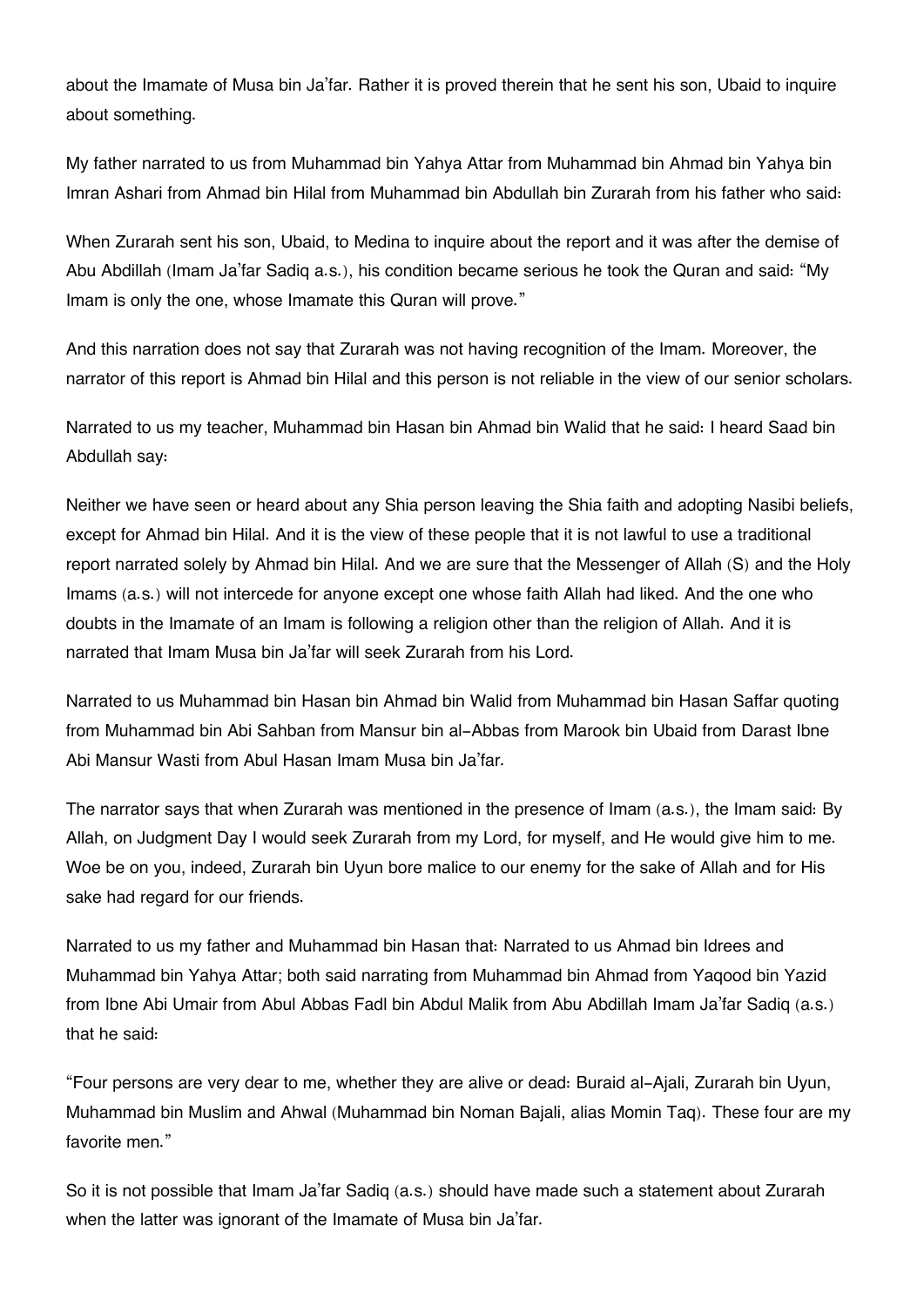# **[Fifth objection of Zaidiyyah sect](#page--1-0)**

Zaidiyyah say: It is not possible that it should be a statement of prophets that the number of Imams be twelve because the Divine Proof (Hujjat) on this Ummah shall remain till the Judgment Day and after His Eminence, Muhammad (S), from the twelve, eleven have passed away, whereas the Imamites believe that the earth is never devoid of the Divine Proof (Hujjat).

We reply as follows: Imams are indeed twelve in number and it is the twelfth of them that would fill up the earth with justice and equity. And then it would be as he says; that whether there would be another Imam after him of there will be apocalypse. We do not confess to anything more than that the Imams are twelve and we believe that whatever the twelfth Imam says will be there after him.

Narrated to us Muhammad bin Ibrahim bin Ishaq from Abdul Aziz bin Yahya from Ibrahim bin Fahad quoting from Muhammad bin Uqbah from Husain bin Hasan from Ismail bin Umar from Umar bin Musa Wajihi from Minhal bin Amr from Abdullah bin al-Harith that he said: I asked Ali (a.s.):

"O Amiral Momineen, please inform me of the events that shall occur after your Qaim." He replied: "O Ibne Harith it is something that only he is entrusted to say. And the Messenger of Allah (S) made me promise that except for Hasan and Husain, I shall not tell anyone anything about it."

Narrated to us Muhammad bin Ibrahim bin Ishaq who said: Narrated to us Abdul Aziz bin Yahya al-Jaloodi from Husain bin Maaz from Qais bin Hafas from Yunus bin Arqam from Abu Sinan Shaibani from Zahhak bin Muzahim from Nizal bin Sabra from Amirul Momineen Ali Ibne Abi Talib (a.s.) in a tradition in which there is description of Dajjal. At the end of this tradition the Imam says:

"Do not ask me about the conditions following this. This is a covenant that I have made with my dearest one (the Prophet) that I would not inform about this to anyone except my descendants." Nizaal bin Sabra says that I asked Sa'sa bin Sauhan what Amirul Momineen (a.s.) meant by this? He replied, 'O Ibne Sabra, he is the same behind whom Prophet Isa (a.s.) would pray. He shall be the twelfth descendant and he would be the ninth descendant of Husain bin Ali (a.s.). He would be the one for whom the Sun would rise from the west and he shall reappear between the Rukn and Maqaam.

Then he would purify the earth and establish the scales of justice. Then no one would be able to oppress another. Then Amirul Momineen (a.s.) said that the dearest one of Amirul Momineen (a.s.), the Messenger of Allah (S) had taken an oath from him that he must not inform anyone about the events after this except his purified descendants.

And Zaidiyyah shall be asked: Can you deny that the Messenger of Allah (S) said that the Imams after him would be twelve? If they say that the Messenger of Allah (S) did not make such a statement they would be asked: If it is possible for you to reject this report inspite of the fact that it is well-known, beneficial and it is accepted by Imamiyah sect, it is just as if someone were to allege that the Messenger of Allah (S) did not say: I am the master of…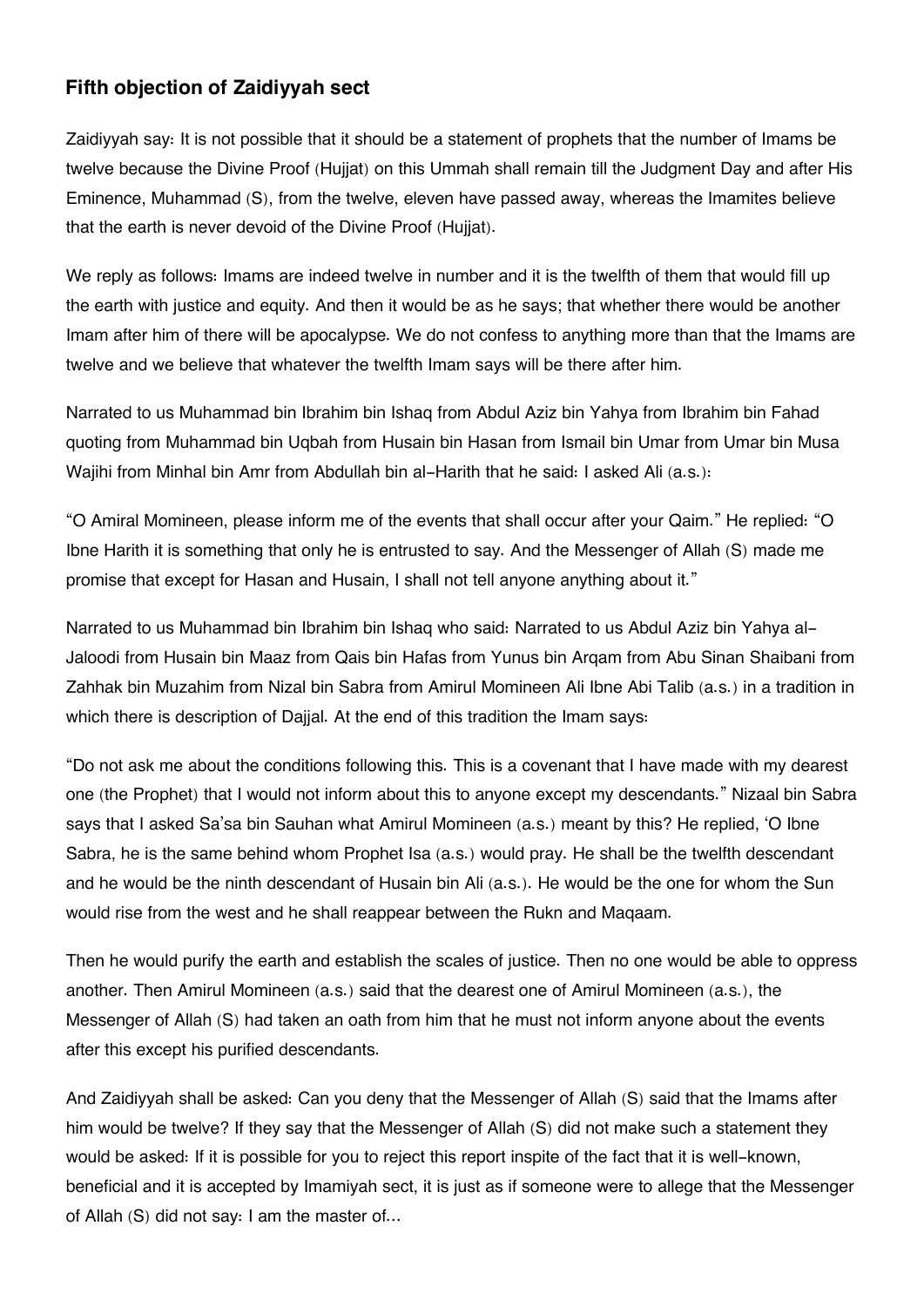## **[Sixth objection of Zaidiyyah sect](#page--1-0)**

Zaidiyyah say: When Imam Hasan bin Ali (Askari) passed away there was a dispute in the Imamiyah sect. Thus some people said that his son was seven years old while some said that he was a little child or an infant. Whatever may be the case, it is absurd to say that in those conditions he can lead and guide the community and should be the representative of God on the earth and that he is the leader and appointed one of Allah. And that when the Muslims face a war he should be a refuge for them.

He should command their forces and one who battles on their behalf and protect their frontiers and defend their sanctities. Now this child is helpless in these matters because a suckling infant is not able to do all these things. And whether it is in the past or the present it is something abnormal that the enemy should be confronted with children, who can neither ride a steed properly nor stay on the ground nor they are conversant to grip the reins properly or lift the swords or throw a spear. Neither are they capable to attack the enemies in the raging battle. Whereas it is among the qualities of an Imam that he should be most courageous and valiant among the people.

## **[Reply](#page--1-0)**

Whoever has stated the above shall be told: You have forgotten the Book of Allah and if it had not been so you would not have blamed the Imamiyah sect that its followers do not learn the Quran by heart; whereas you have yourself forgotten the story of Prophet Isa (a.s.) who was yet in the cradle when he said:

قَالَ إِنِّي عَبْدُ اللَّهِ آتَانِيَ الْكِتَابَ وَجَعَلَنِي نَبِيًّا وَجَعَلَنِي مُبَارَكًا أَيْنَ مَا كُنْتُ

# *Surely I am a servant of Allah; He has given me the Book and made me a prophet; And He has made me blessed wherever I may be.*[74](#page--1-0)

Now the one who has raised that objection should tell us that if Bani Israel had brought faith in him, and if they had to face hostilities, what Prophet Isa (a.s.) would have done at that time. And the same thing applies to Prophet Yahya (a.s.) also that the Almighty Allah gave him the kingdom while he was yet a child. If the opponents deny these facts it would imply that they have denied the Quran and one who is not capable of defeating his enemy but he denies the Book of Allah, the falsity of his claim is absolutely clear.

And in the reply of this section we say that if the circumstances they have mentioned appear for the people of today the Almighty Allah would suspend the law of nature and normality and He would make him a matured, perfect, rider, brave and a physically strong man, who can confront the enemies. Who can defend Islam and repel the enemies from the Islamic boundaries. Anyway, this was the reply some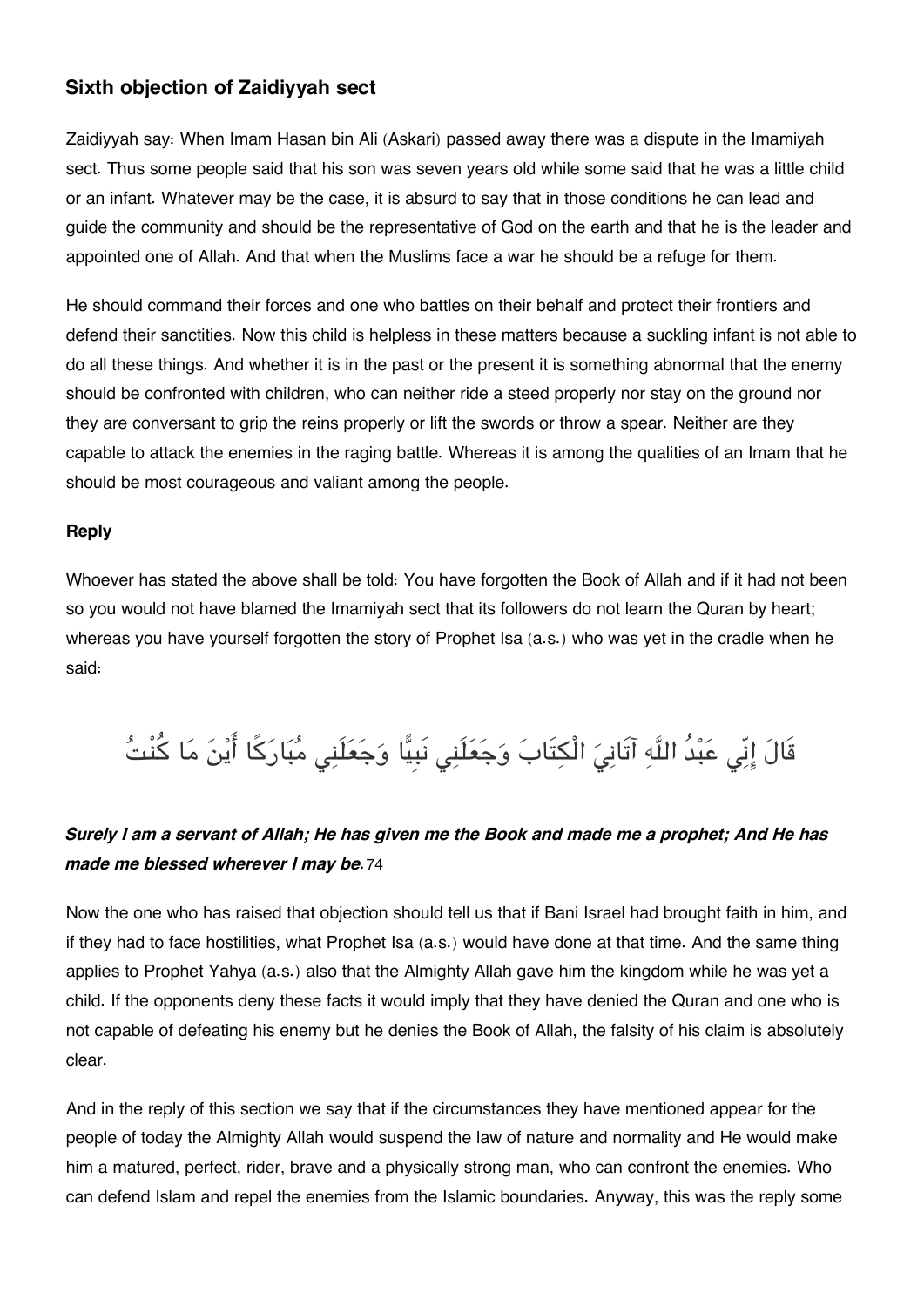Imamiyah scholars had given to the objection of Abul Qasim Balkhi.

## **[Seventh objection of Zaidiyyah sect](#page--1-0)**

Zaidiyyah say: People are indeed confused and doubtful in the genealogy of this child because a majority of them deny that Imam Hasan Askari (a.s.) left a son.

The reply of this would be: Bani Israel people doubted in the prophethood of Prophet Isa (a.s.) and made allegation against Lady Maryam that: "O Maryam! You have done a bad thing." So Prophet Isa (a.s.) spoke up in defense of his mother and said: Surely I am a servant of Allah; He has given me the Book and made me a prophet. Hence the sensible people realized that neither Allah, the Mighty and Sublime appoints for conveying and fulfillment of prophethood a person whose genealogy is unknown nor one who is not having nobility.

Such is the matter about the Imam; that when he shall reappear, he would be having with him irrefutable signs and clear evidences which will show that it is that same personality. He is different from people and that he is the successor and representative of Hasan bin Ali (a.s.). Some people say ask what the proof is that Hasan bin Ali (a.s.) has died? They will be told: Traditional reports recorded about his passing away are clearer, more famous and more in number than the reports about the demise of Abul Hasan Musa bin Ja'far (a.s.) because Abul Hasan (Imam Kazim a.s.) passed away at the hands of the enemies while Abu Muhammad al-Hasan bin Ali (a.s.) breathed his last in his home and on his bed and regarding this those events occurred that are mentioned in traditions that I have presented in this book along with their chains of narrators.

Now if they raise the objection and ask: Does the dispute of inheritance between the mother of Imam Hasan Askari (a.s.) and Ja'far not make you suspect that the Imam did not leave a son? Because such matters indicate that the deceased had not left any heir and when the inheritance had been divided among other people what else can we conclude?

The reply to this would be: The above circumstances are very common and the reason is that sometimes the hidden wisdom of the Almighty Allah with regard to His prophets and messenger is according to convention and sometime He acts against it. Thus his case can never be compared with ordinary circumstances, just as we don't find the case of Prophet Isa (a.s.) to be normal.

He might say: If it is correct to imagine that he left an heir, why is not acceptable to imagine about every person that dies heirless that he might have left a son?

The reply shall be: We do not doubt in the fact that there is a successor and heir of Imam Hasan Askari (a.s.) and that he is from the sons of Hasan and Husain as proved by the testimonies of the Imam's close confidants that he was the Imam's son. And in addition to this there are many people among the Shias also that state this.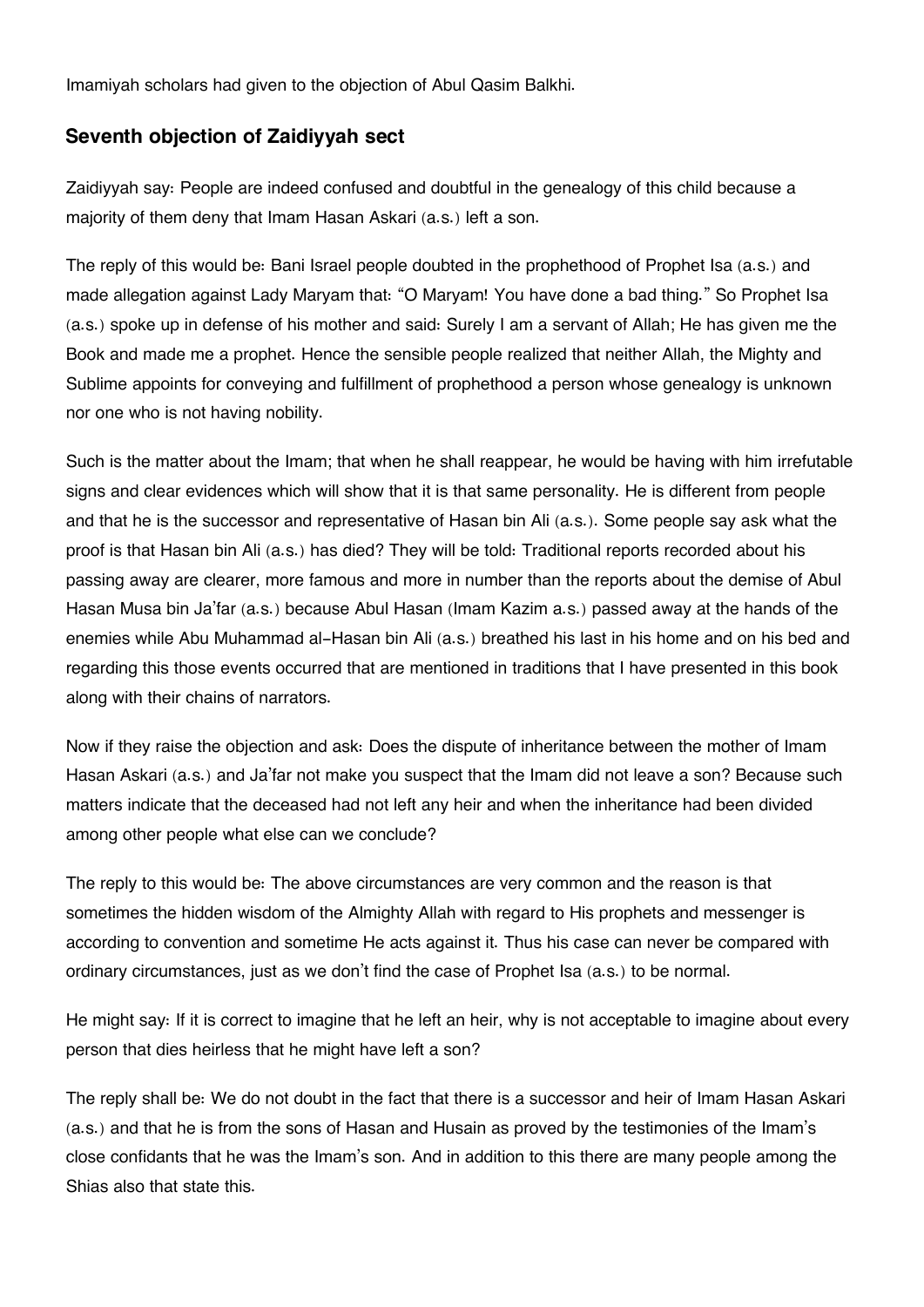Because the testimony that must be necessarily accepted is that which is given to prove something and not the testimony that disproves something even though the number of those who negate it are more than those who prove it. And we have seen a similarity to the above with the story of Prophet Musa (a.s.). Because when the Almighty Allah decided to rescue Bani Israel from slavery and to once again revive His religion at their hands, He revealed to the mother of Musa (a.s.):

# فَإِذَا خِفْتِ عَلَيْهِ فَالْقِيهِ فِي الْيَمّ وَلَا تَخَافِي وَلَا تَحْزَنِي ۩ إِنَّا رَادُوهُ إِلَيْكِ وَجَاعِلُوهُ من الْمرسلين

# *Then when you fear for him, cast him into the river and do not fear nor grieve; surely We will bring him back to you and make him one of the apostles*[75](#page--1-0)

Now if at that time his father, Imran had died, the circumstances of his inheritance would have been as they were in the case of the inheritance of Imam Hasan Askari (a.s.). Moreover there is not even an indication that Imam Hasan Askari (a.s.) did not leave a son.

Since the facts remained concealed from our opponents they said: At that time Musa (a.s.) was not the Divine Proof while according to you the Imam was the Divine Proof at that time. And we have compared the birth and occultation of the Imam with those of Prophet Musa (a.s.), while the occultation of Yusuf (a.s.) is most strange. His father was having no knowledge about him while the distance between them was not one that could not have been traversed. But it was nothing except the destiny that the Almighty Allah fixed for His creatures that the father should remain in dark about his son. While the case of his brothers was that they meet him, and Yusuf (a.s.) recognizes them but they do not recognize him.

And we have also compared the Imam's life with that of the People of the Cave, because they remained alive in their cave for 309 years. Now if someone were to say: Though such things have indeed occurred, we don't have any evidence of the veracity of your claims.

He would be told that through these examples we have taken out our views from the limits of impossibility and brought it under the scope of possibility and we have provided evidences for the veracity of our claims and the fact is that the Book of Allah never separates from the Prophet's Progeny, which may explain the lawful and the unlawful and the clear and the ambiguous mentioned in it. In addition to this the traditions of the Holy Prophet (S) that we have mentioned in this book prove the veracity of the above claim of ours.

If they ask: How is possible to contact him when neither we know where he lives nor is anyone capable to bring him to us? He shall be told: We maintain contact with him by admitting that he is present and that his Imamate is rightful. Along with this we maintain attachment with those who are noble, righteous, learned and truthful; who believe in his Imamate and prove the correctness of his birth and guardianship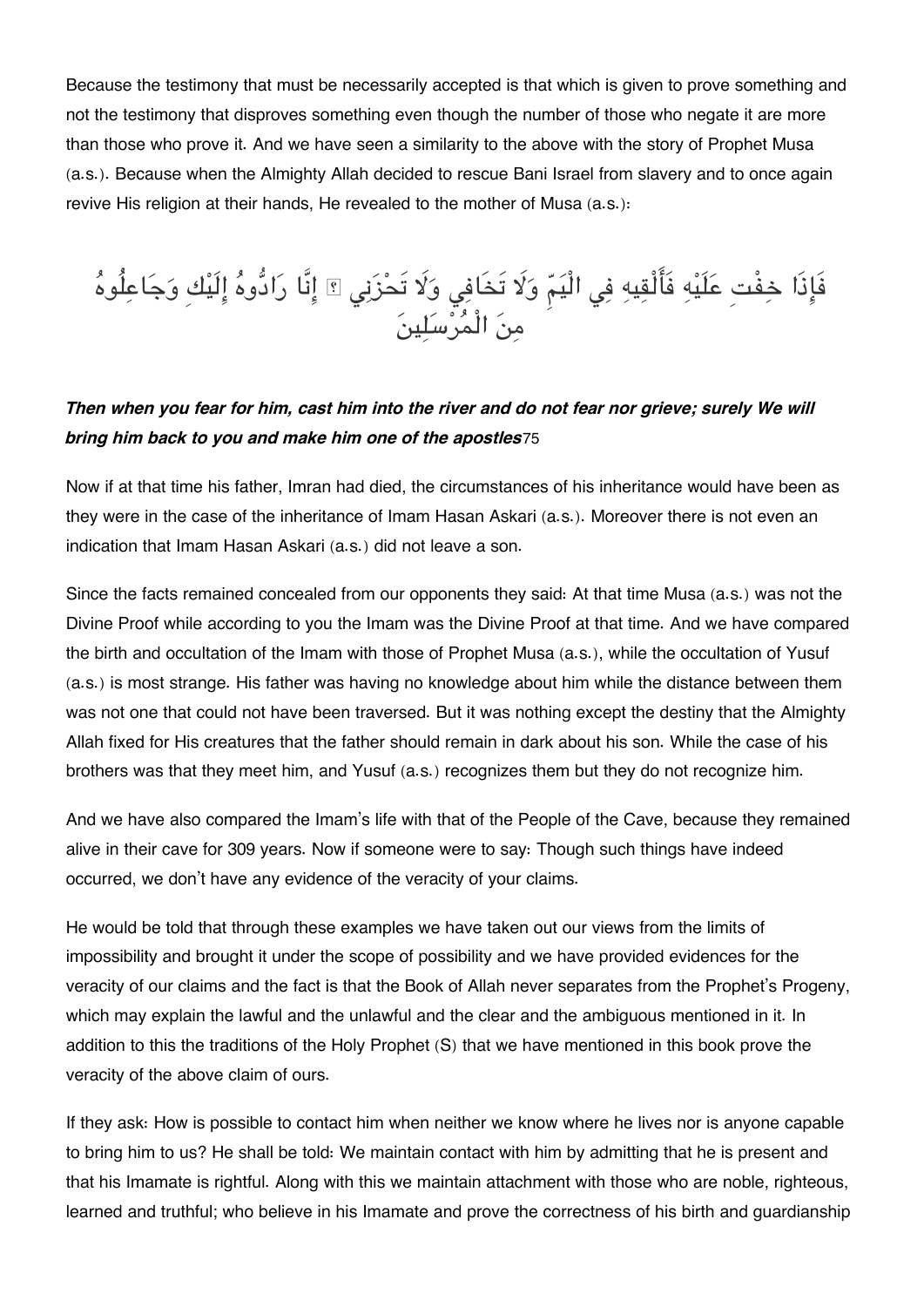(Wilayat).

That is those from among the Shias who testify perfectly the statements that have come down from the Prophet and the Imams regarding his name and genealogy. And it is also that they are scholars of Quran and traditions, they have divine recognition of the Oneness of the Almighty Allah. They negate the doubtful traditions narrated by traditionists, consider analogy unlawful and accept all the authentic traditions that have come from the Prophet and the Holy Imams (a.s.).

If it is said: If it is correct to presume that having attachment with people who have the above qualities could be construed to having attachment with the unseen Imam, why is it not allowed to claim that the Messenger of Allah (S) left the world leaving no successor? And that his followers should have been content with logical, Quranic proofs and proof of the Sunnah? The reply to this would be: We don't have the right to interfere in the selection of Allah, the Mighty and Sublime.

On the other hand it is obligatory on us to follow their commands and evidences show that obedience of the previous eleven Imams was obligatory. If they sit down and remain silent we shall also be obliged to remain quiet. And it is obligatory to rise up when they arise. And we have to listen to them when they speak. Thus all the time at every moment it is obligatory on us to do only that towards which the evidences guide us.

## **[Eighth objection of Zaidiyyah sect](#page--1-0)**

Some Zaidiyyah have said: The Waqifiya sect has the right to object against this claim of yours. Imam Musa bin Ja'far (a.s.) passed away and you learnt about it through public information, normal conditions and visible proof. And it is that Allah, the Mighty and Sublime mentioned this about Prophet Isa (a.s.):

وما قَتَلُوه وما صلَبوه ولَٰن شُبِه لَهم ۚ وانَّ الَّذِين اخْتَلَفُوا فيه لَف شَكٍّ منْه ۚ ما لَهم

## *And they did not kill him nor did they crucify him, but it appeared to them so (like Isa).*[76](#page--1-0)

Thus this group on the basis of normal conditions and visual proof saw that Prophet Isa (a.s.) has been crucified and killed. Therefore if it is said about the occultation of Imams, it is not improper.

They shall be told in reply: Here the example of the Imams (a.s.) is not like Prophet Isa Ibne Maryam (a.s.) because regarding Isa Ibne Maryam (a.s.) when the Jews claimed that he had been killed the Almighty Allah refuted them through this statement: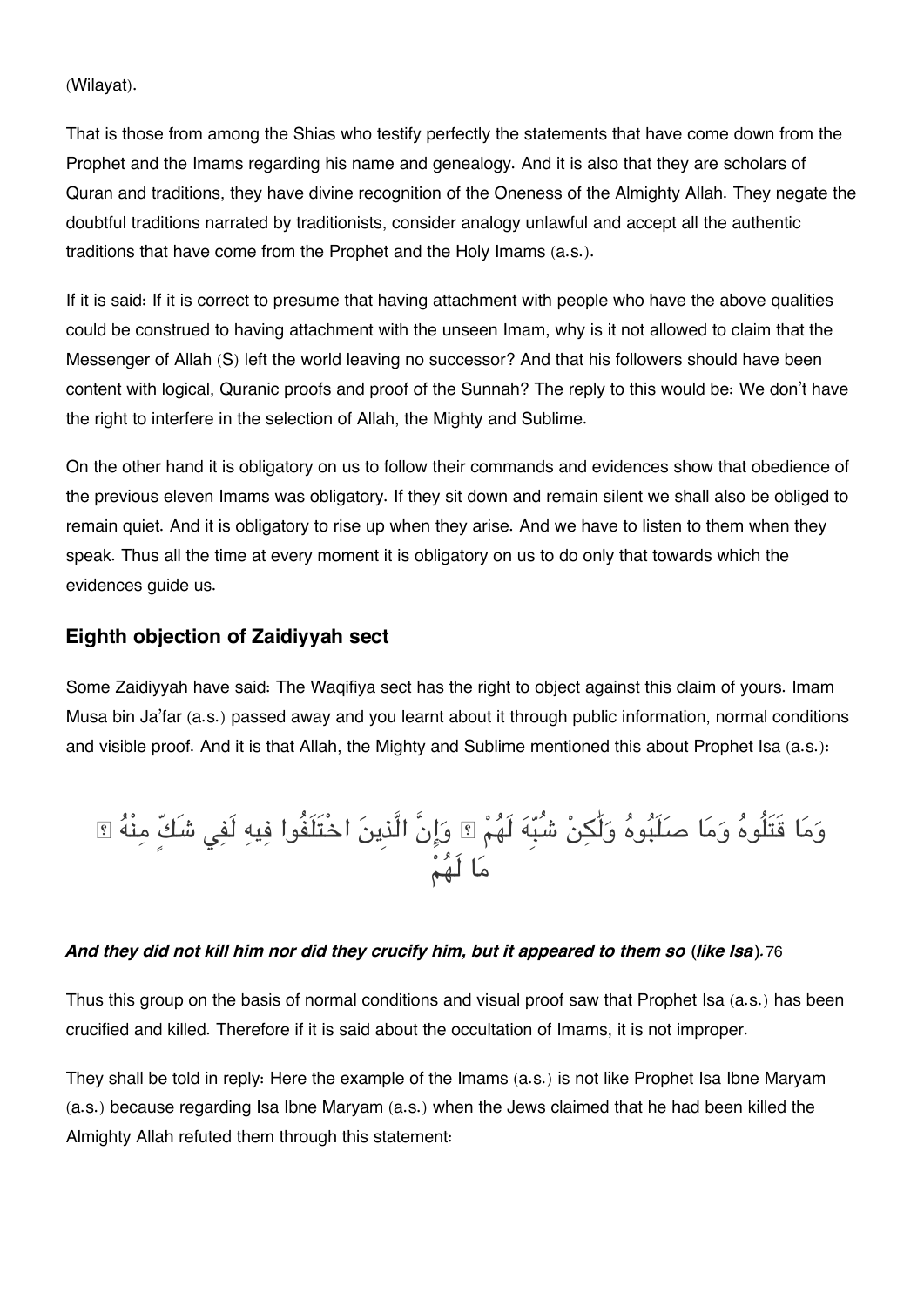# وَمَا قَتَلُوهُ وَمَا صَلْبُوهُ وَلٰكِنْ شُبَّهُ لَهُمْ ؟ وَإِنْ الَّذِينَ اخْتَلَفُوا فِيهِ لَفِي شَكٍّ مِنْهُ ؟ ما لَهم

## *And they did not kill him nor did they crucify him, but it appeared to them so (like Isa).*[77](#page--1-0)

While regarding our Imams (a.s.) no such statement has come from the Almighty Allah that they appeared to others to have been killed. Although an extremist (ghluat) group had made such a claim. The Messenger of Allah (S) had informed in advance about the martyrdom of Amirul Momineen Ali Ibne Abi Talib (a.s.) as mentioned in Al-Irshad that his beard shall be colored by the blood of his head. And the Imams who followed Ali (a.s.) also told us about his martyrdom.

In the same way with regard to Imam Hasan and Imam Husain also, the Holy Prophet (S) narrated from Jibraeel that the two of them shall be martyred in the near future and the two of them have also informed about themselves that it shall indeed come to pass. And each of the Imams who came after the two, that is from Ali bin al-Husain to Hasan Askari (a.s.) informed all about that was to befall the succeeding Imam.

While the succeeding one also confirmed all that had occurred with his predecessor Imam. Thus among those who informed about the news of the death of the Imams include the Holy Prophet (S) and each of the Imams one after another. While it were the Jews that brought the news of Isa's death. Thus on the basis of this we say that the event that passed on our Imams are based on truth and not on possibilities or doubt. It is so because it is impossible for them to lie about their death as all of them are infallible while it is possible for the Jews to tell untruths.

# **[Doubts of opponents and their removal](#page--1-0)**

Our adversaries say that the normal conditions and visibilities in the world prove your belief in occultation false. We shall only say this to them:

Brahma people can say to Muslims regarding the miracles and signs of the Messenger of Allah (S) that: All of you have not witnessed those signs and miracles, so it is possible that you may be following something that you are not obligatory to follow or you may be having faith in something regarding which your excuse will not be acceptable by Allah on the Judgment Day.

Due to this opposition and doubt a majority of the people of Motazela sect, as is mentioned about them, say that except for the Holy Quran the Messenger of Allah (S) did not have any other miracle. But one who admits to the factuality of miracles and signs other than the Holy Quran should say that it is possible by the Almighty Allah to allow such things because He is capable of it. And then he may speak of those happenings about whose authenticity we have seldom become familiar through the narrators.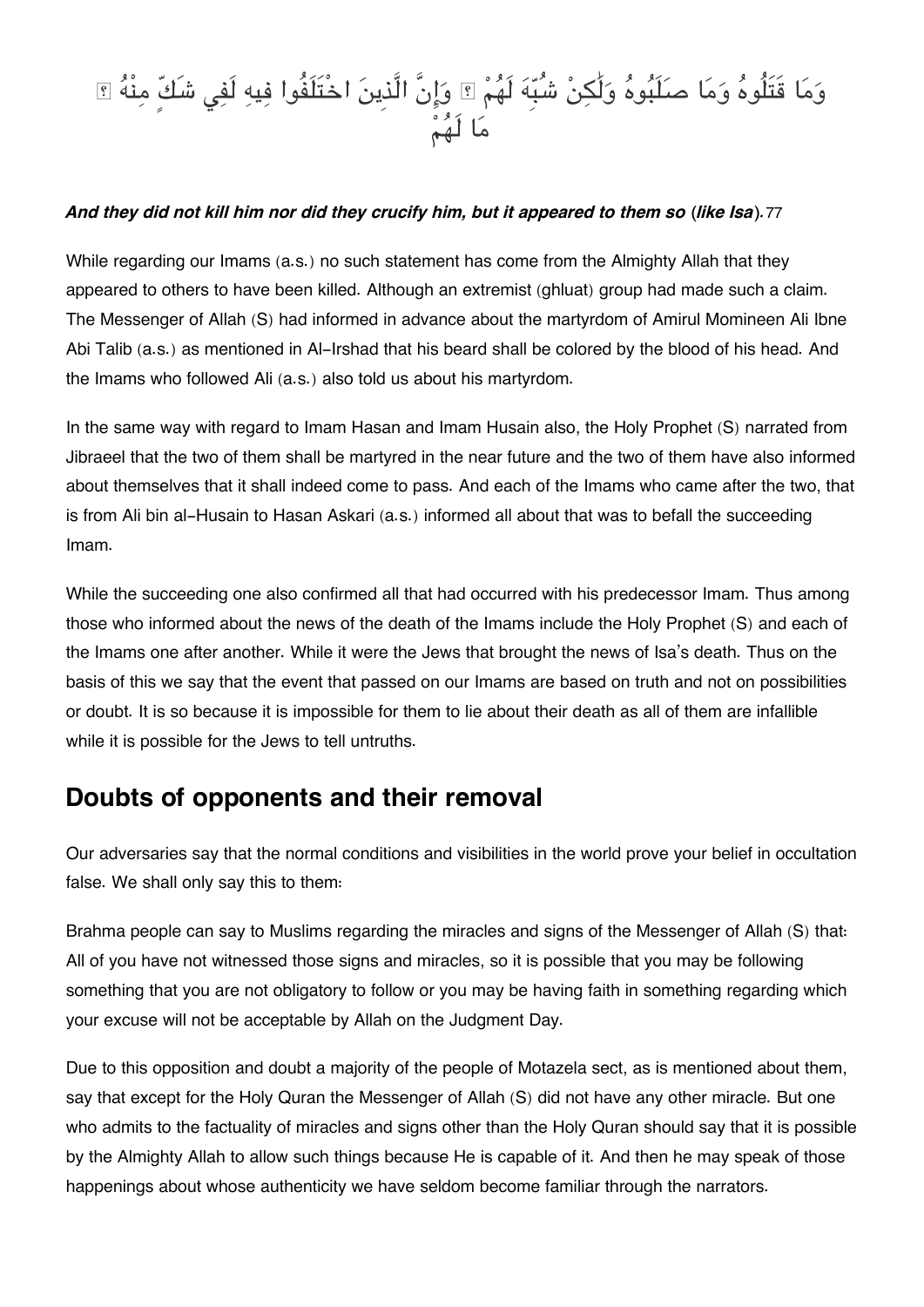The Imamiyah say: Now we shall prove the authenticity of those traditions and reports that are only found in our collections and which our Imams (a.s.) have mentioned. They prove that it is possible with the explanation that the Almighty Allah is capable of it. And on the basis of logical and Quranic proofs and the traditions that are acceptable in the view of narrators of Ahle Sunnat, they are true.

Now the disputing party will say that: There is no group in our opposition that narrates a tradition from the Messenger of Allah (S) that may contradict and refute this report or claims that our first is not like our last.

He shall be asked: Then why did you deny the statement of Brahmi who told that normal conditions in the world, visible facts and laws of Nature show as impossible for a poisoned and a burnt up hand to speak and how is it possible for the Moon to break into pieces? And if the Moon is broken up into pieces the system of the Universe will fall into disarray. But he says that there is no one who could refute their claim that their first is not like their last. Regarding this he shall be told that this shall be severely refuted.

Then if a large number of people have witnessed those signs their factuality is just like the authenticity of Quran. Hence it is proved that the disputer is creating a misunderstanding and inventing a difference in something which has no difference.

The disputer says: Are you refuting our statement that during the lifetime of our Prophet and after his passing away innumerable followers had witnessed those miracles and signs like the shading cloud, the speaking hand, the crying of the tree trunk and such other sensational things? The whole community says that these signs and miracles are such that in fact very few have narrated them. Then why did you claim that no one can refute your stand?

The disputer says: If the matter is thus, the traditional reports regarding the miracle of the Holy Prophet (S) are like the reports about the miracles of Prophet Musa and Prophet Isa (a.s.) that the Christians claim. And in this way they are like the reports that Magians and Brahmas relate about their forefathers and past people of theirs. We shall reply: We have understood that people of Brahma sect are of the opinion that the examples and similarities of their ancestors and past people are visible even today, that is why they have willingly accepted them and it is something that cannot be denied.

The disputer says that there are in opposition of this sect groups that are having superiority and some groups narrate in the same way as those who support their reports with chains of narrators from whom they have related those reports and from the aspect of textual proof (Nass) their reports are in total contradiction of the reports of this group. He shall be asked: What are those groups who possess precedence? And where do they live on the earth? It is not necessary for you to know that this book of yours shall not be read and even the art of disputation which you are not unaware of, will know how you create misunderstanding.

The disputant says: I do not doubt that any Muslim can permit himself to consider traditions regarding the miracles of the Messenger of Allah (S) to be equal to the traditions that prove the occultation of Ibnul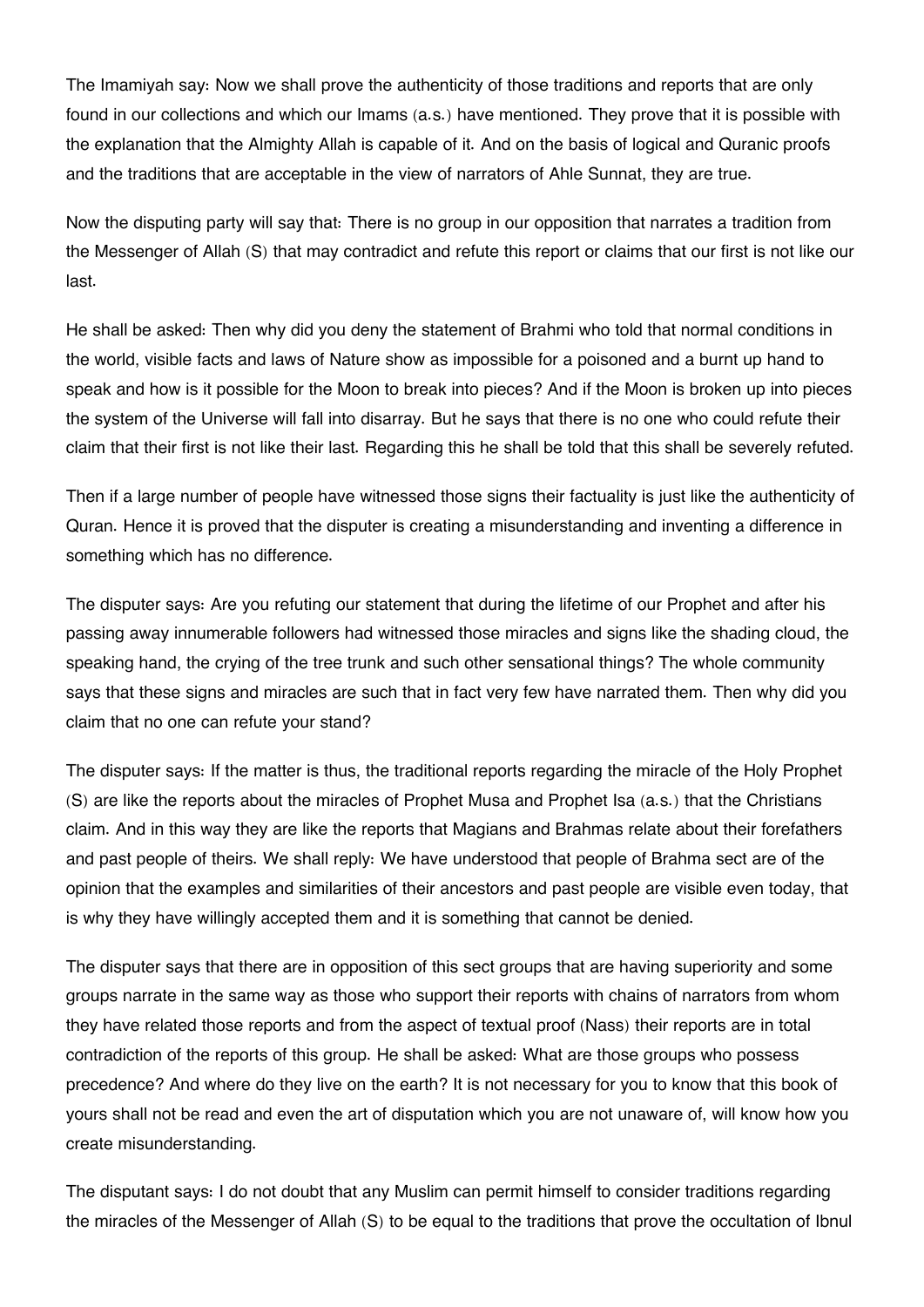Hasan bin Ali bin Muhammad bin Ali bin Musa bin Ja'far (a.s.) and that he should claim that they are same in the matter of being widely related (Tawatur). And help is sought from only the Almighty Allah.

He shall be told: You have indeed explained the reason why we have claimed similarities in this matter. And we have told that the report we label as widely related (Mutawatir) is one that is related by at least three or more narrators. And the traditional reports on the miracles of the Messenger of Allah (S) are in fact related by a lesser number of reporters.

And the contest between you and us is that we ask the tradition scholars as to who are the reporters of traditions about the splitting the Moon and speaking of hand and etc? Then if it is possible for him to narrate each of those reports on the authority of ten companions of the Holy Prophet (S) who had witnessed that miracle with his own eyes, his claim would be correct. If not, why is it that he has claimed similarities and equality between the two? Praise be to Allah.

And I say: And the good sense (Taufeeq) is from Allah only. We have confessed to the infallibility of the Imams and have faith in it, while the fact is that infallibility is not any tangible or visible thing. Now if we confess to the Imamate of an Imam and deny his infallibility it would tantamount to be denial of his Imamate. If it is lawful and possible, we confess to all the matters about the Holy Imams (a.s.) that are unseen to us. Consequently it is also lawful to believe in the Imamate of an Imam who is unseen (in occultation). And this occultation is also due to some exigency that only Allah, the Mighty and the High knows.

It makes no difference whether we may be able to reach to its reality or not. And I say: Indeed the circumstance of the occultation of our Imam (a.s.) is like the advent of the Holy Prophet (S) and it is like that because when His Eminence was in Mecca he was not present in Medina and vice versa. And when he was in journey he was not at home and vice versa. And His Eminence (S) in all conditions was present in one place and absent from other places. In spite of that the proof did not become invalid for those in whose vicinity he was absent.

In the same way the proof of the Imam is not invalidated by us even though he may be unseen by us. From the rules and regulations of Islam the most important factors of servitude of men is the confession to the occultation of the Holy Imam. And it is so because Allah, the Mighty and the High has described a believer to be one who has faith in the unseen before saying that he should pray, pay Zakat and believe in all that He has revealed on His prophets. Thus the Almighty Allah says:

It is a guide to those who guard (against evil). Those who believe in the unseen and keep up prayer and spend out of what We have given them. And who believe in that which has been revealed to you and that which was revealed:

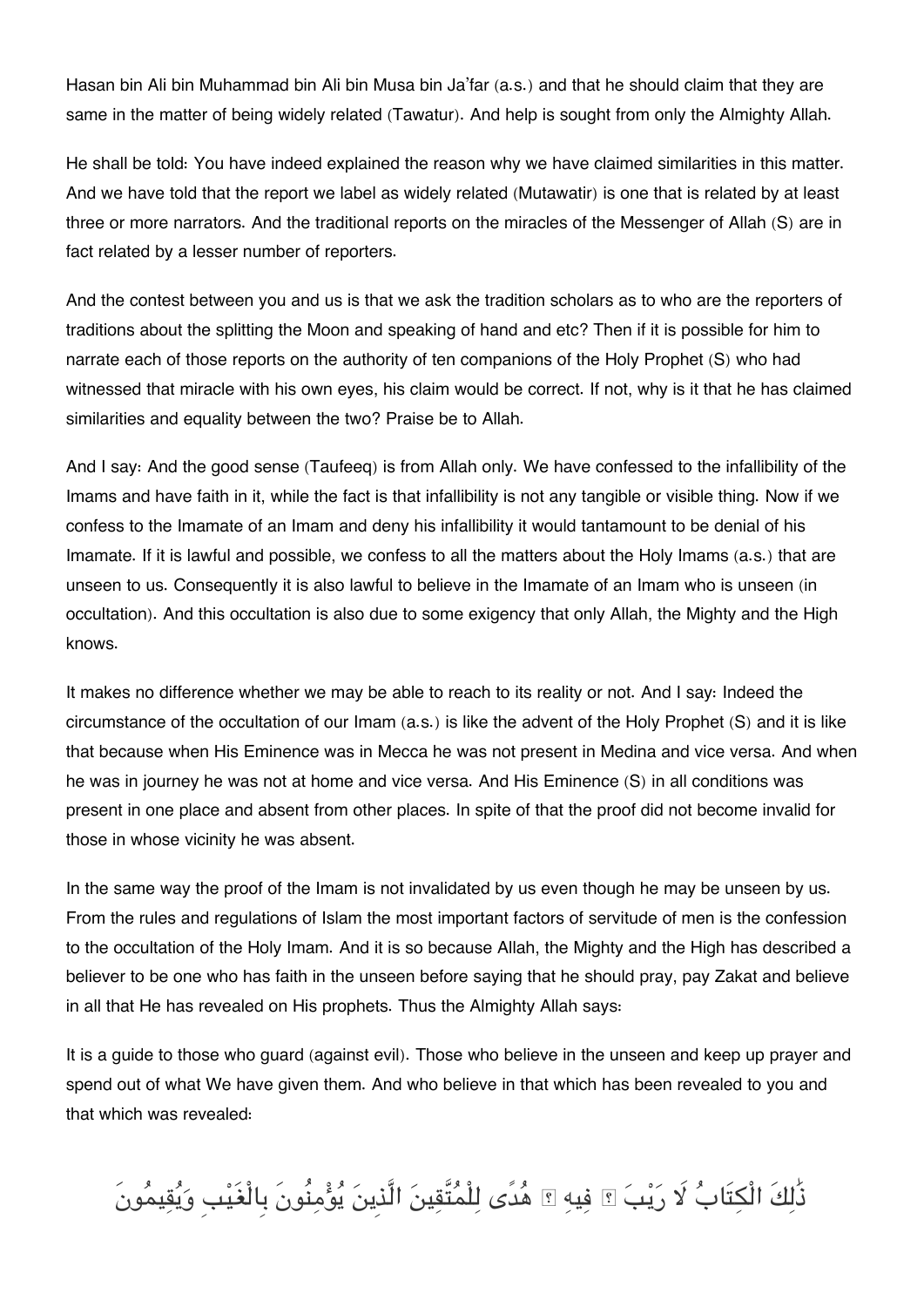# الْصَلَاةَ وَمِمَّا رَزْقْنَاهُمْ يُنْفِقُونَ وَالَّذِينَ يُؤْمِنُونَ بِمَا انْزِلَ إِلَيْكَ وَمَا انْزِلَ مِنْ قَبْلِك وَبِالْآخِرَةِ هُمْ يُوقِنُونَ اولئِكَ عَلَىٰ هَدَى مِنْ رَبِّهِمْ وَاولئِكَ هُمُ الْمَفْلِحُونَ

# *before you and they are sure of the hereafter. These are on a right course from their Lord and these it is that shall be successful.*[78](#page--1-0)

It is also a fact that sometimes in the presence of his companions the Holy Prophet (S) used to become unconscious and profusely perspire and when he regained consciousness he said that Allah, the Mighty and Sublime had said this, ordered you this and prohibited you from that. And most of our opponents say that it was so when Jibraeel descended for him.

Hence it was inquired from Imam Ja'far Sadiq (a.s.) whether unconsciousness occurred for the Holy Prophet (S) only when Jibraeel (a.s.) came to him? He replied: "No, whenever Jibraeel came to the Messenger of Allah (S) he did not enter without first seeking permission. And when he entered he used to sit before the Prophet like a slave sits before his master. The above condition used to occur on the Prophet when Allah, the Mighty and Sublime addressed the Holy Prophet (S) directly without any intervening medium."

Narrated to us Hasan bin Ahmad bin Idrees (r.a.) narrating from his father from Ja'far bin Muhammad bin Malik from Muhammad bin Husain bin Zaid from Husain bin Alawiyan from Amr bin Thabit from His Eminence, Ja'far bin Muhammad as-Sadiq (a.s.) that he said:

"People did not see Allah, the Mighty and the High speaking secretly to the Messenger of Allah (S) and neither did they see the divine revelation, whereas it has become obligatory on them to confess belief in the unseen. And in this regard they must testify to the Messenger of Allah (S) and consider him truthful. And in his Clear Book, Allah, the Mighty and Sublime has told us:

ما يلْفظُ من قَولٍ ا لَدَيه رقيب عتيدٌ

## *He utters not a word but there is by him a watcher at hand.*[79](#page--1-0)

And the Almighty Allah also says:

وَإِنَّعَلَىٰ وَإِنَّ عَلَيْكُمْ لَحَافِظِينَ كِرَامًا كَاتِبِينَ يَعْلَمُونَ مَا تَفْعَلُونَ

### *And most surely there are keepers over you. Honorable recorders. They know what you do.*[80](#page--1-0)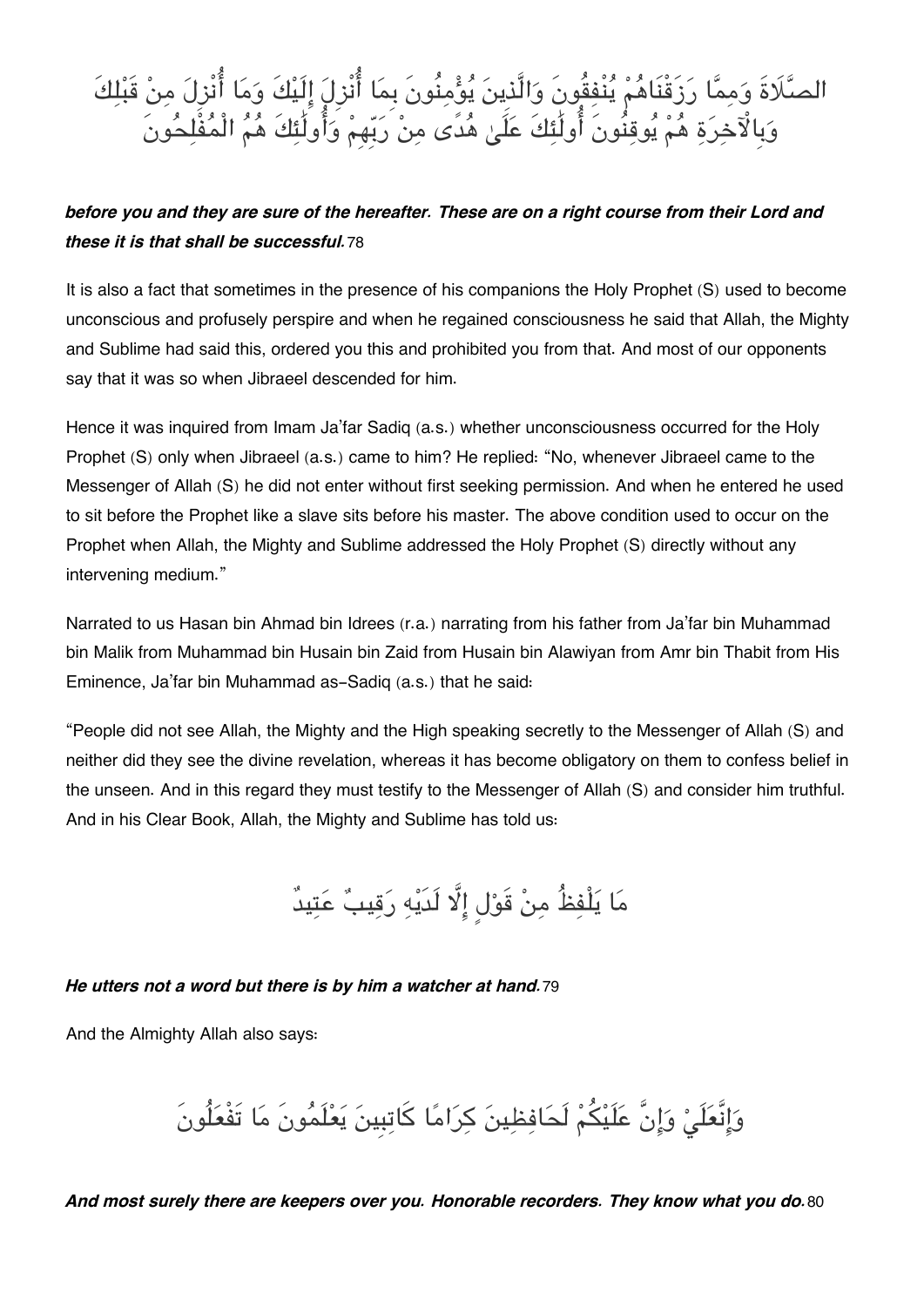Neither we have seen nor met them and if we do not testify to it we shall go out of the pale of Islam. We shall be rejecters of the statement of the Almighty Allah, whereas Allah has ordered us to beware of the deception of Satan and He says:

# يَابَنِ يآدَمَال َيفْتِنَنَّكُمُ ۢالشَّيْطَانُكَمَاأُخْرَجَأَبَوَيْكُممِّن َالْجَنَّةِ

# *O children of Adam! Let not the Shaitan cause you to fall into affliction as he expelled your parents from the garden.*[81](#page--1-0)

We cannot see the Satan whereas it is obligatory on us that he bring faith in his existence and be careful of him. And the Holy Prophet (S) says regarding the matter of grave that when a dead body is asked about something and it does offer the correct answer, Munkir and Nakeer will hit it with such a blow that as a result of it, except for the two weighty things (Thaqlayn), all that the Almighty Allah has created will shudder.

And we have not seen any of these neither have we heard about it. In the same way we have been told that His Eminence (S) went up to ascension (Meraj) whereas we have not seen anything from it nor heard it directly through the Holy Prophet (S). And the Holy Prophet (S) has told us that: "Behind one, who visits his brother-in-faith for the sake of Allah's pleasure, will walk seventy thousand angels saying: You are fortunate and may you enjoy Paradise." Now it is something that we can neither see nor hear. So if we do not accept the authenticity of traditions that speak about such matters of Islam we will go out of the pale of Islam.

# **[Author's debate with an atheist in the court of Rukn ad-Daula](#page--1-0)**

An atheist had a discussion with me in the court of Rukn as-Daula as follows:

Denier: It is imperative on your Imam to revolt and come out of occultation because soon Romans will overcome Muslims?

Shaykh Sadooq (r.a.): In the time of the Holy Prophet (S) the number of disbelievers were much more than our times. By the command of the Almighty, the Holy Prophet (S) kept his mission of prophethood a closely guarded secret for forty years. Even after that, he disclosed it to a few who earned his trust. He did for three years. At one stage, the infidels of Quraish unanimously decided to boycott and ostracize the Bani Hashim and all those who supported the Holy Prophet (S). Consequently, the Holy Prophet (S), along with his companions and family took refuge in the She'be Abi Talib and resided there for three years.

Now listen! If skeptics would have asked as to why the Holy Prophet (S) is not rising when the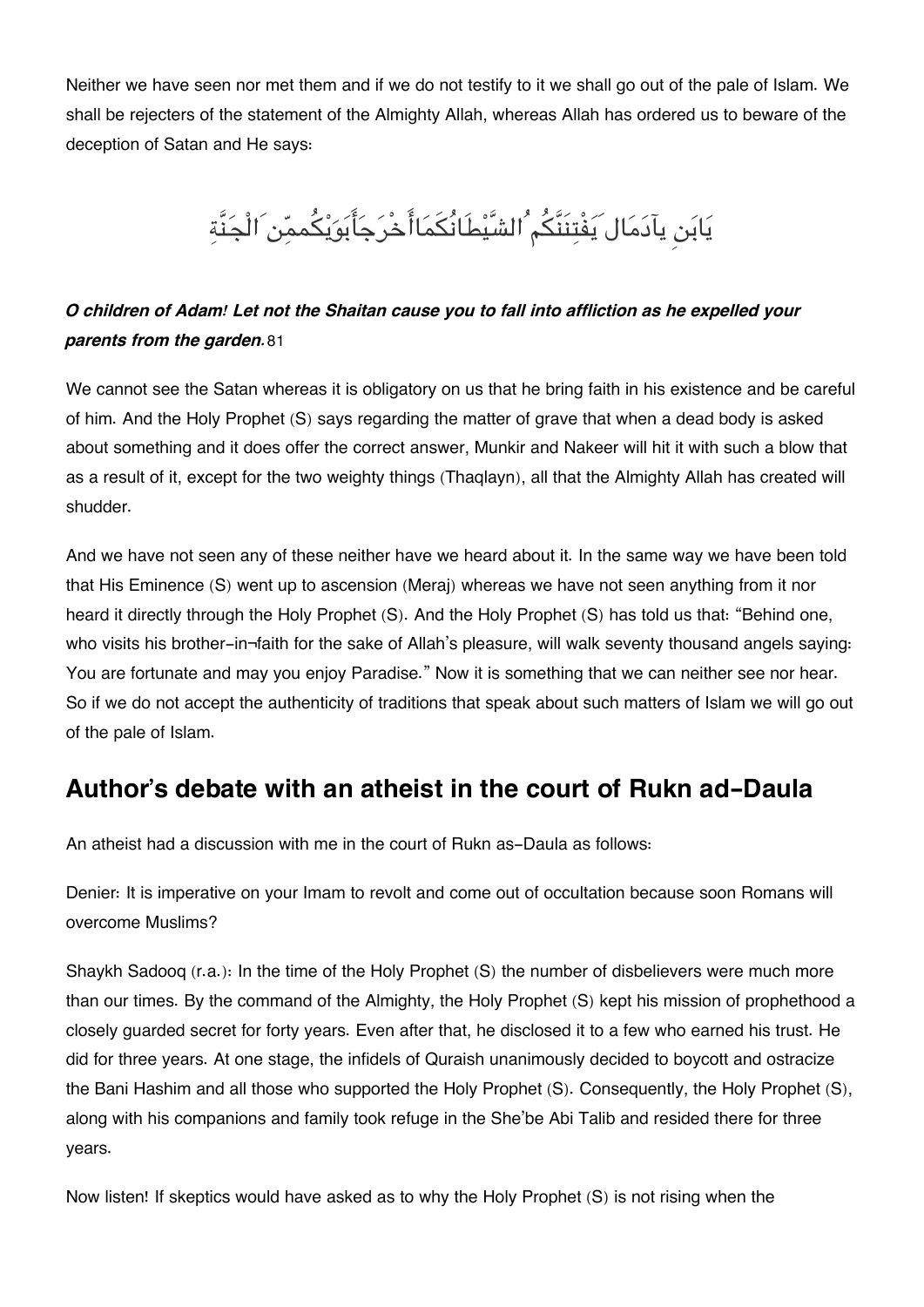polytheists have subjugated Muslims, we would have replied that when the Holy Prophet (S) left for She'be Abi Talib, it was at the instance of Allah and remained in occultation with His consent. Even the reappearance of the Holy Prophet (S) in Makkah was not on his own accord; rather, it was at the behest of the Almighty.

The details of the Holy Prophet's (S) return to Mecca are related thus: the pact to boycott the Bani Hashim was signed by 40 signatories of various tribes of the Quraish. The document was kept in the custody of Zuma'ah b. Aswad. Allah revealed to the Holy Prophet (S) that the termites had eaten up the whole document barring portions that bore Allah's Name.

The Holy Prophet (S) apprised his uncle Abu Talib (a.s.) of this miraculous development. Abu Talib (a.s.) immediately left for Makkah to meet the chieftains of Quraish and inform them about this amazing phenomenon. When the chiefs and leaders saw Abu Talib (a.s.), they presumed that perhaps he had buckled under pressure and now wanted to hand over his nephew to the Quraish so that they could either kill him or make him renounce his claims of Prophethood. Encouraged at this presumption, they treated Abu Talib (a.s.) quite reverentially and gave him a warm reception.

However, Abu Talib (a.s.) had no such plans. He addressed them, 'O People of Quraish! I have never heard my nephew lying. And he had informed me that the Almighty Allah has revealed to him that He had sent termites to devour all the oppressive clauses pertaining to sanctions and leave those portions that bear Allah's Name. So, O Quraish, the document has now become mere fodder for termites that have spared nothing except His Name.'

Stunned by this revelation, Quraish sought to see the document and were shocked to find that the document was exactly as described by Abu Talib (a.s.). After this turn of events, some of the Quraish leaders embraced Islam while others persisted in their infidelity. However, the Holy Prophet (S) along with his kith and kin returned to Makkah. Ditto shall be the circumstances of our Imam (a.t.f.s.). Whenever Allah will permit, he will reappear from his occultation.

Denier: It can be inferred from your statement that Allah holds much bigger sway on the infidels than the Imam; then why has He given respite to His Enemies and why doesn't He annihilate them, while they deny His existence or associate others with Him?

Shaykh Sadooq (r.a.): Allah does not have any fear that these people will manage to wriggle out of His Power and Authority that He makes haste in their retribution. There is none who can question Allah about His Actions, while He can question anyone.

يسال عما يفْعل وهم يسالُونَ

*'He cannot be questioned concerning what He does and they shall be questioned.'*[82](#page--1-0)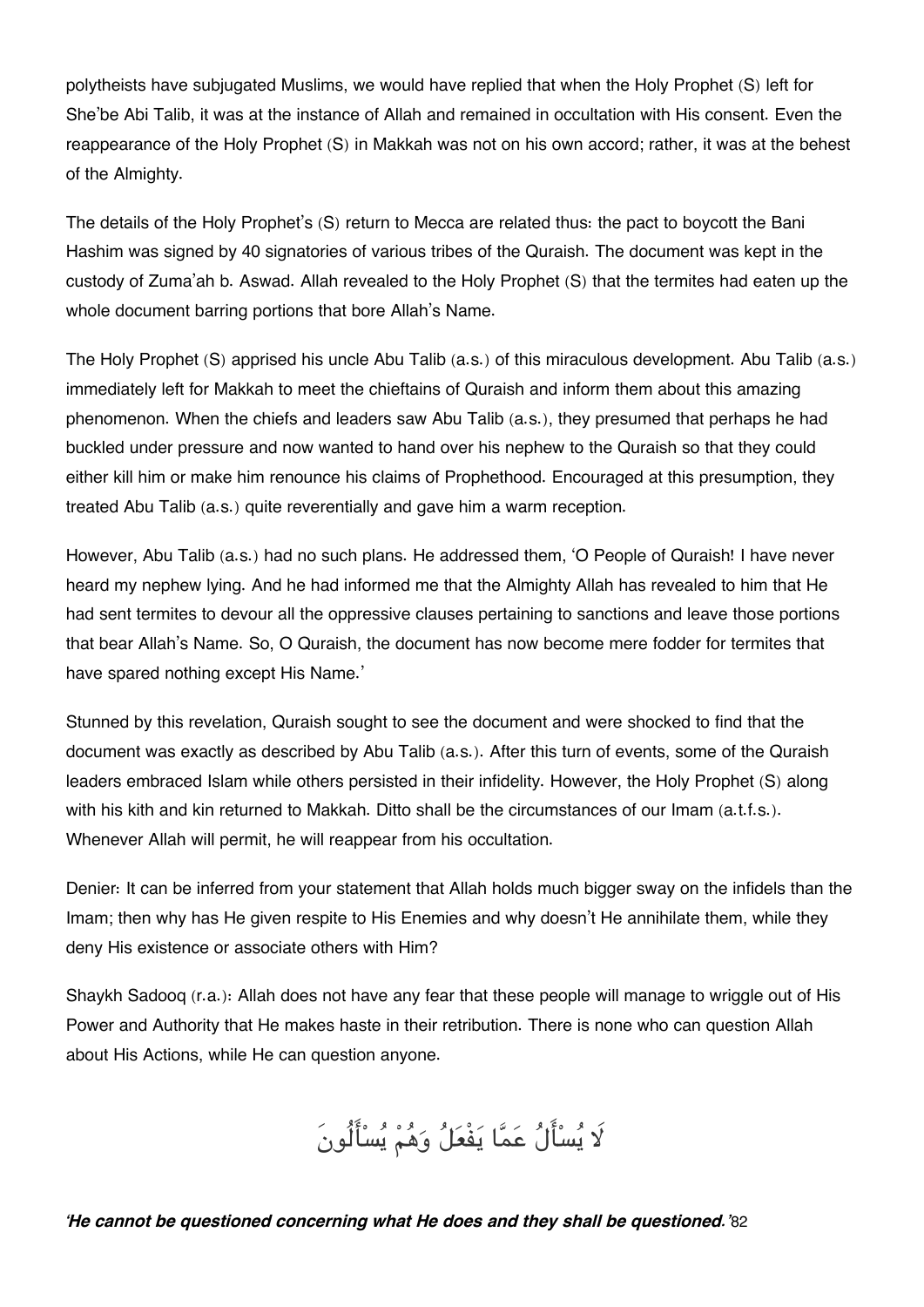The questions of 'why' and 'how' in context with Allah does not arise. Similarly, Allah cannot be criticized about the reappearance of Imam (a.t.f.s.). Imam (a.t.f.s.) is in occultation by His Command and whenever He Wishes, He will make him reappear.

Denier: I cannot believe in an Imam who I cannot see. And until the time I don't see him, his mastership is not acceptable to me.

Shaykh Sadooq (r.a.): Then it is equally imperative for you to admit that even Allah's authority is not acceptable to you since you have not seen Him either. Similarly, even the authority of the Holy Prophet (S) is not mandatory on you since you have not seen him.

Irritated at this strong argument, the denier turned towards Rukn al-Daulah and addressed him thus:

Denier: O Amir, just look at what the Shaykh is saying that Imam is not seen because Allah too is not visible?!

Rukn Al Daulah: You have distorted his statement and alleged something totally misleading to him. This is an indication of your defeat and an admission of your helplessness and loss of face.'

Similarly, those who argue with us about our Imam (a.t.f.s.) resort to all kinds of inane and illogical arguments which are lame attempts to mislead the common folks.

At the end of his book, Tanbiyah, Abu Sahl Ismail bin Ali Naubakhti writes: Our opponents often say: If your claim regarding text (Nass) had been true, after the passing away of the Messenger of Allah (S), Ali (a.s.) would have indeed claimed it. This can be replied thus: How could he have made the claim and presented himself as a claimant, who needs witnesses in order to prove his claim.

When those people had not accepted the statement of the Holy Prophet (S) how they could have accepted his claim to his right? And his keeping aloof from the allegiance of Abu Bakr and his performing the funeral of Lady Fatima Zahra in such a way that none of them should know about it; so much so that he buried her secretly; all this is the best evidence that he was not in support of their actions.

Thus if they say why Ali (a.s.) accepted the caliphate after Uthman it must be replied that it was so because those people gave him something from that was his rightful share and in this matter his example was like that of the Holy Prophet (S) when His Eminence had accepted the hypocrites and those with wavering faith.

And sometimes our opponents say that if the proof becomes obligatory on them that it is necessary that there should be an Imam who has been specified in the hadith text, that he must also be knowledgeable about the Quran and Sunnah and he should be trustworthy regarding them, neither should he be forgetful of them nor should he commit mistake; then opposition to him will also not be lawful. And that he has to be obeyed compulsorily. On the basis of this the preceding one had issued statement (Nass)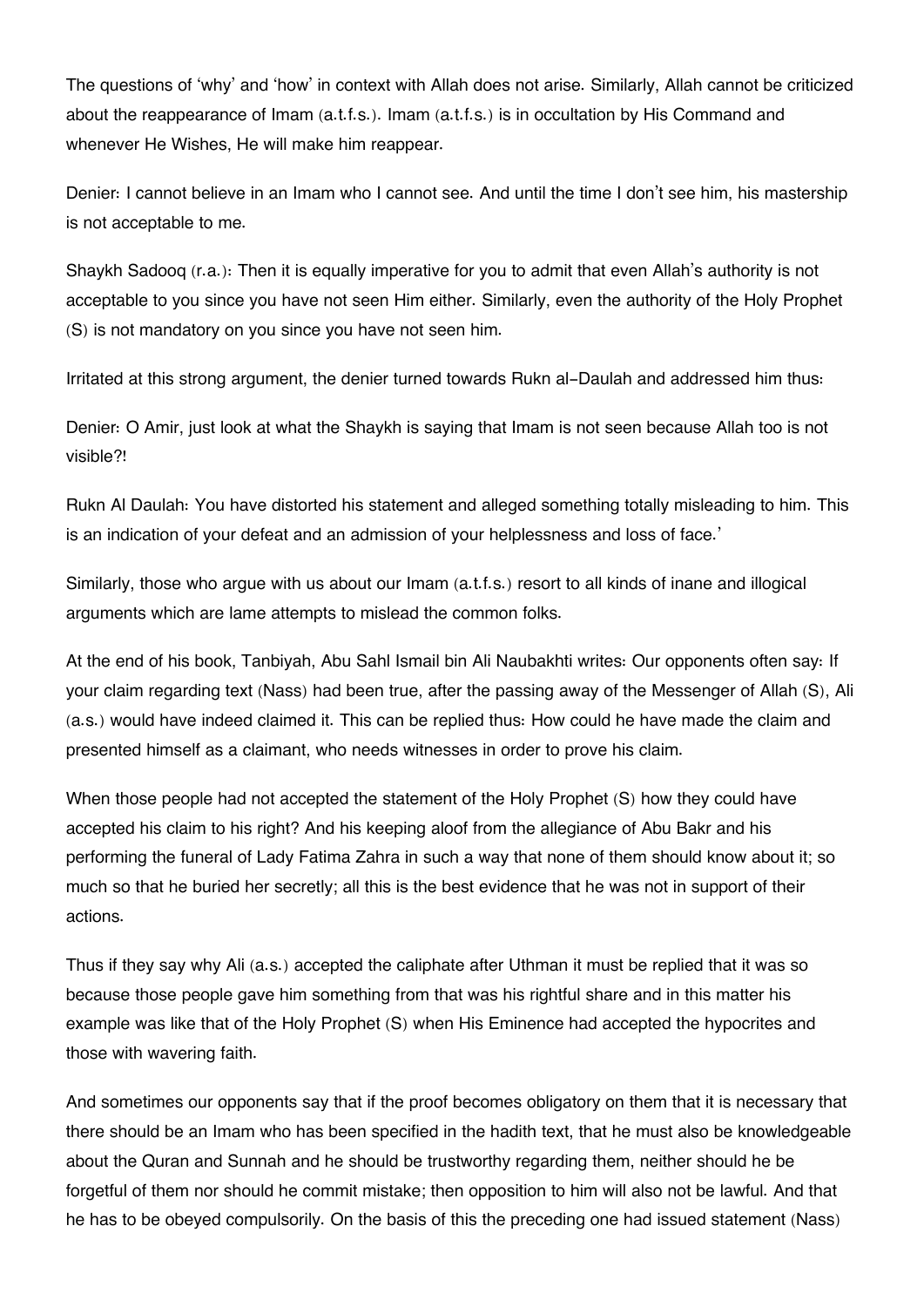about his appointment. Thus you must tell us who that Imam is and what his name is. You should guide us to him.

They will be told that this matter is related to the traditions and in fact it is transferring to another, what we are talking about because the topic of our discussion was that when the Holy Prophet (S) passes what is it that is considered necessary my human reason? And whether it is possible that he should not have appointed anyone as his successor and that he should not issue text of appointment (Nass) about an Imam who has the above-mentioned qualities? Thus when it is proved through arguments that it should be so, it is incumbent on us and on them that we investigate about the Imam of every period through traditional reports. The Shias have narrated the text of appointment (Nass) in favor of Ali (a.s.), and today in spite of their such large numbers and so many different countries they are holding fast to something which becomes a cause for us to have knowledge and act upon.

Especially when there is no sect opposed to them which may claim that the Holy Prophet (S) issued a statement for some other person. Thus if they oppose us from that which supporters of Zarathusht (opponents of truth) and other people of falsehood make, they shall be told:

Since today the condition of the Shias is like this that due to their large numbers and being far away from each other, they are like other Muslims, they do not recognize each other. On the basis of this the conditions of their past co¬religionists must also have been the same. Rather the Shia traditions and reports are stronger by way of truthfulness because neither is there any government backing them, nor any armed power or fear or greed. Traditions are fabricated when there is some greed, fear of death or sponsorship of some regime, whereas in Shia traditions nothing of the sort is found.

Hence if the text (Nass) of Holy Prophet (S) in favor of Ali (a.s.) as related by the Shias is correct it would also ratify the appointment of Hasan through Ali (a.s.) and of Husain through Hasan (a.s.) and then Ali bin al-Husain Zainul Abideen till Imam Hasan Askari (a.s.) and then the Hidden Imam (a.s.). It is so because all the trustworthy companions of his father, Imam Hasan Askari (a.s.), have testified to his Imamate and the Twelfth Imam disappeared because the tyrant ruler was in his hot pursuit and he had placed surveillance on his home and his ladies since the past two years.

If it is said whether in that time the disappearance of the Imam is the best proof of the correctness of his Imamate we shall say: Yes, because the reports that have passed regarding this are based on the truth and are well-known also.

A person who was present in the company of Imam Hasan bin Ali al-Askari (a.s.) and who was also among the close confidants of the Imam says his contact with Imam Hasan bin Ali al-Askari (a.s.) continued and the Imam's letters and commands and prohibitions used to reach the Shias through him. This continued till this intermediary breathed his last. After that another Shia person, whose identity was guarded closely was appointed as the successor to the first intermediary.

And we are asked regarding occultation that if it is possible and all right for the Imam to remain hidden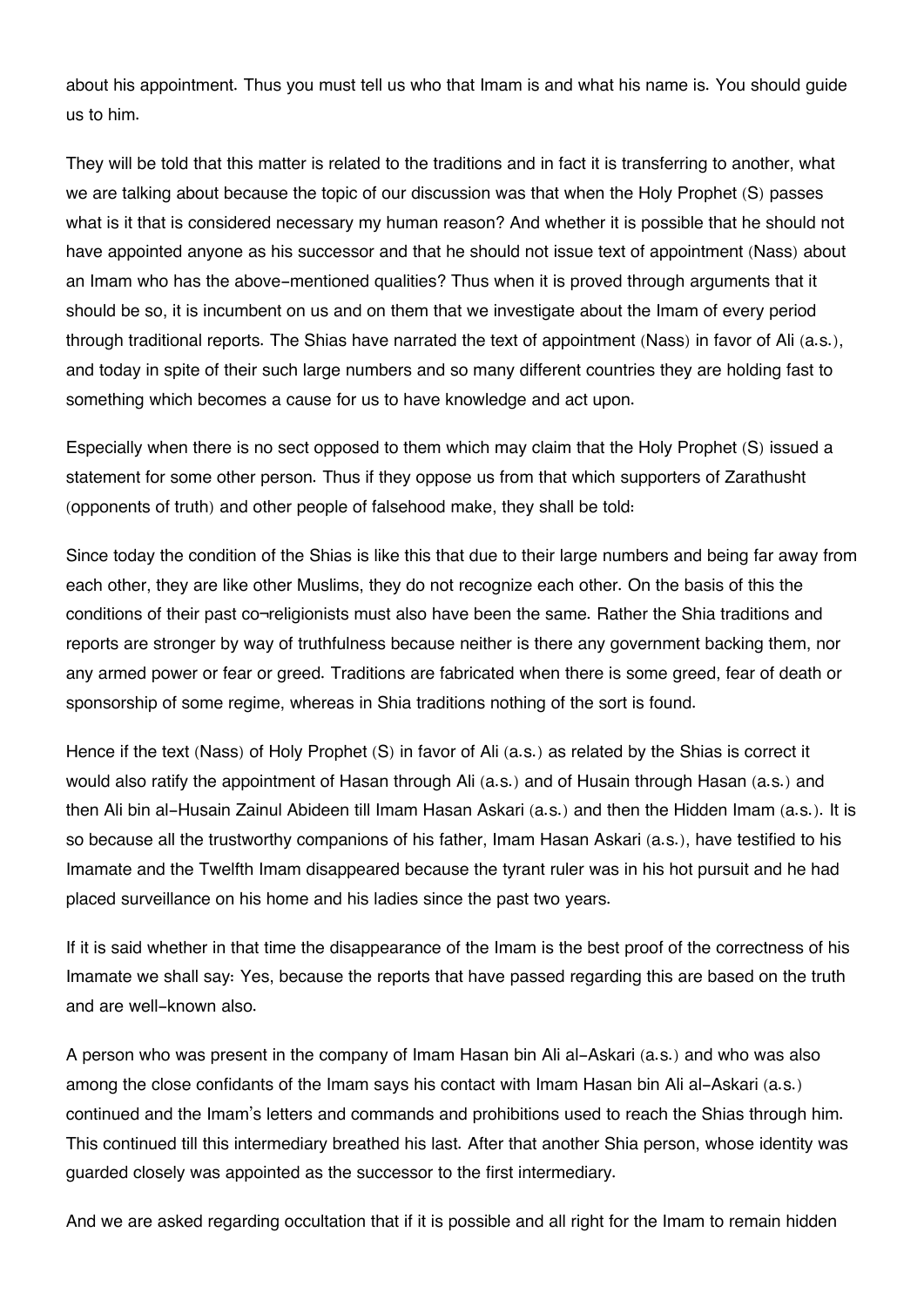for thirty years or more, how can you deny that the world is empty of his presence? They shall be replied: The end of his existence would imply that the Divine Proof would vanish from the earth and the religious law would become ineffective because there would be no one to protect it. But if the Imam, by the order of Allah, the Mighty and Sublime and due to risk to his life remains concealed and a wellknown reason related to this is present and the Divine Proof is established, because he himself is present in the world and his gate and reason both are recognized.

However, apparently not issuing verdicts (Fatwa) and not commanding and prohibiting is not the reason that the Divine Proof has become invalid. And there are precedents for this. The Holy Prophet (S) remained in the Sheb (valley) of Abu Talib and in the initial period of his ministry and called the people secretly till his position strengthened and a community developed. In all those circumstances he was a Messenger Prophet and divinely appointed and his precautionary measures and secretive behavior with some persons regarding religious propagation did not invalidate his prophethood and neither had it ended his position as Divine Proof.

After that he entered the cave and stayed in it, while no knew about his location; this also did not invalidate his prophethood. However if his being would have vanished, his prophethood would have also ended. The same thing applies to the Imam. It is possible that the despot may keep him under arrest for a long time and does not allow anyone to meet him so he can neither issue a verdict nor teach anyone or explain the divine commands. But in any case the Divine Proof shall remain in effect and obligatory for all because he himself is present with his being in this world.

And if a prophet or an Imam does not explain the divine law, teach people and issue verdicts, his prophethood and Imamate does not end but if his being itself vanishes the Divine Proof shall also go away and become invalid. Therefore it is possible and permissible that the Imam may remain concealed for a period of time if he fears something and this does not invalidate the Divine Proof.

Thus if they object that what should one who needs to know about a religious problem do? He shall be told: He will do same as a person who might have accepted Islam at the time when the Holy Prophet (S) was hiding in the cave. If according to divine wisdom the latter is permissible, the former shall also be allowed and possible.

Among the clearest proofs regarding Imamate is that a miracle and a sign that Allah, the Mighty and Sublime bestowed to the Holy Prophet (S) was that he presented the stories of all the previous prophets and the knowledge of Torah, Injeel and Zaboor, whereas apparently he could not read or write, and he had also not met any Christian or Jew. And this was among his clearest and greatest miracle.

Husain bin Ali (a.s.) was martyred and he left behind Ali bin al-Husain as his successor, while he was a young man of hardly twenty years. He remained aloof from the people and did not meet anyone except his close companions. With regard to the ritual worship he was at an advanced stage and very less could be obtained from his knowledge because the circumstances were extremely severe and it was the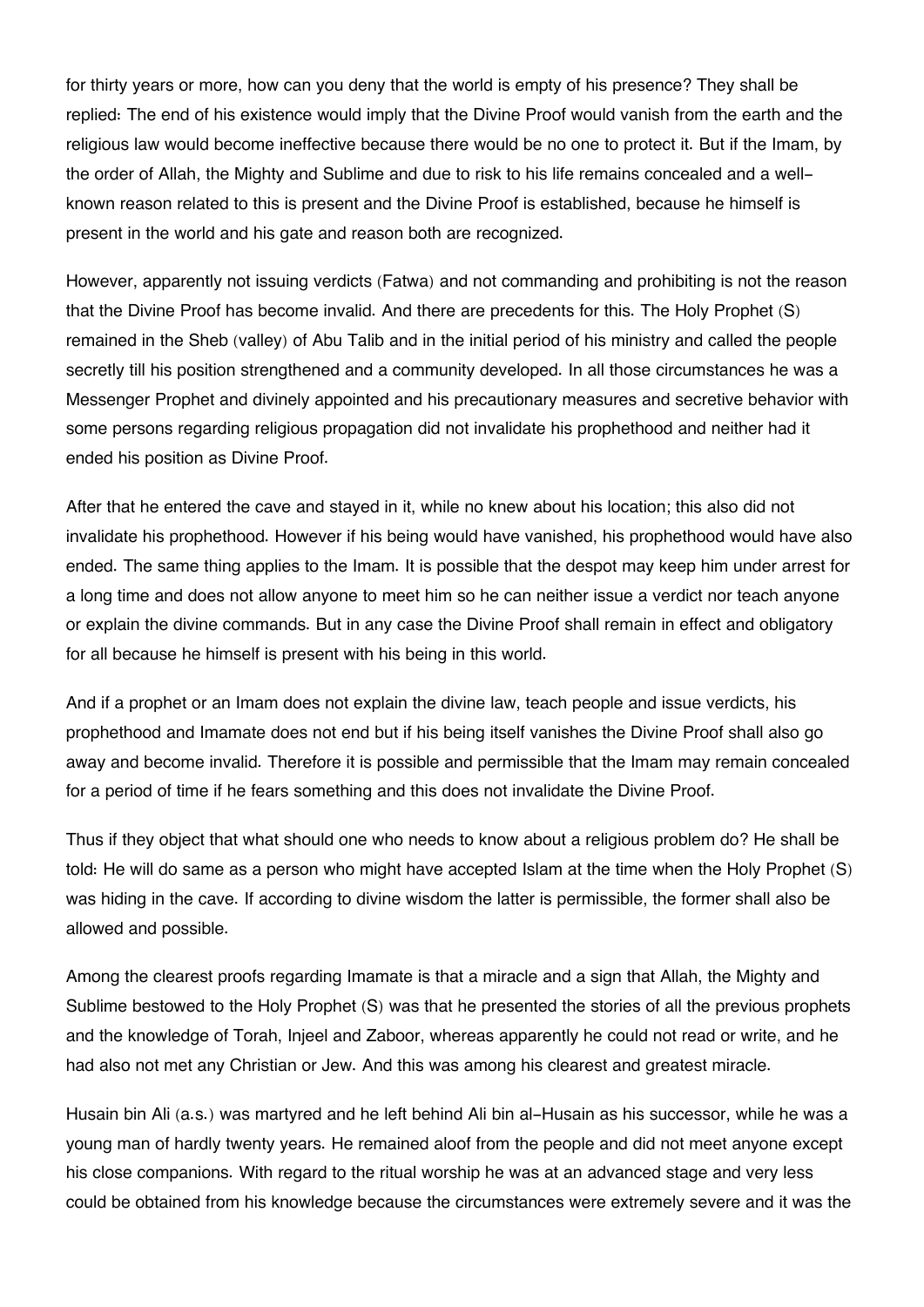time of Umayyad oppression. After him came his son, Muhammad bin Ali (a.s.) who had the title of Baqir (splitter) because he expounded knowledge.

Thus he left a great legacy in knowledge of religion, Quran, Sunnah, biography and military events. After him Ja'far bin Muhammad (a.s.) also dispensed knowledge in such a way that none of the arts and sciences remained deprived of his treasure of information. Thus he interpreted and explained the Quran and Sunnah and related the events of battles and prophets that neither he nor his father, Muhammad bin Ali or his grandfather. Ali bin al-Husain had seen. The traditional reports of all the Muslims also do not make a mention of his having obtained this knowledge from anyone. And this is the greatest proof that knowledge of the Prophet reached to Ali (a.s.) and then to every subsequent Imam.

After that from the same things he brought so many and spread them among the people in such a way that there did not remain anything from the arts and sciences but that he made many of the points clear in it. He interpreted the Quran and Sunnah narrated the battles and stories of prophets so that even the Ahle Sunnat tradition narrators and jurisprudents cannot say that he, his respected father, Muhammad bin Ali or grandfather Ali bin al-Husain have received instruction from a particular person.

It is the best proof that they had received all knowledge from the Holy Prophet (S), then from Ali (a.s.) and other Imams one after another. Hence it had been the practice of the Holy Imams (a.s.) that when they are asked about any prohibited or lawful matter of Islam they give similar replies, without having obtained knowledge from any of the people. Then what argument can be better than this to prove their Imamate and that the Holy Prophet (S) had appointed them, taught them and transferred the knowledge and sciences of the previous prophets to them? And have we in normal conditions, ever seen anyone talking of such things as did Muhammad bin Ali and Ja'far bin Muhammad (a.s.), whereas they had not learnt any of these things from the people?

If someone says that they might be learning about these things in a secret manner, he would be told: The same allegation has been made by the atheists and materialists regarding the Holy Prophet (S) that he had learnt to write and also obtained knowledge of Quran. How is it possible to think in such a way about Muhammad bin Ali and Ja'far bin Muhammad (a.s.), whereas as the sciences and knowledge that they expounded was such that other than them no one else had spoken about it?

We are asked that the son of Hasan Askari (a.s.) never became clearly apparent to either a Shia or a Sunni, then how you people concluded that he is present in the world. Have you seen him or some people have told you about it in a widely related report (Mutawatir) that they had met him?

They shall be replied: Indeed all the information regarding religion is obtained through deduction. Hence we recognized Allah, the Mighty and Sublime through arguments and proofs, whereas we have not seen Him through our physical eyes, and neither has any person told us that he has seen God. And we recognized the Holy Prophet (S) and knew about his presence in the world through traditions and reports came to know about his prophethood and truthfulness through deduction and also concluded through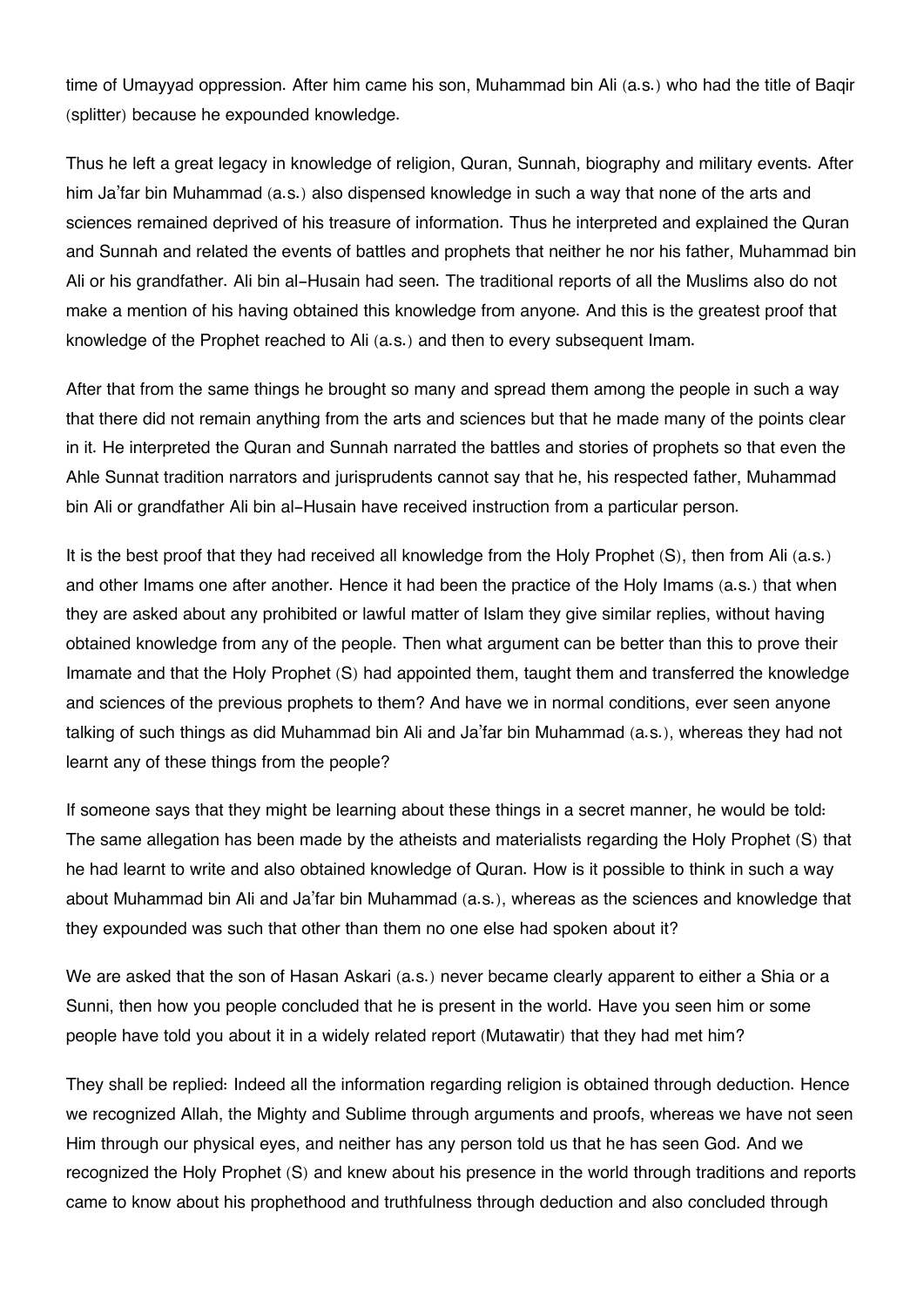deduction that he had appointed Ali Ibne Abi Talib (a.s.) as his successor after him.

We also learnt that the Holy Prophet (S) and all the Imams after him are the scholars of Quran and Sunnah and it is not possible for them to make a mistake in any of these things, forget them or lie about them. We derived this also through deduction. In the same way we learnt that Hasan bin Ali is an Imam who is necessary to be obeyed and we knew through widely related (Mutawatir) traditions and through the truthful Imams that after Imam Hasan and Imam Husain (a.s.) Imamate can go only to the son of an Imam and it cannot pass on to the brother or any other relative.

On the basis of this it became necessary that no Imam shall leave the earth without leaving one of his sons as the Imam. Therefore when the Imamate of Imam Hasan Askari (a.s.) was proved, and it was also proved that he has passed away from the world, it is naturally concluded that he must have left one of his sons as his succeeding Imam and this is a proof of the existence of Imam Qaim (a.s.).

The above objection can also be replied by saying that Imam Hasan Askari (a.s.) also left behind a trustworthy and reliable group of people who during his lifetime used to narrate matters of Islamic law on his authority and also conveyed to him correspondence from his followers and their questions. They used to take replies to the peoples' queries and take them back to the people. These secret agents of the Imam were absolutely trustworthy and righteous because the Imam has certified to their reliability during his lifetime.

When Imam Hasan Askari (a.s.) passed away, all these agents were unanimous that he has left a son, who is the next Imam and they advised the people not to ask his name and allow him to remain concealed from the enemies. The despot searched for him in the severest manner and had since long ago kept the house of Imam Hasan Askari (a.s.) and his pregnant slave-wives under surveillance. Anyhow, after Imam Hasan Askari (a.s.) the letters of his son regarding religious problems reached to the Shias through more than twenty reliable companions of the Imam. After that the correspondence ceased because most companions of Imam Hasan Askari (a.s.) had breathed their last.

Only one person remained among those who had witnessed the affair of Imamate with their own eyes, regarding whose reliability and righteousness all were agreed. This person advised the Shia people to remain silent and not publicize the matter of Imamate, and the correspondence with the Imam had also ceased. Thus the evidence that I have mentioned, on the basis of that, the Imam's existence is proved. And apart from this, whatever I have explained about the companions of Imam Hasan Askari (a.s.) proves the correctness of traditions they narrated about the Imam, traditions about the Imam's occultation, and the fact that there shall be two occultations, one being more difficult than the other.

Our belief and tenets of faith today, regarding the occultation of the Imam, does not in any way resemble the Waqifiya sect that believes in the occultation of Imam Musa bin Ja'far (a.s.), because the matter of his death is a well-known fact. His death and burial was witnessed by multitude of people and more than 150 years have passed after that, but during this period no one has reported seeing him or having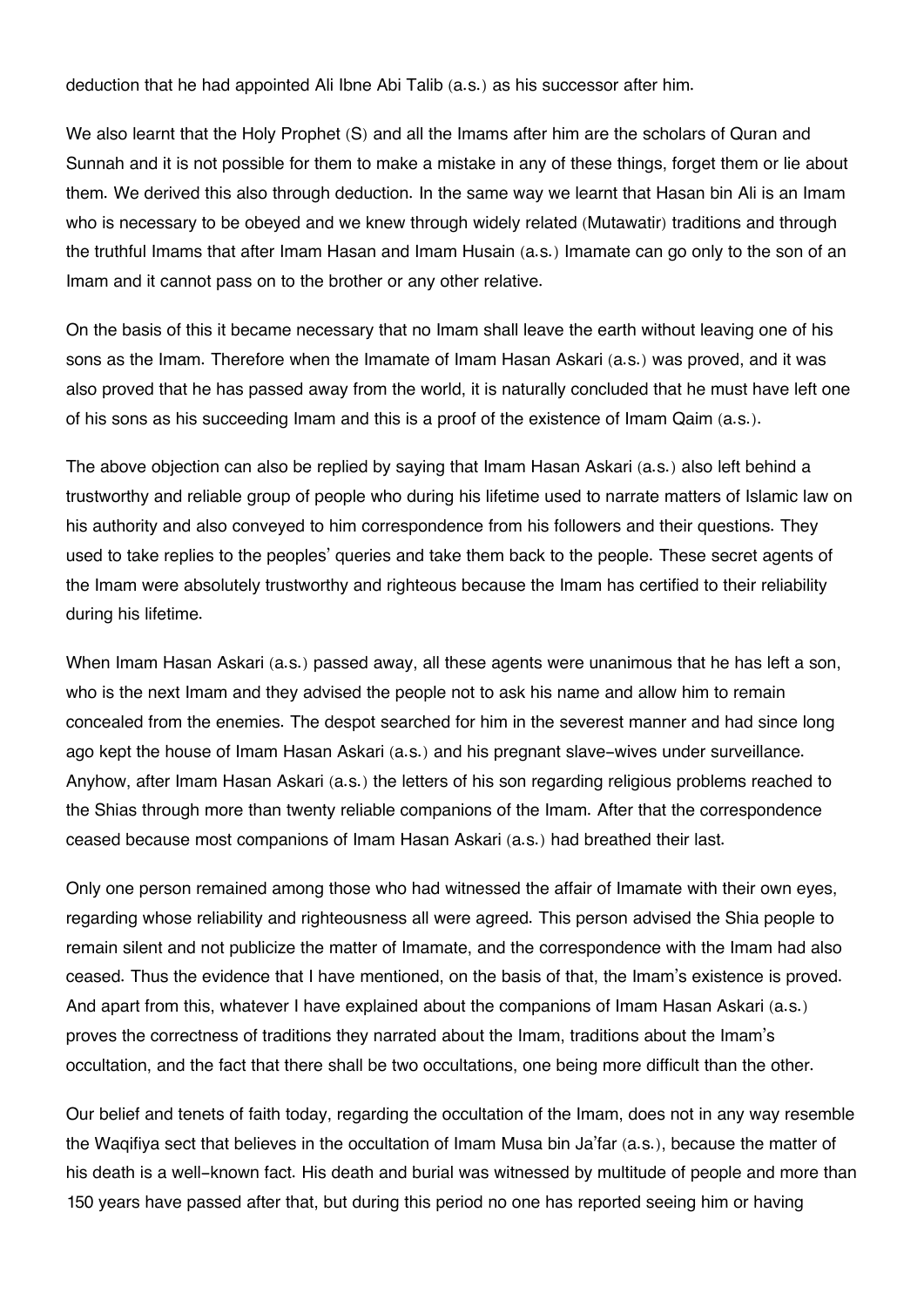correspondence with him.

Their claim that he is alive implies the refutation of those senior people of faith who had seen him dead, whereas many Imams came after him, who presented many of the things that Musa bin Ja'far had presented before. And in this claim of ours the Imam's occultation is neither a refutation of a sighting or feeling nor is it an impossible claim. It is also not a claim that reason may deny and something that is opposed to normality.

Regarding him there are still present some among his reliable and secret Shias who claim that only they are the means to reach him and a channel through which the Imam's verdicts are conveyed to his Shias. And so far the occultation has not even prolonged to an extent that could be against the normality of a concealed one. Thus to testify to these traditions leads one to have faith in the Imamate of the son of Imam Hasan Askari (a.s.) as I have explained. Also that he has gone into occultation as mentioned in traditions on that matter. These traditions are well-known and even widely related (Mutawatir). It was also a fact that the Shias were expecting it and they repose hope in him just as they expect that Qaim (a.s.) would rise up with truth to establish justice, and we pray to the Almighty Allah that He give us a goodly patience and good sense (Taufeeq) to remain firm on this belief.

Abu Ja'far Muhammad bin Abdur Rahman bin Qubba ar-Razi, says in refutation of Abu Zaid Alawi's Al-Ashaad that: The author of this book after writing about many non-controversial matters says, and the Zaidiyyah and the Mutamma (Imamiyah) have said that the Divine Proof shall be from the progeny of Fatima (s.a.) and it is based on the saying of the Messenger of Allah (S) in the Farewell Hajj about which all are unanimous.

And also on the day when he came out to lead the prayers when he was in his terminal illness he said: "O people, I leave behind among you two weighty things, the Book of Allah and my progeny. Remember that the two shall not separate from each other till they do not reach me at the Kauthar Hauz (pool). Know that, you shall never go astray as long as you remain attached to these two." Then the author has emphasized on this tradition and mentioned points about which there is no controversy.

Then he says that Imamiyah opposed the consensus (Ijma) and they claim Imamate to be exclusively reserves for only one line of descendants from the Prophet's progeny. After that they claim it for only one particular person and that also for every period of time.

Relying fully and solely on the Almighty Allah I say: Without any doubt, in the saying of the Messenger of Allah (S) there is clear indication and proof of the veracity of the claim of the Imamiyah sect. And it is that the Holy Prophet (S) said: "Indeed I am leaving something among you. As long as you remain attached to it you will not deviate, and they are the Book of Allah and my progeny and Ahlul Bayt." This proves that after him neither the Divine Proof shall be from non-Arabs nor from any other Arab tribe.

Then the Holy Prophet (S) made his statement conditional in such a way that it clarified and explained its meaning. Hence he said: "Know that, they shall never separate from each other till arrive to me at the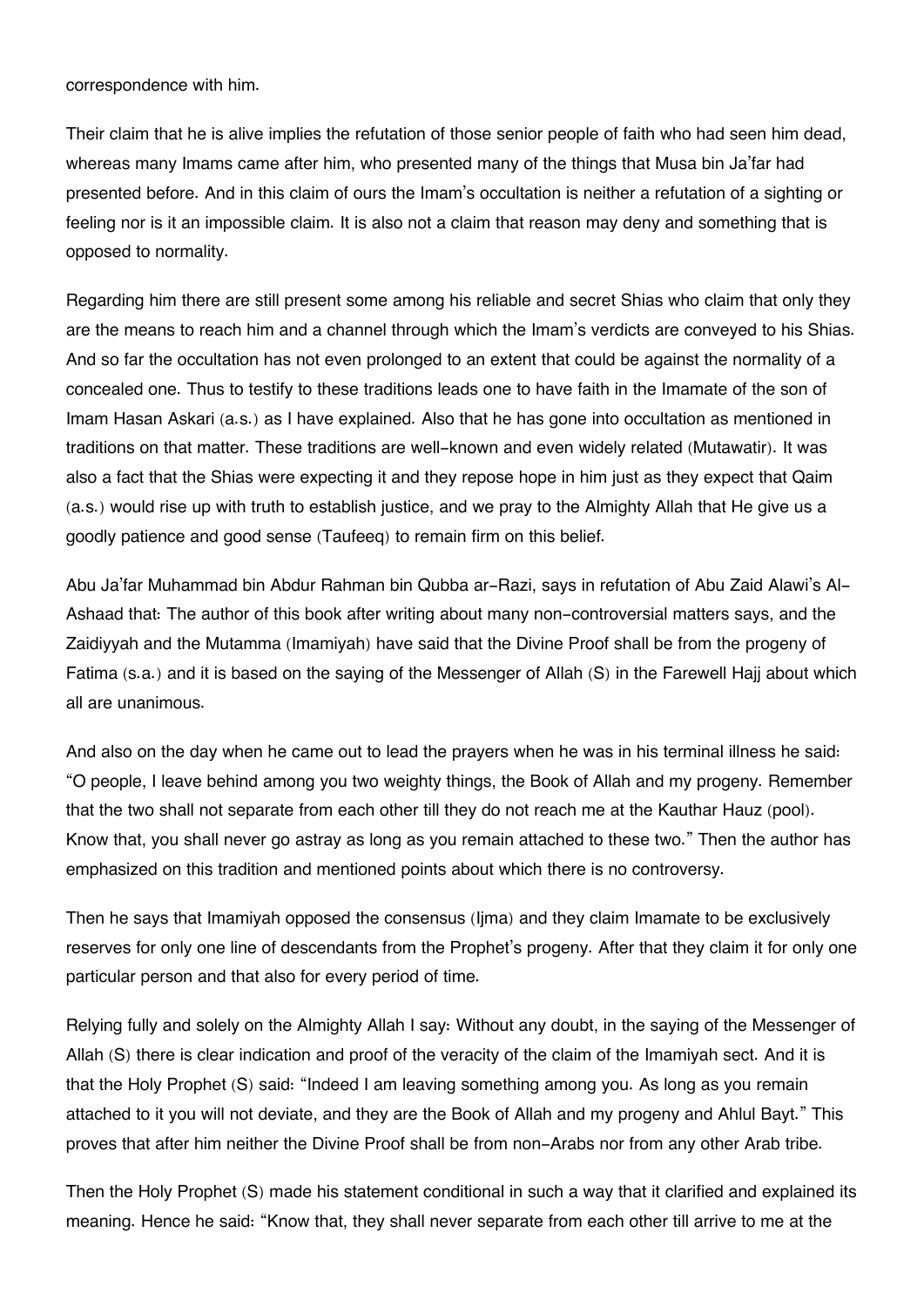Kauthar Hauz (pool)." Thus he conveyed to us that the Divine Proof from his progeny will never separate from the Quran. So if we remain attached to this progeny which never separates from Quran, we shall never go into misguidance. Another point is that the personality which would never separate from the Book of Allah and which the Ummah is obliged to follow, must be under the dictates of reason such that it should have complete knowledge of the Book. Such a person should be trustee and defender of Quran. He should be able to distinguish between the abrogator and the abrogated and the general and conditional verses of this Book. He should know the difference between its recommended and obligatory, the clear and the ambiguous so that he place everything in its proper place as the Almighty Allah has done.

He should neither prefer the unpreferrable nor ignore the preferable. And it is necessary that he should have encompassing knowledge about religion so that it may be possible to remain attached to (or rely on) him and that it should be possible and right to take his opinion in matters of Quran and Sunnah in which there is difference of opinion among the Ummah. Because if there is a part of religious knowledge that he is unaware of it won't be possible to remain attached to him. When such would be his position he will not remain reliable about the Book of Allah. And he would not be immune from error. He might construe the abrogator to be abrogated, the clear to be ambiguous and the obligatory to be recommended and such other things.

When this happens, the Divine Proof and the one who follows him would be equal and same. But since this is absurd and impossible, what the Imamiyah have said is correct. It is that the Divine Proof shall be from the Prophet's progeny, and that he should be knowledgeable about the religion, infallible and trustworthy with regard to Quran. Thus, if Zaidiyyah people may find such qualities in their Imams, we shall be foremost in following them and if it is not so, truth is more deserving to be followed.

A senior scholar of the Imamiyah says: Our statement that the Divine Proof shall be from the progeny of Fatima is not an unqualified statement. There are conditions presented in it. And this is not deducted from only one tradition. Other narrations are also utilized to reach to this conclusion. First of all when we saw the Holy Prophet (S) from among his progeny and Ahlul Bayt accorded special attention to Amirul Momineen (a.s.), Hasan and Husain through various ways and told us about their exalted status in the view of the Almighty and that also with his practical actions that he performed, and which were so wellknown that there cannot be any controversy regarding them between Zaidiyyah and us. And whatever we have said about their exalted glory, the Almighty Allah has guided us to it in Quran:

Allah only desires to keep away the uncleanness from you, O people of the House! And to purify you a (thorough) purifying.[83](#page--1-0)

In the same way through Surah Hal Ataa and similar other statements. Thus when the Messenger of Allah (S) presented those things and clearly informed his Ummah that from among his descendants who can precede them in status and he is not a person with whom one can claim relationship, and neither is he such that he should make anyone superior or inferior except on the basis of religion. Thus all this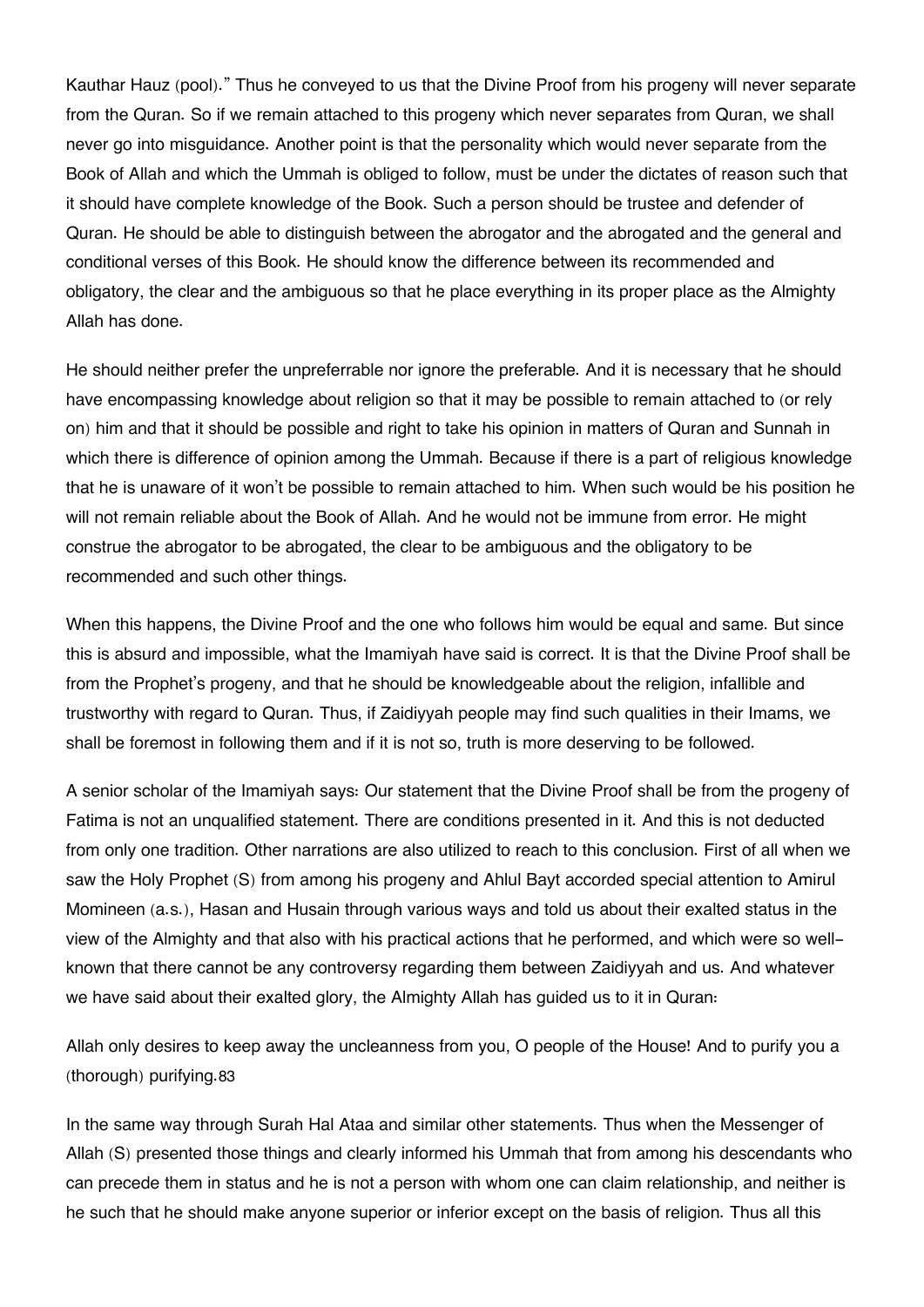showed that the Imams have achieved this position due to their eligibility; and they were eligible because they had some special qualities.

After all this when the Holy Prophet (S) said: 'Indeed I have left two things for you; one is the Book of Allah and the other is my progeny', we understood that he implied the same Imams and not some other people; because if there had been from his progeny such a person also, he would have appointed him also and would have informed about his exalted grade so that his attitude towards Amirul Momineen, Hasan and Husain (a.s.) would not have been partial as it is very much clear. And all praise is for Allah. Later we were guided to the fact that Imam Hasan (a.s.) is the Imam after Amirul Momineen (a.s.) because the latter appointed him as his successor and his brother (Imam Husain) followed him with absolute willingness.

As for your saying that we have gone against consensus and restricted the Imamate to only one family, we ask you against which consensus have we gone? We have no idea about it. Except that the opposition of Imamiyah to Zaidiyyah sect should be construed as going against consensus. If this is the case there is no problem in your associating the Imamiyah with which you are doing and the consensus that was given for Quran can also be there for you. Do you not say that Imamate is not lawful except for the descendants of Hasan and Husain? Now why have you restricted this for only the descendants of these two? And why did you exclude other members of the clan? Shall we present a better argument than what you have presented? If Allah wills we shall further clarify what we have said in the coming pages.

Further on the author says: Zaidiyyah people say that Imamate is lawful for all the people of the Prophet's progeny because the statement of the Messenger of Allah (S) is general, in which he has not specified anyone and Allah, the Mighty and Sublime has said about them, excluding others:

ثُم اورثْنَا الْتَاب الَّذِين اصطَفَينَا من عبادِنَا

### *Then We gave the Book for an inheritance to those whom We chose from among Our servants.*[84](#page--1-0)

I say: And the good sense (Taufeeq) is from only Allah. The author of this book has committed an error in what he has said because Zaidiyyah restrict Imamate to the descendants of Hasan and Husain (a.s.) and the dictionary meaning of 'Itrah' is descendants of the uncle; that is whoever is closer in relation he would be included in that. This matter is established among the experts of lexicology and neither anyone of them have said that 'Itrah' does not include anyone except the son of the daughter of paternal uncle.

It was something that they used to repose hope in and they are deceiving themselves through this and they are alone in this claim to support which there is neither any explanation nor any evidence, because what they claim is neither logically correct nor such a thing is present in Quran, Sunnah or the science of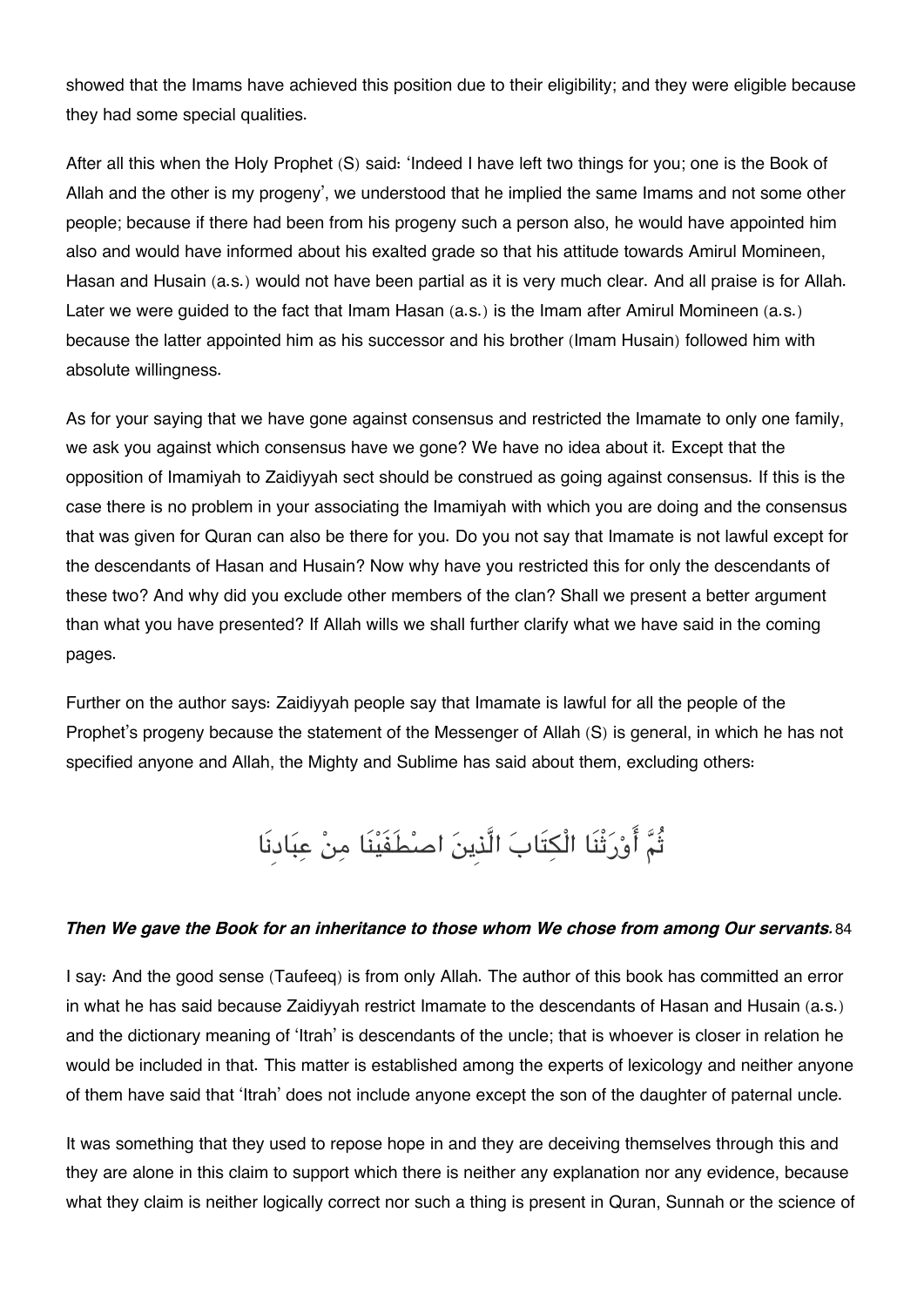Arabic language. You can see the lexicon and ask the experts of language who will tell you that 'Itrah' refers to the closest relatives among the paternal uncles and their children.

If the author says: Then why are you of the view that Imamate shall not go to such and such person and his sons even though they are 'Itrah' in your view?

We shall reply that what we have said is not on the basis of analogy (Qiyas), it is only the attitude of Messenger of Allah (S) towards the three holy personalities that we have quoted. Thus if His Eminence has the same attitude and behavior with any other person, we would have had no choice but to follow him. But as for his saying that Allah, the Mighty and the High said:

ثُم اورثْنَا الْتَاب الَّذِين اصطَفَينَا من عبادِنَا ۖ

### *Then We gave the Book for an inheritance to those whom We chose from among Our servants.*[85](#page--1-0)

He would be told that among your opponent from Motazela or others, people have opposed you with regard to the interpretation of this verse. And the Imamiyah also oppose you; and you know from the Imamiyah takes precedence in righteousness. The least that was obligatory on you was that you should have supported your claims with solid proofs as you have claimed to have written the book to guide the people to truth. And if you had not been able to completely prove your point at least you should have given satisfactory justifications. If that were also not possible you could have at least refrained from trying to disprove the stance of the opposite party. It is so because there is no one who cannot quote the Quran and try to prove his stand on the basis of personal interpretation. Indeed, your and our enemies have claimed that the saying of the Almighty Allah:

كُنْتُمْ خَيْرَ أُمَّةٍ أُخْرِجَتْ لِلنَّاسِ

### *You are the best of the nations raised up for (the benefit of) men…*[86](#page--1-0)

implies that all scholars, scholars from the progeny and scholars of Murjia are the same and walk the same path and there is no consensus and the proof is not established except through the knowledge of the progeny. So is there any different between that and your claim? Are you satisfied with that which is claimed or you would ask them for proof? If he says I will ask for proof, he will be told to first bring the proof for the verse which he says implies the progeny. That progeny is the same descendants and except for Hasan and Husain there are no other descendants. Like the descendants of Ja'far or others whose mother was not Fatima.

Then he said: The Mutamma (Imamiyah) will be asked: What is your proof that Imamate is the right of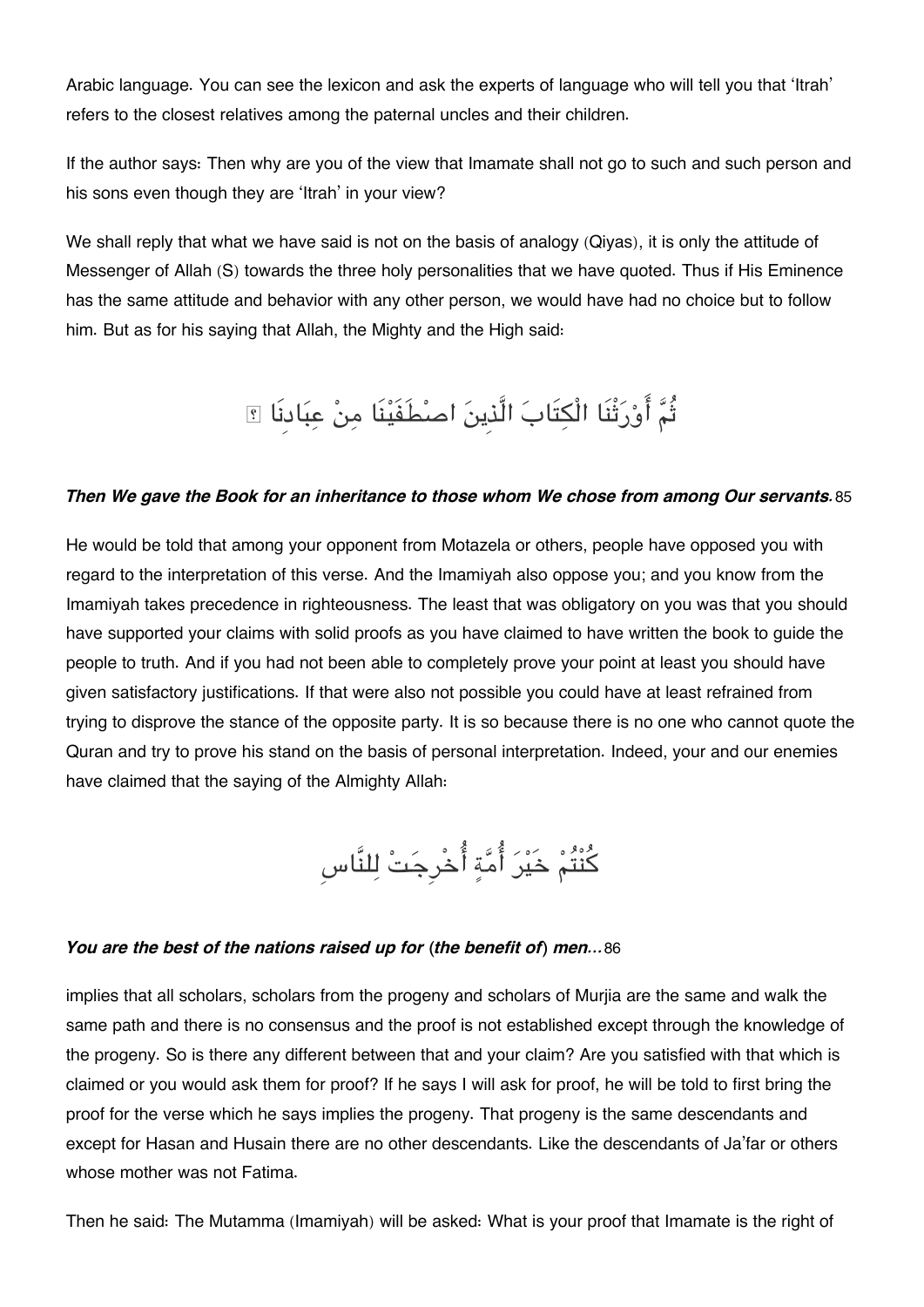one and not of others, and others have been restrained from it? Thus if they present inheritance as a proof they will be told that these Mughairiya people claim that Imamate belongs to the descendants of Imam Hasan (a.s.) and they believe that it was transferred from one to another in his generations, and that also through the will of his father. In this way they are opposing you in your claim just as you are opposing others who claim that.

So I say: Reliance is only on Allah. The proof that Imam should only be one and it is that indeed none can be Imam except the most superior one and being superior is possible in two cases: that is either he could be superior to all or superior to each of them. In any case not more than one can be the superior most, because it is impossible for anyone to be superior to the Imam. When this is proved and Zaidiyyah also agree to it, then the only thing possible is that in every age there can be only one Imam.

The difference between our stand and that of the Mughairiya is absolutely clear. The favor is from Allah alone, and it is that the Holy Prophet (S) clearly pointed out to Hasan and Husain (a.s.) and restricted the Itrat to them as we have mentioned before. Thus when Imam Hasan (a.s.) passed away, Imam Husain (a.s.) was more rightful for that because Imam Hasan (a.s.) had himself pointed to him. It was so because the Holy Prophet (S) had indicated to the Imamate of Imam Husain (a.s.) and restricted it to him.

Hence if Imam Hasan (a.s.) has made a will about the Imamate of his son, it would have been in opposition to the Messenger of Allah (S), and Imam Hasan (a.s.) is immune from this. Also we have no doubt that Imam Husain (a.s.) was superior to Hasan Muthanna Ibne Imam Hasan bin Ali and in fact only the superior one can be an Imam in our view and in view of Zaidiyyah. Thus whatever we have mentioned proves the falsity of Mughairiya and the bases on which they had constructed their belief were destroyed.

When we considered Ali bin al-Husain bin Ali (a.s.) for having those special qualities, it was not due to our partiality to him, neither have imitated anyone in this regard. We had heard traditions and reports about him while we did not come across similar reports about Hasan Muthanna.

Whatever has been related about his knowledge of lawful and unlawful things clearly shows that he was unaware of it. In the same way from his successor and from Imam Ja'far Sadiq (a.s.). We did not hear anything from Hasan Ibne Hasan through which can be compared to what we have heard about the knowledge of Ali bin al-Husain (a.s.). And the one who is knowledgeable about religion is more deserving of Imamate than the one who has no knowledge.

So, O Zaidiyyah people, if you have received some knowledge of the lawful and the prohibited things from Hasan bin al-Hasan, tell us about it. If not, think deeply as per the saying of Allah, the Mighty and Sublime: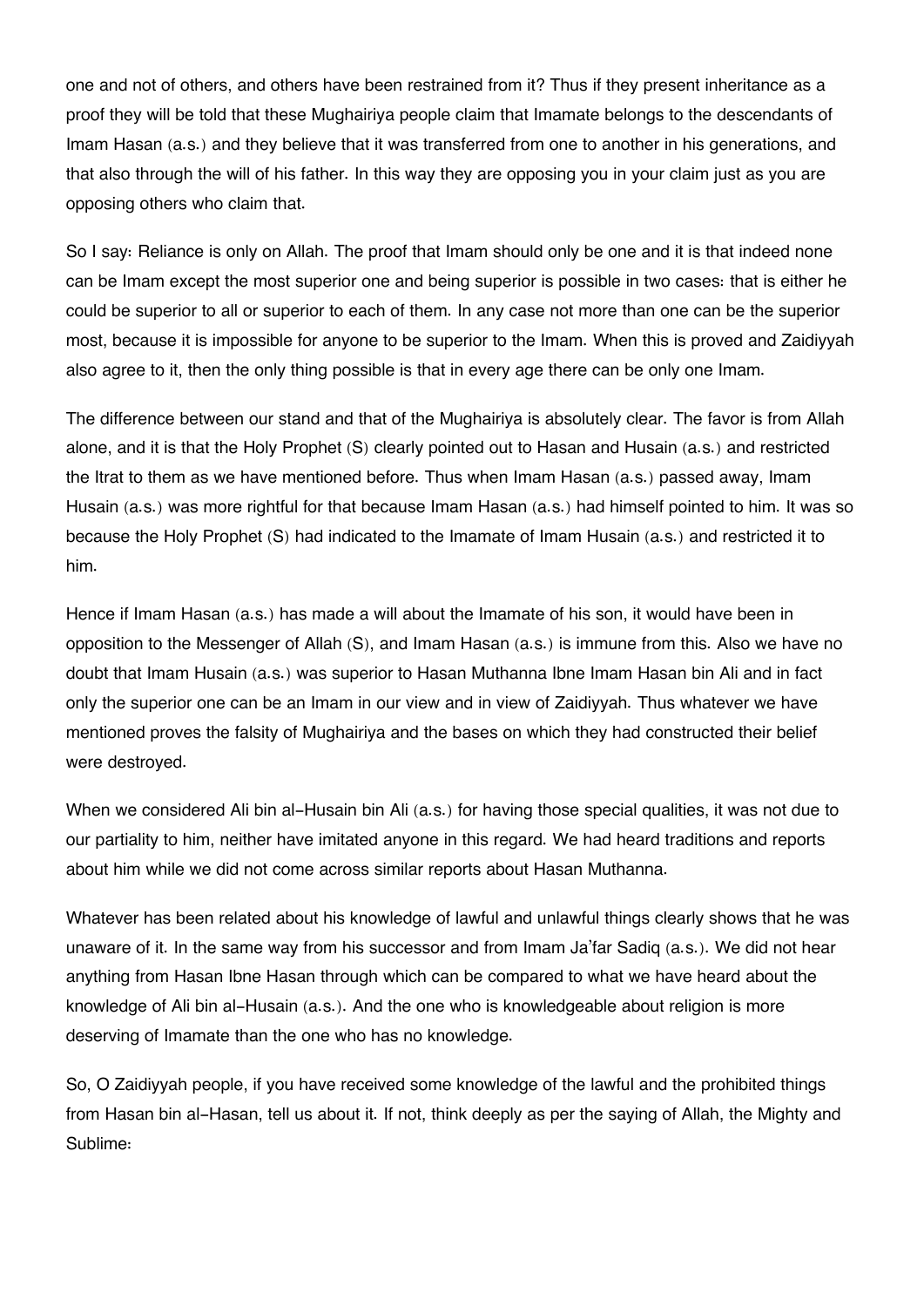

# *Is He then Who guides to the truth more worthy to be followed, or he who himself does not go aright unless he is guided? What then is the matter with you; how do you judge?*[87](#page--1-0)

We don't deny the merits, purity, nobility and justice of Hasan Muthanna, but Imamate is not given except to one who has knowledge of religion, recognition of divine laws and interpretation of the Book. We have not seen Zaidiyyah sect having faith in an Imam who believes in interpretation (Tawil) of Quran according to personal opinion and deriving laws of Shariah through analogy (Qiyas).

While the interpretation of Quran is not possible without deducing because there was a strong possibility that if Quran had been revealed in only one dialect and the scholars of that language would have known its implications.

But the fact is that the Quran was revealed in many (Arab) dialects and its interpretation is not possible except with the help of the explanation of law-maker. Like the prayer, Zakat, Hajj and whatever is mentioned in this regard. And there are some things in it whose implication is not known except through the explanation of the law-maker (Tauqeef). On the basis of this it is not right to take its literal meaning, because prior to this you are all needful to know that in the discourse that you want to interpret there is no scope at all in its explanation and interpretation; neither in brief nor in detail.

If someone says that it cannot be denied that whatever is supposed to be learnt through the explanation of the law-maker, the Almighty Allah taught it know to His Messenger (S). And whatever is to be known from deduction was entrusted to the scholars, and made each part of Quran an explanation of another. Therefore we are excepted from replying to this claim which you are making about this explanation of the law-maker.

He shall be told: It is not possible that it should be as you are saying because we would find two different contradictory interpretations for one and the same verse and both will be correct according to lexicon and both can be followed and through both we can serve Allah. And it is not right for a wise speaker to make a statement having two contradictory meanings.

If someone says that no one denies that in Quran of the two meanings only one is proved, but the thing is that when those who have knowledge of Quran, whenever they make effort they would be able to know the correct implication.

This person will be told: We reject this statement of yours and we shall inform you of the reason also and it is that the indication in Quran to the correctness of one of the two implications is not without two possibilities. Either there is a scope of interpretation in it or it is not open to interpretation. If there is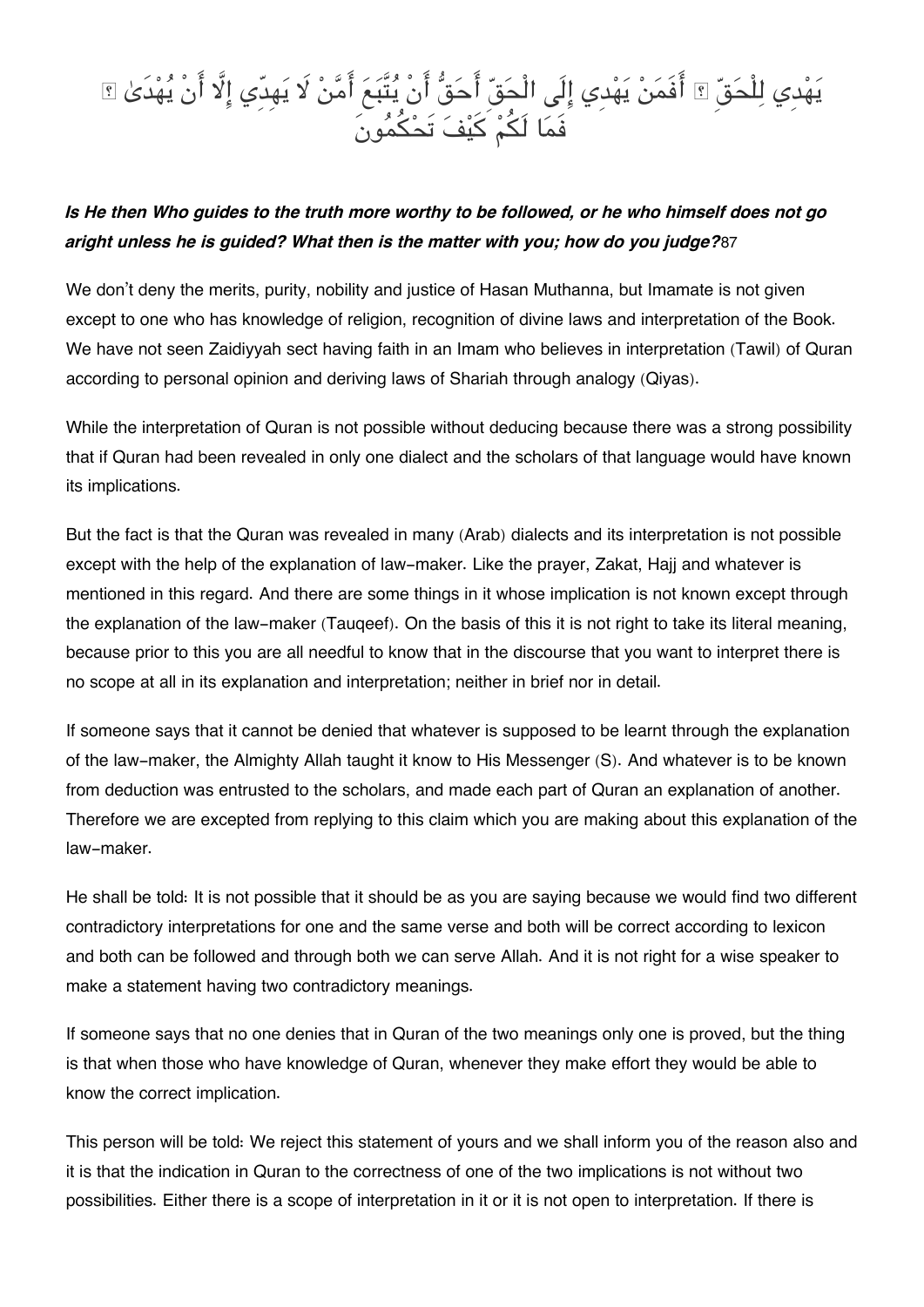scope of interpretation in it, the same thing will apply as was said about the mentioned verse. But if there is no scope of interpretation, it is certainly explanation of the law-maker and in its meaning a text (Nass) and it is necessary that anyone who understands the language will not have any difficulty in arriving at the correct meaning.

It is something that reason cannot deny, and such an act can be rightly performed by a wise one. However if we ponder upon the verses of Quran, we will not find them as such. Rather we will find that differences of opinion with regard to their interpretation are still there among the experts of language. Also, if there are some verses that explain other verses, in such a way that there is no scope of interpretation, a group that contradicts would be stubborn and it is impossible to expose them with a little effort.

One who have interpreted the verse must be ignorant of lexicon and someone other than a language expert, because when there is no scope of interpretation in a statement but you have imposed weird implications on it, it will be completely distorted. So, O you Zaidiyyah people, tell us about one verse of Quran which proves interpretation by way of text (Nass) or explanation of the law-maker and regarding which the intellectuals have had a difference of opinion. And its being difficult itself proves that there must be such an interpreter of Quran who is aware of the aim and implication of the Almighty Allah and says that he is absolutely certain of it.

Then the author says that the Khattabiya group claims Imamate for Ja'far bin Muhammad and says that he had received it through the will of his respected father. They believe in his return (Rajat) and oppose all those who believe in Imamate after Imam Ja'far Sadiq (a.s.). They consider you Imamiyah to be in agreement with them in the Imamate of Imam Ja'far Sadiq (a.s.) and they differ with you in the Imamate of other Imams.

Thus I say and only upon the Almighty Allah I rely that Imamate is not proved through anyone's agreement or disagreement. It is proved through evidences based on the truth. And I think that this author has tried to create a misunderstanding because Khattabiya is an extremist group and there is no connection between them and the Imamiyah. He may reply: I meant the sect that has stopped at the Imamate of Imam Ja'far Sadiq (a.s.) and which does not believe in the other Imams.

So this sect will be told that we believe Imam Musa Kazim (a.s.) to be the Imam after Imam Ja'far Sadiq (a.s.) as you have believed that after Imam Muhammad Baqir (a.s.) the Imam is Imam Ja'far Sadiq (a.s.). And we have believed that Imam Ja'far Sadiq (a.s.) has passed away and that his venerable father has also passed away. And the difference between you and us is the same as that between the Sabaiya and the group that has stopped at the Imamate of Amirul Momineen (a.s.). Thus you may say whatever you like.

Moreover the author will be told: You should know that the difference between you and those who believe in that Imamate is the right of the descendants of Abbas, Ja'far and Aqil, of those who are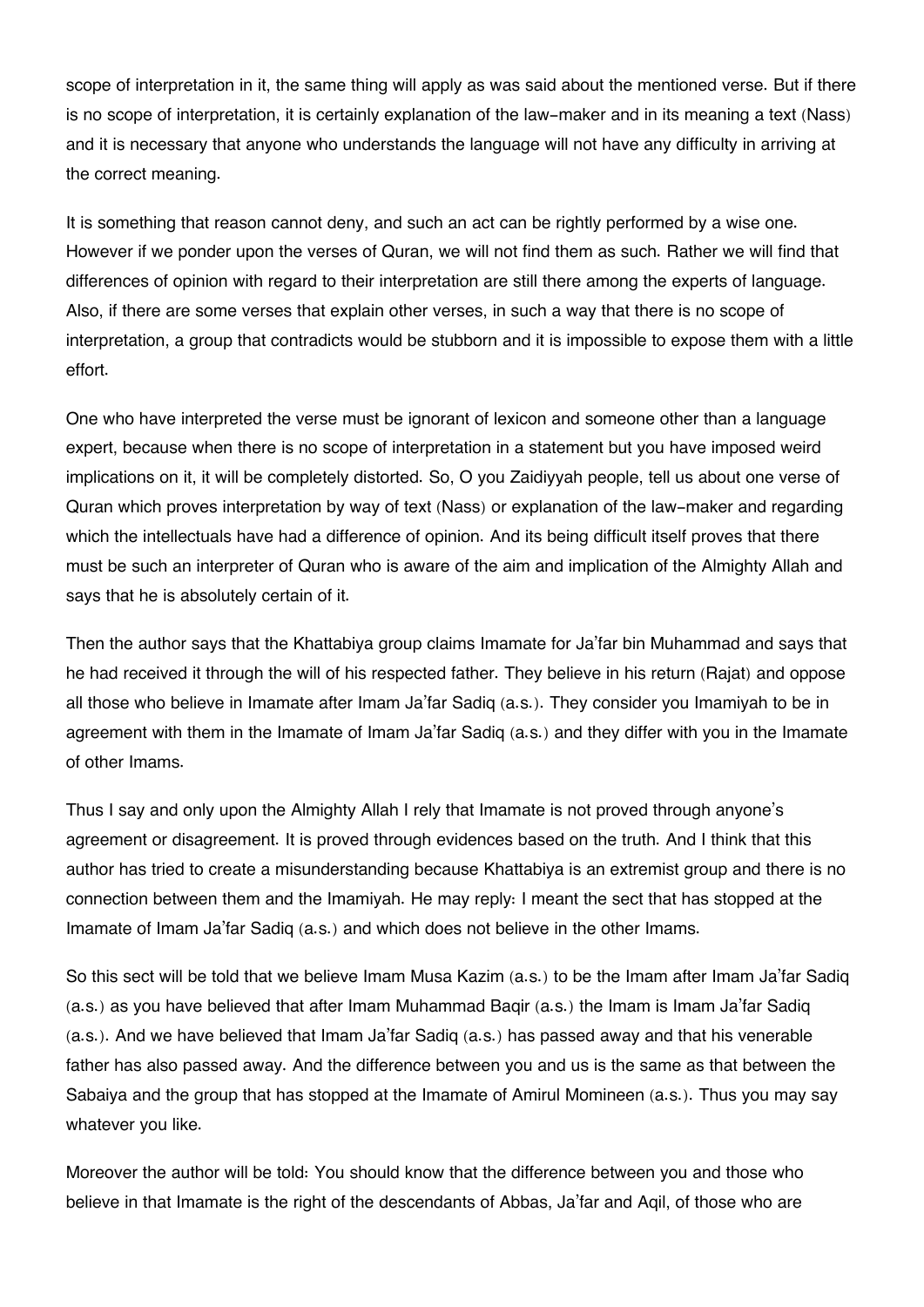knowledgeable and virtuous among them; they also try to prove through lexicology that they are also from the progeny of the Prophet and they say that indeed the Messenger of Allah (S) had implied the whole progeny and not restricted the Imamate to three persons, that is Amirul Momineen, Hasan and Husain (a.s.) about whom we have explained before.

Then the author says: The Shamtiya sect claims that Imamate was transferred through will of the father from Abdullah bin Ja'far bin Muhammad, while the Qahtiya sect claims the Imamate for Ismail bin Ja'far that he got it through the will and inheritance of his father and before that they believed in the Imamate of Abdullah bin Ja'far.

Today they are called Ismailiya because the generations of believers in the Imamate of Abdullah bin Ja'far have become extinct. There is also a group from the Qahtiya call Qaramtiya and they believe in the Imamate of Ismail bin Imam Ja'far Sadiq and they say that he received it through the will and inheritance of his father. Another group is of the Waqifiya that claims the Imamate of Imam Musa bin Ja'far (a.s.) and they expect him to return.

However the invalidity of the argument of the Qahtiya group is so clear that it cannot remain concealed because Ismail died before Abu Abdillah Ja'far Sadiq (a.s.) and a deceased man cannot be the successor of one who is alive. On the contrary a living person can be a successor of one who is dead. However this sect has blindly followed their leaders and ignored the evidences against their stand. NO more explanation is required as their falsehood is very much obvious and deserves to be condemned.

As for the Qaramatiya! They have opposed Islam in everything because they distorted the acts of Shariah and committed all sorts of indecent acts and included them in their religion, in spite of the fact that the Imam is needed to protect religion and to establish the law of Shariah. Hence if the Qaramatiya claim that Ja'far bin Muhammad or his successor appointed one as the successor who opposes Islam and Shariah and deviates the Ummah from the right path it treads, their falsehood will at once become obvious for all, no other proof would be required for that.

The difference between us and all other sects is that we have among us scholars of traditions who live in different places far away from each other and all of them have narrated the verdicts of lawful and the unlawful from Ja'far bin Muhammad (a.s.). In this way under normal circumstances it is impossible that all of them should be fabricated untruths. These people have also narrated from their predecessors that Abu Abdillah Imam Ja'far Sadiq (a.s.) has made a bequest for the Imamate of Imam Musa Kazim (a.s.). Then reports have been narrated about the merits, superiority and knowledge of Imam Musa Kazim (a.s.) and these reports are well-known, whereas we have not heard except claims being made by the other sects.

How can widely related (Mutawatir) reports be compared with unreliable traditions? Hence if you ponder upon the correct narrational reports you would come to know the difference between Imam Musa Kazim (a.s.) and the other two sons of Imam Ja'far Sadiq (a.s.), Muhammad and Abdullah. In this matter we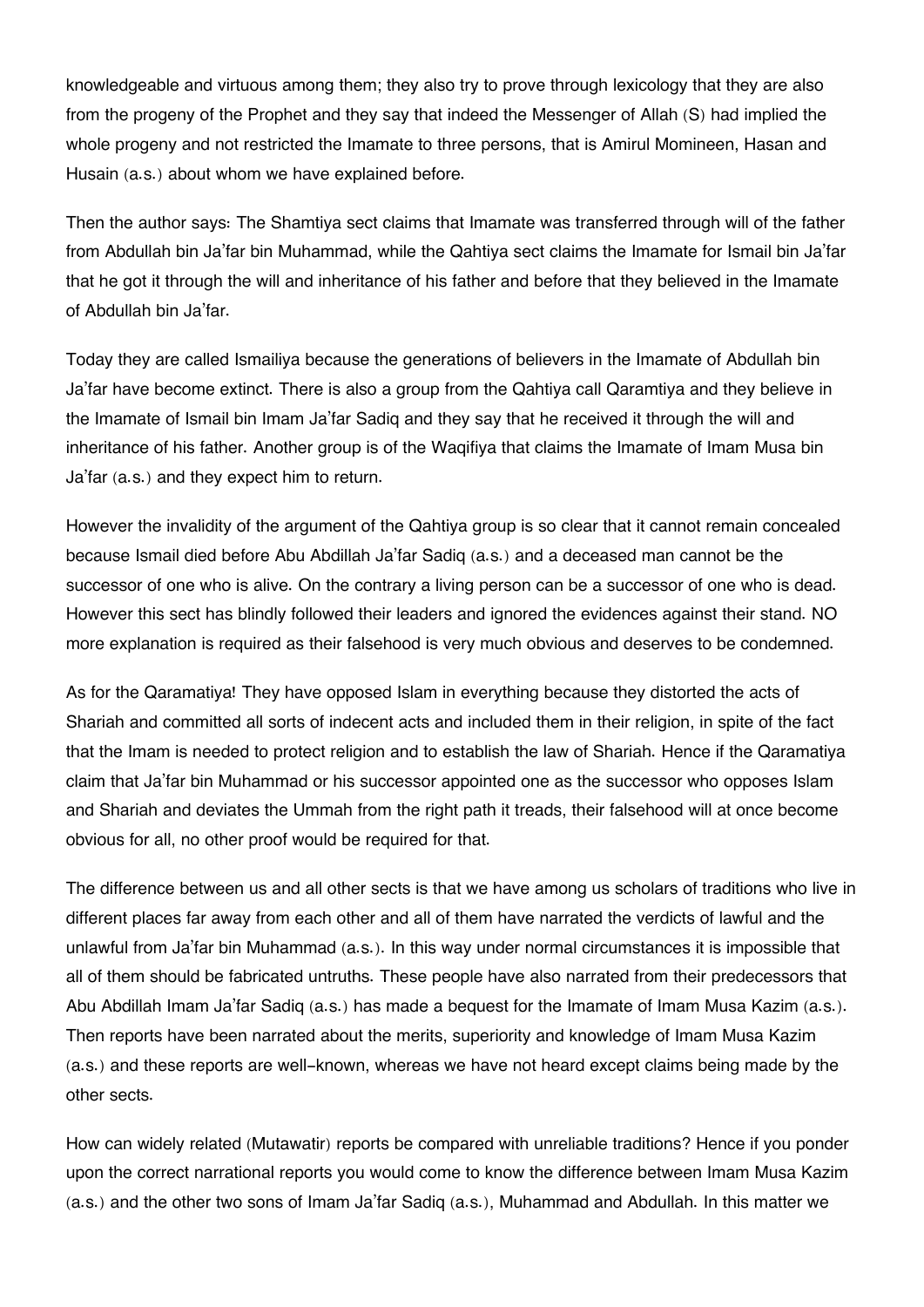test through those five verdicts of the lawful and the unlawful whose reply was given by Imam Musa Kazim (a.s.).

If we had received the correct replies from the followers of anyone of them (Muhammad and Abdullah) we would have said that they are right. The Imamiyah have narrated that Abdullah bin Ja'far was asked what is the quantity of Zakat applicable on an amount of two hundred Dirhams? He said: Five Dirhams. Then he was asked what is the Zakat of a hundred Dirhams. He said: Two and a half Dirhams.

If someone challenges Islam and Muslims that he is having someone who has created a like of the Quran and asks what is the difference between that and the Quran we will tell him that the Quran is well-known and available in every home and that he should bring the book he has compiled so that we may see what the difference is between the two. It is exactly the same thing that we say about the Imamiyah and other sects.

Our traditions and narrational reports are in possession of Shia scholars residing all over the world, but you show us the reports regarding what you claim so that we may clarify the difference between them or you might claim to have traditions that none has heard or known about. If you ask us the difference between these unknown traditions and the famous ones, it would be something that anyone can claim and if such claims can invalidate the authentic traditions of the people of the truth, that is the Imamiyah sect, the same type of claim by the Brahma can invalidate the traditions, narrations and happenings of Muslims. This is very much clear and thanks be to Allah.

The Sanawiya sect has claimed that the founder of their group, has shown miracles and they are in possession of such things that prove their veracity. So the Muslims told them it is a claim that anyone can make. So you tell us something so that we may guide you to that. It cannot remove any sort of excuse and neither can anything be proved from it and this is just like the reply of the author of this book.

The author shall be told that the Bakaria and the Baziya sects have claimed that the Holy Prophet (S) has issued statement of appointment (Nass) on the caliphate of Abu Bakr and you refuted this claim of theirs like we refuted your claim that Abu Abdillah Ja'far Sadiq (a.s.) had made a bequest regarding the Imamate of those two. So you must present your evidence and clarify the difference between yourself and the Bakaria and the Baziya sects so that we may inform you what the difference is between us and those you mentioned.

The author shall also be told that he is one who claims that Ja'far bin Muhammad Sadiq (a.s.) was following Zaidiyyah faith and that he did not claim his Imamate in the way Imamiyah say he did. While the fact is that Muhammad bin Ismail bin Ja'far bin Muhammad has made a claim against the claim of your companions and they say that they are quoting from their elders. So you tell us what is the difference between you and them? So, we may present something better; and this is in consonance with justice and much better for you.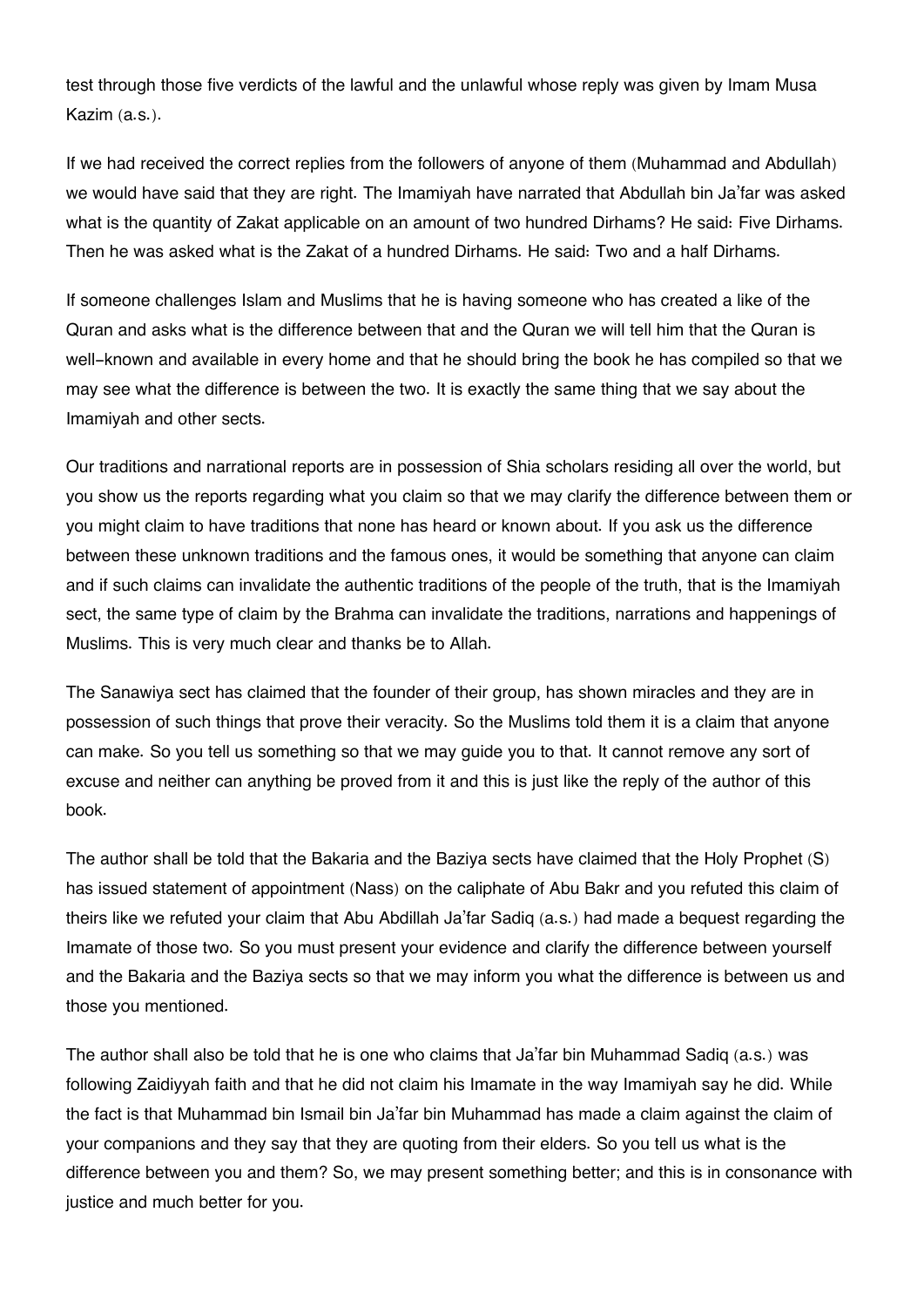Another difference is that believers in the Imamate of Muhammad bin Ja'far and Abdullah bin Ja'far admit that Husain (a.s.) appointed (did Nass) for Ali (Zainul Abideen) and Ali did for Muhammad (Baqir) and Muhammad for Ja'far and our argument that Ja'far did Nass for Musa Kazim (a.s.) is the same that we present and it is that Husain (a.s.) appointed (did Nass) for Ali (Zainul Abideen).

Another point is that if the Imam reappears and Shias begin visiting him, his knowledge will become open, his awareness of religion will be clear for all. We have seen that narrators and scholars of traditions having recorded reports about the knowledge of Imam Musa Kazim (a.s.) about Islamic law; these traditional reports have been compiled in book and hadith collections and are well-known. Also the personal merits of Imam Musa Kazim (a.s.) are so famous that no scholar of Shia and Sunni is unaware of it. It is a distinctive quality of Imamate. When we found it in Imam Musa Kazim (a.s.) and not in others we concluded that he alone is the Imam after his father and not his brother.

One more point is that: Abdullah bin Ja'far died without leaving a son and neither did he appoint anyone. Hence those who had believed in his Imamate returned to the belief in the Imamate of Imam Musa Kazim (a.s.). After that the only difference between our traditions and theirs is that traditions do not bring certainty till there are people in the way of their narration such that if they narrate a report all the excuses should disappear.

Now we do not argue about their elders, we remain content with asking them only to tell us how many tradition scholars are there in their sect in the present age so that the wide narration (Tawatur) of their traditions may be proved, just as we are able to prove this on our part. Hence if they are capable of this, they should bring it out and if not, the difference between them and us is very much clear. And praise be to Allah.

And those who stop at the Imamate of Imam Musa Kazim (a.s.) are treading the same path as that of those who have stopped at Abu Abdillah Ja'far Sadiq (a.s.). We have not seen the death of any elder scholar; its testimony has reached us only through reports and narrations. So we shall ask anyone who has stopped at the Imamate of any of the Imams that what is the difference between them and those who have stopped at the Imamate of some other Imam. They will have no answer to this.

Then the author says: There is a sect among them that after Imam Musa Kazim (a.s.) believes in the Imamate of his son, Ali bin Musa (a.s.) and does not accept any other son of Imam Musa Kazim (a.s.) as the Imam. They think that he (Ali) has obtained the right to Imamate through the will of his father. After that Imamate was transferred to his descendants till it reached to Imam Hasan bin Ali (Askari) (a.s.). After this they claim that Imam Hasan Askari (a.s.) had a son and they call him by the title of Righteous Successor (Khalaf Salih), who died during the lifetime of his father.

So after Imam Hasan Askari (a.s.) Imamate went to his brother, Hasan. What they believed about Muhammad is falsified. They began to say regarding this: Allah has changed (did Bada) from Muhammad to Hasan as it was changed from Ismail bin Ja'far to Musa bin Ja'far as Ismail has died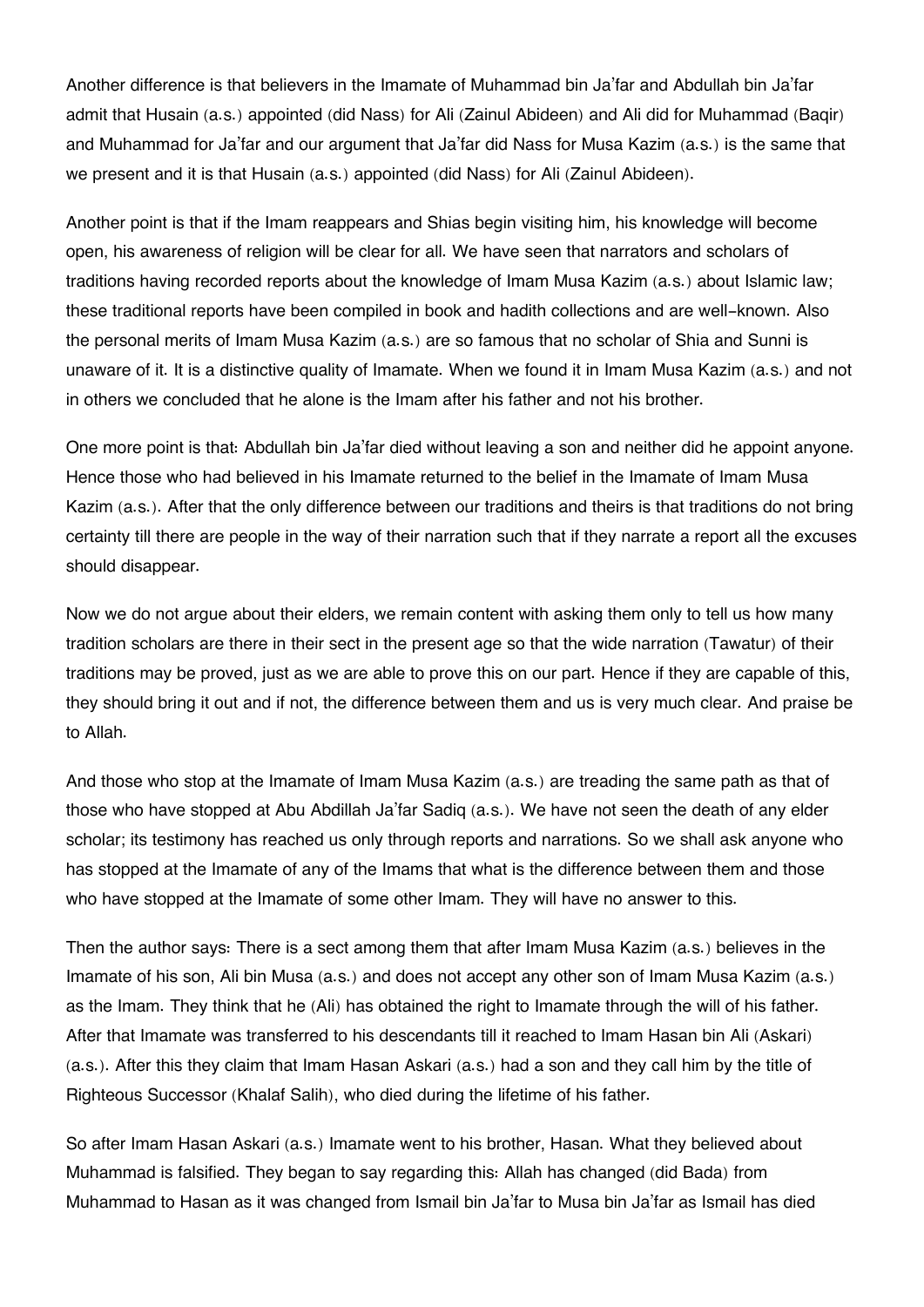during the lifetime of Imam Ja'far Sadiq (a.s.). Thus Hasan bin Ali al-Askari passed away in 263 A.H. and some of his companions referred to the Imamate of Ja'far bin Ali like the companions of Muhammad bin Ali, after his death, had turned to Hasan al-Askari (a.s.). Some of them were of the view that Ja'far bin Ali (Naqi) became rightful for Imamate on the basis of the will of his father and not his brother, Hasan bin Ali al-Askari.

After that they continued to transfer Imamate in the descendants of Ja'far considering it to be based on will and inheritance. All the sects are arguing with each other in the matter of Imamate and they label each other as infidels. They falsify each other and announce immunity from the Imamate of each other. Every sect is claiming the Imamate of his Imam to be based on will and inheritance and prove it through things like the knowledge of the Unseen, whereas nonsense is better than that. None of the sects is having evidence to prove its claim and each of them is opposed to others but in the claim of will and inheritance, all are the same.

Their proof in support of their claim is their own testimony and not the statement of someone else. It is something bereft of truth and a claim sans proof. If in addition to the matter of will and inheritance those claimants had any other evidence they would have indeed brought it out. And if to prove Imamate there is nothing other than will and inheritance, the Imamate itself is invalid because those who claim on the basis of will and inheritance are too many in number. There is no way one can reject the claim of one and accept that of the other, as the subject matter is the same for all. In other words, all of them are in agreement on falsifying each other and each sect is distinct from others regarding its claim.

Therefore I reply as follows: And it is only Allah that gives the good sense (Taufeeq) to follow the right path. If Imamate has been proved wrong because there are too many claimants for it, you accept the same about prophethood. We certainly know that many people have claimed prophethood. The author of that book has made such baseless allegations against the Imamiyah sect that it seems that all have faith in it. And there is no sect among them that does not believe in the change of destiny (Bada).

Infidel is the one who says that there are occurrences for Allah and that His knowledge is an attainment and if it is something other than this it is the belief of the Mughairiya sect. If someone attributes knowledge of the Unseen to the Imams, it is denial of Allah and in our view he has gone beyond the pale of Islam.

The least amount of justice that this author could have practiced was that he should have quoted the views of the rightful people accurately and he should not have said that since all the sects oppose each other it means that belief in Imamate itself has become invalid.

Now in our view, the Imam is recognized through some particular methods that we shall soon mention. Then we shall consider the statements of those people. If we find that there is no difference between the two we shall rule that the sect and belief is false. Then we shall ask the author which of those views and beliefs is correct.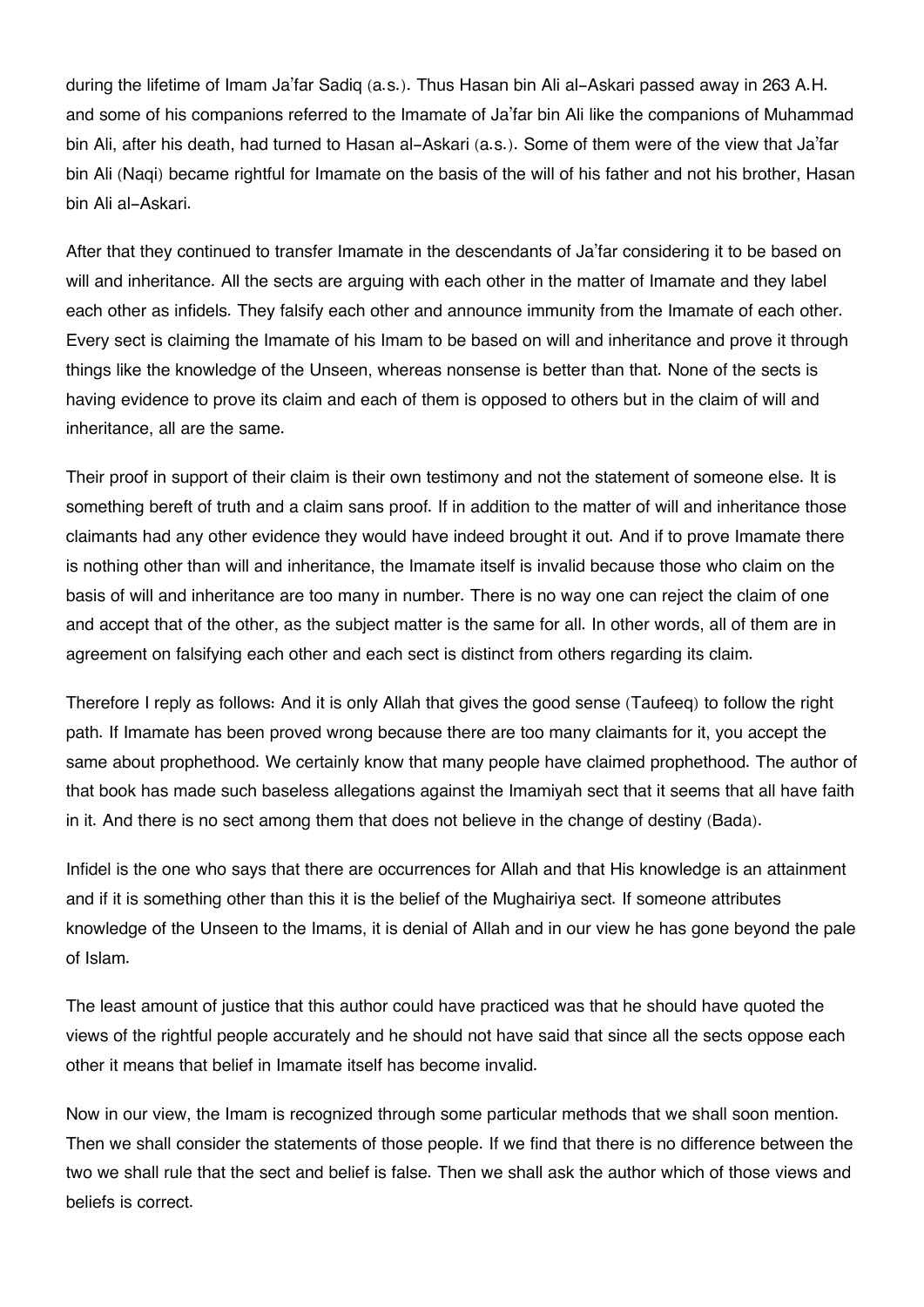His statement that 'one sect believed in the Imamate of Musa (Kazim) and after him accepted his son, Ali bin Musa (a.s.) as the Imam', seems to be coming from someone who is absolutely ignorant of the history and traditions of the Imamiyah faith, because except for those few who stopped at the Imamate of Imam Musa Kazim (a.s.) and those who adopted the belief in the Imamate of Ismail and Abdullah bin Ja'far, the majority of the Imamiyah reached consensus on the Imamate of Ali bin Musa (a.s.). They related traditions about him that are collected in books. Among the tradition narrators there were only five persons who at the beginning of this incident became associated with those beliefs, after that their number increased.

So how the author deemed it right to say: A group went to Musa Kazim? More surprising is the fact that he said: Till they reached to Hasan Askari and claimed that he had a son, whereas during the blessed lifetime of Ali bin Muhammad (a.s.) there was only one group among the associates of Faris bin Hatim that believed in the Imamate of his son, Muhammad. Thus it does not become a sensible man to ridicule his opponent with something that is utterly baseless.

What proves the falsity of the belief of those who believe in the Imamate of Muhammad, is exactly the same as what we have said about Ismail bin Ja'far because the story of both of them is the same and both of them died before the demise of their respective fathers. It is impossible that a living person should appoint as his successor one who has died and issue will in his favor. Since it is such an obvious thing there is no need of any further discussion.

The difference between us and those who believe in the Imamate of Ja'far (Kazzab/liar) is that his followers make contradictory statements because is related through his followers and also through us that Ja'far said: "I am the Imam after my brother, Muhammad." And some of them narrate that he said: "I am the Imam after my brother, Hasan Askari." There are also some who have quoted him saying: "I am the Imam after my father, Ali bin Muhammad."

As you see these reports refute each other, whereas our narration regarding Abi Muhammad Hasan bin Ali Askari (a.s.) is widely related (Mutawatir) and there is no contradiction in it. This is the clear difference between us and them. Then it also became clear on us that Ja'far (Kazzab/liar) was ignorant of divine laws because he was demanding from the mother of Imam Hasan Askari (a.s.) a brother's share in inheritance, whereas according to the law of inheritance followed by his ancestors when the deceased mother is alive the brothers are not supposed to get any share.

Thus when Ja'far (Kazzab/liar) didn't know this basic rule of inheritance and his ignorance was clear, how he could have been an Imam? In these matters we have to submit to Allah on the outward appearance. If we like we can say a great deal in clarification, but what we have said so far is enough to prove that Ja'far (Kazzab/liar) was not an Imam.

As for his saying that "They have claimed that Hasan Askari had a son," is wrong, because those people have not claimed, it is something that has been narrated from their elders and not only this, the narrated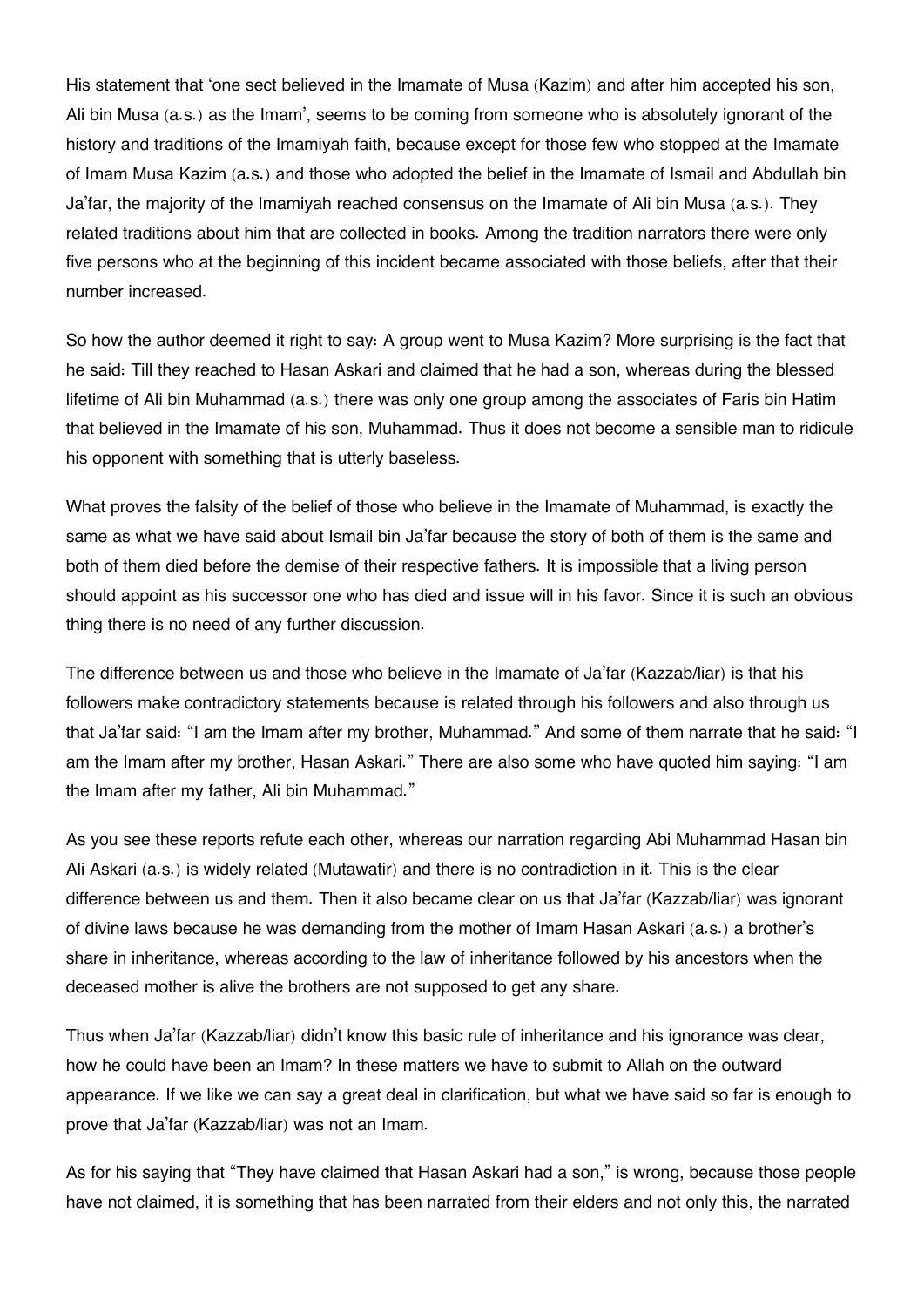reports also explain the circumstances of this son going into occultation. The people created controversies only at a later stage. Thus one who likes may refer to their books for all the details.

As for his statement that, "All these sects argue with each other and accuse each other of infidelity," is absolutely true but the condition of Muslims is also the same. They also accuse each other of infidelity. Let him say whatever he likes and ridicule in any way, but the fact is that the Brahma people are just like him; they similarly accuse and ridicule Islam. It means that whoever is opposed is questioned in a matter in such a way that it is intended to be a ridicule of his religion and belief; if the same thing is turned on the questioner, the same objection will apply to his religion and belief that he had leveled against his opponent sect.

Thus that person is like one who is questioning himself and ridiculing his own religious belief. The same applies to the author of that book. Prophethood is the root and Imamate is its branch. Thus, when the author has admitted the root it is not correct to ridicule the branch. And help is sought from only Allah.

Then he says that if Imamate of a person about whom it is claimed can be proved through will and inheritance without a unanimous argument the Mughairiya are most deserving of this because all are having consensus regarding the Imamate of Hasan bin Ali. Regarding the Imamate of Hasan bin Ali also, the argument of the Mughairiya is that he became eligible for it after his father through will and inheritance.

This sect has not considered right the Imamate of someone else after consensus on the Imamate of Imam Hasan (Askari), on the contrary through the same argument they have appointed the Imamate among his descendants. Apart from this, the Imamiyah sects have contradictions regarding their religion. Some of them believe in corporeality (of God) and others have faith in the transmigration of soul. Some are of the view that Unity (Tauheed) is abstract and some believe that God is just.

Along with this they try to prove reward and retribution and some others follow the belief of predestination and think that reward and retribution is false. Some think that God is visible and some deny it but believe in change of destiny (Bada) and such other things of which the details will prolong the book. In these ways these people accuse each other of infidelity and announce aloofness from each other's religion. Each of these sects has its own reliable tradition narrators and scholars who have conveyed the codes of religion from their respective Imams to the people and the people follow them.

Then the author says that when it is true that must also be true and it is something that is not possible and correct in our view and we have quoted the statement without making any additions. So there is no need to prolong the book through a discussion that has neither any evidence nor any benefit.

Therefore, relying only on the Almighty Allah I say: If the truth cannot be proved without a consensual argument no truth can ever be proved. First of all it would prove the invalidity of Zaidiyyah religion because their argument is not having consensus. Whatever he has mentioned about Mughairiya is like an argument that he has taken from the Jews because they always present this argument as a proof of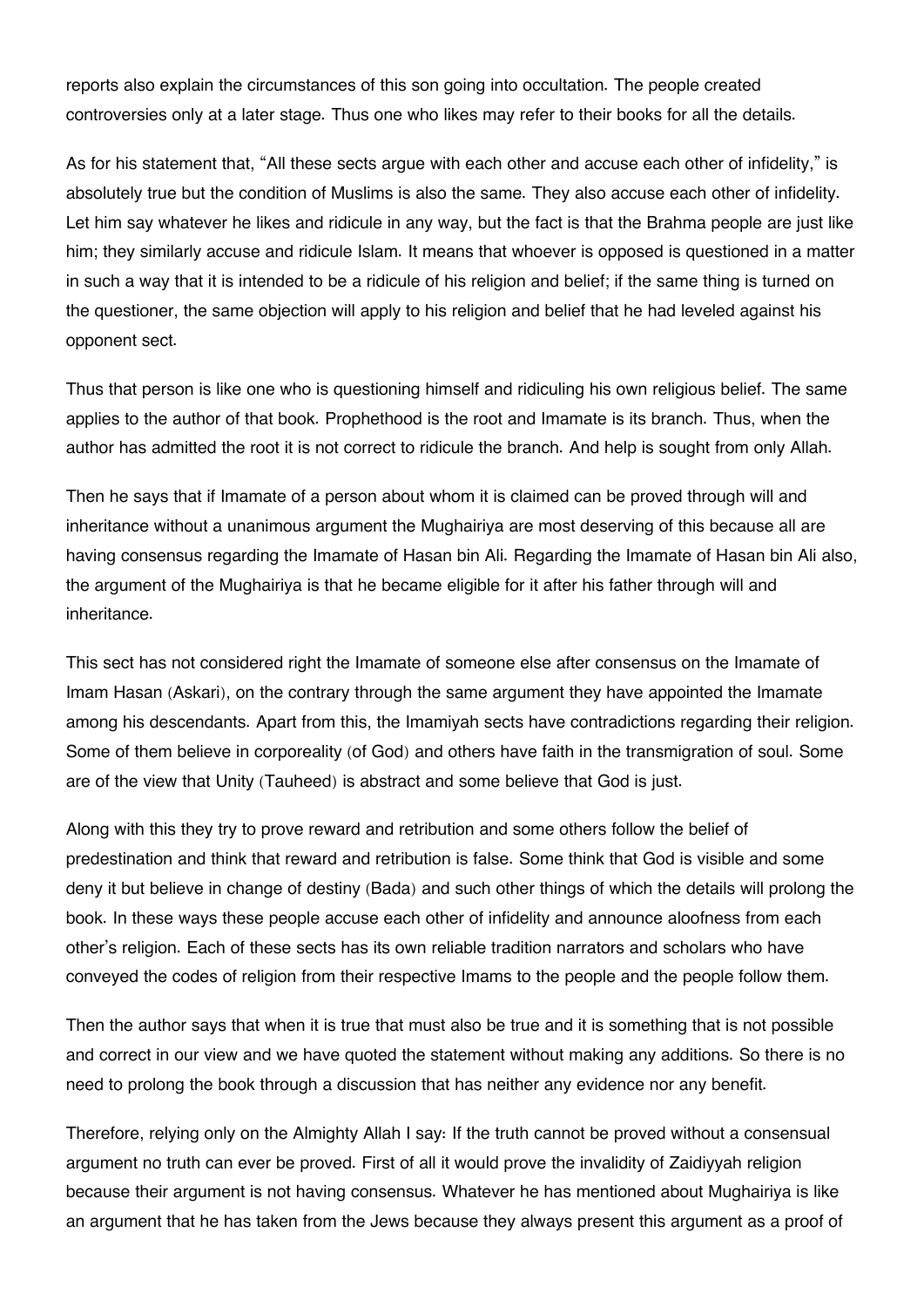their veracity that we and they both agree on the prophethood of Musa (a.s.) while we have difference of opinion with them as regards the prophethood of His Eminence, Muhammad (S).

However to condemn us for having different beliefs and that all our groups follow what has been narrated from its respective Imam, he has taken this method from the Brahma because they ridicule Islam in exactly the same way.

As for Imamate, may Allah give you felicity, it is proved for us through text of appointment (Nass), apparent excellence, knowledge; along with this duties related to hearing and through his needlessness of analogy and personal deduction regarding the practical law. We have known about the Imamate of every Imam only through this. Very soon we shall present a satisfactory explanation regarding differences among Shias.

After that the author says: Their difference is either from their personal side or it is from the narrators of traditions or from their Imams. Thus if this difference is from their Imams we shall say that an Imam is one that unites all people on a matter not that he should cause dissension in the Ummah, especially when his followers are less in number against their enemies and there is no guaranteed that each of them is safe from the other.

What is the difference between the Imamiyah sect and other sects when inspite of being with the Imams and Divine Proofs it is having more defects than those who have no Imam? While the fact is that they are much behind the Imamiyah in differences in religion and in making accusation of infidelity towards each other. However if these differences are from the side of those who have brought the religion to them (narrators of traditions), what is the guarantee of the correctness of this Imamate, which has reached them through such people? Especially when one for whom Imamate is claimed is such that his existence is absent and his person is not seen. Also, he is the Divine Proof and is having the knowledge of the Unseen.

Thus when his best associates, who are intermediaries between him and his followers, are liars and they attribute falsehood to him, how can the one who is having the knowledge of the Unseen is unaware of this? The third possibility is that this difference in the religion of Mutama is from their own side and not from the side of their Imams. Thus what is the need of Imams for Mutama when they themselves are needless and accomplished in knowledge and their Imam is behind them, who does not restrain them in anything? Even though he is the interpreter of religion and Divine Proof.

It is the best proof that he is non-existent and if he is there, he is not having the knowledge of Unseen that they claim; because if he had been present there would have not been any scope of him not explaining the divine laws for their Shias. As Allah, the Mighty and Sublime has said:

وما انْزلْنَا علَيكَ الْتَاب ا لتُبيِن لَهم الَّذِي اخْتَلَفُوا فيه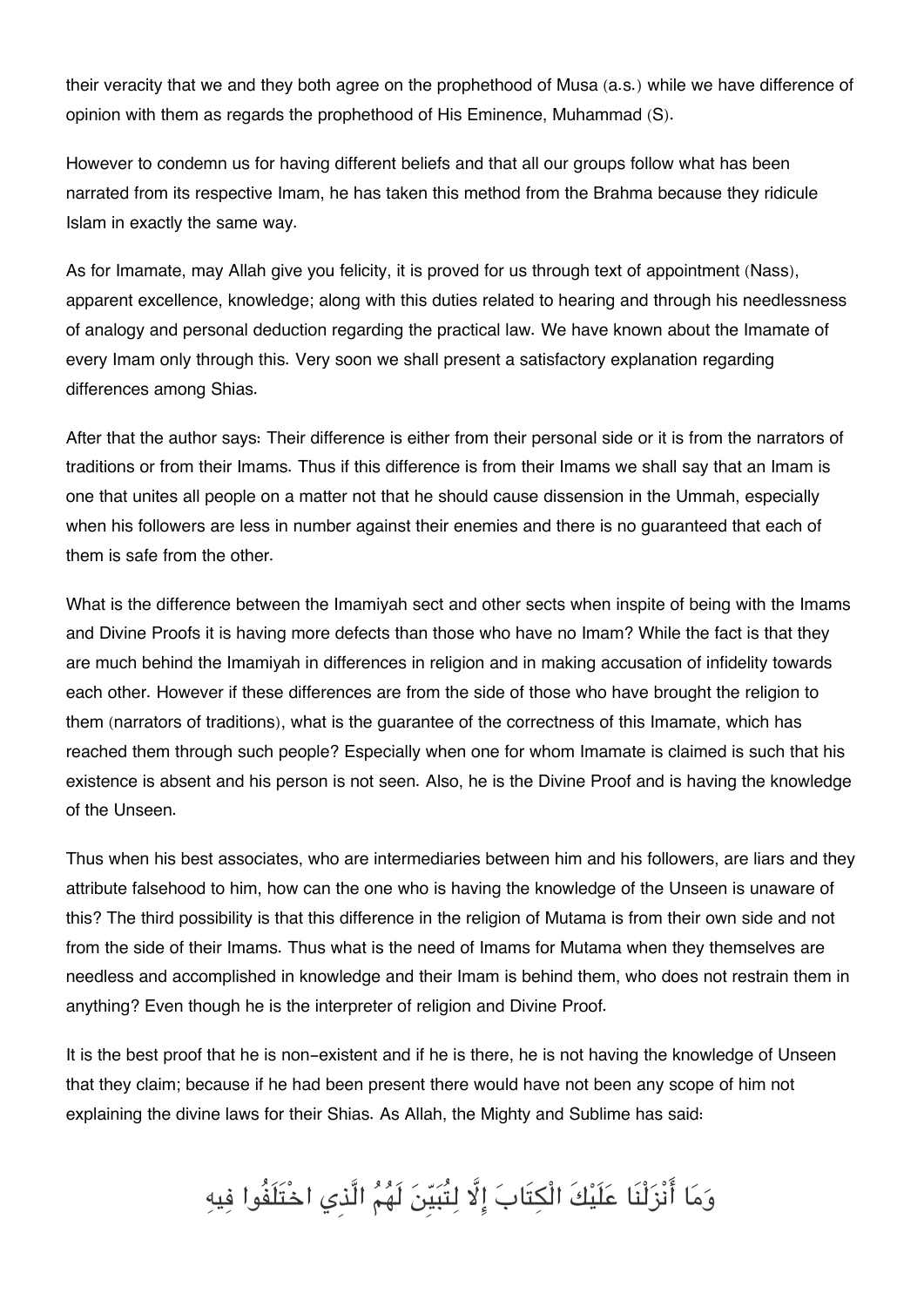### *And We have not revealed to you the Book except that you may make clear to them that about which they differ,*[88](#page--1-0)

Thus as the Prophet explained to his Ummah, it is also obligatory for the Imam to explain to his Shias.

So I say, relying on the Almighty Allah: The difference between Imamiyah is from those liars who, like in every period of time, entered their folds till the problem became serious. The elders of Shias were pious, striving and they referred to the righteous people. They never had personal views and could not discriminate.

That is why they accepted traditions from and trusted even those who had concealed their identity. When this went on increasing and the reality became known to the people they complained to their Imams about it, so the Imams ordered them to take those traditions and narrations that are accepted by all. But they did not do so and continued in their previous attitude. Thus betrayal was from their side and not from their Imams. The Imams also did not become aware of the false and true traditions that had got mixed as they were not having the knowledge of the Unseen (except what Allah informed them).

He was a righteous slave of Allah having knowledge of the Book and Sunnah and among the traditions of Shias he becomes familiar only with those that reach him. As for his saying: Then what is it that could keep them safe when such is their way in the matter of Imamate also? We shall say: There is a difference between the two as Imamate has reached them through widely related traditions (Tawatur) and there is no falsehood in Tawatur.

Also the fact is that traditions about matters other than Imamate are mostly solitary reports and solitary reports do not create certainty. Solitary reports can sometimes be true and sometimes false, which is not so in the case of Tawatur. This is our reply and whatever more is said about it would be invalid and unreliable. Then we would object: Can the difference of Ummah be devoid of the divisions that he has mentioned? If he replies in the negative, we shall say: Was the Prophet not sent to unite everyone? He would definitely say yes. He will be asked: Did Allah, the Mighty and Sublime not say:

# وما انْزلْنَا علَيكَ الْتَاب ا لتُبيِن لَهم الَّذِي اخْتَلَفُوا فيه

### *And We have not revealed to you the Book except that you may make clear to them that about which they differ.*[89](#page--1-0)

Again he will reply positively. Then he will be asked: "Did he make clear?" He will indeed agree to it. Thus he will be asked: "Then tell us what the reason for differences is? And satisfy us."

As for his statement that: Thus what is the need of Imams for Mutama when they themselves are needless and accomplished in knowledge and their Imam is behind them, who does not restrain them in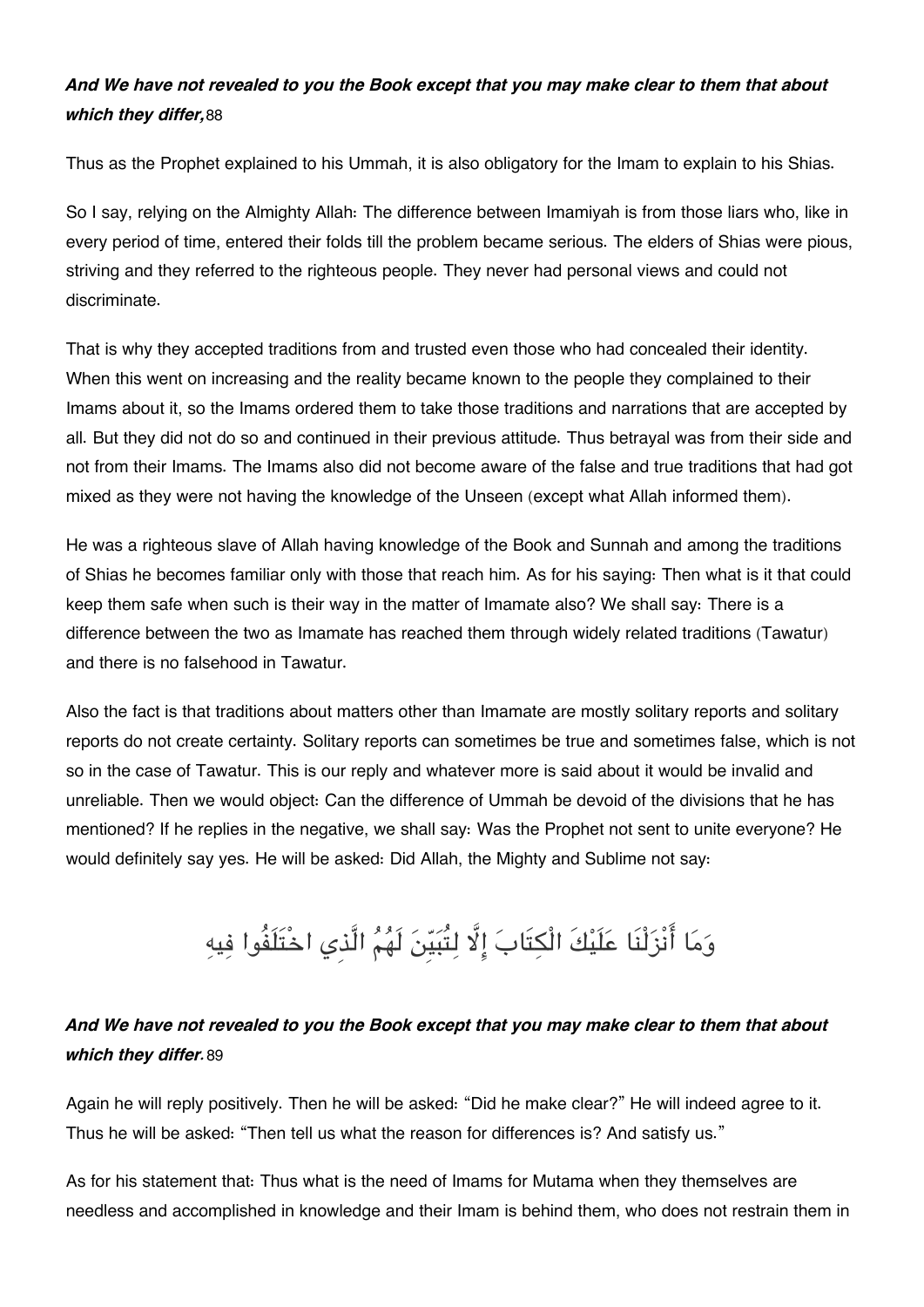anything? As reply he will be told that justice is the best thing for the people of religion. What statement have we made that shows that we are needless in ourselves? The author should tell us through what evidence he is making such an allegation against us. In fact when one who confronts without knowing who is he confronting, he is assailed by questions and answers.

However, his saying that: This is the best argument that he is not present, because if he had been present he would have mentioned the facts to end differences among his Shias. As Allah, the Mighty and Sublime has said:

## وَمَا أَنْزَلْنَا عَلَيْكَ الْكِتَابَ إِلَّا لِتُبَيِّنَ لَهُمُ الَّذِي اخْتَلَفُوا فِيهِ

### *And We have not revealed to you the Book except that you may make clear to them that about which they differ.*[90](#page--1-0)

The author will be told: Tell us about the guiding progeny of the Prophet, is it possible for them that they do not explain the complete truth for the Ummah? If he says, 'yes', he has argued against himself and it can create trouble for him; because in spite of that the Ummah has differed and groups opposed to each other have appeared, some of which have accused others of infidelity. If he says: 'no', he will be told: This the best proof that the progeny is not present and this will also prove the invalidity of Zaidiyyah's claim, because the progeny, as Zaidiyyah say, had it been present it would have definitely narrated the truth to the Ummah and there would have been no scope for them to remain silent as Allah, the Mighty and Sublime has said:

## وما انْزلْنَا علَيكَ الْتَاب ا لتُبيِن لَهم الَّذِي اخْتَلَفُوا فيه

### *And We have not revealed to you the Book except that you may make clear to them that about which they differ.*[91](#page--1-0)

If he claims that the Progeny has narrated the truth for the Ummah but the Ummah did not accept it being inclined to selfish desires, he will be told that the same applies to what he has said about the Imamiyah sect, their Imams and their Shias and believes. And good sense is sought from the Almighty Allah.

Then the author says: They shall be asked why their Imam is hiding from the people? If they say: For safety of his life, then those who follow him should also be allowed to observe dissimulation regarding the pursuit of Imam. Especially when the follower is in hope and fear and had no knowledge about his Imam. If dissimulation is allowed for the Imam it will be first permitted for the public. What has happened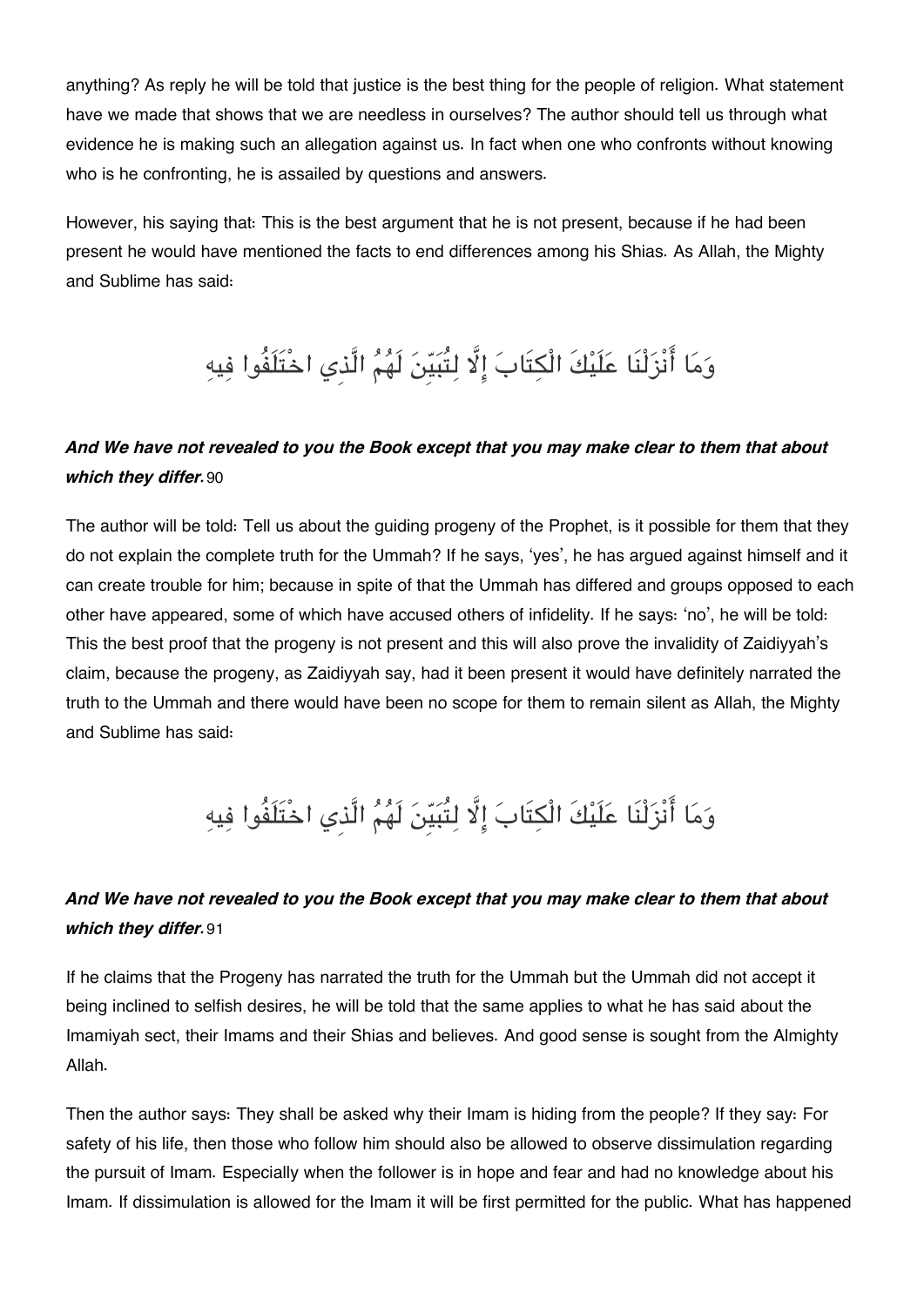to the Imam that he observes dissimulation from his followers and hides fearing for his life? Whereas he does not practice any dissimulation in consuming their wealth. The Almighty Allah has said:

اتَّبِعوا من يسالُم اجرا وهم مهتَدُونَ

#### *Follow him who does not ask you for reward.*[92](#page--1-0)

And He said:

إِنَّ كَثِيرًا مِنَ الْأَحْبَارِ وَالرُّهْبَانِ لَيَأْكُلُونَ أَمْوَالَ النَّاسِ بِالْبَاطِلِ وَيَصُدُّونَ عَنْ سَبِيلِ اللَّهِ

### *Most surely many of the doctors of law and the monks (of Jews and Christians) eat away the property of men falsely, and turn (them) from Allah's way.*[93](#page--1-0)

This proves that the followers of falsehood are in pursuit of material wealth, while those who are attached to the Book do not ask for any recompense from the people; and only they are the guided. Then he says: If they say something else we shall reply to that also. Thus they will say only what a deficient ignorant says.

The reply for this objection is as follows: Indeed the Imam has not gone into concealment from his followers who seek his guidance. He is hiding from the enemies to survive. As for his saying that: If dissimulation (Taqayyah) is allowed for the Imam it will be first permitted for the public, he will be told: If you mean that the follower is allowed to save himself and flee for his life as it is allowed for the Imam, I would say that by Allah it is allowed.

If however you mean that it is allowed for the follower not to remain a believer in the Imamate of the Imam because he is supposed to observe dissimulation (Taqayyah), then such a thing is not allowed when the traditions tell him the same thing. Because an authentic report is as good as seeing with ones eyes and there is no dissimulation (Taqayyah) for conscience. Except for Allah no one knows what one believes in.

As for his statement that: What has happened to the Imam that he observes dissimulation (Taqayyah) from his followers and hides fearing for his life? Whereas he does not practice any dissimulation (Taqayyah) in consuming their wealth. The Almighty Allah has said: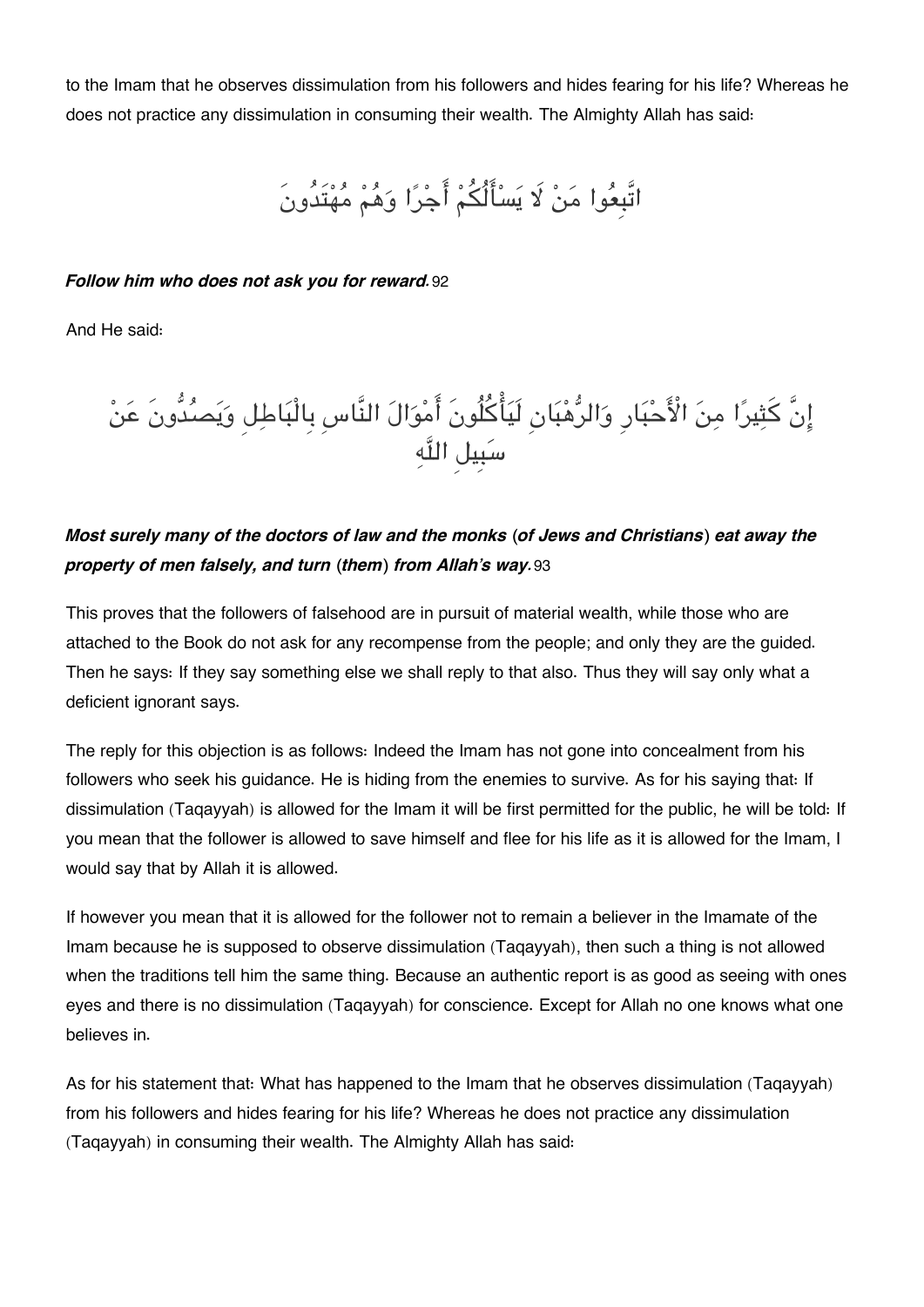# اتَّبِعُوا مَنْ لَا يَسْأَلُكُمْ أَجْرًا

#### *Follow him who does not ask you for reward.*[94](#page--1-0)

This can be replied as follows: Imam is not in dissimulation (Taqayyah) in guiding the people. How can it be so when he has narrated the truth for them and called them towards it? When he has made them inclined to follow the rules of the Shariah. So much so that they became famous for this only and began to be recognized as such. They do not consume people's wealth, they only take the Khums (one-fifth part) that Allah has made obligatory on the people so that it may be utilized in the proper manner that Allah has also specified. It was the Holy Prophet (S) who announced the law of Khums and the Holy Quran has also mentioned it as follows:

وَاعْلَمُوا أَنَّمَا غَنِمْتُمْ مِنْ شَيْءٍ فَأَنَّ لِلَّهِ خُمُسَهُ وَلِلرَّسُولِ وَلِذِي الْقُرْبَىٰ وَالْيَتَامَىٰ والْمساكين وابن السبِيل

*And know that whatever thing you gain, a fifth of it is for Allah and for the Apostle and for the near of kin and the orphans and the needy and the wayfarer.*[95](#page--1-0)

The Almighty Allah also said:

خُذْ من اموالهِم صدَقَةً

#### *Take alms out of their property.*[96](#page--1-0)

Hence if there is anything wrong in collecting money it is when one does on his own without any divine command – help is sought is from Allah.

The author will be asked: Tell us when your Imam reappears whether he will collect Khums or not? Would he collect land tax and some share in war booty or not? If he says, 'no' it would mean that his Imam has opposed the Islamic command. If he says, 'yes', he will be asked that if someone were to object to them on the basis of the verse:

اتَّبِعُوا مَنْ لَا يَسْأَلُكُمْ أَجْرًا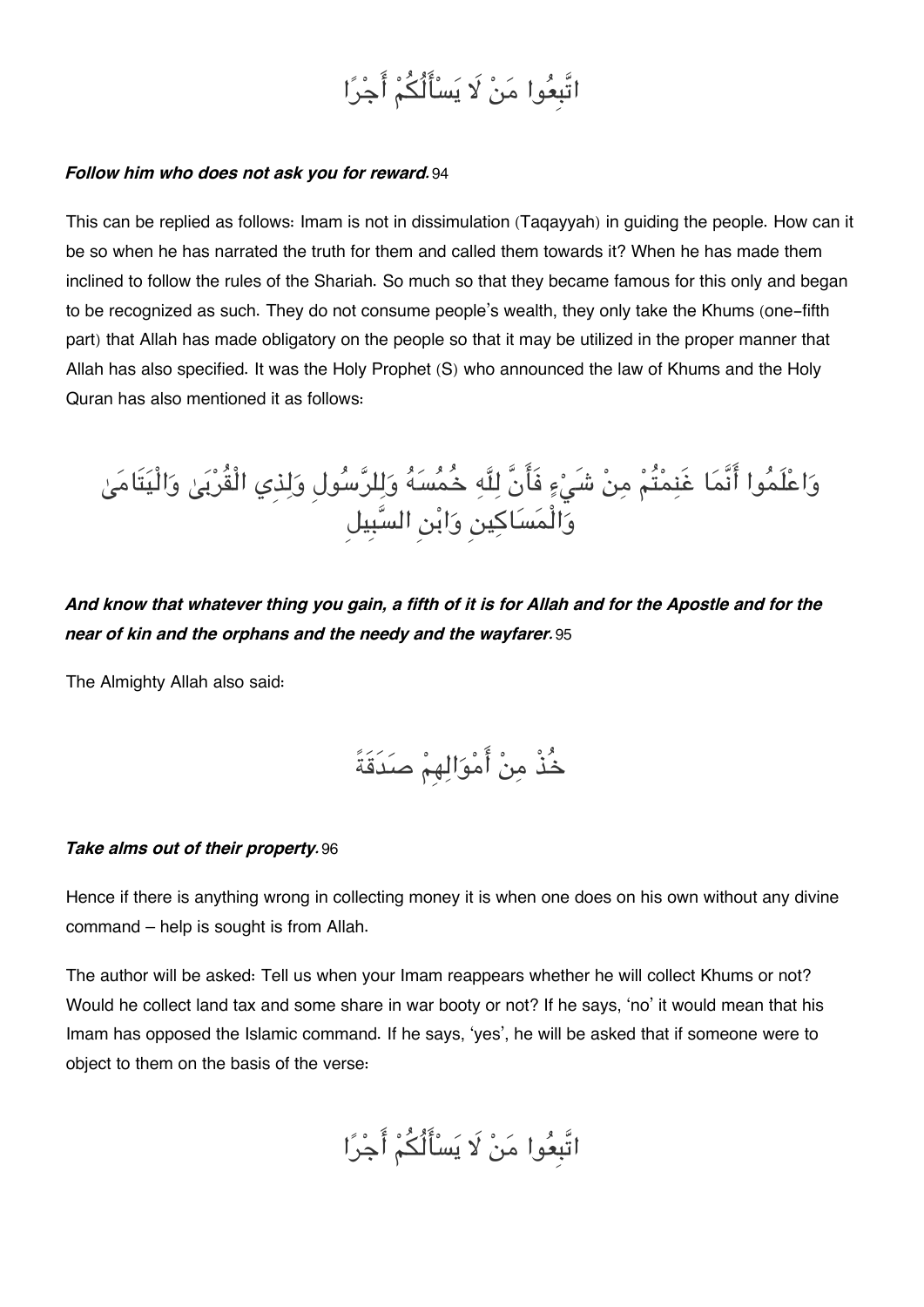#### *Follow him who does not ask you for reward.*[97](#page--1-0)

And the verse:

إنَّ كَثِيرًا مِنَ الْأَحْبَارِ وَالرُّهْبَانِ

#### *Most surely many of the doctors of law and the monks (of Jews and Christians)…*[98](#page--1-0)

What reply would you offer so that you can wait for the same reply from the Imamiyah sect? May Allah bestow you good sense (Taufeeq), it is something through which the atheists and infidels ridiculed the Muslims and I don't know who has kept them in this misunderstanding? Know that, may Allah give you the knowledge of righteousness and make you eligible for it, one should act only based on the Book and the Sunnah and they should not be opposed. Hence if our opponents can prove that what we have taken is against the Book and Sunnah, I swear by my life that the opponent's argument is right, but if it is not possible for them to do this, they should know that there is nothing wrong in acting in accordance with the Book of Allah and Sunnah as is very much clear.

Now the author says: They shall be told: We do not consider Imamate valid for one who cannot be recognized, therefore is there any way through which the recognition of your Imam can be obtained, whose Imamate you claim? So that we may also consider Imamate valid and possible for him like we consider for those from the Ummah who are present. If you cannot do so there is nothing which can permit Imamate for people who are absent. And all those who are not present, are absent. Hence the one for whom you claim the Imamate is proved as one for whom Imamate is invalid.

So I say: I seek Allah's help. The author shall be asked: Do you have any doubt in the existence of Ali bin Husain and his descendants whom we consider as Imams? Hence if he says, 'no', we shall say: Is it then permissible for them to be Imams? If he says, 'yes', we will say: Then perhaps you don't know that we are right in believing in their Imamate and may be you are wrong, and this is enough to exhaust the argument on you.

If he says, 'no', we will say: Then what is the use of proving the existence of our Imam? While you are not admitting to the Imamate of Ali bin Husain (a.s.) when their fame in knowledge and excellence is agreed to by both the friends and foes alike. Then he would be told: We recognized these personalities from the Progeny from the tradition that was mentioned. These personages are familiar with the interpretation of Quran and the laws of religion. Apart from this also we are in need of such personalities who may impart the knowledge of the meanings of Quran and clarify the difference between the commands of Allah and the instigations of Satan.

Then we came to know that among the descendants of Imam Husain (a.s.) the truth is with this group because we have seen that from the progeny whoever is opposed to their opinion, when he explains the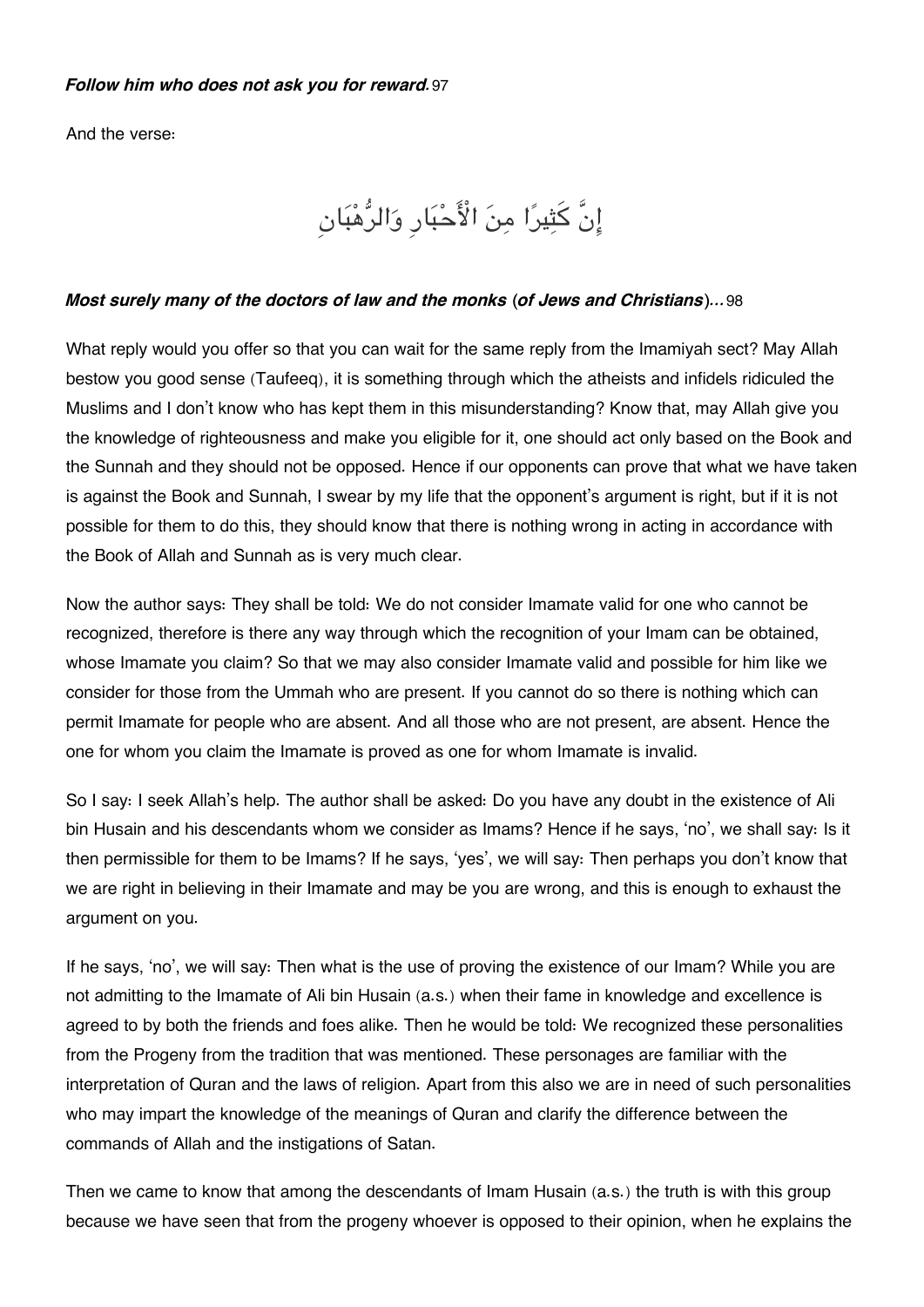divine law or interprets the Quran, he does so in the method the scholars of Ahle Sunnah do. That is they follow personal opinion and analogy in deriving the laws of the Shariah which the Almighty Allah wants them to follow without questioning as it is only for their well being. Through this we came to know that those opponents are on falsehood.

Apart from this, whatever we have learnt from a pure group from the progeny, regarding the lawful and prohibited and divine laws, such things have never come to us from any other person. After that each Imam issued appointment text (Nass) in traditions for his successor till the matter reached to Imam Hasan bin Ali Askari (a.s.). When he passed away and no text became known to us and we could not find who the successor was after him, we referred to the books of our predecessors. In those books they had narrated about the occultation of Imam even at that time. Hence whatever we found in those books showed what the matter shall be with the successor of Imam Hasan Askari (a.s.).

It is that he shall remain concealed from the people and there shall be discord among the Shias, people will be confused about him. So we came to know that since our predecessors did not have the knowledge of the Unseen, therefore only our Imams must have informed them about all these matters through the traditions of the Holy Prophet (S). In this way, the Imam's existence and occultation was proved for us to the level of certainty. Thus if at this point there is some evidence that can prove our claims wrong, we ask Zaidiyyah to bring it out because we have no enmity with truth. And thanks be to Allah.

Then the author objected to us that with the claim that is used by those who stop at the Imamate of Musa Ibne Ja'far to prove their rightfulness. We have not stopped at the Imamate of anyone and we inquire about the differences between all those sects who have stopped at the Imamate of one or the other Imam. We have stated before that we are sure that Imam Musa Kazim (a.s.) has passed away, just as we came to know that Imam Ja'far Sadiq (a.s.) has passed away and if one doubts in the passing away of one of them, one automatically begins to doubt in the demise of the other also.

The fact is that the group which stopped at the Imamate of Imam Musa Kazim (a.s.) denied the rightfulness of the group that stopped at the Imamate of Imam Ja'far Sadiq (a.s.). In the same way they rejected the belief of the sect that had stopped at the Imamate of Amirul Momineen (a.s.). Thus we shall tell them that our argument to prove the falsity of your belief is the same that you use to prove the invalidity of the beliefs of your opponent sect, so you only tell us what argument you will present against yourself?

After quoting us you said that we had been telling the Waqifiya sects that Imam is only one who is present and apparent. Now this is like the statement of one who is not familiar with the statements and beliefs of his opponent. The Imamiyah sect has always believed that an Imam is one who is either apparent or hidden. Their traditions are so famous in this regard that they are known to all. To fabricate beliefs on behalf of the opponents is something that anyone can do but a religious and learned person cannot do this. In this regard even if we did not have any other report except the one narrated from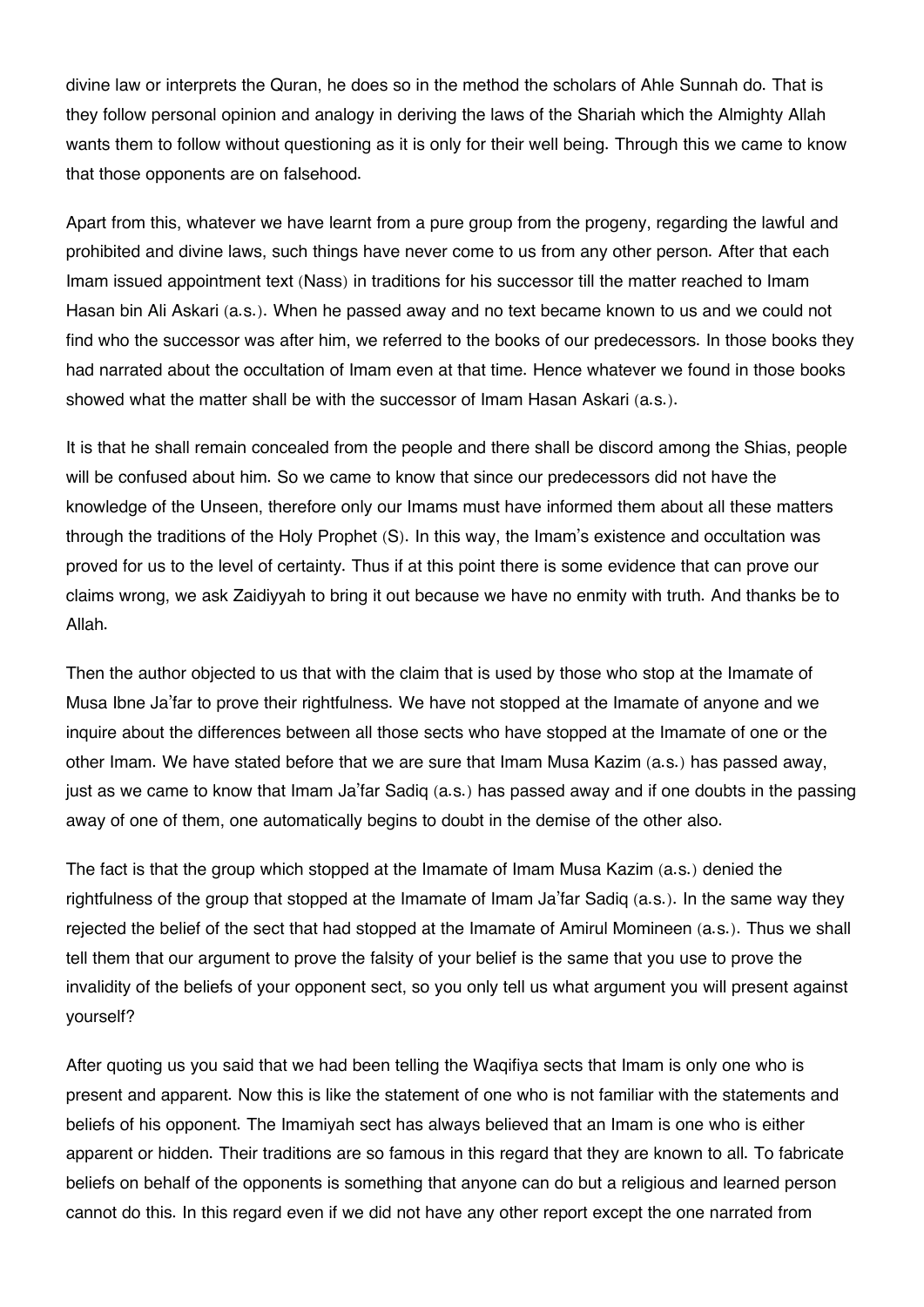Kumayl Ibne Ziyad it would have been sufficient for us.

Then he says: If they say this they will be replied in the same manner. It is that in which we do not believe and our argument is what you heard and it is sufficient, praise be to Allah.

Then he says: As you are of the opinion that Imamate is for Bani Hashim because the Holy Prophet (S) has indicated his progeny to his Ummah. And both of us have agreement on this. The progeny is from his special relatives, and no one is nearer to them in relationship. Therefore Imamate is for them and not for the descendants of those who were given reprieve on the day of the conquest of Mecca. Also, from the Progeny only one person will be eligible because there can be only one Imam so that he may be necessary with the Book of Allah. And he remains with it and invites us towards the establishment of commands of the Book because the Messenger of Allah (S) has guided us to them saying: "Doubtlessly they can never separate from the Book till they arrive to me at the Pool."

And there is consensus upon this and you have brought Bani Hashim by way of argument. You should remember that they are the offspring (Dhurriyat) of the Messenger of Allah (S) even though they might not have been born because the children of all women are related to their father except the children of Fatima and the children of Fatima are related to the Messenger of Allah (S), while the meaning of offspring (Dhurriyat) is 'children' because Allah, the Mighty and Sublime has said:

وانّ اعيذُها بِكَ وذُرِيتَها من الشَّيطَانِ الرجِيم

#### *And I commend her and her offspring into Thy protection from the accursed Shaitan.*[99](#page--1-0)

I say: I seek the refuge of Allah. This belief is not correct according to our consensus. Its correctness is possible only through 'manifest evidence' (Burhan). So you tell us what is your proof of the correctness of your claim? Apart from this our agreement is only regarding the three personalities of Amirul Momineen, Hasan and Husain (a.s.) and the Messenger of Allah (S) never mentioned 'offspring' anywhere. He has only mentioned his 'Itrah' (progeny). Hence you were inclined to some from the progeny and abandoned others without having any manifest proof.

We have supported our argument with the help of traditions narrated through our predecessors till their report reached to the point that Husain bin Ali (a.s.) has issued text (Nass) for the Imamate of his son, Ali bin al-Husain (a.s.) and Ali (Zainul Abideen) issued Nass for his son, Muhammad (Baqir) and Muhammad (Baqir) did it for his son, Ja'far (Sadiq). And then we proved that only the Imamate of these personages is rightful and the claim of anyone else is not valid because it was made clear to us that only those personages could impart knowledge of religion and only they possessed excellence and superiority. Obtaining knowledge from them only, their friends and enemies conveyed this matter to every corner of the world and all this is well-known to the narrators of traditions.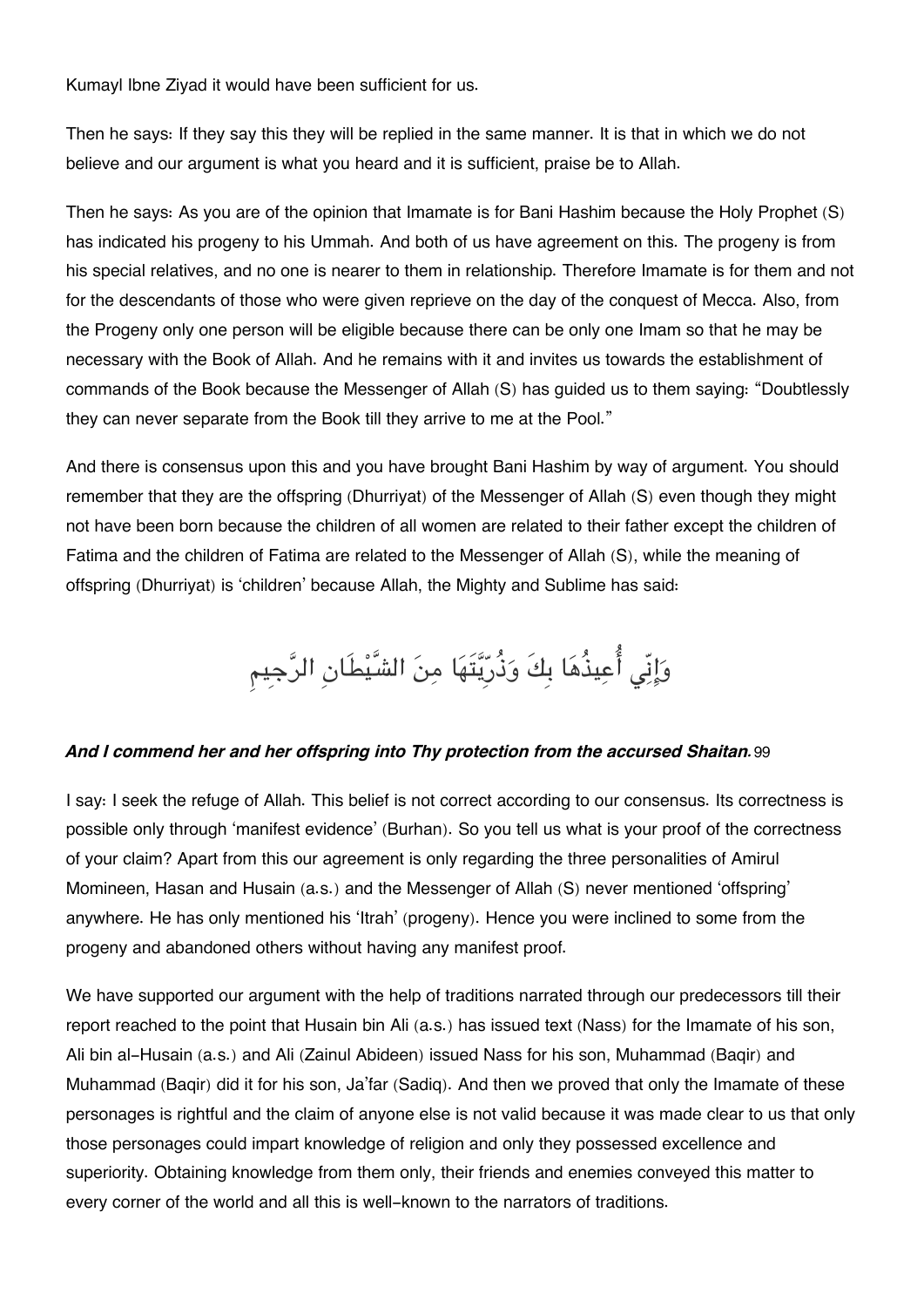Only knowledge is that element through which the Divine Proof can be recognized and the difference between Divine Proof and others is known. Through it, the Imam is identified and the difference between Imam (leader) and Mamoom (follower) is realized. So, O people of Zaidiyyah sect, what happened to the proof of your claim?

After this the author says: Thus if Imamate had been lawful for all Bani Hashim, in addition to Hasan and Husain (a.s.) it would have been lawful for the descendants of Abde Manaf also, and if in addition to Bani Hashim, it had been lawful for descendants of Abde Manaf, it would also have been lawful for all the descendants of Qusayy and if you take this matter further it would give a very bad result.

In reply to this it will be said: O one who is arguing on behalf of the Zaidiyyah sect, this Imamate is not something that one becomes eligible for it on the basis of close relationship. The criteria of its eligibility is excellence and knowledge that is proved through clear traditions and Shariah. Thus if Imamate had become lawful for one from the progeny who was nearest in relationship because of his relationship, it would have become lawful also for those who are distantly related. So you tell us about the difference between yourself and the belief of those who are making such claims.

You present your proof and tell us what is the difference between you and one who says that if Imamate is lawful for the descendants of Hasan (a.s.) it should be lawful for the descendants of Ja'far also. And if it is lawful for the descendants of Ja'far (a.s.) it should be lawful for the descendants of Abbas (Prophet's uncle) too. Now it is not at all possible for Zaidiyyah sect to mention any of these differences but that he turns to our belief and it is that every Imam informs about the Imam after him through clear traditional reports and textual appointment (Nass) and the succeeding Imam should become clear to the people through his knowledge about the lawful and the prohibited aspects.

Then he says: If those people ask us about the reason for the Imamate of Ali (a.s.) and ask what you say about Ali (a.s.); he was from the progeny or not? They would be told: He was not from the progeny but he is superior to the progeny and all other relatives because the traditional report of the Ghadeer Day and the text of appointment (Nass) regarding which there is unanimity, is enough to prove his Imamate.

Seeking help from Allah, I reply: The author would be told: Narration reports and appointment texts about the Ghadeer Day are absolutely correct, however your denial that Amirul Momineen (a.s.) is not included in the circle of progeny is a very serious matter. We challenge you to give a proof to support your claim. The fact is that scholars of lexicon consider the uncle and the descendants of uncle in the progeny of man.

Another thing is that through this you have subjected your belief and religion to doubt because having the belief that Amirul Momineen (a.s.) was among those whom the Prophet had left among his Ummah and in this regard he says the Holy Prophet (S) has left the Book and his Progeny among the people, but now he says that Amirul Momineen (a.s.) is not included in the progeny. This implies that Amirul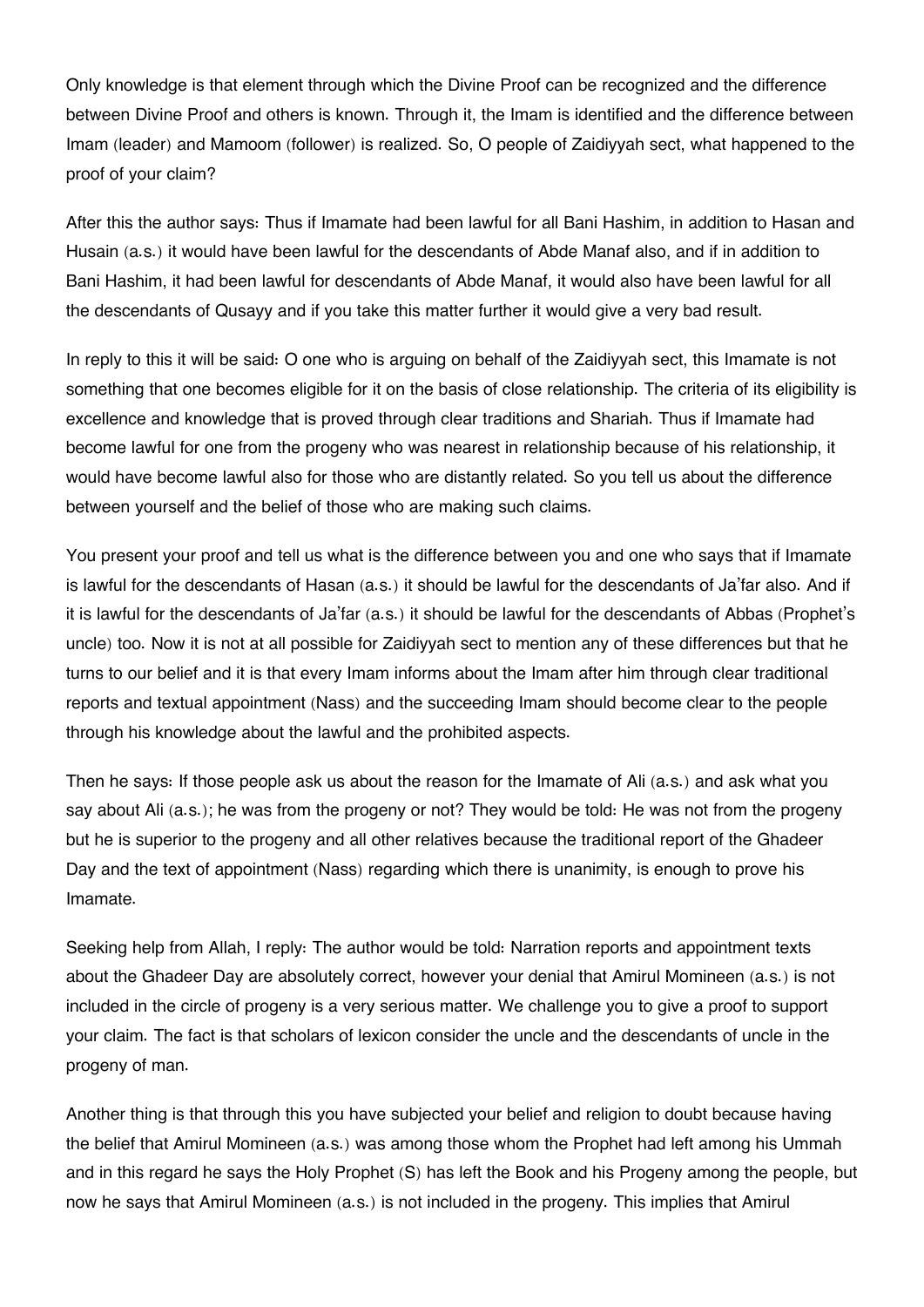Momineen (a.s.) is beyond the circle of two things that the Messenger of Allah (S) had left for his Ummah. And as you can see both these statements contradict each other.

There is only one possibility that he can say: This tradition of the Messenger of Allah (S) implies that he has spoken about leaving the progeny after the martyrdom of Amirul Momineen (a.s.). Then we would ask him what reply he would offer to one that says that the Holy Prophet (S) left the Book also at that same time (after the martyrdom of Amirul Momineen), because he had left the Book and the progeny together, and the report also says the same thing – and the favor is only from Allah.

Then the author has turned his attention to that which goes against him when he says: And we ask those who admit of Imamate for some among the progeny and not for others, to furnish evidence for the veracity of their claim, whereas the fact is that this person has also restricted the Imamate to the descendants of Hasan and Husain (a.s.) and does not consider others from the progeny to be having a share in it. After that he says:

Thus if they present absurd matters like the incidence of knowledge of the Unseen and such nonsense that do not have any reality, and it is only a claim, such claims can be presented for others as well. So if the claim is itself the evidence, the progeny will be included among those who oppress their souls.

The author will be told: You are talking too much about Progeny and except for Allah no one knows the Unseen. If anyone from human beings claims it, he is a polytheist and an infidel. We have told you and your associates that what we claim, the proof of that is only knowledge and understanding. If you have something like that, you may show it and if not, ridiculing and making allegations is something that any extremist can do against everybody. And only Allah is sufficient for us and He is the best support.

After that the author says: Now we turn to explain the argument of the Zaidiyyah that they present under the support of the following statement of Allah, the Mighty and the High:

ثُم اورثْنَا الْتَاب الَّذِين اصطَفَينَا من عبادِنَا

### *Then We gave the Book for an inheritance to those whom We chose from among Our servants.*[100](#page--1-0)

He will be told: So we accept that this verse was revealed for the Progeny. But how do you prove that only the descendants of Hasan and Husain (a.s.) are those who take precedence in good deeds and others from the Progeny do not fit this description? We know that you only want to ridicule your opponents, while the fact is that you are claiming the same thing about which you condemn your opponents.

Then he says: Allah, the Mighty and Sublime addressed all the general as well as special people of the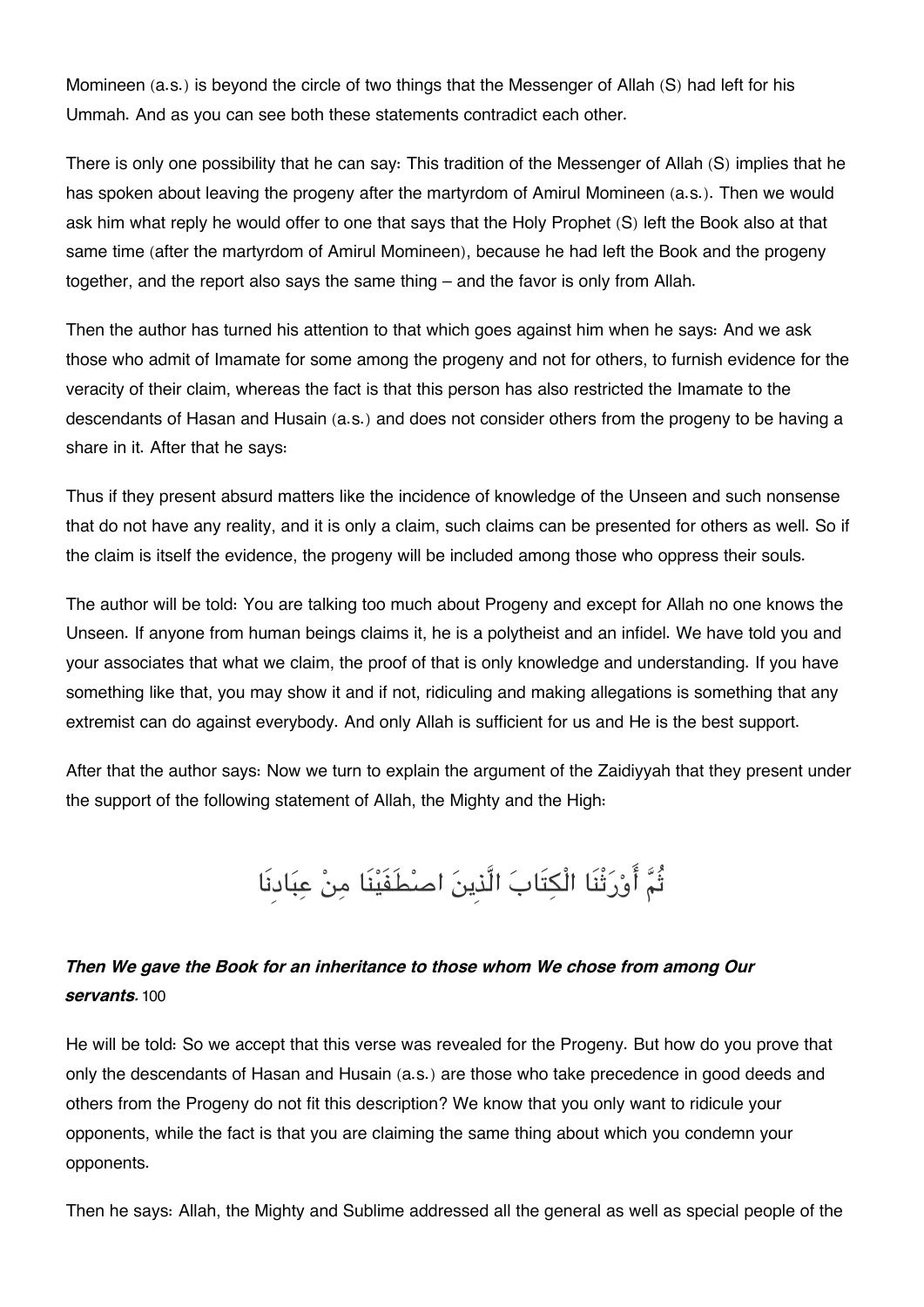## واعتَصموا بِحبل اله جميعا

#### *And hold fast by the covenant of Allah all together.*[101](#page--1-0)

Then the author says: After that the address to general Muslims ended and addressing only the special people Allah said:

كنْتُم خَير امة اخْرِجت للنَّاسِ

You are the best of the nations raised up for (the benefit of) men…[102](#page--1-0)

And he (the author) says that these are the offspring of Prophet Ibrahim (a.s.) and other people are not included in it. From the offspring of Prophet Ibrahim (a.s.) are only those who have embraced Islam and not the polytheists; and He made them as witnesses on them. Thus Allah says:

يا ايها الَّذِين آمنُوا اركعوا واسجدُوا واعبدُوا ربم وافْعلُوا الْخَير لَعلَّم تُفْلحونَ وَجَاهِدُوا فِي اللَّهِ حَقٌّ جِهَادِهِ ۩ هُوَ اجْتِبَاكُمْ وَمَا جَعَلَ عَلَيْكُمْ فِي الدِّينِ مِنْ حَرَج ۩ مِلَّةَ أَبِيكُمْ إِبْرَاهِيمَ ۩ هُوَ سَمَّاكُمُ الْمُسْلِمِينَ مِنْ قَبْلُ وَفِي هُذَا لِيَكُونَ الرَّسُولُ شُهِيدًا عَلَيْكُمْ وَتَكُونُوا شُهَدَاءَ عَلَى النَّاس

*O you who believe! bow down and prostrate yourselves and serve your Lord, and do good that you may succeed. And strive hard in (the way of) Allah, (such) a striving as is due to Him; He has chosen you and has not laid upon you any hardship in religion; the faith of your father Ibrahim; He named you Muslims before and in this (Quran), that the Apostle may be a bearer of witness to you, and you may be bearers of witness to the people.*[103](#page--1-0)

This special way is from the offspring of Prophet Ibrahim (a.s.). Then this author has tried to prove his claim with the help of similar verses.

He shall be told: You know that Motazela and all the sects of Islam differ with you greatly regarding the verse that you have quoted. Thus your condition is such that you are not presenting anything more than a claim. We accept your claim but we object to the argument that is peculiar to you; that is your stand that this verse implies only descendants of Hasan and Husain (a.s.) and no one else. So, how long will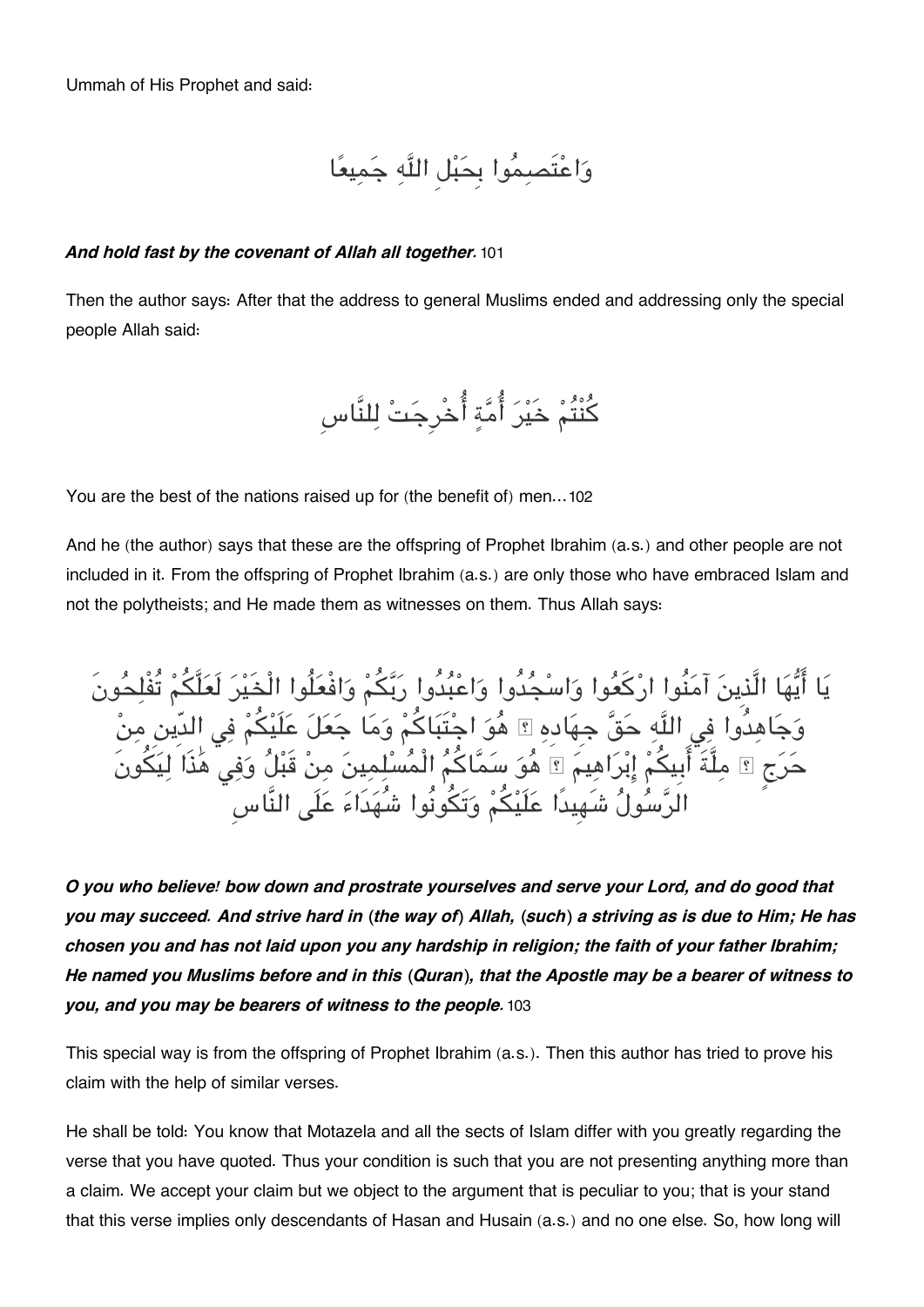you continue reiterating your claim and keep avoiding submission of proof? By quoting verses of Quran you are trying to overawe us and creating the misunderstanding that there is in it some proof in support of your veracity that is not in favor of your opponent.

Then the author says: Among the Progeny those who invite to righteousness, like one who enjoins good and forbids evil and struggle in the way of Allah as it deserves; they are not like other members of the Progeny who neither invited to righteousness nor struggled in the way of Allah like it deserved. He is like one from the people of the book who the Allah Almighty has not given such a position.

They and other people of the book are equal. Even though one who leaves off the acts may be a pious worshipper, because worship is recommended and Jihad is obligatory like other obligations as one who performs this is such that he takes up arms to confront arms and puts awe into the enemies. After that the author has quoted some verses of Surah Waqiya regarding Jihad and then he had mentioned his claim to prove it through those verses, whereas the fact is that none of them can become the proof. Therefore first of all we challenge him to first prove the correctness of his arguments.

Thus praying for Allah's help, I say: If more excellence of Jihad had become the proof of knowledge and Imamate, Imam Husain (a.s.) would be more deserving of Imamate than Imam Hasan (a.s.) because Imam Hasan (a.s.) made peace with Muawiyah and Imam Husain (a.s.) performed Jihad till he was martyred. Then how can the author claim that? How can he refute the objection? Another point is that we do not deny the obligatory nature of Jihad nor reject its excellence but we have seen that the Messenger of Allah (S) did not fight with anyone till he could muster supporters.

After that he fought against the infidels. We also saw that Amirul Momineen (a.s.) also followed the same practice. After that Imam Hasan (a.s.) also intended to fight but when his supporters deserted him he signed a treaty of peace and made himself aloof from the people. So we came to know that Jihad was obligatory when you have supporters. Whereas the scholar, according to the unanimous opinion of all intellectuals, is superior to that religious fighter (Mujahid) who is not a scholar. And it is also not that anyone that calls towards Jihad would be aware of the laws of Jihad that he would know when fighting is obligatory and under what circumstances peace is a better option and what attitude he should have with regarding to the subjects.

What he should do about the life, property and honor of the people? After this we ask our brothers to show us one person from the Progeny of the Prophet that resorts to comparison in the being of Allah, negates destiny, uses personal opinion and analogy in interpreting the religious laws, is sufficiently knowledgeable on a personal level so that in case he fights Jihad we may also accompany him because enjoining good and forbidding evil is such an obligation that is dependant on power and possibilities, as human intellect testifies that it is unlawful to impose more responsibility than one can bear.

And to deceive ones self is very bad. Among the things that can be construed as cheating is that one musters up a small band of people who have neither learnt the art of warfare nor have experience in this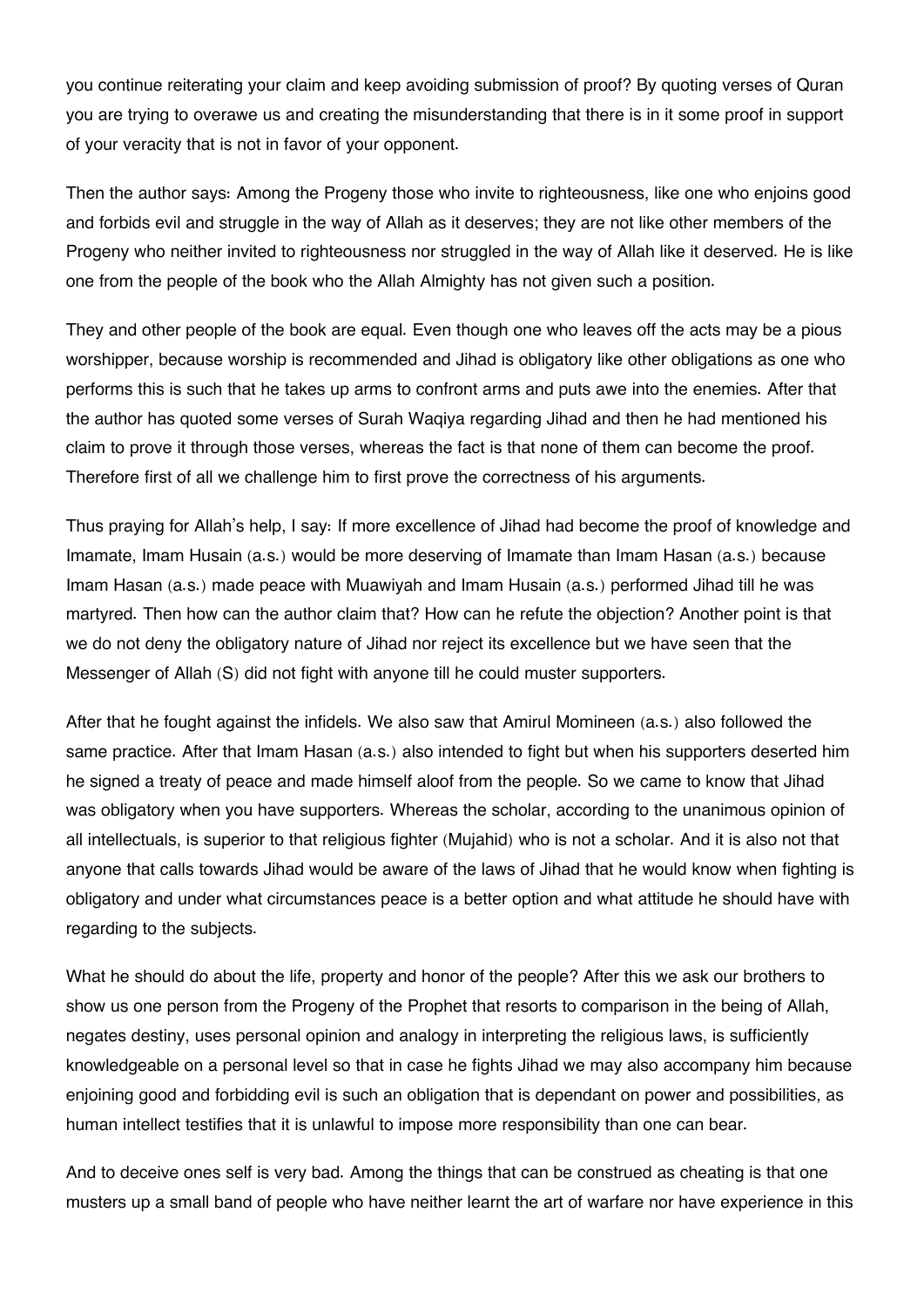field to confront those who are experts of warfare, have much experience, they rule the kingdom and have killed thousands of people. They also have a large number of men and weapons and in addition to soldiers they have a large number of supporters among the general public who have the belief that one who opposes them becomes liable for execution.

In such circumstances how can the author make us obliged to join the ranks of those who are novice in the art of warfare, and if one calls to fight against the oppressors, how many people familiar with the art of fighting can he hope to muster? No, no, it can never be so. It is a sequence that cannot decline without the help of Allah, the Knowing and the Wise.

After this the author quotes some verses of Quran, then he gives very bizarre interpretations of these verses without justifying such interpretations with the help of logical or religious proofs. So, may Allah have mercy on you, who all are more deserving of this that he should become witness from Allah, invite to righteousness as He has ordered, and forbid evil and enjoin good and fight in the way of Allah in such a way as it deserves, till he is martyred.

Or one whom neither anyone has seen nor identified. Then how can Allah make him His witness on something to which he has neither guided His servants nor prohibited them, or enjoined them? Thus if they obey him they have fulfilled his right which was obligatory on them and if they killed him he went away becoming a witness from Allah.

If a person asks witness from a group on the demand of a right that they have not seen him or testified, then would that person be called a martyr? Whether under such circumstances he would be considered rightful except that those people testify that which they have not seen; in that case they shall be liars and in the view of Allah, people of falsehood.

If such a thing is normal and allowed for a common man, how can it be possible for a just ruler who does not commit any oppression? If he asks a group to testify who have seen and heard and they give the testimony, would he not be on the right? And would those who give the testimony not be rightful, and their opponents not be false? Would the testimony not be acceptable and the judgment not in their favor? The same point is mentioned by the Almighty Allah when He says:

إِلَّا مَنْ شَهِدَ بِالْحَقّ وَهُمْ يَعْلَمُونَ

#### *But he who bears witness of the truth and they know (him).*[104](#page--1-0)

Can't you see that the testimony is not concealed from the view? On the contrary it is very much obvious? In the same way Prophet Isa (a.s.) said: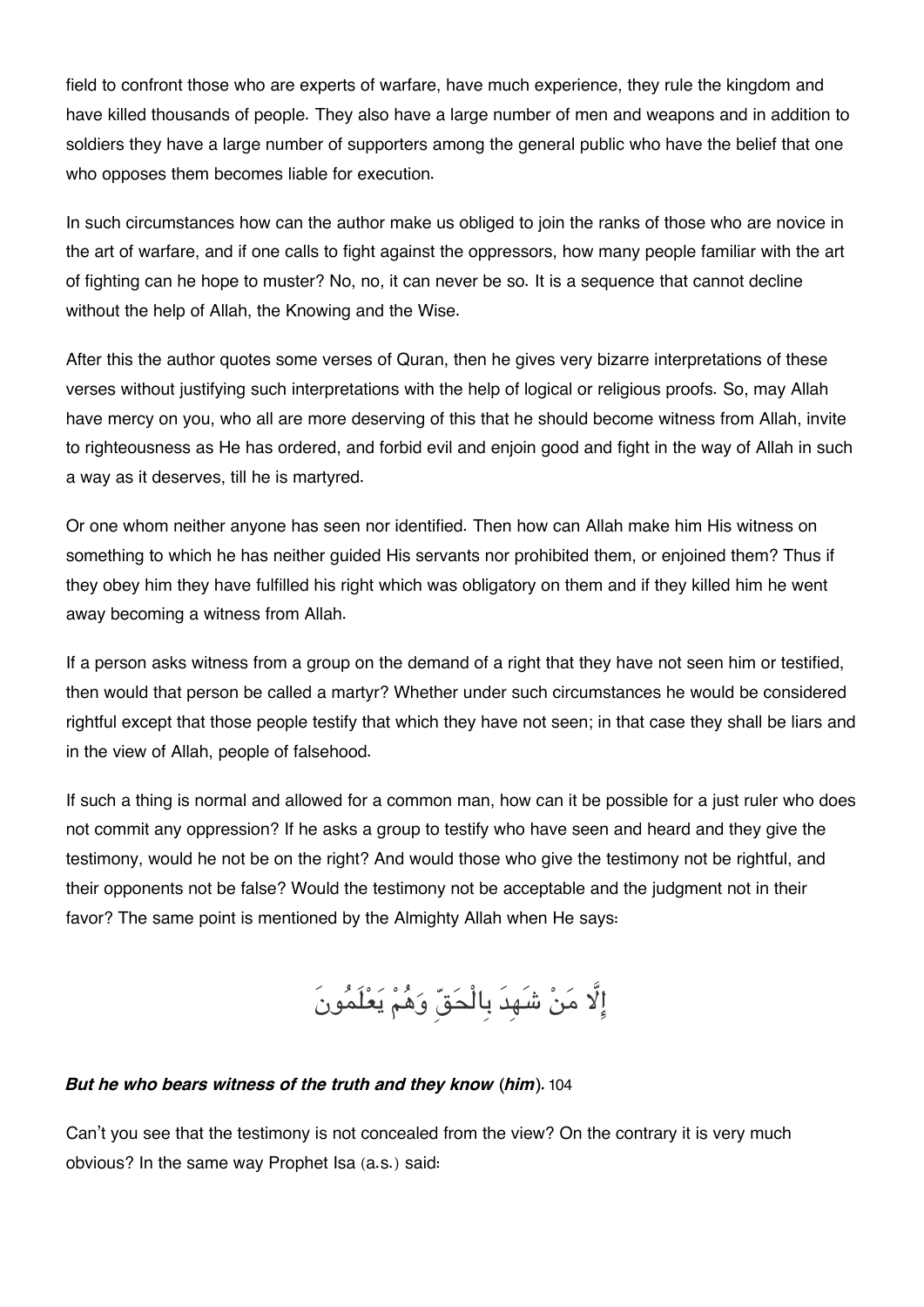# وكنْت علَيهِم شَهِيدًا ما دمت فيهِم

#### *And I was a witness of them so long as I was among them.*[105](#page--1-0)

In reply to this, seeking the refuge of Allah, I say to the author: It is not your stand but that of Motazela. who are against you as well as us, because we say that the Progeny is not apparent and those from them whom we have seen don't have the capability of Imamate and it is impossible and not permissible that Allah, the Mighty and Sublime should ask us to remain attached to those whom we neither identify nor our predecessors have seen them. And in our life we have not seen one from the Progeny who is capable for Imamate of Muslims and those who are unseen are not proofs for us.

This is the best proof that meaning of the saying of the Messenger of Allah (S) that: I leave among you two things, the Book of Allah and my Progeny, if you remain attached to them you will never go astray. Is not as understood by Imamiyah and Zaidiyyah sects. Nazzam Abu Ishaq Ibrahim bin Sayyar bin Hani Basri, Shaykh of Motazela Abi Hudhail Hallaf's nephew and his associates have the right to say: That which we never saw separating from the Book of Allah is the Sunnah that ends all excuses. It is so because Sunnah is as clear as the Book and none can take advantage of it.

To follow it is also possible and remaining attached to it is right. However we have not seen any such scholar in the Progeny who can be followed. If from one of them we get one sect from the other we find a contradictory sect; and it is wrong to follow those who are at contradiction with each other. Hence how can the author make such a statement?

Know that when the Holy Prophet (S) ordered us to remain attached to the Progeny, intellect, common sense and human nature proves that when he told people to remain attached with the Progeny he must have meant those from the Progeny who have knowledge and not the ignorant ones. He must have meant the righteous and pious and not others. So it is our duty to see who, in addition to knowledge, has intelligence, excellence, forbearance, abstemiousness and firm judgment, so that he can be followed and with the Book of Allah we become attached to him.

If it is said: If these qualities come together in two persons, and one of them is a follower of Zaidiyyah religion and another follows the Imamiyah faith, in that case which of them has to be followed? We shall reply as follows: It never happens like this and even if it does there would be a clear difference between them. It may be that from the preceding Imam there would be textual appointment for him or some aspects of his knowledgebility will become apparent, like in the case of Amirul Momineen (a.s.) on the occasion of the Day of the River (Yaumun Nahar) when he said:

By Allah, they did not cross the river, neither can they cross it. And by Allah neither would they kill ten of you nor will ten of them survive. Or from the two a sect comes out that proves the invalidity of following him as has become apparent from Zaidiyyah sect that with regard to the obligations mentioned by Allah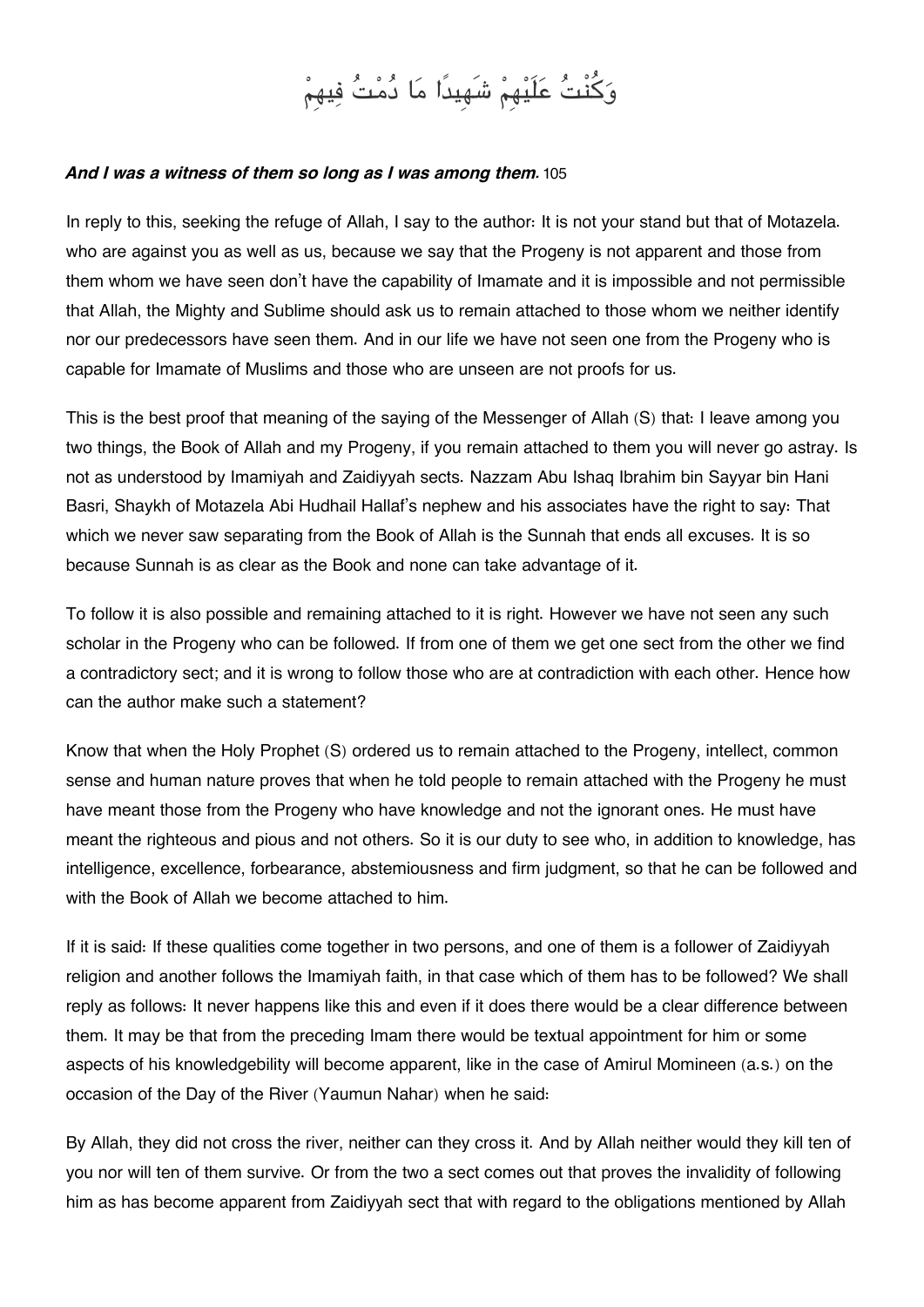that are in need of His explanation, in those matters they use personal judgment and analogy.

This shows that such people cannot be Imams. By this I do not mean Zaid bin Ali and other personalities because undeniable things have not come from them, neither have they claimed Imamate for themselves. On the contrary, they called the people to the Book of Allah and among the Aale Muhammad they have called towards Imam Reza (a.s.) and this call is based on sincerity.

His saying that: Then how can Allah make him His witness on something to which he has neither guided His servants nor prohibited them, or enjoined them? This will be replied thus: According to your opponents the meaning of witness is not as you think. But if he condemns Imamiyah sect on this point that it is not possible for one to have this position (of Imamate) who can neither be seen not identified, we ask him: Who from the Progeny today is the witness having the post of Imamate? If he says that he does not know him, he would also become of those whom he is criticizing and the same objection will apply to him.

If he says: So and so is Imam we would say we have neither seen his face nor identified him, then how he can be our Imam and be a witness on us ? If he says: If even though you may not recognize him, his being is present and well-known, in such a way that one who knows about him recognizes him and one who does not recognize him is unaware of his existence; this does not affect his existence. In reply we shall say: We put you under the oath of Allah and ask you: Do you even imagine that people of Motazela, Khawarij, Murjia and Imamiyah sect recognize him or have they heard about him? Or something regarding them has been imprinted in their minds? If he says:

This is neither harmful for his Imamate nor is there is any objection against us because since the country is ruled by oppressors and there is paucity of helpers, he is not recognized. In reply we shall say: The same defect applies to you and the same objection is applicable against you that you employed against your opponents. And the occultation you have mentioned, it very much resembles Imamiyah belief of occultation, but you are not sincere about truth and justice.

Then he would be told: You have mentioned a great deal about Jihad and the importance of enjoining good and forbidding evil till you put us in doubt that one who stages an armed uprising is not on the right. If it is so, what has happened to the Imams and scholars of your sect that they do not rise up? Why are they sitting quietly in their homes and content only to remain on their religious beliefs? Thus whatever he says in reply to this, the same will be the response of Imamiyah sect.

Then he would be gently told: Whatever allegations you have made against Imamiyah sect and the manner in which you have ridiculed them and criticized their Imams in your book; now at last you are caught in the same thing. You have admitted its correctness. You have taken the support of same arguments to prove your point. Thus, thanks be to Allah for guiding us to His religion.

Then we shall ask him: Tell us, whether in today's age there is anyone from the Progeny who can be capable to be appointed at the post of Imamate? He would definitely reply in the positive. So he would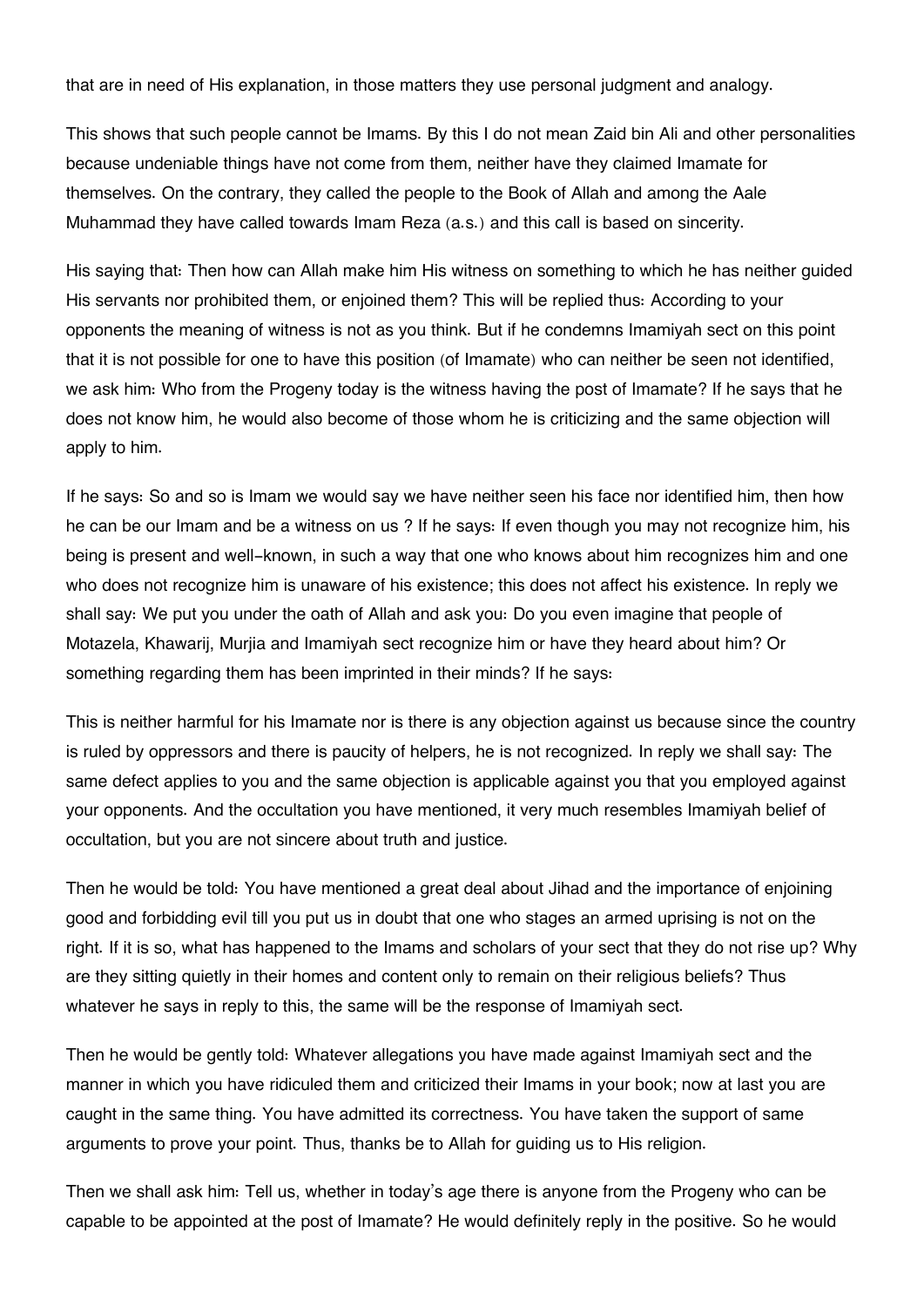be asked: Can his Imamate be right without religious text (Nass) that Imamiyah believe in? Or along with the text there is a proof that shows that he is Imam? There is no other option for you; like creating consensus among the people of substance in the Ummah or seeking counsel on it, and then choose him and give allegiance to him.

This option is also closed for you. Hence if he says: 'yes', he will be asked: Then what is the method of recognizing and identifying him? If he says: His Imamate will be known through the consensus of the Progeny, we shall tell them: How can the Progeny reach consensus on this? If he is from Imamiyah sect, Zaidiyyah will agree and if he is from Zaidiyyah, Imamiyah will not accept. Thus if he says: In such matters the claim of Imamiyah is not acceptable, we shall tell him: Zaidiyyah are also of two types: one Motazela and the other Mushtaba (those who believe in comparison).

If he says: In that case the claim of the Mushtaba will not be accepted, we shall say: Motazela are also of two types: One is the group that resorts to personal deduction in deriving the laws of the Shariah and another group considers personal opinion a deviation. So if it is said that one who negates personal opinion, his claim is not acceptable, he will be told: They may remain among the superior most of those who believe in personal opinion and on the other hand remain among the superior most of those who negate personal opinion and the condition is such that each of them are announcing immunity from the other, so whom we shall remain attached with or come to know which of them is on the right? Shall we consider as right one that you and your associates follow and leave the other? Now if he says:

It will be seen which of them is right in the principles of faith and then he will be followed, we shall ask him: What we should do if the difference increases and the reality becomes doubtful for us and how can we remain faithful to the tradition of the Prophet that: 'I leave among you two things, as long as you remain attached with them you shall never go astray; they are the Book of Allah and my Progeny and Ahlul Bayt'? It is not possible for anyone to recognize the one who is the Divine Proof in his Progeny till one does not ponder on the fundamentals of faith and one does not come to know that his beliefs are absolutely correct, and one who opposes him is in error.

Thus if his attitude is such, there is no difference between his path and the path of every qualified one, so he should say what is the peculiarity of the Progeny regarding this? He should tell us about those things through which we can differentiate between the learned and the non-learned in the Progeny.

Another point is that we shall ask them about the Imam of this age. Does he possess the knowledge of the lawful and the prohibited? If they say he has that knowledge we shall say: Tell us something from the knowledge present with him but is not there in the widely narrated (Mutawatir) reports. Is it the same as that possessed by Shafei, Abu Hanifa and people like him or it contrary? If he says that it is the same as the two have, he will be told: In that case why the people need this knowledge of your Imam whom they have not even heard, whereas the books of Shafei and Abu Hanifa are available everywhere?

But if he gives the alternate reply and says that whatever that Imam is having is opposed to this, he will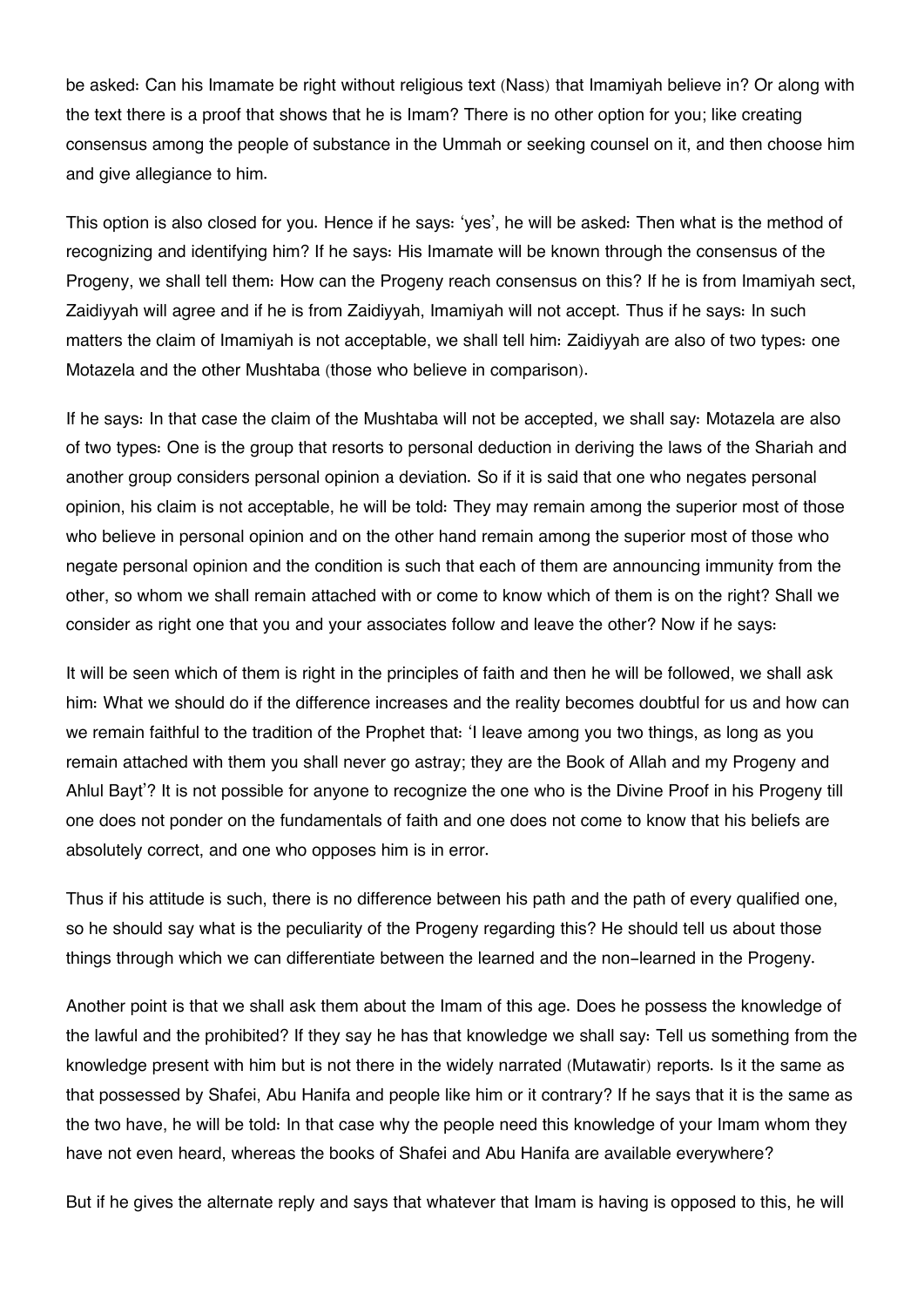be asked: If it is opposed to their knowledge it must either be according to the claim of some leaders of Motazela, texts obtained from intellectual deduction and that in every matter the dictates of reason is authentic except that in which a tradition has come that removes the excuse, like the belief of Nazzam and his followers.

Or it would be like the belief of Imamiyah that all the laws are promulgated through religious texts (Nass) and one should know that when we say text it does not mean a sentence whose meaning is immediately understood, on the contrary it can be statements having underlying meaning also; that the one who understands them will be able to recognize the laws, and in understanding them, he does not need analogy and personal deduction. Now if they say: 'Our Imam has a thing opposed to all those possibilities', we will say that they are beyond the circle of common sense and normal circumstances even though they might have attached themselves to one religion or another.

They will be asked: Where is that knowledge about which you claim? Has a person whose integrity we can trust, has narrated from your Imam? If they say, 'yes', they will be told: We are living with you for a long time but so far we have not heard a single letter of this knowledge, whereas you are such a sect that does not consider dissimulation (Taqayyah) as lawful, neither does your Imam consider dissimulation (Taqayyah) lawful. So where is his knowledge? Why doesn't he reveal and spread it? Apart from that what is the guarantee that you have not attributed falsehood to your Imam like you claim that Imamiyah attribute lies to Ja'far bin Muhammad? There is no difference between the two.

Another matter is that he shall be asked: Is it not there in your books that Ja'far bin Muhammad (Sadiq) believed in a matter that Imamiyah sect claimed and he was a follower of the religion that you follow? In reply to this they would indeed say, 'yes'. The alternative possibility is only that you announce aloofness from him. Thus they will be asked: Have the Imamiyah resorted to lying in whatever they have stated from him? And the books that they possess; are they all false? If they say, 'yes' they will be asked: If that is possible is it also not possible that your Imam was also the follower of the Imamiyah and all that your elders narrate from him is all fabricated and baseless.

If they say: At this time we do not have an Imam whom we recognize as such and narrate the knowledge of the lawful and the prohibited from him; but this much we know that there is someone in the Progeny who is having this status and he is eligible for it. Here we shall tell them: You are yourself guilty for what you were blaming Imamiyah for. In addition to this if you compare the narrations of the Imams of Imamiyah regarding the hidden Imam and about the good news of his reappearance etc the truth will become manifest.

And all those tales you told about Jihad, enjoining good and forbidding evil, will be proved false. The conclusion is that neither can you meet the Imam not his recognition is possible for you. See what you were aiming for and what happened? We seek refuge of Allah from disgrace.

The author further says: Like the Allah Almighty ordered the Progeny to invite to righteousness in the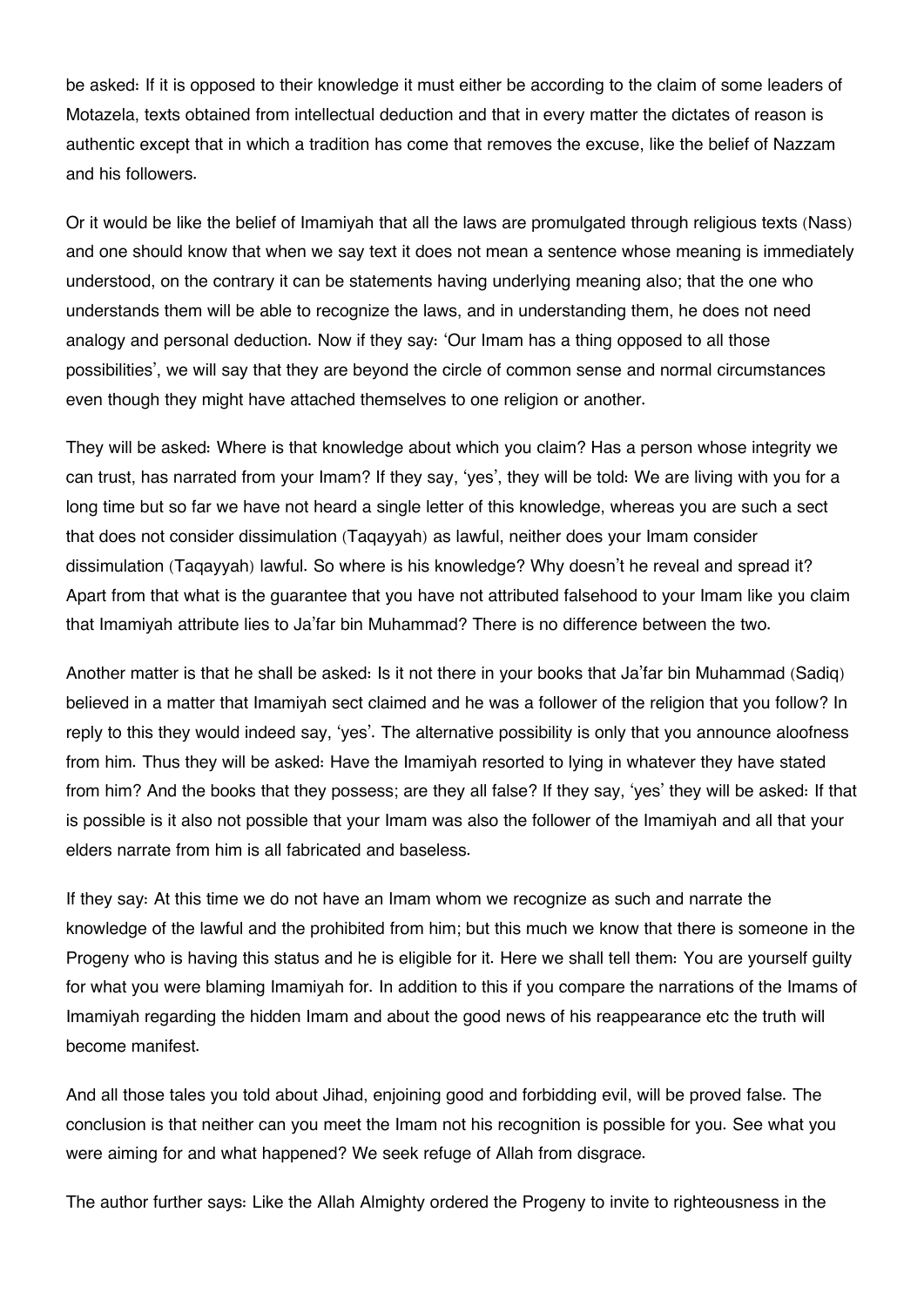same way he has praised those who take precedence in it. He has called them as witness and He has commanded them justice. The Almighty Allah says:

## يا ايها الَّذِين آمنُوا كونُوا قَوامين له شُهدَاء بِالْقسط

#### *O you who believe! Be upright for Allah, bearers of witness with justice.*[106](#page--1-0)

After that the author has presented a sort of interpretation of this verse and quoting some verses of Quran claimed that all these verses are with regard to the Progeny and whatever he presents by way of proof is nothing but hollow claims. Then he says that the Almighty Allah ordered His Prophet to leave enjoining good and forbidding evil till supporters could be prepared for him; then He said:

وَإِذَا رَأَيْتَ الَّذِينَ يَخُوضُونَ فِي آيَاتِنَا فَاعْرِضْ عَنْهُمْ حَتَّىٰ يَخُوضُوا فِي حَدِيثٍ غَيْرِهِ ۩ وَإِمَّا يَنسِيَنَكَ الشَّيطَانُ فَلا تَقْعَدْ بَعْدَ الذَّكرَىٰ مَعَ الْقَوْمِ الظَّالِمِينَ وَمَا عَلَى الَّذِين يتَّقُونَ من حسابِهِم من شَء ولَٰن ذِكرىٰ لَعلَّهم يتَّقُونَ

*And when you see those who enter into false discourses about Our communications, withdraw from them until they enter into some other discourse, and if the Shaitan causes you to forget, then do not sit after recollection with the unjust people. And naught of the reckoning of their (deeds) shall be against those who guard (against evil), but (theirs) is only to remind, haply they may guard.*[107](#page--1-0)

Hence those who do not take precedence in good deeds, and neither do they fight in the way of Allah nor in enjoining good and forbidding evil when there is need for supporters, those who observe precaution are indeed included in those who have oppressed their souls and this is the method that was followed by the offspring of the prophets preceding us. After that the author has sought support with some other verses also.

He would be told: This does not go against us and who is implied in it? But we ask him: The Imam that you have from the Progeny; to which category does he belong? If he says that he is from the fighters (Mujahideen) he will be asked who he is. Who has performed Jihad? Tell us who has staged an uprising? Where are his vehicles of war and his armed men? If he says: He an Imam from those who is enjoining good and forbidding evil, remains content with only giving good counsel when he is needful of supporters; he shall be asked: Who has heard him enjoining good and forbidding evil.

If he says: His friends and close associates; we will say: Thus if his obligations are suspended due to lack of friends and it was allowed for him not to enjoin good and forbid evil except for his special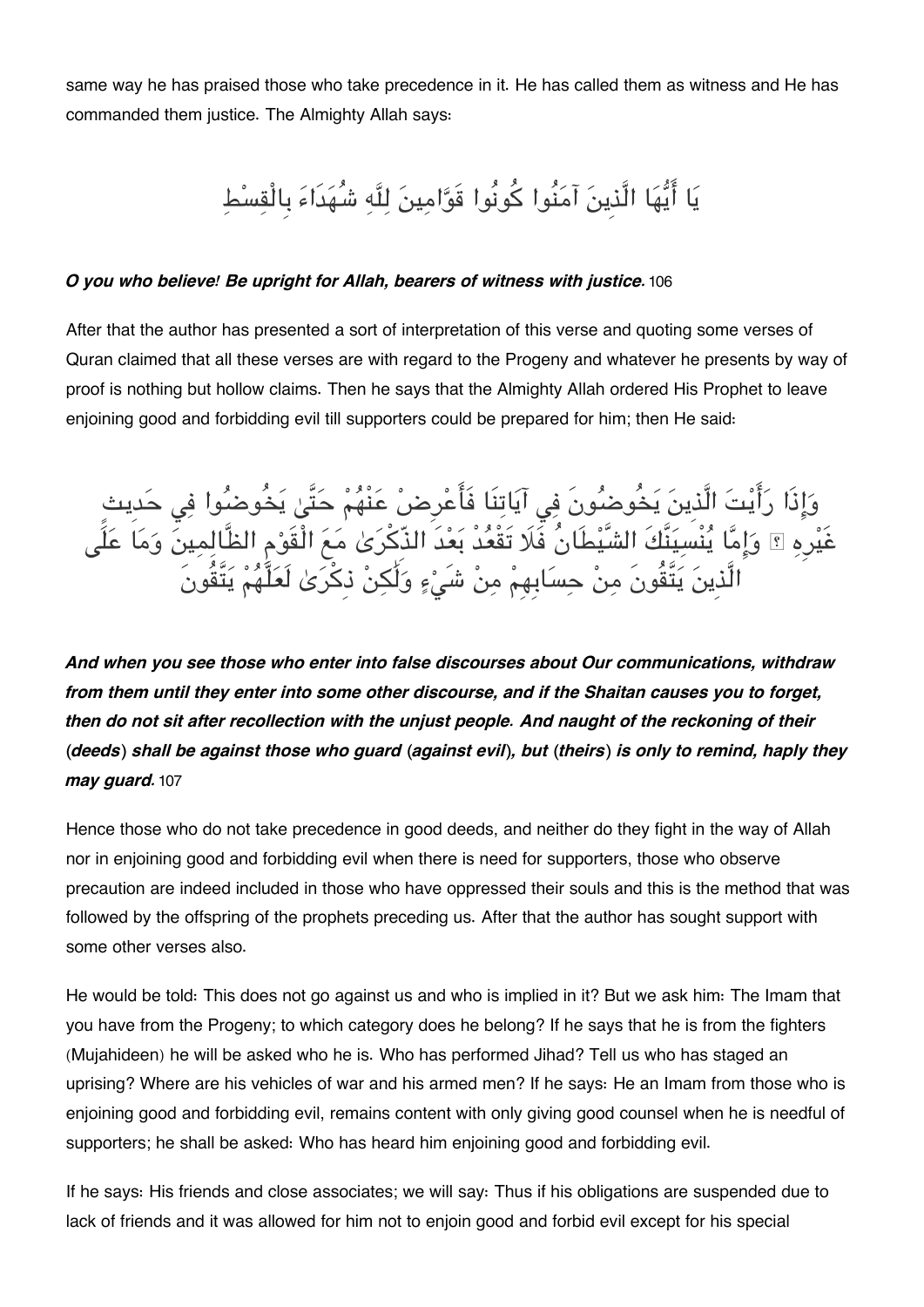associates, the question is what is the objection against the Imamiyah sect? What was your aim behind compilation of this book? Who have you confronted? If only I had come to know it! Who have you overawed through Quranic verses, made Jihad obligatory on him? Then he and the entire Zaidiyyah sect will be told: Tell us supposing the Messenger of Allah (S) passes away without appointing Amirul Momineen (a.s.) and without telling the people about him clearly; would it be permissible for him to do so? Would it be considered an exigency?

If they say, 'yes', we shall ask: Would it have been all right if the Prophet hadn't told anything about the Progeny? If they say, 'yes', we will say: If he hadn't told about the Progeny, what you would have had to object to the Motazela, Murjia and Khawarij? And if not issuing text (Nass) had been permissible, the matter would have been settled through the consensus of intellectuals and through consultation; and it is something apart from which there is no alternative.

But if on the contrary they say: No, issuing text for Amirul Momineen (a.s.) is necessary and it is also a must that the Messenger of Allah (S) should inform the people about the Progeny; in this they will be asked: Why? When they give the correct reasonings for this, we shall transfer each of these reasonings towards the Imam of every age because if issue of text (Nass) is obligatory in one period of time, it has to be obligatory in every period of time because the cause which makes it obligatory exists in all periods of time and forever. And we seek refuge of Allah from disgrace.

Another point is that they shall be asked: If such widely related (Mutawatir) traditions are proofs that both the Progeny and the Ummah have related and the solitary report narrated by the Progeny is exactly same as the solitary report narrated by the Ummah, that is there is possibility of purposely attributing falsehood or error to any one person of the Progeny as there is possibility for a person of the Ummah.

As for the report that is neither found in widely related (Mutawatir) reports nor from the solitary reports, there is only one option for you regarding that and that is of deducing through arguments. Those of you who resort to bizarre interpretations, it is possible for things to be committed by them that are committed by ordinary persons of the Ummah, in that case how can the Progeny become proof? If the author says that if they reach consensus it would be proof; he will be told: Then if the Ummah also reaches consensus, its stand would be justified. And this shows that there is difference between the Progeny and the Ummah.

That is why there is no use of the tradition of the Prophet: 'I leave among you the Book of Allah and my Progeny,' except that there should be a person in the Progeny who is the proof in religion. This is the very belief of the Imamiyah sect.

May Allah give you good fortune, you should know that the author has occupied himself in presenting verses of Quran and interpreting them in his own way and has not brought anything special. He has only stated that for him the proof of the correctness of those things is such and such. It is something that even children are not incapable of.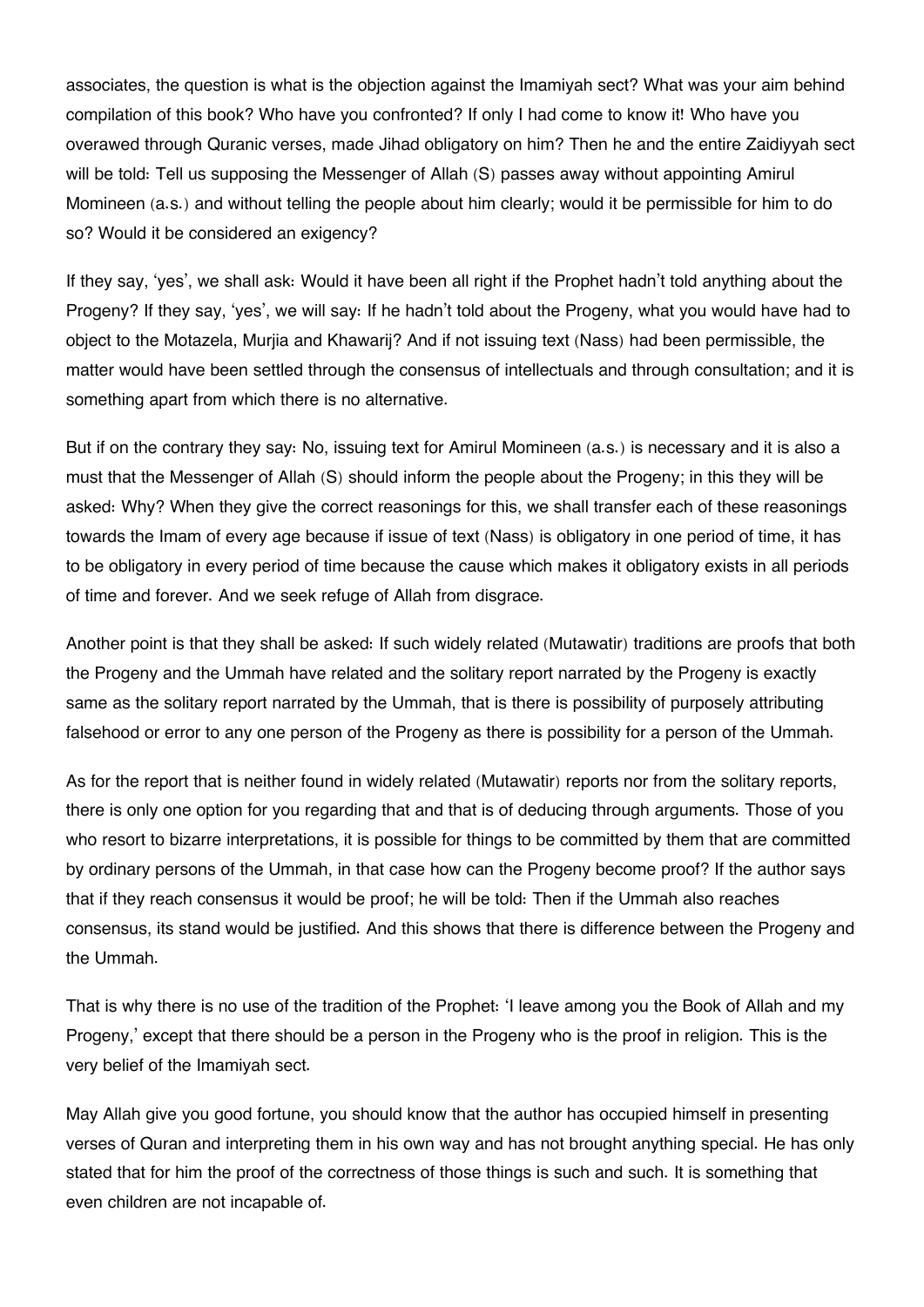His only aim is to besmear the Imamiyah sect that it does not believe in Jihad, enjoining good and forbidding evil, whereas the fact is that he has committed error because the Imamiyah sect considers them to be related with how much strength one has. The Imamiyah also believe that one should not throw oneself into perdition and we should not rise up in revolt with one who is neither cognizant of Quran nor familiar with the Sunnah, who is not capable of ruling the people on the basis of justice.

More surprising fact is that our companions from Zaidiyyah sect are sitting at home; they neither enjoin good nor forbid evil, nor do they undertake armed resistance; but they condemn us for the same behavior. It is really a serious matter and a poof of bigotry. We seek the refuge of Allah from following the selfish desires and that is sufficient for us and the best of support.

Another point is that the author shall be asked: Is there anyone superior to Amirul Momineen (a.s.) among the rightful Imams? He would say, 'no'. He will be asked: Is there anything worse than polytheism and infidelity that the people of Saqifah had committed? He will say, 'no'. He will be told: You have more knowledge about enjoining good and forbidding evil and Jihad or Amirul Momineen (a.s.) had? He will definitely say: Amirul Momineen (a.s.). It will be said:

Then why he did not do Jihad against those people? Thus if he tries to justify it somehow, he will be told: You must accept the same types of arguments that Imamiyah sect is giving, because all know that falsehood in the present age is more powerful than it was on that day and the number of Satan's cohorts is more now; so don't talk of Jihad and overawe us. The Almighty Allah has made Jihad obligatory subject to some conditions and if you had been familiar with those conditions you would have talked less and your book had been shorter. And we seek good sense (Taufeeq) from Allah.

One more thing that shall be reminded to the author is that: Do you consider the treaty of Hasan bin Ali (a.s.) with Muawiyah to be right? Or you say that the Imam had erred in it? If he says that he considers it the right thing, he will be told: You are considering the Imam's stand right, whereas he had left Jihad and enjoining good and forbidding evil, and you consider him Imam as he had fulfilled it.

If he says that they consider it all right only because people had taken away their support for him and he was not safe from them; also there were not as many people with foresight with him who could have made him capable of fighting against Muawiyah. Hence if they consider it right, they shall be told: If the excuse of Hasan bin Ali (a.s.) for leaving Jihad is acceptable, even though the army of his father was with him, and he exhorted the people from the pulpit and pulled out his sword and set out to fight his and Allah's enemies, but as you mentioned his leaving Jihad was allowed, why you don't accept the excuse of Ja'far bin Muhammad in this regard? Even though the number of his enemies was many times more of those in the time of Muawiyah and among the associates of Imam Ja'far Sadiq (a.s.) not even a hundred were experts of warfare.

On the contrary his group consisted of people who had neither seen the battlefield not participated in any attack. Hence if he presented his justification he is absolutely on justice. If anyone from Zaidiyyah does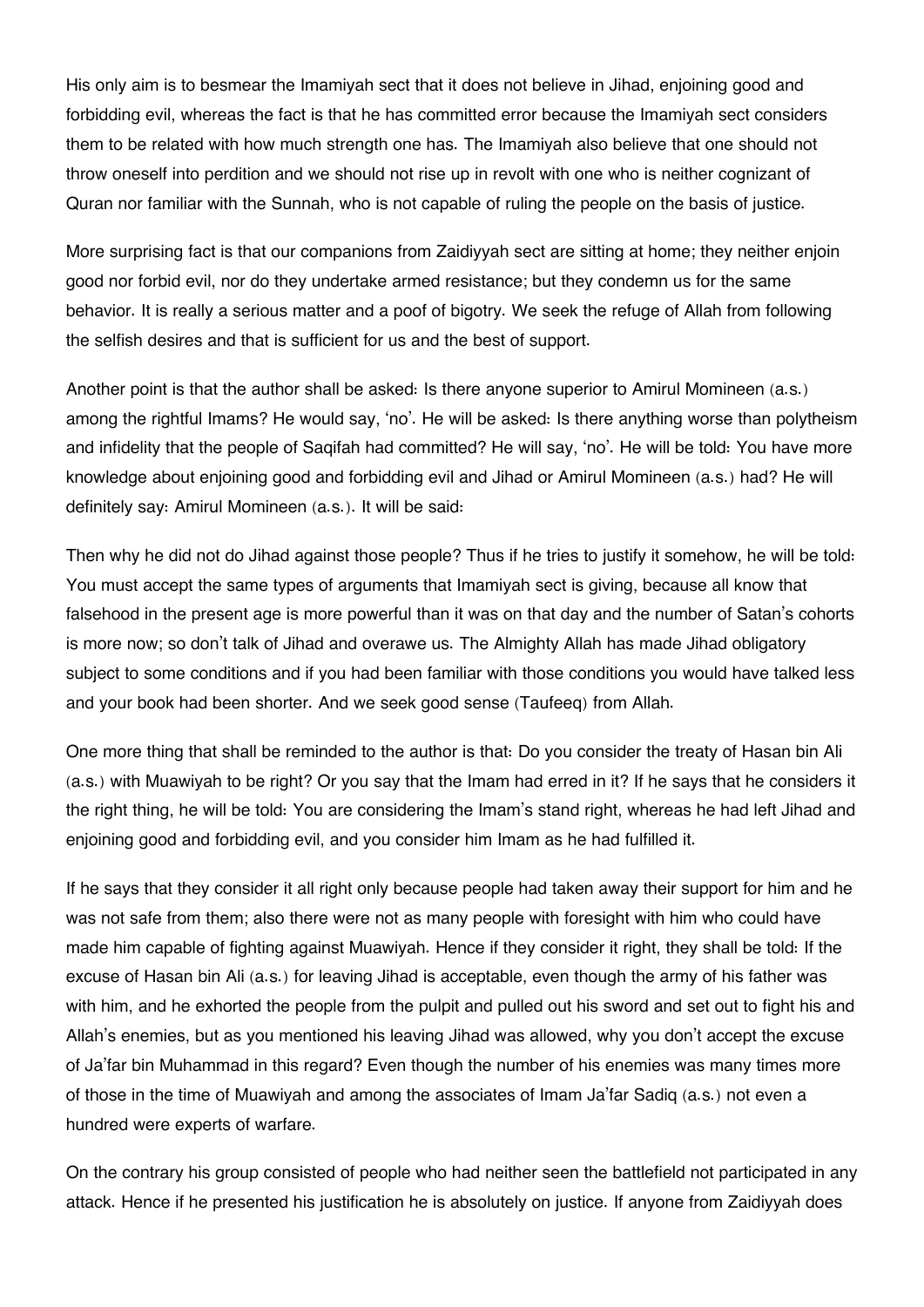not accept this, he should say the difference between the circumstances of Imam Hasan (a.s.) and Imam Ja'far Sadiq (a.s.).

After that if the analogy of Zaidiyyah is right it would mean that Zaid bin Ali was superior to Imam Hasan bin Ali (a.s.) because Imam Hasan (a.s.) signed the peace treaty and Zaid fought a war and was killed. This much is sufficient for the defect of a sect that it should consider Zaid bin Ali superior to Hasan bin Ali – and help is sought only from the Almighty and only Allah is sufficient for us and the best of the helpers.

We mentioned these matters in the beginning of our book because all these are related to Zaidiyyah and the objections they raise and this sect is most antagonistic to us. In this book we have also given the accounts of those prophets and Divine Proofs for whom occultation occurred. At the end there is a discussion about those had extremely long lives so that whatever is considered impossible with regard to occultation and longevity may be proved possible.

After that we have proved the correctness of the textual evidences (Nusoos) mentioned by the Holy Imams (a.s.) with regard to the Qaim of the Progeny of Muhammad. The texts issued by the Almighty Allah, His Messenger and the eleven Imams on the incidence of occultation. Later we have also described the circumstances related to the birth of the Twelfth Imam and those who had the honor of seeing him with their own eyes; all that guides to him, and the correct signs.

Also that which bears his signature; so that the argument may be exhausted for those who deny the existence of the Proof of Allah in occultation – only Allah it is that give good sense (Taufeeq) and only He is the helper.

- [1.](#page--1-0) Surah Baqarah 2:30
- [2.](#page--1-0) Surah Noor 24:55
- [3.](#page--1-0) Surah Ahzab 33:40
- [4.](#page--1-0) Surah Hashr 59:13
- [5.](#page--1-0) Surah Saad 38:75
- [6.](#page--1-0) Surah Saad 38:75
- [7.](#page--1-0) Surah Luqman 31:20
- [8.](#page--1-0) Surah Anbiya 21:107
- [9.](#page--1-0) Surah Nuh 71:10-11
- [10.](#page--1-0) Surah Baqarah 2:30
- [11.](#page--1-0) Surah Saad 38:71
- [12.](#page--1-0) Surah Anbiya 21:26-27
- [13.](#page--1-0) Surah Tahrim 66:6
- [14.](#page--1-0) Surah Baqarah 2:30
- [15.](#page--1-0) Surah Yusuf 12:52
- [16.](#page--1-0) Surah Nisa 4:105
- [17.](#page--1-0) Surah Baqarah 2:44
- [18.](#page--1-0) Surah Baqarah 2:2-3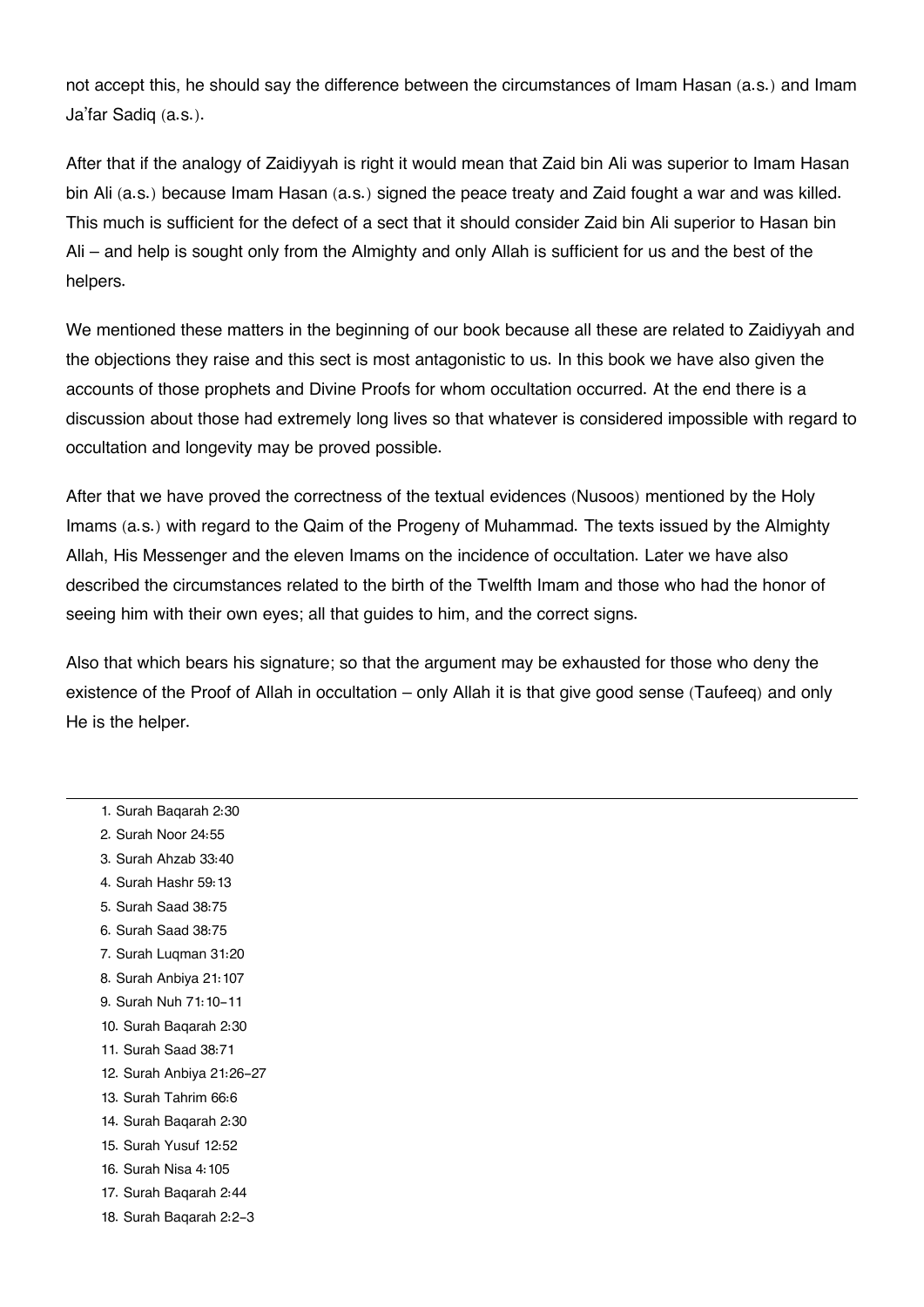[19.](#page--1-0) Surah Momin 40:84-85 [20.](#page--1-0) Surah Hud 11:17 [21.](#page--1-0) Surah Hud 11:17 [22.](#page--1-0) Surah Araaf 7:142 [23.](#page--1-0) Surah Araaf 7:12 [24.](#page--1-0) Surah Maryam 19:41 [25.](#page--1-0) Surah Maryam 19:54-57 [26.](#page--1-0) Surah Maryam 19:51-53 [27.](#page--1-0) Surah Baqarah 2:31 [28.](#page--1-0) Surah Baqarah 2:31 [29.](#page--1-0) Surah Baqarah 2:32 [30.](#page--1-0) Surah Baqarah 2:33 [31.](#page--1-0) Surah Taha 20:90-91 [32.](#page--1-0) Surah Araaf 7:150 [33.](#page--1-0) Surah Hadid 57:16 [34.](#page--1-0) Surah Baqarah 2:1-3 [35.](#page--1-0) Surah Baqarah 2:1-3 [36.](#page--1-0) Surah Baqarah 2:1-3 [37.](#page--1-0) Surah Yunus 10:20 [38.](#page--1-0) Surah Mominoon 23:50 [39.](#page--1-0) Surah Anaam 6:158 [40.](#page--1-0) Surah Yusuf 12:102 [41.](#page--1-0) Surah Zukhruf 43:86 [42.](#page--1-0) Surah Nisa 4:164 [43.](#page--1-0) Surah Qasas 28:8 [44.](#page--1-0) Surah Fussilat 41:43 [45.](#page--1-0) Surah Isra 17:77 [46.](#page--1-0) Surah Nisa 4:59 [47.](#page--1-0) Surah Nisa 4:80 [48.](#page--1-0) Surah Baqarah 2:124 [49.](#page--1-0) Surah Baqarah 2:253 [50.](#page--1-0) Surah Isra 17:55 [51.](#page--1-0) Surah Ahzab 33:21 [52.](#page--1-0) Surah Hashr 59:7 [53.](#page--1-0) Surah Ahzab 33:33 [54.](#page--1-0) Surah Muhammad 47:24 [55.](#page--1-0) Surah Qasas 28:15 [56.](#page--1-0) Surah Araaf 7:129 [57.](#page--1-0) Surah Anaam 6:158 [58.](#page--1-0) Surah Mominoon 23:50 [59.](#page--1-0) Surah Baqarah 2:259 [60.](#page--1-0) Surah Zumar 39:30 [61.](#page--1-0) Surah Anaam 6:158 [62.](#page--1-0) Surah Kahf 18:17 [63.](#page--1-0) Surah Maidah 5:68 [64.](#page--1-0) Surah Nahl 16:106 [65.](#page--1-0) Surah Anaam 6:119 [66.](#page--1-0) Surah Nisa 4:59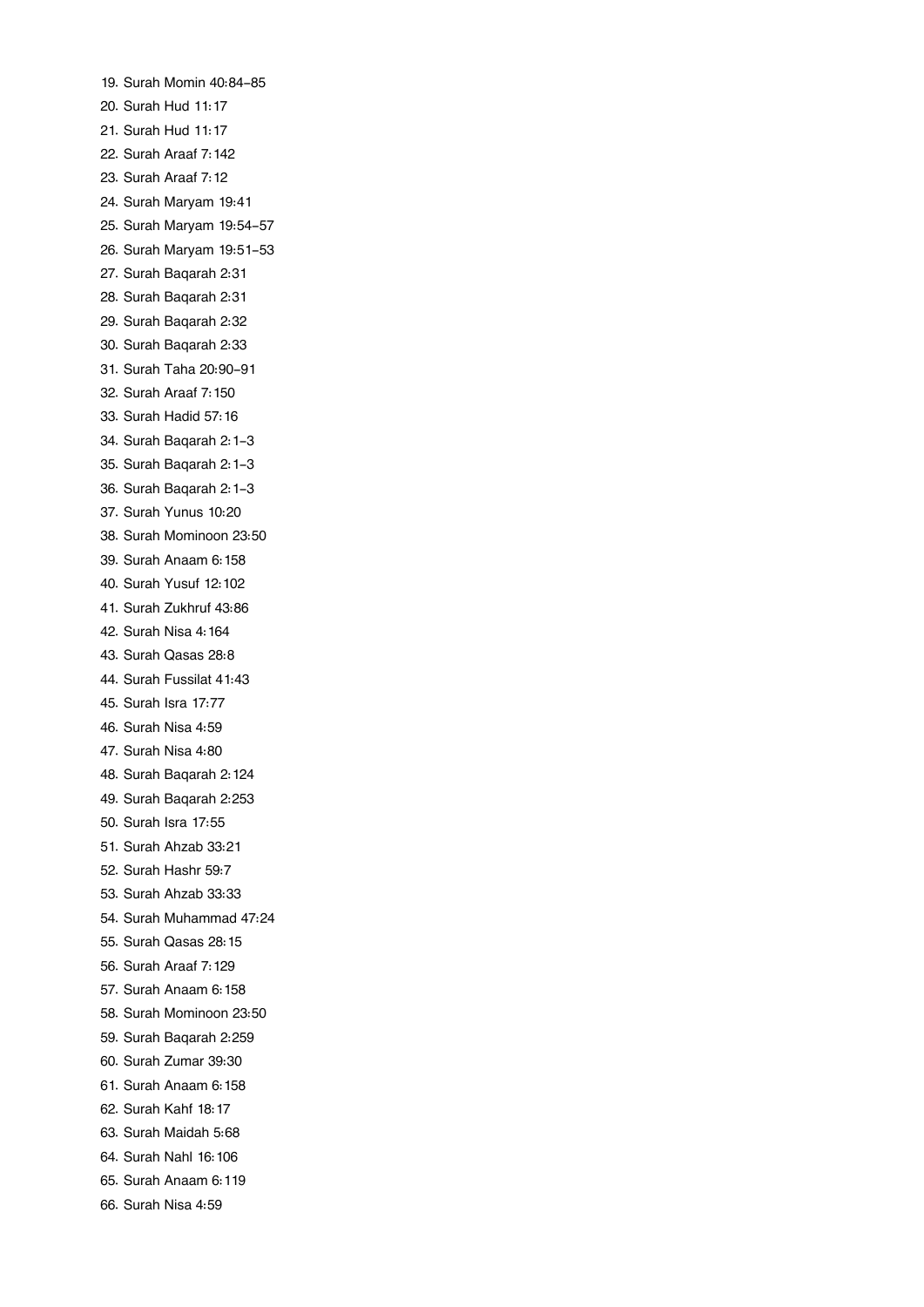[67.](#page--1-0) Surah Yusuf 12:108 [68.](#page--1-0) Surah Aale Imran 3:33-34 [69.](#page--1-0) Surah Aale Imran 3:34 [70.](#page--1-0) Surah Maidah 5:15 [71.](#page--1-0) Surah Maryam 19:59 [72.](#page--1-0) Surah Hadid 57:16 [73.](#page--1-0) In some narrations it is 'Baqi'. [74.](#page--1-0) Surah Maryam 19:30-31 [75.](#page--1-0) Surah Qasas 28:7 [76.](#page--1-0) Surah Nisa 4:157 [77.](#page--1-0) Surah Nisa 4:157 [78.](#page--1-0) Surah Baqarah 2:2-5 [79.](#page--1-0) Surah Qaaf 50:18 [80.](#page--1-0) Surah Infitar 82:10-12 [81.](#page--1-0) Surah Araaf 7:27 [82.](#page--1-0) Surah Anbiya 21:23 [83.](#page--1-0) Surah Ahzab 33:33 [84.](#page--1-0) Surah Fatir 35:32 [85.](#page--1-0) Surah Fatir 35:32 [86.](#page--1-0) Surah Aale Imran 3:110 [87.](#page--1-0) Surah Yunus 10:35 [88.](#page--1-0) Surah Nahl 16:64 [89.](#page--1-0) Surah Nahl 16:64 [90.](#page--1-0) Surah Nahl 16:64 [91.](#page--1-0) Surah Nahl 16:64 [92.](#page--1-0) Surah Yasin 36:21 [93.](#page--1-0) Surah Taubah 9:34 [94.](#page--1-0) Surah Yasin 36:21 [95.](#page--1-0) Surah Anfaal 8:41 [96.](#page--1-0) Surah Taubah 9:103 [97.](#page--1-0) Surah Yasin 36:21 [98.](#page--1-0) Surah Taubah 9:34 [99.](#page--1-0) Surah Aale Imran 3:36 [100.](#page--1-0) Surah Fatir 35:32 [101.](#page--1-0) Surah Aale Imran 3:103 [102.](#page--1-0) Surah Aale Imran 3:110 [103.](#page--1-0) Surah Hajj 22:77-78 [104.](#page--1-0) Surah Zukhruf 43:86 [105.](#page--1-0) Surah Al- Ma'ida 5:117 [106.](#page--1-0) Surah Maidah 5:8 [107.](#page--1-0) Surah Anaam 6:68-69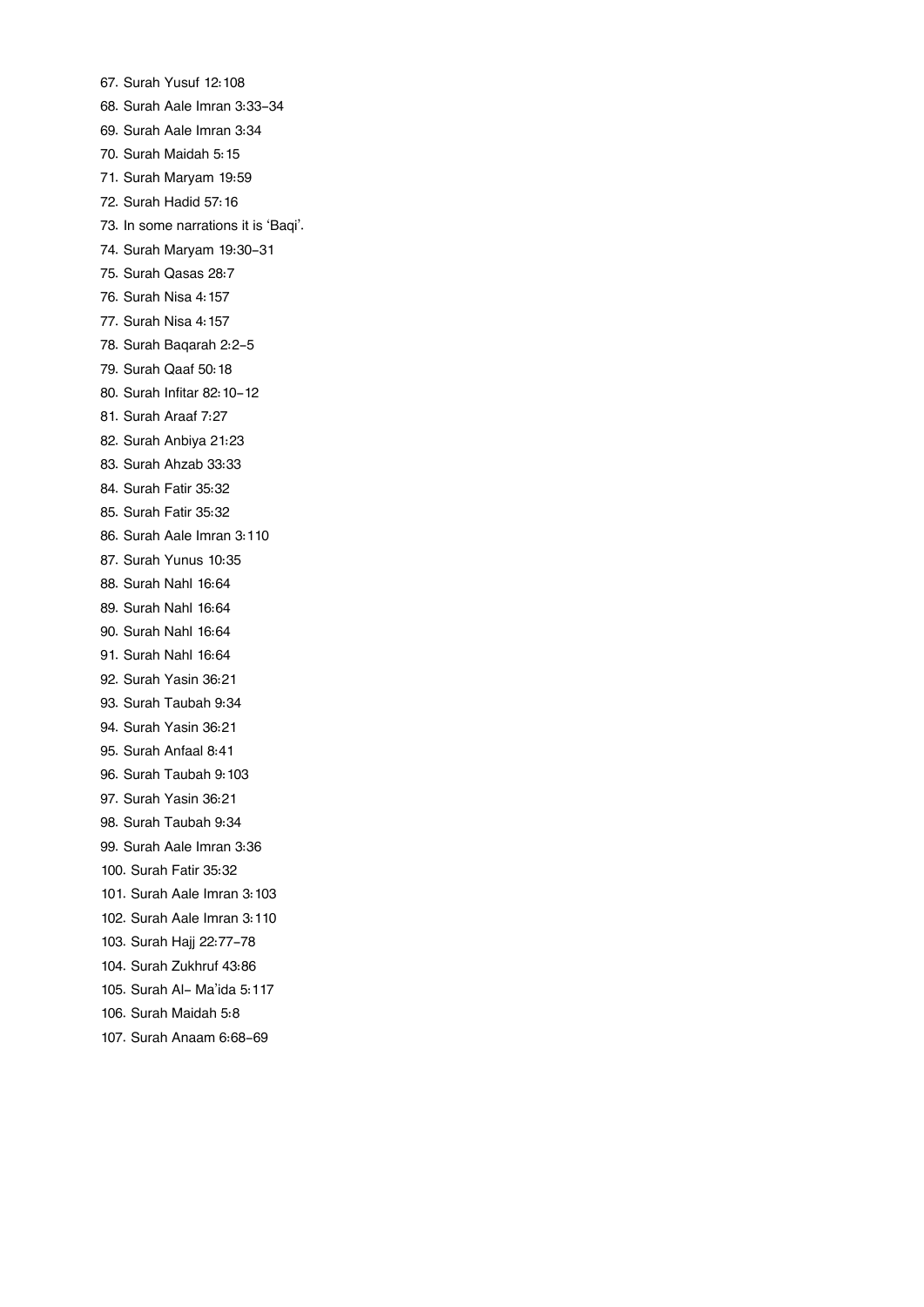# **Chapter 1: Regarding the Occultation of Prophet Idrees**

#### **Chapter 1: Regarding the Occultation (Ghaibat) of Prophet Idrees (a.s.)**

Among the first occultations is the well-known occultation of Prophet Idrees (a.s.). His occultation was so much prolonged that his followers fell into dire circumstances and the tyrant ruler of that time killed some of them; while some he subjected to poverty and terror. After that Prophet Idrees (a.s.) reappeared and promised the removal of the travails of his Shias through the uprising and Jihad of one of his descendants, that is Prophet Nuh (a.s.). Then Allah, the Mighty and Sublime raised up Idrees (a.s.) towards Himself.

And century after century his followers continued to wait for the advent of Nuh (a.s.), one generation after another. And during that time they continued to bear with patience the humiliating oppression of the tyrant rulers till the prophethood of Nuh (a.s.) became apparent.

Narrated to us my father, and Muhammad bin Hasan bin Ahmad bin Walid; and Muhammad bin Musa bin Mutawakkil - may Allah be pleased with them - they said: Narrated to us Saad bin Abdullah: and Abdullah bin Ja'far Himyari; and Muhammad bin Yahya al-Attar who said: Narrated to us Ahmad bin Muhammad bin Isa; and Ibrahim bin Hashim, all of them from Hasan bin Mahboob from Ibrahim bin Abi Bilaad from his father from Abu Ja'far Muhammad bin Ali al-Baqir (a.s.) that he said:

"It was the initial period of the prophethood of Idrees (a.s.) when a tyrant king was in power. Once when he went out for recreation he passed through a land rich in greenery, which belonged to a pious believer who did not follow the religion of the king. The ruler liked that piece of land for himself, so he inquired from his viziers regarding its owner. They told him that it belonged to a certain believer from their kingdom who was among the servants of the king. And that he was a rebel.

The king called the believer and said that he wanted his piece of land. The believer replied that his family needed the plot of land more than the king. The king asked him to sell it to him but the believer was adamant that he would neither surrender that piece of land nor sell it to the ruler. This angered the king and he returned to his kingdom in this condition. He was full of rage and sorrow due to this matter. The king had a blue-eyed wife from the Azariqa tribe whom he considered very intelligent and consulted her frequently. On reaching home he called for her to take advice regarding the owner of the land. When she reached the court she saw the king in an angry mood.

The woman said: What had made you so disconcerted? Tell me about it before you take some drastic step. He narrated the incident of the believer's land. She replied that only he gets angry who neither has the power to turn the circumstances to his advantage nor take revenge. "If you don't prefer to eliminate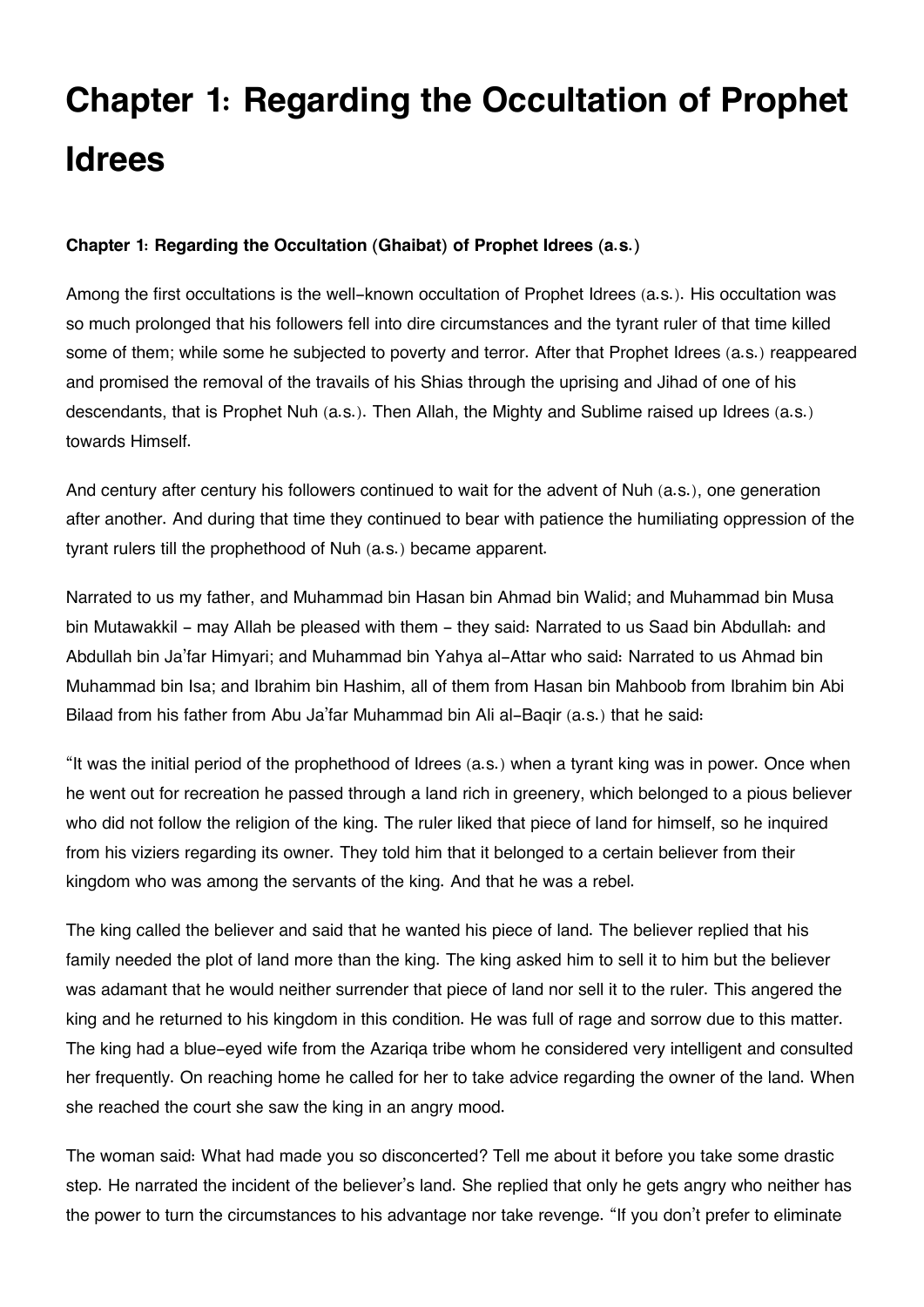him without any excuse I will do it for you and make that land a part of your property in such a way that your subjects will consider you to be on the right." "What pretext would that be?" asked the king.

She replied that a group (from her Azriqa tribe) will be sent to arrest him and they would testify that the person has turned away from the king's religion. "This would justify your executing him and seizing his land." "Do that," said the king. (The Imam says) So a group of people from Azriqa, who followed the queen's religion and who considered lawful the slaughtering of a believer were called. They testified before the king that that man had turned away from the state religion.

On hearing this, the king ordered his execution and confiscated his land. Allah was angry at the believer's murder and He revealed to Idrees (a.s.) to go and tell the tyrant ruler, "Were you not content with killing the believer that you also usurped his land impoverishing family? I swear by My majesty and power that I will avenge his murder in Qiyamat and in this world I will abolish your rulership. I will change your honor and status into humiliation and disgrace; and dogs will devour the flesh of you wife. Has My tolerance and endurance, which was supposed to test you, made you arrogant?"

Thus Idrees (a.s.) entered his court with the message of his Lord, while the king was surrounded by his courtiers. Then he addressed the king, "O tyrant ruler! I am the messenger of Allah and I have brought His message to you that: 'Were you not content with killing the believer that you also usurped his land impoverishing family? I swear by My majesty and power that I will avenge his murder in Qiyamat and in this world I will abolish your rulership. I will change your honor and status into humiliation and disgrace; and dogs will devour the flesh of you wife. Has My tolerance and endurance, which was supposed to test you, made you arrogant?' The king said: "O Idrees (a.s.), leave my court and don't do anything that may compel me to eliminate you."

After that he called for his wife and narrated the message of Idrees to her. She said: "The message of the God of Idrees should not make you afraid. I am alone sufficient to take care of this matter of Idrees. I will send some people to eliminate him and they will do it as a consequence of which the message of his god and whatever he brought, would be proved false. The king told her to do it. Among the friends of Idrees (a.s.) there were some who used to attend the royal court. Idrees (a.s.) had informed them of the revelation to him and of his conveying the message to the king. They were fearful that Idrees (a.s.) would be killed.

The queen sent forty Iraqi men to kill Idrees (a.s.). They reached the place where Idrees (a.s.) used to sit with his companions but did not find him there, so they returned. When his friends saw that they had come to kill Idrees (a.s.) they dispersed and then met Idrees (a.s.). They informed him that forty men had come to kill him, so he should leave the town immediately. So Idrees (a.s.) left the locality the very same day and he was also accompanied by some of his followers. At the time of dawn, Idrees (a.s.) prayed to Allah, "O my Sustainer! You sent me to that tyrant to deliver Your message to him.

He threatened me and is after my blood. Rather if they had got power over me they would have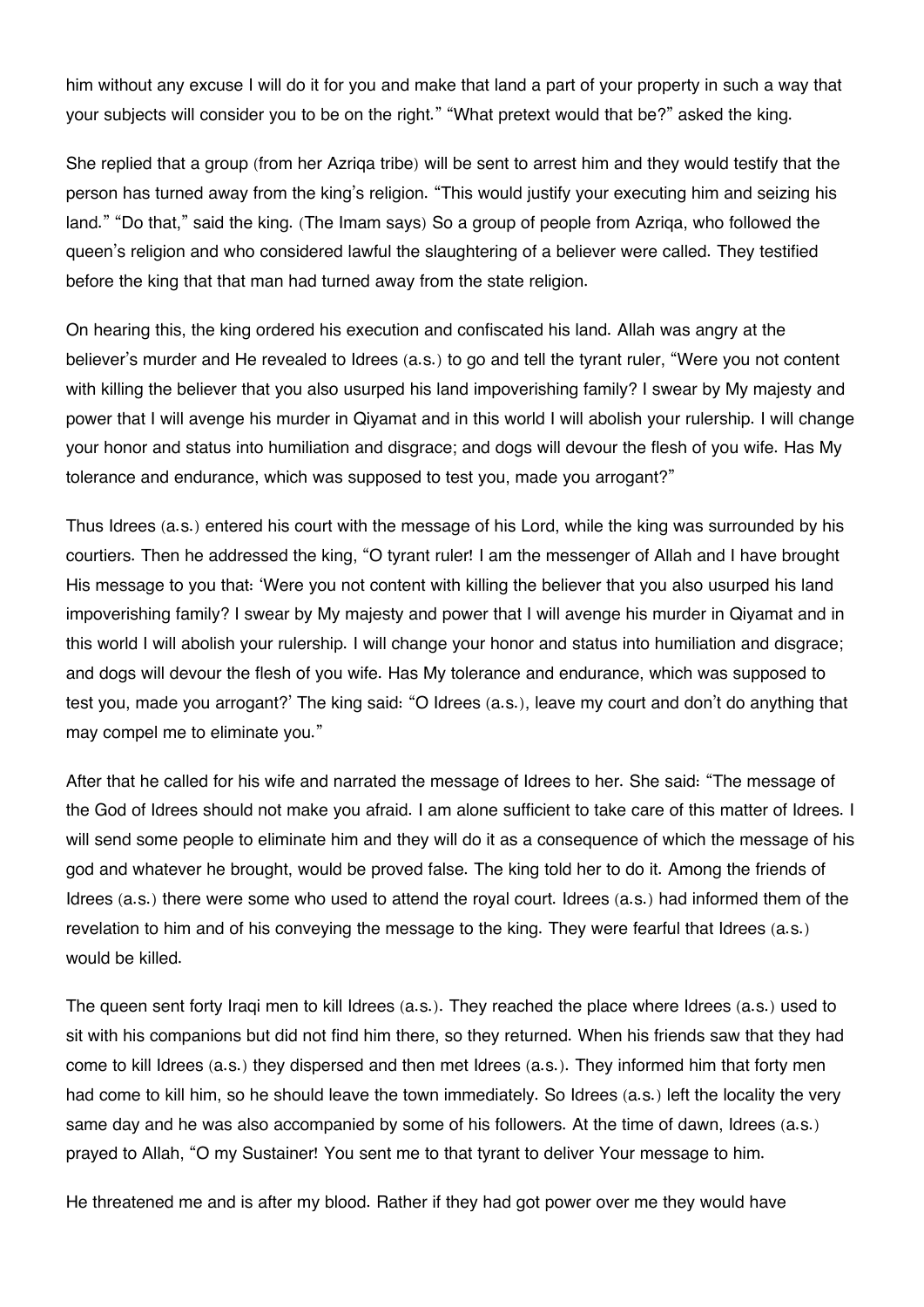eliminated me. Allah revealed to Idrees (a.s.) to keep away from the king. "I swear by My honor that I will enforce My decree on him and prove your word and My messengership to be true." Idrees (a.s.) said, "O my Nourisher, I have a wish." Allah said, "Ask me and I shall fulfill it." Idrees (a.s.) said, "Till such time as I allow, there should be no rains." Allah said, "The country will be ruined and people will starve to death." Idrees (a.s.) said, "Whatever may happen, this is my wish." Allah replied, "All right. I accept it, and till the time you pray I will not send rain. I am the most truthful to My promise."

Idrees (a.s.) briefed his companions about his discussion with Allah and said, "O my friends leave this country and go to some other place." There were twenty of them and they spread out to different areas. The people came to know about the prayers of Idrees (a.s.). Idrees (a.s.) himself sought refuge on a hill. Allah appointed an angel who used to bring food to him every evening. Idrees (a.s.) fasted during the day and broke his fast in the evening when the angel brought food to him. Allah destroyed the kingdom of the tyrant king. The king was killed, his kingdom destroyed and the flesh of his wife was eaten by dogs due to their transgression against a believer.

Another unjust tyrant oppressor occupied the throne. Twenty years passed without a drop of rain. The people were in severe hardships and difficulties and their condition deteriorated. They used to bring food supplies from far off countries. When their condition turned from bad to worse they discussed among themselves that this calamity was due to the prayer of Idrees (a.s.) who had asked Allah that till the time he allowed there should be no rains. "We are not aware of his whereabouts because he has concealed himself from us." They decided that as Allah is more Merciful than Idrees (a.s.) pray to Him and repent so that it rains on their land and in the neighboring areas. So they wore coarse clothes and applied mud on their head and standing on the earth they wailed, cried and repented to Allah.

Allah felt pity on them and revealed upon Idrees (a.s.) that, "Your people are repenting, wailing and weeping and I am God the Beneficent and Merciful and the one who accepts repentance and forgive sins. I have mercy on them and wish to fulfill their desire for rains. I have no obstruction save that you had requested me not to send rains till you pray for it. Therefore, O Idrees you pray to Me that I may send rains for them." Idrees (a.s.) said, "O my Nourisher, I will not pray for rains." Allah once again revealed on Idrees (a.s.) to pray for rains. Idrees (a.s.) again refused. So Allah recalled the angel who was appointed to bring food for Idrees. When it was evening and the food did not arrive Idrees (a.s.) became restless but waited patiently.

The second day when again the food did not arrive his restlessness increased. On the third day he lost his patience and appealed to Allah, "O my Nourisher before taking my soul you have discontinued my sustenance?" Allah revealed, "O Idrees! You are complaining in three days but you are not concerned about your nation that has suffered for twenty years? I informed you that they were suffering, and I was merciful on them and I wished that you pray for rain so that I send rain. But you abstained from it, so I wanted you to know what hunger is and you lost your patience and complained. Now come out of the cave and search for your sustenance. I have left you on your own."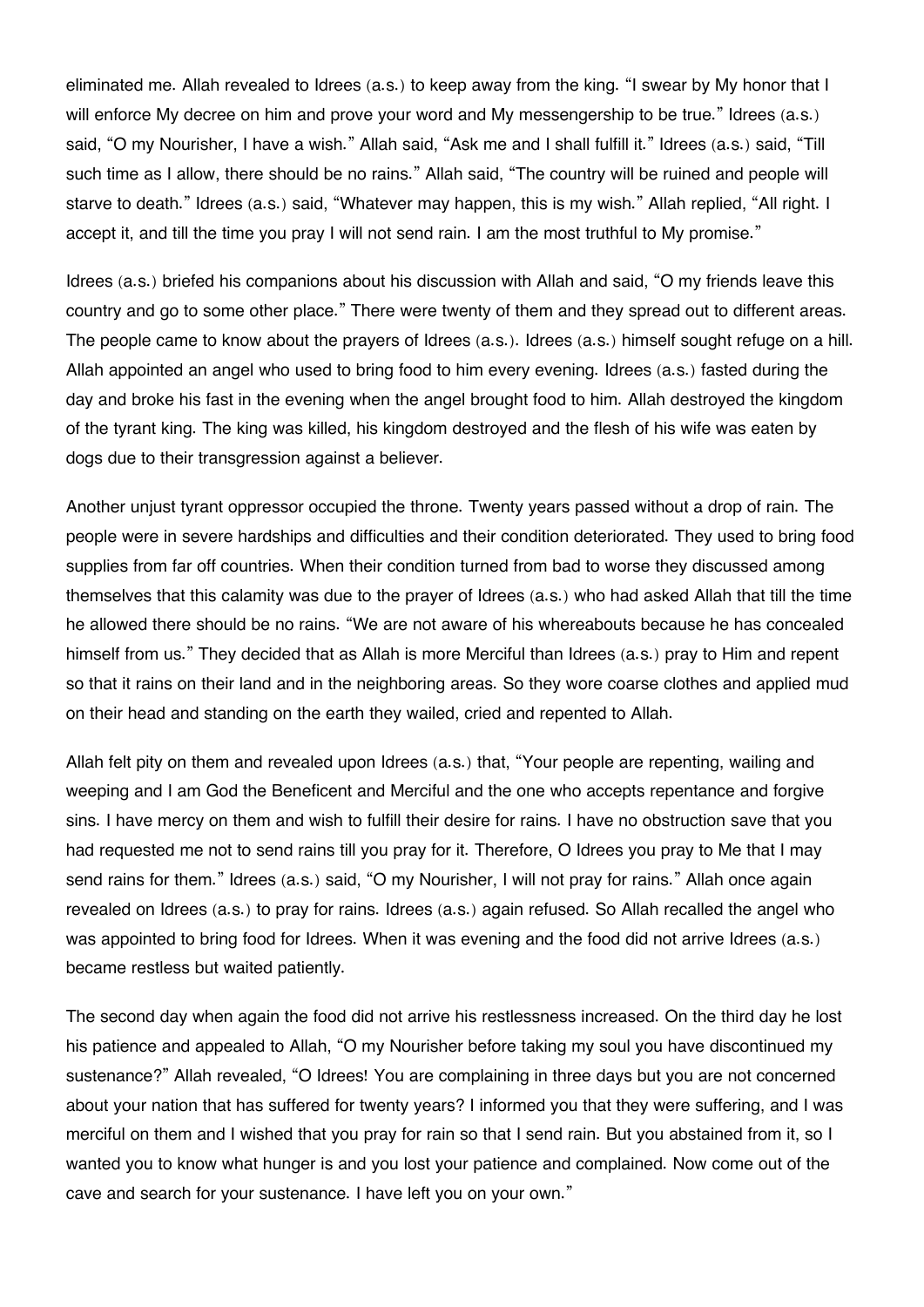So Idrees (a.s.) came down from the hill to procure food. When he came near the town he saw smoke coming out from a house. An old lady had made two loaves of bread and was roasting them on the fire. He requested her to give him something to eat, as he was very weak and restless due to hunger. She said that due to the curse of Idrees (a.s.), Allah has not given left them anything that they can feed anyone, and swore that except for the two loaves of bread there was nothing in the house. She told him to leave the city and go somewhere else for food. Idrees (a.s.) requested:

At least give me one loaf so that I can save my life and can start walking. She said: "I have only these two loaves, one for me and the other for my son. If I give you my loaf I will die and if I give you my child's he will die. I don't have anything else to give you." Idrees (a.s.) said, "Your son is young, half a loaf will suffice him and half will help me to live." The woman ate her share and distributed the other between Idrees (a.s.) and her son. When the child saw Idrees (a.s.) eating from his share, he started crying and was so disturbed that he died. The woman screamed, "Stranger! You have killed my child." Idrees (a.s.) said, "Do not fear, by the order of Allah I will make him alive."

Saying this he kept his hands on the shoulder of the boy and said, "O soul who has left the body of this child, by the order of Allah, return to his body again. I am Idrees (a.s.) the Messenger of Allah." The boy was alive once more. The woman saw this and said, "I witness that you are Prophet Idrees (a.s.)." And she ran out shouting, "O people! Congratulations to you and glad tidings that we will be relieved of our troubles and sufferings as Idrees (a.s.) has returned to our city." Idrees (a.s.) came out and reached the palace of the first tyrant king, which was on a hill.

A group of people came and complained, "O Idrees! In these twenty years you did not have any mercy on us. We were involved in such difficulties and miseries and many of us starved to death. We request you now pray to Allah for rains." Idrees (a.s.) replied, "I will not pray till the time this tyrant king and the people of your city come to me walking, barefoot and request me." When the king heard this, he sent forty people to kill Idrees (a.s.). When they reached near Idrees (a.s.), he cursed them and they all died. When the king heard this he sent 500 people to arrest him. They came to Idrees (a.s.) and said, "We have come to take you to the king." Idrees (a.s.) replied, "Look at these forty men (who had come before you to take me); see how they are lying dead. If you all don't go back you too will meet the same fate."

They said, "O Idrees, you have involved us in hunger for twenty years and now you are cursing us. Is there no mercy in your heart?" Idrees (a.s.) replied, "I will not go to that tyrant nor will I pray for the rains till that tyrant and all the people don't come to me walking barefoot." Upon this the people returned to the king and repeated the statement of Idrees (a.s.).

So the King together with the people came to Idrees (a.s.) and all stood helplessly before him and requested him to pray for rain. Idrees (a.s.) said: "Now I will pray to Allah, the Mighty and Sublime for rain." So Idrees (a.s.) prayed to Allah, the Mighty and Sublime for rain on that locality and the surrounding areas. At that moment clouds gathered in the sky, there was thunder and lightning and it started raining so heavily that the people thought they would drown. Finally they all returned to their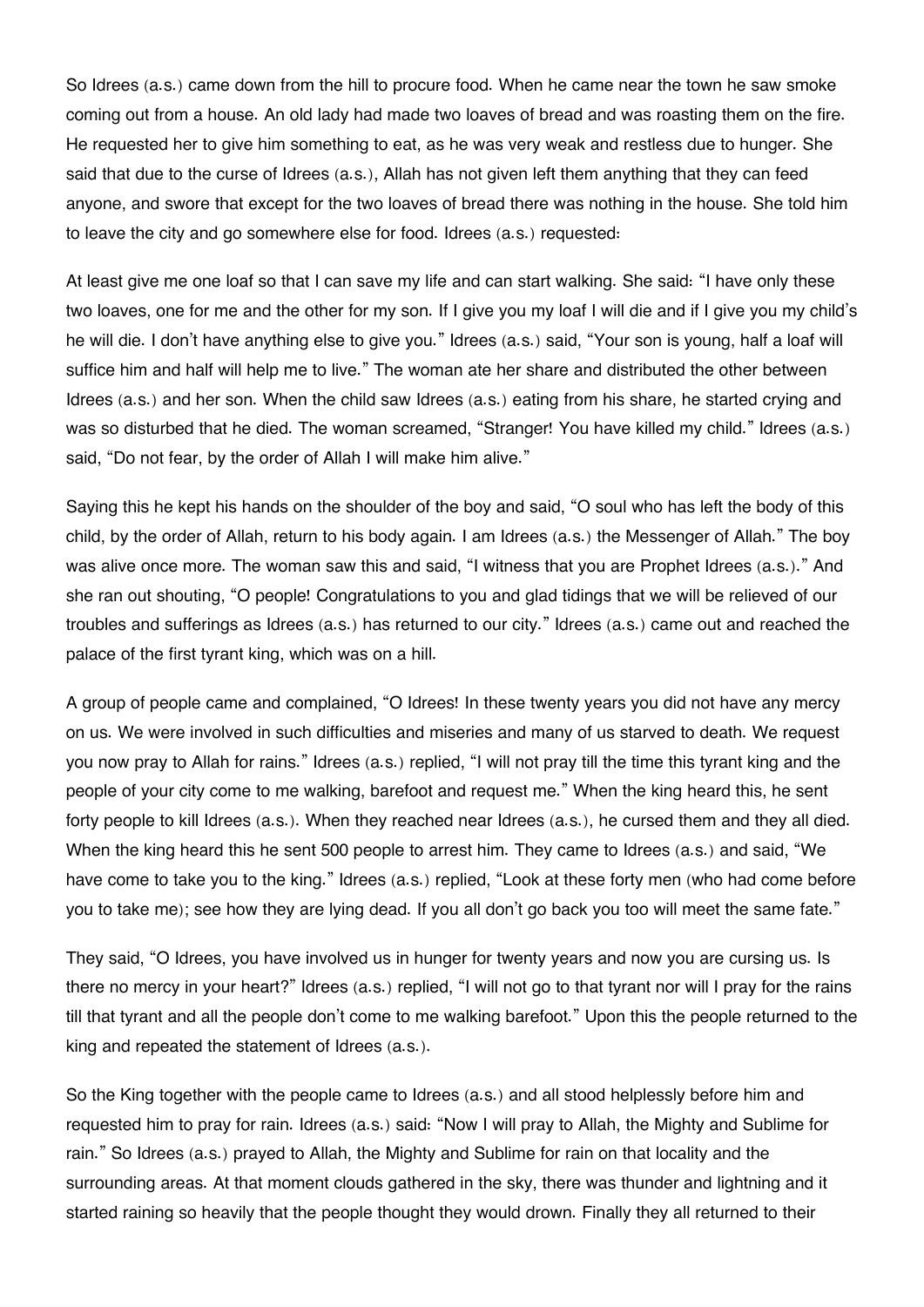## **Chapter 2: Reappearance of Prophet Nuh**

#### **Chapter 2: Reappearance (Zuhoor) of Prophet Nuh (a.s.)**

Narrated to us Muhammad bin Ibrahim bin Ishaq (r.a.) who said: Narrated to us Muhammad bin Hammam, who said: Narrated to us Humaid Ibne Ziyad Kufi who said: Narrated to us Hasan bin Muhammad bin Samaa-a, from Ahmad bin Hasan al-Muthanna, from Abdullah bin Fadl al-Hashmi that he said:

"As-Sadiq, Ja'far bin Muhammad (a.s.) said: When Allah, the Mighty and the High declared the Prophethood of Nuh (a.s.) and his Shias (followers) became sure that the time of deliverance was near the calamities became severe and mental torture kept on increasing and the infidels made all sorts of allegations against them. Nuh (a.s.) had to face such tortures that sometimes he remained unconscious for three days at a stretch and regained consciousness when his ears bled. This happened three hundred years after his appointment. During this period he invited the people towards Allah, day and night, but they fled from him. If he invited secretly he did not get a positive response.

If he called openly they used to flee. After three hundred years he decided to invoke curse upon them and sat down to curse after the Morning Prayer. A delegation of three angels from the seventh heaven came to him and said, 'O Prophet of Allah, we have a request for you.' 'What is that?' asked Nuh (a.s.). They replied, 'Postpone the act of cursing the people, because this would be the first instance of divine wrath to descend to the earth.' Nuh (a.s.) replied, 'I postpone it for three hundred years.' He returned to his people and again continued to invite them towards Allah. But the people continued to torment and torture him.

This went on for another three hundred years and at last Nuh (a.s.) lost hope of them ever coming towards faith. One afternoon (Zuhr) he decided to curse them. Suddenly a group of three angels from the sixth heaven came down and after salam said, 'We started from the sixth heaven in the morning and have reached you at this time and we desire that at present you set aside the curse that you intend to invoke upon your people.' Again Nuh (a.s.) promised to abstain from cursing them for three hundred years and returned to his people and began preaching among them.

But it had no effect till the second respite of three hundred years expired. In all nine hundred years of propagation passes in this manner. His followers came to him and complained to him about all they had suffered at the hands of the cruel kings and infidels and requested him to pray so that Allah may relieve them from the persecution. Nuh (a.s.) accepted the request and prayed to the Lord. Jibraeel (a.s.)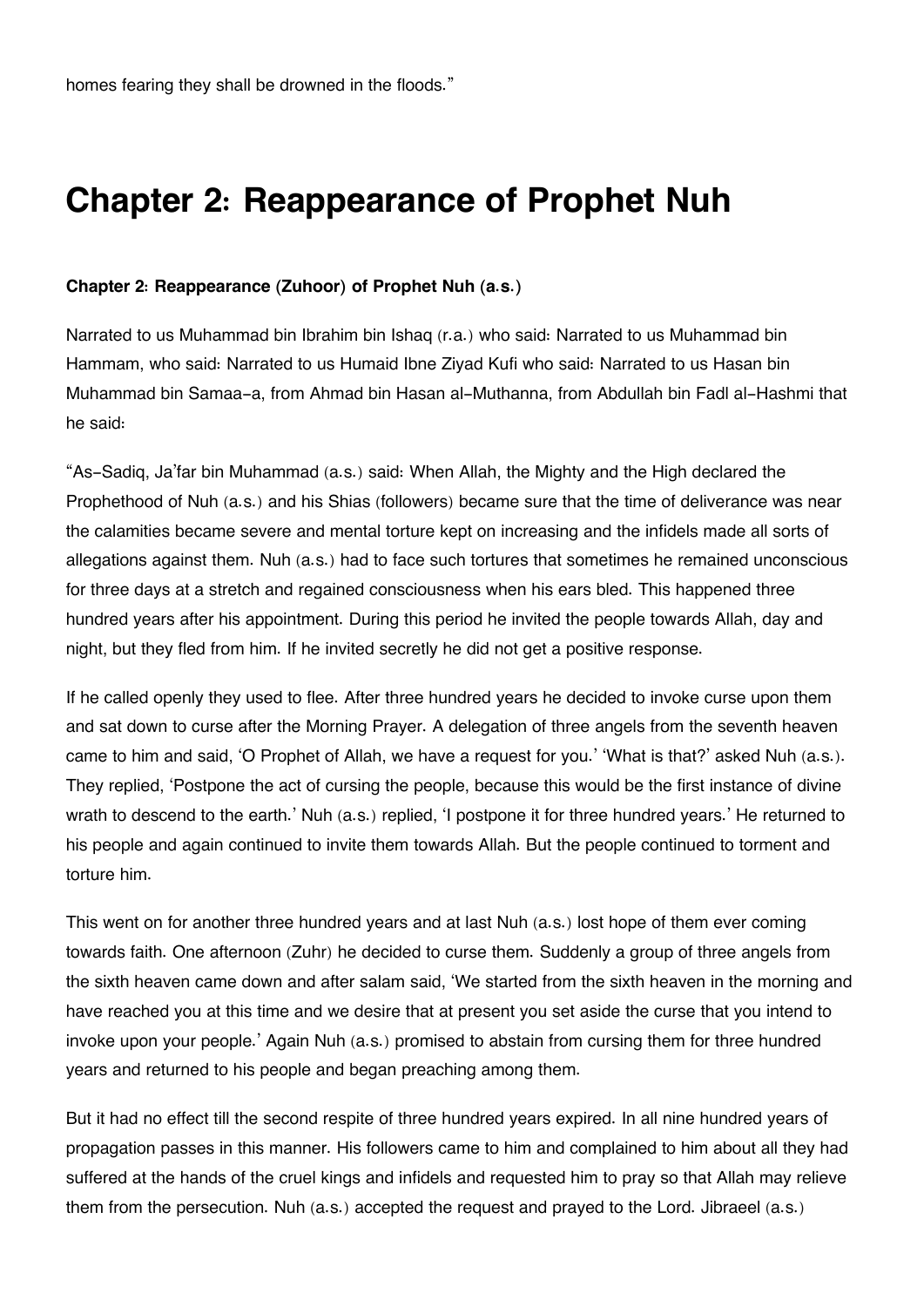descended and said that the Almighty has accepted his supplication and commands him to tell his followers to consume date and plant its seeds and to take care of the trees till they bear fruit. 'When the trees bear fruits We will provide them salvation.'

Hearing this Nuh (a.s.) praised Allah, the Mighty and Sublime and gave glad tidings to his followers. They also became happy and waited till the trees bore fruits. They brought the fruits to Nuh (a.s.) and requested him to fulfill his promise. Nuh (a.s.) prayed to the Almighty and the Almighty said, 'Tell these people to eat these dates too and sow their seeds. And when those trees bear fruits I will bestow give them salvation.' When the people heard this, they thought that the promise has not been fulfilled and two-third of them renounced faith. Only a third of them remained firm on the faith of Nuh (a.s.).

They ate the dates and sowed the seeds. When they bore fruits they came to Nuh (a.s.) and said, 'Very few of us have remained on religion and if there is a delay in repelling our hardships, all of us might turn away from religion.' Hearing this Nuh (a.s.) offered his prayers and supplicated fervently, 'O Lord, very few followers are left and if they do not receive salvation, I fear that they might also perish.' It was revealed to him that his prayer has been accepted and that he should start building the Ark. Between the acceptance of his prayers and the Deluge there was a period of fifty years."

2 - Narrated to us Muhammad bin Ali Majilaway; and Muhammad bin Musa bin Mutawakkil; and Ahmad bin Muhammad bin Yahya al-Attar -may Allah be pleased with them - they said: Narrated to us Muhammad bin Yahya al-Attar, from Husain bin Hasan bin Aban, from Muhammad bin Uramiya from Muhammad bin Sinan from Ismail bin Jabir; and Abdul Karim bin Amr from Abdul Hameed bin Abi Dailam from Abi Abdullah as-Sadiq (a.s.) that he said:

"After embarking from the ship, Nuh (a.s.) lived for fifty years. Then Jibraeel (a.s.) came to him and said, 'O Nuh (a.s.), your prophethood is ending and your days are now over. So pass on The Greatest Name, the heritage of knowledge and the relics of prophethood to your son Sam, because Allah says that He would never keep the earth devoid of His representative. 'There will always be a learned one on it because of whom the people would regard Me worthy of worship, so that after passing away of one prophet to the appointment of another, he may be the source of their salvation.

I will never ever leave the world without a proof who will call people towards Me and who would know My commands. This is My order. And I have destined this for every group of people that I will establish a guide through whom I will guide the obedient people and thereby My argument would be exhausted on the wretched.' Accordingly Nuh (a.s.) handed over The Greatest Name, and the prophetic relics to his son Sam. Ham and Yafith had no knowledge from which one could benefit.

(The Imam said) Nuh (a.s.) gave the glad tidings of Hud (a.s.) to the people and ordered them to obey him. He also urged them to see the will at least once every year. That day would be a festive day for them just like Adam (a.s.) had commanded them. When rebellion and arrogance found roots in the descendants of Ham and Yafith, the descendants of Sam went into hiding with the relics and began to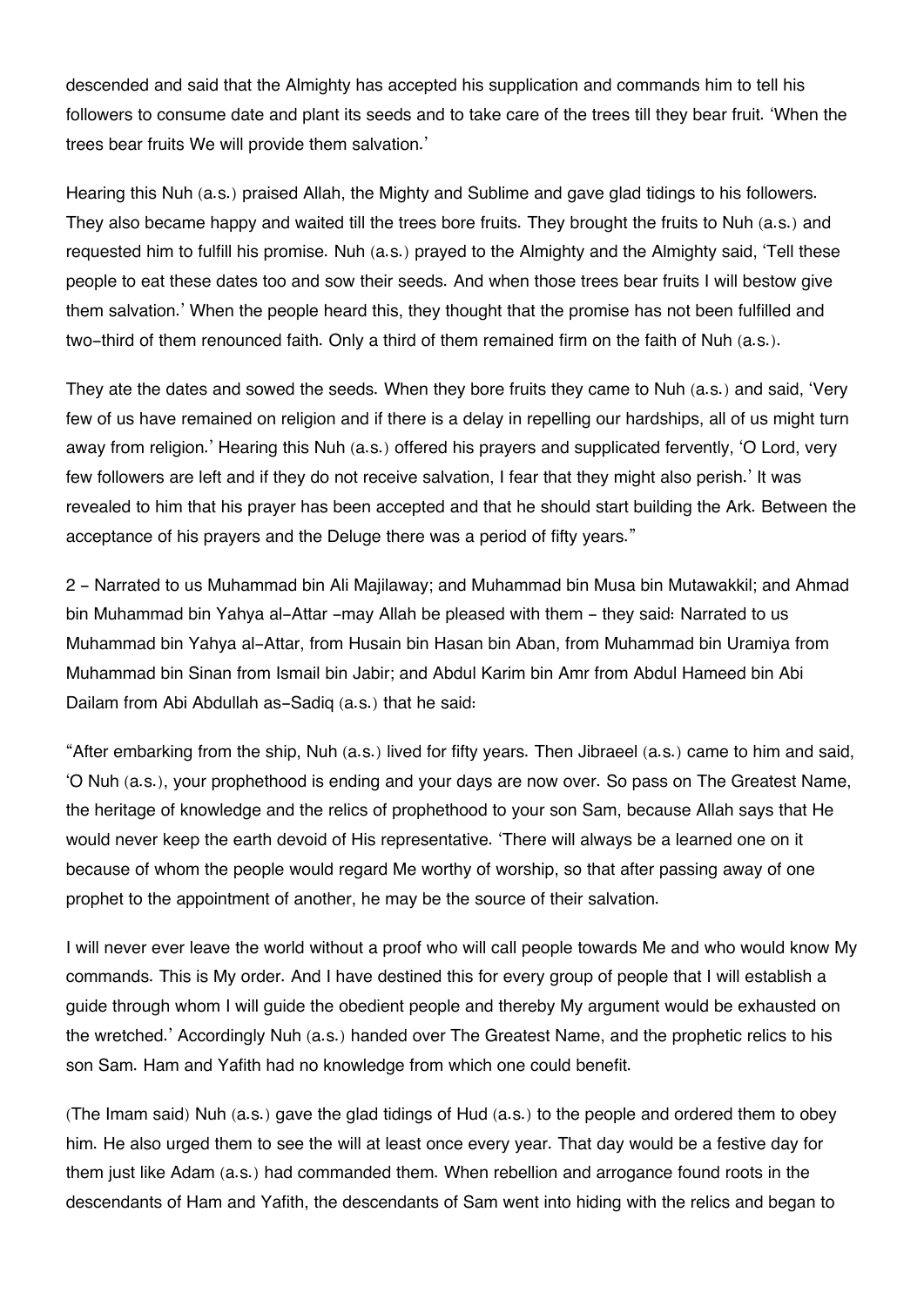lead a secret life. In this way after Nuh (a.s.) the rulership of Ham and Yafith became effective on Sam. It is for this that Allah, the Mighty and Sublime says:

# وَتَرَكْنَا عَلَيْهِ فِي الْآخِرِينَ

#### *And We perpetuated to him (praise) among the later generations.*[1](#page--1-0)

That is We gave the wealth of the oppressors to Nuh (a.s.) and Allah will make Muhammad (S) powerful with it. The inhabitant of Sind, India, and Ethiopia are the children of Ham and the inhabitants of Iran and Sind are the children of Yafith and their wealth reached the followers of Muhammad (S) and thereafter according to tradition that (wealth) passed from one learned religious scholar to another until Allah, the Mighty and Sublime sent Prophet Hud (a.s.)."

3 - And narrated to us Ali bin Ahmad bin Muhammad bin Imran as-Daqqaq (r.a.) that he said: Narrated to us Muhammad bin Abi Abdullah Kufi from Musa bin Imran an-Nakhai from his uncle, Husain bin Yazid an-Nawafalli from Ali bin Salim, from his father that he said: As-Sadiq Ja'far bin Muhammad (a.s.) said:

"When the demise of Nuh approached, he summoned his Shias (followers) and said: You should know that after me there shall be an occultation when false deities would appear. And indeed Allah, the Mighty and Sublime would bestow victory upon you through my descendant who would be named Hud. He shall be having awe, tranquility and dignity and in his appearance and manners he shall resemble me.

During his reappearance the Almighty Allah would destroy your enemies through a wind. Thus they began to continuously await and anticipate the reappearance and advent of Hud till the period became prolonged and the hearts of most of them hardened. Then Allah, the Mighty and the High sent His Prophet, Hud when they had become despaired and calamities and hardships had surrounded them fully and the enemies were destroyed by a wind sans benefit, a wind that the Almighty Allah has described as follows in the Holy Quran:

مَا تَذَرُ مِنْ شَيْءٍ أَتَتْ عَلَيْهِ إِلَّا جَعَلَتْهُ كَالرَّمِيم

#### *"It did not leave aught on which it blew, but it made it like ashes."*[2](#page--1-0)

After that occultation occurred for him till the advent of Salih (a.s.)."

4 - Narrated to us my father and Muhammad bin Hasan - may Allah be pleased with them - They said: Narrated to us Saad bin Abdullah from Ahmad bin Muhammad bin Isa from Muhammad bin Sinan from Ismail bin Jabir; and Kiram bin Amr, from Abdul Hameed bin Abi Dailam, from As-Sadiq Abi Abdullah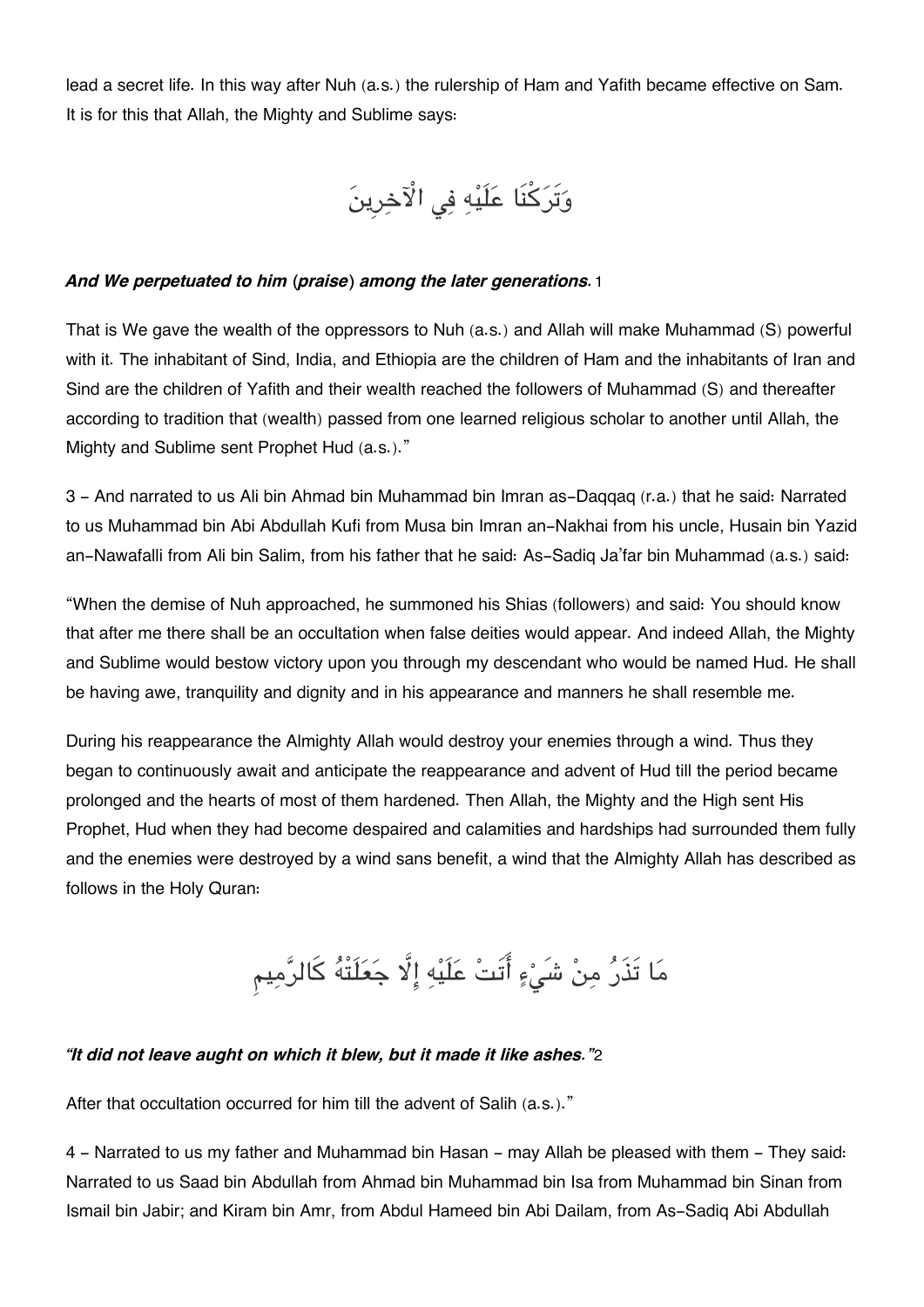Ja'far bin Muhammad (a.s.) that he said:

"When Allah, the Mighty and Sublime sent Hud (a.s.), the descendants of Sam accepted him but others said: Who is stronger than us? Thus they were destroyed through an unblessed windstorm. After that Hud (a.s.) made a bequest to his followers and gave them glad tidings about Prophet Salih (a.s.)."

[1.](#page--1-0) Surah Saffat 37:78

[2.](#page--1-0) Surah Zariyat 51:42

# **Chapter 3: Regarding the Occultation of Prophet Salih**

#### **Chapter 3: Regarding the Occultation (Ghaibat) of Prophet Salih (a.s.)**

1 - Narrated to us Muhammad bin Hasan bin Ahmad bin Walid (r.a.) that he said: Narrated to us Muhammad bin Hasan as-Saffar; and Saad bin Abdullah; and Abdullah bin Ja'far al-Himyari that they said: Narrated to us Muhammad bin Husain Ibne Abil Khattab, from Ali bin Asbat, from Saif bin Amirah from Zaid Shahham from Abi Abdullah as that he said:

"Salih (a.s.) remained in occultation from his community for a period of time: The day he disappeared from them he was of middle age, wide belly, elegant body, thick beard, fair complexioned and medium height. When he returned to his people, they did not recognize him from his face. And he found them divided into three groups: A group had denied him and they were not prepared to retract their denial. Another group was of those who had doubts about him. The third group was firm in its faith. So he addressed the group of doubters and said: 'I am Salih.' They denied and chided him and snubbed him saying: 'May Allah become aloof from you, Salih was indeed having a different appearance.'

The Imam says: Then Salih went to the deniers and they paid no heed to his words and expressed a deep hatred for him. After that he went to the third group which was a group of faithful believers and told them that he was Salih. They said: 'Please tell us something through which we may not have any doubt about you. We have no doubt that Allah, the Mighty and the High, Who is the Creator can change the appearance of anyone He wants. We had been informed about it and we have researched and studied the signs and portents regarding the reappearance of the Qaim.

And it would be correct when he brings the news from the heavens. Salih said: I am that same Salih who brought the she-camel by miracle. They said: You are right. It is the same point we argued on. But tell us what its sign was? An alternate day was reserved for this she-camel to drink from the stream and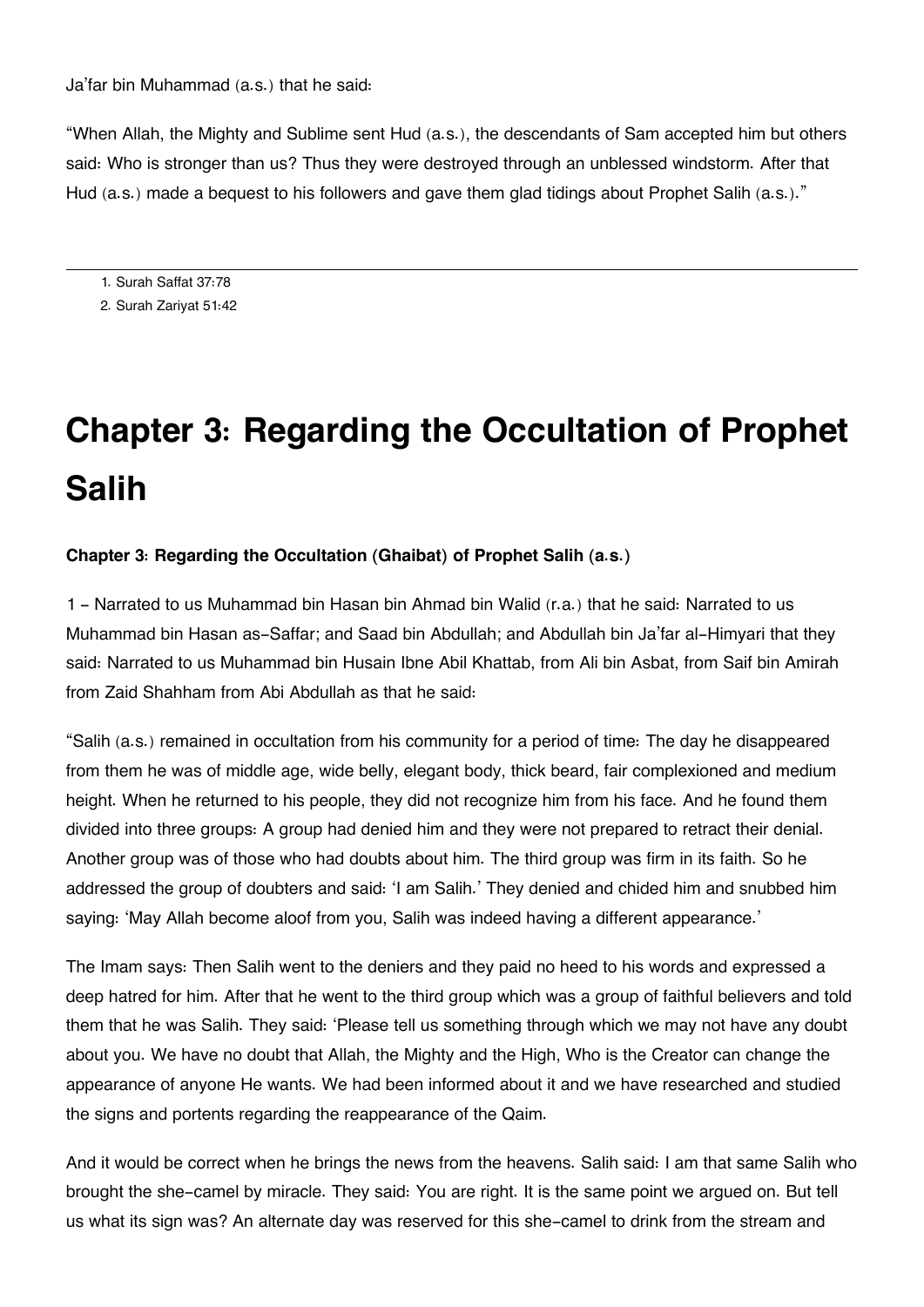alternate for you. We have brought faith on Allah and also believed on whatever you have brought. At that time Allah, the Mighty and the High said:

استُضعفُوا لمن آمن منْهم اتَعلَمونَ انَّ صالحا مرسل من ربِه

#### *"Do you know that Salih is sent by his Lord?"*[1](#page--1-0)

And the believers and people of faith said:

انَّا بِما ارسل بِه مومنُونَ

#### *"Surely we are believers in what he has been sent with."*[2](#page--1-0)

And the arrogant ones – those who doubted him – said:

انَّا بِالَّذِي آمنْتُم بِه كافرونَ

#### *"Surely we are deniers of what you believe in."*[3](#page--1-0)

The narrator asked:

Was there among them a scholar and who knew Salih? Imam replied: The Almighty Allah is more equitable that He should leave the earth without a scholar that guides the people to Allah. This community passed seven days in this manner after the reappearance and advent of Salih as they had no recognition of a leader or Imam for themselves. But in spite of this they had something from divine religion and they had remained firm on that. Their beliefs were same. And when Salih reappeared they gathered around him. And there is no doubt that the simile of Qaim (a.s.) is like that of Salih."

[3.](#page--1-0) Surah Araaf 7:76

[<sup>1.</sup>](#page--1-0) Surah Araaf 7:75

[<sup>2.</sup>](#page--1-0) Surah Araaf 7:75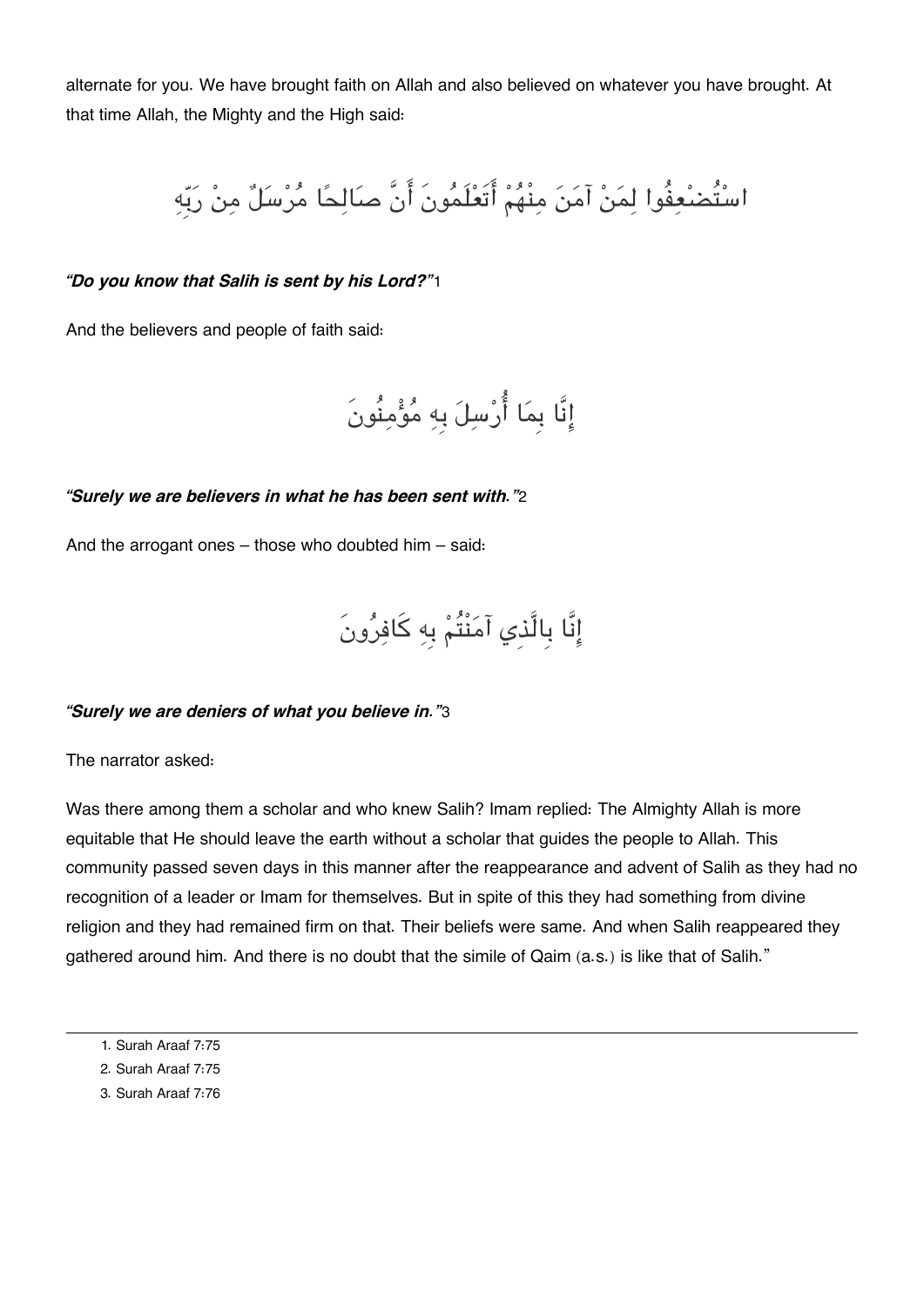# **Chapter 4: Regarding the Occultation of Prophet Ibrahim**

#### **Chapter 4: Regarding the Occultation (Ghaibat) of Prophet Ibrahim (a.s.)**

As for the occultation of Ibrahim; the friend of the Beneficent (peace be on him), it exactly resembles the occultation of our Qaim (peace be on him), rather it is more astonishing because Allah, the Mighty and Sublime kept Ibrahim (a.s.) concealed when he was in the womb, so much so that Allah through His power transferred him from her womb to her back. Then He concealed the matter of his birth till an appointed time.

1 - Narrated to us my father; and Muhammad bin Hasan - may Allah be pleased with them - they said: Narrated to us Saad bin Abdullah from Yaqoob bin Yazid from Muhammad bin Abi Umair from Hisham bin Saalim from Abi Baseer from Abi Abdullah as that he said:

"Ibrahim's father was the court astrologer of Nimrod, the son of Canaan and Nimrod did not take any step without seeking his counsel. One night Azar was studying the position of the stars and the next morning he told Nimrod, 'I saw a strange thing last night.' 'What?' asked Nimrod. He replied: 'I saw that a boy is to take birth in our country and that he would destroy us all, and only a short time is left before his mother conceives him.' Nimrod was amazed and asked if his conception has already taken place. Azar said: Not as yet. Though he had learnt that the same boy was going to be burnt in fire he didn't know that he would be saved by the Almighty. Nimrod issued a diktat that women must be separated from men. Thus except for one no woman remained in the city.

All were externed so that their men may not interact with them. Ibrahim's father slept with his wife and this resulted in the conception of Ibrahim (a.s.). His father suspected the conception and he called for an experienced women to examine if his wife was pregnant. They were so expert that if a woman was pregnant they definitely knew it. So they carefully examined Ibrahim's mother who was pregnant, but Allah, the Mighty and Sublime transferred whatever there was in her womb to her back.

The midwives said: We don't see any pregnancy. When Ibrahim (a.s.) was born his father decided to take him to Nimrod, but his wife restrained him saying that the king would kill her son. 'Leave him to me. I shall take him to a cave and abandon him there. He will soon perish and thus you won't be an accomplice in the murder of your son.' The father agreed and Ibrahim's mother took him to a cave.

After suckling him she left him inside and closed the mouth of the cave with a boulder. The Almighty Allah caused his sustenance to flow from his thumb. He sucked his thumb and consumed the milk that flew from it. He grew up faster than ordinary children. His growth in a day was equal to a week's growth in other children. In a week he grew as much as other's grow in a month. And in a month his body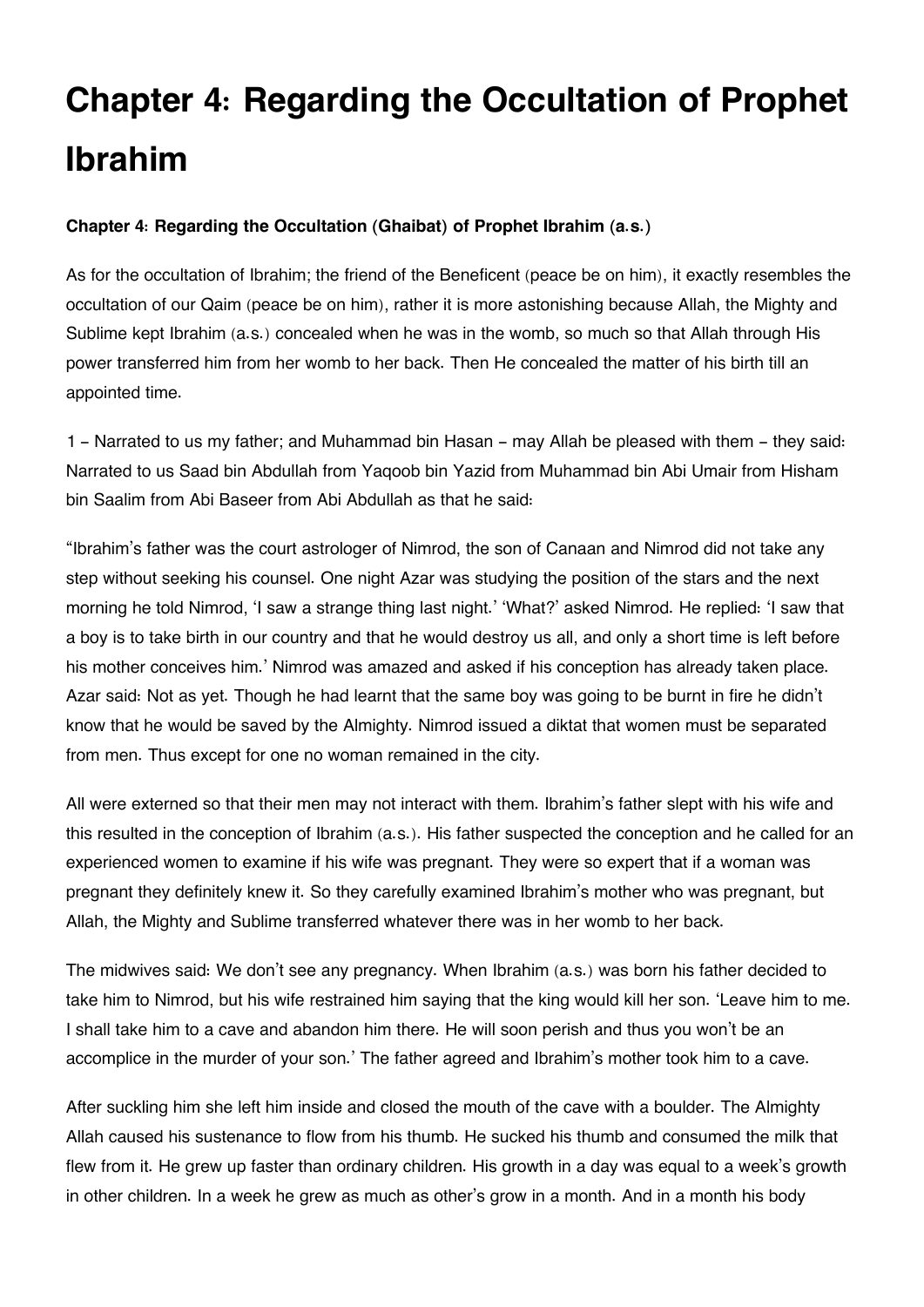developed as much as much as it develops in a year. After some days his mother took leave of Azar and came to the cave. She saw that Ibrahim (a.s.) was alive and his eyes shone like brilliant lamps. She embraced him and gave him suck. When she returned, the father asked her about Ibrahim (a.s.).

She said that it has died. 'I have buried him,' she wept. Now whenever she got a chance she used to come to the cave and suckle Ibrahim (a.s.). This continued for quite some time. When Ibrahim (a.s.) was able to crawl on his knees and his mother had come to feed him, he clung to her and pleaded her to take him with her. 'Have patience!' said the mother. 'Let me take your father's permission.'

Thus Prophet Ibrahim (a.s.) kept his being in hiding and concealed his matter till the time he emerged and announced the command of Allah and the Almighty Allah expressed his power through him. Then Ibrahim (a.s.) went into another occultation. It was at the time when the tyrant ruler had expelled him from Egypt. Thus he said:

وَأَعْتَزِلُكُمْ وَمَا تَدْعُونَ مِنْ دُونِ اللَّهِ وَأَدْعُو رَبِّى عَسَىٰ أَلَّا أَكُونَ بِدُعَاءِ رَبِّى شَقِيًّا

*And I will withdraw from you and what you call on besides Allah, and I will call upon my Lord; may be I shall not remain unblessed in calling upon my Lord.*[1](#page--1-0)

Allah, the Mighty and Sublime said:

فَلَمَّا اعْتَزَلَهُمْ وَمَا يَعْبُدُونَ مِنْ دُونِ اللَّهِ وَهَبْنَا لَهُ إِسْحَاقَ وَيَعْقُوبَ وَكُلَّا جَعَلْنَا نَبِيًّا ووهبنَا لَهم من رحمتنَا وجعلْنَا لَهم لسانَ صدْقٍ عليا

### *So when he withdrew from them and what they worshipped besides Allah, We gave to him Ishaq and Yaqoob, and each one of them We made a prophet. And We granted to them of Our mercy, and We left (behind them) a truthful mention of eminence for them.*[2](#page--1-0)

That is through Ali Ibne Abi Talib (a.s.). Because Ibrahim (a.s.) had prayed to Allah, the Mighty and the High that among the latters He should appoint for them a truthful speaker. Therefore the Almighty Allah made Ali the truthful tongue for Ibrahim and Yaqoob (a.s.). Thus Ali (a.s.) informed that the Qaim shall be his eleventh descendant and with the same attestation it is that Mahdi who would fill the earth with justice and equity just as it would have been fraught with injustice and oppression.

And also that there shall be an occultation for him and that the people shall be confused about him, due to which many groups would go astray and many shall be guided. And this will indeed come to pass just as he has put on the garb of creation." And he (Ali) has mentioned in the tradition of Kumayl Ibne Ziyad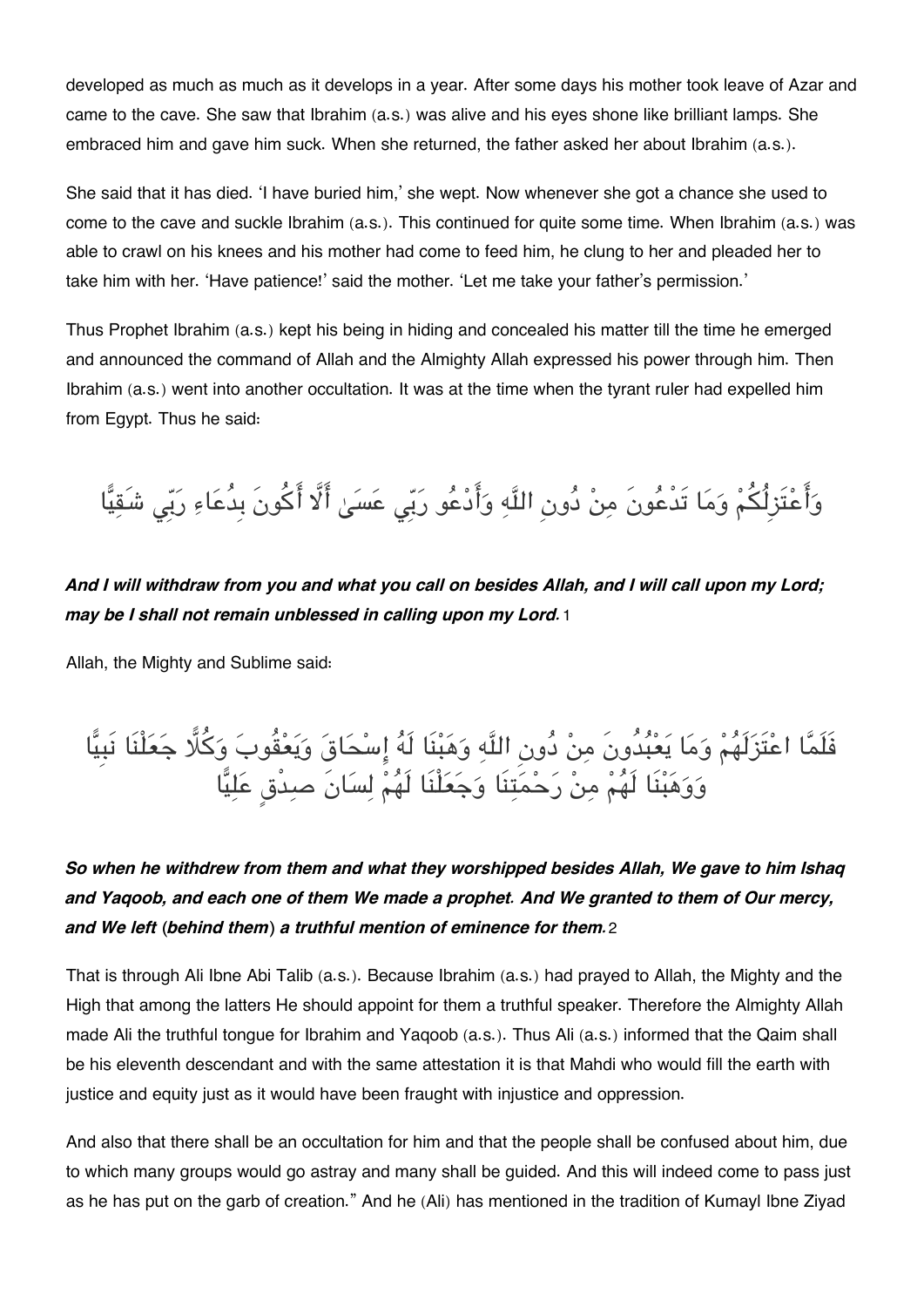Nakhai: Indeed the earth shall remain established through a Divine Proof who shall either be apparent and well-known or concealed and hidden so that the proofs of Allah and His clear evidences do not become invalid.

I have quoted both the narrations with the chain of narrators in this book in the chapter wherein are mentioned reports of Amirul Momineen (a.s.) regarding the occurrence of occultation. And these two reports are repeated here because it was needed to be quoted in the incident of Prophet Ibrahim (a.s.).

And there was another occultation for Prophet Ibrahim (a.s.) in which he undertook journey to other parts for the purpose of religious propagation.

2 - Narrated to us my father; and Muhammad bin Hasan - may Allah be pleased with them - they said: Narrated to us Saad bin Abdullah; and Abdullah bin Ja'far al-Himyari, all of them from Ahmad Muhammad bin Isa from Hasan bin Mahboob from Malik bin Atiya from Abi Hamza Thumali from Abi Ja'far (a.s.) that he said:

"One day Ibrahim (a.s.) set out for a walk to derive some lessons from the creatures of Allah. Wandering through the town he reached wilderness and saw a man standing up in prayers. His voice was reaching the sky and his dress was made of hair. Ibrahim (a.s.) stood there in amazement and watched him pray. Then he sat down waiting for him to conclude the prayers. A long time passed. At last Ibrahim (a.s.) nudged him with his hand saying that he had a request from him and that he should shorten his prayers. The person concluded the prayers and turned towards Ibrahim (a.s.).

"For whom do you offer prayers?" asked Ibrahim (a.s.) "For the God of Ibrahim (a.s.)." "Who is the God of Ibrahim?" "The One who has created you and I." "I like your way," said Ibrahim (a.s.), "I wish to make you my brother for Allah's pleasure. Tell me, where do you live? So that whenever I wish, I can pay you a visit." The worshipper said, "My house is across this water," and he indicated towards the river. "And the place of my prayer is this only, if Allah wills you shall find me here."

Then this man asked Prophet Ibrahim (a.s.): "Do you want something from me?" "Yes," replied Ibrahim (a.s.), "Pray to Allah and I shall say Amen, or I will pray and you says Amen." He asked, "But what shall we pray for?" "For the sinners among the believers," replied Ibrahim (a.s.). The worshipper refused and when asked the reason he said that he was praying for a particular thing for the past three years and his prayers have not been answered so far. "I feel ashamed of requesting Allah for something about which I am not sure if it will be fulfilled," he explained.

The Ibrahim (a.s.) asked him as to what his need was that he continues to invocate Allah. The worshipper said, "One day while busy in prayers at my usual place, I saw a handsome boy pass by. A light shone his forehead and his tresses flowed on his back. He was grazing some cows with such shiny skins, as if anointed with oil. He also had well-fed and healthy sheep. I was elated at the sight and asked him, "O young man. To whom do these cows and sheep belong?" "They are mine," replied the boy. "Who are you?" asked I. "I am Ismail, the son of Ibrahim the Khaleel of the Beneficent, the Mighty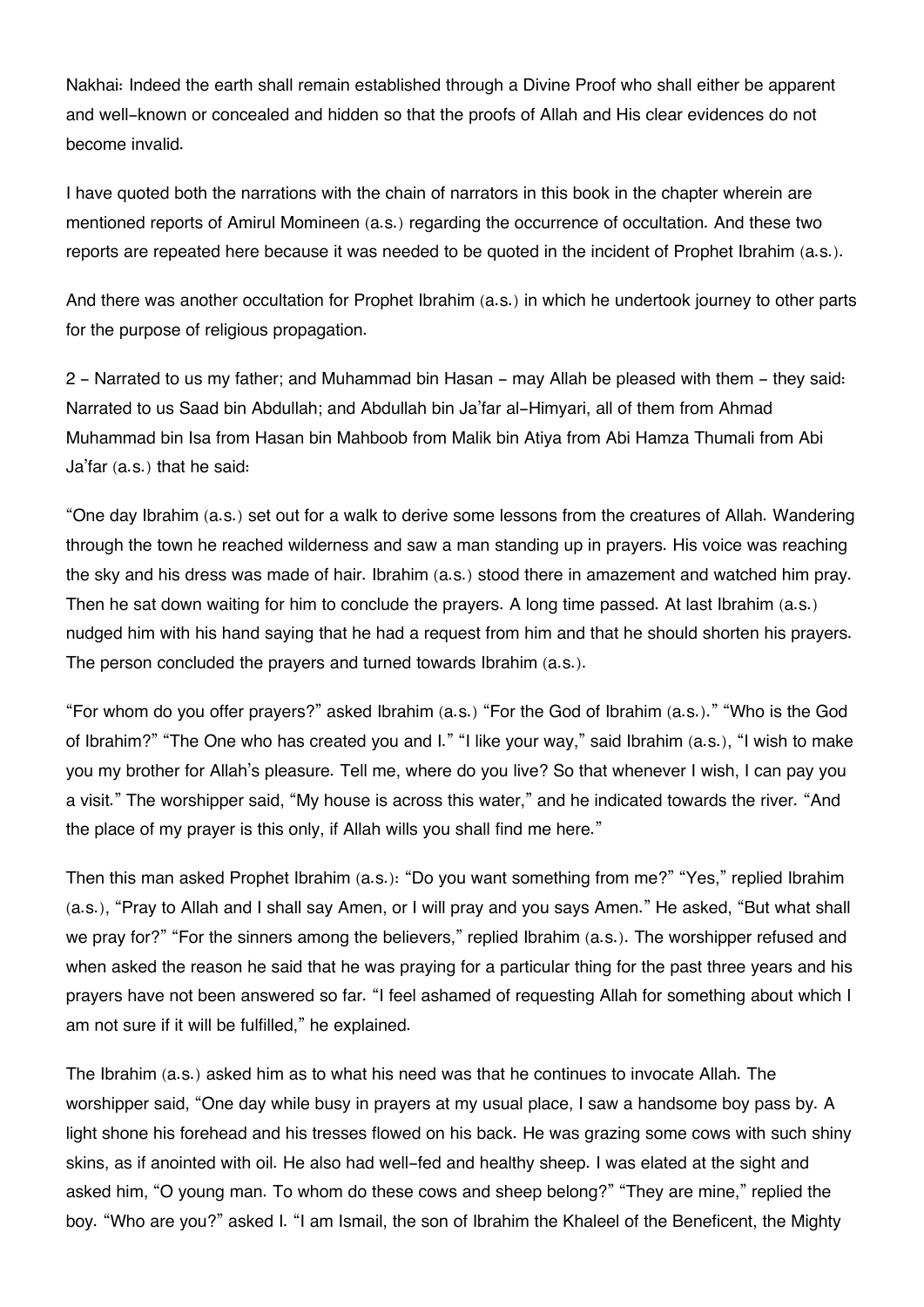and Sublime."

At that moment I prayed to Allah that He grant me the chance to see His friend (Khaleel)." Prophet Ibrahim (a.s.) said: "I am Ibrahim, the Khaleel of the Beneficent (Rahman) and that boy is my son." The man said, "Praise be to Allah the Lord of the worlds. He has granted my prayers!" Then he kissed the cheeks of Ibrahim (a.s.) and putting his arms around his neck said, "Now you supplicate and I'll say 'Amen'." So Ibrahim (a.s.) supplicated Allah for the believers from that time unto the day of Qiyamat and requested Allah to condone their sins and to be pleased with them. The worshipper recited 'Amen' on his invocations. Imam Baqir (a.s.) says: "Ibrahim's (a.s.) prayer is effective for our Shias right upto the day of Qiyamat."

- [1.](#page--1-0) Surah Maryam 19:48
- [2.](#page--1-0) Surah Maryam 19:49-50

# **Chapter 5: Regarding the Occultation of Prophet Yusuf**

#### **Chapter 5: Regarding the Occultation (Ghaibat) of Prophet Yusuf (a.s.)**

The period of the occultation of Prophet Yusuf (a.s.) was that of twenty years. During this time he never applied oil to his hair, did not use Kohl and perfume and didn't touch a woman till the time the Almighty Allah once more gathered the scattered family of Yaqoob and brought together Yusuf, his brothers, his father and maternal aunt. Of these twenty years he was in the well for three days and in the prison for some years. And for the remaining years he was the ruler. He was in Egypt while Yaqoob (a.s.) was in Palestine and the distance between them was only nine days of travel.

He passed through various circumstances during the period of his occultation. Sometimes his brothers united to eliminate him and later changed the plan and decided to throw him down the well. Then they sold him as a slave for a minor sum of money. After that he was involved in the deceit and plot of the wife of the Egyptian king. Then he was forced to live in imprisonment for some years. After that he became the ruler of Egypt and in this way the Almighty Allah reunited his family and fulfilled the vision he had seen.

1 - Narrated to us Muhammad bin Ali Majilaway (r.a.) that: Narrated to us Muhammad bin Yahya al-Attar Husain bin Hasan bin Aban, from Muhammad bin Uramiya from Ahmad bin Hasan al-Muthanna from Hasan al-Wasiti from Hisham bin Saalim from Abi Abdullah (a.s.) that he said: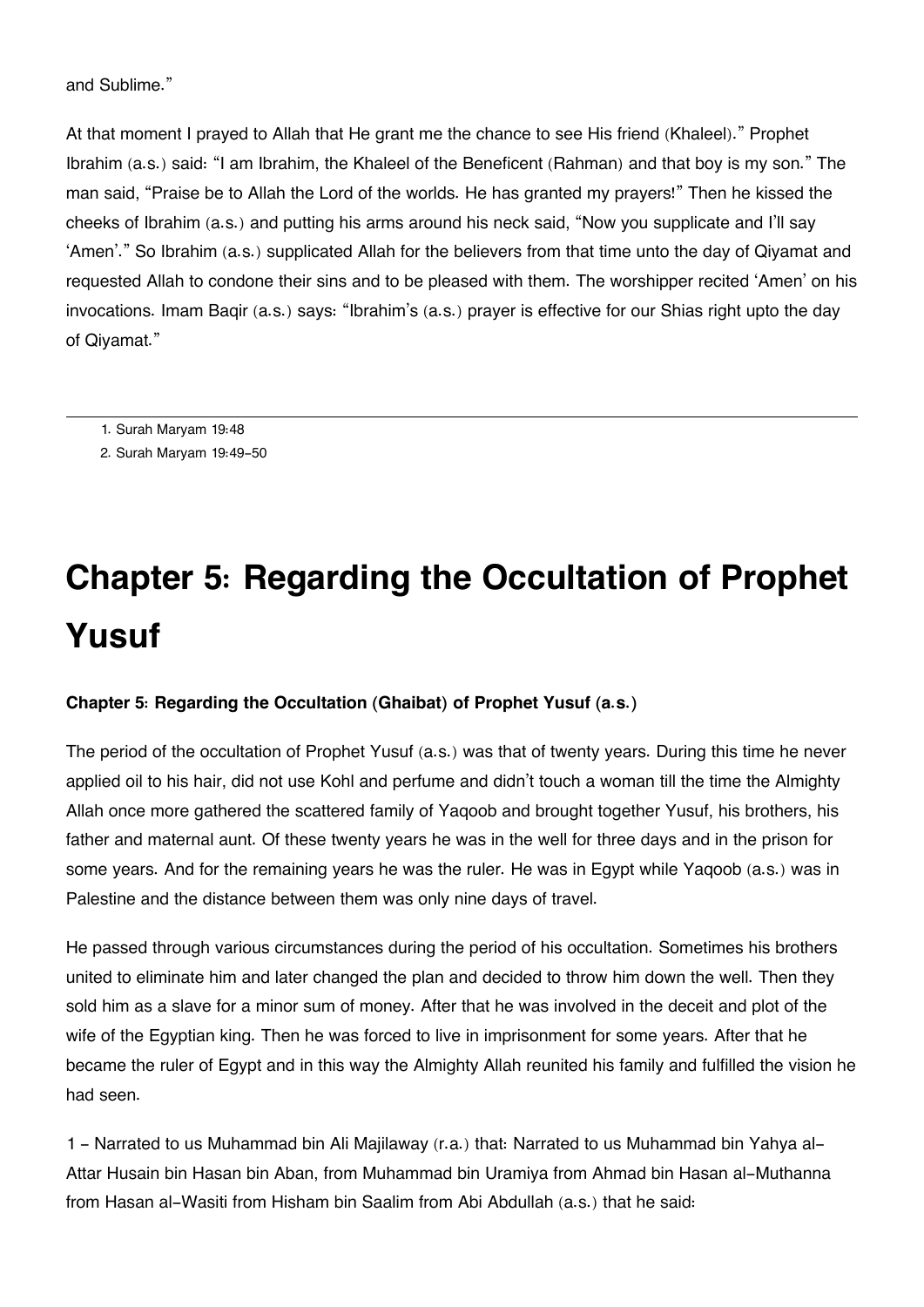"A Bedouin came to Prophet Yusuf (a.s.) to purchase rations from him and the latter sold it. When the transaction was over Prophet Yusuf (a.s.) asked, "Where do you live?" He said, "At such and such place." The narrator says: Yusuf said: So you halt at such and such desert and call out: O Yaqoob! O Yaqoob! And a tall and handsome man will come to you. You tell him that you met a person in Egypt who has conveyed salutations to him. He would say: This trust of yours will not be wasted with Allah, the Mighty and Sublime. The narrator says: Thus that Bedouin reached to the place.

He told his servants to take care of his camel. Then he began to call out: O Yaqoob! O Yaqoob! A tall and handsome man emerged walking with the support of a wall. The Bedouin asked if he was Yaqoob. When he replied in the positive he conveyed to him all that Prophet Yusuf (a.s.) had said. Yaqoob (a.s.) fell down in a swoon and when he regained consciousness he said, "O Bedouin, do you have wish from Allah?"

The man said, "I am an affluent person and my wife is the daughter of my paternal uncle. But I don't have a son from her. I request you to pray that I may have a son. The narrator says that Yaqoob (a.s.) performed ablution, prayed two units of prayer and then supplicated to Allah, the Mighty and Sublime. This man's wife gave birth to twins, four times.

Thus Yaqoob (a.s.) knew that Yusuf was alive and comfortable and that the Almighty Allah will bring him out after his occultation. He used to say the same thing to his sons:

انّ اعلَم من اله ما تَعلَمونَ

#### *I know from Allah what you do not know?*[1](#page--1-0)

His family members and relatives used to criticize him for remembering Yusuf (a.s.). Till the time he perceived the fragrance of Yusuf (a.s.) he said:

وَلَمّا فَصلَت الْعِيرُ قَالَ أَبُوهُمْ إِنِّي لأَجِدُ رِيحَ يُوسُفَ ۩ لَوْلا أَن تَفَنِّدُونِ قَالُوا تَاللّهِ إِنَّكَ لَفِي ضَلالِكَ الْقَدِيم فَلَمَّا انْ جَاءَ الْبَشِيرُ الْقَاهَ عَلَىٰ وَجْهِهِ فَارْتَدَّ بَصِيرًا ۞ قَالَ الَم اقُل لَم انّ اعلَم من اله ما تَعلَمونَ

*Most surely I perceive the fragrance of Yusuf, unless you pronounce me to be weak in judgment. They said: By Allah, you are most surely in your old error. So when the bearer of good news came he cast it on his face, so forthwith he regained his sight. He said: Did I not say to you that I know from Allah what you do not know?*[2](#page--1-0)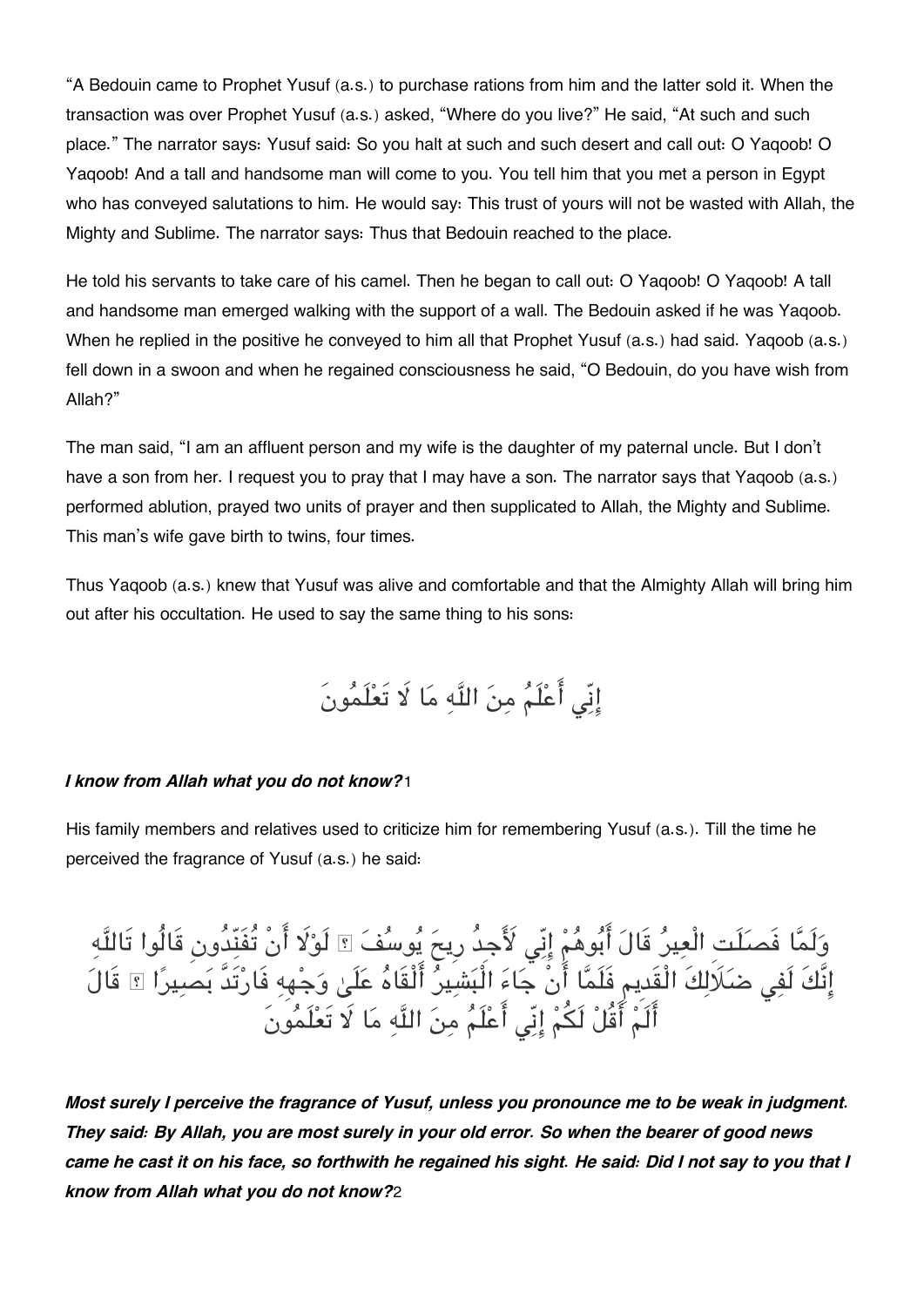2 - Narrated to us Muhammad bin Ali Majilaway (r.a.) that: Narrated to us Muhammad bin Yahya al-Attar who said: Narrated to us Husain bin Hasan bin Aban, from Muhammad bin Uramiya from Muhammad bin Ismail bin Bazee from Ismail Sarraj from Bashir bin Ja'far from Mufaddal - (perhaps) al-Jofi - from Abi Abdullah (a.s.) that he said:

"Do you know what the garment of Yusuf was? 'No,' replied I. He said, "When fire was lit for (burning) Ibrahim (a.s.) Jibraeel brought a garment of Paradise for him and dressed him in it. That garment protected him from heat and cold and when his death approached, he made it into an arm band and tied it to Ishaq; Ishaq in turn tied it to Yaqoob and when Yusuf was born Yaqoob tied it on him.

And it was tied to his arm till those circumstances befell him. Thus when Yusuf removed it from the arm band in Egypt, Yaqoob perceived its fragrance and it is about the same thing that Allah quotes him saying:

أَبُوهُمْ إِنِّي لَأَجِدُ رِيحَ يُوسُفَ ؟ لَوْلَا أَنْ تُفَنِّدُونِ

#### *"Most surely I perceive the fragrance of Yusuf, unless you pronounce me to be weak in judgment."*[3](#page--1-0)

It is the same garment that had come down from Paradise."

I said: May I be sacrificed on you, whom did this garment reach after him? He replied, "To the one deserving of it. And the garment is with our Qaim, when he would reappear. Then he said: All knowledge or things inherited by every prophet have reached to [the progeny of] Muhammad (S)."

It is narrated that when the Qaim reappears he will reappear wearing the shirt of Yusuf (a.s.) and will also have the staff of Musa (a.s.) and the ring of Prophet Sulaiman (a.s.).

And what proves that Yaqoob (a.s.) was aware that Yusuf was alive and had disappeared as a divine test is that when the other sons returned in the evening weeping and wailing he asked them, "Why are you crying and wailing? And why don't I see my dear Yusuf among you?

قَالُوا يا ابانَا انَّا ذَهبنَا نَستَبِق وتَركنَا يوسف عنْدَ متَاعنَا فَاكلَه الذِّىب ۖ وما انْت بِمومن لَنَا ولَو كنَّا صادِقين

*They said: O our father! surely we went off racing and left Yusuf by our goods, so the wolf devoured him, and you will not believe us though we are truthful.*[4](#page--1-0)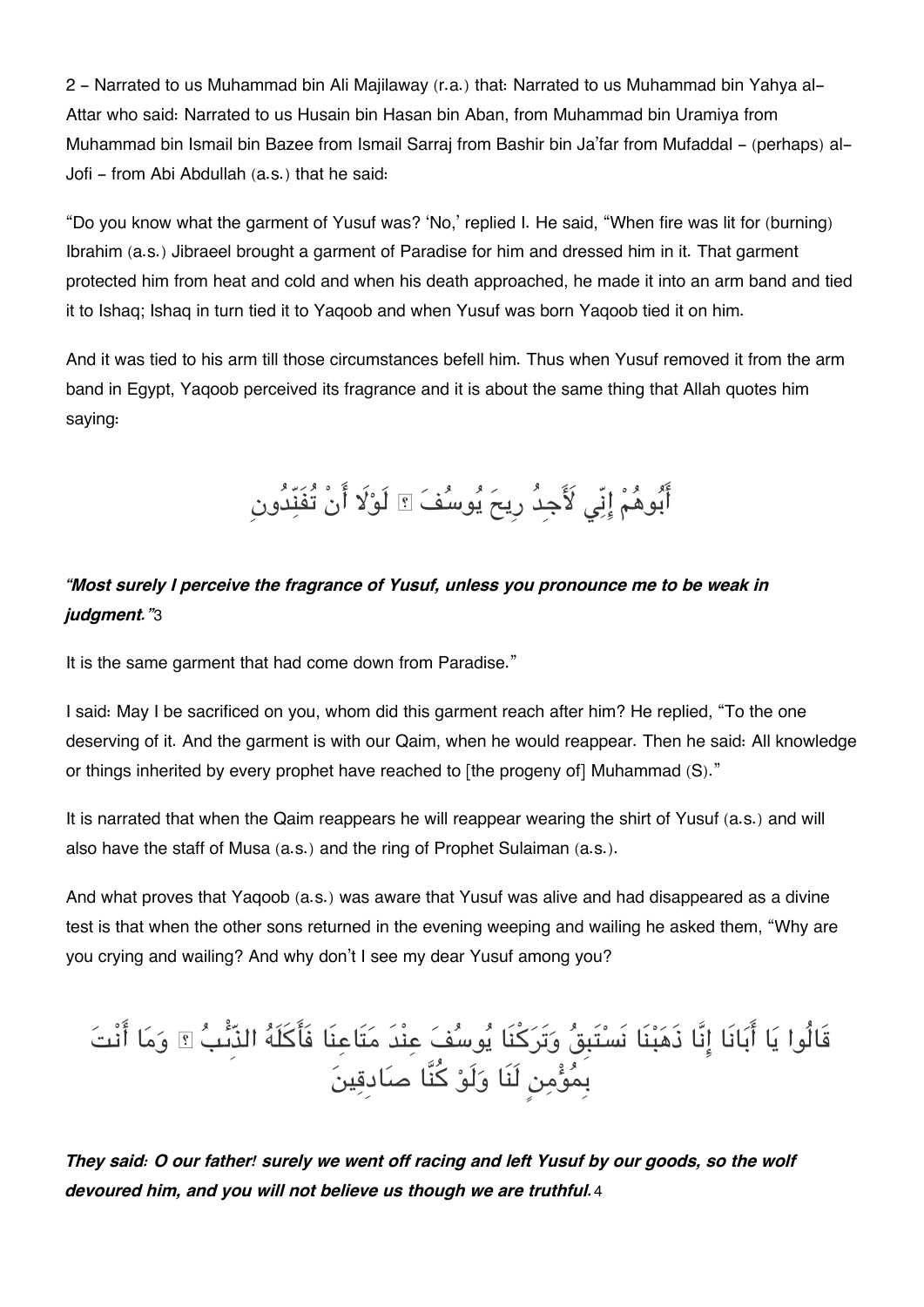This is his shirt that we have brought back for you. Yaqoob (a.s.) told them to throw the shirt to him and they handed it over to Yaqoob (a.s.). He rubbed it on his face and immediately became unconscious. After regaining consciousness he told his sons, "O my sons, do you think that the wolf has eaten up my dear Yusuf?" When they replied in the positive he said, "Then tell me why I cannot perceive the smell of Yusuf's flesh? And why do I find his shirt undamaged? Even if you grant that the shirt is open from below, did the wolf not need to tear it in order to reach to the shoulders and neck of Yusuf?

It is only an allegation on the wolf and indeed my son is oppressed. Nay, your souls have made the matter light for you, but patience is good and Allah is He Whose help is sought for against what you describe. That night Yaqoob (a.s.) kept away from them and he did not speak to them. He began to recite an elegy for Yusuf (a.s.) and said again and again: O my dear Yusuf whom I preferred over all my sons; he has been taken away from me! O my dear Yusuf! Of all my children I had hope only in him.

And he is snatched from me. O my dear Yusuf! I used to make him sleep on my right and left arm. He is taken away from me. O my dear Yusuf! By whom I filled the emptiness of my loneliness. He is taken away from me. O my dear Yusuf! On whom have you left me or where shall I search for you? O my dear Yusuf! If only I had been with you, so that I could have also borne what you had to bear.

O my dear Yusuf! If only I had known on which mountain they have abandoned you or in which river they have thrown you. O my dear Yusuf! If only I had been with you and had suffered the same calamities that you had to suffer."

Among the points proving that Yaqoob (a.s.) was aware that Yusuf (a.s.) was alive and in occultation is that he said:

أَمْرًا ۩ فَصبَبْنٌ جَمِيلٌ ۩ عَسَى اللَّهُ أَنْ يَأْتِيَنِي بِهِمْ جَمِيعًا

*…maybe Allah will bring them all together to me…*[5](#page--1-0)

And he said:

يا بن اذْهبوا فَتَحسسوا من يوسف واخيه و تَياسوا من روح اله ۖ انَّه يياس من روح اله ا الْقَوم الْافرونَ

#### *O my sons! Go and inquire respecting Yusuf and his brother, and despair not of Allah's mercy; surely none despairs of Allah's mercy except the unbelieving people.*[6](#page--1-0)

Imam Ja'far Sadiq (a.s.) said: Prophet Yaqoob (a.s.) asked the Angel of death: Tell me whether you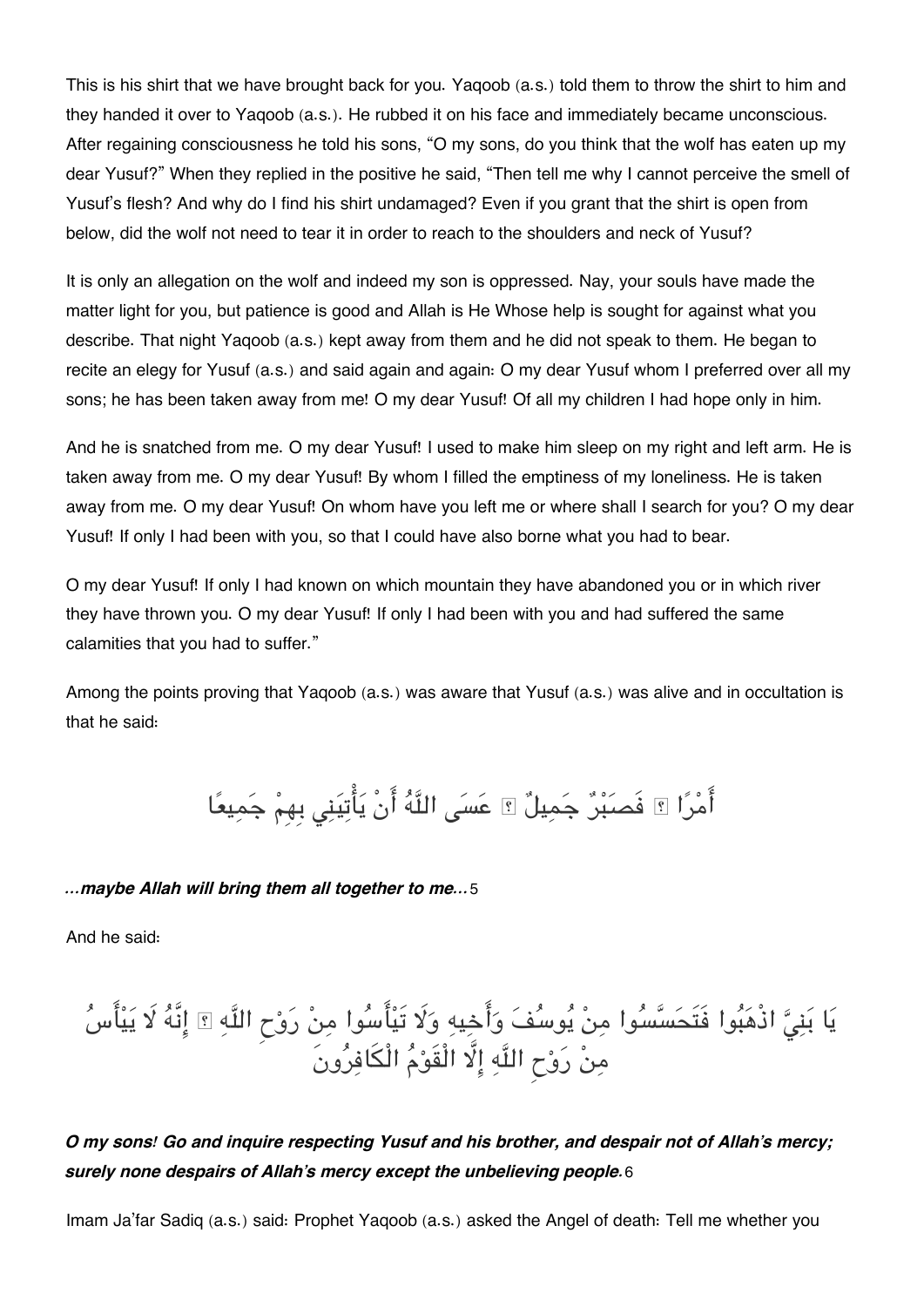capture the souls together or you capture each of them separately? He replied: Separately. Then Yaqoob (a.s.) asked: Is the soul of Yusuf there among the souls that you have captured? "No," said the angel. Thus after this Yaqoob (a.s.) told his sons, "O my sons, go out and search for Yusuf and his brother.'

Thus the condition of the people of our time who know about the Master of the Time living in concealment and those who have his recognition is the same as the condition of Yaqoob (a.s.) regarding Prophet Yusuf and his concealment. And those who are ignorant and foolish, they behave in the same way as did the family members and relatives of Yaqoob (a.s.). They were so ignorant about Yusuf and his occultation that they used to tell their father: "By Allah, you are most surely in your old error."

And the saying of Yaqoob when the bringer of good news rubbed the shirt of Yusuf on his face and he regained his eyesight that: "Did I not say to you that I know from Allah what you do not know?" This proves that he knew that Yusuf was alive and that he had to go into occultation by way of test.

3 - Narrated to us my father; and Muhammad bin Hasan - may Allah be pleased with them - they said: Narrated to us Abdullah bin Ja'far al-Himyari from Ahmad bin Hilal Isa from Abdur Rahman bin Abi Najran from Fadala bin Ayyub from Sadeer who said: I heard Aba Abdullah (a.s.) say:

"The Qaim is also having a similarity to Prophet Yusuf (a.s.)." The narrator says: I said: Perhaps you want to tell us about him or his occultation. He told me: "In this Ummah, the opponents who resemble swine, don't oppose that Yusuf's brothers were among the children of prophets but they sold away Yusuf while all of them were his brothers and he was also a brother to them, yet when they met they could not recognize him till Yusuf introduced himself and said: "I am Yusuf and this is my brother."

Thus how can this Ummah deny if the Almighty Allah wants to keep His Proof concealed from them in a period of time? And one day Yusuf became the king of Egypt and the distance between him and his father was only of 18 days' travel. When Allah, the Blessed and the High wanted that his status and value be recognized, by Allah, the people of his house covered this distance in nine days after getting the glad news. Thus how can this Ummah deny that Allah, the Mighty and Sublime can do with His Proof the same as what He had done with Yusuf? His Proof should walk among them, pass by them in the markets and sit among them and they could not recognize him. Until Allah, the Mighty and Sublime permits the Divine Proof to introduce himself as He had permitted Yusuf (a.s.) to do so when he said:

قَالَ هَلْ عَلِمْتُمْ مَا فَعَلْتُمْ بِيَوسَفَ وَاخِيهِ إِذْ انْتُمْ جَاهِلُونَ قَالُوا اإِنَّكَ لَأَنْتَ يَوسُفُ قَالَ أَنَا يُوسُفُ وَهَٰذَا أَخِى

*Do you know how you treated Yusuf and his brother when you were ignorant? They said: Are you indeed Yusuf? He said: I am Yusuf and this is my brother.*[7](#page--1-0)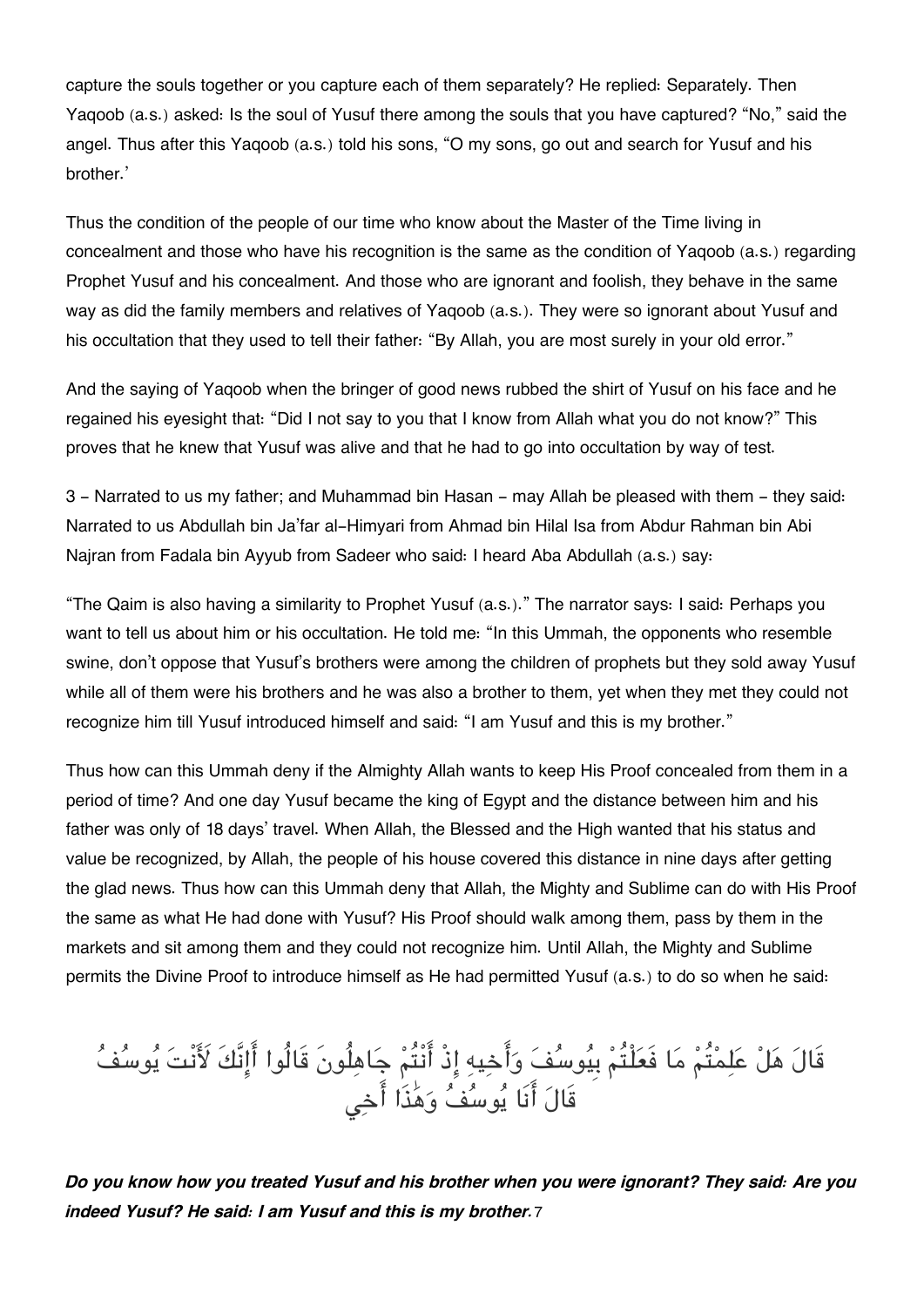- [1.](#page--1-0) Surah Yusuf 12:96
- [2.](#page--1-0) Surah Yusuf 12:94-96
- [3.](#page--1-0) Surah Yusuf 12:94
- [4.](#page--1-0) Surah Yusuf 12:17
- [5.](#page--1-0) Surah Yusuf 12:83
- [6.](#page--1-0) Surah Yusuf 12:87
- [7.](#page--1-0) Surah Yusuf 12:89-90

# **Chapter 6: Regarding the Occultation of Prophet Musa**

#### **Chapter 6: Regarding the Occultation (Ghaibat) of Prophet Musa (a.s.)**

As regards the occultation of Prophet Musa (a.s.) it is mentioned:

1 -Narrated to us Husain bin Ahmad bin Idrees (r.a.) that he said: Narrated to us my father: Narrated to us Abu Saeed Sahl bin Ziyad Aadami ar-Razi that he said: Narrated to us Muhammad bin Aadam an-Nasai from his father Aadam bin Abi Iyaas that he said: Narrated to us Mubarak bin Fadala from Saeed bin Jubair from Chief of the worshippers, Ali bin Husain from his father, the Chief of the Martyrs, Husain bin Ali from his father, the Chief of the Successors, the Leader of the Believers Ali Ibne Abi Talib (a.s.) that he said: The Messenger of Allah (S) said:

"When his death approached Yusuf (a.s.) called his followers and family members. After praise and glorification of Allah he informed them that they would be involved in hardships and calamities in which their males should be killed and the bellies of their pregnant women should be cut open and their children should be slaughtered. Till finally the Almighty Allah will give victory to truth through one who will reappear from the descendants of Laavi bin Yaqoob (a.s.). He shall be a wheat-complexioned and wellbuilt man. And he told them about his characteristics.

Then he advised them to remain attached to him. After that both, occultation and severities befell the people of Bani Israel and they waited for the advent of the Qaim for four hundred years. Finally they were given the glad tidings of his birth and they witnessed the signs of the advent and the trials and calamities intensified upon them. They were attacked with sticks and stones. So they called for that thinker and scholar whose words used to give them comfort. At that time he had also gone into seclusion.

So they wrote to him reminding him that when they faced hard times they used to get comfort from his words. So he took them to the desert and told them about the Qaim of the time that his advent was near. It was a moonlit night. At the same time Musa (a.s.) began to move toward them. At that time he was a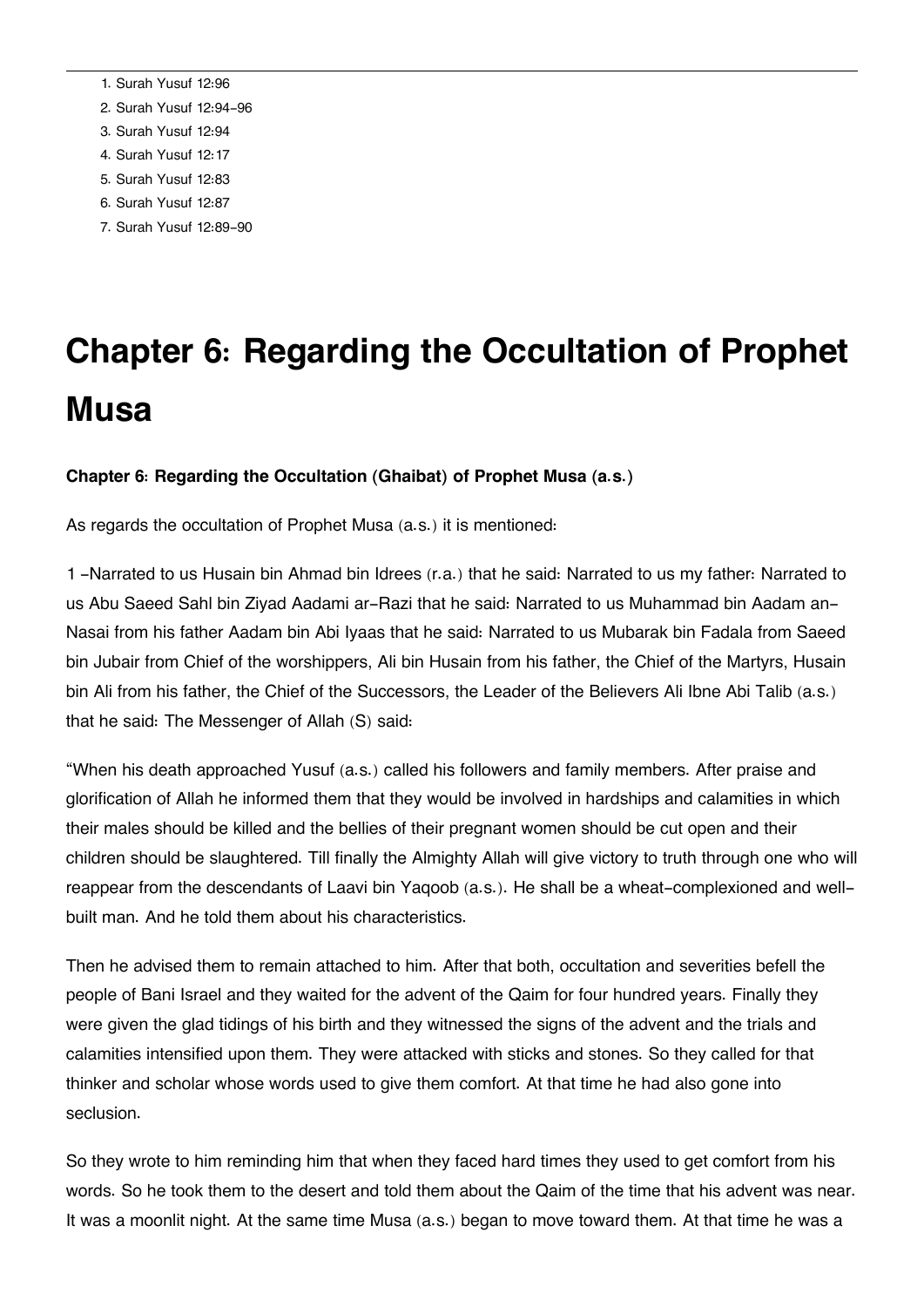young man. He had emerged from the house of Firon and there was expression of his purity. So he left his companions and moved toward these people. He was riding a mule at that time and had covered himself with a green silken sheet. When the learned man saw him, he recognized him at once through the foretold signs. He arose from his place and fell down on his feet and kissed his feet as a respect and said, "Praise be to Allah Who did not give me death till I could meet you. When the followers understood that it is the same in whose anticipation they had been, they fell down in prostration to thank Allah, the Mighty and Sublime. Musa (a.s.) did not say anything other than, "I am sure the Almighty Allah will release you from your difficulties very soon,"

After that he disappeared. Later Musa (a.s.) went to Madayn and stayed with Shuaib (a.s.). Thus his second occultation was more severe upon his followers than the first and it lasted for a fifty odd years. During this time they were subjected to further severities and the learned man also remained in concealment. Again they sent a message to him that they had no peace and patience when he was away from them. So again he came out in a desert and assured and consoled them. He said that Allah has revealed to him that they shall be free from this trouble within forty years.

They all said in unison: Praise be to Allah. Allah said to him, "Tell them that Allah has decreased for them ten years from these 40 years as they had uttered 'Praise be to Allah'. The people said: All the bounties are from Allah alone. So Allah, the Mighty and Sublime sent revelation that: "I have fixed the period of deliverance as twenty years. They said, "Goodness is from none except Allah." Allah, the Mighty and Sublime revealed, "I have reduced it to ten years." They said, "None but Allah can remove bad times and hardships." So Allah sent revelation: Tell them not to wait anymore.

I have permitted that the means of your deliverance should reach you immediately. They were in the same position when Musa (a.s.) appeared to them astride a donkey. The learned man wanted to tell the followers what they were seeing. Musa (a.s.) arrived, stood before them and greeted them. The learned man asked, "What is your name?" "I am Musa (a.s.)," he replied. He asked, "Whose son are you?" Musa (a.s.) said, "I am the son of Imran." The man asked, "Whose son was he?"

"He was the son of Qahath bin Laavi bin Yaqoob," replied Musa (a.s.). He asked, "What have you come with?" Musa (a.s.) replied, "I have come with messengership from Allah, the Mighty and Sublime. The learned man stood up and kissed his hands with respect. Musa (a.s.) sat down among them, consoled them and after teaching them some religious commands dispersed them. Between this incident and their deliverance through the drowning of Firon there was a period of forty years."

2 - Narrated to us my father, and Muhammad bin Hasan bin Ahmad bin Walid -may Allah be pleased with them -they said: Narrated to us Saad bin Abdullah: and Abdullah bin Ja'far Himyari; and Muhammad bin Yahya al-Attar and Ahmad bin Idrees that they all said: Narrated to us Ahmad bin Muhammad bin Isa from Ahmad bin Muhammad bin Abi Nasr al-Bizanti from Aban bin Uthman from Muhammad al-Halabi from Abi Abdullah (a.s.) that he said: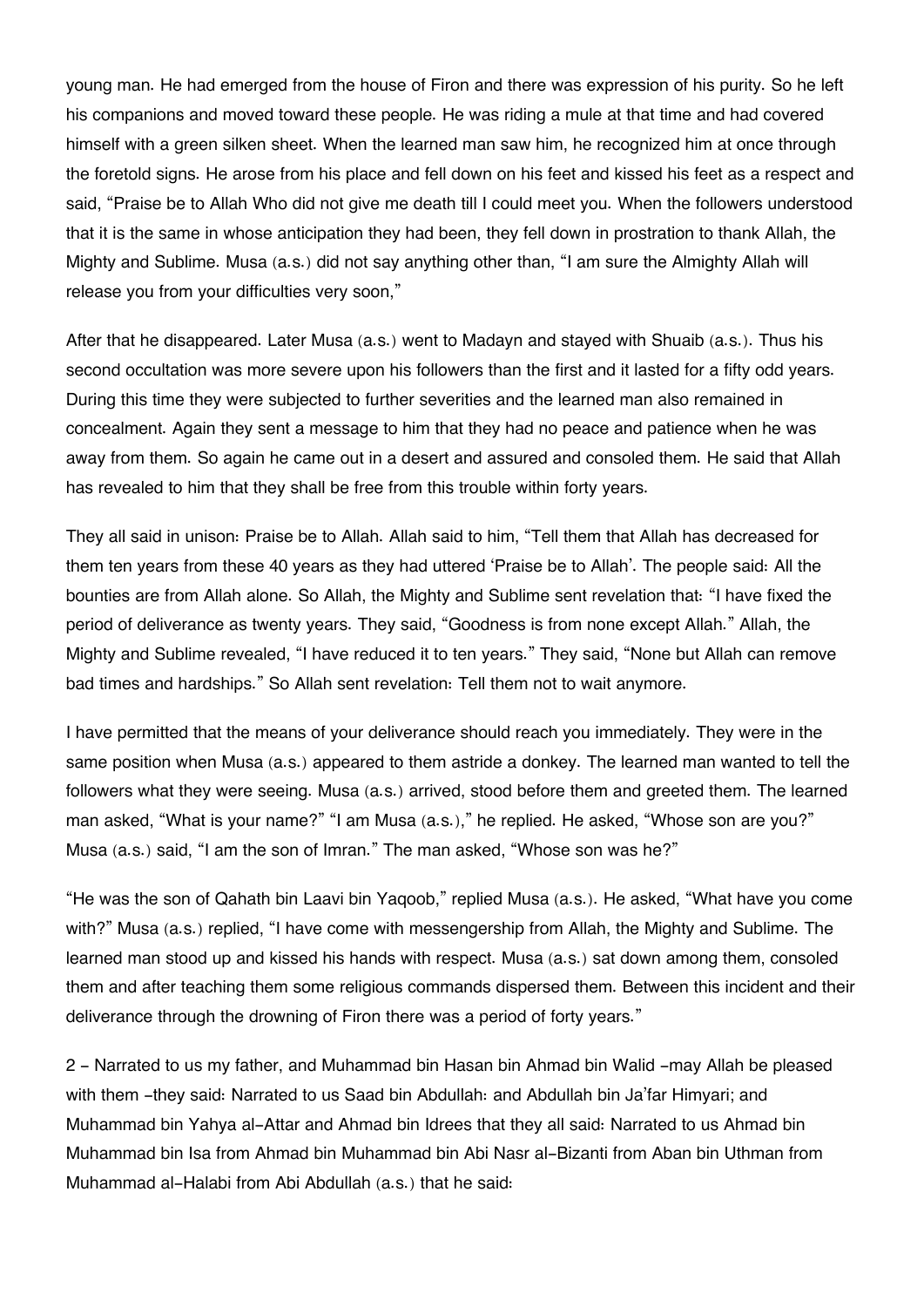"At the time of his death Yusuf bin Yaqoob (a.s.) assembled the descendants of Yaqoob (a.s.) who were eighty men. Then he said: These Copts will dominate you and put you to great trouble. One who will save you from them will be a descendant of Laavi bin Yaqoob, whose name will be Musa bin Imran. He shall be a tall young man and will have curly hair. He would be wheat complexioned.

Thus every man of Bani Israel began to name his child Imran. And all those who were named Imran began to name their sons Musa."

Aban bin Uthman mentions from Abil Husain from Abi Baseer from Abi Ja'far (a.s.) that he said:

"Musa (a.s.) did not reappear till before him appeared forty false claimants from Bani Israel each of whom claimed to be Musa Ibne Imran.

Information reached Firon that people are restless for him and that they are in anticipation of the advent of this young man. The soothsayers and magicians of Firon also informed him that that boy would destroy his kingdom and his religion and that he would be born in Bani Israel that year. So Firon appointed the mid¬wives to examine the pregnant women of Bani Israel and said: Every child born this year should be killed.

A midwife was also appointed on the mother of Musa (a.s.). When the Bani Israel saw this they said: When our male children are killed and our women are left alive, we shall be destroyed and our generations would become extinct. So let us decide not to have sexual relationships with our women. But Musa's father, Imran told them: "No, let us continue it, Allah's command will come to pass even if the polytheists are averse to it. O Allah I am not with one who has made it unlawful and I shall not consider it unlawful.

Anyone else may abstain from it by I shall not abstain from it." So he established relations with Musa's mother and she became pregnant. Firon appointed a midwife to keep a watch on her with express instructions that if Musa's mother stands up she must also stand up and if she sat down she must also sit down. Gradually the midwife became fond of her. Once she asked why she was becoming pale and thin. She said not to inquire her condition, "Because when my son is born, he will be killed." The midwife told her not to worry. "I will keep your son hidden from others." But Musa's mother did not believe her. When Musa (a.s.) was born, his mother was uneasy. The midwife consoled her.

She wrapped the child in a cloth and hid him in a room and came out at the door to the sentries of Firon standing outside and asked them to go away and said that except for this bloody lump of meat nothing has come out. So the sentries went away from there. Then Musa's mother suckled him but she was worried, what if they heard him crying and came to know the truth? Allah revealed to her to make a wooden box for a child, place him in it, close the box and cast it on the Nile. She did as Allah commanded.

When she cast the wooden casket into the water, the casket returned to her. She pushed it again but it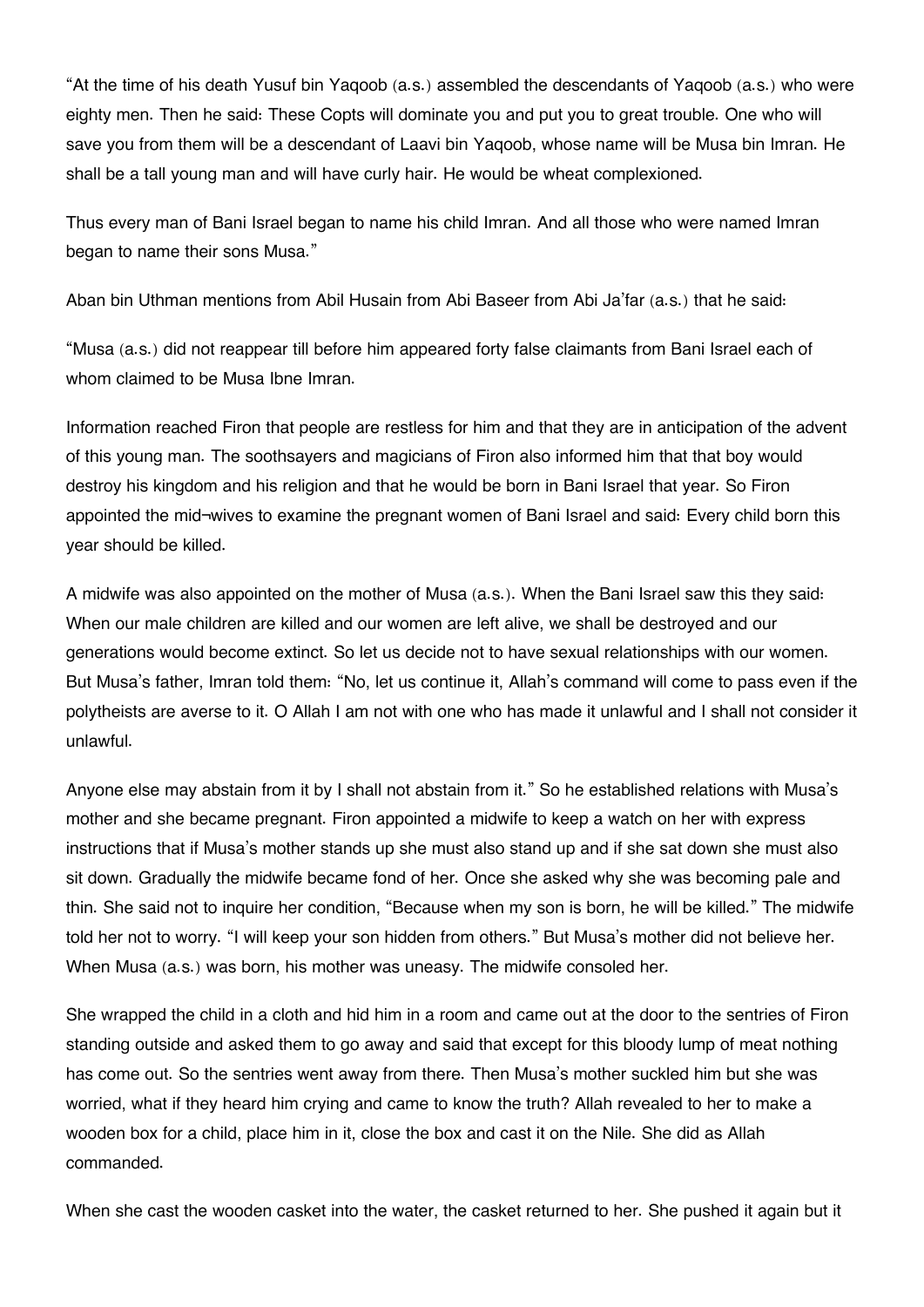came back. At last the wind pushed it far into the river. She became so sad for her child that she wanted to cry out aloud but Allah gave her patience.

The Imam said: Firon's wife was a righteous lady of faith and she also belonged to the Bani Israel tribe. She said to Firon: "These are the days of spring. Put a tent for me on the bank of River Nile, so that I can enjoy sitting there."

Firon complied with her request and that casket approached her floating on the river. She asked her maidservants, "Can you see what I see?" They said, "By Allah! We can see something floating on the water."

When the wooden basket reached her. She stood up from her place and asked her maids to pull it out. They pulled the basket out of the water and opened it. She found a pretty, cute baby boy in it. Seeing the infant she became very anxious. She held him in her arms and said that she would adopt him as her son.

The maidservants also agreed and said, "Yes madam. By Allah, you have no children and the king is also without an heir. The child is very handsome and attractive. Adopt him." Aasiya went to her husband and showed him the charming baby boy from the river. "I want to adopt him. So do not kill him," she said. Firon asked her from where she got him. She said that she did not know whose child it was. "He was floating in a casket, and I pulled him out from the river." Firon was satisfied with the explanation and accepted him.

When people heard that Firon has adopted a son, they sent their wives to suckle the child but Musa (a.s.) did not suck. Then Aasiya asked Firon to arrange for a wet-nurse for the baby. Many nurses tried but Musa (a.s.) did not suck their milk. Musa's mother also came to know about this. She asked her daughter to ascertain this matter. The sister of Musa (a.s.) came to the door of Firon and asked whether they needed a wet nurse for a child. She said that there was a good woman staying nearby.

She would feed the baby and look after him. The servants informed Aasiya. She ordered them to bring the girl to her. Musa's sister came to her. She asked that girl which community she belonged to? She said, "She belonged to the family of Bani Israel." Aasiya told her to go away. The maidservants insisted upon her to call that woman and see if the child sucks from her or not. Aasiya said, "Even if the child accepts, Firon might be unhappy. She said the child and the nurse both belong to Bani Israel; Firon will not allow her. Her maidservants said, "Let us first see if the child sucks."

Aasiya told the girl to call the wet-nurse; Musa's sister ran to her mother. She came and took the child and he began to suck. Aasiya told Firon that she has found a wet-nurse for a child. Firon asked which community she belonged to? His wife said that she was from Bani Israel. Firon said, "How can it be? The child and the nurse both belong to Bani Israel." Aasiya asked him why he was afraid of the child? "Now he is our son," she said. "He will grow up in our care." By arguing and discussing she convinced him.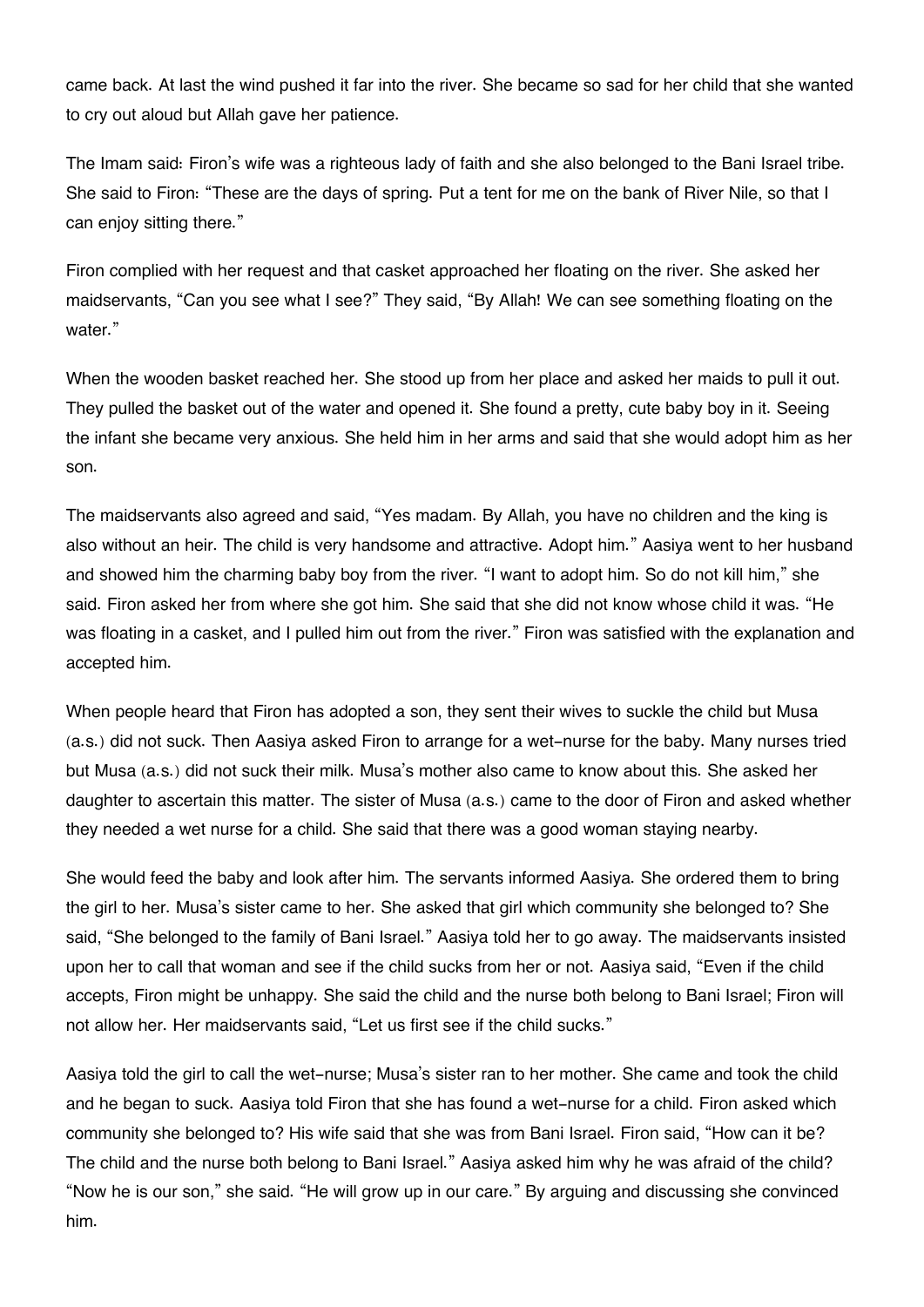In this way Musa grew among the dynasty of Firon. Musa's mother, sister and the mid-wife kept it secret till the time his mother expired and the midwife also passed away. Thus he continued to grow and the people of Bani Israel didn't know about it. The Imam says: The people of Bani Israel used to search and inquire about him and automatically the information about him used to be concealed.

Firon learnt that those people were looking for Musa (a.s.) and seeking information regarding him. So he dispatched his agents to them and subjected them to further torture and separated them. Then he prohibited them to ask about Musa (a.s.). Once the people of Bani Israel gathered on a moonlit night and went to a learned man. They said: "We used to obtain solace from some things but how long can we bear these troubles?" He said, "By Allah, you will remain in this condition till Allah sents a young man from the descendants of Laavi bin Yaqoob (a.s.).

His name will be Musa bin Imran (a.s.). He will be strong, tall, brave and curly haired." While they sat discussing this, all of a sudden Musa (a.s.) came to them on a mule and stopped before them. This old man raised his head and recognized him through the signs and characteristics. He asked, "May Allah bless you, what is your name?" "Musa," replied Musa (a.s.). He asked, "Who is your father?" Musa (a.s.) said, "I am the son of Imran." The learned man arose and kissed Musa's hands. People fell at the feet of Musa (a.s.) and began to kiss them. Musa (a.s.) and the people recognized each other and Musa made them his followers.

Musa (a.s.) stayed there for a few days and moved to another city. There he saw two men quarrelling. One was the believer of Allah and other was a Copt from Firon's community. The believer screamed for help. Musa (a.s.) hit the Copt on his chest and he fell down dead. Allah gave him the natural power of strength and terror. The news spread that Musa (a.s.) has killed an Egyptian.

Musa (a.s.) passed the night in fear. In the morning a believer of Musa (a.s.) came running and asked for help as he had some dispute with another man. Musa (a.s.) said, "Indeed, he is on the wrong." Musa (a.s.) was angry on this man. He said, "O, Musa (a.s.) if you want to kill me. Kill me as you killed a man yesterday." He said, "Musa (a.s.) you are supposed to be a superior being on the earth, but you can't rectify the people?" Another man came running and informed that the Egyptians were talking about him and wanted to kill him. "O, Musa! I am your true believer and request you to go away from this city."

So Musa (a.s.) left the city without any support. He passed through the desert and reached Madayn. He rested under a tree. There was a well and the people came there to draw water. Suddenly he saw two girls with their animals who had came to draw water for their animals and they stood aside. Musa (a.s.) asked them for the reason for coming there. They said, "Our father is an old man and we are weaker.

We cannot oppose them so we are waiting until they draw water and go away. Then we will water our animals." Musa (a.s.) felt pity on them. He took their bucket and asked them to bring their animals near the well. He drew water for them. The girls returned home early. Musa (a.s.) again sat under a tree and prayed to Allah. He had nothing to eat and was very hungry.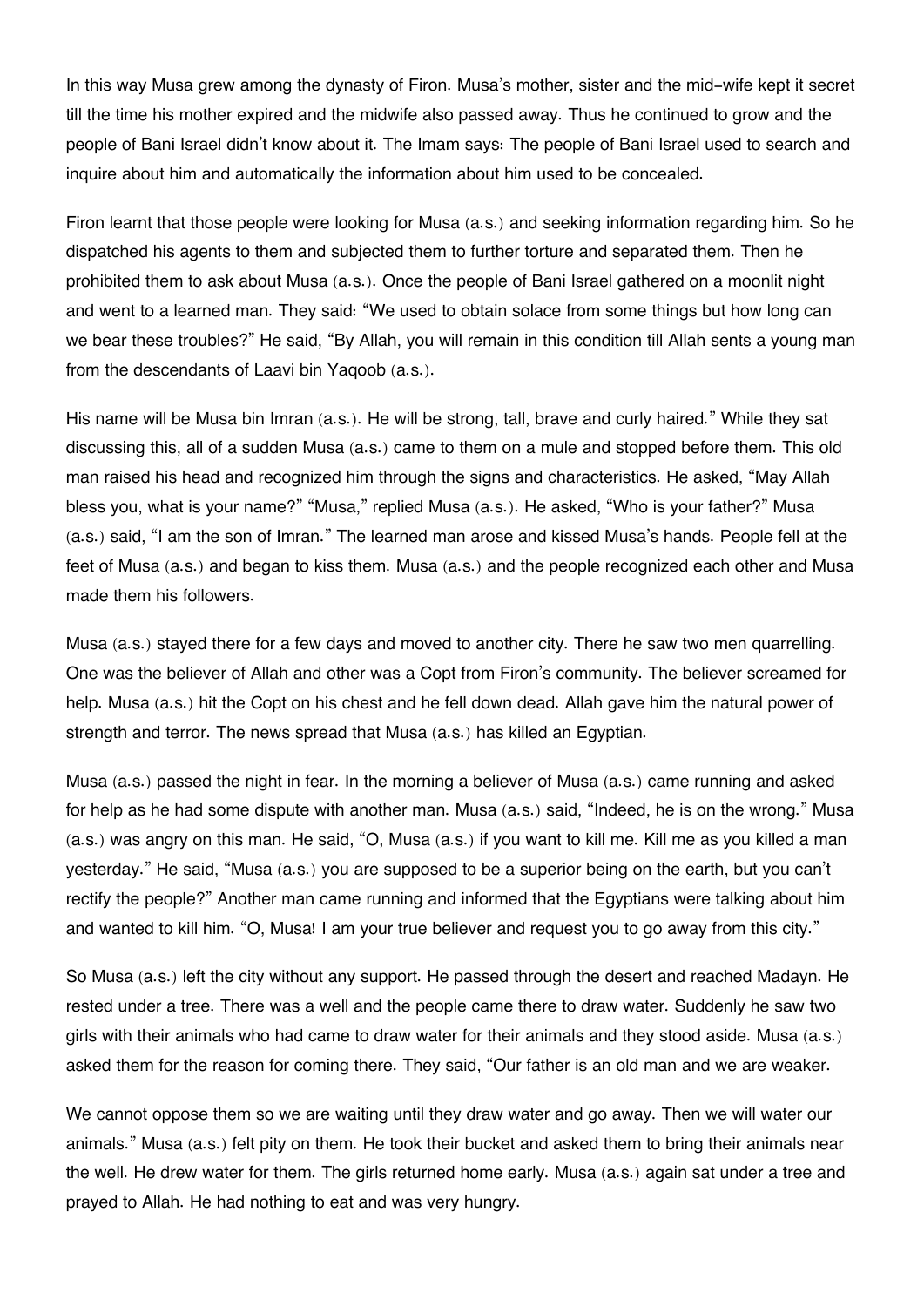When the girls reached home, their father Shuaib (a.s.) asked them how they returned early. The girls said that a nice man drew water for them. Shuaib (a.s.) asked one of his daughters to call him. She came to Musa (a.s.) modestly and said that her father has called him to reward him for the favor he has done to them by pulling out water for their animals.

Musa (a.s.) told her to walk behind and give him directions because the sons of Yaqoob (a.s.) never glance at the back of ladies. Musa (a.s.) came to Shuaib (a.s.) greeted him and then explained his condition. Shuaib (a.s.) consoled him and said that he was now safe from the unjust people. Then one of the daughters asked her father: Employ him, because if you do it you would have employed a strong and an honest worker. Shuaib (a.s.) said to Musa: I want to marry one of my daughters to you with the condition that you work for me for eight years and if you complete ten it would be favor from you.

According to traditions, Musa (a.s.) completed ten years in his employment because apostles of Allah do not take anything without favor. After completing the period Musa (a.s.) took his family and set out towards Jerusalem. One night he lost his way. At that time he saw a fire at a distance. He told his wife: Wait here. I have seen fire at a distance. I'll go and see if I can get some of it for you or get some direction to find the way. When he reached the fire, he saw a green tree lit up as on fire.

When he neared, it moved away from its place. Musa (a.s.) turned in fear but the tree moved near Musa (a.s.) and he heard a voice from the right side of the valley. "O, Musa! I am Allah, the Creator of the worlds. Cast your staff on the ground." Musa (a.s.) cast his staff down. When he saw that the staff was undulating like a python he was shocked and he began to run away without looking behind. It changed into a serpent whose fangs were calling and flames were leaping out of its mouth.

So Musa (a.s.) fled from there but his Lord asked him to return. Musa (a.s.) came back and was shivering all over. Musa (a.s.) asked, "O Allah! Is it Your voice that I hear?" "Yes, do not be afraid," replied the Lord. Musa (a.s.) came back. He stepped on the tail of the serpent and put his hand into his mouth, it changed into its original form. Allah told him: Remove your shoes as you are in the sacred valley.

It is narrated that he was ordered to remove them, as they were from the carrion of a donkey.

According to another tradition 'take off your shoes' means give up your two fears: One that your family members will be lost and another of Firon.

After that Allah, the Mighty and Sublime sent him to Firon and his people with two signs: The first was a luminous hand and second his staff. It is narrated from Imam Ja'far as-Sadiq (a.s.) that he told his companions: You should be such that you are more hopeful for something about which you don't have hope. Musa (a.s.) went to get fire for his wife and he returned as a Messenger Prophet.

Thus Allah reformed the condition of His servant and Prophet in a single night. He shall do the same in the case of His second Qaim; that is the twelfth of the Imams. And He shall reform his affairs in a single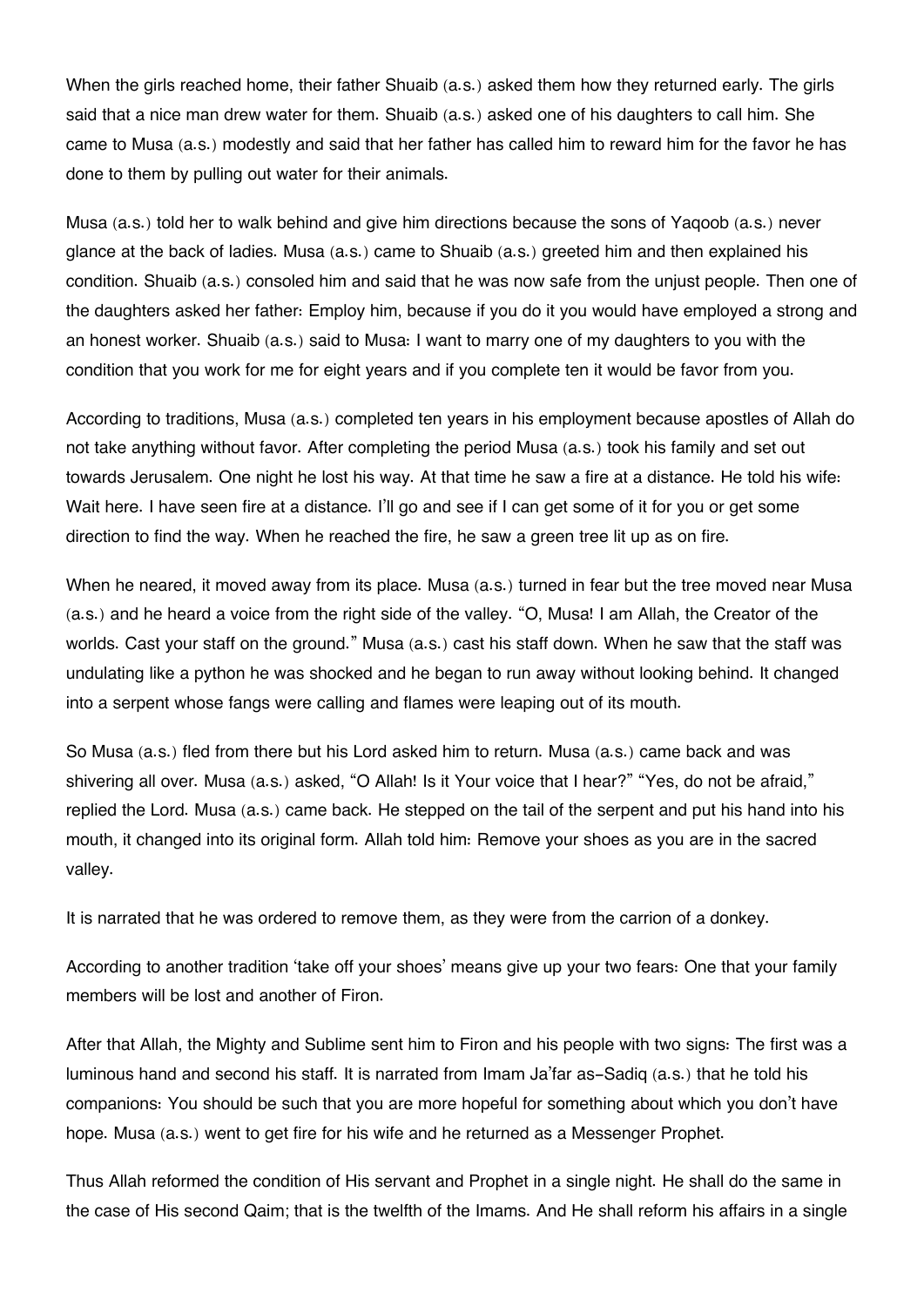night as He reformed the affair of His Prophet Musa (a.s.) and brought him out from confusion and occultation into the light of deliverance and reappearance.

3 - Narrated to us my father (r.a.) that: Narrated to us Saad bin Abdullah: Narrated to us Moalla bin Muhammad al-Basri from Muhammad bin Jumhur and others from Abdullah bin Sinan from Abi Abdullah (a.s.) that he said:

"In the Qaim there is resemblance to Musa bin Imran. I asked: What is the resemblance to Musa bin Imran? He replied: Secret birth and occultation from his people. I asked: How long was Musa in occultation from his family and followers? He replied: For twenty-eight years."

4 - And narrated to us Abul Abbas Muhammad bin Ibrahim bin Ishaq al-Mukattaib (r.a.) that he said: Narrated to us Husain bin Ibrahim bin Abdullah bin Mansur that he said: Narrated to us Muhammad bin Harun al-Hashmi that he said: Narrated to us Ahmad bin Isa that: Narrated to us Abul Husain Ahmad bin Sulaiman Ruhawi that: Narrated to us Muawiyah bin Hisham from Ibrahim bin Muhammad bin Hanifiyyah from his father Muhammad from his father Amirul Momineen Ali Ibne Abi Talib (a.s.) that he said: The Messenger of Allah (S) said:

"The Mahdi is from us, Ahlul Bayt. Allah will reform his affair on a single night. And in another version: Allah will bring reform for him in a single night."

5 - Narrated to us my father; and Muhammad bin Hasan - may Allah be pleased with them - they said: Narrated to us Abdullah bin Ja'far al-Himyari from Muhammad bin Isa from Sulaiman bin Dawood from Abi Baseer that he said: I heard Abu Ja'far (a.s.) say:

"In the master of this affair there are four points of similarity with four prophets. Resemblance with Musa, resemblance with Isa, resemblance with Yusuf and resemblance with Muhammad (peace be on them all). The resemblance with Musa is that he shall be fearing and awaiting, the resemblance with Yusuf is imprisonment, the resemblance with Isa is that it would be said regarding him that he has died while he would not be so and the resemblance with Muhammad is armed uprising."

# **Chapter 7: Account of the death of Prophet Musa, occultation of Successors and Divine Proofs till the period of Prophet Isa**

**Chapter 7: Account of the death of Prophet Musa (a.s.) and account of occultation of Successors and Divine Proofs till the period of Prophet Isa (a.s.)**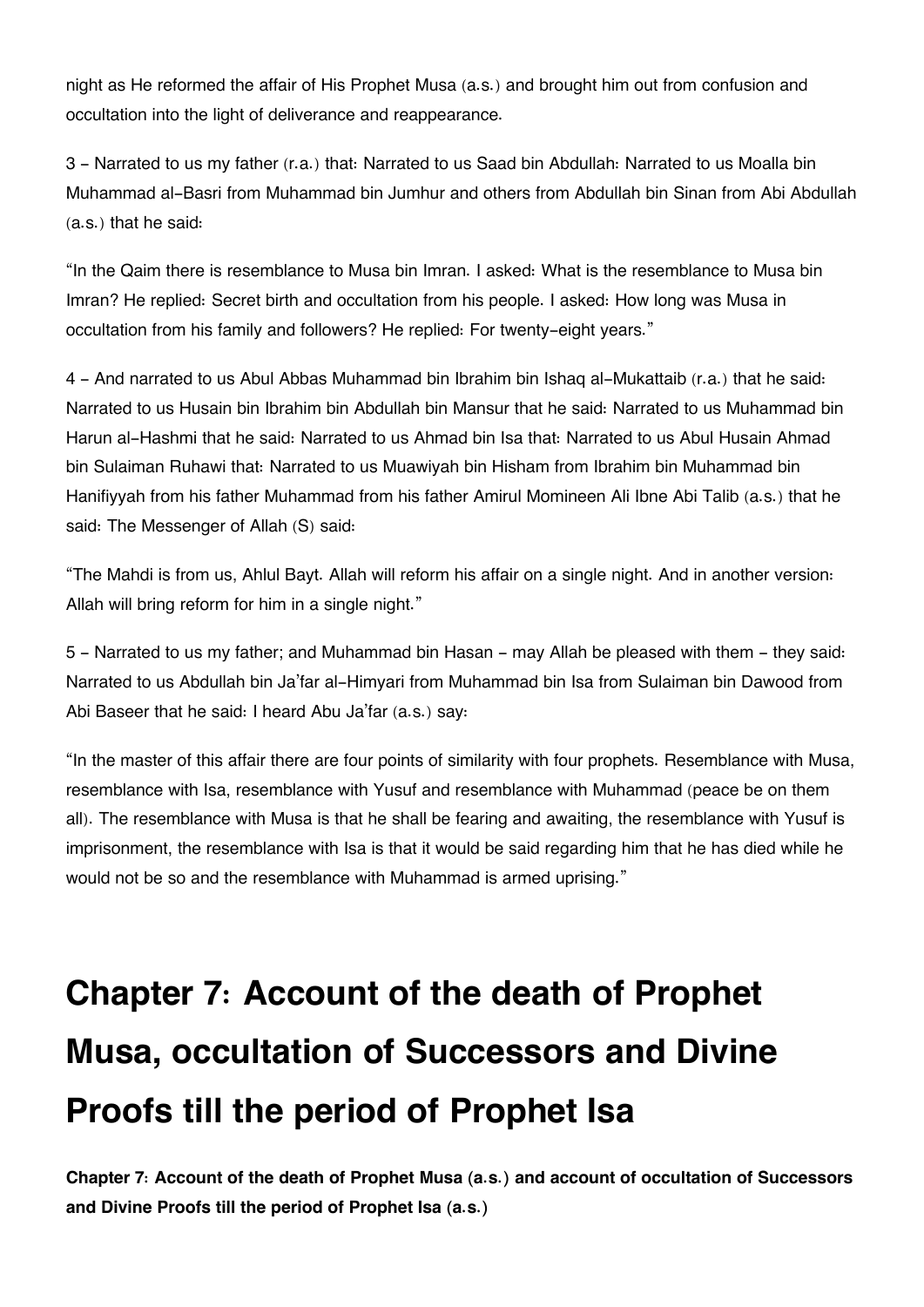1 - Narrated to us Ahmad bin Hasan al-Qattan: Narrated to us Hasan bin Ali Sukkari: Narrated to us Muhammad bin Zakariya al-Basri: Narrated to us Ja'far bin Muhammad bin Ammarah from his father that he said: I said to As-Sadiq Ja'far bin Muhammad (a.s.): Tell me about the passing away of Musa bin Imran (a.s.). He replied:

"When the end of Musa (a.s.) approached and the angel of death came and said, O Kalimullah (the one with whom Allah conversed)! Assalaamo A'laikum, Musa (a.s.) responded, "Wa a'laikas salaam! Who are you?" The angel replied, "I am the angel of death." He asked, "Why have you come?" He replied, "To take your soul." Musa (a.s.) asked, "From where will you seize it?" He replied, "From your mouth." Musa (a.s.) asked, "How will you seize it from the mouth when I have conversed with the Almighty with it?" The angel replied, "All right! I will seize it from your hands." Musa (a.s.) exclaimed, "How will you seize it from my hands when these hands have held the Torah?"

The angel said, "I will seize it from your feet." Musa (a.s.) said, "I have gone to Mount Toor on these very feet to talk with My Lord." The angel said, "Then I will take it from your eyes." Musa (a.s.) said, "I have always looked with these eyes hopefully towards my Lord's Mercy." The angel said, "Then from your ear." Musa (a.s.) said, "I have heard my Lord's Words with these very ears." Then Almighty Allah revealed to the angel, "Do not seize his soul until he himself desires it." So the angel of death went back and Musa (a.s.) lived for quite a long time thereafter. Then one day he called Yusha, gave his will to him, made him his legatee and asked him to keep the will a secret till the time of his (Musa's) death.

He also asked Yusha to pass on the Wasiyyat (Will) at the time of his (Yusha's) death to someone else as desired by Allah. Saying this Musa (a.s.) disappeared from his people. During these days of his absence he once met a man digging a grave. Musa (a.s.) told him that he would like to help him in digging that grave. He said, 'Why not?' Musa (a.s.) engaged himself in the digging. Soon the grave was completed by them. Then Musa (a.s.) lay down in it sideways to see how it feels.

At that moment the Almighty Allah showed him his place in Paradise. So he said: "My Lord, call me towards You." So the angel of death seized his holy soul then and there. Then he buried him in the same grave and closed it by filling it with earth. That man digging the grave was actually the angel of death in the shape of a man.

This happened in Tiyah. An announcer announced from the heavens that Musa Kalimullah (a.s.) has died and who is it that does not die?"

Narrated to me my father from my grandfather from his father (a.s.) that:

The Messenger of Allah (S) was asked about the location of the grave of Prophet Musa (a.s.). He replied: "Near the highway adjacent to the red hillock."

After Musa (a.s.), Yusha bin Nun (a.s.) became the leader of Bani Israel. He was always busy in their affairs and was bearing all kinds of difficulties caused to him by the kings of those days. Three of those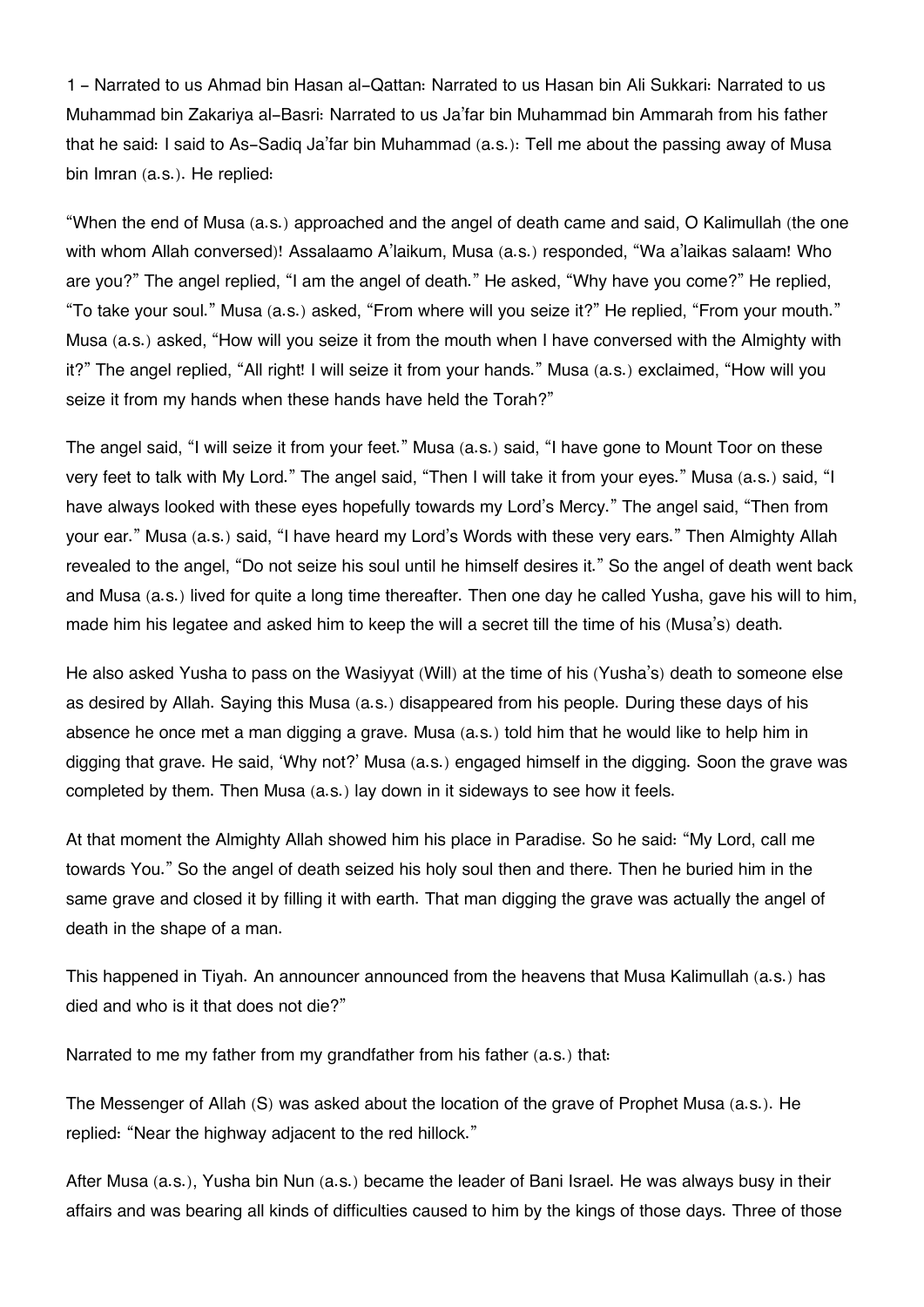kings died. Thereafter the condition of Yusha (a.s.) became strong and be became independent in the matter of law and order (giving orders to do or to refrain from doing things).

Then two hypocrites of the community of Musa (a.s.) conspired and took Safra daughter of Shuaib, the wife of Musa (a.s.) with them and revolted against Yusha bin Nun (a.s.) with 100000 men. Yusha bin Nun (a.s.) overpowered them. Many groups of them were killed and those who remained alive fled by the Divine Order and Safra daughter of Shuaib became a captive. Yusha (a.s.) told her, "I am leaving you in this world so that in the other world when I meet Musa (a.s.) the Prophet of Allah, I may complain to him about you and your community about what I have suffered due to you."

Safra said, "By Allah! If Paradise is made open to me so that I can enter it I will feel ashamed of seeing there Musa (a.s.) the Prophet of Allah, as I have torn his veil and thereafter I revolted against his legatee."

The Imams and leaders that succeeded Yusha bin Nun for four hundred years till the time of Prophet Dawood (a.s.) remained in concealment. They were eleven in all and during each of their times the people used to visit them and obtain guidance. Finally it was the turn of the last of them. He remained away from the people then he reappeared and gave the glad tidings of the advent of Prophet Dawood (a.s.).

He also foretold that it is only Dawood (a.s.) who would cleanse the earth from Jaloot and his army and that the deliverance of the people was dependant only upon his reappearance. So the people began to await for him. When the time of Dawood (a.s.) arrived, he had four brothers and his father was very much advanced in age. Among them Dawood (a.s.) was the bearer of the divine message and prophethood. He was the youngest among his brothers. While they were unaware that it is Dawood for whom they were waiting and one who will cleanse the earth from Jaloot and his army. And the Shias of Dawood (a.s.) had learnt that he has already taken birth and reached maturity. Whereas those people used to see and meet him but they did not know that it was him.

After that one day Dawood, his brothers and their father went out to take part in the battle organized by Taloot. But Dawood (a.s.) did not accompany them saying: In what way would it help me from this aspect? The father and brothers of Dawood (a.s.) made fun of him and he began to graze the sheep belonging to his father. When the battle intensified and people faced terrible hardships, the father of Dawood (a.s.) came to him and said: Take some food and provisions for your brothers so that through it they may be able to defeat the enemies. Dawood (a.s.) was of a short stature and there was scanty hair on his head.

But from the aspect of conscience and morals he was absolutely pure. Thus when he came to the battlefield he saw that all the people of his side were close to each other and all of them had returned to their centers. When he passed by a stone it spoke up in a loud voice: "O Dawood, take me with you and through me slay Jaloot. Indeed I have been created to kill him." So Dawood (a.s.) picked it up and put it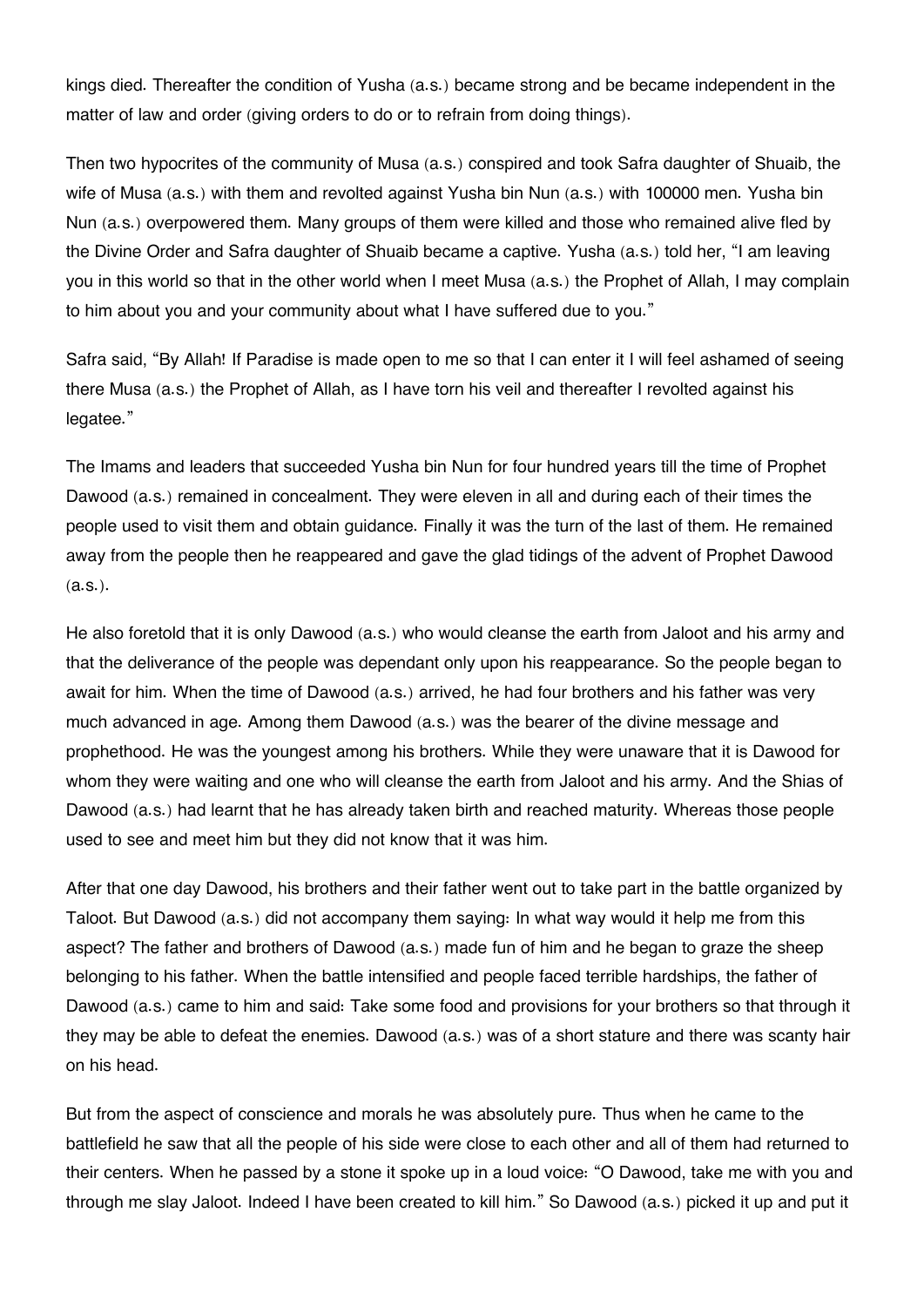in his bag that he used for carrying stones when he was grazing sheep and goats. When he entered the army he found that those people considered Jaloot very great and they thought that it was no use trying to subdue him. So he said: "Why do you consider it a difficult proposition.

By Allah if I were to see him, I would slay him." The people began to discuss about him and at last he was taken to Taloot. Taloot asked him: O young man, how much strength do you posses and how have you tested yourself? Sometime a lion attacks my flock and carries off an animal. So I used to chase the lion, catch it by its head, pry open its jaws to release my animal. Now the Almighty Allah had previously revealed to Taloot that none can slay Jaloot except one who can wear Taloot's coat of mail with a perfect fit.

So he called for his coat of armor and when Prophet Dawood (a.s.) wore it, it fitted him perfectly. Taloot was amazed and so were the people of Bani Israel who were present at the scene. Taloot said: It is hoped that Allah will kill Jaloot through him. When it was morning and the people met him, Dawood (a.s.) said: Show Jaloot to me. When Jaloot was shown to him, he took that stone and shot it at Jaloot. It hit him between the eyes and split his head upto the brain. Jaloot crashed down from his mount.

There was a furor in the people that Dawood has killed Jaloot and in this way they made Dawood their king. Gradually the influence of Taloot waned and people gathered around Dawood (a.s.). The Almighty Allah revealed the Psalms upon him, taught him the skill of working iron and made the iron soft for him. Allah ordered the mountains and birds to sing the divine praises with Dawood (a.s.). The Almighty Allah gave him such a melodious voice that no one had ever heard such a voice. He also bestowed him the strength for the worship of God and made him His prophet in Bani Israel.

And the method of the Qaim shall also be such. The Almighty Allah will give him such a standard that it will spread among the people on its own and the Almighty will bestow it the power of speech and it will call out: O Wali of Allah, eliminate the enemies of Allah. And he shall have a sword that will be concealed in the scabbard. When it would be the time of his reappearance he will take it out and the Almighty Allah will also provide it the power of speech.

It will call out: O Wali of Allah, rise up! Because it does not behove that you keep sitting during confrontation with the enemies of God. Thus he would arise and set out and wherever he comes across the enemies of Allah he shall slay them. He shall enforce the divine laws and apply the prescribed penalties. And he shall judge and rule according to the divine commands."

Regarding this narrated to me Abul Hasan Ahmad bin Thabit Dawalaini in Baghdad from Muhammad bin al-Fadl Nahvi from Muhammad bin Ali bin Abdus Samad al-Kufi from Ali bin Asim from Muhammad bin Ali bin Musa from his father from his forefathers from Husain bin Ali (a.s.) from the Messenger of Allah (S) in a lengthy traditions at the end of which he has mentioned that which I have included in the chapter of traditions of the Messenger of Allah (S) proving Nass on His Eminence, Qaim (a.s.) and (also) that he is the twelfth Imam.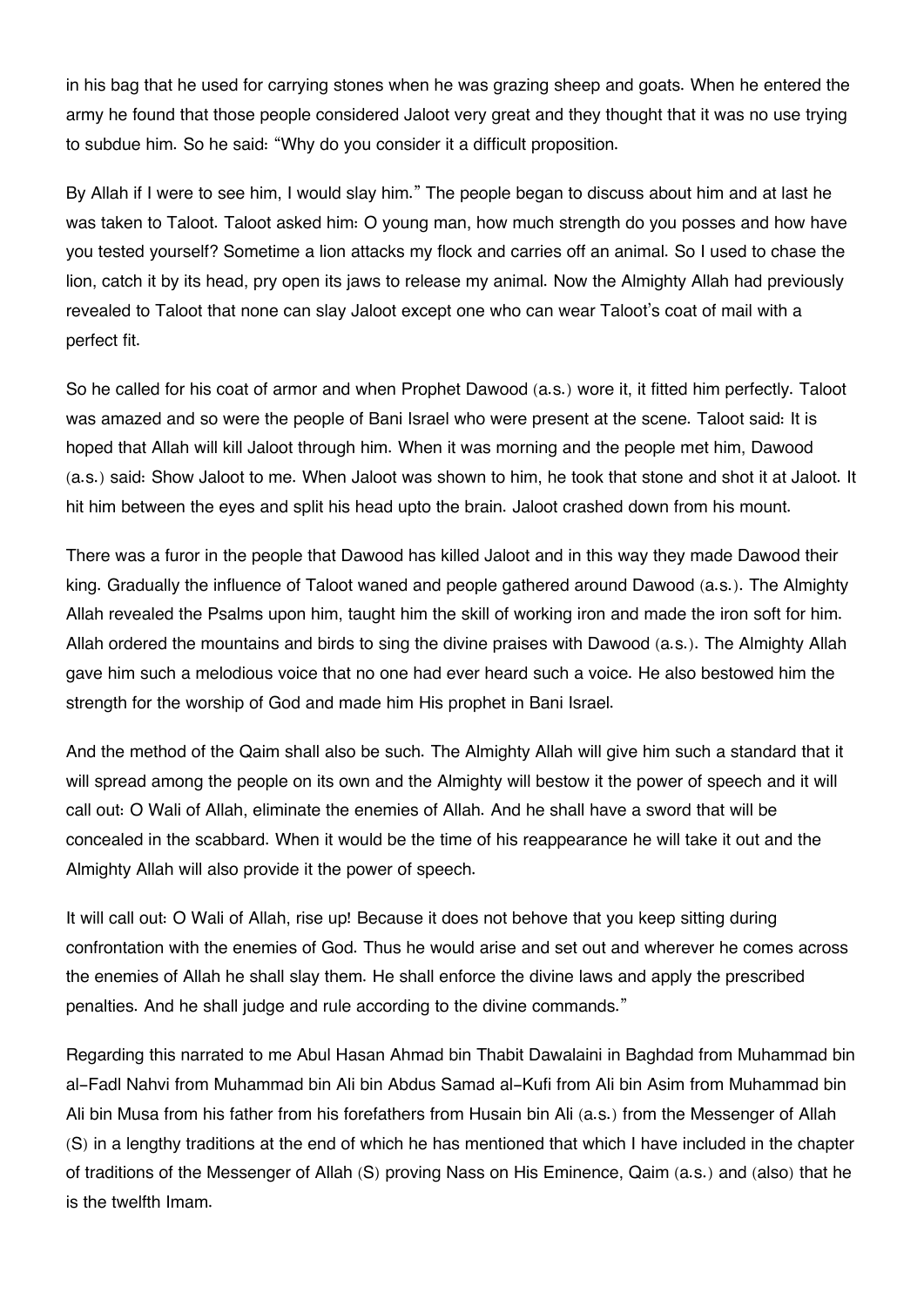After that Dawood (a.s.) wanted to appoint Sulaiman (a.s.) as his successor because Allah, the Mighty and the High had revealed to him thus. When he announced this to Bani Israel they raised a clamor that he was appointing a young man over them while there were others more advanced in age. Dawood (a.s.) summoned the leaders of Bani Israel and told them: Your talks have reached me. So show me your staffs and whosever's staff fructifies will be the master of affair after me. They said: We agree to this proposal.

Dawood (a.s.) said: Now each of you write your name on your staff. So they wrote their names on their respective sticks. Then Sulaiman (a.s.) brought his staff and wrote down his name upon it. Then all the sticks were put in a room and the door was closed. The leaders of Bani Israel kept watch (for the night). In the morning Dawood (a.s.) conducted the Morning Prayer and then stepped forward and opened the door. They took out the sticks and it was seen that all had leaves while the stick of Sulaiman (a.s.) had fructified.

So they gave it to Dawood (a.s.). Dawood (a.s.) then examined Sulaiman (a.s.) in the presence of Bani Israel and asked him: "Tell me son, what is it that gives coolness?" He replied: "Allah's forgiveness of the people and the mutual forgiveness among the people." Dawood (a.s.) asked, "What is it that is sweet?" He replied: "Love, and it is the soul of Allah among the people." Dawood (a.s.) laughed in joy, brought him to Bani Israel and said: "He is my successor among you after me."

After that Sulaiman (a.s.) kept his matter confidential. He got married and kept himself away from his followers for a long time. One day his wife said: "May my parents be sacrificed on you, how perfect your habits are! How fragrant you are! And I don't find in you any trait or habit that I may dislike, except that you live depending on my father. Thus if you go to the market and with the help of Allah make effort to earn a livelihood I am sure Allah will not fail you. Sulaiman (a.s.) said: By Allah neither have I done any work so far nor can I do anything properly. But anyway, he set out for the market and spent the whole day roaming here and there without earning anything.

At last he returned home and told his wife that he was unable to make any money. "No problem," she said, "Try again tomorrow." Again the next day he departed to the market, spent the whole day roaming about but again did not have any luck. When he returned and told his wife about it she said, "If Allah wills, something will happen tomorrow." On the third day, after walking for a long time he reached the river banks where he met a fisherman and said to him: "I can assist you in your work, after which you can pay me something." "Why not?" said the fisherman. So he began to work with the fisherman who at the end of the day paid him in kind with a couple of fishes.

He took up the fishes and thanked and praised Allah for the same. Then he cut open one of the fishes to find that it contained a jewel (ring). He took it out and pocketed it praising and thanking the Almighty. Then he cleaned up the two fishes and brought them home. His wife was much pleased and she asked him to invite her parents so that they may know that he has started earning.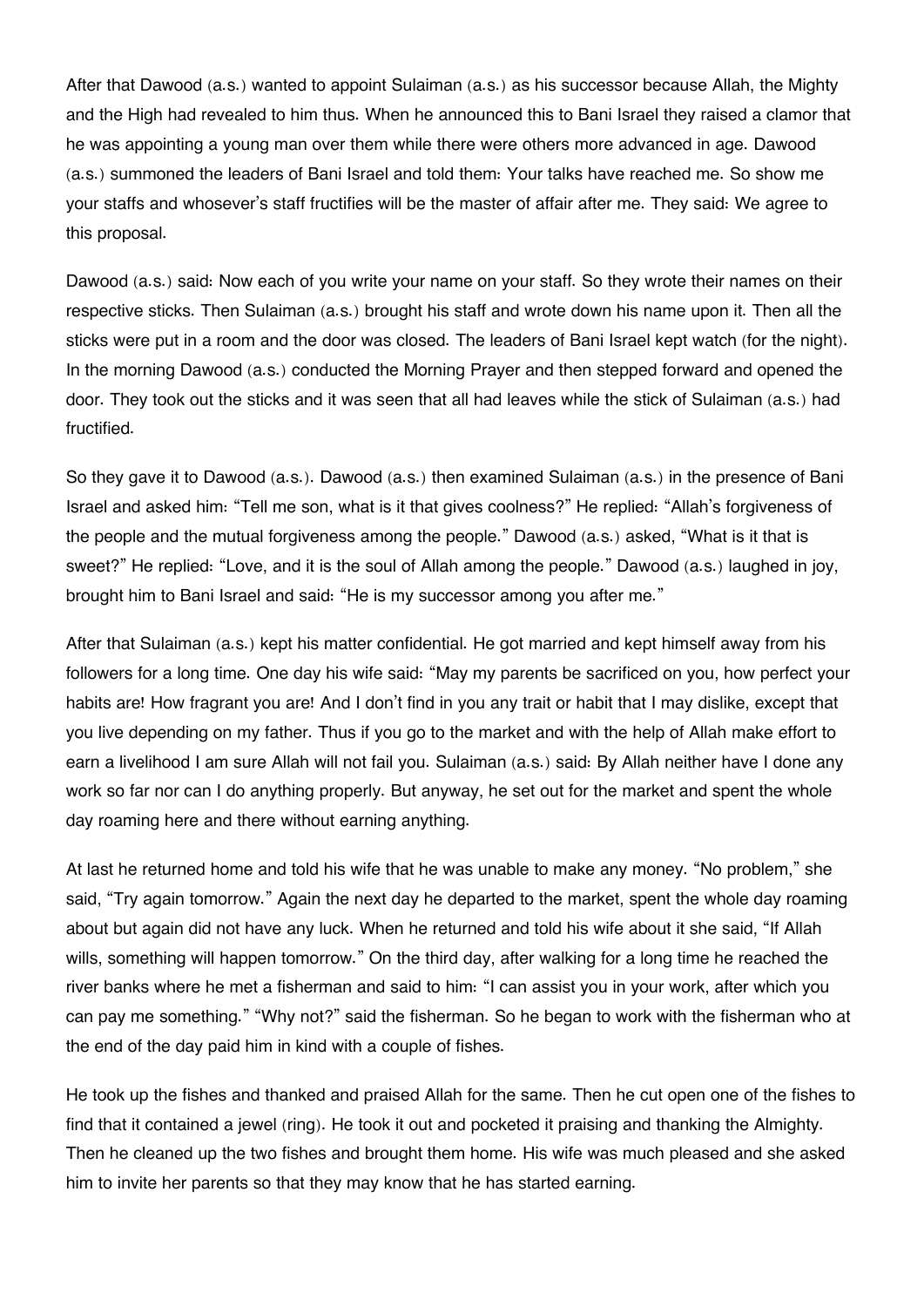So they were invited, and they arrived and began to eat with them. After the dinner Sulaiman (a.s.) asked, "Do you know who I am?" "No," they replied, "Except that we have seen nothing but goodness from you." Thus when he took up his ring in his hand the wind and birds began to move towards him and his rulership became apparent. After that he took his wife and her parents and set out for the city of Istakhar. When he reached there his followers gathered around him and began to talk about the glad tidings of his arrival. Thus the Almighty Allah brought them out from the confusion of his occultation.

When his end approached, according to Allah's command he appointed Asif bin Barkhiya as his legatee and successor. Asif therefore remained among them and the followers continued to interact with him and sought religious guidance from him. Then the Almighty Allah made Asif also go into occultation and after a considerable period brought him back to the people among whom he lived for a long time.

Finally when he bid adieu, the people asked when they shall meet again. Upon this he replied: We shall now meet at the Sirat Bridge, and then he disappeared from them according to Divine will. As a result of his occultation calamities intensified on Bani Israel and Nebuchadnezzar gained political power upon them. He used to eliminate whoever he could find and those who managed to escape were pursued and their children and family members were made captives.

Thus he selected four persons from the family of Yahooda whom he had imprisoned, among whom Prophet Daniyal was also included and he selected Uzair from the progeny of Harun (a.s.). Since he was younger of the two he remained under his control and the other people of Bani Israel continued to suffer the worst of the tortures. The Proof of God, Prophet Daniyal (a.s.) remained a prisoner of Nebuchadnezzar for ninety years. Thus he learnt of his excellence and superiority and he came to know that Bani Israel was awaiting for his advent and uprising and that they hope for deliverance and victory at his hands.

So he ordered that he should be kept in a huge pit along with a lion so that it may make him a morsel of death, but the lion did not even go near him. After that he ordered that he should be starved to death. But the Almighty Allah sent him food and water through one of His prophets. Thus Prophet Daniyal used to fast during the days and end his fast in the evening with the food that was sent to him. During that time hardships increased on his supporters and followers, his people and those who were in anticipation of his advent and most of them, due to the excessive prolongation of occultation got deviated from their religion.

When it was time for the end of the hardships of Prophet Daniyal and his people, Nebuchadnezzar saw in dream that army after army of angels is descending from the heavens and entering the pit in which Daniyal was held. Each of them was greeting him and giving the glad tidings of deliverance and success. In the morning he was ashamed for the treatment he had meted out to Daniyal and he ordered him to be taken out from the pit. When he was brought out to him, he asked for his forgiveness for having imprisoned for crime and for having tortured him so much. After that he handed over the reins of his government to him. He was also entrusted to judge cases of litigation.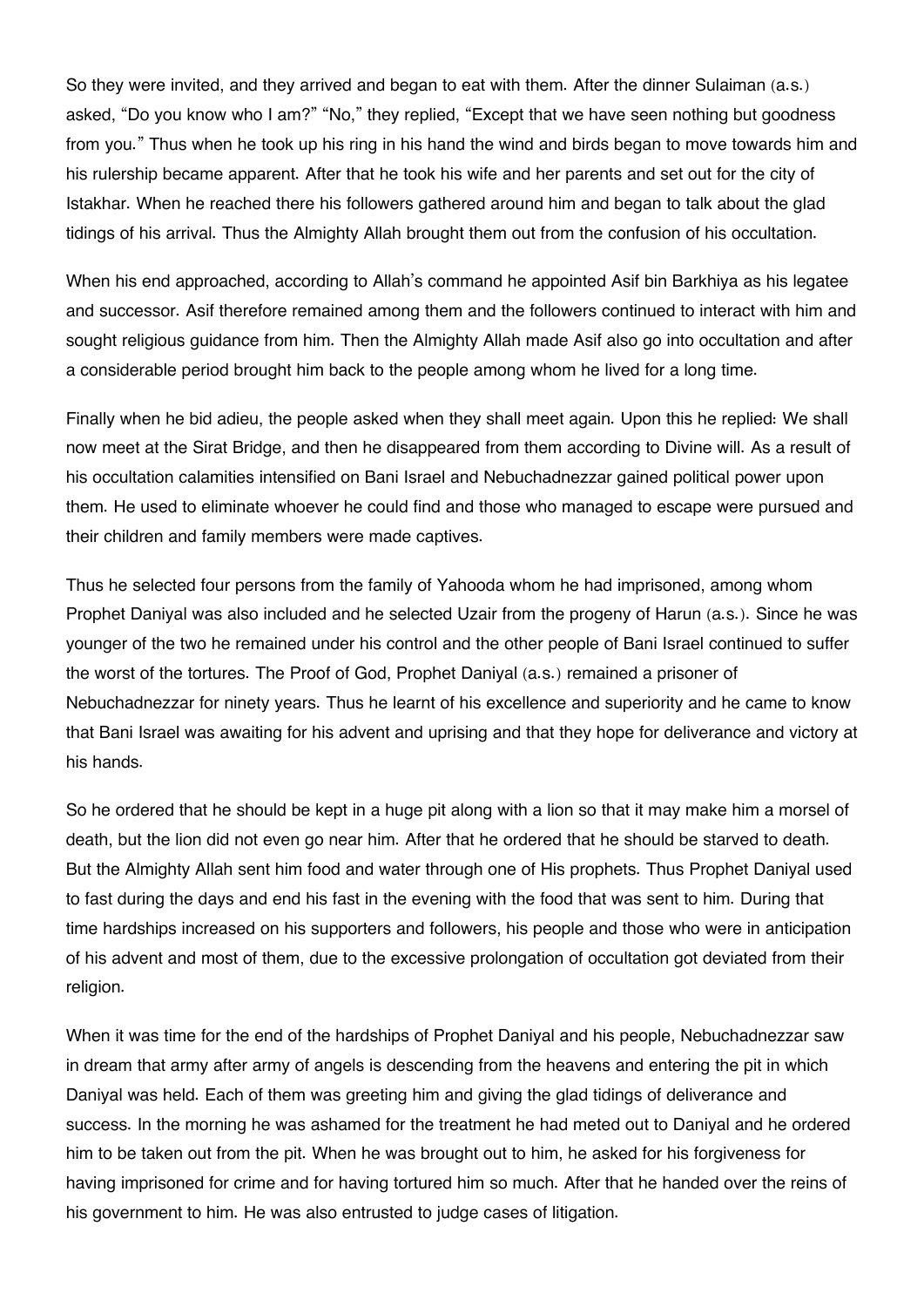Thus the people of Bani Israel, who were in hiding so far, came out and assembled around Prophet Daniyal (a.s.) because they were sure that it was the time of deliverance and comfort. Thus Daniyal (a.s.) remained in this condition for sometime and at last departed for the eternal abode entrusting all the affairs of the kingdom to Prophet Uzair (a.s.). Now the people congregated around him and gained proximity from him. They obtained religious guidance and instructions from him.

After that the Almighty Allah kept Uzair in occultation from them for a hundred years and then made him reappear once more. The divine representatives that came after him also remained in concealment. In this way hardships increased upon Bani Israel till Yahya bin Zakariya (a.s.) took birth. He continued to grow upto the time of the declaration of his prophethood which was at the time when he was only seven years old.

He came before the people and addressed them. After extolling the praise and glorification of the Almighty he warned them of divine chastisement and he told them that the hardships faced by the righteous people were due to the sins of Bani Israel and the good end is for those who are pious. He also informed them that Jesus Christ will appear after twenty odd years. When Christ was born the Almighty Allah kept his birth a secret and his presence in concealment because when Lady Maryam conceived him she took him away from the people to a place and later Prophet Zakariya and her aunt followed her footprints and reached there.

The two of them chastised her while Maryam had already delivered the baby and she was saying: Oh, would that I had died before this, and had been a thing quite forgotten! But the Almighty Allah bestowed the power of speech to His Eminence Christ (a.s.) in order to justify Maryam and to establish the proof and evidence. When Jesus declared his mission the troubles and restrictions increased on Bani Israel and the tyrant rulers suppressed him till happened what the Almighty Allah has told us about. After that Shamoon bin Harun and other followers of Isa (a.s.) went into hiding and reached an island and began to spend their lives there.

The Almighty Allah brought out springs of potable water, created all kinds of fruits for them and also provided them with animals. Allah sent a particular type of fish towards them. It was called Qumud and had neither flesh nor bone. It consisted only of skin and blood. The honeybee was made to mount it and these fishes brought the honeybees to the Island. The bees made honeycombs on the trees of the island and soon there was plenty of honey there. Nothing about Isa (a.s.) was concealed from the people of that island."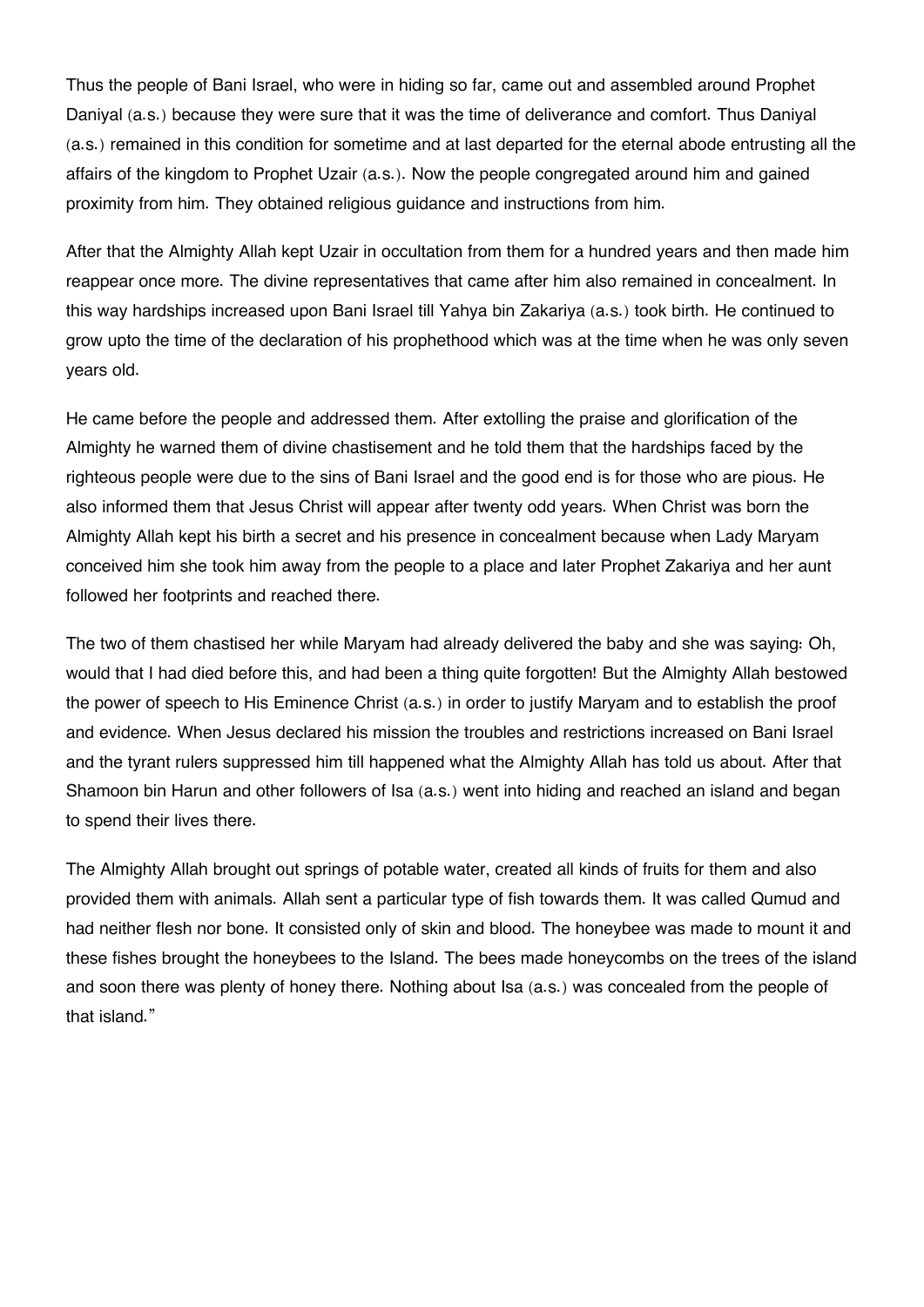## **Chapter 8: Prophecies made by Isa about the advent of Prophet Muhammad**

#### **Chapter 8: Prophecies made by Isa (a.s.) about the advent of Prophet Muhammad Mustafa (S)**

1 - Narrated to us Muhammad bin Ibrahim bin Ishaq Taliqani (r.a.): Narrated to us Abu Ahmad Abdul Aziz bin Yahya bin Ahmad bin Isa al-Jaludi al-Basri in Basra: Narrated to us Muhammad bin Atiya ash-Shami: Narrated to us Abdullah bin Amr bin Saeed al-Basri: Narrated to us Hisham bin Ja'far from Hammad bin Abdullah bin Sulaiman – scholar of divine books – that:

"I have read in Injeel that: O Isa, struggle in My matter and work and do not be shortcoming in it. And listen and obey, O son of the chaste and virgin lady, you have not been created with the union of sexes. I have created you as a sign for the worlds. Therefore serve only Me and trust Me only. Take up the book strongly. Explain to the Syrian people in the Syriac language and convey My message to them that indeed only I am that God Who is eternal and permanent and there is no decline for Me.

Accept the truth of the prophet who will be the owner of the camel, coat of mail, crown (turban), shoes and the staff. He would have large eyes and a wide forehead. His cheeks will be chubby and his nose will be raised from the middle and have small nostrils. His upper and lower front teeth will be wide and his neck will be shinning like a silver pitcher as if light is coming out of it. He will have hair on his body from the chest upto the navel. His belly and chest will not have any hair.

He would be wheat-complexioned. From the chest upto his belly he will be having soft delicate hair. His palms and feet will be hard and short. If his steps turn they will turn both together and if he walks he would do so with very firm steps. If he is with a group of people he would be the most prominent among them. His perspiration on his face will shine like pearls and the fragrance of musk will be emanating out of it. There is none like him neither before him nor after.

His purified body will be fragrant and he will have many wives. His progeny shall be less but it will be through Mubareka (Lady Zahra) who is having a special house in Paradise, in which there shall neither be any sorrow nor pain. In the last age this Mubareka will be under a guardian like your mother was under the guardianship of Zakariya. She would have two sons who shall be martyred.

The speech of this prophet is Quran and his religion is Islam and I am the one who grants peace and security. Thus Tooba shall be for one who witness his time, see the period of his prophethood and listen to his words. Isa (a.s.) said: O Lord, what is Tooba? He was told, "It is a tree I have myself planted in Paradise and which provides shade to all the gardens. Its roots are from Rizwan and its source is from the water of Tasneem spring. The coolness of this spring is like coolness of camphor and its taste is that of wine. One who drinks a mouthful of it will never feel thirsty again.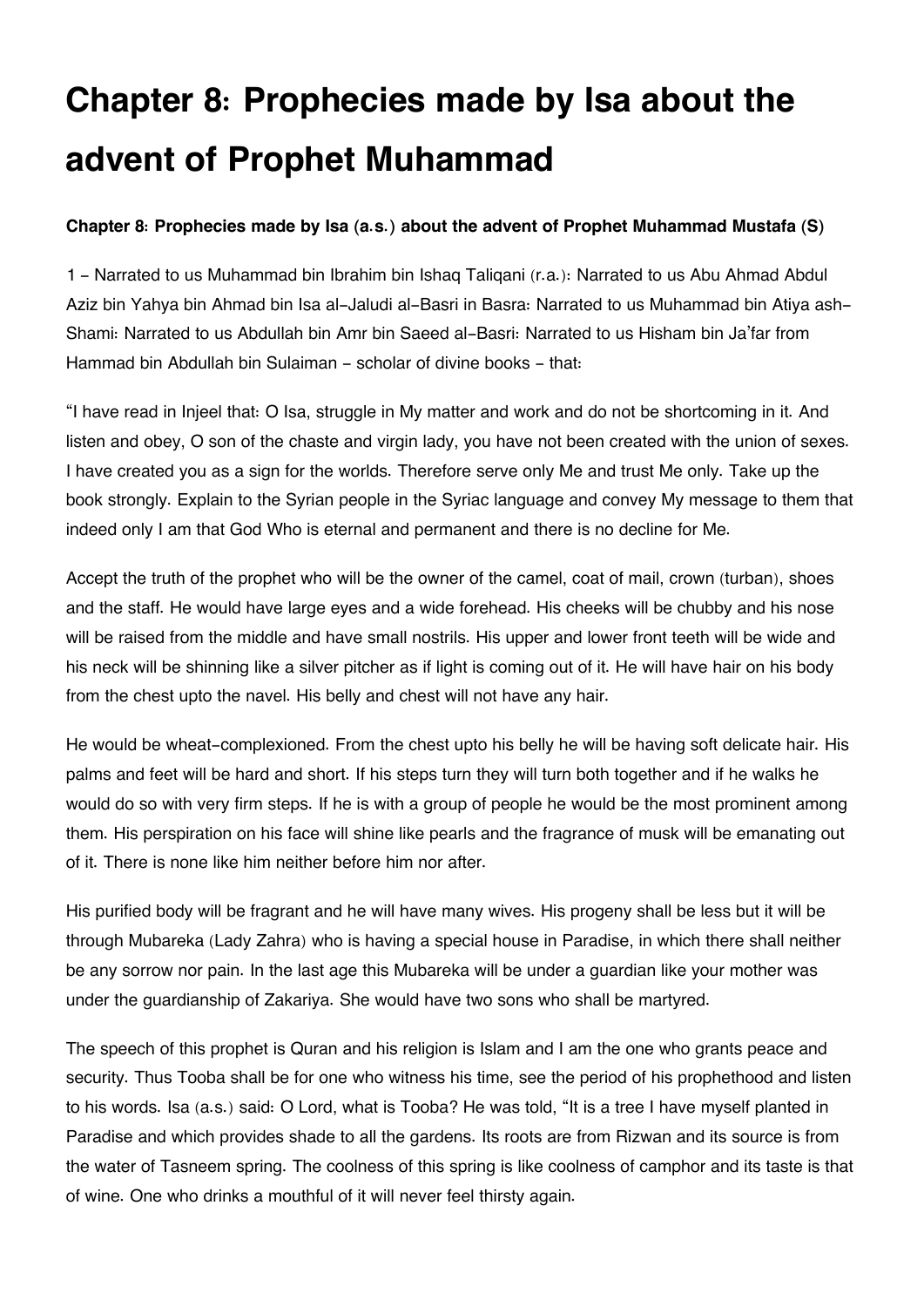Isa (a.s.) said: O Lord, give me to drink from it. He was told: It is prohibited for all till that prophet does not drink from it and it is prohibited for all nations till the nation of that prophet does not drink from it. O Isa, I am going to raise you towards Myself and in the last period of time I will make you descend to the earth so that you may witness the strange phenomena of this Ummah and you shall see that they would be around that accursed Dajjal. I shall make you descend at the time of prayer so that you may pray with them. This Ummah is the one that is eligible for mercy.

The Christ had also gone into occultation from his community a number of times and during those times he used to travel in the land. In that period his followers and community did not have any information about him. When he came out of the occultation he appointed Shamoon bin Hamoon as his legatee and when Shamoon also departed from the world the divine proofs that came after him remained in occultation.

People became anxious to meet him and their hardships increased. Religion was being destroyed, rights were trespassed, obligatory and recommended practices were eliminated. People became deviated and leaving the straight path began to go astray without realizing what the truth is and what the falsehood is. This occultation lasted for two hundred and fifty years."

2 - Narrated to us Muhammad bin Hasan bin Ahmad bin Walid (r.a.) that: Narrated to us Muhammad bin Hasan as-Saffar; and Saad bin Abdullah, all of them from Ayyub bin Nuh from Abdullah bin al-Mughairah from Saad bin Abi Khalaf from Muawiyah bin Ammar that he said: Abu Abdullah (a.s.) said:

"People remained without an apparent divine proof for two hundred and fifty years after Isa Ibne Maryam  $(a.s.).$ 

3 - Narrated to us my father (r.a.): Narrated to us Muhammad bin Yahya al-Attar from Yaqoob bin Yazid from Muhammad bin Abi Umair from Saad bin Abi Khalaf from Yaqoob bin Shuaib from Abi Abdullah (a.s.) that he said:

"Between Isa (a.s.) and Muhammad (S) there was a gap of five hundred years out of which for two hundred and fifty years there was neither a prophet nor any learned one from Allah who was apparent. I (the narrator) asked: What did the people follow? The Imam replied: They followed the religion of Isa (a.s.). I asked: What was their actual condition? He replied: They were believers. Then he said: The earth never remains devoid of a learned one."

Among those who roamed in the lands in search of divine proof was Salman Farsi (r.a.). He continued to move from one learned to another and moved from one jurisprudent to another and remained in the pursuit of divine secrets. He gained guidance through narrations. He awaited for the Qaim, the Qaim and the chief of the formers and the latters, Muhammad (S) for four hundred years till he received the glad tidings of his birth. When he became certain of deliverance he set out for Tahama and he was taken a captive there.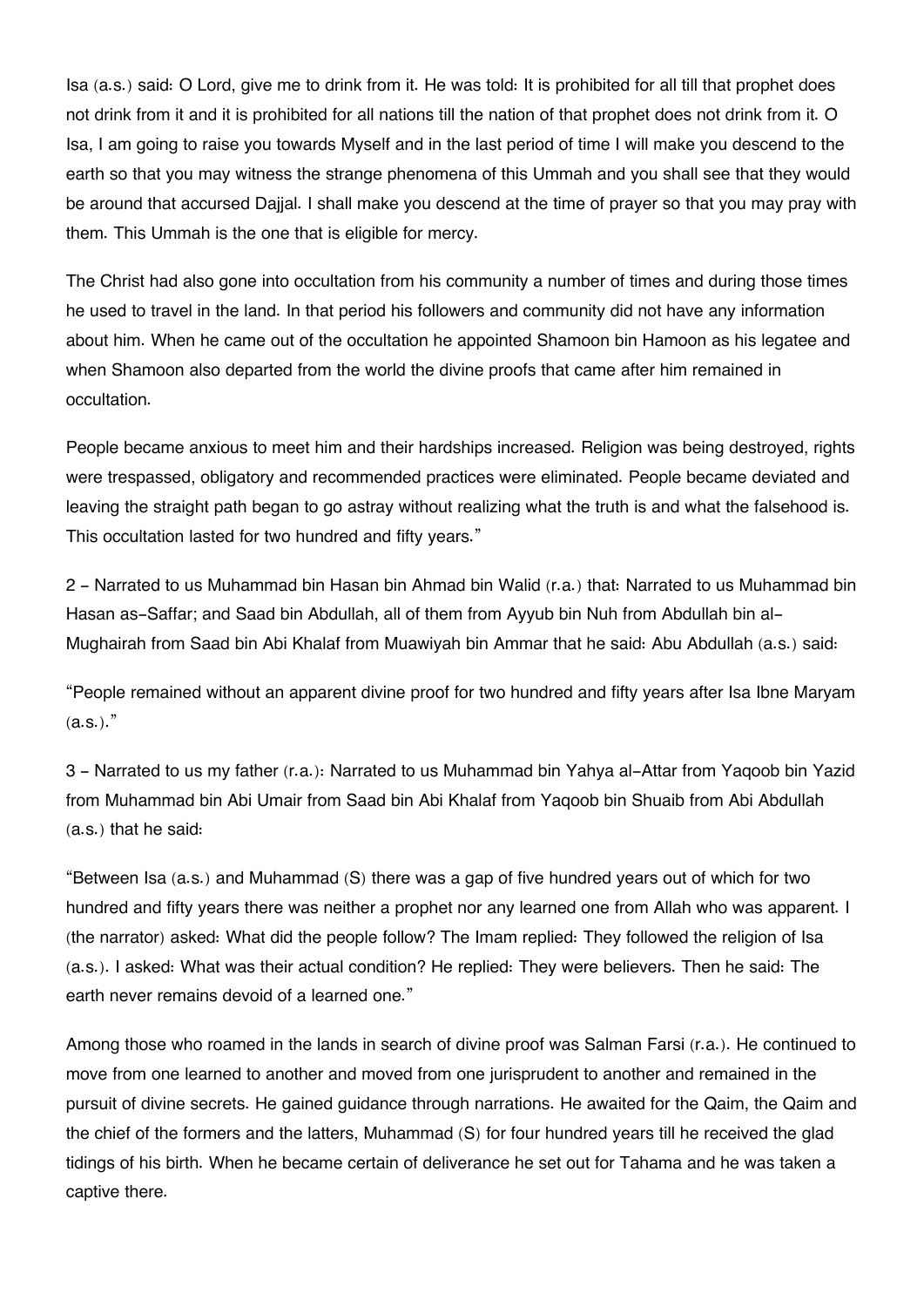## **Chapter 9: Report of Salman Farsi regarding the advent of Prophet Muhammad**

#### **Chapter 9: Report of Salman Farsi (r.a.) regarding the advent of Prophet Muhammad (S)**

1 - Narrated to us my father (r.a.): Narrated to us Muhammad bin Yahya al-Attar; and Ahmad bin Idrees, all of them from Ahmad bin Muhammad bin Isa from Muhammad bin Ali bin Mahziyar from his father who asked from Musa bin Ja'far (a.s.):

"O son of Allah's Messenger, will you not tell us what was the reason Salman Farsi accepted Islam?

He replied: my father (a.s.) informed me that one day Ali Ibne Abi Talib (a.s.), Salman Farsi, Abu Zar and a group of people from Quraish had congregated at the tomb of the Holy Prophet (S) when Amirul Momineen (a.s.) said to Salman Farsi: O Aba Abdillah will you not tell us the beginning of your story? Salman said: By Allah O Amirul Momineen, if anyone other than you had asked I would not have told anything. I was a resident of Shiraz and the son of a farmer and my father loved me very much.

One day I was going with my father to attend a festival of the people of that town when by chance we passed by a monastery in which a man was screaming: I testify that there is no god except Allah and that Isa is the spirit of Allah and Muhammad is the beloved of Allah. Thus the description and praise of Muhammad permeated my flesh and blood and after that I was interested in neither eating nor drinking. My mother asked: What is wrong with you son, that today you did not prostrate at the time of the rising of the sun? When I opposed her she fell silent. When I went to my room I saw a letter hanging from the roof. I asked my mother what that letter was.

She said: O Ruzbah when we returned home after celebrating our festival, we found it hanging from the roof. So you don't go near it. If you do so your father will kill you. Salman said that he continued to argue with his mother. When night fell and my parents went to sleep, I arose and took up the letter. I saw written therein: In the Name of Allah the Beneficent the Merciful. It is a covenant from Allah with Adam that He will create a prophet from his loins who will be named Muhammad.

He will teach the best of morals and restrain the people from idol-worship. O Ruzbah, go to the legatee of Isa, accept the Faith and leave the Majoosi[1](#page--1-0)1 religion. He (Salman) says that after this he screamed and fell down unconscious and his trouble increased. He says: Thus my father became aware of this and he cast me into a deep pit. He said: Come back to your religion or I would kill you. I told him: You do whatever you like with me. The love of Muhammad will not leave my heart. Salman says: Before reading that letter I didn't know Arabic and Allah, the Mighty and Sublime taught me this language from this day. He says: I remained in that pit and they used to throw small pieces of bread to me.

When my matter became prolonged I raised up my hands to the heavens and prayed: O my Lord, You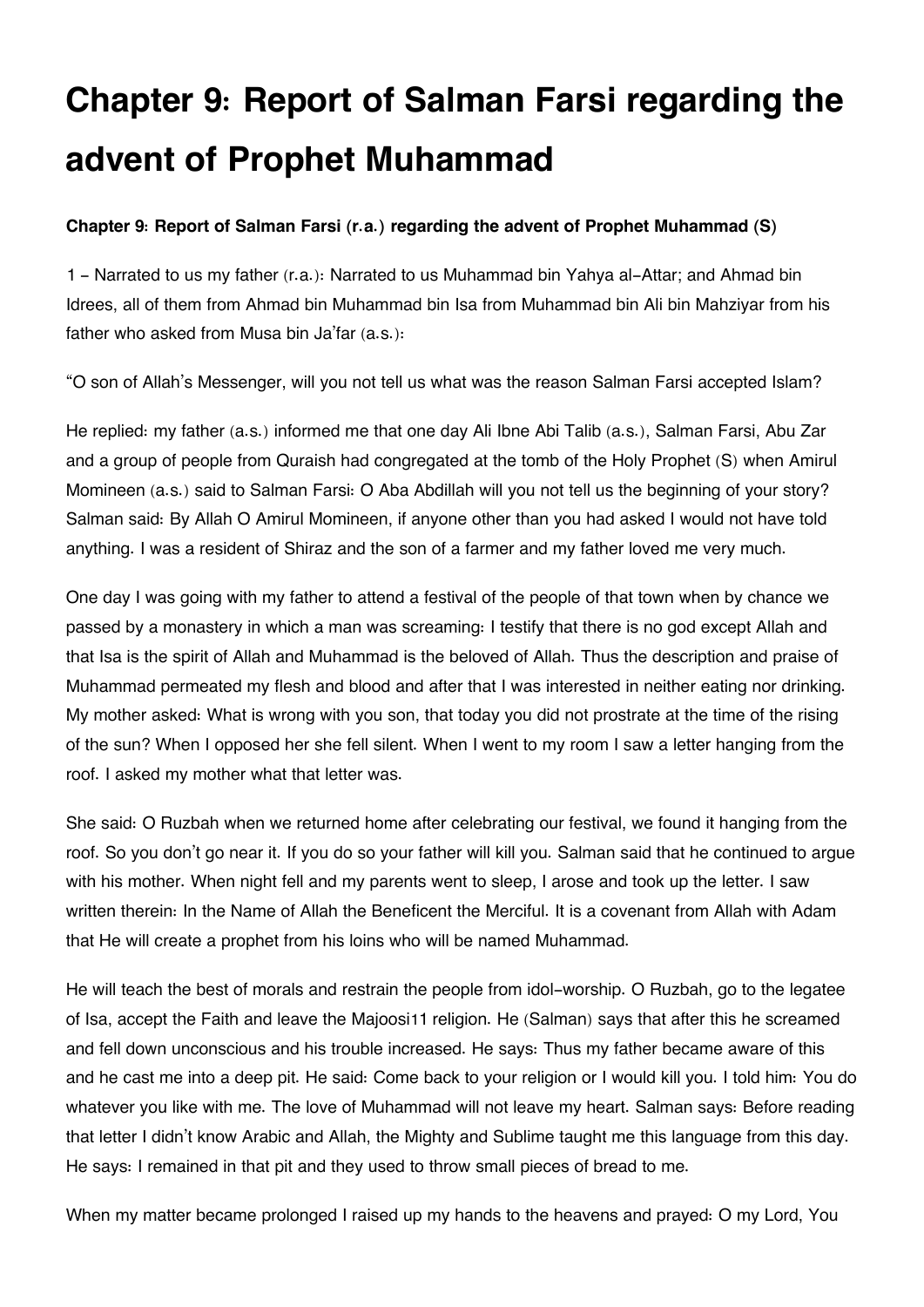have put the love of Muhammad and his legatee in my heart. So I beg you in their name that You hasten my deliverance and take me out from the condition I am in. At that moment a person came to me dressed in white. He said: Ruzbah, get up. After that he held my hand and took me to the monastery.

I began to recite: I testify that there is no god except Allah and Isa is the spirit of Allah and that Muhammad is the beloved of Allah. The person who resided in the monastery came to me and asked: Are you Ruzbah? "Yes," said I. He said: Go up. I went up and continued to serve him for two complete years. When it was the time of his death he said: I am going to die. I asked him: On whom are you leaving me? He said: I don't know anyone who follows my beliefs except a monk who lives in Antioch. Thus if you meet him, convey my salutations to him and give him this tablet. Saying this he gave me a tablet.

When he died I gave him the funeral bath, shrouded and buried him and taking the tablet set out for Antioch. When I reached the monastery in Antioch I began to recite: I testify that there is no god except Allah and Isa is the spirit of Allah and that Muhammad is the beloved of Allah. The resident of the monastery came to me and said: Are you Ruzbah? "Yes," said I. He said: Go up. I went up and continued to serve him for two complete years. When it was the time of his death he said: I am going to die. I asked him: On whom are you leaving me? He said: I don't know anyone who follows my beliefs except a monk who lives in Alexandria.

Thus when you meet him, convey my salutations to him and give him this tablet. Saying this he gave me a tablet. When he died I gave him the funeral bath, shrouded and buried him and taking the tablet reached the monastery he had indicated. Upon reaching there I began to chant: I testify that there is no god except Allah and Isa is the spirit of Allah and that Muhammad is the beloved of Allah. Thus that monk came to me and asked: Are you Ruzbah? "Yes," said I. He said: Go up.

I went up and continued to serve him for two complete years. When it was the time of his death he said: I am going to die. I asked him: On whom are you leaving me? He said: I don't know anyone in the world who follows my beliefs and indeed the birth of Muhammad bin Abdullah bin Abdul Muttalib is near. So if you meet him, convey my salutations to him and give this tablet to him. When he died I gave him the funeral bath, shrouded and buried him and set out taking the tablet with me. I met a group of people and I offered to serve them if they gave me food and water and they agreed.

When their mealtime arrived, they tied up a sheep and beat it to death. After that they prepared Kebab with some of the meat and some they roasted red on the fire. When I declined to partake it, they said: Eat it! I told them: I am a monk and a young man that spent his life in a monastery and monks do not eat meat. They began to beat me and were about to take my life when some of them said: Wait till the wine arrives. And know that he would not take wine also. When they brought the wine I said: I am a monk and young man who lived in a monastery and the people of monastery do not imbibe wine.

They tied me up and decided to eliminate me. I said: O people, do not beat me or put me to death as I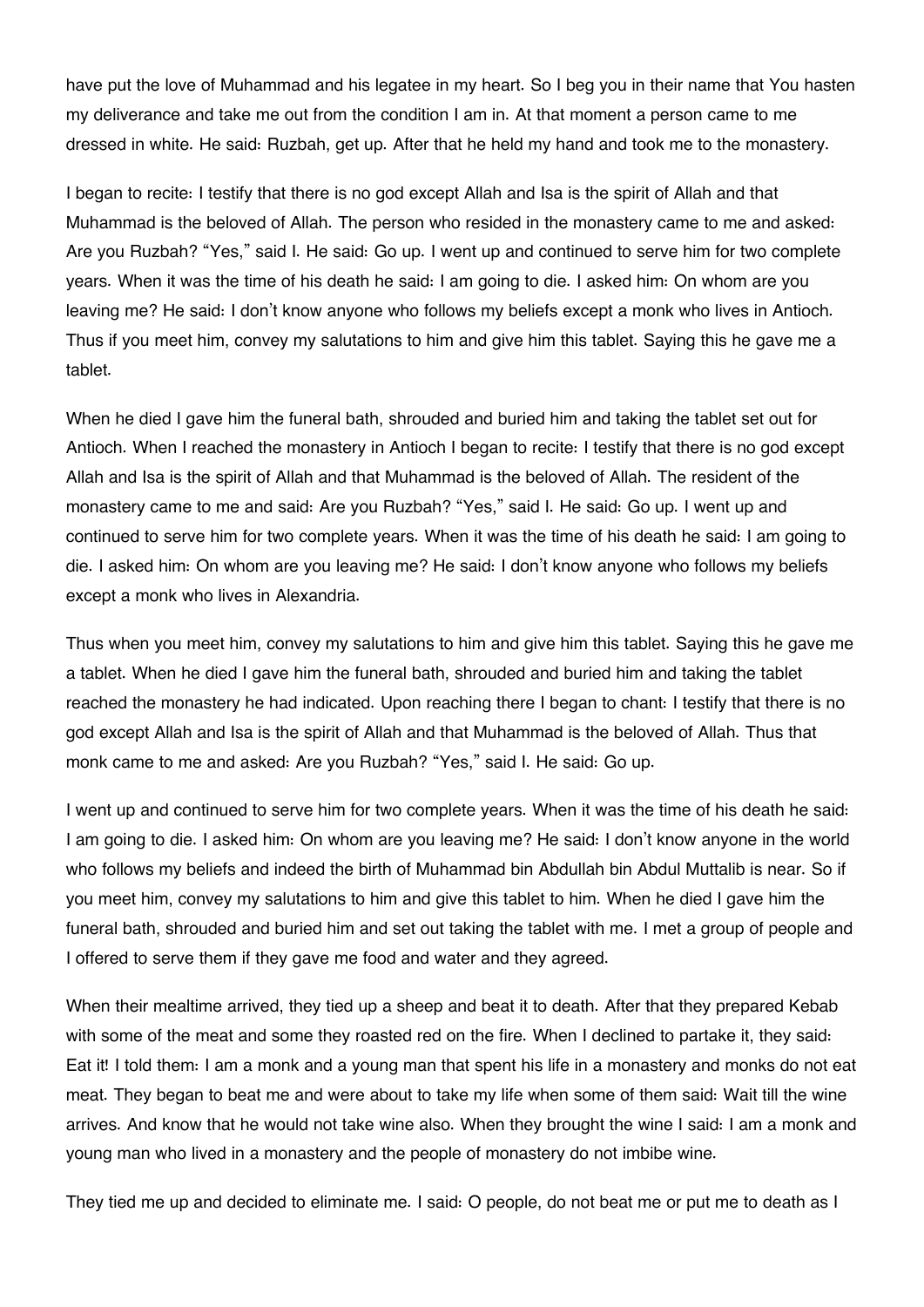have confessed to be a slave of yours. And I agreed that I was a bondman of one of them. That person saved me from those people and sold me to a Jew for three hundred dirhams. Salman says that the Jew asked me about my story and I told him about it and said that I had no fault except that I loved Muhammad and his legatee. The Jew said: Then know that I hate you and Muhammad. He took me outside his house where there was a huge quantity of sand. He said: O Ruzbah, if you are not able to shift all the sand till the morning next I will surely kill you. Salman says: I spent the whole night shifting that sand from one place to another.

When I was absolutely exhausted, I raised my hands to the sky and prayed: O my Lord, You have filled up my heart with the love for Muhammad and his legatee. So I ask you in their names, please hasten my deliverance and save me from this terrible situation. So Allah, the Mighty and Sublime sent a windstorm that transferred all the sand to the spot that Jew had specified. In the morning the Jew was surprised that I had shifted all the sand.

Then he said: O Ruzbah, since you have proved to be a sorcerer, I shall throw you out of this town so that you may not destroy the locals. Thus he externed me from there and sold me to a kind-hearted lady. She was very kind to me. She had an orchard which she put at my disposal and said: It is for you, you can take whatever you want from it or give to anyone or spend in charity.

Salman says that: I lived in that orchard for a very long time. One day I was sitting there when a group of seven persons shaded by a cloud came towards me. I said to myself: By Allah all of them cannot be prophets but one of them is definitely a prophet. They moved forward and entered the orchard and the piece of cloud was also moving with them. The group that entered the orchard comprised of the Messenger of Allah (S), Amirul Momineen (a.s.), Abu Zar, Miqdad, Aquil bin Abi Talib, Hamza bin Abdul Muttalib and Zaid bin Haritha.

They entered the orchard and began to eat the date fruits that had fallen from the trees. The Messenger of Allah (S) was saying: Eat the fallen date fruits and do not spoil anything that belongs to these people. So I went to my owner and said: Please give me a tray of fresh dates. She said: You can have six. Salman says that he took up a tray of fresh dates and said to himself: If one of them is a prophet he would not eat Sadaqah and he would not mind eating a present. So I kept the tray before them and said: This is Sadaqah. The Messenger of Allah (S) said: Eat it.

But he himself abstained from eating as did Amirul Momineen (a.s.), Aquil bin Abi Talib and Hamza bin Abdul Muttalib. Zaid was told to go ahead and eat. I said to myself that this was the first sign of prophethood. Then I went to my mistress and said: Give me another tray. She said: You can have six. Salman says that I picked up a tray and came to them and placed the fresh dates before them and I said: This is a present. The Messenger of Allah (S) stretched out his hand and uttered: In the Name of Allah…eat.

All of them began to eat the dates. So I said to myself: This is the second sign. After that when I moved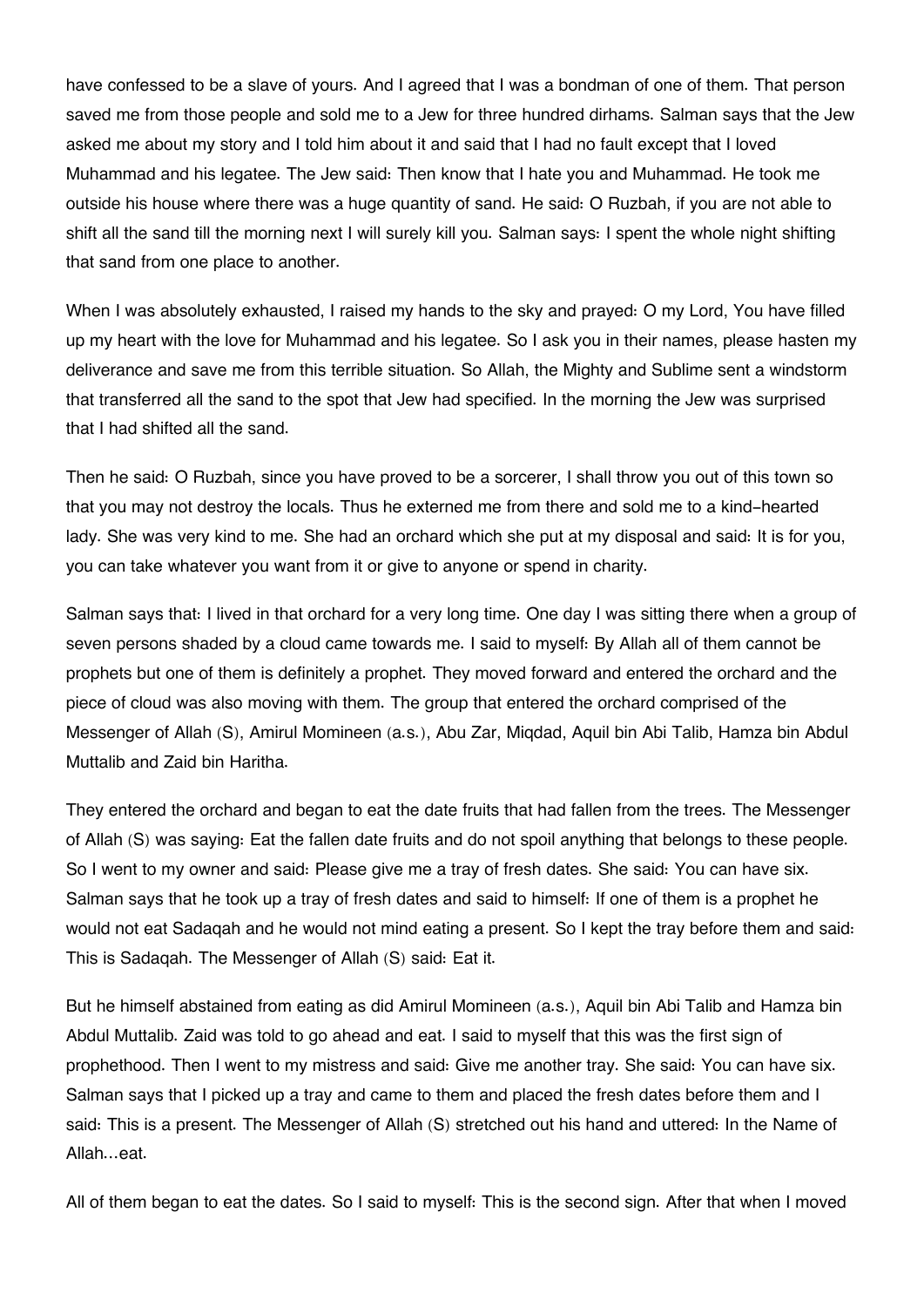towards his back the Holy Prophet (S) became attentive to me and said: Ruzbah, are you looking for the mark of prophethood? "Yes," I said. He displayed his shoulders and I saw the mark of prophethood on him and above it were some hair. Salman says that he fell down at the feet of the Messenger of Allah (S) and began to kiss them. He (the Prophet) said: Ruzbah, go to that lady and say that Muhammad bin Abdullah is asking if she would sell this slave to him.

So I went to her and said: Muhammad bin Abdullah is asking if you would sell this slave to him? She replied: I will not sell the slave except in exchange of four hundred date trees two hundred of which should be yellow and two hundred golden. Salman says that when he conveyed this to the Holy Prophet (S) he said: How easy is that which she has asked. Then he said: Arise, O Ali and gather all the date seeds. Ali gathered all the seeds and sowed them in the ground. The Prophet told him to pour water on them which Ali did. He had hardly finished watering that the trees grew up so much that they began to strike one another.

Then the Prophet told me to go to the lady and tell her: Muhammad bin Abdullah is saying: Take your thing and give me mine. Salman went and told the lady. She came out, saw the trees and said: By Allah, I will not sell him unless all the trees become yellow. Salman says: Jibraeel descended and touched his wings to those trees. All of them became yellow. Then the Messenger told me: Go and tell her: Muhammad is saying:

Take your thing and give me mine. Salman says that when I conveyed this to her she said: By Allah, one of those trees is more precious to me than your Muhammad and you. I said: By Allah, a day in the company of Muhammad is more precious to me than you and everything including you. After that the Messenger of Allah (S) emancipated me and named me Salman."

The author says: The name of Salman was Ruzbah Ibne Khasboodan and he had never prostrated to the sun. He always prostrated to Allah, the Mighty and Sublime. Since the Qibla direction towards which he had been commanded to pray was in the east, his parents thought that he was also prostrating to the sun like them.

Salman was the legatee of the legatee of Isa (a.s.) and he was entrusted with the burden that terminates at the successorship of the Imams. The name of Isa's legatee was Aabi and some people say that it was His Eminence, Abu Talib. This group has erred at this point because when Amirul Momineen (a.s.) was asked about the last successor of Isa (a.s.) he said: 'Aabi'. But people mistook it for 'Abi' which in Arabic means: My father. And Burdah has also mentioned this.

[1.](#page--1-0) Fire worship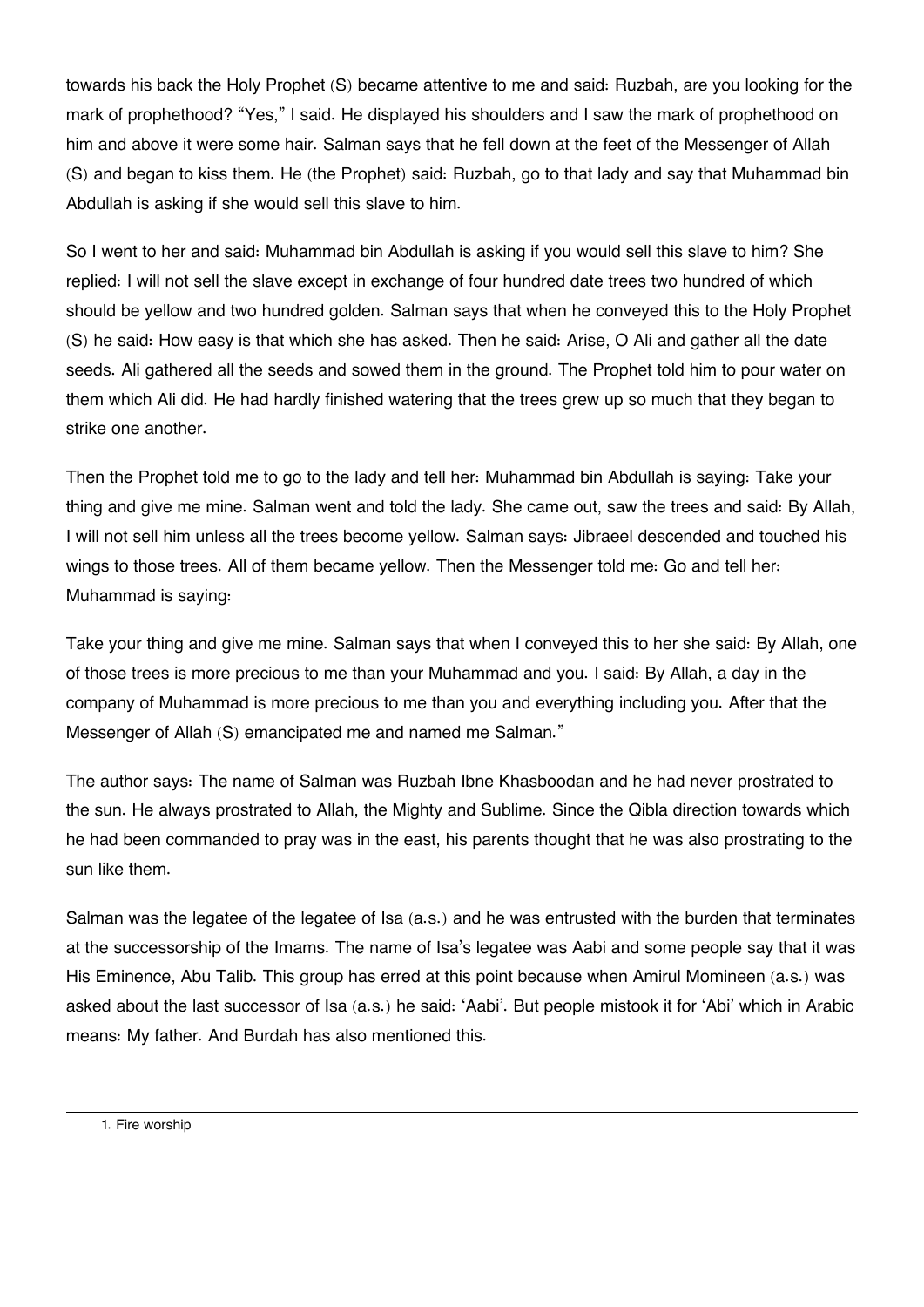# **Chapter 10: Report about Quss bin Saidatul Iyadi**

Quss bin Saidatul Iyadi was considered unique from the aspect of his knowledge and wisdom. He knew the Holy Prophet (S) and was awaiting his advent. He used to say: Indeed, there is a religion with Allah which is better than the religion that you follow. The Holy Prophet (S) has invoked divine mercy upon him and said: He shall be raised up on Judgment Day as a separate nation.

1 - Narrated to us my father (r.a.): Narrated to us Saad bin Abdullah from Ahmad bin Muhammad bin Isa from Hasan bin Mahboob from Alaa bin Zarin from Muhammad bin Muslim from Abu Ja'far (a.s.) that he said:

"One day the Messenger of Allah (S) was sitting in the courtyard of the Kaaba and it was the day when Mecca had been conquered. In the meantime a delegation came to him and saluted him. "To which tribe do you belong?" "We are a delegation from Bakr bin Wail tribe," they replied. "Do have any news about Quss bin Saidatul Iyadi?" the Messenger asked. "Yes, O Messenger of Allah (S)," they replied. "What happened to him?" asked the Prophet. They said, "He has passed away." The Messenger of Allah (S) said: "All the praise is for the One Who gives death and life.

Every soul has to taste death. As if I can see Quss bin Saidatul Iyadi in the market of Ukaz atop a camel and telling people: Assemble here, and when you are assembled, keep quiet; and when you are quiet, listen and when you listen, try to understand; and when you understand, remember it and consider it truth. Know that one that lives, ultimately dies and loses the life and one who loses life never comes back.

Doubtlessly there are hidden secrets in the heavens and lessons for the earth. There is a high roof upon the sky and the earth is a cradle spread out. The planets are in motion and the night is rotating and the sea water is moving in waves. Quss swears that all this is not play and sport and there are astonishing facts behind it. Because I can see that people die and they do not return. Are they satisfied with the place they are in; and that is why they continue to stay there? Or leaving this world they have gone to sleep?

Quss takes an oath that can never be minor, that there is a religion with Allah which is better than the religion you follow. After that the Messenger of Allah (S) said: May Allah have mercy on Quss, on Judgment Day he shall be raised up alone like a nation. Then he said: Is there anyone among you who can accurately quote some of his couplets? Someone said; I have heard him recite the following couplets:

In those who have gone before us in the past centuries there are edifying insights.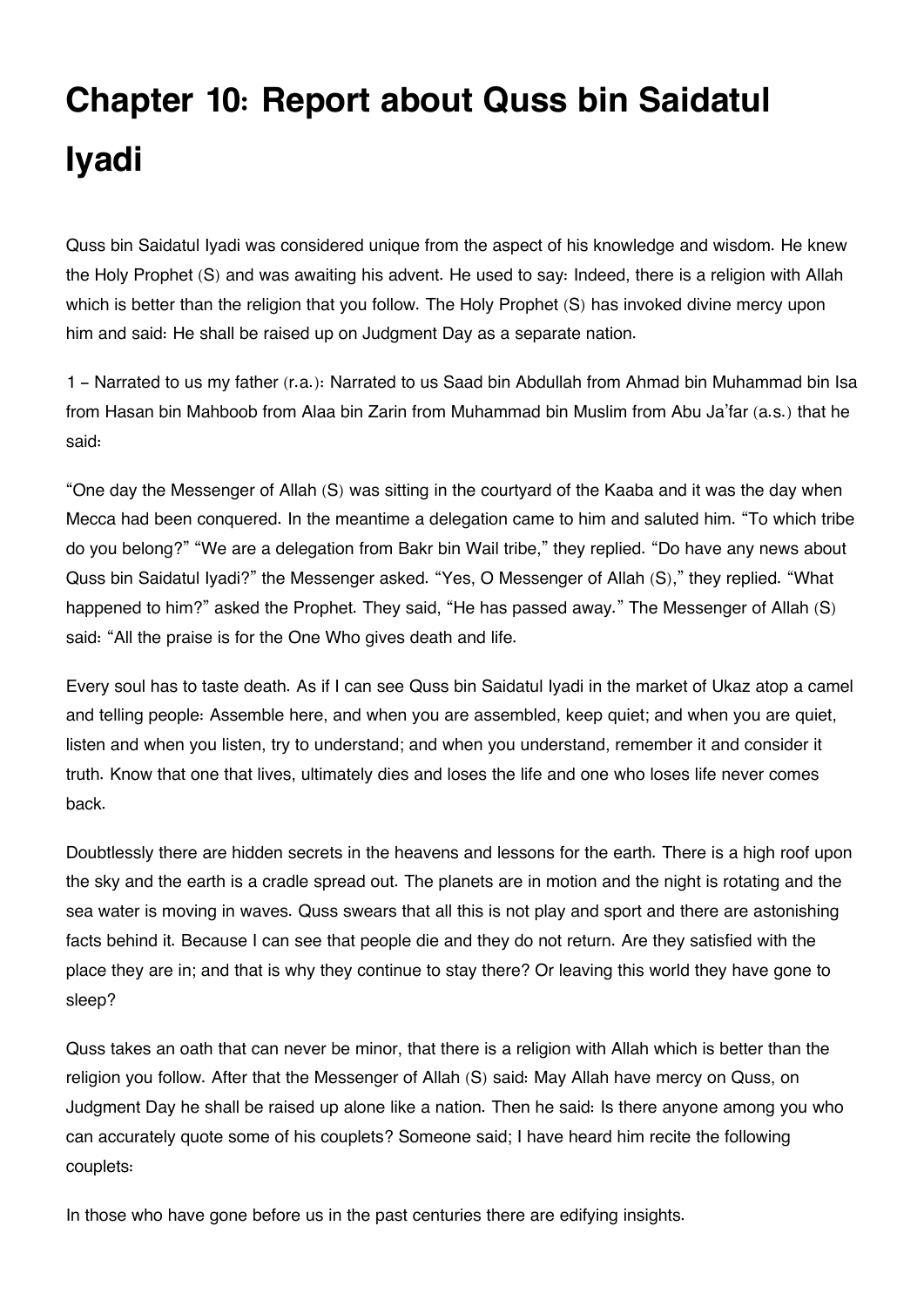When I took note of different circumstances I could not find any special cause of death.

I saw my people that the young and old, all move towards it.

Those who go away do not return to me and neither those who have survived will continue to live.

Therefore I became certain that I would also have to go where the others have gone.

Such was the level of the wisdom and recognition (Marefat) of Quss bin Saidatul Iyadi that whenever a person from Iyad tribe came to visit the Messenger of Allah (S) he used to ask him about the wise sayings of Quss and listened to them with all the attention."

2 - Narrated to us Hasan bin Abdullah bin Saeed: Narrated to us Abul Hasan Ali bin Husain bin Ismail: Informed us Muhammad bin Zakariya: Narrated to us Abdullah bin Zahhak from Hisham from his father that a delegation from the Iyad tribe paid a visit to the Messenger of Allah (S). When the latter asked them to mention some wise sayings of Quss he was told that Quss had said as follows:

O one who brings the news of death, the dead ones are in the graves and upon their bodies are remaining of some cotton clothes.

Leave them! Indeed there is a day appointed for them, just as thunder and lightning awakes those who are asleep.

Some will be unclothed and some dressed up. Some shall be in new clothes and some will be wearing worn out clothes.

Till they will change from one condition to another into a new generation and after that another generation shall come into being.

Rain and vegetation, fathers and mothers, those who have gone and the newcomers, signs after signs, dead ones after dead ones, light and darkness, nights and days, the poor and the rich, the righteous and the bad, the good doers and the sinners, it is news and warning for those who are oblivious. Everyone who does something should improve it. Know that it is nothing but that Allah is one. Neither is He begotten nor is the father of anyone. Only He has turned back and He has initiated and tomorrow one has to return to Him only.

After this, O people of the Iyad tribe, Where is Thamood and Aad? And where are our ancestors? Where is the righteous one who was not rewarded? And where is the wrong doer who was not penalized? Never! By the Lord of the Kaaba, one who is created shall be brought back and if not today then he will be returned on another day.

This is Quss bin Saidah bin Hadhaqah bin Zuhr bin Iyad bin Nizar who was the first among the people of the Age of Ignorance who brought faith in the advent of the Prophet. And he was the first man who kept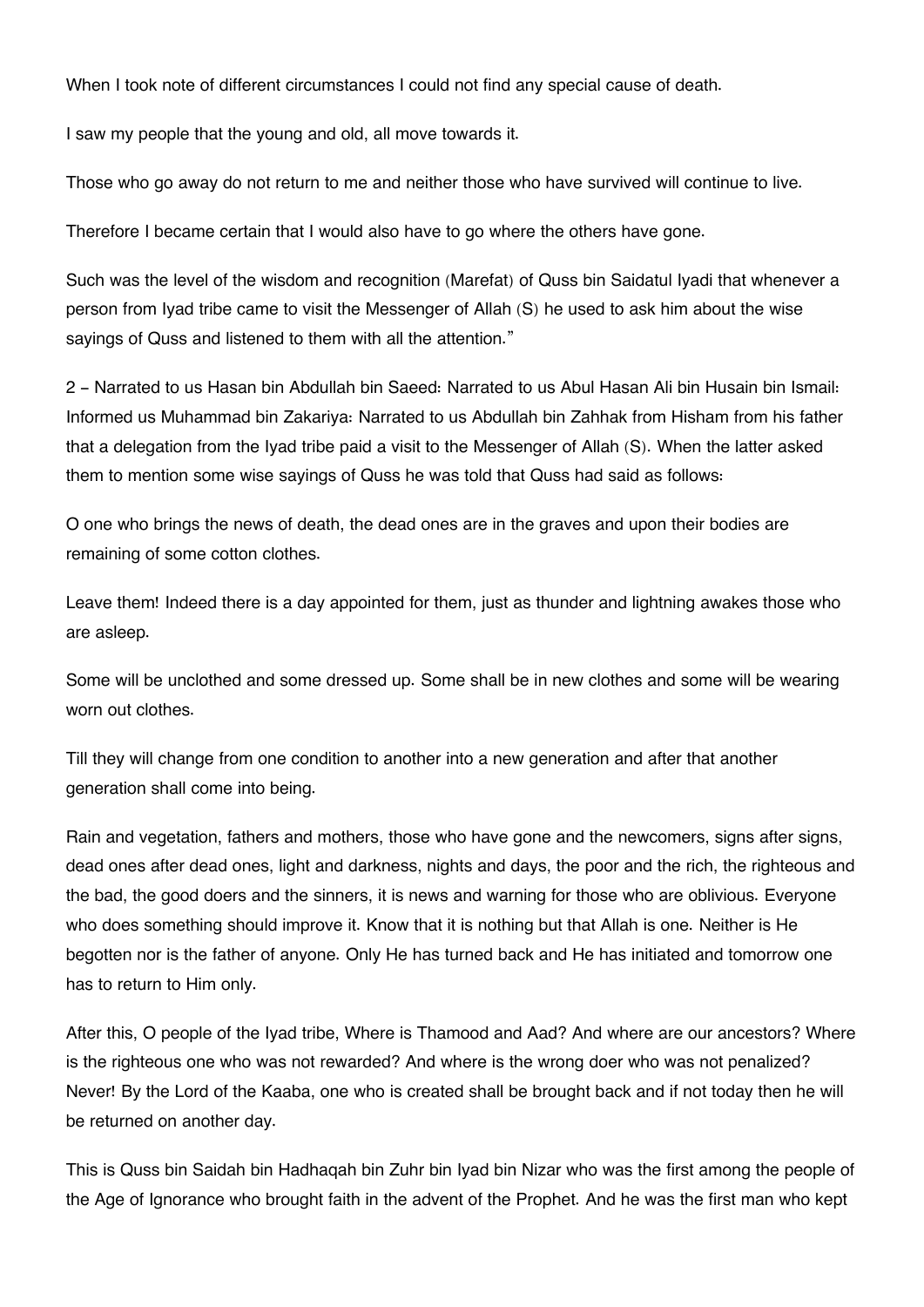a staff with him and used it for support. And it is said that he lived for six hundred years and knew the Holy Prophet (S) by his name and genealogy and gave the people the glad tidings of his advent. He used to observe dissimulation and dispensed good advice to the people and exhorted them also to observe dissimulation."

3 - Narrated to us Hasan bin Abdullah bin Saeed: Informed us Abul Hasan Ali bin Husain bin Ismail: Informed us Muhammad bin Zakariya bin Dinar: Narrated to me Mahdi bin Sabiq from Abdullah bin Abbas from his father that he said:

"Quss bin Saida assembled his sons and said: Hunger is satiated by vegetables and by milk diluted with water. If someone makes a false allegation against you, you should know that he is having the same defect. One who oppresses you shall certainly have to face oppression. When you observe justice by opposing your selfish desires you shall also be dealt with justice. When you prohibit people from something, begin with your own self. Do not hoard that which you do not consume and do not eat what you don't need.

If you save something it must be only your deeds. Observe thrift; generosity will get you the leadership of your community. Never take advice from a busy person even though he might be stable in character and has determination. Neither should you take advice from the one who is hungry even though he might be wise. Also don't take the advice of a coward even though he may be capable of dispensing good advice. Do not take up a responsibility which will not be possible without any difficulty. When you observe enmity, follow the dictates of justice and equity and when you speak, you must speak less.

Do not give a loan to anyone even though he might be your closest relative, because you will always dread that he will not repay; and the one whom you lend shall have the discretion to repay or not. Till the time he is indebted to you he is the master and you are his slave. If he commits excess on you, you are deserving of it due to your foolishness. And if he fulfills his promise, only he shall be eligible for praise and not you. Continue to pay alms (Sadaqah) as it is expiation of mistakes and sins.

Thus Quss never gave loans to anyone and he spoke in such a way that laymen cannot understand the underlying points and only specified individuals may comprehend his words."

### **Chapter 11: Regarding the report of Tubba**

Tubba the king (of Yemen) was among those who knew the Holy Prophet (S) and was in anticipation of his advent because he had received information about it. He knew that in the near future a prophet would arise in Mecca and migrated to Yathrib (Medina).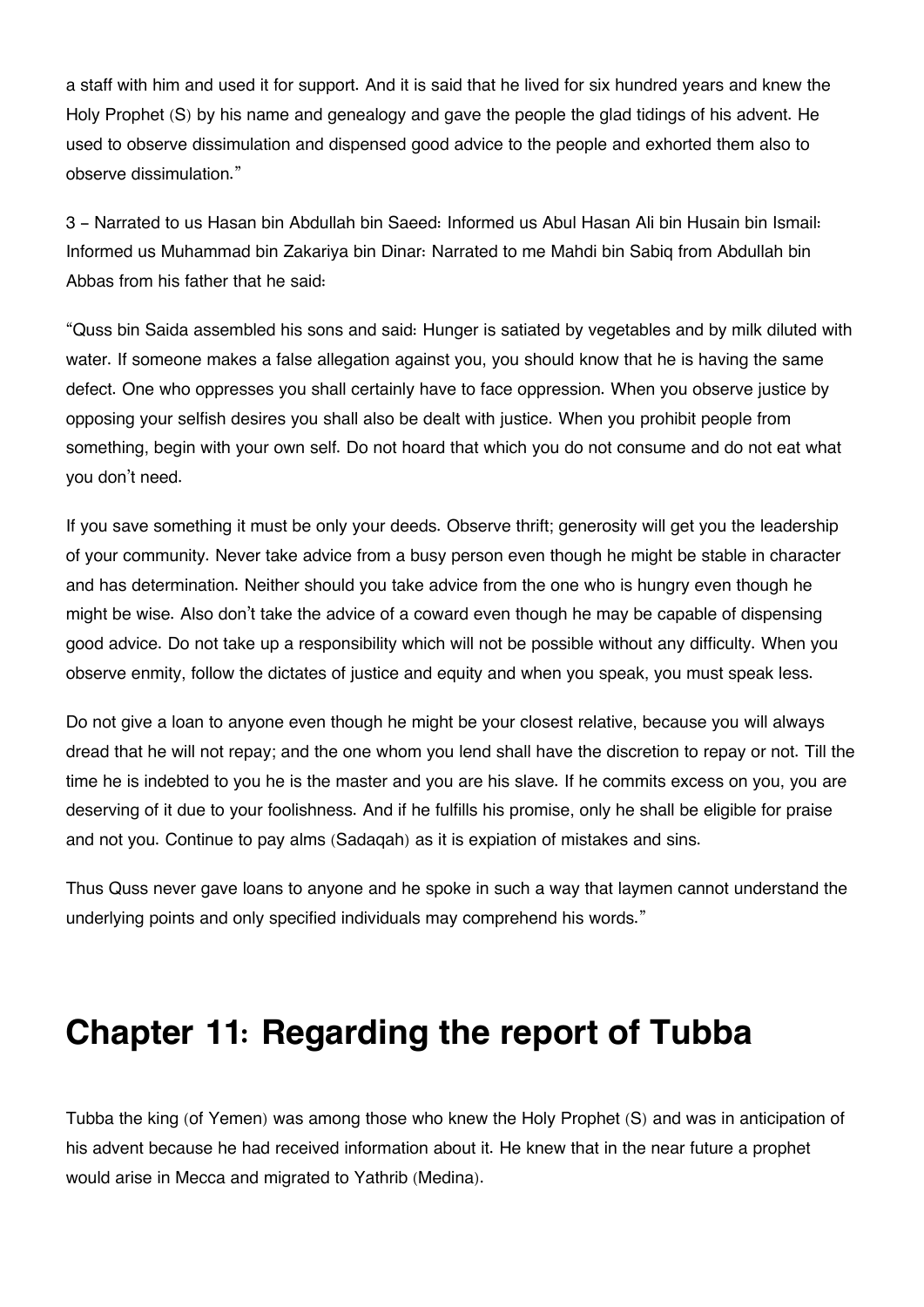1 - Muhammad bin Hasan bin Ahmad bin Walid (r.a.): Narrated to us Muhammad bin Hasan as-Saffar from Ahmad bin Muhammad bin Isa from Hasan bin Ali from Umar bin Aban from Aban rafa'u[1](#page--1-0), that once while walking Tubba recited the following couplets:

Till there came to me a learned one from the Quraiza who was a Rabbi, and I swear by your life he was famous among the Jews.

He told me to abstain from attacking a hidden village because a prophet from Quraish would arise from Mecca.

Thus I excused them but I did it unwillingly and I left them for the fear of the eternal day.

And I abstained from attacking Mecca for the sake of Allah and in hope of His forgiveness. For the sake of the day of accounting and the blazing (fire of) Hell.

And I left behind a man from my community for this prophet. I left a person of merit whom people praised.

A person who shall have victories and divine help in his generations. And through this I hope in reward of the Lord of Muhammad.

I didn't even expect that there would be a manifest house of Allah in the land of Mecca where He would be worshipped.

They told me that there was a rich treasury in Mecca. Treasures of pearls and emeralds.

So I made an elaborate plan but my Lord did not allow it to be fulfilled. And Allah saves his Masjid from destruction.

Thus, whatever I had aspired, I left upon them. And I performed this exemplary deed only for these pure-hearted personalities.

Abu Abdillah (a.s.) said: Indeed he was informed that a prophet would arise from here (Mecca) and his migration shall be towards Yathrib (Medina). Thus he took with himself a group of people from Yemen and settled them with the Jews so that after the advent of that prophet they might help, support and regarding him, he composed the following couplets:

I testify that Ahmad in certainly the Messenger of that God Who is the Creator of the universe.

Thus if I had such a long age that I could meet him I would indeed become his vizier and his cousin.

And I would become a punishment for the polytheists and made them drink the ale of death and sorrow.

2 - Narrated to us my father (r.a.): Narrated to us Ali bin Ibrahim from his father from Ibne Abi Umair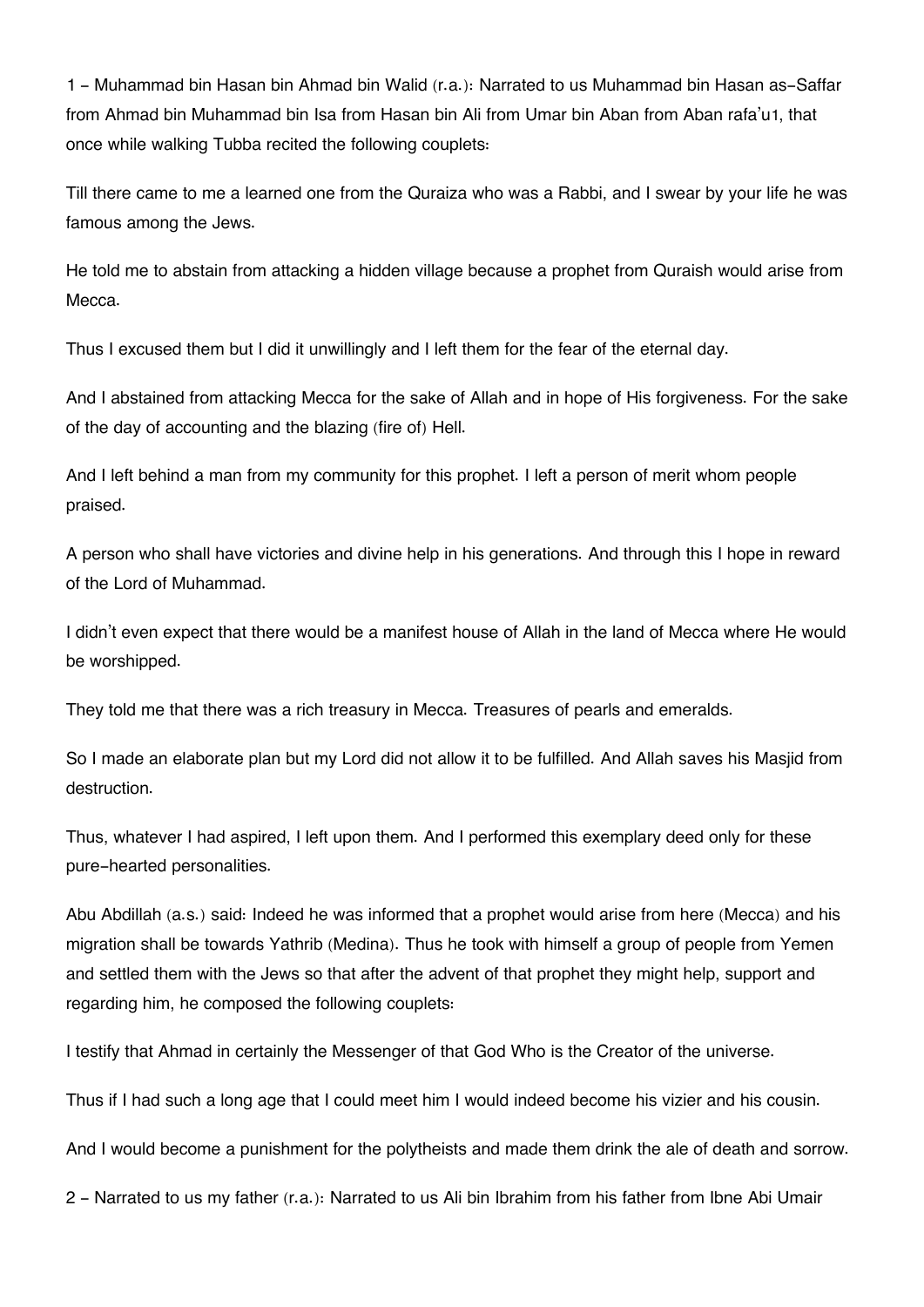from Ibrahim bin Abdul Hameed from Walib bin Sabih from Abi Abdullah (a.s.) that he said:

Tubba told Aws and Khazraj: You people stay here till that prophet arises and as for me, if I live till that time I will serve and help him.

3 - Narrated to us Ahmad bin Muhammad bin Husain al-Bazzaz: Narrated to us Muhammad bin Yaqoob Asam: Narrated to us Ahmad bin Abdul Jabbar Utaridi: Narrated to us Yunus bin Bukair Shaibani from Zakariya bin Yahya Madini: Narrated to me Ikrimah: I heard Ibne Abbas say:

"You must not have any misgiving regarding Tubba, because he was a Muslim."

[1.](#page--1-0) Rafa'u is a term that means that the original narrator has mentioned a name which the subsequent narrator/s has/have omitted.

# **Chapter 12: Report about Abdul Muttalib and Abu Talib**

Abdul Muttalib and Abu Talib were much more knowledgeable about the Holy Prophet (S) than other learned people and scholars but both of them used to maintain secrecy from the ignorant, the infidels and the deviated persons.

1 - Narrated to us Ali bin Ahmad bin Musa (r.a.): Narrated to us Ahmad bin Yahya bin Zakariya al-Qattan: Narrated to us Muhammad bin Ismail: Narrated to us Abdullah bin Muhammad: Narrated to us my father: Narrated to me Haitham bin Amr al-Muzni from Ibrahim bin Aqil Hudhalli from Ikrimah from Ibne Abbas that he said:

"A carpet used to be specially laid out for Abdul Muttalib in the shade of the Kaaba and none but he sat. And it was by way of respect for him. His sons used to sit around him and didn't disperse while he remained seated there. The Messenger of Allah (S) who was a young child at that time used to come roaming about and sit upon that carpet and his uncles did not like. So they used to try to remove him from there.

But when Abdul Muttalib saw this, he used to say: Leave my son. By Allah, he is having a very exalted status. I can see that there would certainly come a day when he shall be your master. I can see the effulgence of greatness on his forehead. He would lead the people. After that he used to pick him up in his arms and seated him next to himself. He used to stroke his back and kiss him and said: I have never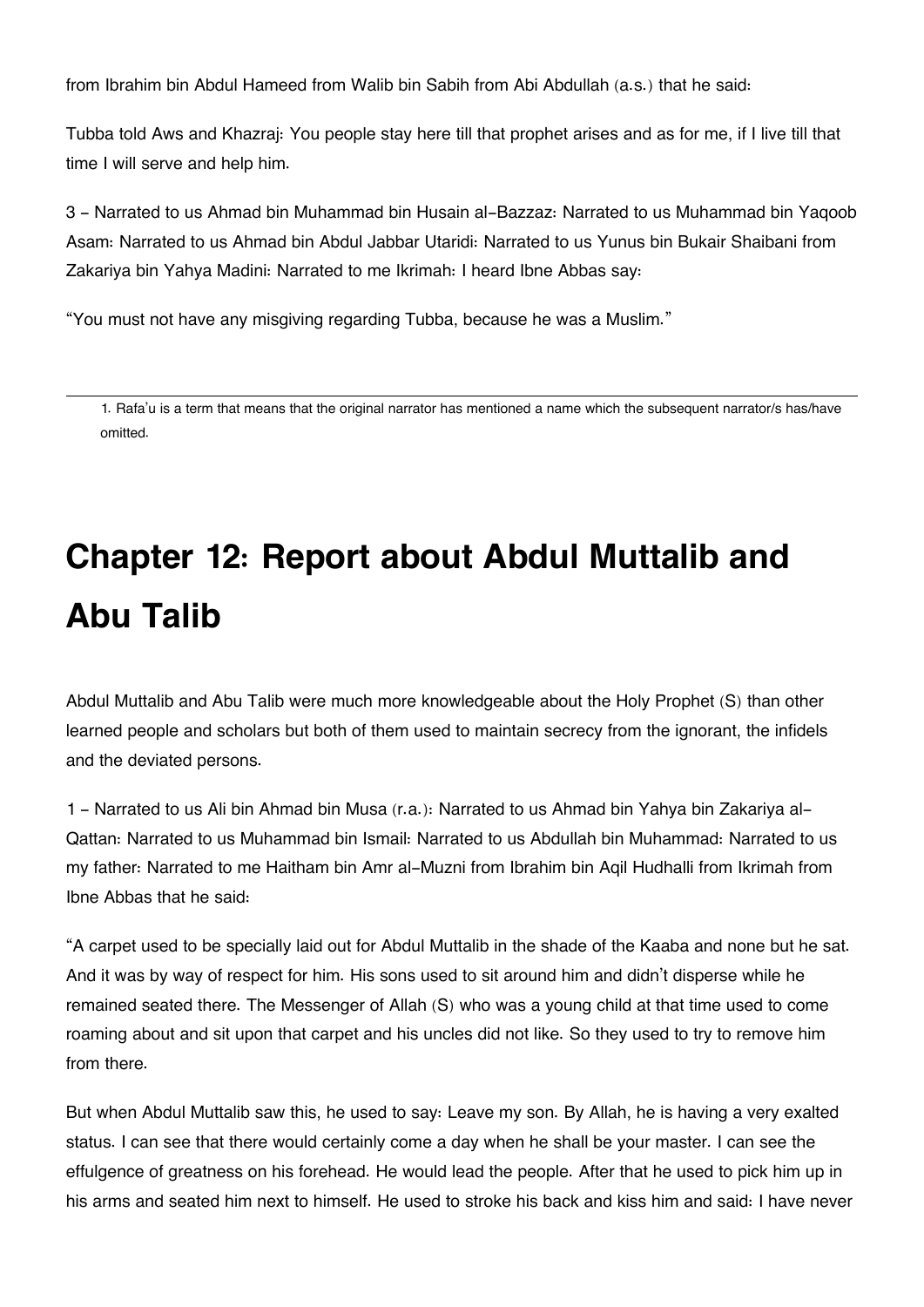seen softer and pure kiss like this and neither have I seen a body so soft and purified.

Then he used to turn towards Abu Talib as he (Abu Talib) and Abdullah were from the same mother and said: O Abu Talib, this boy is having a great status, so you must protect him and remain attached to him because he is unique. Be like a mother to him. Take care that nothing untoward should happen to him. Then he used to place him on his shoulders and perform seven rounds (of the Kaaba). Abdul Muttalib knew that he despised the idols of Laat and Uzza, therefore he did not take him before them.

When he (Prophet) was six years old, his mother, Amina passed away at Abwa which is situated between Mecca and Medina. She had taken him with her to visit her brother from Bani Adi. Thus the Messenger of Allah (S) became an orphan having neither the shade of the father nor the love of mother. Thus Abdul Muttalib showered him with more love and care. This continued till the end arrived for Abdul Muttalib.

In his last moments he summoned Abu Talib. At that time the Prophet was atop Abdul Muttalib's chest and the latter was in the throes of death. He was weeping. In this condition he addressed Abu Talib: O Abu Talib, be a guardian for him as he is alone. He has neither seen the shade of the father nor tasted the affection of the mother. Abu Talib, consider him to be as precious as a vital organ of yours.

I have singled you out from all my sons for his guardianship because you and his father were from the same mother (full brothers). If you are able to witness his period (of prophethood) you should know that I am the most cognizant about him among all the people. Thus if you are able, follow him; and help him with your tongue, your hands and your wealth. By Allah, he shall be your leader and he shall achieve such a kingdom that none of my ancestors ever had. O Abu Talib I don't know of anyone among your ancestors whose father died like his father and whose mother passed away like his mother.

So, keep in mind his loneliness and protect him. Have you accepted my bequest regarding him? "Yes," he replied, I have indeed accepted it and Allah is the witness of this. Abdul Muttalib said: "Give me your hand." He gave his hand and Abdul Muttalib held it and said: Now death has become easy for me. Then he continued to kiss Muhammad and repeat: I testify that indeed I have never kissed a son more fragrant and elegant than you. He used to aspire remaining alive till the time of his prophethood. After that Abdul Muttalib passed away.

At that time the Holy Prophet (S) was eight years old. Abu Talib placed him under his care. Not for a moment during the day and night did he leave him. He used to make him sleep near himself and did not trust anyone regarding him."

2 - Narrated to us Ahmad bin Muhammad bin Husain al-Bazzaz: Narrated to us Muhammad bin Yaqoob Asam: Narrated to us Ahmad bin Abdul Jabbar Utaridi: Narrated to us Yunus bin Bukair from Muhammad bin Ishaq Ibne Yasar Madani: Narrated to us Narrated to us Abbas bin Abdullah bin Saeed from some of his family members that he said: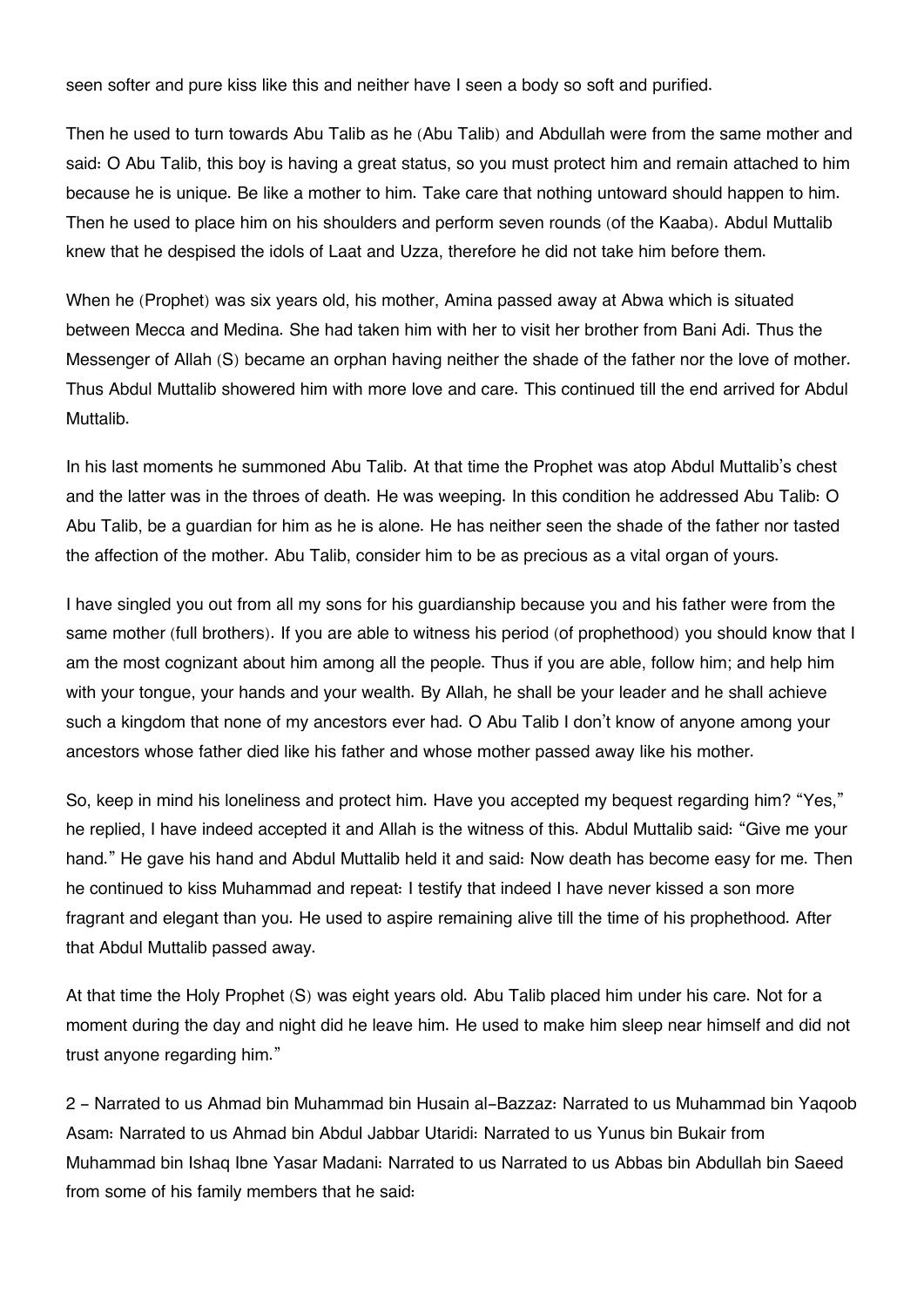"For Abdul Muttalib, the grandfather of the Messenger of Allah (S) a carpet was laid under the shade of the Kaaba on which none of his sons sat by way of respect for him. When the Holy Prophet (S) came there he sat only upon this. But when his uncles tried to remove him from there , his grandfather, Abdul Muttalib used to tell them: Leave my son alone. Then he used to stroke his back and say: My son is having a unique status. Abdul Muttalib passed away when the Holy Prophet (S) was eight years old and this occurred eight years after the Year of the Elephant."

3 - Narrated to us Ali bin Ahmad (r.a.) that he said: Narrated to us Ahmad bin Yahya that he said: Narrated to us Muhammad bin Ismail that he said: Narrated to us Abdullah bin Muhammad that he said: Narrated to us my father from Khalid bin Ilyas from Abi Bakr bin Abdullah bin Abi Jaham that he said: Narrated to me my grandfather that: I heard Abu Talib narrating from Abdul Muttalib that he said:

"One day when I was sleeping in the Hijr (of Ismail) I saw a dream which made me fearful. So I went to consult the diviner lady of Quraish. I was covered with a sheet of fur and my luxurious hair fell on both of my shoulders. When she looked at me she noticed my fearful face and she sat down carefully. At that time I was the chief of my community.

She said: What has happened to the chief of the Arabs? Has anything terrible happened? I said, "Yes, I saw a dream last night when I was sleeping in the Hijr (of Ismail). I dreamed that a tree was growing from my back. Its top was reaching to the sky and its branches had covered the east and the west of the earth. I saw an effulgence coming out of it which was seventy times brighter than the light of the sun. I saw the Arabs and non-Arabs prostrating before it. I also saw a group from Quraish preparing to cut down this tree.

When these people approached the tree a most elegant young man wearing the purest dress used to catch hold of them and broke their backs. He used to gouge out their eyes. When I stretched out my hand to this tree the young man screamed: Stop, there is no share in it for you. I asked: Then who has a share in it? Whereas the tree is growing from me only? He said: Only those have a share in it who develop attachment with it and you shall turn towards it. After this I awoke in fear and worry and my face was pale with terror.

Then I saw that the lady was also shocked and pale. She said: If your dream is true a boy will appear in your progeny that will rule the east and the west. And he shall become famous among the people. After that my sorrow and worry was dispelled. So take care, O Abu Talib, perhaps you are that person. Thus Abu Talib used to mention this to people and at that time the Holy Prophet (S) had already appeared and Abu Talib used to say:

That tree, by Allah, is Abul Qasim (Muhammad) the trustworthy one. Therefore he was asked: If it is so why don't you bring faith in him? He used to reply: For condemnation and insults from the people."

Abu Ja'far Muhammad bin Ali (r.a.) the author of this book says: Indeed, Abu Talib was a believer, but he put up a show of polytheism and concealed his faith so that he might have the most opportunities to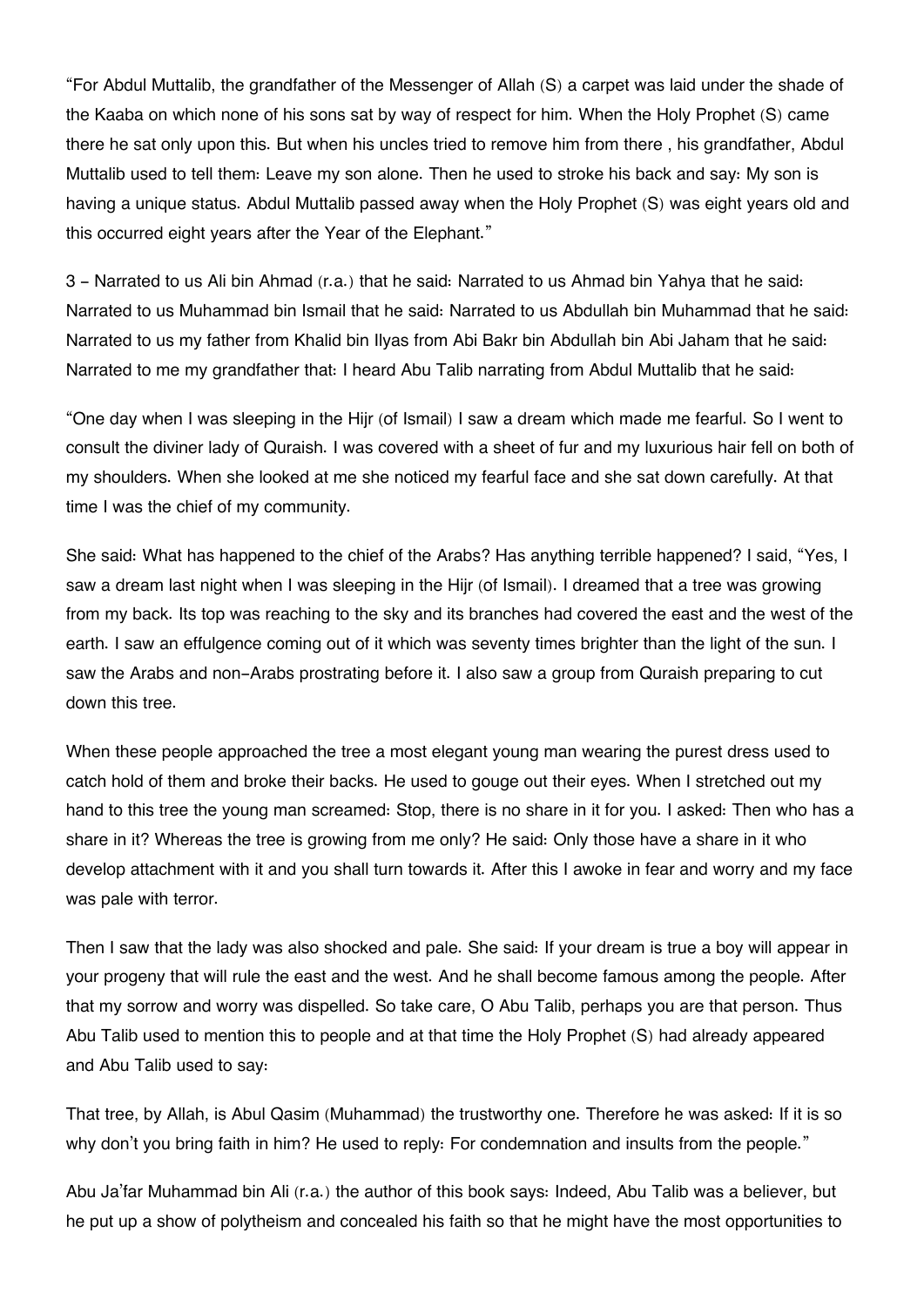help the Messenger of Allah (S).

4 - Narrated to us Muhammad bin Hasan that he said: Narrated to us Muhammad bin Hasan as-Saffar from Ayyub bin Nuh from Abbas bin Aamir from Ali bin Abi Sarah from Muhammad bin Marwan from Abi Abdullah (a.s.) that he said:

"Indeed, Abu Talib put up a show of disbelief and concealed faith and when it was the time of his passing away, Allah, the Mighty and Sublime revealed to the Messenger of Allah (S) to leave Mecca as there was no one to help him there and migrated to Medina."

5 - Narrated to us Ahmad bin Muhammad as-Saigh that he said: Narrated to us Muhammad bin Ayyub from Salih bin Asbat from Ismail bin Muhammad; and Ali bin Abdullah from Rabi bin Muhammad Musalli from Saad bin Tareef from Asbagh bin Nubatah that he said: I heard Amirul Momineen (a.s.) say:

"By Allah, my father, my grandfather Abdul Muttalib, Hashim and Abde Manaf never worshipped idols. He was asked: Then what did they worship? He replied: They used to face the Kaaba and pray according to the religion of Ibrahim (a.s.) and they followed only that faith."

6 - Narrated to us Ali bin Ahmad (r.a.) that: Narrated to us Ahmad bin Yahya that: Narrated to us Muhammad bin Ismail that he said: Narrated to us Abdullah bin Muhammad: Narrated to us my father from Saeed bin Muslim, freed slave of Bani Makhzum from Saeed bin Abi Salih from his father from Ibne Abbas that he said: I heard my father, Abbas say:

"When my brother Abdullah was born, there was effulgence upon his face like the light of the sun. My respected father, Abdul Muttalib said: This son of mine will have an exalted status. Then one night I dreamt that a white bird emerged from the nose of Abdullah and flew up to reach the east and the west. Then it returned and perched on the roof of the Kaaba.

At that moment all the people of Quraish prostrated towards it and began to gaze at it in amazement. There was a light which enveloped the earth and the sky and the east and the west. After waking up I inquired about it from a lady diviner who belonged to Bani Makhzum. She said: If your dream is true a boy would be born from the loins of Abdullah who will rule over the people of the east and the west. Abbas says that after this I was always on the lookout for a consort for Abdullah till he was married to Amina.

She was the most beautiful girl in all of Quraish. After that Abdullah passed away and the Holy Prophet (S) was born posthumously. I saw an effulgence emanating from his forehead. When I took him in my arms the fragrance of musk came out from his body and I became fragrant like a musk navel-bag. Amina told me: When the labor started I heard many noises in the house which were not human voices.

Then I saw a flag of a thin fine cloth attached to a pole of ruby. It had filled up the earth and the sky and a light was rising up from the head of this child which had illuminated the sky. In it I saw the palaces of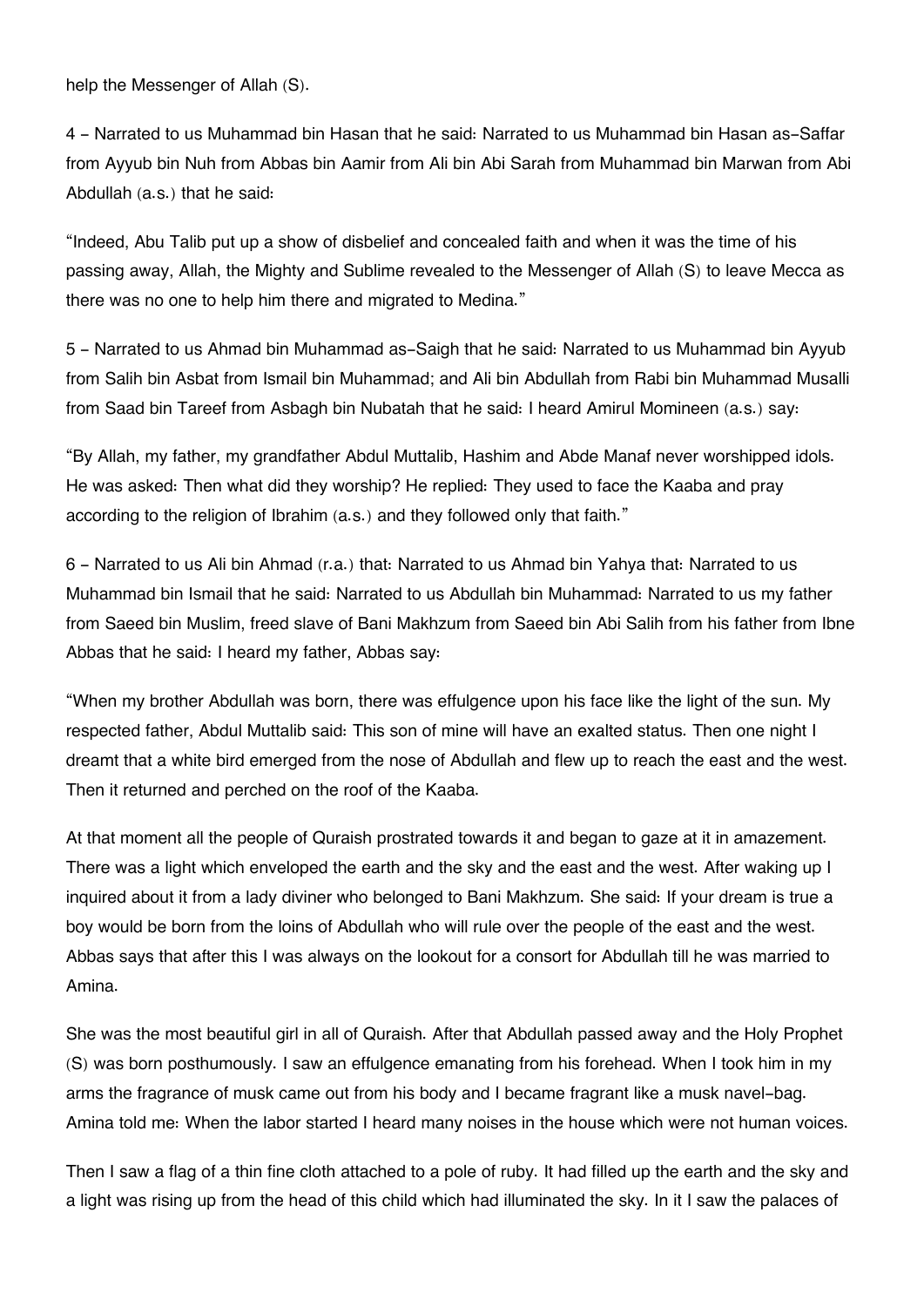Shaam which looked like flames of fire due to the brilliant light. And I saw around myself pigeon-like birds spreading out their wings. I also saw the Bani Asad genie passing through and saying: O Amina what all the fortune-tellers and idols will have to see from your son! After that I saw a tall young man who was the most elegant of all and had donned the most beautiful dress.

I thought that it was Abdul Muttalib. He took my son in his arms and made him suck his saliva. He had a tray of gold with him which was studded with emeralds and also had a comb of gold. He cut open the belly of my son and took out his heart. Then he cut it open and took out a black spot and threw it out. Then he took out bag of green brocade and took out a kind of white grass from the bag. Then he filled up the heart with this grass and placed the heart back into its place. Then he stroked the baby's stomach and spoke to him. The infant replied to him. I could not understand their conversation except that he said: Remain in the care and security of Allah. Indeed I have filled up your heart with faith, knowledge, certainty and valor. You are the best human.

Good for one who follows you and woe to one who opposes you. Then he took out another bag which was made of white brocade. From that he removed a seal and imprinted it between his shoulders. The imprint arose on the skin. Then he said: My Lord has commanded that I should blow the sacred spirit into your breast.

Thus he blew the soul into the body of the Prophet and dressed him up in a robe and said: This will protect you from all the calamities of the world. O Abbas, this is all what I witnessed through my own eyes. Abbas says that he uncovered the shoulders of the Holy Prophet (S) and read the inscription of the seal. Then I kept all this confidential and subsequently forgot everything till I accepted Islam and the Holy Prophet (S) himself reminded me of all this."

## **Chapter 13: Report of Saif bin Zi Yazan**

Saif bin Zi Yazan was also having recognition of the prophethood of the Messenger of Allah (S) and he had given the glad tidings of the advent of the Prophet to Abdul Muttalib when the latter had come to meet him with a delegation.

1 - Narrated to us Muhammad bin Ali Majilaway (r.a.) that he said: Narrated to me my uncle, Muhammad bin Abil Qasim from Muhammad bin Ali Kufi from Ali bin Hakim from Amr bin Bakkar Abasi from Muhammad bin Saib from Abi Salih from Ibne Abbas; and narrated to us Muhammad bin Ali bin Muhammad bin Hatim Bufakki that he said: Narrated to us Abu Mansur Muhammad bin Ahmad bin Azhar Bahara that he said: Narrated to us Muhammad bin Ishaq as-Basri that he said: Informed us Ali bin Harb: Narrated to me Ahmad bin Uthman bin Hakim: Narrated to us Amr bin Bakr from Ahmad bin Qasim from Muhammad bin Saib from Abi Salih from Ibne Abbas that he said: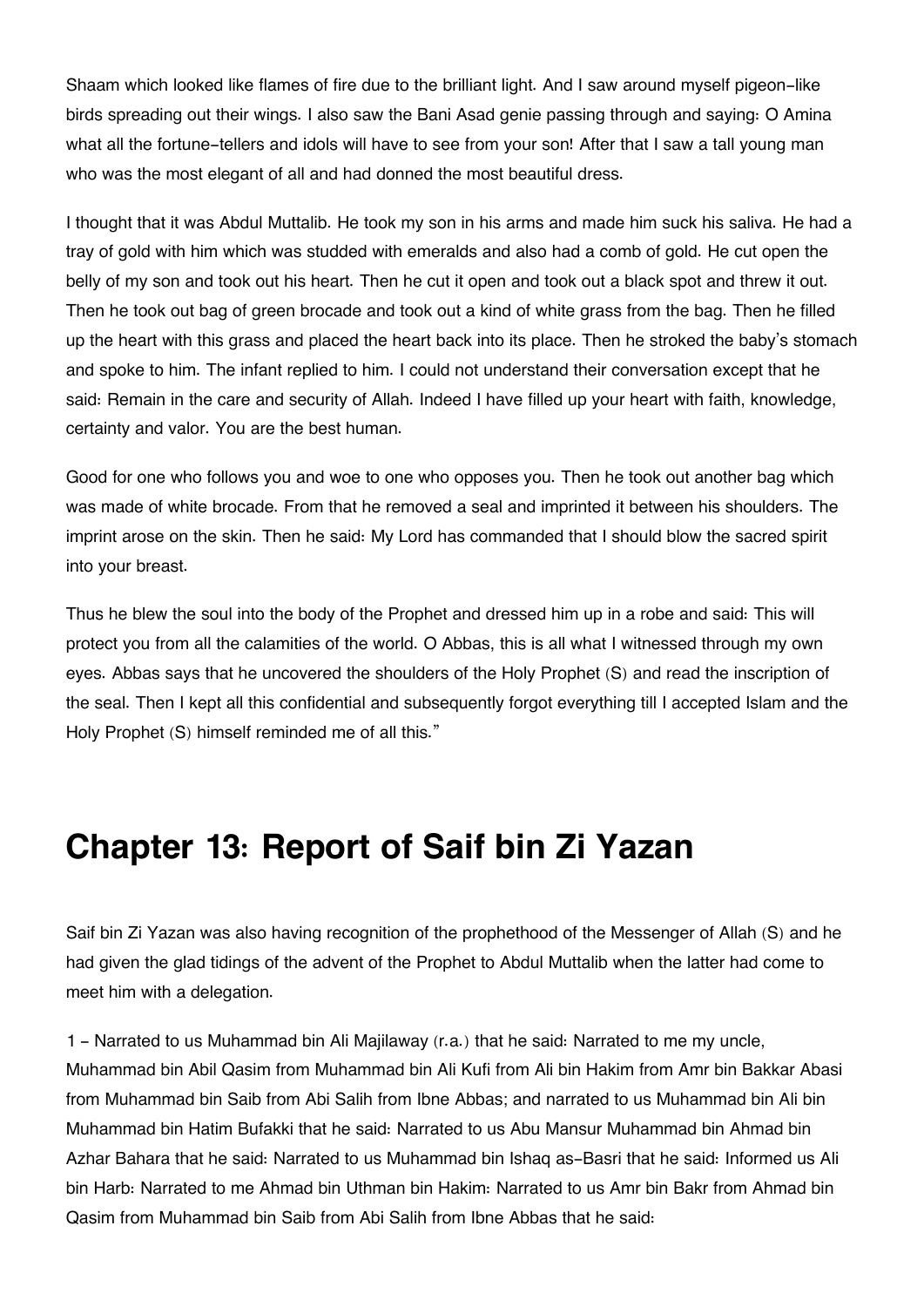"Two years after the birth of the Holy Prophet (S) Saif bin Zi Yazan (king of Yemen) annexed Ethiopia. Abdul Muttalib went to him in a delegation consisting of Umayyah bin Abde Shams, Abdullah bin Jazan, Asad bin Khuwailid bin Abdul Uzza, Wahab bin Abde Manaf, to Yemen to congratulate him (Said) on his victory and urge him for compassion for the people of Mecca. They went to meet him at his palace in Sanaa which was called Ghumdan. It was the most beautiful palace regarding which Umayyah bin Abi Salt has said:

Drink it, may it be nice for you. May you have the crown of joy on your head.

Your palace glitters on the roof of Ghumdan.

A man was sent to seek permission on their behalf who informed about their social position and the ruler accorded the permission. When they entered Abdul Muttalib went to him asked for permission to speak to him. He said: If you are from those who are eligible to speak to kings I will also permit you to talk. The narrator (Ibne Abbas) says that Abdul Muttalib said in reply: O king, Allah has certainly given you a high but difficult and lofty position and made you the owner of a garden the roots of whose trees are pure.

And its fruits are sweet, its base is firm and its branches are high. You are bestowed with a position of greatness and the best of the mines. And you, O king of Arabs and its spring through which is greenery and vegetation, are immune from the acts that may become a cause of ridicule. O king, you are the leader of Arabs that is followed and its tranquil base on which all rely and a refuge with whom people take shelter.

You had the best of ancestors and you are the best of successors. Honorable are those who are from your progeny and safe from destruction are those whose vicegerent you are. We are the inhabitants of the sanctuary of Allah and the caretakers of His House. We have come to you with hope that it is the end of our troubles. Thus we have come to congratulate you and not to grumble about our afflictions.

He (the king) asked: Who are you, speaker? He replied: I am Abdul Muttalib Ibne Hashim. He said: You are our sister's son. Abdul Muttalib said: Yes. The king asked him to come near. At that moment he addressed the delegation and said: Welcome to all of you. The king has heard your words, known your relationship and accepted the one you took as your medium. Thus we shall be your neighbors, day and night and you are our guests till the time you are here. When you decide to leave you shall be deserving of gifts.

Then he said: Now you may move to the guest house. They stayed for a month but during this neither they had access to the king nor did he permit them to take leave. Suddenly one day he called Abdul Muttalib and arranged for a confidential meeting. He said: O Abdul Muttalib, I am entrusting you with a secret from my knowledge. If anyone other than you had come I would not have said a word about it. But I want you to keep it confidential till the time Allah wills and till His aim is not fulfilled. In the hidden book and the treasured knowledge that we have acquired for ourselves and through which we argue against our opponents,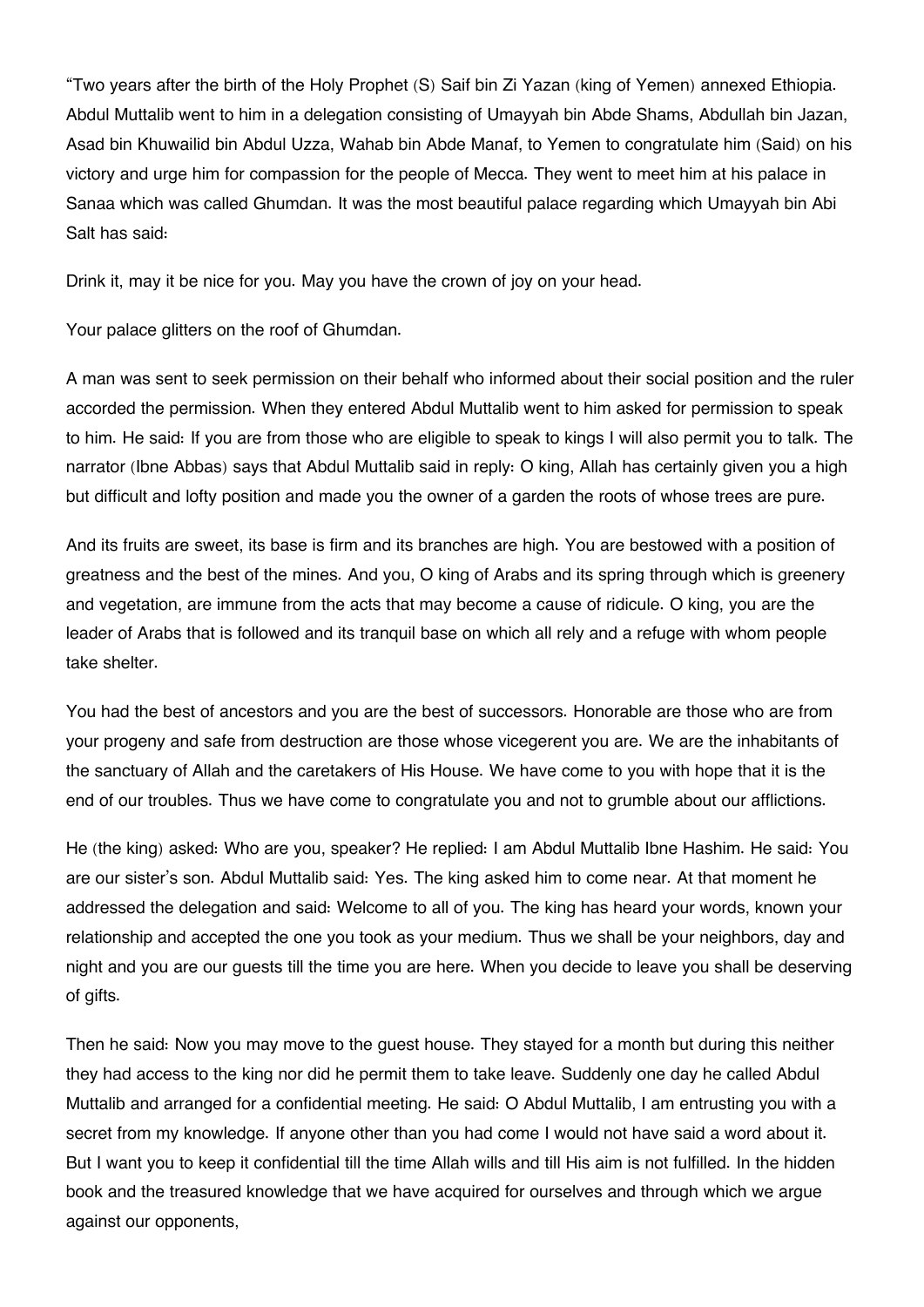I find a great prophecy in which there is nobility of the life and excellence of death for all the people and especially for your family members; for you in particular, O Abdul Muttalib. Abdul Muttalib said: O king, I am also like you in maintaining secrets and in performing good deeds. So what is that prophecy, may I be sacrificed on you? We are dwellers of the desert since generations. The king said: If a young man takes birth in Tahama (Mecca) having a mole between his shoulders he would get leadership and you will get mastership till Judgment Day. Abdul Muttalib said:

May God bless you O king, you have given us such a glad tidings that no delegation has ever received. If I don't seem audacious, can you tell me what the time period is between me and him so that I may get increase in my pleasure? Ibne Yazan said: The brilliant-faced child will be born in this present age only. His name shall be Muhammad and both his parents will die. His grandfather and uncle will be his guardians. He shall be born anonymous and the Almighty Allah will raise him openly. Allah will appoint from among us helpers and supporters for him in order to strengthen his friends and weaken his enemies.

He shall destroy his deniers through his supporters and with their help conquer great kingdoms. He will break up the idols and the fire-temples will be extinguished. Allah will be worshipped and the plots of the Satan will weaken. His speech shall be based on truth and his decision based on justice. He will enjoin good and himself act upon it. And he will forbid evil and eradicate it.

Abdul Muttalib said: May Allah enhance your glory and elevate your status. May your kingdom endure and your life prolong. O king, can you explain further? Ibne Zi Yazan said: I swear by the house that is covered in a veil and I swear by the signs on the pillars of the sanctuary, indeed O Abdul Muttalib, you are his grandfather and it is not a lie. Abdul Muttalib fell down in prostration on hearing this and thanked the Almighty. The king said: Arise, may Allah enhance your honor.

Tell me if you find it like I have said? Abdul Muttalib said: Yes, I had a son that I was much proud of. I was very affectionate to him and then I married him to a noble lady named Amina binte Wahab who gave birth to a male child who is named Muhammad. Both his parents passed away. I and his uncle have taken up the responsibility to bring him up. Ibne Zi Yazan said: You are saying the same things that I told you.

Thus you take care of him as he has many enemies, especially the Jews whose enmity is most severe. And Allah will not allow his enemies to dominate him. Keep all that I have told you confidential and don't even tell those who have accompanied you here. Also beware of your people because they will be jealous of him and they shall subject him to great trouble. They will commit it themselves or their descendants shall do it. Alas, if I had been present in his age I would have sacrificed my life in his way. But I have read that he will migrate from Mecca to Yathrib and his ministry shall be established there.

He will pass away there and shall also be buried there. If I had not dreaded troubles for him I would have openly announced this sometimes who that young man is and I would have compelled the Arab chiefs to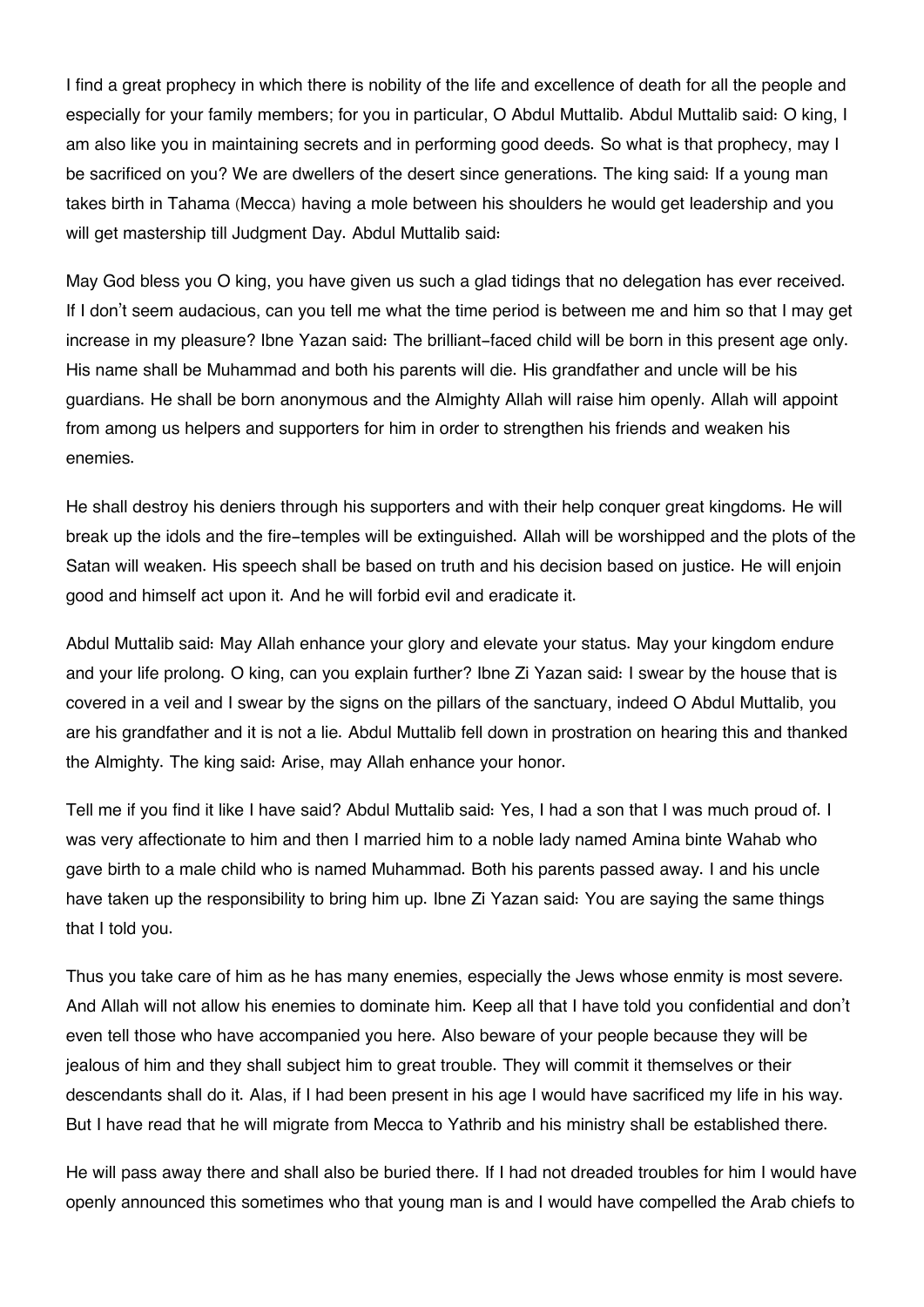submit to him. But without any shortcoming in rewarding your companions I say farewell to you.

Each person of the delegation received by way of presents ten male slaves, ten slave girls, two robes, a hundred camels, five ratals (cupfuls) of gold and ten cupfuls of silver, musk and amber. Abdul Muttalib was given ten times that. Ibne Zi Yazan died before the advent of the Holy Prophet (S). Abdul Muttalib used to remember this incident and often said: O people of Quraish, I am not as much pleased with the gifts that I received as it is all perishable as I am with the eternal honor that I and my descendants got. And very soon you shall know about it. Umayyah bin Shams composed the following couplets regarding their journey to meet Ibne Abi Zi Yazan:

You took the whole army with you on camels and camel litters.

Moving in full speed, you headed for Sanaa on the deep wide road that lies between two mountains.

Ibne Abi Yazan was leading us and taking us on fast moving vehicles through the highways.

We found it difficult to make them move due to rain and lightning and the lightning flashed along with it.

When we reached Sanaa we entered the house of the generous emperor.

A regent who showered us all with his generosity while his cheerfulness was obvious on his countenance."

### **Chapter 14: Report of Bahira the Monk**

Bahira the monk was also among to those who knew the name, characteristics and traits of the Holy Prophet (S) before his advent; along with his name and genealogy. And he was in anticipation of the Prophet's arrival.

1 - Narrated to us Ahmad bin Hasan al-Qattan; and Ali bin Ahmad bin Muhammad; and Muhammad bin Ahmad Shaibani that they said: Narrated to us Abul Abbas Ahmad bin Muhammad bin Yahya bin Zakariya al-Qattan that he said: Narrated to us Muhammad bin Ismail Barmaki: Narrated to us Abdullah bin Muhammad: Narrated to us my father from Haitham from Muhammad bin Saib from Abi Salih from Ibne Abbas from his father Abbas bin Abdul Muttalib from Abi Talib that he said:

"In the height of the hot season we started for Shaam, taking Muhammad, who was then eight years old. My people remonstrated against taking the child, lest his life should be endangered. But I declared that I could not leave him. I mounted him on a camel which I kept constantly before me so as not to lose sight of the child. As soon as the heat of the sun became oppressive, a small cloud white as snow came, and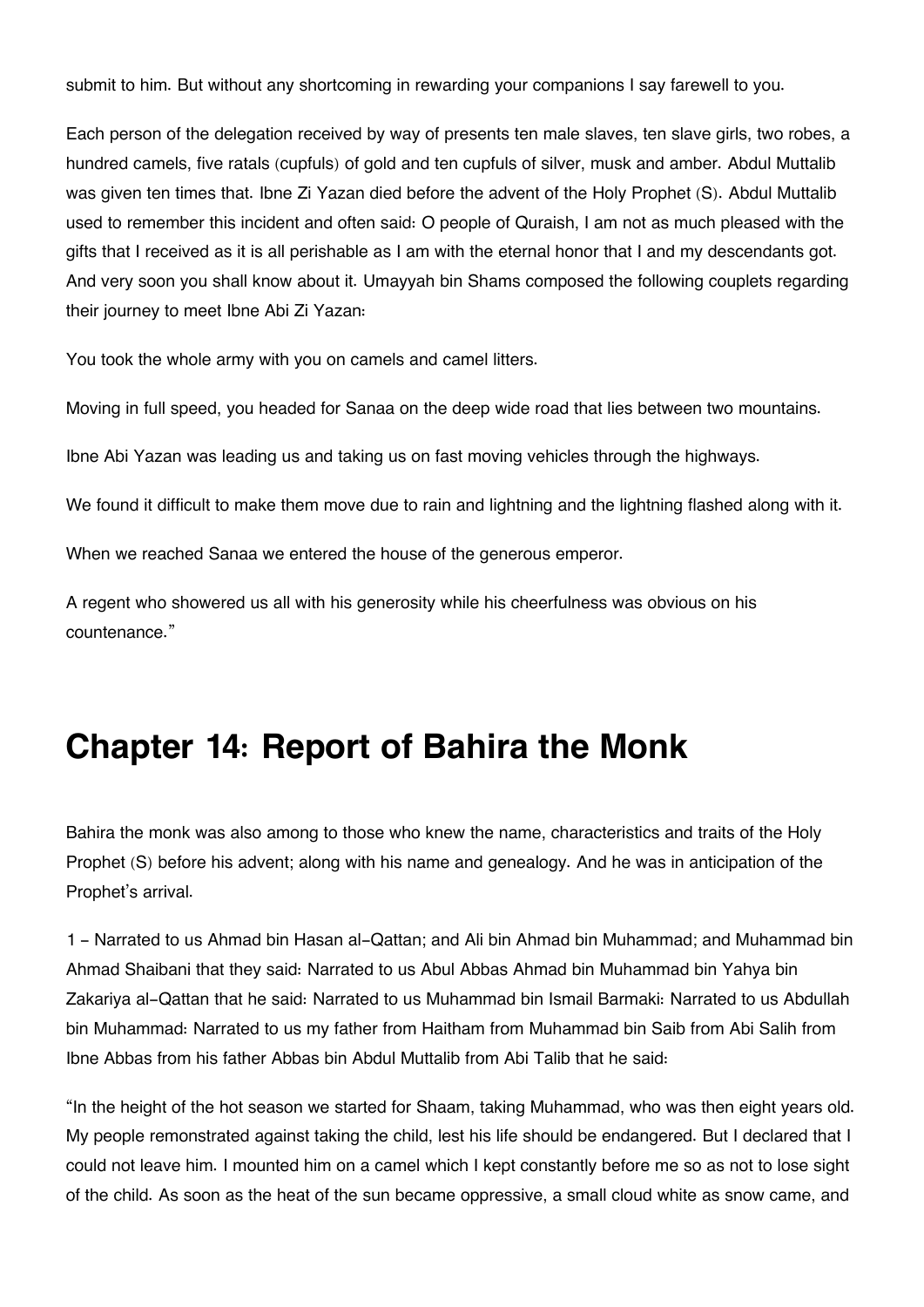saluting Muhammad, cast a refreshing shade over him, attending him wherever he went, and often showering down a variety of fruits for his refreshments.

During the journey, water became so scarce in the caravan that a leathern bag of it sold for two gold coins, yet by the blessings of the Prophet, we always had water in abundance, and moreover found excellent vegetation for our camels, any of which becoming exhausted on the road, was immediately restored to soundness and strength by the touch of his hand.

As we approached Busra Shaam, said Abu Talib, the hermitage of a certain Christian recluse was seen advancing towards us with the speed of a race horse. On coming up it stopped before us, with its astonished owner, Bahira by name, who was always so absorbed in contemplation that he never showed the least attention to those that passed his cell; and never even spoke to any person. When he found his hermitage in motion, and saw the caravan approaching, he at once perceived it was the Prophet; and on coming up he said to him: If what I have read and heard is true you are he, and none else.

Our caravan halted under a great tree near the cell of Bahira. The tree was dry and the branches fallen, yet caravans were still in the habit of stopping under it. On the Prophet seating himself under the tree it became agitated and threw out numerous boughs, particularly spreading its branches over the head of its illustrious visitor, and produced three kinds of fruit, two common in summer, and the other peculiar to winter. The people of the caravan on seeing this were astonished, as was likewise Bahira, who, coming down from his cell and bringing some refreshment for the young personage that had inspired him with such admiration, inquired for his guardian.

Abu Talib replied that he was the guardian and uncle of the child. The old monk then said, I testify that he is the one I know, or I am not Bahira. He then asked Abu Talib's permission to present the refreshment he had brought to the wonderful child, who inquired: Is it for me alone, or my fellow travelers can partake of it with me?

The monk said it was little, but all he had; however, he might do as he pleased. Accordingly he said: 'In the Name of Allah' and began to eat, our whole party of one hundred and seventy persons following his example; and after we were all satisfied the little offering of Bahira it seemed to have been untouched.

The monk in astonishment at what he witnessed, stooped down and kissed the blessed head of the Prophet, and said: By the truth of Christ this is he! But the people present did not comprehend what he meant. A man of the caravan then addressed him and said: O hermit, your conduct is wonderful. We have often passed your cell, but you never noticed us in the least. He replied: I am indeed in a wonderful state; I see what you don't, and know certain things unknown to you. There is a child under this tree whom if you knew as I know, verily you would take him on your shoulders and carry him back to his native city.

On my oath, I have paid you no attention but for his sake. When I first saw him from my cell, light was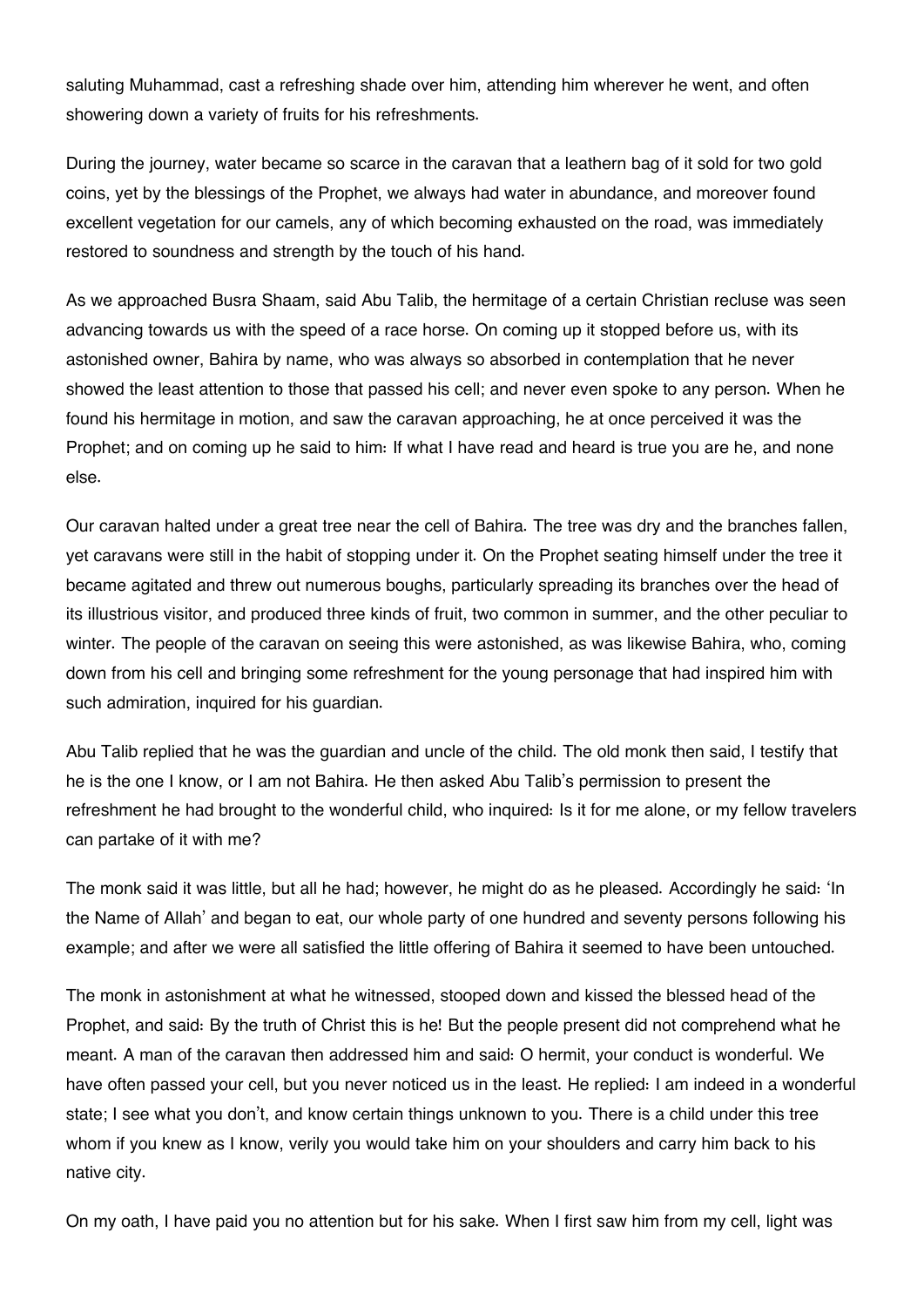beaming before him to heaven, I beheld men fanning him with fans of ruby and emerald, while others presented him with various fruits, the cloud at the same time shading him. My cell ran to meet him like a race horse, and this tree, which has been dry so long, and was almost branchless, by his miraculous power has become verdant, with numerous boughs, and had instantaneously produced three kinds of fruit.

Moreover, this tank, which has been dry since the time of the apostles, its water having disappeared when they were rejected and abused by the Jews, has now become full. I have read in the book of the apostle Shamoon that he cursed the Bani Israel, on which the water of this tank dried up, and he said: When you see water here again, know that it is by the blessing of the Prophet who will arise at Tahama and flee to Medina. Among his own people he will be called the trustworthy (Amin) and in heaven, Ahmad. He will be of the posterity of Ismail, the son of Ibrahim, and by Allah, this is he.

Bahira then turned to Muhammad and said: I ask you three things, and adjure you by Laat and Uzza to answer. At the mention of these idols the Prophet was angry and said: Ask nothing in their name; verily they are my greatest enemies in the shape of two stone idols, which my people worship from excessive stupidity. This is one sign, said Bahira, and added, I adjure you by God– the Prophet interrupted, saying: Ask me what you please, since you do it in the name of the Lord, my God and thine, like whom there is none else. Bahira then questioned him about his state while sleeping and awake, and concerning most things relating to his character and condition, and found all to agree with what he had read in books.

Here the monk fell and kissed the feet of the Prophet and said: O son, how grateful is your smell! Your followers are more than those of all the prophets. All the lights of the world are from your light, by your name mosques will be built. As it were, I see you leading armies, mounted on an Arab steed. The Arabs and the non-Arabs will obey you, voluntarily or involuntarily.

I see you break Laat and Uzza, and king of the Kaaba, giving its key to whom you please. What numbers of the non-Arabs and Arab heroes you will cast down in the dust of destruction! Yours are the keys of Paradise and Hell; yours the mightiest sphere of usefulness; you will destroy the idols, and for your sake the judgment will not take place till the kings of the earth are brought to bow to your religion. Again he kissed the hands and feet of the child, and said: Were I to live in the time of your prophethood, I would draw the sword in your cause and attack your enemies.

You are the best of the sons of Adam, the chief of the abstinent, the seal of the prophets, and on my oath, in the name of the Most High, the earth laughed at your illustrious birth, and will laugh till the Judgment Day for joy at your being. And by the same solemn oath I declare that churches, idols, demons, all wept on your account, will continue to weep till the judgment. You are he for whom Ibrahim prayed, and whose joyful advent Isa announced, and you are pure from the abomination of idolatry.

Bahira then turned to Abu Talib and said: What relation do you hold to this child? The chief replied: He is my son. Bahira rejoined: It cannot be so, for his father and mother are dead. That is indeed true, said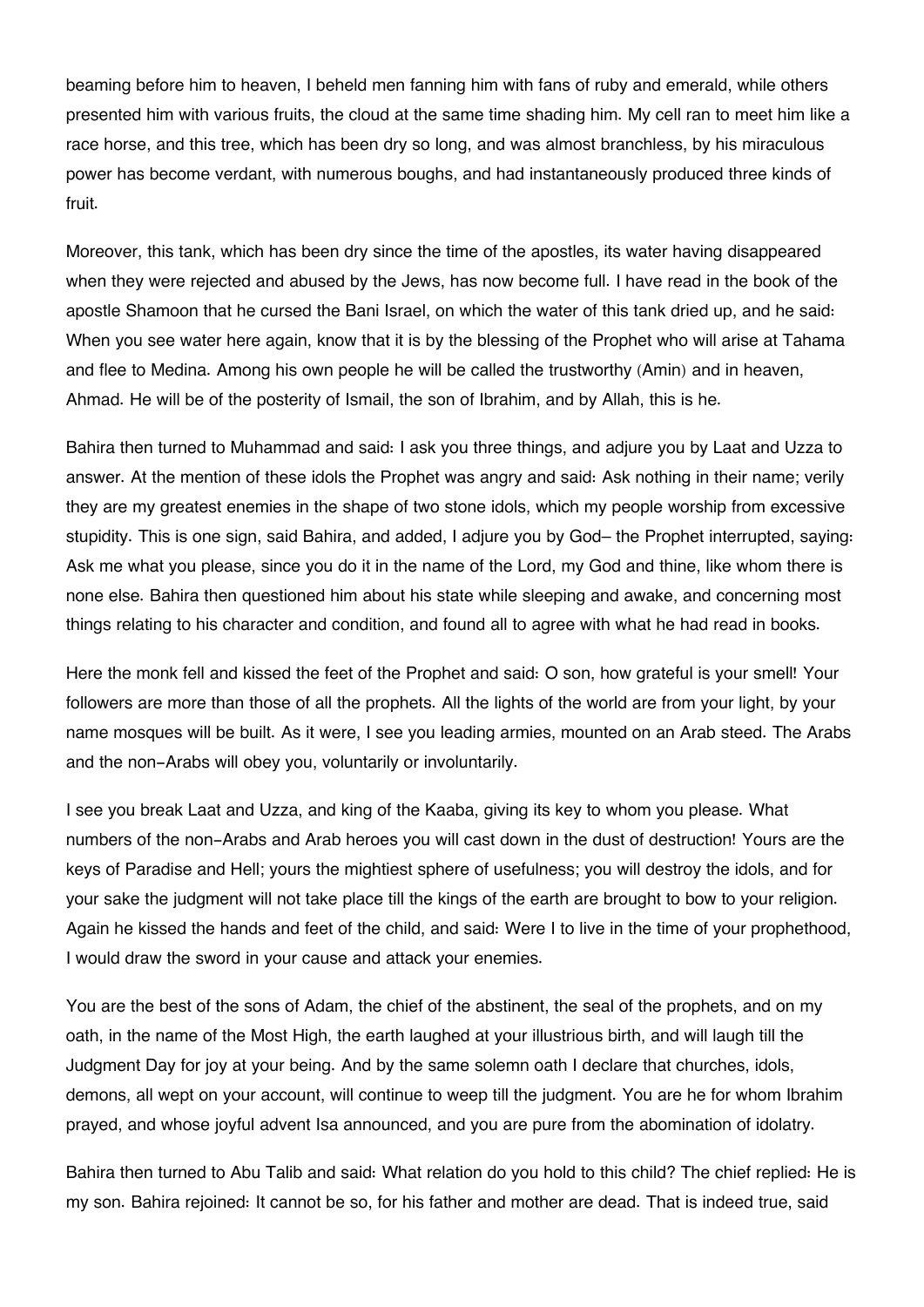Abu Talib, I am his uncle. His father died before his birth, and his mother when he was six years old. Now you tell the truth, said Bahira, and in my opinion you had better carry him back to your city, for there is not a Jew or Christian or possessor of a divine book on the earth, that does not know he is born.

All who see him will recognize him as I have done by the marks he bears, and by stratagem and treachery will endeavor to destroy him, in which attempt the Jews will be more inveterate than others. Abu Talib inquired: What will cause such enmity towards him? Because your nephew is a prophet, and he will earn as much fame as did Musa and Isa (a.s.). Abu Talib expressed his hope that no evil would befall Muhammad.

As we approached Damascus, continued Abu Talib, I saw the houses of that country in motion, and light above the brightness of the sun beaming from them. The crowd that collected to see Muhammad, that Yusuf of Egyptian perfection, made the bazaars impassable wherever he went, and so loud were exclamations at his beauty and excellence altogether, that the sound reached the frontiers of Damascus.

Every monk and learned man came to see him. The wisest of the wise, among the people of the book, who was called Nestor, visited him, and for three days was in his company without speaking a word. At the close of the third day, apparently overwhelmed with emotion, he came near and walked around the Prophet, upon which I said to him: O monk, what do you want of the child? He replied: I wish to know his name. I told him it was Muhammad bin Abdullah.

At the mention of the name the monk's expression changed, and he requested to be allowed to see the shoulders of the Prophet. No sooner did he behold the seal of prophethood than he cast himself down, kissed it and wept, saying: Carry back this sun of prophecy quickly to the place of his nativity. Verily, if you had known what enemies he has here, you would not have brought him with you. The learned man continued his visits to the Prophet, treated him with the greatest reverence, and when we left the country he gave a shirt as a memento of his friendship.

When I saw signs of aversion on the face of the Prophet I took the shirt and kept it with myself saying that I will make him wear it. I carried Muhammad home with the utmost expedition, when the news of our happy return reached Mecca, great and small came out to welcome the Prophet except Abu Jahl – may Allah curse him – who was intoxicated and ignorant of the event.

2 - Through the same chain of narrators from Abdullah bin Muhammad who said: Narrated to me my father, and narrated to me Abdur Rahman bin Muhammad from [Muhammad bin] Abdullah bin Abi Bakr bin Muhammad bin Amr bin Hazm from his father from his grandfather that Abu Talib said:

"When Bahira said farewell to the Holy Prophet (S) he wept much and said: O son of Amina, as if I can see all Arabs having enmity and dispute with you and your relatives will cut off relations with you. If they were aware of your true position they would have considered you dearer than their own sons.

Then he told me: Respected Uncle, have regard for his relationship and be fearful to the bequest of your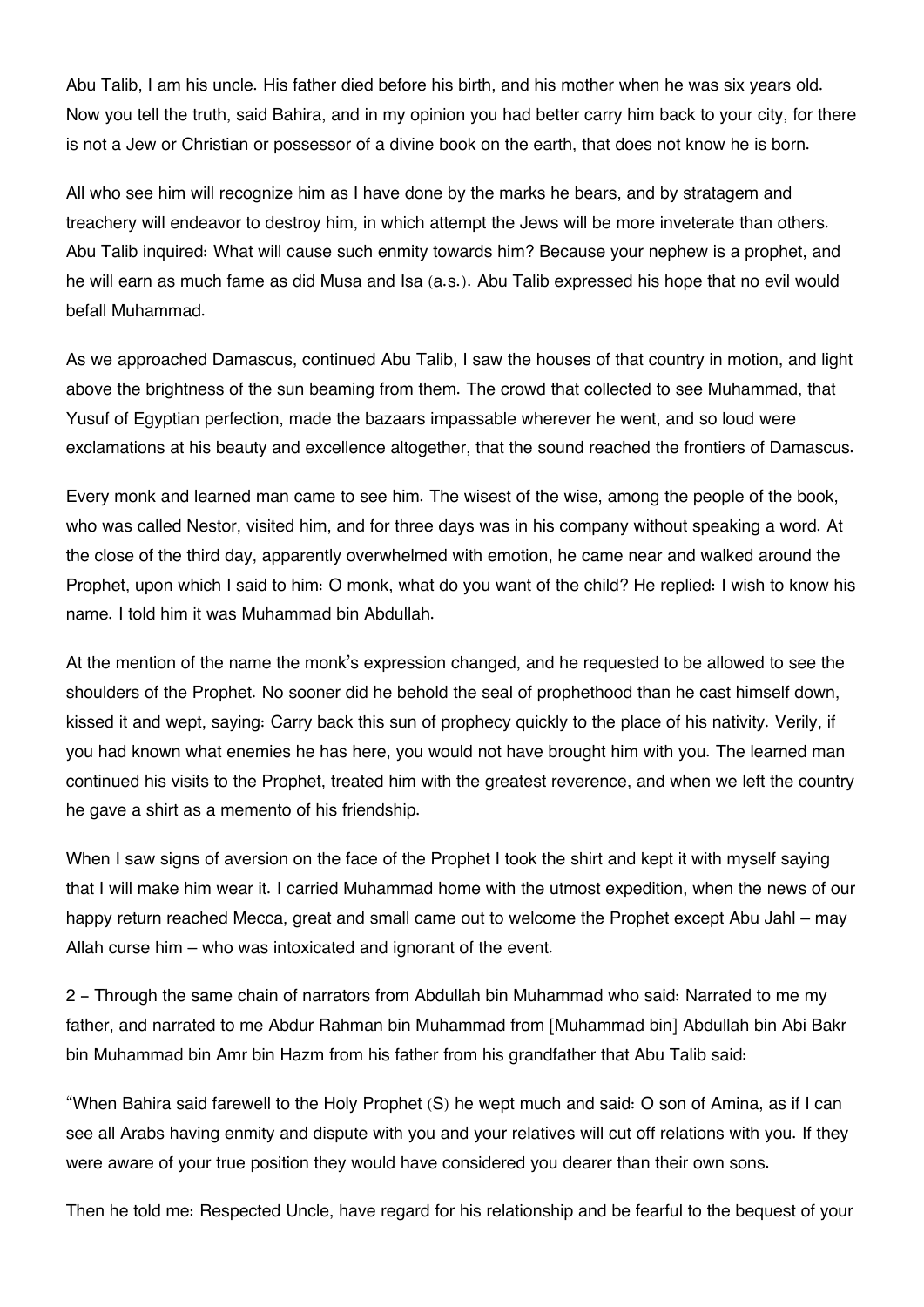father. Very soon all the Quraish will become aloof from you. Don't mind it at all. I know that you will not openly display your faith. You will believe in him secretly. A son would be born to you who will make his faith apparent and also render help to him. In the heavens he shall be named the Al-Batal-ul-Hasir – brave lion and (in the earth), Shajja-ul-Anza. He will have two sons who will be martyred.

He would be the chief of Arabs and the Dhulqarnain of the community. He shall be more famous in the divine books than the companions of Isa (a.s.). Abu Talib says: By Allah, I saw most of the characteristics mentioned by Bahira with my own eyes."

3 - Narrated to us my father (r.a.) that: Narrated to us Ali bin Ibrahim from his father from Ibne Abi Umair from Aban bin Uthman in a rafa'u tradition that he said:

"When the Messenger of Allah (S) reached maturity and Abu Talib decided to undertake a journey to Damascus, the Holy Prophet (S) caught hold of the reins of his camel and asked: On whom are you leaving me, O Uncle? I have neither a father nor a mother. It was at the time when his mother had also passed away. Abu Talib began to weep at this and took him along himself. On the way when it became hot, a piece of cloud appeared over the Prophet to shade him from the sun.

This continued till we reached a monastery that belonged to a monk named Bahira. He saw the cloud moving with us. He emerged from his cell and sent some servants for us and invited us for dinner. All of us reached the monastery to attend the dinner leaving behind the Prophet with our goods. When Bahira saw that the cloud stopped at the place of our halt, he asked if someone from the caravan has not come. People said that all have come except for a lad whom we left behind with our luggage. Bahira said: It is not suitable that someone should miss my dinner. Call that boy also. The Prophet was summoned and when he set out from there the cloud also accompanied him.

When Bahira saw this he asked: "Whose son is he?" They said: "His", pointing to Abu Talib. Bahira asked if it was his son. Abu Talib said: "He is my brother' son." "Where is your brother?" Bahira asked. "He died before this boy was born." Bahira said: "Take him back to your native place, because if the Jews recognize him like I have done, they would surely kill him. You should know that he is having a very exalted status. He is the prophet of this Ummah and he shall arise with the sword and Jihad."

# **Chapter 15: Report of Khalid bin Usaid Regarding what the great monk enroute to Syria**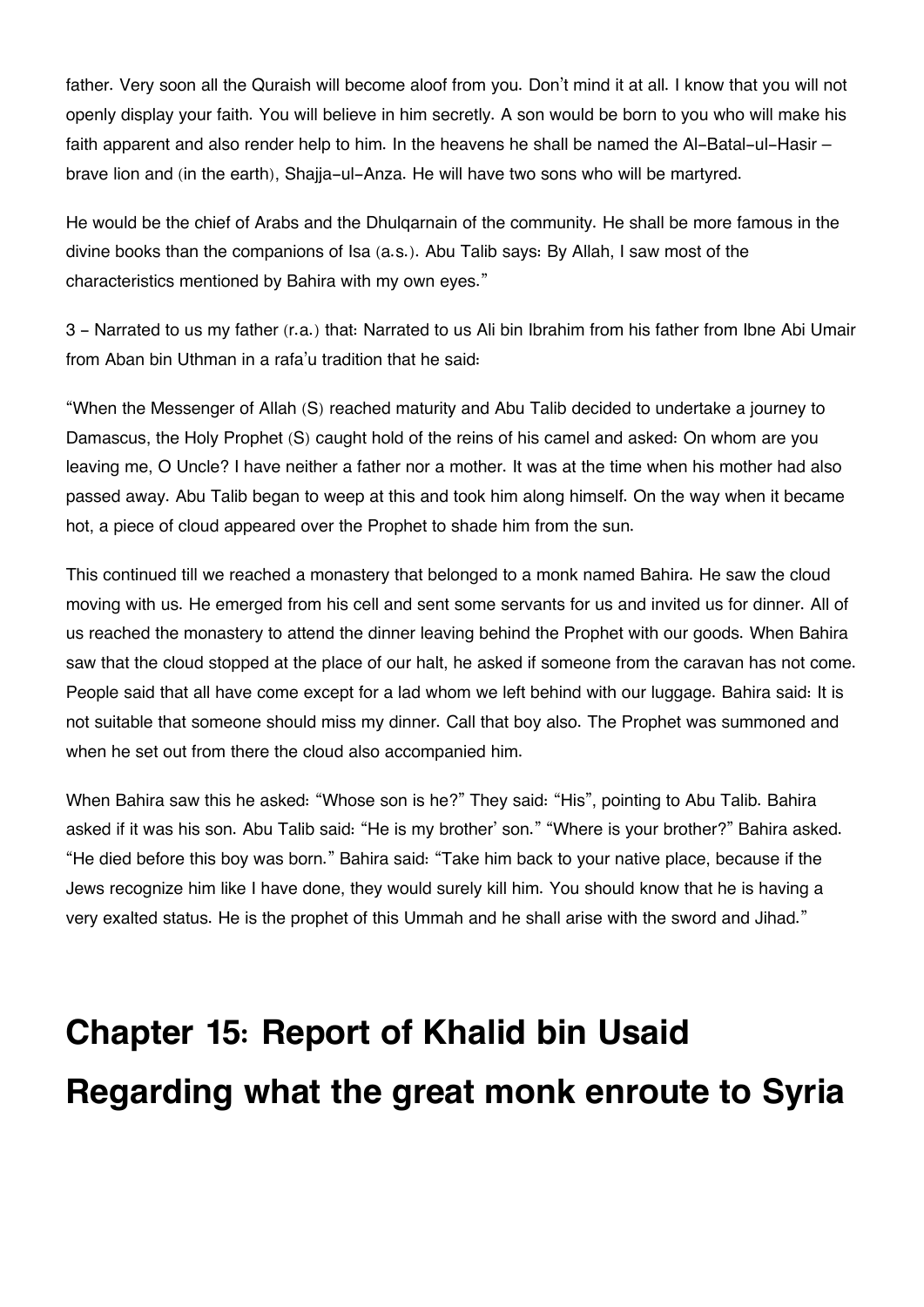# **said about the Prophet**

## **Chapter 15: Report of Khalid bin Usaid bin Abil Ees and Taleeq bin Sufyan bin Umayyah Regarding what the great monk enroute to Syria said about the Prophet**

Narrated to us Ahmad bin Hasan al-Qattan; and Ali bin Ahmad bin Muhammad; and Muhammad bin Ahmad Shaibani - may Allah be pleased with them - they said: Narrated to us Abul Abbas Ahmad bin Yahya bin Zakariya al-Qattan that he said: Narrated to us Muhammad bin Ismail that he said: Narrated to us Abdullah bin Muhammad that he said: Narrated to me my father that: Narrated to me Haitham bin Amr al-Muzni from his uncle from Yala Nassabah that he said:

"In the year the Holy Prophet (S) traveled to Damascus for business, Khalid bin Usaid bin Abil Ees and Taleeq bin Sufyan bin Umayyah were also present in the caravan. Upon their return they reported strange things about the Prophet; like his manners, his mounts and the way the animals and birds submitted to his command. They said: When we reached the bazaar of Busra we saw a group of monks with yellow (pale) faces as if saffron had been rubbed upon them and their limbs were trembling.

They came to us and said that their leader who lived in the great church nearby has called us. We said: What have we got to do with you? They said: What is the problem if you come to our temple? We have great respect for you. They knew that one of us was Muhammad. Thus we entered a very large and lofty church, where we saw their great wise man sitting among his disciples with a book in his hand. After looking in the book and scrutinizing us, he said to his people, "You have accomplished nothing; the object of our inquiry is not here."

He then asked who we were, to which we replied that we were Quraish. Of what family of that tribe? He further demanded. We answered that we were of the Bani Abde Shams. He then demanded if there was no other person belonging to our party besides those present. We told him there was a youth of the Bani Hashim belonging to our company, who was called the orphan grandson of Abdul Muttalib. On hearing this he shrieked, nearly swooned away, sprang up and cried, Alas! Alas! The Christian religion is ruined!

He then leaned on his crosier and fell into profound thought for a long time, with eight of his patriarchs and disciples standing around him. At last he said: Can you show me that youth? We answered in the affirmative. He then accompanied us to the bazaar, where we found the Prophet, with light beaming from the radiant moon of his face, and a great crowd of people around him, who had been attracted by his extraordinary beauty, and were buying his goods at the highest prices, while they sold their own to him at the cheapest rate. With the view of proving the knowledge of the wise man, we pointed out another individual as the object of his inquiry, but presently he recognized the Prophet himself, and shouted: By the truth of Christ, I have found him. And overpowered with emotion came and kissed his blessed head, saying: You are holy.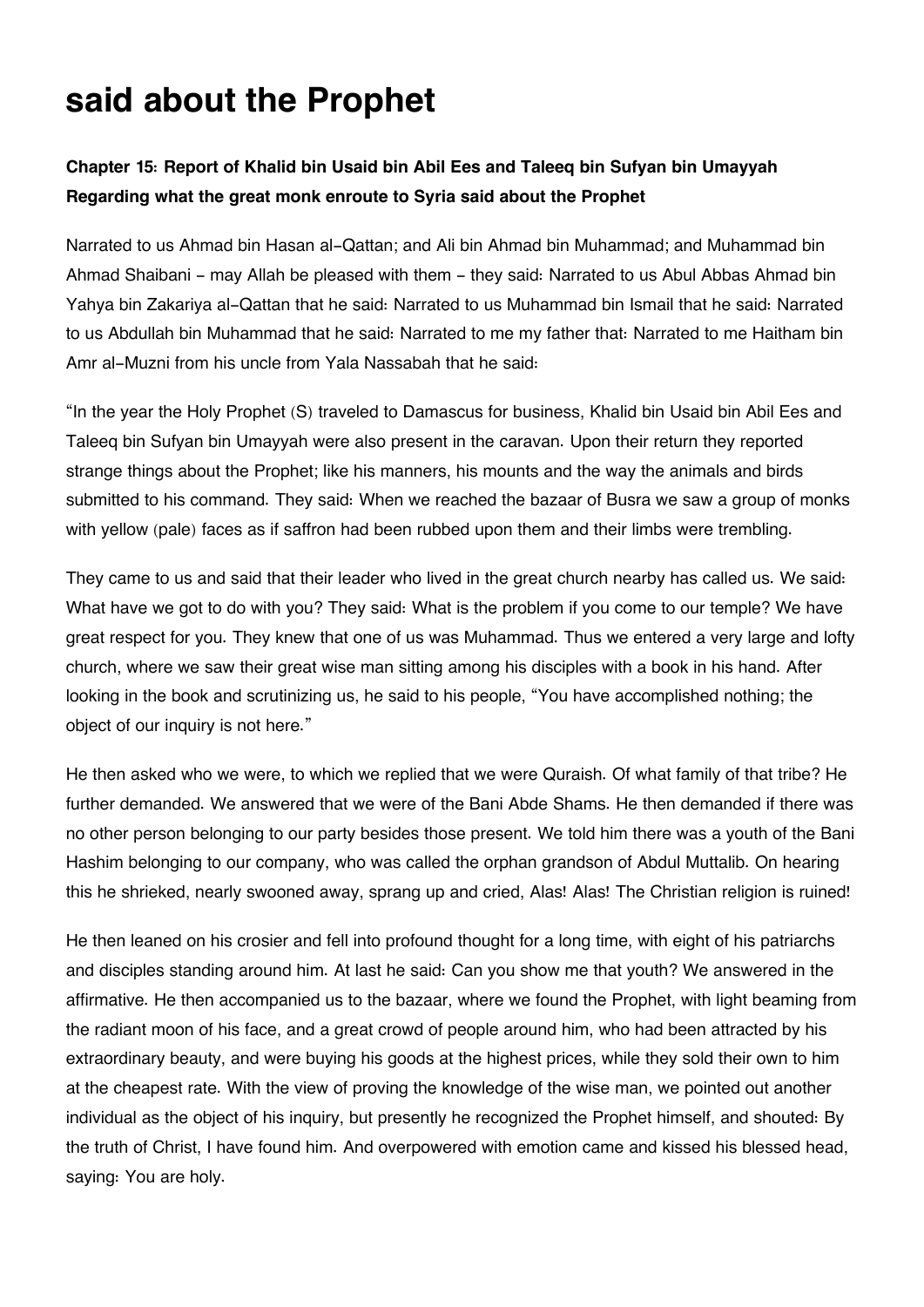He then asked Muhammad many things concerning himself, all of which he satisfactorily answered. The wise man affirmed that if he were to live in the time of Muhammad's ministry, he would fight for him in the cause of truth, declaring: 'Whoever obeyed him would gain everlasting life, and whoever rejected him would die eternal death. All the great benefits are with him.' Then he kissed the Prophet's head and went back to his place."

## **Chapter 16: Report of Abul Moheeb, the Recluse**

Abul Moheeb, the recluse knew the Prophet and his characteristics and was having information about his prophethood. He also knew that Amirul Momineen Ali Ibne Abi Talib (a.s.) is his successor.

Narrated to us Ahmad bin Hasan al-Qattan; and Ali bin Ahmad bin Muhammad and Muhammad bin Ahmad Shaibani - may Allah be pleased with them - they said: Narrated to us Ahmad bin Yahya bin Zakariya al-Qattan that he said: Narrated to us Muhammad bin Ismail from Abdullah bin Muhammad that he said: Narrated to me my father; and Qais Ibne Saad Duili from Abdullah bin Bahir al-Faqassi from Bakr bin Abdullah al-Ashjai from his ancestors that they said:

"The year the Holy Prophet (S) traveled to Damascus in a trade caravan carrying Lady Khadija's merchandise, he was accompanied by Abde Manat bin Kinana and Naufal bin Muawiyah bin Urwah bin Sakhar bin Yamir bin Namama bin Adi in the same caravan. When they reached Damascus, Abul Moheeb, the recluse saw them and asked: Who are you people? They replied: We are the inhabitants of the Kaaba. We are some traders of Quraish. He asked if there was someone else from Quraish along with us.

They said: "There is a youth from Bani Hashim, named Muhammad." Abul Moheeb said: "I want to meet him." They said: "There is none in Quraish having lesser fame than him. He is called the orphan of Quraish. He has come to market the goods of Khadija, a lady of Quraish. And he is doing it on a remuneration. What do you want with him?" Abul Moheeb said: "Show him to me." They said: "We left him in the bazaar of Busra." They were having this conversation when the Prophet was seen approaching.

When the monk looked at the Prophet, before the people could identify him, he exclaimed: It is he! And he took the Prophet aside and spoke to him in private for a long time. Then he kissed the Prophet on his forehead. He took out something from his sleeve and wanted to give it to the Prophet and the Prophet declined to accept. Finally the monk came to the people and said: Accept my advice. Remain attached to him and obey him because by Allah, this young man is the last prophet and he will soon be appointed to the ministry. He will call the people to the saying of 'There is no god, except God' (monotheism).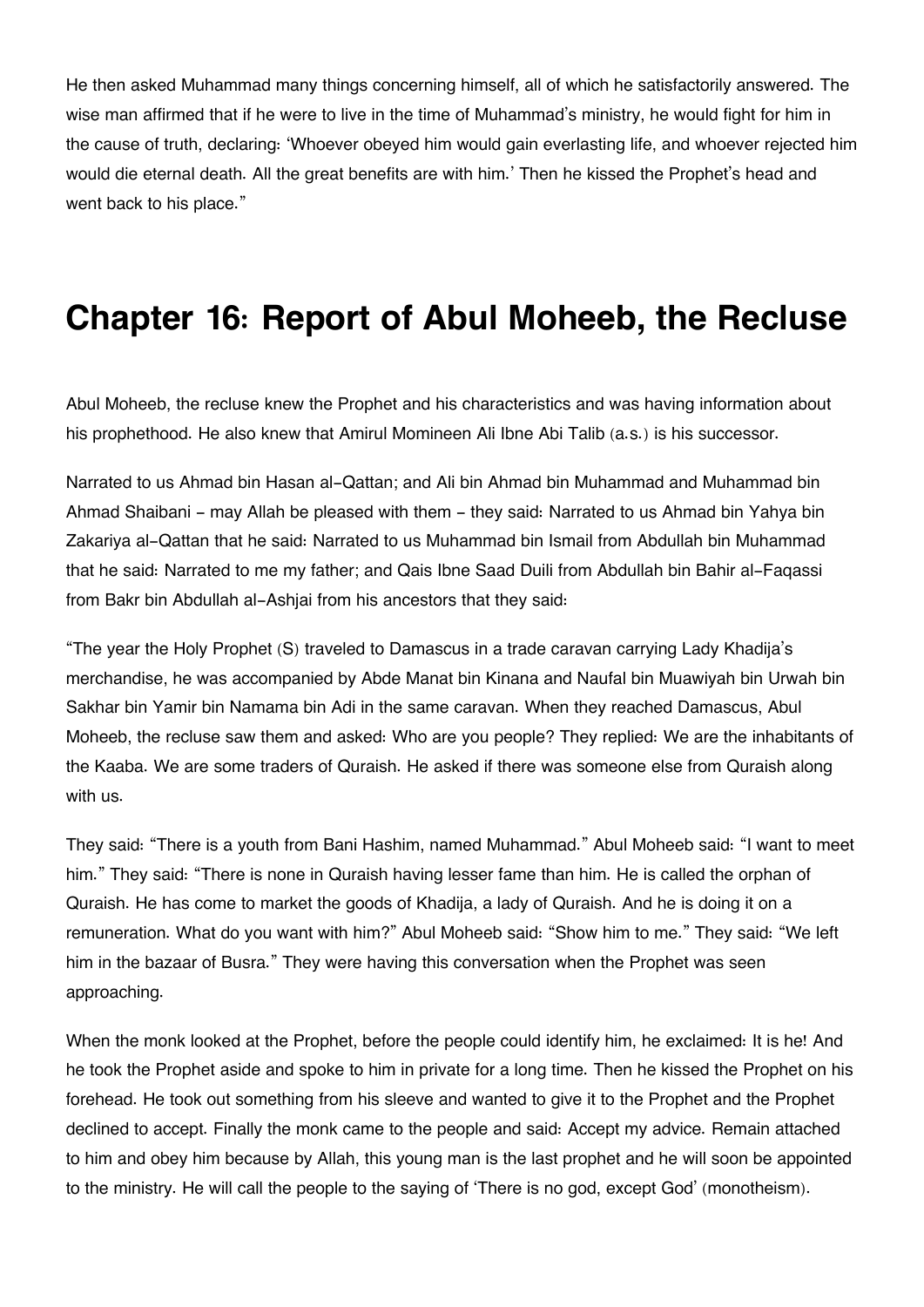When he declares his prophethood you must harken to him without any hesitation. Then the monk asked if the uncle of this youth, Abu Talib had a son named Ali. He said: Either he is born or will be born soon. He would be the first to bring faith in this prophet. I have read that he shall be his successor.

He would be the chief of the Arabs, the divine scholar of this Ummah and the Dhulqarnain of the last prophet. He shall display excellent swordsmanship in battles. In the high heavens his name is Ali. On the Judgment Day he will have the highest station after the Prophet. The angels call him by the titles of 'the successful one', 'the illuminated' and 'the brave'. He shall conquer wherever he turns and among the companions of your Prophet he will be more famous than the sun of the sky."

## **Chapter 17: Report of Satih the Soothsayer**

Narrated to us Ahmad bin Muhammad bin Razma Qazwini: Narrated to us Hasan bin Ali bin Nasr bin Mandur Tusi: Narrated to us Ali bin Harb Musilli Tai: Narrated to us Abu Ayyub Yala bin Imran son of Jurair bin Abdullah that he said: Narrated to me Makhzum bin Hani Makhzumi from his father who lived to the age of a hundred and fifty years that he said:

"On the night of the birth of the Messenger of Allah (S) the palace of Choesroe was rocked and its fourteen arches crashed, the water of the Sawa river dried up, the fire of the temple of Fars that they worshipped, was extinguished. The greatest scholar of Fars saw in dream that some hostile camels are dragging Arabian horses and crossing the Tigris and spreading in the Persian lands.

When Choesroe saw this, he placed the crown on his head and sat upon the throne, summoned his officers and ministers and told him all that had occurred. Meanwhile news was received that the fire of Fars temple has gone out. This increased his agony, whereas the scholar said: O king, I saw a strange dream, and he related his vision. What is the interpretation of this dream? He said: A significant event has definitely taken place in the west.

Choesroe wrote a letter to Noman bin Mundhir the king of Arabs and asked him to dispatch an Arab scholar as he wanted to consult him in an important matter. On receiving the letter he sent Abdul Masih bin Amr bin Hayyan bin Nafila Ghassani. The king narrated all the events. Abdul Masih said: I have no knowledge about this dream and this secret but my uncle lives in Damascus and he can explain the interpretation.

Choesroe said: Go and ask him and then tell me what he says. When Abdul Masih reached there he had already died. Abdul Masih greeted but received no reply. So he recited some couplets that conveyed that he had undertaken a tiring journey from a distant land to ask this great personality about something.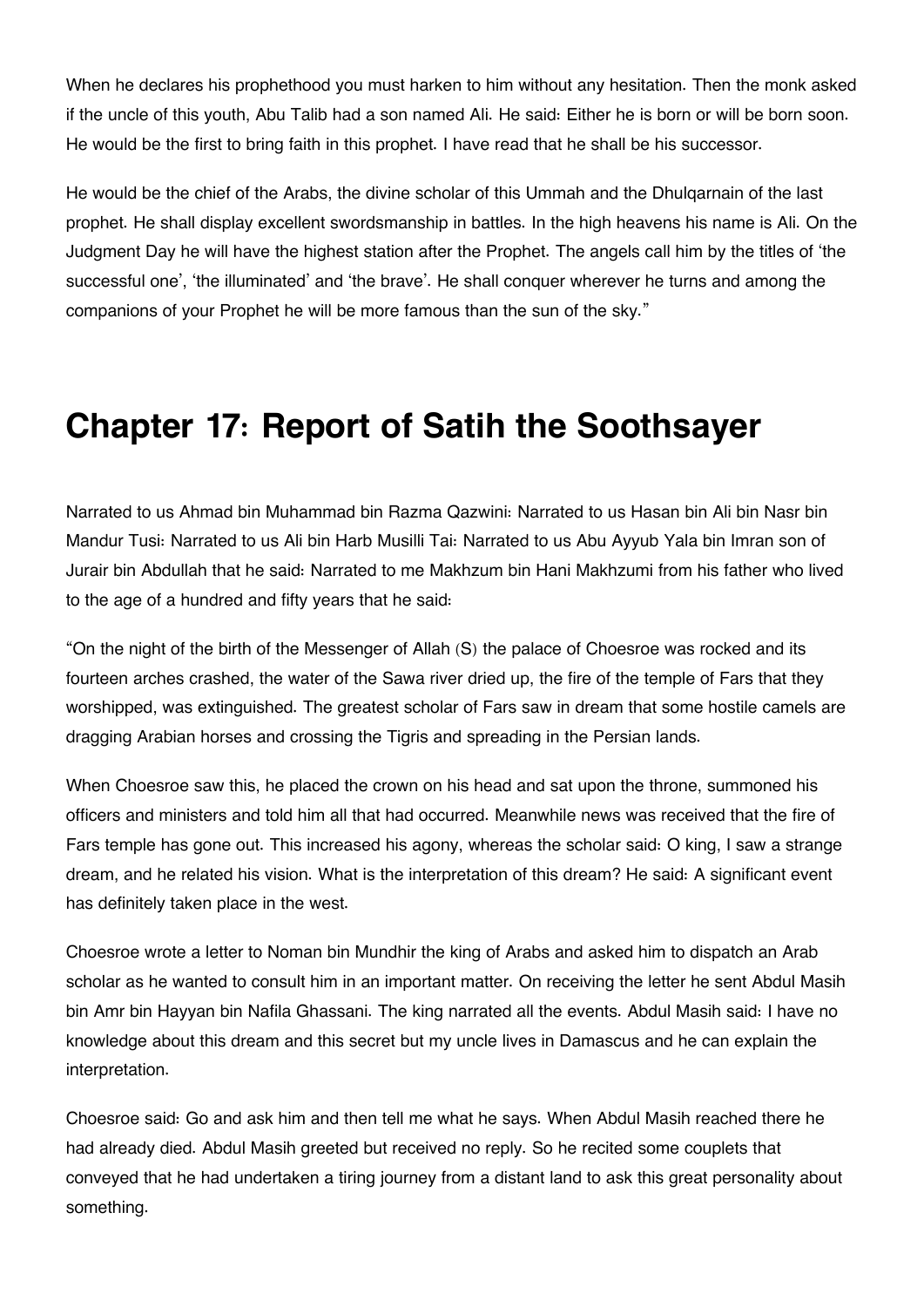Is he deaf that he cannot hear what the chief of Yemen says? Or is he dead and death has come suddenly upon him?

O one who know the matters don't you know who these people are? O one who removes the grief of the faces that are full of sorrow.

A noble of the Sunan locality has come to meet you. And his mother is from the Aale Zeb bin Hujn tribe.

He rides the old, strong and blue she-camel. He is generous and very broad chested.

He has come with a message from the Persian emperor, Choesroe. Neither he dreads the lightning nor the change of times.

The strong she-camel, leaving the earth behind is taking me to the Toor and conveys me to the hard ground.

So much so that she is weak because of the arduous journey and the wind envelops her with swirling dust.

It seems that due to the speed the sandy dust of the dunes will fall upon me. And now I have lost hope.

When Satih heard this he opened his eyes and said: Abdul Masih mounted a camel and after covering the stages of journey reached Satih at a time when he (Satih) is being transferred to the grave. The Sasanid king has sent him to find the truth behind the quaking of the palace, the going out of the firetemple, the dream of the greatest scholar and the drying up of the Sawa river.

O Abdul Masih, the time has come when it (Quran) will be recited in excess and a prophet who always carried a small staff will arise. The streams of Sawa will be full of water and the sea will dry up. Damascus and Persia will go out of the control of their rulers and the same number of kings will rule as the number of the arches of Caesar and Choesroe have fallen. After that their rule shall decline and whatever has to happen will indeed happen. After saying this Satih died and Abdul Masih recited the following couplets:

Do it as you have a firm determination and you do what you will. No separation and change should weaken your resolve.

If the king of Bani Sasan tries to do he will have to give them up because it is the time of difficulties and calamities.

And it is possible that those people may say farewell to their place when their strength declines before the ferocious lions.

And in these places live the dear Behram and his brothers and Hurmuzan, Saboor and Saboor.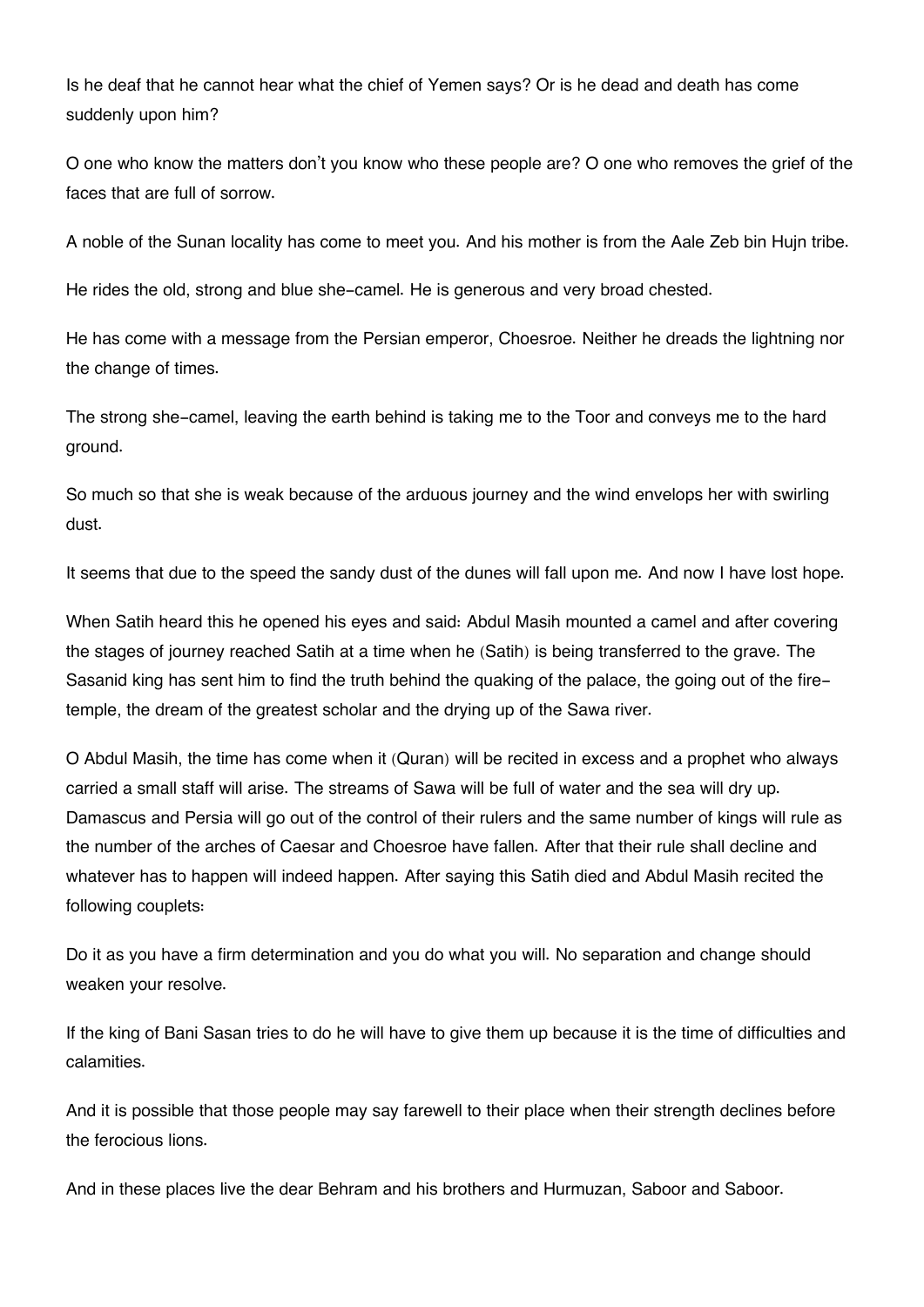And people are born of different mothers having no attachment to each other. Thus they should know that if he is deficient and becomes helpless, he would be disgraced.

These people belong to the same mother. If they see wealth and riches, they will through the unseen become safe and dominant.

And the good and the bad are found together. Thus everyone follows the good and keeps away from the bad.

After that Abdul Masih returned to the king of Persia with utmost speed and narrated all that Satih had told. Choesroe said: "It would be a long time when fourteen kings from among us complete their reigns." But it so happened that ten of those kings passed only in four years and another four completed their reigns till the time Uthman.

Satih was born in Sail Arim (Floods of Arim) and lived till the reign of King Zi Nawas which came to be more than thirty centuries. He lived in Bahrain. Abdul Qees says that he belonged to his tribe while the Azd say he was from them. And most tradition scholars say that he was from Azd. But nothing is known about his father. However his descendants say that they are from the Azd tribe.

# **Chapter 18: Report of Yusuf the Jew about the Holy Prophet (S)**

Narrated to us my father (r.a.) that: Narrated to us Ali bin Ibrahim from his father from Ibne Abi Umair from Aban bin Uthman in a rafa'u tradition, from his chains of reporters that he said:

"When Abdullah reached maturity, Abdul Muttalib got him married to Amina binte Wahab and lady Amina became pregnant. She says: "When I became pregnant no signs of pregnancy became apparent in me and the conditions usually seen in pregnant women were absent. Once I saw in dream that a person came to me and said:

You are carrying the best of men. At the time of delivery he was born without any discomfort to me. The Holy Prophet (S) placed his hands on the ground and came down. At that moment a caller called out: You have given birth to the best of men. Give him in refuge of Allah from the evil of every oppressor and iealous one."

The Holy Prophet (S) was born after twelve nights of the month of Rabi I.

Lady Amina says that when he was born he placed his hands on the ground and raised his head to the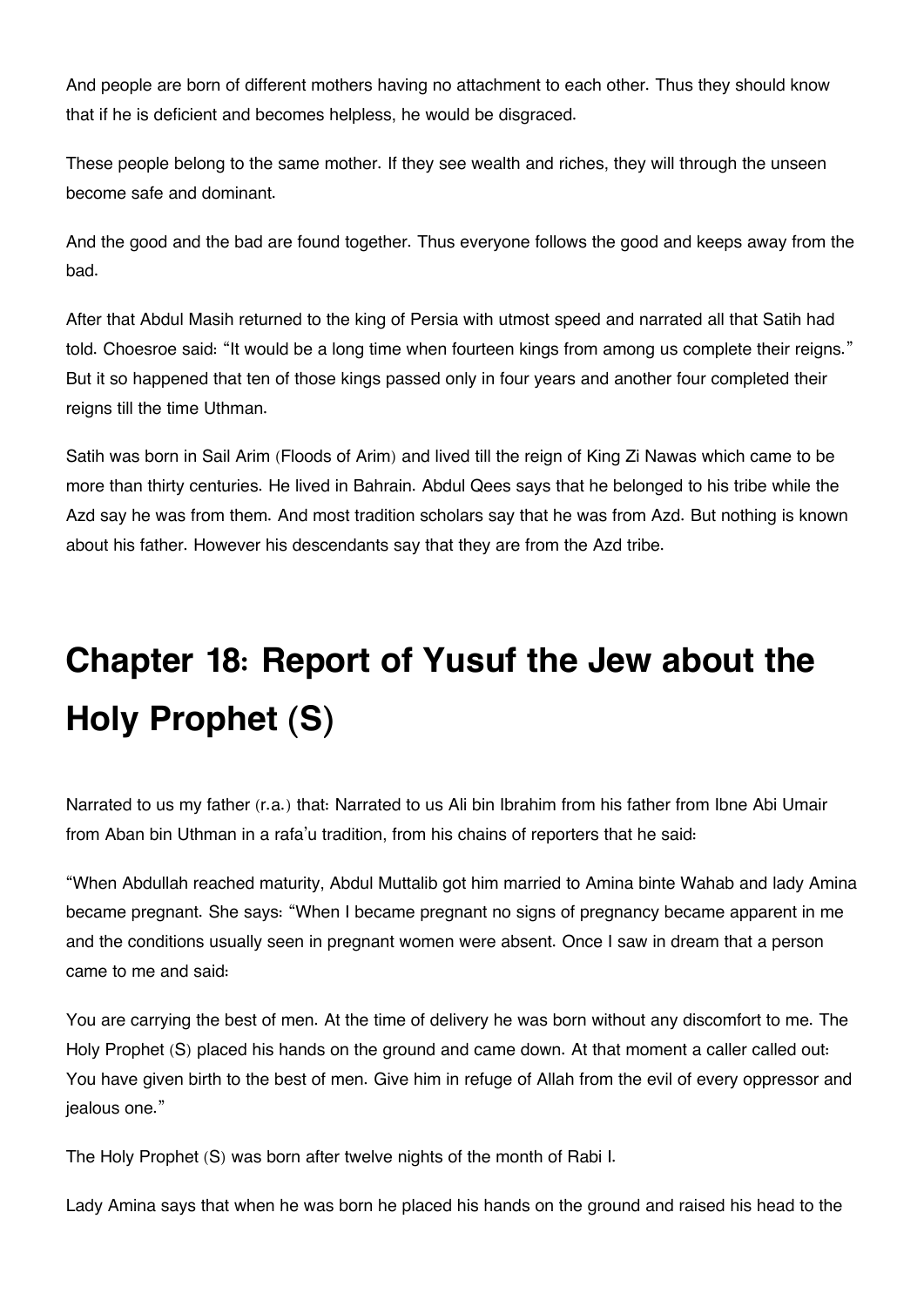sky and a light beamed out of me which illuminated the earth and the sky. When the satans tried to fly to the sky, stones rained upon them and an obstruction appeared between them and the sky. Seeing these phenomena the Quraish were terrified and exclaimed that these were the signs of the apocalypse.

They went to Walid bin Mughaira and told him about all those happenings. Walid bin Mughaira was considered a wise man. He said: Look at the stars with whose help you seek directions in the sea and on land. If you don't find them in their original places you should know that the apocalypse is here and if they remain at the proper positions a great event has occurred.

The satans also saw this and they gathered around Iblees who cried: Throughout this night I have observed momentous changes in the heavens and earth. Some great event must have transpired on the earth, unparalleled since the ascension of Isa to heaven; fly to discover what it is. The subordinate fiends flew in all directions, on their infernal errand, but returned without making any discovery to satisfy the doubts of Shaitan, who then undertook the matter himself, glided down to the earth, and sought far and wide around, till at last, coming to Mecca, he found the sacred place encircled by a host of angels, who repelled him with a shout.

He then entered from the side of Hira mountain, but Jibraeel detected him and sternly said, Begone, accursed! He replied: Tell me what has happened? Jibraeel answered: Muhammad, the best of the prophets, is born. Have I any portion in him? Inquired the fiend. No, said Jibraeel. But have I no portion in his Ummah? added the evil spirit. Yes, replied the archangel, upon which Iblees professed himself satisfied, and departed.

There was a Jew, named Yusuf, in Mecca. When he saw these phenomena he said: This is the night of the birth of the same prophet about whom we have read in the books. He is the seal of the prophets and because of him stones were rained on the Satan. In the morning he came to Quraish and asked: Was a baby boy born in your tribe last night? No, they said. He said: A boy has definitely taken birth. He is the most superior among all the prophets and he is the last of them. The people went out in different directions to inquire about it and came to know that a son was born to Abdullah Ibne Abdul Muttalib.

They called this Jew scholar and said: Yes, a boy is born. He asked: Was he born before I mentioned it or after that? Before, they said. He said: Take me to him. They brought him to lady Amina and said: Take out your child so that we may have a look at him. Lady Amina brought the Prophet to them. Yusuf opened his shoulders and back, saw the mark of prophethood and swooned. The Quraish were amazed at this and they began to make fun of Yusuf. He said: You are making fun of me while he is that prophet who will slay you with the sword. The prophethood has been taken away from Bani Israel till the Judgment Day. The people dispersed from there and the prophecies of the Jew became a topic for discussion everywhere."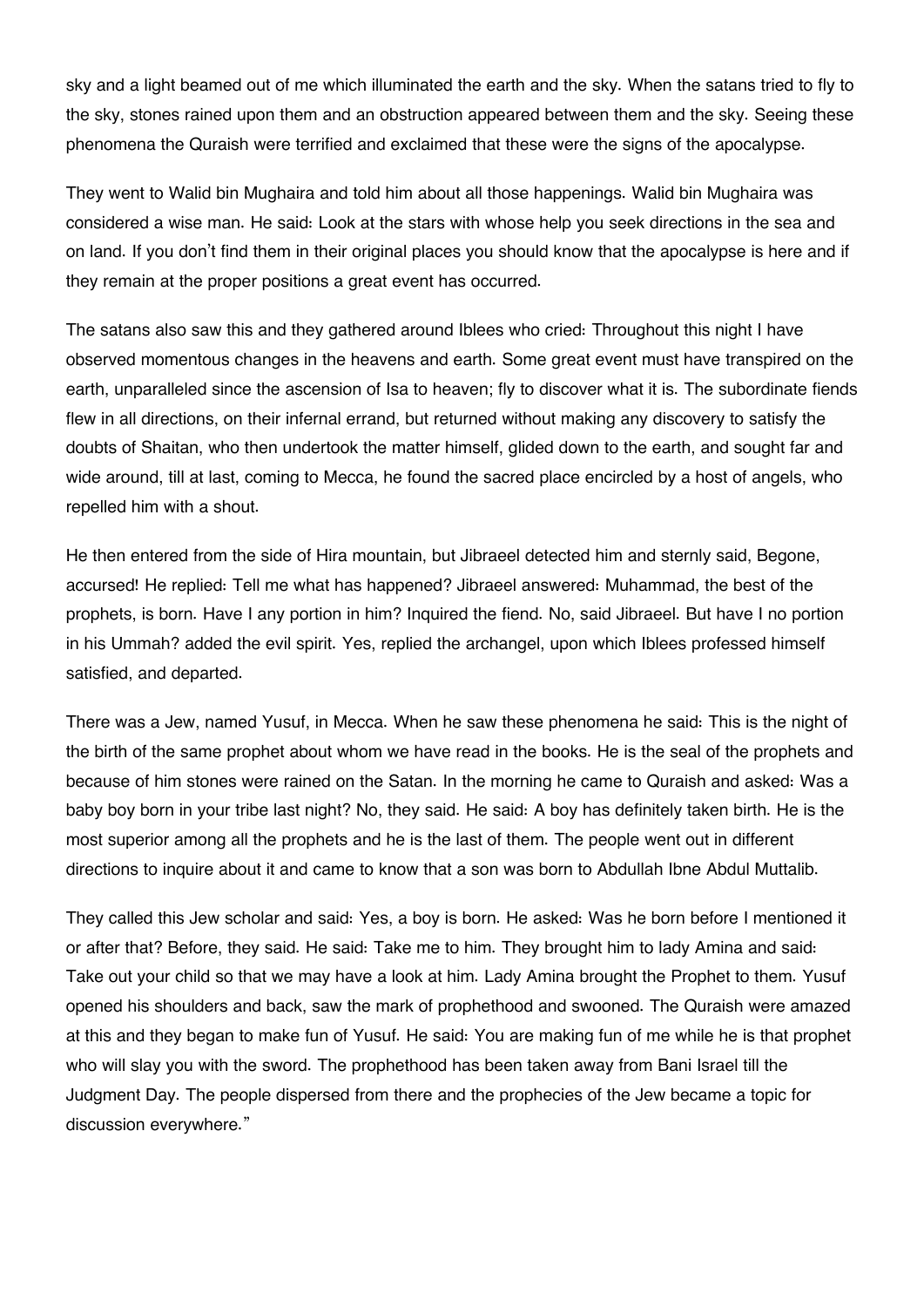# **Chapter 19: Report Ibne Hawash al-Muqbil of Damascus**

Narrated to us my father (r.a.) that: Narrated to us Ali bin Ibrahim from his father Ibrahim bin Hashim from Muhammad bin Abi Umair; and Ahmad bin Muhammad bin Abi Nasr Bazanti all of them from Aban bin Uthman al-Ahmar from Aban bin Taghlib from Ikramah from Ibne Abbas that he said:

"When the Holy Prophet (S) got Kaab bin Asad of Bani Quraiza arrested and wanted him to be executed, he said: O Kaab, did the advice of Ibne Hawash the Rabbi not benefit you, who had come from Damascus and used to say: I have given up wine and luxury, I have adopted abstemiousness and started eating dates in anticipation of the prophet the time of whose advent has arrived; he will migrate from Mecca and come to Medina. His food will be dry bread and dates and he will ride a bare-backed mule. There will be redness in his eyes and the mark of prophethood will be embossed between his two shoulders.

He will carry his sword on his shoulders and not care for any enemy. His dominion will extend to every place where the hooves of the horses can reach. Kaab said: O Muhammad, it is so. If the Jews had not said that I brought faith under the threat of death I would have indeed accepted (your) faith. But I have lived on the Jewish faith so far and I shall die on it. The Messenger of Allah (S) said: 'Come and execute him.' The executioner stepped forward and cut off his head."

# **Chapter 20: Report of Zaid bin Amr bin Nufayl**

Zaid bin Amr bin Nufayl was also in search of the Hanif religion and he had information about the prophethood of the Holy Prophet (S). He was in anticipation of his advent and he went out in search of him and was killed on the way.

1 -Narrated to us Abul Hasan Ahmad bin Muhammad bin Husain Bazzaz Nishapuri that: Narrated to us Muhammad bin Yaqoob bin Yusuf that: Narrated to us Ahmad bin Abdul Jabbar Utaridi: Narrated to us Yunus bin Bukair from Muhammad bin Ishaq bin Yasar Madani that he said:

"Zaid bin Amr bin Nufayl had investigated Judaism and Christianity properly and did not like any of these faiths. So he came out of Mecca in search of the Abrahamic religion. When his wife Safiya binte Hadhrami learnt of his intention, she informed his uncle, Khattab bin Nufayl so that he may restrain him but he set out in search of the Abrahamic religion and passing through Mosul and other Arab islands and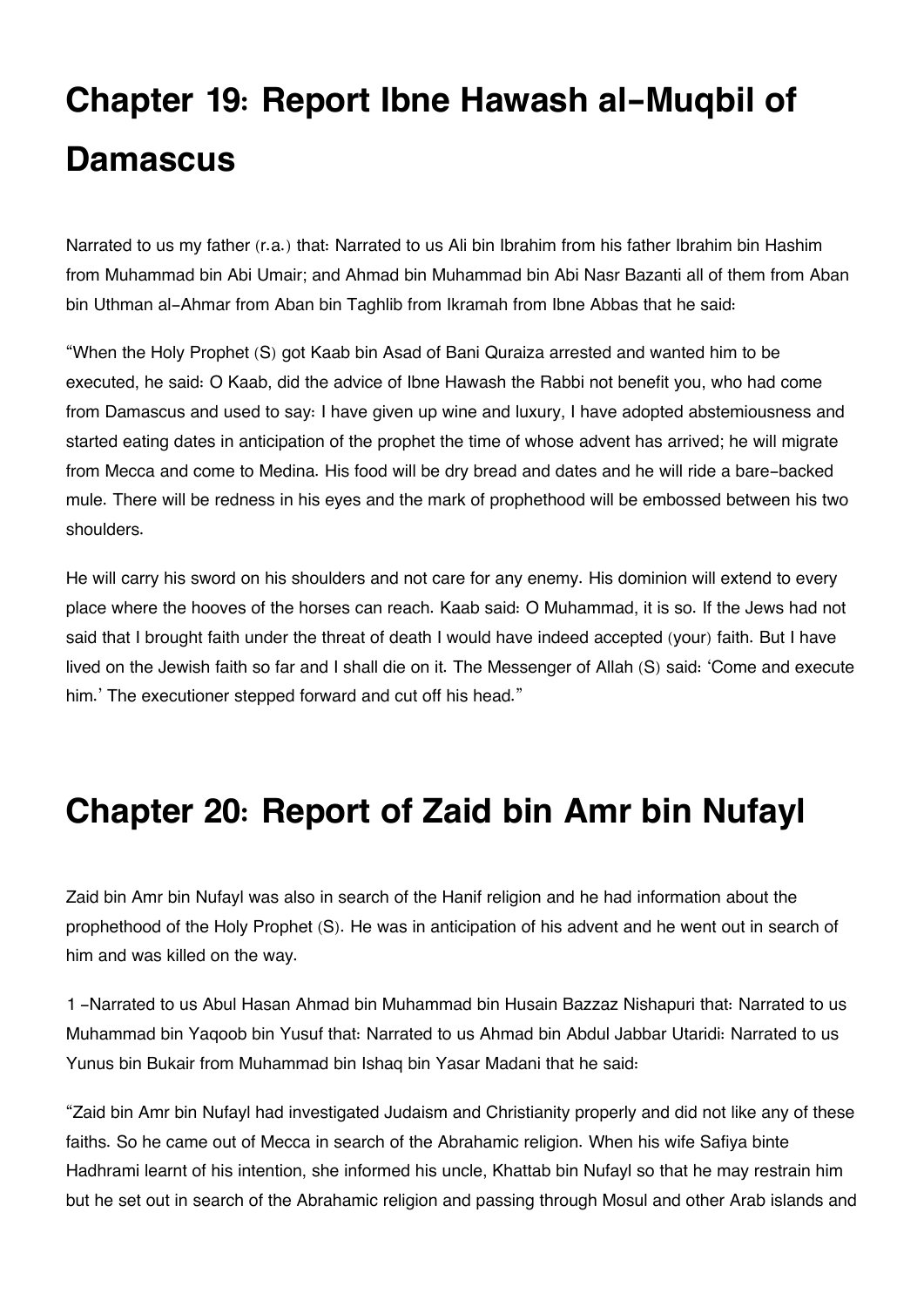reached Damascus. Whenever he came to know about a scholar or a monk he used to go and meet. Finally, he came to know about a hermit in Balqa who possessed complete knowledge of the Christian faith. So he went to meet him and inquired from him about the Abrahamic faith.

He said apparently there was no one having correct information about this religion as it was a very ancient faith. But very soon a prophet will arise in the same town from where you have come. He shall be on the Abrahamic faith. So you must hurry back to your hometown as the time of his advent is now. And it is even possible that he has already appeared. Upon hearing this, Zaid started on the return journey with speed but was killed on the way. When Waraqa bin Naufal who also followed the same faith, came to know about his death he cried much and recited the following elegy in his honor:

O Amr you have achieved guidance and gained the bounty. And you have saved yourself from the blazing fire.

By choosing such a Lord who has no equal and by abandoning the disobedient idols who remain as they were.

And the mercy of his Lord reaches man even though he may be sixty layers beneath the earth."

2 - From the same chain of narrators from Ahmad bin Muhammad bin Ishaq bin Yasar Madani that he said: Narrated to me Muhammad bin Khattab and Saeed bin Zaid that they said:

"O Messenger of Allah (S), shall we pray for forgiveness of Zaid? Yes, he said, you must pray for forgiveness of Zaid as on the Judgment Day he will be raised as a separate community."

3 - Narrated to us Ahmad bin Muhammad bin Husain Bazzaz that: Narrated to us Muhammad bin Yaqoob bin Yusuf: Narrated to us Ahmad bin Abdul Jabbar from Yunus bin Bukair from Masudi from Nufayl bin Hisham from his father that his grandfather, Saeed bin Zaid that he asked the Messenger of Allah (S) about his father, Zaid bin Amr:

"O Messenger of Allah (S) Zaid bin Amr was as you have seen. He had heard the reports about you and if he had reached you he would have accepted faith. Shall we pray for his forgiveness?

The Messenger of Allah (S) replied: Yes, you must pray for his forgiveness. On the Judgment Day he will be raised as a complete community. He had belief (in me) and was in search of the true religion; and he died while in pursuit for it."

The author says: Before the proclamation of prophethood the circumstances of the Holy Prophet (S) were same as they are of the Master of the Time (a.t.f.s.) in this age we are in. At that time also only the hermits and scholars had information regarding the prophethood of the Holy Prophet (S) and Islam was in a poor state, such that when a prophet used to pray for the advent of the Holy Prophet (S) the ignorant and deviated people used to make fun of him and said: When will that prophet arise, who according to your view will be the owner of the sword?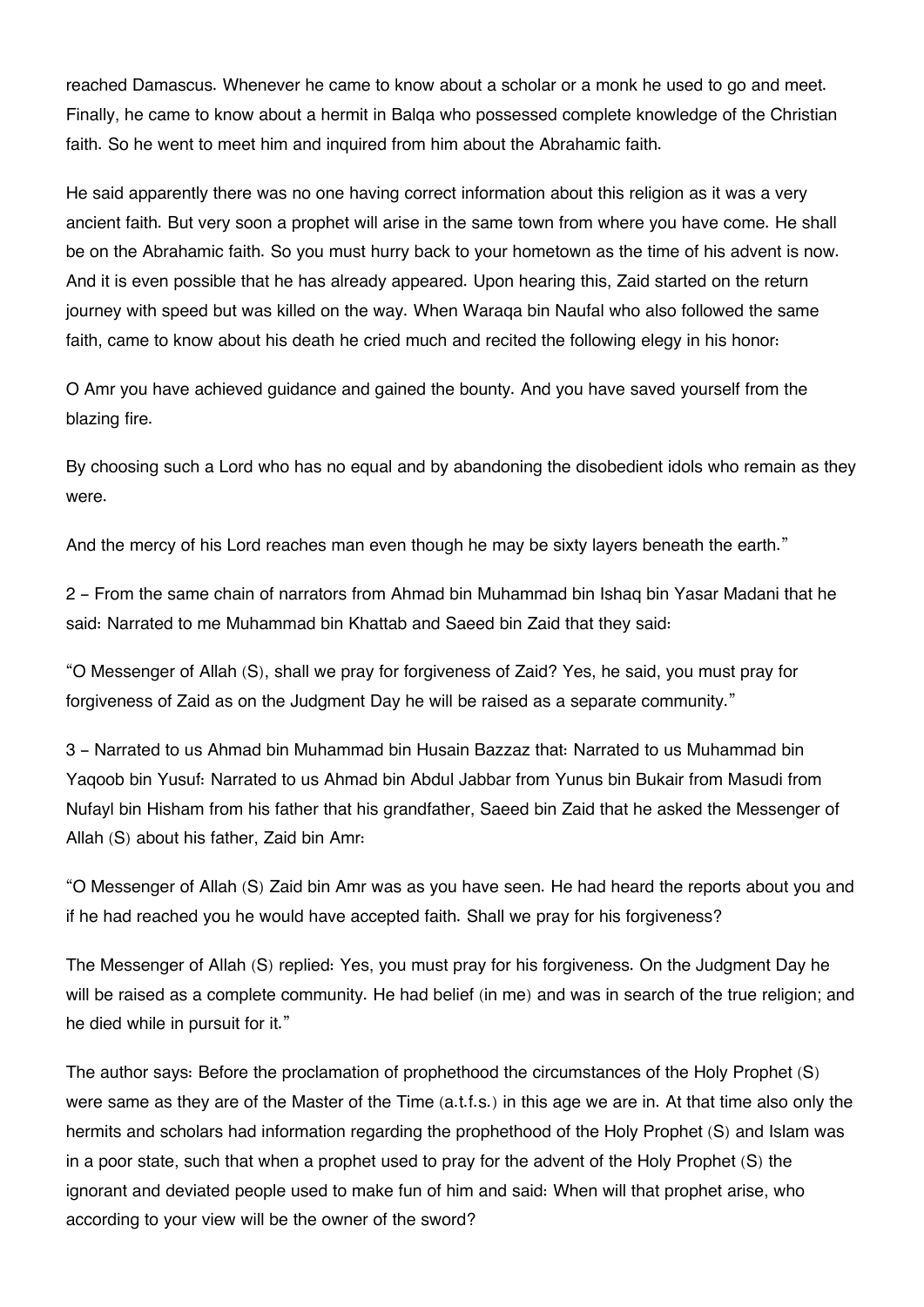Whose call shall spread in the east and the west and to whom will submit the kings of the world? It is just as the ignorant people tell us today: When will this Mahdi, in whom you believe, appear? A group denies him and another group accepts him. And the Holy Prophet (S) has said: "Islam certainly began strange and it will revert to being strange. Thus blessed be the strange ones."

Thus according to the statement of His Eminence, Islam has reached a poor state in the present age but with the reappearance of the Wali of Allah and His Proof it will again become powerful like it was strengthened by the advent of the Prophet of Allah and His Messenger and will cool the eyes of those who await for him and those who have faith in his Imamate in the same way as were cooled the eyes of those who anticipated the advent of the Messenger of Allah (S) and those who believed in him after he had appeared. And indeed Allah, the Mighty and Sublime will fulfill the promise He has made to His Awliya (saints) and exalt His word and complete His light even though the polytheists may be averse.

4 - Narrated to us Ja'far bin Ali bin Hasan bin Ali bin Abdullah bin Mughairah Kufi (r.a.) that he said: Narrated to me my grandfather Hasan bin Ali from his grandfather Abdullah bin Mughairah from Ismail bin Muslim from As-Sadiq Ja'far bin Muhammad from his father from his ancestors from Ali (a.s.) that he said: The Messenger of Allah (S) said:

"Islam certainly began strange and very soon it will revert to being strange. Thus blessed be the strange ones."

5 -Narrated to us Muzaffar bin Ja'far bin Muzaffar Alawi Amari Samarqandi (r.a.) that he said: Narrated to us Ja'far bin Muhammad bin Masud from his father Muhammad bin Masud from Ja'far bin Ahmad from Amaraki bin Ali Bufaki from Hasan bin Ali bin Faddal from Ali bin Musa Reza from his father Musa bin Ja'far from his father Ja'far bin Muhammad from his father Muhammad bin Ali from his father Ali bin Husain from his father Husain bin Ali from his father Ali Ibne Abi Talib (a.s.) that he said: The Messenger of Allah (S) said:

"Islam certainly began strange and very soon it will revert to being strange as it started. Thus blessed be the strange ones."

## **Chapter 21: Necessity of Imam in Every Age**

1 - Narrated to us my father; and Muhammad bin Hasan - may Allah be pleased with them - they said: Narrated to us Saad bin Abdullah that: Narrated to us Muhammad bin Isa bin Ubaid; and Muhammad bin Husain bin Abil Khattab from Muhammad bin Fudail from Abi Hamza Thumali from Abi Abdullah (a.s.) that he asked him: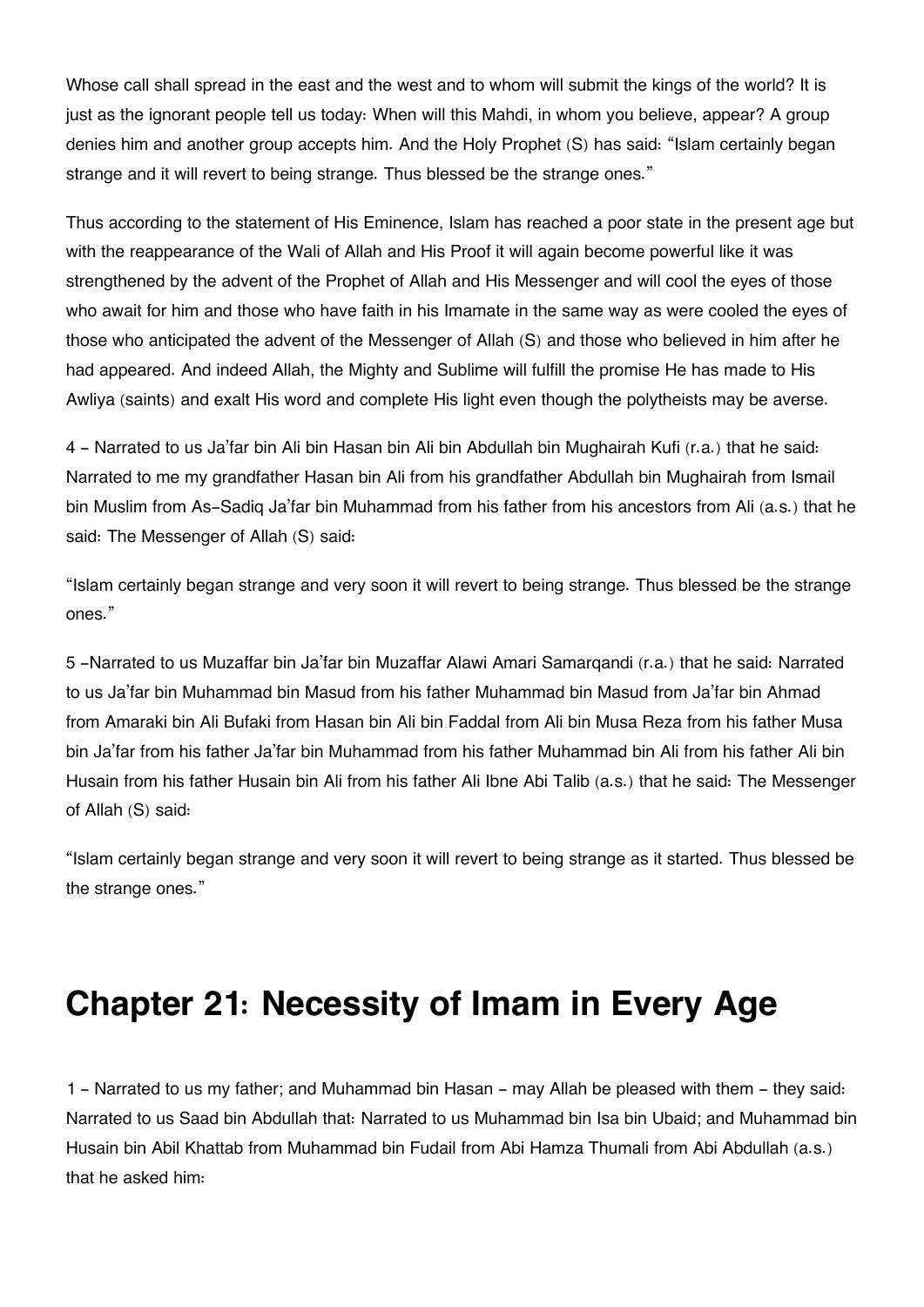"Can the earth remain without an Imam?" He replied: "If the earth is without an Imam for a moment, it will indeed sink into itself."

2 - Narrated to us Muhammad bin Hasan bin Ahmad bin Walid (r.a.) that he said: Narrated to us Muhammad bin Hasan as-Saffar that he said: Narrated to us Abbas bin Maroof from Ali bin Mahziyar from Muhammad bin Haitham from Muhammad bin Fudhail from Abil Hasan Reza (a.s.) that he asked him:

"Can the earth remain without an Imam?" "No," he replied. I asked: "It has been narrated from Abi Abdullah (a.s.) that the earth will not remain without an Imam except that Allah will be angry on the people or on His servants?" The Imam said: "It will not remain except that it will sink into itself."

3 - Narrated to us my father; and Muhammad bin Hasan - may Allah be pleased with them - they said: Narrated to us Saad bin Abdullah that: Narrated to us Muhammad bin Isa bin Ubaid from Abi Abdullah Zakariya bin Muhammad Momin from Abi Harasa from Abi Ja'far (a.s.) that he said:

"If the Imam is lifted from the earth for a moment, it (the earth) will sink along with its inhabitants like the sea sinks along with those in it."

4 -Narrated to us my father (r.a.) that he said: Narrated to us Saad bin Abdullah that he said: Narrated to us Ahmad bin Muhammad bin Isa and Ibrahim bin Mahziyar from Ali bin Mahziyar from Husain bin Saeed from Abi Ali Bajali from Aban bin Uthman from Zurarah bin Uyun from Abi Abdullah (a.s.) that he said at the end of the tradition about Husain bin Ali (a.s.):

"If the Divine Proof does not remain on the earth, it will be destroyed along with whatever is in it and upon it. The earth cannot be devoid of Divine Proof for a moment."

5 - Narrated to us my father (r.a.) that: Narrated to us Saad bin Abdullah: Narrated to us Muhammad bin Husain bin Abil Khattab from Abi Dawood Sulaiman bin Sufyan Mustariq from Ahmad bin Umar Hallal that he said:

"I asked Abul Hasan Reza (a.s.): "It is narrated to us from Abi Abdullah (a.s.) that he either said: 'The earth will not remain without an Imam' or 'it will remain without an Imam in it'; (what is the correct version?) He replied: 'God forbid! It will not survive for a moment but that it will indeed cave into itself.'"

6 - Narrated to us my father (r.a.) that: Narrated to us Hasan bin Ahmad Maliki from his father from Ibrahim bin Abi Mahmood that he said: Ar-Reza (a.s.) said:

"We are the proofs of Allah upon His creatures, and His vicegerents on His servants and the trustees of His secrets. And we are the word of guarding, and the firm rope and we are the witnesses of Allah and His signs among His creatures. Through us Allah has maintained the heavens and the earth from crashing. And for our sake the rain falls and the divine mercy spreads. And the earth is never devoid of a Qaim from among us, be he apparent or hidden and if it be without divine proof for a single day it will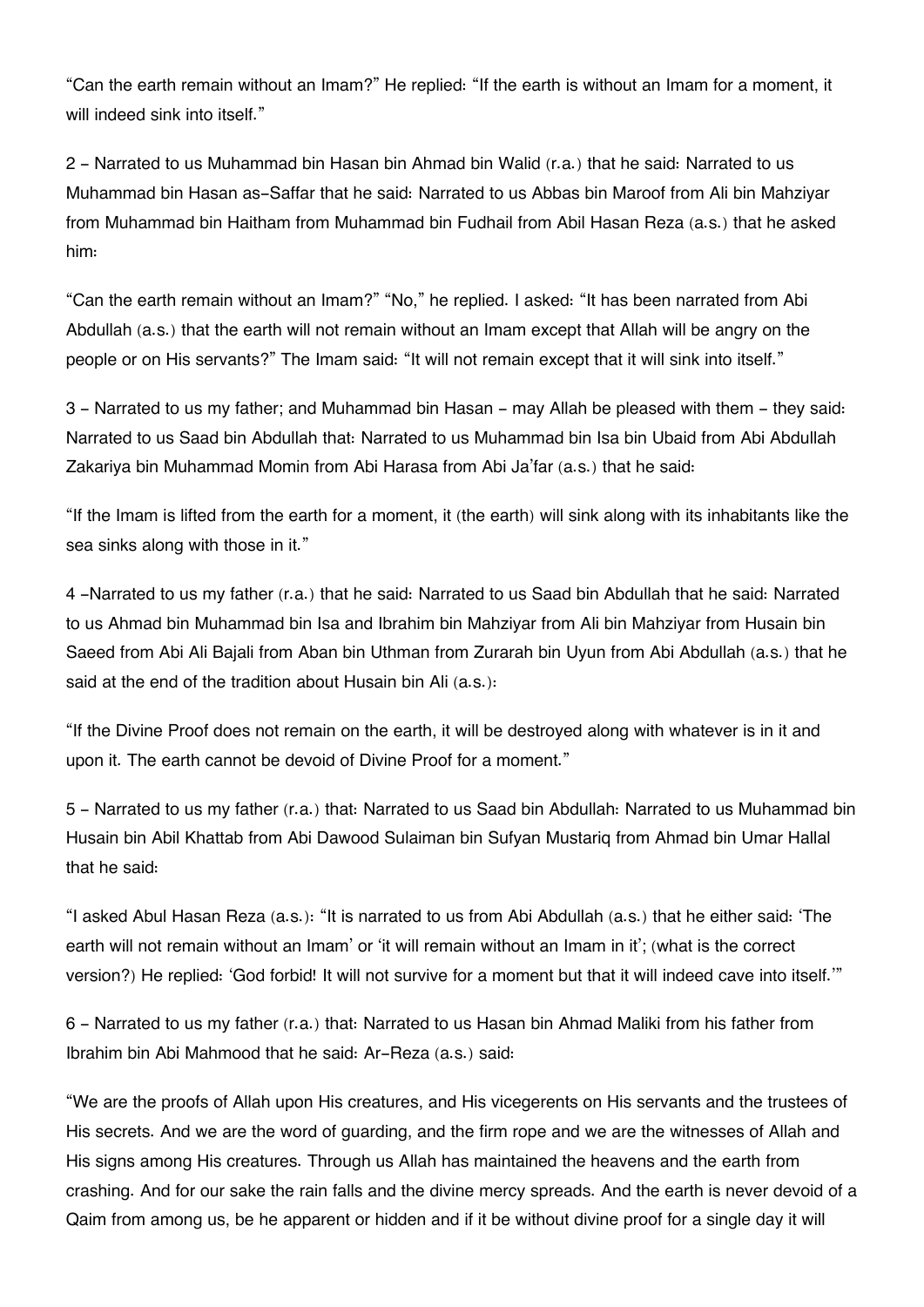cave along with its inhabitants like the sea sinks along with those in it."

7 - Narrated to us my father (r.a.) that: Narrated to us Saad bin Abdullah bin Ja'far Himyari that they said: Narrated to us Ibrahim bin Mahziyar from his brother Ali bin Mahziyar from Muhammad bin Abi Umair from Saad bin Abi Khalaf from Hasan bin Ziyad that he said: I heard Abu Abdillah (a.s.) say:

"The earth can never be devoid of a scholar (Divine Proof) because neither can the system of the earth run nor can the people be reformed without it."

8 - And from the same chain of narrators from Ali bin Mahziyar from Hasan bin Ali Khazzaz from Ahmad bin Umar that he asked Abul Hasan (Imam Kazim):

"Can the earth remain without an Imam?" He replied: "No." I asked: "It is narrated to us that it cannot be but that Allah will be furious on His servants?" The Imam said: "It cannot remain (except that) it will sink into itself."

9 - Narrated to us my father; and Muhammad bin Hasan - may Allah be pleased with them -they said: Narrated to us Saad bin Abdullah; and Abdullah bin Ja'far, they said: Narrated to us Muhammad bin Isa and Muhammad bin Husain bin Abil Khattab from Abi Abdullah Momin and Hasan bin Ali bin Faddal from Abi Harasa from Abi Ja'far (a.s.) that he said:

"If the Imam is taken away from the earth it will sink along with its inhabitants like the sea sinks along with those in it."

10 - Narrated to us my father and Muhammad bin Hasan - may Allah be pleased with them -they said: Narrated to us Saad bin Abdullah and Abdullah bin Ja'far they said: Narrated to us Muhammad bin Isa and Muhammad bin Husain bin Abil Khattab all of them from Muhammad bin Sinan from Hamza Tayyar that he said: I heard Aba Abdillah (a.s.) say:

"If none remains on the earth except two persons, one of them will be the Divine Proof" or he said, "The second of them is the Divine Proof". This doubt is from Muhammad bin Sinan.

11 - And through the same chain of narrators from Muhammad bin Isa from Yunus bin Abdur Rahman from Abi Sabbah from Abi Abdullah (a.s.) that he said:

"Indeed Allah, the Blessed and the Mighty, does not leave the earth but that there is a scholar on it who is aware of every excess and deficiency so that if the believers observe excess in something he may return them (to the divine limits) and if they are deficient in something he may complete it for them. And if it had not been so, the affairs of the believers would have been unknown to them."

12 - And through the same chain of narrators from Yunus bin Abdur Rahman from Ibne Muskan from Abi Baseer that he said: Abu Abdullah (a.s.) said: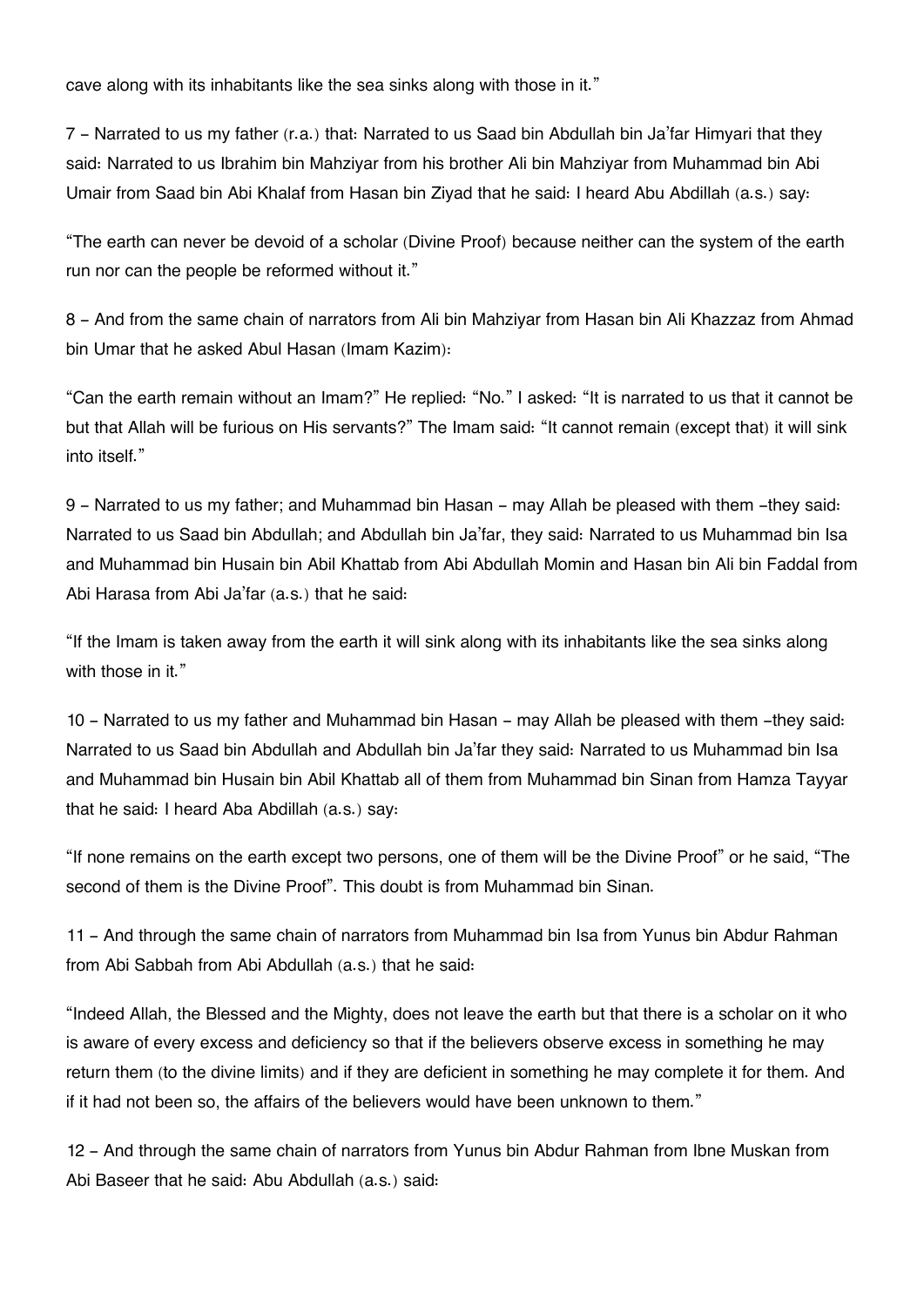"Allah, the Mighty and Sublime, certainly does not leave the earth without an Imam. If it had not been thus, the truth would not have been distinguished from falsehood."

13 - Narrated to us my father; and Muhammad bin Hasan - may Allah be pleased with them -they said: Narrated to us Saad bin Abdullah; and Abdullah bin Ja'far, they said: Narrated to us Yaqoob bin Yazid from Ahmad bin Hilal – (when he was on the right faith) ¬from Muhammad bin Abi Umair from Uzainah from Zurarah that he asked Abi Abdullah (a.s.):

"Is it possible for an Imam to pass away without being succeeded by anyone?" The Imam replied: "It will never be so." I (the narrator) asked: "Can it ever happen thus?" He replied: "No, it can never be so, except that Allah, the Mighty and Sublime will send wrath on His creatures and deal with them (immediately)."

14 - Narrated to us my father; and Muhammad bin Hasan - may Allah be pleased with them -they said: Narrated to us Abdullah bin Ja'far: Narrated to us Muhammad bin Ahmad from Abi Saeed Usfoori from Amr bin Thabit from his father from Abi Ja'far (a.s.) that he said:

"If the earth remains without an Imam from among us for a day it will cave into itself with all its inhabitants. And Allah will chastise them with His worst chastisement. Indeed Allah, the Blessed and the Mighty, has appointed us as His proofs in His earth and made us a security for the inhabitants of the earth. Thus till the time one of us is present there is security for the inhabitants of the earth. When Allah wants to destroy them without giving any respite or looking upon them with mercy, He will take us away from among them and raise us to Himself. Then Allah will do what He wants and what He likes."

15 - Narrated to us my father; and Muhammad bin Hasan - may Allah be pleased with them - they said: Narrated to us Abdullah bin Ja'far Himyari from Ahmad bin Hilal from Saeed bin Jannah from Sulaiman Ja'fari that he asked Abul Hasan Reza (a.s.):

"Can the earth remain without a Divine Proof?" He replied: "If the earth is without a Divine Proof for a fraction of a second, it will cave into itself along with its inhabitants."

16 - Narrated to us Muhammad bin Hasan (r.a.): Narrated to us Saad bin Abdullah; and Abdullah bin Ja'far Himyari, all of them from Muhammad bin Isa from Ali bin Ismail Mithami from Thalaba bin Maimoon from Abdul Ali bin Ayan from Abi Ja'far (a.s.) that he said:

"Allah does not leave the earth without a scholar who reduces what they (people) increase (in religion) and increases what they reduce. If it had not been thus, the affairs of the people would have become confusing for them."

17 - Narrated to us my father (r.a.); Narrated to us Abdullah bin Ja'far Himyari from Ahmad bin Muhammad bin Isa from Husain bin Saeed from Faddala bin Ayyub from Dawood from Fudhail Rassan that he said: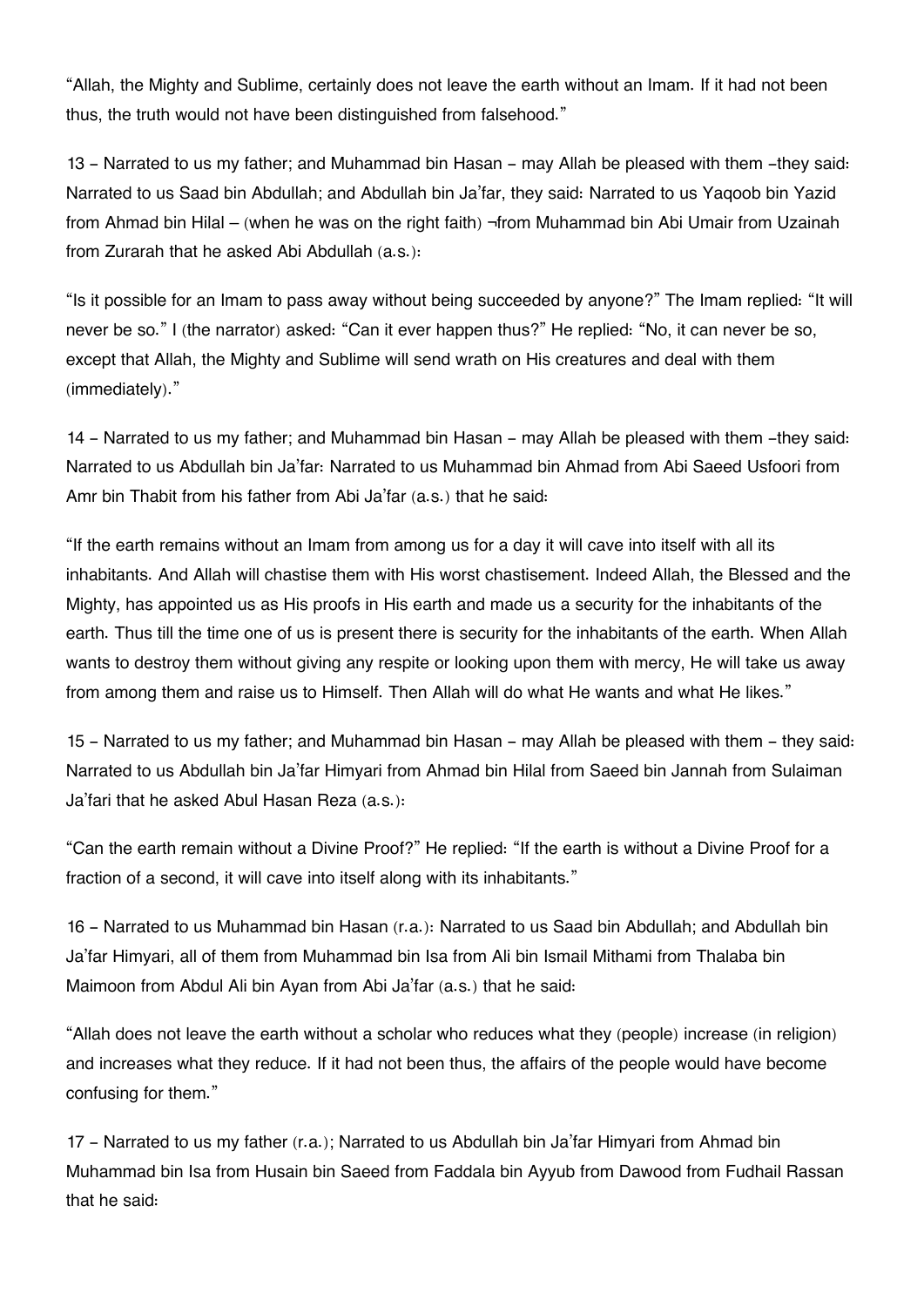Muhammad bin Ibrahim wrote to Abi Abdullah (a.s.): "Tell us about the excellence of you Ahlul Bayt (a.s.)." So Abi Abdullah (a.s.) replied to him: "Indeed the stars are placed in the sky as means of security for the folks of the heavens. If the stars go away from the sky the folks of the heavens will get what they are promised. And the Messenger of Allah (S) said: My Ahlul Bayt is appointed as the means of security for my Ummah. Thus when my Ahlul Bayt go away, my Ummah will get what it is promised."

18 - Narrated to us Muhammad bin Umar al-Hafiz Baghdadi that he said: Narrated to us Ahmad bin Abdul Aziz bin Jaadi Abu Bakr that he said: Narrated to us Abdur Rahman bin Salih: Narrated to us Ubaidullah bin Musa from Musa bin Ubaidah from Iyaas bin Salamah from his father in a tradition traceable to an infallible that he said: The Messenger of Allah (S) said:

"The stars are (means of) security for the folks of the heavens and my Ahlul Bayt is (the means of) safety for my Ummah."

19 -Narrated to us Muhammad bin Umar: Narrated to me Abu Bakr Muhammad bin Sirri bin Sahl: Narrated to us Abbas bin Husain: Narrated to us Abdul Malik bin Harun bin Antara from his father from his grandfather from Ali Ibne Abi Talib (a.s.) that he said: The Messenger of Allah (S) said:

"The stars are (means of) security for the folks of the heavens. Thus when the stars go away the folks of the sky shall also be gone. And my Ahlul Bayt is (the means of) safety for the inhabitants of the earth. Thus when my Ahlul Bayt go away the folks of the earth shall also be gone."

20 -Narrated to us my father (r.a.): Narrated to us Saad bin Abdullah from Ahmad bin Muhammad bin Isa from Abbas bin Maroof from Abdullah bin Abdur Rahman Basri from Abi Maghra Humaid bin Muthanna Iili from Abi Baseer from Khaithama Jofi from Abi Ja'far (a.s.) that he said:

"We are the Jambullah (side of Allah) and we are His chosen ones and His Pool. We are the inheritors of the prophets. We are the trustees of (secrets) of Allah, the Mighty and Sublime. We are the proofs of Allah and we are the pillars of faith and we are the foundations of Islam. We are from the mercy of Allah on His creatures. We are those through whom was the beginning and will be the end. And we are the Imams of guidance and we are the lamps of darkness and we are the minarets of guidance. We are the foremost and we are the ultimate. We are raised standard for the people.

One who got attached to us got the truth and one who left us was drowned. We are the chiefs with white-forehead. We are the best creatures of Allah and we are the clear and straight path to Allah, the Mighty and Sublime. We are from the bounties of Allah, the Mighty and Sublime on His creatures. And we are the illuminated path and we are the mines of prophethood and the site of placing prophethood. We are those to whom the angels come and go. We are lamps for those who take light from us.

We are the path of truth for those who follow us. We are the guides to Paradise and we are rope of Islam. We are that bridge, such that one who passed through would not be surpassed and one who left was destroyed. And we are the highest peaks and we are those through whom Allah, the Mighty and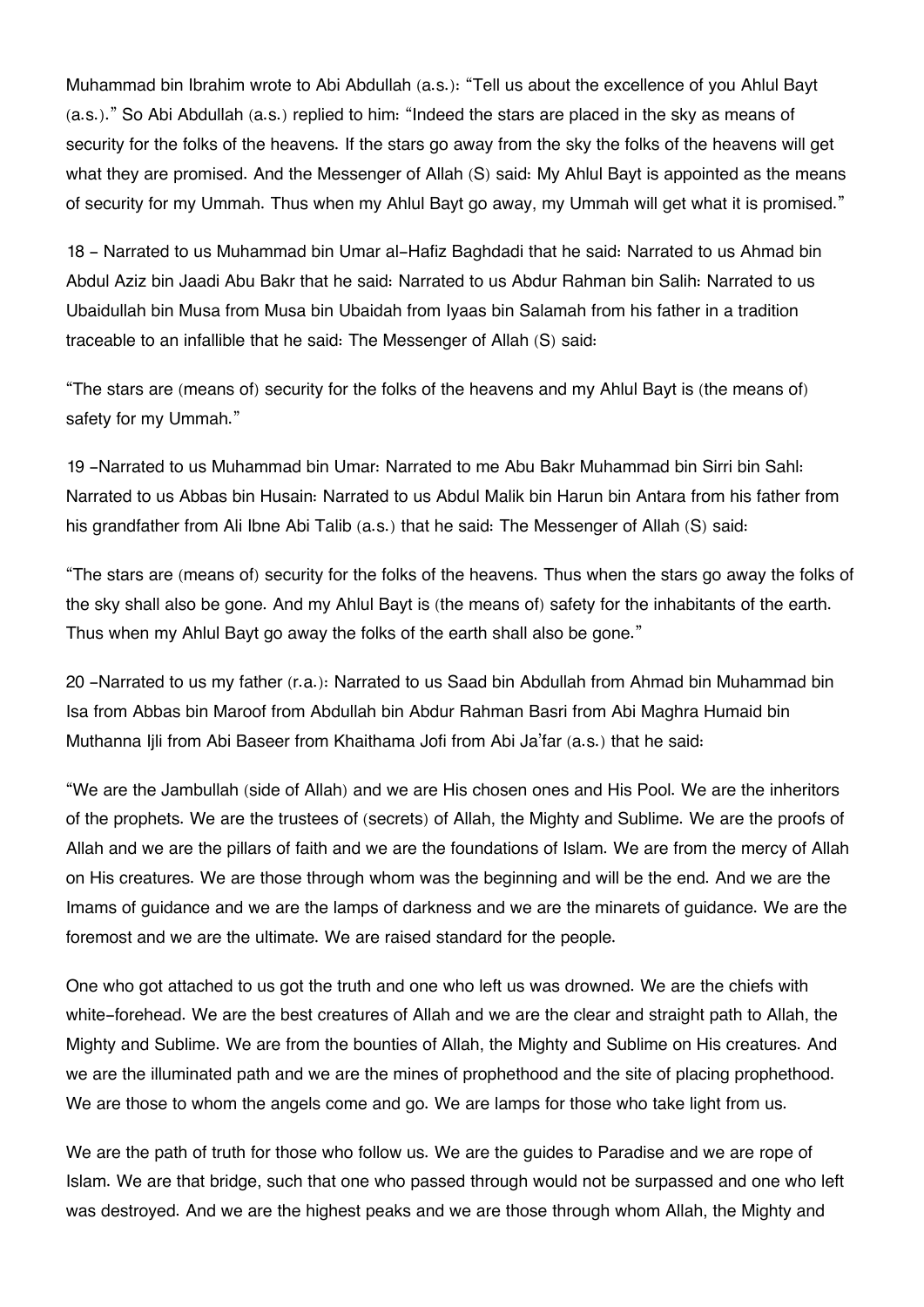Sublime sends His mercy and through us sends the rain. And we are those through whom chastisement is warded off from you. Thus one who recognized and understood us and became aware of our rights and accepted our guardianship, is from us and (is heading) to us."

21 -Narrated to us my father (r.a.): Narrated to us Saad bin Abdullah from Ahmad bin Muhammad bin Isa from Husain bin Saeed from Hammad bin Isa from Ibrahim Umar Yamani from Abi Tufail from Abi Ja'far (a.s.) that he said: The Messenger of Allah (S) said to Amirul Momineen (a.s.):

"Write down what I dictate to you." Ali (a.s.) said: "O Prophet of Allah, do you fear that I will forget?" He replied: "No, I am not worried about your forgetfulness. I had prayed to Allah to make you remember and protect you from forgetfulness. But you write down for your partners. Ali (a.s.) asked: "Who are my partners, O Prophet of Allah?" The Prophet said: "The Imams from your progeny through whom my Ummah will get rain.

Through whom their supplications will be accepted and through whom Allah will ward off calamities from them and through them mercy will descend from the heavens." Then he pointed to Hasan (a.s.) and said: "He shall be the first." Then he gestured to Husain (a.s.) and said: "(The other) Imams shall be from his progeny."

22 - Narrated to us Muhammad bin Ahmad Shaibani (r.a.) : Narrated to us Ahmad bin Yahya bin Zakariya al-Qattan: Narrated to us Bakr bin Abdullah bin Habib: Narrated to us Fadl bin Saqr Abdi: Narrated to us Abu Muawiyah from Sulaiman bin Mehran Amash from As-Sadiq Ja'far bin Muhammad from his father Muhammad bin Ali from his father Ali bin Husain (a.s.) that he said:

"We are the Imams of the Muslims, and the proofs of Allah on the whole universe. We are chieftains of the believers, and the brilliant-faced guides and we are having absolute authority on the believers. We are such a security for people on the earth, like the stars are for the dwellers of the heavens. And those for whose sake the Almighty Allah has restrained the heaven from falling into the earth and secured the earth from shaking up those who dwell upon it. The rain falls due to us and the blessings of the earth are distributed and are brought out of the earth.

If none of us remains on the earth, it would swallow its dwellers, and the Almighty Allah has not left the earth without a Proof (Hujjat) since the time of the creation of Prophet Nuh (a.s.), whether it is apparent and obvious or unseen and hidden. And the earth shall not be devoid of Proof till the Doomsday occurs. If there is no Proof of Allah, none would worship the Almighty. Someone asked: Then how would people derive benefit from an unseen and hidden proof? The Imam replied: "Just as they receive benefits from the sun that is hidden behind the clouds."

23 -Narrated to us my father (r.a.): Narrated to us Saad bin Abdullah: Narrated to us Ibrahim bin Hashim: Narrated to us Ismail bin Marrar: Narrated to me Yunus bin Abdur Rahman: Narrated to me Yunus bin Yaqoob that: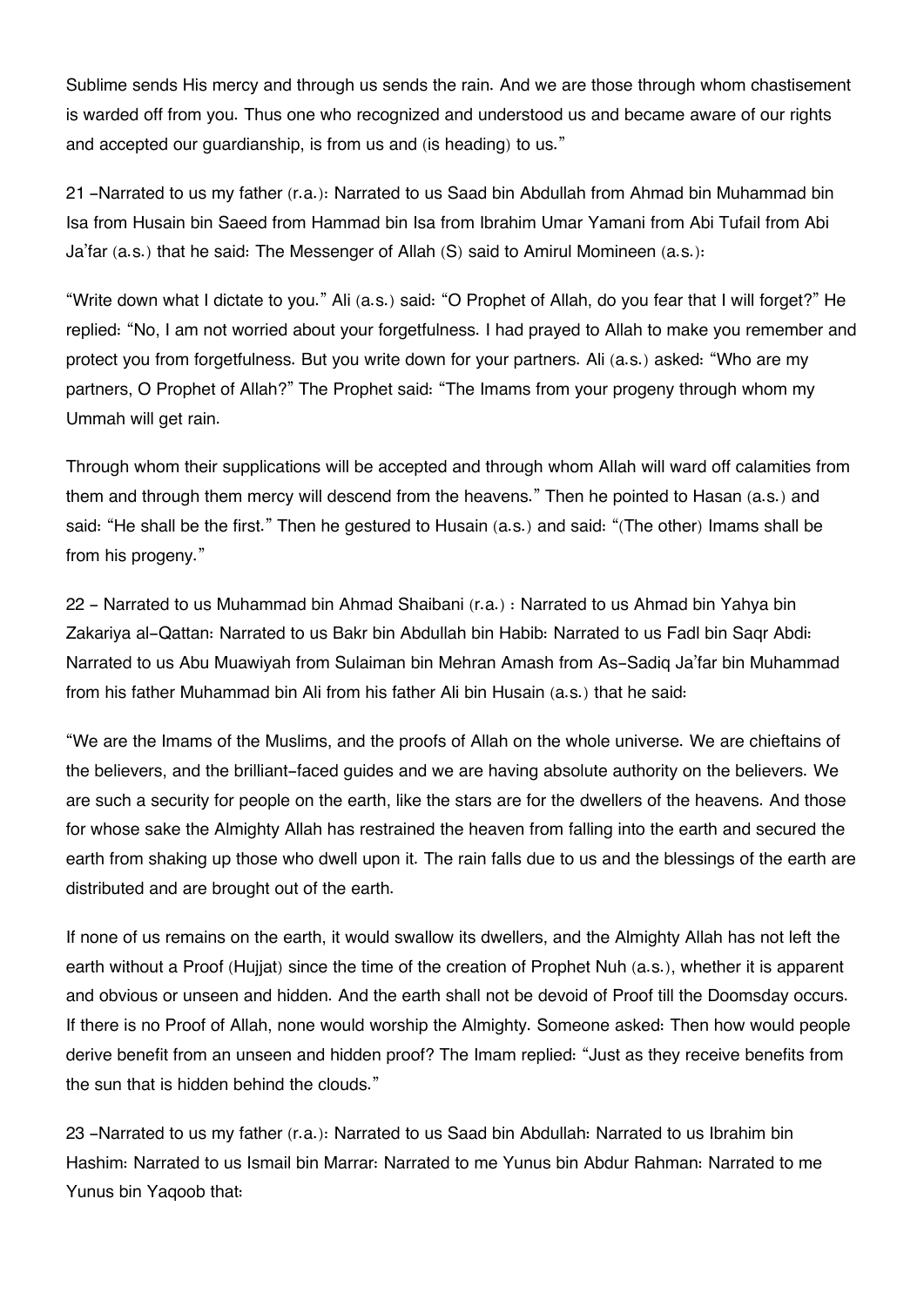"A group of companions were gathered round Abu Abdillah (a.s.); Humran ibn Ayan, Muhammad ibn an-Numan, Hisham ibn Salim and at-Tayyar were in that group. With them was Hisham ibn al-Hakam, who was young. Abu Abdillah (a.s.) said to him: 'O Hisham, will you not tell me how you debated with Amr ibn Ubayd? How did you question him? Hisham replied: 'O son of the Messenger of Allah! I respect you too much, and hence I feel shy before you, and I find myself tongue-tied in your presence.' Abu Abdillah (a.s.) said: 'Do as you are told.'

Hisham said: 'I was informed of the situation of Amr ibn Ubayd, and that he was sitting in the mosque of Basrah (for teaching). This was distressing for me, so I set out to meet him and reached Basrah on Friday. When I arrived at the mosque of Basrah, I found a large circle surrounding Amr ibn Ubayd, who was wearing a black woolen cloth round his waist and another over his shoulders. People were asking him questions. I asked the people (who were standing) around him to make way for me, which they did, and I sat upon my knees in the back row of the students (who were sitting). Then I said: O learned scholar! I am a stranger. Will you allow me to ask a question? He replied: Yes. I said to him: Do you have eyes? He replied: O my son! What kind of a question is this? How can you question a thing which you see (clearly yourself)? I said: But this is my question.

He said: O my son! Ask, even though your question may be foolish. I told him: Then answer my question. He said: Ask (it). I said: Do you have eyes? He said: Yes. I said: What do you do with them? He replied: I see with them. I asked: Do you have a nose? He replied: Yes. I said: What do you do with it? He replied: I smell odors with it. I asked: Do you have ears? He replied: Yes. I said: What do you do with them?

He replied: I hear sounds with them. I said: Do you have a heart (the seat of the soul and perception)? He replied: Yes. I said: What do you do with it? He replied: I discriminate with it whatever is presented to the parts of my body and (my) senses. I asked: Are you not, with these parts of your body, without need of your heart (soul)? He replied: No. I said: How can this be when they are quite sound and health? He replied: O my son!

When the parts of the body doubt regarding anything which it smelt, tasted or heard, they refer it to the heart to remove the doubt and replace it with certainty. Hisham said: I said to him: Has Allah appointed the heart to remove the doubts of the body? He replied: Yes. I asked: The heart is necessary, otherwise the parts (of the body) cannot reach certainty. He replied: Yes. I said: O Abu Marwan! Allah, the Blessed, the Sublime, did not leave the parts of the body without appointing a guide (Imam) for them so that they might verify the truth and reach certainty about what is doubted.

How could He leave all His creatures in confusion, doubt and difference of opinion without appointing anyone as their guide (Imam), to whom they might refer their doubts and confusions, when He has given the parts of your body a guide to whom you can refer your doubt and confusions? He was completely silent, and said nothing to me. After some time, he turned towards me and said: Are you Hisham ibn al-Hakam? I replied: No. He asked: Are you one of his companions? I replied: No.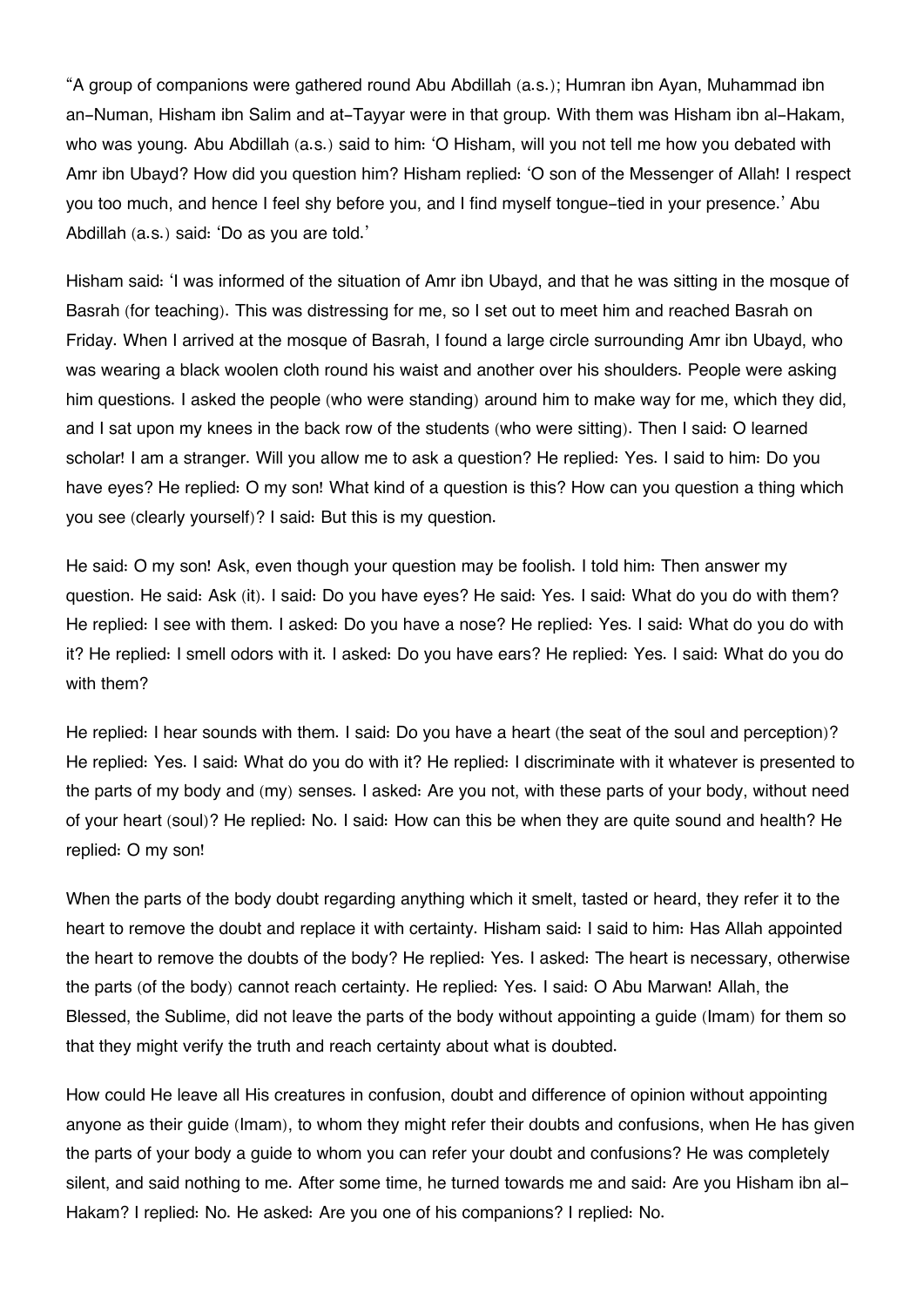Then he said: Where do you come from? I replied: I am of the people of Kufa. He said: Then you are surely he. Then he embraced me and vacated his seat for me. And then he kept silent until I got up. The narrator said: Abu Abdillah (a.s.) smiled and said: O Hisham! Who taught you this? Hisham replied: It is something which I learnt from you and put together (in the way). He said: By Allah, this is written in the books of Ibrahim and Musa."

The author of this book says: That which proves our contention that the system of nature depends on the existence of the Imam is that Allah, the Mighty and Sublime does not send chastisement on a community till the prophet does not go away from it. As Allah, the Mighty and Sublime says with reference to the incident of Prophet Nuh (a.s.):

حَتَّىٰ إِذَا جَاءَ أَمْرُنَا وَفَارَ التَّنُّورُ قُلْنَا احْمِلْ فِيهَا مِنْ كُلِّ زَوْجَيْنِ اثْنَيْنِ وَأَهْلَكَ إِلَّا من سبق علَيه

*Until when Our command came and water came forth from the valley, We said: Carry in it two of all things, a pair, and your own family- except those against whom the word has already gone forth.*[1](#page--1-0)

Thus Allah, the Mighty and Sublime commanded Prophet Nuh (a.s.) to take the believers with him and separate from the community and not mingle with them. And Allah, the Mighty and Sublime said:

وَوَحْيِنَا وَلَا تُخَاطِبْنِي فِي الَّذِينَ ظَلَمُوا إِنَّهُمْ مُغْرَقُونَ

#### *… and do not speak to Me in respect of those who are unjust; surely they shall be drowned.*[2](#page--1-0)

In the same way in the case of Prophet Lut (a.s.) He said:

نْ يَصِلُوا إِلَيْكَ ۞ فَاسْرِ بِاهْلِكَ بِقِطْعٍ مِنَ اللَّيْلِ وَلَا يَلْتَفِتْ مِنْكُمْ احَدٌ إِلَّا امْرَاتَكَ ۞ انَّه مصيبها ما اصابهم

### *So remove your followers in a part of the night- and let none of you turn back- except your wife, for surely whatsoever befalls them shall befall her…*[3](#page--1-0)

Thus Allah, the Mighty and Sublime commanded Prophet Lut (a.s.) to leave them before sending down wrath because till the time he remained among them, divine chastisement cannot descend. In the same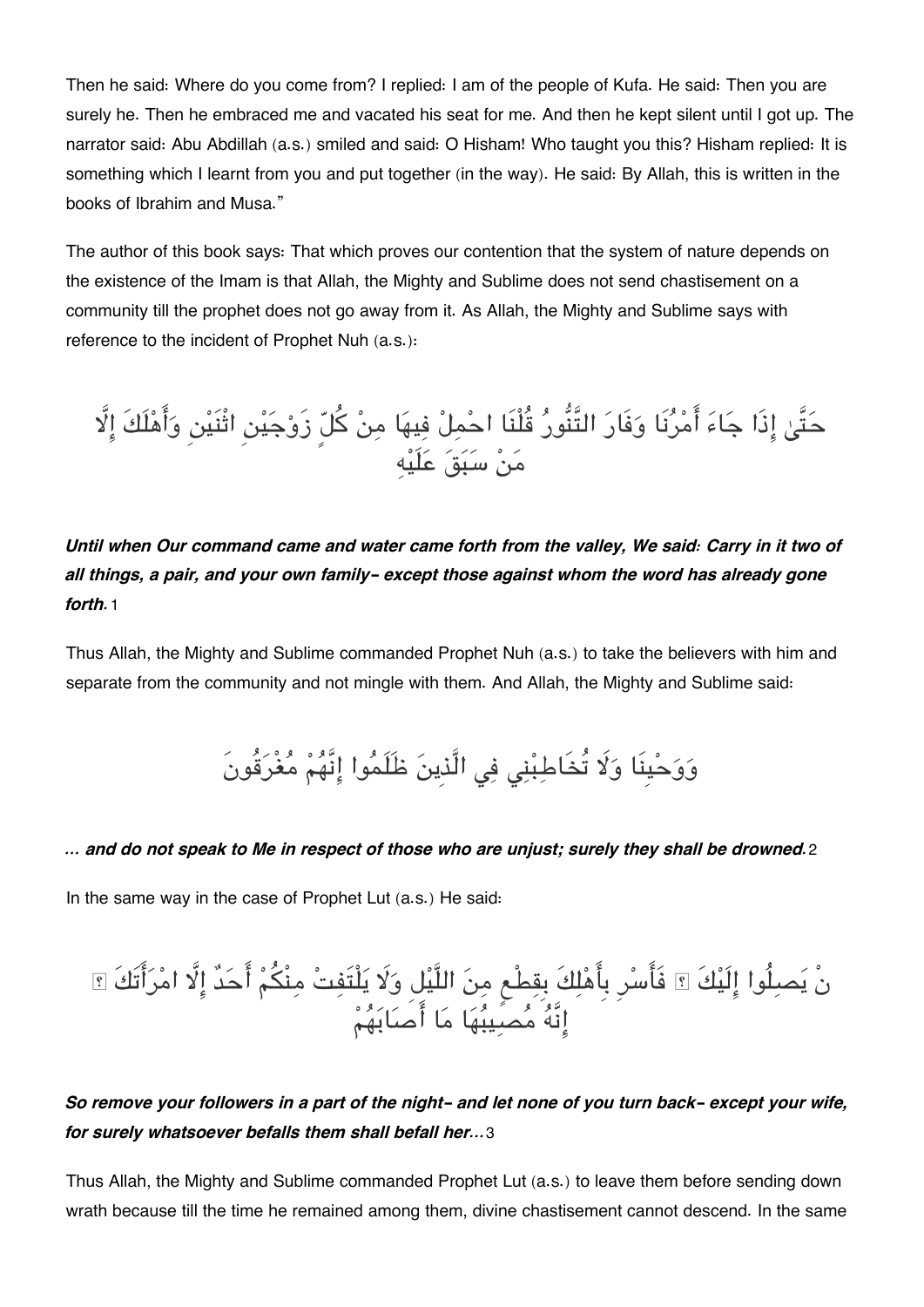way whenever Allah, the Mighty and Sublime decides to send punishment on a community, first He orders the prophet who is among them, to leave them and go away. Similarly when Prophet Ibrahim (a.s.) feared that divine wrath would befall his people, he went away from them saying:

وَاعْتَزِلُكُمْ وَمَا تَدْعُونَ مِنْ دُونِ اللَّهِ وَأَدْعُو رَبِّي عَسَىٰ أَلَّا أَكُونَ بِدُعَاءِ رَبِّي شَقِيًّا فَلَمَا اعْتَزَلَهُمْ وَمَا يَعْبُدُونَ مِنْ دُونِ اللَّهِ

## *And I will withdraw from you and what you call on besides Allah, and I will call upon my Lord; may be I shall not remain unblessed in calling upon my Lord. So when he withdrew from them and what they worshipped besides Allah…*[4](#page--1-0)

Allah, the Mighty and Sublime destroyed them and threw into the bottom¬most layer of Hell, those who had harassed Prophet Ibrahim (a.s.), tortured him, threw him into the inferno and Allah also saved Prophet Lut (a.s.) as mentioned by the Almighty Allah:

وَنَجَّيْنَاهُ وَلُوطًا إِلَى الْأَرْضِ الَّتِي بَارَكْنَا فِيهَا لِلْعَالَمينَ

### *And We delivered him as well as Lut (removing them) to the land which We had blessed for all people.*[5](#page--1-0)

And Allah bestowed Ibrahim (a.s.) with Ishaq and Yaqoob as Allah, the Mighty and Sublime says:

وَوَهَبْنَا لَهُ إِسْحَاقَ وَيَعْقُوبَ نَافِلَةً ۞ وَكُلًّا جَعَلْنَا صَالحينَ

#### *And We gave him Ishaq and Yaqoob, a son's son, and We made (them) all good.*[6](#page--1-0)

And the Almighty Allah said regarding the Holy Prophet (S):

وَمَا كَانَ اللَّهُ لِيُعَذِّبَهُمْ وَأَنْتَ فِيهِمْ

#### *But Allah was not going to chastise them while you were among them.*[7](#page--1-0)

It is mentioned in a correct narration from our Holy Imams (a.s.) that even if someone sees in dream that the Messenger of Allah (S) or one of the Imams (a.s.) is entering a village, this will be sufficient to secure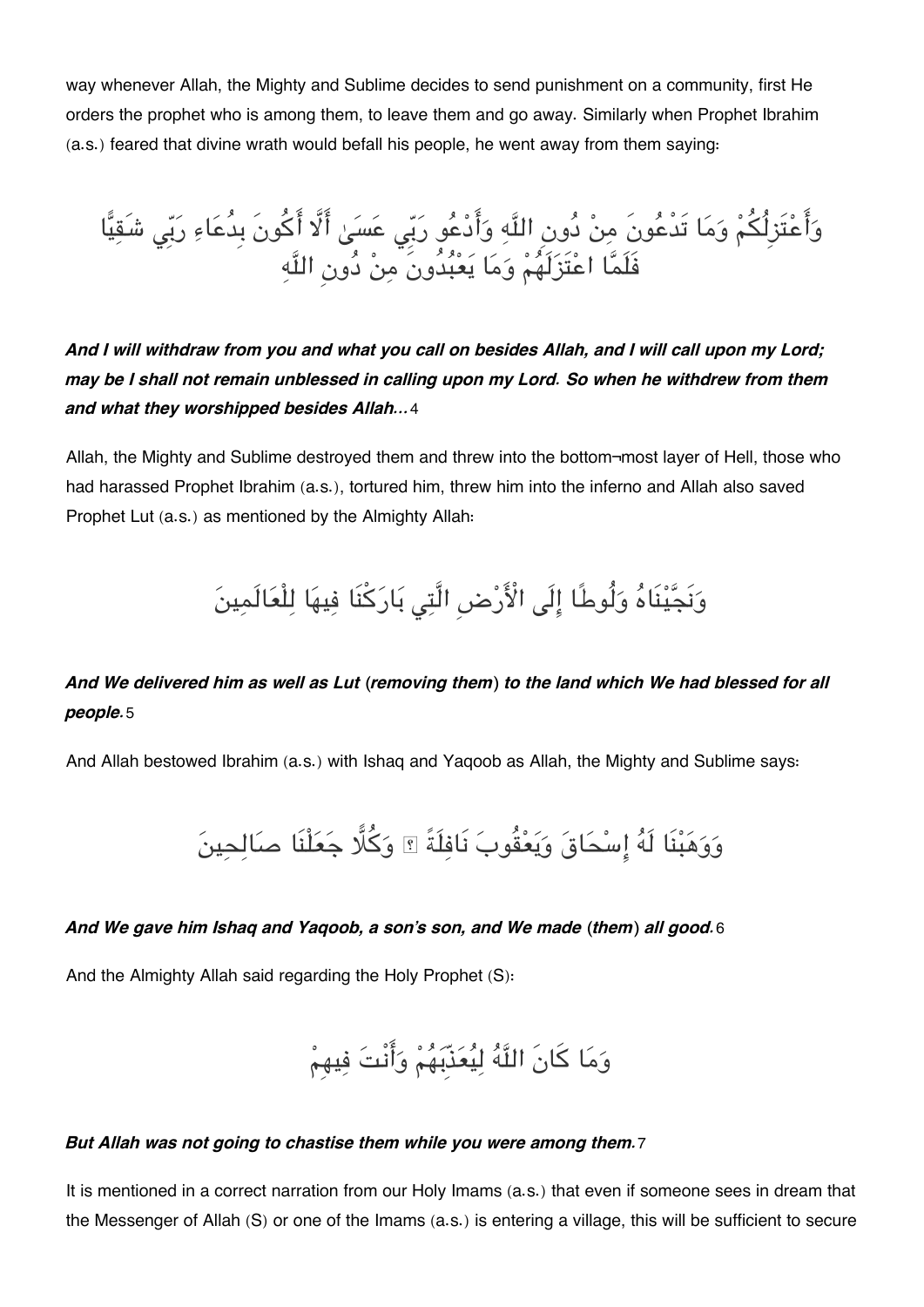the people of that village from that which they are afraid of.

The argument that Hisham presented to Amr bin Ubaid also proves the occultation and it is that just as the heart is concealed from all the organs. Neither is it visible to the eyes nor can it be smelt by the nose nor tasted and nor the hands can touch it. In spite of the fact that it is in occultation, it is the controller of all the organs and it assures their proper working. If the heart is absent it is not possible to control the other organs of the body and there will be total chaos in its working. Thus just as all the organs of the body are needful of the heart for their proper working in the same way the world is needful of the Imam for its survival and proper working.

Just as traditions told us about the position of the heart in the body in the same way they have informed us about the position of the hidden Proof that his advent would be from Mecca. Here, heart does not stand for a lump of our flesh because by itself it is of no use to the organs of the body. It actually denotes that subtle heart that the Almighty Allah has placed in this piece of flesh.

It is something that neither vision perceives it nor can it be touched or obtained. Its existence can be perceived only from the fact that through it one can distinguish between right and wrong and get control of the other physical organs. And the absence of this important organ will subject the whole system of the body into disarray.

Moreover just as this subtle element is powerful enough to control the physical organs in the same way the hidden Imam or the Divine Proof that is in occultation is sufficient to ensure the guidance and proper control of the creatures. That is why Allah, the Mighty and Sublime, made the creatures needful of an Imam (though in occultation) through whom calamities may be warded off from them, through whom they may receive sustenance and through whom they may receive rain. And there is no strength except by Allah.

- [2.](#page--1-0) Surah Hud 11:37
- [3.](#page--1-0) Surah Hud 11:81
- [4.](#page--1-0) Surah Maryam 19:48-49
- [5.](#page--1-0) Surah Anbiya 21:71
- [6.](#page--1-0) Surah Anbiya 21:72
- [7.](#page--1-0) Surah Anfaal 8:33

[<sup>1.</sup>](#page--1-0) Surah Hud 11:40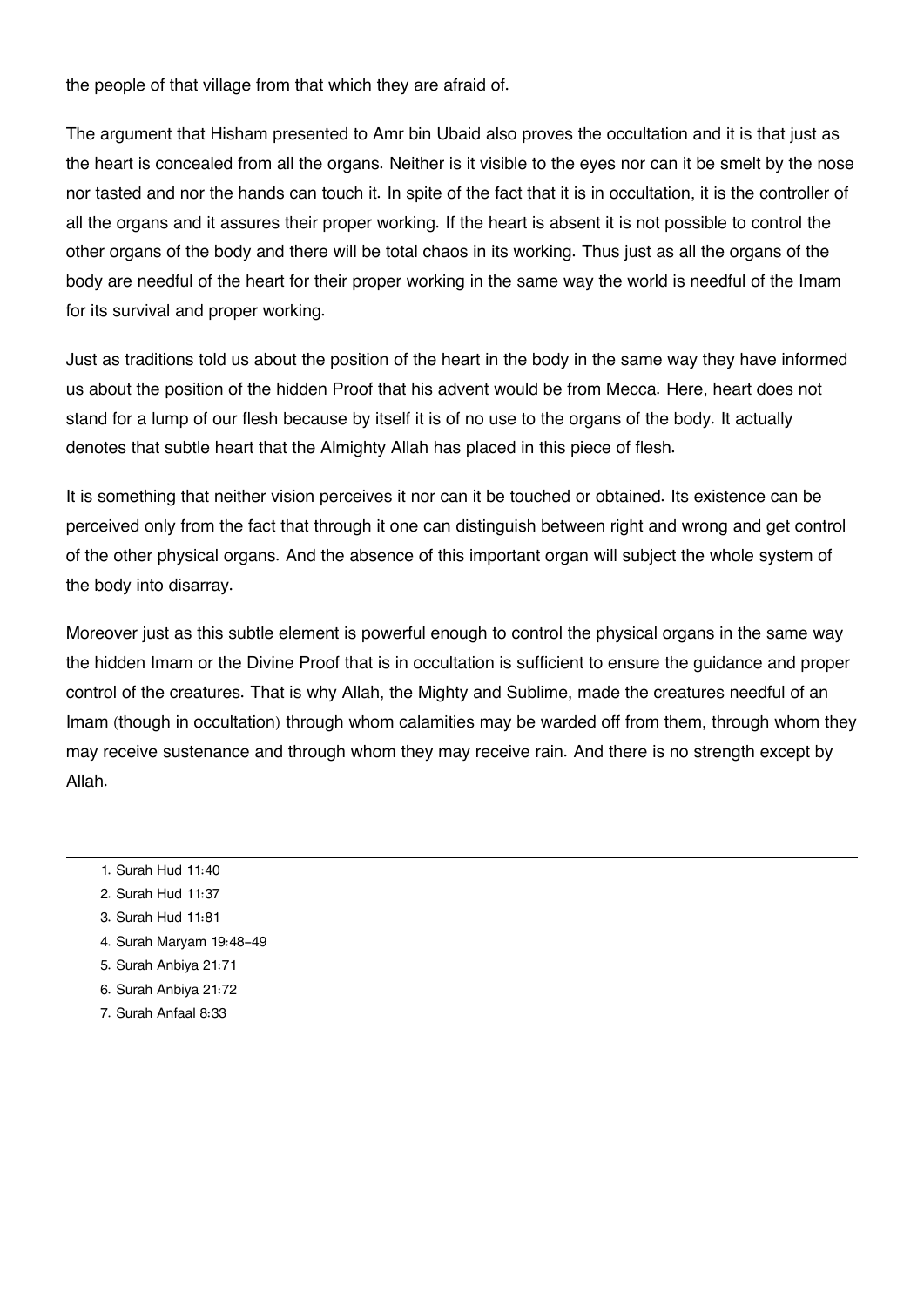# **Chapter 22: Continuation of successorship from Prophet Adam (a.s.)**

1 - Narrated to us Muhammad bin Hasan bin Ahmad bin Walid (r.a.) that he said: Narrated to us Muhammad bin Hasan as-Saffar and Saad bin Abdullah and Abdullah bin Ja'far Himyari, all of them said: Narrated to us Ahmad bin Muhammad bin Isa; and Muhammad bin Husain bin Abil Khattab; and Haitham bin Abi Masruq Nahdi; and Ibrahim bin Hashim from Hasan bin Mahboob Sarrad from Muqatil bin Sulaiman Ibne Dawal Doz from Abi Abdullah (a.s.) that he said: The Messenger of Allah (S) said:

"I am the chief (Sayyid) of the prophets, and my successor is a chief and the greatest among the successors of prophets. My successors are the best among the successors of prophets. Indeed Adam (a.s.) implored Allah to bestow him with a noble successor. Allah revealed to him, 'I have exalted My prophets with Messengership for testing the faith of the creatures. And from the righteous people chose successors of the prophets.

O Adam! Make a bequest to your son Sheeth.' He was Hibtullah the son of Adam (a.s.). Adam (a.s.) appointed him as his successor. Sheeth (a.s.) appointed Shaban as his vicegerent. Shaban was born through the Hoori sent by Allah from Paradise as a wife for Sheeth (a.s.). Shaban bequeathed the vicegerency to his son Mohhith. Mohhith to Mahooq, Mahooq to Ameesha, Ameesha to Akhnooh. Akhnooh is known as Idrees (a.s.). Idrees (a.s.) appointed Nahoor as his legatee, Nahoor's bequest was for Nuh (a.s.). Saam was the vicegerent of Nuh (a.s.) Saam delegated to Athamar, Athamar to Bareeshasha, Bareeshasha to Yaafith, Yaafith to Baraa, Baraa to Jafeena, Jafeena to Imran.

Imran transferred the legacy to Ibrahim (a.s.), Ibrahim to Ismail, Ismail to Ishaq, Ishaq to Yaqoob, Yaqoob to Yusuf, Yusuf to Bathariya, Bathariya to Shuaib. Shuaib entrusted the legacy to Musa (a.s.), the son of Imran. Musa (a.s.) to Yusha bin Nun. Yusha to Dawood; Dawood to Sulaiman, Sulaiman to Asif bin Barkhiya. Asif to Zakariya, Zakariya to Sayaa, Sayaa to Isa son of Maryam (a.s.). Isa (a.s.) bequeathed to Shamoon, Shamoon to Yahya bin Zakariya. Yahya bin Zakariya to Mundar, Mundar to Saleema, Saleema to Burda, Burda entrusted the legacies to me. And O Ali! I make the bequest to you.

You entrust the legacy to your vicegerent and he would pass it to his successors. All of them are from your progeny. One after the other, this series shall reach the best inhabitants of this Earth. He shall be the last of the Imams. People shall have serious disagreements regarding your successorship. Anyone from the people who believes in your successorship shall be like one who has a firm faith. And one who dissociates with you and does not follow you, shall be in the Hell fire. And it is the abode of disbelievers."

2 - Narrated to us Muhammad bin Ibrahim bin Ishaq (r.a.) that: Narrated to us Ahmad bin Muhammad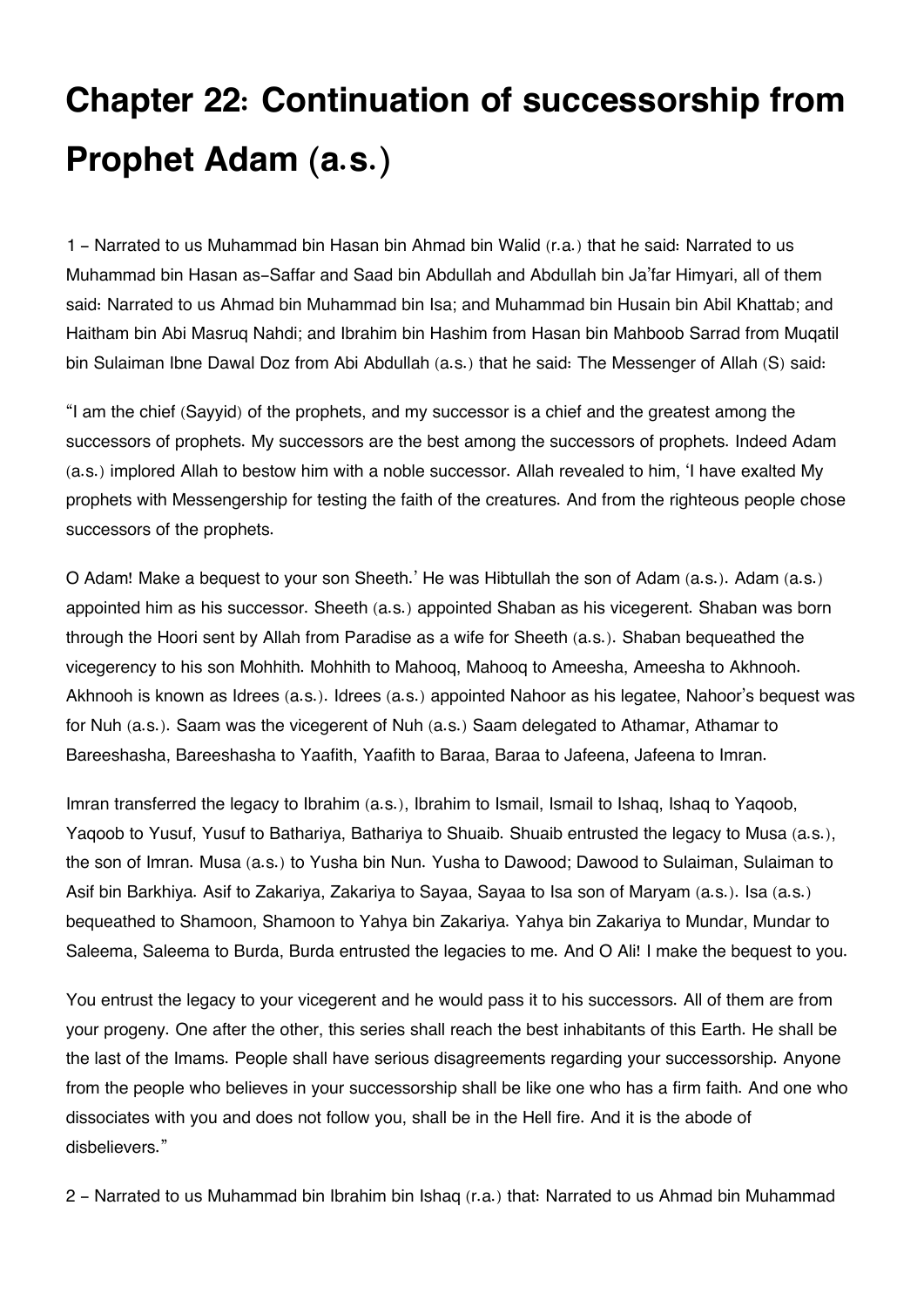Hamadani: Narrated to us Ali bin Hasan bin Ali bin Faddal from his father from Muhammad bin Fudhail from Abi Hamza Thumali from Abi Ja'far Muhammad bin Ali al-Baqir (a.s.) that he said:

"Allah, the Blessed and the Mighty had taken an oath from Adam (a.s.) that he shall not approach the prohibited tree. But he approached it and also tasted its fruit. As mentioned by Allah.

# وَلَقَدْ عَهِدْنَا إِلَىٰ آدَمَ مِنْ قَبْلُ فَنَسِيَ وَلَمْ نَجِدْ لَهُ عَزْمًا

## *"And certainly We gave a commandment to Adam before, but he forgot; and We did not find in him any determination."*[1](#page--1-0)

When the Almighty sent Adam (a.s.) to the earth, Habeel and his sister were born as twins. Then Qabeel and his sister were born together. Adam (a.s.) commanded both of his sons to perform a sacrifice for the Almighty. Habeel owned a flock of sheep while Qabeel was a farmer. Habeel sacrificed the best ram from his flock. Qabeel on the other hand was careless of his occupation and offered uncleaned ears of corn and bad quality crop as gifts to Allah. Consequently the sacrifice of Habeel was accepted and that of Qabeel wasn't. In the words of Quran:

وَاتِلَ عَلَيْهِمْ نَبَا ابْنَىْ آدَمَ بِالْحَقِّ إِذْ قَرّبَا قَرْبَانًا فَتَقَبّلَ مِنْ أَحَدِهِمَا وَلَمْ يَتَقَبّلْ مِنَ اخَرِ قَال قْتُلَنَّكَ

### *And relate to them the story of the two sons of Adam with truth whey they both offered an offering, but it was accepted from one of them and was not accepted from the other.*[2](#page--1-0)

During those days whenever an offering was accepted by Allah a fire used to appear and consume it. So Qabeel made a fireplace. And he was the first person who constructed a place to contain a fire. He said, "I shall worship the fire so that it accepts my offering." Satan, the enemy of Allah, told him that the offering of Habeel had been accepted and his own rejected. "If you let him live he would beget children who would pride upon your children for the superiority he has gained over you."

Qabeel accepted the suggestion and killed Habeel. He came to Adam (a.s.) who asked him where Habeel was. Qabeel said, "I don't know, you did not entrust him to me." When Adam (a.s.) learnt that Habeel was murdered he exclaimed, "O Earth! Curse of Allah be on you! For you have accepted the blood of Habeel," and continued to weep for forty days and supplicated Allah to grant him another son. He was granted a son whom he named Hibtullah because he was a gift (Hiba) from Allah.

Adam (a.s.) was very affectionate towards him. When the Prophethood of Adam (a.s.) neared its end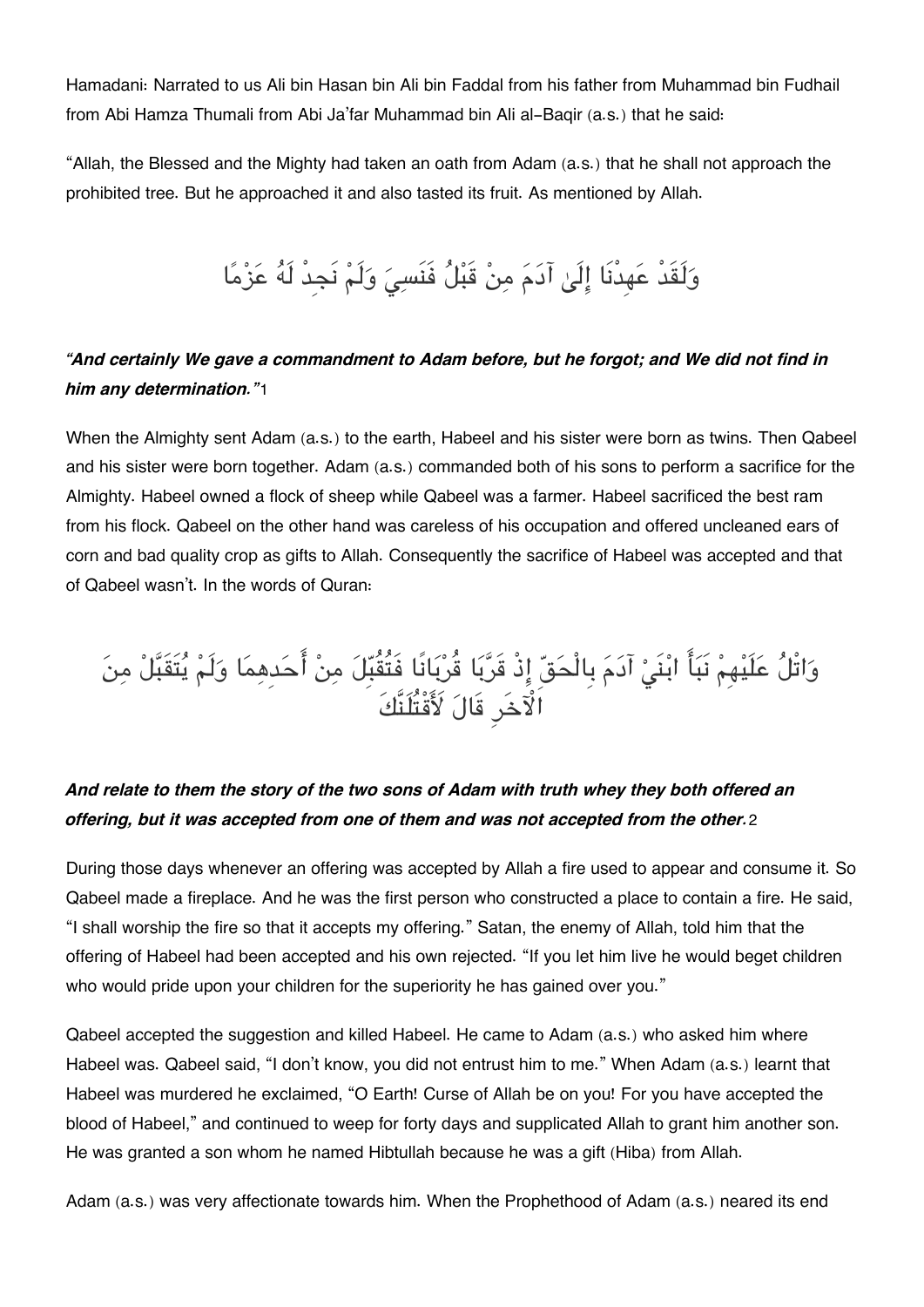and he reached old age, the Almighty revealed to him that time had come for him to transfer the Prophetic knowledge and relics to his son Hibtullah. "Indeed We shall never take away from the progeny of Hibtullah the relics and prophetic science till the day of judgment," said Allah. "I shall never leave the Earth devoid of a scholar from his progeny. People will derive religious knowledge and spiritual guidance through this scholar. Anyone who follows him or Nuh (a.s.) will be assured deliverance."

Adam (a.s.) was reminded of Nuh (a.s.) at this juncture and said, "The Almighty shall send a Prophet who will call the people towards Allah. People would reject him and Allah shall destroy them through the flood." There was a gap of ten generations between Adam and Nuh (a.s.). All the ancestors of Nuh (a.s.) were Prophets. Adam (a.s.) made a bequest to Hibtullah and told him that if anyone of them met Nuh (a.s.) he should believe in him and follow him in order to be saved from the deluge.

When Adam (a.s.) was on his deathbed he summoned Hibtullah and told him to convey his regards to Jibraeel (a.s.) or any other angel if he happened to see them. "And tell them that your father requests them for a fruit of Paradise." Hibtullah met Jibraeel (a.s.) and conveyed the message of his respected father. Jibraeel said, "O Hibtullah! Your father has departed to meet his Creator and I have come to perform his prayers (of dead)." When Hibtullah returned home, he saw that Adam (a.s.) had departed for his heavenly abode.

Jibraeel (a.s.) taught him the method of bath of dead body. Hibtullah bathed Adam (a.s.) and when it was the time of prayers of dead Hibtullah told Jibraeel (a.s.) to stand in front and pray. Jibraeel (a.s.) said, "As Allah had once ordered us to prostrate before Adam (a.s.) it is not proper that we lead (Imamate) any of his sons." Hibtullah stood before Jibraeel (a.s.) and prayed prayer of the dead. Jibraeel (a.s.) stood behind him with a group of angels and recited thirty takbeers (Allaho Akbar).

The Almighty Allah then commanded Jibraeel (a.s.) to reduce 25 takbeers for the progeny of Adam (a.s.). Consequently, it is the practice among us to recite five takbeers, although the Holy Prophet (S) has recited seven and nine takbeers for the martyrs of battle of Badr.

Hibtullah buried Adam (a.s.). Qabeel approached him and said, "I know my father has entrusted you specially with the knowledge that he kept away from me. And it is the same knowledge with which Habeel prayed and made his offering that was honored. I killed him so that he would not have children to pride over my children. If you do not give me a little of that knowledge bequeathed by our father I shall kill you too."

Thus Hibtullah and his sons used to fervently guard the Prophetic knowledge and divine relics till the time of Nuh (a.s.). During the time of Nuh (a.s.) people were shown the will of Adam (a.s.) and it was learnt that Adam (a.s.) had prophesied the advent of Nuh (a.s.) The people believed in Nuh (a.s.), testified to the veracity of his claim and obeyed him. Adam (a.s.) had also commanded Hibtullah to read his will at the beginning of every year and renew their oath. That particular day became the day of Eid (feast) for them. They continued the ritual year after year. Every succeeding prophet made similar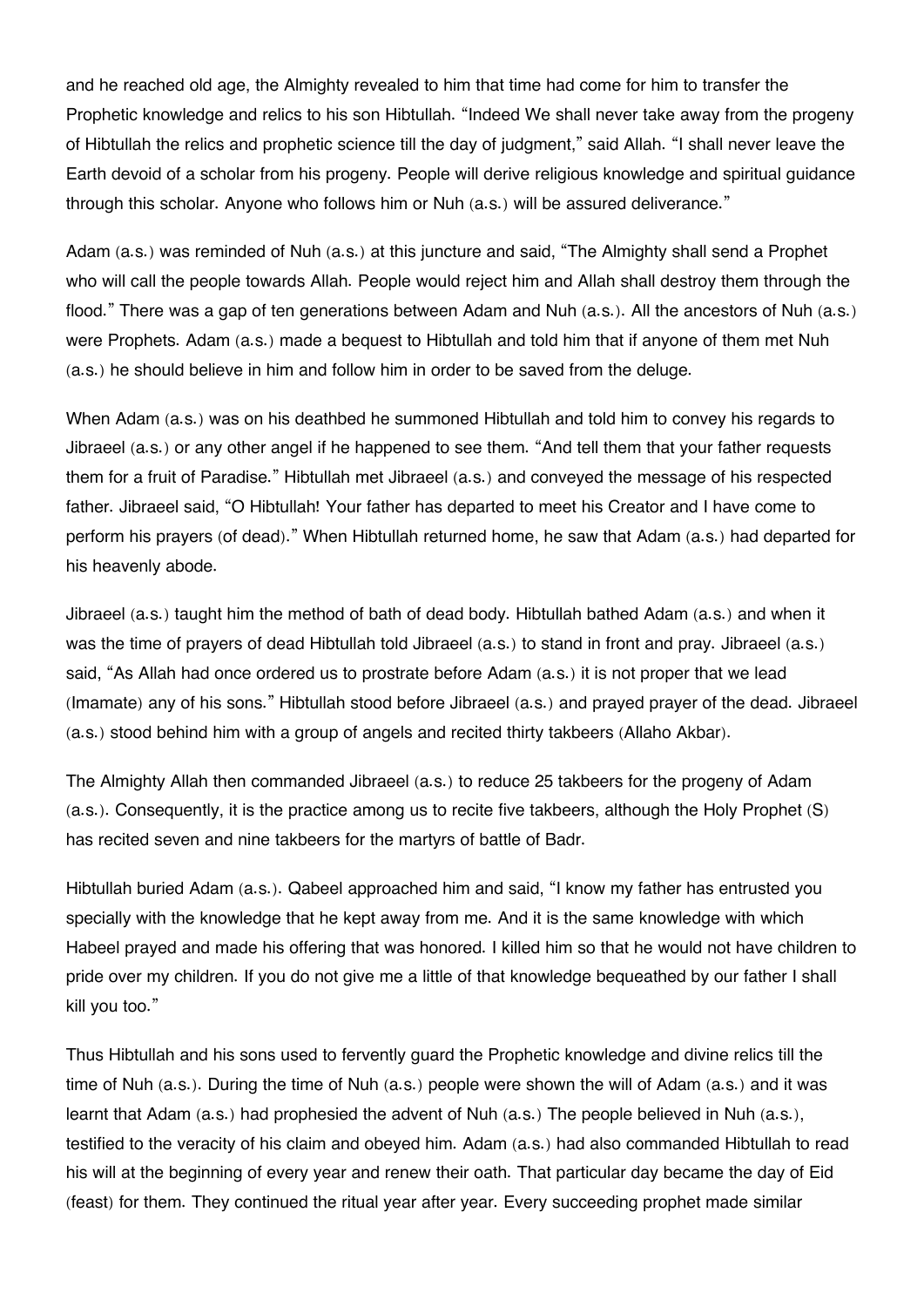bequests till the advent of Prophet Muhammad (S).

People recognized Nuh (a.s.) through prior knowledge. And that is exactly the meaning of the verse:

لَقَدْ ارسلْنَا نُوحا الَ قَومه

#### *"Certainly, We sent Nuh to his people…"*[3](#page--1-0)

There were some Prophets between Adam (a.s.) and Nuh (a.s.) but they did not declare their Prophethood to the people. That is the reason why Quran is too silent about them and does not mention their names. Some Prophets however declared their Prophethood as their names are stated in Quran.

## وَرُسُلًا قَدْ قَصنَصنْنَاهُمْ عَلَيْكَ مِنْ قَبْلُ وَرُسُلًا لَمْ نَقْصُصْنُهُمْ عَلَيْكَ

### *"And (We sent) apostles We have mentioned to you before and apostles we have not mentioned to you;"*[4](#page--1-0)

Imam (a.s.) explains that Prophets mentioned by name were those who declared their Prophethood and Prophets not mentioned by name were those who kept their mission secret. Nuh (a.s.) propagated religion among his people for 950 years. Nuh (a.s.) did not have any assistant prophet. People rejected all the Prophets between Adam and Nuh (a.s.), as mentioned by Allah.

كَذَّبَتْ قَوْمُ نُوحِ الْمُرْسَلِينَ

#### *The people of Nuh rejected the apostles.*[5](#page--1-0)

When the time of Nuh's Prophethood approached it's end, the Almighty sent a revelation to Nuh (a.s.) and commanded him to bequeath the prophetic sciences, the relics and other trophies to his son. "Indeed, We shall never take away from the progeny of Saam the prophetic inheritance like I had caused it to remain from Adam (a.s.) to your generation I shall never leave the earth devoid of a scholar from your progeny. People will understand religion through him and he shall be the means of their salvation.

Especially for the people who are born between the time of two Prophets. Hud (a.s.) became the Prophet after Saam. There were some apparent as well as some concealed Prophets between Nuh and Hud (a.s.). Nuh (a.s.) had already predicted that Allah the Almighty shall send a Prophet by name of Hud (a.s.). "He shall invite his people towards Allah while they will reject him. So Allah will destroy the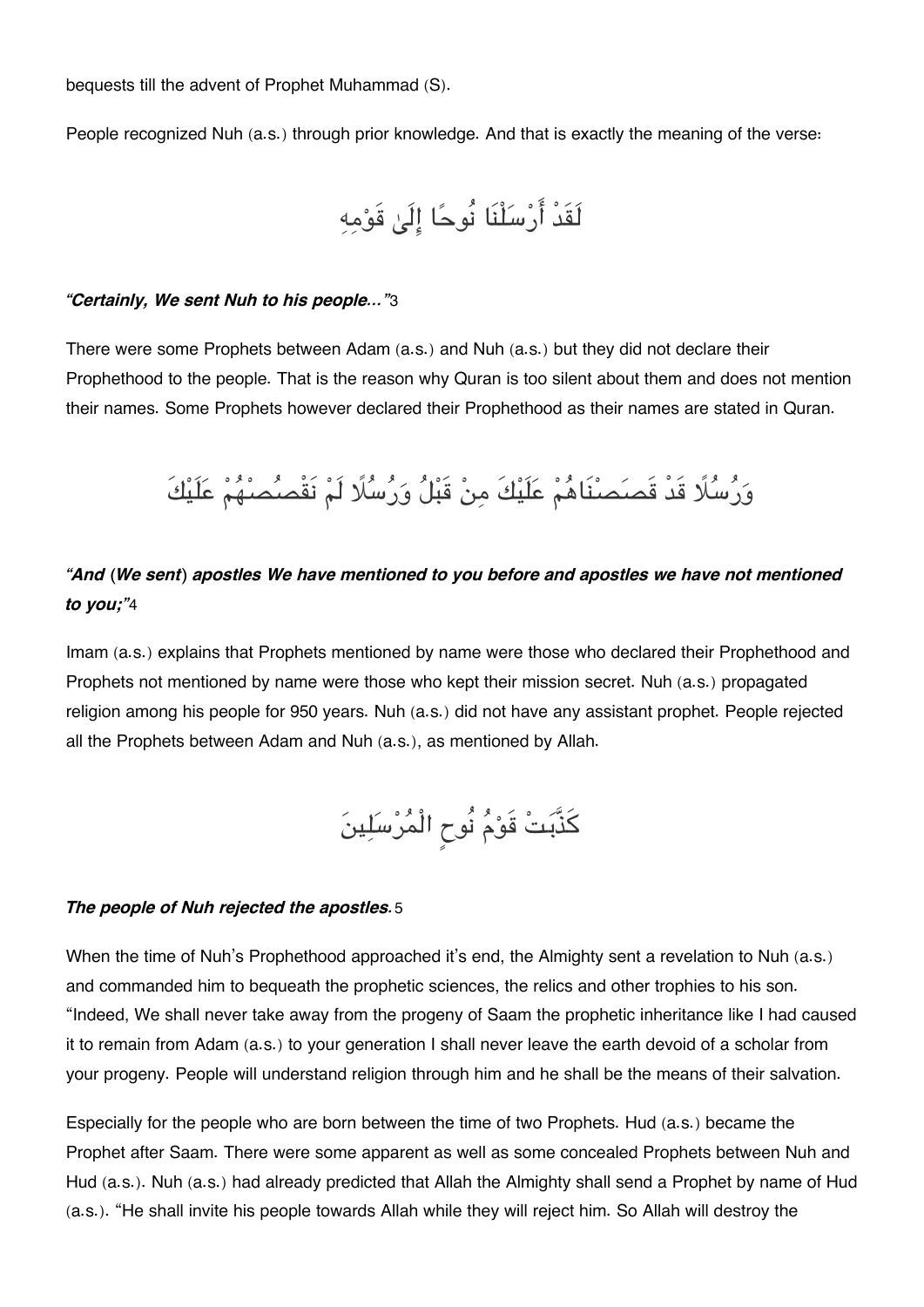people.

Therefore one who lives until that time must believe in him and follow him. The Almighty shall deliver you from His chastisement." Nuh (a.s.) commanded Saam to read this will and renew the vow at the beginning of each year on the day of Eid. When Hud (a.s.) arrived the people saw the will of Nuh (a.s.) regarding him. So the people believed in him, confessed to his truth and followed him. They obtained security from divine punishment. Allah the Almighty says:

كَذَّبَتْ عَادٌ الْمُرْسَلِينَ إِذْ قَالَ لَهُمْ أَخُوهُمْ هُودٌ أَلَا تَتَّقُونَ

*Ad gave the lie to the apostles. When their brother Hud said to them: Will you not guard (against evil)?*[6](#page--1-0)

And Allah says:

وَإِلَىٰ عَاد أَخَاهُمْ هُودًا

*And to Aad (We sent) their brother Hud.*[7](#page--1-0)

Then He said:

وَوَصَّىٰ بِهَا إِبْرَاهِيمُ بَنِيهِ وَيَعْقُوبُ

#### *And the same did Ibrahim enjoin on his sons and (so did) Yaqoob.*[8](#page--1-0)

Then He said:

## وَوَهَبْنَا لَهُ إِسْحَاقَ وَيَعْقُوبَ ۞ كُلًّا هَدَيْنَا ۞ وَنُوحًا هَدَيْنَا مِنْ قَبْلُ

#### *And We gave to him Ishaq and Yaqoob; each did We guide, and Nuh did We guide before.*[9](#page--1-0)

Some from the progeny of Hud (a.s.) were appointed to keep them informed about the advent of Ibrahim (a.s.) and to take oaths regarding him. There was a gap of ten generations between Hud and Ibrahim (a.s.).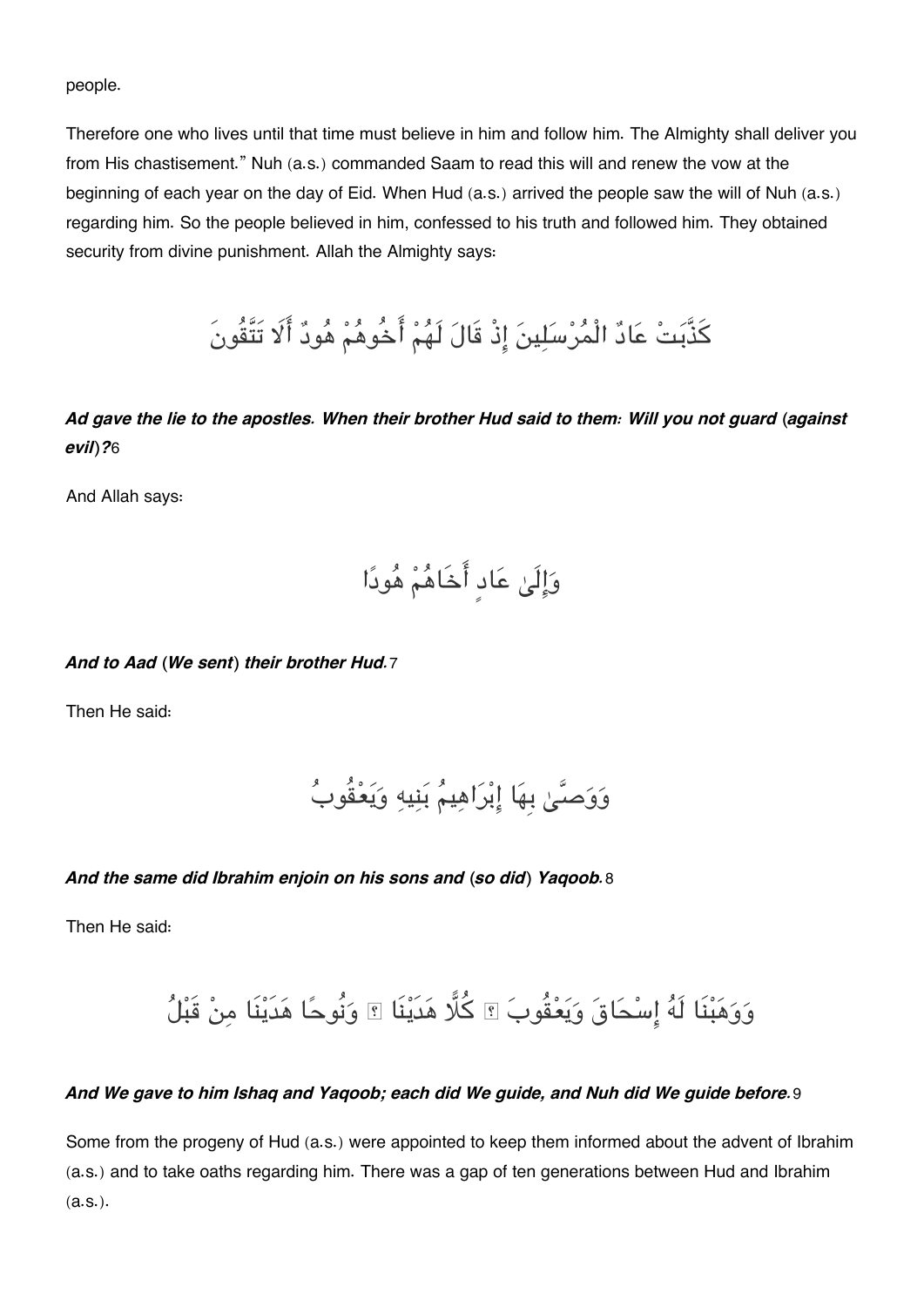Allah, the Mighty and Sublime says:

وَمَا قَوْمُ لُوطٍ مِنْكُمْ بِبَعِيدٍ

#### *Nor are the people of Lut far off from you.*[10](#page--1-0)

Allah also says:

فَآمَنَ لَهُ لُوطٌ ؟ وَقَالَ إِنِّى مُهَاجِرٌ إِلَىٰ رَبِّى ؟

#### *And Lut believed in Him, and he said: I am fleeing to my Lord.*[11](#page--1-0)

And the words of Ibrahim (a.s.):

وَقَالَ إِنِّي ذَاهِبٌ إِلَىٰ رَبِّى سَيَهْدين

#### *Surely I fly to my lord; He will guide me.*[12](#page--1-0)

All (ancestors of Ibrahim a.s.) were Prophets. Thus it is divine practice that between two great Prophets there is a gap of ten or nine or eight generations. All of them used to be Prophets and they used to prophesize the advent of the coming Prophet. They also took the vow from their legatees that they would believe and obey him.

All the Prophets took such oaths of fealty like Adam, Nuh, Salih, Shuaib and Ibrahim (a.s.). This continued till the time of Yusuf (a.s.). After Yusuf (a.s.) it was transferred to the progeny of his brother, Asbat. The series reached Musa the son of Imran. Between Yusuf and Musa (a.s.) also was a gap of ten generations. Then Allah sent them towards Firon, Hamaan and Qaroon. The Almighty sent Prophets one after the other to every people.

# كُلَّ مَا جَاءَ أُمَّةً رَسُولُهَا كَذَّبُوهُ فَأَتْبَعْنَا بَعْضَهُمْ بَعْضًا وَجَعَلْنَاهُمْ أَحَادِيثَ

*Whenever there came to a people their apostle, they called him a liar, so We made some of them follow others and We made them stories.*[13](#page--1-0)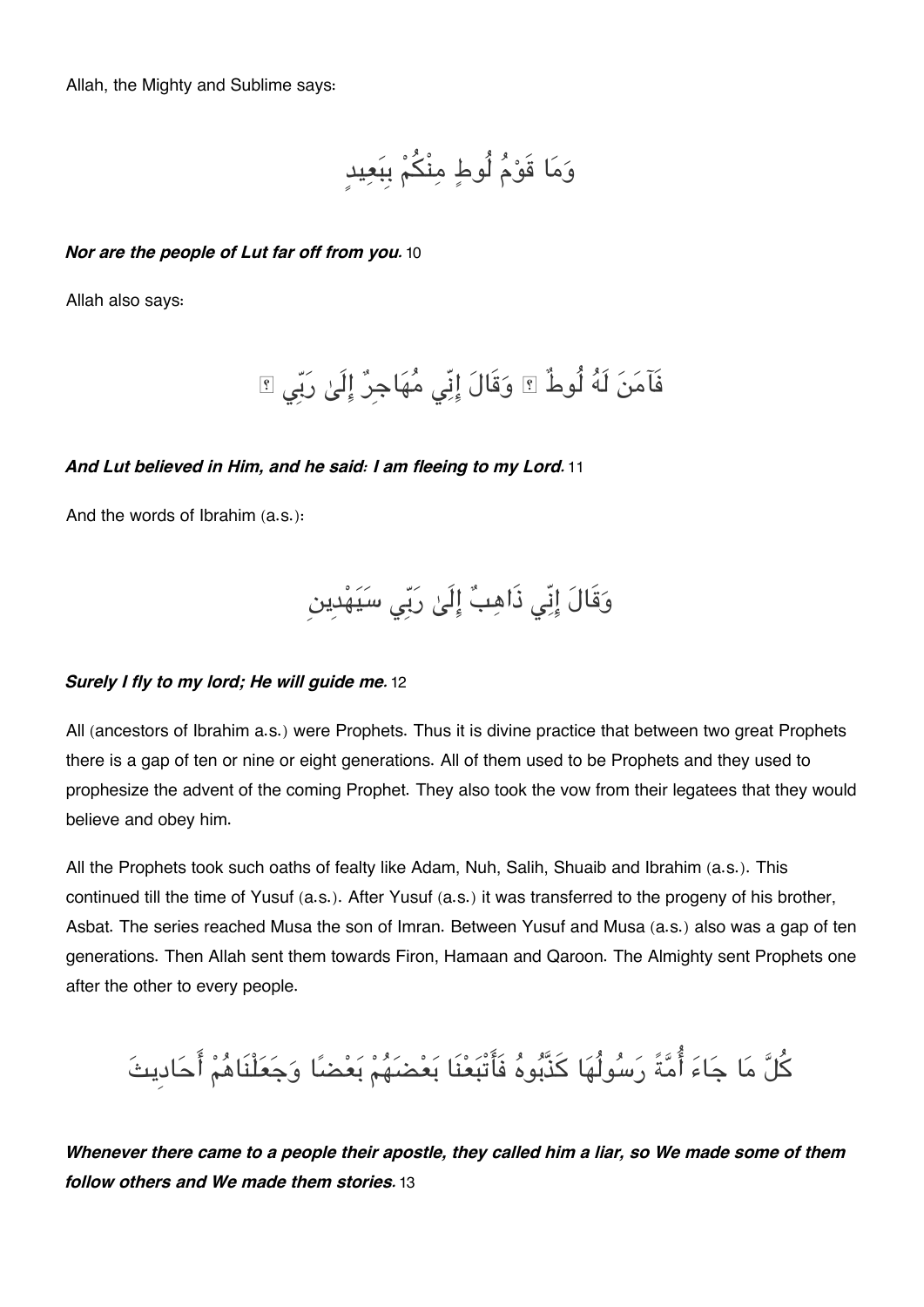People continued to reject the Prophets and continued to perish due to divine chastisement. This continued till the time of Bani Israel. These people murdered as many as two, three or four Prophets every day. Sometimes as many as seventy Prophets were slain together and the Bani Israel did not care. They remained busy in their occupations all day. When Torah was revealed on Musa (a.s.) he gave glad-tidings of Prophet Muhammad (S). Yusha bin Nun was the successor of Musa (a.s.) and Qata was the successor of Yusha bin Nun. As mentioned in the Holy Quran:

وَإِذْ قَالَ مُوسَىٰ لِفَتَاهُ لَا أَبْرَحُ حَتَّىٰ أَبْلُغَ مَجْمَعَ الْبَحْرَيْن

#### *"And when Musa said to his servant: I will not cease until I reach the junction of the two rivers."*[14](#page--1-0)

Thus all the Prophets continued to prophesize the advent of Prophet Muhammad (S). As mentioned by Allah in Quran:



*"Whom they find written down with them in the Taurat and the Injeel, (who) enjoins them good and forbids them evil …"*[15](#page--1-0)

And in the words of Isa (a.s.):

وَمُبَشّرًا بِرَسُولٍ يَأْتِي مِنْ بَعْدِي اسْمُهُ أَحْمَدُ

#### *"And giving the good news of an Apostle who will come after me, his name being Ahmad."*[16](#page--1-0)

Thus Musa and Isa (a.s.) had clearly prophesied about Prophet Muhammad (S) just as the previous Prophets had informed about the Prophets to come after them. This continued till the time of Prophet Muhammad (S). When the last moments of the Holy Prophet (S) arrived the Almighty revealed to him to entrust all the knowledge and relics to Ali Ibne Abi Talib (a.s.) and promised that they shall remain in his progeny forever just as they had remained from the time of Adam (a.s.). And this is the saying of Allah, the Mighty and Sublime:

إِنَّ اللَّهَ اصطْفَىٰ آدَمَ وَنُوحًا وَآلَ إِبْرَاهِيمَ وَآلَ عِمْرَانَ عَلَى الْعَالَمِينَ ذُرِّيَّةً بَعْضُهَا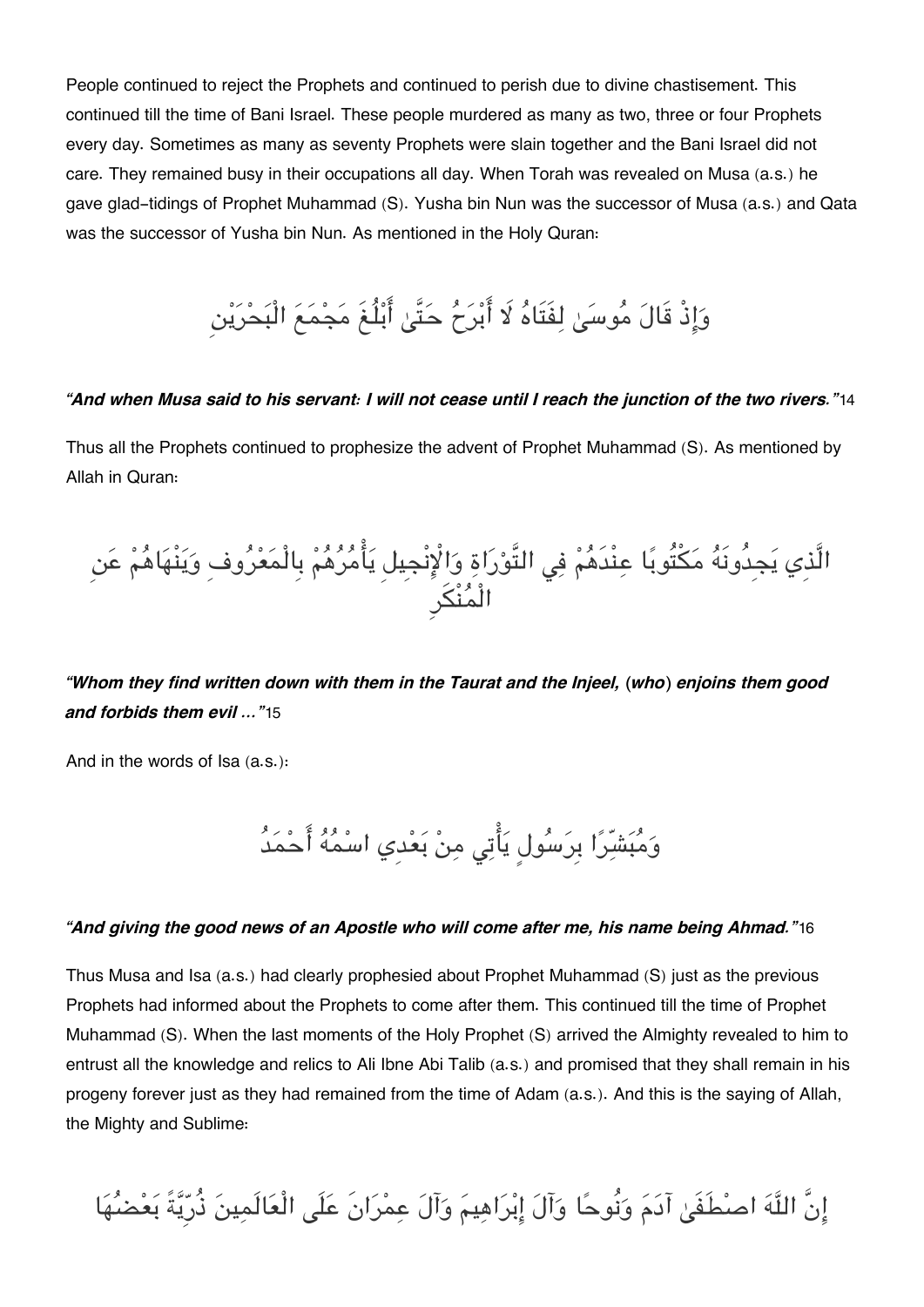# مِنْ بَعْضٍ وَاللَّهُ سَمِيعٌ عَلِيمٌ

## *"Surely Allah chose Adam and Nuh and the descendants of Ibrahim and the descendants of Imran above the nations. Offspring, one of the other; and Allah is Hearing, Knowing."*[17](#page--1-0)

"Indeed Allah has not made the knowledge as ignorance. He did not leave the question of scholars in dark. He has provided express authentication for each Prophet or Imam. And He has introduced them fully to the people. It has never been the case that Allah has created a person to be appointed as a Prophet on people and the people do not accept his authority and that he is not conversant with the divine commands and secrets of creation. Allah has never entrusted the affairs of this religion to a proximate angel or a Prophet. He selects an angel as a messenger and through him conveys His likes and dislikes to the Prophet. He also conveys through this angel the past and future knowledge. So the Prophets learnt of this knowledge through their predecessors and the holy people and those who were specially selected by Allah." Allah, the Mighty and Sublime says:

## فَقَدْ آتَيْنَا آلَ إِبْرَاهِيمَ الْكِتَابَ وَالْحِكْمَةَ وَآتَيْنَاهُمْ مُلْكًا عَظِيمًا

## *"Indeed We have given the book and wisdom to the progeny of Ibrahim (a.s.). And gave them a great kingdom."*[18](#page--1-0)

'Book' denotes Prophethood, 'Wisdom' indicates the great intellectual position of those personalities. And all of them are from this progeny. Some excelling over others. The Almighty Allah has appointed Prophethood among them and ordained that His message shall be conveyed and protected by these people alone.

After Prophets, themselves, comes their progeny, their brothers and people of their family. One who acts with faith in the message of these Prophets achieves salvation. But one who considers that the bearers of Allah's message and holders of exalted station are not these personalities but some other nondeserving relatives, he has acted against the divine sciences without the medium of Prophets actually falsified Allah. They have gone against the will and obedience of Allah. They have not acknowledged the repositories of the Divine message that Allah has appointed. Thus they are misguided souls and they misguide their followers. They shall have no excuse on Judgment Day (Qiyamat). There is no proof except that of the progeny of Ibrahim (a.s.). The Almighty Allah has said:

# فَقَدْ آتَيْنَا آلَ إِبْرَاهِيمَ الْكتَابَ وَالْحكْمَةَ وَآتَيْنَاهُمْ مُلْكًا عَظيمًا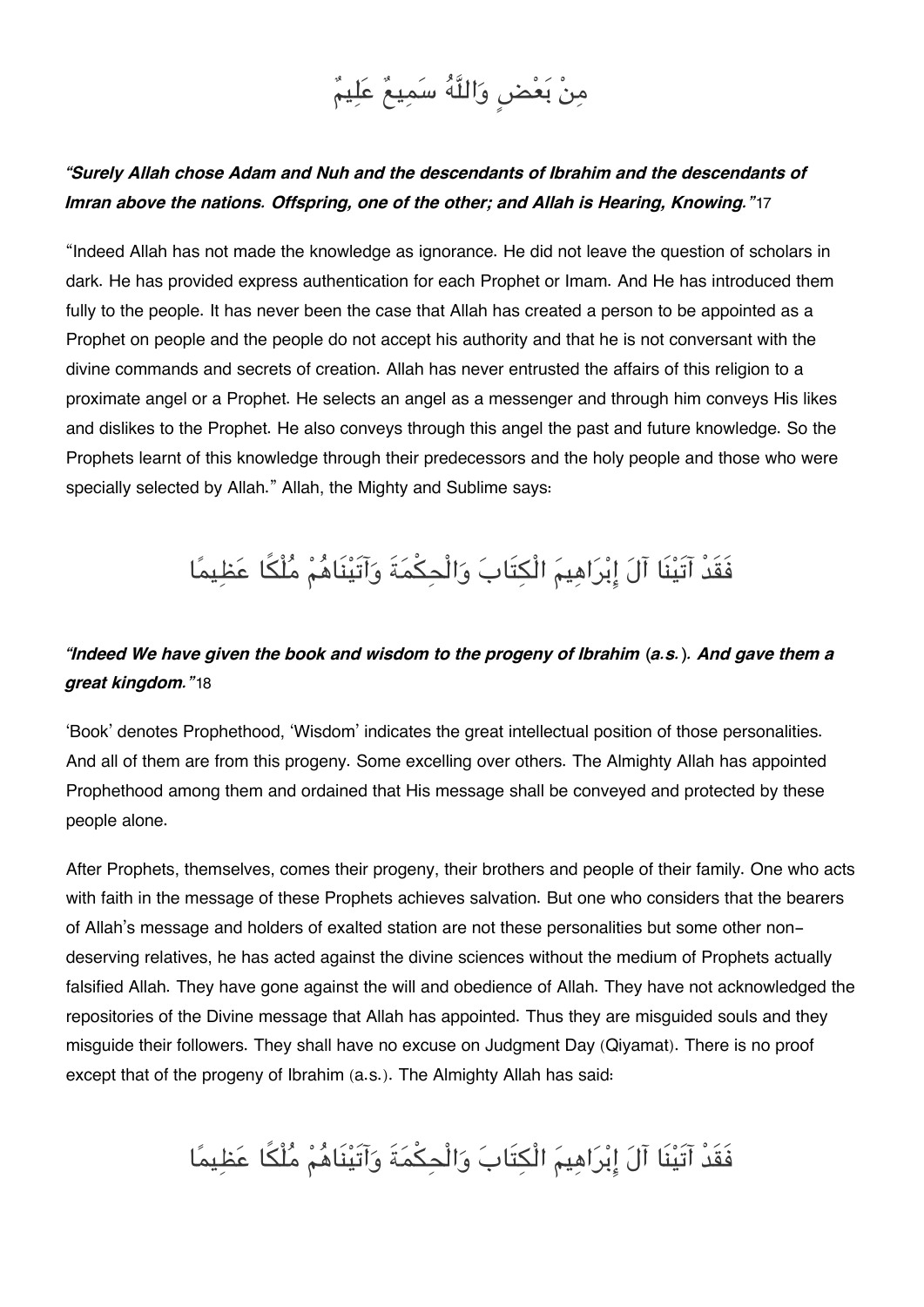### *"Indeed We have given the book and wisdom to the progeny of Ibrahim (a.s.). And gave them a great kingdom."*[19](#page--1-0)

The proof is only for the Prophets and their family, and it shall remain so till the day of Judgment. As mentioned in the Book of Allah:

فِي بُيُوتِ أَذِنَ اللَّهُ أَنْ تُرْفَعَ وَيُذْكَرَ فِيهَا اسْمُهُ

### *"In houses which Allah has permitted to be exalted and that His name may be remembered in them."*[20](#page--1-0)

"These are our houses and the houses of Prophets, guides and wise people. This is the rope of faith by catching hold of which people before you achieved success. And through the same connection people would attain salvation in the future." Indeed the Almighty has stated in His book:

نَا لَهُ اِسْحَاقَ وَيَعْقُوبَ كُلَّا هَدَيْنَا وَنُوحًا هَدَيْنَا منْ قَبْلُ وَمِنْ ذُرِّيَّته لَمْنَ وَأَيُّوبَ وَيُوسُفَ وَمُوسَىٰ وَهَارُونَ ۞ وَكَذَٰلِكَ نَجْزِي وَيَحْيَىٰ وَعِيسَىٰ وَالْيَاسَ كُلُّ مِنَ الصَّالحينَ وَاسْمَاعِي عَلَى الْعَالَمينَ وَمنْ آبَائهِمْ وَذُرِيَّاتهِمْ وَإِخْوَانه مُسْتَقيم ذَٰلكَ هُدَى اللَّه يَهْدي بِه مَنْ يَشَاءُ مِنْ عِبَا اً عَنْهُمْ مَا كَانُوا يَعْمَلُونَ أَولَٰئكَ الَّذِينَ آتَيْنَاهُمُ الْكتَابَ وَالْحُكْمَ وَالنَّبُوَّةَ رْ بِهَا هٰؤُلَاءِ فَقَدْ وَكَّلْنَا بِهَا قَوْمًا لَيْسُوا بِهَا بِكَا

*"And Nuh did we guide before, and of his descendants, Dawood and Sulaiman and Ayyub and Yusuf and Harun; and thus do we reward those who do good (to others). And Zakariya and Yahya and Isa and Ilyas; everyone was of the good; And Ismail and Al-Yasha and Yunus and Lut; and everyone we made to excel (in) the worlds; And from among their fathers and their descendants and their brethren, and we chose them and guided them to the right way. This is Allah's guidance, He guides thereby whom He pleases of His servants; and if they had set up others (with Him), certainly what they did would have become ineffectual for them. These are they to whom we gave the book and the wisdom and the prophecy; therefore if these disbelieve in it we have already entrusted with it a people who are not disbelievers in it."*[21](#page--1-0)

Thus even if the whole community rejects the Prophet, the people of his house (Ahlul Bayt) will remain firm in their faith and the message of Prophet. This is what the words of Allah, the Mighty and Sublime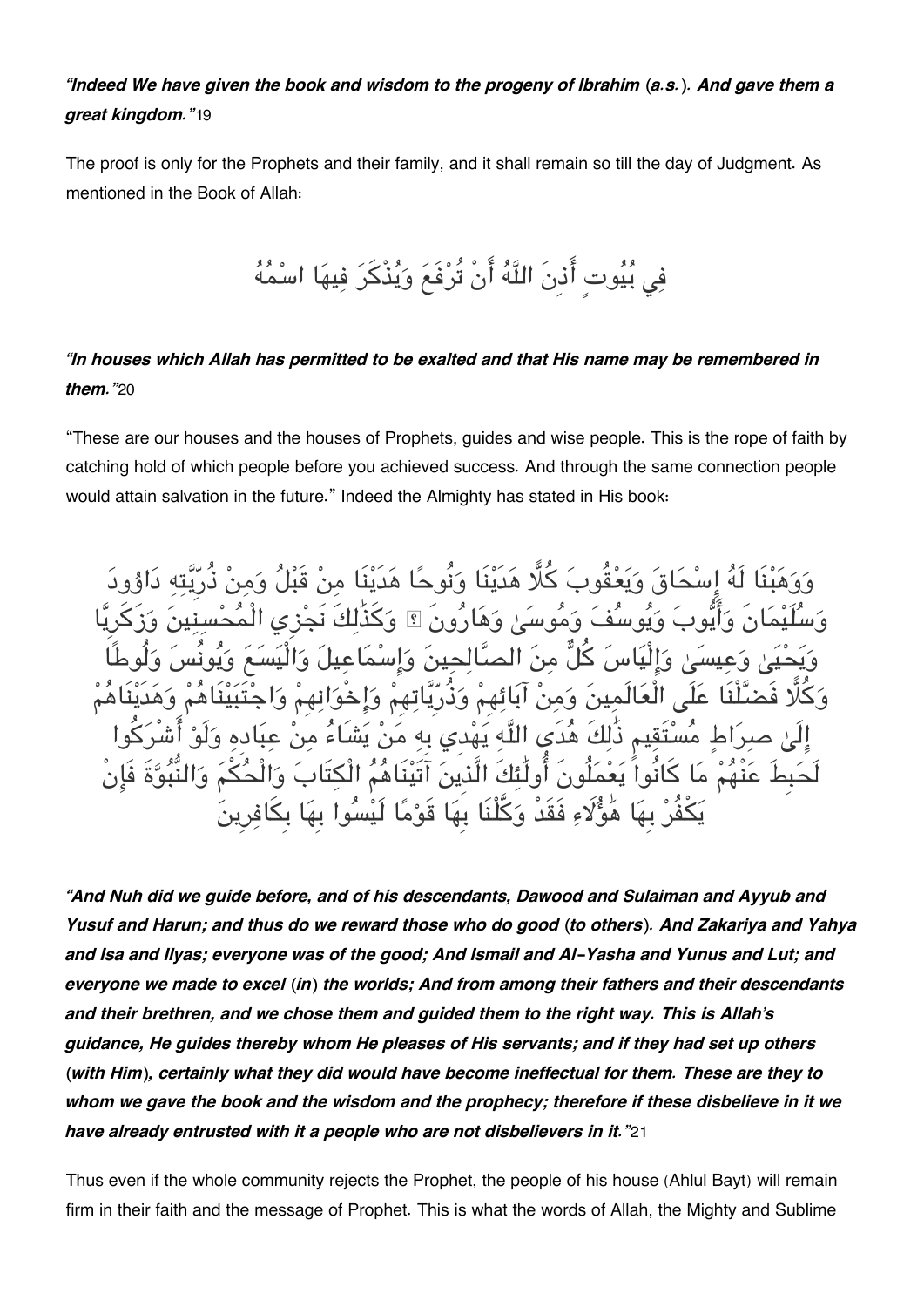convey:

Therefore if these disbelieve in it We have already entrusted with it a people who are not disbelievers in it.[22](#page--1-0)

They shall also be the legatees and successors of Prophets. They shall be the repositories of Divine sciences and under no circumstances would they be fallible. Neither shall they be contaminated with falsehood, evil designs and show-off. There is no doubt in whatever Allah has stated regarding the successors of His Prophets.

They are infallible and to love them is to recompense for the Prophet's labor in conveying the Divine message. They are bestowed with Wilayat and Imamate (Guardianship and guidance). They are the legatees of the Prophet. "O people! Derive lessons from this. Ponder upon my words. Align yourself with the knowledge and Imamate that Allah has bestowed upon us. And attain salvation through these means.

So that on the day of Judgment you would have proof, and gain success from it. These personalities are your intercessors with Allah. Your Wilayat shall not reach Allah but through them. Thus it is incumbent on Allah to befriend and not punish those who act upon this. On the other hand it is certain that Allah shall degrade and punish those who do not act upon this.

The mission of some Prophets was confined to a particular group of people. And the Prophethood of other Prophets was general. Nuh (a.s.) was sent for the people of the whole world. His Prophethood was general and included Messengership (Risalat), Hud (a.s.) was appointed specially for the people of Aad. Salih (a.s.) was given the responsibility of guiding the people of Samood, a tiny village on the banks of a river.

This hamlet consisted of only forty odd houses. Shuaib (a.s.) was designated as the Prophet for Madayn, a habitation of less than forty families. Initially the Prophethood of Ibrahim (a.s.) was for the people of Kosariya, a district in Iraq. Later he migrated from there. But this migration was not due to war or conflict, As Allah, the Mighty and Sublime says:

وَقَالَ إِنِّي ذَاهِبٌ إِلَىٰ رَبِّي سَيَهْدين

#### *Surely I fly to my lord, He will guide me.*[23](#page--1-0)

Thus the flight (Hijrah) of Ibrahim (a.s.) was not due to war. Ishaq (a.s.) was the Prophet after Ibrahim (a.s.). Yaqoob (a.s.) was appointed Prophet for the Canaan region. He later moved to Egypt and spent the rest of his life there. But after his demise his mortal remains were brought to Canaan and buried there. As regards the dream of Yusuf (a.s.) wherein he saw eleven stars and the Sun and Moon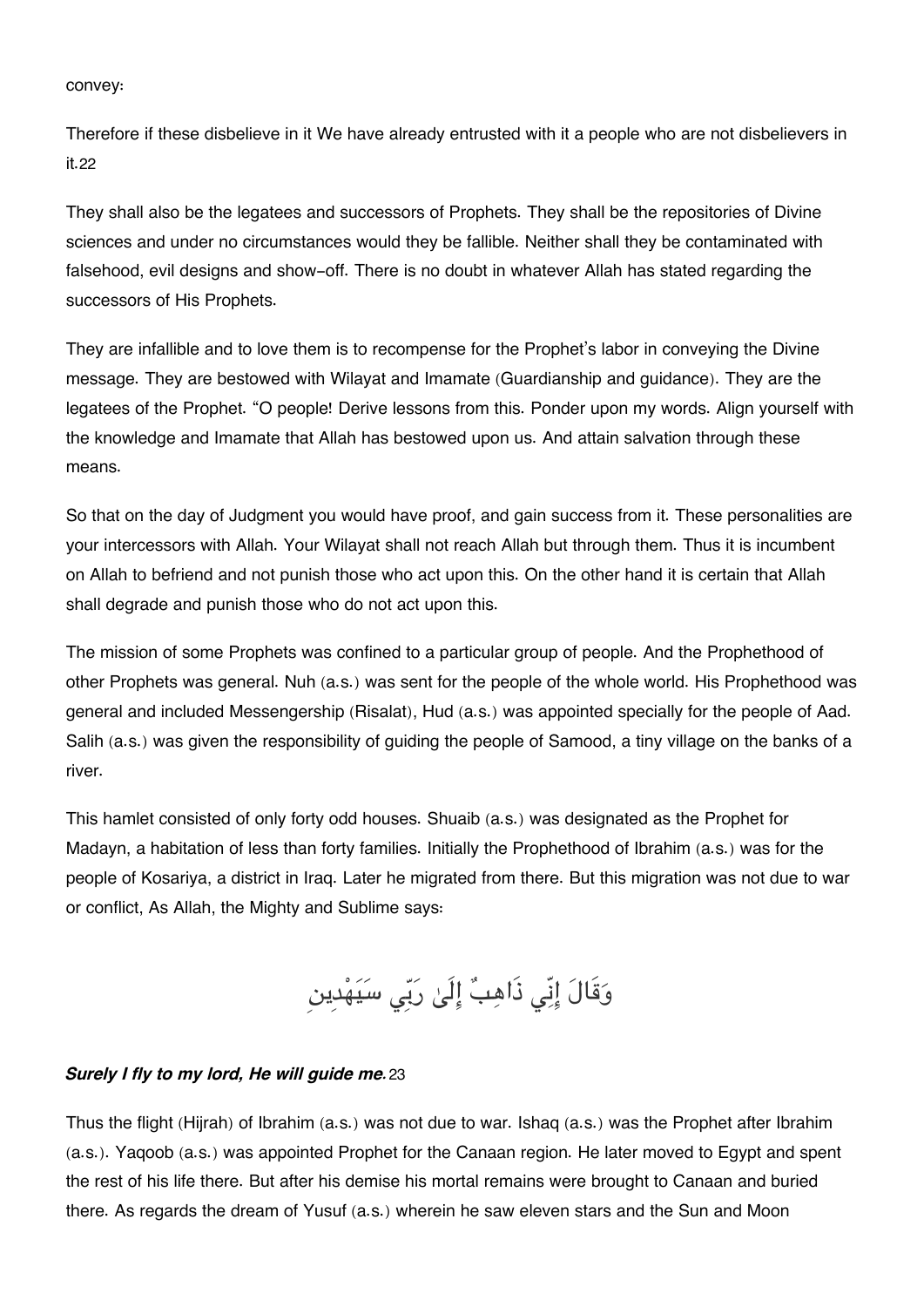prostrating before him, it is certain that his Prophethood was for the people of Egypt. He had twelve successors.

Later, the Almighty appointed Musa and Harun (a.s.) in Egypt. Yusha bin Nun was the vicegerent of Musa (a.s.) for Bani Israel. There are many other Prophets in Bani Israel some of whom have been mentioned by Allah in Quran and some are not. Then the Almighty sent Isa Ibne Maryam for Bani Israel. His Prophethood was confined to the area of Baitul Muqaddas. Isa (a.s.) had twelve disciples and the faith remained concealed in his family members. After Isa (a.s.) was raised to the heavens, the Almighty sent Prophet Muhammad (S) for all the creatures. He was the final Prophet.

He was also succeeded by twelve successors appointed by Allah. We have seen some of them and some shall come in the future. This is an account of Prophethood and Messengership. Every Prophet of Bani Israel, whether special or general had twelve successors. The practice of Isa's twelve successors is replicated in the successorship of Muhammad (S). (The appointment of) Ali (a.s.) was on the practice of Isa (a.s.) This is a brief account of Prophets and the Divine practice of sending Prophets and Messengers. Peace of Allah be upon all of them."

3 - Narrated to us my father; and Muhammad bin Hasan - may Allah be pleased with them - they said: Narrated to us Saad bin Abdullah from Muhammad bin Isa from Safwan bin Yahya from Abil Hasan al-Awwal - that is Musa bin Ja'far  $(a.s.)$ , that he said:

"Allah, the Mighty and Sublime has not left this earth without an Imam ever since the death of Adam; through whom people are guided towards Allah, the Mighty and Sublime and he is a Proof for His servants. Thus one who leaves him, is deviated and one who serves him, gets salvation and it is the right on Allah."

4 - Narrated to us Ahmad bin Muhammad bin Yahya al-Attar (r.a.) that he said: Narrated to us Saad bin Abdullah: Narrated to us Ahmad bin Hasan bin Ali bin Faddal from Amr bin Saeed Madaini from Musaddiq bin Sadaqah from Ammar bin Musa Sabati from Abi Abdullah (a.s.) that he said:

"Since the creation of the earth it has never been devoid of a Learned and Divine Proof, who may enliven the matters of truth that the people may kill (destroy)." Then he recited the following verse:

# يُرِيدُونَ أَنْ يُطْفِئُوا نُورَ اللَّهِ بِأَفْوَاهِهِمْ وَيَأْبَى اللَّهُ إِلَّا أَنْ يُتِمَّ نُورَهُ وَلَوْ كَرِهَ الْكَافِرُونَ

## *They desire to put out the light of Allah with their mouths, and Allah will not consent save to perfect His light, though the unbelievers are averse.*[24](#page--1-0)

5 - Narrated to us my father; and Muhammad bin Hasan -May Allah be pleased with them - they said: Narrated to us Saad bin Abdullah from Haitham bin Abi Masruq Nahdi from Muhammad bin Khalid Barqi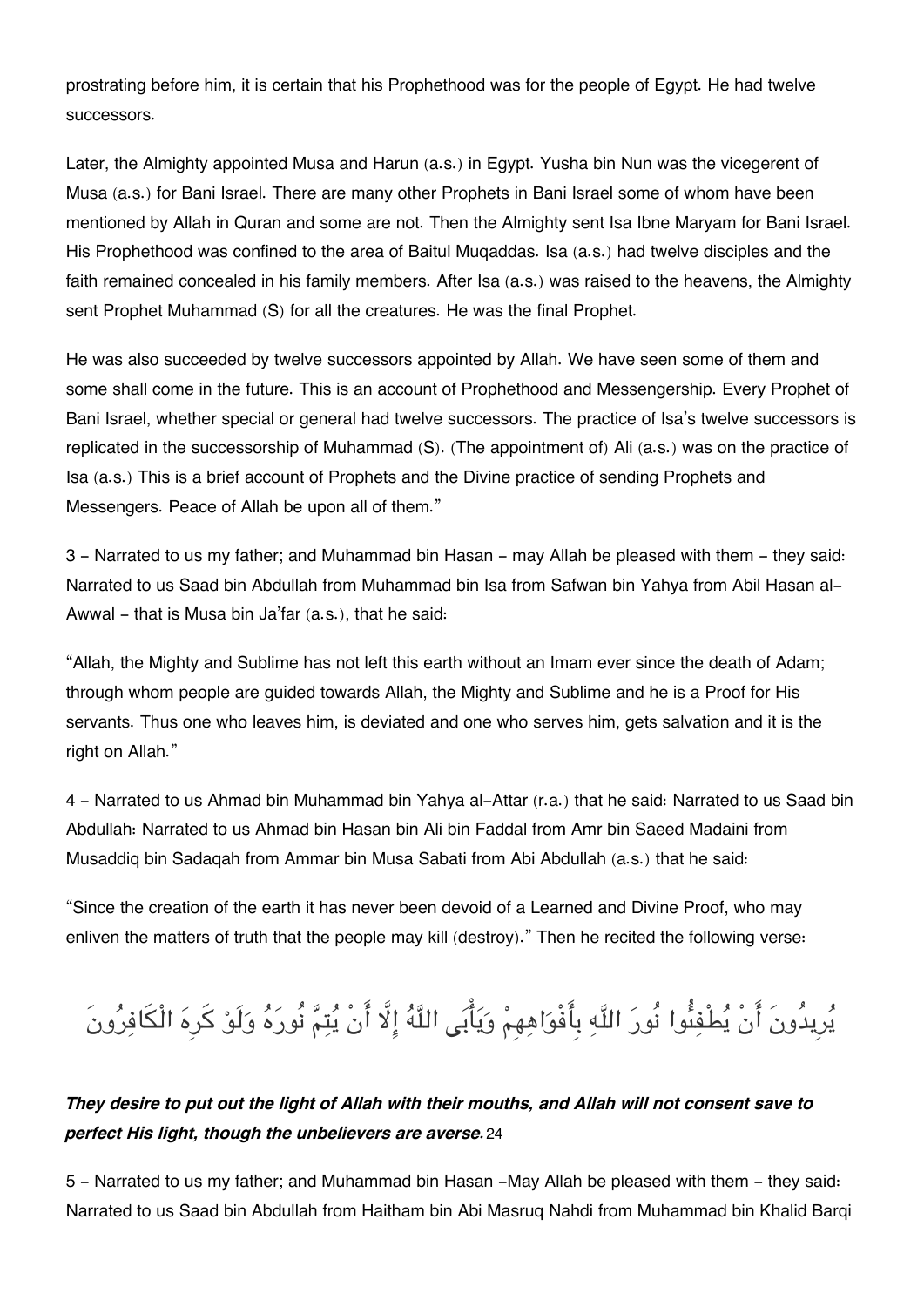from Khalaf bin Hammad from Aban bin Taghlib from Abi Abdullah (a.s.) that he said:

"The Divine Proof is there before the creation, with the creation and after the creation."

6 -Narrated to us my father and Muhammad bin Hasan -May Allah be pleased with them - they said: Narrated to us Abdullah bin Ja'far Himyari from Muhammad bin Husain from Ali bin Asbat from Sulaym, slave of Tirbal from Ishaq bin Ammar that he said: I heard Abi Abdullah (a.s.) say:

"The earth never remains devoid of a scholar so that if the Muslims exceed in some matter he may bring them back to truth and if they are deficient in some matter he may complete for them."

7 -Narrated to us Muhammad bin Hasan (r.a.): Narrated to us Abdullah bin Ja'far Himyari: Narrated to us Harun bin Muslim from Abil Hasan Laithi that he said: Narrated to me Ja'far bin Muhammad from his ancestors that the Prophet (S) said:

"In every generation of my people there is a just one from my Ahlul Bayt who will negate the deviation of the extremists, the false claims of the people of falsehood and the wrong interpretations of the ignorant in this religion. Indeed your Imams are those who will take you to Allah; thus you must follow them in your religion and your ritual prayer."

8 - Narrated to us my father: Narrated to us Abdullah bin Ja'far Himyari: Narrated to us Muhammad bin Husain bin Abil Khattab from Abdullah bin Muhammad Hajjal from Hammad bin Uthman from Abi Baseer from Abi Ja'far (a.s.) regarding the words of Allah, the Mighty and Sublime:

يَا أَيُّهَا الَّذِينَ آمَنُوا أَطِيعُوا اللَّهَ وَأَطِيعُوا الرَّسُولَ وَأُولِي الْأَمْرِ مِنْكُمْ

#### *O you who believe! obey Allah and obey the Apostle and those in authority from among you.*[25](#page--1-0)

He replied: "(It denotes) the Imams from the progeny of Ali and Fatima (a.s.) till the Judgment Day."

9 - Narrated to us my father; and Muhammad bin Hasan - May Allah be pleased with them - they said: Narrated to us Abdullah bin Ja'far Himyari: Narrated to us Ahmad bin Ishaq: I went to our master, Abi Muhammad Hasan bin Ali al-Askari (a.s.) and he asked:

"O Ahmad what is your condition regarding which people are confused?" I said, "O my Chief, none of us including men, women and even youths have any scope in doubting those matters that are clearly mentioned in the Quran." The Imam said, "Thanks to Allah for this, O Ahmad; don't you know that the earth is never devoid of the Divine Proof? And I am that Divine Proof" or he said, "I am the Divine Proof."

10 -Narrated to us Muhammad bin Hasan (r.a.): Narrated to us Abdullah bin Ja'far Himyari: Narrated to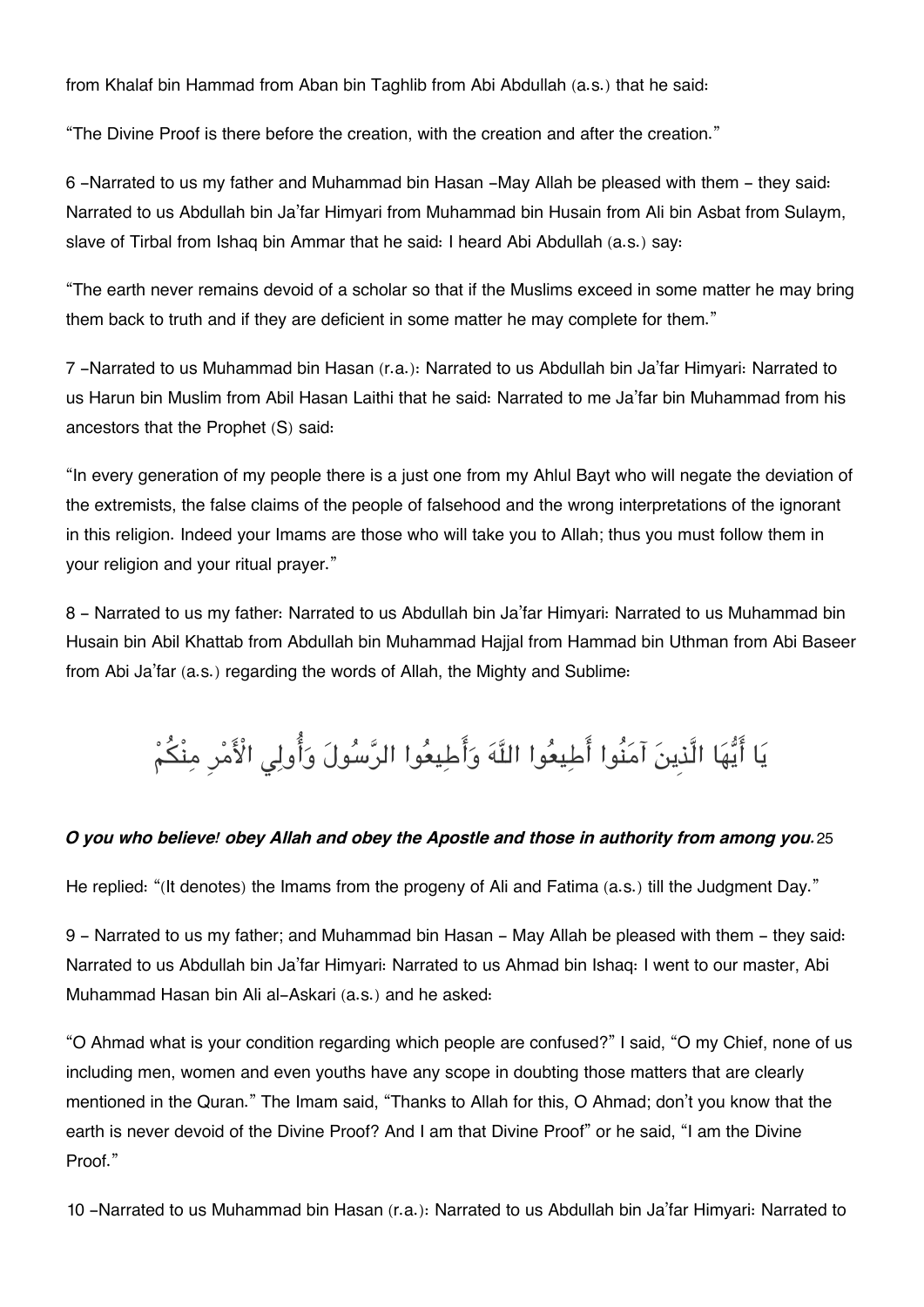us Ahmad bin Ishaq that:

Imam Hasan Askari (a.s.) wrote a letter to a person in which it was mentioned: "Such doubt as was observed in my Imamate, was not present in the case of any of my forefathers. Thus if this matter of Imamate is as you believe, there is scope for doubt in it, but if this matter is related to Allah, the Mighty and Sublime there is no scope for doubt."

11 -Narrated to us my father; and Muhammad bin Hasan - May Allah be pleased with them - they said: Narrated to us Saad bin Abdullah; and Abdullah bin Ja'far, all of them from Muhammad bin Husain bin Abil Khattab from Ali bin Asbat from Abdullah bin Bukair from Amr bin Ashath that he said: I heard Aba Abdullah (a.s.) say:

"You people think that we have discretion in the matter of Imamate and that we can appoint anyone we like as Imam. It is never so by Allah, it is the covenant of the Messenger of Allah (S) to a person and after him to another till it reaches to its rightful owner."

12 -Narrated to us Muhammad bin Hasan bin Ahmad bin Walid (r.a.) that he said: Narrated to us Muhammad bin Hasan as-Saffar and Saad bin Abdullah and Abdullah bin Ja'far Himyari, all of them from Ibrahim bin Mahziyar from Ali bin Hadid from Ali bin Noman and Hasan bin Ali Washa all of them from Hasan bin Abi Hamza Thumali from his father that he said: I heard Aba Ja'far (a.s.) say:

"The earth is never devoid of a person who is aware of the truth so that when people resort to excess in religion he may inform that it is excess and when they are deficient he may warn that it is a deficiency. If they bring him the truth, he testifies it. If it had not been so, it will be difficult to discriminate between truth and falsehood."

Abdul Hameed bin Awaaz Tai says: By Allah, except whom there is no deity, I have heard this tradition from him.

13 - Narrated to us my father (r.a.): Narrated to us Saad bin Abdullah and Abdullah bin Ja'far Himyari that they said: Narrated to us Ibrahim bin Mahziyar from his brother from Nazr bin Suwaid from Asim bin Hameed and Faddala bin Ayyub from Aban bin Uthman from Muhammad bin Muslim from Abi Ja'far (a.s.) that he said:

"Indeed Ali (a.s.) is the scholar of this nation and knowledge is transferred to him through inheritance. None of us passes away, except leaving someone from his family who has similar knowledge or as Allah wills."

14 - And from the same chain of narrators from Ali bin Mahziyar from Hammad bin Isa from Rabi from Fudhail bin Yasar that he said: I heard Aba Abdillah and Aba Ja'far (a.s.) say:

"Verily, the Knowledge that was brought down with Adam (a.s.) was not taken back, it was transferred through inheritance. The knowledge and heritage of prophethood and messengership not related from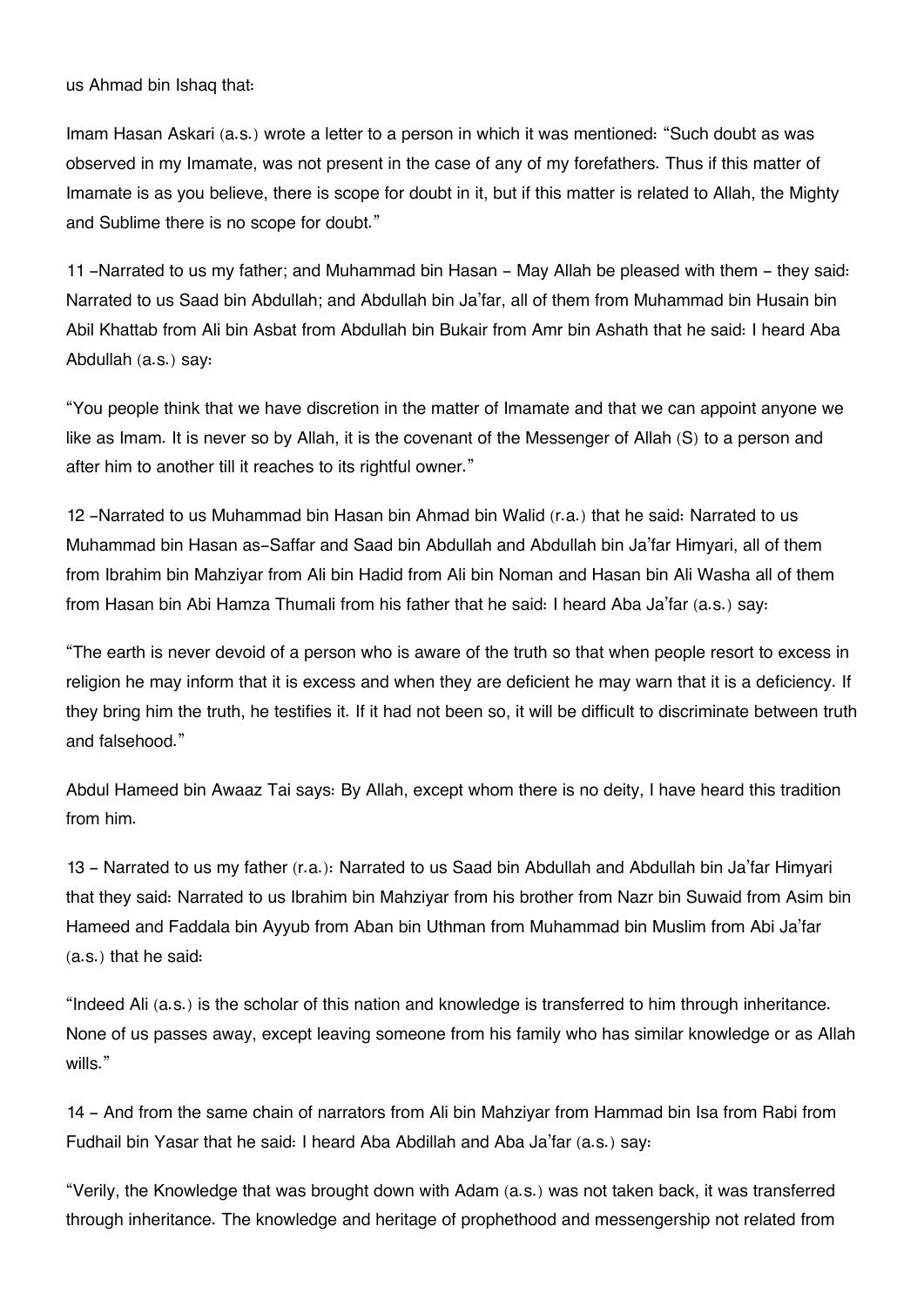Ahlul Bayt (a.s.) is false. And Ali (a.s.) is the scholar of the community. And none of us (scholars) passes away but that he leaves behind an inheritor who has similar knowledge or as Allah wills."

15 -And from the same chain of narrators from Ali bin Mahziyar from Faddala bin Ayyub from Aban bin Uthman from Harith bin Mughaira that he said: I heard Aba Abdillah (a.s.) say:

"The earth is never without a scholar who is aware of the lawful and the prohibited and what the people are needful of. And he is not in need of the people." I asked: "May I be sacrificed on you, what is the source of his knowledge?" He replied: "From the inheritor of the Messenger of Allah (S) and Ali (a.s.)."

16 - And from the same chain of narrators from Ali bin Mahziyar from Faddala from Aban bin Uthman from Hasan bin Ziyad that he said: I asked Abu Abdullah (a.s.):

"Can the earth be such that there is no Imam in it?" He replied: "It can never be so, except that there is an Imam in it who is aware of the lawful and the prohibited and what the people are needful of."

17 - And from the same chain of narrators from Ali bin Mahziyar from Faddala from Aban bin Uthman from Ibne Abi Umair from Husain bin Abi Alaa from Abi Abdullah (a.s.) that he asked him:

"Can the earth remain without an Imam?" He replied: "No." I asked: "Can there be two Imams at one time?" He said: "No, unless one of them is silent." I asked: "Does the Imam know about the Imam who will succeed him?" "Yes." I asked, "Is the Qaim an Imam?" "Yes, he is an Imam, son of Imam and before his reappearance he has been followed."

18 -Narrated to us my father; and Muhammad bin Hasan - May Allah be pleased with them - they said: Narrated to us Saad bin Abdullah; and Abdullah bin Ja'far Himyari, all of them said: Narrated to us Muhammad bin Isa bin Ubaid from Yunus bin Abdur Rahman from Harith bin Mughaira from Abi Abdullah (a.s.) that he said:

"Allah, the Mighty and Sublime never leaves the earth without a scholar whom the people need. And he is not needful of the people as regards the knowledge of the lawful and the prohibited." I asked, "May I be sacrificed on you, from where does he get knowledge?" He replied: "From the inheritance of the Messenger of Allah (S) and Ali Ibne Abi Talib (a.s.)."

19 - And from the same chain of narrators from Harith bin Mughaira from Abi Abdullah (a.s.) that he said:

"Indeed the knowledge brought down with Adam (a.s.) was not taken back. None of us passes away without bequeathing his knowledge (to one after him). Indeed the earth is never without a scholar."

20 -Narrated to us my father; and Muhammad bin Hasan - May Allah be pleased with them - they said: Narrated to us Saad bin Abdullah: Narrated to us Ahmad bin Muhammad bin Isa from Abbas bin Maroof from Ali bin Mahziyar from Hasan bin Saeed from Muhammad bin Ismail Quraishi from those who have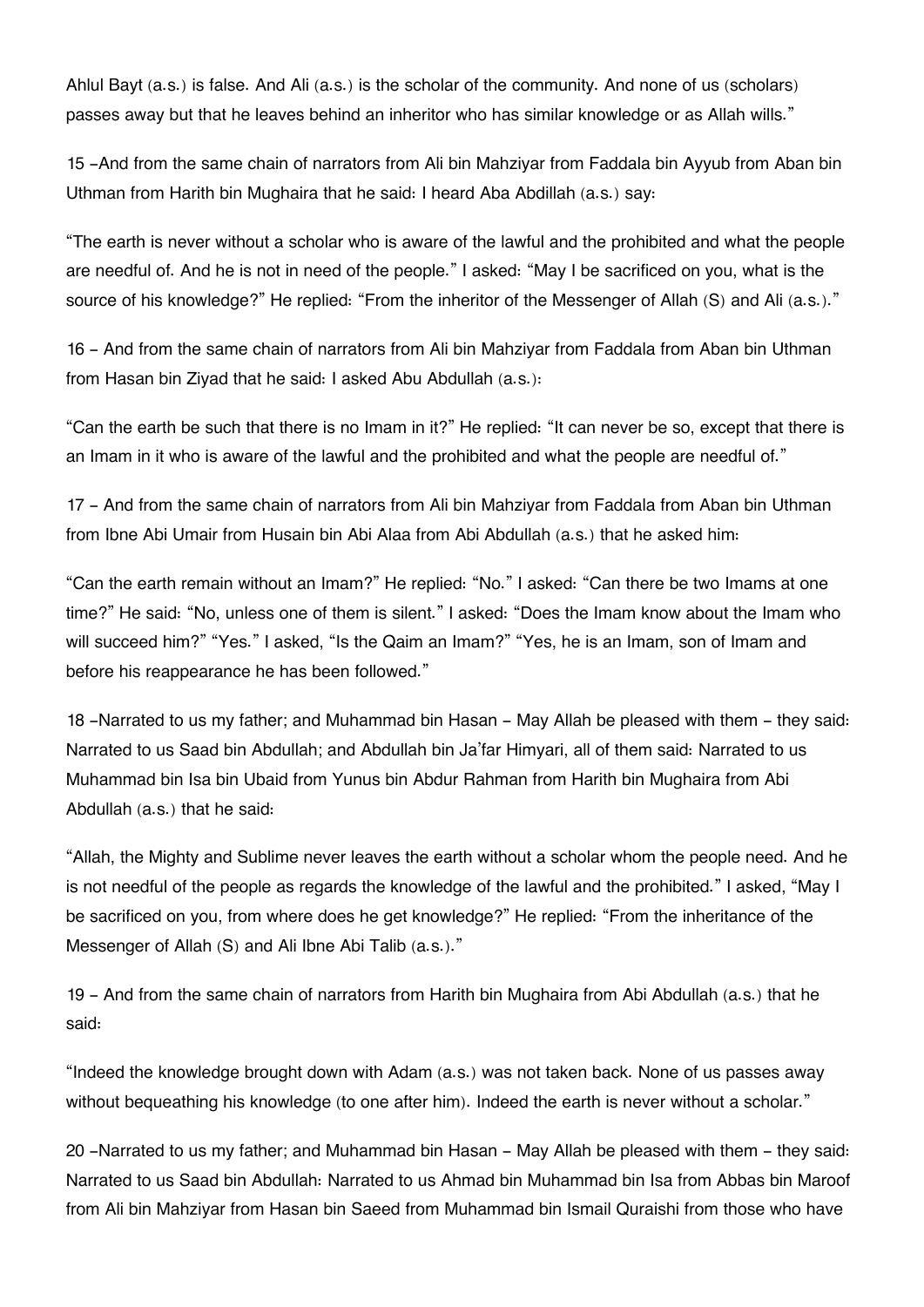narrated from Ismail bin Abi Rafe from his father Abi Rafe that he said: The Messenger of Allah (S) said:

Jibraeel (a.s.) once brought a writing for me, which contained information about worldly kings. It was mentioned therein that when Ashanj Ibne Ash-haan became a king he ruled for 266 years. After he completed 51 years of his rule Isa (a.s.) was made a Prophet (by Allah). Allah had bestowed on him (Isa a.s.) light, and knowledge and wisdom along with the knowledge of all the past Prophets. Isa (a.s.) began his mission with all this God-given sciences (awareness) for propagation of Allah's word.

Allah gave him Injeel and guided him toward Baitul Maqdas (Jerusalem). He was sent to guide the people of Bani Israel but they became deniers and rebelled. So Isa (a.s.) cursed them and prayed to Allah against them. Consequently some of them were disfigured in the shape of Shaitans so that he may show them one of the signs of his Prophethood and they may take admonition. Anyhow, Isa (a.s.) continued to propagate among them for 33 years in Baitul Maqdas and gave them encouragement to rush toward Divine rewards. But their rebellion only increased. (At last Allah raised him up to heaven).

Then the people began to look for him. Some claimed that they had punished him and buried him alive and some said they had killed and crucified him. But all of them were speaking untruths. Allah never allowed them to gain control over Isa (a.s.) and this matter became doubtful for them. But as mentioned in the Holy Quran:

إِنِّي مُتَوَفِّيكَ وَرَافِعُكَ إِلَيَّ وَمُطَهَّرُكَ مِنَ الَّذِينَ كَفَرُوا

### *I am going to terminate the period of your stay (on earth) and cause you to ascend unto Me and purify you of those who disbelieve.*[26](#page--1-0)

Thus they never had enough power to kill or bury alive or punish Isa (a.s.). Because if they had succeeded in this, the word of Allah would have been disproved that:

بل رفَعه اله الَيه

#### *Nay! Allah took him up to Himself.*[27](#page--1-0)

Allah lifted him up into the heavens after he had completed his tenure and when He decided to take him up He revealed to him to entrust his light and wisdom and the knowledge of the Divine scripture to Shamoon bin Hamoon who is called Safaa. Isa (a.s.) willed him as his caliph on the believers.

Then Shamoon kept on propagating Allah's Word and continued to give the directives of Isa (a.s.) to his community and to struggle against the disbelievers. Whoever obeyed him and believed (put faith) in the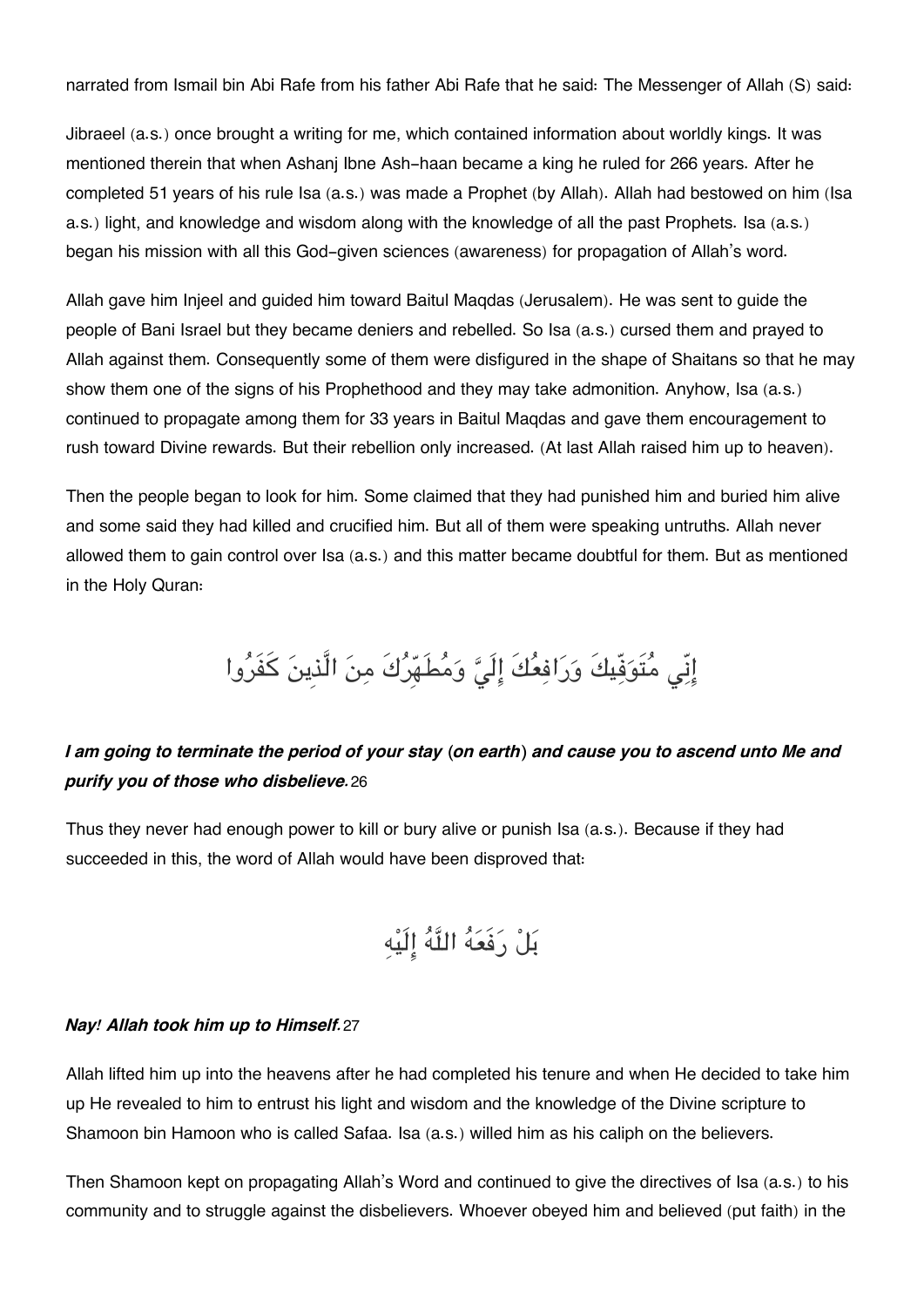things which he possessed from Allah became a believer and whoever denied and disobeyed him became an infidel until Allah called Shamoon back to Him. Then He sent another Messenger from His virtuous slaves to guide the people.

He was Yahya, son of Zakariya. (a.s.). When Shamoon passed away from this world, Urdeshir son of Scotish became king and ruled for 14 years and ten months. When he completed 14 years of his rule the Jews martyred Yahya (a.s.) son of Zakariya (a.s.). At the time of the martyrdom of Yahya (a.s.) Allah sent a revelation (revelation) to him that he should bestow his will (Wasiyyat) and leadership (Imamate) to the progeny of Shamoon and to order the disciples (hawaries) and companions of Isa (a.s.) to remain with them and to obey them. They did so.

At that time Saboor bin Urdeshir was in power. He ruled for thirty years till the Almighty Allah killed him and appointed knowledge, effulgence, wisdom and excellence in the progeny of Yaqoob bin Shamoon and the disciples of Prophet Isa (a.s.) followed him. After that Bakht Nassar ruled for 187 years. After 47 years of his rule Allah Almighty appointed Uzair (a.s.) as a Messenger (Divine) for those city-dwellers who were made alive after a hundred year death. They were residents of different townships who had fled for fear of death and had resided near about Uzair (a.s.).

All of them were believers. Uzair (a.s.) talked pleasantly with them and heard them with interest. He loved them due to their faith and tied the knot of brotherhood-in-faith with them. One day he had gone away from them for some reason. When he returned the next day he saw all of them lying dead. He became very sorry and surprisingly exclaimed:

أَنَّىٰ يُحْيى هُذهِ اللَّهُ بَعْدَ مَوْتِهَا ۞ فَأَمَاتَهُ

#### *When will Allah give it life after its death?*[28](#page--1-0)

So Allah retrieved his soul also then and there. Thus all of them remained there in the same state for one hundred years. After a hundred years Allah made Uzair (a.s.) alive along with the others. They were warriors numbering 1,00,000. But Bakht Nassar overpowered them and killed each and every one.

Thereafter Bakht Nassar died and his son Mehrooyah became king. After ruling for 16 years and 20 days Mehrooyah dug a very huge pit and threw Daniyal (a.s.) and his Shias in it and torched it. But nobody was harmed. When Mehrooyah saw that the flames of fire did not touch them he imprisoned all of them and released many beasts of prey therein and tortured them in various methods till Allah Almighty released them from his clutches. The group referred to as 'Ashaab al Ukhdood' (people of the pit) in the holy Quran were these people.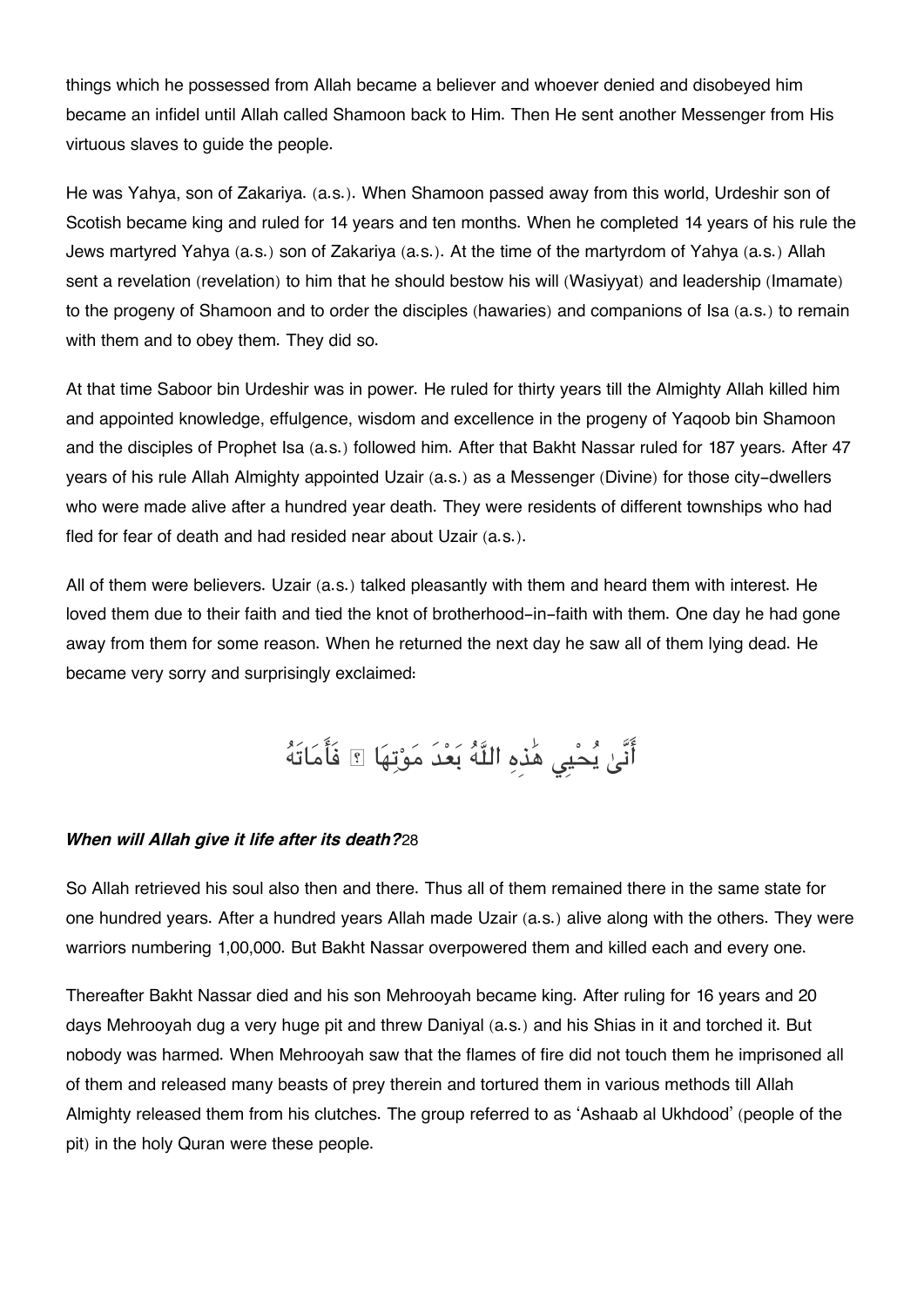# قُتِلَ أَصنْحَابُ الْأُخْدُودِ النَّارِ ذَاتِ الْوَقُودِ

#### *Killed were the makers of the pit, Of the fire (kept burning) with fuel.*[29](#page--1-0)

When Allah desired to call back Daniyal (a.s.) to His Mercy, He commanded him to turn over his Divine light of wisdom to his son Makeekha and to make him his caliph and he obeyed the command of Allah. At that time Hormuz was the king. He ruled for 33 years, 3 months and 4 days. Thereafter Behram ruled for 26 years. At that time the custodian of religion and Shariat (religious code) was Makeekha Ibne Daniyal (a.s.).

His companions were among the believers and testifiers. But they could not express their faith and were not able to tell the truth openly. After Behram, his son ruled for 7 years. Thereafter the chain of Prophets was broken and the age of Fitrat (intermission) began and the Wali-e-Amr (Divine Commander) and Imam (leader) and legatee was Makeekha (a.s.). He had his companions with him. When the time of his death approached, Allah asked him to hand over the Divine Light of Wisdom to Inshoo bin Makeekha and to make him his legatee.

And the period of Fatra (without prophet) between Isa (a.s.) and Muhammad (S) was of four hundred and eighty years and a number of persons in the progeny of Inshoo became religious leaders one after another as Allah wished. After Behram, Hormuz's son Shapoor came to throne and he ruled for 92 years. He was the first king who made a crown and adorned it on his head. At that time too the legatee was Inshoo. After Shapoor his brother Urdeshir ruled for 2 years. It was in his time that Allah made Ashaab Kahf-O-Raqeem (people of the Pit and the Sheet) alive.

At that time Allah's caliph was Inshoo's son Waseehaa (a.s.). After Urdeshir his son Shapoor became king and ruled for 50 years. In his time too Waseehaa (a.s.) was the leader of Allah's creation. After Shapoor, his son Yezdjard came to throne and ruled for 21 years, five months and 19 days. In his time also Waseehaa (a.s.) was the Divine caliph.

When Allah willed to call Waseeha back to Him he revealed through a dream to Waseehaa (a.s.) that he should hand over the divine Light, wisdom, commandments and intelligence to his son Nastooras (a.s.). after Yezdjard, Behram ruled for 26 years and 18 days. In that time also the Hujjat (Divine Proof) was Nastooras (a.s.).

After Behram, Firoz, son of Yezdjard, got kingship who ruled for 70 years. In his time also Nasturas (a.s.) remained the Proof of Allah (Hujjat) and the believers of that period were with him. When Allah intended to call Nasturas (a.s.) back to His Mercy, He asked him in a dream to appoint Mareza (a.s.) as his legatee and to hand over the knowledge and wisdom to him. Then, after Firoz, his son Falaas ruled for 40 years and during this time Mareza (a.s.) was the viceroy of Allah.

Thereafter his brother (Falas's brother) Qabaad ruled for 43 years and after him his brother Jamaasp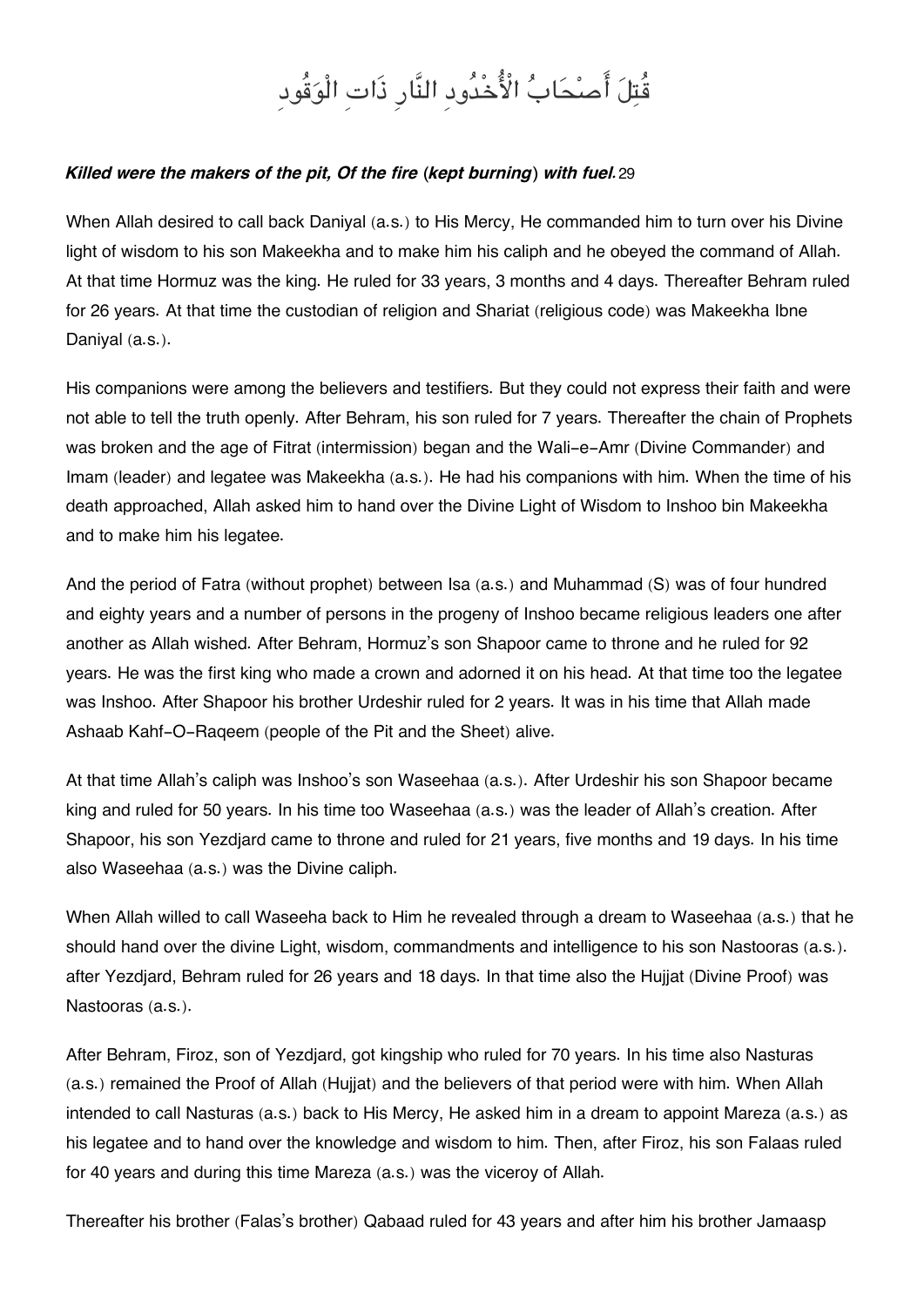ruled for 46 or 66 years. At that time also Mareza (a.s.) was the Caliph of Allah (protector of faith and Shariat). After Jamasp, Qabad's son Kisri became king and he ruled for 46 years and 8 months. In his time also Mareza (a.s.) was the protector of Religion and Code of Life. Then Allah desired to call him back to His Mercy and ordered him in a dream to pass the Divine light of wisdom to Baheera (a.s.) the Rahib and to make him his Khalifah.

After Kisrai his son Hurmun came to throne and ruled for 38 years. In his time also Baheera (a.s.) was the protector of religion and Shariat who also had believers who put faith in him and testified in him. After Hurmumz Kisra e Parvez got kingship. In his time also Baheera (a.s.) was the caliph of Allah until the time when the period of the occultation of the Hujjats of Allah became lengthy and Divine Revelation was stopped.

The people became ungrateful with Allah's blessings and devalued them, they became prey to Allah's anger. They weakened religion. They left prayers and Qiyamat came nearer. Religion was torn into pieces and people drowned in the darkness of ignorance and became bewildered with various religions and fell in doubt about the true path. Affairs were dispersed. Long period passed since the arrivals of Prophets. Some remained on the religion of their Prophets and some became ungrateful to Allah.

They became oppressive instead of thankful and obedient to Allah. Then Allah for his Messengership selected from the holy pious family tree, the one whom He had given the highest status over all the past tribes and whom He had made the fountainhead of all holy personalities and the mine of sacred souls, that is, He chose Muhammad Mustafa (S) for His Messengership and bestowed on him His choice for Prophethood and exposed His Religion fully through him so that he could decide matters with justice between His slaves and fight against His enemies and He also gave all the knowledge and wisdom of all the past Prophets and their legatees. Moreover He gave the holy Quran to him in the rich language of Arabic wherein falsehood can never find a way and he provided information about both the past and the future in it.

21 -Narrated to us my father; and Muhammad bin Hasan - May Allah be pleased with them - they said: Narrated to us Saad bin Abdullah; and Abdullah bin Ja'far Himyari from Muhammad bin Isa bin Ubaid from Hasan bin Ali Khazzaz from Amr bin Aban from Hasan bin Abi Hamza from his father from Abi Ja'far (a.s.) that he said:

"O Abu Hamza, the earth does not remain empty from a scholar from us Ahlul Bayt who may point out if the people commit excess in religion and if they are deficient he may point out that also. And the Almighty Allah does not let this scholar leave the world till he does not leave a successor from his progeny who has the same knowledge."

22 -Narrated to us my father; and Muhammad bin Hasan - May Allah be pleased with them - they said: Narrated to us Saad bin Abdullah; and Abdullah bin Ja'far Himyari from Yaqoob bin Yazid from Abdullah Ghiffari from Ja'far bin Ibrahim and Hasan bin Zaid, all of them from Abi Abdullah (a.s.) from his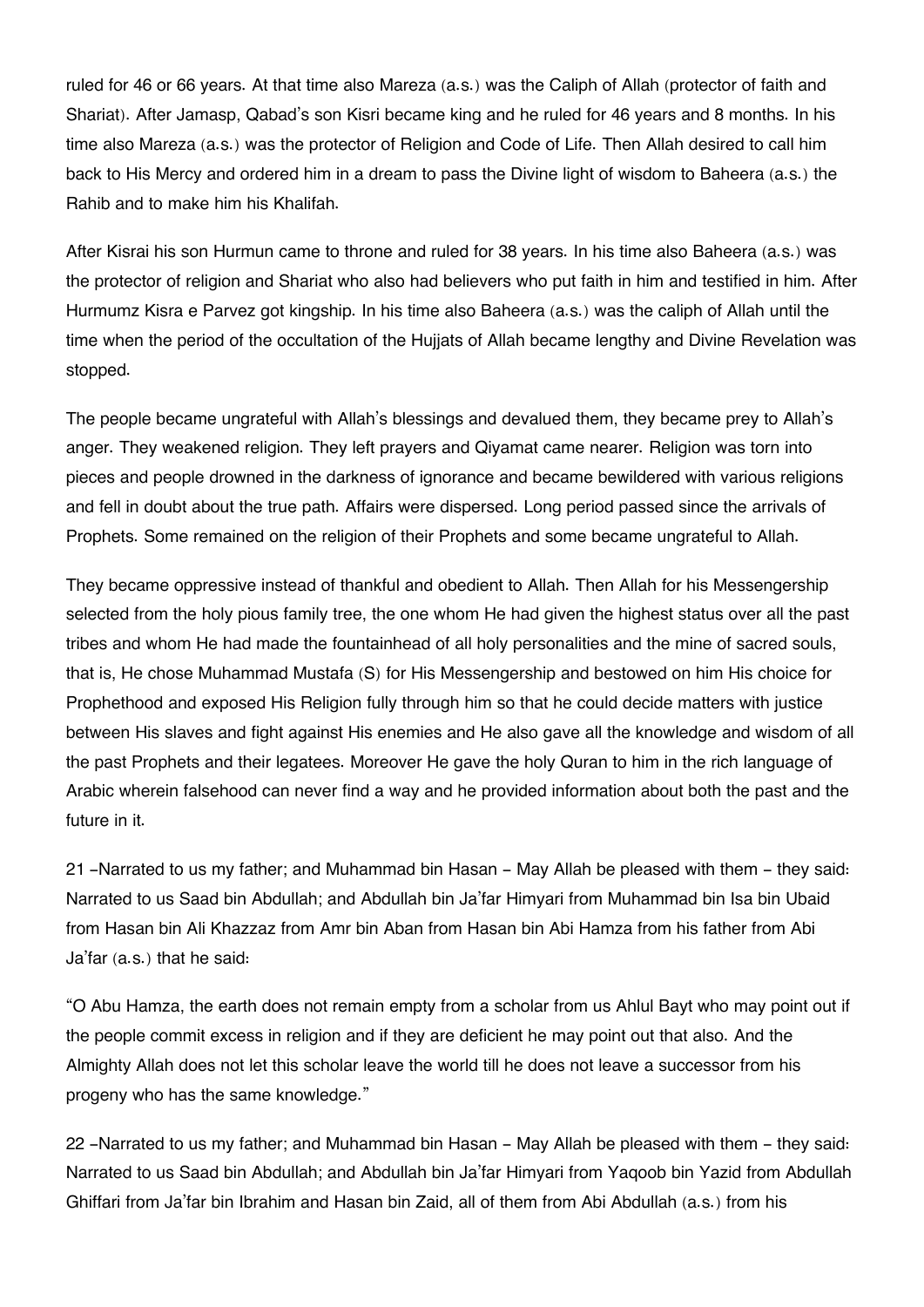ancestors from Amirul Momineen (a.s.) that he said:

"There is no decline for my descendants. They shall remain in security."

23 -Narrated to us my father; and Muhammad bin Hasan - May Allah be pleased with them - they said: Narrated to us Saad bin Abdullah; and Abdullah bin Ja'far Himyari from Yaqoob bin Yazid from Safwan bin Yahya that he said: I heard Ar-Reza (a.s.) say:

"The earth can never remain devoid of an Imam from among us."

24 - Narrated to us my father (r.a.): Narrated to us Saad bin Abdullah and Abdullah bin Ja'far Himyari from Ayyub bin Nuh from Rabi bin Muhammad bin Musli from Abdullah bin Sulaiman Aamiri from Abi Abdullah (a.s.) that he said:

"There is always a Divine Proof on the earth who is aware of the lawful and the prohibited and who calls the people to Allah, the Mighty and Sublime. And the earth shall not be without Divine Proof but forty days prior to the Judgment Day. When that Divine Proof will be taken up by Allah the door of repentance shall be closed and the faith of those who accept it after the going away of Divine Proof will be of no use. They shall be the worst of creatures. After that the Judgment Day will be established for them."

25 - Narrated to us Muhammad bin Musa bin Mutawakkil (r.a.) that he said: Narrated to me Muhammad bin Yahya al-Attar from Ahmad bin Muhammad bin Isa from Ahmad bin Muhammad bin Abi Nasr from Uqbah bin Ja'far that he said: I asked Abul Hasan ar-Reza (a.s.):

"You have reached this stage, but you don't have an issue?" He replied: "O Uqbah bin Ja'far, the Imam does not pass away before seeing his descendants."

26 - Narrated to us Muhammad bin Musa bin Mutawakkil (r.a.) that he said: Narrated to us Abdullah bin Ja'far Himyari from Muhammad bin Isa from Hasan bin Mahboob from Ali bin Abi Hamza from Abi Baseer from Abi Abdullah (a.s.) that he said:

"Indeed Allah, the Mighty and Sublime is much above the fact that He should keep the earth without a just Imam."

27 -Narrated to us Muhammad bin Hasan bin Ahmad bin Walid (r.a.) that he said: Narrated to us Muhammad bin Hasan as-Saffar; and Saad bin Abdullah; and Abdullah bin Ja'far al-Himyari that they all narrated from Muhammad bin Husain Ibne Abil Khattab, from Ali bin Noman from Fudail bin Uthman from Abi Ubaidah that he said: I asked Abi Abdullah (a.s.):

"May I be sacrificed on you, Salim bin Abi Hafsa Yalqani asked me if we believed that if a person dies without recognizing the Imam (of his time) his death is that of ignorance?" I replied, "Yes it is our belief." He said, "Who is your Imam after the passing away of Abu Ja'far?" I, may I be sacrificed on you felt averse to say: Ja'far (a.s.), so I said, "My Imams are the descendants of Muhammad."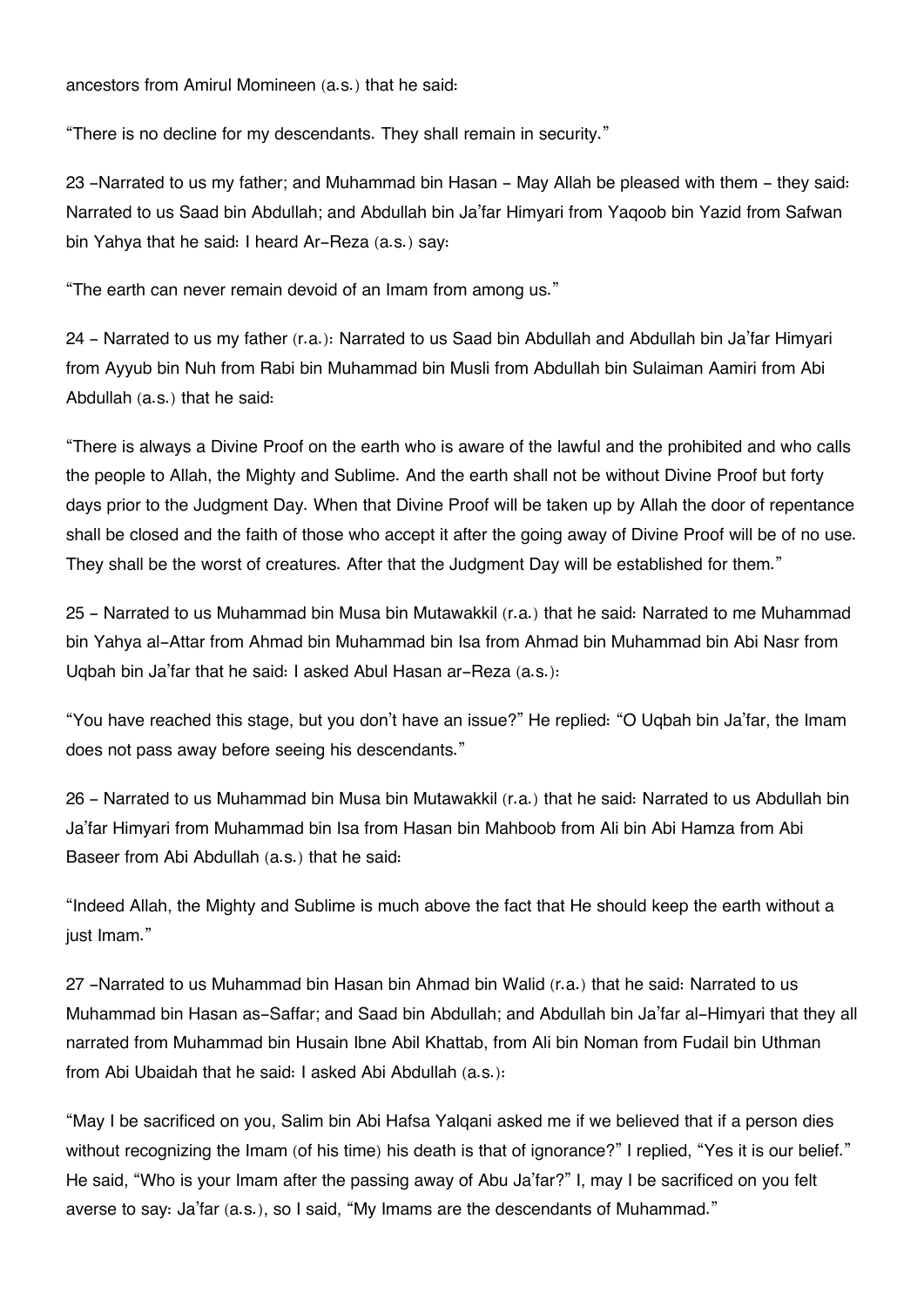He said, "I don't think you are following the right Imam." The Imam said: "Woe be to Salim bin Abi Hafsa – may Allah curse him – does Salim know what is the position of the Imam? The position of the Imam is much above than what Salim and all people think. None one of us (Imams) passes away but that he leaves behind one who is having similar knowledge and who is like him in manners.

Who invites to matters like he invited. And nothing prevents Allah, the Mighty and Sublime from bestowing to Prophet Sulaiman better than what He bestowed to Prophet Dawood (a.s.)."

28 - Narrated to us my father (r.a.): Narrated to us Abdullah bin Ja'far [he said: Narrated to us Ibrahim bin Hashim from Abi Ja'far from Uthman bin Aslam from Dharih from Abi Abdullah (a.s.) that he said: I heard him say:

"By Allah, after Adam (a.s.) Allah, the Mighty and Sublime did not leave the earth without an Imam, who may guide the people to Allah, the Mighty and Sublime and who is the Proof of Allah on the people. One who leaves him is destroyed and one who remains attached to him gets salvation. And it is the right upon Allah (the Mighty and Sublime)."

Narrated to us my father (r.a.): Narrated to us Abdullah bin Ja'far from Muhammad bin Isa from Ja'far bin Bashir and Safwan bin Yahya, all of them from Dharih from Abi Abdullah (a.s.) the same tradition.

29 - Narrated to us my father (r.a.): Narrated to us Abdullah bin Ja'far Himyari from Ahmad bin Muhammad bin Isa from Ibne Mahboob from Alaa from Ibne Abi Yafoor that he said: Abu Abdillah (a.s.) said:

"The world cannot exist even for a day without an Imam from us Ahlul Bayt, due to whom the Ummah is safe."

30 - Narrated to us Muhammad bin Hasan (r.a.) : Narrated to us Saad bin Abdullah and Abdullah bin Ja'far Himyari, all of them from Muhammad bin Husain from Ibne Abi Umair from Hamza bin Humran that he said: I heard Aba Abdillah (a.s.) say:

"If only two persons survive on the earth, one of them would be the Divine Proof or the second."

31 -Narrated to us my father; and Muhammad bin Hasan - May Allah be pleased with them - they said: Narrated to us Abdullah bin Ja'far Himyari from Muhammad bin Abdul Hameed from Mansur bin Yunus from Abdur Rahman bin Sulaiman from his father from Abi Ja'far (a.s.) from Harith bin Naufal that he said:

Ali (a.s.) asked the Messenger of Allah (S): "O Messenger of Allah, would the guides be from us or others?" He replied: "From us are the guides to Allah till the Judgment Day. Through us has Allah, the Mighty and Sublime saved the people from the deviation of polytheism and through He saved them from the deviation of evil. Through us have the people become brothers after being in the deviation of evil just as they became brothers after being in the deviation of polytheism. Through us will Allah conclude like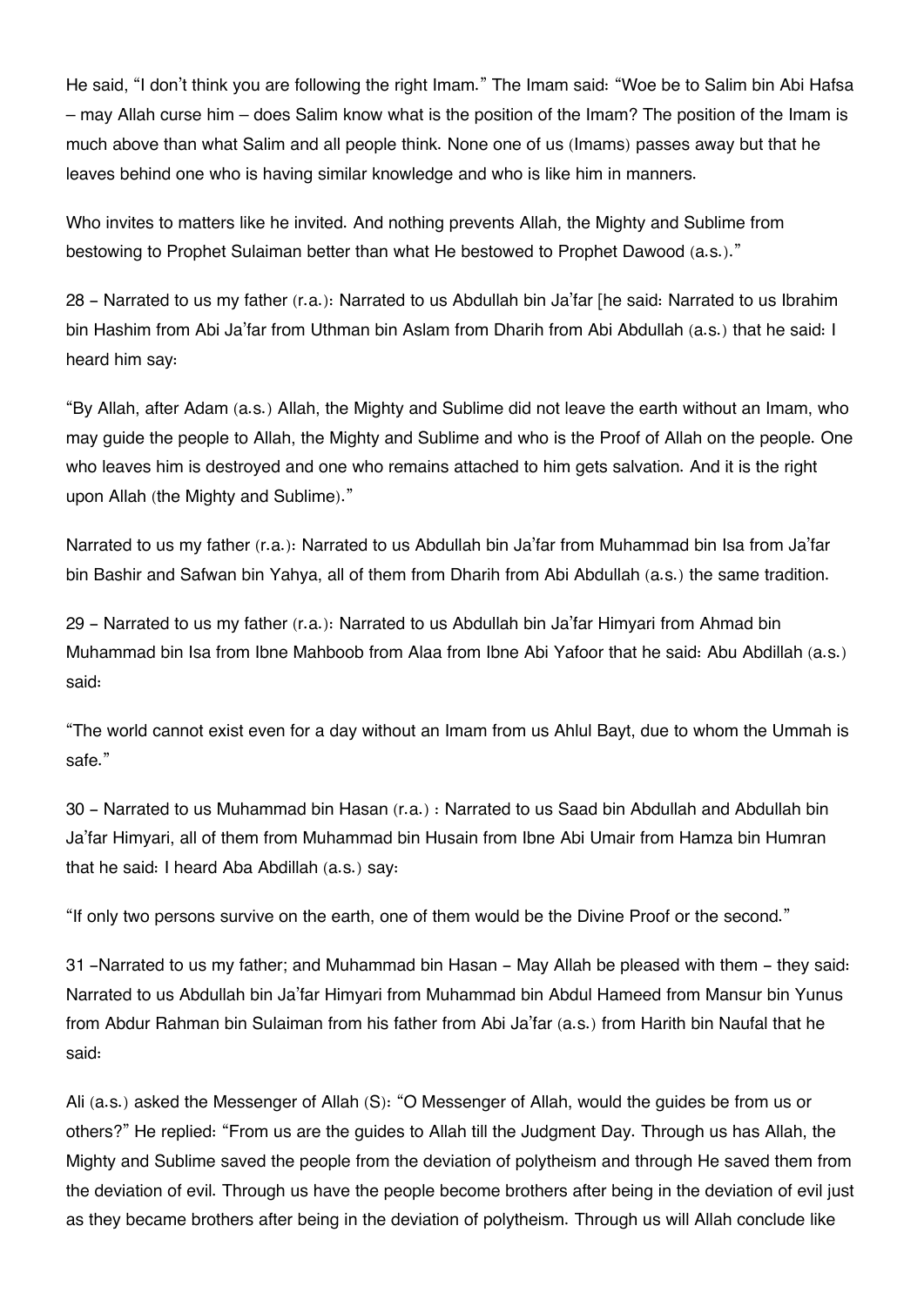He initiated through us."

32 -Narrated to us my father; and Muhammad bin Hasan - May Allah be pleased with them - they said: Narrated to us Saad bin Abdullah and Abdullah bin Ja'far Himyari from Ahmad bin Muhammad bin Isa from Muhammad bin Isa bin Ubaid from Husain bin Saeed from Ja'far bin Basheer; and Safwan bin Yahya, all of them from Moalla bin Uthman from Moalla bin Khunais that he said: I asked Aba Abdillah (a.s.):

"Did it become necessary after Prophet Nuh (a.s.) that there should be a person among the people, to obey whom is incumbent on them?" He replied: "It is so, but most people do not believe."

33 -Narrated to us Ahmad bin Muhammad bin Yahya al-Attar (r.a.) that he said: Narrated to us Saad bin Abdullah: Narrated to us Muhammad bin Isa bin Ubaid from Muhammad bin Ismail bin Bazee from Mansur bin Yunus from a companion of his from Abi Hamza that he asked from Abi Ja'far (a.s.) regarding the verse:

كُلُّ شَيْءٍ هَالِكٌ إِلَّا وَجْهَهُ

#### *Everything is perishable except His face.*[30](#page--1-0)

The Imam said: "O so and so, (do you think that) everything will be destroyed and only the face of Allah will remain? Allah is much above than what is attributed to Him. It actually means that everything will be destroyed except His religion and we are that face through which Allah is reached. And there is always someone among the people who is Rubah." I asked: "What is Rubah?" He replied: "Need, thus when the people don't need the Divine Proof anymore Allah will take us up and will do what He likes."

34 -Narrated to us Muhammad bin Hasan bin Ahmad bin Walid (r.a.) that he said: Narrated to us Muhammad bin Hasan as-Saffar from Muhammad bin Husain Ibne Abil Khattab from Ja'far bin Basheer from Amr bin Aban from Dhuraith Kunnasi from Abi Abdullah (a.s.) regarding the words of Allah, the Mighty and Sublime:

كُلُّ شَىْءٍ هَالِكٌ إِلَّا وَجْهَهُ

#### *-Everything is perishable except His face.*[31](#page--1-0)

"We are that face through which Allah can be reached (is recognized)."

35 - Narrated to us Muhammad bin Hasan (r.a.): Narrated to us Muhammad bin Hasan as-Saffar; and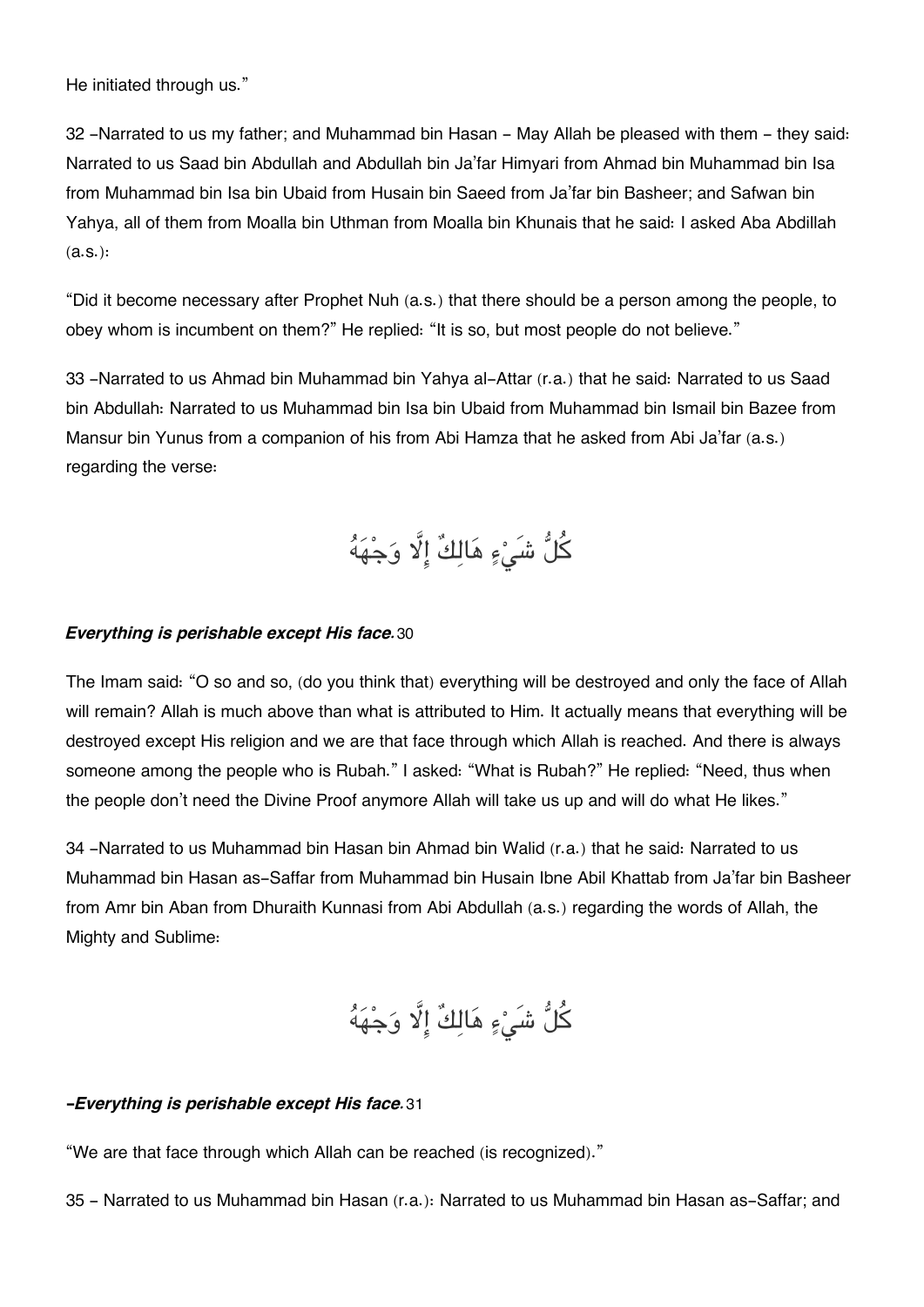Saad bin Abdullah and Abdullah bin Ja'far Humyari, all of them said: Narrated to us Muhammad bin Isa bin Ubaid: Narrated to us Abul Qasim Hashimi: Narrated to me Ubaid bin Nafees Ansari: Informed us Hasan bin Samaa-a from Ja'far bin Samaa-a from Abi Abdullah (a.s.) that he said:

"Jibraeel (a.s.) descended on the Prophet (S) with a scroll from the heavens, which was such that Allah, to Whom belong Might and Majesty, had never sent down such a writing before or after that. It had a number of gold seals.

Jibraeel (a.s.) said: 'O Muhammad, this is your instruction concerning successorship to the noble among your household.' He said: 'Who are the noble ones, O Jibraeel?' He said: 'Ali ibn Abi Talib and his sons (a.s.).' The Prophet (S) handed it on to Amirul Momineen (a.s.) commanding him to break open one of its seals and carry out what (was written) in it. After the passing away of the Holy Prophet (S) Amirul Momineen (a.s.) broke open a seal and carried out what was in it.

Then he handed it on to Hasan Ibne Ali (a.s.), and he broke open one seal and carried out what was in it. Then he handed it on to Husain Ibne Ali (a.s.), and he broke open one seal and found in it: 'Go forth with a group of men to martyrdom, for there is no martyrdom for them except with you; and sell yourself to Allah, to Whom belong Might and Majesty.' So he did (this).

Then he handed it on to a man after him [Ali Ibne Husain (a.s.)], and he broke open one seal and found in it: 'Lower your head in silence, do not speak out, stay in your house, and worship your Lord till what is certain (death) carries you away.' So he did (this). Then he handed it on to his son [Muhammad Ibne Ali (a.s.)], and he broke open one seal and found in it: 'Speak to the people, give them legal rulings, and disseminate the knowledge of your ancestors.' So he did (this).

Then he handed it on to his son [Ja'far Ibne Muhammad (a.s.)], and he broke open one seal and found in it: 'Speak to the people, give them legal rulings and testify for your ancestors. And do not fear other than Allah, indeed you are in the protection of Allah and in His guarantee. And he was ordered to transfer it and he transferred it to one after him and so on till [the rising of Mahdi and] the Judgment Day."

36 - Narrated to us my father (r.a.): Narrated to us Abdullah bin Ja'far Himyari: Narrated to us Hasan bin Ali Zaitooni from Ibne Hilal from Khalaf Ibne Hammad from Ibne Muskan from Muhammad bin Muslim from Abi Abdullah (a.s.) that he said:

"The Divine Proof is there before the creation, with the creation and after the creation."

37 - Narrated to us my father (r.a.): Narrated to us Abdullah bin Ja'far: Narrated to us Muhammad bin Husain from Yazid bin Ishaq Sha-ar from Harun bin Hamza Ghanwi that he said: I asked Abi Abdullah (a.s.):

"Did it become necessary after Prophet Nuh (a.s.) that there should be a person among the people, to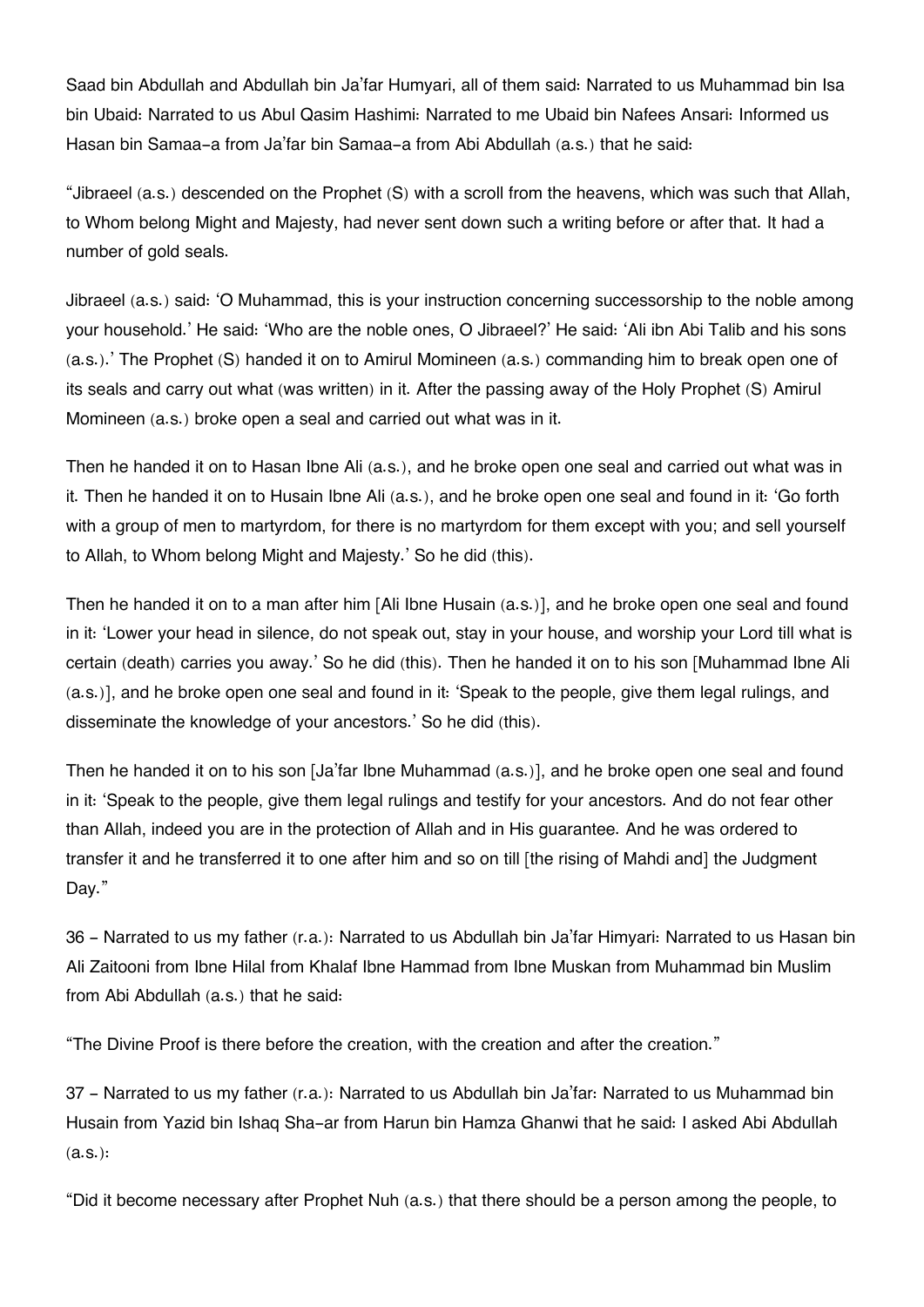obey whom is incumbent on them?" He replied: "It is so, but most people do not believe."

38 -Narrated to us Muhammad bin Hasan (r.a.) that: Narrated to us Saad bin Abdullah and Abdullah bin Ja'far, all of them from Muhammad bin Husain from Muhammad bin Sinan from Hamza bin Humran from Abi Abdullah (a.s.) that he said:

"If only two persons remain on the earth one of them will be the Divine Proof and if one of them dies, the remaining one will be the Divine Proof."

39 - Narrated to us Muhammad bin Musa bin Mutawakkil (r.a.) that he said: Narrated to us Abdullah bin Ja'far Himyari: Narrated to us Ahmad bin Muhammad bin Isa from Hasan bin Mahboob from Hisham bin Saalim from Yazid Kunnasi that he said: Abu Ja'far (a.s.) said:

"O Aba Khalid, the earth cannot remain without the Proof of Allah on the people even for a day since the time Allah, the Mighty and Sublime created Adam (a.s.) and settled him on the earth."

40 -Narrated to us Muhammad bin Hasan (r.a.) that: Narrated to us Saad bin Abdullah and Abdullah bin Ja'far Himyari, all of them from Ayyub bin Nuh from Safwan bin Yahya from Abdullah bin Khidaish Basri that a man asked Abi Abdullah (a.s.):

"Can the earth remain without an Imam even for a moment?" He replied: "The earth can never be without truth (Imam)."

41 - Narrated to us my father (r.a.): Narrated to us Ahmad bin Idrees: Narrated to us Ahmad bin Muhammad bin Isa from Ahmad bin Muhammad bin Abi Nasr from Hammad bin Uthman from Abdullah bin Abi Yafur that he asked Aba Abdillah (a.s.):

"Can the earth remain without an Imam?" He replied: "No." Then he was asked, "Can there be two Imams at one and the same time?" "No," he replied, "Except that one of them is silent (and he does not announce his Imamate)."

42 -Narrated to us Muhammad bin Hasan bin Ahmad bin Walid (r.a.) that he said: Narrated to us Saad bin Abdullah from Ahmad bin Muhammad bin Isa from Abbas bin Maroof from Ibrahim bin Mahziyar from his brother Ali bin Mahziyar from Hasan bin Bashshar Wasiti that he said: Husain bin Khalid asked Ar-Reza (a.s.) in our presence:

"Can the earth remain without an Imam?" He replied: "No."

43 - Narrated to us my father (r.a.): Narrated to us Abdullah bin Ja'far Himyari: Narrated to us Muhammad bin Isa from Ibne Mahboob from Ali bin Abi Hamza from Abi Baseer from Abi Abdullah (a.s.) that he said:

"Indeed, Allah is greater and more sublime than that He should leave the earth without a just Imam."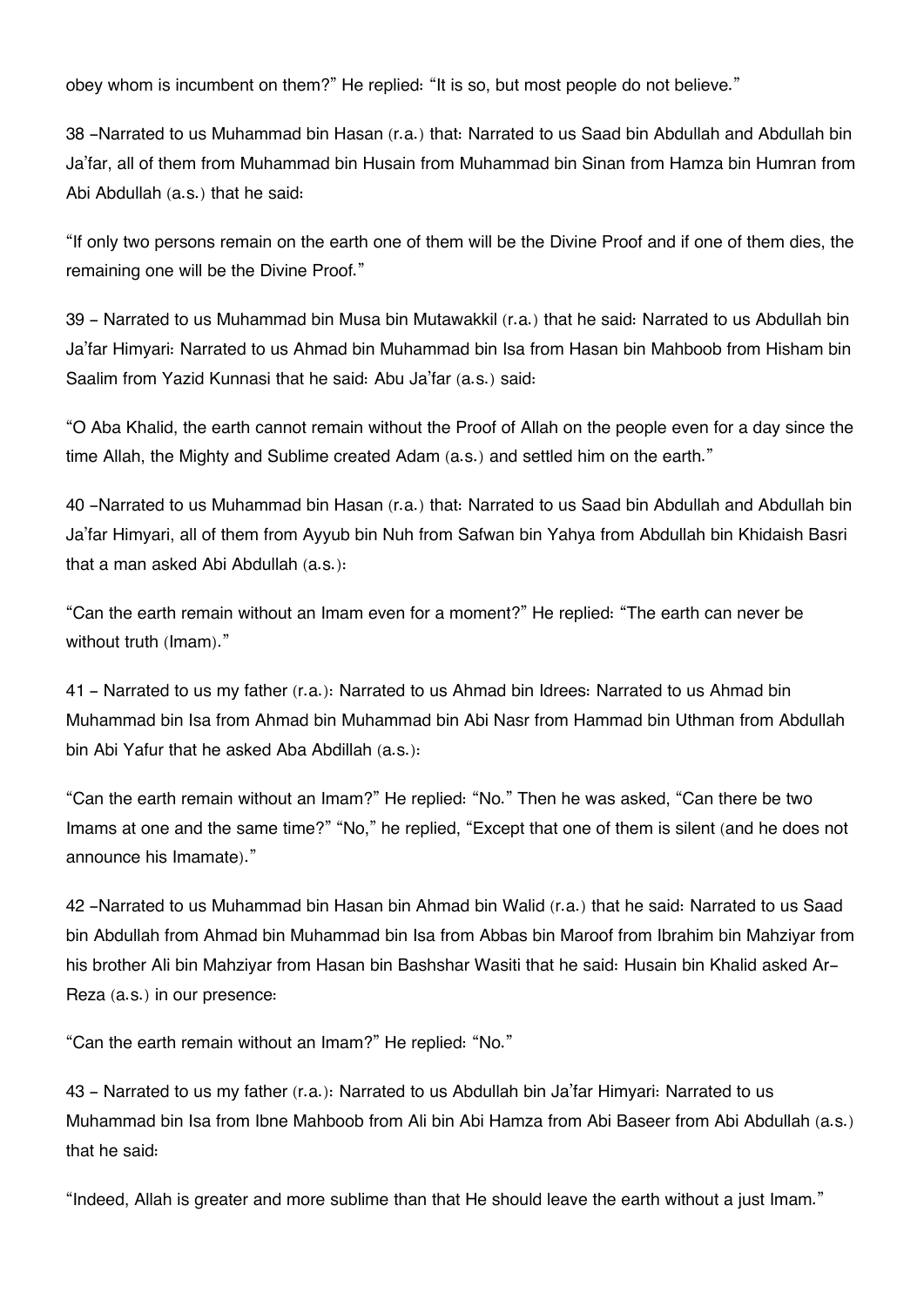44 - Narrated to us Ahmad bin Hasan al-Qattan: Narrated to us Abbas bin Fadl Muqri: Narrated to us Muhammad bin Ali bin Mansur: Narrated to us Amr bin Aun: Narrated to us Hasan Ibne Ubaidullah from Abi Zuha from Zaid bin Arqam that he said: The Messenger of Allah (S) said:

"I leave among you two heavy (very important) things, the Book of Allah and my progeny – my Ahlul Bayt. The two shall not separate from each other till they come to me at the Pool (of Kauthar)."

45 - Narrated to us Muhammad bin Ibrahim bin Ahmad bin Yunus: Narrated to us Abbas bin Fadl from Abi Ruz-aa from Kathir bin Yahya Abi Malik from Abi Awana from Amash from Habib bin Abi Thabit from Aamir bin Wathila from Zaid bin Arqam that he said:

"When the Messenger of Allah (S) returned from the Farewell Hajj he halted at Ghadeer Khumm. Then he ordered a shade to be put up under some tall trees. Then he went to it and said: I have received summons from Allah and I have accepted them. Thus I leave among you two heavy (very important) things. One of them is greater than the other. The Book of Allah and my progeny – my Ahlul Bayt – so you take care how you behave with them after me.

The two shall not separate from each other till they come to me at the Pool (of Kauthar). Then he said: Allah is my master and I am the master of all the believers. Then he raised up the hand of Ali Ibne Abi Talib (a.s.) and said: Of whomsoever I am the master, this Ali is also his master. O Allah love one who loves him and be inimical to one who is inimical to him. The narrator asked Zaid bin Arqam, "Have you heard this statement from the Messenger of Allah (S) directly?" Zaid replied, "All who were present there, heard and witnessed it directly."

46 - Narrated to us Muhammad bin Ja'fra bin Husain Baghdadi: Narrated to us Abdullah bin Muhammad bin Abdul Aziz by dictation: Narrated to us Bishr bin Walid: Narrated to us Muhammad bin Talha from Amash from Atiyyah bin Saad from Abi Saeed Khudri that the Prophet (S) said:

"I feel that I shall be summoned (to Allah soon) and I will accept the call. And I leave among you two important things. The Book of Allah, the Mighty and Sublime, and my progeny. The Book of Allah is a rope stretching between the heavens and the earth – and my progeny – my Ahlul Bayt – indeed, the Kind and the Informed One has informed me that the two of them shall not separate from each other till they arrive to me at the Pool (of Kauthar). So be careful how you take them as my successors."

47 - Narrated to us Muhammad bin Umar Baghdadi: Narrated to us Muhammad bin Husain bin Hafs Khathami: Narrated to us Muhammad bin Ubaid: Narrated to us Salih bin Musa: Narrated to us Abdul Aziz bin Rafi from Abi Salih from Abi Huraira that he said: The Messenger of Allah (S) said:

"I leave among you two things. You will never deviate after me if you remain attached to them and act according to them: The Book of Allah and my Sunnah. And the two of them shall not separate from each other till they arrive to me at the Pool."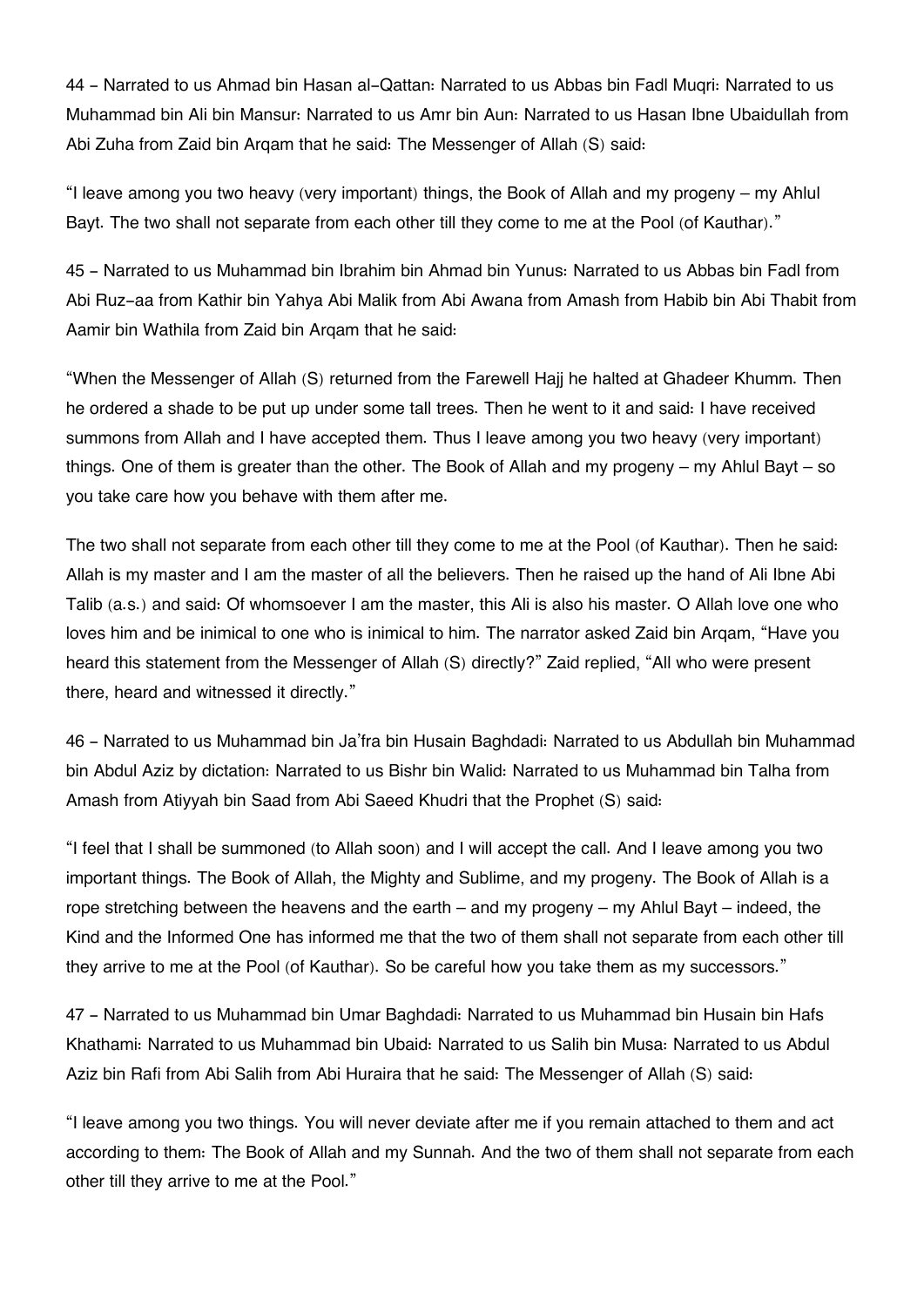48 -Narrated to us Muhammad bin Umar al-Hafiz: Narrated to us Qasim bin Abbad: Narrated to us Suwaid: Narrated to us Amr bin Salih from Zakariya from Atiyyah from Abi Saeed that he said: The Messenger of Allah (S) said:

"I leave among you that which if you remain attached to, you will never be deviated. The Book of Allah, the Mighty and Sublime, which is a stretching rope and my progeny, my Ahlul Bayt. The two shall not separate from each other till they arrive to me at the Pool."

49 - Narrated to us Hasan bin Abdullah bin Saeed: Informed us Muhammad bin Ahmad bin Hamdan Qushairi: Narrated to us Husain bin Hameed: Narrated to me my brother Hasan bin Hameed: Narrated to me Ali bin Thabit Dahhan: Narrated to me Suaad - and he is Ibne Sulaiman - from Abi Ishaq from al-Harith from Ali (a.s.) that he said: The Messenger of Allah (S) said:

"The time of my summons (of death) is near and I will accept it. Thus I leave among you two heavy things. One of them is superior to the other: the Book of Allah and my progeny, my Ahlul Bayt. The two shall not separate from each other till they reach me at the Pool."

50 - Narrated to us Hasan bin Abdullah bin Saeed: Informed us Qushairi from Mughirah bin Muhammad bin Muhallab: Narrated to me my father from Abdullah bin Dawood from Fudhail bin Marzuq from Atiyyah Aufi from Abi Saeed Khudri that he said: The Messenger of Allah (S) said:

"I leave among you two matters, one of them being longer than the other: the Book of Allah, which is a rope drawn from the heavens to the earth, an end of which is with Allah; and my progeny. The two shall not separate from each other till they reach me at the Pool. I asked Abi Saeed: 'Who are his progeny?' He replied: 'His Ahlul Bayt (a.s.).'"

51 - Narrated to us Ali bin Fadl Baghdadi: I heard Aba Amr associate of Abu Abbas Thalab saying: I heard Abu Abbas Thalab being asked about the meaning of the Prophet's statement:

"I leave among you two heavy things." That why they are called two heavy things. He replied: "Because remaining attached to them is 'heavy' (difficult)."

52 - Narrated to us Hasan bin Ali bin Shuaib Abu Muhammad Jauhari: Narrated to us Isa bin Muhammad Alawi: Narrated to us Abu Amr Ahmad bin Abi Hazim Ghiffari: Narrated to us Ubaidullah bin Musa from Shareek from Rukain bin Rabi from Qasim bin Hassan from Zaid bin Thabit that he said: The Messenger of Allah (S) said:

"I leave among you two heavy things: the Book of Allah, the Mighty and Sublime and my progeny -my Ahlul Bayt. Know that they are my successors after me and they shall not separate from each other till they reach me at the Pool."

53 - Narrated to us Hasan bin Ali bin Shuaib Abu Muhammad Juhari: Narrated to us Isa bin Muhammad Alawi: Narrated to us Husain bin Hasan Hairi in Kufa: Narrated to us Hasan bin Husain Arni from Amr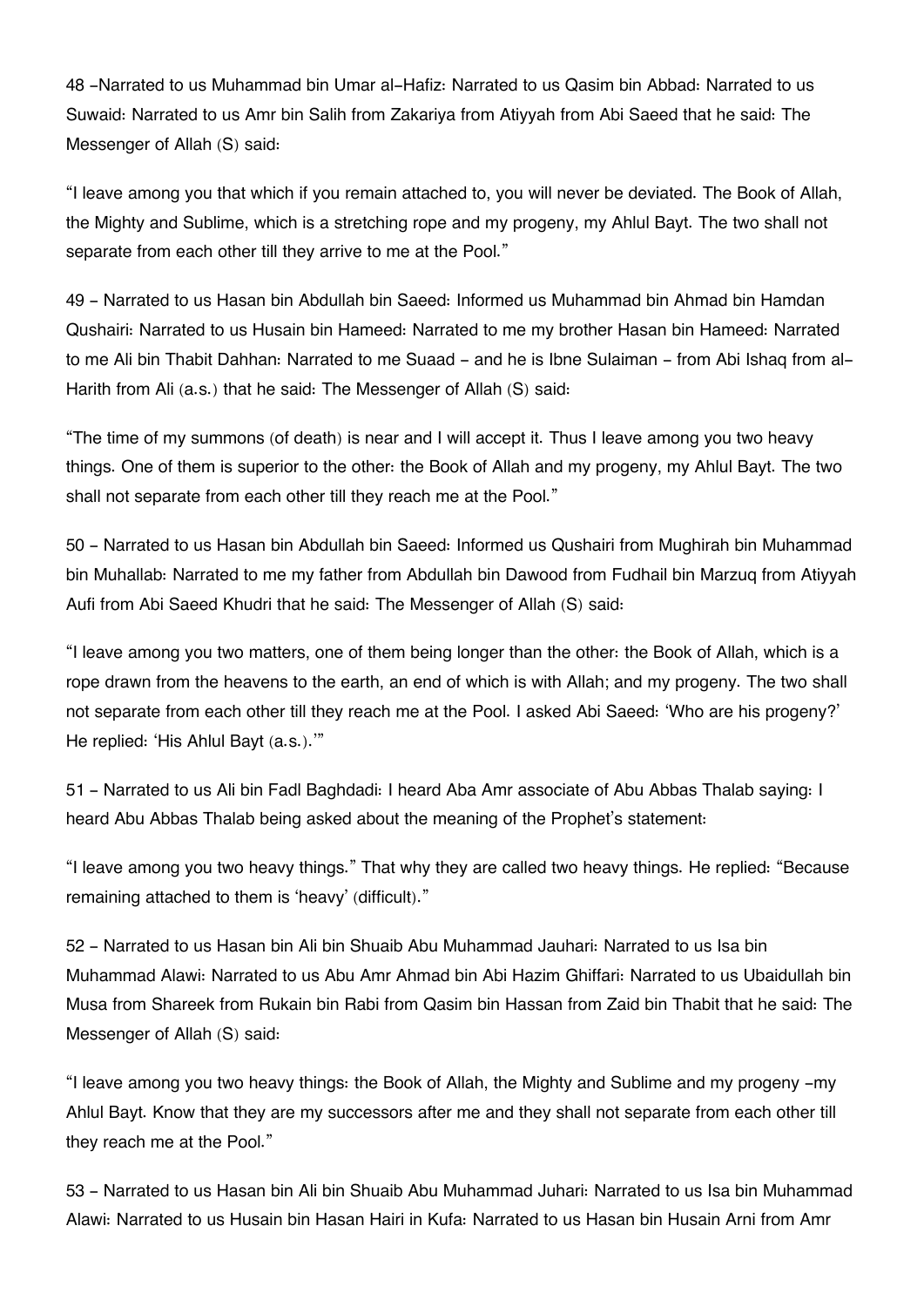bin Jumai from Amr bin Abi Miqdam from Ja'far bin Muhammad from his father (a.s.) that he said:

"One day when Jabir Ibne Abdullah Ansari arrived, I asked him to tell me something about the Farewell Hajj. So He narrated a lengthy tradition and then said that the Messenger of Allah (S) said: "I leave among you that which if you remain attached to, you will never be deviated after me: the Book of Allah and my progeny, my Ahlul Bayt. Then he said thrice: O Allah be a witness to this."

54 -Narrated to us Hasan bin Ubaidullah bin Saeed: Informed us Muhammad bin Ahmad bin Hamdan Qushairi: Narrated to us Abul Hatim Mughirah bin Muhammad bin Muhallab: Narrated to us Abdul Ghaffar bin Muhammad bin Kathir Kilabi Kufi from Jareer bin Abdul Hameed from Hasan bin Ubaidullah from Abi Zuha from Zaid bin Arqam that he said: The Messenger of Allah (S) said:

"I leave among you that which if you remain attached to, you will never be deviated: the Book of Allah and my progeny, my Ahlul Bayt. And they shall not separate from each other till they reach me at the Pool."

(\*) Narrated to us Hasan bin Abdullah: Informed us Muhammad bin Ahmad bin Hamdan Qushairi: Narrated to us Husain bin Hameed: Narrated to me my brother Hasan bin Hameed: Narrated to us Ali bin Thabit Dahhan: Narrated to us Suaad - and he is Ibne Sulaiman - from Abi Ishaq from al-Harith from Ali (a.s.) that he said: The Messenger of Allah (S) said:

"Very soon I am going to receive the summons (of death) and I will accept it. Thus I leave among you two heavy things. One of them is superior to the other: the Book of Allah, the Mighty and Sublime, and my progeny, my Ahlul Bayt. The two shall not separate from each other till they reach me at the Pool."

(\*\*) Narrated to us Hasan bin Abdullah: Narrated to us Qushairi: Narrated to us Mughirah bin Muhammad: Narrated to me my father: Narrated to me Abdullah bin Dawood from Fudail bin Marzuq from Atiyyah Aufi from Abi Saeed Khudri that he said: The Messenger of Allah (S) said:

"I leave among you two matters, one of them is longer than the other: the Book of Allah, which is a rope drawn from the heavens to the earth, an end of which is with Allah; and my progeny. The two shall not separate from each other till they reach me at the Pool. I asked Abi Saeed: 'Who are his progeny?' He replied: 'His Ahlul Bayt (a.s.).'"

55 - Narrated to us Muhammad bin Umar Hafiz Baghdadi: Narrated to me Abdullah bin Sulaiman bin Ashath: Narrated to us Ahmad bin Moalla Adami: Narrated to us Yahya bin Hammad: Narrated to us Abu Awana from Amash from Habib bin Abi Thabit from Aamir bin Wathila from Zaid bin Arqam that he said:

"When the Messenger of Allah (S) returned from the Farewell Hajj he halted at Ghadeer Khumm. Then he ordered a shade to be put up under some tall trees. Then he went to it and said: I have received summons from Allah and I have accepted them. Thus I leave among you two heavy (very important)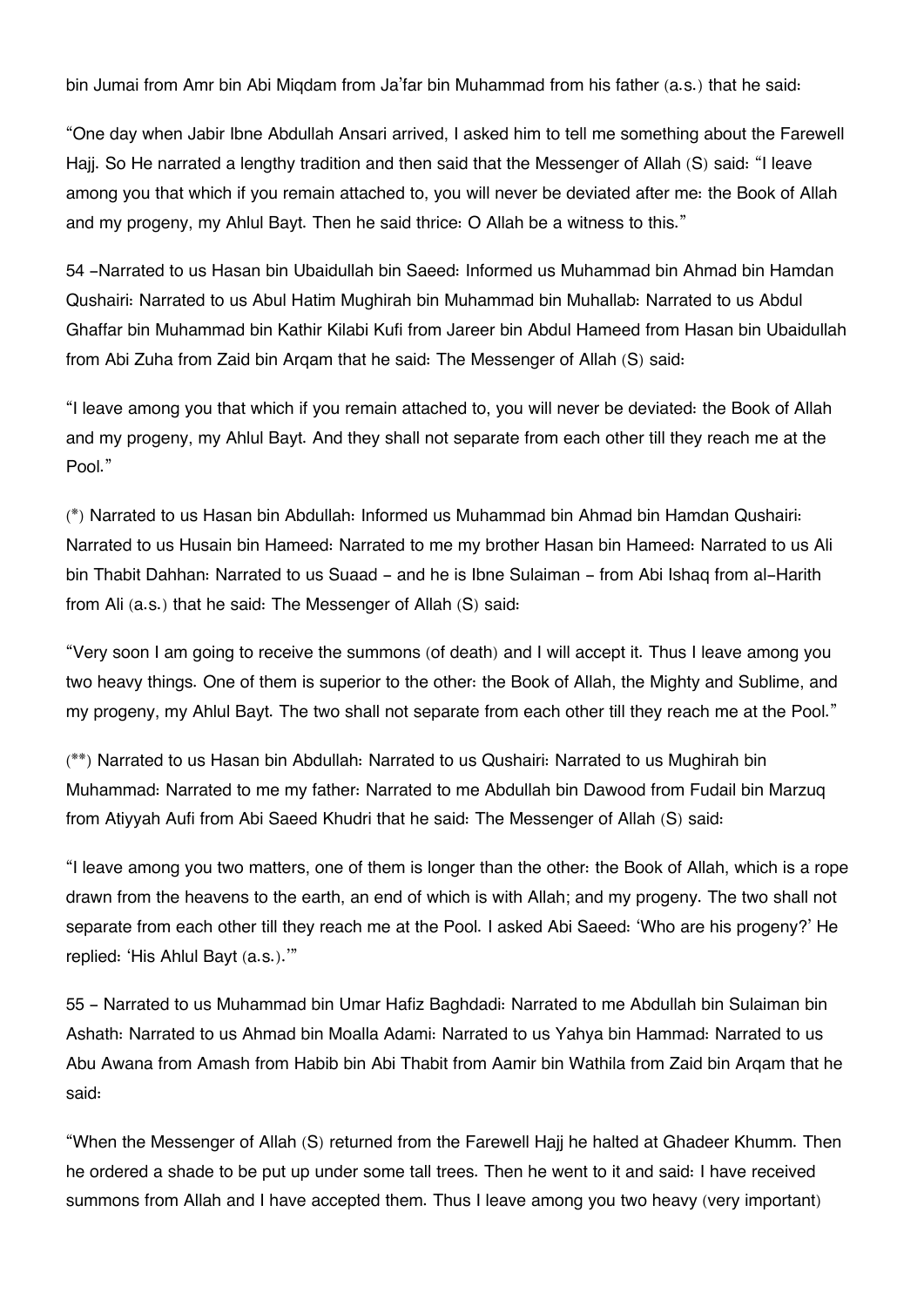things.

One of them is greater than the other. The Book of Allah and my progeny – my Ahlul Bayt – so you take care how you behave with them after me. The two shall not separate from each other till they come to me at the Pool (of Kauthar). Then he said: Allah is my master and I am the master of all the believers. Then he raised up the hand of Ali Ibne Abi Talib (a.s.) and said: Of whomsoever I am the guardian, this Ali is also his guardian. The narrator says that he asked Zaid bin Arqam, "Have you heard this statement from the Messenger of Allah (S) directly?" Zaid replied, "All who were present there, heard and witnessed it directly."

56 -Narrated to us Muhammad bin Umar: Narrated to me Abdullah bin Yazid Abu Muhammad Bajali: Narrated to us Muhammad bin Tareef:

Narrated to us Muhammad bin Fudhail from Amash from Atiyyah from Abi Saeed from Habib bin Abi Thabit from Zaid bin Arqam that he said: The Messenger of Allah (S) said:

"I have received the summons of death and I have accepted it. Thus I leave among you two heavy (very important) things. One of them is greater than the other. The Book of Allah, the Mighty and Sublime, which is a rope drawn from the heavens to the earth and my progeny – my Ahlul Bayt – the two shall remain together till they come to me at the Pool (of Kauthar). So be careful how you consider them as my successors."

57 -Narrated to us Muhammad bin Umar: Narrated to us Abu Ja'far Muhammad bin Husain bin Hafs from Abbad bin Yaqoob from Abi Malik Amr bin Hashim Janbi from Abdul Malik from Atiyyah that he heard Abi Saeed narrating from the Messenger of Allah (S) that he said:

"O people, I leave among you which if you remain attached to, you will never be deviated after me: the two heavy (very important) things: One of them is greater than the other. The Book of Allah, the Mighty and Sublime, which is a rope drawn from the heavens to the earth and my progeny – my Ahlul Bayt – the two shall not separate from each other till they come to me at the Pool (of Kauthar)."

58 - Narrated to us Muhammad bin Umar: Narrated to me Hasan bin Abdullah bin Muhammad bin Ali Tamimi: Narrated to me my father: Narrated to me my chief, Ali bin Musa bin Ja'far bin Muhammad: Narrated to me my father from his father Ja'far bin Muhammad from his father Muhammad bin Ali from his father Ali from his father Husain from his father Ali (a.s.) that he said: The Prophet (S) said:

"I leave among you two heavy (very important) things: The Book of Allah and my progeny – my Ahlul Bayt – the two shall never separate from each other till they come to me at the Pool (of Kauthar)."

59 - Narrated to us Abu Muhammad Ja'far bin Nuaym bin Shazan Nishapuri: Narrated to me my uncle Abu Abdullah Muhammad bin Shazan from Fadl bin Shazan: Narrated to us Ubaidullah bin Musa: Narrated to us Israel from Abi Ishaq from Hansh bin Motamar that he said: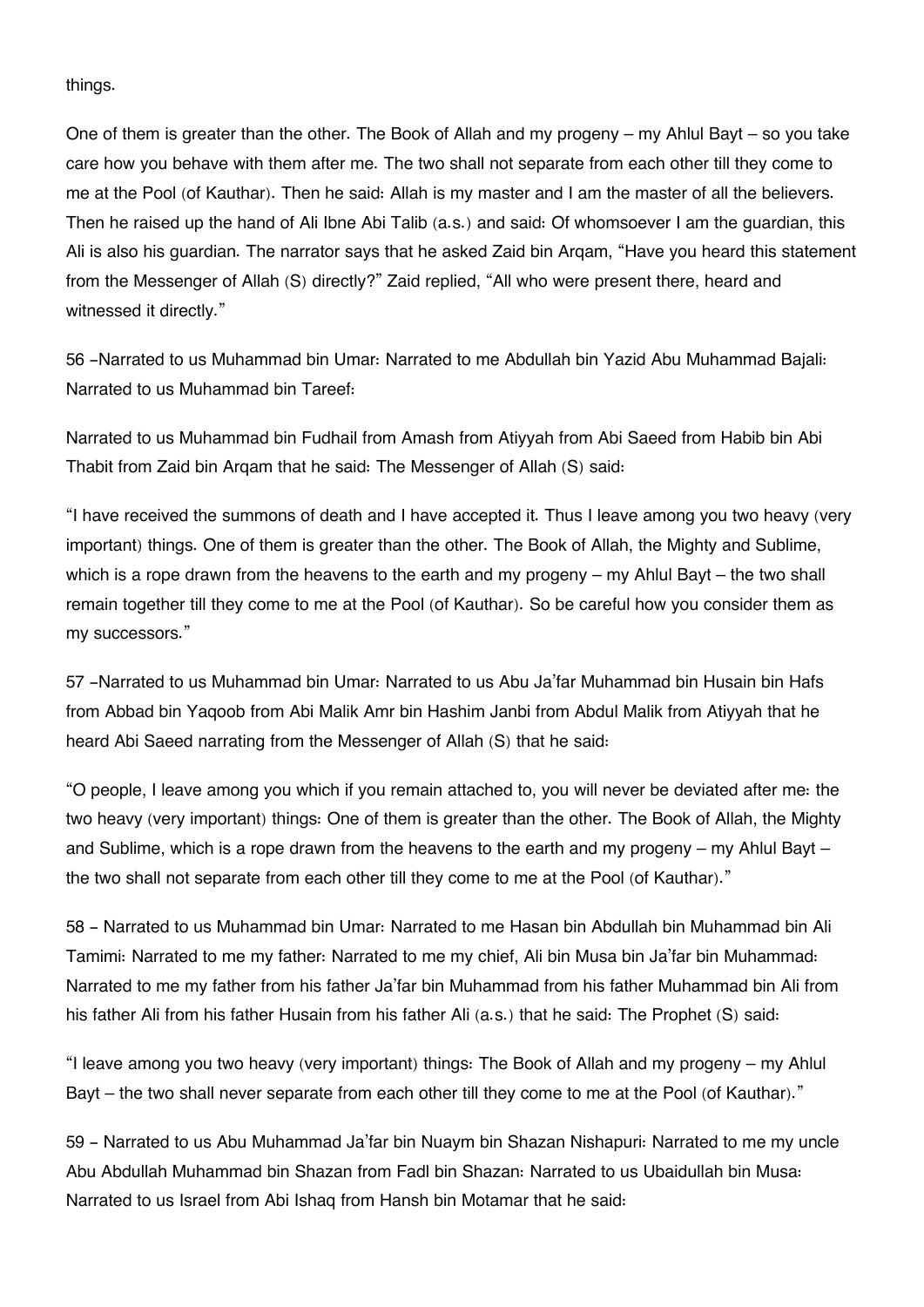"I saw Abu Zar Ghiffari (r.a.) catching hold of the chain of the door of the Kaaba and saying: Those who know me know me and those who don't should know that I am Abu Zar Jundab bin Sakan. I heard the Messenger of Allah (S) said: "I leave among you two heavy (important) things: The Book of Allah and my progeny – my Ahlul Bayt – the two shall never separate from each other till they come to me at the Pool (of Kauthar). Know that they are like the Ark of Nuh. One who boarded it was saved and one who left it was drowned."

60 - Narrated to us Shareefuddin Sadooq Abu Ali Muhammad bin Ahmad bin Muhammad bin Ziyarah bin Abdullah bin Hasan bin Husain bin Ali Ibne Abi Talib (a.s.): Narrated to us Ali bin Muhammad bin Qutaibah: Narrated to us Fadl bin Shazan Nishapuri from Ubaidullah bin Musa: Narrated to us Shareek from Rukain bin Rabi from Qasim bin Hassan from Zaid bin Thabit that he said: The Messenger of Allah (S) said:

"I leave among you two successors: The Book of Allah and my progeny – my Ahlul Bayt – the two shall not separate from each other till they come to me at the Pool (of Kauthar)."

61 - Narrated to us Abdul Wahid bin Muhammad bin Ubdus al-Attar Nishapuri (r.a.): Narrated to us Ali bin Muhammad bin Qutaibah from Fadl bin Shazan: Narrated to us Ishaq bin Ibrahim: Narrated to us Isa bin Yunus: Narrated to us Zakariya bin Abi Zaidah from Atiyyah Aufi from Abi Saeed Khudri that he said: The Messenger of Allah (S) said:

"I leave among you two heavy (very important) things: One of them is greater than the other. The Book of Allah, which is a rope drawn from the heavens to the earth and my progeny – my Ahlul Bayt – the two shall not separate from each other till they come to me at the Pool (of Kauthar)."

62 -Narrated to us my father (r.a.): Narrated to us Ali bin Muhammad bin Qutaibah: Narrated to us Fadl bin Shazan: Narrated to us Ishaq bin Ibrahim from Jareer from Hasan bin Ubaidullah from Abi Zuha from Zaid bin Arqam from the Prophet (S) that he said:

"I leave among you the Book of Allah and my Ahlul Bayt. The two shall not separate from each other till they come to me at the Pool (of Kauthar)."

63 -Narrated to us Muhammad bin Hasan bin Ahmad bin Walid (r.a.): Narrated to us Muhammad bin Hasan as-Saffar from Ahmad bin Muhammad bin Isa from Husain bin Saeed from Hammad bin Isa from Ibrahim bin Umar Yamani from Sulaym bin Qais Hilali from Amirul Momineen, Ali Ibne Abi Talib (a.s.) that he said:

"Indeed Allah, the Blessed and the Mighty purified us and made us infallible and appointed us as a witness on His creatures and a Proof on His earth. And He kept us with Quran and kept the Quran with us. Neither shall we separate from the Quran nor will the Quran separate from us."

64 - Narrated to us Muhammad bin Ziyad bin Ja'far Hamdani (r.a.): Narrated to me Ali bin Ibrahim Ibne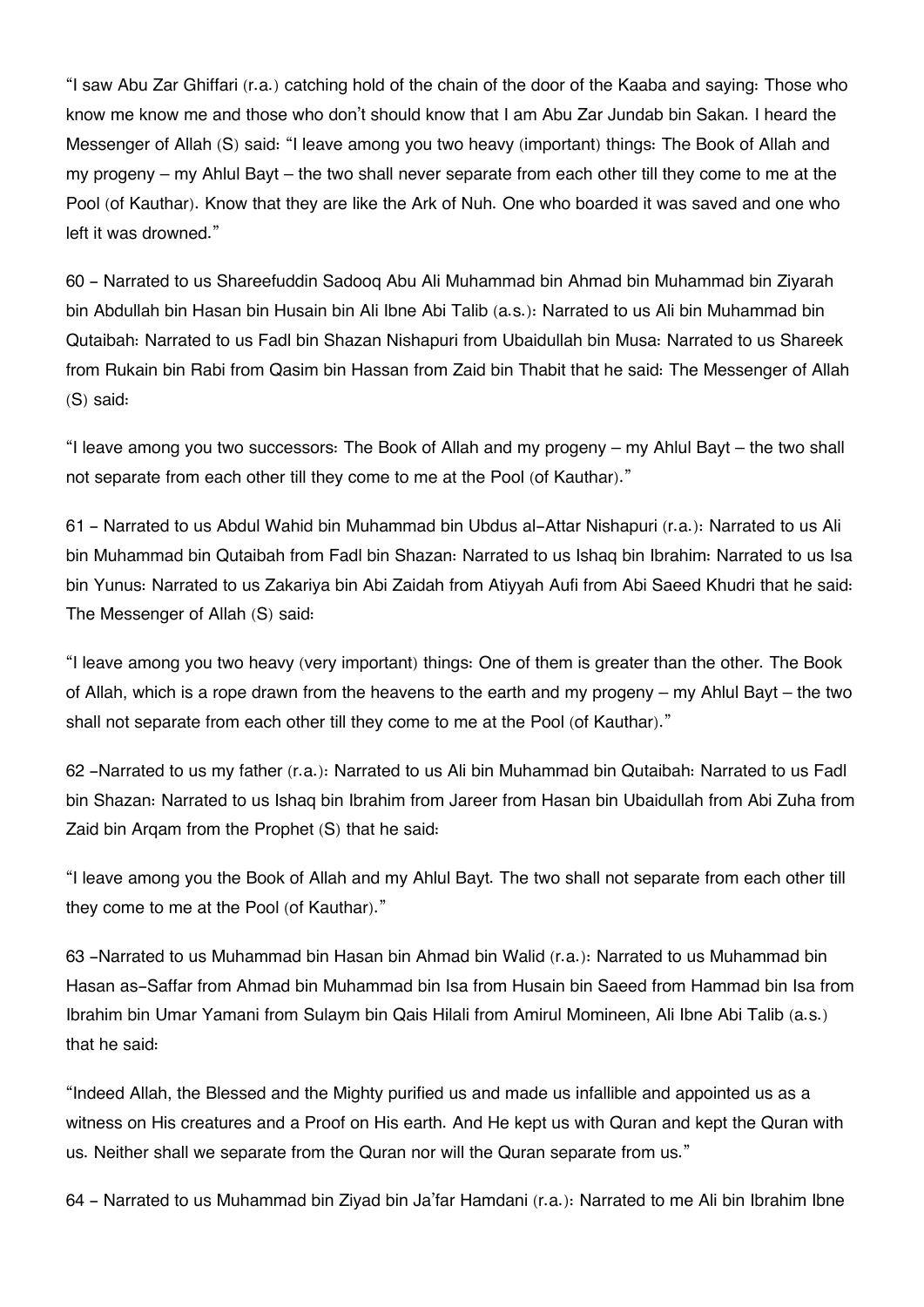Hashim from his father from Muhammad bin Abi Umair from Ghiyath bin Ibrahim from as-Sadiq Ja'far Ibne Muhammad from his father Muhammad bin Ali from his father Ali bin Husain from his father Husain bin Ali (a.s.) that Amirul Momineen, Ali Ibne Abi Talib (a.s.) was asked about the statement the Messenger of Allah (S):

"I leave among you two heavy things, the Book of Allah and my progeny." That who constitute the 'progeny'? He replied: "I and Hasan and Husain and nine Imams from the progeny of Husain, the ninth of whom shall be their Mahdi and Qaim. They will not separate from the Quran and it will not separate from them till they come to the Messenger of Allah (S) at his Pool."

65 -Narrated to us Ali bin Ahmad bin Abdullah bin Ahmad bin Abi Abdullah Barqi from his father from his grandfather Ahmad bin Abi Abdullah from his father Muhammad bin Khalid from Ghiyath bin Ibrahim from Thabit bin Dinar from Saad bin Tareef from Saeed bin Jubair from Ibne Abbas that he said: The Messenger of Allah (S) said to Ali Ibne Abi Talib (a.s.):

"O Ali, I am the city of wisdom and you are its gate and one cannot enter the city except through its gate. Thus lied has one who thinks that he loves me while he hates you. Because you are from me and I am from you. Your flesh is my flesh and your blood is my blood and your soul is my soul. Your secrets are my secrets and your apparent is my apparent. And you are the Imam of my Ummah and my Caliph on it after me. Good is the one who obeys you and evil the one who disobeys you. And profited the one who loved you and made loss the one who bore enmity to you.

Saved was the one who remained attached to you and destroyed was one who deserted you. Your simile and the simile of the Imams after you is like the simile of the Ark of Nuh; one who boarded it was saved and one who left it was drowned. And your simile is like the simile of the stars. When one star sets another rises (and this goes on) till the Judgment Day."

### **[Meanings of Itrah, Aal, Ahl, Dhurriyat and Sulaala](#page--1-0)**

The author of this book (r.a.) says: If someone asks about the statement of the Messenger of Allah (S) that:

## تارك فيكم ما إن تمسكتم به لن تضلوا بعدي كتاب الله وعترتي ألا وإنهما لن يفترقا حتى يردا على الحوض

*"That why you don't consider Abu Bakr and all the Banu Umayyah to be included in the Itrah or why do consider only the descendants of Hasan and Husain (a.s.) as Itrah. And in that case Ali (a.s.) also does not come within the sphere of Itrah. "*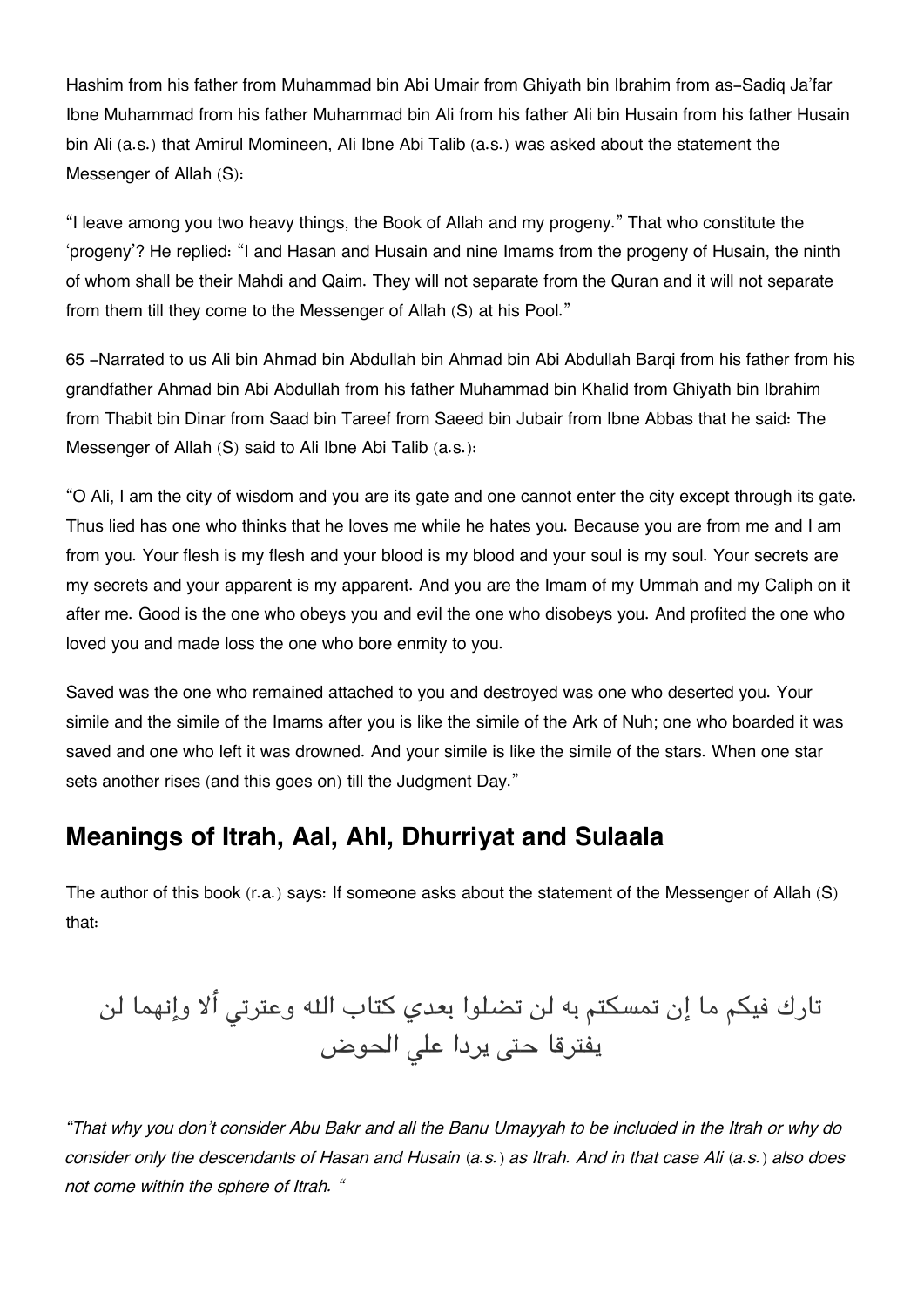They will be replied as follows: Our contention is based on Arabic lexicon and the statement of the Messenger of Allah (S): ي يأهلب عتري in which 'Ahl' is taken from ت ةالبت أهاة and it denotes those who inhabit the house.

Thus anyone that inhabits a house is called the 'Ahl' of that house. That is why the Quraish were called the 'Aal of Allah' because they inhabited the house of Allah and were its caretakers. 'Aal' and 'Ahl' are synonymous. In the story of Prophet Lut (a.s.) the Almighty Allah says:

فَاسرِ بِاهلكَ بِقطْع من اللَّيل

#### *So remove your followers in a part of the night.*[32](#page--1-0)

And it is also mentioned:

إِلَّا آلَ لُوطٍ ۞ نَجَّيْنَاهُمْ بِسَحَرٍ

#### *Except Lut's followers; We saved them a little before daybreak.*[33](#page--1-0)

Here 'Ahl' is called as 'Aal' and Aal and Ahl are synonymous. Aal is the diminutive of Ahl. The Arabs made the diminutive of Aal as Aheel but due to the heaviness of 'ha' it was dropped and it was pronounced as Aal. This Aal means everyone related to a person.

After that the word of 'Aal' was used as an equivalent of Ummah in the metaphorical sense and everyone that followed the Holy Prophet (S) was included in the 'Aal' and the following words of Allah are presented as evidence:

آل فرعونَ اشَدَّ الْعذَابِ

#### *Make Firon's people enter the severest chastisement.*[34](#page--1-0)

Since the 'Aal-e-Firon' means the followers of Firon and Allah had flayed them due to their disbelief and not because of their relationship. Thus here 'Aal¬e-Firon' does not denote Firon's Ahlul Bayt (a.s.) family members. In other words the word of 'Aal' is used for family members except that there should be some evidence for metaphor. It is narrated from Imam Ja'far Sadiq (a.s.) that 'Aal' means sons.

Thus 'Ahl' denotes the descendants of a person, the children of his father and the nearest descendants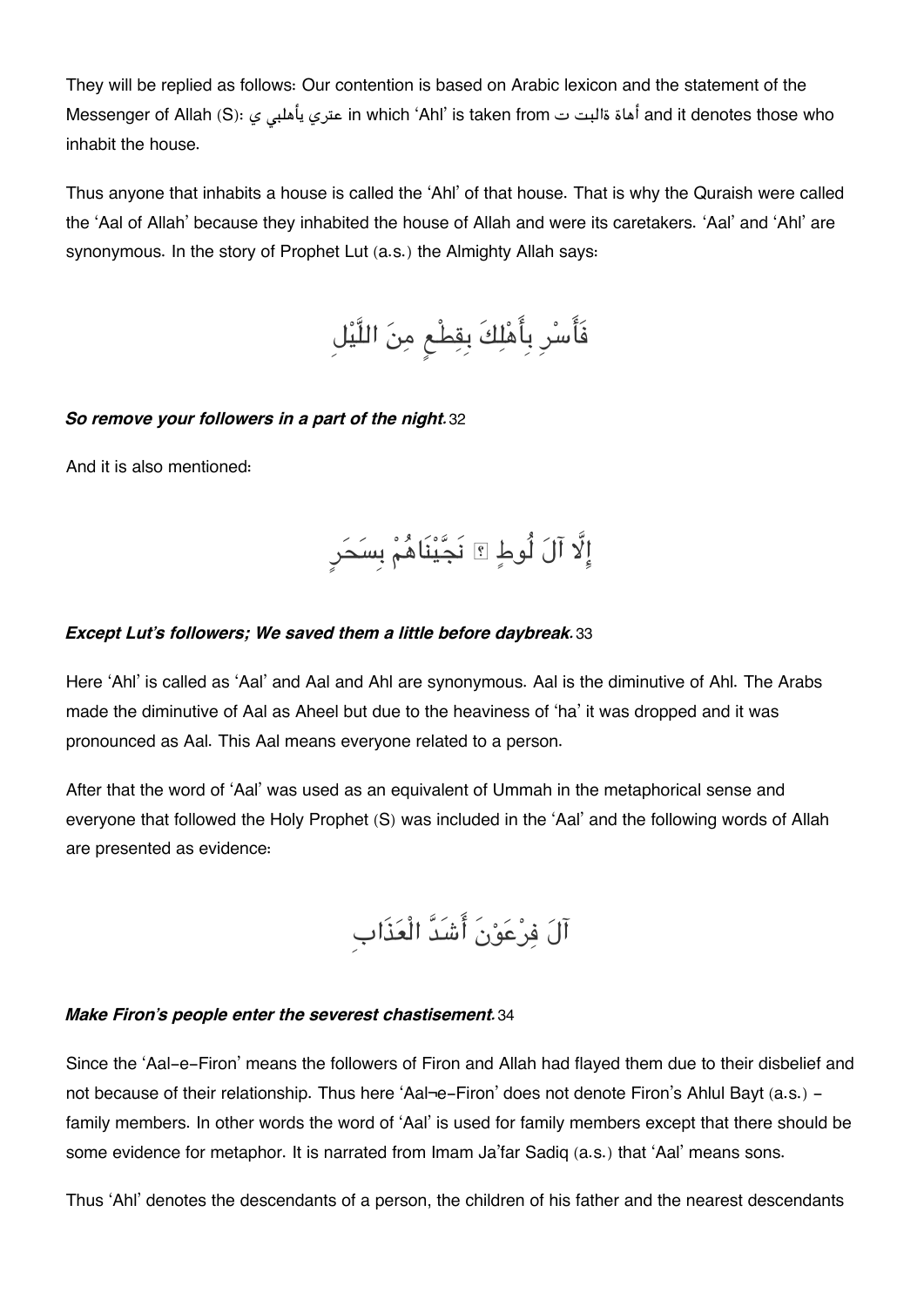of the grandfather. But it does not include the descendants of distant grandfather (like the great grandfather and the great great grandfather). That is why the Arabs do not consider the Persians as their 'Ahl' even though the progenitor of both is Prophet Ibrahim (a.s.).

In the same way the Quraish do not consider the Mudhir as their 'Ahl'. And if all the Quraish were considered as Ahl of the Messenger due to relationship, the descendants of Mudhir and all the Arabs would have been 'Ahl' of each other. Thus Ahl means the close relatives of a person and the thus Ahl of the Holy Prophet (S) are Banu Hashim. Therefore if anyone had asked about the explanation of this statement of the Holy Prophet (S):

إي يف فم ما ان نتمسم مه هلنتضلواب بهلل .وعتري يل لبيت

That what does Itrah denote, the Holy Prophet (S) would have said that my Ahlul Bayt (a.s.) and the Itrah in lexicon is that tree that grows at the edge of the crocodile's lair. As Hudhali as composed the following lines:

## فماكت تأي يأنأم مخالفهم

ة ةأبياتا اينبتالعتر

I don't fear rising up against them for six lines of poetry as the Atar tree grows.

Abu Ubaid in book, Amthal has narrated from his namesake expert of language, Abu Ubaid, that 'al-atar' and 'al-at'ar' means the origin of man, that is why there is a saying that; Lamees came back to her original (al-a'tar') habit which she had left.

In the original language Itrat means the family of a man. That is why the Holy Prophet (S) said, "My progeny; my Ahlul Bayt." Thus Itrat means one's family and the family of ones children. If Itrat did not mean family and only meant the family of children Ali (a.s.) would not have been included in the statement of the Holy Prophet (S) and if he had not been included he would not have been included among those who would not separate from the Holy Quran and attachment to whom will not let one to go astray.

Secondly, the statement of the Holy Prophet (S) is regarding some particular persons related to him. And even if this statement is restricted only to his children, in them also considering it to pertain to some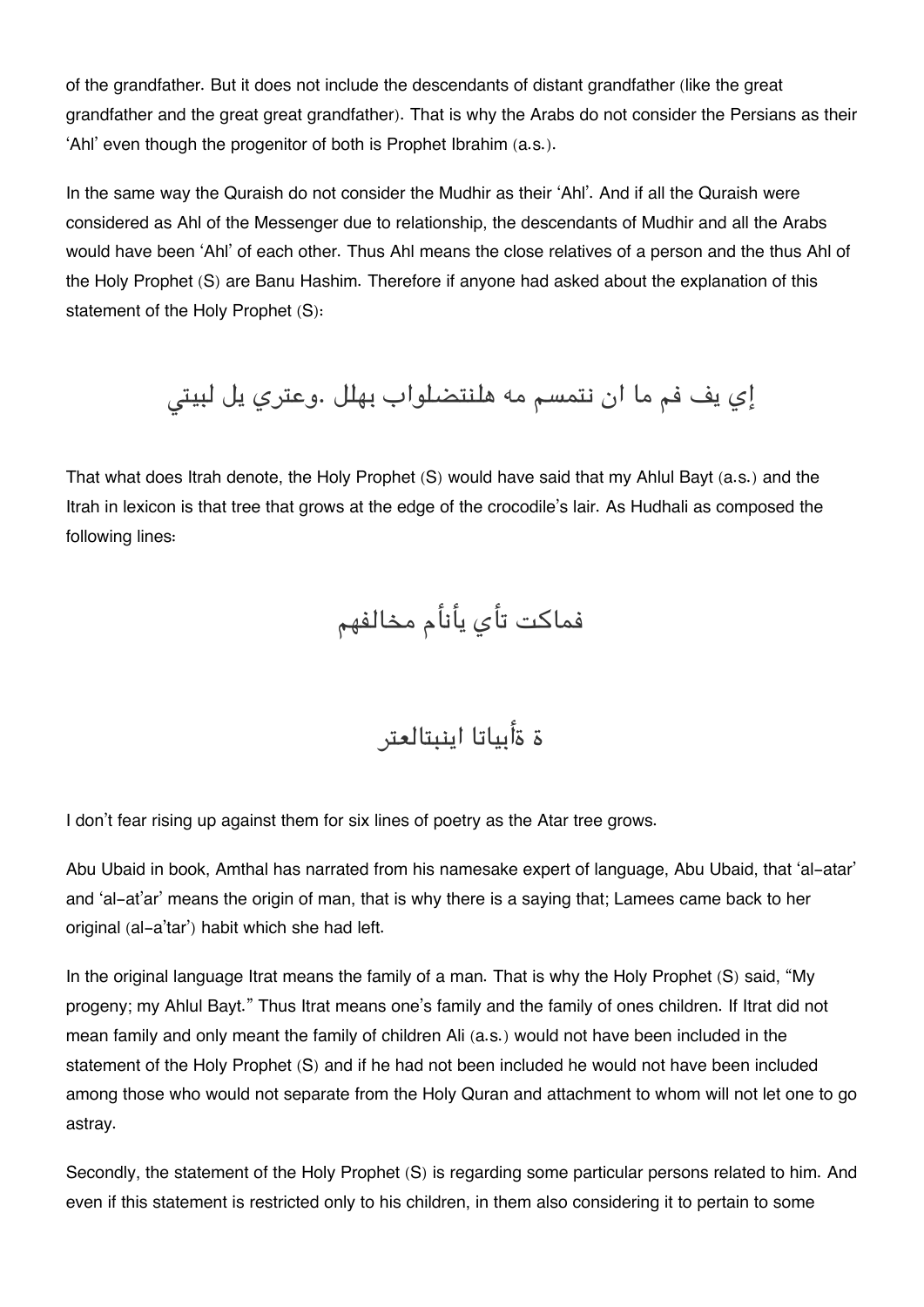particular persons would not be objectionable.

That Ali (a.s.) is also included in Itrat is itself proved by the statement of the Holy Prophet (S): "The two shall not separate till they meet me at the Pool." Because the Ummah is unanimous Ali (a.s.) never separated from the dictates if the Book of Allah. After the Holy Prophet (S) there was no one more knowledgeable about the Book of Allah than Ali (a.s.).

And Imams Hasan and Husain (a.s.) were also included among those whom the Holy Prophet (S) left behind as Itrat. Thus there is no one in the Ummah who can claim that they were more knowledgeable about the Book of Allah than Ali (a.s.). Rather the two of them received knowledge of Imamate as inheritance from Ali (a.s.). And the statement of the Holy Prophet (S) that: "I am leaving among something, that if you remain attached to you will never go astray," is not without qualification. Either it is for all the times or for a particular time.

If it is for all the times, during the time of Ali (a.s.) who was there from the Itrat whom the Holy Prophet (S) had left? Did at that time it denote Hasan and Husain (a.s.) or Ali (a.s.)? If someone says that it denoted Hasan and Husain (a.s.) it would mean that Hasan and Husain (a.s.) were more knowledgeable about the Book of Allah than their father and in such a case one who follows this belief will go against the consensus of the Ummah.

And if someone says that the statement of the Holy Prophet (S) is not applicable for more than one particular time period; that is you have to remain attached to them only in a particular time; at other times attachment to them is not necessary, there is nothing which proves this. Thus if the statement of the Holy Prophet (S) is considered applicable to all time, Ali (a.s.) in his time will be taken as the representative of Itrat. And the statement of the Holy Prophet (S) proves that Divine Proof shall remain till the Judgment Day and no period will be without an Imam.

Because the Holy Prophet (S) has said: "Their (Ahlul Bayt's) example is like that of stars. When one star disappears another appears and this will continue till the Judgment Day." This proves our contention that the earth will never be devoid of Divine Proof whether it is apparent or hidden because without the Imam the foundations of religion becomes false and as the Messenger of Allah (S) has mentioned in the following tradition, the Itrat comprises of persons who are close to the Holy Quran.

Narrated to me Ahmad bin Hasan Qattan from Hasan bin Ali Sukari from Muhammad bin Zakariya Jauhari from Muhammad bin Ummara from his father from as-Sadiq Ja'far bin Muhammad from his father Muhammad bin Ali (a.s.) from his father Ali bin Husain from his father Husain bin Ali from his father Ali Ibne Abi Talib (a.s.) that he said: The Messenger of Allah (S) said:

"I leave among you two important things, the Book of Allah and my progeny, my Ahlul Bayt. The two shall not separate till they meet me at the Pool like this," and saying this he joined his index and middle finger together. Jabir Ibne Abdullah Ansari stood up and asked, "O Messenger of Allah (S), who are your Itrat?" He replied: "Ali, Hasan, Husain and the Imams that will come from the progeny of Husain till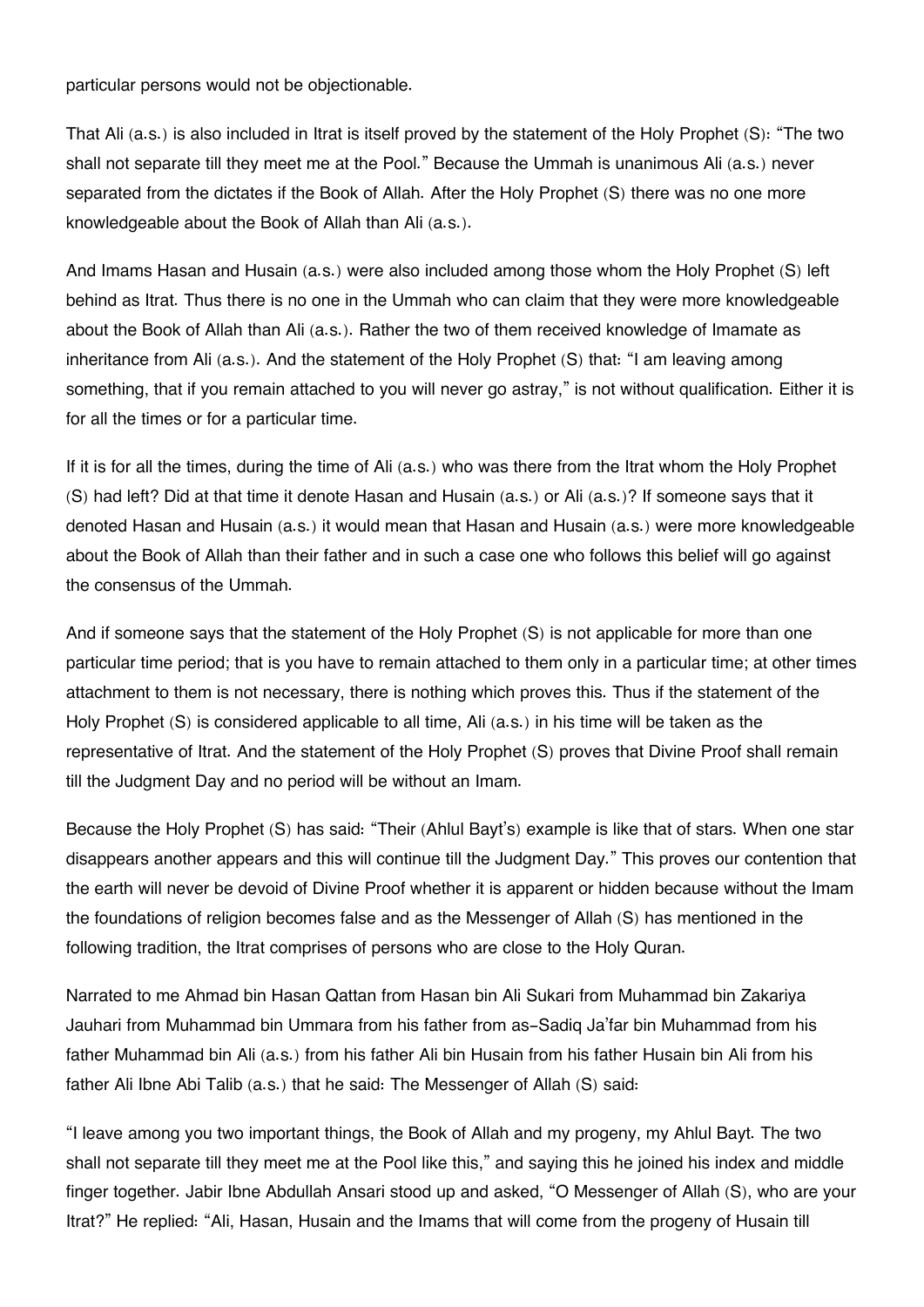#### Qiyamat."

Muhammad bin Bajr Shaibani has narrated from Muhammad bin Abdul Jabbar, companion of Abul Abbas Thalab, in his book entitled, Kitabul Yaqoot, Abul Abbas Thalab narrated to me that Ibne Arabi narrated to me that Itrat means a big piece of musk and its diminutive is 'Utira'. And Itra also means sweet water and its diminutive is also 'Utira': and Itrat is that tree grows at the edge of a crocodile lair.

I think that it denotes the progeny of a man, that is why the progeny of Ali (a.s.) and Fatima (s.a.) is called the progeny of Prophet Muhammad (S). Thalab says that he asked Ibne Arabi why on the day of Saqifah Abu Bakr said: We are the Itrat of the Prophet? Ibne Arabi replied: Abu Bakr meant to say that we are the townsmen of the Messenger of Allah (S) and from his tribe.

And the Itrat of Muhammad is only the progeny of Fatima (s.a.). What proves this is the fact that Abu Bakr was recalled and Ali (a.s.) was sent to preach the verses of Surah Baraat because the Holy Prophet (S) was commanded to preach the verses himself or send someone from his family. If Abu Bakr was included in Itrah by genealogy he would not have been recalled from delivering the verses of Surah Baraat and Ali (a.s.) would not have been sent in his stead.

It is also said that Itra is huge boulder in which the crocodile makes a big hole and lives in it. And this is due to lack of guidance. And it is said that Itra is the cut off roots of the tree that grows from its roots. And Itrat, according to the statement of the Holy Prophet (S) neither means 'Fara' (the first issue of a camel sacrificed as thankfulness for idols) nor 'Ateera' (animal sacrificed to idols in Rajab and its blood is applied to the idol's head).

And Asmai has said that during the Age of Ignorance people used to make vows of sacrificing one of their sheep and if the number of their sheep increased to hundred and that it would be included among his sacrifice of Rajab or 'Ateera'. And sometimes it so happened that they used to act miserly and instead of sacrificing their sheep they used to catch a deer and sacrifice it before their idols so that his vow is fulfilled. Harith bin Hillizara Yashkari has composed a line of poetry in this:

"An unlawful sin and injustice like a deer which is in refuge, is sacrificed instead of a sheep."

That is, he is caught due to the sin of others like a deer which is slaughtered instead of sheep. Asmai says that Itrat means breeze and in the same way the word of Itrah is used in the meaning of tree which has many branches while itself is very small. And it is like Tihama[35](#page--1-0). Riyashi says that he asked Asmai about the meaning of Itrat and he said that it was a sapling like mouse-ear that grew in a scattered way.

Muhammad bin Ali bin Husain, the author of this book says: Itrat means the progeny of Ali Ibne Abi Talib (a.s.) and Lady Fatima (s.a.) and they are the descendants of the Holy Prophet (S) and if those who are divinely appointed (Nass) through the Messenger of Allah (S) and they are twelve persons. The first of them is Ali Ibne Abi Talib (a.s.) and the last is Imam Mahdi (a.s.). All the Bani Hashim and descendants of Abu Talib are like pieces of musk and their sciences are sweet in the view of scholars. They are the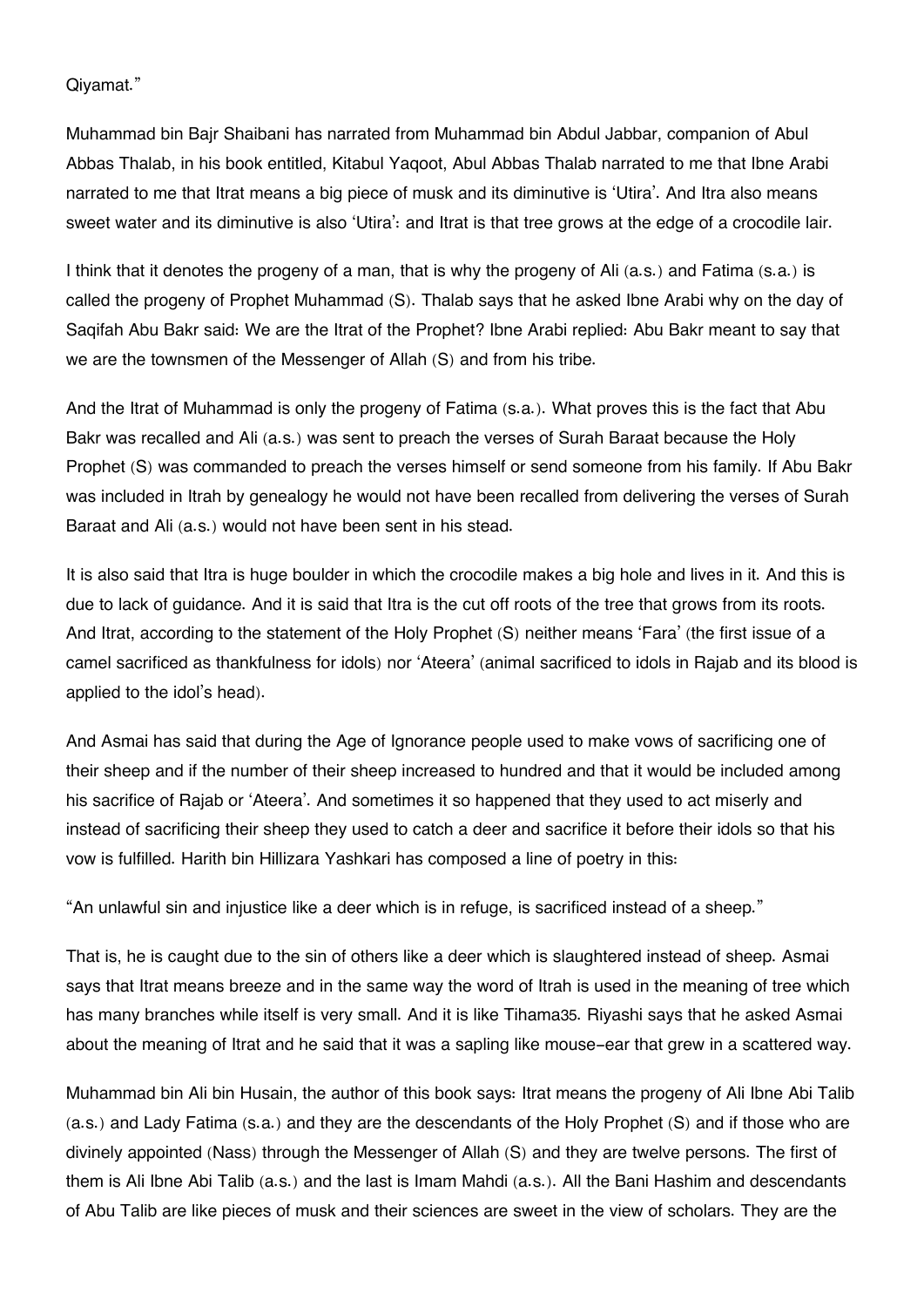tree whose root is the Messenger of Allah (S), trunk is Ali (a.s.) and the branches are the Purified Imams (a.s.). Its leaves are Shia people and their sciences are the fruits of this tree and they are the foundations of religion in the sense of tribesmen and fellow citizens.

They are true guides, that is they are a huge boulder in which the crocodile makes its lair and lives in. That is why there is lack of guidance in it. And they are the roots of this cut tree because they are left alone. They are oppressed and their rights trespassed and relations were severed from them. They were boycotted. Thus they began to grow once again from their roots. One who cut off relations from them could do them no harm because they are appointed by Allah through the words of the Messenger of Allah (S).

Itrat denotes those oppressed ones who were imprisoned for no crime while many benefits accrue from them. They are the source of knowledge like a tree that is full of milk. They are the party of Allah as Asmai said Itrat is a wind and the Messenger of Allah (S) has said that wind is the army of Allah and there is a famous tradition of the Holy Prophet (S) that wind is a punishment to one community and a blessing to other. And in the statement of the Holy Prophet (S): "I leave among you two important things," these exalted personalities are joined to the Holy Quran and regarding the Holy Quran it is said:

وَنُنَزِّلُ مِنَ الْقُرْآنِ مَا هُوَ شِفَاءٌ وَرَحْمَةٌ لِلْمُؤْمِنِينَ ا ۚ وَلَا يَزِيدُ الظَّالِمِينَ إِلَّا خَسَارًا

*And We reveal of the Quran that which is a healing and a mercy to the believers, and it adds only to the perdition of the unjust.*[36](#page--1-0)

And the Almighty Allah also says:

وَإِذَا مَا أُنْزِلَتْ سُورَةٌ فَمِنْهُمْ مَنْ يَقُولُ أَيُّكُمْ زَادَتْهُ هٰذِهِ إِيمَانًا فَأَمَّا الَّذِينَ آمَنُوا فَزَادَتْهُمْ إِيمَاناً وَهُمْ يَسْتَبْشَرُونَ وَامَّا الَّذِينَ فِي قُلُوبِهِمْ مَرَضَ فَزَادَتَهُمْ رِجِسَا إِلَيْ رِجسهِم وماتُوا وهم كافرونَ

*And whenever a chapter is revealed, there are some of them who say: Which of you has it strengthened in faith? Then as for those who believe, it strengthens them in faith and they rejoice. And as for those in whose hearts is a disease, it adds uncleanness to their uncleanness and they die while they are unbelievers.*[37](#page--1-0)

All of them were martyred in different places and remained far away from their original home. From that aspect someone has said: Indeed Itrat is like the mouse-ear sapling which grows far and wide and its blessings are widespread.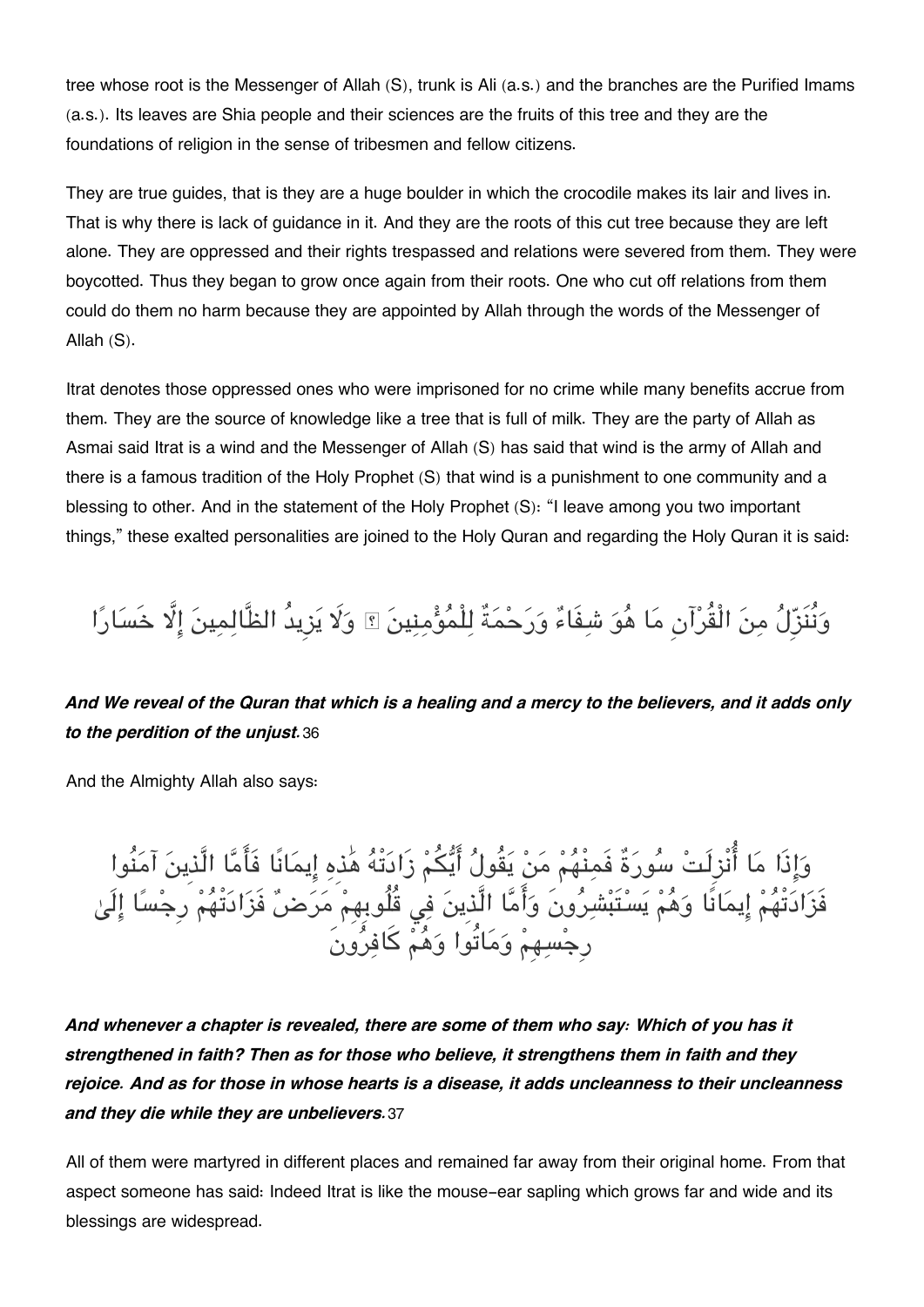Abu Ubaidah says regarding 'Dhurriyat' (descendants) that when 'Dharayaat' is pronounced with Alif and Taa it means offspring and successors and the meaning is implied in the Holy Quran also. As the Almighty Allah says:

والَّذِين يقُولُونَ ربنَا هب لَنَا من ازْواجِنَا وذُرِياتنَا قُرةَ اعين

#### *And they who say: O our Lord! grant us in our wives and our offspring the joy of our eyes.*[38](#page--1-0)

Amirul Momineen (a.s.) has recited it as a singular. And in the following verse also:

وآيةٌلَّهمانَّاحملْنَاذُرِيتَهم

#### *And a sign to them is that We bear their offspring.*[39](#page--1-0)

While in the following verse Allah says:

كمآانشَاكممنذُرِية ِقَوٍمآخَرِين َ

#### *…even as He raised you up from the seed of another people.*[40](#page--1-0)

Here we have two words: 'Dhurriya' and 'Dhirriya'. Imam Ali (a.s.) recited it as 'Dhurriya' and Abu Amr also did the same. This is the recitation of the people of Medina except for one report which is attributed to Zaid bin Thabit that he recited as 'Dhirriya'. And Mujahid has recited it to mean: They were from his progeny to whom Musa was sent while their ancestors were dead. Fara says that they are referred to as 'Dhurriya' because their fathers were Copts and mothers were from Bani Israel. He says that it just like the people of Fars who are born in Yemen, are called Abna. Because their mothers and fathers belong to different races. And Abu Ubaida says: Fara means to say that they are called 'Dhurriya' and the pure blood are those who are implied in the phrase: Dhurriya ar-rajul (progeny of man).

That is ones born through that man. And this is derived from the root 'Dharoot' and there is no 'a' (Hamza) in it. But it is the statement of Abu Ubaidah himself that there is Hamza in its root but the Arabs have omitted it. Thus according to Abu Ubaidah it denotes those whom Allah has given in ones progeny. Like the Almighty Allah says:

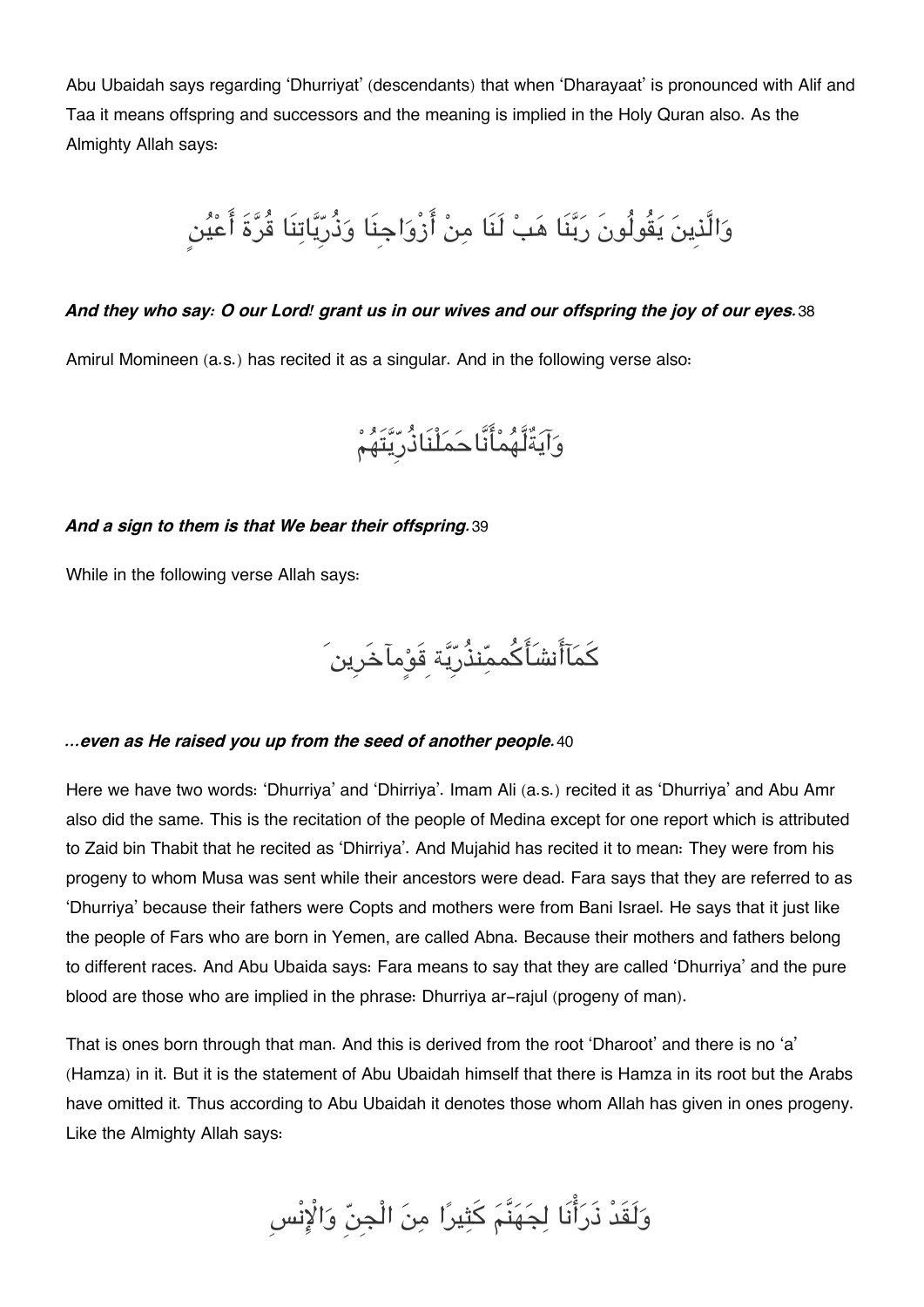#### *And certainly We have created for hell many of the jinn and the men.*[41](#page--1-0)

Thus 'Dhurriyat' means: descendants that Allah has given to a person through his loins.

'Salaalat' means the gist of something. It is also called 'Salaalah' and 'Saleel'. The Holy Prophet (S) has said:

م مق قعد دالرن نن نل لة ة

*"O Allah, quench the thirst of Abdur Rahman from the Salil (cold water) of Paradise."*

The water in Paradise is called Salil because it is the purest form of drinking thing. Thus this verb is in the form of subject. And the verse:

ولَقَدْ خَلَقْنَا انْسانَ من سَلَة من طين

#### *And certainly We created man of an extract of clay,*[42](#page--1-0)

In this verse Salala means the purest soil of the earth. Salalah also means fruit. That is when a person is born from his mother and it is as if he has come as a result of her.

Hind binte Asma wife of Hajjaj bin Yusuf Thaqafi has composed the following:

ول لد دال .مهة ةعربيةسلة ةأفرس سا ابغل

And what can Hinda be except a mare of the Arabian stock? She is from the stock of the pure horses whom a mule has dominated.

فن نت تمهراكرا افب االحريون نك كأقراا اا افعاللفل ل

Thus if this mare of Arabian stock gives birth to a pure blood horse, what a lucky thing it would be.

If impure ones are born it is the fault of male.

It is also narrated about these couplets that: The male has given birth to it. Saleel means result and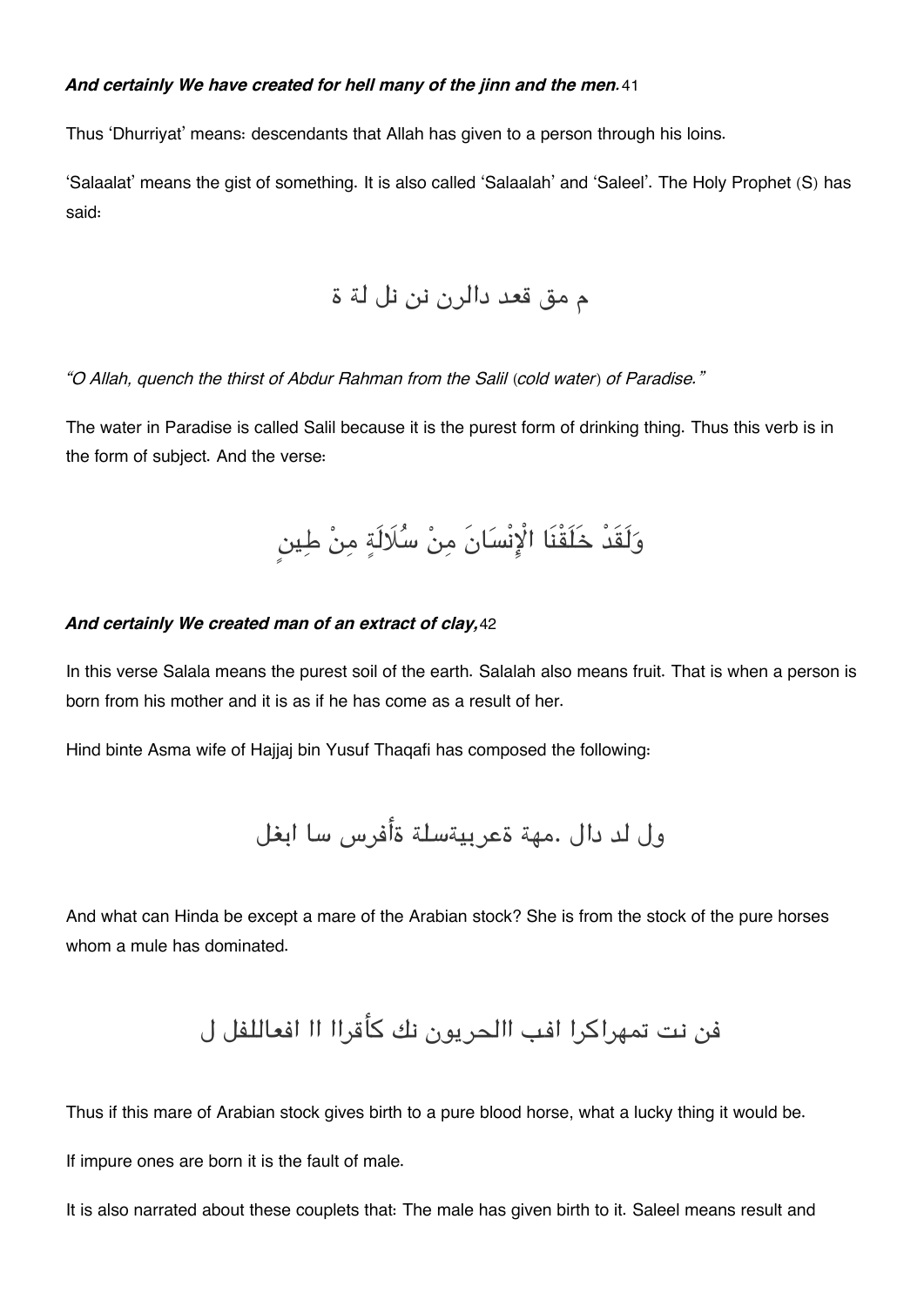Saleelah means a result which is not having any impurity.

- [1.](#page--1-0) Surah Taha 20: 115
- [2.](#page--1-0) Surah Maidah 5: 27
- [3.](#page--1-0) Surah Araaf 7:59
- [4.](#page--1-0) Surah Nisa 4:164
- [5.](#page--1-0) Surah Shuara 26:105
- [6.](#page--1-0) Surah Shuara 26:123-124
- [7.](#page--1-0) Surah Araaf 7:65
- [8.](#page--1-0) Surah Baqarah 2:132
- [9.](#page--1-0) Surah Anaam 6:84
- [10.](#page--1-0) Surah Hud 11:89
- [11.](#page--1-0) Surah Ankaboot 29:26
- [12.](#page--1-0) Surah Saffat 37:99
- [13.](#page--1-0) Surah Mominoon 23:44
- [14.](#page--1-0) Surah Kahf 18:60
- [15.](#page--1-0) Surah Araaf 7:157
- [16.](#page--1-0) Surah Saff 61:6
- [17.](#page--1-0) Surah Aale Imran 3:33–34
- [18.](#page--1-0) Surah Nisa 4:54
- [19.](#page--1-0) Surah Nisa 4:54
- [20.](#page--1-0) Surah Noor 24:36
- [21.](#page--1-0) Surah Anaam 6:84-89
- [22.](#page--1-0) Surah Anaam 6:89
- [23.](#page--1-0) Surah Saffat 37:99
- [24.](#page--1-0) Surah Taubah 9:32
- [25.](#page--1-0) Surah Nisa 4:59
- [26.](#page--1-0) Surah Aale Imran 3:55
- [27.](#page--1-0) Surah Nisa 4:158
- [28.](#page--1-0) Surah Baqarah 2:259
- [29.](#page--1-0) Surah Buruj 85:4-5
- [30.](#page--1-0) Surah Qasas 28:55
- [31.](#page--1-0) Surah Qasas 28:55
- [32.](#page--1-0) Surah Hud 11:81
- [33.](#page--1-0) Surah Qamar 54:34
- [34.](#page--1-0) Surah Momin 40:46
- [35.](#page--1-0) Coastal plain along the southwestern and southern shores of the Arabian Peninsula.
- [36.](#page--1-0) Surah Isra 17:82
- [37.](#page--1-0) Surah Taubah 9:124-125
- [38.](#page--1-0) Surah Furqan 25:74
- [39.](#page--1-0) Surah Yasin 36:41
- [40.](#page--1-0) Surah Anaam 6:133
- [41.](#page--1-0) Surah Araaf 7:179
- [42.](#page--1-0) Surah Mominoon 23:12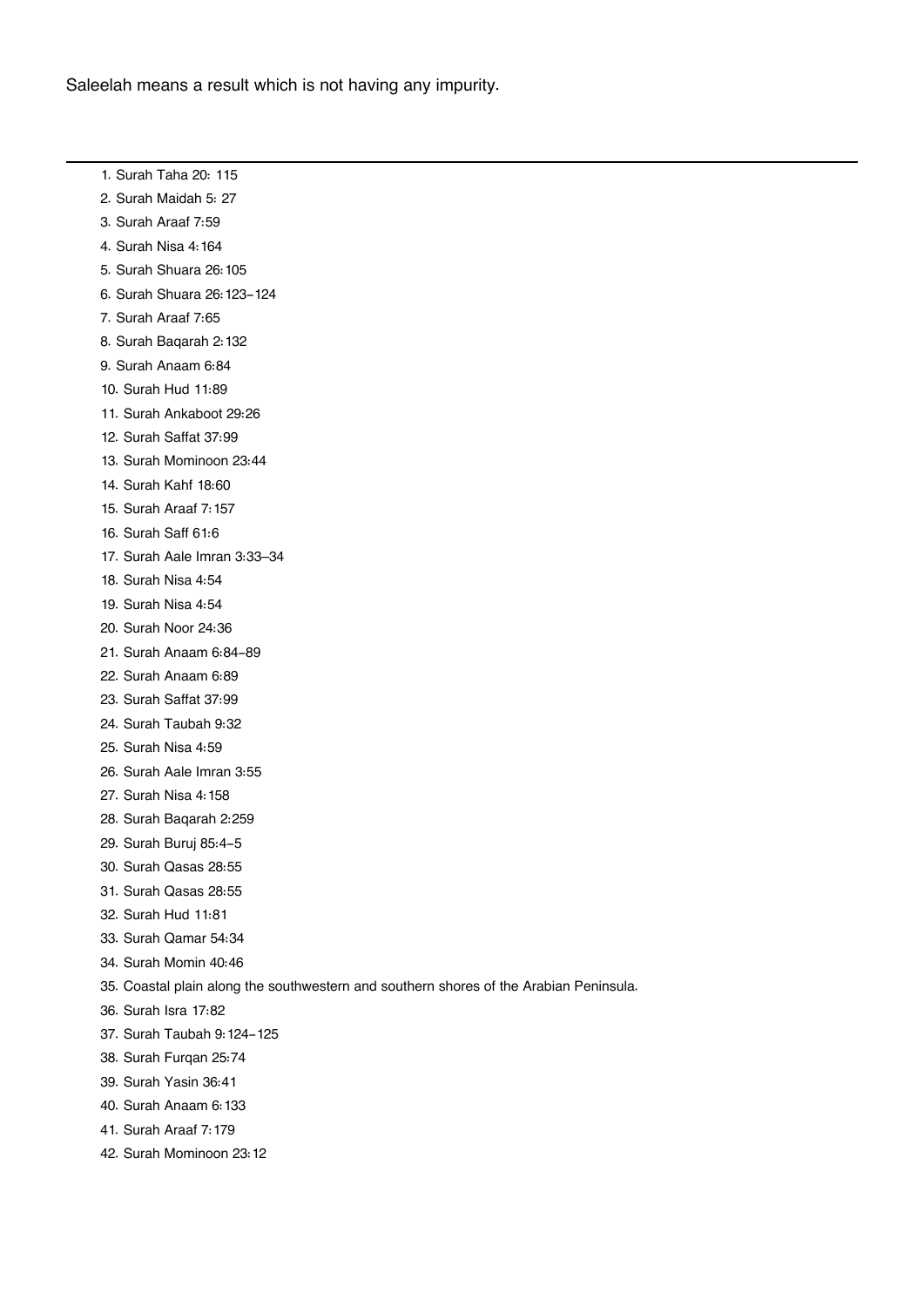# **Chapter 23: Nass of the Almighty Allah for al-Qaim and that he is the Twelfth Imam**

### **Chapter 23: Nass (textual stamp) of the Almighty Allah for al-Qaim (a.s.) and that he is the Twelfth Imam**

1 -Narrated to us Husain bin Ahmad bin Idrees (r.a.): Narrated to us my father: Narrated to us Abu Saeed Sahl bin Ziyad Adami ar-Raazi: Narrated to us Muhammad bin Adam Shaibani from his father Adam Ibne Abi Iyaas: Narrated to us Mubarak bin Fadala from Wahb bin Munabbih – rafa'u - from Ibne Abbas that he said: The Messenger of Allah (S) said:

"When I went on ascension I was called: O Muhammad. I replied: Lord of majesty, here am I. The Almighty Allah revealed to me: O Muhammad, what are you apprehensive about in the highest heavens? I said: My God, I don't know. I was asked: Have you not appointed among men your vizier, brother and successor? I said: O Lord, whom should I appoint as my vizier? Please choose him for me. So the Almighty Allah revealed to me: O Muhammad, Ali is your successor and the inheritor of your knowledge after you.

He is the standard bearer of your Liwa-ul-hamd till the Judgment Day. He is the distributor of water at Kauthar and he will provide drinking water to the believers of your Ummah. Then He said: I Muhammad, I swear by My right that I will not allow the water of this pool for your, your Ahlul Bayt's and your progeny's enemies. O Muhammad, I will admit your whole Ummah in Paradise except those who refuse to enter it. I said: O Lord, would anyone refuse to enter Paradise? He replied: Yes. I asked: Why would he refuse? He replied: O Muhammad, I have chosen you among My creatures and after you chosen your successor and made his position in relation to you like the position of Harun with Musa (a.s.) except that there will no prophet after you.

And I have placed his love in your heart and made him the progenitor of your progeny. Thus his right on your Ummah after you is the same as your right on your Ummah during your lifetime. So one who denied his right, denied your right. Whoever denied his guardianship (Wilayat), denied your Wilayat, and whoever denied your Wilayat, he has in fact refused to enter Paradise. Thus I fell down in prostration of Allah, the Mighty and Sublime and thanked for those bounties that Allah had bestowed on me. Then a voice came: Muhammad, raise your head and ask Me so I may give you.

I said: My Lord, gather my whole Ummah on the Wilayat of Ali Ibne Abi Talib (a.s.) after me so that they meet me at my Pool on Judgment Day. Revelation came: O Muhammad, I have decided about My servants before I created them and My decision has been applied on them. Thus I will destroy whom I like and guide whom I like. Thus after you, I gave your knowledge to him and after you I made him your vizier and caliph on your family and your Ummah, and I have decided [I will surely admit in Paradise one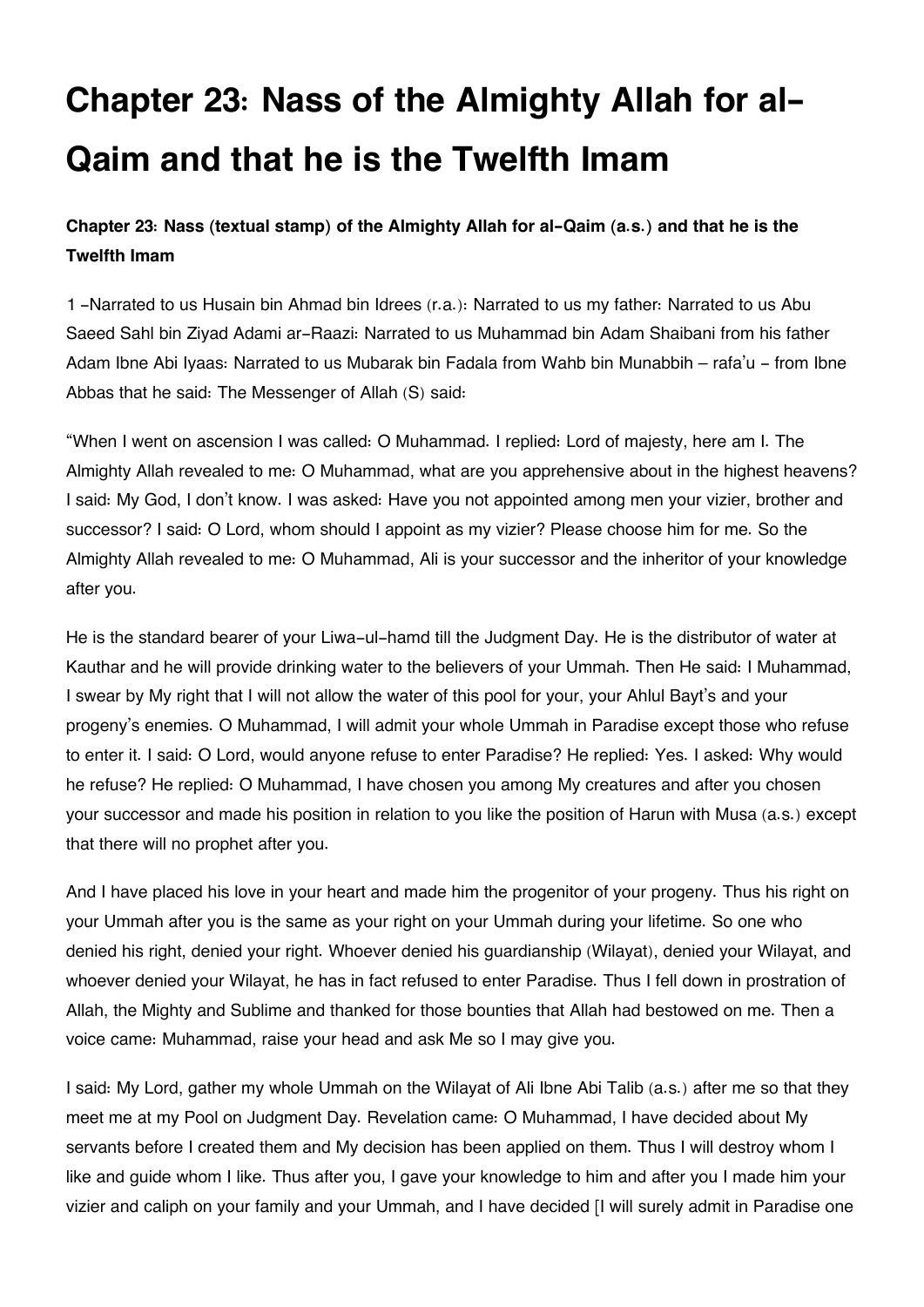who loves him] and I will not admit to Paradise one who harbors malice for him and is inimical to him.

Thus one who harbors malice to Ali he has harbored malice to you and one who bears malice to you he has borne malice to Me. One who is inimical to him, he has been inimical to you and one who has been inimical to you he has been inimical to me. One who has loved him has loved you and one who has loved you has loved me. I have given this excellence to him and through his loins I will give you eleven guides all of who shall be from Batool. Behind the last of them will pray Isa bin Maryam and he would fill the earth with justice and equity as it would be fraught with injustice and oppression. Through him there will be escape from destruction and salvation from misguidance.

Through him the blind will get sight and the sick will get cure. I said: My Lord, when will his advent be? He replied: When knowledge would have disappeared and ignorance will be widespread. The Quran will be recited in excess and less will be acted on. There will be murders in excess. The rightful jurisprudents will be few and the unscrupulous jurisprudents will be many. Poets will be there in large numbers and your Ummah will make graves a place of prostration. The Quran will be confined in receptacles and mosques will be decorated with gold and silver. There will be oppression and rebellion in excess.

Your Ummah will be exhorted to commit evils and stopped from performing good deeds. Women will satisfy their lusts with women and men with men. The rulers will disbelieve, the saints will transgress and their companions will oppress. Family ties will be severed. There will be eclipse for three days. The first day in East, then in West, then in the Arabian Peninsula. A person from your Ummah will appear and ransack Basra.

The blacks will follow him. A person from the progeny of Husain bin Ali will appear and Dajjal will appear from Sajistan in the East. Sufyani will also appear. I asked: My Lord, after how long would this happen? So Allah told me all about the oppression of Bani Umayyah and Bani Abbas and the trouble that will befall my cousin and all the events that will occur till Qiyamat. When I came down to the earth I mentioned all this to the son of my uncle and conveyed the message. I thank Allah as the prophets have done and everything before me did and like everything He has created will do until the Judgment Day."

2 - Narrated to us Muhammad bin Ibrahim bin Ishaq (r.a.): Narrated to us Muhammad bin Hamam: Narrated to us Ahmad bin Mabundaz: Narrated to us Ahmad bin Hilal from Muhammad bin Abi Umair from Mufaddal Ibne Umar from as-Sadiq Ja'far bin Muhammad from his father from his ancestors (a.s.) from Amirul Momineen (a.s.) that he said: The Messenger of Allah (S) said:

"When I was taken to the heavens during the ascension (Me'raj) my Lord revealed to me: O Muhammad, I glanced at the earth and selected you from it, and made you the prophet and named you after My name as I am Mahmood and you are Muhammad. Again I glanced at the earth and chose Ali from it and made him your successor and caliph and the husband of your daughter. I named him also after My name. Thus I am the Ali Aala and he is Ali. And I created Fatima, Hasan and Husain from your Noor (light/effulgence).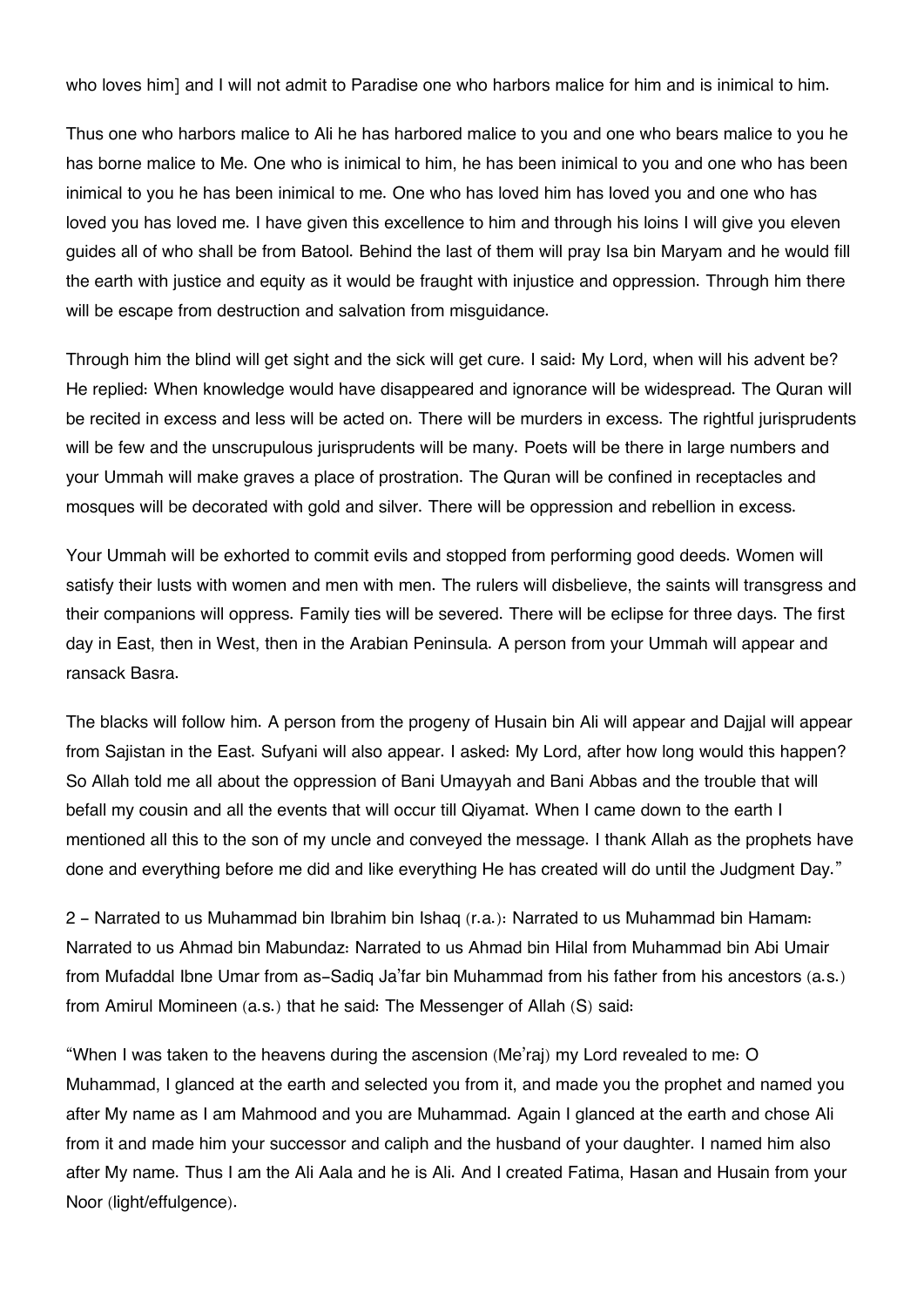At that time I presented their Wilayat (Mastership) to the angels so that whoever may accept it, will gain proximity to My court. O Muhammad, if a servant of Mine worships so much that he becomes tired and his body becomes as brittle as musk but he is a denier in their Wilayat, and he comes to Me, I will not accommodate him in My Paradise and not shade him under My Arsh. O Muhammad, would you like to see them? I said: 'Yes, my Lord!'

The Almighty Allah said: 'Raise your head.' So I raised my head and saw the lights of Ali, Fatima, Hasan, Husain, Ali bin al-Husain, Muhammad bin Ali, Ja'far bin Muhammad, Musa bin Ja'far, Ali bin Musa, Muhammad bin Ali, Ali bin Muhammad, Hasan bin Ali and Muhammad bin al-Hasan al-Qaim. And among them one shone like a brilliant star. I asked: 'O Lord, who is that?' He replied, 'They are the Imams, and he is the Qaim, who will make My lawful, lawful and My unlawful, unlawful. And through him I shall take revenge from My enemies. And he is the source of comfort for My friends.

He is the one who will bestow your Shias and followers, respite from the infidels. And he will bring out Laat and Uzza fresh and burn them up. Indeed the trial and test of the people by him will be much more difficult than the mischief of the Calf and Samari.'"

3 - Narrated to us more than one of our associates: Narrated to us Muhammad bin Hamam from Ja'far bin Muhammad bin Malik Fazari: Narrated to me Hasan bin Muhammad bin Sama-a from Ahmad bin Harith: Narrated to me Mufaddal bin Umar from Yunus bin Zabyan from Jabir bin Yazid al-Jofi that he said: I heard Jabir Ibn Abdullah Ansari say:

"When Allah, Mighty and Glorified be He, revealed upon His Prophet Muhammad (S):

# يَا أَيُّهَا الَّذِينَ آمَنُوا أَطِيعُوا اللَّهَ وَأَطِيعُوا الرَّسُولَ وَأُولِي الْأَمْرِ مِنْكُمْ

### *O ye who believe! Obey Allah and obey the messenger and those possessing authority among you*[1](#page--1-0) *,*

I said, 'O Messenger of Allah! We know Allah and His Messenger. But who are the possessors of authority whose obedience Allah has accompanied with your obedience?' He explained, "They are my caliphs, O Jabir, and the Imams of the Muslims after me. The first of them is Ali Ibn Abi Talib (a.s.), then Hasan (a.s.) and Husain (a.s.), then Ali Ibn Husain (a.s.), then Muhammad Ibn Ali (a.s.) the one who is famous as al-Baqir in the Old Testament. Soon, you will meet him, O Jabir, so when you face him, convey my salutation to him. He will be followed by Sadiq, Ja'far Ibn Muhammad, then Musa Ibn Ja'far, then Ali Ibn Musa, then Muhammad Ibn Ali, then Ali Ibn Muhammad, then al-Hasan Ibn Ali, then the one who will be my namesake and bear my agnomen, the proof of Allah in His earth and His remainder among His servants, the son of Hasan Ibn Ali. He (a.t.f.s.) is the one at whose hands Allah, High be His remembrance, will open the east of the earth and its west.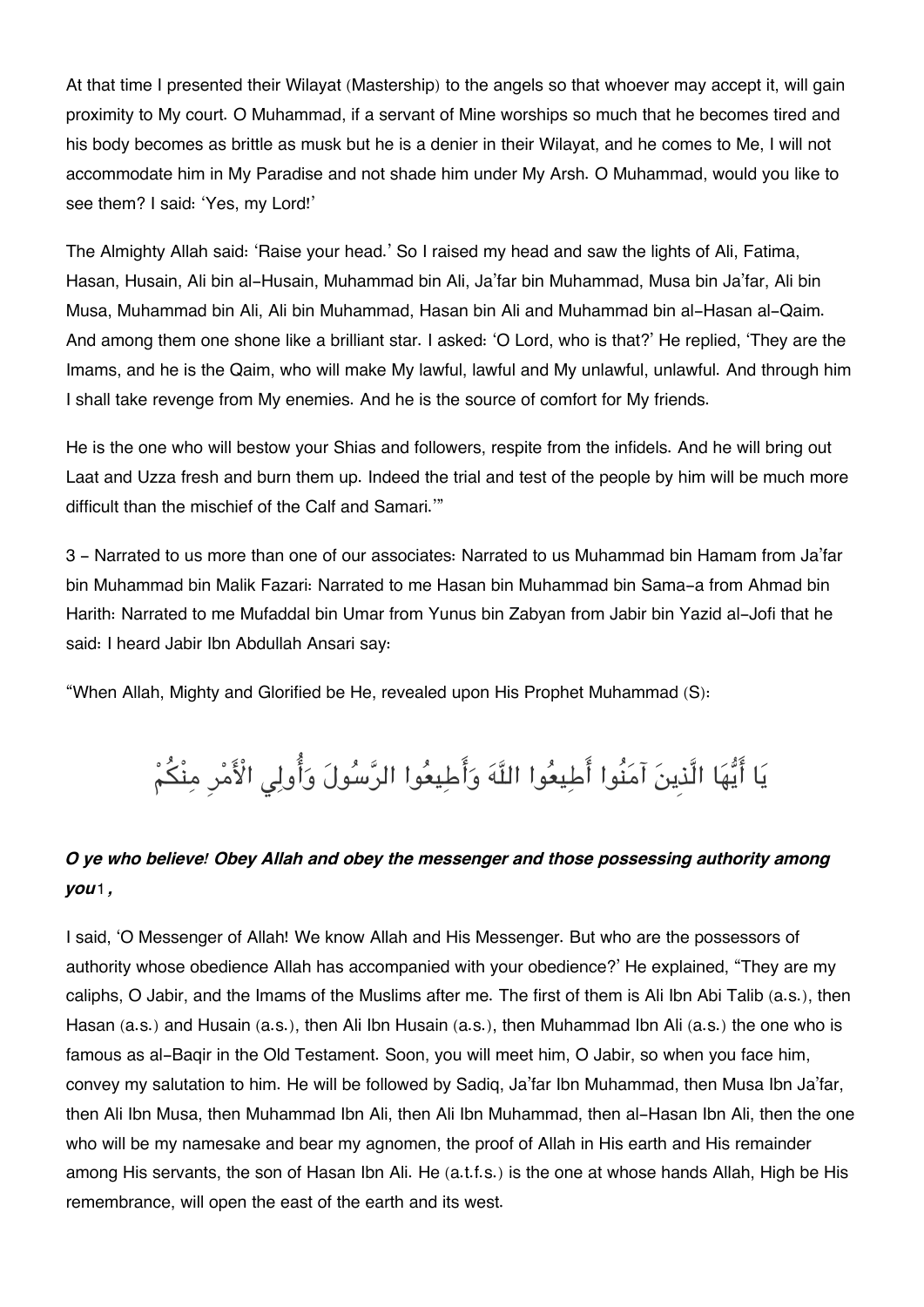He (a.t.f.s.) is the one who will be concealed from his Shias and his friends, an occultation in which none will be steadfast on the belief of his Imamate except the one whose heart has been tested by Allah for faith." Jabir says that he asked, 'O Messenger of Allah (S)! Will the Shias benefit from him during the occultation?' He replied, "Yes, by the One Who sent me with Prophethood! Surely they will benefit with his light and gain from his mastership in his occultation like the people derive benefit from the sun when the clouds hide it. O Jabir! This is from the hidden secrets of Allah and the treasures of His knowledge, so hide it except from the ones worthy of it."

Jabir Ibn Yazid recounts: When Jabir Ibn Abdullah Ansari paid a visit to Ali Ibn Husain (a.s.) and was conversing with him, Muhammad Ibn Ali al-Baqir (a.s.) emerged from the ladies room while he was a small boy and a forelock was dropping on his forehead. The moment his eyes fell on him, Jabir trembled all over with every strand of hair on his body being raised in amazement. Jabir stared at him for a long time and then asked, 'Son! Come forward', he came forward.

Then he said, 'Go back' and he duly obliged. Jabir exclaimed, 'By the Lord of the Kaaba! His traits are exactly like those of the Prophet (S).' Jabir stood up and going near him, asked, 'Son! What is your name?' He replied, "Muhammad." 'Whose son?' "Ali Ibn Husain" was the response. Jabir queried, 'Son, may my life be sacrificed for you, are you al-Baqir?' He replied in the affirmative and said, "Convey to me what you are carrying from the Messenger of Allah (S)." Jabir responded, 'O my master! The Messenger of Allah (S) gave me glad tidings of survival till I meet you and convey his salutations to you. O my master! The Messenger of Allah (S) conveys salutations to you!' Abu Ja'far (a.s.) remarked, "O Jabir! May the salutations be on the Messenger of Allah (S) till the heavens and the earth subsist. And may the salutations be on you for conveying the salutations."

Thereafter, Jabir used to frequent him and learn things from him. Once, Imam Baqir (a.s.) asked him some question. At this, Jabir pleaded, 'By Allah! I don't intend to violate the prohibition of Allah's Messenger (S). For certainly, he has informed me that you are the Imams, the guides from his Ahlul Bayt (a.s.) after him.

The most forbearing of the people in childhood and the most knowledgeable of them in old age. And he warned, "Don't teach them for they are more knowledgeable than you." Hearing this, Abu Ja'far (a.s.) retorted, "Indeed my grandfather (S) has spoken the truth. Certainly, I am more informed than you of what I asked you, as I have been granted wisdom in childhood. All this is due to the grace of Allah and His mercy upon us Ahlul Bayt (a.s.)."

4 - Narrated to us Hasan bin Muhammad bin Saeed Hashimi: Narrated to us Furat bin Ibrahim bin Furat Kufi: Narrated to us Muhammad bin Ali bin Ahmad Hamdani: Narrated to me Abul Fadl Abbas bin Abdullah Bukhari: Narrated to us Muhammad bin Qasim bin Ibrahim bin Abdullah bin Qasim bin Muhammad bin Abi Bakr: Narrated to us Abdus Salam bin Salih Harawi from Ali bin Musa ar-Reza (a.s.) from his father Musa bin Ja'far from his father Ja'far bin Muhammad from his father Muhammad bin Ali from his father Ali bin Husain from his father Husain bin Ali from his father Ali Ibne Abi Talib (a.s.) that: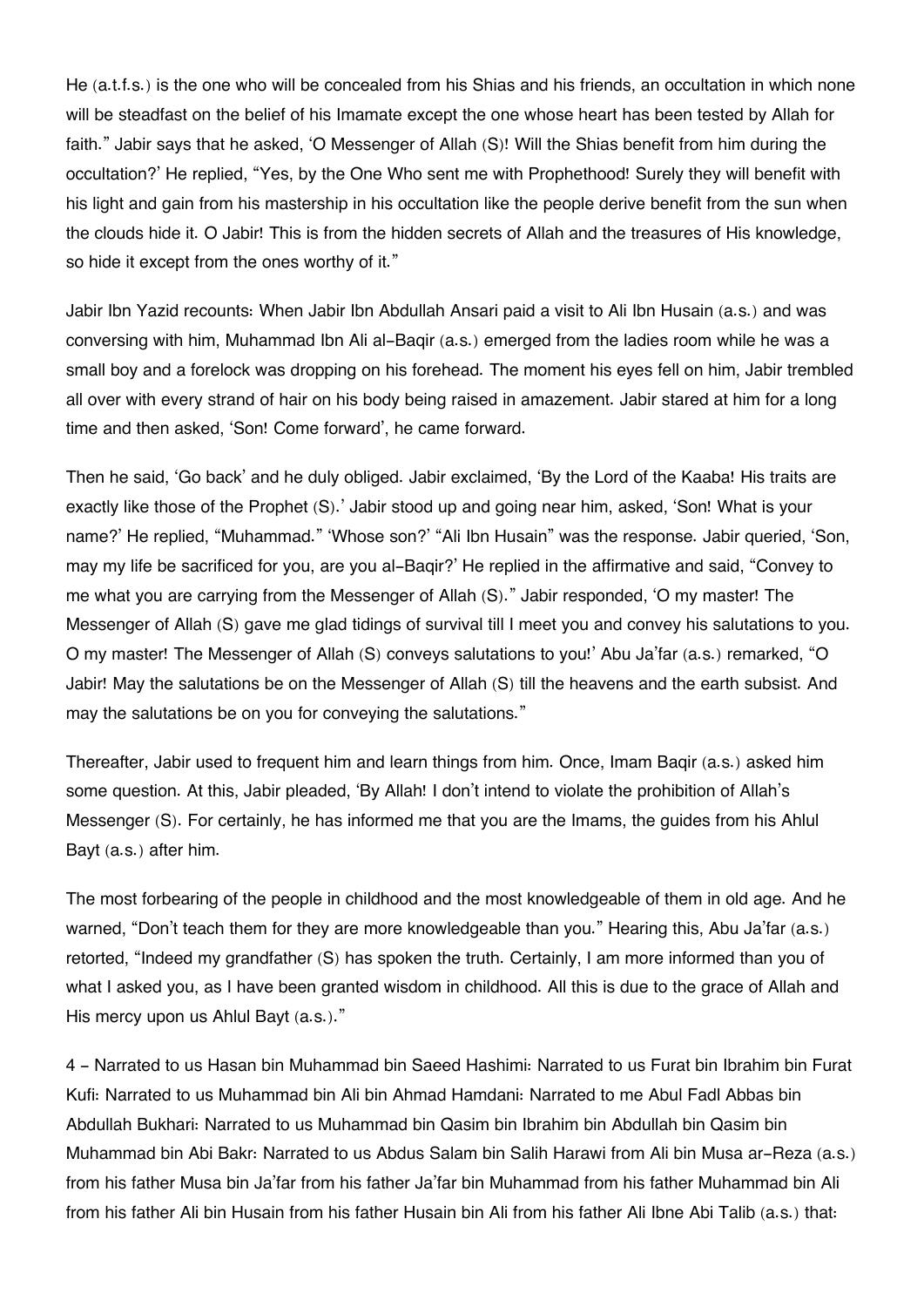The Messenger of Allah (S) said:

"The Almighty Allah has not created any creature better than me and there is no one more respectable near Him than me."

Ali (a.s.) says that he asked, "O Allah's Messenger, are you better or Jibraeel?" He (the Prophet) replied, "O Ali, the Almighty Allah has given superiority to the Messenger Prophets over His proximate angels and He gave me superiority over all the Messengers and Prophets. And O Ali, after me you and after you the Imams are having superiority over them because the angels of God are our servants and servants of our friends.

O Ali, the bearers of the Arsh and the angels around it praise and glorify their Lord and they pray for the forgiveness of those who believe in your Wilayat (mastership). O Ali, if we hadn't been there, the Almighty Allah would neither have created His Eminence, Adam (a.s.) nor Her Eminence, Hawwa (a.s.) neither Paradise nor Hell, neither the earth and the sky. And why shouldn't we be superior to the angels? We have preceded them in praising and glorifying our Lord. It is so because the first creations of Allah were souls and He made us speaking with His unity and magnification.

Then He created the angels. When they saw us with an effulgence (Noor), they considered our affair to be of a great importance. I said: 'Glory be to Allah', so that the angels may understand that we are creatures and servants of God. And that the Almighty Allah is more exalted and purified of our qualities. So by our glorification the angels learnt how to glorify Allah and they understood that God is purified and clean of qualities (of the creatures). And when they noticed our greatness and majesty, we said: 'There is no god except Allah', so that the angels may understand that there is no one worthy of deification except Allah and that we are the servants of God, we are not partners in His divinity.

Thus they (also) reiterated: 'There is no god except Allah.' When the angels realized our greatness we said: 'Allah is the Greatest', so that they may understand that God is much greater than that which can be imagined and all the greatness, power and strength is reserved only for God. After that when they saw that Allah has bestowed us with honor and power, we said: 'There is no power and strength except by Allah, the High and the Great', so that the angels may understand that there is no power and might except for Allah. Thus the angels also repeated: 'There is no power and strength except by Allah.'

When they witnessed the bounties that Allah has bestowed on us and that our obedience is made incumbent on all creatures by Him, we said: 'Al Hamdulillaah' (Praise be to Allah) so that the angels may know that it is the right of Allah upon us to thank Him for His bounties. So the angels also said: 'Al Hamdulillaah'. In other words, the angels received guidance through our Barakat, and understood the unity, glorification, praise and magnification of God.

After that Allah created Adam (a.s.) and entrusted our effulgence to his loins and due to our respect and honor ordered the angels to prostrate before him. Their prostration was due to their servitude of God and their respect and honor to His Eminence, Adam (a.s.) was due to His obedience. Because we were in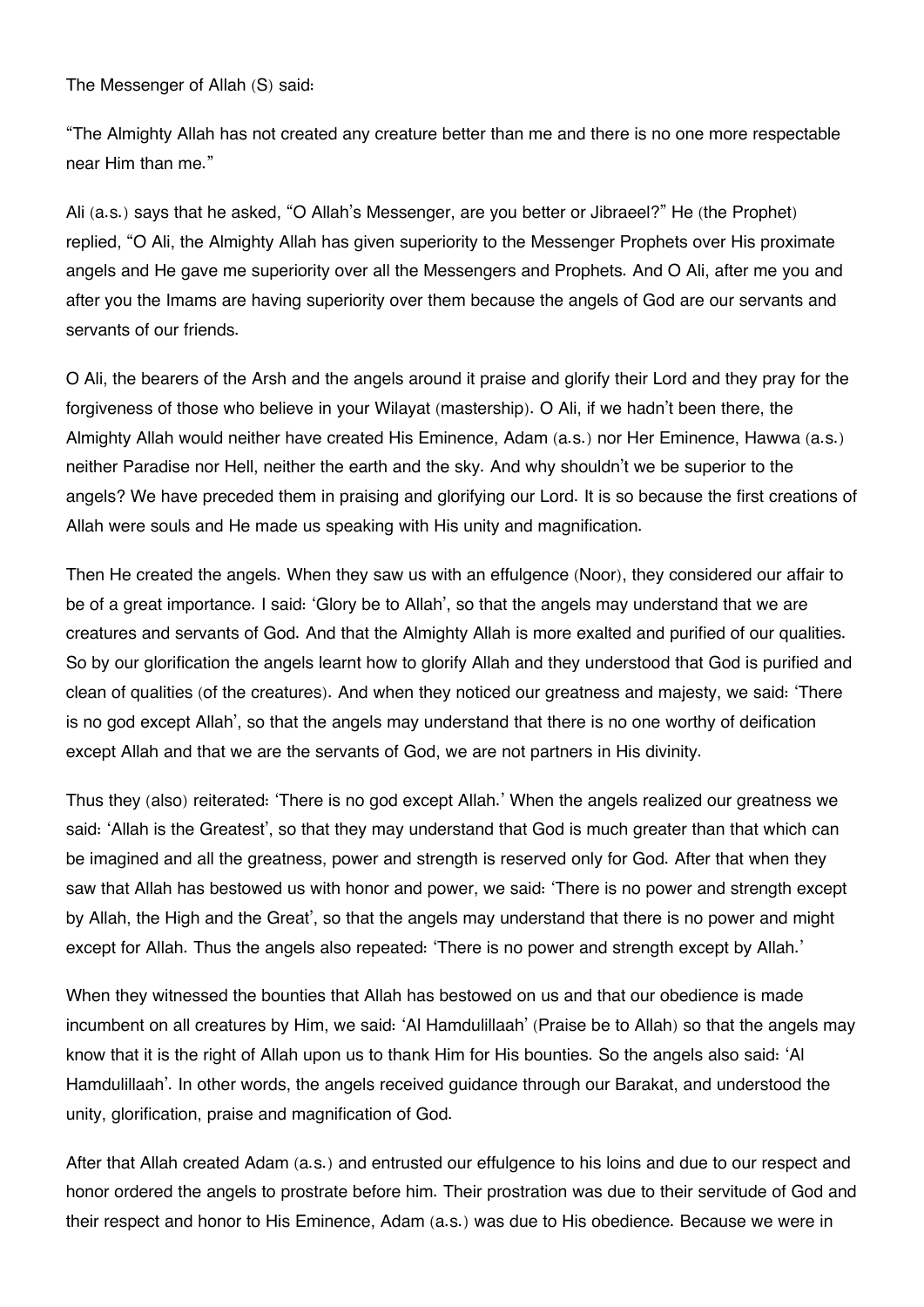his lions, then why we shouldn't be superior to the angels, as all of them prostrated before His Eminence, Adam (a.s.)?

And when I was taken to the heavens, His Eminence, Jibraeel (a.s.) recited the Azan and Iqamah twice and told me, 'O Muhammad go ahead and lead the Prayers', I said: 'O Jibraeel, should I take precedence over you?' 'Yes', he replied, 'because God had given superiority to all prophets over the angels and endowed you with a special excellence'. Thus, I stood in the front and prayed with him. But I do not say this due to pride. After that I reached upto the veil of effulgence and His Eminence, Jibraeel (a.s.) said, 'Muhammad (S), now you go ahead,' and he himself remained there. I said, 'You are leaving me at this juncture?'

He replied, 'O Muhammad (S) this is the limit that Allah has fixed for me, if I take a step forward my wings will burn down.' Thus I was put into the ocean of effulgence and I began to swim in the seas of divine lights. Till I reached at that place in the cosmos upto which Allah desired. Then a voice came to me, 'O Muhammad.' I said: 'Here I am My Lord, You are the bestower of honor and dignity.' 'Muhammad, you are My servant, My messenger among My creatures, You are My Proof upon My servants.

I have created Paradise for everyone who obeys you and prepared the fire of Hell for all those who oppose you. I have made favors and honor incumbent upon Me for your successors, and made divine rewards incumbent for their Shias.' I said, 'My Lord, please introduce my successors to me.' He said, 'Your successors are those whose names are inscribed on the empyrean of My throne.' So I looked and I was before my Lord. I saw twelve lights on the empyrean of the throne. In each light I saw a green line. The names of each of my successors was written in it. The first name was that of Ali Ibne Abi Talib and the last was Mahdi. I asked, 'O my Lord, are they my successors after me?' The reply was, 'Yes, O Muhammad, after you, they are My friends, legatees, the chosen ones and My proof on My servants. They are your successors and Caliphs and the best of Creations after you. By My majesty and glory, I shall reveal My religion through them and I shall exalt My words through them and through the last of them, I shall purify the earth from My enemies.

And I shall make him the absolute master of the whole world. I shall make the wind subservient to his command and I shall make the hard cloud proof for him so that he may ride upon it to go wherever he likes in the sky and the earth and I shall assist him with My armies. And I shall strengthen him with My angels. So that My call is raised and all the creatures gather upon My Oneness.

Thus his rulership would endure and continue and from My friends, I shall make one after the other the leaders of My faith till Qiyamat.

And Praise be to Allah, the Lord of the worlds and blessings be upon our prophet, Muhammad and his purified and chaste progeny.'"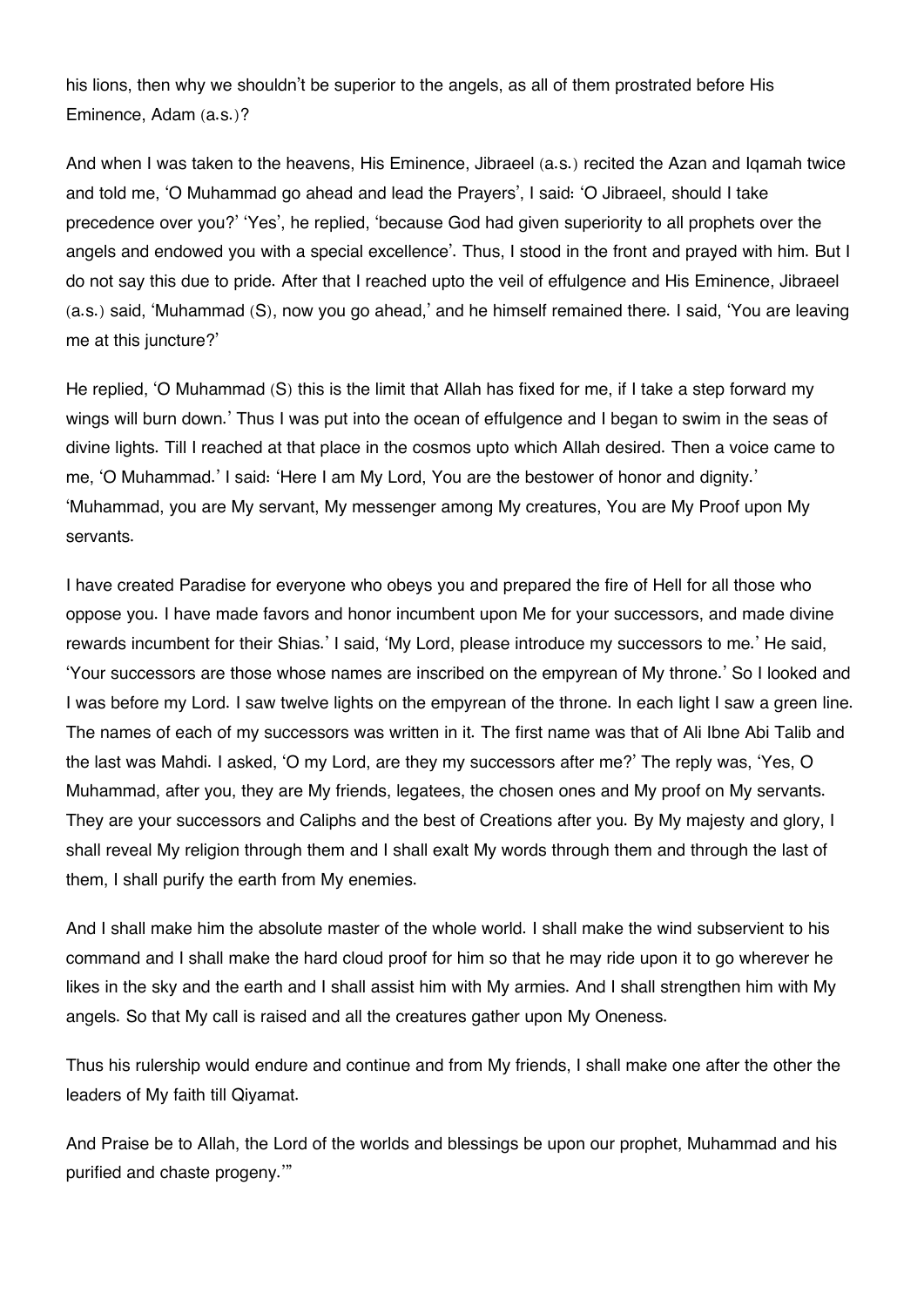# **Chapter 24: Nass of the Prophet for al-Qaim and that he is the twelfth Imam**

#### **Chapter 24: Nass (textual stamp) of the Prophet for al-Qaim (a.s.) and that he is the twelfth Imam**

1 -Narrated to us Muhammad bin Ali Majilaway (r.a.): Narrated to me my uncle, Muhammad bin Abil Qasim from Muhammad bin Ali Sairafi Kufi from Muhammad bin Sinan from Mufaddal bin Umar from Jabir Ibne Zaid Jofi from Saeed bin Musayyab from Abd al-Rahmaan Ibn Samura that the Messenger of Allah (S) said:

"The disputers in the religion of Allah have been cursed on the tongues of seventy prophets (a.s.). Whoever disputes concerning the signs of Allah, has indeed disbelieved. Allah, Mighty and Glorified be He, says:

# مَا يُجَادِلُ فِي آيَاتِ اللَّهِ إِلَّا الَّذِينَ كَفَرُوا فَلَا يَغْرُرْكَ تَقَلُّبُهُمْ فِي الْبِلَادِ

### *None dispute concerning the communications of Allah but those who disbelieve, therefore let not their going to and fro in the cities deceive you.*[1](#page--1-0)

Whoever explains the Quran whimsically, has forged a lie against Allah and whoever passes a judgment amongst the people without knowledge, upon him is the curse of the sky and the earth." I requested, 'O Messenger of Allah (S)! Guide me to salvation.' He advised, "O son of Samura! When desires differ and opinions vary, then fasten unto Ali Ibn Abi Talib (a.s.). For surely, he is the Imam of my Ummah and my caliph upon them after me. He is the distinguisher, who will differentiate between truth and falsehood. Whoever asks him (a.s.), he will answer him and whoever seeks guidance from him (a.s.), he will guide him. Whoever searches for truth in him shall find it.

Whoever requests guidance from him, will find it. Whoever seeks refuge in him, will be secure. Whoever fastens unto him, will be saved. Whoever follows him, he will guide him. O son of Samura! Whoever amongst you is at peace with him and takes him as a master will be safe. However, whoever rejects him and bears enmity against him, will be destroyed. O son of Samura! Surely Ali (a.s.) is from me.

His soul is from my soul and his soil (teenat) is from my soil. He is my brother and I am his brother. He is the husband of my daughter Fatima (s.a.), the chief of the women of the Universe, from the beginning to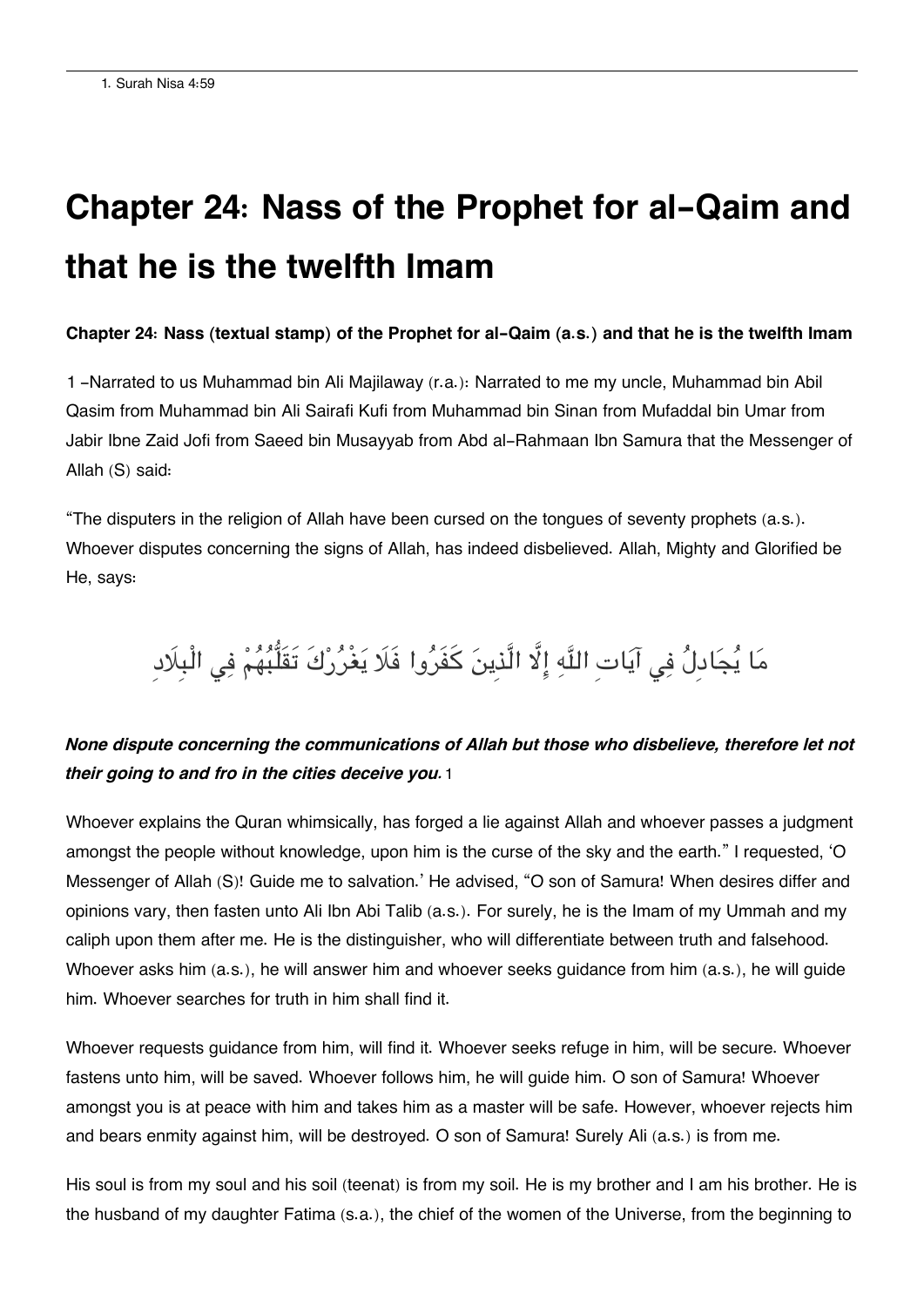the end. From him are the two Imams of my Ummah and the two chiefs of the youth of Paradise, Hasan and Husain (a.s.), and the nine descendants of Husain (a.s.). The ninth of them is the Qaim of my Ummah, who will fill the earth with justice and equity as it would be filled with injustice and oppression."

2 - Narrated to us Muhammad bin Musa bin Mutawakkil (r.a.): Narrated to us Muhammad bin Abi Abdullah Kufi: Narrated to us Musa bin Imran Nakhai from his uncle Husain bin Yazid from Hasan Ibne Ali Saalim from his father from Abi Hamza from Saeed bin Jubair from Abdullah Ibne Abbas that he said: The Messenger of Allah (S) said:

"Surely, Allah, the Blessed and High, glanced at the earth, chose me from it and appointed me as a Prophet. Then He glanced for the second time, selected Ali (a.s.) and made him an Imam. Thereafter, He ordered me that I take Ali (a.s.) as a brother, friend, successor, caliph and vizier. So, Ali (a.s.) is from me and I am from Ali (a.s.). He is the husband of my daughter and the father of my two grandsons, Hasan (a.s.) and Husain (a.s.).

Know that surely Allah, the Blessed and, has appointed me and them as proofs upon His servants. From the offspring of Husain (a.s.), He has designated Imams who will stand by my affair and will protect my will. The ninth of them will be the Qaim (a.s.) of my Ahlul Bayt (a.s.). He will be the Mahdi (a.t.f.s.) of this nation (Ummah) and the most similar to me in traits, words and deeds. He will appear after a prolonged occultation and a deviating confusion. After that, he will announce the command of Allah and manifest the religion of Allah, the Mighty and Majestic. The assistance of Allah and His angels will help him. He will fill the earth with justice and equity as it would be replete with injustice and tyranny."

3 - Narrated to us Muhammad bin Musa bin Mutawakkil (r.a.): Narrated to us Muhammad bin Abi Abdullah Kufi: Narrated to us Musa bin Imran Nakhai from his uncle Husain bin Yazid from Hasan Ibne Ali bin Abi Hamza from his father from Imam Ja'far Sadiq (a.s.) that the Messenger of Allah (S) said:

"Jibraeel (a.s.) has reported to me from the Lord of the Might, may His Majesty be Mighty, that He said, 'Whoever knows (believes) that there is no god but Me alone, Muhammad (S) is My servant and My messenger, Ali Ibn Abi Talib (a.s.) is My caliph and that surely the Imams from his progeny are My proofs, I will make him enter Paradise on account of My mercy, save him from My hell due to My forgiveness and allow him to reside in My neighborhood.

I will make My honor obligatory on him, complete My bounties on him and make him from My special and pure (servants). If he calls Me, I will answer him, if he invokes Me, I will accept his invocation and if he asks Me, I will grant him. If he is silent, I will initiate the talk with him and if he errs, I will have mercy on him. If he flees from Me, I will call him and if he returns unto Me, I will accept him. If he knocks on My door, I will open it.

But one who does not witness that there is no god but Me alone; or bears testimony for the same but does not bear witness that Muhammad is My servant and My messenger; or testifies for the above two but does not acknowledge that Ali Ibn Abi Talib (a.s.) is My caliph; or witnesses for all the above but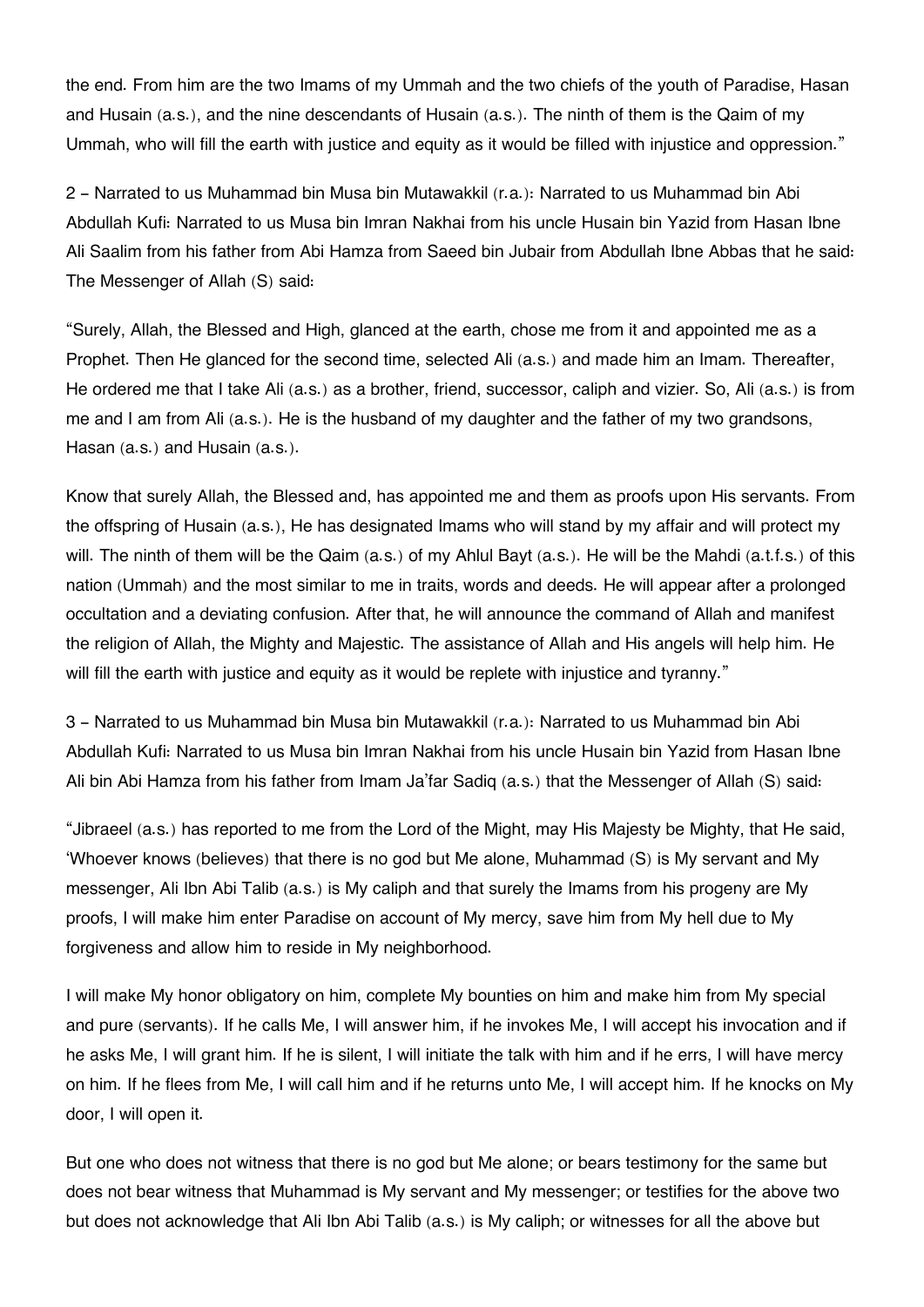refuses to confess that the Imams (a.s.) from his progeny are My proofs, then indeed he has denied My bounties, belittled My greatness and disbelieved in My signs and My books.

If he desires Me, I will veil Myself from him and if he asks Me, I will deprive him. When he calls Me, I will not hear his call and when he invokes Me, I will not accept his invocation. If he expects from Me, I will disappoint him. This is my retribution for him and I am not unjust unto My servants.'"

At this juncture, Jabir Ibn Abdullah Ansari stood up and asked, 'O Messenger of Allah (S)! Who are the Imams from the progeny of Ali Ibn Abi Talib (a.s.)?' He informed, "Hasan and Husain, the two leaders of the youth of paradise. Then, the chief of the worshippers in his time, Ali Ibn Husain, then Baqir, Muhammad Ibn Ali; soon you will reach unto him O Jabir, so when you meet him, convey my salutations unto him.

He will be followed by Sadiq, Ja'far Ibn Muhammad, then Kazim, Musa Ibn Ja'far, then Reza, Ali Ibn Musa, then Taqi, Muhammad Ibn Ali, then Naqi, Ali Ibn Muhammad, then Zaki, Hasan Ibn Ali, then his son, the one who will rise with the truth, the Mahdi of this Ummah. He will fill the earth with justice and equity, as it would be fraught with injustice and oppression. These, O Jabir, are my caliphs, my successors, my descendants and my progeny.

Whoever obeys them has obeyed me and whoever disobeys them has defied me. Whoever denies them or denies even one of them, then indeed he has denied me. Through them, Allah, the Mighty and Glorified, will prevent the skies from falling on the earth, of course, with His permission. Due to them, Allah protects the earth from swallowing up its inhabitants."

4 -Narrated to us Ali bin Ahmad (r.a.): Narrated to us Muhammad bin Abi Abdullah Kufi: Narrated to us Musa bin Imran from his uncle Husain bin Yazid from Hasan Ibne Ali bin Abi Hamza from his father from Yahya bin Abil Qasim from as-Sadiq Ja'far bin Muhammad from his father from his grandfather (a.s.) that he said: The Messenger of Allah (S) said:

"The Imams after me will be twelve. The first of them is Ali Ibn Abi Talib and the last of them is the Qaim. They are my caliphs, my successors, my friends and the proofs of Allah upon my nation after me. One who accepts them is a believer and the one who denies them is an unbeliever."

5 - Narrated to us Ali bin Ahmad bin Abdullah bin Ahmad bin Abi Abdullah Barqi from his father from his grandfather Ahmad bin Abi Abdullah from his father Muhammad bin Khalid from Muhammad bin Dawood from Muhammad bin Jarud Abdi from Asbagh bin Nubatah that he said:

"One day Amirul Momineen Ali Ibn Abi Talib (a.s.) came out, holding the hand of his son Hasan, while he was saying, "The Messenger of Allah (S) met us in a similar fashion one day. That is, my hand was in his hand and he was saying, 'The best of creatures after me, and their chief is this brother of mine and he is the Imam of every Muslim and the master of every believer after my death. Beware!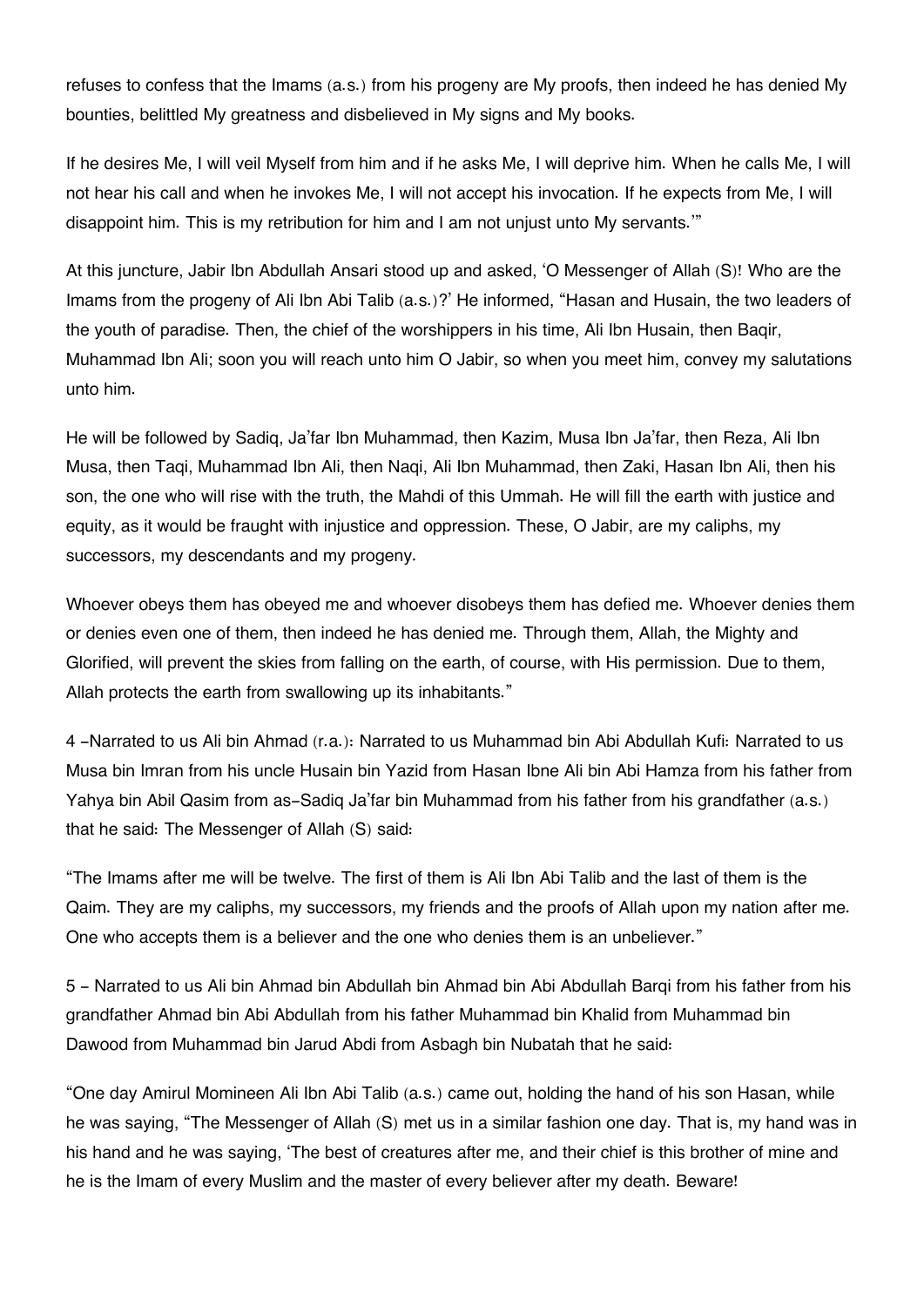And certainly I declare, 'The best of creatures after me, and their chief is this son of mine and he is the Imam of every Muslim and the master of every believer after my death. Beware! He will be oppressed after me just as I was oppressed after the Messenger of Allah (S). The best of creatures and their chief after Hasan is my son and his brother Husain (a.s.), the oppressed after his brother and the martyr at Kerbala. Know that he and his companions are the chiefs of the martyrs on the Day of Judgment.

After Husain (a.s.), nine of his descendants are Allah's Caliphs in His earth, His proofs upon His servants, His trustees upon His revelation, the Imams of the Muslims, the leaders of the believers and the pilots of the pious. The ninth (of the Imams) is the Qaim through whom Allah will fill the earth with light after its darkness, justice after its oppression and knowledge after its ignorance. By the One Who sent my brother Muhammad with Prophethood and chose me for Imamate, revelation has descended from the sky in this regard on the tongue of the Trustworthy Spirit Jibraeel (a.s.). Indeed, the Messenger of Allah (S) was asked while I was with him, concerning the Imams after him. He replied to the questioner,

والسماء ذَاتِ الْبروج

#### *By the sky, the possessor of constellations!*[2](#page--1-0)

Certainly, their number is equal to the number of the constellations, by the Lord of the nights, days and months and their number is equal to the number of the months!" The questioner asked, 'Who are they, O Messenger of Allah (S)?' He placed his hand on my head and said, "He is the first of them and the last of them is Mahdi. Whoever befriends them has befriended me and whoever bears enmity against them bears enmity against me.

Whoever loves them loves me and whoever bears malice against them, bears malice against me. Whoever denies them denies me and whoever recognizes them, recognizes me. Through them, Allah, the Mighty and Glorified, will protect His religion, inhabit His cities and sustain His servants. Due to them, rains descend from the sky and the earth throws up its bounties. They are my chosen ones, my caliphs, the Imams of the Muslims and the masters of the believers."

6 - Narrated to us Muhammad bin Ali Majilaway: Narrated to us Ali bin Ibrahim from his father from Ali bin Mabad from Husain bin Khalid from Ali Ibn Musa al-Reza (a.r.) from his father from his forefathers that the Messenger of Allah (S) said:

"Whoever desires to fasten unto my religion and board the ark of salvation after me, must follow Ali Ibn Abi Talib (a.s.), bear enmity against his enemies and befriend his friends. For sure, he is my successor and my caliph on my followers in my life and after my death. He is the chief of every Muslim and the chief of every believer after me. His saying is my saying, his command is my command, his prohibition is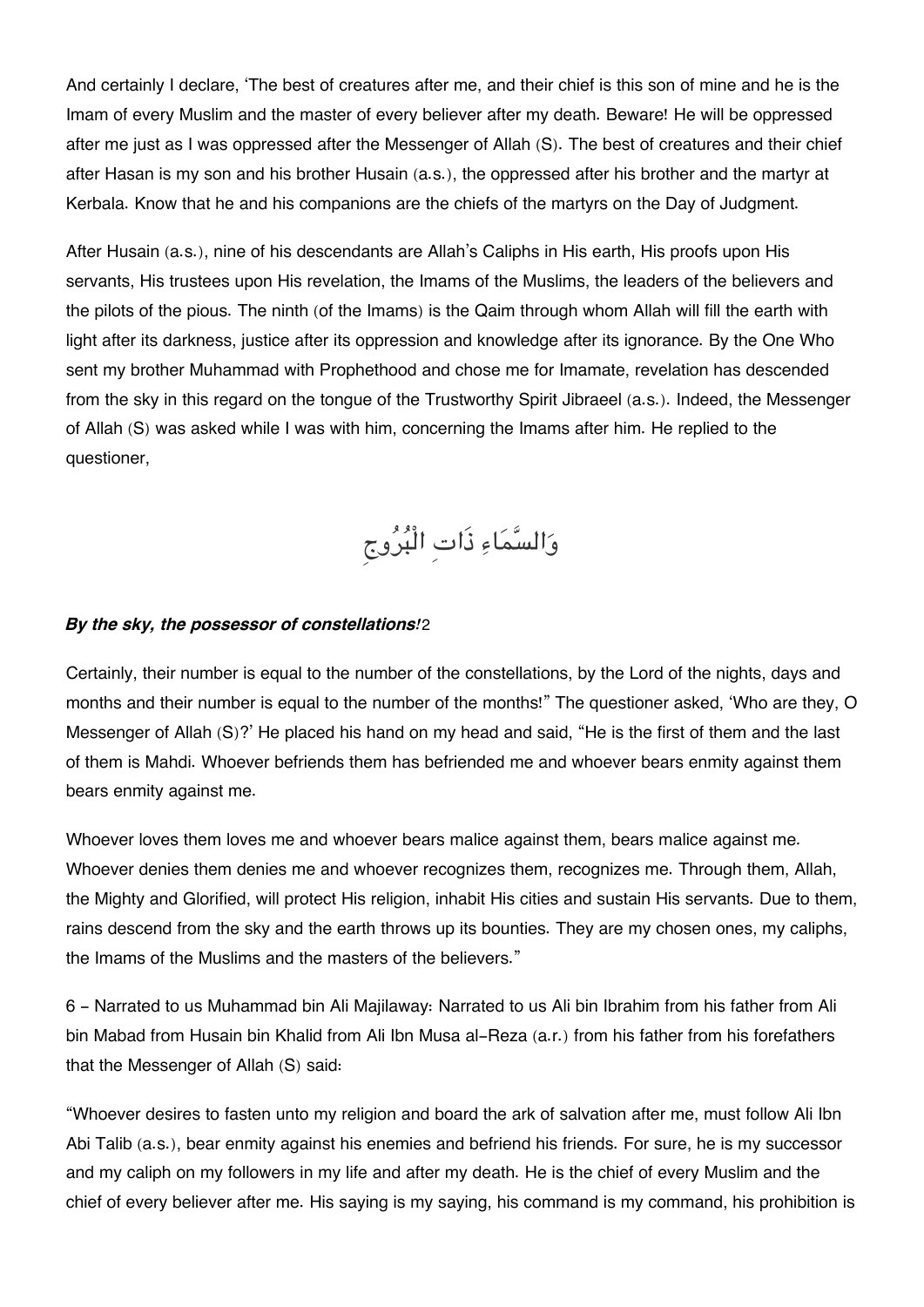my prohibition, his follower is my follower, his helper is my helper and one who forsakes him has forsaken me."

Then he continued, "Whoever separates from Ali (a.s.) after me, shall not see me and I will not see him on the Day of Judgment. Whoever opposes Ali (a.s.), Allah will make Paradise forbidden for him, his abode will be the Hell-fire, and evil will be his fate. Whoever forsakes Ali (a.s.), he will be forsaken on the Day of Presentation, and whoever helps Ali (a.s.) Allah will help him on the day he will meet Him. The Divine Proof (Hujjat) will prompt his answers to him on the day of questioning."

Thereafter he said, "Hasan (a.s.) and Husain (a.s.) are the two Imams of my Ummah after their father and the leaders of the youth of Paradise. Their mother is the chief of the women of universe, and their father is the chief of the successors. From the descendants of Husain (a.s.), there will be nine Imams, and the ninth of them will be the Qaim of my progeny. Their obedience is my obedience and their defiance is my defiance. I will complain to Allah against those who challenge their superiority and deny their sanctity after me. Allah suffices as a Master and as a Helper for my progeny and the Imams of my Ummah, and as an Avenger for those who have denied them their rights.

وَسَيَعْلَمُ الَّذِينَ ظَلَمُوا أَيَّ مُنْقَلَبٍ يَنْقَلِبُونَ

#### *And they who act unjustly shall know to what final place of turning they shall turn back.*[3](#page--1-0)

7 - Narrated to us Ahmad bin Ziyad bin Ja'far: Narrated to us Ali bin Ibrahim bin Hashim from his father from Ali bin Mabad from Husain bin Khalid from Abil Hasan Ali bin Musa ar-Reza (a.r.) from his father from his forefathers that the Messenger of Allah (S) said:

"I am the chief of the creation of Allah, the Mighty and Glorified. I am better than Jibraeel, Mikaeel, Israfeel, the carriers of the Throne (Arsh), all the close angels of Allah and the messengers of Allah (s.a.). I am the owner of the Intercession – شفاعة - and the honorable Hauz. I and Ali are the fathers of this Ummah. Whoever recognizes us has indeed recognized Allah, the Mighty and Glorified. And whoever refutes us has indeed refuted Allah, the Mighty and Glorified. From Ali are the two grandsons of my Ummah and the chiefs of the people of Paradise, Hasan (a.s.) and Husain (a.s.). From the descendants of Husain (a.s.) are nine Imams (a.s.), their obedience is my obedience and their disobedience is my disobedience. The ninth of them is their Qaim and their Mahdi."

8 - Narrated to us Muhammad bin Ibrahim bin Ishaq (r.a.): Informed us Ahmad bin Muhammad Hamdani: Narrated to us Muhammad bin Hisham: Narrated to us Ali bin Hasan as-Saaih that he said: I heard al-Hasan bin Ali al-Askari (a.s.) say: Narrated to me my father from his father from his grandfather (a.s.): The Messenger of Allah (S) said to Ali Ibne Abi Talib (a.s.):

"O Ali! None will love you but the one whose birth is pure and none will hate you but the one of impure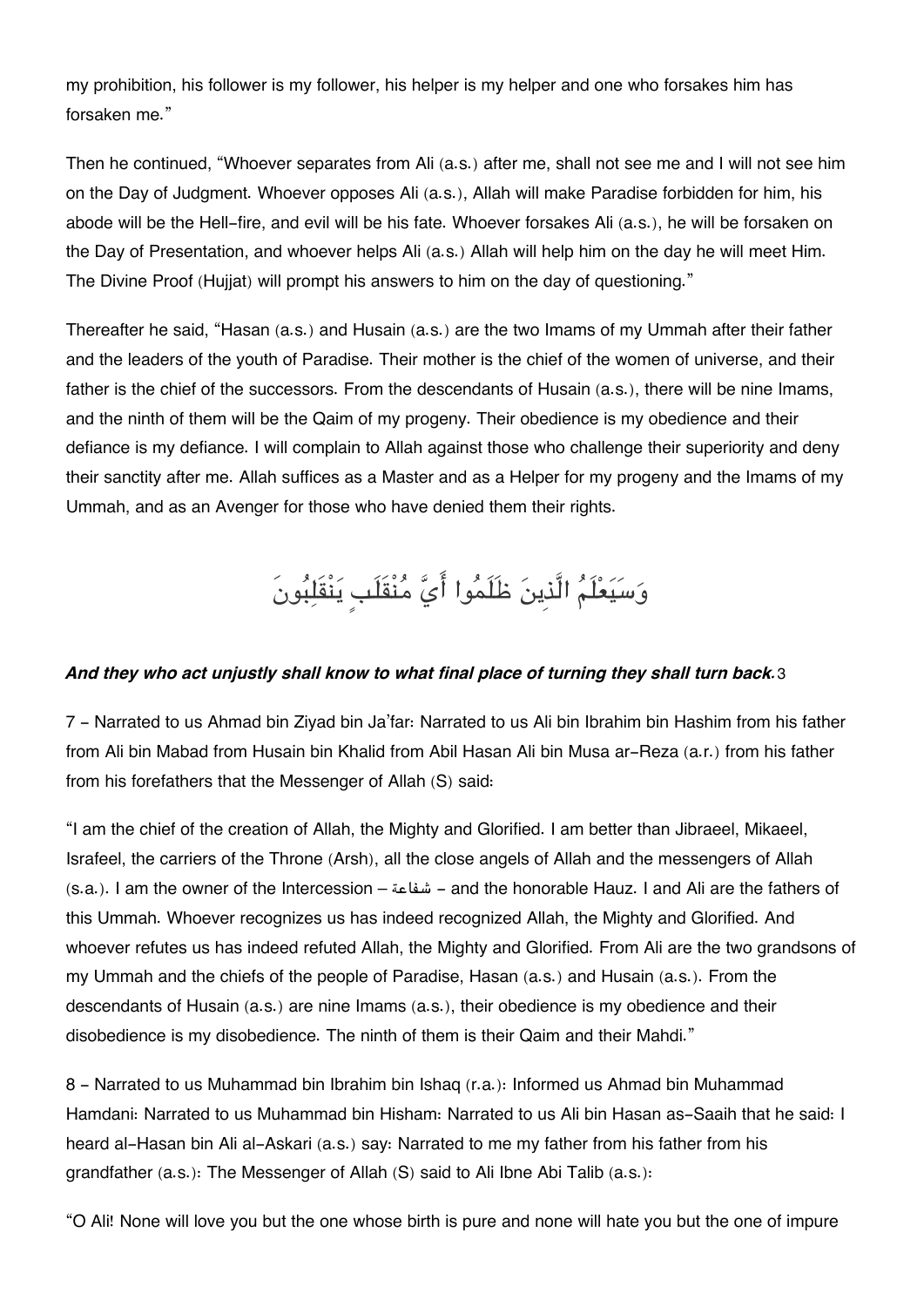birth. None will befriend you but a believer and none will bear enmity against you but a disbeliever." Abdullah Ibn Masud stood up and asked, 'O Messenger of Allah (S)! We came to know the sign of impure birth and a disbeliever in your life by malice and enmity against Ali (a.s.). But what is the sign of impure birth and disbelief after you, when Islam will appear only on the tongues while its essence shall remain concealed?'

He answered, "O son of Masud! Surely, Ali Ibn Abi Talib (a.s.) is your Imam after me and my caliph upon you. After he expires, my son Hasan (a.s.) is your Imam after him and my caliph upon you. When he dies, my son Husain (a.s.) is your Imam after him and my caliph upon you. Thereafter nine descendants of Husain (a.s.), one after the other are your Imams and my caliphs upon you. The ninth of them is the Qaim in my nation, who will fill the earth with justice and equity, as it would be fraught with injustice and oppression. None shall love them save the one whose birth is pure and none shall hate them but the one with impure birth.

None will befriend them but a believer and none will bear enmity against them but a disbeliever. Whoever denies any one amongst them has indeed denied me and whoever denies me has indeed denied Allah, the Mighty and Glorified. Whoever rejects even one from them, then indeed he has rejected me and whoever rejects me has rejected Allah, the Mighty and Glorified. For certainly, their obedience is my obedience and my obedience is the obedience of Allah. (Similarly), their disobedience is my disobedience and my disobedience is the disobedience of Allah, the Mighty and Glorified. O son of Masud!

Keep away from any skepticism in your heart concerning their judgments, lest you become a disbeliever. By the Might of my Lord, I am not indulging in pretense nor am I speaking from my desire concerning Ali and the Imams from his descendants." Then he raised his hands towards the sky and prayed, "O Allah! You take him as Your slave whoever takes my caliphs and the Imams of my Ummah after me as their masters, and You take as enemy whoever takes them as enemy. You help him who helps them and You forsake him who forsakes them.

Do not leave the earth without a proof from them, either he is apparent, or occult and fearful that Your religion, Your proof and Your arguments may not be nullified." Then he said, "O son of Masud! I have told you now, all those things which if you leave, you will be destroyed but if you fasten unto them, you will be saved. And safe is the one who follows the guidance."

9 - Narrated to us my father (r.a.): Narrated to us Saad bin Abdullah: Narrated to us Yaqoob bin Yazid from Hammad bin Isa from Abdullah bin Muskan from Aban bin Taghlib from Sulaym bin Qais Hilali from Salman Farsi (r.a.) that he said:

"I came to the Prophet (S) to find Imam Husain (a.s.) seated in his lap and the Prophet was kissing him and saying: You are a Sayyid son of a Sayyid. You are an Imam son of an Imam, brother of an Imam and father of Imams. You are the proof of Allah, son of His Proof and father of nine proofs from your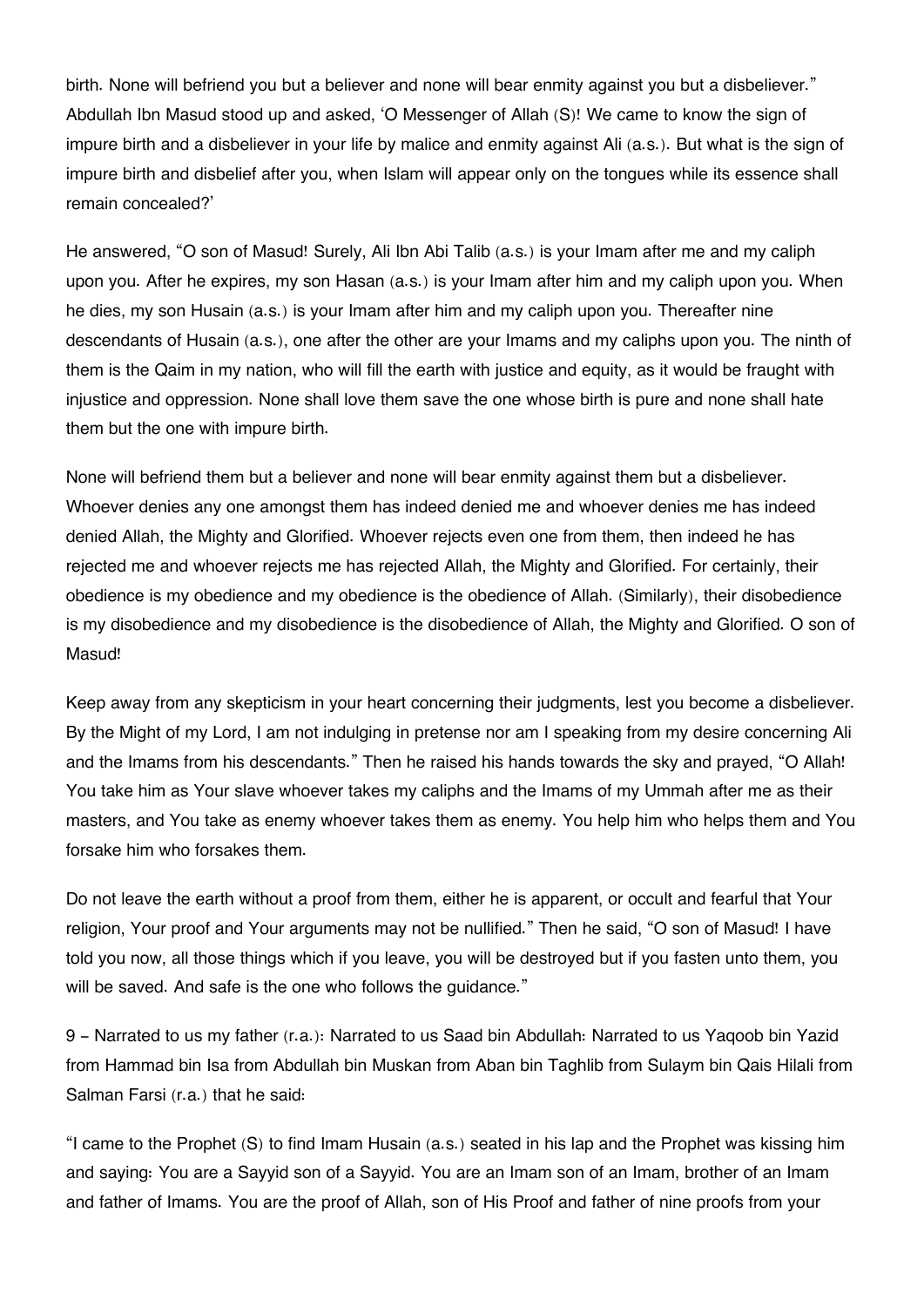loins, the ninth of whom will be Qaim."

10 -Narrated to us Muhammad bin Hasan bin Ahmad bin Walid (r.a.): Narrated to us Muhammad bin Hasan as-Saffar from Yaqoob bin Yazid from Hammad bin Isa from Umar bin Uzaina from Aban bin Abi Ayyash from Ibrahim bin Umar Yamani from Sulaym bin Qais Hilali that he said: I heard Salman Farsi (r.a.) say:

"I went to visit the Holy Prophet (S) during his terminal illness and I was seated there when Lady Fatima (s.a.) entered and began to weep at the condition of the Messenger of Allah (S). Tears were flowing on her cheeks. The Messenger of Allah (S) said: Why are you weeping, Fatima? She said: O Messenger of Allah (S), I fear destruction of myself and my children after your passing away. Eyes of the Messenger of Allah (S) filled with tears and he said: Fatima, do you know that the Almighty Allah has preferred for us, Ahlul Bayt (a.s.) the hereafter over this world?

And made annihilation inevitable for all creatures? And Allah glanced at the earth and chose me among His creatures and honored me with prophethood. Then Allah glanced at the earth the second time and chose your husband and revealed to me that I should give your hand in marriage to him and appoint him as my successor, Vizier and Caliph among my Ummah? Thus your father is superior to all the prophets and your husband is superior to all the successors and you shall be the first one to meet me. Then Allah glances at the earth the third time and from among the creatures chose your two sons.

Thus you are the chief of the ladies of Paradise and your sons Hasan and Husain are the chiefs of the youths of Paradise and the sons of your husband are my successors till Judgment Day. All of them are Mahdi and Hadi (guided and guiding ones). Of them the first will be my brother Ali, then Hasan, then Husain, then nine Imams from the progeny of Husain; all of them will be in my grade in Paradise. There is no grade nearer to the Almighty Allah than the grade of me and my father, Ibrahim (a.s.). Daughter, do you know that your husband is the best person of the Ummah and the best of my Ahlul Bayt?

His Islam is the oldest. His forbearance is the greatest. His knowledge is paramount. After hearing this, Lady Fatima (s.a.) became happy. Then the Messenger of Allah (S) said: My dearest, there are excellences for your husband. He was the first to express faith in Allah and His Messenger and no one in my Ummah is having this precedence. He has the knowledge of the Book of Allah, the Mighty and Sublime and my practice (Sunnah) and there is no one in my Ummah other than him who has complete knowledge of my sciences. The Almighty Allah bestowed knowledge to me and not to anyone else.

And He bestowed knowledge to His angles and His prophets. And I have more knowledge than the angels and prophets. Then the Almighty Allah commanded me to transfer this knowledge to him (Ali) and I did that. Thus apart from him there is no one in my Ummah for whom has come together my knowledge, my wisdom and my understanding. And indeed my daughter is his wife and his sons, Hasan and Husain, are the two grandsons of my Ummah. Your husband fulfils the duty of enjoining good and forbidding evil. The Almighty Allah has given him wisdom and eloquence.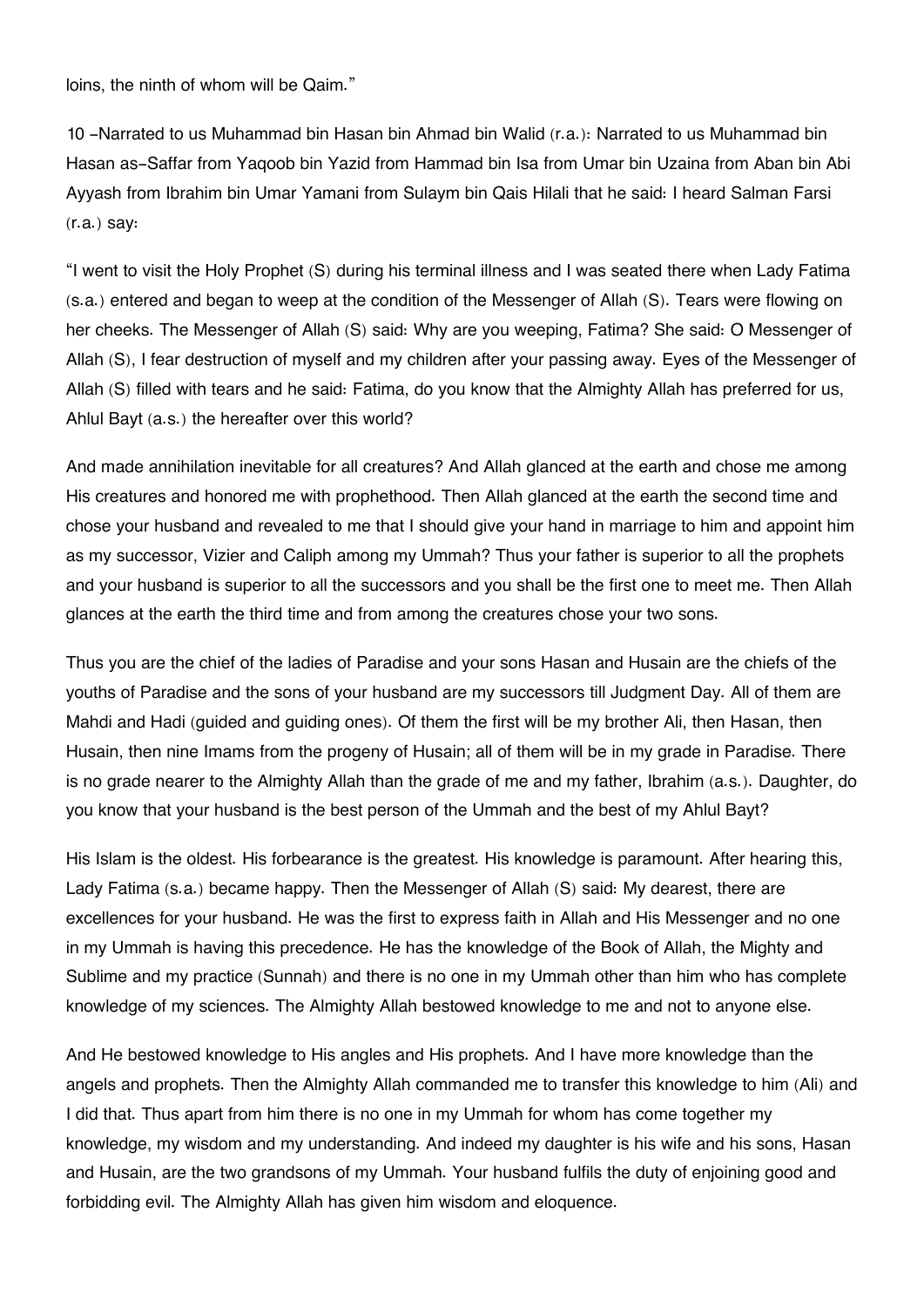My dear, the Almighty Allah has given us Ahlul Bayt, six such qualities as have neither been given to anyone before nor will be given to anyone ever. The prophet of us, Ahlul Bayt, is the chief of the prophets and messengers. And that is your father. And our successor is the chief of the successors, and that is your husband. Our martyr is the chief of the martyrs, and that is Hamza bin Abdul Muttalib, the uncle of your father. Lady Fatima (s.a.) says: O Messenger of Allah (S), Is he only the martyr of those who were martyred with him? He replied: No, among all the martyrs of former and latter people except the prophets and successors. And Ja'far bin Abu Talib whom Allah has bestowed with two wings and he flies around with the angels in Paradise.

And your sons, Hasan and Husain are the grandsons of this Ummah and the chiefs of the youths of Paradise. I swear by One in whose hands is my life, the Mahdi shall be from us who will the earth with justice and equity just as it would be fraught with injustice and oppression. Lady Fatima (s.a.) asked who was the most superior of them. The Messenger of Allah (S) said: After me Ali is the most superior among this Ummah. The Almighty Allah has preferred the hereafter for us Ahlul Bayt, instead of the world. Then the Messenger of Allah (S) looked at Lady Fatima (s.a.), her husband and her sons and said: O Salman, I make Allah the witness that peace with them is peace with me and war with them is war with me.

They shall be with me in Paradise. Then he called Ali (a.s.) near him and said: My brother, you will have to suffer great tribulations at the hands of the Quraish after me. Thus if you find helpers you fight your enemies, otherwise observe patience and keep away from taking up arms; don't throw yourself to perdition. You are in relation to me as Harun was to Musa (a.s.) whom his community had weakened and was about to kill him. So you must also be patient at the atrocities of Quraish as your example is like that of Harun.

Those who oppress you will be like the calf worshippers. O Ali, the Almighty Allah has destined discord and disunity for this Ummah. If Allah wanted He could have united all the people on guidance till there would not have been difference even between two persons and there would have been no controversy. Neither the inferior would have denied the superior. And if Allah wanted, He could have made haste in taking revenge and changed the circumstances till the falsehood of the unjust would have become manifest and people would have known the position of truth.

However, the Almighty Allah has made this world as the abode of deeds and made the hereafter the abode of recompense so that the good may be recompensed with good and the bad may be recompensed with bad. Ali (a.s.) said: Praise be to Allah, thankfulness for His blessings and patience in calamities."

11 - Narrated to us Abul Hasan Ahmad bin Thabit Daulibi in Baghdad: Narrated to us Muhammad bin Fadl Nahvi: Narrated to us Muhammad bin Ali bin Abdus Samad Kufi: Narrated to us Ali bin Asim from Muhammad bin Ali bin Musa from his father Ali bin Musa bin Ja'far from his father Ja'far bin Muhammad from his father Muhammad bin Ali from his father Ali bin Husain from his father Husain Ibne Ali (a.s.) that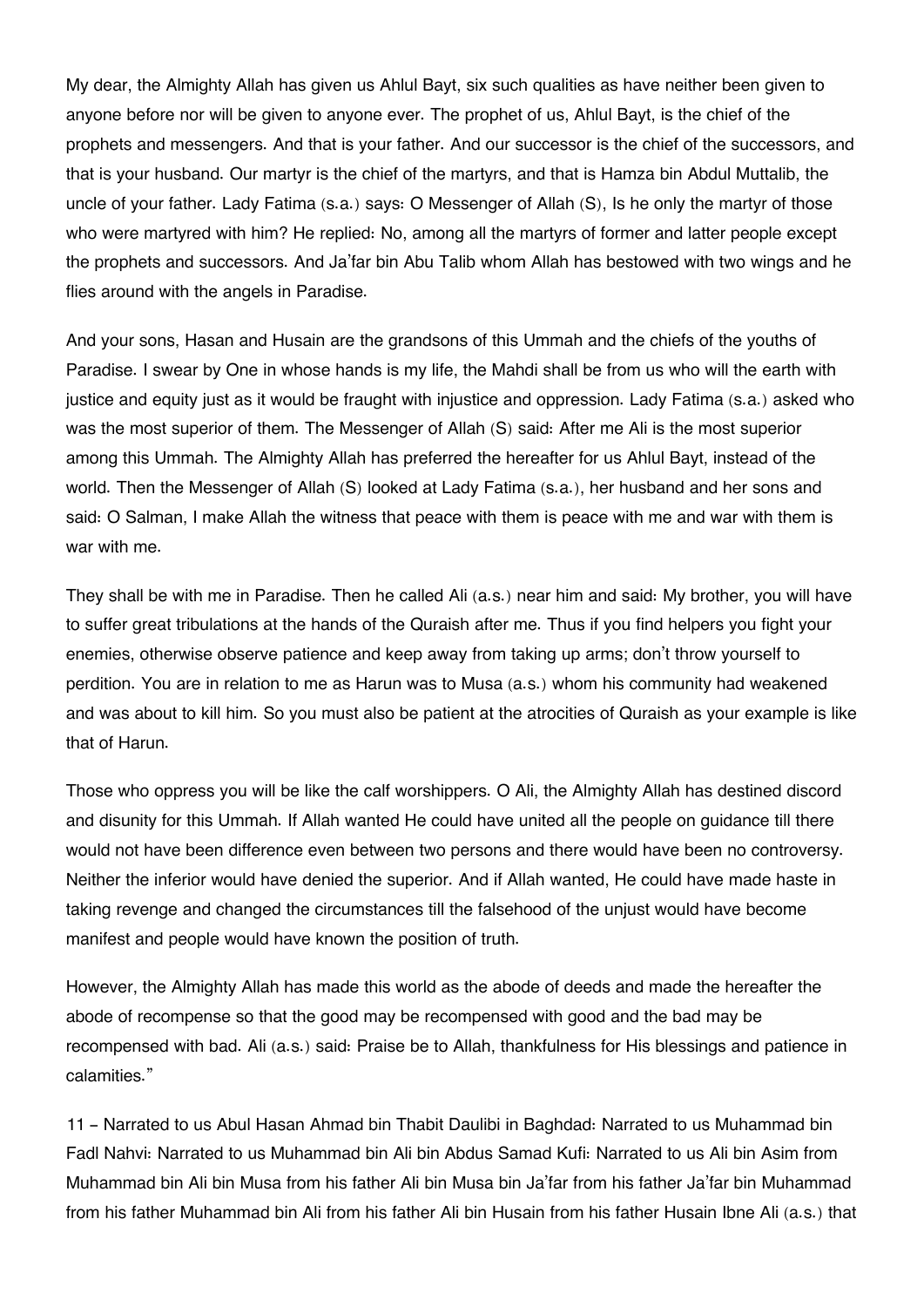he said:

"I went to the Messenger of Allah (S) while Ubayy Ibn Ka'b was with him.' The Messenger of Allah (S) exclaimed, "Welcome! O Aba Abdillah! O adornment of the heavens and the earth."

Ubayy asked, 'O Messenger of Allah (S)! How somebody other than you can be the adornment of the heavens and earth?'

He replied, "O Ubayy! I swear by the One, Who raised me as a Prophet with truth. Verily, Husain Ibn Ali, in the heaven enjoys a greater position than in the earth. Surely, it is written on the right side of the Throne that he is the light of guidance, the ark of salvation, the untiring Imam, might, pride, the ocean of knowledge and the treasure-chest. (Is he still not the adornment of the heavens and the earth?).

Certainly, Allah, the Mighty and Glorified, has carried in his loins pure, blessed and chaste sperm, which was created before the creation came into existence in the wombs of the mothers, or semen flowed in the loins of the fathers, or even before day and night existed. Indeed, Allah inspired the creatures the prayers by which they would invoke but that Allah, the Mighty and Glorified, would gather them with him (Husain). He will be their intercessor in his hereafter and Allah will remove from him, his difficulty, repay his debt, ease his affair, expand his path, strengthen him against his enemy and will not rip apart his veil (i.e. conceal his sins)."

Ubayy enquired, 'What are these prayers, O Messenger of Allah (S)?'

He answered, "When you are sitting after finishing your prayers say,

اللهم إنى أسألك بكلماتك ومعاقد ع رشك وسكان سماواتك (وأرضك) وأنبيائك

ورسلك (أن تستجيب لي) فقد رهقني من أمري عسر، فأسألك أن تصلى على

محمد وآل محمد وأن تجعل ل من عسري يسرا

**O Allah! Certainly I ask You for the sake of Your Kingdom, the contracting parties of Your Might, the residents of Your heavens (and Your earth) and Your Prophets and Messengers (that You answer me) because difficulty has overcome my affair. Thus, I ask You that You bless Muhammad and the Progeny of Muhammad and that You make my affair easy for me.**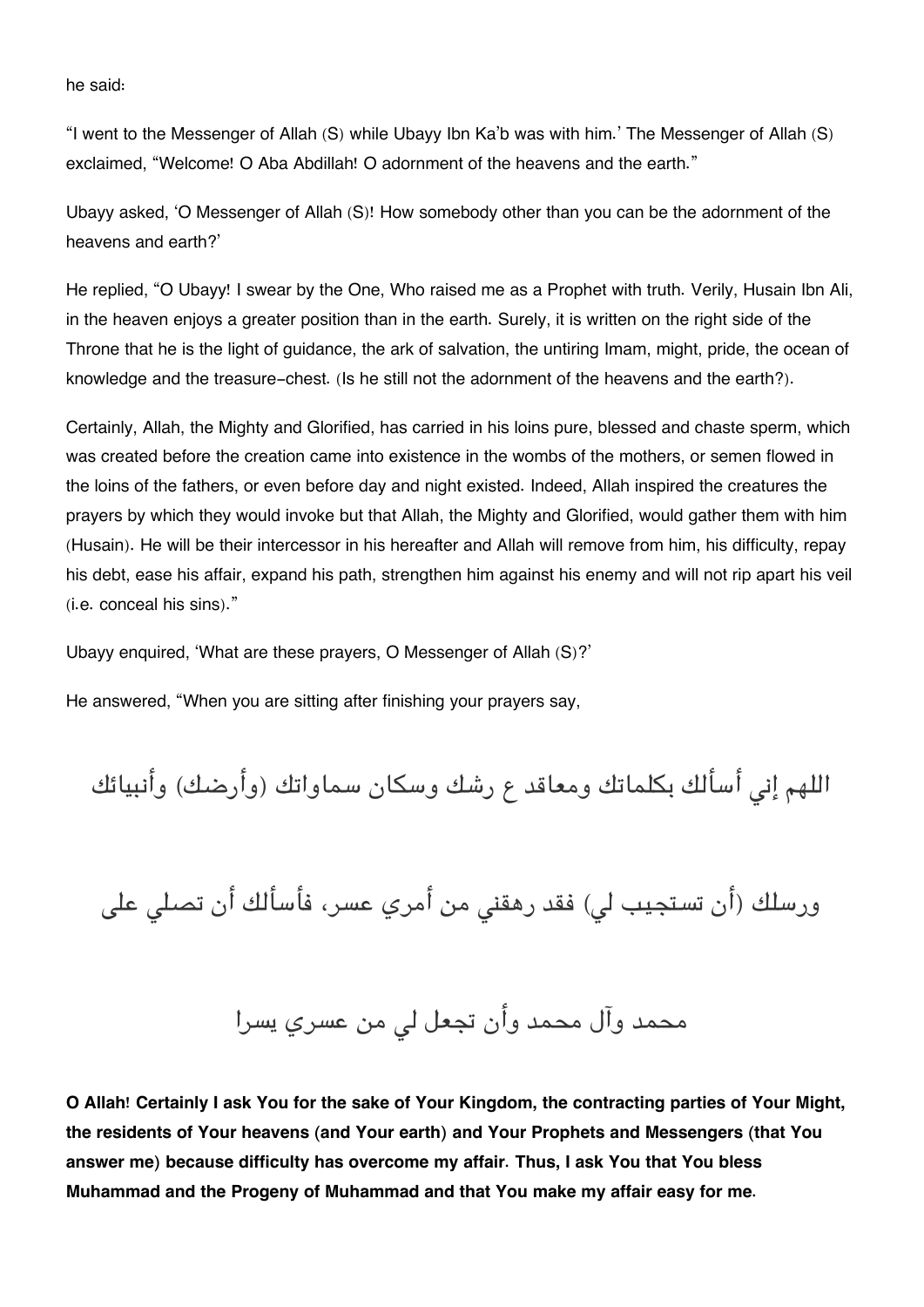Then surely Allah, the Mighty and Glorified, will ease your affair, expand your heart for you and inspire unto you the testimony

### لا إله إلا اله

'There is no god but Allah' at the time of your death.'

Ubayy questioned, 'O Messenger of Allah (S)! What is this sperm, which is in the loin of my beloved Husain (a.s.)?'

He elucidated, "The likeness of this sperm is like that of the moon, which throws light and shows the way; whoever follows it will be guided and whoever deviates from it will be led astray."

He asked, 'Then, what is his name and what is his supplication?'

He explained, "His name is Ali and his supplication is,

يا دائم يا ديموم، يا ح يا قيوم، يا كاشف الغم ويا فارج الهم، ويا باعث الرسل، ويا

صادق الوعد

#### **O Eternal! O Everlasting! O Living! O Controller! O Reliever of sorrows! O Remover of grief! O Sender of Messengers and O Truthful in His promise!**

Whoever invokes through this supplication, Allah, the Mighty and Glorified, will raise him along with Ali Ibn Husain and he will be his guide to Paradise.

Ubayy enquired, 'O Messenger of Allah (S)! Will he have any caliph or successor?'

He replied, "Yes. For him will be the inheritances of the heavens and the earth."

Ubayy asked, 'What does 'the inheritances of the heavens and the earth' mean?'

He replied, "Decreeing the truth, ordering righteousness, interpretation of the laws and explanation of what will be."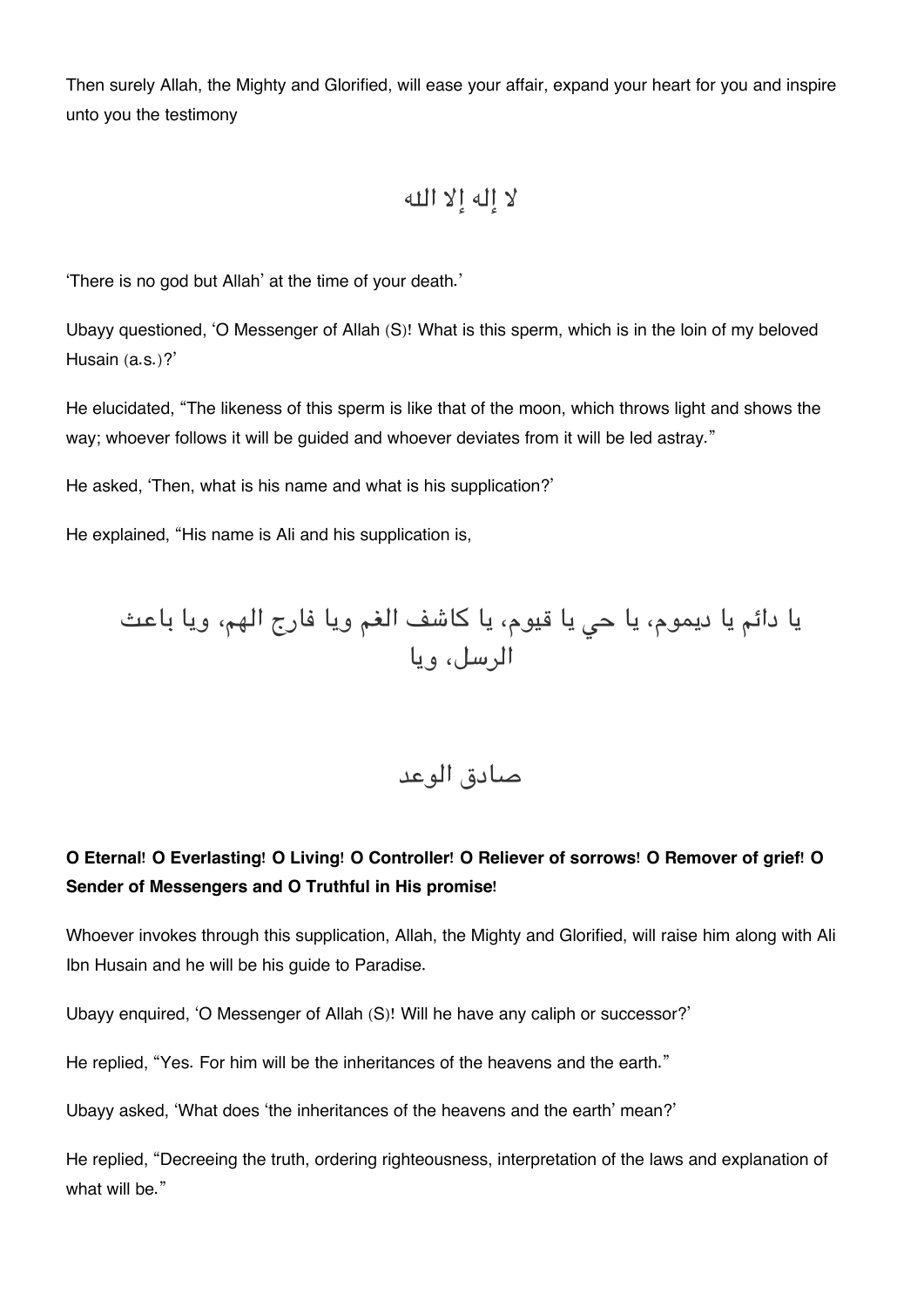Ubayy asked, 'What is his name?'

He replied, "His name is Muhammad. Verily, the angels will soon be acquainted with him in the heavens and invoke with his invocation.

اللهم إن كان لي عندك رضوان وود فاغفر لي ولمن تبعني من إخواني وشيعتي وطيب ما في صلبي

O Allah! If there is any satisfaction or love near You for me, then forgive me and whoever follows me from my brothers or my followers, and purify what is in my loins, O the most Merciful of all mercifuls.

Then, Allah will place in his loin a blessed, pure and immaculate sperm. Jibraeel informed me that surely Allah, the Mighty and Glorified, has purified this sperm and named it Ja'far and made him a guide, the guided one, he is satisfied with Allah and Allah is satisfied with him. He prays to his Lord and says in his supplication,

يا ديان غير متوان يا أرحم الراحمين اجعل لشيعت من النار وقاء، ولهم عندك رضاء، فاغفر ذنوبهم، ويسر امورهم، واقض ديونهم، واستر عوراتهم، وهب لهم الكبائر التى بينك وبينهم، يا من لا يخاف الضيم ولا تأخذه سنة ولا نوم، اجعل ل من كل (هم) وغم فرجا

O Untiring Provider! O the most Merciful of all mercifuls! Grant protection for my Shias from the fire and satisfaction near You for them. Then, forgive their sins, ease their affairs, repay their debts, conceal their secrets and forgive their major sins which are between You and them. O He, Who does not fear injustice nor does sleep and slumber overtake Him! Grant salvation for me from every grief and sorrow.

Whoever prays with this supplication, Allah will raise him with a white (bright) face along with Ja'far Ibn Muhammad to the paradise, O Ubayy! Surely Allah, the Blessed and High, has placed in this sperm a pure, blessed and immaculate sperm, upon which He has sent mercy. He named it Musa and made him an Imam.

Ubayy asked, 'O Messenger of Allah (S)! Have each one of them been described in detail, procreate, inherit and describe each other in the aforementioned manner?'

He replied, "Jibraeel (a.s.) has described them for me on the authority of Allah, the Lord of the worlds, Mighty be His Majesty."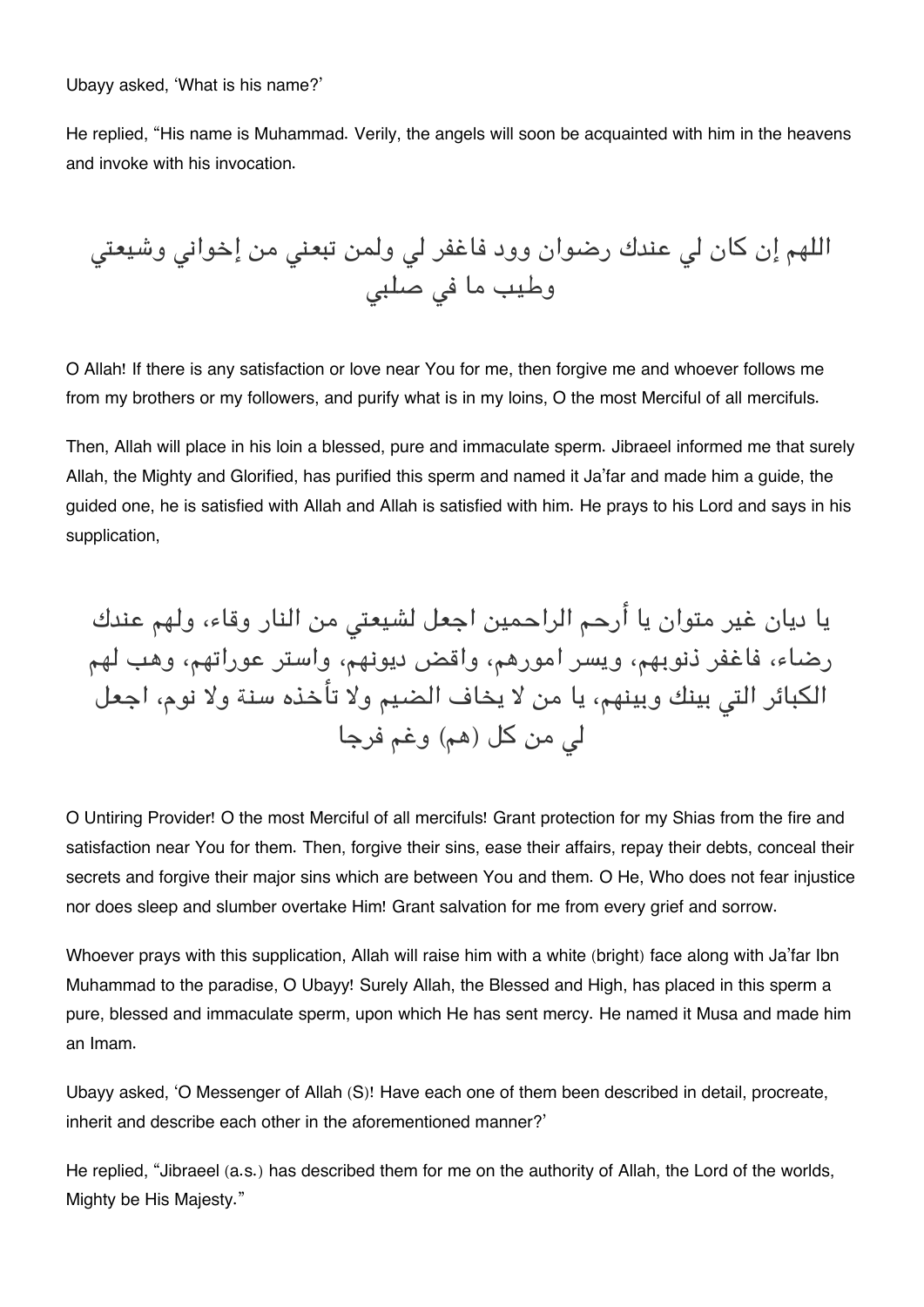Ubayy asked, 'Did Musa (Ibn Ja'far) have any specific supplication, which he prayed, other than the supplications of his forefathers?'

He replied, "Yes. He will say in his supplications

يا خالق الخلق، ويا باسط الرزق، ويا فالق الحب (والنوى)، ويا بارئ النسم ومحيى الموتى ومميت الاحياء، و (يا) دائم الثبات، ومخرج النبات افعل بى ما أنت أهله

### **O Creator of creation! O Giver of sustenance! O Splitter of grain! O Creator of winds! O Giver of life to the dead and Who causes death to the living! O Everlasting and Who brings forth the vegetation! Do unto me as You are worthy of doing.**

One who invokes in this manner, Allah, Mighty and Glorified be He, will fulfill his needs and raise him on the Day of Judgment along with Musa Ibn Ja'far. Surely, Allah has placed in his loin a pure and immaculate sperm with which He is satisfied. He has named it Ali and Allah, Mighty and Glorified be He, in His knowledge and His wisdom, was satisfied with his creation. He made him a proof for his Shias, through which they will demonstrate on the Day of Judgment. He has an invocation by which he invokes

### م مي ي، ،وثبتي ي، ،واحشري يه هامناان نن ن .خف فعله هوالحن نال .جز، ،ك كل لالتقى ىواھلالمغفرة

### **O Allah! Grant me guidance, make me firm on it, and raise me on it in a state of security, like the safety of the one who has neither fear nor grief nor sorrow. Surely, You are Worthy of fear and Worthy of forgiveness.**

And verily, Allah, the Mighty and Glorified, has put in his sperm a blessed, pure and immaculate sperm, with which He is satisfied and named him Muhammad Ibn Ali. He is the intercessor of his Shias and the inheritor of his grandfather's knowledge. He has clear signs and apparent arguments. When he will be born, he will declare:

اله هال .هلل .مد درسل لهلل .ص ىهلل .عليهوه ه

**There is no god but Allah. Muhammad is the Messenger of Allah.**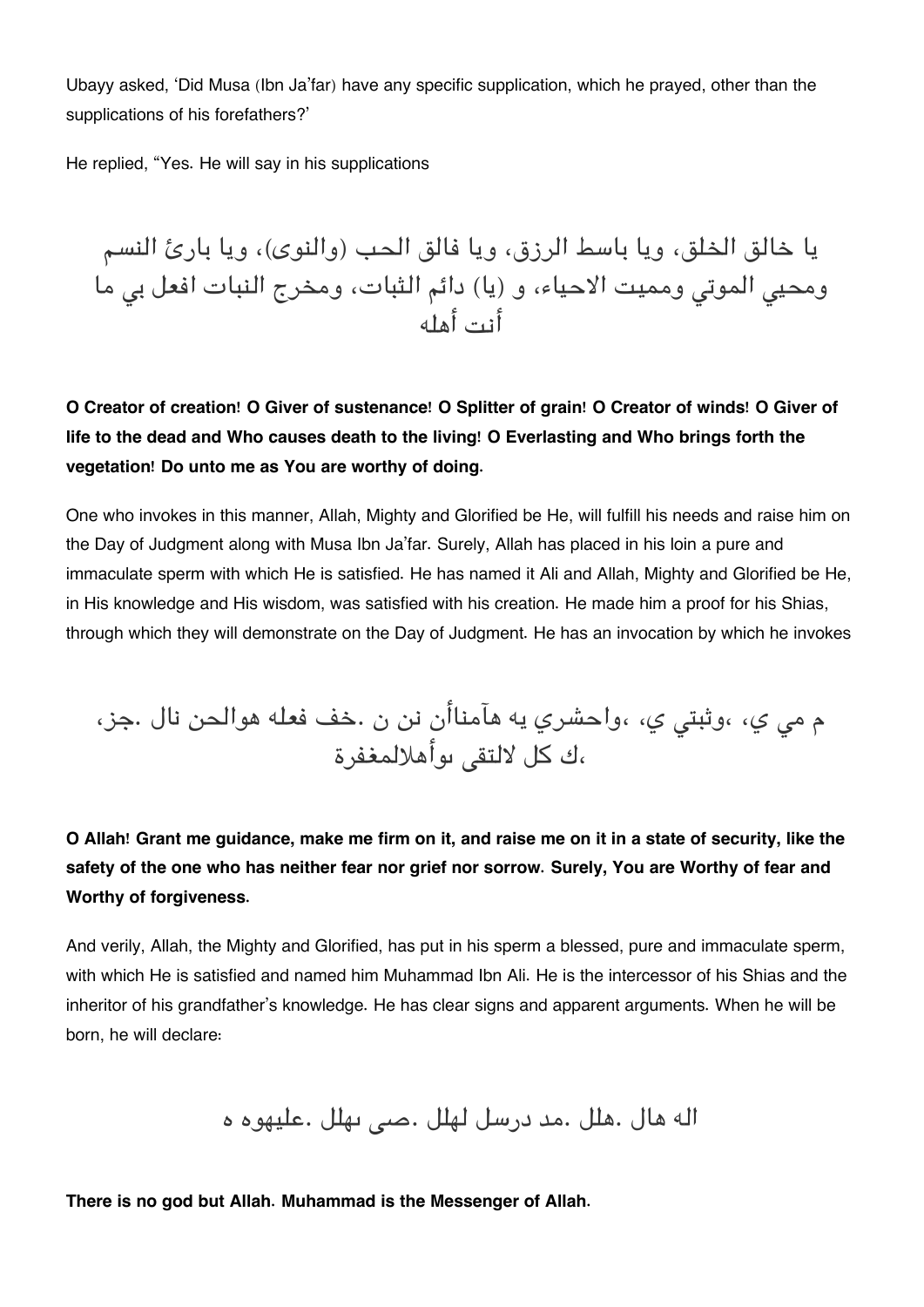And he will recite in his supplications.

ا ان ن .ه هه هال .مثا، ،أت تهلل . .ه هال .ت تال .ق قال .ت تتفنيالمخلوقينوتب ي، ،حلت تعمن، ،وي يالمغفة ةرضاك

**O the One Who has neither any similar nor any example. You are Allah, there is no god but You and there is no creator but You. You will annihilate the creatures while You will remain. You are forbearing with the one who disobeys You and in forgiveness is Your satisfaction.**

Whoever prays with this supplication, Muhammad Ibn Ali will be his intercessor on the Day of Judgment. Surely Allah, Blessed and High, has placed in his loin a pure, bright, blessed, immaculate and clean sperm. He has named it Ali Ibn Muhammad. He has clothed him with contentment and dignity, and deposited in him sciences and secrets of every hidden thing. Whoever meets him, he will inform him of what is in his heart and caution against his enemy and he will supplicate in this manner:

يانوريابرن نيامنيرا ان نيارباي يشرالشروروآفاتالدهور،وأسألة ةيم مخ خفيالصور

**O Light of all lights! O Proof! O Illuminator! O Explanator! O Lord! Protect me from the evil of the evil ones and the calamities of the times. I ask You salvation on the Day when the trumpet is blown.**

Whoever recites this supplication, Ali Ibn Muhammad will be his intercessor and his leader to paradise. Surely Allah, Blessed and High, has placed in his loin a sperm and named it Hasan Ibn Ali. He made him a light in His cities, a caliph in His earth, an honor for His nations, a guide for His Shias, an intercessor for them near their Lord, a punishment for those who oppose him, a proof for whoever befriends him and a clear argument for whoever takes him as an Imam. He will say in his supplication:

ا اعزز زز زي يعز، ،ياعزيا اعزي يبعزك،وأيدنيبنصك كوأبد دعى يهمزاتالشياط، ،وادع عي يك كوامع ععي يك كواجعلي ين نر رخلق، ،ا اواحدياأد ديافد دا اصمد

**O Mighty of reverence in His Might! O Mighty! Grant me might for the sake of Your Might, assist me with Your help, keep far from me the whisperings of the devils, defend me with Your defense,**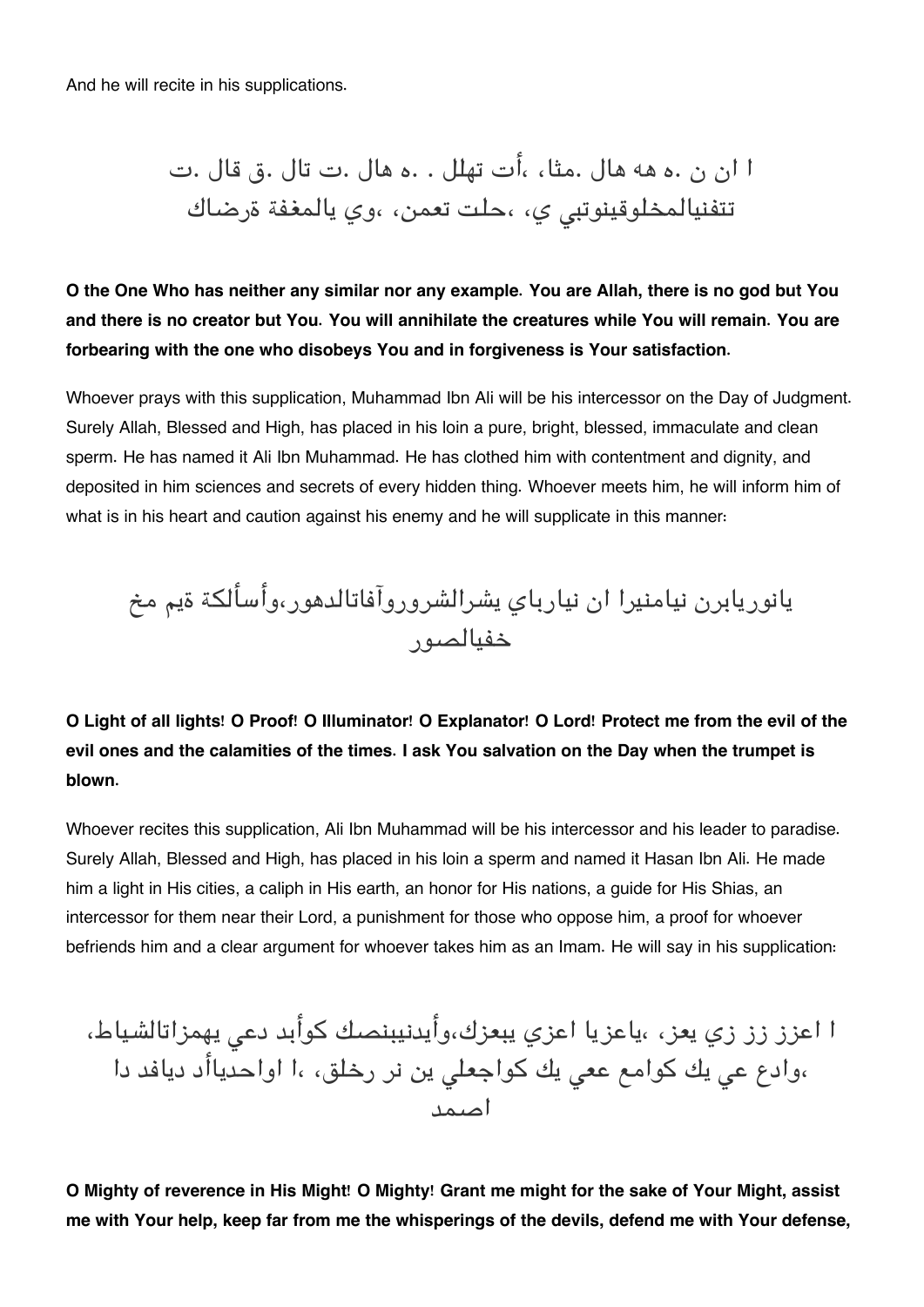#### **protect me with Your protection and make me from the chosen ones of Your creatures. O One! O Unique! O Singular! O Needless!**

Whoever invokes with this supplication, Allah, the High, will raise him with him (Hasan Ibn Ali) and for him is salvation from hell even if it was obligatory on him. Surely Allah, the Mighty and Glorified, has placed in the loins of Hasan, a blessed, pure, clean, immaculate and purified sperm. Every believer from whom

) is satisfied with it and onlytheواليةAllahhas taken the covenant of mastership (

deniers will disbelieve in him. He is the pure, immaculate, righteous, guide and guided Imam. He is the beginning of justice and its end. He will verify Allah, Mighty and Glorified be He, and Allah will verify him in his saying. He will emerge from Mecca till the proofs and signs are manifested.

In Taliqan, he will have treasures that are neither gold nor silver but beautiful war-horses and imposing men. Allah, Mighty and Glorified be He, will gather for him three hundred and thirteen men from distant cities equal to the number of the Muslim soldiers in Badr. With him is a sealed book, which comprises the number of his companions along with their names, their genealogy, their cities, their business, their speech and their agnomen. They will be steadfast and will strive hard in his obedience.

Ubayy asked, 'And what will be his proofs and his signs, O Messenger of Allah (S)?'

He replied, 'He will have a standard. When the time of his reappearance nears, this standard will unfurl on its own and Allah, the Blessed and High, will give it the power of speech. The standard will call out, 'Emerge, O friend of Allah, and kill the enemies of Allah.' He will also have two flags and two marks, besides a sheathed sword, which will call out, 'Come forth, O friend of Allah, as it is not permitted for you to sit (quietly) before the enemies of Allah.' Then he will reappear and kill the enemies of Allah wherever he will find them.

He will uphold the laws of Allah and judge by the judgment of Allah. Jibraeel will appear from his right side, Mikaeel from his left, (Prophets) Shuaib and Salih in front of him. Soon, you will remember what I am telling you and I entrust my affairs to Allah, Mighty and Glorified be He, even if it is after a long time. O Ubayy! Congratulations to the one who meets him, congratulations to the one who loves him and congratulations to the one who believes in him. Allah will save him from destruction because of his acknowledgement in Him, in the Messenger of Allah (S) and in all the Imams (a.s.).

Allah will open for them the paradise. Their likeness in the earth is like that of the (perfume) musk, the fragrance of which never diminishes after diffusion. Their similarity in the heavens is like that of an illuminated moon, the light of which never extinguishes.

Ubayy asked, 'O Messenger of Allah (S)! How has Allah, the Mighty and Glorified, explained the condition of these Imams?'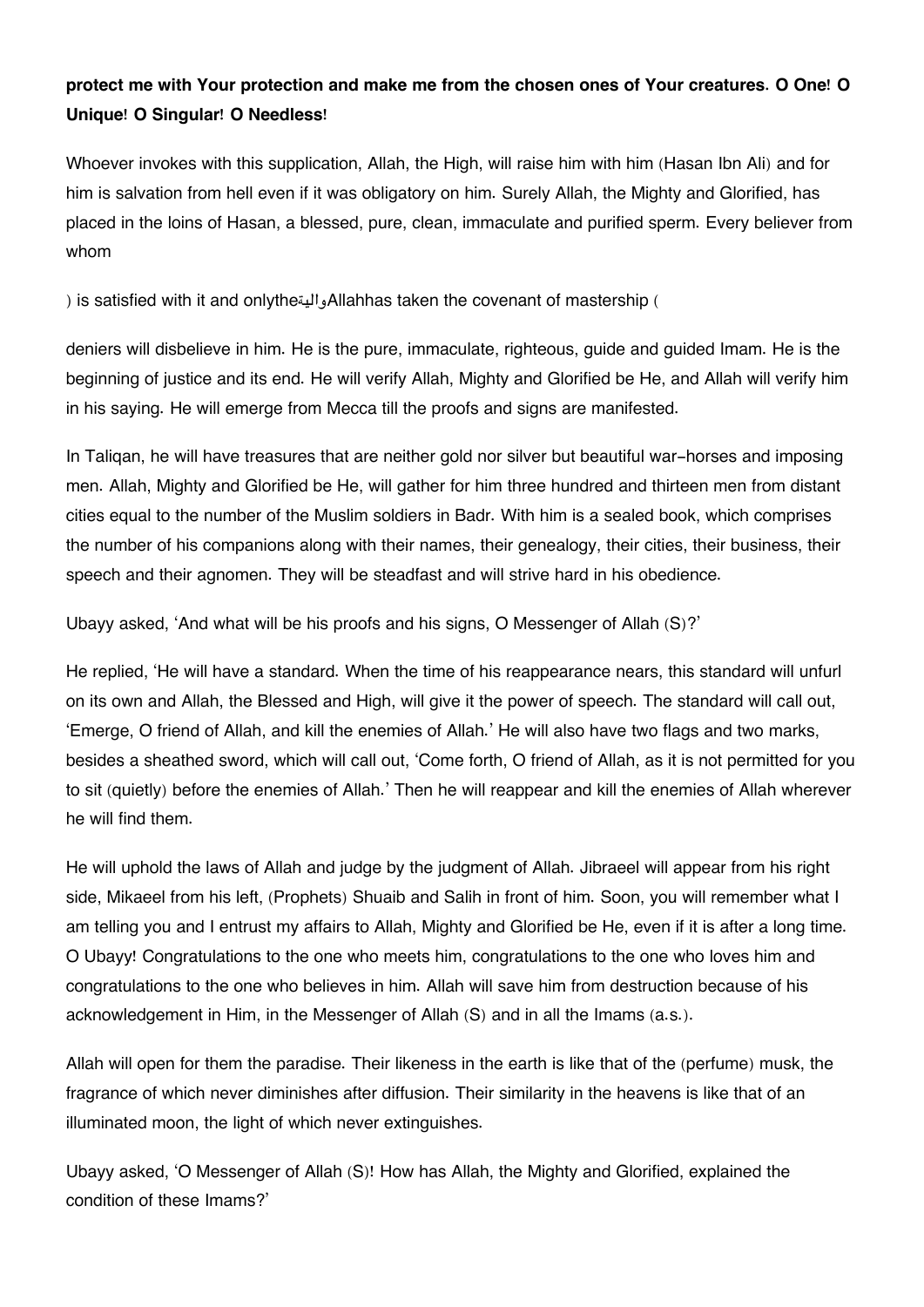He answered, "Surely Allah, Blessed and High be He, sent down upon me twelve seals and twelve books. The name of each Imam is on his seal and his attribute is in his book, may Allah bless them all.

12 -Narrated to us Muhammad bin Ali Majilaway (r.a.): Narrated to me my uncle Muhammad bin Abil Qasim from Ahmad bin Abi Abdullah Barqi from Muhammad bin Ali Qurashi from Muhammad bin Sinan from Mufaddal bin Umar from Abi Hamza Thumali from Abi Ja'far Muhammad bin Ali al-Baqir from his father Ali bin Husain from his father Husain Ibne Ali (a.s.) that he said:

"I and my brother (Hasan) went to my grandfather, the Messenger of Allah (S). He made me sit on one lap and made my brother sit on the other. Then he kissed us and said, 'By my father! You two are Imams, grandsons and virtuous. Allah has chosen you from me, from your father and your mother. He has also chosen from your progeny, O Husain, nine Imams. The ninth of them is their Qaim and all of them are equal before Allah in superiority and status'."

13 -Narrated to us Muhammad bin Musa bin Mutawakkil (r.a.): Narrated to me Muhammad bin Yahya al-Attar and Abdullah bin Ja'far Himyari from Muhammad bin Husain bin Abil Khattab from Ibne Mahboob from Abil Jarud from Abi Ja'far (a.s.) from Jabir bin Abdullah Ansari that he said:

"One day I came to Fatima (s.a.) and before her was a tablet inscribed with the names of successors from her progeny. I counted twelve names, the last of whom was al-Qaim. There were three Muhammads and four Alis – bliss of Allah be on them all."

14 -Narrated to us Hamza bin Muhammad bin Ahmad bin Ja'far bin Muhammad bin Zaid bin Ali bin Husain bin Ali Ibne Abi Talib (a.s.) that he said: Informed us Ahmad bin Muhammad bin Saeed: Informed us Qasim bin Muhammad bin Hammad: Narrated to us Ghiyath bin Ibrahim: Narrated to us Husain bin Zaid bin Ali from Ja'far bin Muhammad (a.s.) from his ancestors that the Messenger of Allah (S) said:

"I give you glad tidings - and he repeated this thrice. The similarity of my nation is like that of rain. One does not follow whether its beginning is good or its end. Surely, the likeness of my nation (Ahlul Bayt) is like that of a garden from which one group is fed in one year and another is fed in another year so much so that the last group, which is fed from it, is the broadest of them all, like an ocean, the deepest and tallest of them all and the best of them in love. How can that nation be destroyed which begins with me and which will end with twelve righteous ones, the possessors of intellect, after me and Masih Isa, the son of Maryam? Only those who spread mischief between these two eras will be destroyed. They are not from me and I am not from them."

15 - Narrated to us my father (r.a.): Narrated to us Saad bin and from Ahmad bin Muhammad bin Isa from Muhammad bin Abi Umair from Umar bin Uzaina from Aban bin Abi Ayyash from Sulaym bin Qais Hilali that he said: I heard Abdullah bin Ja'far at-Tayyar say:

"We were present in a gathering that included Muawiyah, Hasan, Husain, Abdullah Ibne Abbas, Umar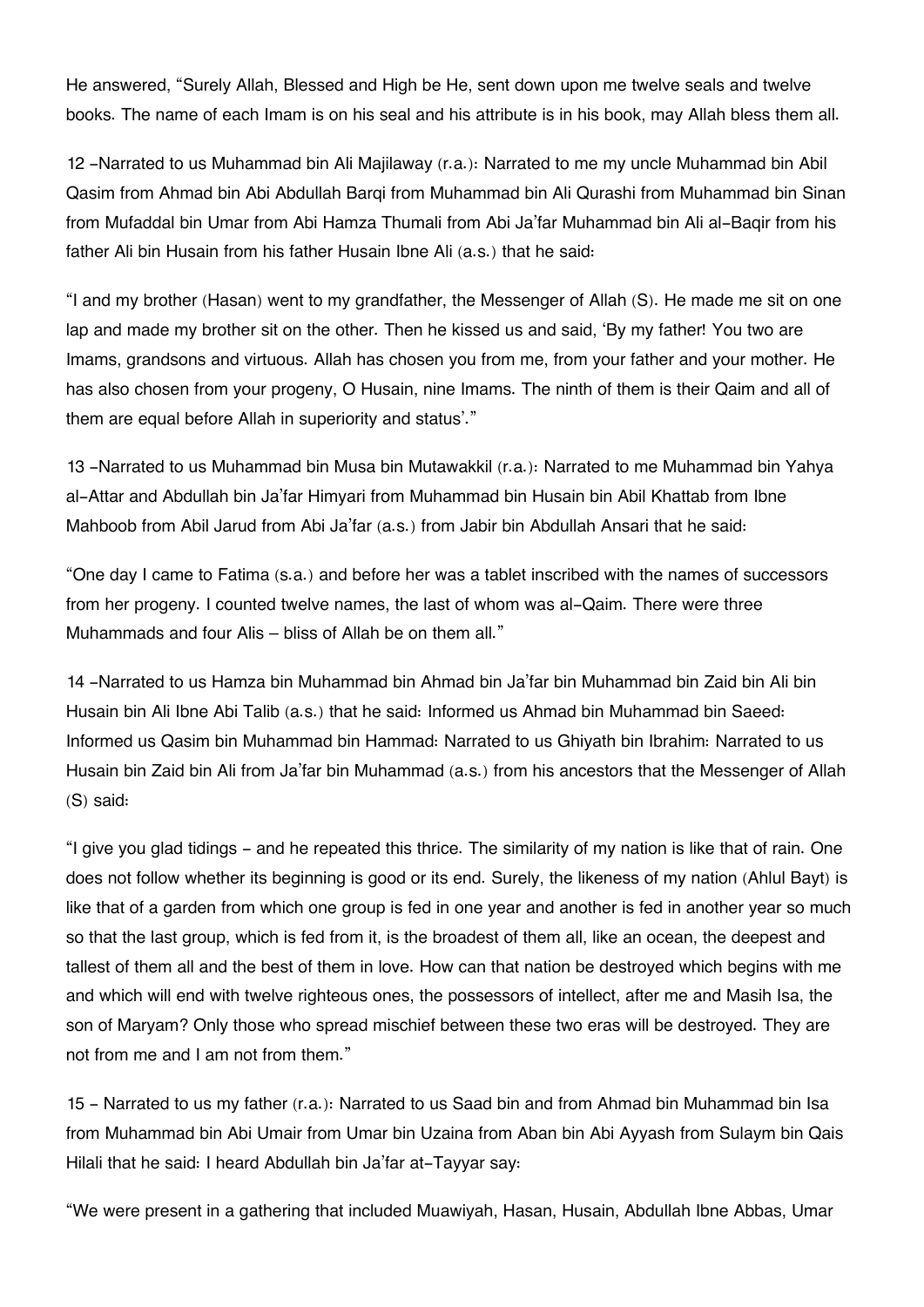bin Abu Salma and Usamah bin Zaid. Traditions were being narrated. The narrator said to Muawiyah bin Abi Sufyan: I heard the Messenger of Allah (S) said: "I have a greater claim on the faithful than they have on themselves, after my brother Ali is having greater claim on the believers than they have on themselves.

Then after him my son, Hasan has a greater claim on the believers than they have on themselves. After him my son, Husain has a greater claim on the believers than they have on themselves. After him his son, Ali has a greater claim on the believers than they have on themselves. And you O Ali will see him. After him his son, Muhammad has a greater claim on the believers than they have on themselves.

And you O Husain will see him. Then he completed twelve Imams nine of whom were from the progeny of Husain. Abdullah says: This statement of mine was verified by Hasan, Husain, Abdullah Ibne Abbas, Umar bin Abu Salma and Usamah bin Zaid in the presence of Muawiyah." Sulaym bin Qays says: I heard this tradition from Salman, Abu Zar, Miqdad and Usamah bin Zaid who said that they heard it from the Messenger of Allah (S).

16 - Narrated to us Abu Ali Ahmad bin Hasan bin Ali Abde Rabb: Narrated to us Abu Zaid Muhammad bin Yahya bin Khalaf bin Yazid Marwazi in Rayy in the month of Rabi al-Awwal of the year 302: Narrated to us Ishaq bin Ibrahim Hanzali in the year 238 – alias Ishaq Ibne Rahawi: Narrated to me Yahya bin Yahya: Narrated to us Hisham bin Khalid from Shabi from Masruq that he said:

"We were sitting with Abdullah bin Masud when a youth asked Abdullah bin Masud if the Prophet had taken oath for any successor after him. Ibne Masud said: You are young in age but you have posed a question that no one has ever asked before. Yes, our Prophet has taken oath from us that after him there will be twelve caliphs, according to the number of the chiefs of Bani Israel."

17 - Narrated to us Ahmad bin Hasan al-Qattan: Narrated to us Abu Abdillah Ahmad bin Muhammad bin Ibrahim Ibne Abi Rajjal Baghdadi: Narrated to us Muhammad bin Ubdus Harrani: Narrated to us Abdul Ghaffar Ibne Hakam: Narrated to us Mansur bin Abil Aswad from Matraf from Shabi from his uncle, Qais bin Ubaid that he said:

"We were sitting in a circle in which Abdullah bin Masud was also present. A Bedouin came and asked: Is there Abdullah among you? Abdullah bin Masud said: I am Abdullah. He asked: Did your Prophet tell you how many caliphs will be there after him? Abdullah bin Masud replied: Yes, twelve, same as the number of the chiefs of Bani Israel."

18 - Narrated to us Abul Qasim Attab bin Muhammad Hafiz: Narrated to us Yahya bin Muhammad bin Saaid: Narrated to us Ahmad bin Abdur Rahman bin Fadl and Muhammad bin Abdullah bin Sawwar and Ibne Warraq Nufaili that they said: Narrated to us Abdul Ghaffar bin Hakam: Narrated to us Mansur bin Abil Aswad from Mutarraf from Shabi that he said: Attab said: narrated to us Ishaq bin Muhammad Anmati: Narrated to us Yusuf bin Musa: Narrated to us Jareer from Ashath bin Sawwar from Shabi that he said: Attab said: narrated to us Husain bin Muhammad Harrani: Narrated to us Ayyub bin Muhammad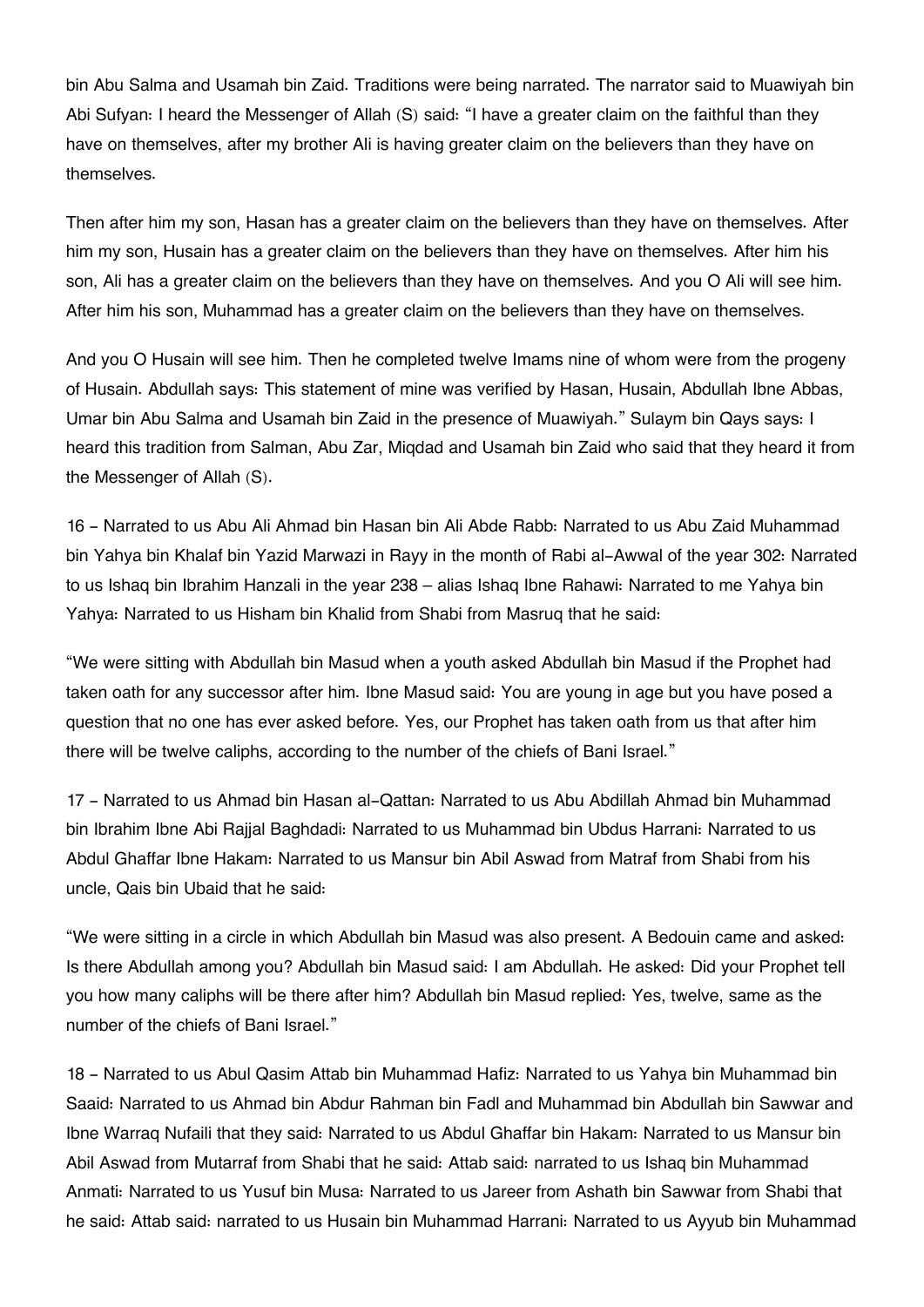Wazzan: Narrated to us Saeed bin Muslimah: Narrated to us Ashath bin Sawwar from Shabi, all of them said: from his uncle Qais bin Ubaid: Abul Qasim Attab said - and this is the report of Mutarrif - he said:

"We were sitting in the Masjid and in our company was Abdullah bin Masud when a Bedouin arrived and asked: Is there Abdullah [Ibne Masud] among you? Abdullah said: Yes, I am Abdullah. What do you want? He said: O Abdullah, did your Prophet inform about the number of caliphs among you? Abdullah bin Masud replied: You have asked something no one has ever asked before since I came to Iraq. Yes, twelve caliphs. Same as the number of the chiefs of Bani Israel."

19 - Narrated to us Ahmad bin Hasan al-Qattan: Narrated to us Abu Bakr Ahmad bin Muhammad bin Abde Rabb Nishapuri: Narrated to us Abul Qasim Harun bin Ishaq - that is Hamdani - that he said: Narrated to us my uncle, Ibrahim bin Muhammad from Ziyad bin Alaqah and Abdul Malik bin Umair from Jabir bin Samura that he said: With my father I was in the presence of the Prophet (S) when I heard him say:

"There will be twelve Amirs after me. Then he said something in a low voice. I asked my father: What did The Messenger of Allah (S) say in a low voice? He replied: He said: All of them will be from Quraish."

20 - Narrated to us Ahmad bin Hasan al-Qattan: Narrated to us Abu Ali Muhammad bin Ali bin Ismail Sukkari Marwazi: Narrated to us Sahl bin Ammar Nishapuri: Narrated to us Amr bin Abdullah Ibne Zarin: Narrated to us Sufyan from Saeed bin Amr from Shabi from Jabir bin Samura that he said:

"I went to the Masjid with my father and the Messenger of Allah (S) was speaking. I heard him say: There will be twelve after me – that is Amirs – then he lowered his voice and I could not make out what he said. So I asked my father: What did he say? He replied: He said: All of them will be from Quraish."

21 -Narrated to us Ahmad bin Muhammad bin Ishaq Dainawari: Narrated to us Abu Bakr bin Abi Dawood: Narrated to us Ishaq bin Ibrahim bin Shazan: Narrated to us Walid bin Hisham: Narrated to us Muhammad bin Zukwan: Narrated to me my father from his father from Ibne Sireen from Jabir Ibn Samura that he said:

'We were with the Prophet (S) when he said, "This matter (Islam) will continue till there are twelve (Caliphs). The people started screaming due to which I could not hear what he said thereafter. I asked my father, who was closer to the Prophet (S) than me, 'What did the Messenger of Allah (S) say?' He replied, "All of them will be from Quraish and their like will not be seen."

22 - Narrated to us Abdullah bin Muhammad as-Saigh: Narrated to us Abu Abdillah Muhammad bin Saeed: Narrated to us Hasan bin Ali bin Ziyad: Narrated to us Ismail Tayyan: Narrated to us Abu Usamah: Narrated to me Sufyan from Burd from Makhool when he was asked:

Did the Prophet (S) say: There will be twelve caliphs after me? Makhool replied, 'Yes.'

23 -Narrated to us Abdullah bin Muhammad as-Saigh: Narrated to me Abul Husain Ahmad bin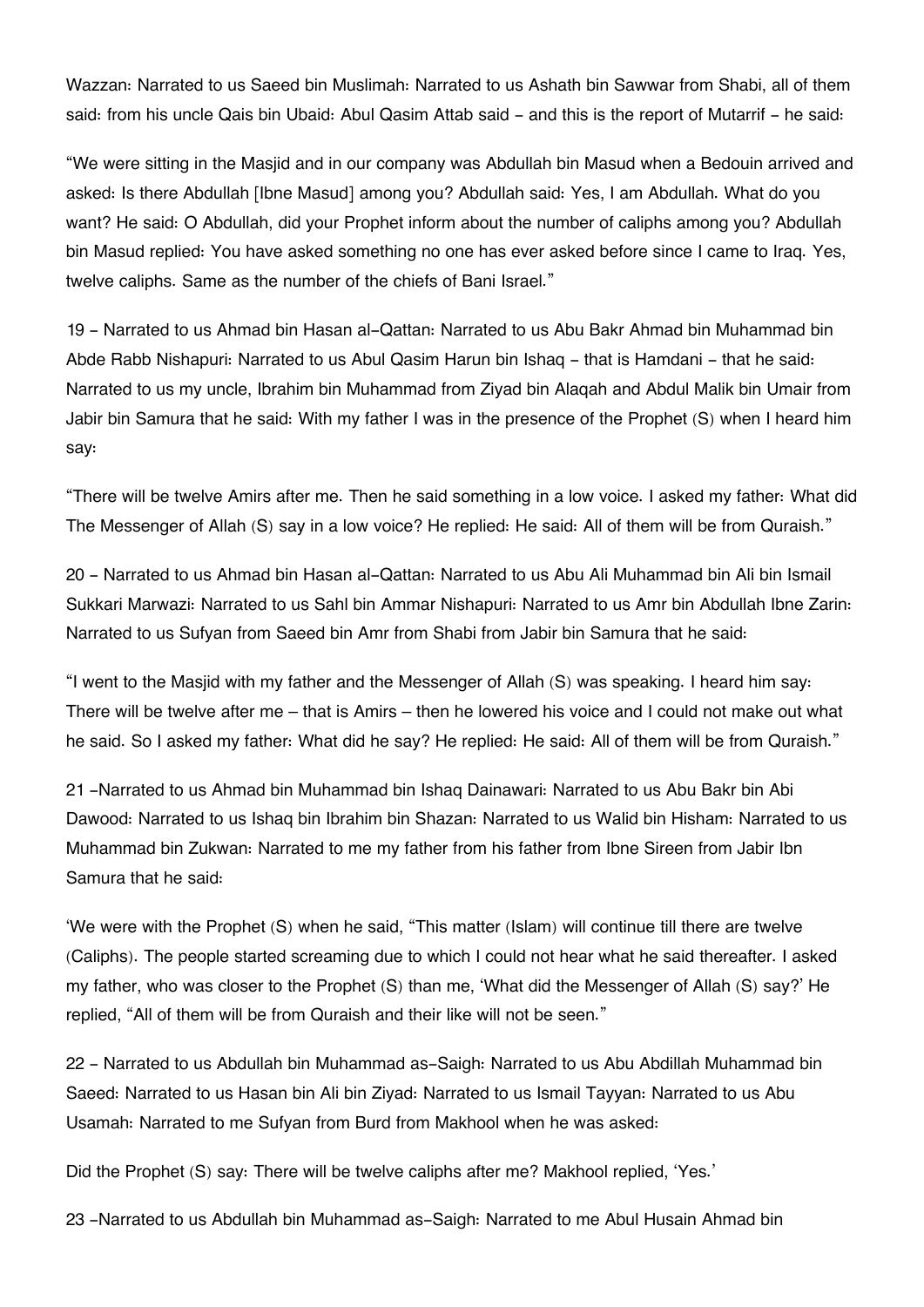Muhammad bin Yahya Qasrani: Narrated to me Abu Ali Bishr bin Musa bin Salih: Narrated to us Abul Walid Khalaf Ibne Walid Basri from Israel from Simak that he said: I heard Jabir bin Samura say: I heard the Prophet (S) say:

"There will be twelve Amirs after me. Then he said something I could not understand. So I asked the people and the said: He said: All of them shall be from Quraish."

24 - Narrated to us Abdullah bin Muhammad: Narrated to us Abul Hasan Ahmad bin Muhammad bin Yahya Qasrani: Narrated to us Abu Ali Husain bin Kumayt Bohlool Musili: Narrated to us Ghassan bin Rabi: Narrated to us Sulaiman bin Abdullah, slave of Aamir Shabi from Aamir from Jabir that he said: The Messenger of Allah (S) said:

"The affair of my Ummah will continue to be bright till the twelve caliphs endure; and all of them will be from Quraish."

25 - Narrated to us my father and Muhammad bin Hasan - May Allah be pleased with them - they said: Narrated to us Saad bin Abdullah: Narrated to us Yaqoob bin Yazid from Hammad bin Isa from Umar bin Uzaina from Aban bin Abi Ayyash from Sulaym bin Qais Hilali that he said:

"I saw Ali (a.s.) in Masjid-e-Nabawi during the caliphate of Uthman and some people were mentioning some traditions and discussing Fiqh and knowledge. They talked about Quraish, their merits and those who brought Faith in the beginning and their migration to Medina and what virtues the Holy Prophet (S) had mentioned about Quraish, like his saying that all Imams will be from Quraish and people will be following Quraish and the Quraish will be the Imams of Arabs, and his saying that one should not say bad things about Quraish and one Quraish will have twice the strength of a non-Quraish man, and he who bears enmity to Quraish, Allah bears enmity with him, and his saying that whoever humiliates Quraish, Allah will humiliate him.

They talked about Ansaar, their merits, who were first ones to accept Islam and their help and how Allah has praised them in His Book, and discussed what virtues the Holy Prophet (S) had mentioned and what he said about the funeral of Saad ibn Maaz, and talked about Hanzala ibn Abu Aamir, who was given the ritual bath by angels, and talked about that person who was helped by a honeybee. They talked until they did not leave any of the merits of Ansaar. Every tribe said they had this one and that one from their tribe. Quraish said that the Holy Prophet (S) was from them, Hamza ibn Abdul Muttalib was from them, Ja'far was from them, Ubaidah ibn Harith and Zaid ibn Haaresaa were from them, and so were Abu Bakr, Umar, Uthman, Saad, Abu Ubaidah, Saalim and ibn Awf.

They did not leave anybody among the ones who accepted Islam in the beginning. There were more than 200 people – some were facing Qibla and some were sitting in a circle. From Quraish, from what I can remember, was Ali ibn Abi Talib (a.s.), Saad ibn Abi Waqqas, Abdul Rahman ibn Awf and Zubair and Talha and Ammar, Miqdad, Abu Zar, and Hashim ibn A'tbah, Abdullah ibn Umar, and Hasan and Husain (a.s.), Abbas and Muhammad ibn Abi Bakr, Abdullah ibn Ja'far, Ubaidullah ibn Abbas.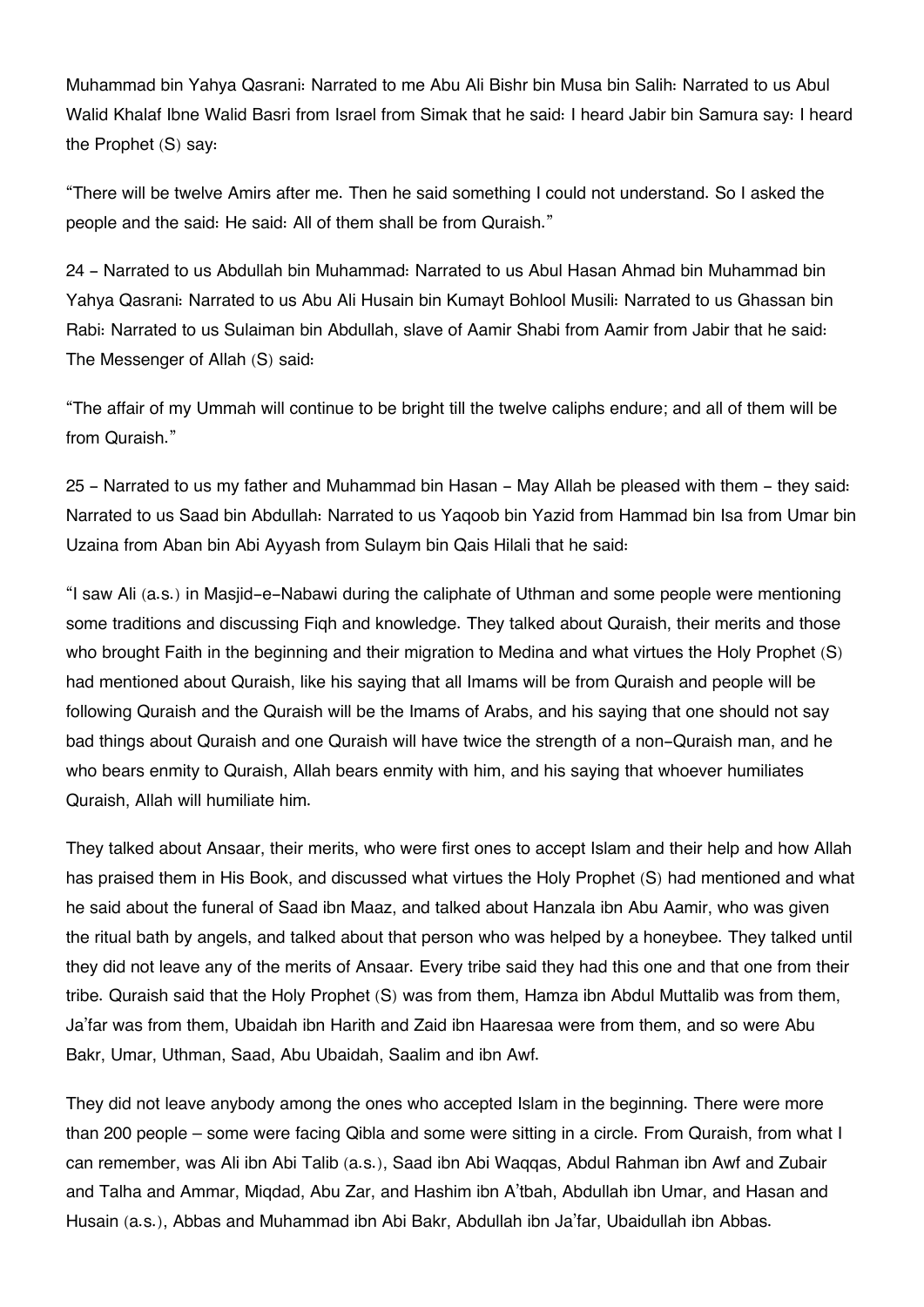From the Ansaar there were Ubayy ibn Kaab, Zaid ibn Thabit, Abu Ayyub-e-Ansari, and Abul Haytham Ibnul Taihan, Muhammad ibn Muslimah and Qays ibn Saad ibn Ubadah, Jabir ibn Abdullah, Abu Maryam and Anas ibn Malik, Zaid ibn Arqam, Abdullah Awf, Abu Layla and with him his son Abdul Rahman who was sitting next to him, who was a young boy – as yet he did not have a beard growing and was very handsome. Abul Hasan Basri came and with him was his son Hasan who was a young boy, as yet, did not have a beard growing and was very handsome. His height was medium. I started looking at him and Abdul Rahman Abi Layla.

I could not decide who was more handsome between these two except that Hasan was older and taller. Then people said many things from morning to midday and Uthman was in his house and did not even know what these people were talking about. Ali (a.s.) was quiet – he did not talk and neither did anyone from his household.

Then all these people turned to Ali (a.s.) and said, 'O Abul Hasan! What has stopped you from talking?' So Ali (a.s.) replied: 'There is no tribe from which a tribesman has not spoken about merits and not said truth.' Then he said: 'O people of Quraish! O group of Ansaar! Through whom has Allah given you these merits – is it because of you yourselves or because of your tribes, or people of your house or somebody else apart from you?' Everyone replied: 'God has given, and because of the Holy Prophet (S) has obliged us, and we have acquired all these because of him and we have got it. So all merits that we have acquired in religion and world is because of the Holy Prophet (S).

We have not acquired it because of our own selves or our tribes or people of our houses.' He said: 'You have spoken truth, O groups of Quraish and Ansaar. So do you accept that whatever good you have acquired in religion and world is specially due to us Ahlul Bayt and not due to yourselves, and you have heard the Holy Prophet (S) saying: 'I and my brother Ali ibn Abi Talib are created from the same clay until Adam.'

People of Badr, Uhad and people of Saabeqah (people who accepted Islam first) all said: 'Yes we have heard it from the Holy Prophet (S).' He asked: 'What, do you accept that my brother, the Holy Prophet (S), said: 'I and my Ahlul Bayt – we were, each and everyone of us, one Noor (light) that were walking in presence of Allah 14000 years before Adam was created, and when Adam was created, this light was put in his loins and brought to this earth. Then this light was put in the boat through Nuh, and then in the fire through Ibrahim and after that transferred on highly esteemed loins and pure wombs and then from pure wombs towards extremely respected loins, within such fathers and mothers who never met each other unlawfully.'

Then Ali (a.s.) said: 'Bearing Allah as Witness, I am saying do you know Allah, in His first Books, has in many verse given my merits and in this Ummah nobody reached Allah and His Prophet before me?' Everyone replied: 'Bearing Allah as Witness – Yes.' He asked: 'Bearing Allah as Witness, do you know when the verses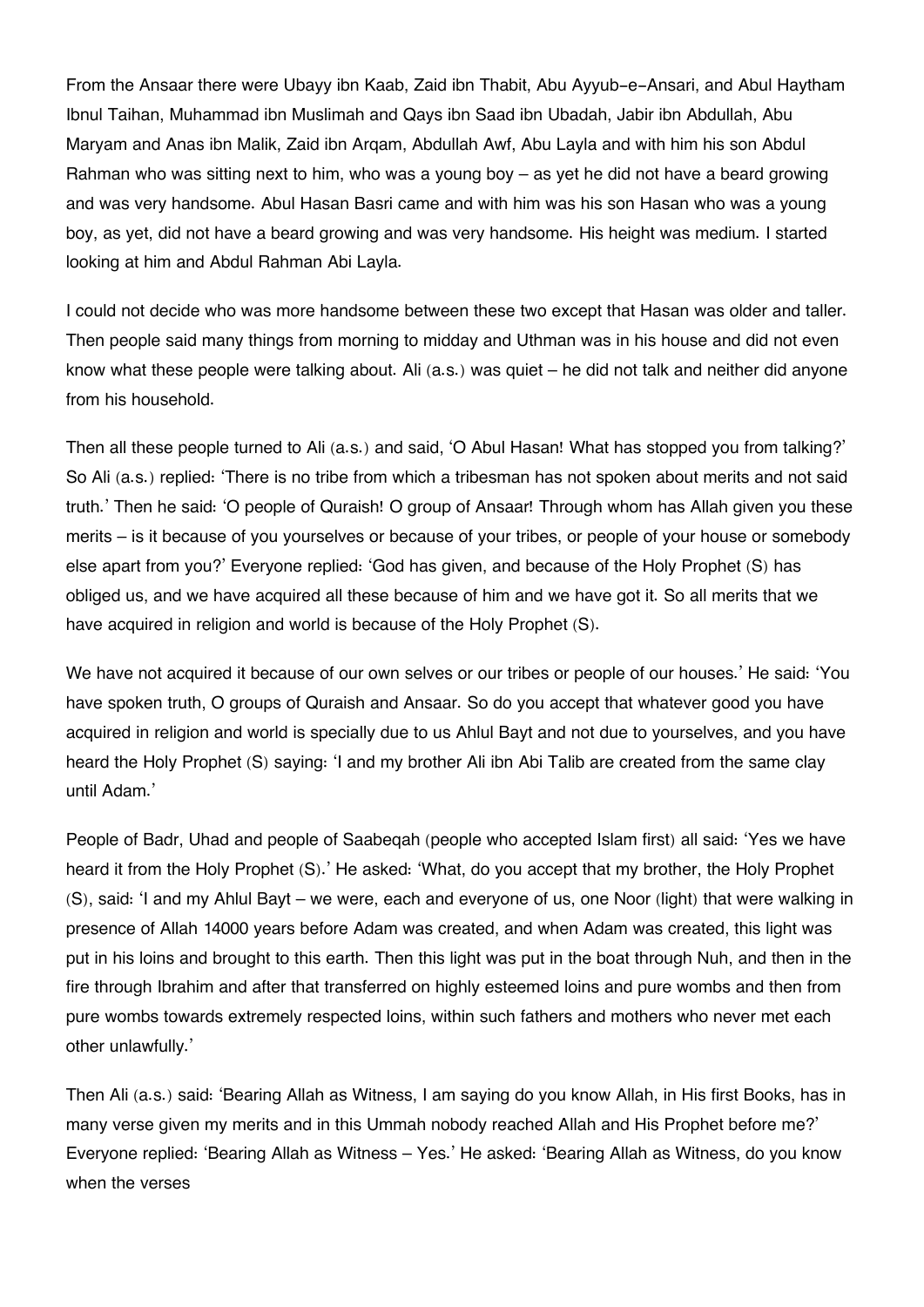وَالسَّابِقُونَ الْأَوَّلُونَ مِنَ الْمُهَاجِرِينَ وَالْأَنْصَارِ

*'And (as for) the foremost, the first of the Muhajirs and Ansaar...'*[4](#page--1-0)

And…

والسابِقُونَ السابِقُونَ

اولَٰئكَ الْمقَربونَ

#### *'And the foremost are the foremost, these are they who are drawn nigh (to Allah).'*[5](#page--1-0)

Were revealed, the Holy Prophet (S) was asked whom these were for. He replied: 'Allah has revealed them for Prophets and their inheritors and I am more meritorious than all Prophets and Messengers, and Ali ibn Abi Talib, my inheritor, is more meritorious than all inheritors?' All replied: 'Bearing Allah as Witness – Yes.'

He said: 'I am telling you bearing Allah as Witness, do you know when these verses:

يَا أَيُّهَا الَّذِينَ آمَنُوا أَطِيعُوا اللَّهَ وَأَطِيعُوا الرَّسُولَ وَأُولِي الْأَمْرِ مِنْكُمْ

#### *'O you who believe! Obey Allah and obey the Apostle and those in authority from among you.'*[6](#page--1-0)

And

انَّما وليم اله ورسولُه والَّذِين آمنُوا الَّذِين يقيمونَ الصَةَ ويوتُونَ الزكاةَ وهم راكعونَ

*'Only Allah is your Wali and His Apostle and those who keep up prayers and pay the poor-rate while they bow.'*[7](#page--1-0)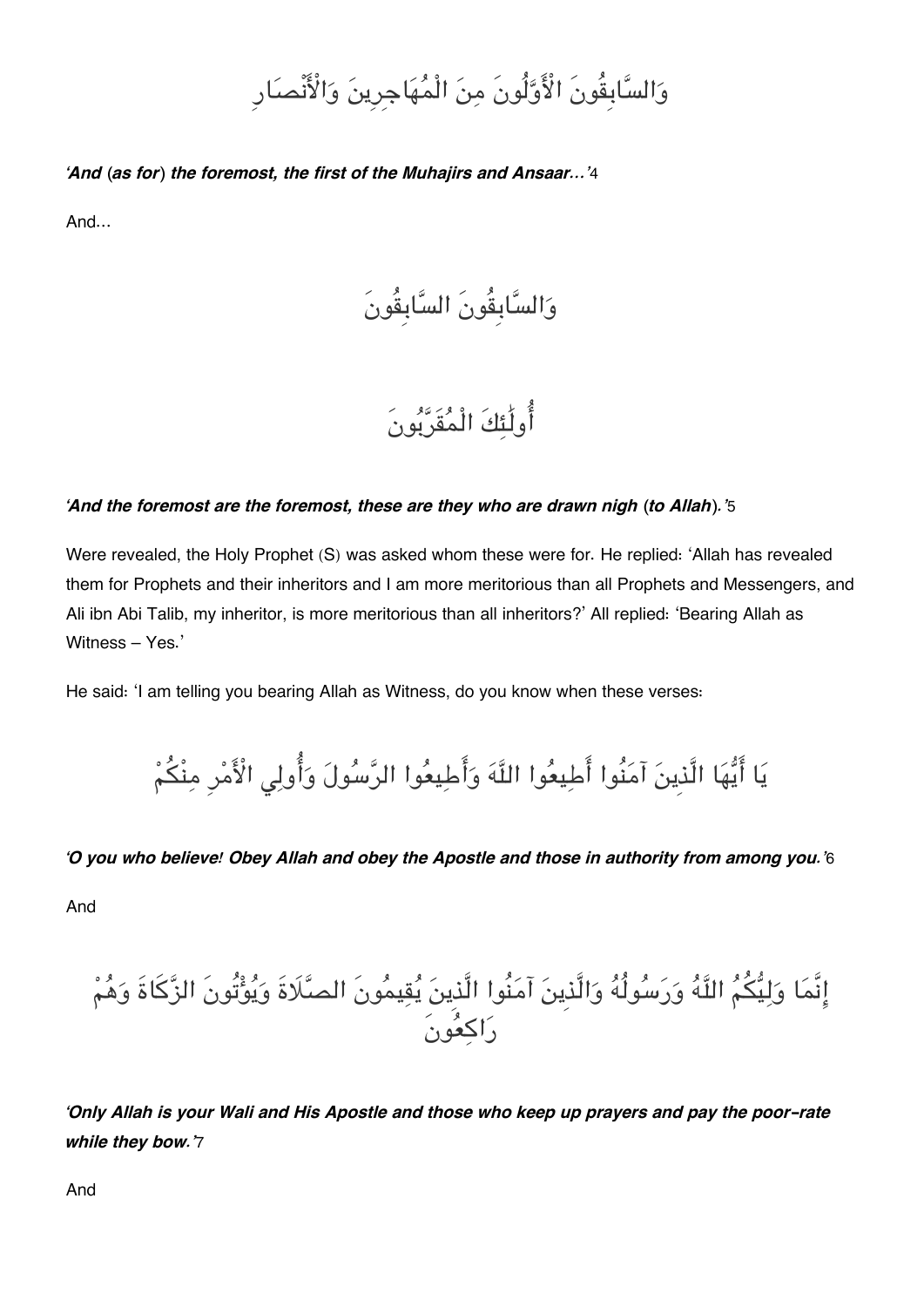## وَلَمْ يَتَّخِذُوا مِنْ دُونِ اللَّهِ وَلَا رَسُولِهِ وَلَا الْمُؤْمِنِينَ وَلِيجَةً ؟!

### *'What! Do you think that you will be left alone while Allah has not known those of you who have struggle hard and have not taken any one as an adherent besides Allah and His Apostle and the believers.'*[8](#page--1-0)

Were revealed people asked: 'O Messenger of Allah, is this for particular believers or is it for believers in general?' Then Allah, the Mighty and Sublime commanded His Prophet to inform them who is Ulil Amr and explain Wilayat to them like prayer, fasting, Zakat, Hajj was explained to them. At that time the Holy Prophet (S) appointed me at Ghadeer Khumm, then he gave a sermon and said: 'O people, Allah has given me such a Message that my chest is becoming tight, and I thought people will not believe me, so He demanded that I pass the Message on, or He will punish me.'

Then the Holy Prophet (S) ordered and it was announced that prayer is being established and gave a sermon and said: 'O people, do you know that Allah is my Maula and I am Maula of Momineen and I have more authority over the lives of Momineen than they themselves?' Everyone replied: 'Surely, O Prophet of Allah.' He said: 'O Ali, get up.' So I got up. He said:

منت تموه هفع يموه هم مول لن نوه هود دن نعاده ه

'Whosever's Maula I am, then this Ali is his Maula – O Allah befriend him who befriends them and bear enmity towards him who bears enmity towards them (i.e. Ahlul Bayt).' Salman then stood up and asked: 'O Messenger of Allah, what kind of Wilayat?' He replied: 'On whomever I have more authority, Ali also has more authority' and then the Almighty Allah revealed the verse:

الْيَوْمَأَكْمَلْتُلَكُمْدِينَكُمْوَأَتْمَمْتُعَلَيْكُمْنِعْمَتِ يوَرَضِيتُلَكُم ُاإِلِسْالَم َدِينًا

#### *'This day I have perfected for you your religion and completed My favor on you and chosen for you Islam as a religion.'*[9](#page--1-0)

Then the Holy Prophet (S) recited Takbir and said, 'Allaho Akbar, my Prophethood is complete and Allah's religion is complete with Ali's Wilayat after me.' Abu Bakr and Umar stood up and asked: 'O Messenger of Allah! Is this verse only for Ali?' The Holy Prophet (S) replied: 'Indeed, for him and for all my inheritors till the Day of Judgment.' They both said: 'O Messenger of Allah! Tell us who they are.'

The Holy Prophet (S) said: 'Ali, my brother, my vizier, my successor, my inheritor, and my caliph in my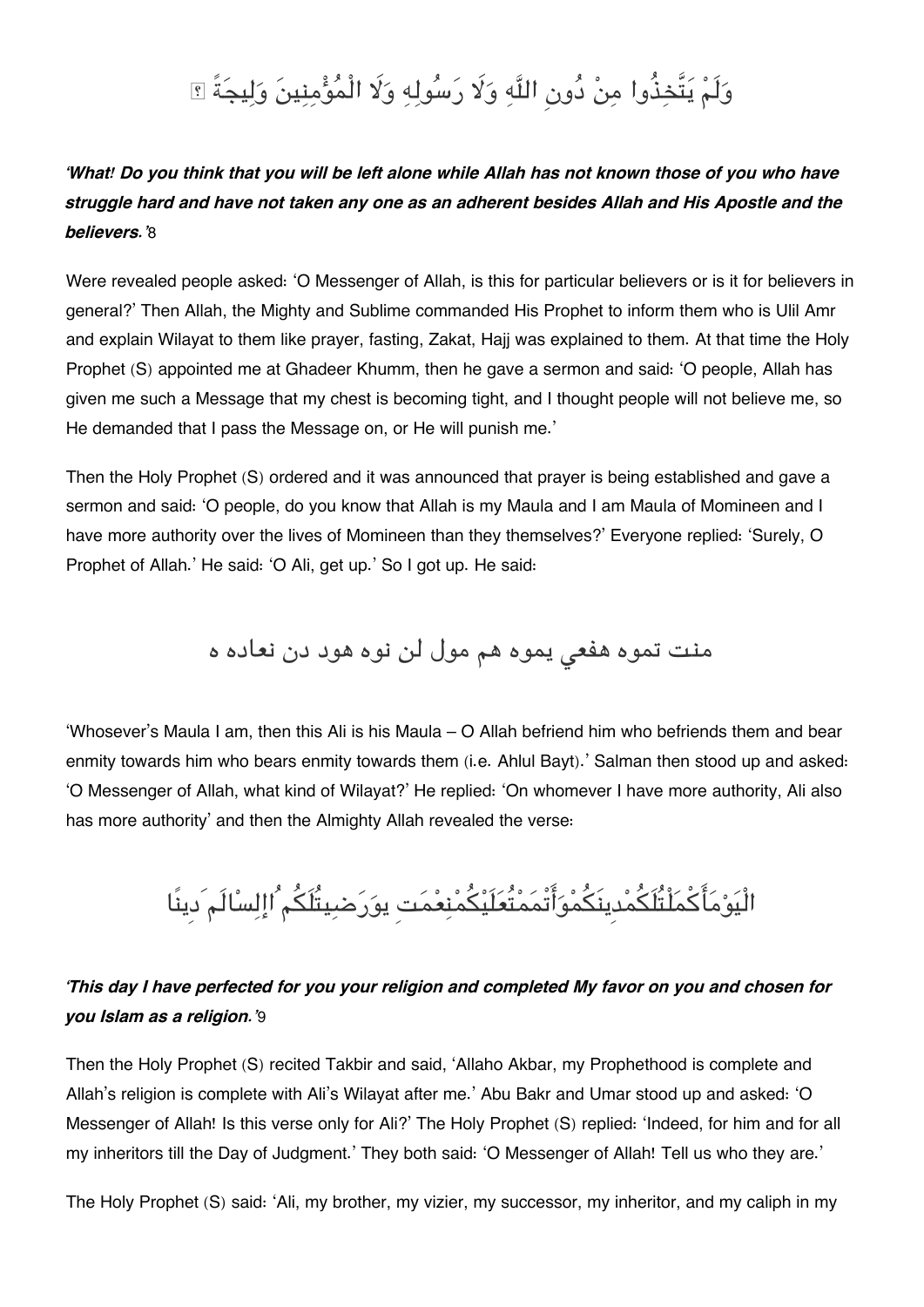Ummah after me, and guardian of all Momineen after me, then my son Hasan, then my son Husain, then my son Husain's nine children, one after the other. Quran will be with them all and they will all be with Quran. They all will not leave Quran and Quran will not leave them all until they reach me at my Fountain.'

Then people said: 'Yes, surely, bearing Allah as Witness, we have heard it and we are witness – it is like what you said.' Some people said: 'We remember most of what you said, but do not remember everything.' Ali (a.s.) said: 'You have said truth – all people are not equal in memory. I bear Allah as witness – these people have remembered it when the Holy Prophet (S) stood up and explained it to them.' Then Zaid ibn Arqam, Baraa ibn Aazib, Abu Zar, Miqdad and Ammar stood up and said: 'We bear witness, we remember the Messenger of Allah saying, when he was on the pulpit and you were next to him: 'O people, Allah has commanded me that I appoint an Imam for you after me who will be responsible and he will be my inheritor, my caliph, and whose obedience, Allah – in His Book – has made obligatory on believers and has joined his obedience to His and my obedience.

He has given command about his Wilayat in His Book, and I spoke again to Allah concerning this, fearing taunts and disbelief of hypocrites. Allah commanded firmly that I pass this Message or He will punish me.' 'O people, Allah has commanded in His Book to pray, so I explained it to you and He commanded Zakat, fasting and Hajj, so I mentioned these and explained these to you. And He has commanded you concerning Wilayat, and I am bearing you as witnesses that this Wilayat is for him (Ali) especially, (and he put his hand on Ali).

Then after him, it is for his two sons and after them all inheritors who will be his children. They will not separate from Quran and Quran will not separate from them until they reach me at the Pool.' 'O people, I have told you, after me what your shelter will be and after me who your Imam, Wali, and Hadi will be. He is this – my brother Ali ibn Abi Talib. He has the same status that I have with you. Listen to him in matters of religion, and in your tasks, obey him because he has all that Allah has given me – His Knowledge and Wisdom. So ask him and learn from him and after him, his inheritors. Do not teach him and do not by-pass him, and do not fall behind him because he is with truth and truth is with him. He will always be with truth and truth will always be with him.' Then they all sat down.

Sulaym says that Ali (a.s.) said: 'O people, you know that when Allah in His Book revealed:

## إِنَّمَا يُرِيدُ اللَّهُ لِيُذْهِبَ عَنْكُمُ الرِّجْسَ أَهْلَ الْبَيْتِ وَيُطَهِّرَكُمْ تَطْهِيرًا

#### *'Allah only desires to keep away the uncleanness from you, O people of the House! And to purify you a (thorough) purifying.'*[10](#page--1-0)

The Holy Prophet (S) gathered me, Fatima and my two sons, Hasan and Husain, and then put a cloak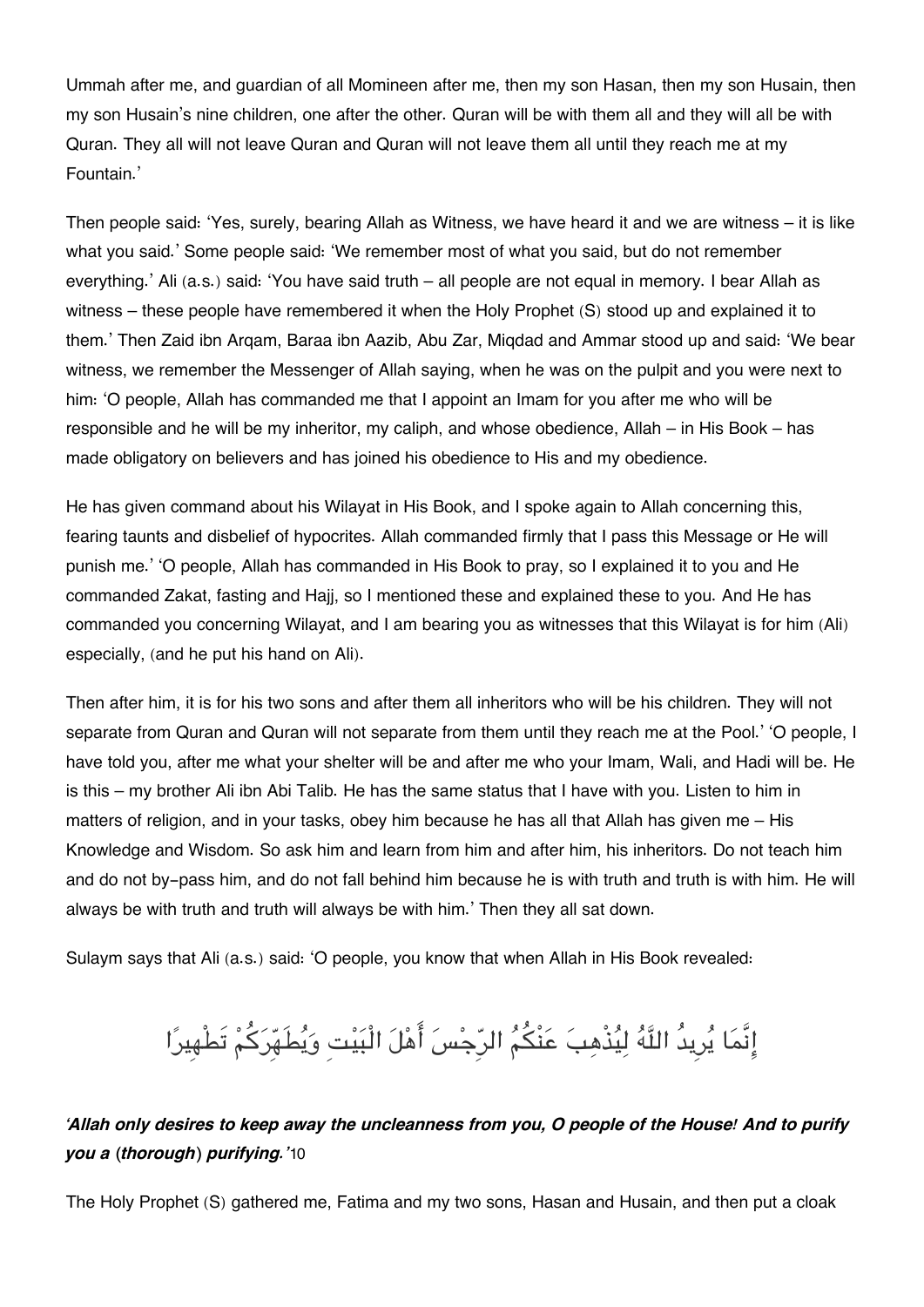over us and said: 'These are my Ahlul Bayt, my flesh, what displeases them will displease me, what hurts them will hurt me, and what troubles me will trouble them, so keep them away from evil and keep them as pure as they have a right to be.' Umme Salma asked: 'What about me, O Messenger of Allah?' The Holy Prophet (S) replied: 'You are worthy, but this verse is only for me, my brother, my daughter Fatima and my two sons, and my son Husain's nine children, and nobody else is included with me – except them.' Everyone replied: 'Yes, indeed, we bear witness that Umme Salma told this to us. We asked the Holy Prophet (S) and he said exactly what Umme Salma had related to us.'

Then Ali (a.s.) said: 'I am telling you, bearing Allah as Witness, do you know when the verse:

## يا ايها الَّذِين آمنُوا اتَّقُوا اله وكونُوا مع الصادِقين

#### *'O you who believe! Be careful of (your duty to) Allah and be with the true ones.'*[11](#page--1-0)

…was revealed, Salman asked: 'O Messenger of Allah, is this verse general or particular?' Holy Prophet (S) replied, 'All believers have been commanded here but Sadiqeen are particular, i.e. My brother Ali and after him my inheritors until the Day of Judgment?' Everyone said: 'Bearing Allah as Witness – Yes.' Ali (a.s.) said: 'Bearing Allah as Witness – do you know I asked the Holy Prophet (S) at the time of the expedition of Tabuk why he had left me behind and he replied: 'Medina cannot be alright without either you or me, and you are to me as Harun was to Musa, except that after me there will not be another Prophet?' Everyone said: 'Bearing Allah as Witness – Yes.' Ali (a.s.) asked: 'Bearing Allah as Witness, do you when know Allah revealed in Surah Hajj:

## يَا أَيُّهَا الَّذِينَ آمَنُوا ارْكَعُوا وَاسْجُدُوا وَاعْبُدُوا رَبَّكُمْ وَافْعَلُوا الْخَيْرَ لَعَلَّكُمْ تُفْلِحُونَ

#### *'O you who believe! Bow down and prostrate yourselves and serve your Lord, and do good that you may succeed…till the end of Surah…*[12](#page--1-0)

Salman stood up and asked: 'O Messenger of Allah, who are these people over whom you stand witness and they stand witness over people, whom Allah has chosen and has left no obstacle in religion and their father Ibrahim's religion?' He replied: 'Allah has meant only 13 people, the Ummah is not included.' Salman requested: 'O Messenger of Allah, tell me who they are.' The Holy Prophet (S) replied: 'I, my brother and eleven from my children?' Everyone replied: 'Bearing Allah as Witness – Yes.'

Ali (a.s.) said: 'I ask you, bearing Allah as Witness, do you know that the Holy Prophet (S) gave a sermon after which he did not give any sermon. He said: 'O people, I leave behind you two heavy things – Allah's Book and my Ahlul Bayt. Keep close to them, you will not deviate, because Lateef and Khabeer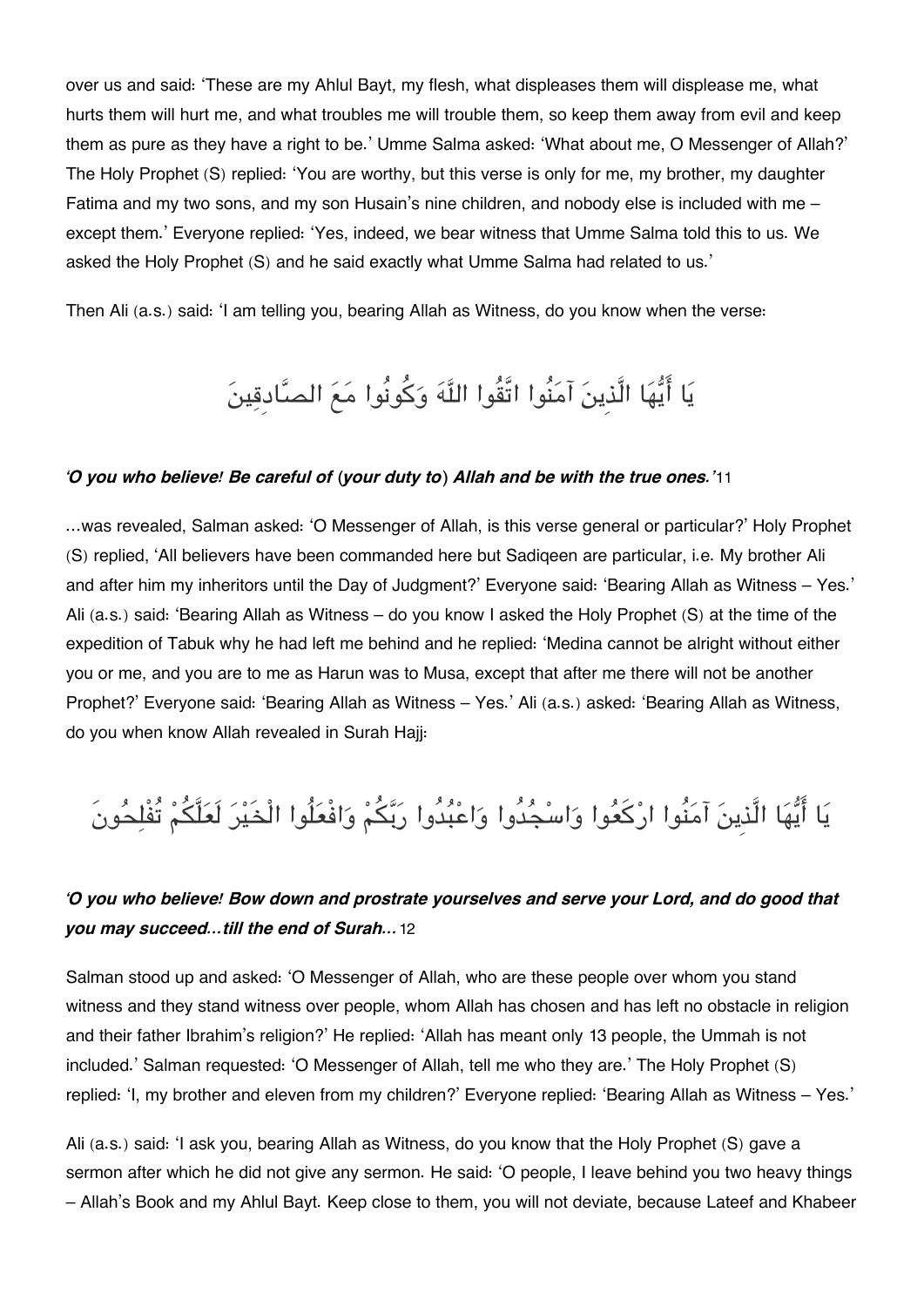(Allah) has informed me and has promised me that these two will not separate until they come to the Pool to me.' Umar stood up and looked angrily.

He asked: 'O Prophet of Allah, all the people of your house?' He replied: 'No, but those from them who are my inheritors. The first of them is my brother Ali, who is my vizier, my inheritor, my caliph in my Ummah and after me, the guardian of all believers. He is the first of them, then my son Hasan and then my son Husain, then nine from the posterity of Husain, one by one, until they come to me at the Fountain.

They will be witness on the earth of Allah and will be authority on His Creation, and will be mines of His Wisdom. He who obeys them will have obeyed Allah, and he who disobeys them will have disobeyed Allah?' Everyone said: 'We bear witness that the Holy Prophet (S) had said that.' Then for a long time Ali (a.s.) was questioned. He did not leave anything, bearing Allah as Witness, until he reached his final merits that the Holy Prophet (S) has mentioned about him. All kept confirming, bearing Allah as Witness, that this was true."

26 - Narrated to us Muhammad bin Umar Hafiz: Narrated to me Abu Bakr Muhammad bin Ali Muqri – alias Qattah – that he said: Narrated to me Ahmad bin Muhammad bin Yahya Soosi: Narrated to us Abdul Aziz bin Aban: Narrated to us Sufyan Thawri from Jabir from Shabi from Masrooq that he said:

## ياايهاالَّذِين َآمنُوااركَعواواسجدُواواعبدُواربموافْعلُواالْخَيرلَعلَّمتُف

"I asked Abdullah (Ibn Masud), 'Did the Prophet (S) inform you how many caliphs will there be after him?' He replied, 'Yes, twelve caliphs. All of them will be from Quraish."

27 - Narrated to us Ja'far bin Muhammad bin Masroor: Narrated to us Husain bin Muhammad bin Aamir from Moalla bin Muhammad Basri from Ja'far bin Sulaiman from Abdullah bin Hakam from his father from Saeed bin Jubair from Abdullah bin Abbas that he said: The Messenger of Allah (S) said:

"Indeed, my caliphs and legatees and the divine proofs over the creatures after me shall be twelve. The first of whom is my brother and the last is my son. He was asked: O Messenger of Allah, who is your brother? He replied: Ali Ibne Abi Talib. Then he was asked: Who is your son? The very Mahdi who will fill the earth with justice and equity just as it would be fraught with injustice and oppression. By the One Who sent me as the giver of glad tidings even if a day remains from the tenure of the world, the Almighty Allah would definitely prolong that day to such an extent that he reappears in it. At that time Isa bin Maryam, the spirit of Allah will descend and pray behind him. And the earth shall be illuminated by his effulgence and his kingdom and power will stretch to the east and the west of the earth."

28 - Narrated to us Ali bin Abdullah Warraq ar-Raazi: Narrated to us Saad bin Abdullah: Narrated to us Haitham bin Abi Masrooq Nahdi from Husain bin Ulwan from Umar bin Khalid from Saad bin Tareef from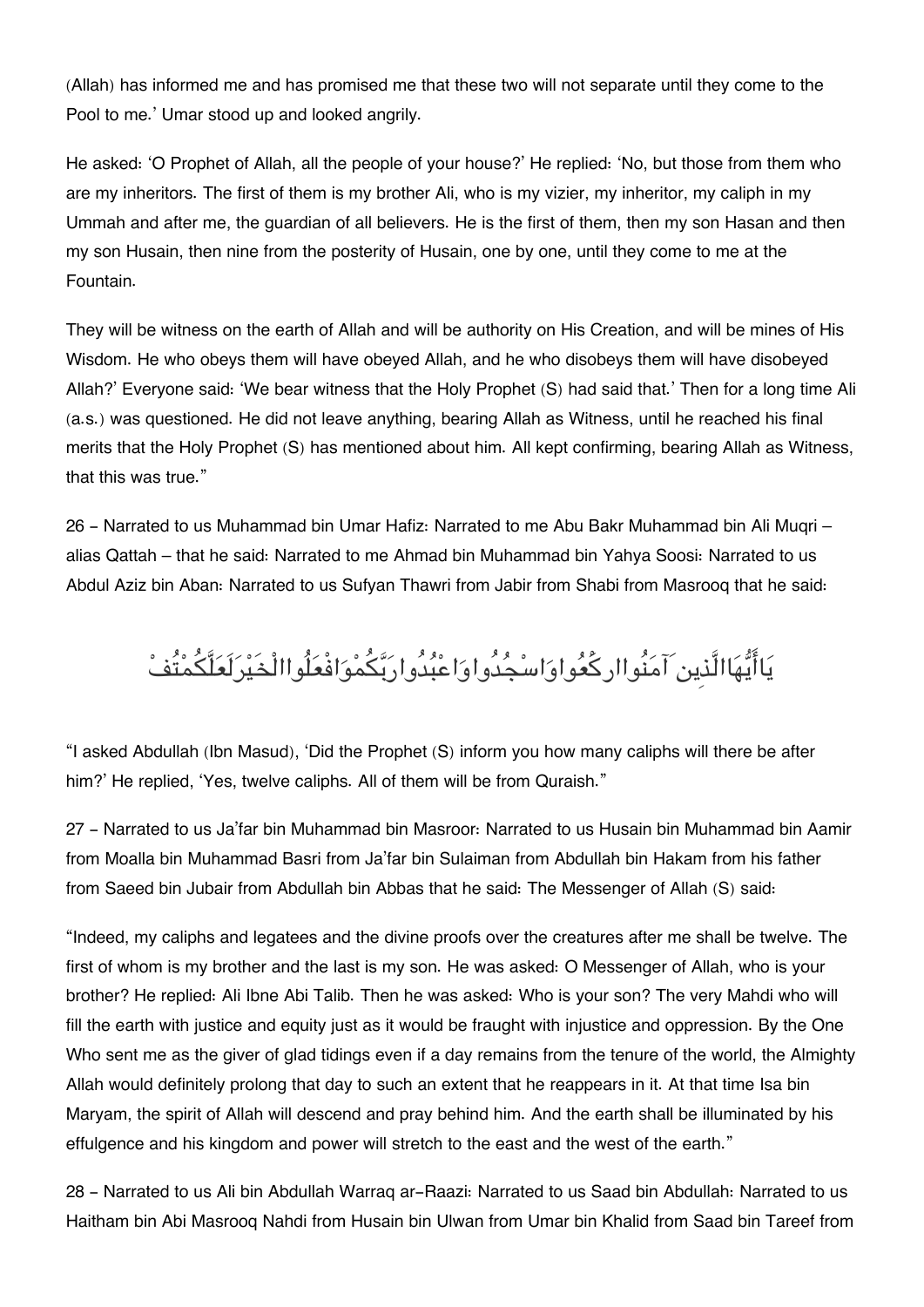Asbagh bin Nubatah from Abdullah bin Abbas that he said: I heard the Messenger of Allah (S) say:

"I, Ali, Hasan, Husain and nine (Imams) from the progeny of Husain are the purified and the infallible ones."

29 - Narrated to us Ahmad bin Hasan al-Qattan: Narrated to us Ahmad bin Yahya bin Zakariya al-Qattan: Narrated to us Bakr bin Abdullah bin Habib: Narrated to us Fadl bin Saqr Abdi: Narrated to us Abu Muawiyah from Amash from Abaya bin Rabi from Abdullah bin Abbas that he said: The Messenger of Allah (S) said:

"I am the chief of the prophets, Ali Ibne Abi Talib is the chief of successors. And my successors after me are twelve. The first of them is Ali Ibne Abi Talib (a.s.) and the last is al-Qaim (a.s.)."

30 -Narrated to us Muhammad bin Hasan (r.a.): Narrated to us Muhammad bin Yahya al-Attar from Sahl Ibne Ziyad and Ahmad bin Muhammad bin Isa that they said: Narrated to us Hasan bin Abbas bin Harish ar-Raazi from Abi Ja'far the second, from his father from his ancestors that Amirul Momineen (a.s.) said: I heard the Messenger of Allah (S) say to his companions:

"Have faith in the Night of Power (Lailatul Qadr). Indeed it is for Ali Ibne Abi Talib (a.s.) and his eleven sons after him."

31 -Narrated to us my father (r.a.): Narrated to us Saad bin Abdullah from Ahmad bin Muhammad bin Isa and Muhammad bin Husain bin Abil Khattab and Muhammad bin Isa bin Ubaid and Abdullah bin Aamir bin Saeed from Abdur Rahman bin Abi Najran from Hajjaj Khashshab from Maroof bin Kharrabooz that he said: I heard Aba Ja'far (a.s.) say: The Messenger of Allah (S) said:

"The example of my Ahlul Bayt in this Ummah is only like the example of the stars in the sky, when one of the stars disappears another one appears."

32 - Narrated to us more than one of our associates: Narrated to us Abu Ali Muhammad bin Hammam: Narrated to us Abdullah bin Ja'far from Ahmad bin Hilal from Muhammad bin Abi Umair from Saeed bin Ghazwan from Abi Baseer from Abi Abdullah (a.s.) narrates from his forefathers that the Messenger of Allah (S) said:

"Surely Allah, Mighty and Glorified be He, chose Friday from the days, the the month of Ramadan from the months, the Night of Power لية ةالقدر from the nights, chose me from all the Prophets and chose Ali (a.s.) from me. He granted him (Ali) superiority over all the successors. From Ali (a.s.) He chose Hasan (a.s.) and Husain (a.s.) and from Husain (a.s.), He chose the successors from his descendants.

They (descendants) will dispel the distortion of the exaggerators غالين from the Quran,the plagiarism of the liars and the interpretation of the deviated ones. The ninth of them is their Qaim (a.t.f.s.) and he is their apparent and their concealed."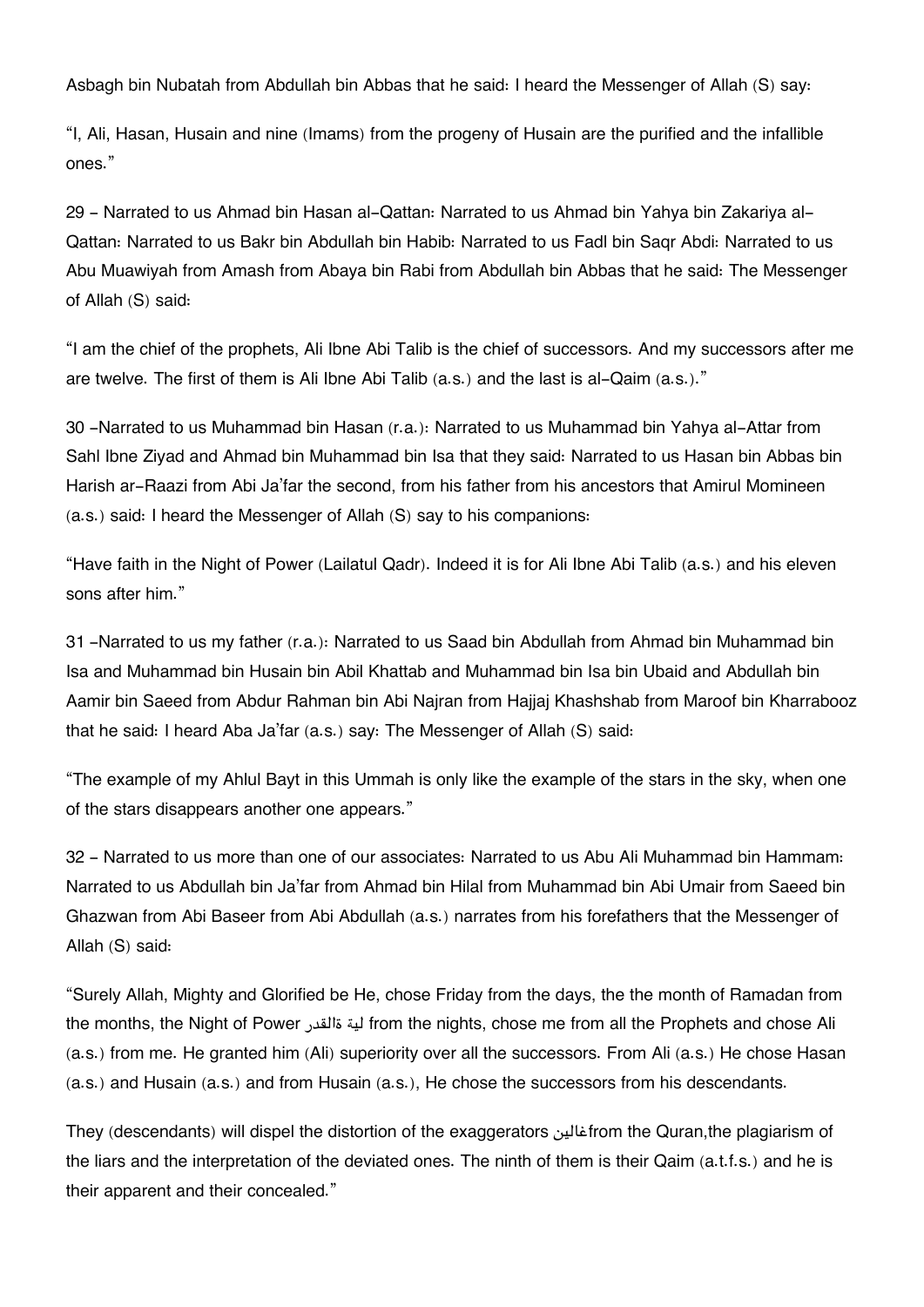33 -Narrated to us Ahmad bin Muhammad bin Ziyad Hamdani (r.a.): Narrated to us Muhammad bin Maqil Qirmiseeni: Narrated to us Muhammad bin Abdullah Basri: Narrated to us Ibrahim bin Mihzam from his father from Abi Abdullah from his father from his ancestors from Ali (a.s.) that the Messenger of Allah (S) said:

"The Imams will be twelve from my Ahlul Bayt (a.s.). Allah, the High, will grant them my understanding, my knowledge and my wisdom and He will create them from my clay- طينت. Then woe unto the arrogant ones against them after me, who will break my relations concerning them. What is wrong with them (opponents)? May Allah not make them reach my intercession!"

34 - Narrated to us Muhammad bin Ibrahim bin Ishaq (r.a.): Narrated to us Muhammad bin Hammam Abu Ali from Abdullah bin Ja'far from Hasan bin Musa Khashshab from Abi Muthanna Nakhai from Zaid bin Ali bin Husain bin Ali from his father Ali bin Husain (a.s.) from his father Husain bin Ali (a.s.) that he said: The Messenger of Allah (S) said:

"How can that people be destroyed whose foremost are me, Ali and eleven of my descendants, the possessors of signs and whose last is Masih, the son of Maryam. But between these two eras, he will be destroyed who is not from me and I am not from him."

35 - Narrated to us Ahmad bin Muhammad bin Yahya al-Attar (r.a.): Narrated to us my father from Muhammad bin Abdul Jabbar from Ahmad bin Muhammad bin Ziyad Azdi from Aban bin Uthman from Thabit bin Dinar from the Chief of the worshippers Ali bin Husain from the Chief of the martyrs Husain bin Ali from the Chief of the legatees Amirul Momineen Ali Ibne Abi Talib (a.s.) that he said: The Messenger of Allah (S) said:

"There will be twelve Imams after me. The first of them is you, O Ali and the last of them is the Qaim by whom Allah, the Mighty and Sublime will conquer the east and the west of the earth."

36 -Narrated to us Muhammad bin Ali Majilaway: Narrated to me my uncle Muhammad bin Abil Qasim from Ahmad bin Abi Abdullah Barqi: Narrated to me Muhammad bin Ali Qurashi: Narrated to me Abu Rabi Zahrani: Narrated to us Jareer from Laith bin Abi Sulaym from Mujahid that he said: Ibne Abbas said: I heard the Messenger of Allah (S) say:

"There is an angel of Allah named Dardaeel. He is having sixteen thousand wings and the distance between each wing is equal to that of the distance between the earth and the sky. One day a thought came to the mind of this angel that is there anything greater than the Almighty Allah? The Almighty Allah gave him the same number of wings again and now he had thirty-two thousand wings. Then the Almighty Allah ordered him to fly. So he continued to fly for fifty years but could not reach any end of the heavens. When he was tired, the Almighty Allah told him: O angel, come back to your original place, Our greatness is effective on all great things and there is no one greater than Me, nor can I be related to a particular place. Then the Almighty Allah confiscated his wings and expelled him from the rows of angels.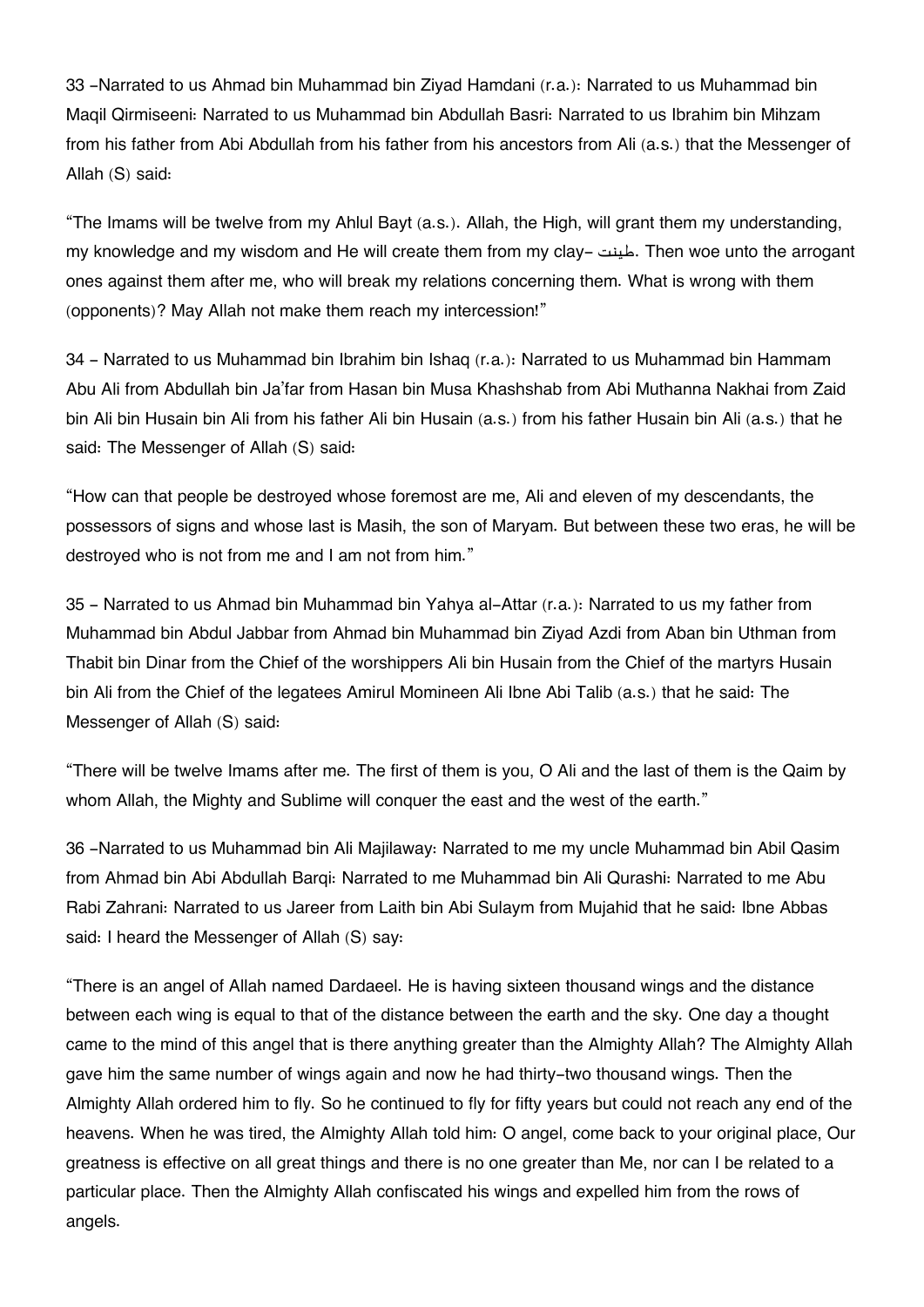When Imam Husain (a.s.) was born on a Thursday night the Almighty Allah commanded the caretaker angel of hell to extinguish the fire as a mark of celebrating the birth of the son of the Prophet and told the caretaker of Paradise to decorate Paradise. Allah, the Mighty and Sublime also asked the Houries of Paradise to embellish themselves for the occasion. He instructed the angels to stand in organized rows as a mark of respect and recite glorifications and divine praises.

Archangel Jibraeel was directed that a thousand delegations of angels, each consisting of a thousand angels mounted on horses having black and white marks and decorated with rubies and jewels, must go and congratulate the Prophet. They must also be accompanied by angels, known as Ruhanis, holding trays of effulgence. Jibraeel was also told to inform the Prophet that the newborn should be named 'Husain'.

He was also to tell the Prophet: O Muhammad, the evil people of your community mounted on the worst vehicles would slay Husain. Thus woe be to the killer, woe be to one who supports him and woe be to the one who shows the path of evil. I am aloof from the killer of Husain and he is away from My mercy because no crime would as dreadful as the killing Husain till the Judgment Day. On the Judgment Day Husain's killer will enter Hell along with the polytheists. The Hell is eager to have the killer of Husain like the Paradise is desirous of righteous people.

Thus Jibraeel set out towards the earth but when he passed by Dardaeel he asked: O Jibraeel what matters have been decided with regard to the earth, tonight in the heavens? Is the doomsday near? Jibraeel said: No, a child is born in the house of Muhammad and the Almighty Allah has sent me to congratulate Muhammad on this occasion. Dardaeel said: O Jibraeel when you go to Muhammad tell him to request the Almighty to forgive me for the sake of this newborn, restore my wings and allow me to rejoin the ranks of the angels. Jibraeel came to the Messenger of Allah (S) and congratulated him as the Almighty Allah had commanded.

The Messenger of Allah (S) asked: would my people kill my son? 'Yes,' said Jibraeel. 'They would not be from my community. I am immune from them. And the Almighty Allah is aloof from them. Jibraeel said: O Muhammad, I am also aloof from them. After that the Holy Prophet (S) came to Lady Fatima and congratulated her and also informed her about the killing of Husain, she began to cry and said: Alas, would this child had not been born. May Allah send the killer of Husain to hell.

The Holy Prophet (S) said: O Fatima, I guarantee hell for the killer of Husain. But your son will not be martyred till he does not father a son who would be an Imam from whose progeny would come the rest of the guiding Imams. Then he said: From the Imams is Ali the guide, then Hasan the guiding one, then Husain the helper, then Ali bin Husain, the helped one, then Muhammad bin Ali, the intercessor, then Ja'far bin Muhammad, the befitter, then Musa bin Ja'far, the trustworthy, then Ali bin Musa, the ar-Reza, then Muhammad bin Ali, the doer, then Ali bin Muhammad, the giver of peace, then Hasan bin Ali, the scholar and then the Qaim, behind whom Isa (a.s.) would pray.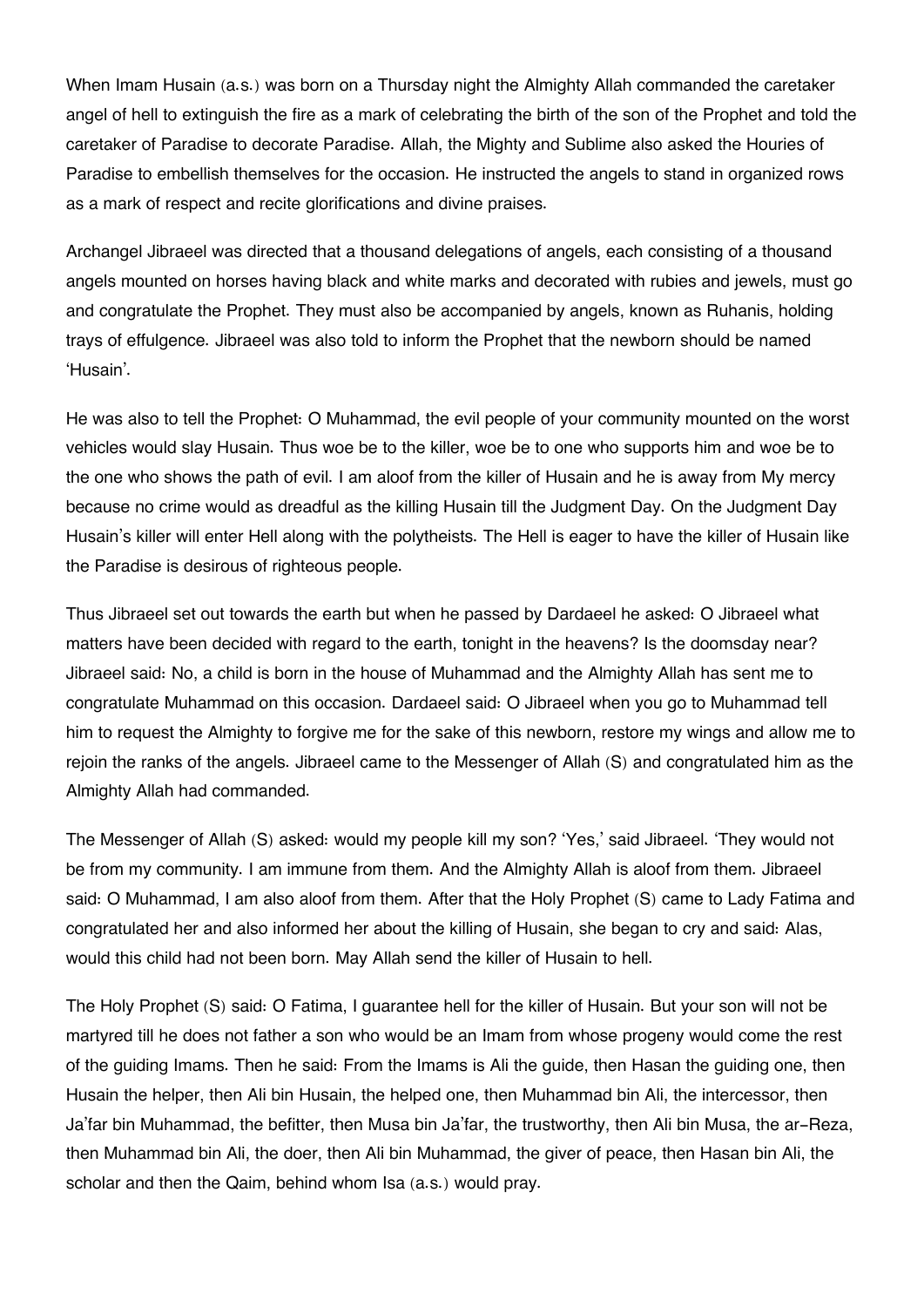On hearing this Lady Fatima stopped her lamentation. Then Jibraeel informed the Holy Prophet (S) about that angel and conveyed his request. Ibne Abbas says that the Messenger of Allah (S) took up Imam Husain (a.s.) who was wrapped in a cloth. Then gesturing to the heavens said: O Allah, for the sake of this newborn, rather for the sake of the right You have on his grandfather Muhammad, and Ibrahim and Ismail and Ishaq and Yaqoob, if there is any status of Husain bin Ali and Fatima in Your view, please forgive Dardaeel, restore his wings and admit him to the ranks of the angels once again.

Allah, the Mighty and Sublime accepted the request of the Holy Prophet (S) and forgave the mistake of this angel. Thus the distinguishing feature of this angel in Paradise is that he is the slave of Husain bin Ali (a.s.) and Fatima, daughter of the Messenger of Allah (S)."

37 -Narrated to us Muzaffar bin Ja'far bin Muzaffar bin Alawi Samarqandi (r.a.): Narrated to us Ja'far bin Muhammad bin Masud from his father: Narrated to us Muhammad bin Nasr from Hasan bin Musa Khashshab: Narrated to us Hakam bin Bohlool Ansari from Ismail bin Hammam from Imran bin Qurra from Abi Muhammad Madani from Ibne Uzaina from Aban bin Abi Ayyash that he said: Narrated to us Sulaym Ibn Qais Al-Hilali relates:

"I heard Ali (a.s.) say, "No verse from the Quran descended on the Messenger of Allah (S) but that he recited it for me and dictated it, while I jotted it down. He taught me its interpretation, its exegesis, its abrogating verse, its abrogated verse, its clear verse and its ambiguous verse. He prayed to Allah, Mighty and Glorified be He, that he should teach me its understanding and its memorization.

Consequently, I never forgot even one verse from the Book of Allah, nor the knowledge, which he dictated to me and I had written it down. He did not leave anything which Allah, Mighty and Glorified be He, taught him from the permissible and the prohibited, the commands and the prohibitions, the past and the present, obedience as well as defiance, but that he taught me and I memorized it. I did not forget even one word from them.

Then he placed his hand on my heart and prayed to Allah, Mighty and Glorified be He, that He should fill my heart with knowledge, understanding, wisdom and light. I did not forget any of these nor was there anything which I did not write." I asked, "O Messenger of Allah (S), do you fear forgetfulness for me afterwards?" He replied, "I do not fear for you forgetfulness or ignorance. Indeed, my Lord, mighty is His Majesty, has informed me that He has responded to my prayer for you and your partners, those who will follow you." I asked, "O Messenger of Allah (S)! Who are my partners after me?" He replied, "Those whom Allah, Mighty and Glorified be He, has accompanied with Himself and me in His verse

اطيعا اهلل .واطيعواالرسل لواولىار رمنم...

*"Obey Allah and obey the Messenger and the possessors of authority amongst you…"*[13](#page--1-0)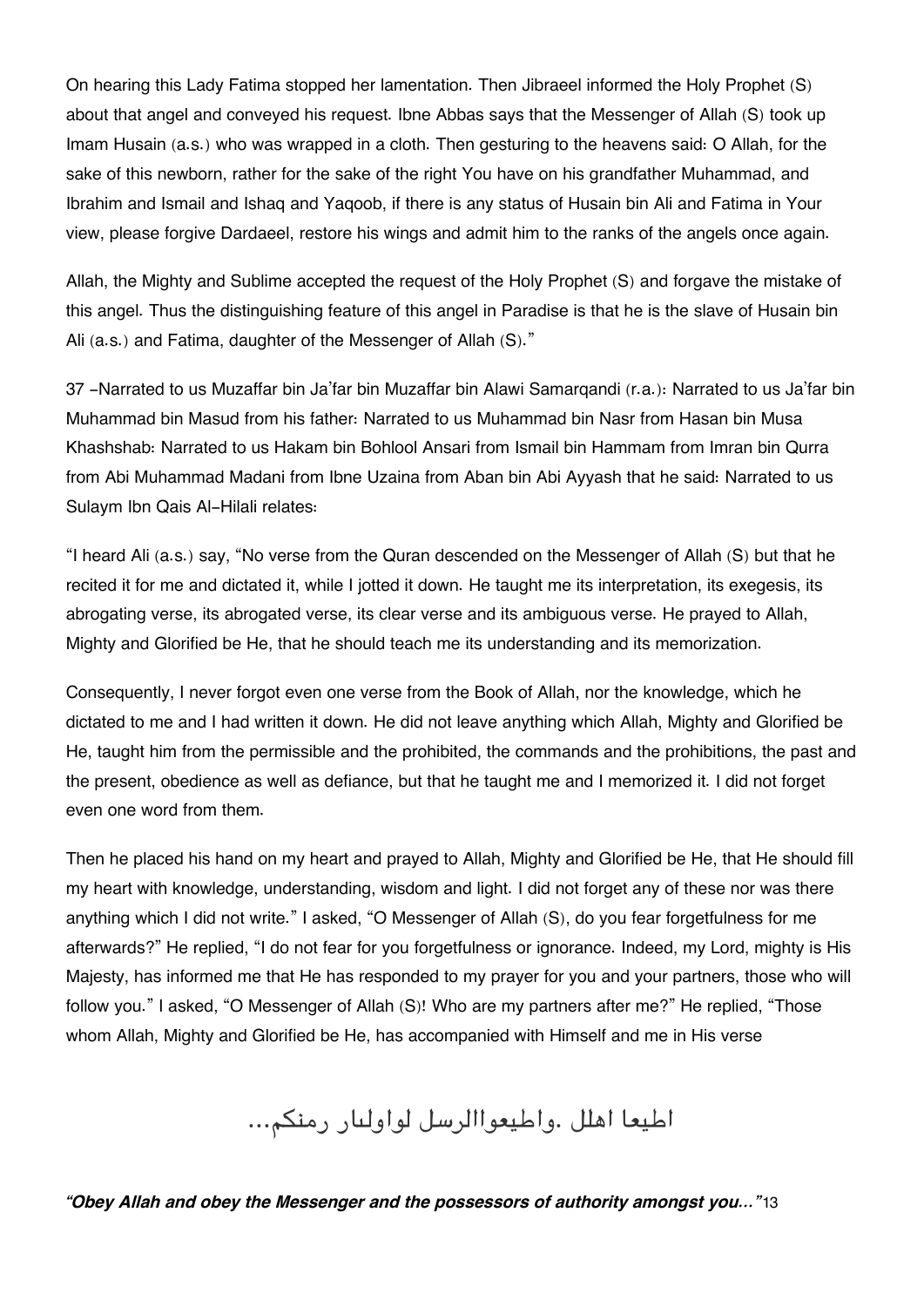I inquired, "O Messenger of Allah (S)! Who are they?" He replied, "My successors till they reach unto me at the pond (of Kauthar). All of them are guides and guided. One who forsakes them will not harm them. They are with the Quran and the Quran is with them, neither it will separate from them, nor will they separate from it. Due to them my people will be helped, due to them they will receive rains, due to them calamity will be dispelled from them and their prayers will be accepted."

I requested, "O Messenger of Allah (S)! Name them for me." He rejoined, "This son of mine" and he placed his hand on the head of Hasan, "then this son" and he kept his hand on the head of Husain (peace be on them both), "then his son Ali, who will be born in your life, so convey my salaam to him and thus twelve (Imams) will be completed." I prayed, "May my father and my mother be sacrificed for you, O Messenger of Allah (S), name each one of them for me." So, he named them one by one.

By Allah! O brother of Bani Hilal, amongst them, is the Mahdi of this people, Muhammad, the one who will fill the earth with justice and equity like it has been fraught with injustice. By Allah! Surely I know who will pay allegiance to him between the Rukn and the Maqaam (in Kaaba) and I know their names and their fathers and their tribes."

- [1.](#page--1-0) Surah Ghafir 40:4
- [2.](#page--1-0) Surah Buruj 85:1
- [3.](#page--1-0) Surah Shuara 26:227
- [4.](#page--1-0) Surah Taubah 9:100
- [5.](#page--1-0) Surah Waqiya 56:10-11
- [6.](#page--1-0) Surah Nisa 4:59
- [7.](#page--1-0) Surah Maidah 5:55
- [8.](#page--1-0) Surah Taubah 9:16
- [9.](#page--1-0) Surah Maidah 5:3
- [10.](#page--1-0) Surah Ahzab 33:33
- [11.](#page--1-0) Surah Taubah 9:119
- [12.](#page--1-0) Surah Hajj 22:77
- [13.](#page--1-0) Surah Nisa (4): verse 59

# **Chapter 25: Statements of the Holy Prophet (S) regarding the occurrence of Ghaibat**

1 - Narrated to us Ja'far bin Muhammad bin Masroor (r.a.): Narrated to us Husain bin Muhammad bin Aamir from his uncle Abdullah bin Aamir from Muhammad bin Abi Umair from Abi Jamila Mufaddal bin Salih from Jabir bin Yazid Jofi from Jabir bin Abdullah Ansari that he said: The Messenger of Allah (S)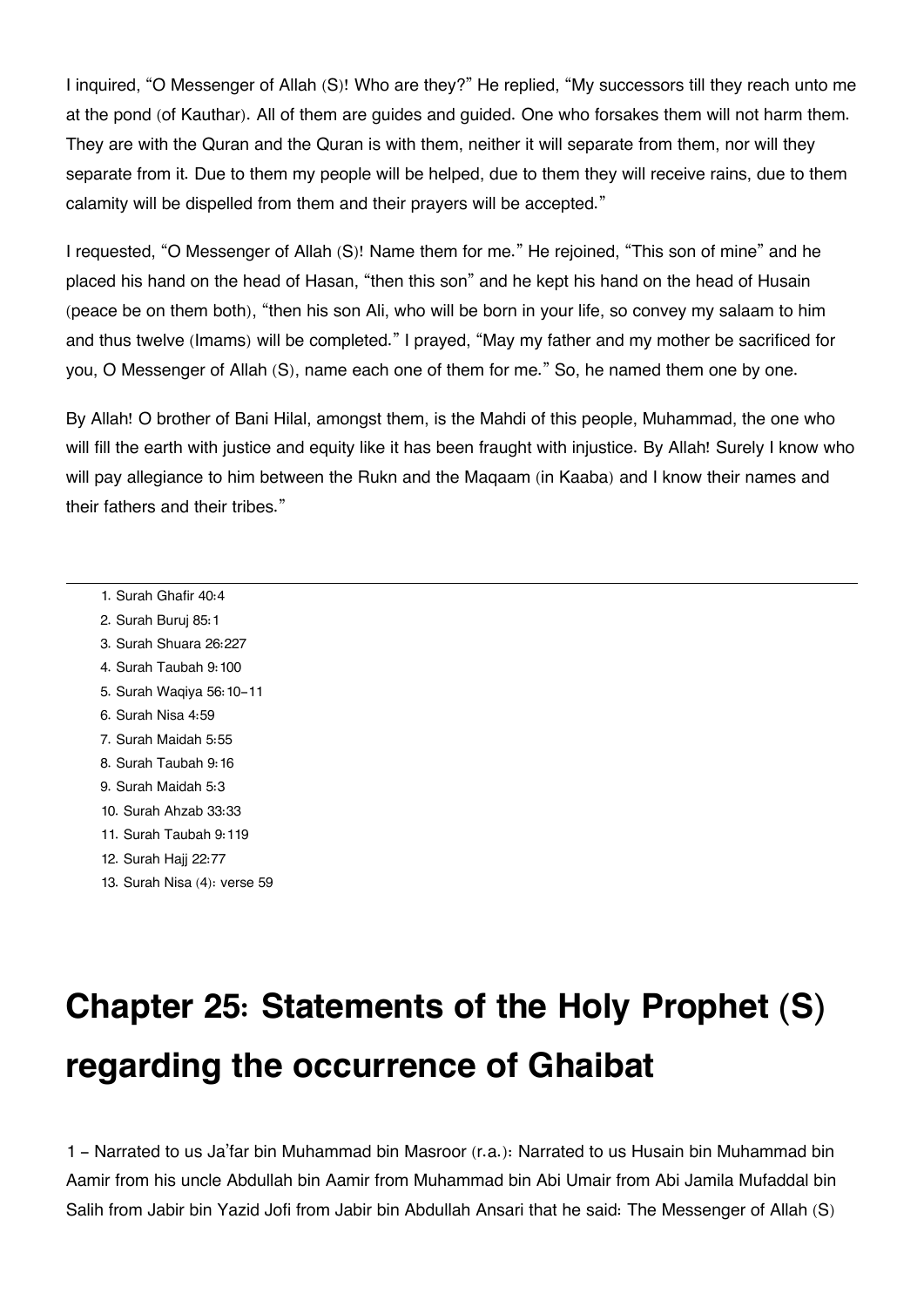said:

"Mahdi is from my descendants. His name is my name and his agnomen (Kunniyat) is my agnomen. He most closely resembles me in appearance and behavior than all other people. There will be occultation and confusion for him. So much so that people will deviate from their religion. Then a time will come when he would appear like a shooting star and he would fill up the earth with equity and justice just as it would be brimming with injustice and oppression."

2 - Narrated to us Muhammad bin Hasan (r.a.): Narrated to us Muhammad bin Hasan as-Saffar from Ahmad bin Husain bin Saeed from Muhammad bin Jumhur from Fadala bin Ayyub from Muawiyah bin Wahab from Abi Hamza from Abi Ja'far (a.s.) that he said: The Messenger of Allah (S) said:

"Blessed be those who are fortunate to live in the time of Qaim of my Ahlul Bayt. Those who will believe in him during his occultation and before his advent, who will love his friends and remain aloof from his enemies. Such people will be my closest ones and my friends on the Day of Judgment."

3 - Narrated to us Abdul Wahid bin Muhammad (r.a.): Narrated to us Abu Amr Balkhi from Muhammad bin Masud: Narrated to me Khalaf bin Hammad from Sahl bin Ziyad from Ismail bin Mehran from Muhammad bin Aslam Jabli from Khattab bin Musab from Sadeer from Abi Abdullah (a.s.) that he said: The Messenger of Allah (S) said:

"Glad tidings for those who live till the time of the Qaim of my Ahlul Bayt and follow him before his advent. Those who, during his occultation, have faith in him and the Imams preceding him and will be aloof from their enemies for the sake of Allah, they shall be my friends and the most honorable persons of my Ummah."

4 -Narrated to us my father and Muhammad bin Hasan and Muhammad bin Musa bin Mutawakkil -May Allah be pleased with them -they said: Narrated to us Saad bin Abdullah and Abdullah bin Ja'far Himyari and Muhammad bin Yahya al-Attar, all of them said: Narrated to us Ahmad bin Muhammad bin Isa and Ibrahim bin Hashim and Ahmad bin Abi Abdullah Barqi and Muhammad bin Husain bin Abil Khattab, all of them said: Narrated to us Abu Ali Hasan bin Mahboob Sarrad from Dawood bin Haseen from Abi Baseer from as-Sadiq Ja'far bin Muhammad from his ancestors that the Messenger of Allah (S) said:

"Mahdi is from my progeny. There is an occultation and perplexity for him, during which period communities will deviate. He will bring the relics of the prophets. At that time he would fill up the earth with justice and equity as it will be fraught with injustice and oppression."

5 - Narrated to us Abdullah Wahid bin Muhammad bin Ubdus al-Attar Nishapuri: Narrated to us Ali bin Muhammad bin Qutaibah Nishapuri: Narrated to us Hamadan bin Sulaiman Nishapuri from Muhammad bin Ismail bin Bazee from Salih bin Uqbah from his father from Abi Ja'far Muhammad bin Ali al-Baqir from his father the Chief of the worshippers Ali bin Husain from his father, the Chief of the martyrs Husain bin Ali from his father the Chief of the legatees Amirul Momineen Ali Ibne Abi Talib (a.s.) that the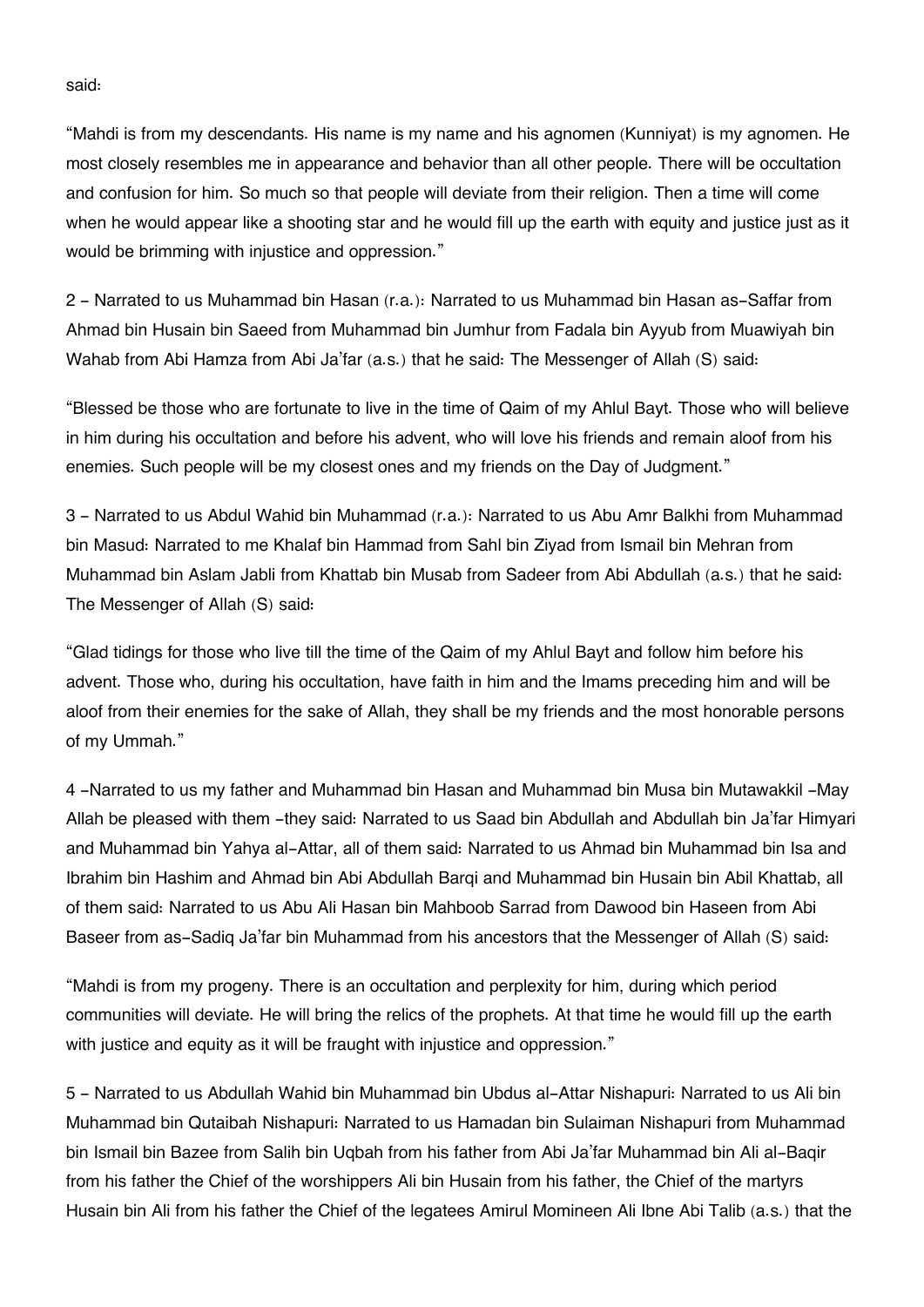Messenger of Allah (S) said:

"Mahdi is from my progeny. There will be occultation due to which people will fall into confusion and go astray. He will come with the relics of the prophets (a.s.) and fill the earth with equity and justice as it would have been fraught with injustice and oppression."

6 -And from the same chain of narrators it is narrated from Amirul Momineen (a.s.) that he said: The Messenger of Allah (S) said:

"The best worship act is waiting for the reappearance."

7 - Narrated to us Muhammad bin Musa bin Mutawakkil (r.a.): Narrated to us Muhammad bin Abi Abdullah Kufi: Narrated to us Muhammad bin Ismail Barmaki from Ali bin Uthman from Muhammad bin Furat from Thabit bin Dinar from Saeed bin Jubair from Ibne Abbas that he said: The Messenger of Allah (S) said:

"Ali Ibne Abi Talib (a.s.) is the Imam of my Ummah and my caliph on it after me. And from his progeny is the awaited Mahdi who will fill the earth with justice and equity as it would be fraught with injustice and tyranny. By the One who has sent me with truth, as the giver of glad tidings and a warner, those who will be steadfast in faith upon him during his occultation will be more precious than red sulphur. Jabir Ibne Abdullah Ansari stood up and asked: O Messenger of Allah, is there occultation for the Qaim from your progeny? He replied: Yes, by my Lord, through him will Allah exalt those who believe and destroy those who disbelieve. O Jabir, it is one of the celestial matters and one of the secrets of Allah which is concealed from the people. Thus one who doubts in it, he in fact doubts in the matter of Allah, the Mighty and Sublime."

8 -Narrated to us Abul Hasan Muhammad bin Ali bin Shah Faqih Marwaruzi in Marwaruz: Narrated to us Abu Hamid Ahmad bin Muhammad bin Husain: Narrated to us Abu Yazid Ahmad bin Khalid Khalidi: Narrated to us Muhammad bin Ahmad bin Salih Tamimi: Narrated to us Muhammad bin Hatim Qattan from Hammad bin Amr from Imam Ja'far bin Muhammad from his father from his grandfather from Ali Ibne Abi Talib (a.s.) in a long tradition about the bequest of the Prophet (S) in which he mentions that the Holy Prophet (S) said to him:

"O Ali, know that, the faith is astonishing and certainty great of those who shall be there in the last period of time. There will be no prophet among them and Divine Proof will be hidden from them inspite of that they will believe in black upon white (writings/books)."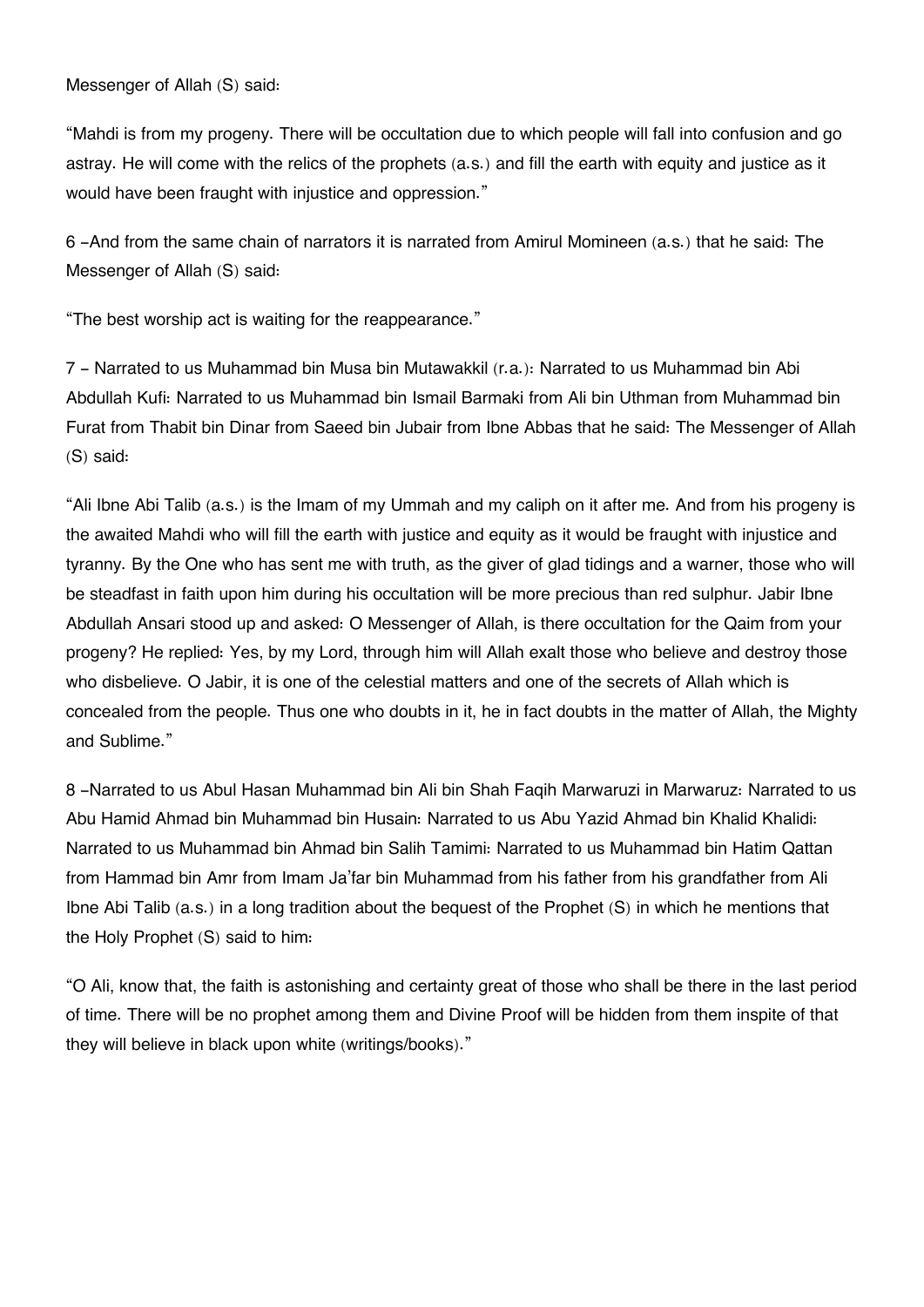# **Chapter 26: Statements of Amirul Momineen (a.s.) regarding the occurrence of Ghaibat of the Twelfth Imam**

1 - Narrated to us my father and Muhammad bin Husain -May Allah be pleased with them - they said: Narrated to us Saad bin Abdullah and Abdullah bin Ja'far Himyari and Muhammad bin Yahya al-Attar and Ahmad bin Idrees, all of them from Muhammad bin Husain bin Abil Khattab and Ahmad bin Muhammad bin Isa and Ahmad bin Muhammad bin Khalid Barqi and Ibrahim bin Hashim, all of them from Hasan bin Ali bin Faddal from Thalaba bin Maimoon from Malik Juhani. And narrated to us Muhammad bin Hasan bin Ahmad bin Walid (r.a.): Narrated to us Muhammad bin Hasan al-Saffar and Saad bin Abdullah from Abdullah bin Muhammad Taylisi from Mundhir bin Muhammad bin Qaboos from Nazr bin Abi Sarri from Abi Dawood Sulaiman bin Sufyan Mustariq from Thalaba bin Maimoon from Malik Juhani from Harith bin Mughirah Nasri from Asbagh bin Nubatah (r.a.) that he said:

"I presented myself before Amirul Momineen Ali Ibne Abi Talib (a.s.) I saw that he was engrossed in some thought and marking with his blessed finger on the earth. I queried, 'O Amirul Momineen (a.s.)! What is the matter, I find you today in some perplexity, making signs on the earth, do you love this earth? He replied: I swear by Allah that it is not so. I have never befriended this world, rather I was reflecting about that son, the eleventh one from my progeny. He is the Mahdi (a.t.f.s.), who will fill the earth with justice and equity as it would be filled with injustice and tyranny.

There is an occultation for him in which some people will be deviated while others will be guided. I asked: O Amirul Momineen, would this come to pass? He replied: Yes, just as they are created and O Asbagh, I am telling you that they shall be the best of this Ummah with the righteous ones of this progeny. I asked: What will happen after that? He replied: After that Allah will do whatever He wants. He alone is the master of intentions, aims and the final ends."

2 - Narrated to us my father and Muhammad bin Hasan and Muhammad bin Ali Jilaway - May Allah be pleased with them - they said: Narrated to us Muhammad bin Abil Qasim Majilaway from Muhammad bin Ali Kufi Qurashi Muqri from Nasr bin Muzahim Minqari from Umar bin Saad from Fudhail bin Khadij from Kumayl bin Ziyad Nakhai.# And narrated to us Muhammad bin Hasan bin Ahmad bin Walid (r.a.) from Muhammad bin Hasan as-Saffar and Saad bin Abdullah and Abdullah bin Ja'far Himyari from Ahmad bin Muhammad bin Isa and Ibrahim bin Hashim, all of them from Abdur Rahman bin Abi Najran from Asim bin Humaid from Abi Hamza Thumali from Abdur Rahman bin Jundab Fazari from Kumayl bin Ziyad Nakhai.

#And narrated to us Abdullah bin Muhammad bin Abdul Wahhab bin Nasr bin Abdul Wahhab Qurashi: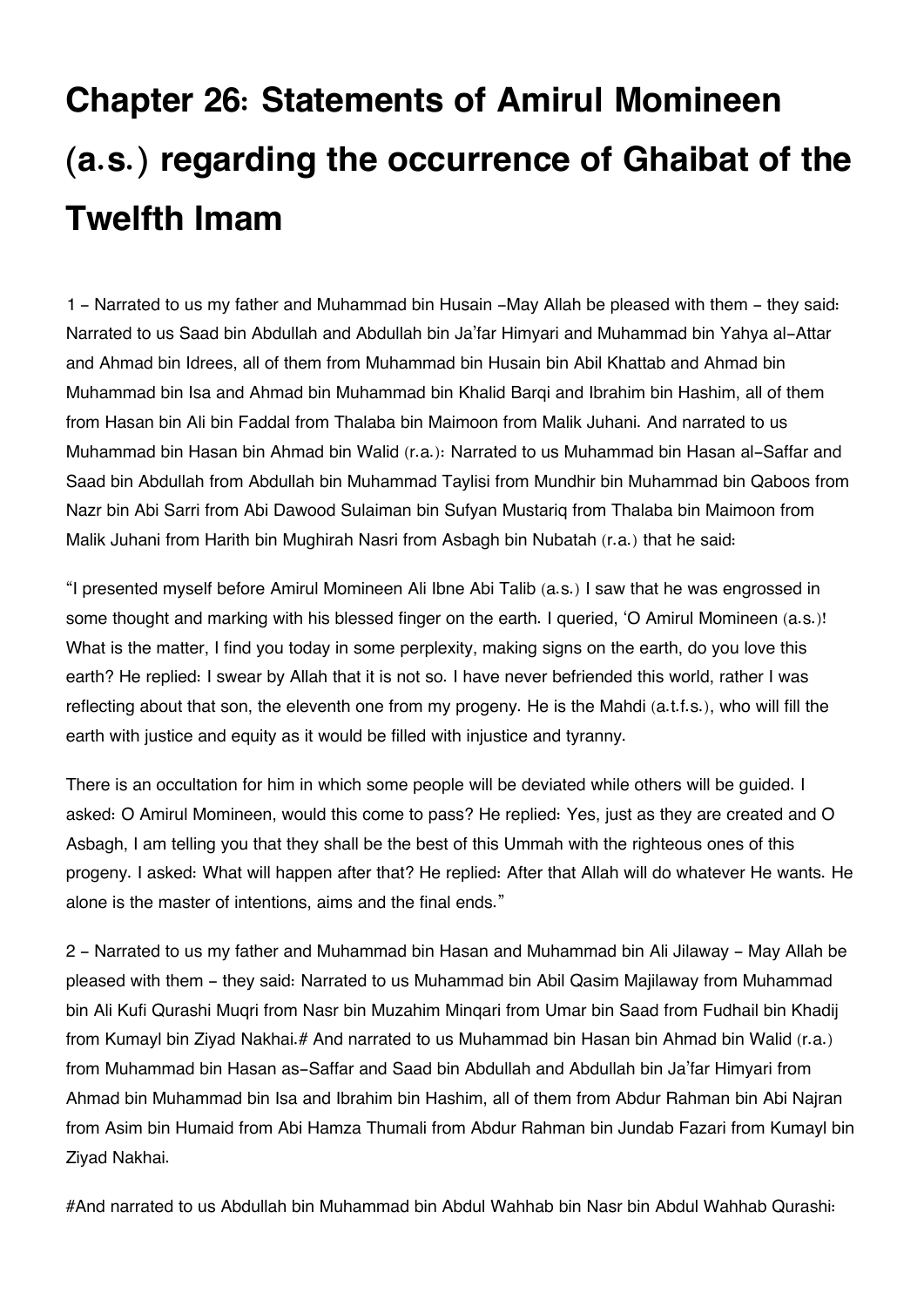Informed me Abu Bakr Muhammad bin Dawood bin Sulaiman Nishapuri: Narrated to us Musa bin Ishaq Ansari, the Qadi of Rayy: Narrated to us Abu Nuaym Zirar bin Surad Tamimi: Narrated to us Asim bin Humaid Hannat from Abi Hamza from Abdur Rahman bin Jundab Fazari from Kumayl bin Ziyad Nakhai. # And narrated to us Ahmad bin Ziyad bin Ja'far Hamadani: Narrated to us Ali bin Ibrahim bin Hashim from his father from Abdur Rahman bin Abi Najran from Asim bin Humaid from Abi Hamza Thumali from Abdur Rahman Ibne Jundab Fazari from Kumayl bin Ziyad Nakhai.

# And narrated to us Shaykh Abu Saeed Muhammad bin Hasan bin Ali bin Muhammad bin Ahmad bin Ali bin Salt Qummi (r.a.): Narrated to us Muhammad bin Abbas Harwi: Narrated to us Abu Abdullah Muhammad bin Ishaq bin Saeed Said: Narrated to us Abu Hatim Muhammad bin Idrees Hanzali ar-Raazi: Narrated to us Ismail bin Musa Fazari from Asim bin Humaid from Abi Hamza Thumali from Abdur Rahman bin Jundab from Kumayl bin Ziyad Nakhai – (in another tradition Fudail bin Jadij has narrated from Kumayl) that he said:

"Once I saw Amirul Momineen (a.s.) in the mosque of Kufa, and when we completed our late evening prayer (i.e. Isha), he took me by his hands and came out of the Masjid. He did not say a word till we arrived at the rear part of Kufa. As he entered the desert, he heaved a sigh and said:

"O Kumayl, no doubt these hearts (i.e. minds) are containers, and the best of them are those who retain most. Remember from me what I say; people are of three categories: the learned men (of piety), the students on the path of salvation, and (the third one) the riffraff of the society, following every crowing of the crows, bending as the wind blows; never benefiting from the light of knowledge, nor finding a refuge with a strong supporter.

O Kumayl, knowledge is better than wealth; for knowledge guards you while you have to guard wealth; and wealth is diminished when spent, while knowledge grows and increases when you put it to use.

O Kumayl, to have liking and affinity for a learned man is the best way to entrench ones faith in Allah, it enables one to be obedient to Him during lifetime, and to be praiseworthy after one has died.

O Kumayl, dividend from wealth disappears with its loss, O Kumayl, the hoarders of wealth have died, while the learned men exist forever; their bodies have disappeared but their teachings and wisdom are ingrained in the hearts.

And then pointing to his chest said: Here is well-grounded, plentiful knowledge; I wish it had true recipients and adherents.

But unfortunately, some unscrupulous men of understanding have tried to misuse it, using religion as a weapon to earn the worldly gain, and seeking undue power by divine authority over Allah's creatures, abusing His bounties which He bestowed upon them. So the feeble-minded people accepted them as reliable; or took them as compliant with (divine) wisdom, discarding the true guardians of truth. (The truth is that) such people (who they have adopted as their guides) have no insight into its ramifications; with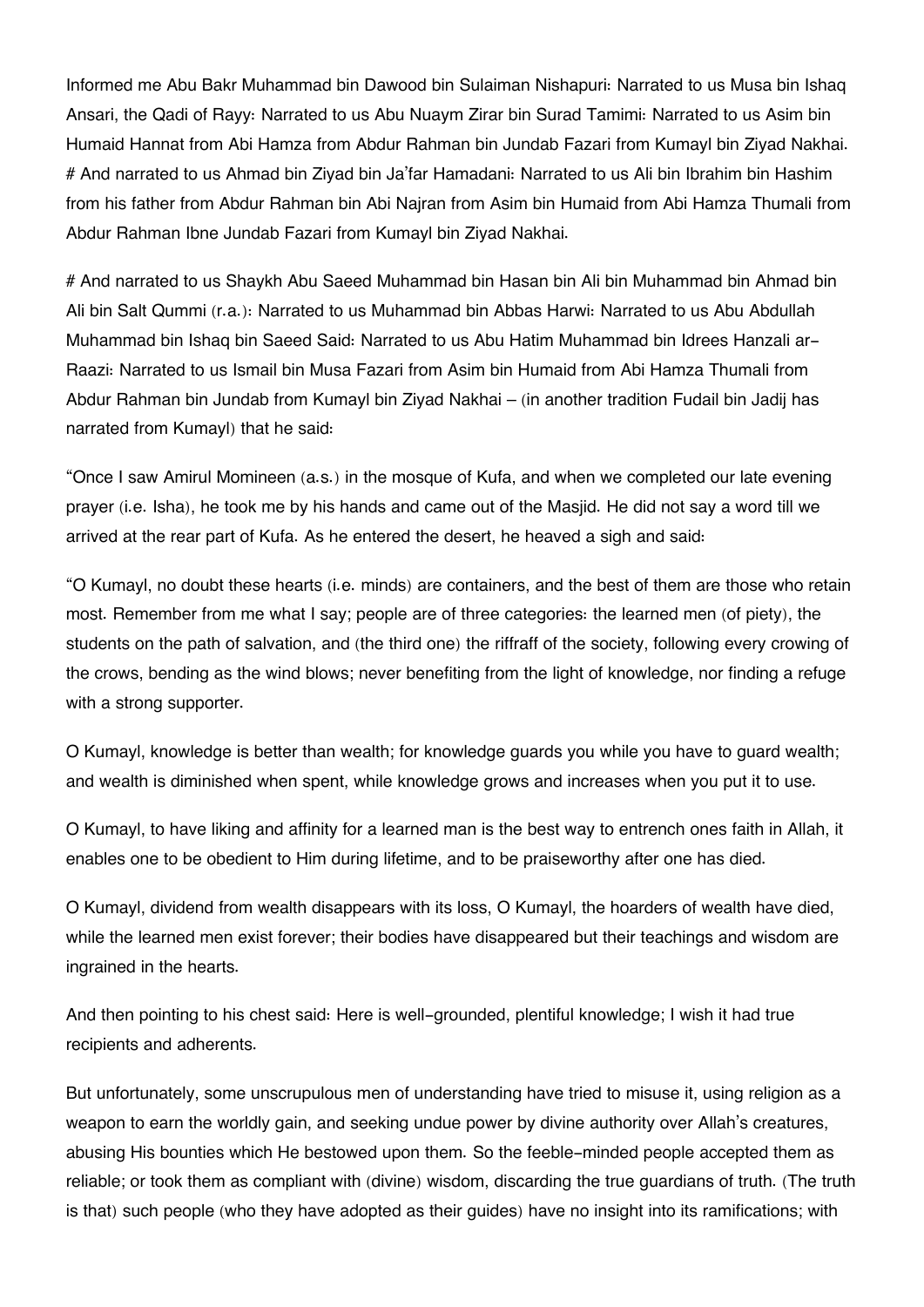the result that with the slightest confusion, doubt enters their minds. Neither of them could be the true carrier of knowledge.

And then there are those with insatiable lust, easily misled by the pleasures of flesh, or enticed by accumulating wealth, not at all among those who care for religion. They very much resemble the grazing cattle. Thus knowledge dies with the death of such carriers.

Yet, the earth is never devoid of either a manifest divine power, or the one in concealment, ensuring that His clear signs are not lost. Surely, with those fewer people of enormous import, Allah protects His proof, till they succeed to transmit it further to their likes, and plant it deep in their hearts. They are the ones overwhelmed by the true knowledge of certitude, and have made it easy for themselves to tread on the path which men in luxury found difficult. They derive pleasure and enjoyment from things which repel the ignorant. Though they live on earth with their bodies, their souls hang unto the higher plane. They are the (true) representatives of Allah on His earth, the ones who invite (people) to His religion.

Alas! How keen I am to have sight of them! And I seek forgiveness from Allah for me and for you all."

And in the report of Abdur Rahman bin Jundab: "You may leave when you like,"

3 -Narrated to us Abu Saeed Muhammad bin Fadl bin Muhammad bin Ishaq Mudakkar in Nishapur: Narrated to us Abu Yahya Zakariya bin Yahya bin Harith Bazzaz: Narrated to us Abdullah bin Muslim Damishqi: Narrated to us Ibrahim bin Yahya Aslami Madani from Ammara bin Juwain from Abi Tufayl Aamir bin Wathila that he said:

"We witnessed the funeral prayer of Abu Bakr after that we gathered around Umar bin Khattab and paid allegiance to him and visited him in the masjid for some days, till we addressed him by the title of chief of believers. One day we were seated with him when a Jew, who imagined to be a descendant of Harun, brother of Musa (a.s.) came and stood before Umar and said: O chief of believers, who among you is most knowledgeable regarding the Sunnah of your Prophet and the Book of your Lord so that I can ask my questions? The narrator says: Umar pointed out towards Ali Ibne Abi Talib (a.s.).

The Jew said: O Ali, are you such? He replied: Yes, ask me whatever you want. The Jew said: I have three, three and one question. Ali (a.s.) said: Why don't you say that you have seven questions? He replied: If you reply the first three questions correctly I will ask the next three and if you reply to them also correctly I will ask the remaining one. But if you answer the first three questions wrongly, I will not ask any more questions. Ali (a.s.) asked: How would you know whether the replies I have given are right or wrong? The narrator says: The Jew put his hand inside his garment and took out an old book and said: I have inherited this book from my forefathers. It was dictated by Musa (a.s.) and written down by Harun (a.s.).

It contains replies to all the questions I am going to ask you. Ali (a.s.) said: If I reply to all your questions correctly, will you accept Islam? "Yes," he said, by Allah, if you reply to my questions I will immediately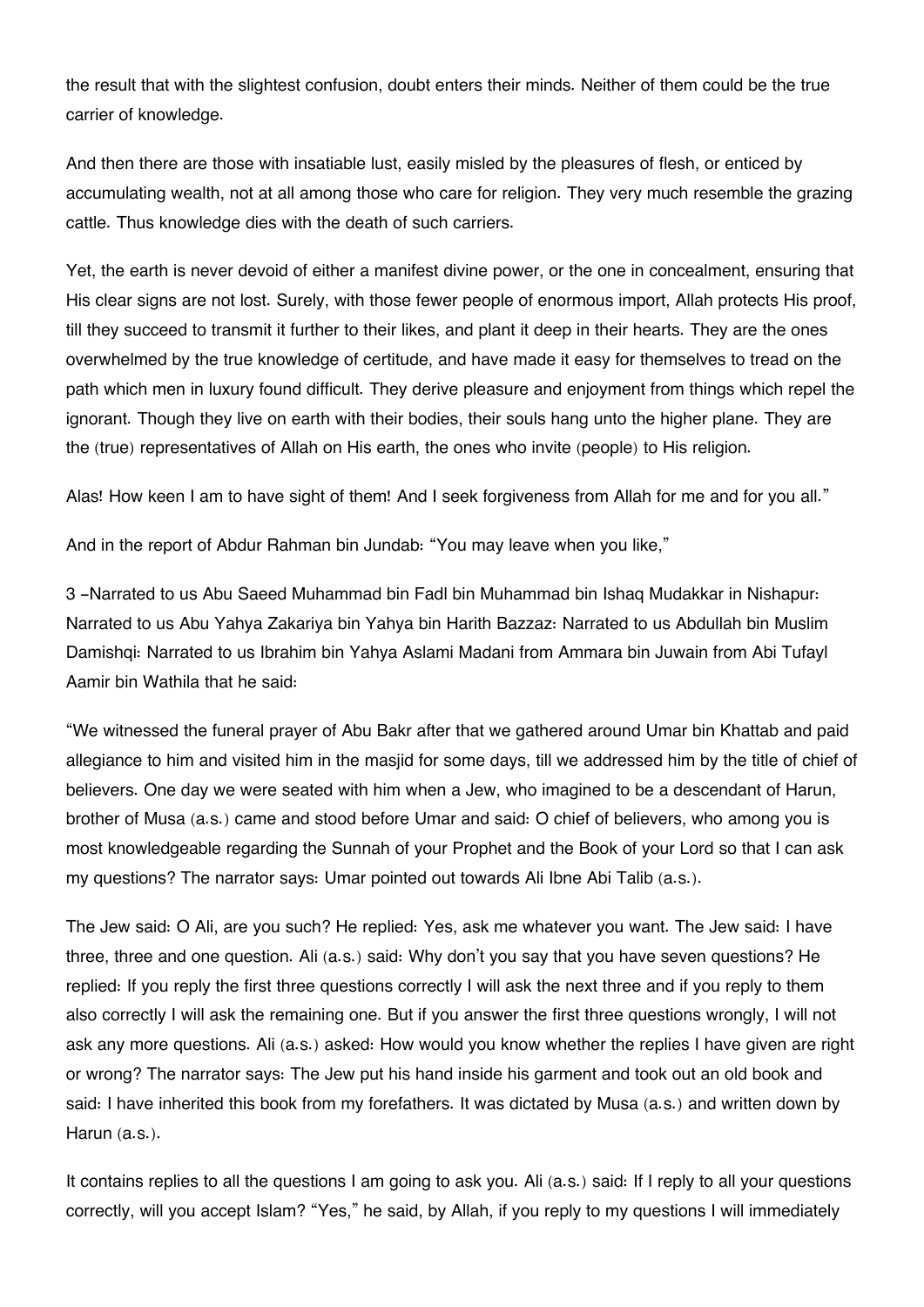embrace Islam at your hands. Ali (a.s.) said: You may ask. He said: Which was the first stone to come down to the earth? Which was the first spring of water that gushed out on the earth? And which was the first tree that grew on the earth?

Ali (a.s.) said: O Jew, you people say that the first stone is that of Baitul Maqdas. It is a lie. The first stone is the Black Stone which came with Prophet Adam (a.s.) from Paradise. Which he placed at the Rukn of the House of Allah. People touch and kiss it and through it renew their covenant with Allah. The Jew said: By Allah, you are right. Ali (a.s.) said: Jews say that the first tree that grew on the earth is that of olive. It is a lie.

The first tree is that of Ajwa dates that came down with Adam (a.s.) and his wife. The Jew said: By Allah, you are right. Ali (a.s.) said: You people say that the first spring that gushed forth is the spring of Baitul Maqdas. You lie. The first spring is that in which the companion of Musa (a.s.) forgot the salted fish and when the water of the spring of life reached it, it became alive and swam away and Musa and his companion followed it and met Khizr. The Jew said: By Allah, you are right. Ali (a.s.) asked: Ask the next three questions? He said: How many just Imams are there after the Prophet in this nation?

What is the place of Muhammad in Paradise? And who all will stay with him in his house in Paradise? Ali (a.s.) said: O Jew, there are twelve Imams in this nation and their enemies cannot do them any harm. The Jew said: By Allah, You are right. Ali (a.s.) said: The house of Muhammad (S) in Paradise is in the Jannat of Adn. It is at the center of Paradise and nearest place to the throne of the Beneficent.

The Jews said: By Allah, You are right. Ali (a.s.) said: And those who will stay with him in his house are the twelve Imams. The Jew said: By Allah, You are right. Ali (a.s.) said: You may ask the remaining question also. He asked: For how many years will the successor of Prophet Muhammad (S) live? Would he have a natural death or will be murdered? Ali (a.s.) replied: O Jew, he would live for thirty years after the Prophet. This will be dyed with this. Saying this he pointed towards his beard and his blessed head. The narrator says: At that moment the Jew got up from his place and said: I bear witness that there is no god, except Allah; Muhammad is the messenger of Allah and you are the successor of the Messenger of Allah (S)."

4 - Narrated to us Muhammad bin Ali Majilaway (r.a.): Narrated to me my uncle Muhammad bin Abil Qasim from Ahmad bin Muhammad bin Khalid Barqi from Qasim bin Yahya from his grandfather Hasan bin Rashid from Abi Baseer from Muhammad bin Muslim from Abi Ja'far Muhammad bin Ali al-Baqir from his father Ali bin Husain from his father Husain bin Ali from his father Amirul Momineen (a.s.) that he said:

"The Almighty Allah has concealed four things in four things. He has concealed His pleasure in His obedience, so do not consider His obedience insignificant. Perhaps what you think is insignificant, in that lies His pleasure and you may know about it. He conceals His anger in His disobedience. So do not consider something unimportant in His disobedience. It is possible that the disobedience in which you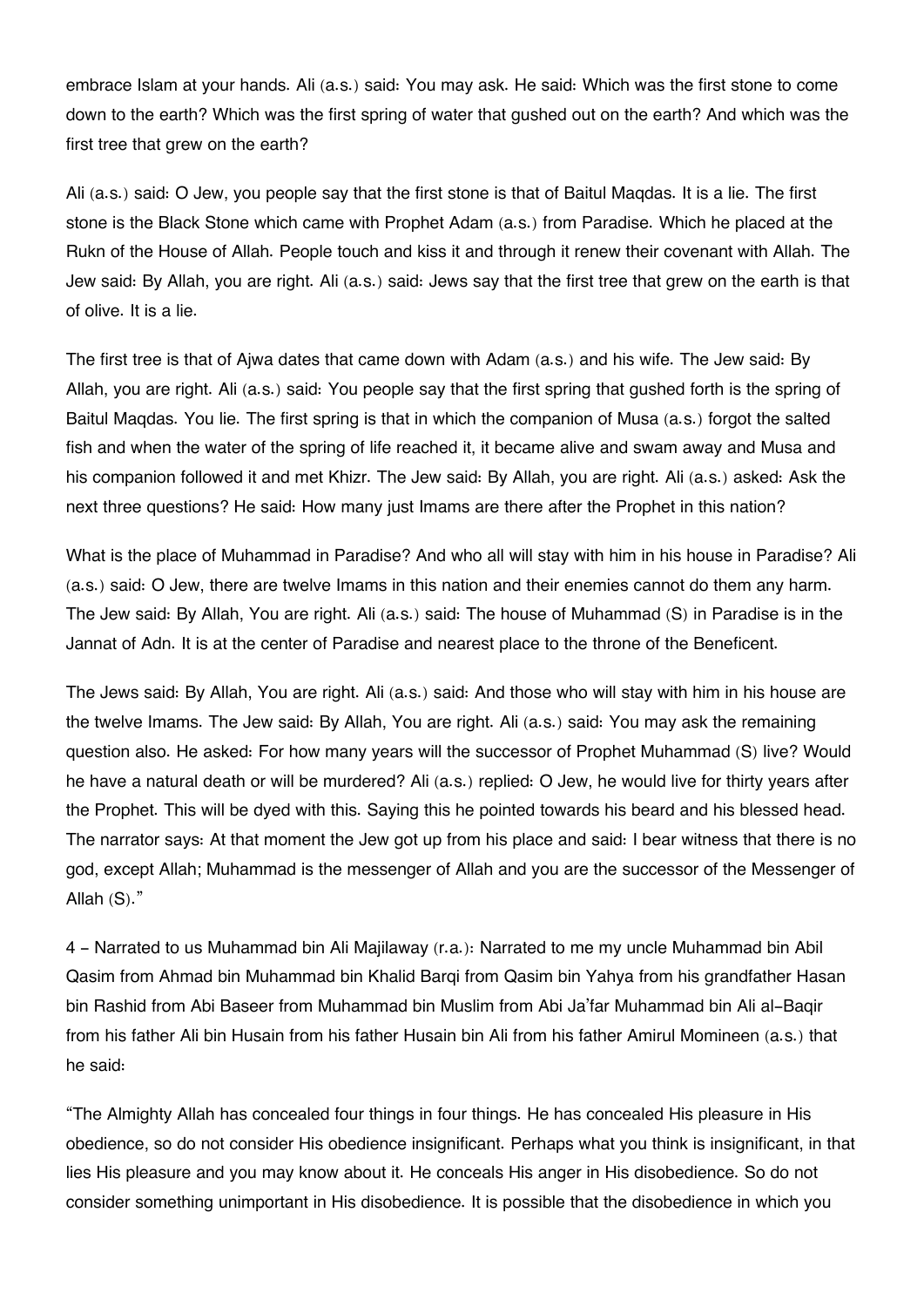are indulging not considering it serious, His anger lies in that only and you may not be aware of it.

And He conceals His acceptance in supplication. So do not consider any supplication unimportant. It is possible that His acceptance is there in this supplication only and you are unaware about it. And He conceals His Wali (friend/saint) among His servants. So do not consider any person as lowly. It is possible that only he may be the Wali of Allah and you may not be aware of it."

5 -Narrated to us my father and Muhammad bin Hasan -May Allah be pleased with them - they said: Narrated to us Saad bin Abdullah and Muhammad bin Yahya al-Attar and Ahmad bin Idrees, all of them from Ahmad bin Abi Abdullah Barqi and Yaqoob bin Yazid and Ibrahim bin Hashim, all of them from Ibne Faddal from Aymun bin Muhriz Hadhrami from Muhammad bin Sama-a Kindi from Ibrahim bin Abi Yahya Madyani from Abi Abdullah (a.s.) that he said:

"After the death of Abu Bakr when people paid allegiance to Umar a young Jew came to him in the Masjid and greeted him, while people also sat around Umar. The young man from Jews said: O chief of believers, who among you is most knowledgeable regarding the Sunnah of your Prophet and the Book of your Lord? Guide me to him. Umar pointed out towards Ali Ibne Abi Talib (a.s.).

The Jew turned to Ali (a.s.) and said: O Ali, are you such? He replied: Yes. The Jew said: I have three, three and one question. Ali (a.s.) said: Why don't you say that you have seven questions? He replied: No, if you reply the first three questions correctly I will ask the remaining. But if you answer the first three questions wrongly, I will not ask any more questions. Ali (a.s.) said: If I reply correctly do you have the capability to understand that it is right?

That young man was a Rabbi and in the view of the Jews he was a descendant of Harun bin Imran, the brother of Musa (a.s.). He said: Yes. Amirul Momineen (a.s.) said: You swear by Allah, besides whom there is no deity, that if I reply to your questions correctly you will embrace Islam and give up Judaism. The Jew took the oath and said: I am in search of truth and submission. Ali (a.s.) said: You may ask so that you may be informed. He said: Which was the first tree that grew on the earth? Which was the first spring of water that gushed out on the earth? And which was the first stone to come down to the earth?

Ali (a.s.) said: Jews say that the first tree that grew on the earth is olive. It is a lie. The first tree is Ajwa dates that came down with Adam (a.s.) and his wife. It is from which all the date trees have grown. As for your question about the first spring that burst forth on the earth, Jews think that it is the spring of Baitul Maqdas. You lie.

The first spring is that in which the companion of Musa (a.s.) forgot the salted fish and when the water of the spring of life reached it, it became alive. And there is no dead that comes in contact with the water of this spring but it becomes alive. Khizr was leading the expedition of Dhulqarnain which was searching for this spring. He found it and drank from it and Dhulqarnain could not find it. As for your question that which is the first stone that came to the earth, the Jews think that it is the stone of Baitul Maqdas. It is a lie. The first stone is the Black Stone that which came with Prophet Adam (a.s.) from Paradise. Which he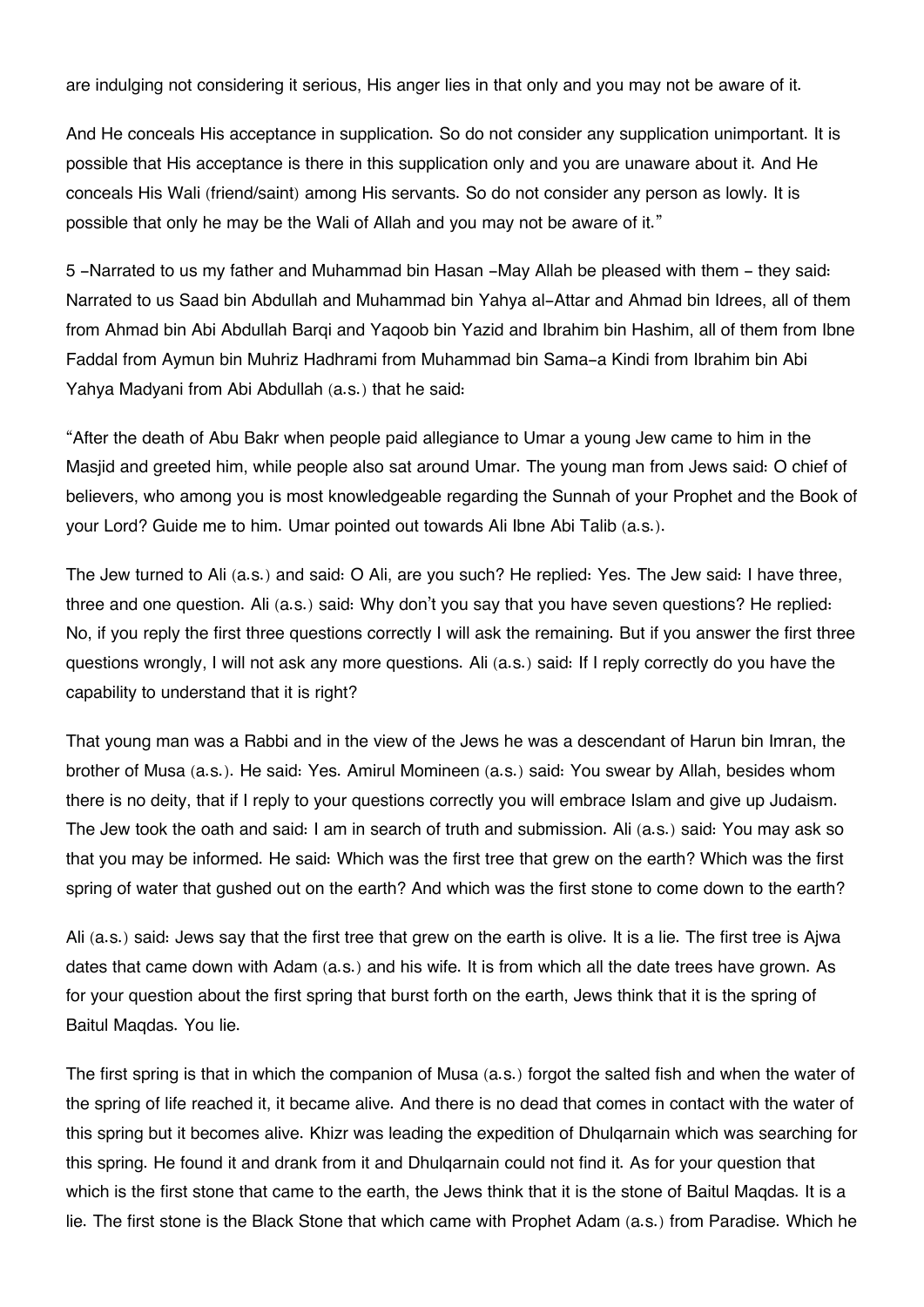placed at the Rukn of the House of Allah where people kiss it. It was initially whiter than snow but due to the sins of human beings it has become black.

The Jews asked: Tell me, how many guiding and guided Imams are there in this nation, whose opponents cannot harm their Imamate? What is the place of Muhammad in Paradise? And who all from the Ummah will stay with him in his house in Paradise? Ali (a.s.) said: As for your question that how many guiding and guided Imams are there in this nation, whose opponents cannot harm their Imamate, there are twelve Imams in this nation and each of them is guided and the guiding. And their enemies cannot do them any harm.

As for your question that what is the place of Muhammad in Paradise? Well, his place is the best and most respectable in Paradise, that is the Adn Paradise. As for your question that who all from the Ummah will stay with him in his house in Paradise? It is the same twelve guiding Imams.

The young man said: By Allah, You are right. Ali (a.s.) said: The house of Muhammad (S) in Paradise is in the Jannat of Adn. It is at the center of Paradise and nearest to the throne of the Beneficent. The Jews said: By Allah, You are right. Ali (a.s.) said: And those who will stay with him in his house are the twelve Imams. The Jew said: By Allah, besides whom there is no god, you are right. It is just as mentioned in the scroll dictated by Musa (a.s.) and written by the hand of Harun (a.s.). Then he asked: For how many years will the successor of Prophet Muhammad (S) live? Would he have a natural death or will be murdered? Ali (a.s.) replied: Woe be unto you, O Jew, I am the successor of Muhammad (S) and I would live for thirty years after him. Neither a day less nor a day more.

This will be dyed with this. Saying this he pointed towards his beard and his blessed head. The narrator says: At that moment the Jew got up from his place and said: I bear witness that there is no god, except Allah; Muhammad is the messenger of Allah and you are the successor of the Messenger of Allah (S). Then a man who shall be more wretched than the killer of the she-camel of Prophet Salih (a.s.), would strike my head due to which my beard will be dyed in my blood. After that he wept much. The Jew youth came forward and said: I testify that there is no god, except Allah, and Muhammad is the messenger of Allah [and you are the successor of the Messenger of Allah (S)].

Abu Ja'far Abadi said: In a rafa'u tradition – that the Imam said: All the people of Medina confess that this boy was the most knowledgeable among the Jews like his father."

6 - Narrated to us Muhammad bin Ali Majilaway (r.a.): Narrated to us Muhammad bin Abil Qasim from Ahmad bin Muhammad bin Khalid Barqi from his father from Abdullah bin Qasim Hayyan Sarraj from Dawood bin Sulaiman Ghassani from Abi Tufayl that he said:

"We witnessed the death of Abu Bakr and the allegiance to Umar while Ali (a.s.) sat in a corner. Just then a well dressed young Jew, who was a descendant of Harun (a.s.), came to Umar and stood before him said: O chief of believers, are you the most knowledgeable in this community regarding the Sunnah of your Prophet and the Book of your Lord? Umar continued to look down. He said: I am addressing you.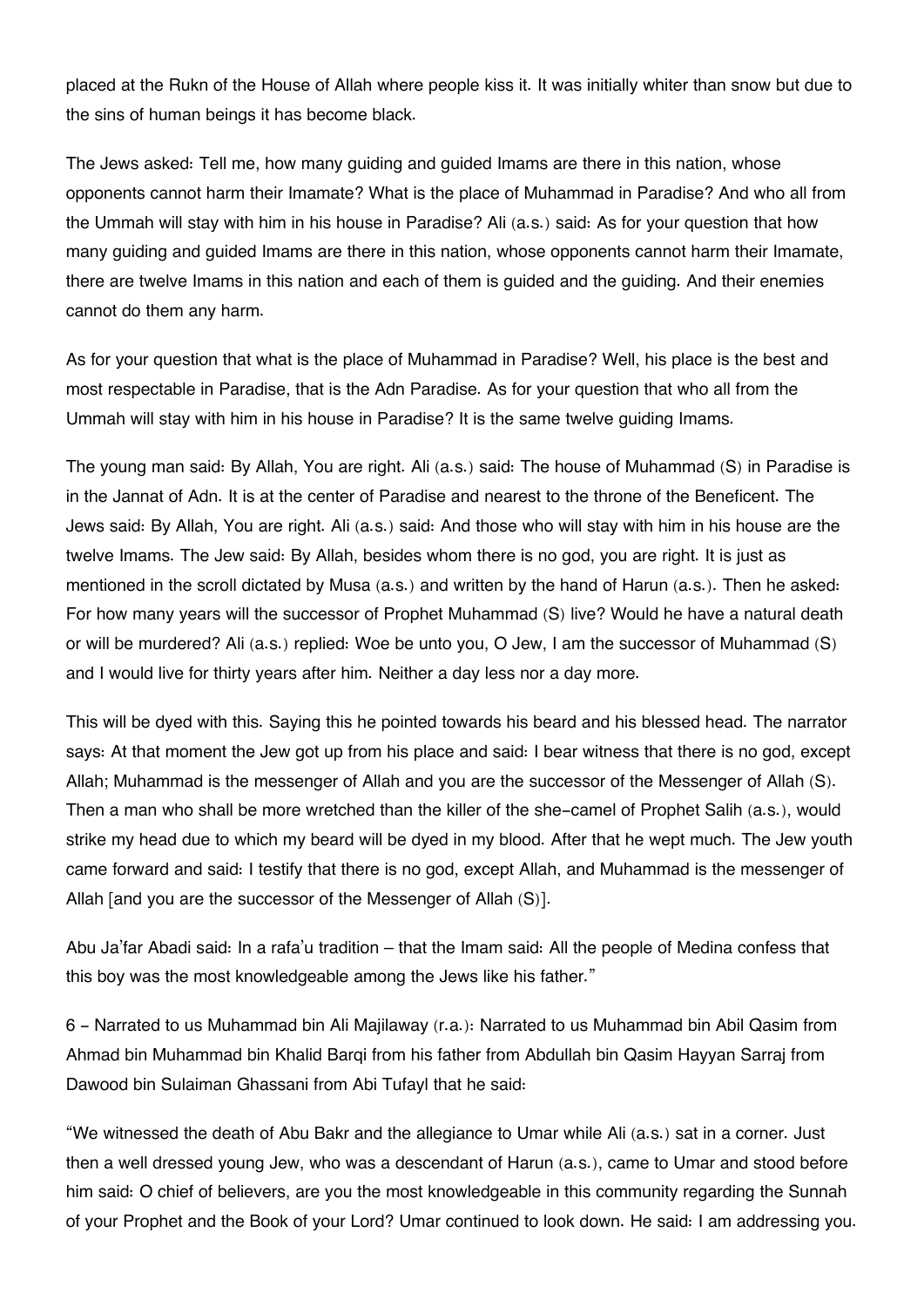Then he repeated his question. Umar said: What concern you have with this? The boy said: I am in search of truth and I am having doubts about my religion. Umar pointed to Ali Ibne Abi Talib (a.s.) and said: This young man is such. The Jew asked: Who is that young man? Umar said: He is Ali Ibne Abi Talib, the cousin of the Messenger of Allah (S), father of Hasan and Husain, sons of the Messenger of Allah (S) and husband of Fatima, daughter of the Messenger of Allah (S). The Jew came to Ali (a.s.) and said: O Ali, are you such? He replied: Yes. The Jew said: I have three, three and one question. Ali (a.s.) said: O Harooni, why don't you say that you have seven questions?

He replied: No, if you reply the first three questions correctly I will ask the remaining. But if you answer the first three questions wrongly, I will not ask any more questions. Ali (a.s.) said: If I reply correctly would you enter my faith? The young man said: That is why I have come to you. Ali (a.s.) said: Ask what you like. The young man said: Which was the first drop of blood to fall on the earth? Which was the first spring of water that gushed out on the earth?

And which was the first thing that grew on the earth? When Amirul Momineen (a.s.) replied to all the question he said: Now tell me the next three. Who are the just Imams after Prophet Muhammad (S)? In which Paradise would Prophet Muhammad reside? And who would stay with him? Ali (a.s.) said: O Harooni, there are twelve caliphs and just Imams of Prophet Muhammad (S). Opposition of the people will not be able to discourage them and they will not fear the adversaries.

They shall be more steadfast on the religion of Allah than a mountain. Muhammad (S) will be in Adn Paradise and the very twelve will live with him. The Jew said: By Allah, besides whom there is no god, you are right. It is same as my uncle Musa (a.s.) dictated to my father, Harun (a.s.). Tell me one more thing. He asked: For how many years will the successor of Prophet Muhammad (S) live after the passing away of the Prophet?

Would he have a natural death or will be murdered? Imam (a.s.) said: O Harooni, after the passing away of Prophet Muhammad (S) he would live for thirty years. Neither a day more nor a day less. Then he will be hit on the head. Saying this he pointed to his head. And his beard will be dyed in the blood of his head. Hearing this, the Harooni screamed and tore his collar.

Then he said: I testify that there is no god, except Allah. He is One and without a partner. Muhammad is His servant and messenger and you are his successor. People should confess to your greatness and not that they should dominate you. They must confess to your excellence instead of weakening you. The narrator says: After that Ali (a.s.) took him home and imparted the knowledge of religion to him."

7 - Narrated to us my father (r.a.): Narrated to us Abdullah bin Ja'far Himyari from Muhammad bin Isa from Abdur Rahman bin Abi Hashim from Ibne Abi Yahya Madyani from Abi Abdullah (a.s.) that he said:

"A Jew came to Umar and asked him some questions. Umar sent him to Ali (a.s.). He asked Ali (a.s.): Tell me how many just Imams there will be after your prophet? In which Paradise your prophet will be? And who all will stay with him there? Ali (a.s.) said: O Harooni, there will be twelve just Imams after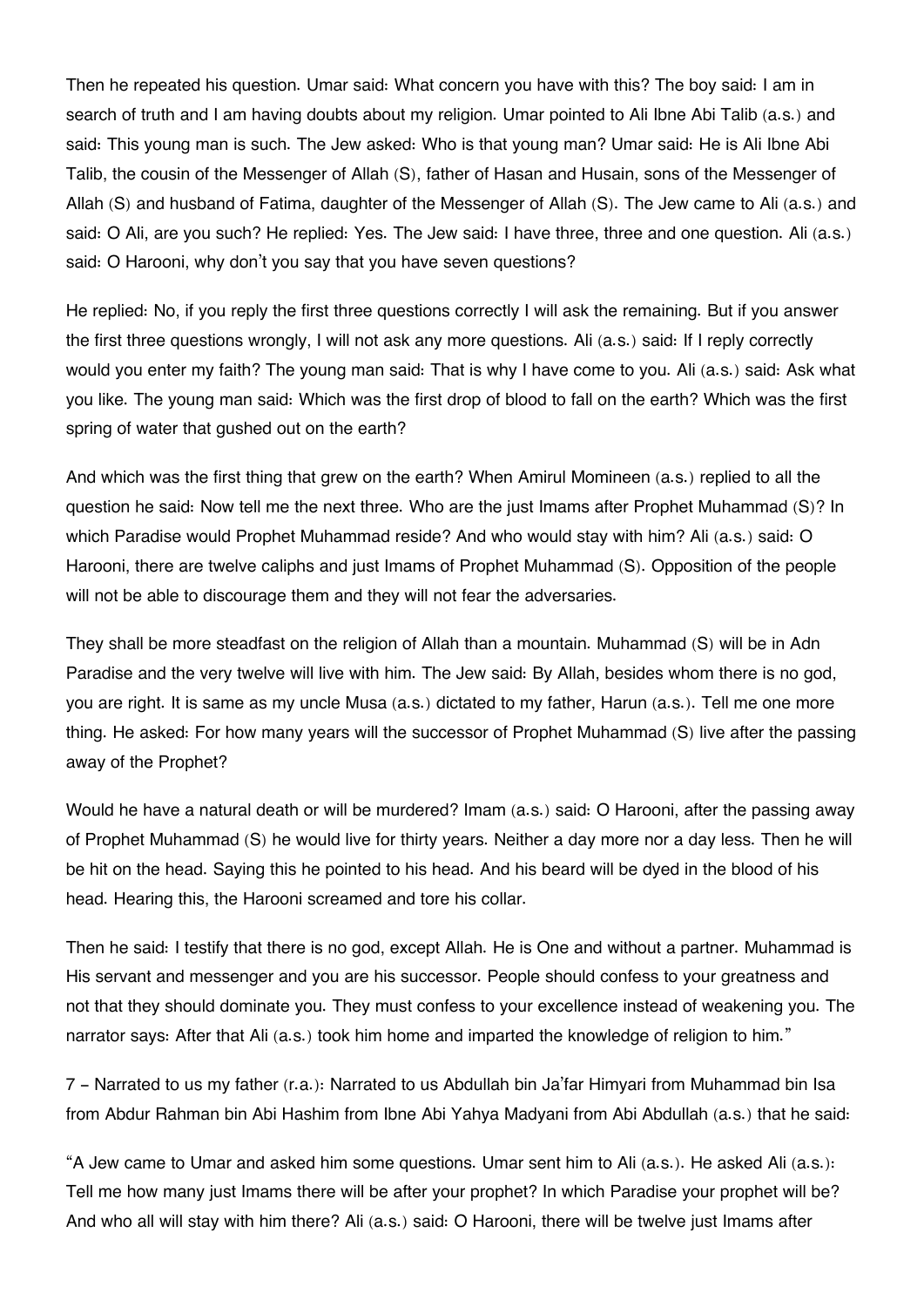Prophet Muhammad (S) and they will be such that the opposition of the people will neither discourage them nor make them afraid. They shall be more steadfast on the religion of Allah than a mountain. Muhammad (S) will be in Adn Paradise and these twelve will live with him. The Jew accepted Islam and said: In this gathering you are better than this man (Umar), you are the highest and no one is more excellent than you."

8 -Narrated to us my father and Muhammad bin Hasan -May Allah be pleased with them - they said: Narrated to us Saad bin Abdullah from Muhammad bin Husain bin Abil Khattab from Hakam bin Miskeen Thaqafi from Salih bin Uqbah from Ja'far bin Muhammad (a.s.) that he said:

"When Abu Bakr died after making Umar the caliph, one day Umar was sitting in the masjid when a man came and said: O master of believers, I am a Jew and the greatest scholar among them. I want to ask you a few things. If you answer them correctly I will accept Islam. Umar asked: What are those things? He said: I will ask three, three and one questions.

You may answer the questions yourself or send me to anyone among your people who is more knowledgeable than you. Umar said: This young man (Ali) will reply to your questions. Ali (a.s.) came to the Jew and said: Why are you saying that you will ask three, three and one question? Why don't you say that you will ask seven questions? He replied: If you cannot reply the first three questions I will not ask the remaining. Ali (a.s.) said: If I reply will you accept Islam? "Yes," he said. Ali (a.s.) said: You may ask.

He said: Which was the first stone to come down to the earth? Which was the first spring of water that gushed out on the earth? And which was the first tree that grew on the earth? Ali (a.s.) said: O Jew, you people say that the first stone is that of Baitul Maqdas. It is a lie. The first stone is the one which came with Prophet Adam (a.s.) from Paradise. The Jew said: You are right. The same thing is mentioned in the scroll that Prophet Musa (a.s.) dictated to Harun (a.s.). Ali (a.s.) said: You people say that the first spring that gushed forth is the spring of Baitul Maqdas. You lie.

The first spring is that in which Yusha bin Nun washed the fish and the water Khizr (a.s.) drank, and one who drinks this water never dies. The Jew said: You are right. The same was dictated by Musa (a.s.) to Harun (a.s.). Ali (a.s.) said: You people say that the first tree that grew on the earth is olive. You lie. The first tree is Ajwa that came down with Adam (a.s.). The Jew said: You are right. The same was dictated by Musa (a.s.) to Harun (a.s.). Ali (a.s.) asked: What are the next three questions?

He said: How many rightful Imams are there in this nation, whom the opponents will not be able to discourage? He replied: They are twelve. The Jew said: You are right. The same was dictated by Musa (a.s.) to Harun (a.s.). Now tell me in which Paradise your prophet will be? Imam (a.s.) said: He will be in Adn Paradise. The Jew said: You are right. The same was dictated by Musa (a.s.) to Harun (a.s.). Now tell me who all will stay with him? Imam (a.s.) said: The twelve Imams. The Jew said: You are right. The same was dictated by Musa (a.s.) to Harun (a.s.).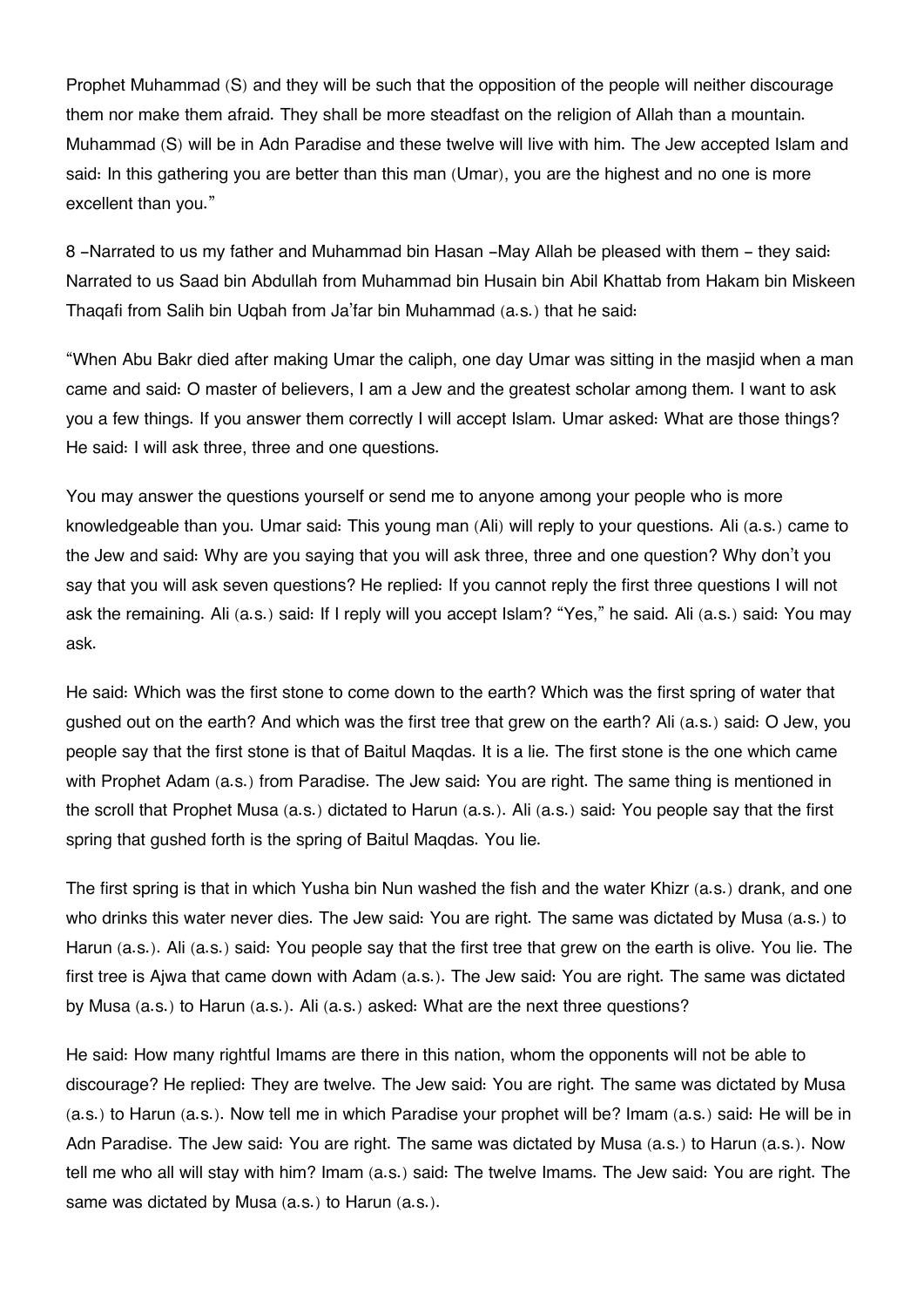Imam Ali (a.s.) said: What is your seventh question? He asked: For how many years will the successor of Prophet Muhammad (S) live? He replied: Thirty years. He asked: Would he have a natural death or will be murdered? Imam (a.s.) said: He will be assassinated. He would be hit on the head and his beard will be dyed in blood. The Jew said: You are right. The same was dictated by Musa (a.s.) to Harun (a.s.). [Then he embraced Islam].

9 - Narrated to us Muhammad bin Hasan (r.a.): Narrated to us Ahmad bin Idrees: Narrated to us Ja'far bin Muhammad bin Malik Fazari Kufi: Narrated to me Ishaq bin Muhammad Sairafi from Abi Hashim from Furat bin Ahnaf from Saad bin Tareef from Asbagh bin Nubatah from Amirul Momineen (a.s.) that he mentioned the Qaim and said:

"He shall be in occultation till the ignorant say: What need does Allah have for Aale Muhammad?"

10 - Narrated to us my father and Muhammad bin Hasan - May Allah be pleased with them - they said: Narrated to us Saad bin Abdullah from Ahmad bin Muhammad bin Isa and Muhammad bin Husain bin Abil Khattab and Haitham bin Abi Masruq Nahdi from Hasan bin Mahboob from Hisham bin Saalim from Abi Ishaq Hamadani: Narrated to me a reliable person from our associates that he heard Amirul Momineen (a.s.) say:

"O Allah do not leave Your earth devoid of Your Proof on Your creatures, either manifest or hidden so that Your arguments and Proofs are not invalidated."

11 -Narrated to us my father (r.a.): Narrated to us Saad bin Abdullah: Narrated to us Harun bin Muslim from Saadaan from Masada bin Sadaqah from Abi Abdullah from his forefathers from Ali (a.s.) that he said from the pulpit of Kufa Masjid:

"O Allah, it is necessary that Your earth does not remain devoid of Your Proof on Your creatures, who may guide the people to Your religion and who teaches Your religion, so that Your argument is not rendered invalid and those who follow Your saints may not be misguided after having received guidance, whether this Proof is seen and not be obeyed or is hidden and the enemies are lying in ambush for him and he is himself hidden from the view of the people while his knowledge will not be hidden from the people and his laws are firm in the hearts of the believers and they act upon them."

12 - Narrated to us Husain bin Ahmad bin Idrees (r.a.): Narrated to us my father from Ja'far bin Muhammad bin Malik Fazari from Abbad bin Yaqoob from Hasan bin Hammad from Abil Jarud from Yazid bin Tomah that he said: I heard Amirul Momineen (a.s.) say regarding the way people will search for the Imam:

"As if I can see you bleating like cattle; searching for pasture, but in vain."

13 - Narrated to us Ali bin Ahmad bin Muhammad bin Musa bin Imran (r.a.): Narrated to us Muhammad Ibne Abi Abdullah Kufi: Narrated to us Saad bin Abdullah from Muhammad bin Abdul Hameed and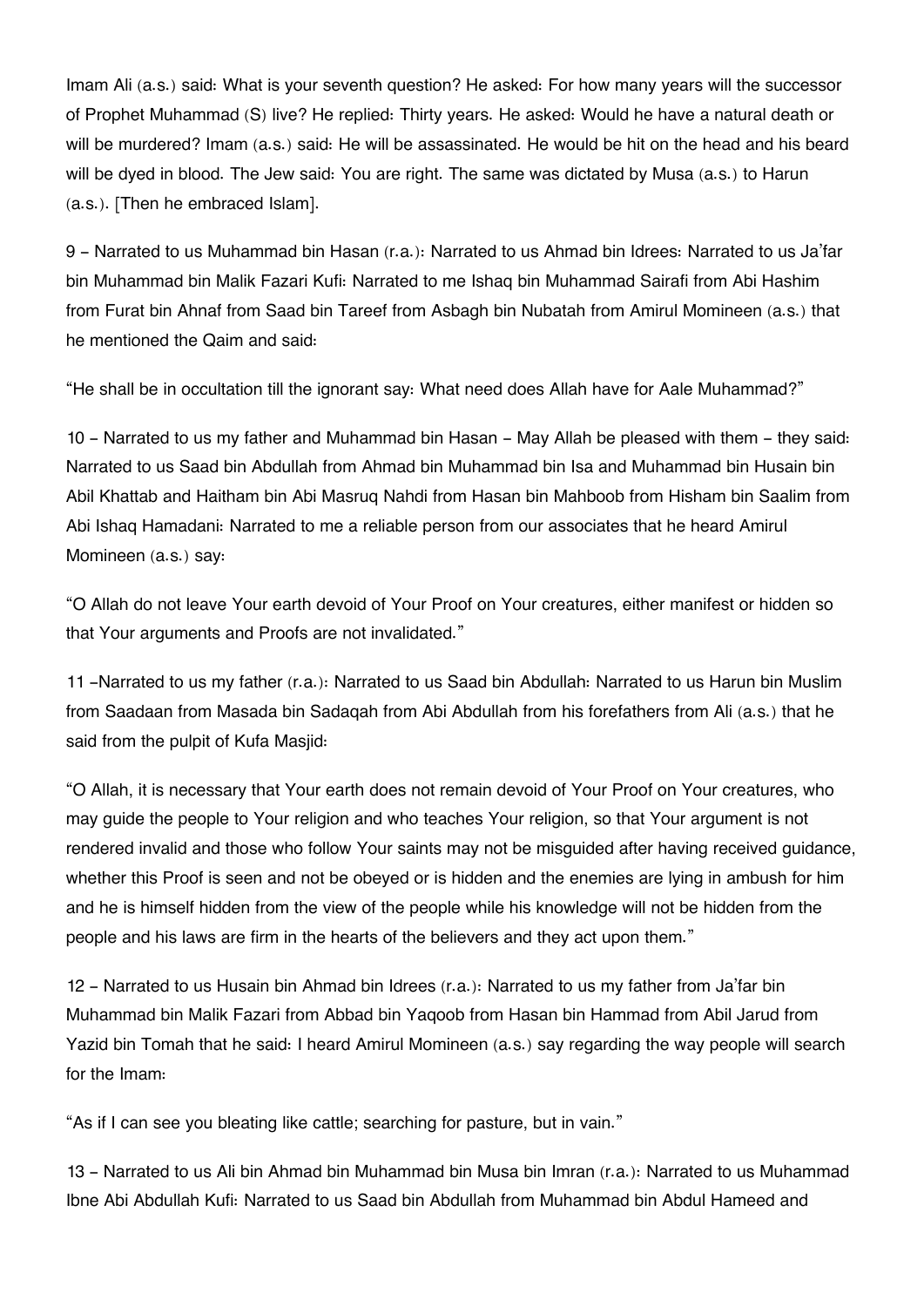Abdus Samad bin Muhammad, all of them from Hannan bin Sadeer from Ali bin Hazawwar from Asbagh bin Nubatah that he said: I heard Amirul Momineen (a.s.) say:

"The master of this affair is that same wandering, homeless and lonely one."

14 - Narrated to us Muhammad bin Ahmad Shaibani (r.a.): Narrated to us Muhammad bin Ja'far Kufi: Narrated to us Sahl bin Ziyad Adami: Narrated to us Abdul Azeem bin Abdullah Hasani (r.a.) from Muhammad bin Ali bin Musa bin Ja'far bin Muhammad bin Ali bin Husain bin Ali Ibne Abi Talib (a.s.) from his father from his ancestors from Amirul Momineen (a.s.) that he said:

"For our Qaim there is an occultation, which shall be prolonged. As if I can see the Shias resembling quadrupeds searching for pasture but being unable to find it. Know that, whosoever from them remains firm on his religion and whose heart is not hardened due to the prolonging of occultation, then he shall be with us in our rank on the Day of Judgment. Then he said: When our Qaim arises, he would not have the allegiance of anyone upon his neck, therefore his birth shall be secret and he himself shall be in occultation."

Narrated to us Ali bin Ahmad bin Musa (r.a.): Narrated to us Muhammad bin Ja'far Kufi from Abdullah bin Musa Ruyani from Abdul Azeem bin Abdullah Hasani from Muhammad bin Ali ar-Reza from his father from Amirul Momineen (a.s.) exactly the same above tradition.

15 - Narrated to us Ali bin Abdullah Warraq: Narrated to us Saad bin Abdullah from Ibrahim bin Hashim from Ishaq bin Muhammad Sairafi [from Hisham] from Furat bin Ahnaf from Asbagh bin Nubatah that he said: Qaim was (a.s.) mentioned in presence of Amirul Momineen (a.s.) and he said:

"Indeed he shall go into occultation till the ignorant will say: For the Almighty Allah there is no need of Aale Muhammad."

16 - Narrated to us Ahmad bin Ziyad bin Ja'far Hamadani (r.a.): Narrated to us Ali bin Ibrahim bin Hashim from his father from Ali bin Mabad from Husain bin Khalid from Ali bin Musa ar-Reza from his father Musa bin Ja'far from his father Ja'far bin Muhammad from his father Muhammad bin Ali from his father Ali Ibne Husain from his father Husain bin Ali from his father Amirul Momineen Ali Ibne Abi Talib (a.s.) that he said:

"Your ninth descendant, O Husain is the same one who will rise with the truth (Qaim bil Haqq) and the one who will expound the religion and spread justice." Husain asked: O Amirul Momineen, will this actually come to pass? He replied: Yes, by the one who sent Muhammad with prophethood, and chose him over all the people; but it will be after occultation and confusion during which period none shall remain steadfast and firm in his faith except the sincere ones, who have the soul of certainty. They are the ones from whom Allah, the Mighty and Sublime has taken oath on our Wilayat and has guarded faith in their hearts and supported them through the Holy Spirit."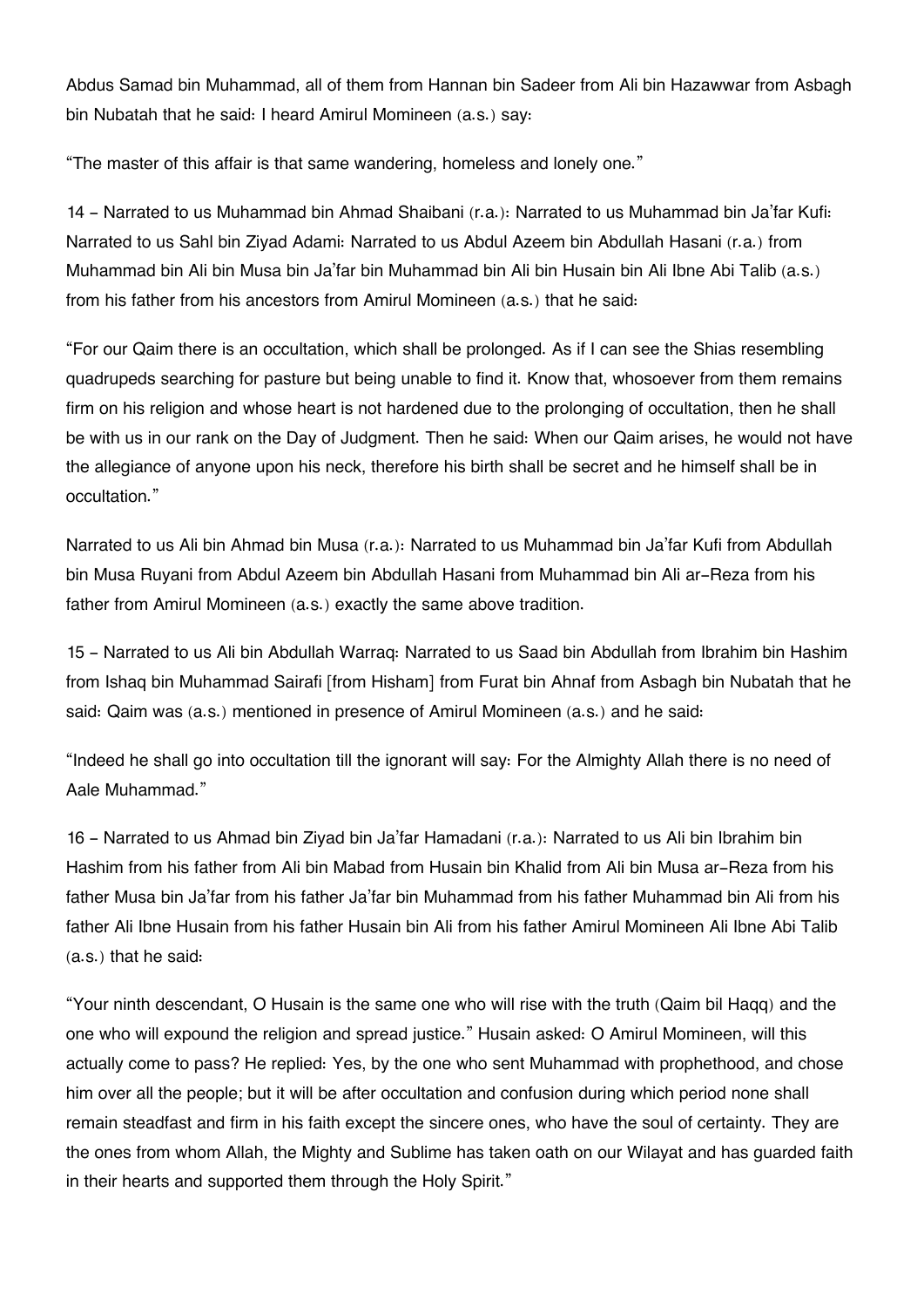17 -Narrated to us my father (r.a.): Narrated to us Ali bin Ibrahim from his father from Muhammad bin Sinan from Ziyad Makfoof from Abdullah bin Abi Uqbah, the poet that he said: I heard Amirul Momineen Ali Ibne Abi Talib (a.s.) say regarding the way people will search for the Imam:

"As if I can see you running like camels, searching for pasture in vain."

18 - Narrated to us my father and Muhammad bin Hasan - May Allah be pleased with them - they said: Narrated to us Saad bin Abdullah from Muhammad bin Husain bin Abil Khattab from Muhammad bin Sinan from Abil Jarud Ziyad bin Mundhar from Abdullah bin Abi Uqbah the poet, that he said: I heard Amirul Momineen (a.s.) say regarding the way people will search for the Imam:

"As if I can see you roving around like camels, searching for pasture, but unable to find it."

19 - Narrated to us Muhammad bin Hasan (r.a.) - May Allah be pleased with them - they said: Narrated to us Muhammad bin Yahya al-Attar from Sahl Ibne Ziyad Adami and Ahmad bin Muhammad bin Isa that they said: Narrated to us Hasan bin Abbas Harish ar-Raazi from Abi Ja'far Muhammad bin Ali, the second, from his ancestors (a.s.) that Amirul Momineen (a.s.) said to Ibne Abbas:

"The grand night (Lailatul Qadr) comes every year. And it is on this night that the commands of Sunnah come down; and after the Messenger of Allah (S) these commands come down to his successors. Ibne Abbas asked: Who are those successors? He replied: I am, and after me, the eleven narrating Imams from my progeny [who will narrate traditions from the Messenger of Allah (S)]."

## **Chapter 27: Narration of Lady Fatima Zahra**

Narration of the scroll regarding the names of Imams, names of their mothers, and that the twelfth of them will be the Qaim.

1 - Narrated to us Muhammad bin Ibrahim bin Ishaq Taliqani (r.a.): Narrated to us Hasan bin Ismail: Narrated to us Abu Amr and Saeed bin Muhammad bin Nasr al-Qattan: Narrated to us Abdullah bin Muhammad Salmi: Narrated to us Muhammad bin Abdur Rahman: Narrated to us Muhammad bin Saeed bin Muhammad: Narrated to us Abbas bin Abi Amr from Sadaqah bin Abi Musa from Abi Nazra that he said:

"When the last moments of Imam Muhammad Baqir (a.s.) approached, he summoned his son, Imam Ja'far Sadiq (a.s.) and took the oath of Imamate from him. The brother of Imam Muhammad Baqir (a.s.), Zaid bin Ali bin Husain said: O Brother, why don't you let the matter proceed like in the case of Imam Hasan (a.s.) and Imam Husain (a.s.)? The Imam said: Abul Hasan, Imamate is not transferred by emulation and it is not given from one to another by way of a custom. It is one of the decided proofs of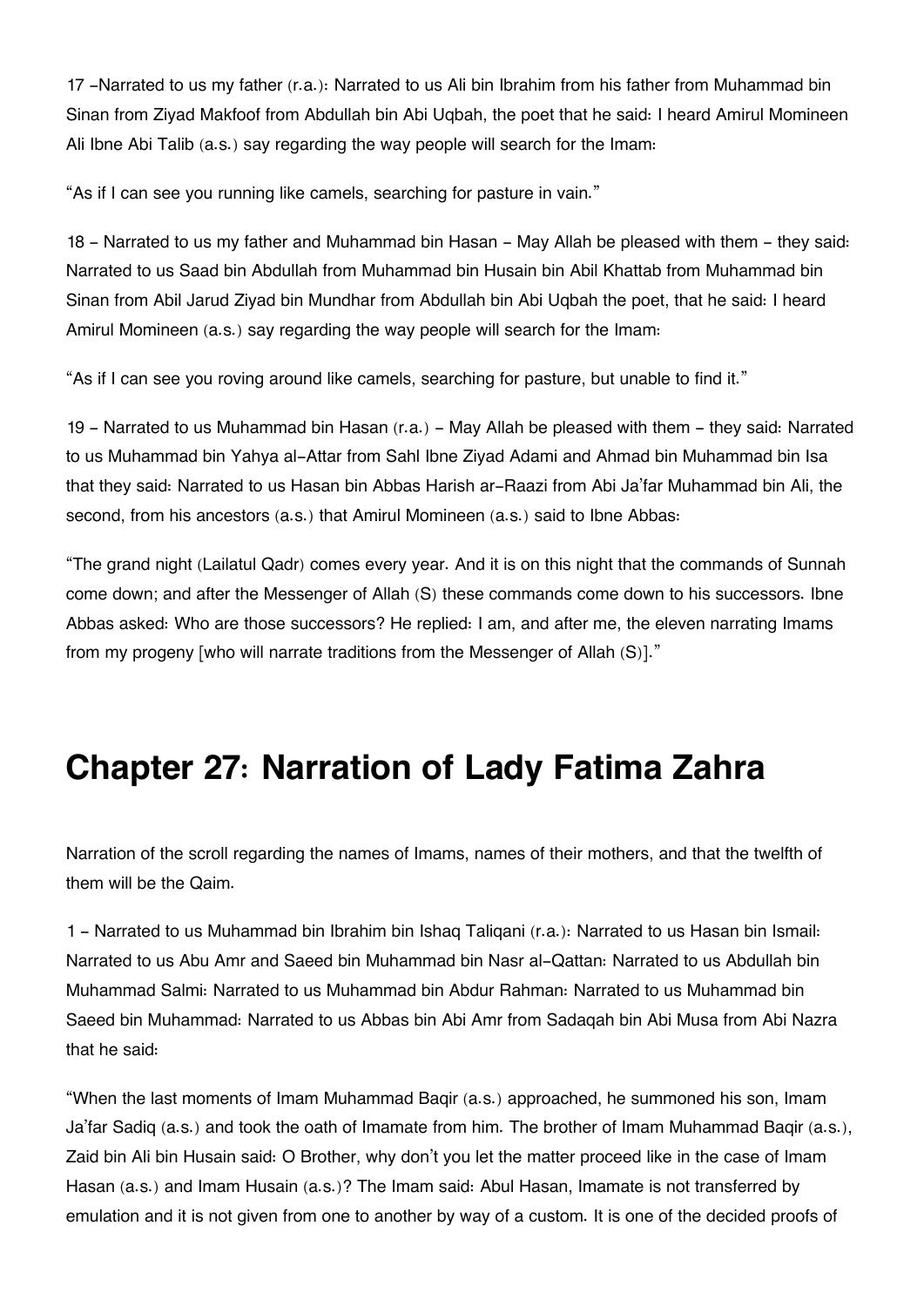the Almighty.

Then the Imam called for Jabir bin Abdullah and said: O Jabir, narrate to me the tradition about what you saw in the scroll of Fatima. Jabir said: Yes, O Abu Ja'far, one day I went to the house of Fatima to offer greetings at the birth of Imam Hasan (a.s.). I saw in the hands of Fatima, a scroll in a white binding. I asked: O chief of the ladies, what scroll is this? She said: It contains the names of the Imams from my progeny. I said: Can I see it? She replied: Only the Prophet, the successor of the Prophet and his Ahlul Bayt (a.s.) can touch this scroll. If this restriction had not been there I would have given it to you. But I can permit you to see it without touching it.

Jabir says: I read this scroll. It was written therein: Abul Qasim Muhammad bin Abdullah Mustafa, whose mother is Amina binte Wahab, Abul Hasan Ali Ibne Abi Talib al-Murtuza, whose mother is Fatima binte Asad bin Hashim bin Abde Manaf, Abu Muhammad Hasan bin Ali al-Birr, Abu Abdullah Husain bin Ali Taqi, both of whose mother is Fatima binte Muhammad, Abu Muhammad Ali bin Husain al-Adl whose mother is Shaharbano binte Yazdjird Ibne Shahanshah, Abu Ja'far Muhammad bin Ali al-Baqir whose mother is Umme Abdullah binte Hasan bin Ali Ibne Abi Talib (a.s.), Abu Abdullah Ja'far bin Muhammad as-Sadiq whose mother is Umme Farwa binte Qasim bin Muhammad bin Abu Bakr, Abu Ibrahim Musa bin Ja'far Thiqa whose mother is a slave wife named Hamida, Abul Hasan Ali bin Musa ar-Reza whose mother is a slave wife named Najma, Abu Ja'far Muhammad bin Ali Zaki whose mother is a slave wife named Khizran, Abul Hasan Ali bin Muhammad Amin whose mother is Susan the maid, Abu Muhammad Hasan bin Ali Rafiq whose mother is Samana the maid and her patronym was Ummul Hasan, Abul Qasim Muhammad bin Hasan, the proof of Allah on the creatures whose mother is Narjis the maid slave; peace of Allah be on them all."

The author says: The name of the Qaim is mentioned in this tradition but in the coming chapters we will mention traditions that prohibit pronouncing the name of the Qaim, Insha Allah.

# **Chapter 28: Nass for the Qaim in the Tablet that Allah gave to His Messenger**

And he passed it to Fatima (s.a.) who showed it to Jabir bin Abdullah Ansari. Jabir read and copied it and informed about it to Abu Ja'far Muhammad bin Ali al-Baqir (a.s.) later on.

1 -Narrated to us my father and Muhammad bin Hasan -May Allah be pleased with them - they said: Narrated to us Saad bin Abdullah and Abdullah bin Ja'far Himyari, all of them from Abil Hasan Salih bin Abi Hammad and Hasan bin Tareef, all of them from Bakr bin Salih and narrated to us my father and Muhammad bin Musa bin Mutawakkil and Muhammad bin Ali Majilaway; and Ahmad bin Ali bin Ibrahim;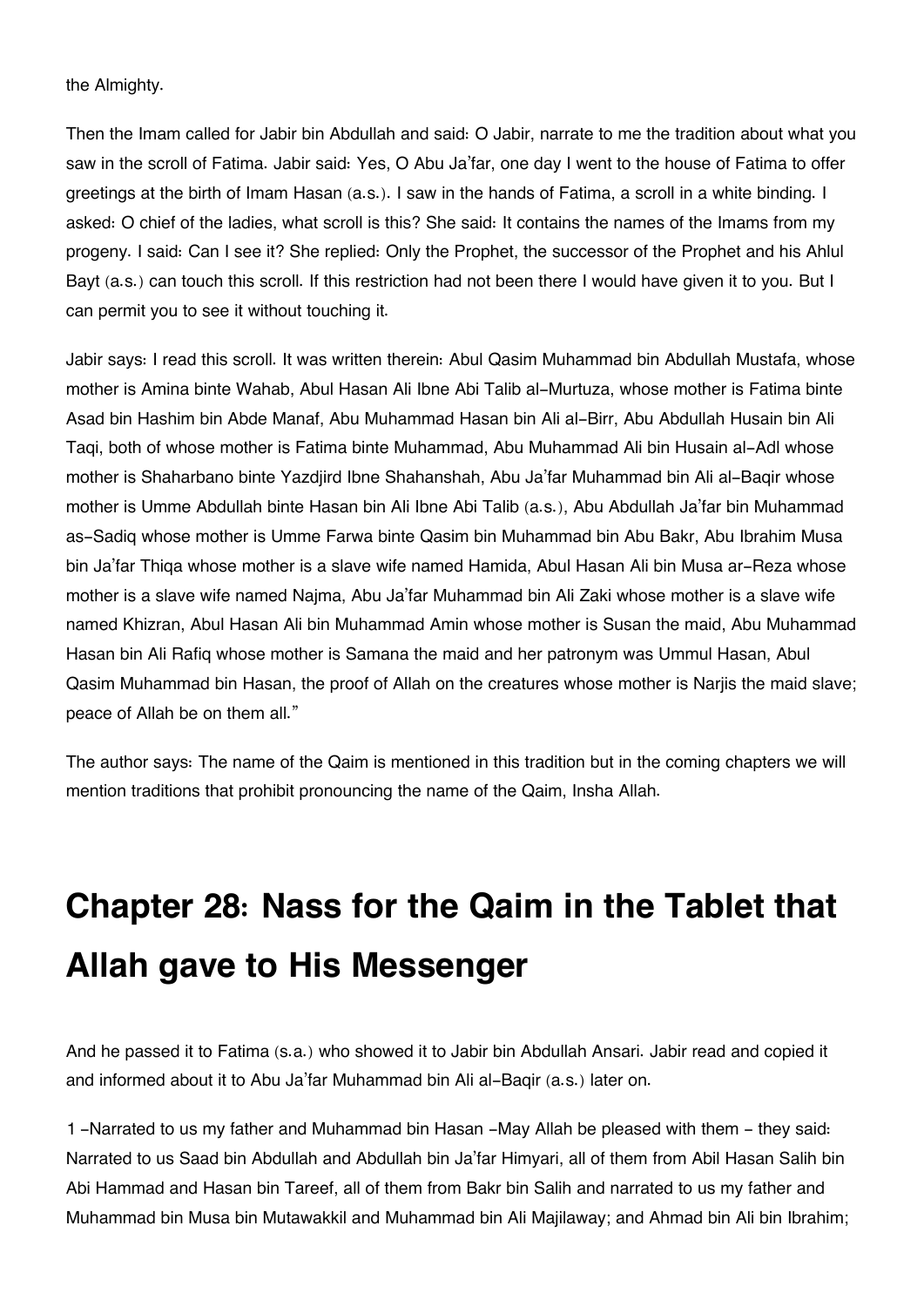and Hasan bin Ibrahim bin Natana; and Ahmad bin Ziyad Hamadani - May Allah be pleased with them they said: Narrated to us Ali bin Ibrahim from his father Ibrahim bin Hashim from Bakr bin Salih from Abdur Rahman bin Saalim from Abi Baseer from Abi Abdullah (a.s.) that he said:

"My father (a.s.) said to Jabir Ibn Abdullah Ansari, 'I have some work with you. So, when is it possible for you to give me some time that I may ask you something?' Jabir replied, 'Whenever you wish.' Thus, when my father (a.s.) met him in privacy, he asked him, "O Jabir! Inform me about the Tablet which you saw in the hand of my mother, Fatima, the daughter of the Messenger of Allah (S) and what did she tell you as to what was written in it?"

Jabir replied, 'I hold Allah as Witness that I went to visit your mother, Fatima (a.s.) during the lifetime of the Messenger of Allah (S) to congratulate her for Husain's (a.s.) birth. I saw in her hand a green Tablet, which I thought to be of emerald and its writing was as bright as sunlight. I asked her, 'May my parents be sacrificed for you, O daughter of Allah's Messenger (S)!

What is this Tablet?' She (s.a.) replied, 'This is the Tablet, which Allah, to whom belong might and majesty, has gifted to the Messenger of Allah (S). In it is the name of my father, the name of Ali, the name of my two sons and the names of the successors from my progeny. In turn, my father gave it to me that I may rejoice through it.'

Jabir said, 'Thus, your mother Fatima (a.s.) gave it to me. I read it and copied it.' My father (a.s.) asked, 'O Jabir! Can you show it (the copied manuscript) to me?' He replied in the affirmative. My father (a.s.) accompanied Jabir to his house where he took out a scroll of parchment and gave it to my father he said, 'I hold Allah as Witness that this is what I saw written in the Tablet:

In the Name of Allah, the Beneficent, the Merciful. This is a Book from Allah, the Mighty, the Wise to Muhammad, His light, His ambassador, His veil and His proof. The trustworthy spirit (Jibraeel) has descended with it from the Lord of the worlds. O Muhammad! Magnify my names, be grateful for My bounties and do not deny My endowments. Verily I am Allah, there is no god but Me, the Destroyer of the oppressors, the Degrader of the tyrants and the Establisher of the Day of Judgment.

Verily I am Allah, there is no god but Me. Whoever expects grace from other than Me or fears other than My justice and My punishment, I will punish him in such a way that I will not punish anybody in this manner in the worlds. Hence, worship only Me and rely only on Me. Indeed, I did not raise a messenger, completed his days and terminated his duration but that I appointed for him a successor. Certainly, I made you superior over all other Prophets and made your successor superior over all other successors. After him, I honored you with your two grandsons, Hasan and Husain.

I made Hasan the mine of My knowledge after the end of the days of his father and I made Husain the treasure chest of My revelation, I honored him with martyrdom and sealed it for him with eternal bliss. So, he is the best of the martyrs and the highest of them in grade before Me. I have placed My perfect word with him and the complete proof near him. Through his progeny, I shall reward and punish.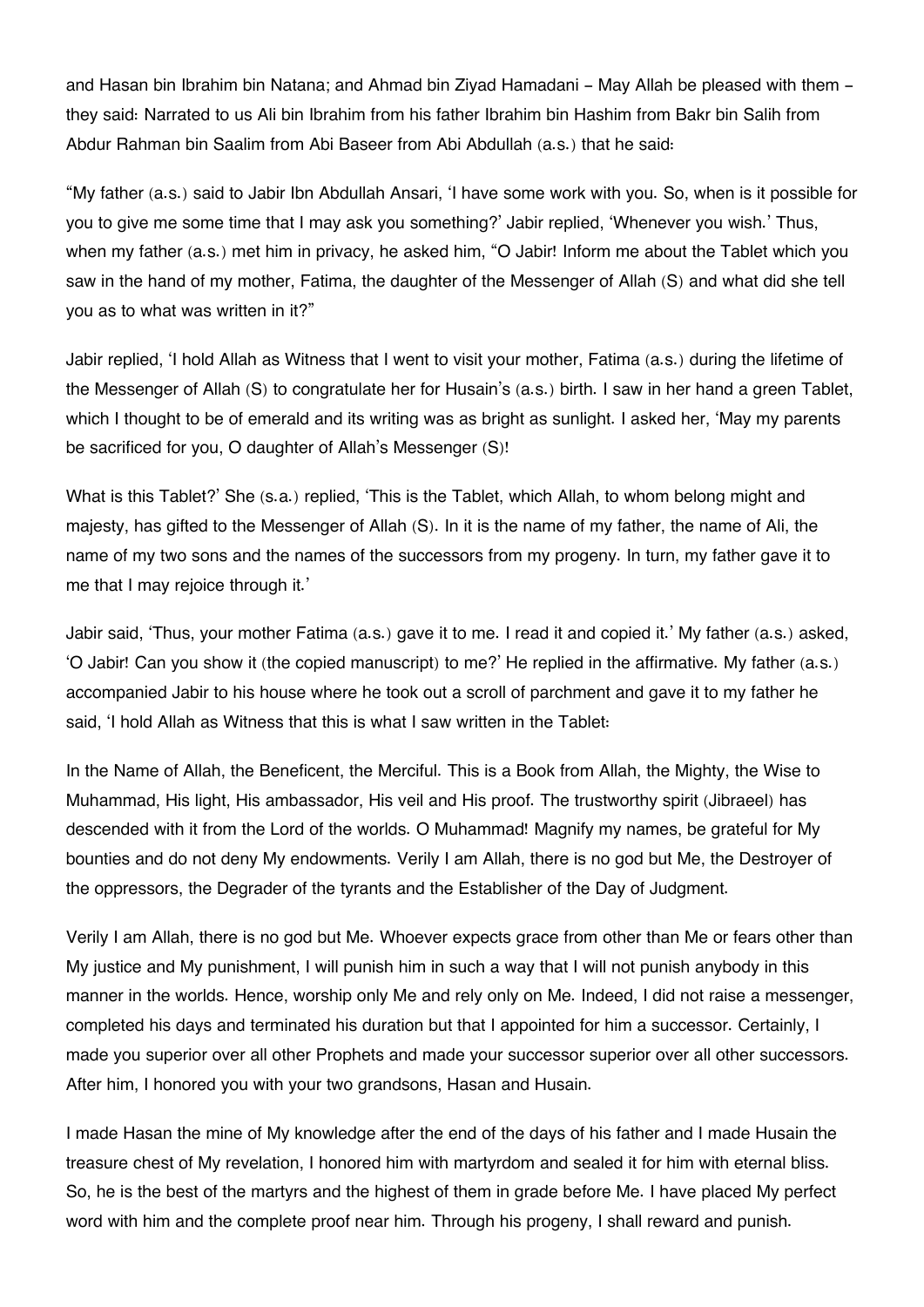The first of them is the chief of the worshippers and the adornment of My past friends, then his son (Muhammad) who resembles his grandfather al¬Mahmood[1](#page--1-0), the splitter of My knowledge and the mine of My wisdom. Soon, those who doubt concerning his son Ja'far will be destroyed.

He who rejects him has rejected Me. I speak the truth, I will indeed honor the position of Ja'far and make him happy vis-à-vis his Shias, his helpers and his friends. After him, I have selected Musa and there will be a blinding, dark corruption so that the spark of My obedience is not terminated, My proof is not hidden and My friends are not afflicted with misfortune. Beware! Whoever denies even one of them has denied My bounty. Whoever changes one verse from My Book, then indeed has attributed a lie unto Me.

Then woe unto the liars, the deniers with the termination of the duration of My servant, My beloved and My chosen one, Musa. Verily, the one who denies the eighth is as if he has denied all My friends (Imams). Ali is My friend, My helper and the one upon whom I have placed Prophethood's burden of proof and conferred upon him mastership. An arrogant devil[2](#page--1-0) will murder him. He will be buried in a city, which the righteous servant[3](#page--1-0) has built, next to the worst of My creatures. I speak the truth, I will soothe his eyes with Muhammad, his son and his successor after him. He is the heir of My knowledge, the mine of My wisdom, the place of My joy and My proof upon My creatures.

None shall believe in him but that the paradise will be his abode and I will allow him to intercede for seventy of his family members, even if all of them are eligible for hell. I will complete his bliss with his son Ali, My friend, My helper, My witness amongst My creatures and My trustee upon My revelation. From him, I will bring forth Hasan, the caller to My path and the treasurer of My knowledge. Thereafter, I will complete this (chain of Imamate) with his son, the perfection of Musa, the mercyfor the worlds. He will possess ... م.ح.م.

brightness of Isa and the patience of Ayyub. Soon, My friends will be humiliated in his time and their heads will be gifted as trophies like the heads of the Turks and the Dailamites. They will be killed, they will be burnt, they will live in a state of fear, terror and trepidation. The earth will be colored with their blood and wailing and sobbing will be commonplace among their womenfolk. They are My true friends! Through them I will repel all blinding and dark mischief, remove the earthquakes and do away with the burdens and the chains.

## أُولَٰئِكَ عَلَيْهِمْ صلَوَاتٌ مِنْ رَبّهمْ وَرَحْمَةٌ ؟ وَأُولَٰئِكَ هُمُ الْمُهْتَدُونَ

## *They are those upon them is the blessings of their Lord and mercy. And they are the guided ones.*[4](#page--1-0)

Abdur Rahman bin Salim says: Abu Baseer says, 'If you do not hear in your time anything but this tradition, it will suffice for you. Hence, conceal it except from those who are worthy of it.'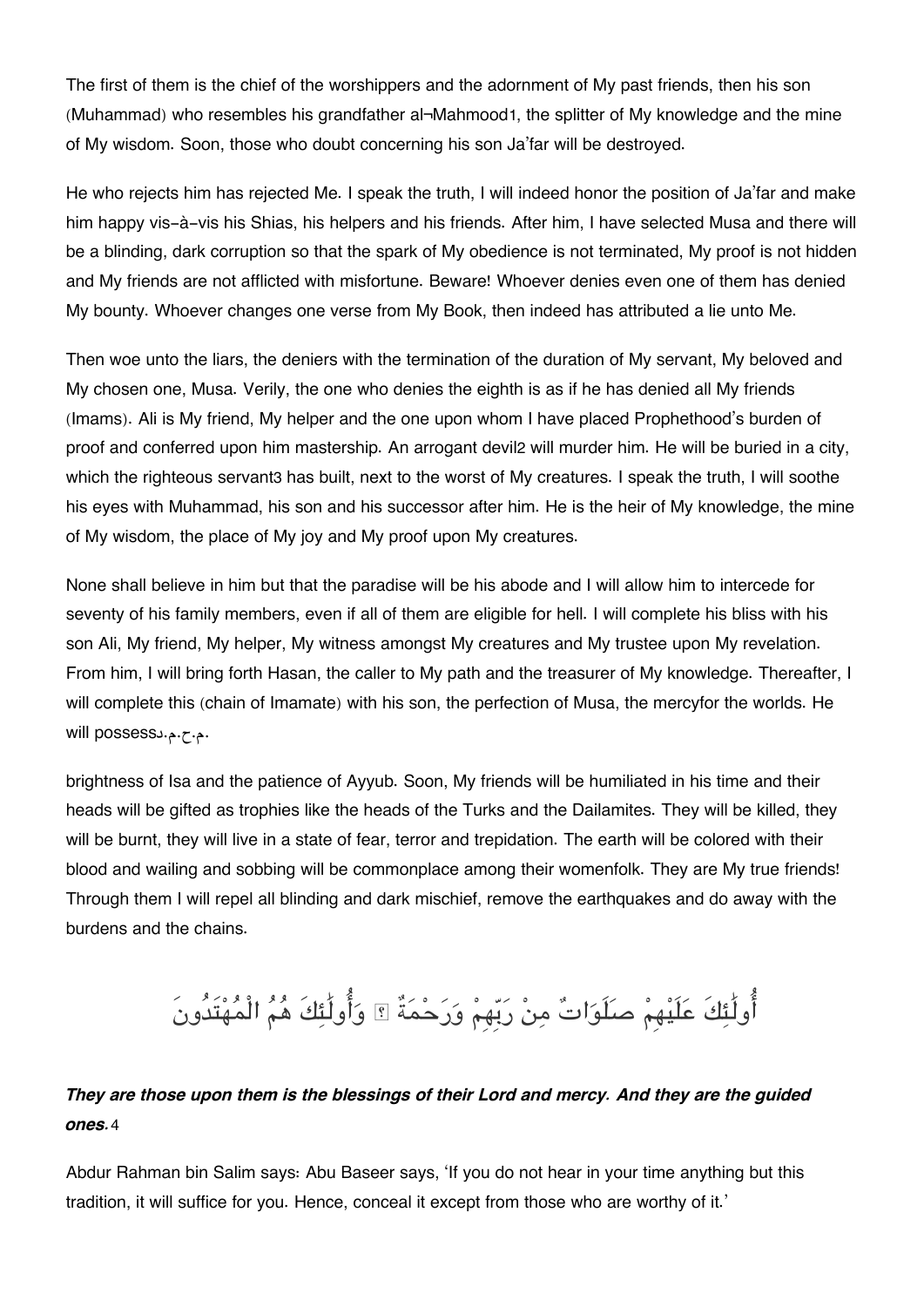2 - Narrated to us Ali bin Husain bin Shazawiya Moaddab; and Ahmad bin Harun al-Qadi - May Allah be pleased with them - they said: Narrated to us Muhammad bin Abdullah bin Ja'far Himyari from his father from Ja'far bin Muhammad bin Malik Fazari Kufi from Malik Saluli from Durust bin Abdul Hameed from Abdullah bin Qasim from Abdullah bin Jabala from Abi Safatij from Jabir Jofi from Abi Ja'far Muhammad bin Ali al-Baqir (a.s.) from Jabir bin Abdullah Ansari that he said:

"One day I came to Lady Fatima (s.a.) and before her was a tablet from which an amazing light emanated. There were twelve names in this tablet. Three on the outer side and three on the inner, three in the end and three in one direction. Thus there were twelve names in all. I asked: Whose names are these? She replied: These are the respected names of successors, the first of whom is my cousin, and eleven shall be from my progeny. The last of them will be Qaim, bliss of Allah be on them all. Jabir says: I saw the name of Muhammad at three places and Ali at four places."

3 -And narrated to us Ahmad bin Muhammad bin Yahya al-Attar (r.a.): Narrated to me my father from Muhammad bin Husain bin Abil Khattab from Hasan bin Mahboob from Abil Jarud from Abi Ja'far (a.s.) from Jabir bin Abdullah Ansari that he said:

"One day I came to Fatima (s.a.) and before her was a tablet inscribed with the names of successors from her progeny. I counted twelve names, the last of whom was al-Qaim. There were three Muhammads and four Alis – bliss of Allah be on them all."

4 - And narrated to us Abu Muhammad al-Hasan bin Hamza Alawi (r.a.): Narrated to us Abu Ja'far Muhammad bin Husain bin Durust Sarrawi from Ja'far bin Muhammad bin Malik that he said: Narrated to us Muhammad bin Imran Kufi from Abdur Rahman bin Abi Najran; and Safwan bin Yahya from Ishaq Ibne Ammar from Abi Abdullah as-Sadiq (a.s.) that he said:

"O Ishaq, shall I give you a glad tiding? I said: Please do, may I be sacrificed on you, O son of Allah's Messenger. The Imam said: I saw in the scroll dictated by the Messenger of Allah (S) and written by Amirul Momineen (a.s.) the following:

"In the Name of Allah, the Beneficent, the Merciful. This is a Book from Allah, the Mighty, the Wise…and then he narrated the tradition (of tablet) mentioned above exactly except that at the end there is the sentence:

Then Imam Ja'far Sadiq (a.s.): O Ishaq, this is the religion of the angels and messengers. Protect it from those unworthy of it. May Allah protect you and reform your children. Then he said: One who has recognized this (religion) is safe from the chastisement of Allah, the Mighty and Sublime."

5 - And narrated to us Abul Abbas Muhammad bin Ibrahim bin Ishaq Taliqani (r.a.): Narrated to us Hasan bin Ismail: Narrated to us Saeed bin Muhammad bin Qattan: Narrated to us Abdullah bin Musa Ruyani Abu Turab from Abdul Azeem bin Abdullah Hasani from Ali bin Hasan bin Zaid bin Hasan bin Ali Ibne Abi Talib that he said: Narrated to me Abdullah bin Muhammad bin Ja'far from his father from his grandfather that: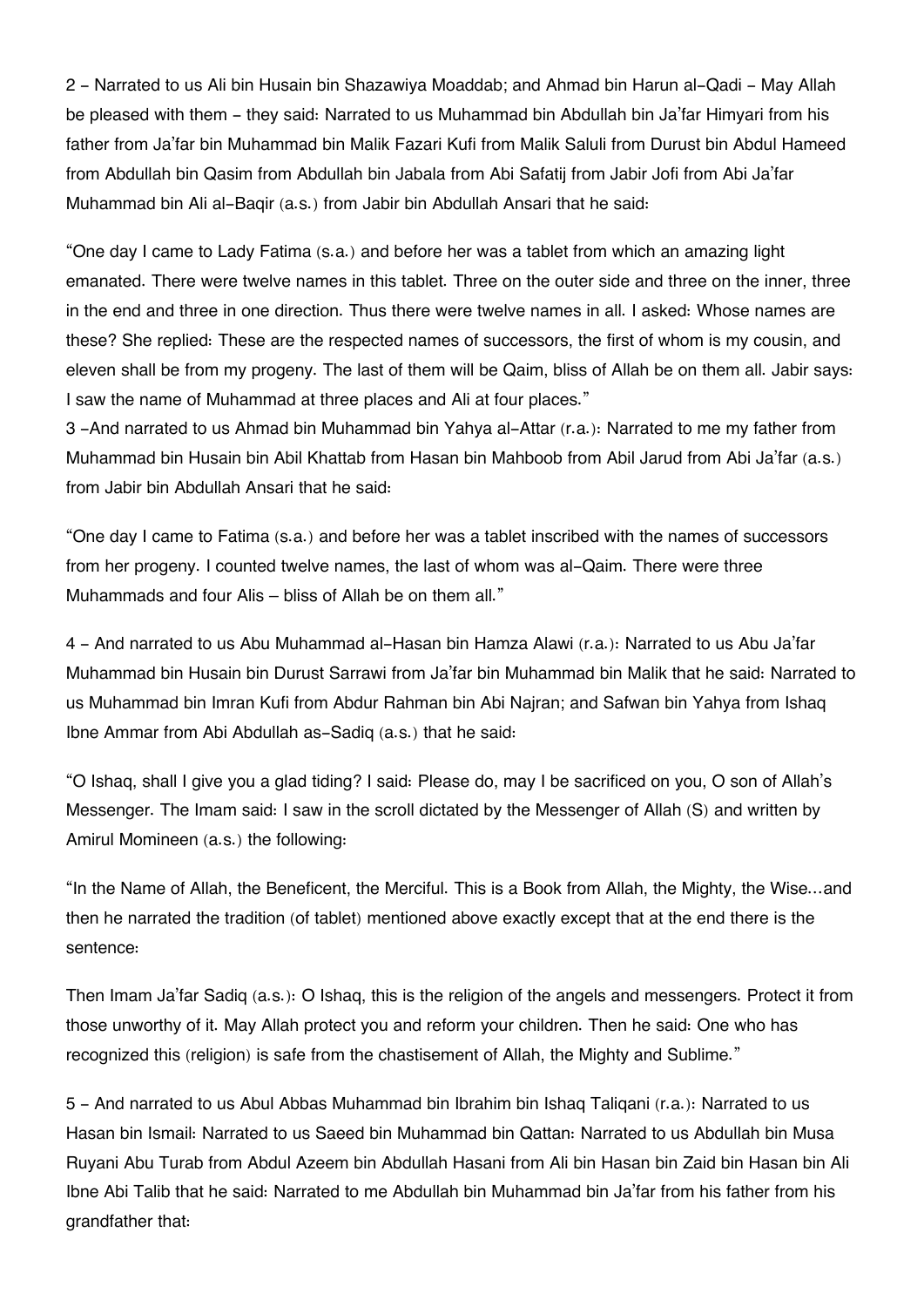"Imam Muhammad Baqir (a.s.) summoned together his sons and among them was his uncle Zaid bin Ali also. Then he took out a scroll written in the hand of Ali (a.s.) on the dictation of the Messenger of Allah (S). It was written therein:

In the Name of Allah, the Beneficent, the Merciful. This is a Book from Allah, the Mighty, the Wise…then he narrated the tradition of the Tablet till the words: "And they are the guided ones." Then at the end he said: Abdul Azeem said: It is amazing and pitiful regarding Muhammad bin Ja'far who campaigned against the Imam of the time although he had heard this tradition from his father.

Then he said: It is the secret of Allah and His religion and the religion of the angels. So mention it only to those who are worthy."

6 - Narrated to us Husain bin Ahmad bin Idrees (r.a.): Narrated to us my father from Ahmad bin Muhammad bin Isa and Ibrahim bin Hashim, all of them from Hasan bin Mahboob from Abil Jarud from Abi Ja'far (a.s.) from Jabir bin Abdullah Ansari that he said:

"One day I came to Fatima (s.a.) and before her was a tablet inscribed with the names of successors from her progeny. I counted twelve names, the last of whom was al-Qaim. There were three Muhammads and four Alis – bliss of Allah be on them all."

[2.](#page--1-0) Mamoon al-Abbasi.

[3.](#page--1-0) Dhulqarnain

[4.](#page--1-0) Surah Baqarah 2:157

## **Chapter 29: Statements of al-Hasan bin Ali (a.s.) regarding the occurrence of Ghaibat of al-Qaim and that he is the Twelfth Imam**

1 -Narrated to us my father and Muhammad bin Hasan -May Allah be pleased with them - they said: Narrated to us Saad bin Abdullah; and Abdullah bin Ja'far Himyari and Muhammad bin Yahya al-Attar and Ahmad bin Idrees all of them said: Narrated to us Ahmad bin Abi Abdullah Barqi: Narrated to us Abu Hashim Dawood bin Qasim Ja'fari from Abi Ja'far the second, Muhammad bin Ali (a.s.) that he said:

Amirul Momineen (a.s.) entered Masjidul Haraam accompanied by Imam Hasan (a.s.) and leaning on

[<sup>1.</sup>](#page--1-0) A title of the Messenger of Allah (S).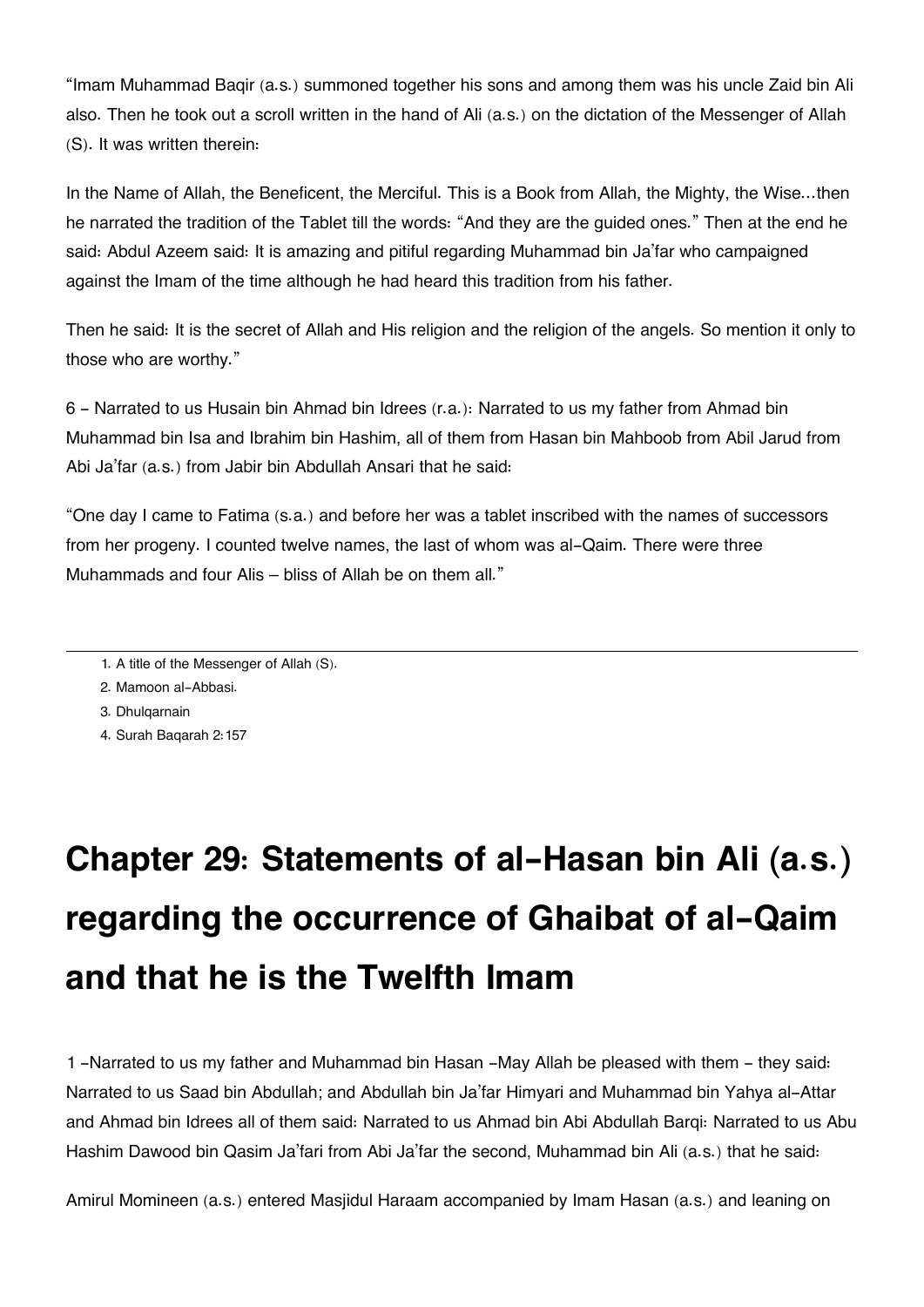the hand of Salman; and he sat down (in the Masjid). A man of elegant appearance and nice dress entered and saluted Amirul Momineen (a.s.). His Eminence returned his salutations. He said, "O Amirul Momineen (a.s.) I wish to ask you about three things. If you give me correct replies I would know that those who claimed caliphate before you were false and that their world and the hereafter are not safe. If you do not reply correctly I will know that your path is the same as those who preceded you. Amirul Momineen (a.s.) said: "Ask me whatever you like". He asked, "When a person dies, where does his soul go?"

"How does man remembers one thing and forgets the other?"

"Whom does a child resemble more, the paternal uncles or the maternal."

His Eminence told Imam Hasan (a.s.) to reply the queries. Imam Hasan (a.s.) replied the questions as follows:

As for your question that where does the soul of man goes when he is asleep, the reply is that his soul is related to the breeze/wind. And breeze is related to the air till the time the one who is asleep begins to wake up. And when the Almighty Allah permits, his soul is returned to his body. In this way the soul is pulled out from the breeze. And the breeze is pulled out from the air. And the soul comes and stays in the body of its owner. If the Almighty does not allow that the soul may be restored to its owner, the air pulls the breeze and the breeze pulls the soul.

And then the owner of the soul will not be restored his soul till the time of resurrection.

As for your next question that how does a man remember and how does he forget, the heart of man is in a casket which is covered with a tray. If he recited complete Salawat on Muhammad and Aale Muhammad the tray moves away from the casket and he recalls whatever he has forgotten. But if he does not recite the Salawat on Muhammad and Aale Muhammad or recites an incomplete Salawat the tray covers the casket and his heart remains in darkness, thus he forgets whatever he has been told.

As for your question that how does a man resemble his paternal or maternal uncle, the reply is that when a man goes to his wife with tranquility, rested nerves and comforted body, and his seed stays restfully in her womb, the child resembles its parents. But if the man approaches his wife in a disturbed state the seed will rest on one of the nerves of the wife. If those are related to paternal side the child will resemble the paternal uncle and if the nerves are concerned with the maternal side the child will resemble the maternal uncle.

The man said, "I bear witness that there is no god except Allah and I have always borne witness thus. And I bear witness that Muhammad is the Messenger of Allah and I have always testified to it. And I bear witness that you are the legatee of the Messenger (S), and one who establishes his proof and evidence (pointing towards Amirul Momineen (a.s.) he said, "I have always testified this." Then indicating towards Imam Hasan (a.s.) he said, "I bear witness that you are the legatee of Amirul Momineen (a.s.)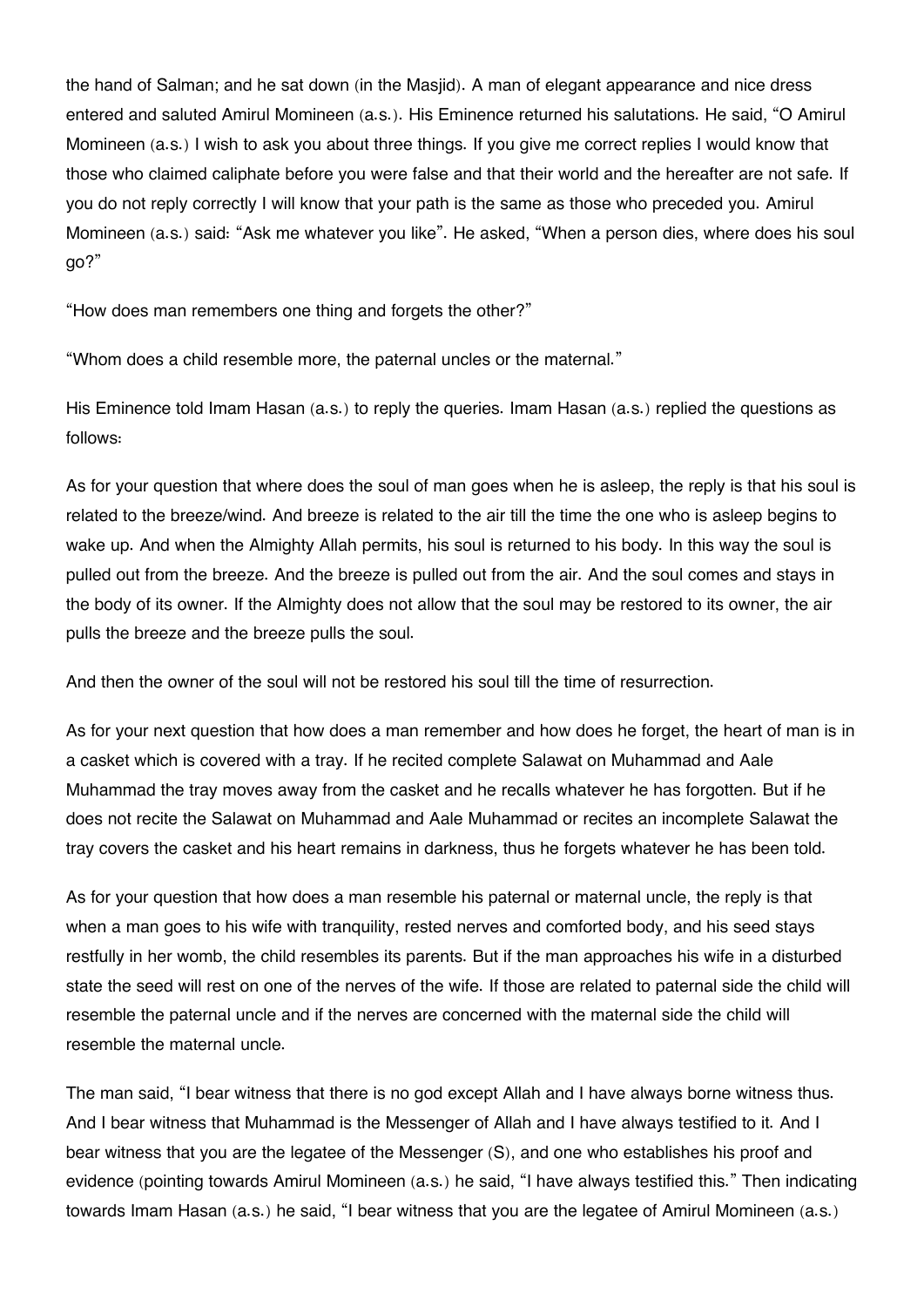and one who shall establish his proof and evidence.

That is you and the one who proves the prophethood of the Messenger of Allah (S). And I bear witness that Husain bin Ali (a.s.) is the legatee of his brother and he is the one to establish the proof after him. And I bear witness that Ali bin al-Husain (a.s.) after the Imamate of Husain (a.s.) is the proof of Allah.

Then Muhammad bin Ali, after him Ja'far bin Muhammad, then Musa bin Ja'far, then Ali bin Musa, then Muhammad bin Ali, then Ali bin Muhammad, then Hasan Ibne Ali. After that I bear witness that that person is the Divine Proof who is the son of Hasan bin Ali whose name and patronymic (Kunniyat) will not be revealed till the time he fills the earth with justice and equity like it would have been fraught with injustice and oppression. And peace be on you, O Amirul Momineen (a.s.)!" After that he arose and departed from there.

His Eminence told Imam Hasan (a.s.), "O Aba Muhammad, go after him and see where he goes." Imam Hasan (a.s.) went out and returned after a moment and said, "He placed one foot outside the Masjid and after that I don't know where he disappeared." Amirul Momineen (a.s.) said, "O Aba Muhammad, do you know who it was?" Imam Hasan (a.s.) replied "Allah, His Messenger and Amirul Momineen (a.s.) know better." Ali (a.s.) said, "He was Khizr."

2 - Narrated to us Muzaffar bin Ja'far bin Muzaffar Alawi Samarqandi (r.a.): Narrated to us Ja'far bin Muhammad bin Masud from his father: Narrated to us Jibraeel bin Ahmad from Musa bin Ja'far Baghdadi: Narrated to me Hasan bin Muhammad Sairafi from Hanan bin Sadeer from his father Sadeer bin Hakim from his father from Abi Saeed Aqisa that he said:

"When Hasan bin Ali (a.s.) signed the peace treaty with Muawiyah some people came to him a condemned him for making peace. So he said: Woe be on you, you don't know why I did that. By Allah whatever I have done is better for my followers (Shias) than everything. Don't you know that I am your Imam whose obedience is incumbent on you?

And on the basis of the statement of the Messenger of Allah (S) I am one of the chiefs of the youths of Paradise? All said: Yes, indeed it is so. The Imam said: Don't you know that when Khizr (a.s.) made a hole in the boat, repaired the wall and killed a boy, Musa bin Imran (a.s.) did not like it since he was unaware of the wisdom behind those actions, even though all those actions were according to the dictates of divine wisdom?

Do you know that there is none among us who did not have the allegiance of the tyrant ruler of his time around his neck, except for Qaim, behind whom the Spirit of Allah, Isa bin Maryam will pray? Indeed, Allah, the Mighty and the Sublime has kept his birth secret and his person unseen. When he reappears, he would not have the allegiance of anyone upon his neck.

He is the ninth descendant of my brother, Husain. He is the son of the best of the maidservants. The Almighty Allah will prolong his age during the occultation, then He would, through His power, make him